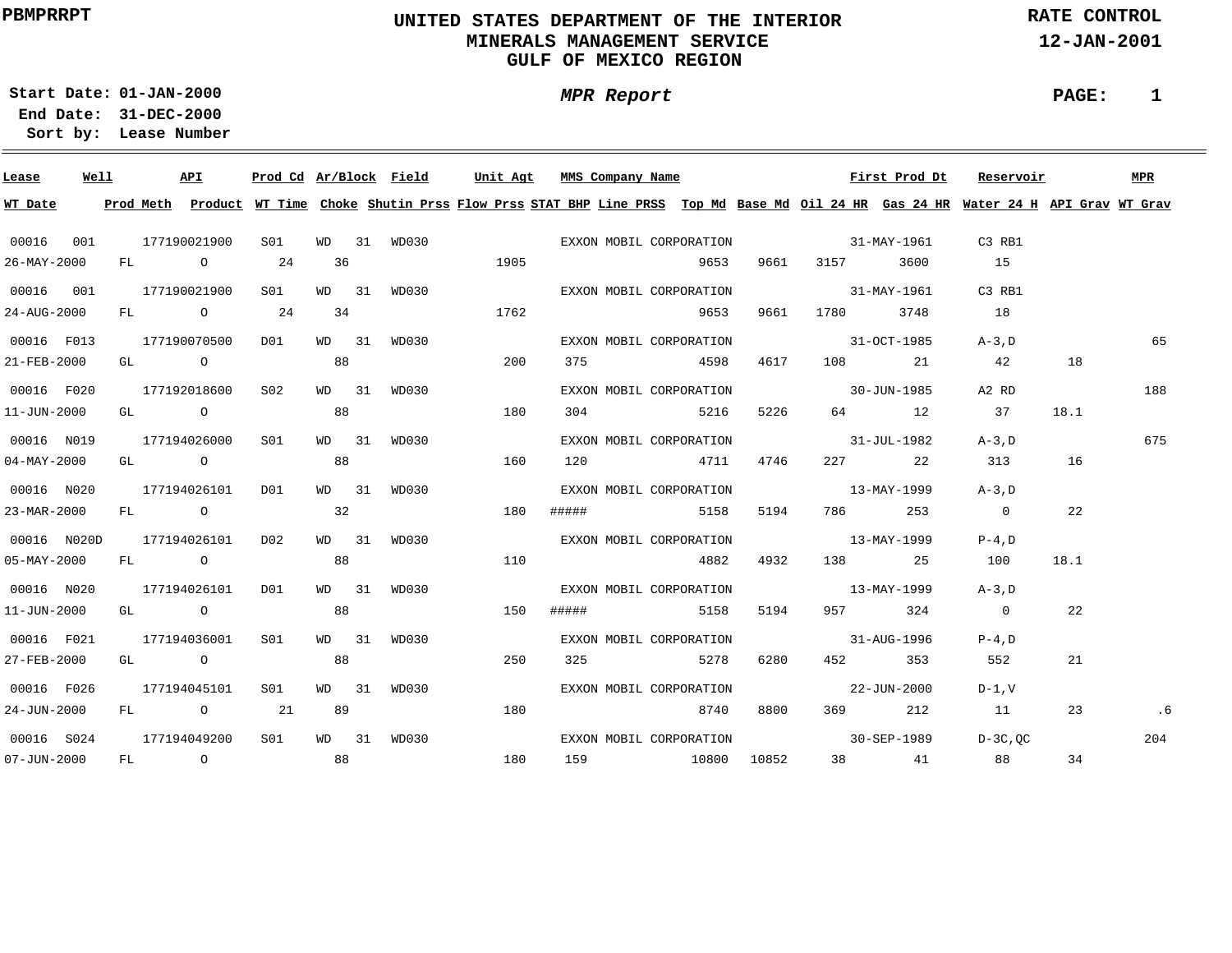# **UNITED STATES DEPARTMENT OF THE INTERIOR MINERALS MANAGEMENT SERVICEGULF OF MEXICO REGION**

**MPR Report**

**RATE CONTROL**

**12-JAN-2001**

**PAGE: 2**

**01-JAN-2000Start Date:31-DEC-2000 End Date:** 

| Lease                    | Well |  | API                                                                                                                                                                                                                                         |                 |       | Prod Cd Ar/Block Field | Unit Agt | MMS Company Name        |             |      |                                                                                                                | First Prod Dt | Reservoir                                                                                                                               |      | MPR |
|--------------------------|------|--|---------------------------------------------------------------------------------------------------------------------------------------------------------------------------------------------------------------------------------------------|-----------------|-------|------------------------|----------|-------------------------|-------------|------|----------------------------------------------------------------------------------------------------------------|---------------|-----------------------------------------------------------------------------------------------------------------------------------------|------|-----|
| WT Date                  |      |  |                                                                                                                                                                                                                                             |                 |       |                        |          |                         |             |      |                                                                                                                |               | Prod Meth Product WT Time Choke Shutin Prss Flow Prss STAT BHP Line PRSS Top Md Base Md Oil 24 HR Gas 24 HR Water 24 H API Grav WT Grav |      |     |
| 00016 L019               |      |  | 177194049600                                                                                                                                                                                                                                | S01 <b>S</b>    |       | WD 31 WD030            |          | EXXON MOBIL CORPORATION |             |      | 28-FEB-1990                                                                                                    |               | $D-5A$ , BB 347                                                                                                                         |      |     |
| $03 - MAX - 2000$        |      |  | FL O                                                                                                                                                                                                                                        |                 | 88    |                        | 220      | 548                     | <u>9940</u> | 9970 | 232                                                                                                            | 251           | 348                                                                                                                                     | 29.5 |     |
| 00016 L019               |      |  | 177194049600                                                                                                                                                                                                                                | S01             |       | WD 31 WD030            |          | EXXON MOBIL CORPORATION |             |      | 28-FEB-1990                                                                                                    |               | $D-5A$ , BB                                                                                                                             |      | 347 |
| $02 - AUG - 2000$        |      |  | FL O                                                                                                                                                                                                                                        |                 | 88    |                        | 180      | 548 9940                |             | 9970 | 262 20                                                                                                         | 227           | 427                                                                                                                                     | 29.5 |     |
| 00016 L020               |      |  | 177194050502                                                                                                                                                                                                                                | S01             |       | WD 31 WD030            |          | EXXON MOBIL CORPORATION |             |      | $30 - SEP - 1994$                                                                                              |               | $D-3C$ .OB                                                                                                                              |      | 124 |
| 05-APR-2000              |      |  | GL O                                                                                                                                                                                                                                        |                 | 88    |                        | 200      | 759 10632 10712         |             |      | 287 — 287 — 287 — 287 — 287 — 287 — 287 — 287 — 287 — 287 — 287 — 288 — 288 — 288 — 288 — 288 — 288 — 288 — 28 | 308           | 265                                                                                                                                     | 29.5 |     |
| 00016 0020               |      |  | 177194053900                                                                                                                                                                                                                                | DO1             |       | WD 31 WD030            |          | EXXON MOBIL CORPORATION |             |      | 30-JUN-1991                                                                                                    |               | $D-6$ , BB                                                                                                                              |      | 322 |
| 14-MAY-2000              |      |  | GL O                                                                                                                                                                                                                                        |                 | 88    |                        | 180      | 759 9938                |             | 9964 |                                                                                                                | 117 56        | $6\overline{6}$                                                                                                                         | 31.7 |     |
| 00016 0020D              |      |  | 177194053900                                                                                                                                                                                                                                | D61             |       | WD 31 WD030            |          | EXXON MOBIL CORPORATION |             |      |                                                                                                                |               | $D-6$ , BB                                                                                                                              |      |     |
| 14-MAY-2000              |      |  | GL O                                                                                                                                                                                                                                        |                 | 88    |                        | 180      |                         | 9866        | 9964 |                                                                                                                | 117 56        | $6\overline{6}$                                                                                                                         | 31.7 |     |
| 00016 N021               |      |  | 177194057100                                                                                                                                                                                                                                | SO1             | WD 31 | WD030                  |          | EXXON MOBIL CORPORATION |             |      | $31 - DEC - 1993$                                                                                              |               | $A-3$ . D                                                                                                                               |      | 227 |
| $10 - \text{MAX} - 2000$ |      |  | FL O                                                                                                                                                                                                                                        |                 | 88    |                        | 140      | 174 5131                |             | 5166 |                                                                                                                | 103 89        | 1187 19                                                                                                                                 |      |     |
| 00016 L021               |      |  | 177194058100                                                                                                                                                                                                                                | S01             | WD 31 | WD030                  |          | EXXON MOBIL CORPORATION |             |      | $30 - JUN - 1994$                                                                                              |               | $C-4$ , O                                                                                                                               |      | 999 |
| 11-MAY-2000              |      |  | FL O                                                                                                                                                                                                                                        |                 | 88    |                        | 230      | 205 9144                |             | 9210 |                                                                                                                | 83 149        | 1101                                                                                                                                    | 29.5 |     |
| 00016 N023               |      |  | 177194060100                                                                                                                                                                                                                                | D01             |       | WD 31 WD030            |          | EXXON MOBIL CORPORATION |             |      | $03 - JUL - 1995$                                                                                              |               | $P-6$ OB                                                                                                                                |      |     |
| $10 - \text{MAX} - 2000$ |      |  | GL O                                                                                                                                                                                                                                        |                 | 88    |                        | 180      | 698                     | 5560        | 5678 |                                                                                                                | 115 67        | 1032                                                                                                                                    | 23   |     |
| 00016 N022               |      |  | 177194060400                                                                                                                                                                                                                                | S01             |       | WD 31 WD030            |          | EXXON MOBIL CORPORATION |             |      | $01 - \text{MAX} - 1995$                                                                                       |               | $A-3$ , $D$                                                                                                                             |      | 565 |
| $11 - \text{MAX} - 2000$ |      |  | FL O                                                                                                                                                                                                                                        |                 | 88    |                        | 85       | 575                     | 4956        | 5008 |                                                                                                                | 53 16         | $\overline{0}$                                                                                                                          | 21   |     |
| 00016 F027               |      |  | 177194063200                                                                                                                                                                                                                                | SO1             |       | WD 31 WD030            |          | EXXON MOBIL CORPORATION |             |      |                                                                                                                | 04-JUL-1996   | $A-3$ , $D$                                                                                                                             |      |     |
| $10 - JUN - 2000$        |      |  | GL O                                                                                                                                                                                                                                        |                 | 88    |                        | 250      | 375                     | 6051        | 6120 |                                                                                                                | 329 67        | 202                                                                                                                                     | 19.7 |     |
| 00016 F028               |      |  | 177194063500                                                                                                                                                                                                                                | S <sub>01</sub> |       | WD 31 WD030            |          | EXXON MOBIL CORPORATION |             |      | $23 - JUN - 1996$                                                                                              |               | $A-3$ , D                                                                                                                               |      |     |
| $11 - JUN - 2000$        |      |  | GL $\qquad \qquad \begin{matrix} 0 & 0 & 0 \\ 0 & 0 & 0 \\ 0 & 0 & 0 \\ 0 & 0 & 0 \\ 0 & 0 & 0 \\ 0 & 0 & 0 \\ 0 & 0 & 0 \\ 0 & 0 & 0 \\ 0 & 0 & 0 \\ 0 & 0 & 0 \\ 0 & 0 & 0 \\ 0 & 0 & 0 \\ 0 & 0 & 0 & 0 \\ 0 & 0 & 0 & 0 \\ 0 & 0 & 0 &$ |                 |       |                        | 260      | 100 5090                |             | 5125 |                                                                                                                | 192 24        | 326                                                                                                                                     | 19.7 |     |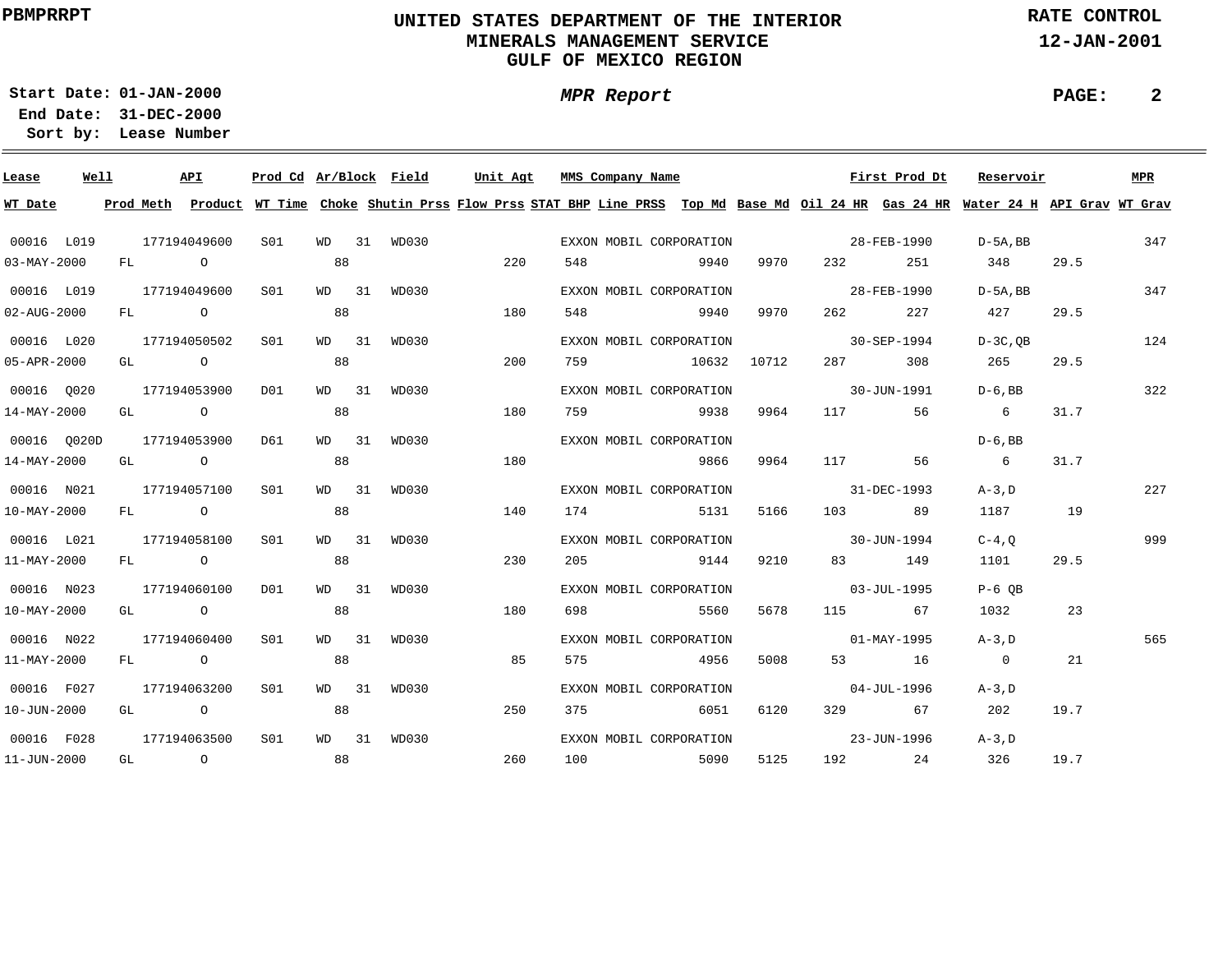# **UNITED STATES DEPARTMENT OF THE INTERIOR MINERALS MANAGEMENT SERVICEGULF OF MEXICO REGION**

**MPR Report**

**RATE CONTROL**

**12-JAN-2001**

**PAGE: 3**

**01-JAN-2000Start Date:31-DEC-2000 End Date:** 

| Lease             | Well |  | API                                                                    | Prod Cd Ar/Block Field |       |                                                                                                                                                                                                                                                                                | Unit Agt  |      | MMS Company Name |                                               |          |                          | First Prod Dt | Reservoir                                                                                                                               |      | MPR  |
|-------------------|------|--|------------------------------------------------------------------------|------------------------|-------|--------------------------------------------------------------------------------------------------------------------------------------------------------------------------------------------------------------------------------------------------------------------------------|-----------|------|------------------|-----------------------------------------------|----------|--------------------------|---------------|-----------------------------------------------------------------------------------------------------------------------------------------|------|------|
| WT Date           |      |  |                                                                        |                        |       |                                                                                                                                                                                                                                                                                |           |      |                  |                                               |          |                          |               | Prod Meth Product WT Time Choke Shutin Prss Flow Prss STAT BHP Line PRSS Top Md Base Md Oil 24 HR Gas 24 HR Water 24 H API Grav WT Grav |      |      |
| 00016 E016        |      |  | 177194064700                                                           | S03                    | WD 31 |                                                                                                                                                                                                                                                                                |           |      |                  |                                               |          |                          |               | D-2A,0C                                                                                                                                 |      |      |
| 05-JUN-2000       |      |  | FL G 4                                                                 |                        | 20    | 1800                                                                                                                                                                                                                                                                           | 1400      |      | 1400             |                                               |          | 10086 10160 66 1780      |               | $\overline{0}$                                                                                                                          | 59.2 | .6   |
| 00016 E018D       |      |  | 177194065600                                                           | D02                    | WD 31 | WD030                                                                                                                                                                                                                                                                          |           |      |                  | EXXON MOBIL CORPORATION                       |          | $24 - APR - 1998$        |               | $B-2$ , OC                                                                                                                              |      |      |
| 13-MAR-2000       |      |  | FL O                                                                   |                        | 32    |                                                                                                                                                                                                                                                                                | 150       |      |                  | 8060                                          | 8090     |                          | 212 370       | 16                                                                                                                                      | 33.3 |      |
| 00016 E018        |      |  | 177194065600                                                           | D01                    |       | WD 31 WD030                                                                                                                                                                                                                                                                    |           |      |                  | EXXON MOBIL CORPORATION                       |          | $20 - APR - 1998$        |               | $C-4$ , $O$                                                                                                                             |      |      |
| 19-MAY-2000       |      |  | $FL$ 0                                                                 |                        | 88    |                                                                                                                                                                                                                                                                                | 130       |      |                  | 75 8388                                       | 8448     |                          | 107 87        | 1232                                                                                                                                    | 33.2 |      |
| 00018 B021        |      |  | 177154057901                                                           | S01 <b>S</b>           |       | ST 66 ST054                                                                                                                                                                                                                                                                    | 891003444 |      |                  | EXXON MOBIL CORPORATION                       |          | 20-FEB-1998              |               | A-1,B10                                                                                                                                 |      |      |
| 25-MAY-2000       |      |  | GL $\qquad \qquad 0 \qquad \qquad 12$                                  |                        |       |                                                                                                                                                                                                                                                                                | 130       |      |                  | 1745 9079 10076                               |          |                          | 19 93         | 48                                                                                                                                      | 33.2 |      |
| 00019 G013        |      |  | 177154050900                                                           | S01 <b>S</b>           |       | ST 54 ST054                                                                                                                                                                                                                                                                    | 891003444 |      |                  | EXXON MOBIL CORPORATION 30-NOV-1982           |          |                          |               | $A-1$ , $NW$                                                                                                                            |      | 543  |
| $08 - MAX - 2000$ |      |  | GT O                                                                   |                        | 12    |                                                                                                                                                                                                                                                                                | 130       |      |                  | 6206                                          | 6258     |                          | 89 28         | 1020                                                                                                                                    | 34.8 |      |
| 00019 G011        |      |  | 177154051400                                                           | S01                    | ST 54 | ST054                                                                                                                                                                                                                                                                          | 891003444 |      |                  | EXXON MOBIL CORPORATION                       |          | $31 - DEC - 1982$        |               | PL <sub>5</sub>                                                                                                                         |      | 2719 |
| $04 - JUN - 2000$ |      |  | FL G                                                                   |                        | 12    | 1400                                                                                                                                                                                                                                                                           | 120       | 1355 |                  | 92 4979                                       | 4994     |                          | $0$ 431       | 189                                                                                                                                     |      |      |
| 00019 G014        |      |  | 177154052000                                                           | S04                    | ST 54 | ST054                                                                                                                                                                                                                                                                          | 891003444 |      |                  | EXXON MOBIL CORPORATION                       |          | $08 - APR - 1999$        |               | $PL-4$                                                                                                                                  |      |      |
| $07 - MAX - 2000$ |      |  | FL G                                                                   |                        | 35    | 1360                                                                                                                                                                                                                                                                           | 1120      | 1360 |                  | 5390<br>1040                                  | 5406 540 |                          | 0 3541        | 26                                                                                                                                      |      |      |
| 00019 G018        |      |  | 177154052802                                                           | SO1                    | ST 54 | ST054                                                                                                                                                                                                                                                                          | 891003444 |      |                  | EXXON MOBIL CORPORATION                       |          | $04 - NOV - 1997$        |               | $A-1$ , $NW$                                                                                                                            |      |      |
| 06-APR-2000       |      |  | GL O                                                                   |                        | 64    |                                                                                                                                                                                                                                                                                | 105       |      |                  | 5907                                          | 6883     |                          | 367 13        | 160                                                                                                                                     | 31.1 |      |
| 00019 G020        |      |  | 177154054800                                                           | S01                    |       | ST 54 ST054                                                                                                                                                                                                                                                                    | 891003444 |      |                  | EXXON MOBIL CORPORATION                       |          | $30 - SEP - 1983$        |               | $A-1$ , $NW$                                                                                                                            |      | 1276 |
| 24-MAR-2000       |      |  | GL O                                                                   |                        | 64    |                                                                                                                                                                                                                                                                                | 150       | 795  |                  | 6098                                          | 6186     |                          | 320 84        | 2243                                                                                                                                    | 31.6 |      |
| 00019 B025        |      |  | 177154058503                                                           | S01                    |       | ST 54 ST054                                                                                                                                                                                                                                                                    |           |      |                  | 891003444 EXXON MOBIL CORPORATION             |          | $19 - JAN - 1998$        |               | A-1,A1                                                                                                                                  |      |      |
| 18-FEB-2000       |      |  | GL $\qquad \qquad \begin{matrix} 0 & 0 \\ 0 & 0 \\ 0 & 0 \end{matrix}$ |                        |       |                                                                                                                                                                                                                                                                                | 160       |      |                  | 8897                                          | 9897     |                          | 50 34         | 949                                                                                                                                     | 33.4 |      |
| 00019 G022        |      |  | 177154064703                                                           | S01                    |       |                                                                                                                                                                                                                                                                                |           |      |                  | ST 54 ST054 891003444 EXXON MOBIL CORPORATION |          | $02 - \text{MAR} - 1998$ |               | $A-1$ , $NW$                                                                                                                            |      |      |
| $08 - JUN - 2000$ |      |  | FL 0 12                                                                |                        |       | $\sim$ 0.5 $\sim$ 0.5 $\sim$ 0.5 $\sim$ 0.5 $\sim$ 0.5 $\sim$ 0.5 $\sim$ 0.5 $\sim$ 0.5 $\sim$ 0.5 $\sim$ 0.5 $\sim$ 0.5 $\sim$ 0.5 $\sim$ 0.5 $\sim$ 0.5 $\sim$ 0.5 $\sim$ 0.5 $\sim$ 0.5 $\sim$ 0.5 $\sim$ 0.5 $\sim$ 0.5 $\sim$ 0.5 $\sim$ 0.5 $\sim$ 0.5 $\sim$ 0.5 $\sim$ |           |      |                  | 6603                                          | 7521     |                          | 88 113        | 239                                                                                                                                     | 31.4 |      |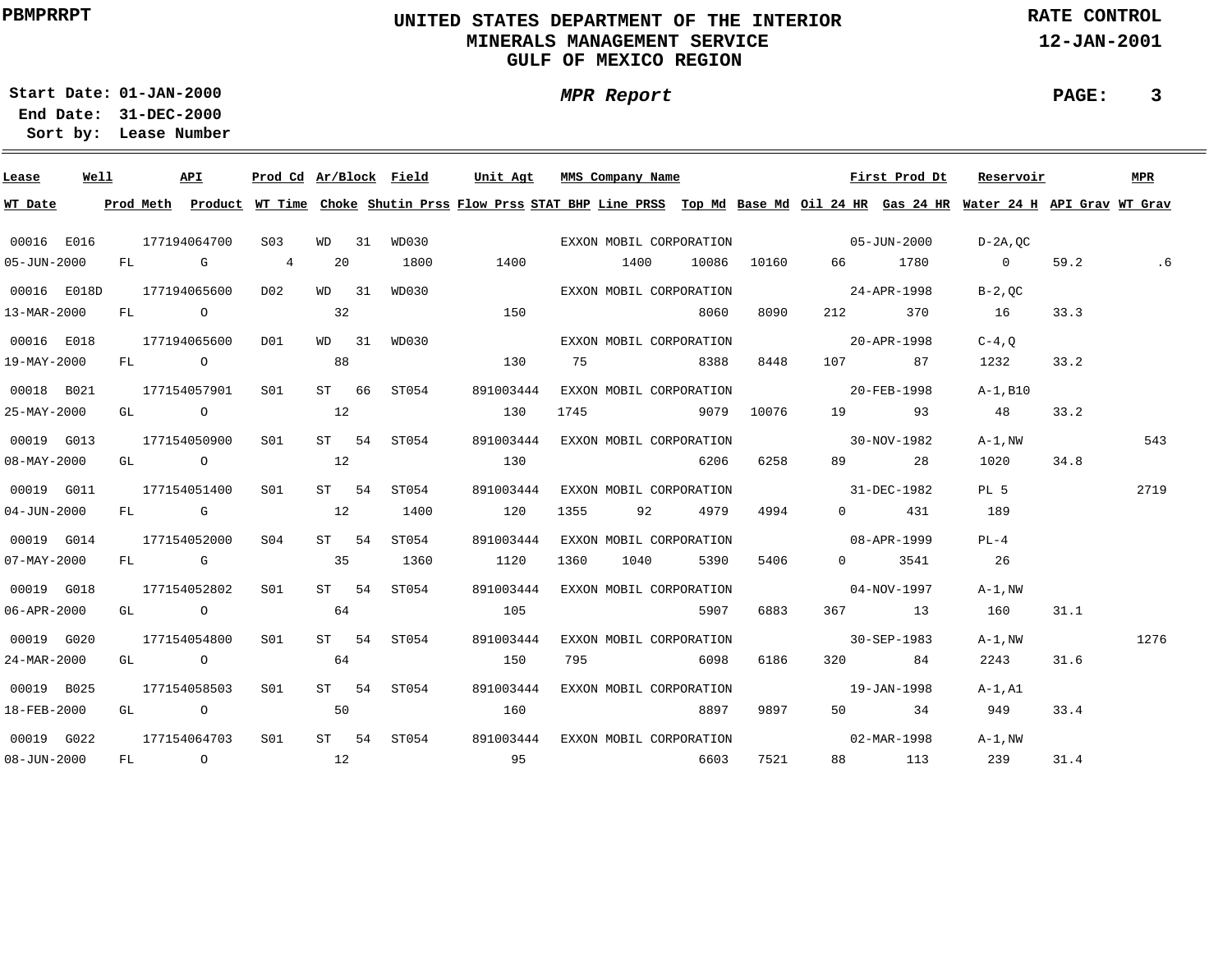# **UNITED STATES DEPARTMENT OF THE INTERIOR MINERALS MANAGEMENT SERVICEGULF OF MEXICO REGION**

**MPR Report**

**RATE CONTROL**

**12-JAN-2001**

**01-JAN-2000Start Date:**

**31-DEC-2000 End Date: Lease Number Sort by:**

| Lease             | Well |  | <b>API</b>                                            |                 |    | Prod Cd Ar/Block Field | Unit Agt                                                                                                                                | MMS Company Name |                                               |      |                          | First Prod Dt | Reservoir               |      | MPR |
|-------------------|------|--|-------------------------------------------------------|-----------------|----|------------------------|-----------------------------------------------------------------------------------------------------------------------------------------|------------------|-----------------------------------------------|------|--------------------------|---------------|-------------------------|------|-----|
| WT Date           |      |  |                                                       |                 |    |                        | Prod Meth Product WT Time Choke Shutin Prss Flow Prss STAT BHP Line PRSS Top Md Base Md Oil 24 HR Gas 24 HR Water 24 H API Grav WT Grav |                  |                                               |      |                          |               |                         |      |     |
| 00019 G028        |      |  |                                                       |                 |    |                        | 177154080101  S01  ST  54  ST054   891003444  EXXON MOBIL CORPORATION         03-JUN-1997                                               |                  |                                               |      |                          |               | A-1.NW                  |      |     |
| 15-JUN-2000       |      |  | GL O                                                  |                 | 12 |                        | 150                                                                                                                                     |                  | 5513                                          | 6650 |                          | 251 75        | 1839                    | 32.1 |     |
| 00019 G031        |      |  | 177154080201 S01                                      |                 |    | ST 54 ST054            |                                                                                                                                         |                  | 891003444 EXXON MOBIL CORPORATION 18-JAN-1998 |      |                          |               | A 1 NE                  |      |     |
| 15-JUN-2000       |      |  | GL $\qquad \qquad 0 \qquad \qquad 12$                 |                 |    |                        | 135                                                                                                                                     |                  | 7232                                          | 7976 |                          | 665 159       | 240                     | 32.4 |     |
| 00019 G032        |      |  | 177154087800 S01                                      |                 |    | ST 54 ST054            |                                                                                                                                         |                  | 891003444 EXXON MOBIL CORPORATION 04-FEB-1996 |      |                          |               | A 1 S                   |      |     |
| 11-MAY-2000       |      |  | $GL \qquad \qquad \begin{matrix} 0 & 12 \end{matrix}$ |                 |    |                        | 95                                                                                                                                      |                  | 5778 6162                                     |      |                          | 248 70        | 83                      | 31.4 |     |
| 00020 H002        |      |  | 177150096800 S02                                      |                 |    | ST 67 ST054            | 891003444                                                                                                                               |                  | EXXON MOBIL CORPORATION 30-APR-1976 H-3B, G   |      |                          |               |                         |      | 251 |
| 18-JAN-2000       |      |  | FL 0 12                                               |                 |    |                        | 820                                                                                                                                     |                  | 1498 15370 15396                              |      |                          | 82 477        | $\overline{\mathbf{3}}$ | 40   |     |
| 00020 H002        |      |  | 177150096800                                          | S02             |    | ST 67 ST054            | 891003444                                                                                                                               |                  | EXXON MOBIL CORPORATION 30-APR-1976           |      |                          |               | H-3B.G                  |      | 251 |
| 10-MAR-2000       |      |  | FL 0 12                                               |                 |    |                        | 750                                                                                                                                     |                  | 1498 15370 15396                              |      |                          | 114 429       | $6\overline{6}$         | 40   |     |
| 00020 G001        |      |  | 177154050701                                          | S01 <b>S</b>    |    | ST 67 ST054            | 891003444                                                                                                                               |                  | EXXON MOBIL CORPORATION 08-AUG-1997           |      |                          |               | A 1 S                   |      |     |
| 12-FEB-2000       |      |  | GL $\qquad \qquad \begin{matrix} 0 & 64 \end{matrix}$ |                 |    |                        | 95                                                                                                                                      |                  | 6306 7061                                     |      |                          | 59 13         | 59                      | 30   |     |
| 00020 B023        |      |  | 177154056601                                          | S <sub>01</sub> |    | ST 67 ST054            | 891003444                                                                                                                               |                  | EXXON MOBIL CORPORATION                       |      | $02 - FEB - 1997$        |               | A-1,B7                  |      |     |
| 18-MAR-2000       |      |  | GL $\qquad \qquad \begin{matrix} 0 & 40 \end{matrix}$ |                 |    |                        | 140                                                                                                                                     |                  | 6625                                          | 7530 |                          | 244 82        | 1280                    | 31.3 |     |
| 00020 B023        |      |  | 177154056601 S01                                      |                 |    | ST 67 ST054            |                                                                                                                                         |                  | 891003444 EXXON MOBIL CORPORATION             |      | $02 - FEB - 1997$        |               | A-1,B7                  |      |     |
| 15-JUN-2000       |      |  | GL $\qquad \qquad \begin{matrix} 0 & 48 \end{matrix}$ |                 |    |                        | 230                                                                                                                                     |                  | 6625                                          | 7530 |                          | 281 113       | 1655                    | 31.8 |     |
| 00020 B026        |      |  | 177154061701 S01                                      |                 |    | ST 67 ST054            |                                                                                                                                         |                  | 891003444 EXXON MOBIL CORPORATION             |      | $30 - APR - 1995$        |               | $D-3$ , B8              |      | 388 |
| 13-MAY-2000       |      |  | GL $\qquad \qquad 0$ 12                               |                 |    |                        | 140                                                                                                                                     |                  | <u>2720</u>                                   | 7744 |                          | 99 182        | 890                     | 37.5 |     |
| 00020 B027        |      |  | 177154063803 S01                                      |                 |    | ST 67 ST054            | 891003444                                                                                                                               |                  | EXXON MOBIL CORPORATION                       |      | $16 - \text{MAR} - 1997$ |               | $A-1,B7$                |      |     |
| $03 - JAN - 2000$ |      |  | GL 0 52                                               |                 |    |                        | 195                                                                                                                                     |                  | 6465                                          | 7465 |                          |               | 907 242 510             | 29.9 |     |
| 00020 B027        |      |  | 177154063803 S01                                      |                 |    |                        | ST 67 ST054 891003444                                                                                                                   |                  | EXXON MOBIL CORPORATION 16-MAR-1997 A-1, B7   |      |                          |               |                         |      |     |
| $07 - MAX - 2000$ |      |  |                                                       |                 |    |                        | GL 0 12 155 6465                                                                                                                        |                  |                                               | 7465 |                          | 801 342 629   |                         | 31.3 |     |

**PAGE: 4**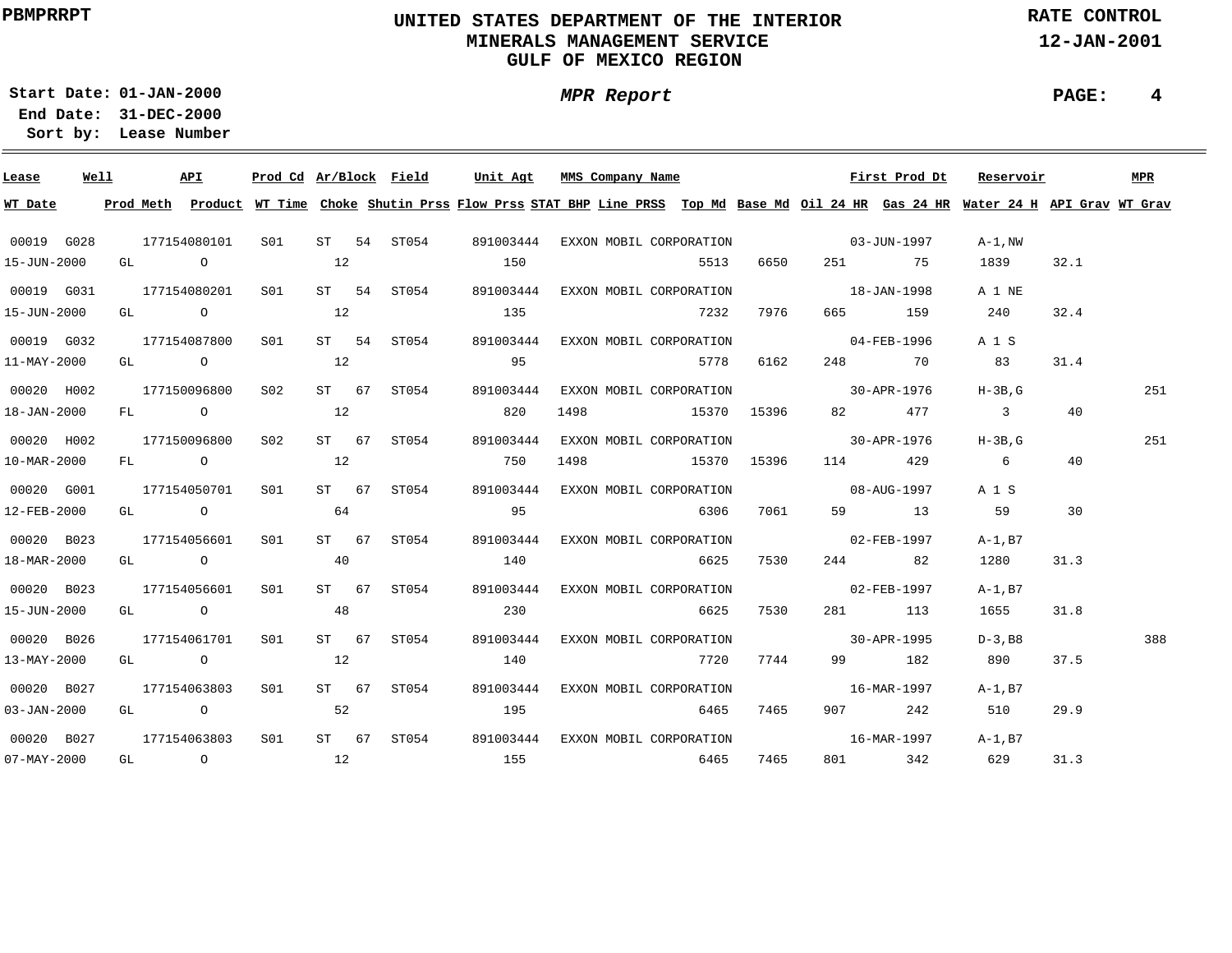# **UNITED STATES DEPARTMENT OF THE INTERIOR MINERALS MANAGEMENT SERVICEGULF OF MEXICO REGION**

**MPR Report**

**RATE CONTROL**

**12-JAN-2001**

**PAGE: 5**

**01-JAN-2000Start Date:31-DEC-2000 End Date:** 

| Lease                    | Well |      | API          | Prod Cd Ar/Block Field                |    |                              | Unit Agt                                                                                                                                |       | MMS Company Name |                                               |      |                   | First Prod Dt          | Reservoir                                               |                   | MPR |
|--------------------------|------|------|--------------|---------------------------------------|----|------------------------------|-----------------------------------------------------------------------------------------------------------------------------------------|-------|------------------|-----------------------------------------------|------|-------------------|------------------------|---------------------------------------------------------|-------------------|-----|
| WT Date                  |      |      |              |                                       |    |                              | Prod Meth Product WT Time Choke Shutin Prss Flow Prss STAT BHP Line PRSS Top Md Base Md Oil 24 HR Gas 24 HR Water 24 H API Grav WT Grav |       |                  |                                               |      |                   |                        |                                                         |                   |     |
| 00020 G024               |      |      |              |                                       |    |                              | 177154073300 D01 ST 67 ST054 891003444                                                                                                  |       |                  | EXXON MOBIL CORPORATION 31-DEC-1989           |      |                   |                        | D-5 B4 348                                              |                   |     |
| 11-MAY-2000              |      | FL O |              |                                       | 12 |                              | 95                                                                                                                                      | 1420  |                  | 9384                                          |      | 9428 64 56        |                        | 572 37.8                                                |                   |     |
| 00020 G025               |      |      |              | 177154073700 D01                      |    |                              | ST 67 ST054 891003444                                                                                                                   |       |                  | EXXON MOBIL CORPORATION 28-FEB-1990           |      |                   |                        |                                                         | $D-3-3B$ , B5 796 |     |
| $01 - MAX - 2000$        |      |      | FL O         |                                       | 42 |                              | 215                                                                                                                                     |       |                  | 100 10764 10830                               |      |                   | 266 172                | 843 35.5                                                |                   |     |
| 00020 G029               |      |      |              | 177154074102 S01                      |    | ST 67 ST054                  | 891003444                                                                                                                               |       |                  | EXXON MOBIL CORPORATION                       |      | $13 - DEC - 1997$ |                        | A 1 S                                                   |                   |     |
| $07 - MAX - 2000$        |      |      |              | GL $\qquad \qquad 0 \qquad \qquad 12$ |    |                              | 140                                                                                                                                     |       |                  | 5921                                          | 6776 |                   | 136 56                 | 1380                                                    | 31.6              |     |
| 00020 B043               |      |      |              |                                       |    | 177154091700 S01 ST 67 ST054 |                                                                                                                                         |       |                  | 891003444 EXXON MOBIL CORPORATION 18-APR-1997 |      |                   |                        | A1,0                                                    |                   |     |
| 12-FEB-2000              |      |      |              | $GL$ 0 64                             |    |                              | 140                                                                                                                                     |       |                  | 5913                                          | 6728 |                   | 53 267                 | 136                                                     | 29.9              |     |
| 00020 B043               |      |      |              |                                       |    | 177154091700 S01 ST 67 ST054 |                                                                                                                                         |       |                  | 891003444 EXXON MOBIL CORPORATION 18-APR-1997 |      |                   |                        | A1,0                                                    |                   |     |
| 17-MAY-2000              |      |      |              | GL $\qquad \qquad 0 \qquad \qquad 12$ |    |                              | 130                                                                                                                                     |       |                  | 5913                                          | 6728 |                   | 57 214                 | 133                                                     | 29.9              |     |
| 00020 B031               |      |      | 177154096800 | S01                                   |    | ST 67 ST054                  |                                                                                                                                         |       |                  |                                               |      |                   |                        | 891003444 EXXON MOBIL CORPORATION 13-AUG-1999 G-10AB, O |                   |     |
| $05 - \text{MAX} - 2000$ |      |      |              | FL G 28 1850                          |    |                              | 1430                                                                                                                                    |       |                  | ##### 1240 11920 12002                        |      |                   | 65 4519                | 7 52.7                                                  |                   |     |
| 00020 B030D              |      |      | 177154097100 | DO1                                   |    | ST 67 ST054                  |                                                                                                                                         |       |                  | 891003444 EXXON MOBIL CORPORATION 12-DEC-1999 |      |                   |                        | G-8.U                                                   |                   |     |
| $03 - JAN - 2000$        |      |      |              | GL 0 4 19                             |    |                              | 1640                                                                                                                                    |       |                  | 12210 12284 1795 1218                         |      |                   |                        | 18                                                      | 35.8              | . 6 |
| 00020 B030               |      |      | 177154097100 |                                       |    | D02 ST 67 ST054              |                                                                                                                                         |       |                  | 891003444 EXXON MOBIL CORPORATION 16-JAN-2000 |      |                   |                        | G-10,U                                                  |                   |     |
| 22-JAN-2000              |      |      |              | FL G 19 14 4250                       |    |                              | 2450                                                                                                                                    |       |                  | ##### 1100 12798 12822                        |      |                   | $0 \t 2843$            | $4\overline{4}$                                         |                   | . 6 |
| 00020 B030D              |      |      |              |                                       |    |                              |                                                                                                                                         |       |                  | 891003444 EXXON MOBIL CORPORATION 12-DEC-1999 |      |                   |                        | $G-8$ , U                                               |                   |     |
| 09-MAY-2000              |      |      |              | FL 0 16                               |    |                              | 1960                                                                                                                                    |       |                  | $12210$ $12284$                               |      |                   | 658 3021               | 7 30                                                    |                   |     |
| 00020 B030               |      |      |              | 177154097100 D02                      |    | ST 67 ST054                  | 891003444                                                                                                                               |       |                  | EXXON MOBIL CORPORATION 16-JAN-2000           |      |                   |                        | $G-10$ , $U$                                            |                   |     |
| 10-MAY-2000              |      |      |              | FL G 19 4250                          |    |                              | 1350                                                                                                                                    | ##### |                  | 1210 12798 12822                              |      |                   | 39 1304                | $\overline{\mathbf{3}}$                                 | 50.2              |     |
| 00020 B029               |      |      |              | 177154098201 S01                      |    | ST 67 ST054                  |                                                                                                                                         |       |                  | 891003444 EXXON MOBIL CORPORATION             |      |                   | $11-NOV-1999$ $H-1, J$ |                                                         |                   |     |
| $08 - MAX - 2000$        |      |      |              | FL G 32 4700                          |    |                              | 2650 ##### 1230 14010 14098                                                                                                             |       |                  |                                               |      |                   |                        | 654 12641 7                                             | 47.3              |     |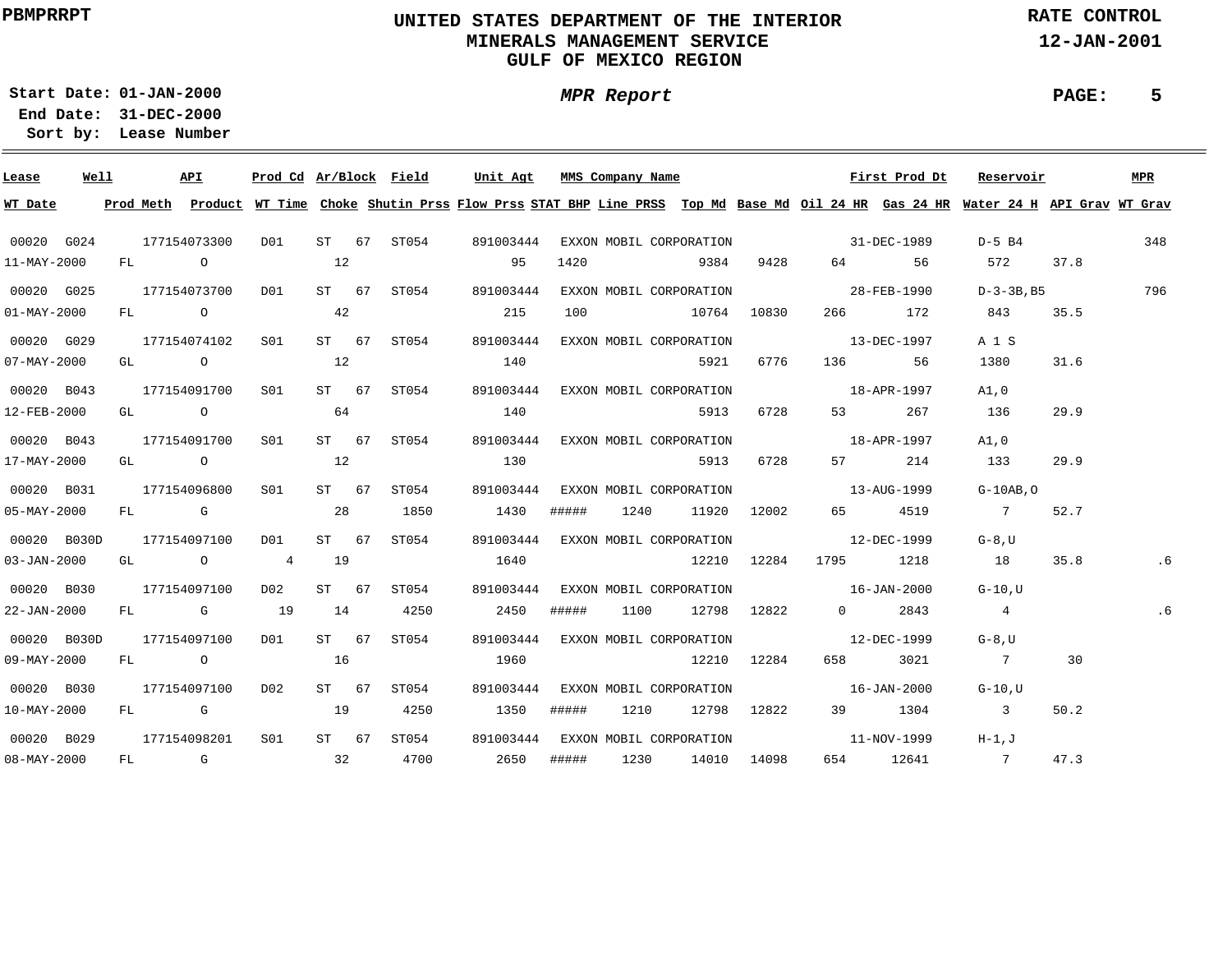# **UNITED STATES DEPARTMENT OF THE INTERIOR MINERALS MANAGEMENT SERVICEGULF OF MEXICO REGION**

**MPR Report**

**RATE CONTROL**

**12-JAN-2001**

**PAGE: 6**

**01-JAN-2000Start Date:31-DEC-2000 End Date:** 

| Lease             | Well |    |           | API            | Prod Cd Ar/Block Field |         |             | Unit Agt                                                                                                                      |       | MMS Company Name |                         |       |                          | First Prod Dt | Reservoir      |      | MPR |
|-------------------|------|----|-----------|----------------|------------------------|---------|-------------|-------------------------------------------------------------------------------------------------------------------------------|-------|------------------|-------------------------|-------|--------------------------|---------------|----------------|------|-----|
| WT Date           |      |    | Prod Meth |                |                        |         |             | Product WT Time Choke Shutin Prss Flow Prss STAT BHP Line PRSS Top Md Base Md Oil 24 HR Gas 24 HR Water 24 H API Grav WT Grav |       |                  |                         |       |                          |               |                |      |     |
| 00020 B029        |      |    |           | 177154098201   | SO1                    | ST 67   | ST054       | 891003444                                                                                                                     |       |                  | EXXON MOBIL CORPORATION |       | $11-NOV-1999$            |               | H-1.J          |      |     |
| $04 - JUN - 2000$ |      |    | FL G      |                |                        | 35      | 4700        | 2250                                                                                                                          | ##### | 1260             | 14010                   | 14098 | 644 — 100                | 12778         | 7              | 47.3 |     |
| 00025 R024        |      |    |           | 177174042200   | S <sub>01</sub>        |         | GI 17 GI016 | 891002932                                                                                                                     |       |                  | EXXON MOBIL CORPORATION |       | $14 - \text{MAR} - 2000$ |               | $BF-2.G$       |      |     |
| $09 - JUL - 2000$ |      |    |           | FL O           | 24                     | 27      |             | 835                                                                                                                           | ##### |                  | 6582                    | 6614  | 2197 1237                |               | $\overline{0}$ | 42.2 | .6  |
| 00026 J022        |      |    |           | 177190018401   | S02                    | $WD$ 30 | WD030       |                                                                                                                               |       |                  | EXXON MOBIL CORPORATION |       | $31 - \text{AUG} - 1993$ |               | A1 RF          |      | 200 |
| $03 - MAX - 2000$ |      |    |           | GL O           |                        | 88      |             | 200                                                                                                                           | 17    |                  | 5056                    | 5086  |                          | 87 190        | 1645           | 17.7 |     |
| 00026 P024        |      |    |           | 177192018700   | S <sub>0.3</sub>       | $WD$ 30 | WD030       |                                                                                                                               |       |                  | EXXON MOBIL CORPORATION |       | $31 - OCT - 1984$        |               | P1 F           |      | 98  |
| 27-MAY-2000       |      | GL |           | $\overline{O}$ |                        | 88      |             | 105                                                                                                                           | 417   |                  | 4092                    | 4118  |                          | 14 14         | 20             | 20   |     |
| 00026 J019D       |      |    |           | 177192020300   | D02                    | MD 30   | WD030       |                                                                                                                               |       |                  | EXXON MOBIL CORPORATION |       |                          | 30-SEP-1992   | $A-2/A-3$ , F  |      | 123 |
| 02-MAR-2000       |      | GL |           | $\overline{O}$ |                        | 88      |             | 120                                                                                                                           | 500   |                  | 5173                    | 5181  |                          | 49 97         | 74             | 17.1 |     |
| 00026 J019D       |      |    |           | 177192020300   | D02                    | WD 30   | WD030       |                                                                                                                               |       |                  | EXXON MOBIL CORPORATION |       | $30 - SEP - 1992$        |               | $A-2/A-3$ , F  |      | 123 |
| $03 - MAX - 2000$ |      |    |           | GL O           |                        | 88      |             | 150                                                                                                                           | 500   |                  | 5173                    | 5181  |                          | 93 31         | 128 17.1       |      |     |
| 00026 T020        |      |    |           | 177194011800   | S <sub>02</sub>        | $WD$ 30 | WD030       |                                                                                                                               |       |                  | EXXON MOBIL CORPORATION |       | 28-MAY-1997              |               | P1 F           |      |     |
| 14-JUN-2000       |      |    |           | GL O           |                        | 88      |             | 125                                                                                                                           | 1050  |                  | 4138                    | 4410  | 185 — 186                | 294           | 1047           | 19.1 |     |
| 00026 T021        |      |    |           | 177194012600   | S02                    | WD 30   | WD030       |                                                                                                                               |       |                  | EXXON MOBIL CORPORATION |       | $30 - NOV - 1983$        |               | $A-2/A-3$ , F  |      | 171 |
| 14-JUN-2000       |      |    |           | GL O           |                        | 88      |             | 160                                                                                                                           | 1100  |                  | 5439                    | 5468  | 189                      | 256           | 1386 7         | 22   |     |
| 00026 T023D       |      |    |           | 177194013300   | S02                    | WD 30   | WD030       |                                                                                                                               |       |                  | EXXON MOBIL CORPORATION |       | $31 - JUL - 1989$        |               | $P-2.F$        |      | 68  |
| $20 - JAN - 2000$ |      |    |           | GL O           |                        | 88      |             | 160                                                                                                                           | 204   |                  | 3885                    | 3945  |                          | 38 63         | 431 \          | 21   |     |
| 00026 J023        |      |    |           | 177194013700   | S03                    | $WD$ 30 | WD030       |                                                                                                                               |       |                  | EXXON MOBIL CORPORATION |       | $11 - SEP - 2000$        |               | $A-2/A-3$ , F  |      |     |
| 13-SEP-2000       |      |    |           | GL O           | $6\overline{6}$        | 24      |             | 420                                                                                                                           |       |                  | 5624                    |       | 5694 1110                | 251           | $\overline{0}$ | 20.4 | .6  |
| 00026 T025        |      |    |           | 177194032901   | S <sub>0.3</sub>       | $WD$ 30 | WD030       |                                                                                                                               |       |                  | EXXON MOBIL CORPORATION |       |                          | 17-APR-2000   | 3000.F         |      |     |
| 19-APR-2000       |      |    |           | FL O           | $4\overline{4}$        | -20     |             | 750                                                                                                                           |       |                  | 3996                    | 4082  | 476                      | 593           | $\overline{0}$ | 19.2 | .6  |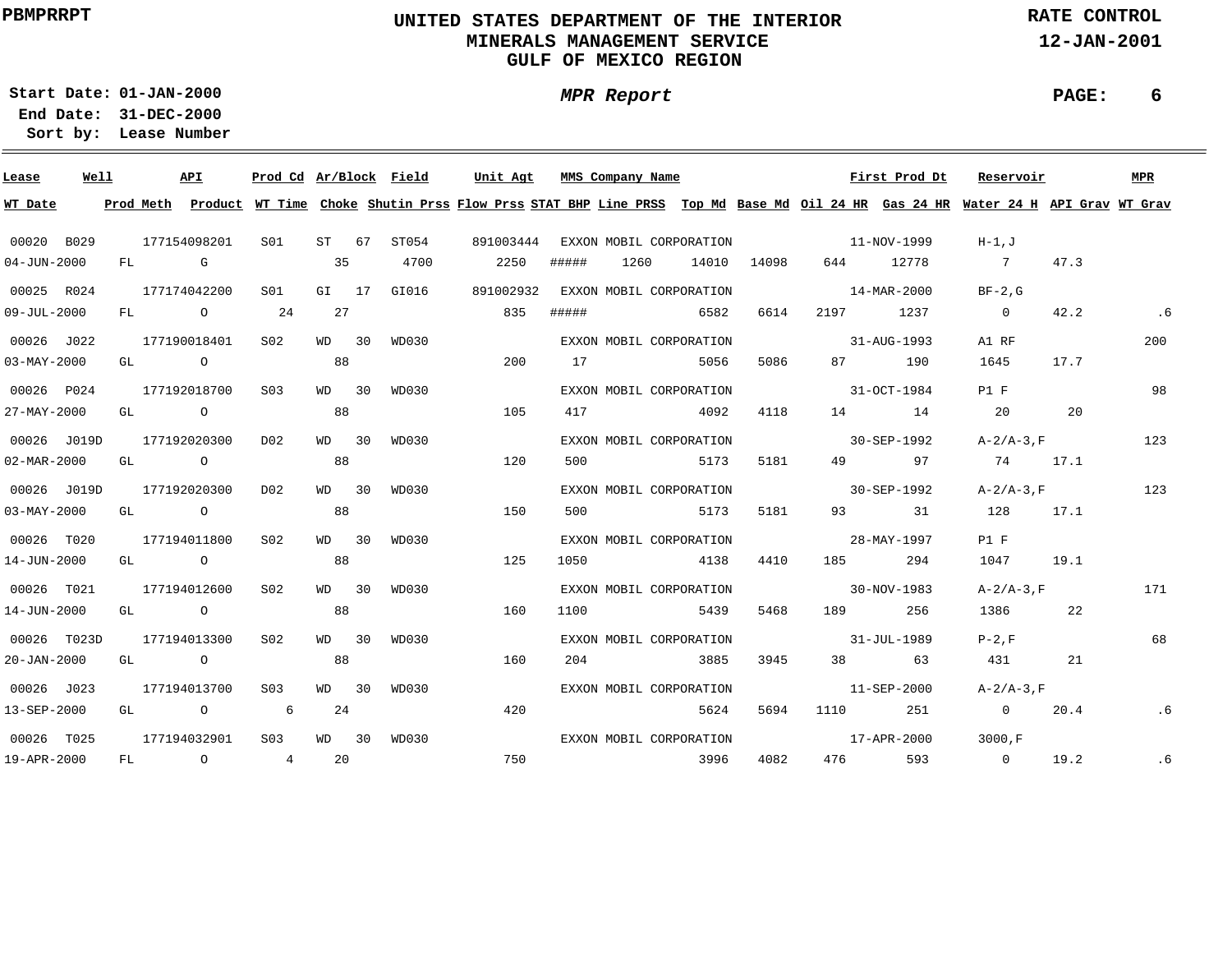# **UNITED STATES DEPARTMENT OF THE INTERIOR MINERALS MANAGEMENT SERVICEGULF OF MEXICO REGION**

**MPR Report**

**RATE CONTROL**

**12-JAN-2001**

**PAGE: 7**

**01-JAN-2000Start Date:31-DEC-2000 End Date:** 

| Lease             | Well |    |      | API            | Prod Cd Ar/Block Field |         |       | Unit Agt                                                                                                                                | MMS Company Name        |      |      |                          | First Prod Dt | Reservoir      |      | <b>MPR</b> |
|-------------------|------|----|------|----------------|------------------------|---------|-------|-----------------------------------------------------------------------------------------------------------------------------------------|-------------------------|------|------|--------------------------|---------------|----------------|------|------------|
| WT Date           |      |    |      |                |                        |         |       | Prod Meth Product WT Time Choke Shutin Prss Flow Prss STAT BHP Line PRSS Top Md Base Md Oil 24 HR Gas 24 HR Water 24 H API Grav WT Grav |                         |      |      |                          |               |                |      |            |
| 00026 T025        |      |    |      | 177194032901   | S <sub>03</sub>        | WD 30   | WD030 |                                                                                                                                         | EXXON MOBIL CORPORATION |      |      | $17 - APR - 2000$        |               | 3000.F         |      |            |
| $05 - JUN - 2000$ |      |    | GL O |                |                        | 24      |       | 250                                                                                                                                     |                         | 3996 | 4082 |                          | 861 48        | 1096           | 19.2 |            |
| 00026 T026        |      |    |      | 177194033802   | SO1                    | WD 30   | WD030 |                                                                                                                                         | EXXON MOBIL CORPORATION |      |      | $02 - OCT - 2000$        |               | $D-2.F$        |      |            |
| 14-OCT-2000       |      |    |      | FL O           | $\overline{9}$         | 24      |       | 2950                                                                                                                                    |                         | 7661 | 7864 | 2975 — 100               | 4471          | $\overline{0}$ | 34.5 |            |
| 00026 J026        |      |    |      | 177194036200   | S <sub>02</sub>        | WD 30   | WD030 |                                                                                                                                         | EXXON MOBIL CORPORATION |      |      | $28 - OCT - 2000$        |               | $D-1, H-1$     |      |            |
| $01 - NOV - 2000$ |      |    |      | FL G           | 24                     | 18      | 1450  | 1300                                                                                                                                    | 142                     | 6558 | 6664 | $\overline{0}$           | 2691          | $\overline{0}$ |      | .6         |
| 00026 P033        |      |    |      | 177194039501   | S <sub>02</sub>        | $WD$ 30 | WD030 |                                                                                                                                         | EXXON MOBIL CORPORATION |      |      |                          | 06-MAR-1997   | $P-2J$         |      |            |
| 18-FEB-2000       |      |    |      | GL O           |                        | 88      |       | 197                                                                                                                                     | 1120                    | 6080 | 6220 | 312                      | 197           | 802            | 20.7 |            |
| 00026 T028        |      |    |      | 177194051900   | DO1                    | WD 30   | WD030 |                                                                                                                                         | EXXON MOBIL CORPORATION |      |      | 31-AUG-1990              |               | P4 RF          |      | 142        |
| 22-JAN-2000       |      |    |      | GL O           |                        | 88      |       | 170                                                                                                                                     | 51                      | 4263 | 4308 |                          | 85 104        | 859            | 18   |            |
| 00026 T028D       |      |    |      | 177194051900   | D02                    | WD 30   | WD030 |                                                                                                                                         | EXXON MOBIL CORPORATION |      |      | $31 - \text{AUG} - 1990$ |               | $P-2.F$        |      | 87         |
| 22-JAN-2000       |      |    |      | GL O           |                        | 88      |       | 160                                                                                                                                     | 108                     | 3708 | 3718 |                          | 26 71         | 302            | 18   |            |
| 00026 T028        |      |    |      | 177194051900   | S <sub>03</sub>        | $WD$ 30 | WD030 |                                                                                                                                         | EXXON MOBIL CORPORATION |      |      | $03 - APR - 2000$        |               | 3000.F         |      |            |
| 12-APR-2000       |      |    |      | GL O           | 6                      | 28      |       | 205                                                                                                                                     | 1100                    | 3237 | 3372 |                          | 187 106       | 125            | 18   | . 6        |
| 00026 T028        |      |    |      | 177194051900   | S03                    | WD 30   | WD030 |                                                                                                                                         | EXXON MOBIL CORPORATION |      |      | $03 - APR - 2000$        |               | 3000.F         |      |            |
| $06 - JUN - 2000$ |      |    |      | GL O           |                        | 88      |       | 160                                                                                                                                     | 1100                    | 3237 | 3372 |                          | 333 96        | 129            | 20.1 |            |
| 00026 T029        |      |    |      | 177194052100   | SO1                    | WD 30   | WD030 |                                                                                                                                         | EXXON MOBIL CORPORATION |      |      | 31-DEC-1991              |               | 3000.F         |      | 31         |
| 20-JAN-2000       |      |    |      | GL O           |                        | 88      |       | 170                                                                                                                                     | 110                     | 3050 | 3106 |                          | 27 24         | 90             | 18   |            |
| 00026 T029        |      |    |      | 177194052100   | SO1                    | WD 30   | WD030 |                                                                                                                                         | EXXON MOBIL CORPORATION |      |      |                          | 31-DEC-1991   | 3000, F        |      | 31         |
| 12-APR-2000       |      | GL |      | $\overline{O}$ |                        | 88      |       | 165                                                                                                                                     | 110                     | 3050 | 3106 |                          | 43 77         | 135            | 18   |            |
| 00026 T029        |      |    |      | 177194052100   | S <sub>01</sub>        | $WD$ 30 | WD030 |                                                                                                                                         | EXXON MOBIL CORPORATION |      |      | 31-DEC-1991              |               | 3000.F         |      | 31         |
| 19-MAY-2000       |      |    |      | FL O           |                        | 88      |       | 145                                                                                                                                     | 110                     | 3050 | 3106 |                          | 81 36         | 270            | 18   |            |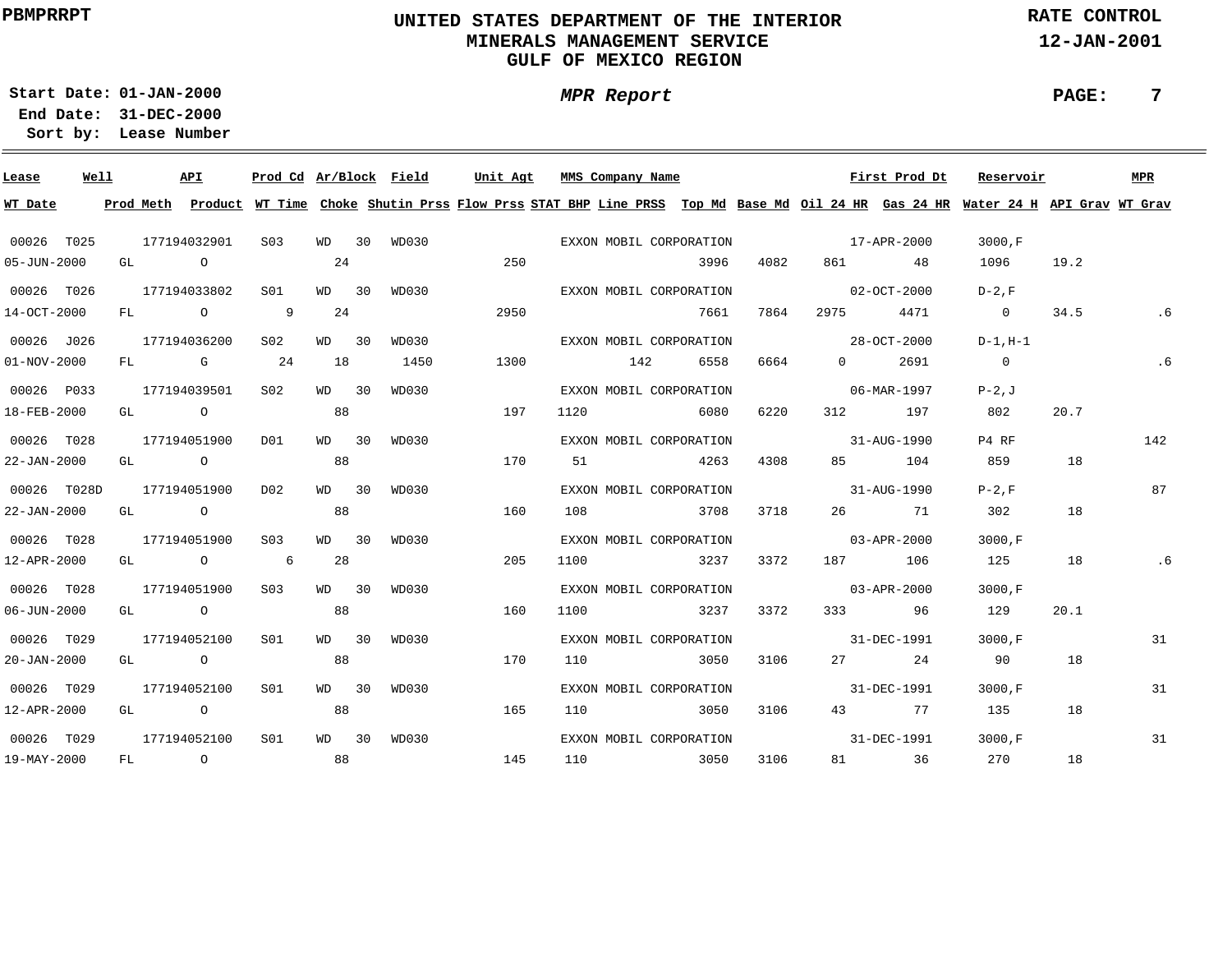# **UNITED STATES DEPARTMENT OF THE INTERIOR MINERALS MANAGEMENT SERVICEGULF OF MEXICO REGION**

**MPR Report**

**RATE CONTROL**

**12-JAN-2001**

**PAGE: 8**

**01-JAN-2000Start Date:31-DEC-2000 End Date:** 

| Lease                    | Well |  | API                                  |                 |         |    | Prod Cd Ar/Block Field | Unit Agt                                                                                                                                |      | MMS Company Name        |      |      |                   | First Prod Dt     | Reservoir                        |      | MPR |
|--------------------------|------|--|--------------------------------------|-----------------|---------|----|------------------------|-----------------------------------------------------------------------------------------------------------------------------------------|------|-------------------------|------|------|-------------------|-------------------|----------------------------------|------|-----|
| WT Date                  |      |  |                                      |                 |         |    |                        | Prod Meth Product WT Time Choke Shutin Prss Flow Prss STAT BHP Line PRSS Top Md Base Md Oil 24 HR Gas 24 HR Water 24 H API Grav WT Grav |      |                         |      |      |                   |                   |                                  |      |     |
| 00026 T027D              |      |  | 177194052301                         | DO 2            |         |    |                        | WD 30 WD030 6XXON MOBIL CORPORATION                                                                                                     |      |                         |      |      |                   | $13 - JUN - 1999$ | A-1,H-1                          |      |     |
| 17-MAY-2000              |      |  | GL O                                 |                 | 88      |    |                        | 180                                                                                                                                     |      |                         | 6366 | 6417 |                   | 522 340           | 2378                             | 20.1 |     |
| 00026 T027               |      |  | 177194052301                         | DO1             | WD 30   |    |                        | WD030                                                                                                                                   |      | EXXON MOBIL CORPORATION |      |      |                   | $13 - JUN - 1999$ | A-3,H-1                          |      |     |
| $05 - JUN - 2000$        |      |  | GL O                                 |                 | 88      |    |                        | 140                                                                                                                                     |      |                         | 6564 | 6596 |                   | 963 111           | 375                              | 25   |     |
| 00026 T030               |      |  | 177194052700                         | S03             | $WD$ 30 |    | WD030                  |                                                                                                                                         |      | EXXON MOBIL CORPORATION |      |      |                   |                   | $31 - JAN - 2000$ $P-1, H-1$     |      |     |
| 06-FEB-2000              |      |  | GL $\qquad \qquad 0 \qquad \qquad 6$ |                 |         | 24 |                        | 225                                                                                                                                     |      | 1805 4772               |      | 4798 |                   | 335 39            | 7 17.3                           |      |     |
| 00026 T030               |      |  | 177194052700                         | S03             | WD 30   |    | WD030                  |                                                                                                                                         |      | EXXON MOBIL CORPORATION |      |      | $31 - JAN - 2000$ |                   | $P-1$ , $H-1$                    |      |     |
| 12-MAY-2000              |      |  | $GL$ 0 44                            |                 |         |    |                        | 120                                                                                                                                     |      | 1805 4772               |      | 4798 |                   | 222 136           | 136                              | 17.3 |     |
| 00026 P034               |      |  | 177194052800                         | S01             | $WD$ 30 |    | WD030                  |                                                                                                                                         |      | EXXON MOBIL CORPORATION |      |      |                   |                   | $31 - \text{MAR} - 1991$ 3000, F |      | 248 |
| 28-MAY-2000              |      |  | GL O                                 |                 | 88      |    |                        | 160                                                                                                                                     |      | 1100 3536               |      | 3560 |                   |                   | 100 148 257 21                   |      |     |
| 00026 P036               |      |  | 177194053000                         | DO1             | WD 30   |    | WD030                  |                                                                                                                                         |      | EXXON MOBIL CORPORATION |      |      |                   | $31 - JAN - 1991$ | $A-2/A-3$ , F                    |      | 245 |
| 28-MAY-2000              |      |  | GL O                                 |                 | 88      |    |                        | 250                                                                                                                                     |      | 431 5730                |      |      | 5762 45 72        |                   | 127                              | 22.6 |     |
| 00026 P037D              |      |  | 177194053300                         | DO 2            | WD 30   |    | WD030                  |                                                                                                                                         |      | EXXON MOBIL CORPORATION |      |      | $31 - MAX - 1991$ |                   | $P-2$ , F                        |      | 297 |
| 12-MAY-2000              |      |  | GL O O                               |                 | 88      |    |                        | 100                                                                                                                                     |      | 950 3838                |      | 3895 |                   |                   | 116 30 87                        | 20.7 |     |
| 00026 P038               |      |  | 177194057400                         | S01             | WD 30   |    | WD030                  |                                                                                                                                         |      | EXXON MOBIL CORPORATION |      |      | 28-FEB-1994       |                   | $A - 2/A - 3$ , F                |      | 934 |
| 13-FEB-2000              |      |  | GL O                                 |                 | 88      |    |                        | 220                                                                                                                                     |      |                         | 4954 | 5004 |                   | 159 135           | 1830                             | 22.6 |     |
| 00026 P039D              |      |  | 177194060600                         | D02             | $WD$ 30 |    | WD030                  |                                                                                                                                         |      | EXXON MOBIL CORPORATION |      |      | $19 - JUN - 1995$ |                   | 3000,J                           |      |     |
| 14-MAY-2000              |      |  | FL O                                 |                 | 88      |    |                        | 130                                                                                                                                     | 1693 | 4632                    |      | 4810 |                   | 759 218           | 446 18.2                         |      |     |
| 00026 P039               |      |  | 177194060600 DO1                     |                 | WD 30   |    | WD030                  |                                                                                                                                         |      | EXXON MOBIL CORPORATION |      |      | $25 - JUN - 1995$ |                   | $P-2$ , J                        |      |     |
| 24-MAY-2000              |      |  | GL O                                 |                 | 88      |    |                        | 210                                                                                                                                     | 645  | 5014                    |      | 5054 |                   | 627 171           | 1428                             | 22.5 |     |
| 00026 P040               |      |  | 177194065201                         | S <sub>02</sub> | WD 30   |    | WD030                  |                                                                                                                                         |      | EXXON MOBIL CORPORATION |      |      |                   |                   | $30-DEC-1998$ $P-2, P-4$ J1      |      |     |
| $14 - \text{MAX} - 2000$ |      |  | FL 0 30                              |                 |         |    |                        | 128                                                                                                                                     |      | 754 6406                |      | 6476 |                   |                   | 457 138 0 29.2                   |      |     |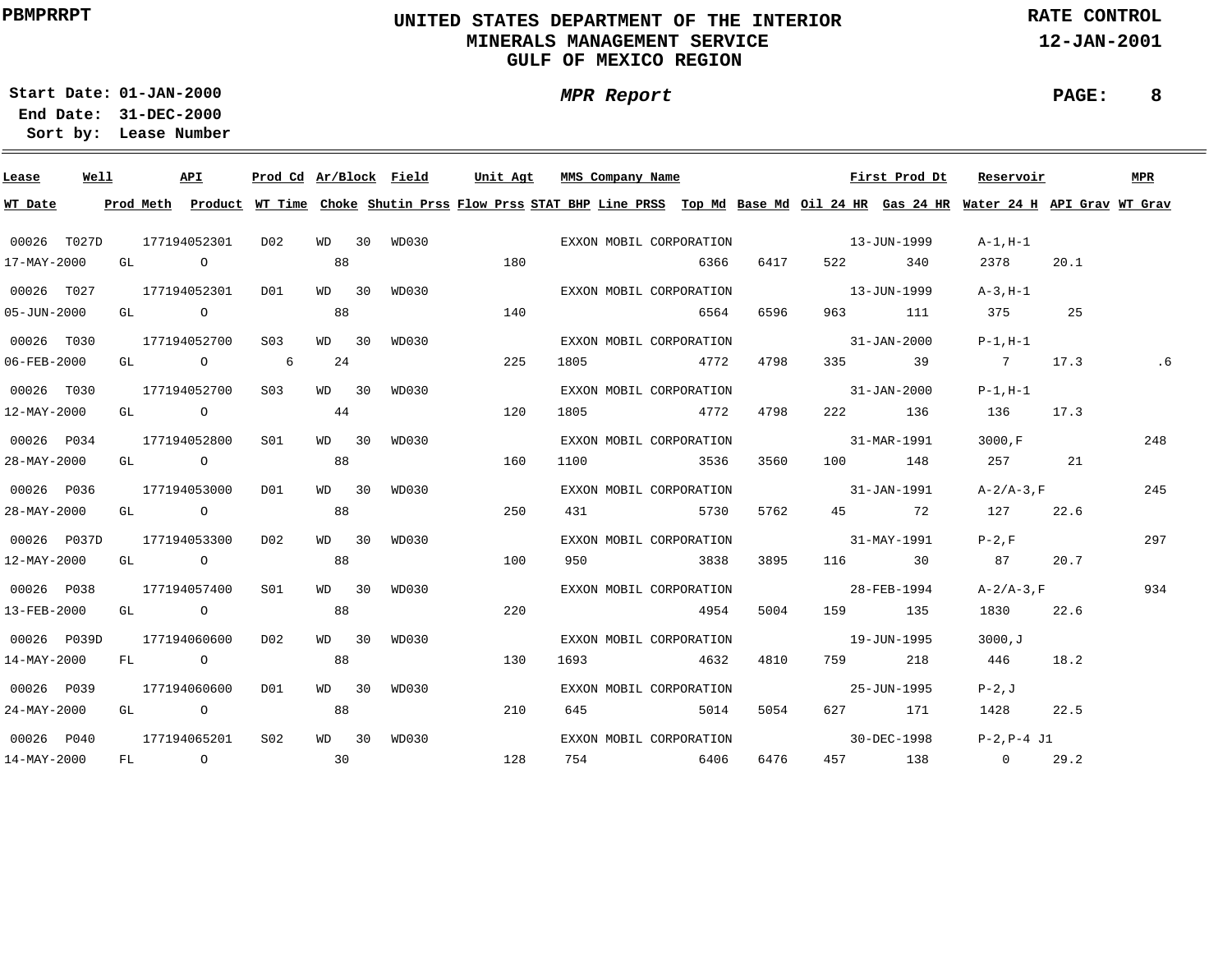# **UNITED STATES DEPARTMENT OF THE INTERIOR MINERALS MANAGEMENT SERVICEGULF OF MEXICO REGION**

**MPR Report**

**RATE CONTROL**

**12-JAN-2001**

**PAGE: 9**

**01-JAN-2000Start Date:31-DEC-2000 End Date:** 

| Lease             | Well |    |           | API            | Prod Cd Ar/Block Field |       |             | Unit Agt                                                                                                                      |       | MMS Company Name |                         |             |                   | First Prod Dt | Reservoir         |      | <b>MPR</b>   |
|-------------------|------|----|-----------|----------------|------------------------|-------|-------------|-------------------------------------------------------------------------------------------------------------------------------|-------|------------------|-------------------------|-------------|-------------------|---------------|-------------------|------|--------------|
| WT Date           |      |    | Prod Meth |                |                        |       |             | Product WT Time Choke Shutin Prss Flow Prss STAT BHP Line PRSS Top Md Base Md Oil 24 HR Gas 24 HR Water 24 H API Grav WT Grav |       |                  |                         |             |                   |               |                   |      |              |
| 00026 P041        |      |    |           | 177194066300   | S01                    | WD 30 | WD030       |                                                                                                                               |       |                  | EXXON MOBIL CORPORATION |             | $13 - JUN - 1998$ |               | P-2,MJ            |      |              |
| 06-FEB-2000       |      |    |           | GL O           |                        | 88    |             | 210                                                                                                                           | 614   |                  | 5229                    | 5334        | 959 — 100         | 308           | 2876              | 21.6 |              |
| 00026 T031        |      |    |           | 177194067400   | DO1                    | WD 30 | WD030       |                                                                                                                               |       |                  | EXXON MOBIL CORPORATION |             | $13 - JUL - 1999$ |               | $A - 2/A - 3$ , F |      |              |
| $11 - JAN - 2000$ |      |    |           | $FL$ 0         |                        | 22    |             | 1000                                                                                                                          | ##### |                  | 5312                    | 5362        |                   | 808 1033      | 90                | 21.3 |              |
| 00026 T031D       |      |    |           | 177194067400   | D02                    | WD 30 | WD030       |                                                                                                                               |       |                  | EXXON MOBIL CORPORATION |             | $13 - JUL - 1999$ |               | A1 RF             |      |              |
| 24-APR-2000       |      |    |           | GL O           |                        | 38    |             | 510                                                                                                                           | ##### |                  | 5222                    | 5256        |                   | 797           | 925               | 17.3 |              |
| 00026 T031D       |      |    |           | 177194067400   | D02                    | WD 30 | WD030       |                                                                                                                               |       |                  | EXXON MOBIL CORPORATION |             | $13 - JUL - 1999$ |               | A1 RF             |      |              |
| 18-MAY-2000       |      | FL |           | $\overline{O}$ |                        | 44    |             | 150                                                                                                                           | ##### |                  | 5222                    | 5256        |                   | 673 43        | 508               | 21   |              |
| 00026 P042        |      |    |           | 177194067600   | S01                    | WD 30 | WD030       |                                                                                                                               |       |                  | EXXON MOBIL CORPORATION |             | 13-SEP-1999       |               | $D-4$ . F         |      |              |
| 05-FEB-2000       |      |    |           | FL O           |                        | 52    |             | 730                                                                                                                           |       |                  | 8700                    | 8957        | 2440              | 2936          | 1046              | 34.6 |              |
| 00031 U019        |      |    |           | 177170060100   | SO1                    |       | GI 22 GI016 | 891002932                                                                                                                     |       |                  | EXXON MOBIL CORPORATION |             | $30 - SEP - 1987$ |               | C4A RN            |      | 162          |
| 05-APR-2000       |      |    |           | GL O           |                        | 72    |             | 230                                                                                                                           |       |                  | 610 11667 11692         |             | 110 190           |               | 313               | 28.6 |              |
| 00031 W031        |      |    |           | 177170065401   | SO1                    |       | GI 22 GI016 | 891002932                                                                                                                     |       |                  | EXXON MOBIL CORPORATION |             | $30 - NOV - 1987$ |               | C4A RN            |      | 97           |
| 12-JAN-2000       |      |    |           | GL O           |                        | 72    |             | 240                                                                                                                           |       |                  |                         |             | 10562 10596 43 77 |               | 318               | 27.9 |              |
| 00031 U044        |      |    |           | 177174015200   | SO1                    |       | GI 22 GI016 | 891002932                                                                                                                     |       |                  | EXXON MOBIL CORPORATION |             | $30 - JUN - 1983$ |               | C4A RN            |      | $\mathbf{0}$ |
| $03 - MAY - 2000$ |      |    |           | GL O           |                        | 72    |             | 200                                                                                                                           | 3058  |                  | 11536 11576             |             |                   | 91 144        | 322               | 25.8 |              |
| 00031 W036        |      |    |           | 177174017600   | SO1                    |       | GI 22 GI016 | 891002932                                                                                                                     |       |                  | EXXON MOBIL CORPORATION |             | 30-APR-1989       |               | C4A RN            |      | 55           |
| $07 - JAN - 2000$ |      |    |           | GL O           |                        | 72    |             | 290                                                                                                                           | 1210  |                  |                         | 11151 11172 |                   | 84 93         | 216               | 29.6 |              |
| 00031 W036        |      |    |           | 177174017600   | S01                    |       | GI 22 GI016 | 891002932                                                                                                                     |       |                  | EXXON MOBIL CORPORATION |             | $30 - APR - 1989$ |               | C4A RN            |      | 55           |
| $06 - MAX - 2000$ |      |    |           | GL O           |                        | 72    |             | 260                                                                                                                           | 1210  |                  | 11151 11172             |             |                   | 96 69         | 274               | 29.6 |              |
| 00031 J027        |      |    |           | 177174019000   | S02                    |       | GI 22 GI016 | 891002932                                                                                                                     |       |                  | EXXON MOBIL CORPORATION |             | $16 - JUL - 2000$ |               | $B-2.E1$          |      |              |
| 11-AUG-2000       |      |    |           | FL 0 4 18      |                        |       |             | 850                                                                                                                           |       |                  | 7904                    | 7920        | 784               | 517           | $\overline{0}$    | 38.8 | .6           |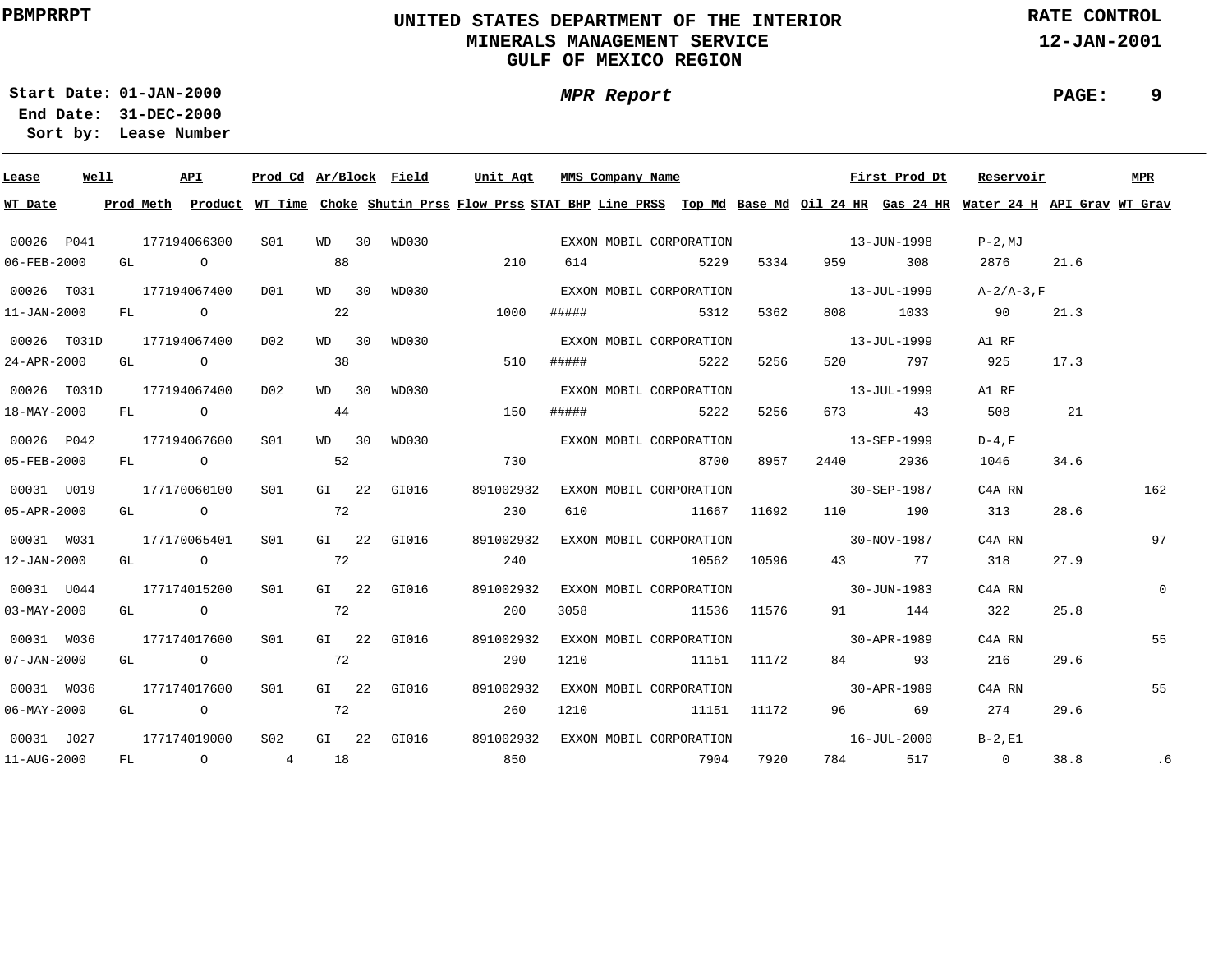# **UNITED STATES DEPARTMENT OF THE INTERIOR MINERALS MANAGEMENT SERVICEGULF OF MEXICO REGION**

**MPR Report**

**RATE CONTROL**

**12-JAN-2001**

**PAGE: 10**

**01-JAN-2000Start Date:31-DEC-2000 End Date:** 

| Lease             | Well |    | API                                                                                        | Prod Cd Ar/Block Field |         |             | Unit Agt  | MMS Company Name                                                                                                                        |      |      |                                                                                                                                                                                                                                 | First Prod Dt | Reservoir                  |      | MPR |
|-------------------|------|----|--------------------------------------------------------------------------------------------|------------------------|---------|-------------|-----------|-----------------------------------------------------------------------------------------------------------------------------------------|------|------|---------------------------------------------------------------------------------------------------------------------------------------------------------------------------------------------------------------------------------|---------------|----------------------------|------|-----|
| WT Date           |      |    |                                                                                            |                        |         |             |           | Prod Meth Product WT Time Choke Shutin Prss Flow Prss STAT BHP Line PRSS Top Md Base Md Oil 24 HR Gas 24 HR Water 24 H API Grav WT Grav |      |      |                                                                                                                                                                                                                                 |               |                            |      |     |
| 00031 R022        |      |    | 177174019902                                                                               | DO1                    |         | GI 22 GI016 | 891002932 | EXXON MOBIL CORPORATION                                                                                                                 |      |      | $05 - JUN - 2000$                                                                                                                                                                                                               |               | C-2,G2                     |      |     |
| $02 - JUL - 2000$ |      | FL | $\overline{O}$                                                                             | 8                      | 22      |             | 410       |                                                                                                                                         | 8198 | 8360 | 469 — 100                                                                                                                                                                                                                       | 119           | 469                        | 26.4 | .6  |
| 00031 R022D       |      |    | 177174019902                                                                               | D02                    |         | GI 22 GI016 | 891002932 | EXXON MOBIL CORPORATION                                                                                                                 |      |      | 29-JUL-2000                                                                                                                                                                                                                     |               | $B-4$                      |      |     |
| 23-AUG-2000       |      | GL | $\overline{O}$                                                                             | 4                      | 64      |             | 485       |                                                                                                                                         | 7720 | 7748 |                                                                                                                                                                                                                                 | 705 1325      | $\overline{0}$             | 25.2 | .6  |
| 00031 P026        |      |    | 177174020902                                                                               | S <sub>01</sub>        |         | GI 22 GI016 | 891002932 | EXXON MOBIL CORPORATION                                                                                                                 |      |      | $30 - SEP - 1992$                                                                                                                                                                                                               |               | $C-2.G1$                   |      | 76  |
| $05 - JUN - 2000$ |      | GL | $\overline{O}$                                                                             | $\sim$ 72              |         |             | 280       |                                                                                                                                         | 8990 | 9092 | 108 — 108                                                                                                                                                                                                                       | 89            | 430                        | 25.7 |     |
| 00031 P027D       |      |    | 177174021203                                                                               | D02                    |         | GI 22 GI016 | 891002932 | EXXON MOBIL CORPORATION                                                                                                                 |      |      | $13 - FEB - 2000$                                                                                                                                                                                                               |               | $B-3.E$                    |      |     |
| 13-FEB-2000       |      | GL | $\overline{O}$ and $\overline{O}$ and $\overline{O}$ and $\overline{O}$ and $\overline{O}$ | 5                      | 72      |             | 260       |                                                                                                                                         | 8784 | 8792 | 193 — 193                                                                                                                                                                                                                       | 100           | 14                         | 34.9 |     |
| 00031 P027        |      |    | 177174021203                                                                               | DO1                    |         | GI 22 GI016 | 891002932 | EXXON MOBIL CORPORATION                                                                                                                 |      |      | $13 - FEB - 2000$                                                                                                                                                                                                               |               | $B-4$ , E                  |      |     |
| 21-FEB-2000       |      |    | GL O                                                                                       | $\overline{4}$         | 32      |             | 680       |                                                                                                                                         | 9036 | 9084 | 1734                                                                                                                                                                                                                            | 1034          | 18                         | 33.6 |     |
| 00031 P027        |      |    | 177174021203                                                                               | D01                    |         | GI 22 GI016 | 891002932 | EXXON MOBIL CORPORATION                                                                                                                 |      |      | $13 - FEB - 2000$                                                                                                                                                                                                               |               | $B-4$ , $E$                |      |     |
| 25-MAY-2000       |      |    | GL O                                                                                       |                        | 36      |             | 350       |                                                                                                                                         | 9036 | 9084 | 4 1 4                                                                                                                                                                                                                           | 385           | 620                        | 33.6 |     |
| 00031 P027D       |      |    | 177174021203                                                                               | D02                    | $GI$ 22 | GI016       | 891002932 | EXXON MOBIL CORPORATION                                                                                                                 |      |      | $13 - FEB - 2000$                                                                                                                                                                                                               |               | $B-3.E$                    |      |     |
| 26-MAY-2000       |      |    | GL O                                                                                       |                        | 72      |             | 240       |                                                                                                                                         | 8784 | 8792 | 156 — 156                                                                                                                                                                                                                       | 325           | $\overline{\phantom{a}}$ 2 | 34.9 |     |
| 00031 J030        |      |    | 177174022700                                                                               | SO1                    |         | GI 22 GI016 | 891002932 | EXXON MOBIL CORPORATION                                                                                                                 |      |      | 31-DEC-1986                                                                                                                                                                                                                     |               | $B-4,C$                    |      | 200 |
| 05-MAY-2000       |      |    | GL O                                                                                       |                        | 72      |             | 220       | 1065                                                                                                                                    | 7916 | 8014 | 126 200                                                                                                                                                                                                                         | 52            | 537                        | 33.6 |     |
| 00031 P025        |      |    | 177174023500                                                                               | S <sub>01</sub>        |         | GI 22 GI016 | 891002932 | EXXON MOBIL CORPORATION                                                                                                                 |      |      | $31 - MAR - 1995$                                                                                                                                                                                                               |               | $C-4$ , E2                 |      |     |
| $05 - MAX - 2000$ |      | GL | $\overline{O}$                                                                             |                        | 72      |             | 260       | 720                                                                                                                                     | 8960 | 9058 | 83 — 1                                                                                                                                                                                                                          | 338           | 235                        | 26.9 |     |
| 00031 P028        |      |    | 177174024500                                                                               | S02                    |         | GI 22 GI016 | 891002932 | EXXON MOBIL CORPORATION                                                                                                                 |      |      |                                                                                                                                                                                                                                 | 11-JAN-1997   | $C-1$ , EF                 |      |     |
| $02 - JUN - 2000$ |      | GL | $\overline{O}$                                                                             |                        | 72      |             | 300       | 400                                                                                                                                     | 8666 | 8702 | 121 — 121 — 121 — 121 — 121 — 121 — 121 — 121 — 121 — 121 — 121 — 121 — 121 — 121 — 121 — 121 — 121 — 121 — 121 — 121 — 121 — 121 — 121 — 121 — 121 — 121 — 121 — 121 — 121 — 121 — 121 — 121 — 121 — 121 — 121 — 121 — 121 — 1 | 120           | 363                        | 34.6 |     |
| 00031 P029        |      |    | 177174025800                                                                               | D01                    |         | GI 22 GI016 | 891002932 | EXXON MOBIL CORPORATION                                                                                                                 |      |      |                                                                                                                                                                                                                                 | 31-JAN-1988   | $C-1$ , $EF$               |      | 429 |
| 10-MAY-2000       |      | GL | $\overline{O}$                                                                             | 72                     |         |             | 260       |                                                                                                                                         | 8754 | 8780 |                                                                                                                                                                                                                                 | 370           | 284                        | 38   |     |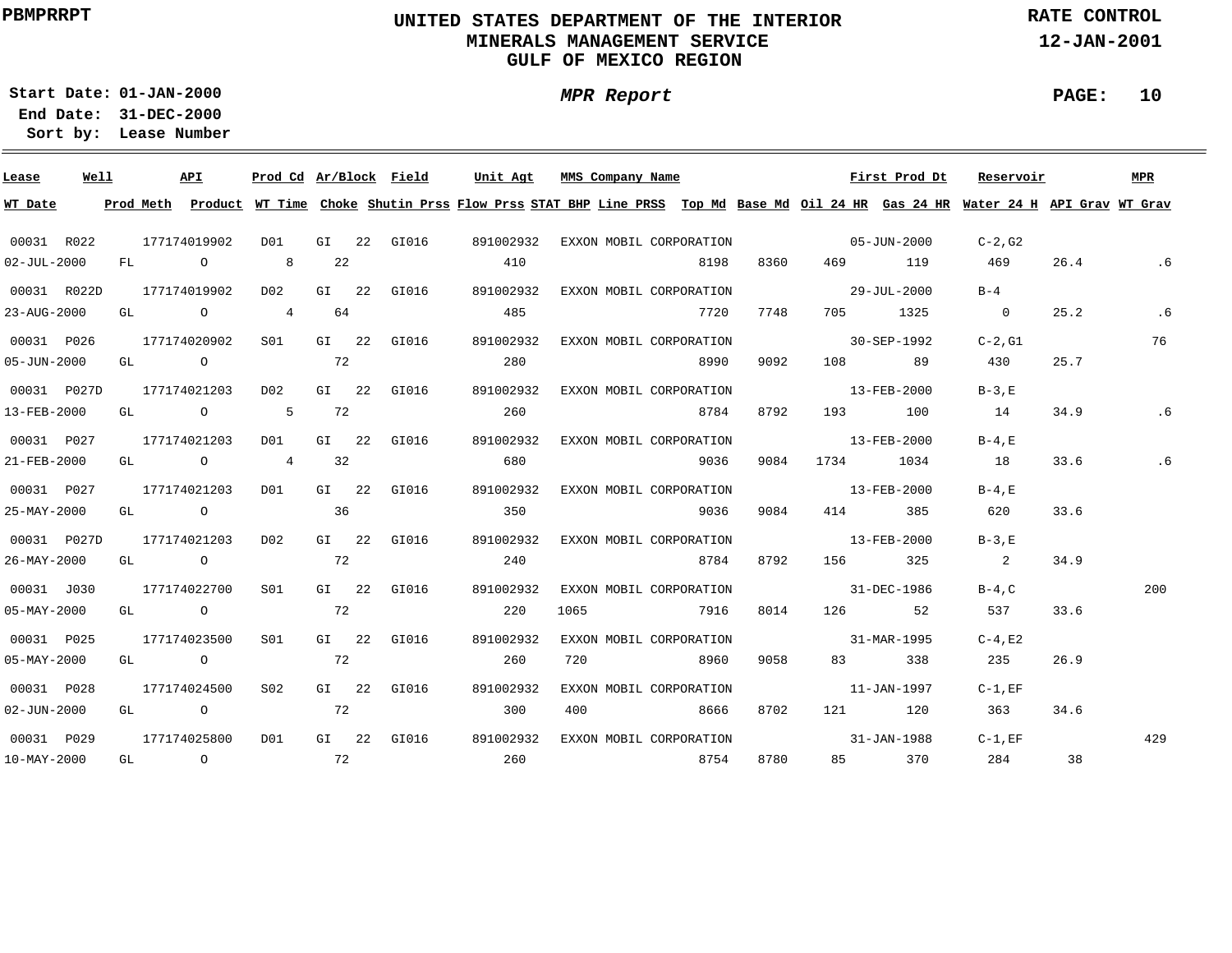# **UNITED STATES DEPARTMENT OF THE INTERIOR MINERALS MANAGEMENT SERVICEGULF OF MEXICO REGION**

**MPR Report**

**RATE CONTROL**

**12-JAN-2001**

**PAGE: 11**

**01-JAN-2000Start Date:31-DEC-2000 End Date:** 

| Lease                    | Well |    |           | API            | Prod Cd Ar/Block Field |         |             | Unit Agt  | MMS Company Name                                                                                                              |             |             |                   | First Prod Dt | Reservoir               |      | MPR          |
|--------------------------|------|----|-----------|----------------|------------------------|---------|-------------|-----------|-------------------------------------------------------------------------------------------------------------------------------|-------------|-------------|-------------------|---------------|-------------------------|------|--------------|
| WT Date                  |      |    | Prod Meth |                |                        |         |             |           | Product WT Time Choke Shutin Prss Flow Prss STAT BHP Line PRSS Top Md Base Md Oil 24 HR Gas 24 HR Water 24 H API Grav WT Grav |             |             |                   |               |                         |      |              |
| 00031 0038D              |      |    |           | 177174026600   | D02                    |         | GI 22 GI016 | 891002932 | EXXON MOBIL CORPORATION                                                                                                       |             |             | $30 - JUN - 1988$ |               | $C-7$ , $E$             |      | $\mathbf{0}$ |
| 12-JUN-2000              |      | GL |           | $\overline{a}$ |                        | 72      |             | 200       | 1395                                                                                                                          | 9238        | 9410        | 245               | 199           | 21                      | 32.9 |              |
| 00031 P030               |      |    |           | 177174026802   | S <sub>02</sub>        |         | GI 22 GI016 | 891002932 | EXXON MOBIL CORPORATION                                                                                                       |             |             | 15-JUL-1999       |               | $BF-1/1A RE$            |      |              |
| 11-MAY-2000              |      |    | GL O      |                |                        | 72      |             | 260       |                                                                                                                               | 7152        | 7246        | 209 — 10          | 339           | 209                     | 35.1 |              |
| 00031 P031               |      |    |           | 177174027300   | S01                    |         | GI 22 GI016 | 891002932 | EXXON MOBIL CORPORATION                                                                                                       |             |             | 31-OCT-1988       |               | $D-1$ , E2              |      | 114          |
| 12-MAY-2000              |      | GL |           | $\overline{O}$ |                        | 72      |             | 250       | 600                                                                                                                           | 9680        | 9948        | 61 — 10           | 138           | $\overline{\mathbf{3}}$ | 37.3 |              |
| 00031 0041               |      |    |           | 177174027401   | DO1                    |         | GI 22 GI016 | 891002932 | EXXON MOBIL CORPORATION                                                                                                       |             |             |                   | 31-OCT-1988   | $D-1$ .CA               |      | 143          |
| $06 - MAX - 2000$        |      | GL |           | $\overline{O}$ |                        | 72      |             | 220       | 490                                                                                                                           | 9090        | 9168        | 162               | 427           | 48                      | 31.4 |              |
| 00031 W039               |      |    |           | 177174027700   | S01                    |         | GI 22 GI016 | 891002932 | EXXON MOBIL CORPORATION                                                                                                       |             |             | 31-DEC-1988       |               | C4A RN                  |      | 221          |
| 20-MAR-2000              |      | GL |           | $\overline{O}$ |                        | 72      |             | 260       | 1590                                                                                                                          |             | 11128 11162 | 64 64             | 23            | 290                     | 29   |              |
| 00031 W039               |      |    |           | 177174027700   | S01                    |         | GI 22 GI016 | 891002932 | EXXON MOBIL CORPORATION                                                                                                       |             |             | 31-DEC-1988       |               | C4A RN                  |      | 221          |
| 29-APR-2000              |      |    |           | GL O           |                        | 72      |             | 300       | 1590                                                                                                                          | 11128 11162 |             | 106 10            | 503           | 555                     | 29   |              |
| 00031 Q042D              |      |    |           | 177174028200   | D02                    | $GI$ 22 | GI016       | 891002932 | EXXON MOBIL CORPORATION                                                                                                       |             |             | 31-MAR-1989       |               | $C-6$ , E4              |      | $\Omega$     |
| $01 - MAX - 2000$        |      |    |           | FL O           |                        | 72      |             | 250       | 975                                                                                                                           | 11706 11725 |             | 159 144           |               | 370                     | 33.6 |              |
| 00031 P034               |      |    |           | 177174028900   | SO1                    |         | GI 22 GI016 | 891002932 | EXXON MOBIL CORPORATION                                                                                                       |             |             | $30 - JUN - 1989$ |               | $B-4$ , $F$             |      | 205          |
| $05 - MAX - 2000$        |      |    |           | GL O           |                        | 72      |             | 260       | 675                                                                                                                           | 8470        | 8520        |                   | 72 78         | 443                     | 32.9 |              |
| 00031 0043D              |      |    |           | 177174029000   | D02                    |         | GI 22 GI016 | 891002932 | EXXON MOBIL CORPORATION                                                                                                       |             |             | $30 - JUN - 1989$ |               | $C-6$ , E4              |      | 646          |
| 14-JUN-2000              |      | FL |           | $\overline{O}$ |                        | 72      |             | 250       | 305                                                                                                                           |             | 10822 10866 |                   | 280 196       | 356                     | 33.6 |              |
| 00031 P036               |      |    |           | 177174029202   | SO1                    |         | GI 22 GI016 | 891002932 | EXXON MOBIL CORPORATION                                                                                                       |             |             |                   | 22-NOV-1999   | $BF-2,E$                |      |              |
| $12 - \text{MAY} - 2000$ |      | FL |           | $\overline{O}$ |                        | 40      | 2450        | 900       | 900                                                                                                                           | 7170        | 7490        | 155               | 1629          | 551                     | 36.6 |              |
| 00031 0045               |      |    |           | 177174029300   | S <sub>01</sub>        |         | GI 22 GI016 | 891002932 | EXXON MOBIL CORPORATION                                                                                                       |             |             |                   | 31-JUL-1989   | D.E4                    |      | 62           |
| $11 - JAN - 2000$        |      |    |           | GL O           |                        | 41      |             | 300       | 1029                                                                                                                          | 11745 11848 |             |                   | 62 77         | 246                     | 36.4 |              |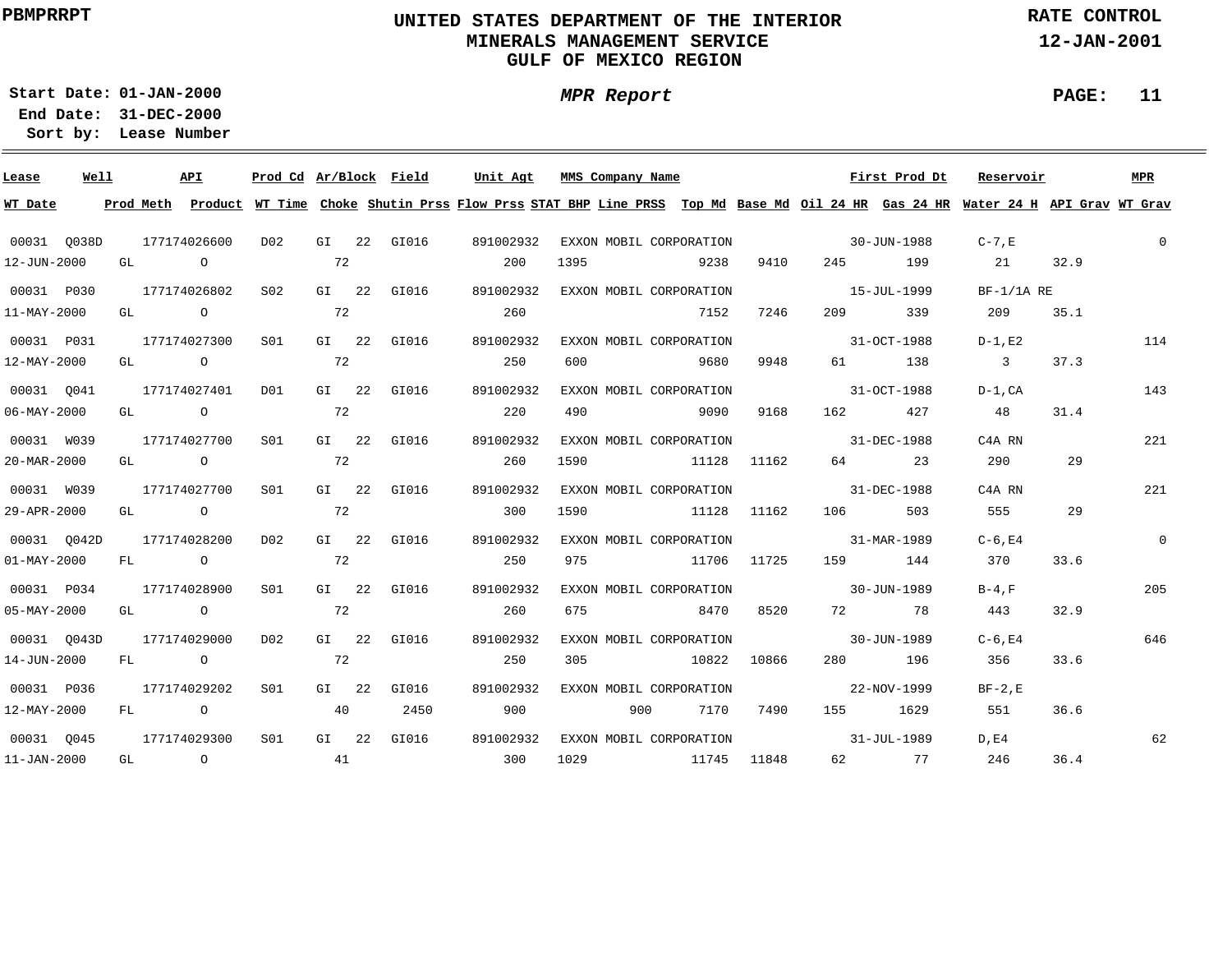# **UNITED STATES DEPARTMENT OF THE INTERIOR MINERALS MANAGEMENT SERVICEGULF OF MEXICO REGION**

**MPR Report**

**RATE CONTROL**

**12-JAN-2001**

**PAGE: 12**

**01-JAN-2000Start Date:31-DEC-2000 End Date:** 

| Lease             | Well | API          | Prod Cd Ar/Block Field |         |             | Unit Agt              | MMS Company Name                                                                                                                        |             |             |                          | First Prod Dt | Reservoir      |      | MPR         |
|-------------------|------|--------------|------------------------|---------|-------------|-----------------------|-----------------------------------------------------------------------------------------------------------------------------------------|-------------|-------------|--------------------------|---------------|----------------|------|-------------|
| WT Date           |      |              |                        |         |             |                       | Prod Meth Product WT Time Choke Shutin Prss Flow Prss STAT BHP Line PRSS Top Md Base Md Oil 24 HR Gas 24 HR Water 24 H API Grav WT Grav |             |             |                          |               |                |      |             |
| 00031 0057        |      | 177174030400 | S01                    |         | GI 22 GI016 | 891002932             | EXXON MOBIL CORPORATION                                                                                                                 |             |             |                          | 31-JAN-1990   | $C-1$ , $EF$   |      | 1130        |
| $20 - MAX - 2000$ |      | GL O         |                        | 72      |             | 240                   | 2524                                                                                                                                    | 9436        | 9460        |                          | 207 18        | 243            | 36.7 |             |
| 00031 P038        |      | 177174037100 | S01                    |         | GI 22 GI016 | 891002932             | EXXON MOBIL CORPORATION                                                                                                                 |             |             | $31 - JUL - 1994$        |               | $D-1.F$        |      | $\mathbf 0$ |
| 12-JUN-2000       |      | FL G         |                        | 72      | 1300        | 220                   | 202                                                                                                                                     | 9204        | 9367        | $0 \qquad \qquad$        | 218           | $\sim$ 0       | 44.7 |             |
| 00031 J031        |      | 177174040600 | SO1                    | $GI$ 22 | GI016       | 891002932             | EXXON MOBIL CORPORATION                                                                                                                 |             |             |                          | 20-SEP-1998   | K-5A, C        |      |             |
| $06 - MAX - 2000$ |      | GL O         |                        | 64      |             | 170                   | 99999                                                                                                                                   | 9918        | 9950        | 34                       | 59            | 21             | 34.7 |             |
| 00031 J031        |      | 177174040600 | S <sub>02</sub>        | $GI$ 22 | GI016       | 891002932             | EXXON MOBIL CORPORATION                                                                                                                 |             |             | $02 - JUL - 2000$        |               | $BF-2,C$       |      |             |
| 26-JUL-2000       |      | FL G         | 24                     | 16      | 2650        | 2500                  | 1069                                                                                                                                    | 6926        | 7010        | 37 — 1                   | 3955          | $\sim$ 1       | 50.9 |             |
| 00032 003         |      | 177174013500 | S01 <b>S</b>           | GI 18   | GI018       |                       | EXXON MOBIL CORPORATION                                                                                                                 |             |             | $31 - \text{AUG} - 1982$ |               | $C-6, X$       |      | 30          |
| 30-MAR-2000       |      | FL O         |                        | 40      |             | 400                   | 1545                                                                                                                                    | 10576 10586 |             |                          | 673 361       | 119            | 30.2 |             |
| 00033 003         |      | 177174013001 | SO1                    | GI 19   | GI018       |                       | EXXON MOBIL CORPORATION                                                                                                                 |             |             | $10 - \text{AUG} - 1998$ |               | $A-1.X$        |      |             |
| $09 - MAY - 2000$ |      | FL O         |                        | 12      |             | 2000                  |                                                                                                                                         |             | 10902 10930 | 181                      | 271           | 543            | 31.6 |             |
| 00033 A016        |      | 177174018701 | S <sub>01</sub>        |         | GI 19 GI018 |                       | EXXON MOBIL CORPORATION                                                                                                                 |             |             | $14-0CT-1996$            |               | $C-6. X$       |      |             |
| $01 - JUN - 2000$ |      | FL O         |                        | 72      |             | 255                   |                                                                                                                                         |             | 13057 13218 |                          | 346           | 507            | 31.4 |             |
| 00034 J001        |      | 177170020600 | S <sub>02</sub>        |         | GI 23 GI016 | 891002932             | EXXON MOBIL CORPORATION                                                                                                                 |             |             | $31 - JAN - 1993$        |               | BF1AB, C       |      | 108         |
| 15-MAY-2000       |      | FL O         |                        | 72      |             | 170                   |                                                                                                                                         | 6455        | 6555        | 117 88                   |               | - 5            | 36.3 |             |
| 00034 T033D       |      | 177174016101 | DO 2                   |         | GI 23 GI016 | 891002932             | EXXON MOBIL CORPORATION                                                                                                                 |             |             |                          | 13-AUG-2000   | $B-2$ , $T$    |      |             |
| $03 - SEP - 2000$ |      | FL O         | $\overline{9}$         | 20      |             | 1850                  |                                                                                                                                         | 7668        | 7720        |                          | 883 1379      | $\overline{0}$ | 40.7 | .6          |
| 00034 T033        |      | 177174016101 | DO1                    |         | GI 23 GI016 | 891002932             | EXXON MOBIL CORPORATION                                                                                                                 |             |             |                          | 13-AUG-2000   | $B-4$ , $T$    |      |             |
| 03-SEP-2000       |      | FL G 14      |                        | 20      |             | 2910                  |                                                                                                                                         | 8638        | 8825        | 204                      | 5971          | $\overline{0}$ | 57.7 | .6          |
| 00034 T034        |      | 177174016500 | S <sub>0.3</sub>       |         |             | GI 23 GI016 891002932 | EXXON MOBIL CORPORATION                                                                                                                 |             |             | $03 - \text{AUG} - 1996$ |               | $B-3.T$        |      |             |
| 11-MAY-2000       |      | GL O         | $\sim$ 72              |         |             | 240                   | 3000                                                                                                                                    | 8866        | 8890        |                          | 22 126        | 719            | 36.1 |             |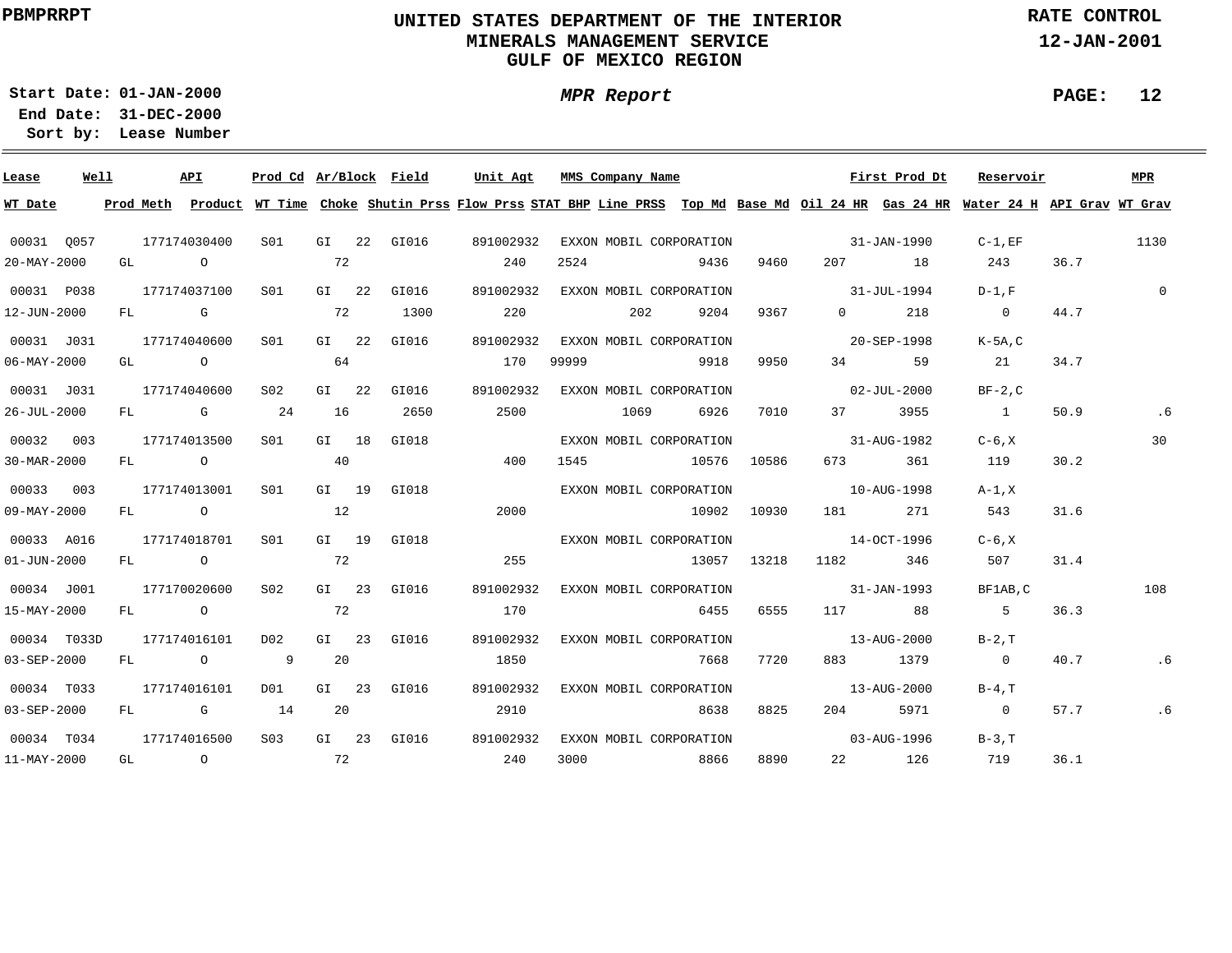# **UNITED STATES DEPARTMENT OF THE INTERIOR MINERALS MANAGEMENT SERVICEGULF OF MEXICO REGION**

**MPR Report**

**RATE CONTROL**

**12-JAN-2001**

**PAGE: 13**

**01-JAN-2000Start Date:31-DEC-2000 End Date:** 

| Lease             | Well | API              | Prod Cd Ar/Block Field |    |             | Unit Agt                                                                                                                                | MMS Company Name                    |             |             |                                                                                                                | First Prod Dt | Reservoir       |      | <b>MPR</b>  |
|-------------------|------|------------------|------------------------|----|-------------|-----------------------------------------------------------------------------------------------------------------------------------------|-------------------------------------|-------------|-------------|----------------------------------------------------------------------------------------------------------------|---------------|-----------------|------|-------------|
| WT Date           |      |                  |                        |    |             | Prod Meth Product WT Time Choke Shutin Prss Flow Prss STAT BHP Line PRSS Top Md Base Md Oil 24 HR Gas 24 HR Water 24 H API Grav WT Grav |                                     |             |             |                                                                                                                |               |                 |      |             |
| 00034 T035        |      | 177174016602     | S01 <b>S</b>           |    | GI 23 GI016 | 891002932                                                                                                                               | EXXON MOBIL CORPORATION 01-OCT-2000 |             |             |                                                                                                                |               | B-4,T4          |      |             |
| 16-OCT-2000       |      | FL O             | 18                     | 18 |             | 1200                                                                                                                                    |                                     |             |             | 10928 10950 1315 724                                                                                           |               | 69 38           |      |             |
| 00034 K019        |      | 177174019100     | S <sub>03</sub>        |    | GI 23 GI016 | 891002932                                                                                                                               | EXXON MOBIL CORPORATION             |             |             | $16 - JUN - 1999$                                                                                              |               | $B-2AS$ , $K1$  |      |             |
| 28-MAY-2000       |      | GL O             |                        | 72 |             | 225                                                                                                                                     |                                     | 9423        | 9486        | 287 — 287 — 287 — 287 — 287 — 287 — 287 — 287 — 287 — 287 — 288 — 288 — 288 — 288 — 288 — 288 — 288 — 288 — 28 | 243           | 2103            | 36.2 |             |
| 00034 0035        |      | 177174020001     | S01                    |    | GI 23 GI016 | 891002932                                                                                                                               | EXXON MOBIL CORPORATION             |             |             | $30 - JUN - 1991$                                                                                              |               | $D-1$ , $CB$    |      | 209         |
| 29-MAY-2000       |      | $FL \t0$ 72      |                        |    |             | 220                                                                                                                                     |                                     | 9877        | 9900        |                                                                                                                | 95 26         | 17              | 33.5 |             |
| 00034 T036        |      | 177174020700 S04 |                        |    | GI 23 GI016 | 891002932                                                                                                                               | EXXON MOBIL CORPORATION             |             |             | $28 - FEB - 1994$                                                                                              |               | $BF-1D, T$      |      | $\mathbf 0$ |
| 23-MAY-2000       |      | $GL$ 0 72        |                        |    |             | 230                                                                                                                                     |                                     | 7224        | 7236        |                                                                                                                | 275 295       | $6\overline{6}$ | 41.1 |             |
| 00034 T038        |      | 177174023101     | S01                    |    | GI 23 GI016 | 891002932                                                                                                                               | EXXON MOBIL CORPORATION             |             |             | $31 - JAN - 1987$                                                                                              |               | BF 2T           |      | 130         |
| 11-JUN-2000       |      | GL O             |                        | 72 |             | 220                                                                                                                                     | 750 7104                            |             | 7160        |                                                                                                                | 107 152       | 249             | 33.4 |             |
| 00034 K027        |      | 177174026300     | S01 <b>S</b>           |    | GI 23 GI016 | 891002932                                                                                                                               | EXXON MOBIL CORPORATION             |             |             | $30 - APR - 1988$                                                                                              |               | $B-3$ , $D$     |      | $\mathbf 0$ |
| 15-JUN-2000       |      | GL O             |                        | 72 |             | 270                                                                                                                                     | 705 8277                            |             | 8292        |                                                                                                                | 29 50         | 213             | 30.4 |             |
| 00034 K028        |      | 177174029701     | S02                    |    | GI 23 GI016 | 891002932                                                                                                                               | EXXON MOBIL CORPORATION             |             |             | $31 - JUL - 1990$                                                                                              |               | $B-3B$ , K      |      | 99          |
| $02 - JUN - 2000$ |      | FL O             |                        | 72 |             | 230                                                                                                                                     | 1236 9298                           |             | 9341        |                                                                                                                | 41 39         | 469             | 33.8 |             |
| 00034 T047        |      | 177174037401     | S02                    |    | GI 23 GI016 | 891002932                                                                                                                               | EXXON MOBIL CORPORATION             |             |             | $10 - \text{MAX} - 1997$                                                                                       |               | $C-4$ , $TC$    |      |             |
| 09-MAR-2000       |      | GT O             |                        | 72 |             | 340                                                                                                                                     |                                     |             | 13985 14052 | 241                                                                                                            | 233           | 1366            | 30.3 |             |
| 00034 T049D       |      | 177174037700     | D02                    |    | GI 23 GI016 | 891002932                                                                                                                               | EXXON MOBIL CORPORATION             |             |             | $02 - \text{MAR} - 1995$                                                                                       |               | $C-4$ , TB      |      |             |
| 17-MAR-2000       |      | GL O             |                        | 72 |             | 275                                                                                                                                     |                                     |             | 13280 13366 |                                                                                                                | 327 276       | 1035            | 30.1 |             |
| 00034 T049        |      | 177174037700 D01 |                        |    | GI 23 GI016 | 891002932                                                                                                                               | EXXON MOBIL CORPORATION             |             |             | $30 - \text{MAR} - 1995$                                                                                       |               | $C-4A$ , TB     |      |             |
| $02 - JUN - 2000$ |      | GL O             |                        | 64 |             | 225                                                                                                                                     |                                     | 13406 13462 |             |                                                                                                                | 101 197       | 912 29          |      |             |
| 00034 T050        |      | 177174037800     | S01                    |    |             | GI 23 GI016 891002932                                                                                                                   | EXXON MOBIL CORPORATION             |             |             | $18 - \text{AUG} - 1995$                                                                                       |               | $C-4$ , TB      |      |             |
| $02 - JUN - 2000$ |      | GL 0 72          |                        |    |             | 350                                                                                                                                     | 13252 13540                         |             |             |                                                                                                                | 419 377       | 2375            | 29.6 |             |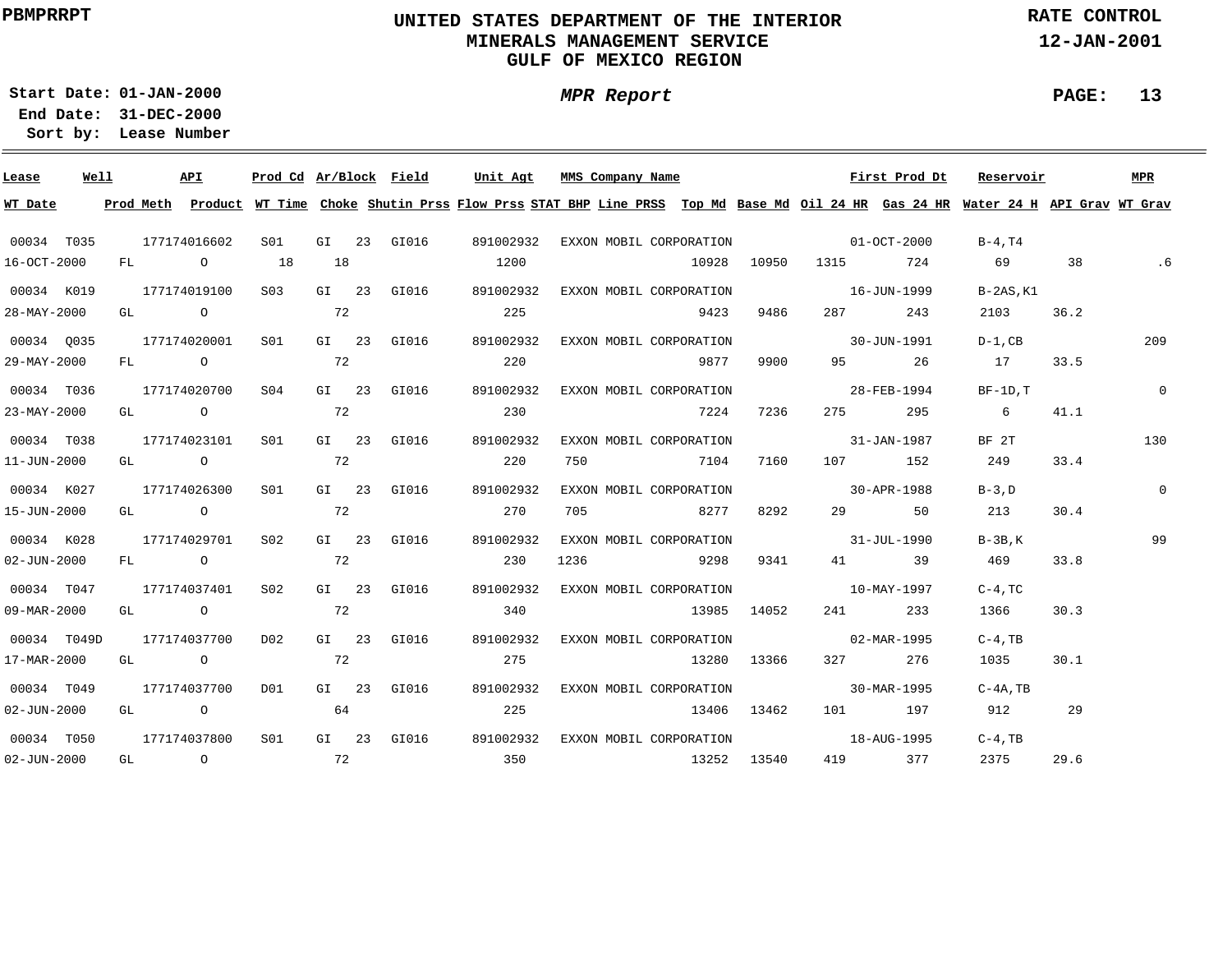# **UNITED STATES DEPARTMENT OF THE INTERIOR MINERALS MANAGEMENT SERVICEGULF OF MEXICO REGION**

**MPR Report**

**RATE CONTROL**

**12-JAN-2001**

**PAGE: 14**

**01-JAN-2000Start Date:31-DEC-2000 End Date:** 

| Lease       | Well |  | API              |                             |  |                               |      |      | <u>Prod Cd Ar/Block Field Unit Agt MMS Company Name</u>                                                                                                 |           |             | First Prod Dt Reservoir |      | MPR            |
|-------------|------|--|------------------|-----------------------------|--|-------------------------------|------|------|---------------------------------------------------------------------------------------------------------------------------------------------------------|-----------|-------------|-------------------------|------|----------------|
|             |      |  |                  |                             |  |                               |      |      | WT Date 19 Prod Meth Product WT Time Choke Shutin Prss Flow Prss STAT BHP Line PRSS Top Md Base Md Oil 24 HR Gas 24 HR Water 24 H API Grav WT Grav      |           |             |                         |      |                |
|             |      |  |                  |                             |  |                               |      |      | 00034 J032  177174040701  S01  GI  23  GI016  891002932  EXXON  MOBIL CORPORATION  12-NOV-1998                                                          |           |             | $B-4$ , D               |      |                |
| 19-MAY-2000 |      |  |                  | $GL$ G $72$                 |  |                               | 220  |      | 10048 10156 213 86                                                                                                                                      |           |             | 1206 31.2               |      |                |
|             |      |  |                  |                             |  |                               |      |      | 00042 S001I 177114090900 S04 SS 94 SS113 891002931 MURPHY EXPLORATION & PRODUCT 31-JUL-1993 C6-FB-23                                                    |           |             |                         |      | $\overline{0}$ |
| 12-JUN-2000 |      |  |                  | GL $\qquad \qquad \circ$ 64 |  |                               | 130  |      |                                                                                                                                                         |           |             | 9886 9981 16 51 13      | 34   |                |
| 00046 005   |      |  |                  |                             |  |                               |      |      | 177092012301 S01 EI 95 EI089 754393020 BURLINGTON RESOURCES OFFSHOR 01-MAY-1995                                                                         |           |             | $P-2$                   |      | $\Omega$       |
| 24-JUN-2000 |      |  |                  |                             |  | FL 0 15 900 260               |      |      | 898 5908 5956                                                                                                                                           |           | 38 56       | 156                     | 41   |                |
| 00049 F002  |      |  |                  |                             |  |                               |      |      | $177090026801 \qquad \texttt{S01} \qquad \texttt{EI} \quad 119 \qquad \texttt{EI126} \qquad \qquad \texttt{OCEAN ENERGY INC} \qquad \qquad 14-NOV-2000$ |           |             | 5M RF                   |      |                |
| 25-NOV-2000 |      |  |                  | GL 0 24 26                  |  | 720                           |      |      |                                                                                                                                                         | 9381 9480 | 44 1841     | 32                      |      |                |
| 00049 M004  |      |  | 177090029900     | S08                         |  |                               |      |      |                                                                                                                                                         |           |             | $C2$ RF                 |      |                |
| 17-JUL-2000 |      |  |                  |                             |  | GL 0 13 22 1100 340           |      |      | 4348 4364                                                                                                                                               |           | 224 44      | 527                     | 32.3 | . 6            |
| 00049 M004  |      |  | 177090029900 S08 |                             |  |                               |      |      |                                                                                                                                                         |           |             | $C2$ RF                 |      |                |
| 25-JUL-2000 |      |  |                  |                             |  | FL 0 24 27 305                |      |      | 4348 4364 106 59                                                                                                                                        |           |             | 600                     |      |                |
| 00049 030   |      |  |                  |                             |  |                               |      |      | 177094079801 D05 EI 119 EI126     OCEAN ENERGY INC     26-JUN-2000 C10-C11 RF                                                                           |           |             |                         |      |                |
| 18-JUL-2000 |      |  |                  |                             |  | GL 0 24 64 1850               |      |      | 5125 5166                                                                                                                                               |           | 8 3523      | $\overline{0}$          |      | .6             |
| 00049 036   |      |  | 177094122500     |                             |  |                               |      |      |                                                                                                                                                         |           |             | M6 RT                   |      |                |
| 24-FEB-2000 |      |  |                  |                             |  | FL G 24 27 1746               |      |      | 12260 12276 60 1950                                                                                                                                     |           |             | 1992                    |      |                |
| 00050 012   |      |  |                  |                             |  | 177094113900 S02 EI 120 EI126 |      |      | OCEAN ENERGY INC 07-SEP-2000                                                                                                                            |           |             | M5 RP                   |      |                |
| 29-SEP-2000 |      |  |                  | FL G 24 16                  |  |                               |      | 3036 | 11271 11309 124 4087                                                                                                                                    |           |             | $\overline{0}$          |      |                |
| 00050 014   |      |  |                  |                             |  | 177094115200 S03 EI 120 EI126 |      |      | OCEAN ENERGY INC                                                                                                                                        |           | 18-APR-2000 | M3 RP                   |      |                |
| 21-APR-2000 |      |  |                  |                             |  | FL 0 24 14                    | 1964 |      | $10872$ $10893$ $767$ $247$                                                                                                                             |           |             | 14                      |      |                |
|             |      |  |                  |                             |  |                               |      |      |                                                                                                                                                         |           |             | M3 RP                   |      |                |
|             |      |  |                  |                             |  |                               |      |      |                                                                                                                                                         |           |             |                         | 39.8 | .6             |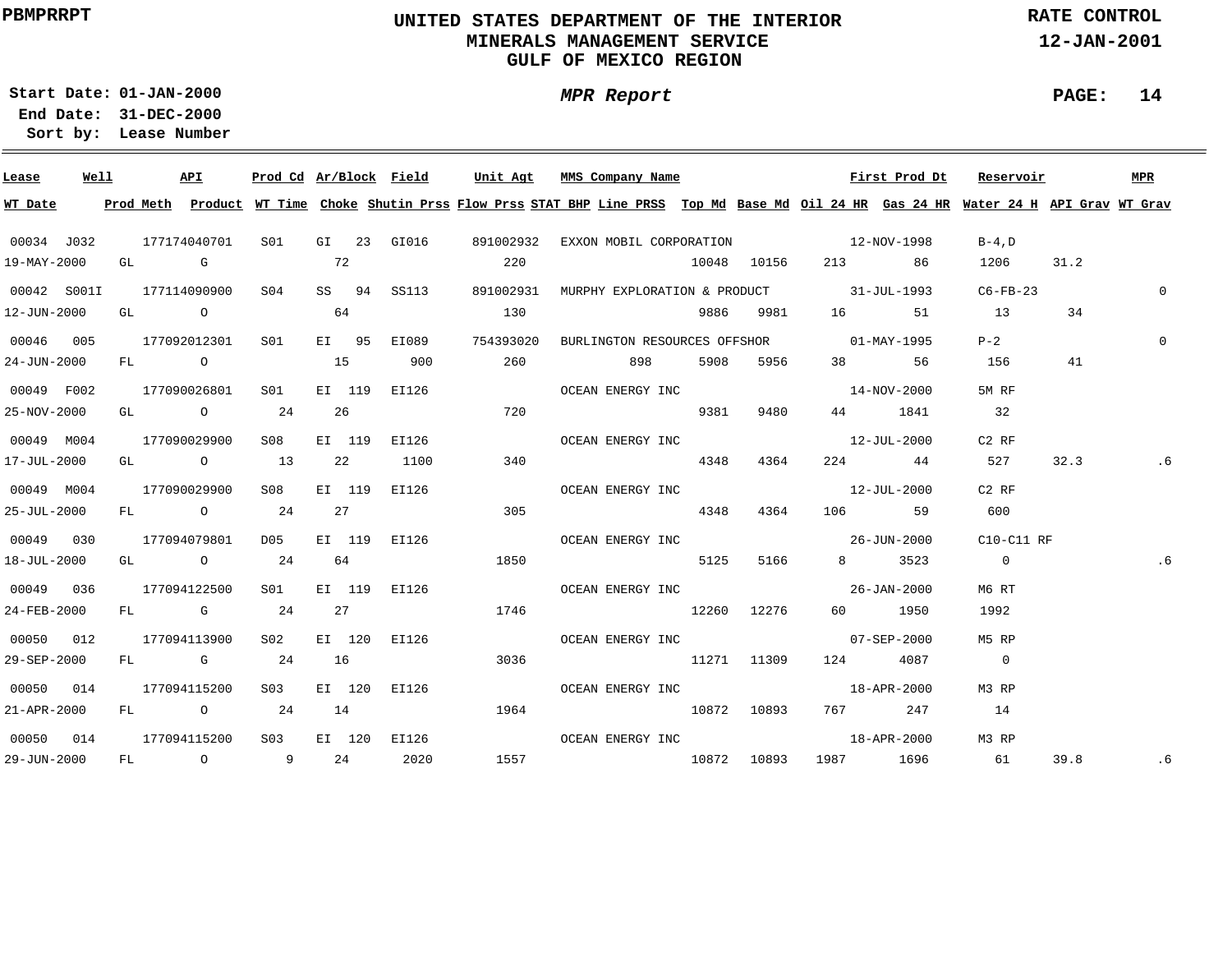# **UNITED STATES DEPARTMENT OF THE INTERIOR MINERALS MANAGEMENT SERVICEGULF OF MEXICO REGION**

**MPR Report**

**RATE CONTROL**

**12-JAN-2001**

**PAGE: 15**

**01-JAN-2000Start Date:**

**31-DEC-2000 End Date: Lease Number Sort by:**

| Lease             | Well | API                                   |                 |    |        | Prod Cd Ar/Block Field | Unit Agt                                                                                                                                |     | MMS Company Name |      |               |                                          | First Prod Dt | Reservoir      |      | MPR          |
|-------------------|------|---------------------------------------|-----------------|----|--------|------------------------|-----------------------------------------------------------------------------------------------------------------------------------------|-----|------------------|------|---------------|------------------------------------------|---------------|----------------|------|--------------|
| WT Date           |      |                                       |                 |    |        |                        | Prod Meth Product WT Time Choke Shutin Prss Flow Prss STAT BHP Line PRSS Top Md Base Md Oil 24 HR Gas 24 HR Water 24 H API Grav WT Grav |     |                  |      |               |                                          |               |                |      |              |
| 00050 017         |      | 177094121700                          | D03             |    |        |                        | EI 120 EI126 CCEAN ENERGY INC 29-MAR-2000                                                                                               |     |                  |      |               |                                          |               | M4 RO          |      |              |
| 24-MAR-2000       |      | FL 0 16                               |                 | 10 |        | 1380                   |                                                                                                                                         |     | 1077 0 9112 9140 |      |               |                                          | 580 326       | $\overline{0}$ |      | 34.7 .6      |
| 00050 017         |      | 177094121700                          | D03             |    | EI 120 | EI126                  |                                                                                                                                         |     | OCEAN ENERGY INC |      |               |                                          | 19-MAR-2000   | M4 RO          |      |              |
| 08-APR-2000       |      | FL 0 24                               |                 | 18 |        |                        | 567                                                                                                                                     |     |                  | 9112 | 9140          |                                          | 122 27        | 288            |      |              |
| 00050 017         |      | 177094121700                          | D04             |    |        | EI 120 EI126           |                                                                                                                                         |     | OCEAN ENERGY INC |      |               |                                          | 20-NOV-2000   | M4A RO         |      |              |
| 11-DEC-2000       |      | GL $\qquad \qquad$ 0 24               |                 |    | 20     |                        | 971                                                                                                                                     |     |                  | 9040 | 9052          |                                          | 432 459       | $\overline{0}$ |      |              |
| 00051 A005        |      | 177094092900                          | S02             |    | EI 125 | EI126                  |                                                                                                                                         |     | OCEAN ENERGY INC |      |               |                                          | 12-JUL-2000   | 2BU RG-A       |      |              |
| $23 - JUL - 2000$ |      | GL $\qquad \qquad \circ$ 24           |                 | 18 |        | 1725                   | 880                                                                                                                                     |     | 12698 12716      |      |               |                                          | 585 407       | 65             | 35.1 | .61          |
| 00051 A005        |      | 177094092900                          | S02             |    | EI 125 | EI126                  |                                                                                                                                         |     |                  |      |               | OCEAN ENERGY INC 12-JUL-2000             |               | 2BU RG-A       |      |              |
| 08-AUG-2000       |      | GL $\qquad \qquad 0 \qquad \qquad 24$ |                 | 20 |        |                        | 420                                                                                                                                     |     | 12698 12716      |      |               | 184 317                                  |               | 187            |      |              |
| 00060 007         |      | 177114034900                          | S02             |    | SS 72  | SS072                  | 891002945                                                                                                                               |     |                  |      |               | PETROOUEST ENERGY ONE LLC 19-JUL-2000    |               | $D-3$ , RG     |      |              |
| $30 - JUL - 2000$ |      | FL G 24                               |                 |    | 22     | 1900                   | 1340                                                                                                                                    | 200 |                  |      | 834 6308 6340 |                                          | 558 2694      | $\overline{0}$ | 41.7 | . 6          |
| 00063 028A        |      | 177114031600                          | S01             |    | SS 93  | SS113                  | 891002931                                                                                                                               |     |                  |      |               | MURPHY EXPLORATION & PRODUCT 31-AUG-1976 |               | M3 FB2         |      | $\mathbf{0}$ |
| $05 - JUN - 2000$ |      | GL O                                  | 64              |    |        |                        | 220                                                                                                                                     |     |                  |      |               | 11240 11276 97 203                       |               | 98             | 33.2 |              |
| 00063 M001F       |      | 177114080700                          | S04             |    |        | SS 93 SS113            | 891002931                                                                                                                               |     |                  |      |               | MURPHY EXPLORATION & PRODUCT 31-AUG-1989 |               | RE1 FB41       |      | $\Omega$     |
| 25-JUN-2000       |      | GL O                                  |                 | 64 |        |                        | 300                                                                                                                                     |     |                  |      |               | 11712 11720 56 17                        |               | 93             | 35.1 |              |
| 00063 043A        |      | 177114104300                          | SO1             |    |        | SS 93 SS113            | 891002931 MURPHY EXPLORATION & PRODUCT 16-JUN-1996                                                                                      |     |                  |      |               |                                          |               | M8-FB-11       |      |              |
| 13-JUN-2000       |      | FL O                                  |                 | 18 |        |                        | 520                                                                                                                                     |     |                  |      | 15053 15073   |                                          | 234 188       | 177            | 31.4 |              |
| 00063 0002A       |      | 177114105000                          | S01             |    | SS 93  | SS113                  | 891002931                                                                                                                               |     |                  |      |               | MURPHY EXPLORATION & PRODUCT 23-OCT-1998 |               | M6 FB50        |      |              |
| $05 - JUN - 2000$ |      | FL 0 14                               |                 |    |        | 4300                   | 3400                                                                                                                                    |     | 1100             |      | 12216 12230   |                                          | 247 1632      | 371            | 35.1 |              |
| 00063 M002A       |      | 177114106700                          | S <sub>01</sub> |    |        | SS 93 SS113            | 891002931 MURPHY EXPLORATION & PRODUCT 30-NOV-1991                                                                                      |     |                  |      |               |                                          |               | M10-FB-M2      |      | $\mathbf 0$  |
| 25-JUN-2000       |      | FL G 26 640                           |                 |    |        |                        | 480 160 12802 12836                                                                                                                     |     |                  |      |               |                                          |               | 51 1745 0      | 55.8 |              |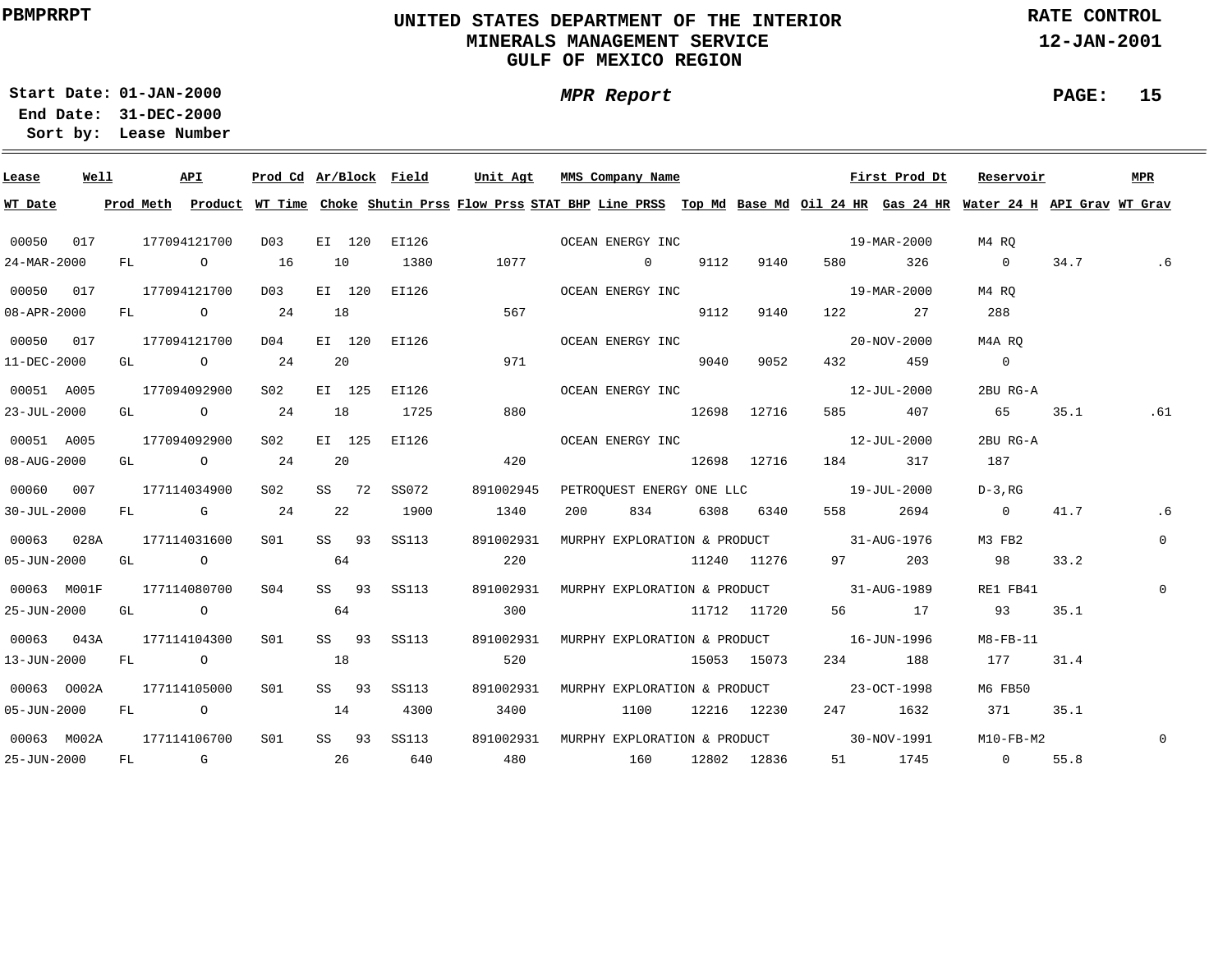# **UNITED STATES DEPARTMENT OF THE INTERIOR MINERALS MANAGEMENT SERVICEGULF OF MEXICO REGION**

**MPR Report**

**RATE CONTROL**

**12-JAN-2001**

**PAGE: 16**

**01-JAN-2000Start Date:31-DEC-2000 End Date:** 

| Lease             | Well |      | API            | Prod Cd Ar/Block Field |    |        |              | Unit Agt                                                                                                                                |      | MMS Company Name             |      |             |                                          | First Prod Dt | Reservoir     |      | MPR      |
|-------------------|------|------|----------------|------------------------|----|--------|--------------|-----------------------------------------------------------------------------------------------------------------------------------------|------|------------------------------|------|-------------|------------------------------------------|---------------|---------------|------|----------|
| WT Date           |      |      |                |                        |    |        |              | Prod Meth Product WT Time Choke Shutin Prss Flow Prss STAT BHP Line PRSS Top Md Base Md Oil 24 HR Gas 24 HR Water 24 H API Grav WT Grav |      |                              |      |             |                                          |               |               |      |          |
| 00063             | 061F |      | 177114112800   | DO2                    |    |        | SS 93 SS113  | 891002931                                                                                                                               |      |                              |      |             | MURPHY EXPLORATION & PRODUCT 31-MAR-1994 |               | M5-BF-31      |      | $\Omega$ |
| $04 - JUN - 2000$ |      | GL   | $\overline{a}$ |                        |    | 32     |              | 350                                                                                                                                     | 1900 | 150                          |      | 13272 13316 | 297 — 201                                | 458           | 52            | 35.8 |          |
| 00064 H004G       |      |      | 177110064900   | S <sub>04</sub>        |    |        | SS 114 SS113 | 891002931                                                                                                                               |      |                              |      |             | MURPHY EXPLORATION & PRODUCT 31-DEC-1991 |               | R10 FB4       |      | $\Omega$ |
| $06 - JUN - 2000$ |      | GL   | $\overline{a}$ |                        |    | 64     |              | 160                                                                                                                                     |      |                              |      | 7634 7645   | 28 — 28                                  | 57            | 53            | 25.5 |          |
| 00064 H008B       |      |      | 177110071600   | S06                    |    |        | SS 114 SS113 | 891002931                                                                                                                               |      |                              |      |             | MURPHY EXPLORATION & PRODUCT 16-MAY-1998 |               | C9-FB-C       |      |          |
| $03 - JUN - 2000$ |      | FL   | $\overline{O}$ |                        |    | 9      |              | 1350                                                                                                                                    | 1370 |                              | 9204 | 9230        | 197 — 197                                | 184           | $\sim$ 0      | 27.4 |          |
| 00064 U001E       |      |      | 177114056400   | S04                    |    |        | SS 114 SS113 | 891002931                                                                                                                               |      |                              |      |             | MURPHY EXPLORATION & PRODUCT 31-AUG-1993 |               | R19 UP FB9    |      | $\Omega$ |
| $05 - JUN - 2000$ |      | GL   | $\overline{O}$ |                        | 38 |        |              | 320                                                                                                                                     |      |                              | 8512 | 8548        |                                          | 125           | 280           | 27   |          |
| 00064 0471        |      |      | 177114061600   | S06                    |    |        | SS 114 SS113 | 891002931                                                                                                                               |      |                              |      |             | MURPHY EXPLORATION & PRODUCT 18-SEP-1996 |               | $L21-FB-H$    |      |          |
| $08 - JUN - 2000$ |      | GL   | $\overline{O}$ |                        | 64 |        |              | 170                                                                                                                                     |      |                              | 6390 | 6400        |                                          | 32 93         | 130           | 29.1 |          |
| 00064 051A        |      |      | 177114062700   | SO1                    |    |        | SS 114 SS113 | 891002931                                                                                                                               |      |                              |      |             | MURPHY EXPLORATION & PRODUCT 31-AUG-1982 |               | C1 FBC        |      |          |
| $08 - JUN - 2000$ |      |      | GL O           |                        | 64 |        |              | 200                                                                                                                                     |      |                              | 8998 | 9048        | 79 — 20                                  | 287           | 446           | 26   |          |
| 00064 062G        |      |      | 177114086500   | D02                    |    |        | SS 114 SS113 | 891002931                                                                                                                               |      |                              |      |             | MURPHY EXPLORATION & PRODUCT 31-OCT-1985 |               | L21/22 H      |      | $\Omega$ |
| $04 - JUN - 2000$ |      | GL   | $\overline{O}$ |                        |    | 32     |              | 240                                                                                                                                     |      |                              | 5970 | 6010        | 81 — 10                                  | 135           | 731           | 23.7 |          |
| 00064 U002B       |      |      | 177114113700   | D03                    |    |        | SS 114 SS113 | 891002931                                                                                                                               |      |                              |      |             | MURPHY EXPLORATION & PRODUCT 17-SEP-1996 |               | $C9-FB-46$    |      |          |
| $06 - JUN - 2000$ |      | FL   | $\overline{O}$ |                        | 18 |        |              | 600                                                                                                                                     | 1024 |                              | 9498 | 9525        | 45 — 10                                  | 366           | 410           | 26   |          |
| 00064 U002C       |      |      | 177114113700   | D02                    |    |        | SS 114 SS113 | 891002931                                                                                                                               |      | MURPHY EXPLORATION & PRODUCT |      |             |                                          | 31-MAY-1994   | $C8 - FB - D$ |      | 568      |
| 11-JUN-2000       |      | FL   | $\overline{O}$ |                        | 18 |        |              | 210                                                                                                                                     |      |                              | 9388 | 9398        |                                          | 52            | 451           | 25.8 |          |
| 00064             | 058B |      | 177114118301   | S02                    |    | SS 114 | SS113        | 891002931                                                                                                                               |      | MURPHY EXPLORATION & PRODUCT |      |             |                                          | 29-FEB-1996   | C9-10 FB2     |      |          |
| $03 - JUN - 2000$ |      | FL   | $\overline{O}$ |                        | 12 |        | 1950         | 850                                                                                                                                     |      | 600                          | 9800 | 9820        | 92                                       | 130           | 366           | 26.4 |          |
| 00065             | 005B |      | 177114096800   | S <sub>02</sub>        |    | SS 117 | SS113        | 891002931                                                                                                                               |      |                              |      |             | MURPHY EXPLORATION & PRODUCT 31-OCT-1990 |               | C9-10 FB5     |      | 1216     |
| 12-JUN-2000       |      | FL - | $\overline{a}$ |                        | 18 |        |              | 650                                                                                                                                     |      |                              |      | 10170 10225 |                                          | 145 77        | 758           | 24.3 |          |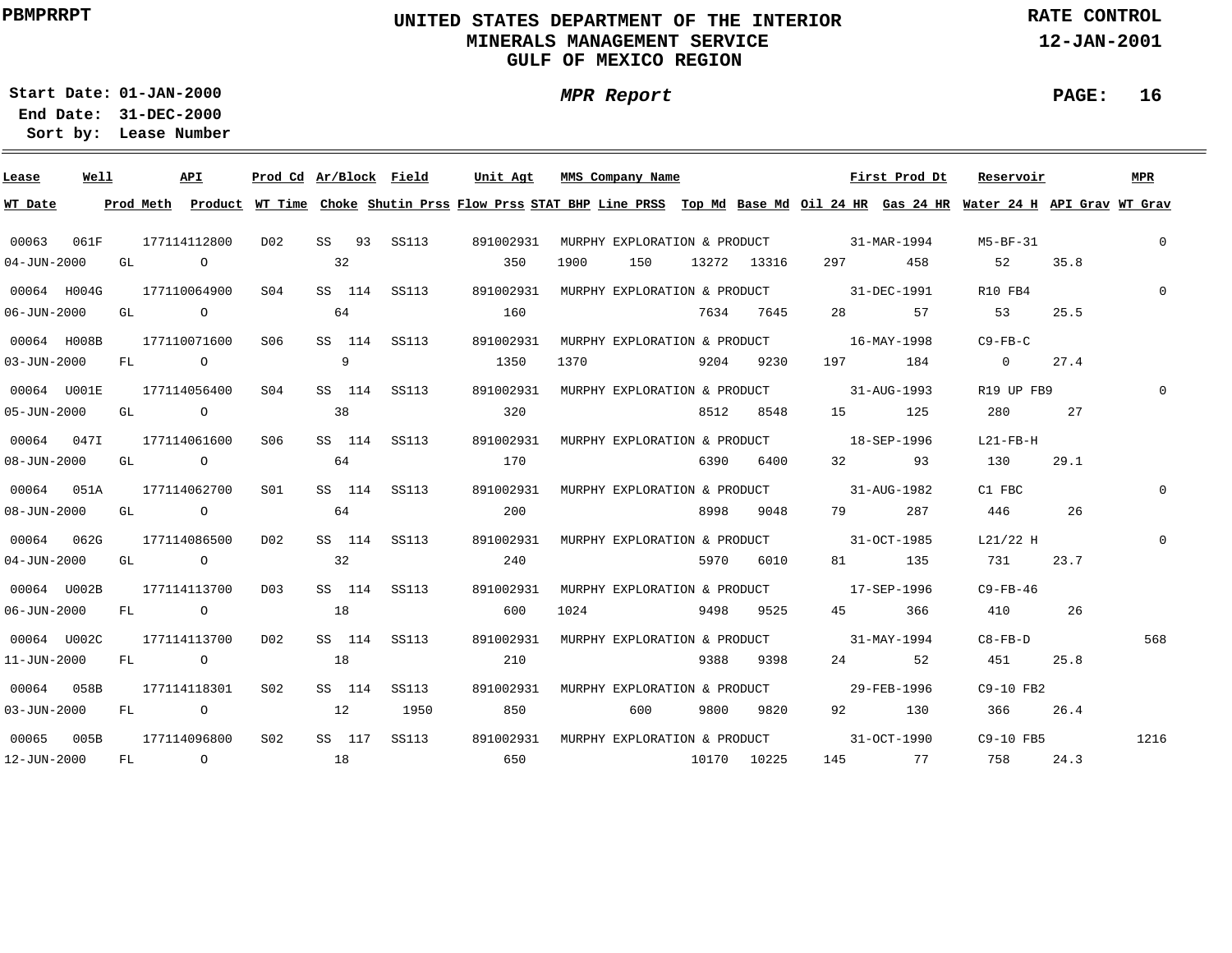# **UNITED STATES DEPARTMENT OF THE INTERIOR MINERALS MANAGEMENT SERVICEGULF OF MEXICO REGION**

**MPR Report**

**RATE CONTROL**

**12-JAN-2001**

**PAGE: 17**

**01-JAN-2000Start Date:**

**31-DEC-2000 End Date: Lease Number Sort by:**

| Lease             | Well |    |                | API                                                                                                                                                                                                                            | Prod Cd Ar/Block Field |    |        |              | Unit Agt                                           | MMS Company Name                         |      |             |                                                                                                                                                                                                                                 |                                                                                                                                                                                                                                                                                                                                    | First Prod Dt     | Reservoir                                                                                                                               |      | MPR      |
|-------------------|------|----|----------------|--------------------------------------------------------------------------------------------------------------------------------------------------------------------------------------------------------------------------------|------------------------|----|--------|--------------|----------------------------------------------------|------------------------------------------|------|-------------|---------------------------------------------------------------------------------------------------------------------------------------------------------------------------------------------------------------------------------|------------------------------------------------------------------------------------------------------------------------------------------------------------------------------------------------------------------------------------------------------------------------------------------------------------------------------------|-------------------|-----------------------------------------------------------------------------------------------------------------------------------------|------|----------|
| WT Date           |      |    |                |                                                                                                                                                                                                                                |                        |    |        |              |                                                    |                                          |      |             |                                                                                                                                                                                                                                 |                                                                                                                                                                                                                                                                                                                                    |                   | Prod Meth Product WT Time Choke Shutin Prss Flow Prss STAT BHP Line PRSS Top Md Base Md Oil 24 HR Gas 24 HR Water 24 H API Grav WT Grav |      |          |
| 00065             | 007A |    |                | 177114100700                                                                                                                                                                                                                   | S01                    |    |        | SS 117 SS113 | 891002931 MURPHY EXPLORATION & PRODUCT 28-FEB-1990 |                                          |      |             |                                                                                                                                                                                                                                 |                                                                                                                                                                                                                                                                                                                                    |                   | C9-FB-7                                                                                                                                 |      | $\Omega$ |
| $04 - JUN - 2000$ |      | FL | $\overline{0}$ |                                                                                                                                                                                                                                |                        | 18 |        |              | 1650                                               |                                          |      | 9927 9937   | 793 — 10                                                                                                                                                                                                                        |                                                                                                                                                                                                                                                                                                                                    | 480               | $\overline{0}$                                                                                                                          | 26.4 |          |
| 00065 006C        |      |    |                | 177114102000                                                                                                                                                                                                                   | S03                    |    |        | SS 117 SS113 | 891002931                                          | MURPHY EXPLORATION & PRODUCT 12-OCT-1998 |      |             |                                                                                                                                                                                                                                 |                                                                                                                                                                                                                                                                                                                                    |                   | $C-8$                                                                                                                                   |      |          |
| $05 - JUN - 2000$ |      | FL |                | $\overline{O}$                                                                                                                                                                                                                 |                        | 12 |        |              | 800                                                |                                          |      | 10292 10310 | 180 — 180 — 180 — 180 — 180 — 180 — 180 — 180 — 180 — 180 — 181 — 182 — 182 — 182 — 182 — 182 — 182 — 182 — 182 — 182 — 182 — 182 — 182 — 182 — 182 — 182 — 182 — 182 — 182 — 182 — 182 — 182 — 182 — 182 — 182 — 182 — 182 — 1 |                                                                                                                                                                                                                                                                                                                                    | 280               | 77                                                                                                                                      | 29.5 |          |
| 00066             | 004E |    |                | 177114089200                                                                                                                                                                                                                   | D05                    |    | SS 112 | SS113        | 891002931                                          | MURPHY EXPLORATION & PRODUCT 31-AUG-1994 |      |             |                                                                                                                                                                                                                                 |                                                                                                                                                                                                                                                                                                                                    |                   | $R3-FB-4$                                                                                                                               |      | 3809     |
| $06 - JUN - 2000$ |      | FL |                | and the control of the control of the control of the control of the control of the control of the control of the control of the control of the control of the control of the control of the control of the control of the cont |                        | 12 |        | 1900         | 1950                                               | 1120                                     |      | 9072 9082   |                                                                                                                                                                                                                                 | $0 \qquad \qquad$                                                                                                                                                                                                                                                                                                                  | 416               | 220                                                                                                                                     |      |          |
| 00066 0002C       |      |    |                | 177114109300                                                                                                                                                                                                                   | DO 2                   |    | SS 112 | SS113        | 891002931                                          | MURPHY EXPLORATION & PRODUCT 18-JAN-1998 |      |             |                                                                                                                                                                                                                                 |                                                                                                                                                                                                                                                                                                                                    |                   | $R7 - FB - 9$                                                                                                                           |      |          |
| 12-JUN-2000       |      | FL |                | $\overline{O}$                                                                                                                                                                                                                 |                        | 16 |        |              | 380                                                |                                          |      | 10252 10296 |                                                                                                                                                                                                                                 | 37 — 1                                                                                                                                                                                                                                                                                                                             | 125               | 209                                                                                                                                     | 28.7 |          |
| 00066 T001F       |      |    |                | 177114110500                                                                                                                                                                                                                   | D02                    |    |        | SS 112 SS113 | 891002931                                          | MURPHY EXPLORATION & PRODUCT 30-APR-1993 |      |             |                                                                                                                                                                                                                                 |                                                                                                                                                                                                                                                                                                                                    |                   | $R8 - FB - 11$                                                                                                                          |      |          |
| 11-JUN-2000       |      |    |                | GL O                                                                                                                                                                                                                           |                        | 38 |        |              | 300                                                |                                          |      | 9784 9810   |                                                                                                                                                                                                                                 |                                                                                                                                                                                                                                                                                                                                    | 68 51             | 788                                                                                                                                     | 26.3 |          |
| 00066 T002E       |      |    |                | 177114111800                                                                                                                                                                                                                   | D02                    |    | SS 112 | SS113        | 891002931                                          | MURPHY EXPLORATION & PRODUCT 30-SEP-1993 |      |             |                                                                                                                                                                                                                                 |                                                                                                                                                                                                                                                                                                                                    |                   | $R11-FB12$                                                                                                                              |      | $\Omega$ |
| 10-JUN-2000       |      |    |                | GL O                                                                                                                                                                                                                           |                        | 64 |        |              | 295                                                |                                          |      | 10263 10321 |                                                                                                                                                                                                                                 |                                                                                                                                                                                                                                                                                                                                    | 36 77             | 328                                                                                                                                     | 26.4 |          |
| 00066 W001F       |      |    |                | 177114114400                                                                                                                                                                                                                   | DO 2                   |    | SS 112 | SS113        | 891002931                                          | MURPHY EXPLORATION & PRODUCT 30-SEP-1994 |      |             |                                                                                                                                                                                                                                 |                                                                                                                                                                                                                                                                                                                                    |                   | R7-FB-15                                                                                                                                |      | 794      |
| 11-JUN-2000       |      |    |                | FL O                                                                                                                                                                                                                           |                        | 32 |        |              | 290                                                |                                          |      | 10407 10431 |                                                                                                                                                                                                                                 | 86 — 1                                                                                                                                                                                                                                                                                                                             | 251               | 778                                                                                                                                     | 27.8 |          |
| 00066 V003A       |      |    |                | 177114120200                                                                                                                                                                                                                   | SO1                    |    | SS 112 | SS113        | 891002931                                          | MURPHY EXPLORATION & PRODUCT 01-APR-1996 |      |             |                                                                                                                                                                                                                                 |                                                                                                                                                                                                                                                                                                                                    |                   | $R-15$                                                                                                                                  |      |          |
| $01 - JUN - 2000$ |      | FL |                | <b>G</b> G                                                                                                                                                                                                                     |                        | 26 |        | 1200         | 1225                                               | 1110                                     |      | 10852 10886 |                                                                                                                                                                                                                                 | $\overline{0}$ and $\overline{0}$ and $\overline{0}$ and $\overline{0}$ and $\overline{0}$ and $\overline{0}$ and $\overline{0}$ and $\overline{0}$ and $\overline{0}$ and $\overline{0}$ and $\overline{0}$ and $\overline{0}$ and $\overline{0}$ and $\overline{0}$ and $\overline{0}$ and $\overline{0}$ and $\overline{0}$ and | 2485              | $\overline{0}$                                                                                                                          |      |          |
| 00067             | 018F |    |                | 177110063600                                                                                                                                                                                                                   | S05                    |    | SS 113 | SS113        | 891002931                                          | MURPHY EXPLORATION & PRODUCT             |      |             |                                                                                                                                                                                                                                 |                                                                                                                                                                                                                                                                                                                                    | 28-NOV-1997       | $L-20$                                                                                                                                  |      |          |
| $07 - JUN - 2000$ |      | GL |                | $\overline{O}$                                                                                                                                                                                                                 |                        | 64 |        |              | 155                                                |                                          | 5840 | 5854        |                                                                                                                                                                                                                                 |                                                                                                                                                                                                                                                                                                                                    | 124               | 131                                                                                                                                     | 25.4 |          |
| 00067             | 036I |    |                | 177114046100                                                                                                                                                                                                                   | D04                    |    | SS 113 | SS113        | 891002931                                          | MURPHY EXPLORATION & PRODUCT             |      |             |                                                                                                                                                                                                                                 |                                                                                                                                                                                                                                                                                                                                    | $30 - NOV - 1985$ | L21/22                                                                                                                                  |      | $\Omega$ |
| $07 - JUN - 2000$ |      | GL |                | $\overline{O}$                                                                                                                                                                                                                 |                        | 64 |        |              | 16                                                 |                                          |      | 5795 5820   |                                                                                                                                                                                                                                 | 50 — 10                                                                                                                                                                                                                                                                                                                            | 143               | 1200                                                                                                                                    | 27   |          |
| 00067             | 052C |    |                | 177114104000                                                                                                                                                                                                                   | S <sub>0.3</sub>       |    | SS 113 | SS113        | 891002931                                          | MURPHY EXPLORATION & PRODUCT 03-FEB-1999 |      |             |                                                                                                                                                                                                                                 |                                                                                                                                                                                                                                                                                                                                    |                   | $R3-FB-52$                                                                                                                              |      |          |
| $05 - JUN - 2000$ |      | FL |                | and the Company of the Company of the Company of the Company of the Company of the Company of the Company of the Company of the Company of the Company of the Company of the Company of the Company of the Company of the Comp |                        | 14 |        | 1150         | 1490                                               | 180 9348 9375                            |      |             |                                                                                                                                                                                                                                 | $\Omega$                                                                                                                                                                                                                                                                                                                           | 377               | 384                                                                                                                                     |      |          |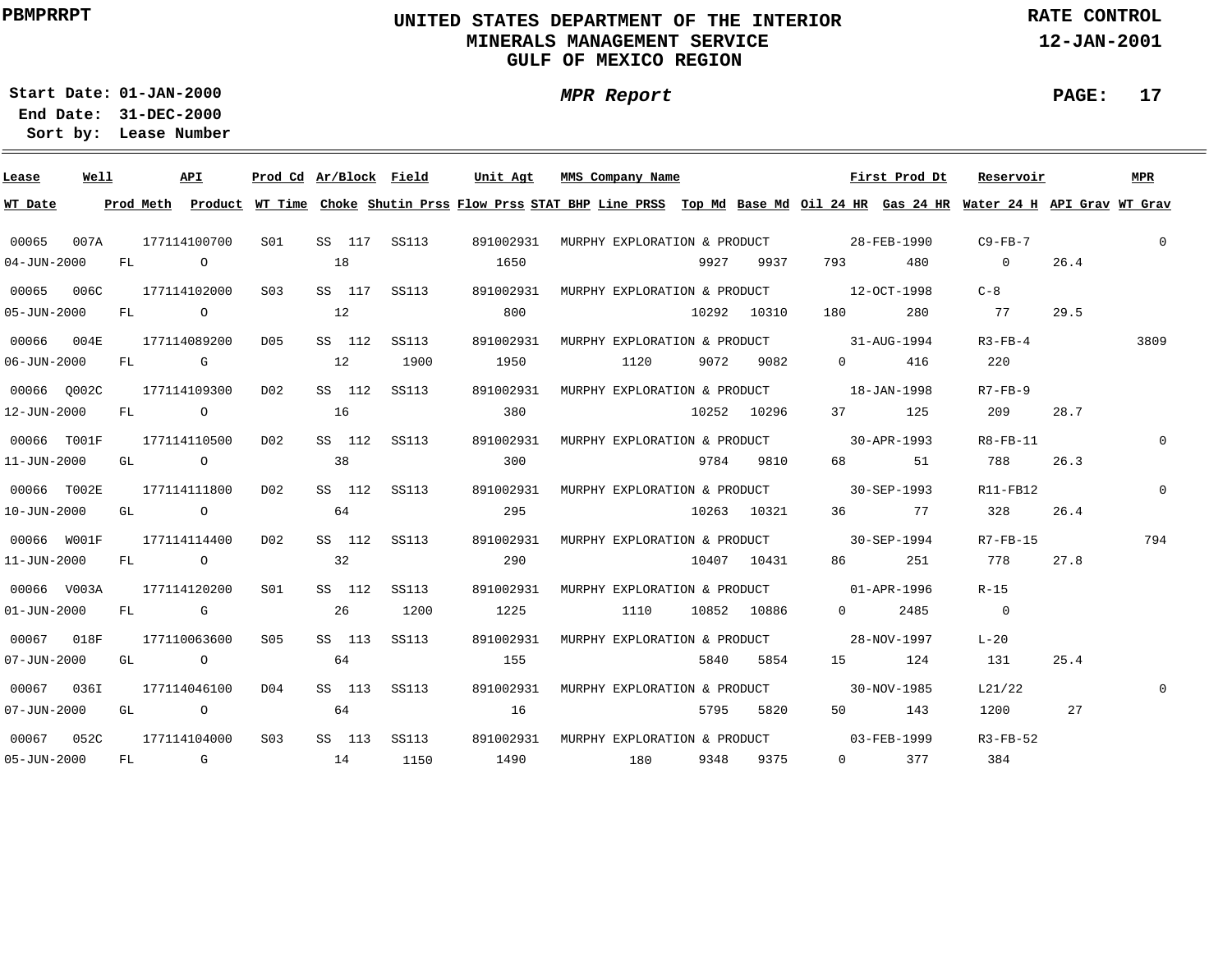# **UNITED STATES DEPARTMENT OF THE INTERIOR MINERALS MANAGEMENT SERVICEGULF OF MEXICO REGION**

**MPR Report**

**RATE CONTROL**

**12-JAN-2001**

**PAGE: 18**

**01-JAN-2000Start Date:31-DEC-2000 End Date:** 

| Lease                     | Well |      | API          |                 |    |        | Prod Cd Ar/Block Field | Unit Agt                                                                                                                                |      | MMS Company Name |             |                                          | First Prod Dt                            | Reservoir                                          |      | MPR          |
|---------------------------|------|------|--------------|-----------------|----|--------|------------------------|-----------------------------------------------------------------------------------------------------------------------------------------|------|------------------|-------------|------------------------------------------|------------------------------------------|----------------------------------------------------|------|--------------|
| WT Date                   |      |      |              |                 |    |        |                        | Prod Meth Product WT Time Choke Shutin Prss Flow Prss STAT BHP Line PRSS Top Md Base Md Oil 24 HR Gas 24 HR Water 24 H API Grav WT Grav |      |                  |             |                                          |                                          |                                                    |      |              |
| 00067                     | 051F |      | 177114108300 | D04             |    |        |                        | SS 113 SS113 891002931                                                                                                                  |      |                  |             |                                          |                                          | MURPHY EXPLORATION & PRODUCT 06-FEB-1997 L19/20-21 |      |              |
| 10-JUN-2000               |      | GL O |              |                 | 56 |        |                        | 175                                                                                                                                     | 830  |                  | 7046 7230   | 14 6                                     |                                          | 224 41.3                                           |      |              |
| 00068 003A 177114042800   |      |      |              | S01             |    |        | SS 118 SS113           | 891002931 MURPHY EXPLORATION & PRODUCT 31-DEC-1983                                                                                      |      |                  |             |                                          |                                          | C5/6 FB3                                           |      | $\mathbf{0}$ |
| 13-JUN-2000 GL 0          |      |      |              |                 |    | 64     |                        | 15                                                                                                                                      |      |                  | 9212 9230   |                                          | 34 115                                   | 50 27.7                                            |      |              |
| 00069 014A 177114063400   |      |      |              | S <sub>01</sub> |    |        | SS 119 SS113           | 891002931 MURPHY EXPLORATION & PRODUCT 31-JUL-1982                                                                                      |      |                  |             |                                          |                                          | R18 FB S                                           |      | $\Omega$     |
| 01-JUN-2000 FL 0          |      |      |              |                 | 16 |        |                        | 390                                                                                                                                     |      |                  | 9156 9200   |                                          | 84 69                                    | 156                                                | 23.3 |              |
| 00069  021A  177114088701 |      |      |              | S01             |    | SS 119 | SS113                  | 891002931 MURPHY EXPLORATION & PRODUCT 04-MAR-1999                                                                                      |      |                  |             |                                          |                                          | $R-18$                                             |      |              |
| 12-JUN-2000               |      |      | FL G         |                 | 13 |        |                        | 1350                                                                                                                                    |      |                  | 8866 8876   | 129                                      | 327                                      | 129                                                | 34   |              |
| 00069 022A 177114119900   |      |      |              | S01             |    | SS 119 | SS113                  | 891002931 MURPHY EXPLORATION & PRODUCT 24-MAY-1996                                                                                      |      |                  |             |                                          |                                          | $R-18$                                             |      |              |
| 11-JUN-2000               |      |      | FLG C        |                 | 16 |        | 1550                   | 660                                                                                                                                     |      | 240              | 10191 10210 | $3 \sim 3$                               | 294                                      | 297                                                | 44.9 |              |
| 00072 024E                |      |      | 177134004400 | SO4             |    | PL 12  | PL020                  |                                                                                                                                         |      |                  |             | MURPHY EXPLORATION & PRODUCT 31-JUL-1991 |                                          | $RE-3$                                             |      |              |
| 10-JUN-2000               |      |      | FL G         |                 | 17 |        | 800                    | 225                                                                                                                                     |      |                  |             | 115 10594 10644 7                        | 555                                      | $\overline{0}$                                     | 56.6 |              |
| 00072 026E                |      |      | 177134004700 | S03             |    | PL 12  | PL020                  |                                                                                                                                         |      |                  |             | MURPHY EXPLORATION & PRODUCT 28-FEB-1999 |                                          | M1.6-3                                             |      |              |
| 11-JUN-2000 FL G          |      |      |              |                 | 21 |        |                        | 1450                                                                                                                                    |      |                  | 10730 10800 | 74 1674                                  |                                          | 418                                                | 35.2 |              |
| 00072 031C                |      |      | 177134005701 | SO1             |    | PL 12  | PL020                  |                                                                                                                                         |      |                  |             | MURPHY EXPLORATION & PRODUCT 14-JUL-1996 |                                          | $RE-3$                                             |      |              |
| 13-JUN-2000 GL 0          |      |      |              |                 | 27 |        |                        | 380                                                                                                                                     | 1800 | 130 11350 11418  |             |                                          | 514 243                                  | $4\overline{4}$                                    | 37.2 |              |
| 00072 E001A               |      |      | 177134016700 | DO1             |    |        | PL 12 PL020            |                                                                                                                                         |      |                  |             | MURPHY EXPLORATION & PRODUCT 31-MAR-1991 |                                          | RE3 FB1                                            |      | $\Omega$     |
| 09-JUN-2000               |      |      | FL O         |                 | 22 |        |                        | 500                                                                                                                                     |      |                  |             | 11206 11301 314 676                      |                                          | 27                                                 | 37.1 |              |
| 00072 E002B 177134017000  |      |      |              | S02             |    |        | PL 12 PL020            |                                                                                                                                         |      |                  |             | MURPHY EXPLORATION & PRODUCT 30-SEP-1992 |                                          | M1.6-1-FB-E2                                       |      | $\mathbf{0}$ |
| $08 - JUN - 2000$         |      |      | FL G         |                 | 17 |        | 800                    | 500                                                                                                                                     |      | 110              | 11656 11678 |                                          | 6 704                                    | 13 50.8                                            |      |              |
| 00072 047A 177134017501   |      |      |              | S01             |    |        | PL 12 PL020            |                                                                                                                                         |      |                  |             |                                          | MURPHY EXPLORATION & PRODUCT 31-MAR-1993 | 3M-FB-47                                           |      | $\mathbf 0$  |
| $06 - JUN - 2000$         |      |      |              | $GL$ 0 32       |    |        |                        | 230                                                                                                                                     |      |                  | 4630 4660   |                                          | 103 71                                   | 585                                                | 26.6 |              |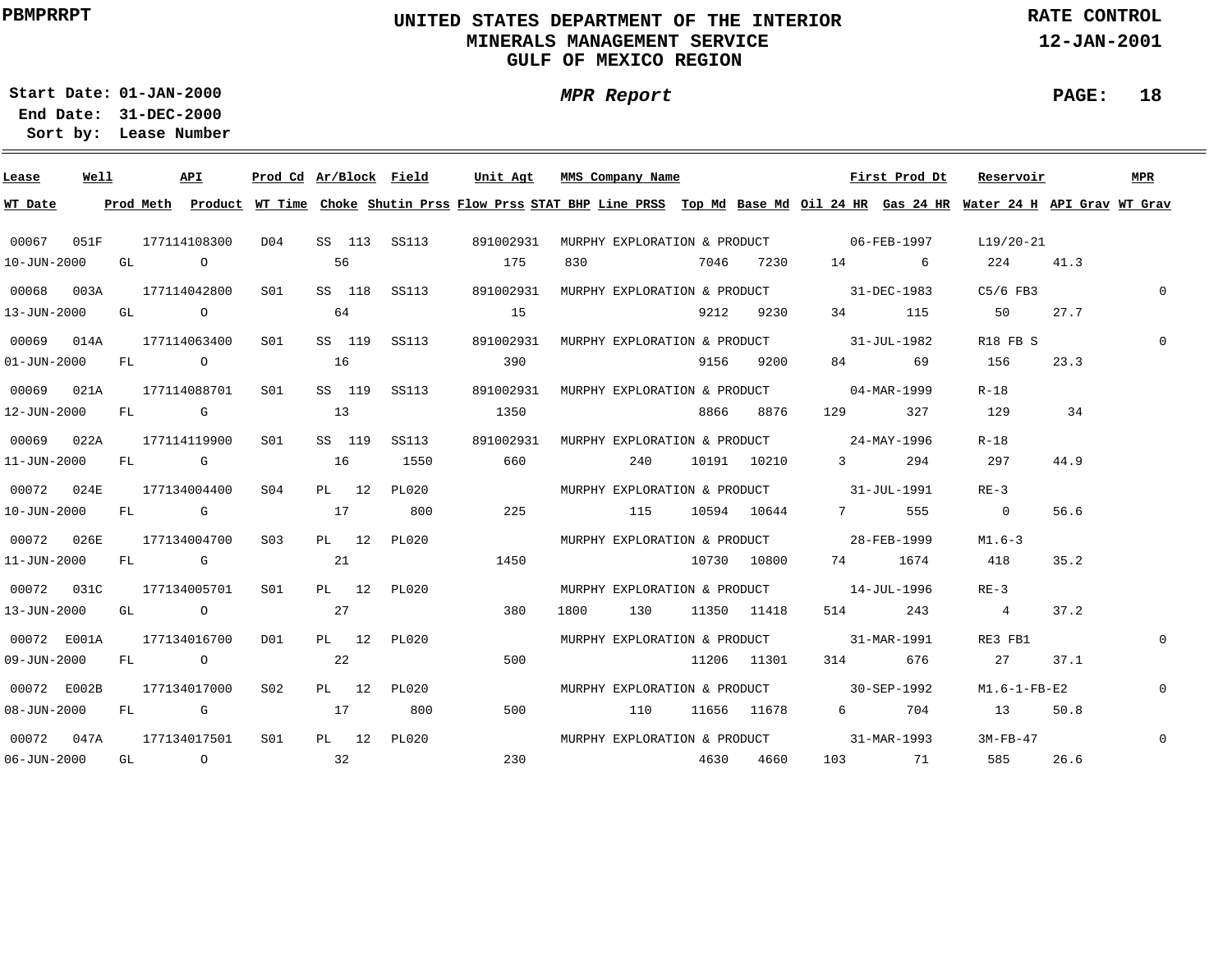# **UNITED STATES DEPARTMENT OF THE INTERIOR MINERALS MANAGEMENT SERVICEGULF OF MEXICO REGION**

**MPR Report**

**RATE CONTROL**

**12-JAN-2001**

**PAGE: 19**

**01-JAN-2000Start Date:31-DEC-2000 End Date:** 

| Lease                    | Well | API                            |           |       | Prod Cd Ar/Block Field | Unit Agt                                                                                                                                | MMS Company Name                         |       |      |               |                                        | First Prod Dt                        | Reservoir                                    |      | MPR         |
|--------------------------|------|--------------------------------|-----------|-------|------------------------|-----------------------------------------------------------------------------------------------------------------------------------------|------------------------------------------|-------|------|---------------|----------------------------------------|--------------------------------------|----------------------------------------------|------|-------------|
| WT Date                  |      |                                |           |       |                        | Prod Meth Product WT Time Choke Shutin Prss Flow Prss STAT BHP Line PRSS Top Md Base Md Oil 24 HR Gas 24 HR Water 24 H API Grav WT Grav |                                          |       |      |               |                                        |                                      |                                              |      |             |
| 00073                    | 035E | 177134008700                   |           |       |                        | S04 PL 19 PL020 MURPHY EXPLORATION & PRODUCT 02-JUL-1995                                                                                |                                          |       |      |               |                                        |                                      | M1.0-1-FB-1                                  |      |             |
| $01 - JUN - 2000$        |      | FL G                           |           | 26    | 700                    | 380                                                                                                                                     |                                          | 110   |      | 12144 12164   | 7                                      | 629                                  | 233 47.7                                     |      |             |
|                          |      | 00073  042C  177134011500  S03 |           | PL 19 | PL020                  |                                                                                                                                         | MURPHY EXPLORATION & PRODUCT 30-NOV-1993 |       |      |               |                                        |                                      | $MM-FB-2$                                    |      | 0           |
| $10 - JUN - 2000$        |      | GL O                           |           | 64    |                        | 125                                                                                                                                     |                                          |       |      | 8050 8100     |                                        | 43 68                                | 101 32                                       |      |             |
|                          |      | 00074 029K 177134009900 D07    |           |       | PL 20 PL020            |                                                                                                                                         | MURPHY EXPLORATION & PRODUCT 17-JAN-1996 |       |      |               |                                        |                                      | 3M LOWER                                     |      |             |
| $04 - JUN - 2000$        |      | GL G $24$                      |           |       |                        | 360                                                                                                                                     |                                          |       |      | 3882 3930     |                                        | 9 20                                 | 98 3                                         | 28.4 |             |
|                          |      | 00074 033F 177134013400 S03    |           |       | PL 20 PL020            |                                                                                                                                         | MURPHY EXPLORATION & PRODUCT 28-FEB-1994 |       |      |               |                                        |                                      | 3BC-FB-13                                    |      | $\mathbf 0$ |
| 13-JUN-2000              |      | $GL$ 0 64                      |           |       |                        | 150                                                                                                                                     |                                          |       |      | 4006 4175     |                                        | 139 122                              | 324                                          | 31.6 |             |
| 00074 039E               |      | 177134015301 S04               |           |       | PL 20 PL020            |                                                                                                                                         | MURPHY EXPLORATION & PRODUCT 30-JUN-1992 |       |      |               |                                        |                                      | 2A-FB-9                                      |      | 0           |
| $03 - JUN - 2000$        |      | $GL$ 0 64                      |           |       |                        | 100                                                                                                                                     |                                          |       |      | 2612 2622     |                                        | 60 108                               | $\overline{0}$                               | 28.2 |             |
| 00074 042B               |      | 177134015900                   | S02       | PL 20 | PL020                  |                                                                                                                                         | MURPHY EXPLORATION & PRODUCT 30-NOV-1989 |       |      |               |                                        |                                      | 5C FB42                                      |      | $\mathbf 0$ |
| 11-JUN-2000              |      | GL O                           |           | 64    |                        | 120                                                                                                                                     |                                          |       |      | 5860 5880     |                                        | 24 28                                | 72                                           | 29.9 |             |
| 00079 002C               |      | 177050040100                   | S03       | VR 46 | VR046                  |                                                                                                                                         | STONE ENERGY CORPORATION 31-JAN-1988     |       |      |               |                                        |                                      | ROB-15 #3                                    |      | 1870        |
| 11-JUN-2000              |      | FL G                           |           | 13    | 2390                   | 1950                                                                                                                                    | 2660                                     |       |      | 540 7961 7966 |                                        | 7 1501                               | 105 49.4                                     |      |             |
| 00079 A006               |      | 177052006800                   | D05       | VR 46 | VR046                  |                                                                                                                                         |                                          |       |      |               | STONE ENERGY CORPORATION 5 28-FEB-1997 |                                      | BIG A-6                                      |      |             |
| $04 - JUN - 2000$        |      | FL G                           |           | 16    | 2500                   | 2200                                                                                                                                    |                                          | 540 6 |      | 7740 7763     |                                        | 24 3067                              | 10 54                                        |      |             |
| 00079 A006D              |      | 177052006800                   | D06       | VR 46 | VR046                  |                                                                                                                                         | STONE ENERGY CORPORATION 28-FEB-1997     |       |      |               |                                        |                                      | BIG A-5                                      |      |             |
| 12-JUN-2000              |      | FL G                           | $\sim$ 22 |       | 2000                   | 800                                                                                                                                     |                                          | 540   | 7624 | 7638          | $\mathbf{2}$                           | 308                                  | 126                                          | 53.4 |             |
| 00079 006                |      | 177054105400                   | D01       | VR 46 | VR046                  |                                                                                                                                         |                                          |       |      |               |                                        | STONE ENERGY CORPORATION 30-NOV-1997 | ROB15-3                                      |      |             |
| $16 - \text{MAX} - 2000$ |      | $FL$ G and $17$                |           |       | 2260                   | 1500                                                                                                                                    |                                          | 540   | 7978 | 7984          |                                        | 6 487                                | 78                                           | 50.6 |             |
| 00079 006D               |      | 177054105400                   | D02       | VR 46 | VR046                  |                                                                                                                                         |                                          |       |      |               |                                        |                                      | STONE ENERGY CORPORATION 50-NOV-1997 BIG A#6 |      |             |
| 14-JUN-2000              |      | $FL$ G and $16$                |           |       | 2050                   | 1900 1900                                                                                                                               |                                          |       |      | 540 7102 7117 |                                        |                                      | 25 3694 2                                    | 53.7 |             |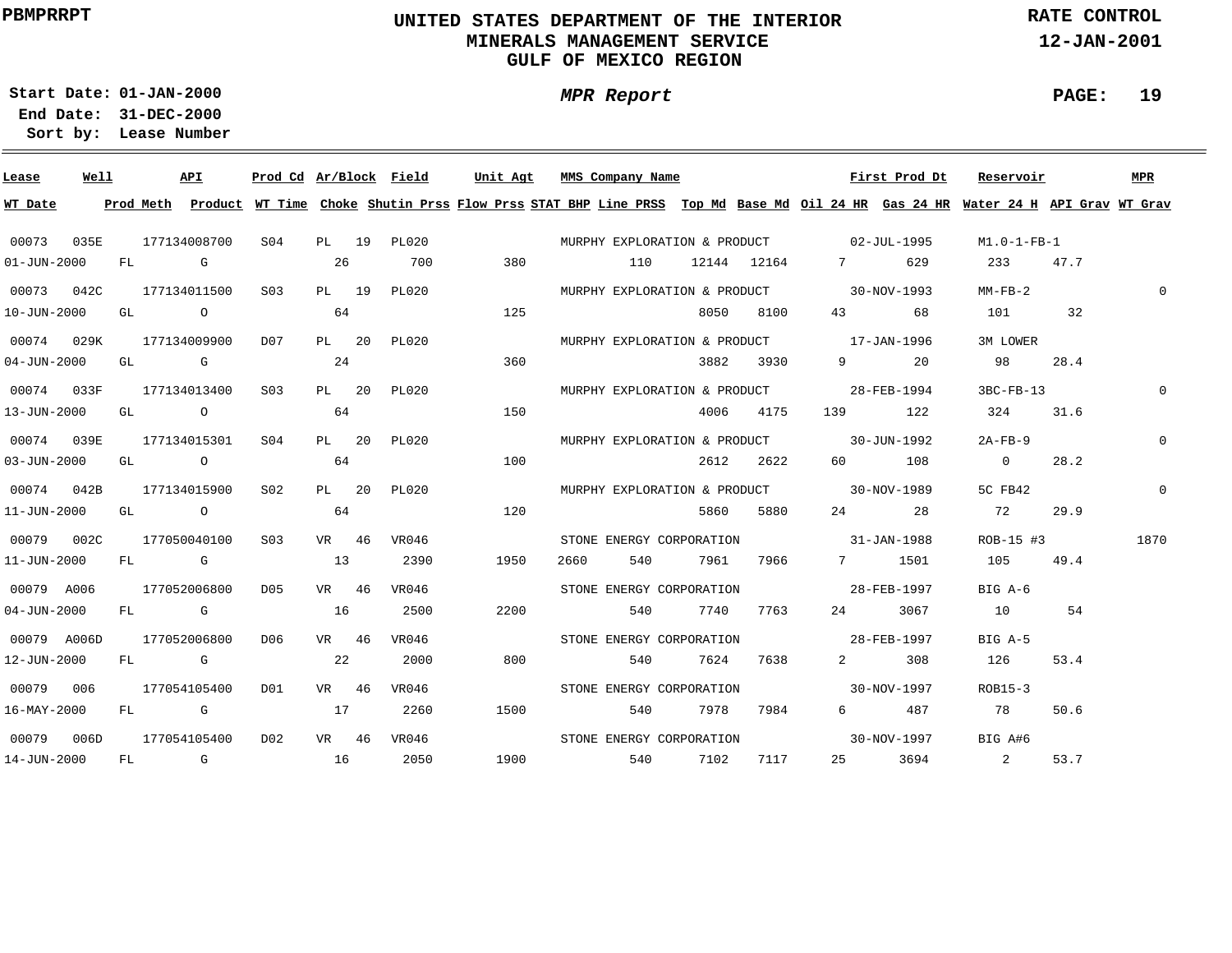# **UNITED STATES DEPARTMENT OF THE INTERIOR MINERALS MANAGEMENT SERVICEGULF OF MEXICO REGION**

**MPR Report**

**RATE CONTROL**

**12-JAN-2001**

**PAGE: 20**

**01-JAN-2000Start Date:31-DEC-2000 End Date:** 

| Lease             | Well |    | API                                                    | Prod Cd Ar/Block Field |         |             | Unit Agt                                                                                                                                | MMS Company Name         |       |      |             |                                      | First Prod Dt | Reservoir      |      | <b>MPR</b>     |
|-------------------|------|----|--------------------------------------------------------|------------------------|---------|-------------|-----------------------------------------------------------------------------------------------------------------------------------------|--------------------------|-------|------|-------------|--------------------------------------|---------------|----------------|------|----------------|
| WT Date           |      |    |                                                        |                        |         |             | Prod Meth Product WT Time Choke Shutin Prss Flow Prss STAT BHP Line PRSS Top Md Base Md Oil 24 HR Gas 24 HR Water 24 H API Grav WT Grav |                          |       |      |             |                                      |               |                |      |                |
| 00089 F004D       |      |    | 177030007700                                           | D02                    |         | EC 64 EC064 |                                                                                                                                         |                          |       |      |             | STONE ENERGY CORPORATION 30-JUN-1975 |               | L1 FB4         |      | $\overline{0}$ |
| 17-MAR-2000       |      |    | FL G                                                   | 24                     | 17      | 530         | 380                                                                                                                                     | 521                      | 320   | 9961 | 9996        | $\Omega$                             | 450           | $\mathbf{0}$   |      | .62            |
| 00089 F006        |      |    | 177030026900                                           | S01                    | EC 64   | EC064       |                                                                                                                                         | STONE ENERGY CORPORATION |       |      |             | $29 - FEB - 2000$                    |               | M2 FB15        |      |                |
| 16-MAR-2000       |      |    | FL G 4                                                 |                        | 11      | 925         | 690                                                                                                                                     |                          | 300   |      | 10510 10577 |                                      | 9 1523        | $\overline{4}$ | 48.7 | .61            |
| 00089 F006        |      |    | 177030026900                                           | S01                    | EC 64   | EC064       |                                                                                                                                         | STONE ENERGY CORPORATION |       |      |             | $29 - \text{FEB} - 2000$             |               | M2 FB15        |      |                |
| 09-JUN-2000       |      |    | FL G                                                   |                        | 14      | 920         | 500                                                                                                                                     |                          | 621   |      | 10510 10577 |                                      | 5 1614        | $\overline{0}$ | 49.1 |                |
| 00089 007         |      |    | 177034010600                                           | D05                    | $EC$ 64 | EC064       |                                                                                                                                         | STONE ENERGY CORPORATION |       |      |             | 27-DEC-1999                          |               | K-2 SAND       |      |                |
| $11 - JUN - 2000$ |      |    | FL G                                                   |                        | 14      | 1750        | 800                                                                                                                                     |                          | 621   |      | 10206 10220 | $8 \sim 1$                           | 619           | 40             | 47.3 |                |
| 00089 007D        |      |    | 177034010600                                           | D04                    | $EC$ 64 | EC064       |                                                                                                                                         | STONE ENERGY CORPORATION |       |      |             |                                      | 31-OCT-1999   | F7 FB1         |      |                |
| 11-JUN-2000       |      | FL | $\mathbb G$                                            |                        | 22      | 2650        | 2130                                                                                                                                    |                          | 621   | 7192 | 7202        | 20                                   | 6600          | 6              | 47.3 |                |
| 00089 009A        |      |    | 177034012100                                           | S01                    | EC 64   | EC064       |                                                                                                                                         |                          |       |      |             | STONE ENERGY CORPORATION 18-JAN-2000 |               | M2 FB 4        |      |                |
| 20-APR-2000       |      | FL | G $24$                                                 |                        | 32      | 80          | 400                                                                                                                                     |                          | 300   |      | 10500 10600 | $\Omega$                             | 544           | $\sim$ 1       |      | .61            |
| 00089 009A        |      |    | 177034012100                                           | S01                    | $EC$ 64 | EC064       |                                                                                                                                         |                          |       |      |             | STONE ENERGY CORPORATION 18-JAN-2000 |               | M2 FB 4        |      |                |
| $12 - MAX - 2000$ |      |    | FL G                                                   |                        | 32      | 850         | 320                                                                                                                                     |                          | 621 — |      | 10500 10600 |                                      | $0$ 544       | 6              |      |                |
| 00089 A007        |      |    | 177034061200                                           | S02                    | EC 64   | EC064       |                                                                                                                                         |                          |       |      |             | STONE ENERGY CORPORATION 30-MAY-2000 |               | LM-2 FB3       |      |                |
| $09 - JUN - 2000$ |      |    | FL 0 24                                                |                        | 9       | 6200        | 5900                                                                                                                                    |                          | 620   |      | 12278 12288 |                                      | 485 1250      | 50             | 36.7 | .62            |
| 00089 A008B       |      |    | 177034062500                                           | S <sub>02</sub>        | $EC$ 64 | EC064       |                                                                                                                                         |                          |       |      |             | STONE ENERGY CORPORATION 31-AUG-1994 |               | LM-1 FB3       |      | 964            |
| 12-MAY-2000       |      |    | FL O                                                   |                        | 20      | 7200        | 4600                                                                                                                                    | 7013                     | 621   |      | 12534 12684 | 96 — 10                              | 3106          | 2308           | 47.2 |                |
| 00089 A008        |      |    | 177034062500                                           | S02                    | EC 64   | EC064       |                                                                                                                                         | STONE ENERGY CORPORATION |       |      |             | $01 - JUL - 2000$                    |               | LM-1 FB3       |      |                |
| $30 - JUL - 2000$ |      |    | FL G 24                                                |                        | 12      | 7400        | 7050                                                                                                                                    |                          | 630   |      | 12520 12543 |                                      | 365 9356      | $8 - 8$        | 39.5 | .6             |
| 00137 A002        |      |    | 177190037401                                           | S <sub>0.3</sub>       | $WD$ 44 | WD030       |                                                                                                                                         | CXY ENERGY OFFSHORE INC  |       |      |             | $31 - JUL - 1983$                    |               | IF A2          |      | 413            |
| 19-JUN-2000       |      |    | $GL \qquad \qquad \begin{matrix} 0 & 106 \end{matrix}$ |                        |         |             | 200                                                                                                                                     |                          |       | 8040 | 8164        |                                      | 114 0 93      |                | 20.7 |                |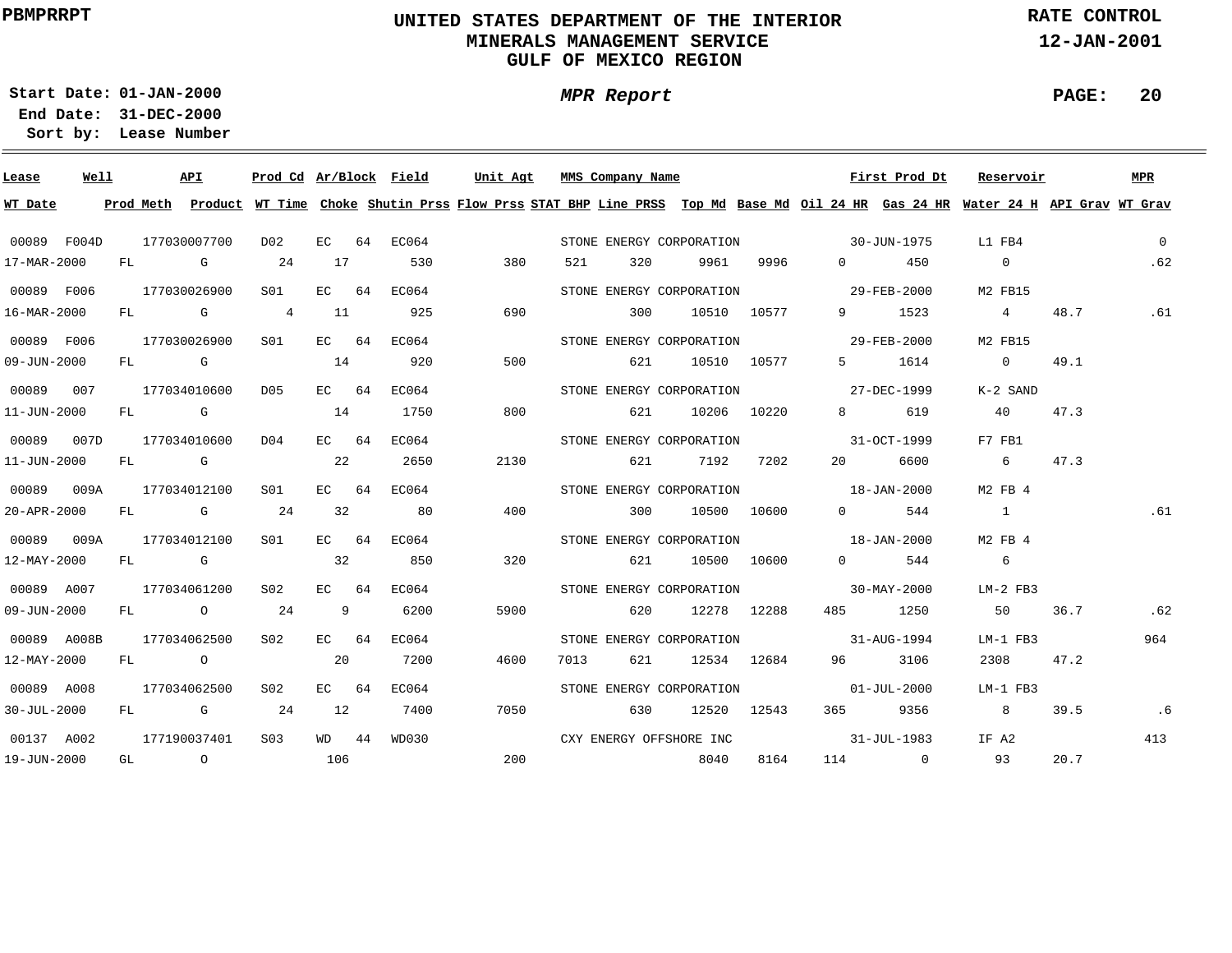# **UNITED STATES DEPARTMENT OF THE INTERIOR MINERALS MANAGEMENT SERVICEGULF OF MEXICO REGION**

**MPR Report**

**RATE CONTROL**

**12-JAN-2001**

**PAGE: 21**

**01-JAN-2000Start Date:31-DEC-2000 End Date:** 

| Lease                    | Well |  | API          |                 |         | Prod Cd Ar/Block Field |      |                | Unit Agt MMS Company Name |      |      |                   | First Prod Dt | Reservoir                                                                                                                               |      | MPR          |
|--------------------------|------|--|--------------|-----------------|---------|------------------------|------|----------------|---------------------------|------|------|-------------------|---------------|-----------------------------------------------------------------------------------------------------------------------------------------|------|--------------|
| WT Date                  |      |  |              |                 |         |                        |      |                |                           |      |      |                   |               | Prod Meth Product WT Time Choke Shutin Prss Flow Prss STAT BHP Line PRSS Top Md Base Md Oil 24 HR Gas 24 HR Water 24 H API Grav WT Grav |      |              |
| 00137 D004               |      |  | 177190037800 | SO1             |         | WD 44 WD030            |      |                | CXY ENERGY OFFSHORE INC   |      |      | $31 - MAX - 1980$ |               | IF D4                                                                                                                                   |      | 74           |
| 05-JUN-2000              |      |  | GL O         |                 | 108     |                        | 200  |                |                           | 8556 | 8616 | 42 and $\sim$     | 230           | 10                                                                                                                                      | 23.5 |              |
| 00137 D006               |      |  | 177190038000 | S01             | WD 44   | WD030                  |      |                | CXY ENERGY OFFSHORE INC   |      |      | $31 - DEC - 1961$ |               | IF D-6                                                                                                                                  |      | 128          |
| 18-JUN-2000              |      |  | GL O         |                 | 64      |                        | 150  |                |                           | 8925 | 8931 | 20                | 265           | 184                                                                                                                                     | 21.8 |              |
| 00137 D009               |      |  | 177194053700 | S <sub>01</sub> | WD 44   | WD030                  |      |                | CXY ENERGY OFFSHORE INC   |      |      | $31 - JUL - 1991$ |               | $IM D-9$                                                                                                                                |      | $\mathbf{0}$ |
| 15-JUN-2000              |      |  | $GL$ G $17$  |                 |         | 3500                   | 2250 |                | 125                       | 9316 | 9388 |                   | $0 \t 1250$   | 839                                                                                                                                     |      |              |
| 00138 007                |      |  | 177190038402 | SO1             | WD 45   | WD030                  |      |                | CXY ENERGY OFFSHORE INC   |      |      | 31-DEC-1981       |               | $J E-5$                                                                                                                                 |      | 391          |
| 19-JUN-2000              |      |  | GL O         |                 | 127     |                        | 190  |                |                           | 8354 | 8382 |                   | 145 360       | 114                                                                                                                                     | 19   |              |
| 00138 A011D              |      |  | 177190038602 | D02             | WD 45   | WD030                  |      |                | CXY ENERGY OFFSHORE INC   |      |      | $25 - NOV - 1999$ |               | GO                                                                                                                                      |      |              |
| 17-JUN-2000              |      |  | GL O         |                 | 64      |                        | 150  |                |                           | 6214 | 6366 | 34 and $\sim$     | 220           | $\sim$ 0                                                                                                                                | 26.9 |              |
| 00138 B007               |      |  | 177190039101 | SO1             | WD 45   | WD030                  |      |                | CXY ENERGY OFFSHORE INC   |      |      | 30-SEP-1991       |               | IM B-7                                                                                                                                  |      | 512          |
| $07 - JUN - 2000$        |      |  | GL O         |                 | 34      |                        | 260  | $\overline{0}$ | 7947                      |      | 8008 | 198 7             | 350           | 2631                                                                                                                                    | 28.6 |              |
| 00138 C004               |      |  | 177190039500 | DO3             | $WD$ 45 | WD030                  |      |                | CXY ENERGY OFFSHORE INC   |      |      | $31 - JAN - 1992$ |               | JCI/JCN                                                                                                                                 |      | 111          |
| 17-JUN-2000              |      |  | GL O         |                 | 96      |                        | 150  | 180            | 7827                      |      |      | 7907 66 66        |               | 1                                                                                                                                       | 30.4 |              |
| 00138 C004D              |      |  | 177190039500 | D <sub>04</sub> | WD 45   | WD030                  |      |                | CXY ENERGY OFFSHORE INC   |      |      | $31 - JUL - 1991$ |               | JCA C-4                                                                                                                                 |      | 481          |
| 17-JUN-2000              |      |  | GL O         |                 | 96      |                        | 110  | 180            | 7740                      |      | 7778 |                   | 36 23         | 110                                                                                                                                     | 18.2 |              |
| 00138 E001               |      |  | 177190040301 | D05             | WD 45   | WD030                  |      |                | CXY ENERGY OFFSHORE INC   |      |      | $01 - OCT - 1997$ |               | GG                                                                                                                                      |      |              |
| 15-JUN-2000              |      |  | GL G         |                 | 64      |                        | 100  |                |                           | 6142 | 6224 |                   | 70 55         | $\sim$ 0                                                                                                                                | 21.5 |              |
| 00138 E001D              |      |  | 177190040301 | D06             | WD 45   | WD030                  |      |                | CXY ENERGY OFFSHORE INC   |      |      | $01-0CT-1997$     |               | FS                                                                                                                                      |      |              |
| 16-JUN-2000              |      |  | GL G         |                 | 64      |                        | 265  |                |                           | 5840 | 5866 |                   | 154 150       | 617                                                                                                                                     | 25.5 |              |
| 00138 E0030 177190040500 |      |  |              | 004             | WD 45   | WD030                  |      |                | CXY ENERGY OFFSHORE INC   |      |      | 31-MAY-1959       |               | $FOC-1$                                                                                                                                 |      | $\mathbf 0$  |
| 17-JUN-2000              |      |  | GL O         | $\sim$ 22       |         | 1050                   |      |                | 500 65                    | 5628 | 5633 |                   | 78 450        | 235                                                                                                                                     | 17.7 |              |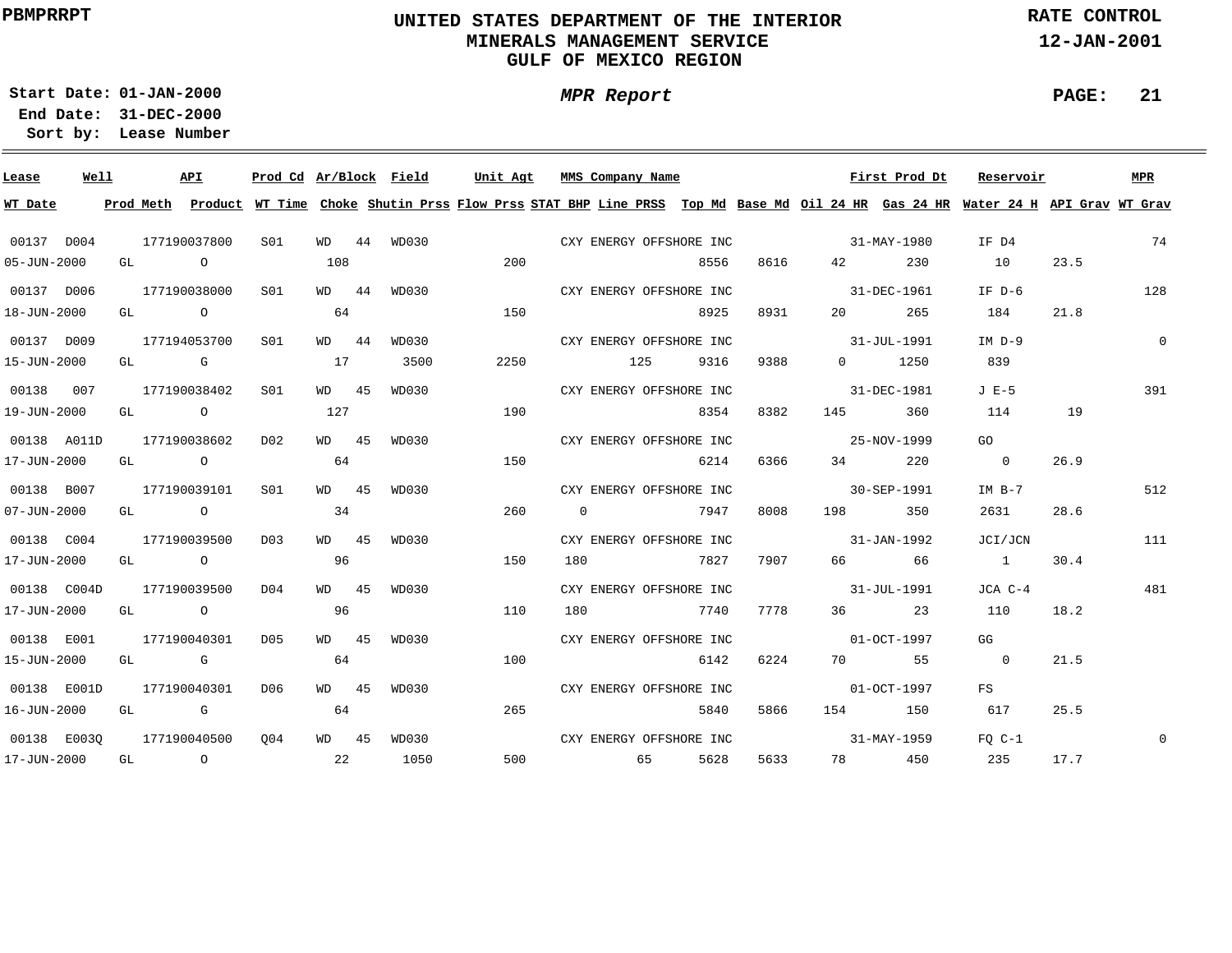# **UNITED STATES DEPARTMENT OF THE INTERIOR MINERALS MANAGEMENT SERVICEGULF OF MEXICO REGION**

**MPR Report**

**RATE CONTROL**

**12-JAN-2001**

**PAGE: 22**

÷

**01-JAN-2000Start Date:31-DEC-2000 End Date:** 

| Lease             | Well |      | API          |                 |                 | Prod Cd Ar/Block Field | Unit Agt |     | MMS Company Name |                         |      |                          | First Prod Dt     | Reservoir                                                                                                                               |      | <b>MPR</b>   |
|-------------------|------|------|--------------|-----------------|-----------------|------------------------|----------|-----|------------------|-------------------------|------|--------------------------|-------------------|-----------------------------------------------------------------------------------------------------------------------------------------|------|--------------|
| WT Date           |      |      |              |                 |                 |                        |          |     |                  |                         |      |                          |                   | Prod Meth Product WT Time Choke Shutin Prss Flow Prss STAT BHP Line PRSS Top Md Base Md Oil 24 HR Gas 24 HR Water 24 H API Grav WT Grav |      |              |
| 00138 E003T       |      |      | 177190040500 | 003             | WD 45           | WD030                  |          |     |                  | CXY ENERGY OFFSHORE INC |      | $31 - MAX - 1959$        |                   | $FSU E-1$                                                                                                                               |      | $\mathbf 0$  |
| 17-JUN-2000       |      | GL O |              |                 | 12              | 1050                   | 200      |     | 65               | 5767                    | 5772 |                          | 54 126            | 162                                                                                                                                     | 23.1 |              |
| 00138 E008        |      |      | 177190041001 | D03             | WD 45           | WD030                  |          |     |                  | CXY ENERGY OFFSHORE INC |      | 28-AUG-1997              |                   | IF 1                                                                                                                                    |      |              |
| 16-JUN-2000       |      |      | GL O         |                 | 64              |                        | 150      |     |                  | 6964                    | 6994 |                          | 63 116            | 252                                                                                                                                     | 22   |              |
| 00138 E008D       |      |      | 177190041001 | D <sub>04</sub> | WD 45           | WD030                  |          |     |                  | CXY ENERGY OFFSHORE INC |      |                          | $31 - JUL - 1994$ | HU-E8                                                                                                                                   |      | $\Omega$     |
| 16-JUN-2000       |      |      | GL O         |                 | 64              |                        | 120      |     |                  | 6846                    | 6860 |                          | 27 15             | $\overline{0}$                                                                                                                          | 22.6 |              |
| 00138 F001        |      |      | 177190041101 | S02             | WD 45           | WD030                  |          |     |                  | CXY ENERGY OFFSHORE INC |      |                          | 30-APR-1992       | $IJ$ $F-1$                                                                                                                              |      | $\mathbf{0}$ |
| $01 - JUN - 2000$ |      |      | GL O         |                 | 64              |                        | 200      |     |                  | 9366                    | 9466 |                          | 21 40             | 102                                                                                                                                     | 30   |              |
| 00138 H001        |      |      | 177192005501 | S01             | WD 45           | WD030                  |          |     |                  | CXY ENERGY OFFSHORE INC |      |                          | 20-SEP-1999       | $J$ and $J$                                                                                                                             |      |              |
| 17-JUN-2000       |      |      | GL O         |                 | 64              |                        | 110      |     |                  | 7656                    | 7838 |                          | 38 170            | 8 <sup>8</sup>                                                                                                                          | 23.7 |              |
| 00138 H011        |      |      | 177192013101 | D05             | WD 45           | WD030                  |          |     |                  | CXY ENERGY OFFSHORE INC |      | $31 - \text{MAR} - 1985$ |                   | $GC C-1$                                                                                                                                |      |              |
| $06 - JUN - 2000$ |      |      | GL O         |                 | 64              |                        | 100      |     |                  | 6282                    | 6302 |                          | $26$ 0            | $\sim$ 3                                                                                                                                | 22.2 |              |
| 00138 B011        |      |      | 177194015102 | S01             | WD 45           | WD030                  |          |     |                  | CXY ENERGY OFFSHORE INC |      | $15 - JAN - 2000$        |                   | IB                                                                                                                                      |      |              |
| 17-JUN-2000       |      |      | GL O         |                 | $\overline{30}$ |                        | 450      |     |                  | 9281                    | 9302 |                          | 592 335           | 1099 31                                                                                                                                 |      |              |
| 00138 D010        |      |      | 177194054100 | DO1             | WD 45           | WD030                  |          |     |                  | CXY ENERGY OFFSHORE INC |      | $31 - JUL - 1991$        |                   | IF D-10                                                                                                                                 |      | 277          |
| 15-JUN-2000       |      |      | GL O         |                 | 96              |                        | 180      | 650 |                  | 8638                    | 8733 |                          | 75 30             | 671                                                                                                                                     | 23.4 |              |
| 00138 H015        |      |      | 177194059800 | DO1             | WD 45           | WD030                  |          |     |                  | CXY ENERGY OFFSHORE INC |      | $31 - MAR - 1995$        |                   | JC1/JCJ/JCN                                                                                                                             |      | $\mathbf{0}$ |
| $04 - JUN - 2000$ |      |      | GL G         |                 | 64              |                        | 220      |     |                  | 7782                    | 7980 |                          | 59 160            | 338                                                                                                                                     | 31.5 |              |
| 00138 H015D       |      |      | 177194059800 | D02             | WD 45           | WD030                  |          |     |                  | CXY ENERGY OFFSHORE INC |      |                          | 31-MAR-1995       | JAA-C6                                                                                                                                  |      | $\mathbf{0}$ |
| $04 - JUN - 2000$ |      |      | GL O         |                 | 64              |                        | 100      |     |                  | 7610                    | 7660 |                          | 31 33             | 177                                                                                                                                     | 31.5 |              |
| 00138 H016D       |      |      | 177194060000 | D02             | WD 45           | WD030                  |          |     |                  | CXY ENERGY OFFSHORE INC |      |                          | 22-APR-1995       | $IM-Cl0$                                                                                                                                |      | $\mathbf 0$  |
| 15-JUN-2000       |      |      | FL O         |                 | 17              | 850                    |          |     | 575 75           | 8845                    | 8906 |                          | 45 190            | 2546                                                                                                                                    | 29.4 |              |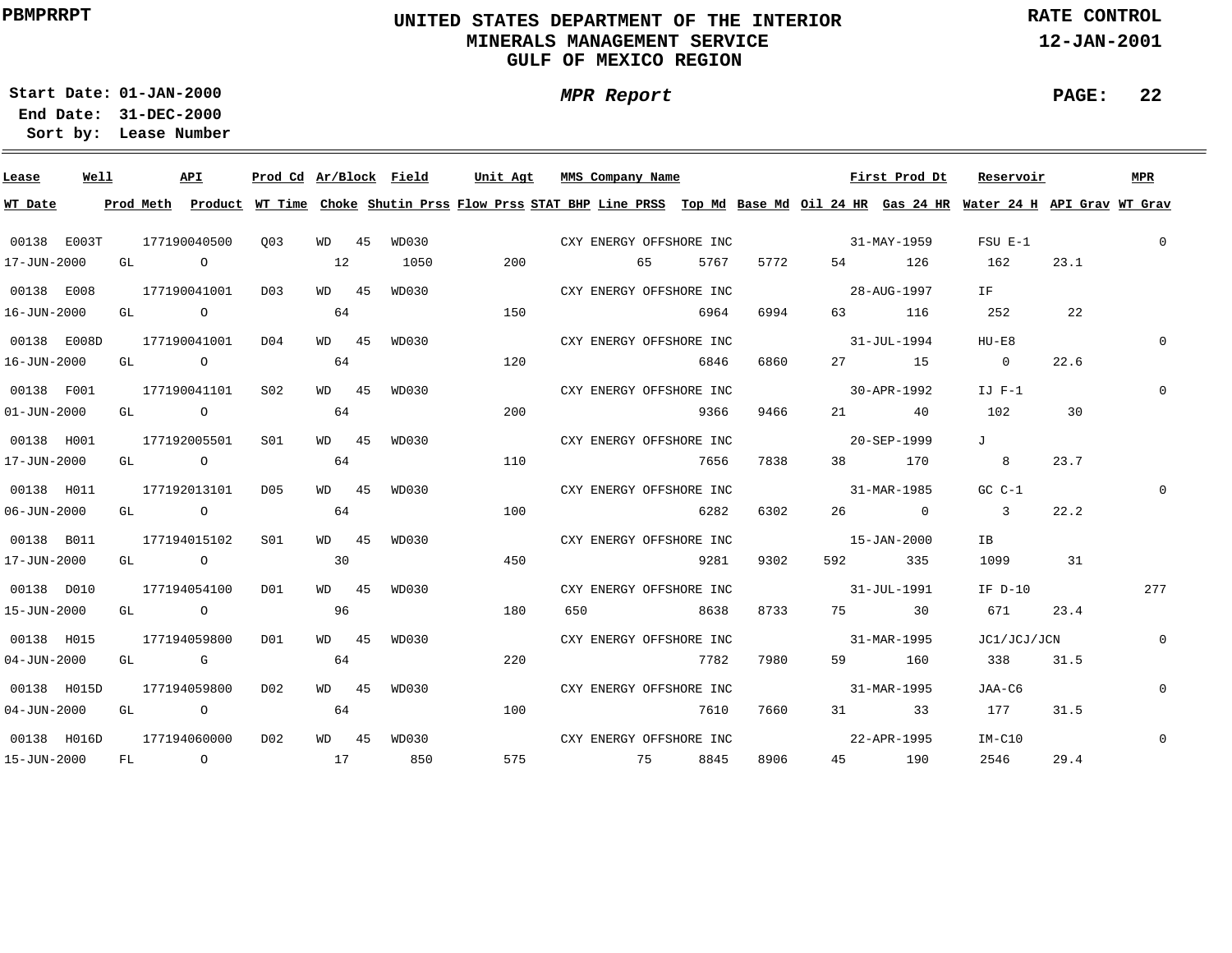# **UNITED STATES DEPARTMENT OF THE INTERIOR MINERALS MANAGEMENT SERVICEGULF OF MEXICO REGION**

**MPR Report**

**RATE CONTROL**

**12-JAN-2001**

**PAGE: 23**

**01-JAN-2000Start Date:31-DEC-2000 End Date:** 

| Lease             | Well |      | API          |                 |                | Prod Cd Ar/Block Field |           | Unit Agt MMS Company Name |                              |       |             |                                  | First Prod Dt    | Reservoir                                                                                                                               |      | MPR          |
|-------------------|------|------|--------------|-----------------|----------------|------------------------|-----------|---------------------------|------------------------------|-------|-------------|----------------------------------|------------------|-----------------------------------------------------------------------------------------------------------------------------------------|------|--------------|
| WT Date           |      |      |              |                 |                |                        |           |                           |                              |       |             |                                  |                  | Prod Meth Product WT Time Choke Shutin Prss Flow Prss STAT BHP Line PRSS Top Md Base Md Oil 24 HR Gas 24 HR Water 24 H API Grav WT Grav |      |              |
| 00138 H016        |      |      | 177194060000 | DO1             |                | WD 45 WD030            |           |                           | CXY ENERGY OFFSHORE INC      |       |             | 22-APR-1995                      |                  | J-C10                                                                                                                                   |      | $\mathbf{0}$ |
| 18-JUN-2000       |      | GL O |              |                 | 64             |                        | 95        |                           |                              | 9170  | 9314        |                                  | $\overline{3}$ 0 | 162                                                                                                                                     | 25.2 |              |
| 00146 C004        |      |      | 177194059200 | SO1             | WD 58          | WD058                  |           |                           | SAMEDAN OIL CORPORATION      |       |             | 12-APR-1995                      |                  | "OZ" SAND                                                                                                                               |      |              |
| $20 - MAX - 2000$ |      | FL   | $G$ 24       |                 | 20             | 2480                   | 1600      |                           | 879                          |       | 16176 16256 | 335                              | 6893             | $\overline{0}$                                                                                                                          | 47.5 |              |
| 00146 C004        |      |      | 177194059200 | S <sub>02</sub> | WD 58          | WD058                  |           |                           | SAMEDAN OIL CORPORATION      |       |             |                                  | 11-AUG-2000      | OX                                                                                                                                      |      |              |
| 31-AUG-2000       |      | FL   | <b>G</b> 24  |                 | 18             | 9000                   | 8175      |                           | 900                          | 15899 | 16062       | 1288 - 128                       | 13550            | $\overline{0}$                                                                                                                          | 44.8 | .672         |
| 00146 E001        |      |      | 177194068600 | SO1             | WD 58          | WD058                  |           |                           | BASIN EXPLORATION INC        |       |             | $26 - JUL - 2000$                |                  | KM SAND                                                                                                                                 |      |              |
| $31 - JUL - 2000$ |      |      | FL G 24      |                 | 27             |                        |           |                           |                              | 11858 | 11880       | 744                              | 6260             | $\overline{0}$                                                                                                                          |      |              |
| 00146 E001        |      |      | 177194068600 | SO1             | WD 58          | WD058                  |           |                           | BASIN EXPLORATION INC        |       |             | $26 - JUL - 2000$                |                  | KM SAND                                                                                                                                 |      |              |
| 14-AUG-2000       |      |      | FL G 24      |                 | 35             | 1825                   | 1280      |                           | 432                          | 11858 | 11880       |                                  | 1499 9644        | $\overline{0}$                                                                                                                          | 63.5 | .641         |
| 00146 E002        |      |      | 177194068801 | S01             | WD 58          | WD058                  |           |                           | BASIN EXPLORATION INC        |       |             | $03 - \text{AUG} - 2000$         |                  | MO                                                                                                                                      |      |              |
| 13-AUG-2000       |      |      | $FL$ G 24    |                 | 24             | 5250                   | 4850      |                           | 431 14126 14154              |       |             | 1135 11634                       |                  | $\overline{0}$                                                                                                                          | 48.2 | .647         |
| 00166 SB022       |      |      | 177154037202 | S02             | $ST$ 23        | BM002                  | 891003915 |                           | CHEVRON USA INC              |       |             |                                  | 20-MAY-2000      | 8200 KK                                                                                                                                 |      |              |
| 12-JUN-2000       |      |      | $FL$ G 24    |                 | 22             | 2100                   | 1986      |                           | 1257                         |       |             | 11566 11576 352 4366             |                  | 31                                                                                                                                      | 37.5 | .62          |
| 00166 023         |      |      | 177154101801 | S01             | $ST \qquad 23$ | BM002                  | 891003915 |                           | CHEVRON USA INC              |       |             |                                  | 26-AUG-2000      | 8750 GG                                                                                                                                 |      |              |
| $04-0CT-2000$     |      |      | FL G 6       |                 | 18             | 5100                   | 4848      | 1243                      |                              |       | 12782 12856 | 489 — 189                        | 8102             | $\overline{0}$                                                                                                                          | 43.9 | .62          |
| 00190 B009        |      |      | 177004092300 | D03             | WC 192         | WC192                  |           |                           |                              |       |             | MATRIX OIL & GAS INC 11-JUN-2000 |                  | HE SAND                                                                                                                                 |      |              |
| 16-JUN-2000       |      |      | $FL$ G 14    |                 | 13             | 2750                   | 2600      |                           | 462                          |       | 7522 7528   | $0 \qquad \qquad$                | 3063             | $\overline{\phantom{a}}$ 3                                                                                                              |      | .614         |
| 00196 029         |      |      | 177094110003 | S01             | $E1$ 32        | EI032                  |           |                           | UNION OIL COMPANY OF CALIFOR |       |             |                                  |                  | ####                                                                                                                                    |      |              |
| 25-JAN-2000       |      | FL   | $\circ$ 24   |                 | 32             |                        | 130       |                           |                              | ####  | ####        | $\overline{4}$                   | 233              | 44                                                                                                                                      |      |              |
| 00196 031         |      |      | 177094126501 | S01 <b>S</b>    |                | EI 32 EI032            |           |                           | UNION OIL COMPANY OF CALIFOR |       |             |                                  | 31-DEC-1999      | 9600' SAND                                                                                                                              |      |              |
| 03-FEB-2000       |      |      | GL 0 9 16    |                 |                | 2520                   |           |                           |                              |       | 9722 9767   |                                  | 295 1993         | 33                                                                                                                                      | 38.6 | .6           |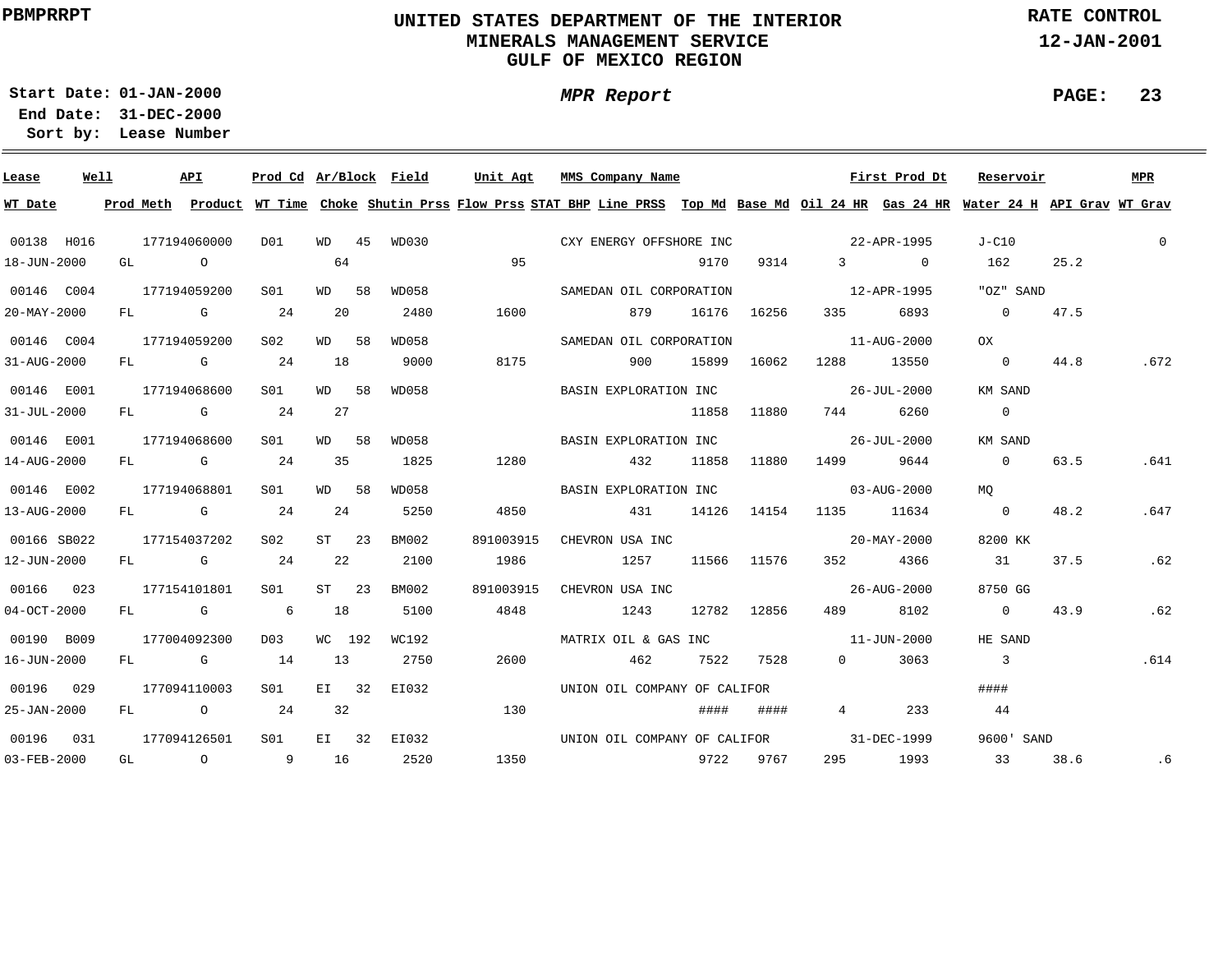# **UNITED STATES DEPARTMENT OF THE INTERIOR MINERALS MANAGEMENT SERVICEGULF OF MEXICO REGION**

**MPR Report**

**RATE CONTROL**

**12-JAN-2001**

**PAGE: 24**

÷

**01-JAN-2000Start Date:**

**31-DEC-2000 End Date: Lease Number Sort by:**

| Lease             | Well |    |           | API                                                                                                                                                                                                                            | Prod Cd Ar/Block Field |         |             | Unit Agt | MMS Company Name                         |      |             |                                   | First Prod Dt                                                                                                                 | Reservoir               |      | MPR  |
|-------------------|------|----|-----------|--------------------------------------------------------------------------------------------------------------------------------------------------------------------------------------------------------------------------------|------------------------|---------|-------------|----------|------------------------------------------|------|-------------|-----------------------------------|-------------------------------------------------------------------------------------------------------------------------------|-------------------------|------|------|
| WT Date           |      |    | Prod Meth |                                                                                                                                                                                                                                |                        |         |             |          |                                          |      |             |                                   | Product WT Time Choke Shutin Prss Flow Prss STAT BHP Line PRSS Top Md Base Md Oil 24 HR Gas 24 HR Water 24 H API Grav WT Grav |                         |      |      |
| 00196             | 032  |    |           | 177094126700                                                                                                                                                                                                                   | S02                    |         | EI 32 EI032 |          | UNION OIL COMPANY OF CALIFOR 21-MAR-2000 |      |             |                                   |                                                                                                                               | 10400 RB                |      |      |
| 21-MAR-2000       |      | FL |           | G                                                                                                                                                                                                                              | 24                     | 8       |             | 2900     |                                          |      | 10452 10462 | $\overline{0}$ and $\overline{0}$ | 1628                                                                                                                          | 18                      |      |      |
| 00196 032         |      |    |           | 177094126700                                                                                                                                                                                                                   | S <sub>02</sub>        | $E1$ 32 | EI032       |          | UNION OIL COMPANY OF CALIFOR             |      |             |                                   | 21-MAR-2000                                                                                                                   | 10400 RB                |      |      |
| 21-APR-2000       |      | FL |           | $\mathbf G$                                                                                                                                                                                                                    | 24                     | 12      | 3100        | 1625     | 868                                      |      | 10452 10462 | 280                               | 1290                                                                                                                          | 31                      | 37.2 | .6   |
| 00204 002         |      |    |           | 177050031201                                                                                                                                                                                                                   | S01                    | VR 38   | VR039       |          | UNION OIL COMPANY OF CALIFOR             |      |             |                                   | 25-JAN-2000                                                                                                                   | CIB OP 1B RAC           |      |      |
| 17-MAR-2000       |      | FL |           | and the Company of the Company of the Company of the Company of the Company of the Company of the Company of the Company of the Company of the Company of the Company of the Company of the Company of the Company of the Comp | $\overline{7}$         | 29      | 1751        | 1650     | 920                                      | 9940 | 9976        | 53                                | 7601                                                                                                                          | $\overline{0}$          | 51.5 | .602 |
| 00204 K003        |      |    |           | 177054076500                                                                                                                                                                                                                   | S02                    | VR 38   | VR039       |          | UNION OIL COMPANY OF CALIFOR 24-NOV-1999 |      |             |                                   |                                                                                                                               | CIB OP 1A RB-4          |      |      |
| $01 - JAN - 2000$ |      | FL |           | <b>G</b>                                                                                                                                                                                                                       | 21                     | 32      | 1800        | 1300     | 1060                                     |      | 11157 11177 | $4\degree$                        | 7293                                                                                                                          | $\overline{\mathbf{3}}$ | 46.2 | .601 |
| 00204 M003        |      |    |           | 177054089704                                                                                                                                                                                                                   | S <sub>01</sub>        | VR 38   | VR039       |          | UNION OIL COMPANY OF CALIFOR 17-OCT-1999 |      |             |                                   |                                                                                                                               | CIB OP 1C RB-4          |      |      |
| 26-MAR-2000       |      |    |           | GL O                                                                                                                                                                                                                           | 24                     | 64      | 930         | 220      | 890                                      |      | 11129 11174 | 30                                | 573                                                                                                                           | 17 34.8                 |      | .589 |
| 00204 M004        |      |    |           | 177054089801                                                                                                                                                                                                                   | SO1                    | VR 38   | VR039       |          | UNION OIL COMPANY OF CALIFOR 11-NOV-1999 |      |             |                                   |                                                                                                                               | CIB OP 1A RB            |      |      |
| 26-FEB-2000       |      |    |           | FL G                                                                                                                                                                                                                           | 22                     | 128     | 1380        | 690      | 420                                      |      | 10514 10542 | 42 and $\overline{a}$             | 5436                                                                                                                          | 34                      | 51   | .598 |
| 00204 K005        |      |    |           | 177054090100                                                                                                                                                                                                                   | S02                    | VR 38   | VR039       |          | UNION OIL COMPANY OF CALIFOR 12-NOV-1999 |      |             |                                   |                                                                                                                               | CIB OP 1B RB4           |      |      |
| $10 - JAN - 2000$ |      |    |           | GL O                                                                                                                                                                                                                           | 20                     | 64      |             | 240      | 1040                                     |      | 10726 10752 |                                   | 7 351                                                                                                                         | 0 38.2                  |      | .604 |
| 00205 003         |      |    |           | 177052000501                                                                                                                                                                                                                   | S01                    | VR 38   | VR039       |          | UNION OIL COMPANY OF CALIFOR 31-OCT-1999 |      |             |                                   |                                                                                                                               | $BIG(2)-1$ RB           |      |      |
| $01 - APR - 2000$ |      |    |           | FL G                                                                                                                                                                                                                           | $\overline{20}$        | 128     | 1400        | 820      | 925                                      |      | 8394 8424   |                                   | 0 13744                                                                                                                       | $\overline{\mathbf{3}}$ |      | .589 |
| 00205 B004        |      |    |           | 177054010801                                                                                                                                                                                                                   | S01                    | VR 38   | VR039       |          | UNION OIL COMPANY OF CALIFOR 13-OCT-1999 |      |             |                                   |                                                                                                                               | $CRIS(I)-2 RB$          |      |      |
| 26-MAR-2000       |      | FL |           | $\mathbb G$                                                                                                                                                                                                                    | 20                     | 118     | 1350        | 280      | 890                                      |      | 11210 11250 | $0 \qquad \qquad$                 | 3565                                                                                                                          | 394                     |      | .589 |
| 00205 E004        |      |    |           | 177054018200                                                                                                                                                                                                                   | S02                    | VR 38   | VR039       |          | UNION OIL COMPANY OF CALIFOR 30-SEP-1999 |      |             |                                   |                                                                                                                               | CIB OP 1A RB            |      |      |
| 22-JAN-2000       |      | FL |           | and the Company of the Company of the Company of the Company of the Company of the Company of the Company of the Company of the Company of the Company of the Company of the Company of the Company of the Company of the Comp | 16                     | 64      | 1649        | 650      | 1045                                     |      | 10642 10662 | $8 \sim 1$                        | 2806                                                                                                                          | 171                     | 51.1 | .632 |
| 00205 F001        |      |    |           | 177054024900                                                                                                                                                                                                                   | S02                    | VR 38   | VR039       |          | UNION OIL COMPANY OF CALIFOR             |      |             |                                   | 11-DEC-1999                                                                                                                   | $BIG(2)-1 RAC$          |      |      |
| 19-MAR-2000       |      | FL |           | $\mathbb G$                                                                                                                                                                                                                    | 12                     | 64      | 1600        | 416      | 910                                      | 8022 | 8040        |                                   | 47 614                                                                                                                        | 927 — 10                | 51.2 | .602 |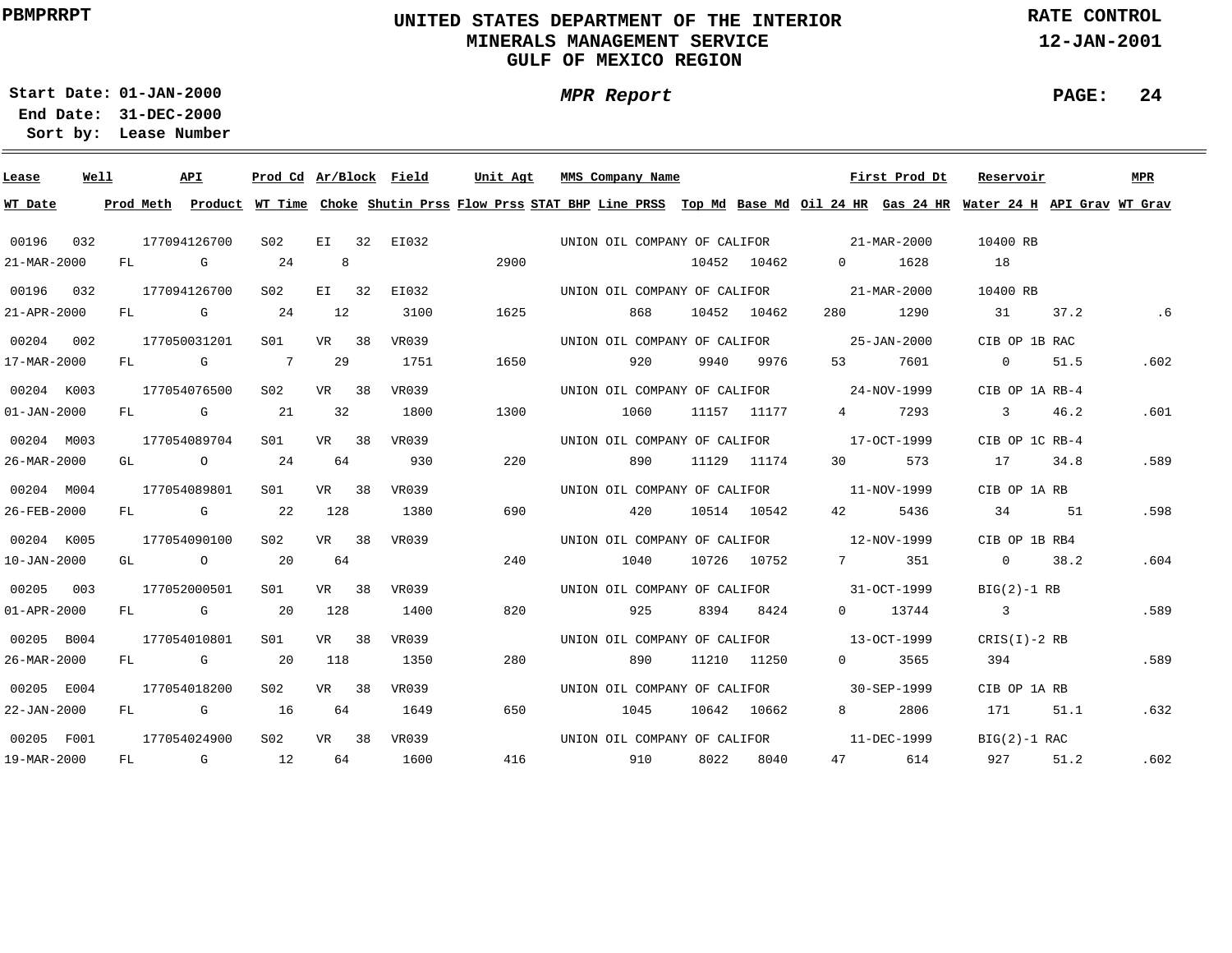# **UNITED STATES DEPARTMENT OF THE INTERIOR MINERALS MANAGEMENT SERVICEGULF OF MEXICO REGION**

**MPR Report**

**RATE CONTROL**

**12-JAN-2001**

**PAGE: 25**

**01-JAN-2000Start Date:31-DEC-2000 End Date:** 

| Lease             | Well | API          |                 |                |   | Prod Cd Ar/Block Field | Unit Agt                                                                                                                                |      | MMS Company Name           |      |                  | First Prod Dt                            | Reservoir               |      | MPR  |
|-------------------|------|--------------|-----------------|----------------|---|------------------------|-----------------------------------------------------------------------------------------------------------------------------------------|------|----------------------------|------|------------------|------------------------------------------|-------------------------|------|------|
| WT Date           |      |              |                 |                |   |                        | Prod Meth Product WT Time Choke Shutin Prss Flow Prss STAT BHP Line PRSS Top Md Base Md Oil 24 HR Gas 24 HR Water 24 H API Grav WT Grav |      |                            |      |                  |                                          |                         |      |      |
| 00205 F002        |      | 177054025400 | S02             | VR 38          |   | VR039                  |                                                                                                                                         |      |                            |      |                  | UNION OIL COMPANY OF CALIFOR 31-JAN-2000 | TEX(W)-3 RA             |      |      |
| 20-MAR-2000       |      | FL G         | 13              | 21             |   | 3420                   | 3040                                                                                                                                    |      | 910                        | 9498 | 9508             | 7262<br>98 — 10                          | $\overline{0}$          | 51   | .649 |
| 00228 010         |      | 177094049100 | S05             | EI 93          |   | EI089                  | 754393020                                                                                                                               |      |                            |      |                  | BURLINGTON RESOURCES OFFSHOR 25-JUL-2000 | M-3 SAND                |      |      |
| 25-JUL-2000       |      | $FL$ G 24    |                 | 13             |   | 3100                   | 2575                                                                                                                                    |      | 2910 8893                  |      | 8930             | 13<br>3025                               | $\overline{0}$          |      |      |
| 00228 010         |      | 177094049100 | S05             | EI 93          |   | EI089                  | 754393020                                                                                                                               |      |                            |      |                  | BURLINGTON RESOURCES OFFSHOR 25-JUL-2000 | M-3 SAND                |      |      |
| $07 - AUG - 2000$ |      | $FL$ G 24    |                 | 17             |   | 2550                   | 1690                                                                                                                                    | 2910 | 1040                       | 8893 | 8930             | $5 - 5$<br>3147                          | $\overline{0}$          | 50.8 |      |
| 00229 012         |      | 177094103001 | S02             | EI 90          |   | EI089                  | 754393020                                                                                                                               |      |                            |      |                  | BURLINGTON RESOURCES OFFSHOR 24-JUL-2000 | M-5 SAND                |      |      |
| 24-JUL-2000       |      | $FL$ G 24    |                 | 14             |   | 3650                   | 3400                                                                                                                                    |      | 3490 9267                  |      | 9324             | 7 3271                                   | $\overline{7}$          |      |      |
| 00229 012         |      | 177094103001 | S02             | EI 90          |   | EI089                  | 754393020                                                                                                                               |      |                            |      |                  | BURLINGTON RESOURCES OFFSHOR 24-JUL-2000 | M-5 SAND                |      |      |
| 07-AUG-2000       |      | $FL$ G 24    |                 | $\overline{9}$ |   | 3100                   | 2900                                                                                                                                    | 3490 | 1040                       |      | 9267 9324        | $0 \t 1702$                              | $\overline{0}$          |      | . 6  |
| 00251             | 006B | 177004090300 | S <sub>03</sub> | WC 132         |   | WC149                  |                                                                                                                                         |      |                            |      |                  | EL PASO PRODUCTION COMPANY 13-DEC-1999   | 42.05                   |      |      |
| 11-JAN-2000       |      | FL G 10      |                 |                | 6 | 2950                   | 2925                                                                                                                                    |      |                            |      | 1140 10302 10320 | 6355                                     | 8 <sup>1</sup>          | 45.7 | . 6  |
| 00251 006B        |      | 177004090300 | S <sub>03</sub> | WC 132         |   | WC149                  |                                                                                                                                         |      |                            |      |                  | EL PASO PRODUCTION COMPANY 13-DEC-1999   | 42.05                   |      |      |
| 09-JUN-2000       |      | FL G         |                 | 17             |   | 1950                   | 1920                                                                                                                                    |      | 1110                       |      | 10302 10320      | 7 4650                                   | $4\overline{4}$         | 47   |      |
| 00253 004B        |      | 177004091000 | S03             | WC 149         |   | WC149                  |                                                                                                                                         |      |                            |      |                  | HALL-HOUSTON OIL COMPANY 06-APR-1997     | 29 SAND                 |      |      |
| 19-MAY-2000       |      | FL G         |                 | 13             |   | 1050                   | 850                                                                                                                                     |      | 1110                       | 7676 | 7754             | 522<br>$0 \qquad \qquad$                 | $\sim$ 1                | 41.7 |      |
| 00253 006         |      | 177004102300 | S02             | WC 149         |   | WC149                  |                                                                                                                                         |      | HALL-HOUSTON OIL COMPANY   |      |                  | 17-APR-2000                              | 38 SAND                 |      |      |
| 23-APR-2000       |      | FL G         | 19              | 32             |   | 1160                   | 1150                                                                                                                                    | 1180 |                            | 8670 | 8692             | 777<br>$1 \qquad \qquad$                 | $\overline{\mathbf{a}}$ | 39.6 | .578 |
| 00253 006         |      | 177004102300 | S02             | WC 149         |   | WC149                  |                                                                                                                                         |      | HALL-HOUSTON OIL COMPANY   |      |                  | 17-APR-2000                              | 38 SAND                 |      |      |
| 29-APR-2000       |      | FL G         |                 | 32             |   | 2900                   | 1150                                                                                                                                    | 1060 |                            | 8670 | 8692             | 1 777                                    | $\sim$ 2                | 39.6 |      |
| 00254 F001B       |      | 177004061500 | S03             | WC 150         |   | WC149                  |                                                                                                                                         |      | EL PASO PRODUCTION COMPANY |      |                  | 16-SEP-1997                              | 4200' FB D              |      |      |
| $06 - JUN - 2000$ |      | FL G         |                 | 24             |   | 1950                   |                                                                                                                                         |      | 760 1110 3875              |      | 3910             | 2299<br>$0 \qquad \qquad$                | $0 \t 72.9$             |      |      |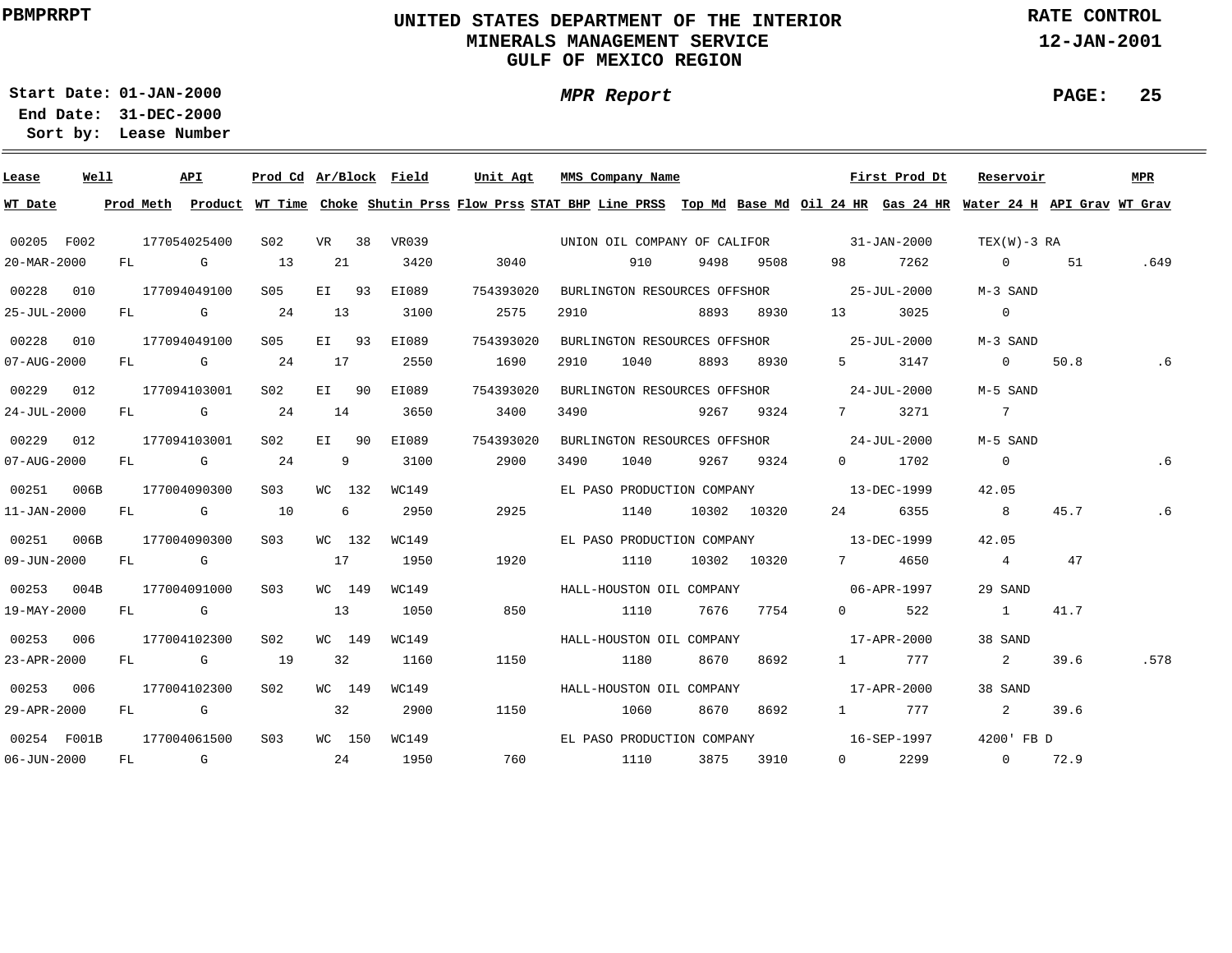# **UNITED STATES DEPARTMENT OF THE INTERIOR MINERALS MANAGEMENT SERVICEGULF OF MEXICO REGION**

**MPR Report**

**RATE CONTROL**

**12-JAN-2001**

**PAGE: 26**

**01-JAN-2000Start Date:**

**31-DEC-2000 End Date: Lease Number Sort by:**

| Lease             | Well |  | API          | Prod Cd Ar/Block Field |           |              | Unit Agt                                                                                                                                |     | MMS Company Name                         |                 |             |                   | First Prod Dt | Reservoir         |          | MPR            |
|-------------------|------|--|--------------|------------------------|-----------|--------------|-----------------------------------------------------------------------------------------------------------------------------------------|-----|------------------------------------------|-----------------|-------------|-------------------|---------------|-------------------|----------|----------------|
| WT Date           |      |  |              |                        |           |              | Prod Meth Product WT Time Choke Shutin Prss Flow Prss STAT BHP Line PRSS Top Md Base Md Oil 24 HR Gas 24 HR Water 24 H API Grav WT Grav |     |                                          |                 |             |                   |               |                   |          |                |
| 00297 C007        |      |  | 177052007001 | S03                    | VR 26     | VR014        | 891012339                                                                                                                               |     | UNION OIL COMPANY OF CALIFOR 17-DEC-1999 |                 |             |                   |               | CIB OP 8C         |          |                |
| 29-MAR-2000       |      |  | FL G         | $6\overline{6}$        | 15        | 3650         | 725                                                                                                                                     |     | 860                                      |                 | 11241 11250 | $\frac{4}{1}$     | 985           | 591               | 51       | . 6            |
| 00297 C008        |      |  | 177054110800 | S <sub>01</sub>        | VR 26     | VR014        | 891012339                                                                                                                               |     | UNION OIL COMPANY OF CALIFOR 29-NOV-1999 |                 |             |                   |               | CRISI-2C          |          |                |
| 14-APR-2000       |      |  | FL G 11      |                        | 64        | 500          | 137                                                                                                                                     |     | 1040                                     |                 | 10369 10419 |                   | 1 1371        | $5 - 5$           | 55       | .62            |
| 00299 A001        |      |  | 177000002702 | S04                    | WC 45     | WC045        |                                                                                                                                         |     | BASIN EXPLORATION INC                    |                 |             | 22-NOV-1999       |               | BASAL AMP         |          |                |
| 19-JUN-2000       |      |  | FL G         |                        | 23        | 2850         | 970                                                                                                                                     |     |                                          | 8294            | 8300        |                   | 7 675         | 1639              | 51.3     |                |
| 00300 018         |      |  | 177004079900 | D04                    | WC 45     | WC045        |                                                                                                                                         |     | BASIN EXPLORATION INC                    |                 |             |                   | 30-APR-1992   | PLAN 5            |          | 2288           |
| $30 - JUN - 2000$ |      |  | FL G         |                        | 20        | 1250         | 180                                                                                                                                     |     |                                          | 9519            | 9529        |                   | 1 93          | $\overline{0}$    |          |                |
| 00300 020         |      |  | 177004099900 | D01                    | WC 45     | WC045        |                                                                                                                                         |     | BASIN EXPLORATION INC                    |                 |             |                   | 24-NOV-1998   | PLAN 7            |          |                |
| 20-JUN-2000       |      |  | FL G         |                        | 44        | 680          | 290                                                                                                                                     |     | 480                                      | 10330           | 10353       |                   | 5 1110        | $\overline{0}$    | 55.1     |                |
| 00300 C001        |      |  | 177004100100 | S03                    | WC 45     | WC045        |                                                                                                                                         |     | BASIN EXPLORATION INC                    |                 |             |                   | 16-JUN-2000   | PLANULINA 7       |          |                |
| 17-JUN-2000       |      |  | FL G         |                        | 48        | 1100         | 745                                                                                                                                     |     | 480                                      | 10345           | 10368       | 26                | 5210          | $\overline{0}$    | 54.5     |                |
| 00300 C001        |      |  | 177004100100 | S03                    | WC 45     | WC045        |                                                                                                                                         |     | BASIN EXPLORATION INC                    |                 |             | $16 - JUN - 2000$ |               | PLANULINA 7       |          |                |
| 17-JUL-2000       |      |  | $FL$ G 24    |                        | 48        | 1100         | 680                                                                                                                                     |     | 400                                      | 10345           | 10368       |                   | 26 5210       | 0 55.2            |          | .595           |
| 00300 C003        |      |  | 177004103900 | S01                    | $WC = 45$ | WC045        |                                                                                                                                         |     | BASIN EXPLORATION INC                    |                 |             | $19 - NOV - 1999$ |               | PL-7 SAND         |          |                |
| $01 - JUN - 2000$ |      |  | FL G         |                        | 28        | 970          | 610                                                                                                                                     |     | 480                                      | 11085           |             | 11624 1 2959      |               | 138               | 57.3     |                |
| 00301 015         |      |  | 177004097300 | S02                    | WC 56     | WC045        |                                                                                                                                         |     | BASIN EXPLORATION INC                    |                 |             | $01 - JAN - 2000$ |               | PLAN <sub>5</sub> |          |                |
| $30 - JUN - 2000$ |      |  | FL G         |                        | 18        | 2500         | 2150                                                                                                                                    |     | 1100                                     |                 | 9914 9932   |                   | 21 1801       | 1169              | 53.2     |                |
| 00310 004         |      |  | 177070005300 | S03                    | SM 217    | <b>TS000</b> |                                                                                                                                         |     | TEXACO EXPLORATION AND PROD 17-JAN-1997  |                 |             |                   |               | T1SEG250          |          |                |
| 02-APR-2000       |      |  | FL G 24      |                        | 29        | 1080         | 528                                                                                                                                     |     | 528                                      |                 | 10312 10328 |                   | $0 \t 1284$   | 770               | $\circ$  | $\mathsf{O}$   |
| 00310 007         |      |  | 177070005600 | SO <sub>4</sub>        | SM 217    | <b>TS000</b> |                                                                                                                                         |     | TEXACO EXPLORATION AND PROD 31-OCT-1975  |                 |             |                   |               | T1T2S900          |          | 7504           |
| 23-APR-2000       |      |  | $FL$ G 24    |                        | 128       | 700          | 294                                                                                                                                     | 979 |                                          | 294 10422 10490 |             |                   | 0 3139        | 40                | $\Omega$ | $\overline{0}$ |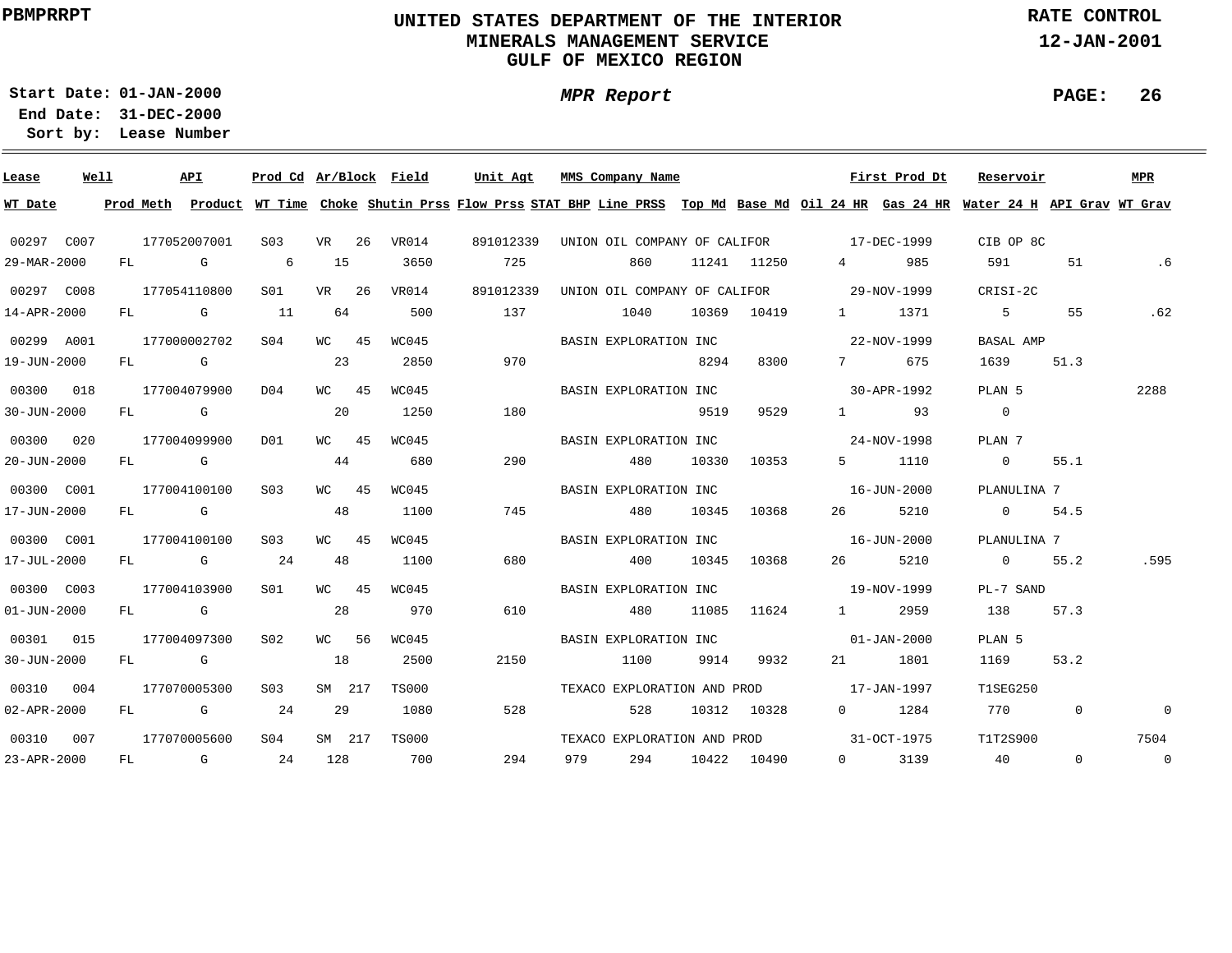# **UNITED STATES DEPARTMENT OF THE INTERIOR MINERALS MANAGEMENT SERVICEGULF OF MEXICO REGION**

**MPR Report**

**RATE CONTROL**

**12-JAN-2001**

**PAGE: 27**

**01-JAN-2000Start Date:31-DEC-2000 End Date:** 

| Lease             | Well |     |              | API         | Prod Cd Ar/Block Field |        |              | Unit Agt |     |      | MMS Company Name            |       |       |                   | First Prod Dt                            | Reservoir                                                                                                                     |              | MPR            |
|-------------------|------|-----|--------------|-------------|------------------------|--------|--------------|----------|-----|------|-----------------------------|-------|-------|-------------------|------------------------------------------|-------------------------------------------------------------------------------------------------------------------------------|--------------|----------------|
| WT Date           |      |     | Prod Meth    |             |                        |        |              |          |     |      |                             |       |       |                   |                                          | Product WT Time Choke Shutin Prss Flow Prss STAT BHP Line PRSS Top Md Base Md Oil 24 HR Gas 24 HR Water 24 H API Grav WT Grav |              |                |
| 00310             | 008  |     | 177070005700 |             | S <sub>02</sub>        | SM 217 | <b>TS000</b> |          |     |      | TEXACO EXPLORATION AND PROD |       |       |                   | $31 - \text{A} \text{U} \text{G} - 1978$ | T1T2S900                                                                                                                      |              | 6776           |
| 27-APR-2000       |      | FL  |              | G           | 24                     | 22     | 466          |          | 274 |      | 268                         | 10564 | 10634 | $\overline{0}$    | 1389                                     | 15                                                                                                                            | $\mathbf{0}$ | $\overline{0}$ |
| 00310             | 036  |     | 177070008500 |             | S <sub>03</sub>        | SM 218 | <b>TS000</b> |          |     |      | TEXACO EXPLORATION AND PROD |       |       |                   | 31-AUG-1993                              | T1T2S900                                                                                                                      |              | 740            |
| 20-APR-2000       |      | FL. |              | G           | 24                     | 128    | 580          |          | 151 | 2074 | 151                         | 10505 | 10535 | $\Omega$          | 677                                      | $\overline{0}$                                                                                                                | $\Omega$     | $\overline{0}$ |
| 00310             | 053  |     | 177070038900 |             | S <sub>03</sub>        | SM 217 | <b>TS000</b> |          |     |      | TEXACO EXPLORATION AND PROD |       |       |                   | $14 - \text{A} \text{U} \text{G} - 1998$ | <b>T1SEG250</b>                                                                                                               |              |                |
| $02 - APR - 2000$ |      | FL  |              | G           | 24                     | 23     | 1149         |          | 874 |      | 874                         | 10290 | 10311 | $\Omega$          | 1976                                     | 389                                                                                                                           | $\Omega$     | $\mathbf 0$    |
| 00310             | 049D |     | 177070039200 |             | D02                    | SM 218 | <b>TS000</b> |          |     |      | TEXACO EXPLORATION AND PROD |       |       |                   | $31 - \text{A} \text{U} \text{G} - 1989$ | L SEG900                                                                                                                      |              | 4440           |
| 23-APR-2000       |      | FL  |              | G           | 24                     | 128    | 200          |          | 140 | 300  | 140                         | 8020  | 8050  | $\Omega$          | 1502                                     | $\mathbf{0}$                                                                                                                  | $\Omega$     | $\overline{0}$ |
| 00310             | 051D |     | 177070039300 |             | D02                    | SM 218 | <b>TS000</b> |          |     |      | TEXACO EXPLORATION AND PROD |       |       |                   | 31-JAN-1990                              | L SEG900                                                                                                                      |              | 4676           |
| 23-APR-2000       |      | FL  |              | G           | 24                     | 128    | 195          |          | 100 | 317  | 100                         | 8026  | 8056  | $\Omega$          | 1095                                     | $\overline{0}$                                                                                                                | $\Omega$     | $\overline{0}$ |
| 00310             | 046D |     | 177070045900 |             | D02                    | SM 218 | <b>TS000</b> |          |     |      | TEXACO EXPLORATION AND PROD |       |       |                   | 31-AUG-1989                              | L SEG900                                                                                                                      |              | 1752           |
| 07-APR-2000       |      | FL  |              | G           | 24                     | 128    | 563          |          | 102 | 269  | 102                         | 8064  | 8080  | $\Omega$          | 614                                      | $\overline{a}$                                                                                                                | $\Omega$     | $\overline{0}$ |
| 00310             | 061  |     | 177070048000 |             | S <sub>03</sub>        | SM 218 | <b>TS000</b> |          |     |      | TEXACO EXPLORATION AND PROD |       |       |                   | 31-JUL-1975                              | L SEG900                                                                                                                      |              | 2437           |
| 21-APR-2000       |      | FL. |              | $G$ and $G$ | 24                     | 128    | 192          |          | 144 | 398  | 144                         | 8045  | 8072  | $\Omega$          | 798                                      | 24                                                                                                                            | $\Omega$     | $\overline{0}$ |
| 00310             | 063D |     | 177070050500 |             | D02                    | SM 218 | <b>TS000</b> |          |     |      | TEXACO EXPLORATION AND PROD |       |       |                   | 30-NOV-1974                              | T1T2S900                                                                                                                      |              | 3241           |
| $10 - APR - 2000$ |      | FL  |              | G           | 24                     | 128    | 637          |          | 133 | 1133 | 133                         | 10432 | 10469 | $\Omega$          | 940                                      | 9                                                                                                                             | $\Omega$     | $\overline{0}$ |
| 00310             | 070  |     | 177072006400 |             | SO2                    | SM 218 | <b>TS000</b> |          |     |      | TEXACO EXPLORATION AND PROD |       |       |                   | 05-SEP-1995                              | 02 SEG649                                                                                                                     |              |                |
| $04 - APR - 2000$ |      | FL. |              | G           | 24                     | 128    | 1568         |          | 106 | 1518 | 106                         | 9330  | 9356  | $\Omega$          | 469                                      | $\overline{0}$                                                                                                                | $\Omega$     | $\Omega$       |
| 00310             | 072  |     | 177072006900 |             | SO2                    | SM 217 | <b>TS000</b> |          |     |      | TEXACO EXPLORATION AND PROD |       |       |                   | 31-AUG-1990                              | N-1M SEG300                                                                                                                   |              | 44             |
| 28-APR-2000       |      | GL  |              | $\circ$     | 24                     | 128    |              |          | 110 | 1157 |                             | 8470  | 8480  | 80                | 28                                       | 1263                                                                                                                          | 36.1         | $\overline{0}$ |
| 00310             | 074  |     | 177074012000 |             | D <sub>05</sub>        | SM 218 | <b>TS000</b> |          |     |      | TEXACO EXPLORATION AND PROD |       |       |                   | 03-MAR-1996                              | D SEG901                                                                                                                      |              |                |
| 05-APR-2000       |      | FL. |              | G           | 24                     | 64     | 2490         |          | 261 | 2547 | 255                         | 6556  | 6576  | $0 \qquad \qquad$ | 2251                                     | $\mathbf{0}$                                                                                                                  | $\Omega$     | $\mathbf{0}$   |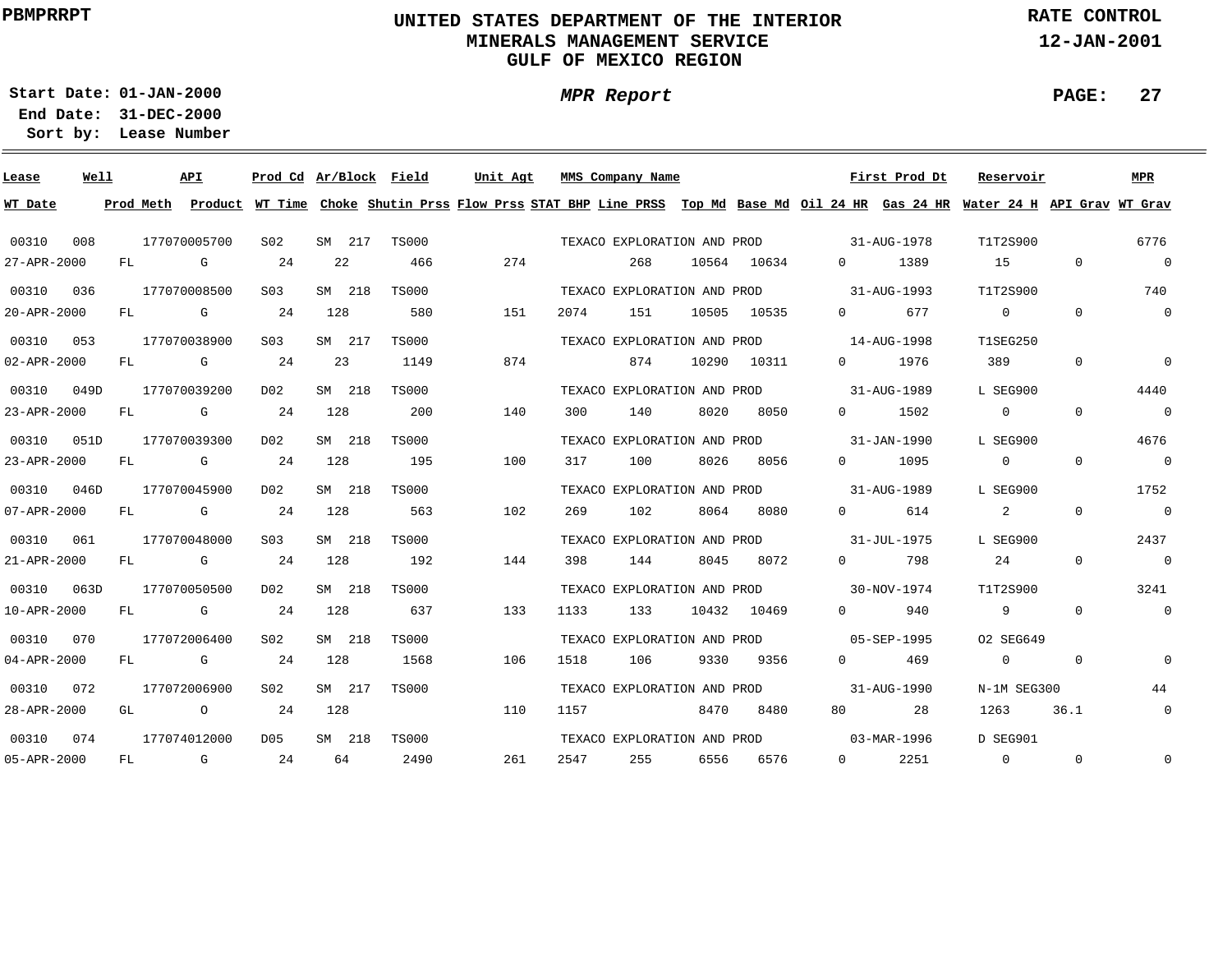# **UNITED STATES DEPARTMENT OF THE INTERIOR MINERALS MANAGEMENT SERVICEGULF OF MEXICO REGION**

**RATE CONTROL**

**12-JAN-2001**

**PAGE: 28**

**01-JAN-2000Start Date:**

**31-DEC-2000 End Date: Lease Number Sort by:**

| Lease             | Well |    | API                                                  | Prod Cd Ar/Block Field |        |              | Unit Agt                                                                                                                                |      | MMS Company Name            |      |             |                                         | First Prod Dt | Reservoir      |                | MPR            |
|-------------------|------|----|------------------------------------------------------|------------------------|--------|--------------|-----------------------------------------------------------------------------------------------------------------------------------------|------|-----------------------------|------|-------------|-----------------------------------------|---------------|----------------|----------------|----------------|
| WT Date           |      |    |                                                      |                        |        |              | Prod Meth Product WT Time Choke Shutin Prss Flow Prss STAT BHP Line PRSS Top Md Base Md Oil 24 HR Gas 24 HR Water 24 H API Grav WT Grav |      |                             |      |             |                                         |               |                |                |                |
| 00310             | 076  |    | 177074014000                                         | S02                    | SM 218 | TS000        |                                                                                                                                         |      | TEXACO EXPLORATION AND PROD |      |             |                                         | 28-MAY-1995   | V SEG550       |                |                |
| 20-APR-2000       |      | GL | $\overline{O}$                                       | 24                     | 128    |              | 616                                                                                                                                     |      |                             |      | 10910 10918 |                                         | 66            | 305            | 29.1           | $\Omega$       |
| 00310             | 084  |    | 177074027900                                         | S06                    | SM 218 | <b>TS000</b> |                                                                                                                                         |      |                             |      |             | TEXACO EXPLORATION AND PROD 02-MAR-1999 |               | B-UPPER        |                |                |
| 22-APR-2000       |      | FL | <b>G</b> G                                           | 24                     | 128    | 1957         | 111                                                                                                                                     |      | 111                         | 6230 | 6237        | $\Omega$ and $\Omega$                   | 256           | $\Omega$       | $\overline{0}$ | $\Omega$       |
| 00310 084         |      |    | 177074027900                                         | S07                    | SM 218 | TS000        |                                                                                                                                         |      |                             |      |             | TEXACO EXPLORATION AND PROD 13-JUL-2000 |               | 6100' SEG800   |                |                |
| 27-JUL-2000       |      | FL | $\mathbf G$                                          | 24                     | 24     | 1900         | 177                                                                                                                                     |      |                             | 6131 | 6139        | $\overline{0}$                          | 455           | $\overline{0}$ |                |                |
| 00310             | 084  |    | 177074027900                                         | S07                    | SM 218 | <b>TS000</b> |                                                                                                                                         |      |                             |      |             | TEXACO EXPLORATION AND PROD 13-JUL-2000 |               | 6100' SEG800   |                |                |
| 18-AUG-2000       |      |    | FL G                                                 | 24                     | 26     | 1900         | 164                                                                                                                                     |      | 164                         |      | 6131 6139   | $\Omega$                                | 592           | $\overline{0}$ |                | .65            |
| 00310             | 086  |    | 177074028400                                         | S02                    | SM 217 | <b>TS000</b> |                                                                                                                                         |      |                             |      |             | TEXACO EXPLORATION AND PROD 30-SEP-1983 |               | T1T2S900       |                | 7653           |
| 27-APR-2000       |      |    | FL G                                                 | 24                     | 128    | 1129         | 287                                                                                                                                     | 673  | 287                         |      | 10344 10420 | $\Omega$                                | 2609          | 18             | $\mathbf{0}$   | $\overline{0}$ |
| 00310 094         |      |    | 177074039600                                         | S <sub>04</sub>        | SM 218 | <b>TS000</b> |                                                                                                                                         |      |                             |      |             | TEXACO EXPLORATION AND PROD 01-MAY-1995 |               | $K-1SEG800$    |                |                |
| 21-APR-2000       |      |    | FL G                                                 | 24                     | 128    | 1753         | 156                                                                                                                                     | 2000 | 156                         |      | 7693 7704   | $\Omega$                                | 3419          | $\overline{0}$ | $\Omega$       | $\mathbf{0}$   |
| 00310 A003        |      |    | 177074040800                                         | S02                    | SM 236 | SM236        | 891020234                                                                                                                               |      |                             |      |             | TEXACO EXPLORATION AND PROD 05-MAY-1997 |               | TXL4S110       |                |                |
| 21-APR-2000       |      |    | GL G                                                 | 24                     | 64     | 1116         | 155                                                                                                                                     | 1146 | 137                         |      | 9838 9855   |                                         | 49 148        | 498            | 43.3           | $\mathbf{0}$   |
| 00310 A004        |      |    | 177074040900                                         | S03                    | SM 236 | SM236        | 891020234                                                                                                                               |      |                             |      |             | TEXACO EXPLORATION AND PROD 16-OCT-1996 |               | TXL4S110       |                |                |
| 20-APR-2000       |      |    | FL G                                                 | 24                     | 25     | 1660         | 440                                                                                                                                     | 3022 | 435                         |      | 10380 10410 | 20                                      | 817           | 667 —          | 37.9           | $\mathbf 0$    |
| 00310 A005        |      |    | 177074041100                                         | S02                    | SM 236 | SM236        | 891020234                                                                                                                               |      | TEXACO EXPLORATION AND PROD |      |             | 27-APR-1997                             |               | TXL4S110       |                |                |
| 09-APR-2000       |      |    | GL O                                                 | 24                     | 64     |              | 180                                                                                                                                     | 206  |                             | 9885 | 9910        | 48 — 18                                 | 225           | 1557           | 30.6           | $\overline{0}$ |
| 00310             | 302D |    | 177074042001                                         | D02                    | SM 241 | SM241        |                                                                                                                                         |      | TEXACO EXPLORATION AND PROD |      |             |                                         | 25-NOV-1999   | J SAND SEG 500 |                |                |
| $01 - APR - 2000$ |      | FL | $\overline{O}$ and $\overline{O}$ and $\overline{O}$ | 24                     | 21     |              | 670                                                                                                                                     |      |                             | 9366 | 9388        | 740 740                                 | 976           | 130            | 35.9           | $\mathbf 0$    |
| 00310             | 302  |    | 177074042001                                         | DO 1                   | SM 241 | SM241        |                                                                                                                                         |      | TEXACO EXPLORATION AND PROD |      |             |                                         | 25-NOV-1999   | TXL-1 SEG 502  |                |                |
| 28-APR-2000       |      |    | FL O                                                 | 24                     | 30     |              | 1216                                                                                                                                    |      | 9696 9748                   |      |             |                                         | 831 1543      | 182            | 36.5           | $\mathbf 0$    |

**MPR Report**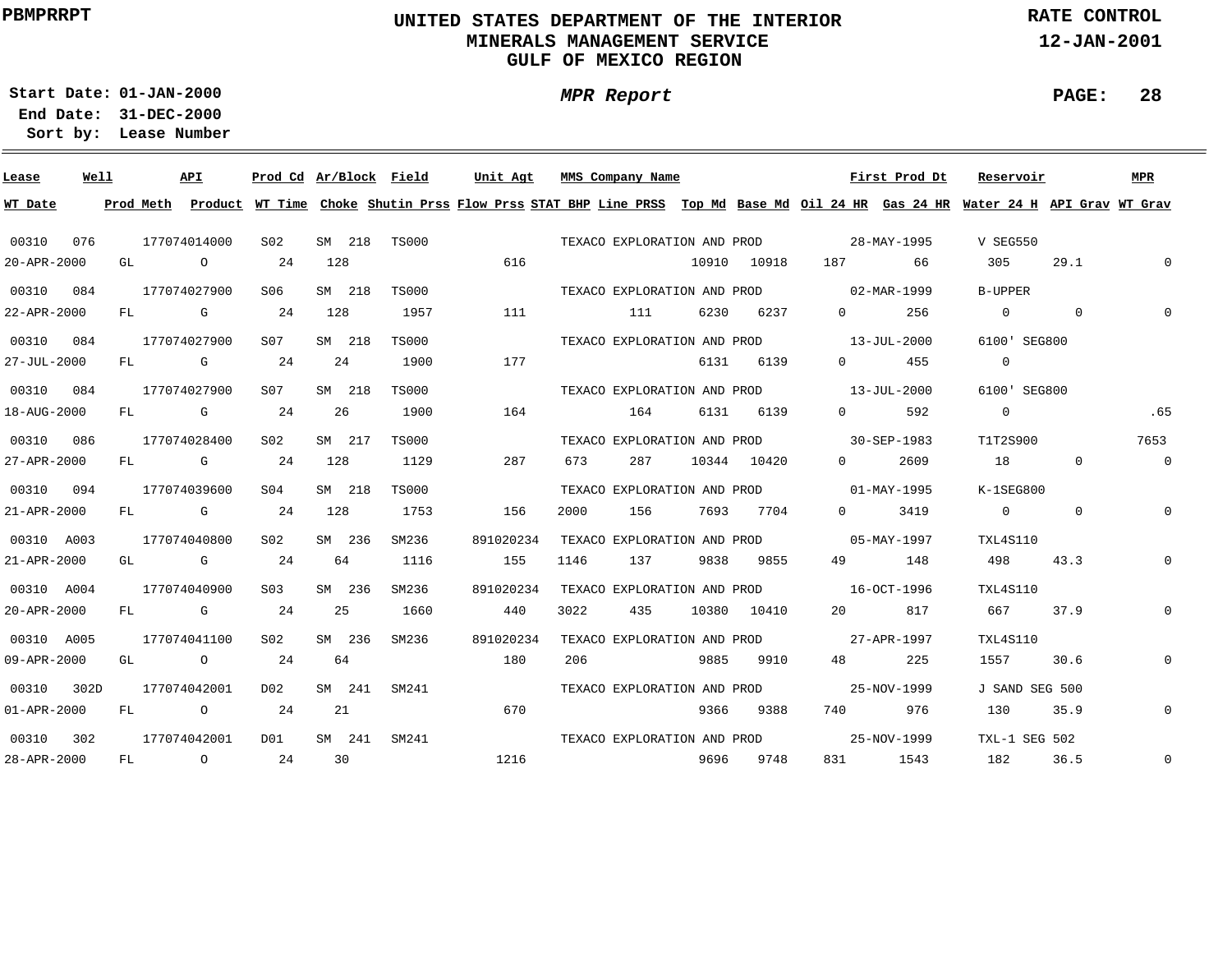# **UNITED STATES DEPARTMENT OF THE INTERIOR MINERALS MANAGEMENT SERVICEGULF OF MEXICO REGION**

**MPR Report**

**RATE CONTROL**

**12-JAN-2001**

**PAGE: 29**

-

**01-JAN-2000Start Date:31-DEC-2000 End Date:** 

| Lease             | Well |           | API          | Prod Cd Ar/Block Field |        |        |              | Unit Agt  |     |                | MMS Company Name            |      |                             |          | First Prod Dt                                                                                                                 | Reservoir      |                | MPR            |
|-------------------|------|-----------|--------------|------------------------|--------|--------|--------------|-----------|-----|----------------|-----------------------------|------|-----------------------------|----------|-------------------------------------------------------------------------------------------------------------------------------|----------------|----------------|----------------|
| WT Date           |      | Prod Meth |              |                        |        |        |              |           |     |                |                             |      |                             |          | Product WT Time Choke Shutin Prss Flow Prss STAT BHP Line PRSS Top Md Base Md Oil 24 HR Gas 24 HR Water 24 H API Grav WT Grav |                |                |                |
| 00310             | 106  |           | 177074042500 | S01                    | SM 229 |        | SM236        |           |     |                | TEXACO EXPLORATION AND PROD |      |                             |          | 14-APR-1997                                                                                                                   | CIBN1360       |                |                |
| 23-APR-2000       |      | GL        | $\circ$      | 24                     | 128    |        |              |           | 300 |                |                             |      | 11450 11496                 | 140      | 119                                                                                                                           | 938            | 31.4           | $\mathbf 0$    |
| 00310 A007        |      |           | 177074043000 | S02                    | SM 236 |        | SM236        | 891020234 |     |                | TEXACO EXPLORATION AND PROD |      |                             |          | 31-OCT-1993                                                                                                                   | TXL4S110       |                | 1879           |
| 08-APR-2000       |      | GL        | $\circ$      | 24                     | 128    |        |              |           | 158 | 1152           |                             | 9785 | 9802                        | 41       | 97                                                                                                                            | 1355           | 39.7           | $\overline{0}$ |
| 00310 A008        |      |           | 177074043900 | S02                    | SM 236 |        | SM236        | 891020234 |     |                | TEXACO EXPLORATION AND PROD |      |                             |          | 31-AUG-1993                                                                                                                   | TXL4S110       |                | 244            |
| 21-APR-2000       |      | GL        | $\circ$      | 24                     | 192    |        |              |           | 178 | 774            |                             |      | 11082 11098                 | 54       | 407                                                                                                                           | 1764           | 32             | $\overline{0}$ |
| 00310 A009        |      |           | 177074044000 | SO2                    | SM 236 |        | SM236        | 891020234 |     |                | TEXACO EXPLORATION AND PROD |      |                             |          | 30-APR-1991                                                                                                                   | TXL4S110       |                | 2174           |
| 07-APR-2000       |      | GL        | $\circ$      | 24                     | 32     |        |              |           | 175 | 1008           |                             |      | 10180 10213                 | 36       | 256                                                                                                                           | 1180           | 39.7           | $\mathbf 0$    |
| 00310             | 114  |           | 177074044800 | S <sub>03</sub>        | SM 217 |        | <b>TS000</b> |           |     |                | TEXACO EXPLORATION AND PROD |      |                             |          | $05 - \text{MAR} - 1996$                                                                                                      | T1T2S900       |                |                |
| 27-APR-2000       |      | FL.       | $G$ and $G$  | 24                     | 128    |        | 660          |           | 270 | 730            | 270                         |      | 10390 10455                 |          | $\Omega$<br>3686                                                                                                              | 44             | $\overline{0}$ | $\mathbf 0$    |
| 00310 C005        |      |           | 177074045100 | S01                    | SM 229 |        | SM236        |           |     |                | TEXACO EXPLORATION AND PROD |      |                             |          | 31-DEC-1984                                                                                                                   | CIBN1360       |                | 317            |
| 24-APR-2000       |      | GL        | $\circ$      | 24                     | 128    |        |              |           | 209 | 1080           |                             |      | 10578 10630                 | 200      | 166                                                                                                                           | 800            | 30.7           | $\overline{0}$ |
| 00310 C004        |      |           | 177074046100 | S01                    | SM 229 |        | SM236        |           |     |                |                             |      | TEXACO EXPLORATION AND PROD |          | 31-OCT-1984                                                                                                                   | CIBN1360       |                | 353            |
| $02 - APR - 2000$ |      | GL        | $\circ$      | 24                     | 192    |        |              |           | 205 | $\overline{0}$ |                             |      | 11280 11310                 | 121      | 102                                                                                                                           | 980            | 30.9           | $\overline{0}$ |
| 00310 121         |      |           | 177074046400 | S05                    |        | SM 221 | <b>TS000</b> |           |     |                | TEXACO EXPLORATION AND PROD |      |                             |          | 26-NOV-1998                                                                                                                   | M-2 LOWER S500 |                |                |
| $07 - APR - 2000$ |      | FL.       | G            | -24                    | 23     |        | 3028         |           | 515 | 3030           | 512                         | 8392 | 8402                        |          | 1142<br>$\Omega$                                                                                                              | 582            | $\overline{0}$ | $\Omega$       |
| 00310             | 118  |           | 177074046600 | S01                    |        | SM 221 | <b>TS000</b> |           |     |                | TEXACO EXPLORATION AND PROD |      |                             |          | 30-APR-1985                                                                                                                   | Y SEG400       |                | 2429           |
| 09-APR-2000       |      | FL.       | G            | 24                     | 128    |        | 612          |           | 264 | 1612           | 264                         |      | 11682 11782                 | $\Omega$ | 1493                                                                                                                          | 40             | $\Omega$       | $\mathbf 0$    |
| 00310             | 122  |           | 177074047300 | S02                    | SM 219 |        | VR050        |           |     |                | TEXACO EXPLORATION AND PROD |      |                             |          | 04-MAY-1996                                                                                                                   | 12000A SEG670  |                |                |
| 28-APR-2000       |      | FL        | G            | 24                     | 192    |        | 1735         |           | 822 | 1791           | 819                         |      | 12140 12164                 | $\Omega$ | 4080                                                                                                                          | 170            | $\Omega$       | $\Omega$       |
| 00310             | 123  |           | 177074048102 | S01                    | SM 229 |        | SM236        |           |     |                | TEXACO EXPLORATION AND PROD |      |                             |          | 31-JUL-1989                                                                                                                   | CIBNS300       |                | $\mathbf 0$    |
| 18-APR-2000       |      | GL        | $\circ$      | 24                     | 192    |        |              |           | 407 | 943            |                             |      | 10080 10116                 | 200      | 151                                                                                                                           | 801            | 30.9           | $\mathbf 0$    |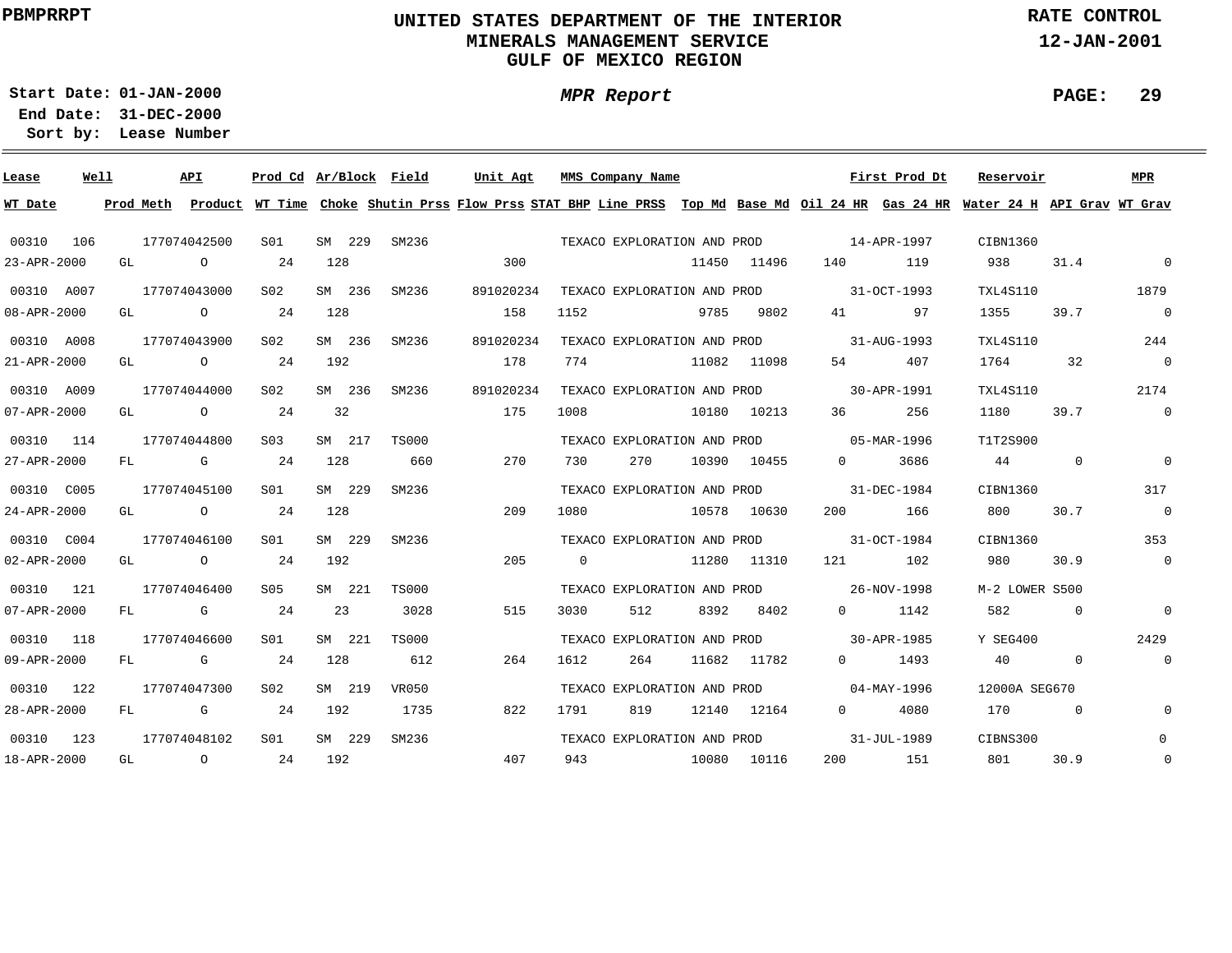# **UNITED STATES DEPARTMENT OF THE INTERIOR MINERALS MANAGEMENT SERVICEGULF OF MEXICO REGION**

**MPR Report**

**RATE CONTROL**

**12-JAN-2001**

**PAGE: 30**

**01-JAN-2000Start Date:31-DEC-2000 End Date:** 

| Lease             | Well |           |              | API                                                                                                            | Prod Cd Ar/Block Field |        |        |       | Unit Agt  |      |      | MMS Company Name            |             |             |                   | First Prod Dt     | Reservoir                                                                                                                     |          | <b>MPR</b>     |
|-------------------|------|-----------|--------------|----------------------------------------------------------------------------------------------------------------|------------------------|--------|--------|-------|-----------|------|------|-----------------------------|-------------|-------------|-------------------|-------------------|-------------------------------------------------------------------------------------------------------------------------------|----------|----------------|
| WT Date           |      | Prod Meth |              |                                                                                                                |                        |        |        |       |           |      |      |                             |             |             |                   |                   | Product WT Time Choke Shutin Prss Flow Prss STAT BHP Line PRSS Top Md Base Md Oil 24 HR Gas 24 HR Water 24 H API Grav WT Grav |          |                |
| 00310 C007        |      |           | 177074048500 |                                                                                                                | S <sub>02</sub>        |        | SM 236 | SM236 |           |      |      | TEXACO EXPLORATION AND PROD |             |             |                   | 28-FEB-1995       | CIBNS360                                                                                                                      |          |                |
| 22-APR-2000       |      | GL        |              | $\circ$                                                                                                        | 24                     | 23     |        |       |           | 380  |      |                             |             | 10784 10816 | 55                | 89                | 633                                                                                                                           | 45       | $\Omega$       |
| 00310 139         |      |           | 177074053801 |                                                                                                                | S <sub>03</sub>        | SM 236 |        | SM236 |           |      |      | TEXACO EXPLORATION AND PROD |             |             | $13 - NOV - 1995$ |                   | TEXL-36S150                                                                                                                   |          |                |
| 19-APR-2000       |      | FL        |              | G                                                                                                              | 24                     | 52     |        | 1875  |           | 487  | 1967 | 481                         | 9478        | 9494        | $0 \qquad \qquad$ | 1657              | 580                                                                                                                           | 0        | $\mathbf 0$    |
| 00310 144         |      |           | 177074058600 |                                                                                                                | S01                    | SM 236 |        | SM236 | 891020234 |      |      | TEXACO EXPLORATION AND PROD |             |             |                   | 30-JUN-1990       | CIBNS144                                                                                                                      |          | 144            |
| 06-APR-2000       |      | GL        |              | $\circ$                                                                                                        | 24                     | 192    |        |       |           | 480  |      |                             |             | 10222 10230 | 17                | 16                | 97                                                                                                                            | 36.4     | $\overline{0}$ |
| 00310 144         |      |           | 177074058600 |                                                                                                                | S <sub>02</sub>        | SM 236 |        | SM236 | 891020234 |      |      | TEXACO EXPLORATION AND PROD |             |             |                   | 14-AUG-2000       | TXL4S110                                                                                                                      |          |                |
| 19-AUG-2000       |      | FL        |              | G                                                                                                              | 6                      | 11     |        | 3100  |           | 549  |      | 549                         | 9490        | 9498        | 12                | 2135              | $\overline{0}$                                                                                                                | 36.4     | .58            |
| 00310 160         |      |           | 177074058700 |                                                                                                                | S01                    | SM 236 |        | SM236 | 891020234 |      |      | TEXACO EXPLORATION AND PROD |             |             |                   | 30-NOV-1989       | CIBNS144                                                                                                                      |          | $\Omega$       |
| 28-APR-2000       |      | GL        |              | $\overline{O}$                                                                                                 | 24                     | 164    |        |       |           | 293  | 1547 |                             | 10216 10227 |             | 218               | 170               | 1146                                                                                                                          | 32.8     | $\mathsf{O}$   |
| 00310 161         |      |           | 177074058800 |                                                                                                                | S01                    | SM 236 |        | SM236 | 891020234 |      |      | TEXACO EXPLORATION AND PROD |             |             |                   | $31 - JAN - 1990$ | CIBNS144                                                                                                                      |          | 90             |
| 22-APR-2000       |      |           | GL O         |                                                                                                                | 24                     | 64     |        |       |           | 176  | 1108 |                             | 10218 10242 |             |                   | 25                | 589                                                                                                                           | 32.8     | $\overline{0}$ |
| 00310 149         |      |           | 177074060000 |                                                                                                                | DO 6                   | SM 240 |        | SM241 |           |      |      | TEXACO EXPLORATION AND PROD |             |             | $04 - NOV - 1999$ |                   | J3 SD SEG500                                                                                                                  |          |                |
| 10-APR-2000       |      | FL        |              | $G$ and $G$                                                                                                    | 24                     | 13     |        | 3035  |           | 1300 | 3038 | 1119                        |             | 10220 10228 | 25 — 25           | 3000              | 13                                                                                                                            | 49.3     | $\circ$        |
| 00310 E001        |      |           | 177074060900 |                                                                                                                | S02                    | SM 240 |        | SM241 |           |      |      | TEXACO EXPLORATION AND PROD |             |             | 31-MAR-1991       |                   | TEXL4S500                                                                                                                     |          | 11890          |
| $01 - APR - 2000$ |      | FL        | <b>G</b> G   |                                                                                                                | 24                     | 128    |        | 900   |           | 360  | 1188 | 360                         |             | 10632 10700 | 36 — 1            | 3252              | $\overline{0}$                                                                                                                | 49       | $\overline{0}$ |
| 00310 153         |      |           | 177074061100 |                                                                                                                | S <sub>0.3</sub>       | SM 240 |        | SM241 |           |      |      | TEXACO EXPLORATION AND PROD |             |             |                   | $29 - DEC - 1995$ | TEX-L1 SEG500                                                                                                                 |          |                |
| 18-APR-2000       |      | FL        |              | $\circ$                                                                                                        | 24                     | 128    |        |       |           | 248  | 849  |                             | 9380        | 9404        | 110               | 673               | 330                                                                                                                           | 37.5     | $\mathbf 0$    |
| 00310 154         |      |           | 177074061400 |                                                                                                                | S02                    | SM 241 |        | SM241 |           |      |      | TEXACO EXPLORATION AND PROD |             |             |                   | 26-SEP-1995       | CSEG500                                                                                                                       |          |                |
| 30-APR-2000       |      | FL.       |              | G and the set of the set of the set of the set of the set of the set of the set of the set of the set of the s | 24                     | 128    |        | 2800  |           | 213  | 2150 | 209                         | 7528        | 7543        | $0 \qquad \qquad$ | 130               | 91                                                                                                                            | 0        | $\overline{0}$ |
| 00310             | 156  |           | 177074061800 |                                                                                                                | S <sub>02</sub>        | SM 240 |        | SM241 |           |      |      | TEXACO EXPLORATION AND PROD |             |             |                   | 30-JUN-1992       | TEXL4S500                                                                                                                     |          | 6399           |
| 18-APR-2000       |      | FL        |              | <b>G</b> G                                                                                                     | 24                     | 128    |        | 908   |           | 266  | 1538 | 243                         |             | 10452 10472 | $\Omega$          | 2359              | 150                                                                                                                           | $\Omega$ | $\overline{0}$ |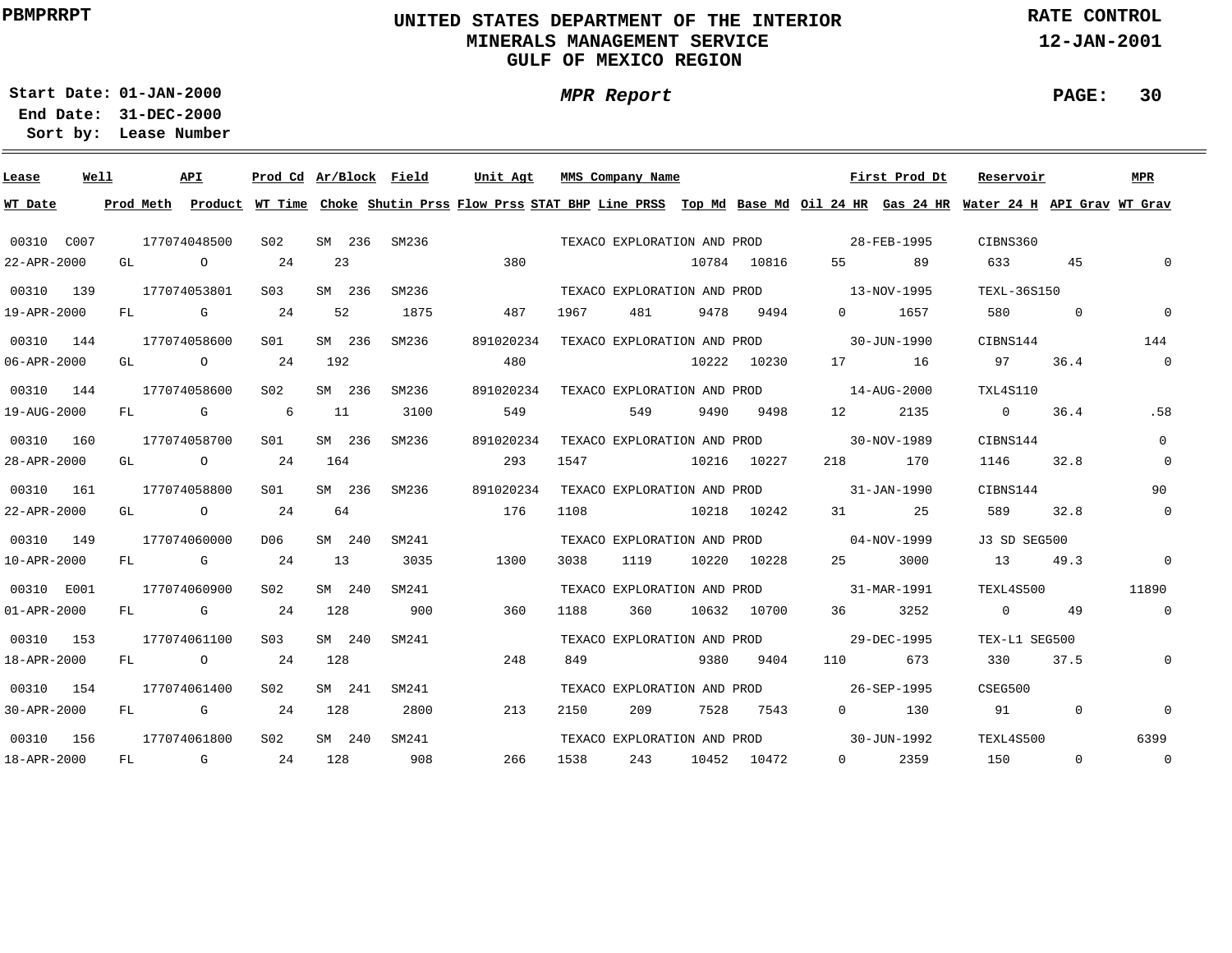# **UNITED STATES DEPARTMENT OF THE INTERIOR MINERALS MANAGEMENT SERVICEGULF OF MEXICO REGION**

**MPR Report**

**RATE CONTROL**

**12-JAN-2001**

**PAGE: 31**

÷

**01-JAN-2000Start Date:31-DEC-2000 End Date:** 

| Lease             | Well |    | <b>API</b>                                                                                                                                                                                                                     | Prod Cd Ar/Block Field |     |        |       | Unit Agt                                                                                                                                |      | MMS Company Name            |      |             |                                         | First Prod Dt | Reservoir       |                | MPR            |
|-------------------|------|----|--------------------------------------------------------------------------------------------------------------------------------------------------------------------------------------------------------------------------------|------------------------|-----|--------|-------|-----------------------------------------------------------------------------------------------------------------------------------------|------|-----------------------------|------|-------------|-----------------------------------------|---------------|-----------------|----------------|----------------|
| WT Date           |      |    |                                                                                                                                                                                                                                |                        |     |        |       | Prod Meth Product WT Time Choke Shutin Prss Flow Prss STAT BHP Line PRSS Top Md Base Md Oil 24 HR Gas 24 HR Water 24 H API Grav WT Grav |      |                             |      |             |                                         |               |                 |                |                |
| 00310 170         |      |    | 177074062600                                                                                                                                                                                                                   | SO1                    |     | SM 238 | SM239 |                                                                                                                                         |      | TEXACO EXPLORATION AND PROD |      |             | $05 - NOV - 1999$                       |               | J SEG250        |                |                |
| 17-APR-2000       |      | FL | $\overline{O}$                                                                                                                                                                                                                 | 24                     |     | 20     |       | 1479                                                                                                                                    |      |                             | 9072 | 9090        | 807                                     | 1603          | 585             | 35.9           | $\mathbf 0$    |
| 00310 171         |      |    | 177074063700                                                                                                                                                                                                                   | S01                    |     | SM 238 | SM239 |                                                                                                                                         |      | TEXACO EXPLORATION AND PROD |      |             | 03-JUL-1999                             |               | <b>J SEG250</b> |                |                |
| 09-APR-2000       |      | FL | $\circ$                                                                                                                                                                                                                        | 24                     |     | 96     |       | 239                                                                                                                                     | 655  |                             |      | 8874 8889   | 160 160                                 | 76            | 907             | 35             | $\Omega$       |
| 00310 E002D       |      |    | 177074065600                                                                                                                                                                                                                   | D04                    |     | SM 240 | SM241 |                                                                                                                                         |      | TEXACO EXPLORATION AND PROD |      |             | 26-OCT-1999                             |               | B-2 SEG500      |                |                |
| 14-APR-2000       |      | FL | G                                                                                                                                                                                                                              | 24                     | 128 |        | 2500  | 595                                                                                                                                     |      | 581                         |      | 7318 7338   | 136                                     | 8292          | $\overline{0}$  | 52.5           | 0              |
| 00310 E002        |      |    | 177074065600                                                                                                                                                                                                                   | D03                    |     | SM 240 | SM241 |                                                                                                                                         |      | TEXACO EXPLORATION AND PROD |      |             | 26-OCT-1999                             |               | CSEG500         |                |                |
| 25-APR-2000       |      | FL | $\mathbf G$                                                                                                                                                                                                                    | 24                     |     | 27     | 2700  | 1978                                                                                                                                    |      | 1142                        | 7534 | 7554        | 20 —                                    | 8879          | 661             | 48.8           |                |
| 00310 167         |      |    | 177074065900                                                                                                                                                                                                                   | S03                    |     | SM 231 | SM231 |                                                                                                                                         |      |                             |      |             | TEXACO EXPLORATION AND PROD 06-OCT-1997 |               | BIC-C SEG 500   |                |                |
| 08-APR-2000       |      | FL | and the Company of the Company of the Company of the Company of the Company of the Company of the Company of the Company of the Company of the Company of the Company of the Company of the Company of the Company of the Comp | 24                     |     | 20     | 2785  | 1407                                                                                                                                    | 2791 | 1407                        | 7282 | 7288        | $\Omega$                                | 810           | 911             | $\overline{0}$ | 0              |
| 00310 151         |      |    | 177074066202                                                                                                                                                                                                                   | S01                    |     | SM 238 | SM239 | 754389020                                                                                                                               |      |                             |      |             | TEXACO EXPLORATION AND PROD 11-JUL-1995 |               | CIBNS100        |                |                |
| 11-APR-2000       |      |    | FL O                                                                                                                                                                                                                           | 24                     | 128 |        |       | 1110                                                                                                                                    | 1579 | 10260 10290                 |      |             | 323 and $\overline{a}$                  | 5199          | 28              | 35.9           | $\mathbf 0$    |
| 00310 168         |      |    | 177074066300                                                                                                                                                                                                                   | SO1                    |     | SM 237 | SM236 |                                                                                                                                         |      |                             |      |             | TEXACO EXPLORATION AND PROD 31-JAN-1994 |               | L-4STRAY600     |                | 11490          |
| 09-APR-2000       |      |    | FL G                                                                                                                                                                                                                           | 24                     |     | 76     | 1305  | 520                                                                                                                                     | 1877 | 518                         |      | 9990 10008  | $\Omega$                                | 1853          | $\overline{0}$  | $\Omega$       | $\overline{0}$ |
| 00310 165         |      |    | 177074068101                                                                                                                                                                                                                   | S01                    |     | SM 230 | SM236 |                                                                                                                                         |      |                             |      |             | TEXACO EXPLORATION AND PROD 21-JUN-1996 |               | N SEG300        |                |                |
| 23-APR-2000       |      | GL | $\overline{O}$                                                                                                                                                                                                                 | 24                     | 128 |        |       | 289                                                                                                                                     | 248  |                             |      | 10124 10138 | 418 — 18                                | 349           | 511 — 10        | 31             | 0              |
| 00310 177         |      |    | 177074069500                                                                                                                                                                                                                   | SO1                    |     | SM 237 | SM236 |                                                                                                                                         |      |                             |      |             | TEXACO EXPLORATION AND PROD 03-AUG-1995 |               | TEXL-4 STR600   |                |                |
| $09 - APR - 2000$ |      | FL | and the control of the control of the control of the control of the control of the control of the control of the control of the control of the control of the control of the control of the control of the control of the cont | 24                     |     | 64     | 1851  | 659                                                                                                                                     | 1851 | 650                         |      | 9860 9875   | $\Omega$                                | 4315          | $\overline{0}$  | $\overline{0}$ | $\mathsf{O}$   |
| 00310 190         |      |    | 177074072800                                                                                                                                                                                                                   | S01                    |     | SM 238 | SM239 |                                                                                                                                         |      | EL PASO PRODUCTION GOM INC  |      |             |                                         | 24-APR-1997   | TEX W-2 SAND    |                |                |
| 09-JUN-2000       |      | FL | <b>G</b>                                                                                                                                                                                                                       |                        |     | 64     | 3250  | 1100                                                                                                                                    |      | 965                         |      | 11232 11266 | 100 000                                 | 5139          | 257             | 49.4           |                |
| 00310 191D        |      |    | 177074073600                                                                                                                                                                                                                   | D61                    |     | SM 240 | SM241 |                                                                                                                                         |      | TEXACO EXPLORATION AND PROD |      |             |                                         | 18-AUG-1999   | H SEG500        |                |                |
| 24-APR-2000       |      | FL | $\mathbb G$                                                                                                                                                                                                                    | 24                     |     | 96     | 910   | 360                                                                                                                                     |      | 360                         |      | 9990 10025  |                                         | 47 1544       | $\overline{0}$  | 51             | $\mathsf{O}$   |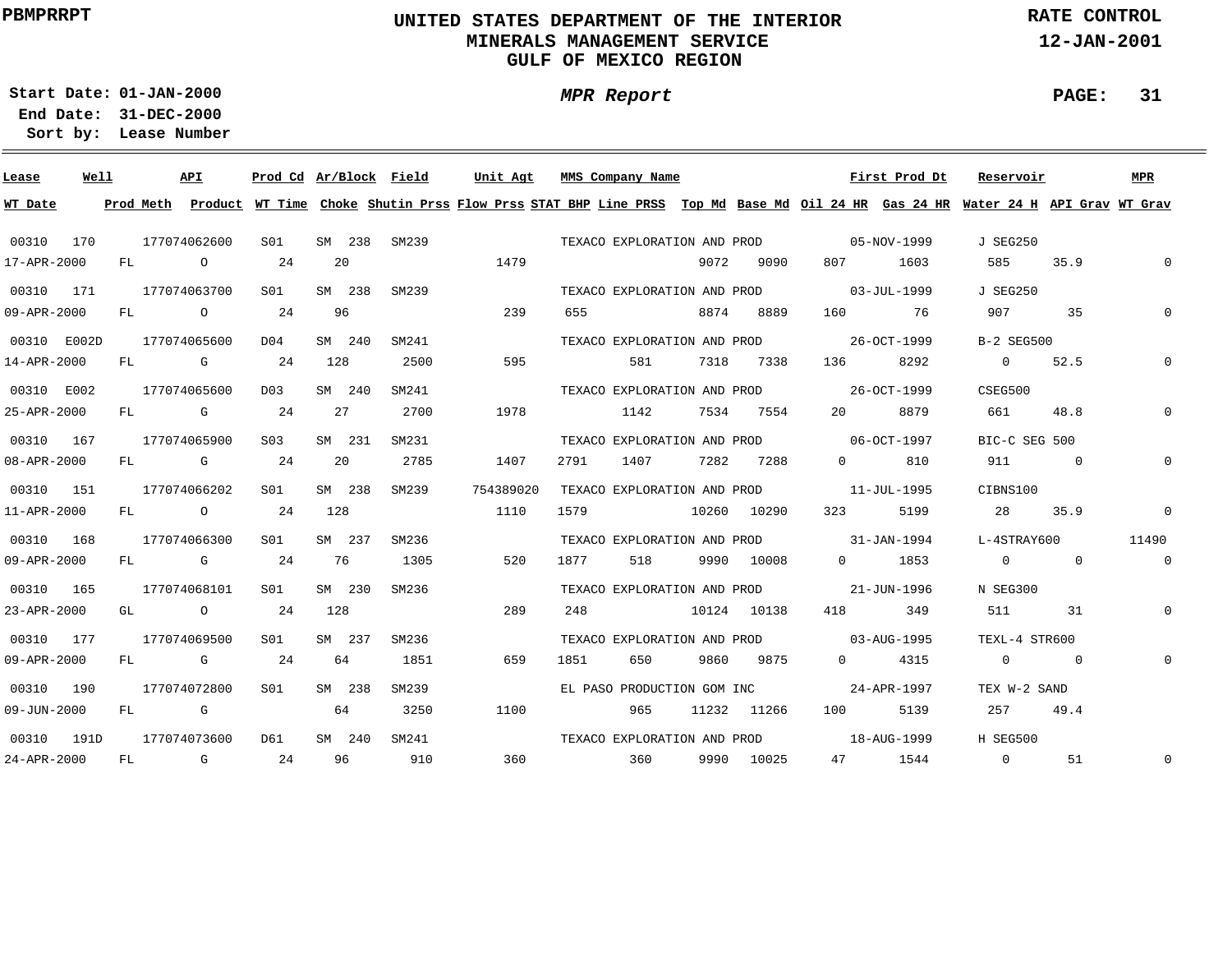# **UNITED STATES DEPARTMENT OF THE INTERIOR MINERALS MANAGEMENT SERVICEGULF OF MEXICO REGION**

**MPR Report**

**RATE CONTROL**

**12-JAN-2001**

**PAGE: 32**

÷

**01-JAN-2000Start Date:31-DEC-2000 End Date:** 

| Lease             | Well |           | API            | Prod Cd Ar/Block Field |     |        |                | Unit Agt                                                                                                                      |                             | MMS Company Name            |                  |             |                                         | First Prod Dt | Reservoir       |              | <b>MPR</b>     |
|-------------------|------|-----------|----------------|------------------------|-----|--------|----------------|-------------------------------------------------------------------------------------------------------------------------------|-----------------------------|-----------------------------|------------------|-------------|-----------------------------------------|---------------|-----------------|--------------|----------------|
| WT Date           |      | Prod Meth |                |                        |     |        |                | Product WT Time Choke Shutin Prss Flow Prss STAT BHP Line PRSS Top Md Base Md Oil 24 HR Gas 24 HR Water 24 H API Grav WT Grav |                             |                             |                  |             |                                         |               |                 |              |                |
| 00310 193         |      |           | 177074074500   | SO1                    |     | SM 239 | SM239          | 754389020                                                                                                                     |                             |                             |                  |             | TEXACO EXPLORATION AND PROD 07-MAY-1997 |               | CIBNS100        |              |                |
| $02 - APR - 2000$ |      | FL        | <b>G</b>       | 24                     | 128 |        | 1775           | 255                                                                                                                           |                             | 240                         | 9899             | 9927        | $\Omega$                                | 2242          | 3704            | $\mathbf{0}$ | $\Omega$       |
| 00310 186         |      |           | 177074075600   | SO4                    |     | SM 217 | <b>TS000</b>   |                                                                                                                               |                             | TEXACO EXPLORATION AND PROD |                  |             | 19-AUG-1999                             |               | Y SEG200        |              |                |
| 20-APR-2000       |      | GL        | <b>G</b>       | 24                     | 48  |        | 1920           | 165                                                                                                                           |                             | 166                         |                  | 11854 11892 | 37 — 1                                  | 30            | 589             | 41.5         | $\Omega$       |
| 00310 196         |      |           | 177074075800   | S01                    |     | SM 240 | SM241          |                                                                                                                               |                             | TEXACO EXPLORATION AND PROD |                  |             |                                         | 08-OCT-1997   | BIG B-J SEG500  |              |                |
| $04 - APR - 2000$ |      | FL        | $\overline{O}$ | 24                     | 64  |        |                | 312                                                                                                                           | 3040                        |                             | 8839             | 8852        | 1278                                    | 740           | 1694            | 36.8         | $\Omega$       |
| 00310 201         |      |           | 177074078300   | S01                    |     | SM 239 | SM239          |                                                                                                                               |                             | TEXACO EXPLORATION AND PROD |                  |             |                                         | 23-SEP-1999   | TEX L1 SEG5010  |              |                |
| 21-APR-2000       |      | FL        | $\overline{O}$ | 24                     | 24  |        |                | 1082                                                                                                                          | #####                       |                             |                  | 9140 9172   | 804                                     | 1619          | 8 - 10          | 36.4         | $\mathbf 0$    |
| 00310 202         |      |           | 177074078400   | S03                    |     | SM 239 | SM239          |                                                                                                                               |                             | TEXACO EXPLORATION AND PROD |                  |             | 17-NOV-1999                             |               | ROBE SD SEG500  |              |                |
| $01 - APR - 2000$ |      | FL        | <b>G</b>       |                        | 36  |        | 2450           | 1325                                                                                                                          |                             | 1229                        | 6678             | 6702        | 24 \                                    | 9432          | $\overline{0}$  | 49.1         |                |
| 00310 203         |      |           | 177074078500   | S01                    |     | SM 240 | SM241          |                                                                                                                               |                             |                             |                  |             | TEXACO EXPLORATION AND PROD 31-MAR-2000 |               | CIB CARST 0800  |              |                |
| 17-APR-2000       |      | FL        | $\overline{O}$ | 24                     | 15  |        |                | 7958                                                                                                                          |                             |                             | 12166 12222      |             | 332                                     | 9129          | $6\overline{6}$ | 42           | 0              |
| 00310 203         |      |           | 177074078500   | S01                    |     | SM 240 | SM241          |                                                                                                                               |                             |                             |                  |             | TEXACO EXPLORATION AND PROD 31-MAR-2000 |               | CIB CARST 0800  |              |                |
| 26-APR-2000       |      | FL        | <b>G</b> G     | $\overline{4}$         | 16  |        | 8250           | 8030                                                                                                                          |                             |                             | 1207 12166 12222 |             |                                         | 300 10724     | 12              | 41.2         | .65            |
| 00310             | 200D |           | 177074078800   | D02                    |     | SM 240 | SM241          |                                                                                                                               |                             |                             |                  |             | TEXACO EXPLORATION AND PROD 29-FEB-2000 |               | BIG B-J SEG500  |              |                |
| 09-FEB-2000       |      | FL        | $\overline{O}$ | $\overline{4}$         | 18  |        | $\overline{0}$ | 978                                                                                                                           |                             | $\overline{0}$              | 9884             | 9914        |                                         | 536           | 63 — 1          | 35.5         | .65            |
| 00310 200         |      |           | 177074078800   | DO1                    |     | SM 240 | SM241          |                                                                                                                               |                             |                             |                  |             | TEXACO EXPLORATION AND PROD 11-FEB-2000 |               | TXL-1 SEG 502   |              |                |
| 13-FEB-2000       |      |           | FL O           | $\overline{4}$         | 28  |        | 1553           | 1250                                                                                                                          |                             | $\Omega$                    |                  | 10266 10318 |                                         | 500           | 66              |              | .65            |
| 00310             | 200  |           | 177074078800   | DO1                    |     | SM 240 | SM241          |                                                                                                                               |                             |                             |                  |             | TEXACO EXPLORATION AND PROD 11-FEB-2000 |               | TXL-1 SEG 502   |              |                |
| 17-APR-2000       |      | FL        | $\mathbf G$    | 24                     | 28  |        | 2684           | 1427                                                                                                                          |                             | 1425                        |                  | 10266 10318 | 641 64                                  | 1505          | 13              | 35.9         | $\overline{0}$ |
| 00310             | 200D |           | 177074078800   | D02                    |     | SM 240 | SM241          |                                                                                                                               | TEXACO EXPLORATION AND PROD |                             |                  |             | 29-FEB-2000                             |               | BIG B-J SEG500  |              |                |
| 21-APR-2000       |      | FL        | $\circ$ 24     |                        | 24  |        |                | 399                                                                                                                           |                             |                             | 9884             | 9914        |                                         | 253 136       | 297             | 35.5         | $\mathbf 0$    |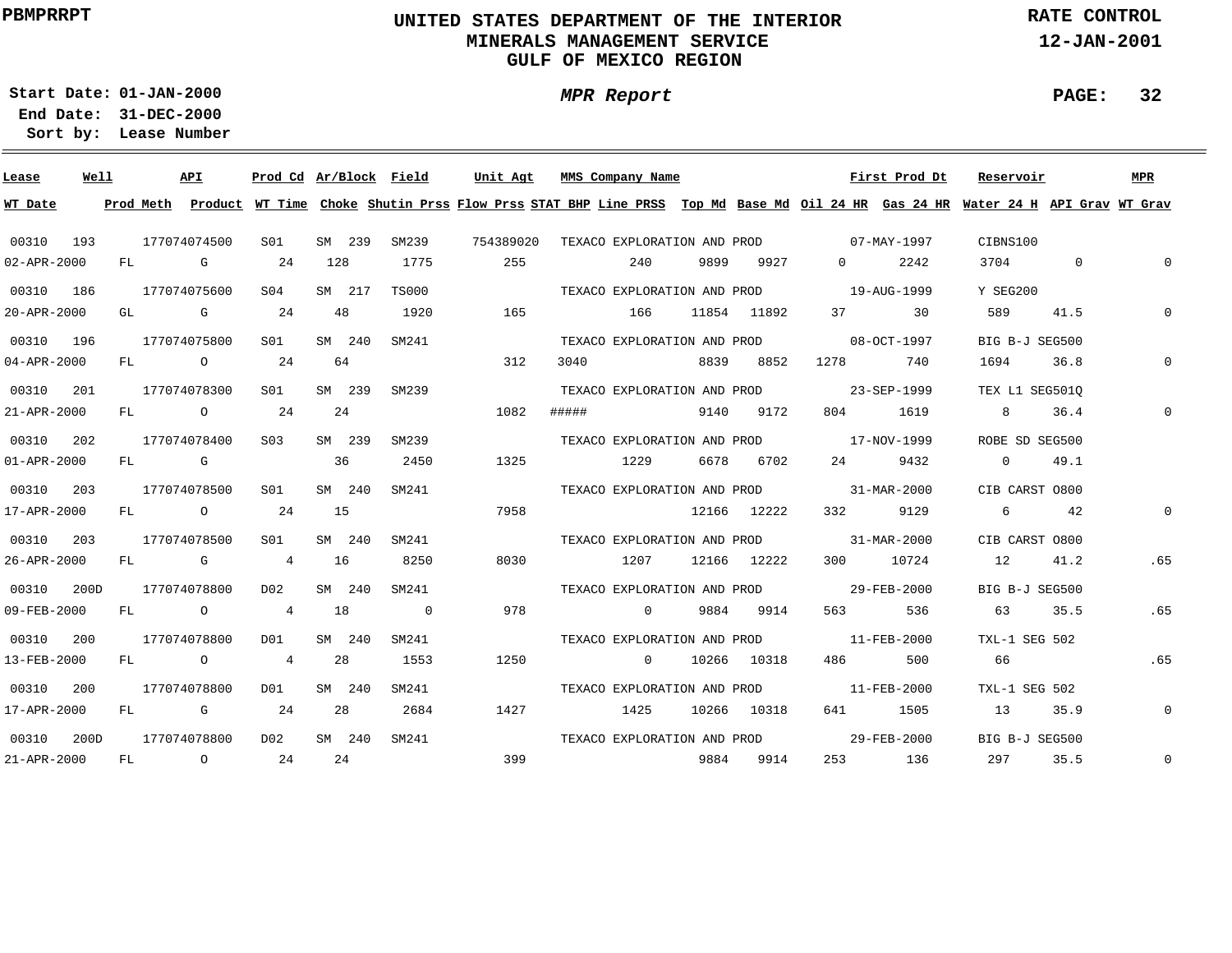# **UNITED STATES DEPARTMENT OF THE INTERIOR MINERALS MANAGEMENT SERVICEGULF OF MEXICO REGION**

**MPR Report**

**RATE CONTROL**

**12-JAN-2001**

**PAGE: 33**

**01-JAN-2000Start Date:**

**31-DEC-2000 End Date: Lease Number Sort by:**

| Lease             | Well |           | <b>API</b>                                                                                                                                                                                                                     | Prod Cd Ar/Block Field |    |         |                          | Unit Agt   | MMS Company Name                                                                                                              |       |             |                                                                                                                                                                                                                                 | First Prod Dt     | Reservoir         |                | <b>MPR</b>     |
|-------------------|------|-----------|--------------------------------------------------------------------------------------------------------------------------------------------------------------------------------------------------------------------------------|------------------------|----|---------|--------------------------|------------|-------------------------------------------------------------------------------------------------------------------------------|-------|-------------|---------------------------------------------------------------------------------------------------------------------------------------------------------------------------------------------------------------------------------|-------------------|-------------------|----------------|----------------|
| WT Date           |      | Prod Meth |                                                                                                                                                                                                                                |                        |    |         |                          |            | Product WT Time Choke Shutin Prss Flow Prss STAT BHP Line PRSS Top Md Base Md Oil 24 HR Gas 24 HR Water 24 H API Grav WT Grav |       |             |                                                                                                                                                                                                                                 |                   |                   |                |                |
| 00310             | 205  |           | 177074079300                                                                                                                                                                                                                   | SO1                    |    | SM 237  | SM236                    |            | TEXACO EXPLORATION AND PROD                                                                                                   |       |             | $30 - APR - 2000$                                                                                                                                                                                                               |                   | CIB CARST N100    |                |                |
| 30-APR-2000       |      | FL        | G                                                                                                                                                                                                                              | 24                     |    | 20      | 3101                     | 2682       | 676                                                                                                                           | 10458 | 10490       | 56 — 1                                                                                                                                                                                                                          | 6588              | $\overline{0}$    | 49.4           | $\Omega$       |
| 00310             | 205  |           | 177074079300                                                                                                                                                                                                                   | SO1                    |    | SM 237  | SM236                    |            | TEXACO EXPLORATION AND PROD                                                                                                   |       |             | $30 - APR - 2000$                                                                                                                                                                                                               |                   | CIB CARST N100    |                |                |
| $02 - MAX - 2000$ |      | FL        | G                                                                                                                                                                                                                              | 4                      |    | 21      | 3101                     | 2641       | 725                                                                                                                           |       | 10458 10490 |                                                                                                                                                                                                                                 | 6795              | $\sim$ 1          | 49.4           | .65            |
| 00310             | 206  |           | 177074079400                                                                                                                                                                                                                   | SO1                    |    | SM 228  | SM236                    |            | TEXACO EXPLORATION AND PROD                                                                                                   |       |             |                                                                                                                                                                                                                                 | $30 - APR - 2000$ | E SEG100          |                |                |
| 19-APR-2000       |      | FL        | G                                                                                                                                                                                                                              | 24                     |    | - 15    | 3100                     | 2311       | 808                                                                                                                           | 8083  | 8095        | $\Omega$                                                                                                                                                                                                                        | 3548              | $0 \qquad \qquad$ | $\overline{0}$ | $\mathbf 0$    |
| 00310             | 206  |           | 177074079400                                                                                                                                                                                                                   | S01                    |    | SM 228  | SM236                    |            | TEXACO EXPLORATION AND PROD                                                                                                   |       |             |                                                                                                                                                                                                                                 | 30-APR-2000       | E SEG100          |                |                |
| 24-APR-2000       |      | FL        | <b>G</b> and the state of the state of the state of the state of the state of the state of the state of the state of                                                                                                           | $\overline{4}$         |    | 13      | 3100                     | 2744       | 708                                                                                                                           | 8083  | 8095        | 25                                                                                                                                                                                                                              | 3240              | $\sim$ 1          | 45.8           | .65            |
| 00317             | 011F |           | 177094060000                                                                                                                                                                                                                   | SO <sub>4</sub>        |    | $E1$ 47 | EI047                    |            | SENECA RESOURCES CORPORATION 29-APR-1998                                                                                      |       |             |                                                                                                                                                                                                                                 |                   | M1E               |                |                |
| $03 - FEB - 2000$ |      | FL        | <b>G</b>                                                                                                                                                                                                                       | 24                     |    | 6       | 2700                     | 2600       | 950<br>3240                                                                                                                   | 7328  | 7332        | $4\degree$                                                                                                                                                                                                                      | 654               | $\overline{0}$    | 48             | .6             |
| 00333             | 013C |           | 177114109400                                                                                                                                                                                                                   | D05                    | SS | 30      | SS032                    | 891002891A | KERR-MCGEE OIL & GAS CORPORA 31-MAY-1999                                                                                      |       |             |                                                                                                                                                                                                                                 |                   | KRIS K-2          |                |                |
| $02 - JAN - 2000$ |      | FL        | and the control of the control of the control of the control of the control of the control of the control of the control of the control of the control of the control of the control of the control of the control of the cont | 4                      |    | 17      | $\overline{0}$           | 3300       | $\overline{0}$                                                                                                                |       | 12101 12120 | 102 — 102 — 103 — 103 — 103 — 103 — 103 — 103 — 103 — 103 — 104 — 104 — 105 — 105 — 106 — 107 — 108 — 108 — 108 — 108 — 108 — 108 — 108 — 108 — 108 — 108 — 108 — 108 — 108 — 108 — 108 — 108 — 108 — 108 — 108 — 108 — 108 — 1 | 4842              | $\overline{0}$    | 49.6           | $\overline{0}$ |
| 00333             | 013C |           | 177114109400                                                                                                                                                                                                                   | D05                    | SS | 30      | SS032                    |            | 891002891A KERR-MCGEE OIL & GAS CORPORA 31-MAY-1999                                                                           |       |             |                                                                                                                                                                                                                                 |                   | KRIS K-2          |                |                |
| 30-JUN-2000       |      | FL        | <b>G</b> G                                                                                                                                                                                                                     | 12                     | 17 |         | $\overline{0}$           | 3000       | 980                                                                                                                           |       | 12101 12120 | 82 — 1                                                                                                                                                                                                                          | 4156              | $\overline{0}$    | 49.6           | $\mathbf 0$    |
| 00333             | 014D |           | 177114111900                                                                                                                                                                                                                   | D02                    | SS | 30      | SS032                    |            | 891002891A KERR-MCGEE OIL & GAS CORPORA 31-MAR-1994                                                                           |       |             |                                                                                                                                                                                                                                 |                   | QQQ               |                | 4660           |
| 16-JUN-2000       |      | FL        | <b>G</b>                                                                                                                                                                                                                       | $6\overline{6}$        |    | 24      | $\overline{0}$           | 280        | 60                                                                                                                            |       | 11224 11318 | 12 and $\sim$                                                                                                                                                                                                                   | 740               | 156               | 50             | $\overline{0}$ |
| 00333 A001B       |      |           | 177114113000                                                                                                                                                                                                                   | S03                    |    | SS 30   | SS032                    |            | 891002891A KERR-MCGEE OIL & GAS CORPORA 01-MAY-1997                                                                           |       |             |                                                                                                                                                                                                                                 |                   | BIG A5            |                |                |
| $08 - JAN - 2000$ |      | FL        | G                                                                                                                                                                                                                              | 15                     |    | 14      | $\overline{\phantom{0}}$ | 900        | $\overline{0}$                                                                                                                |       | 11614 11630 | $6 \qquad \qquad$                                                                                                                                                                                                               | 390               | 907               | 48.8           | $\mathbf 0$    |
| 00333 A001B       |      |           | 177114113000                                                                                                                                                                                                                   | S03                    | SS | 30      | SS032                    |            | 891002891A KERR-MCGEE OIL & GAS CORPORA 01-MAY-1997                                                                           |       |             |                                                                                                                                                                                                                                 |                   | BIG A5            |                |                |
| $30 - MAX - 2000$ |      | FL        | G                                                                                                                                                                                                                              | 11                     |    | 14      | $\overline{0}$           | 1585       | 980                                                                                                                           |       | 11614 11630 | $7$ and $7$                                                                                                                                                                                                                     | 473               | 319               | 48.8           | $\mathbf 0$    |
| 00333 A001B       |      |           | 177114113000                                                                                                                                                                                                                   | S03                    |    | SS 30   | SS032                    |            | 891002891A KERR-MCGEE OIL & GAS CORPORA 01-MAY-1997                                                                           |       |             |                                                                                                                                                                                                                                 |                   | BIG A5            |                |                |
| 31-MAY-2000       |      | FL        | <b>G</b>                                                                                                                                                                                                                       | 11                     | 14 |         | $\overline{0}$           | 1585       | 980                                                                                                                           |       | 11614 11630 | 7                                                                                                                                                                                                                               | 473               | 319               | 48.8           | $\mathbf 0$    |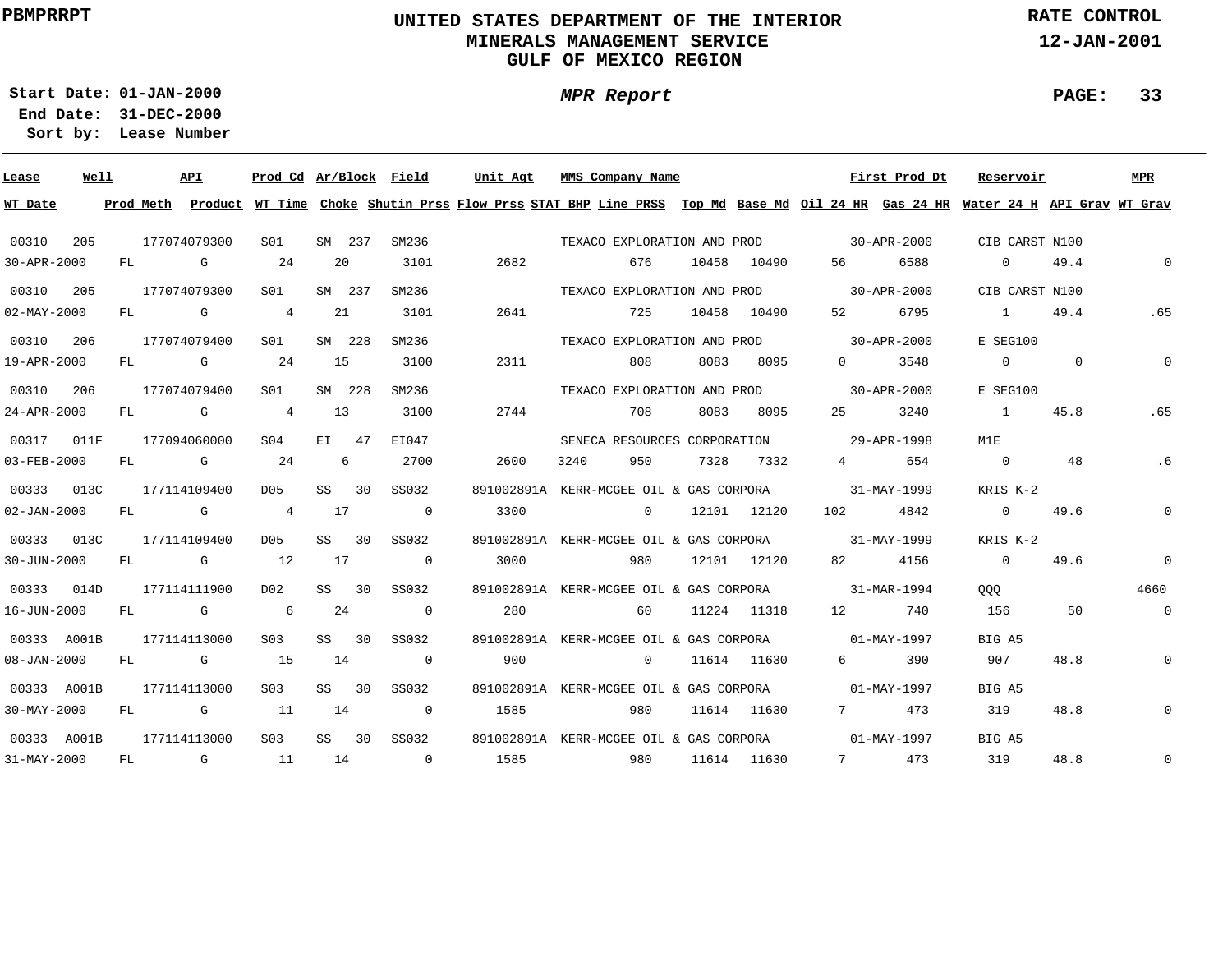# **UNITED STATES DEPARTMENT OF THE INTERIOR MINERALS MANAGEMENT SERVICEGULF OF MEXICO REGION**

**MPR Report**

**RATE CONTROL**

**12-JAN-2001**

**PAGE: 34**

**01-JAN-2000Start Date:31-DEC-2000 End Date:** 

| Lease             | Well |    | API            | Prod Cd Ar/Block Field |             |    |                          | Unit Agt  |      | MMS Company Name        |                   |      |                 |         | First Prod Dt                                                                                                                           | Reservoir               |      | MPR            |
|-------------------|------|----|----------------|------------------------|-------------|----|--------------------------|-----------|------|-------------------------|-------------------|------|-----------------|---------|-----------------------------------------------------------------------------------------------------------------------------------------|-------------------------|------|----------------|
| WT Date           |      |    |                |                        |             |    |                          |           |      |                         |                   |      |                 |         | Prod Meth Product WT Time Choke Shutin Prss Flow Prss STAT BHP Line PRSS Top Md Base Md Oil 24 HR Gas 24 HR Water 24 H API Grav WT Grav |                         |      |                |
| 00334             | 010B |    | 177114114200   | S <sub>03</sub>        | SS          | 31 | SS032                    |           |      |                         |                   |      |                 |         | 891002891A KERR-MCGEE OIL & GAS CORPORA 27-FEB-2000                                                                                     | CYC 3(2)                |      |                |
| 10-MAR-2000       |      | FL | $\overline{O}$ | 6 19                   |             |    | 2600                     | 1350      |      |                         |                   |      | 13700 13770     |         | 20<br>404                                                                                                                               | 484 42.6                |      | .609           |
| 00335 E001        |      |    | 177114022300   | S01                    | SS 32 SS032 |    |                          |           |      |                         |                   |      |                 |         | 891002891A KERR-MCGEE OIL & GAS CORPORA 30-NOV-1973                                                                                     | ROBE-1,FB-9             |      | $\overline{0}$ |
| 17-JUN-2000       |      | FL | $\overline{O}$ | $6\overline{6}$        | 14          |    | $\overline{0}$           | 440       |      | 768                     | $\overline{0}$    | 8434 | 8444            | 80 — 10 | 272                                                                                                                                     | 268                     | 29.5 | $\overline{0}$ |
| 00336 007D        |      |    | 177114031701   | SO2                    | $SS$ 33     |    | SS032                    |           |      |                         |                   |      |                 |         | 891002891A KERR-MCGEE OIL & GAS CORPORA 31-JAN-1985                                                                                     | AMPE-1,FB-10            |      | $\overline{0}$ |
| 19-MAY-2000       |      | GL | $\circ$ 24     |                        | 64          |    | $\overline{0}$           | 230       | 1225 |                         | $0 \qquad \qquad$ |      | 9308 9332       | 133     | 979                                                                                                                                     | 993                     | 33.7 | $\mathbf 0$    |
| 00346 030C        |      |    | 177110065400   | S <sub>04</sub>        | SS 28       |    | SS028                    |           |      |                         |                   |      |                 |         | 891002942A KERR-MCGEE OIL & GAS CORPORA 23-NOV-1999                                                                                     | 10950'                  |      |                |
| $01 - JAN - 2000$ |      | FL | <b>G</b> 20    |                        | 16          |    | 4160                     | 3880      |      | 800                     |                   |      | 10936 10943     | 98 — 1  | 4982                                                                                                                                    | $\overline{\mathbf{3}}$ | 41.9 | .64            |
| 00346 030C        |      |    | 177110065400   | SO4                    | SS 28       |    | SS028                    |           |      |                         |                   |      |                 |         | 891002942A KERR-MCGEE OIL & GAS CORPORA 23-NOV-1999                                                                                     | 10950'                  |      |                |
| 14-JUN-2000       |      | FL | G 4 16         |                        |             |    | $\overline{0}$           | 3320      |      |                         |                   |      | 775 10936 10943 | 94 — 10 | 5472                                                                                                                                    | -5                      | 55   | 0              |
| 00346 038H        |      |    | 177114047000   | D09                    | SS 28       |    | SS028                    |           |      |                         |                   |      |                 |         | 891002942A KERR-MCGEE OIL & GAS CORPORA 31-OCT-1999                                                                                     | 7600'                   |      |                |
| $06 - JUN - 2000$ |      |    | FL G 4         |                        | 12          |    | $\overline{0}$           | 2400      |      |                         |                   |      | 740 7586 7596   |         | 22 1764                                                                                                                                 | $\overline{0}$          | 57   |                |
| 00346 039         |      |    | 177114130600   | SO1                    | SS 28       |    | SS028                    |           |      |                         |                   |      |                 |         | 891002942A KERR-MCGEE OIL & GAS CORPORA 20-JUN-2000                                                                                     | Y4/5/6/7/8/9            |      |                |
| 29-SEP-2000       |      |    | $FL$ G 24      |                        | 28          |    | 4450                     | 1615      |      |                         |                   |      | 800 17202 17994 |         | 214 5659                                                                                                                                | 143                     | 51.3 | .62            |
| 00347 006D        |      |    | 177114110903   | DO 2                   | SS 27       |    | SS015                    |           |      |                         |                   |      |                 |         | 891002942B KERR-MCGEE OIL & GAS CORPORA 31-OCT-1993                                                                                     | 13600                   |      | 949            |
| $04 - JUN - 2000$ |      |    | FL 0 24        |                        | 17          |    | $\overline{\phantom{0}}$ | 380       |      | 0 14754 14800           |                   |      |                 |         | 126 34                                                                                                                                  | 187                     | 42   | $\overline{0}$ |
| 00367 0012        |      |    | 177190033900   | 007                    | WD 32       |    | WD030                    |           |      | EXXON MOBIL CORPORATION |                   |      |                 |         | $31 - MAR - 1994$                                                                                                                       | C7AO/C3OB               |      | 186            |
| 14-MAY-2000       |      |    | GL O           |                        | 88          |    |                          | 210       |      | 469                     |                   |      | 10185 10193     |         | 25 39                                                                                                                                   | 182                     | 31   |                |
| 00367 L014        |      |    | 177194045501   | D01                    | $WD$ 32     |    | WD030                    | 891011652 |      | EXXON MOBIL CORPORATION |                   |      |                 |         | 31-DEC-1989                                                                                                                             | UNIT-1                  |      | 160            |
| 10-FEB-2000       |      |    | GL O           |                        | 88          |    |                          | 180       |      | 694                     |                   | 9753 | 9786            |         | 123 144                                                                                                                                 | 228                     | 32   |                |
| 00367 L014D       |      |    | 177194045501   | D <sub>0</sub> 2       | $WD$ 32     |    | WD030                    |           |      | EXXON MOBIL CORPORATION |                   |      |                 |         | $30 - NOV - 1989$                                                                                                                       | $C-4, O$                |      | 118            |
| 12-MAR-2000       |      |    | GL O           |                        | 88          |    |                          | 200       |      | 1040 8930               |                   |      | 8950            |         | 74 84                                                                                                                                   | 209                     | 31.7 |                |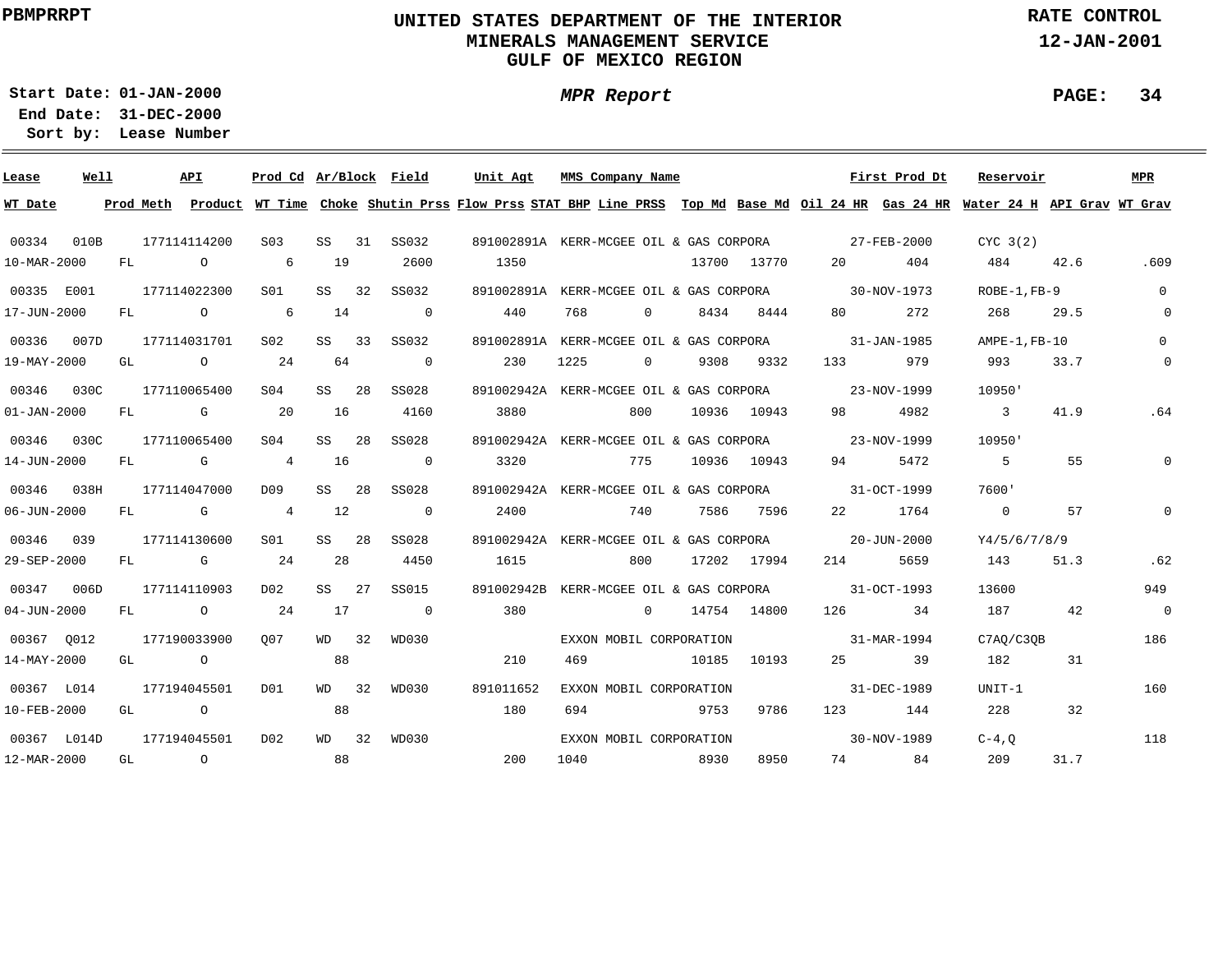# **UNITED STATES DEPARTMENT OF THE INTERIOR MINERALS MANAGEMENT SERVICEGULF OF MEXICO REGION**

**MPR Report**

**RATE CONTROL**

**12-JAN-2001**

**PAGE: 35**

**01-JAN-2000Start Date:31-DEC-2000 End Date:** 

| Lease             | Well |    |                | API            | Prod Cd Ar/Block Field |           |   |             | Unit Agt  | MMS Company Name                                                                                                                        |       |             |                                   | First Prod Dt     | Reservoir       |      | MPR |
|-------------------|------|----|----------------|----------------|------------------------|-----------|---|-------------|-----------|-----------------------------------------------------------------------------------------------------------------------------------------|-------|-------------|-----------------------------------|-------------------|-----------------|------|-----|
| WT Date           |      |    |                |                |                        |           |   |             |           | Prod Meth Product WT Time Choke Shutin Prss Flow Prss STAT BHP Line PRSS Top Md Base Md Oil 24 HR Gas 24 HR Water 24 H API Grav WT Grav |       |             |                                   |                   |                 |      |     |
| 00367 L014D       |      |    |                | 177194045501   | D02                    |           |   | WD 32 WD030 |           | EXXON MOBIL CORPORATION                                                                                                                 |       |             |                                   | 30-NOV-1989       | $C-4$ , O       |      | 118 |
| $01 - MAX - 2000$ |      | GL | $\overline{a}$ |                |                        | 88        |   |             | 240       | 1040                                                                                                                                    | 8930  | 8950        | 134                               | 545               | 402             | 31.7 |     |
| 00367 S023        |      |    |                | 177194048400   | S02                    | WD 32     |   | WD030       |           | EXXON MOBIL CORPORATION                                                                                                                 |       |             | 16-AUG-1996                       |                   | $D-2A$ , OA     |      |     |
| $06 - JUN - 2000$ |      | FL | <b>G</b> G     |                |                        | 14        |   |             | 500       |                                                                                                                                         | 10135 | 10150       | 228                               | 347               | 20              | 35.2 |     |
| 00367 L022        |      |    |                | 177194057800   | DO1                    | WD 32     |   | WD030       |           | EXXON MOBIL CORPORATION                                                                                                                 |       |             | $30 - APR - 1994$                 |                   | $B - 2/2A$ , OB |      | 385 |
| $07 - MAX - 2000$ |      | GL |                | $\overline{O}$ |                        | 88        |   |             | 150       | 1575                                                                                                                                    | 8948  | 8992        | 68 — 10                           | 155               | 127             | 33.8 |     |
| 00369 W003        |      |    |                | 177140017001   | D04                    | <b>BM</b> | 2 | BM002       | 891003915 | CHEVRON USA INC                                                                                                                         |       |             |                                   | 02-SEP-1999       | 83/87/8750BUW   |      |     |
| 05-FEB-2000       |      | GL |                | $\circ$ 24     |                        | 34        |   |             | 140       |                                                                                                                                         | 10361 | 10436       | $\overline{2}$ and $\overline{2}$ | 16                | $5^{\circ}$     | 26.5 | .65 |
| 00385 C001        |      |    |                | 177190009101   | S02                    | WD 29     |   | WD030       |           | CHEVRON USA INC                                                                                                                         |       |             |                                   | 25-APR-2000       | 7600 SD FB W&T  |      |     |
| 18-MAY-2000       |      | GL |                | $\overline{O}$ | 24                     | 17        |   | 715         | 700       |                                                                                                                                         | 8016  | 8068        | 506 700                           | 59                | $5 \t34.2$      |      | .6  |
| 00385 C006        |      |    |                | 177190009601   | S <sub>03</sub>        | WD 29     |   | WD030       |           | CHEVRON USA INC                                                                                                                         |       |             |                                   | $05 - FEB - 2000$ | 6800 SAND FB F  |      |     |
| 09-FEB-2000       |      |    |                | FL O           | $\overline{4}$         | 26        |   | 859         | 625       |                                                                                                                                         | 6544  | 6592        | 1449                              | 314               | 15              | 19.7 | .65 |
| 00385             | 026  |    |                | 177190128601   | SO1                    | WD 29     |   | WD030       |           | CHEVRON USA INC                                                                                                                         |       |             |                                   | 31-MAY-2000       | 8500 SD FB 5MM  |      |     |
| $07 - MAX - 2000$ |      |    |                | FL O           | 24                     | 13        |   | 2250        | 2160      |                                                                                                                                         |       | 11570 11620 | 1118                              | 598               | 213             | 29   | .6  |
| 00385 C010        |      |    |                | 177194067200   | S02                    | WD 29     |   | WD030       |           | CHEVRON USA INC                                                                                                                         |       |             |                                   | 22-MAY-2000       | 12300 FB W&T    |      |     |
| 24-MAY-2000       |      |    |                | FL O           | 24                     | 16        |   | 1000        | 720       |                                                                                                                                         | 9840  | 9962        |                                   | 264 74            | 23              | 22   | .6  |
| 00386 EE006       |      |    |                | 177150094603   | SO1                    | $ST$ 23   |   | BM002       | 891003915 | CHEVRON USA INC                                                                                                                         |       |             |                                   | 21-MAY-2000       | 7150 C          |      |     |
| $24 - MAX - 2000$ |      |    |                | FL O           | 24                     | 18        |   | 1151        | 752       | 110                                                                                                                                     | 8168  | 8194        | 649 — 10                          | 277               | 56              | 27.9 | .62 |
| 00386 EE013       |      |    |                | 177154076801   | S01                    | $ST$ 23   |   | BM002       | 891003915 | CHEVRON USA INC                                                                                                                         |       |             |                                   | 10-APR-2000       | 7150 C          |      |     |
| 21-APR-2000       |      | GL |                | $\overline{O}$ | 10                     | 16        |   | 860         | 790       |                                                                                                                                         | 7963  | 7992        |                                   | 733 382           | $\overline{7}$  | 26.9 | .65 |
| 00386 EE014       |      |    |                | 177154077001   | S <sub>01</sub>        | $ST$ 23   |   | BM002       | 891003915 | CHEVRON USA INC                                                                                                                         |       |             |                                   | 28-FEB-2000       | 7900' O         |      |     |
| 04-MAR-2000       |      | FL |                | $\overline{O}$ | 12                     | 28        |   | 840         | 750       |                                                                                                                                         | 9580  | 9650        |                                   | 1235 785          | 79              | 26.2 | .65 |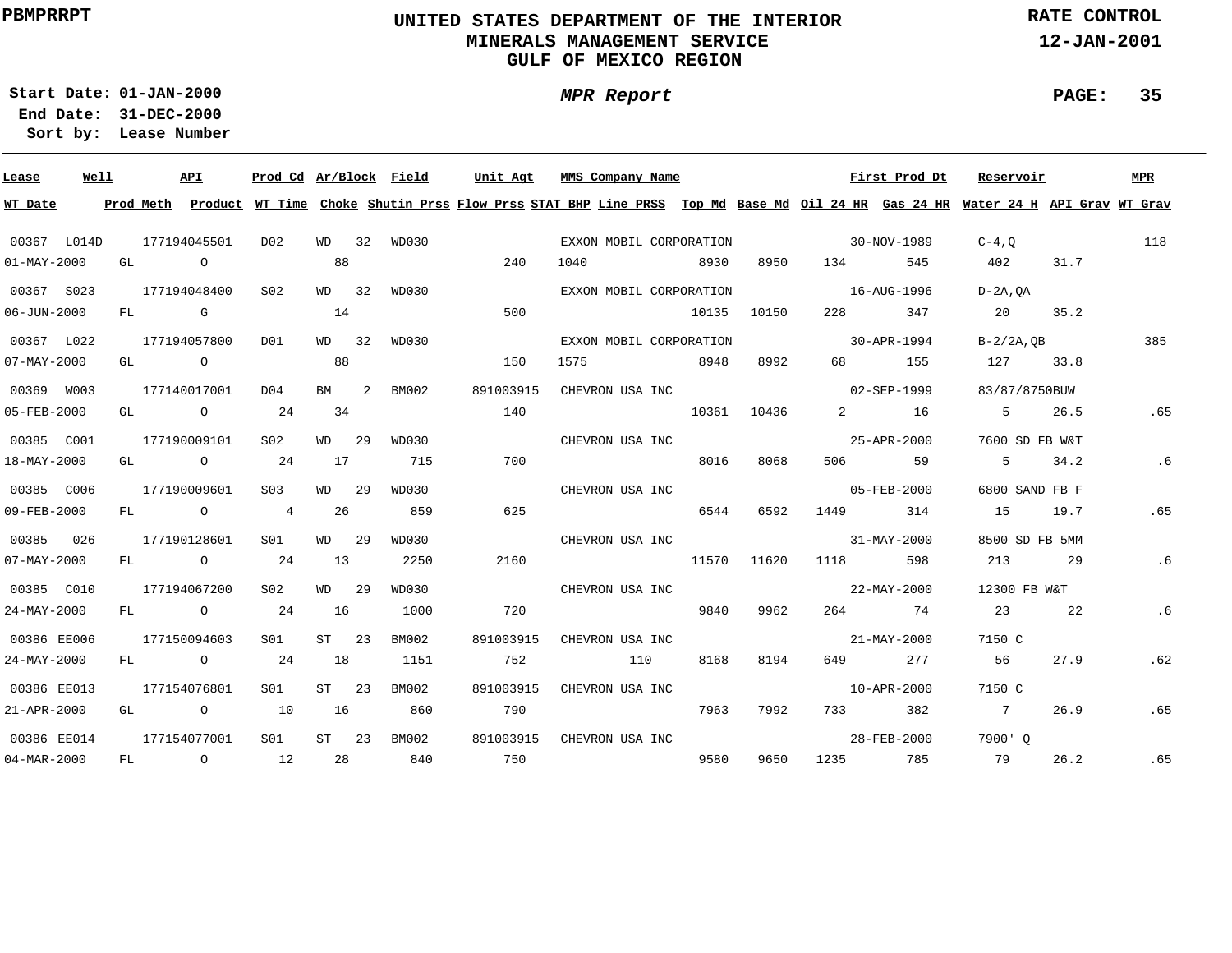# **UNITED STATES DEPARTMENT OF THE INTERIOR MINERALS MANAGEMENT SERVICEGULF OF MEXICO REGION**

**RATE CONTROL**

**12-JAN-2001**

**01-JAN-2000Start Date:**

**31-DEC-2000 End Date: Lease Number Sort by:**

| Lease       | Well |  | API                                   | Prod Cd Ar/Block Field |         |         |             | Unit Agt                                                                                                                                |       | MMS Company Name        |       |                        |                                         | First Prod Dt            | Reservoir      |      | MPR  |
|-------------|------|--|---------------------------------------|------------------------|---------|---------|-------------|-----------------------------------------------------------------------------------------------------------------------------------------|-------|-------------------------|-------|------------------------|-----------------------------------------|--------------------------|----------------|------|------|
| WT Date     |      |  |                                       |                        |         |         |             | Prod Meth Product WT Time Choke Shutin Prss Flow Prss STAT BHP Line PRSS Top Md Base Md Oil 24 HR Gas 24 HR Water 24 H API Grav WT Grav |       |                         |       |                        |                                         |                          |                |      |      |
| 00386 EE015 |      |  | 177154077701                          | S01                    |         | $ST$ 23 | BM002       | 891003915 CHEVRON USA INC                                                                                                               |       |                         |       |                        | $18 - \text{MAR} - 2000$                |                          | 7900' J        |      |      |
| 23-MAR-2000 |      |  | FL 0 8                                |                        | 24      |         | 400         | 120                                                                                                                                     |       |                         | 8500  | 8525                   | 258 — 1                                 | 379                      | 179            | 29.8 | .65  |
| 00387 SC016 |      |  | 177150055201                          | S01                    |         | $ST$ 24 | BM002       | 891003915 CHEVRON USA INC                                                                                                               |       |                         |       |                        |                                         | $13 - JUL - 2000$        | 7200 L         |      |      |
| 05-AUG-2000 |      |  | $FL$ 0 6                              |                        | 18      |         | 2800        | 2650                                                                                                                                    |       | 1149                    | 9054  | 9090                   | 754 — 1                                 | 3008                     | $\overline{0}$ | 31.6 | .65  |
| 00387 SC013 |      |  | 177150058802                          | S01 <b>S</b>           |         | $ST$ 24 | BM002       | 891003915                                                                                                                               |       | CHEVRON USA INC         |       |                        |                                         | 26-JUN-2000              | 8300 I         |      |      |
| 05-AUG-2000 |      |  | FL O 6                                |                        | 28      |         | 2100        | 1404                                                                                                                                    |       |                         | 10240 | 10288                  |                                         | 876 1645                 | $\sim$ 0       | 28.8 | .65  |
| 00387 U016  |      |  | 177154055001                          | S02                    | $ST$ 24 |         | BM002       | 891003915                                                                                                                               |       |                         |       | ENERGY PARTNERS LTD    |                                         | $05 - APR - 2000$        | 7600 UPR B     |      |      |
| 22-APR-2000 |      |  | GL $\qquad \qquad 0 \qquad \qquad 14$ |                        | 64      |         | 1060        | 95                                                                                                                                      |       | 8230                    |       | 8378                   |                                         | 44 63                    | 22             | 24.4 | .65  |
| 00392 CS026 |      |  | 177174041302                          | S01                    | $GL$ 37 |         | BM002       | 891003915                                                                                                                               |       |                         |       |                        | ENERGY PARTNERS LTD 23-FEB-2000         |                          | 9200 D         |      |      |
| 10-MAR-2000 |      |  | FL 0 8                                |                        | 16      |         | 2700        | 934                                                                                                                                     |       |                         |       | 10938 10990            |                                         | 508 326                  | 10             | 31.5 | .62  |
| 00419 B003  |      |  | 177114116200                          | S01                    | SS 150  |         | SS154       |                                                                                                                                         |       |                         |       |                        | CENTURY EXPLORATION COMPANY 30-APR-1995 |                          | BUL 1A         |      | 1313 |
| 19-APR-2000 |      |  | FL O                                  |                        | 22      |         | 1320        | 1035                                                                                                                                    |       |                         |       |                        | 7550 7570 1548 670                      |                          | $\overline{0}$ | 35   |      |
| 00419 B004  |      |  | 177114116802                          | S01                    | SS 150  |         | SS154       |                                                                                                                                         |       |                         |       |                        | CENTURY EXPLORATION COMPANY 30-SEP-1995 |                          | BUL 1A         |      |      |
| 19-APR-2000 |      |  |                                       | FL 0 18                |         |         | 1200        | 615                                                                                                                                     |       |                         |       | 7217 7237              | 564 7                                   | 246                      | $\overline{0}$ | 35   |      |
| 00421 E022D |      |  | 177154098801                          | D02                    | ST 55   |         | ST054       | 891003444 EXXON MOBIL CORPORATION                                                                                                       |       |                         |       |                        | $01 - \text{MAR} - 2000$                |                          | $H-2$ , $T$    |      |      |
| 16-MAR-2000 |      |  | FL G 24                               |                        | 14      |         | 3700        | 3590                                                                                                                                    |       | 1180                    |       | 12832 12901            |                                         | 0 4189                   | $\overline{0}$ |      | .6   |
| 00421 E022  |      |  | 177154098801                          | D01                    | ST 55   |         | ST054       | 891003444                                                                                                                               |       | EXXON MOBIL CORPORATION |       |                        | $25 - \text{MAR} - 2000$                |                          | $H-3.T$        |      |      |
| 09-APR-2000 |      |  | FL G 6                                |                        | 22      |         | 3625        | 1425                                                                                                                                    | ##### | 1210                    |       | 12929 12949            | $0 \qquad \qquad$                       | 2541                     | $\overline{0}$ |      | .6   |
| 00421 E022D |      |  | 177154098801                          | D02                    | ST 55   |         | ST054       | 891003444 EXXON MOBIL CORPORATION                                                                                                       |       |                         |       |                        | $01 - \text{MAR} - 2000$                |                          | $H-2, T$       |      |      |
| 15-APR-2000 |      |  |                                       | $FL$ G 24              |         |         | 3600        | 2800                                                                                                                                    |       | 1260                    |       | 12832 12901            |                                         | 0 10567                  | $\overline{4}$ |      |      |
| 00421 E022  |      |  | 177154098801                          | DO1                    |         |         | ST 55 ST054 | 891003444 EXXON MOBIL CORPORATION                                                                                                       |       |                         |       |                        |                                         | $25 - \text{MAR} - 2000$ | $H-3,T$        |      |      |
| 13-MAY-2000 |      |  |                                       | $FL$ G 24              |         |         | 3625        | 1380                                                                                                                                    |       |                         |       | ##### 1250 12929 12949 |                                         | 79 2559                  | $\overline{0}$ | 49.8 |      |

**PAGE: 36**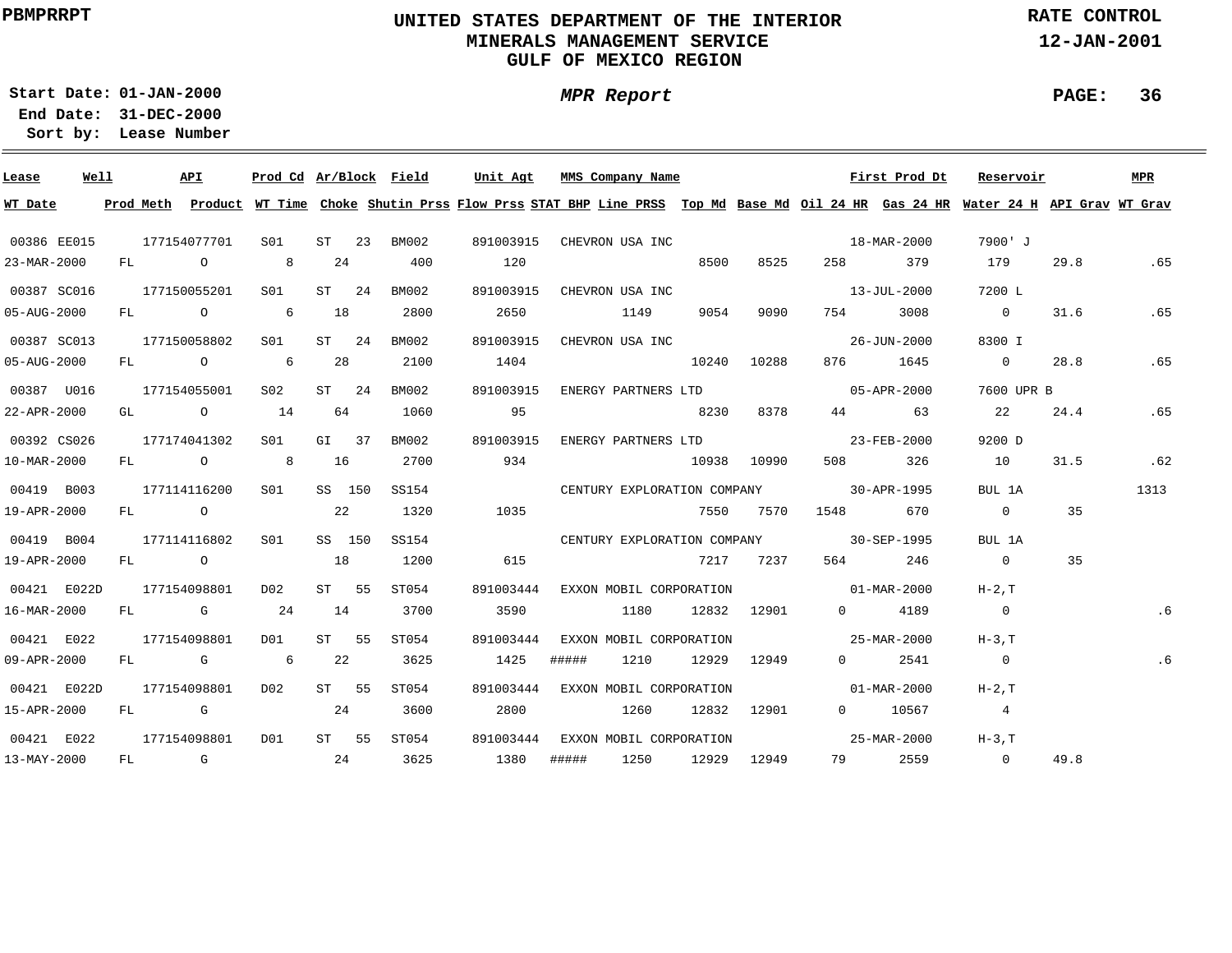# **UNITED STATES DEPARTMENT OF THE INTERIOR MINERALS MANAGEMENT SERVICEGULF OF MEXICO REGION**

**MPR Report**

**RATE CONTROL**

**12-JAN-2001**

**PAGE: 37**

**01-JAN-2000Start Date:31-DEC-2000 End Date:** 

| Lease             | Well |  | API          | Prod Cd Ar/Block Field |    |        |              | Unit Agt |      | MMS Company Name    |       |             |                                | First Prod Dt | Reservoir                                                                                                                               |      | <b>MPR</b> |
|-------------------|------|--|--------------|------------------------|----|--------|--------------|----------|------|---------------------|-------|-------------|--------------------------------|---------------|-----------------------------------------------------------------------------------------------------------------------------------------|------|------------|
| WT Date           |      |  |              |                        |    |        |              |          |      |                     |       |             |                                |               | Prod Meth Product WT Time Choke Shutin Prss Flow Prss STAT BHP Line PRSS Top Md Base Md Oil 24 HR Gas 24 HR Water 24 H API Grav WT Grav |      |            |
| 00423             | 008F |  | 177090020100 | S07 -                  |    |        | EI 189 EI188 |          |      |                     |       |             | APACHE CORPORATION 51-OCT-1999 |               | M1 RA                                                                                                                                   |      |            |
| 09-MAR-2000       |      |  | FL O         |                        | 10 |        |              | 150      | 1188 |                     |       |             | 10672 10686 12 19              |               | $\overline{4}$                                                                                                                          | 28.7 |            |
| 00423 009C        |      |  | 177090020701 | S04                    |    | EI 189 | EI188        |          |      |                     |       |             |                                |               | N RB                                                                                                                                    |      |            |
| 10-JUN-2000       |      |  | FL O         |                        | 19 |        |              | 695      |      | 10560 10575         |       |             |                                | 3 1028        | $\sim$ 1                                                                                                                                | 41.3 |            |
| 00423 B003A       |      |  | 177090062601 | S02                    |    | EI 189 | EI188        |          |      |                     |       |             | APACHE CORPORATION 14-APR-1996 |               | G7 RA                                                                                                                                   |      |            |
| $30 - MAX - 2000$ |      |  | $FL$ 0       |                        | 64 |        |              | 150      |      | 8842                |       | 8857        | 43 and $\sim$                  | 81            | 99                                                                                                                                      | 35   |            |
| 00423 B011        |      |  | 177090069201 | S01                    |    | EI 189 | EI188        |          |      | APACHE CORPORATION  |       |             |                                | 31-OCT-1991   | K/K3                                                                                                                                    |      | $\Omega$   |
| $02 - JUN - 2000$ |      |  | FL O         |                        | 64 |        |              | 245      |      |                     | 9322  | 9481        | 58 — 1                         | 89            | 1100                                                                                                                                    | 33.4 |            |
| 00423 B013        |      |  | 177090074900 | S05                    |    | EI 189 | EI188        |          |      | APACHE CORPORATION  |       |             |                                | 25-JAN-2000   | R <sub>2</sub> R <sub>B</sub>                                                                                                           |      |            |
| 13-FEB-2000       |      |  | $FL$ G 24    |                        | 16 |        | 3667         | 2840     | 3667 | 895                 |       | 12595 12605 |                                | 168 4402      | 5                                                                                                                                       | 49   | .62        |
| 00423 B020B       |      |  | 177090079001 | SO(4)                  |    | EI 189 | EI188        |          |      |                     |       |             | APACHE CORPORATION 31-AUG-1999 |               | N4RB                                                                                                                                    |      |            |
| 05-JUN-2000       |      |  | FL G         |                        | 16 |        | 1750         | 1250     |      | 2721 80 11272 11296 |       |             |                                | 139 450       | 554                                                                                                                                     | 33.2 |            |
| 00423 015         |      |  | 177090080600 | S <sub>02</sub>        |    | EI 189 | EI188        |          |      |                     |       |             | APACHE CORPORATION 13-FEB-2000 |               | F4                                                                                                                                      |      |            |
| 26-FEB-2000       |      |  | $FL$ G 24    |                        | 12 |        | 2500         | 2340     |      | 550 6334 6366       |       |             |                                | 0 749         | $\overline{0}$                                                                                                                          |      | .62        |
| 00423 JF017       |      |  | 177090082702 | SO1 SO                 |    | EI 189 | EI188        |          |      |                     |       |             | APACHE CORPORATION 31-JUL-1994 |               | R2L RD                                                                                                                                  |      | 4050       |
| 14-JUN-2000       |      |  | FL G         | $\sim$ 25              |    |        | 920          | 835      |      | 460                 |       | 11698 11732 |                                | 41 2869       | $\overline{0}$                                                                                                                          | 51.7 |            |
| 00423 019         |      |  | 177094010001 | S05                    |    | EI 189 | EI188        |          |      |                     |       |             | APACHE CORPORATION 16-JAN-2000 |               | C SAND                                                                                                                                  |      |            |
| 18-JAN-2000       |      |  | FL G 24      |                        | 19 |        | 1965         | 1850     | 1965 | 450                 |       | 4862 4882   |                                | 0 4674        | $\overline{0}$                                                                                                                          |      | .63        |
| 00423 B027C       |      |  | 177094059001 | S04                    |    | EI 189 | EI188        |          |      | APACHE CORPORATION  |       |             |                                | 30-APR-1998   | KK-2 RG                                                                                                                                 |      |            |
| $30 - MAX - 2000$ |      |  | FL O         | 64                     |    |        |              | 200      |      | 9970                |       | 9980        |                                | 12 239        | 372                                                                                                                                     | 40.5 |            |
| 00423 B028A       |      |  | 177094059701 | S <sub>02</sub>        |    | EI 189 | EI188        |          |      | APACHE CORPORATION  |       |             | $24 - \text{MAX} - 1998$       |               | PO RA                                                                                                                                   |      |            |
| $30 - MAX - 2000$ |      |  | FL O         | 64 340                 |    |        |              |          |      | 145 80              | 11569 |             |                                | 11598 1 28 0  |                                                                                                                                         | 38.2 |            |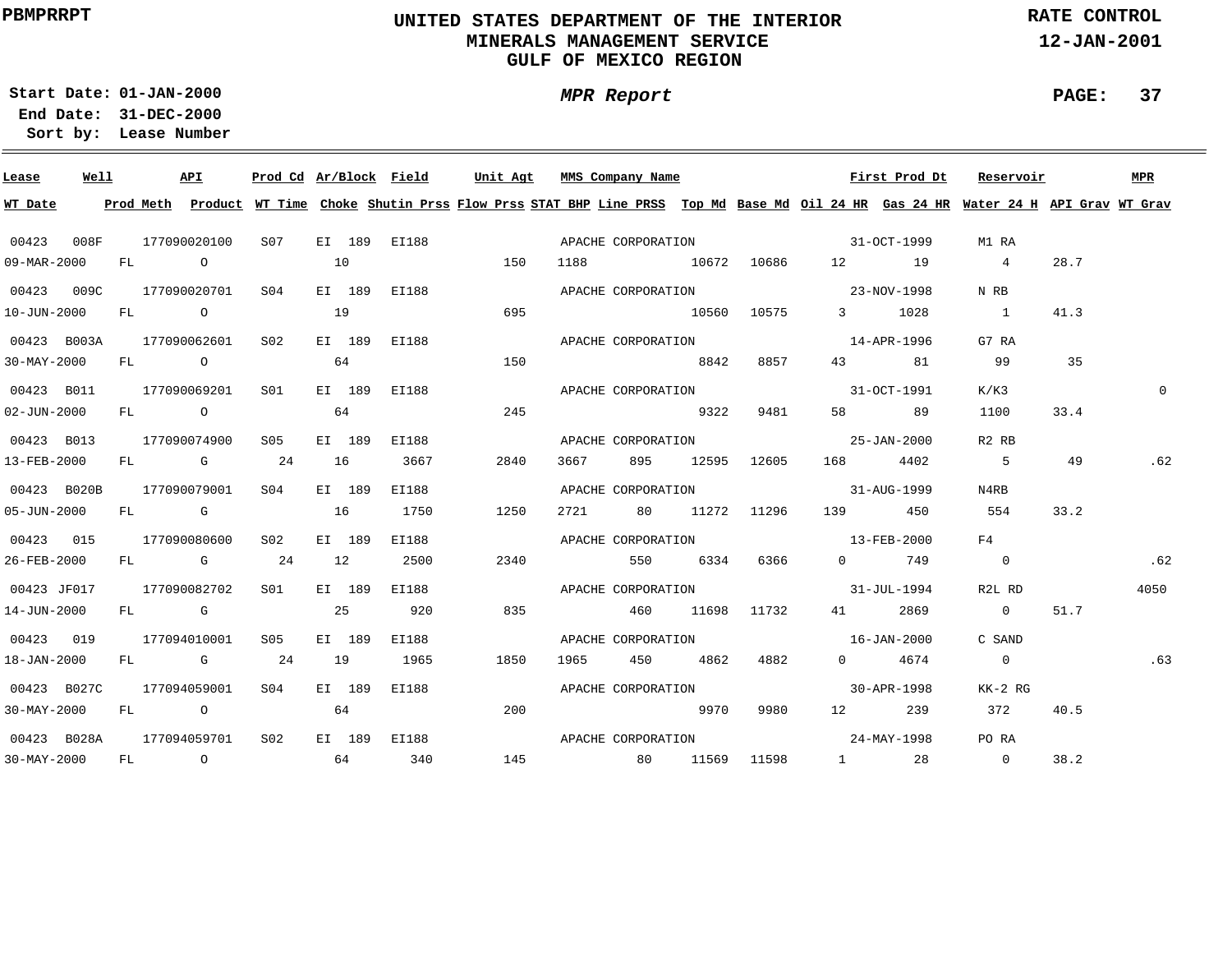# **UNITED STATES DEPARTMENT OF THE INTERIOR MINERALS MANAGEMENT SERVICEGULF OF MEXICO REGION**

**MPR Report**

**RATE CONTROL**

**12-JAN-2001**

**PAGE: 38**

**01-JAN-2000Start Date:31-DEC-2000 End Date:** 

| Lease             | Well |  | API          | Prod Cd Ar/Block Field |                |                |               | Unit Agt                                                                                                                                |      | MMS Company Name |      |             |                                          | First Prod Dt | Reservoir               |      | MPR  |
|-------------------|------|--|--------------|------------------------|----------------|----------------|---------------|-----------------------------------------------------------------------------------------------------------------------------------------|------|------------------|------|-------------|------------------------------------------|---------------|-------------------------|------|------|
| WT Date           |      |  |              |                        |                |                |               | Prod Meth Product WT Time Choke Shutin Prss Flow Prss STAT BHP Line PRSS Top Md Base Md Oil 24 HR Gas 24 HR Water 24 H API Grav WT Grav |      |                  |      |             |                                          |               |                         |      |      |
| 00423 B028        |      |  | 177094059701 | S <sub>03</sub>        |                | EI 189         | EI188         |                                                                                                                                         |      |                  |      |             | APACHE CORPORATION 10-AUG-2000           |               | M1.5                    |      |      |
| 12-AUG-2000       |      |  | FL G         | 12                     | 12             |                | 3310          | 1850                                                                                                                                    | 3221 |                  |      |             | 1130 10692 10722 48 1477                 |               | $\overline{1}$          | 58.2 | .62  |
| 00423 020         |      |  | 177094099500 | S01 <b>S</b>           |                | EI 189         | <b>SS128</b>  |                                                                                                                                         |      |                  |      |             | APACHE CORPORATION 31-AUG-1994           |               | T RF                    |      | 1678 |
| $30 - MAX - 2000$ |      |  | FL G         |                        | 37             |                | 660           | 140                                                                                                                                     |      | 80 13490 13560   |      |             | 38 197                                   |               | 5 <sub>5</sub>          | 33.1 |      |
| 00425 003         |      |  | 177094052503 | S02                    |                |                | EI 63 EI077   |                                                                                                                                         |      |                  |      |             | HUNT OIL COMPANY 28-JUN-2000             |               | $T-13$ RD               |      |      |
| 29-JUN-2000       |      |  | $FL$ G 24    |                        | 12             |                |               | 2500                                                                                                                                    |      | 16083 16106      |      |             | 19                                       | 3200          | $\overline{1}$          |      |      |
| 00425 003         |      |  | 177094052503 | S02                    |                | EI 63          | EI077         |                                                                                                                                         |      | HUNT OIL COMPANY |      |             |                                          | 28-JUN-2000   | $T-13$ RD               |      |      |
| 29-JUN-2000       |      |  | $FL$ G 12    |                        | 12             |                | 3000          | 2500                                                                                                                                    |      | 1080             |      | 16083 16106 | 19                                       | 3200          | $\mathbf{1}$            | 47   | .602 |
| 00436 A015        |      |  | 177094124801 | S01                    |                | EI 198         | EI198         |                                                                                                                                         |      |                  |      |             | NEWFIELD EXPLORATION COMPANY 18-MAR-2000 |               | "F-7"SAND               |      |      |
| 21-APR-2000       |      |  |              | FL G 24 12             |                |                | 7700          | 5300                                                                                                                                    |      | 1010             |      | 14840 14846 |                                          | 2640          | $\overline{0}$          | 38.1 | .616 |
| 00437 A013        |      |  | 177094125200 | S01                    |                | EI 199         | EI198         |                                                                                                                                         |      |                  |      |             | NEWFIELD EXPLORATION COMPANY 20-MAR-2000 |               | "F-2"SAND               |      |      |
| 22-APR-2000       |      |  | $FL$ G 24    |                        | 16             |                | 4000          | 3500                                                                                                                                    |      | 1010 13781 13908 |      |             | 139 6050                                 |               | $\overline{\mathbf{3}}$ | 49.2 | .597 |
| 00438 F002        |      |  | 177094039601 | S02 <b>S</b>           |                | EI 175         | EI175         |                                                                                                                                         |      |                  |      |             | VASTAR RESOURCES INC. 27-MAR-2000        |               | MM                      |      |      |
| 27-MAR-2000       |      |  | FL 0 24      |                        | 28             |                |               | 2500                                                                                                                                    |      |                  |      | 11514 11575 |                                          | 464 260       | 40                      |      |      |
| 00438 1002        |      |  | 177094107100 | S05 -                  |                |                | EI 175 EI175  |                                                                                                                                         |      |                  |      |             | VASTAR RESOURCES INC. 31-MAR-2000        |               | JC/JD                   |      |      |
| $01 - APR - 2000$ |      |  | FL 0 24      |                        | 5 <sub>5</sub> |                |               | 1485                                                                                                                                    |      |                  |      | 8408 8478   |                                          | 558 317       | $\overline{0}$          |      |      |
| 00438 J001        |      |  | 177094122301 | S02                    |                |                | EI 175 EI175  |                                                                                                                                         |      |                  |      |             | VASTAR RESOURCES INC. 23-APR-2000        |               | NO                      |      |      |
| 23-APR-2000       |      |  | FL O         | 24                     | 16             |                |               | 3361                                                                                                                                    |      |                  |      | 11530 11540 |                                          | 221 169       | $\overline{0}$          |      |      |
| 00442 013         |      |  | 177090090600 | S06                    |                |                | EI 128A EI128 |                                                                                                                                         |      |                  |      |             | ENERGY RESOURCE TECHNOLOGY I 30-APR-2000 |               | UPPER AA SAND           |      |      |
| $07 - MAX - 2000$ |      |  | FL G 13      |                        |                | $\overline{9}$ | 2890          | 2825                                                                                                                                    | 1500 | 530              |      | 9650 9669   |                                          | 31 2027       | 0 $45.2$                |      | .628 |
| 00442 013         |      |  | 177090090600 | S06 -                  |                |                | EI 128A EI128 |                                                                                                                                         |      |                  |      |             | ENERGY RESOURCE TECHNOLOGY I 30-APR-2000 |               | UPPER AA SAND           |      |      |
| 22-SEP-2000       |      |  |              | $FL$ 0 24              |                |                | 9 1925        | 1700                                                                                                                                    | 1500 | 805              | 9650 | 9669        |                                          |               | 179 196 0               | 39.5 | .628 |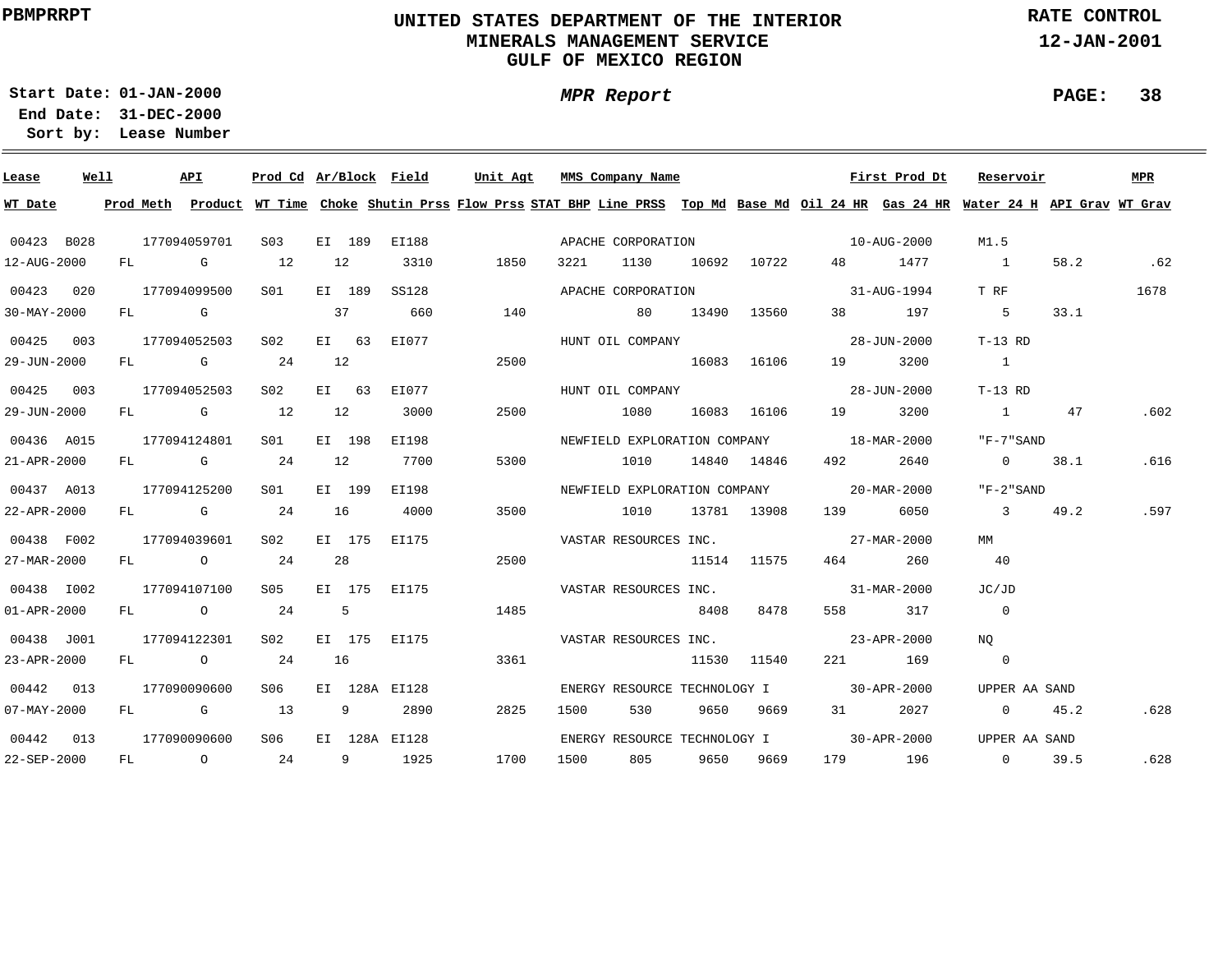# **UNITED STATES DEPARTMENT OF THE INTERIOR MINERALS MANAGEMENT SERVICEGULF OF MEXICO REGION**

**MPR Report**

**RATE CONTROL**

**12-JAN-2001**

**PAGE: 39**

**01-JAN-2000Start Date:31-DEC-2000 End Date:** 

| Lease             | Well |    |           | <b>API</b>     | Prod Cd Ar/Block Field |    |        |               | Unit Agt |      | MMS Company Name             |             |       |                                          | First Prod Dt     | Reservoir                                                                                                                     |      | MPR  |
|-------------------|------|----|-----------|----------------|------------------------|----|--------|---------------|----------|------|------------------------------|-------------|-------|------------------------------------------|-------------------|-------------------------------------------------------------------------------------------------------------------------------|------|------|
| WT Date           |      |    | Prod Meth |                |                        |    |        |               |          |      |                              |             |       |                                          |                   | Product WT Time Choke Shutin Prss Flow Prss STAT BHP Line PRSS Top Md Base Md Oil 24 HR Gas 24 HR Water 24 H API Grav WT Grav |      |      |
| 00442             | 014  |    |           | 177090091600   | S07                    |    |        | EI 128A EI128 |          |      |                              |             |       | ENERGY RESOURCE TECHNOLOGY I 03-AUG-2000 |                   | "Y2" SAND                                                                                                                     |      |      |
| 14-AUG-2000       |      | FL |           | G              | 15                     | 11 |        | 1750          | 2050     | 1500 | 779                          | 9038        | 9052  | 22 —                                     | 1582              | $0 \t 50.7$                                                                                                                   |      | .64  |
| 00442 JE024       |      |    |           | 177094111300   | SO <sub>4</sub>        |    |        | EI 128A EI128 |          |      | ENERGY RESOURCE TECHNOLOGY I |             |       | $21 - JUN - 2000$                        |                   | "T2" SAND                                                                                                                     |      |      |
| 26-JUN-2000       |      |    |           | FL O           | 21                     | 12 |        | 1400          | 1160     | 1320 |                              | 6498        | 6530  | 520 320                                  | 300               | $\Omega$                                                                                                                      | 37.9 | .64  |
| 00442 025         |      |    |           | 177094113600   | S <sub>03</sub>        |    |        | EI 128A EI128 |          |      | ENERGY RESOURCE TECHNOLOGY I |             |       |                                          | $21 - FEB - 2000$ | "T2"SAND                                                                                                                      |      |      |
| 12-MAR-2000       |      |    |           | FL O           | 22                     |    | 9      | 1000          | 700      |      |                              | 6605        | 6625  | 226 20                                   | 161               | $\overline{0}$                                                                                                                | 38.2 | .669 |
| 00443 C008        |      |    |           | 177090083400   | S01                    |    | EI 188 | EI188         |          |      | APACHE CORPORATION           |             |       | 30-SEP-1989                              |                   | N RE                                                                                                                          |      | 98   |
| 09-JUN-2000       |      | FL |           | $\overline{O}$ |                        | 38 |        |               | 300      |      |                              | 11271 11283 |       | 60 — 10                                  | 166               | 612                                                                                                                           | 35.5 |      |
| 00443 JA001       |      |    |           | 177094051501   | S <sub>0</sub> 3       |    | EI 188 | EI188         |          |      | APACHE CORPORATION           |             |       |                                          | 12-SEP-1999       | KO.                                                                                                                           |      |      |
| 02-JUN-2000       |      | FL |           | $\overline{O}$ |                        | 30 |        |               | 500      | 1010 |                              | 10190       | 10205 | 87 — 18                                  | 496               | 489                                                                                                                           | 38.7 |      |
| 00443 JA002       |      |    |           | 177094053400   | S01                    |    | EI 188 | EI188         |          |      | APACHE CORPORATION           |             |       |                                          | 31-MAR-1990       | I RE                                                                                                                          |      | 212  |
| $02 - JUN - 2000$ |      | FL |           | $\overline{O}$ |                        | 36 |        |               | 490      |      |                              | 10048       | 10068 | 106 70                                   | 261               | 950                                                                                                                           | 31.5 |      |
| 00457 G003        |      |    |           | 177150077904   | SO1                    |    | ST 131 | ST131         |          |      | CHEVRON USA INC              |             |       | 15-JUN-2000                              |                   | C3 RK1                                                                                                                        |      |      |
| 19-JUN-2000       |      |    |           | FL G 24        |                        | 34 |        | 1740          | 1465     |      | 1012                         | 7004        | 7045  | $\Omega$                                 | 8202              | 13                                                                                                                            | 34.1 | . 6  |
| 00457 J003        |      |    |           | 177152004501   | SO1                    |    | ST 131 | ST131         |          |      | CHEVRON USA INC              |             |       | $30 - APR - 2000$                        |                   | E2 FBA                                                                                                                        |      |      |
| 15-APR-2000       |      |    |           | FL G           | 24                     | 32 |        | 1430          | 750      |      | 200                          | 7110        | 7120  | 8                                        | 4872              | $\overline{4}$                                                                                                                | 51.7 | .6   |
| 00457 J012        |      |    |           | 177152010700   | S <sub>04</sub>        |    | ST 131 | ST131         |          |      | CHEVRON USA INC              |             |       |                                          | 23-MAR-2000       | $C-3$ SAND FB $G$                                                                                                             |      |      |
| 23-MAR-2000       |      |    |           | FL O           | 24                     | 29 |        | 2000          | 1975     |      |                              | 6370        | 6404  | 54 7                                     | 5825              | 6                                                                                                                             | 33.5 | .6   |
| 00457 G008        |      |    |           | 177154000502   | S02                    |    | ST 131 | ST131         |          |      | CHEVRON USA INC              |             |       |                                          | $05 - JUL - 2000$ | D5 SAND FBI                                                                                                                   |      |      |
| $08 - JUL - 2000$ |      |    |           | FL O           | 24                     | 16 |        | 1040          | 360      |      |                              | 8317        | 8330  |                                          | 283 180           | $\overline{0}$                                                                                                                | 41   | .6   |
| 00457 G009        |      |    |           | 177154084302   | SO1                    |    | ST 131 | ST131         |          |      | CHEVRON USA INC              |             |       |                                          | $31 - MAX - 2000$ | E-10 SAND FB E                                                                                                                |      |      |
| 16-MAY-2000       |      | FL |           | $\circ$        | 24                     |    | 20     | 1320          | 1180     |      |                              | 9580        | 9720  | 1396 139                                 | 649               | 28                                                                                                                            | 40.8 | .6   |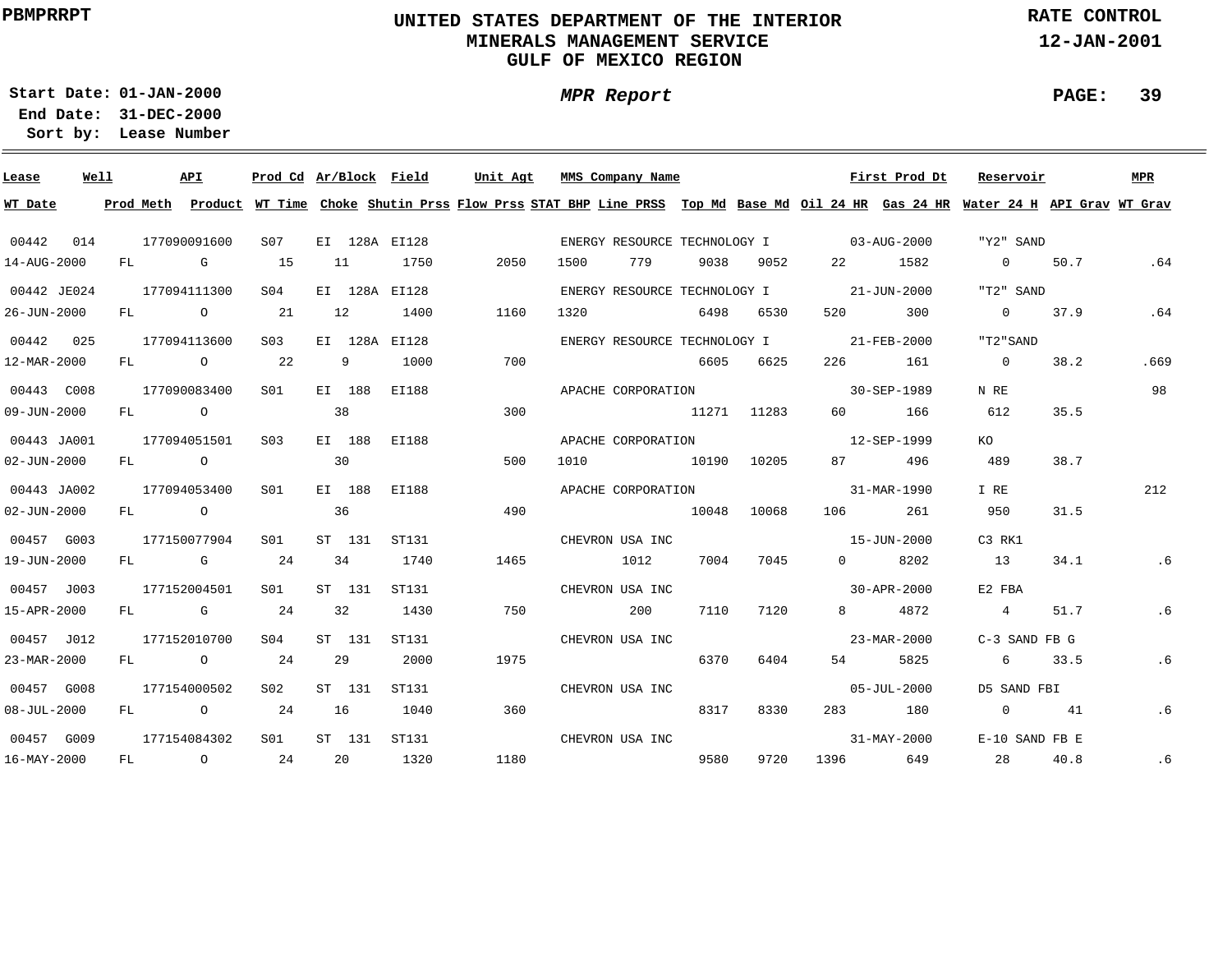# **UNITED STATES DEPARTMENT OF THE INTERIOR MINERALS MANAGEMENT SERVICEGULF OF MEXICO REGION**

**MPR Report**

**RATE CONTROL**

**12-JAN-2001**

**PAGE: 40**

**01-JAN-2000Start Date:**

| Lease             | Well |    |           | API                                                                                                                                                                                                                            | Prod Cd Ar/Block Field |        |       | Unit Agt  |       | MMS Company Name |       |             |                                                                                                                     | First Prod Dt     | Reservoir                                                                                                                     |    | MPR |
|-------------------|------|----|-----------|--------------------------------------------------------------------------------------------------------------------------------------------------------------------------------------------------------------------------------|------------------------|--------|-------|-----------|-------|------------------|-------|-------------|---------------------------------------------------------------------------------------------------------------------|-------------------|-------------------------------------------------------------------------------------------------------------------------------|----|-----|
| WT Date           |      |    | Prod Meth |                                                                                                                                                                                                                                |                        |        |       |           |       |                  |       |             |                                                                                                                     |                   | Product WT Time Choke Shutin Prss Flow Prss STAT BHP Line PRSS Top Md Base Md Oil 24 HR Gas 24 HR Water 24 H API Grav WT Grav |    |     |
| 00461 W004        |      |    |           | 177154099001                                                                                                                                                                                                                   | SO1                    | ST 134 | ST135 | 891006669 |       | CHEVRON USA INC  |       |             |                                                                                                                     | 13-MAR-2000       | H12 FBF                                                                                                                       |    |     |
| 18-MAR-2000       |      | FL |           | $\overline{O}$                                                                                                                                                                                                                 | 24                     | 32     | 3100  | 2500      | ##### | 13122 13162      |       |             | 947 — 10                                                                                                            | 3825              | 10                                                                                                                            | 36 | .65 |
| 00461 W004        |      |    |           | 177154099001                                                                                                                                                                                                                   | S02                    | ST 134 | ST135 | 891006669 |       | CHEVRON USA INC  |       |             |                                                                                                                     | 30-JUN-2000       | H10 FB F                                                                                                                      |    |     |
| 12-JUN-2000       |      |    |           | FL O                                                                                                                                                                                                                           | 24                     | 26     | 2800  | 2455      |       |                  | 12875 | 12960       | 813 — 10                                                                                                            | 3215              | 43                                                                                                                            | 34 | .65 |
| 00462 R006        |      |    |           | 177150108200                                                                                                                                                                                                                   | S06                    | ST 135 | ST135 | 891006669 |       | CHEVRON USA INC  |       |             |                                                                                                                     | 25-MAR-2000       | H4/6/8/10 FBM                                                                                                                 |    |     |
| 27-MAR-2000       |      | FL |           | $\overline{O}$                                                                                                                                                                                                                 | 24                     | 14     | 3300  | 3000      |       |                  | 10112 | 10530       | 103                                                                                                                 | 3184              | $\overline{0}$                                                                                                                | 45 | .65 |
| 00462 M008        |      |    |           | 177154099901                                                                                                                                                                                                                   | DO1                    | ST 135 | ST135 | 891006669 |       | CHEVRON USA INC  |       |             |                                                                                                                     | $14 - JUL - 2000$ | H15 W                                                                                                                         |    |     |
| $20 - JUL - 2000$ |      | FL |           | $\overline{O}$                                                                                                                                                                                                                 | 4                      | 30     | 3050  | 1950      |       | 1140             | 11626 | 11682       | 2364                                                                                                                | 4425              | $\overline{0}$                                                                                                                | 32 | .65 |
| 00462 M008D       |      |    |           | 177154099901                                                                                                                                                                                                                   | D02                    | ST 135 | ST135 | 891006669 |       | CHEVRON USA INC  |       |             |                                                                                                                     | 14-JUL-2000       | H 10 FB W                                                                                                                     |    |     |
| 24-JUL-2000       |      | FL |           | $\overline{O}$                                                                                                                                                                                                                 | 4                      | 30     |       | 860       |       | 1130             | 11102 | 11136       | 1577 — 1577 — 1587 — 1588 — 1588 — 1588 — 1588 — 1588 — 1588 — 1588 — 1588 — 1588 — 1588 — 1588 — 1588 — 1588 — 158 | 843               | $\overline{0}$                                                                                                                | 34 | .65 |
| 00462 M007        |      |    |           | 177154100000                                                                                                                                                                                                                   | SO1                    | ST 135 | ST135 | 891006669 |       | CHEVRON USA INC  |       |             |                                                                                                                     | $03 - JUN - 2000$ | J 6 A FB S5                                                                                                                   |    |     |
| $03 - JUN - 2000$ |      | FL |           | $\mathbb G$                                                                                                                                                                                                                    | 24                     | 28     | 4150  | 2700      |       | 1160             | 17082 | 17147       |                                                                                                                     | 232 6482          | 5                                                                                                                             | 51 | .65 |
| 00463 1002        |      |    |           | 177150049001                                                                                                                                                                                                                   | S <sub>03</sub>        | ST 151 | ST135 | 891006669 |       | CHEVRON USA INC  |       |             | $30 - SEP - 2000$                                                                                                   |                   | H12A FB Y                                                                                                                     |    |     |
| 30-SEP-2000       |      |    |           | FL O                                                                                                                                                                                                                           | $5^{\circ}$            | 23     | 1440  | 500       |       | 121              | 10938 | 10972       |                                                                                                                     | 105 378           | $\overline{0}$                                                                                                                | 33 | .65 |
| 00463 0011        |      |    |           | 177150109100                                                                                                                                                                                                                   | S06                    | ST 151 | ST135 | 891006669 |       | CHEVRON USA INC  |       |             |                                                                                                                     | 22-SEP-2000       | J03 A                                                                                                                         |    |     |
| 05-OCT-2000       |      |    |           | FL G                                                                                                                                                                                                                           | 24                     | 22     | 3280  | 2700      |       | 1053             |       | 10872 10888 |                                                                                                                     | 149 5535          | $\overline{0}$                                                                                                                |    | .65 |
| 00463 P015        |      |    |           | 177154025601                                                                                                                                                                                                                   | S01                    | ST 151 | ST135 | 891006669 |       | CHEVRON USA INC  |       |             |                                                                                                                     | 31-AUG-2000       | J5/J5A RA5                                                                                                                    |    |     |
| 09-AUG-2000       |      | FL |           | $\overline{O}$                                                                                                                                                                                                                 | 24                     | 30     | 1325  | 544       |       | 218              |       | 11712 11812 | 918 — 10                                                                                                            | 619               | 229                                                                                                                           | 30 | .65 |
| 00463 1018        |      |    |           | 177154101900                                                                                                                                                                                                                   | SO1                    | ST 151 | ST135 |           |       | CHEVRON USA INC  |       |             |                                                                                                                     | 29-SEP-2000       | G 13 W                                                                                                                        |    |     |
| 29-SEP-2000       |      | FL |           | and the Company of the Company of the Company of the Company of the Company of the Company of the Company of the Company of the Company of the Company of the Company of the Company of the Company of the Company of the Comp | 21                     | 16     | 3500  | 3425      |       | 145              | 9696  | 9758        | 40 — 10                                                                                                             | 2447              | $\overline{1}$                                                                                                                |    | .65 |
| 00464 P013        |      |    |           | 177154021001                                                                                                                                                                                                                   | S01                    | ST 152 | ST135 | 891006669 |       | CHEVRON USA INC  |       |             |                                                                                                                     | 28-AUG-2000       | I9A/B/C FB A5                                                                                                                 |    |     |
| 09-SEP-2000       |      | FL |           | $\overline{O}$                                                                                                                                                                                                                 | 24                     | 40     | 2510  | 1306      |       | 370              | 10846 | 10980       | 1123                                                                                                                | 8084              | $\overline{0}$                                                                                                                |    | .65 |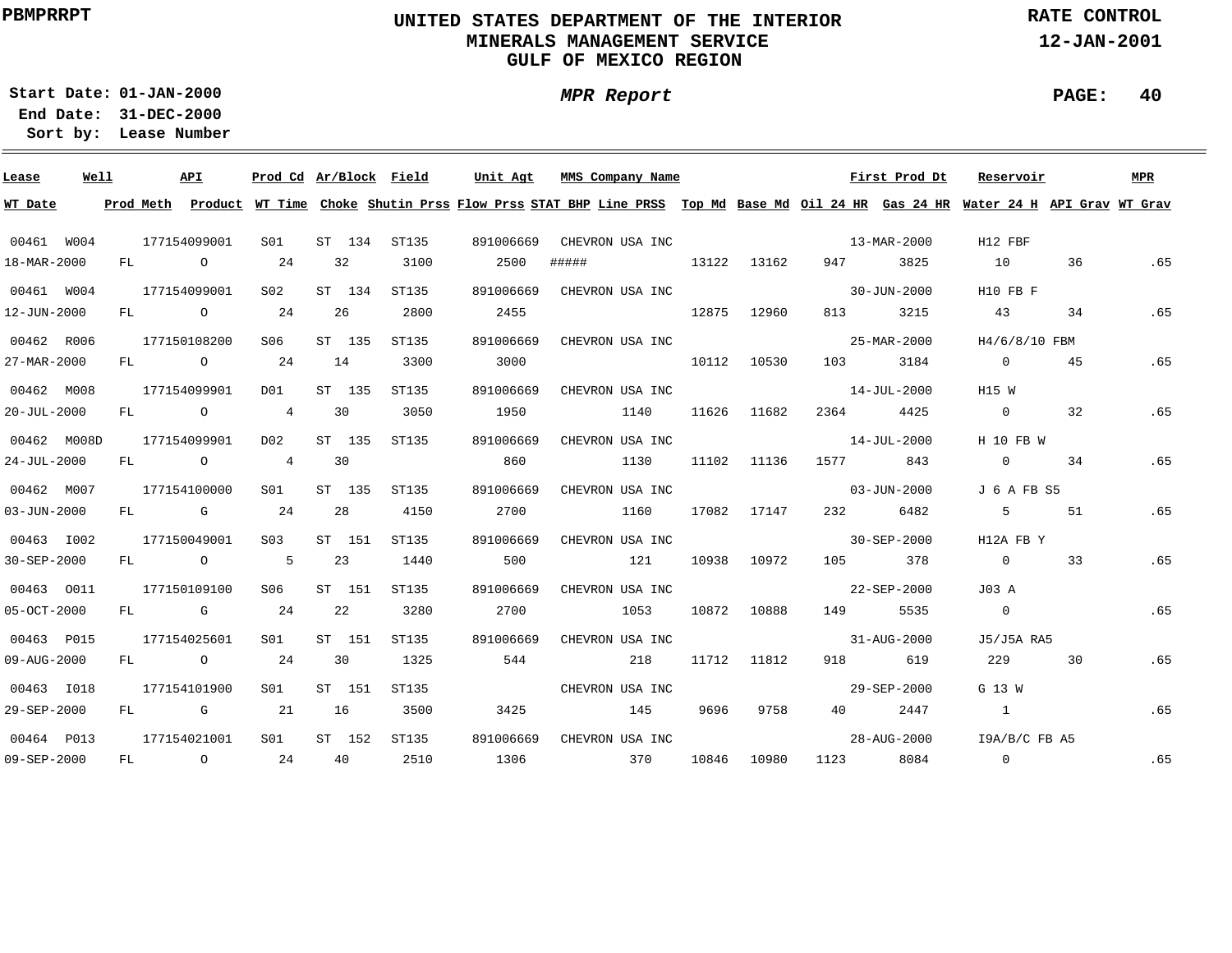# **UNITED STATES DEPARTMENT OF THE INTERIOR MINERALS MANAGEMENT SERVICEGULF OF MEXICO REGION**

**MPR Report**

**RATE CONTROL**

**12-JAN-2001**

**PAGE: 41**

**01-JAN-2000Start Date:**

| Lease             | Well |    | API          |                  |                |          | Prod Cd Ar/Block Field | Unit Agt |       | MMS Company Name |                 |                                                                                                                                                                                                                                 | First Prod Dt         | Reservoir                                                                                                                               |      | <b>MPR</b> |
|-------------------|------|----|--------------|------------------|----------------|----------|------------------------|----------|-------|------------------|-----------------|---------------------------------------------------------------------------------------------------------------------------------------------------------------------------------------------------------------------------------|-----------------------|-----------------------------------------------------------------------------------------------------------------------------------------|------|------------|
| WT Date           |      |    |              |                  |                |          |                        |          |       |                  |                 |                                                                                                                                                                                                                                 |                       | Prod Meth Product WT Time Choke Shutin Prss Flow Prss STAT BHP Line PRSS Top Md Base Md Oil 24 HR Gas 24 HR Water 24 H API Grav WT Grav |      |            |
| 00464 W005        |      |    | 177154098902 | SO1              |                | ST 152   | ST135                  |          |       | CHEVRON USA INC  |                 | $27 - JUL - 2000$                                                                                                                                                                                                               |                       | I5 U5                                                                                                                                   |      |            |
| 13-AUG-2000       |      |    | FL G         | 24               |                | 32       | 4970                   | 4040     |       | 1234             |                 | 13310 13364 1134 16367                                                                                                                                                                                                          |                       | 17                                                                                                                                      | 49   | .65        |
| 00466 006         |      |    | 177094046200 | S <sub>0.3</sub> |                | $E I$ 77 | EI077                  |          |       | HUNT OIL COMPANY |                 | $03 - \text{FEB} - 2000$                                                                                                                                                                                                        |                       | U1/A/B/T13U/LB                                                                                                                          |      |            |
| 13-FEB-2000       |      |    | FL G 8       |                  | 22             |          | 3850                   | 2600     |       | 1000             | 15784 16534     | 149                                                                                                                                                                                                                             | 9161                  | $\overline{0}$                                                                                                                          | 48.8 | .61        |
| 00466 009         |      |    | 177094060100 | S03              |                | $E I$ 77 | EI077                  |          |       | HUNT OIL COMPANY |                 | $09 - SEP - 2000$                                                                                                                                                                                                               |                       | $T-6$ RA                                                                                                                                |      |            |
| 09-SEP-2000       |      |    | $FL$ G 24    |                  | 10             |          |                        | 4100     |       | 13734 13742      |                 | 289                                                                                                                                                                                                                             | 4952                  | $\overline{0}$                                                                                                                          |      |            |
| 00466 009         |      |    | 177094060100 | S03              |                | $EI$ 77  | EI077                  |          |       | HUNT OIL COMPANY |                 |                                                                                                                                                                                                                                 | 09-SEP-2000           | T-6 RA                                                                                                                                  |      |            |
| 09-SEP-2000       |      | FL | $\mathbb G$  | $\overline{6}$   | 10             |          | 4450                   | 4200     |       | 1060             | 13734 13742     | 289 — 289 — 289 — 289 — 289 — 289 — 289 — 289 — 289 — 289 — 289 — 289 — 289 — 289 — 289 — 289 — 289 — 289 — 289 — 289 — 289 — 289 — 289 — 289 — 289 — 289 — 289 — 289 — 289 — 289 — 289 — 289 — 289 — 289 — 289 — 289 — 289 — 2 | 4952                  | $\overline{0}$                                                                                                                          | 49.2 | .602       |
| 00479 006B        |      |    | 177094071800 | S03              |                | EI 53    | EI053                  |          |       |                  |                 | EL PASO PRODUCTION COMPANY 07-APR-1999                                                                                                                                                                                          |                       | 12900                                                                                                                                   |      |            |
| 19-FEB-2000       |      |    | FL O         |                  | 38             |          | 3700                   | 675      |       |                  | 430 12884 12910 | 74 — 200                                                                                                                                                                                                                        | 539                   | 4975                                                                                                                                    | 36   |            |
| 00487 D004A       |      |    | 177050041301 | S02              |                | VR 119   | <b>VR120</b>           |          |       |                  |                 | BURLINGTON RESOURCES OFFSHOR 29-JAN-1997                                                                                                                                                                                        |                       | HS SAND                                                                                                                                 |      |            |
| 17-JUN-2000       |      |    | GL G         |                  |                | 64       | 1120                   | 200      |       |                  | 7541 7681       | 60 — 10                                                                                                                                                                                                                         | 600                   | 232                                                                                                                                     | 43.2 |            |
| 00487 E002        |      |    | 177050044001 | S01              |                | VR 119   | VR120                  |          |       |                  |                 | BURLINGTON RESOURCES OFFSHOR 10-FEB-1998                                                                                                                                                                                        |                       | JJ SAND                                                                                                                                 |      |            |
| 18-JUN-2000       |      |    | FL G         |                  | 118            |          | 1150                   | 310      |       | 1040             | 9708 9833       |                                                                                                                                                                                                                                 | $0$ 55                | $\overline{0}$                                                                                                                          | 57.4 |            |
| 00487 E004        |      |    | 177052000001 | S03              |                | VR 119   | VR120                  |          |       |                  |                 | BURLINGTON RESOURCES OFFSHOR 28-MAR-2000                                                                                                                                                                                        |                       | IS/IT D-4ST1                                                                                                                            |      |            |
| 10-MAY-2000       |      |    | FL G         | $\overline{4}$   | 8 <sup>1</sup> |          | 3355                   | 2875     | 2770  | 1011             | 9182 9232       |                                                                                                                                                                                                                                 | 10 3114               | 0 $48.6$                                                                                                                                |      | .596       |
| 00487 E009        |      |    | 177052002301 | S01 <b>S</b>     |                | VR 119   | VR120                  |          |       |                  |                 | BURLINGTON RESOURCES OFFSHOR 07-SEP-2000                                                                                                                                                                                        |                       | IL FB E-11                                                                                                                              |      |            |
| 16-SEP-2000       |      |    | FL G 10      |                  | 25             |          |                        | 1880     | ##### |                  | 8100 8237       |                                                                                                                                                                                                                                 | 96 7982               | -5                                                                                                                                      |      |            |
| 00487 E009        |      |    | 177052002301 | S <sub>01</sub>  |                | VR 119   | VR120                  |          |       |                  |                 | BURLINGTON RESOURCES OFFSHOR 07-SEP-2000                                                                                                                                                                                        |                       | IL FB $E-11$                                                                                                                            |      |            |
| $30 - SEP - 2000$ |      |    | FL G 15      |                  |                | 48       | 3000                   | 1095     | ##### | 1100             | 8100 8237       |                                                                                                                                                                                                                                 | 57 4775               | 182                                                                                                                                     | 48.4 | .6         |
| 00487 E010        |      |    | 177052003501 | S01 <b>S</b>     |                | VR 119   | VR120                  |          |       |                  |                 | BURLINGTON RESOURCES OFFSHOR 05-JUN-1998                                                                                                                                                                                        |                       | JJ SAND                                                                                                                                 |      |            |
| 12-JUN-2000       |      |    | FL G         | 64               |                |          | 1120                   | 240      | 1315  | 1040             | 10114 10192     |                                                                                                                                                                                                                                 | $0 \qquad \qquad 498$ | $0 \qquad \qquad$                                                                                                                       | 43.7 |            |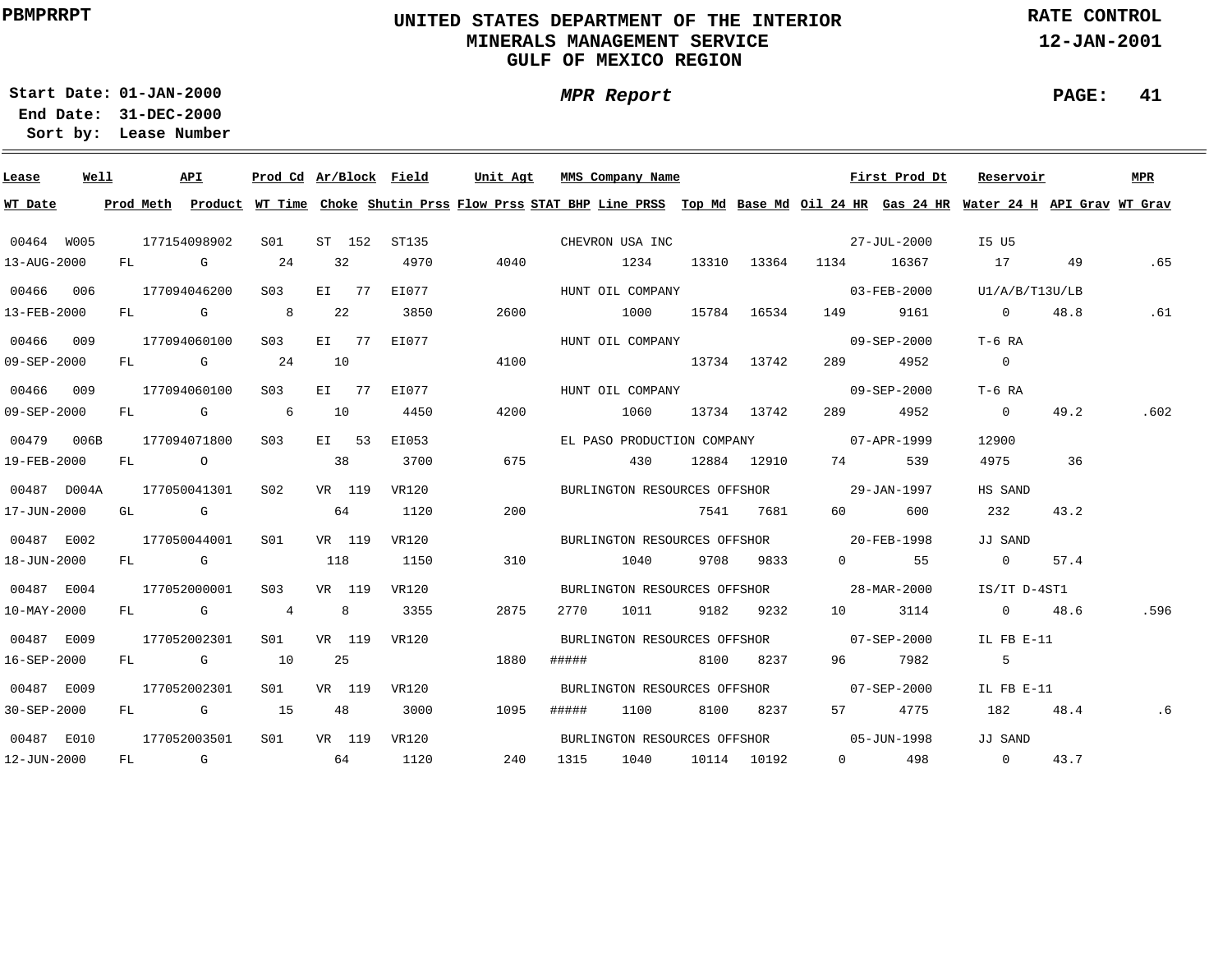# **UNITED STATES DEPARTMENT OF THE INTERIOR MINERALS MANAGEMENT SERVICEGULF OF MEXICO REGION**

**MPR Report**

**RATE CONTROL**

**12-JAN-2001**

**PAGE: 42**

**01-JAN-2000Start Date:**

| Lease             | Well |  | API              |                  |    |        |              |                  |       | <u>Prod Cd Ar/Block Field Unit Agt MMS Company Name</u>                                                                                                                                                                        |                  |                        | First Prod Dt        | Reservoir                                                                                                                               |      | MPR  |
|-------------------|------|--|------------------|------------------|----|--------|--------------|------------------|-------|--------------------------------------------------------------------------------------------------------------------------------------------------------------------------------------------------------------------------------|------------------|------------------------|----------------------|-----------------------------------------------------------------------------------------------------------------------------------------|------|------|
| WT Date           |      |  |                  |                  |    |        |              |                  |       |                                                                                                                                                                                                                                |                  |                        |                      | Prod Meth Product WT Time Choke Shutin Prss Flow Prss STAT BHP Line PRSS Top Md Base Md Oil 24 HR Gas 24 HR Water 24 H API Grav WT Grav |      |      |
| 00487 G005        |      |  | 177054041102     |                  |    |        |              | S01 VR 119 VR120 |       | BURLINGTON RESOURCES OFFSHOR 02-MAY-2000                                                                                                                                                                                       |                  |                        |                      | JO SAND                                                                                                                                 |      |      |
| 20-MAY-2000       |      |  | $FL$ G 24        |                  |    | 25     |              | 2860             |       | ##### 13314 13355                                                                                                                                                                                                              |                  |                        | 99 10610             | $\overline{0}$                                                                                                                          |      |      |
| 00487 G005        |      |  | 177054041102     | S01              |    |        | VR 119 VR120 |                  |       | BURLINGTON RESOURCES OFFSHOR 02-MAY-2000                                                                                                                                                                                       |                  |                        |                      | JO SAND                                                                                                                                 |      |      |
| $01 - JUN - 2000$ |      |  | $FL$ G 24        |                  |    | 26     | 3525         | 2550             | ##### |                                                                                                                                                                                                                                | 965 13314 13355  |                        | 96 12473             | $\overline{0}$                                                                                                                          | 55   | . 6  |
| 00487 G005        |      |  | 177054041102     | S01 VR 119       |    |        | VR120        |                  |       | BURLINGTON RESOURCES OFFSHOR 02-MAY-2000                                                                                                                                                                                       |                  |                        |                      | JO SAND                                                                                                                                 |      |      |
| 23-JUN-2000       |      |  |                  | $FL$ G 26        |    |        | 3525         | 2500             | ##### |                                                                                                                                                                                                                                | 1040 13314 13355 |                        |                      | 93 10621 3                                                                                                                              | 54.8 |      |
| 00487 H005        |      |  | 177054068001     | SO1 SO           |    | VR 119 | VR120        |                  |       | BURLINGTON RESOURCES OFFSHOR 31-JAN-1999                                                                                                                                                                                       |                  |                        |                      | JJ SAND                                                                                                                                 |      |      |
| 17-JUN-2000       |      |  | GL O             |                  | 64 |        | 980          | 250              |       | 8412 8555                                                                                                                                                                                                                      |                  |                        | 257 22               | 50                                                                                                                                      | 42.1 |      |
| 00487 G008D       |      |  | 177054102500     | DO2              |    | VR 119 | VR120        |                  |       | BURLINGTON RESOURCES OFFSHOR 19-NOV-1996                                                                                                                                                                                       |                  |                        |                      | JO                                                                                                                                      |      |      |
| 18-JUN-2000       |      |  | FL G             |                  | 60 |        | 1090         | 1060             | 4186  |                                                                                                                                                                                                                                |                  | 1040 10294 10323 0 471 |                      | $\sim$ 0                                                                                                                                | 53.5 |      |
| 00487 G008        |      |  | 177054102500     | DO1              |    | VR 119 | VR120        |                  |       | BURLINGTON RESOURCES OFFSHOR 08-DEC-1996                                                                                                                                                                                       |                  |                        |                      | CRIS K                                                                                                                                  |      |      |
| 22-JUN-2000       |      |  | FL G             | 98               |    |        | 2160         | 1050             | 6500  | 1040                                                                                                                                                                                                                           | 12222 12373      |                        | 207 939 123          |                                                                                                                                         | 50.7 |      |
| 00495 E003        |      |  | 177050044202 S01 |                  |    | VR 124 | VR120        |                  |       | BURLINGTON RESOURCES OFFSHOR 28-AUG-1998                                                                                                                                                                                       |                  |                        |                      | JO JO                                                                                                                                   |      |      |
| $03 - JUN - 2000$ |      |  | GL O             |                  | 72 |        | 900          | 300              |       | 788 — 1990 — 1991 — 1991 — 1991 — 1992 — 1993 — 1994 — 1994 — 1994 — 1994 — 1994 — 1994 — 1994 — 1994 — 1994 — 1994 — 1994 — 1994 — 1994 — 1994 — 1994 — 1994 — 1994 — 1994 — 1994 — 1994 — 1994 — 1994 — 1994 — 1994 — 1994 — |                  | 9486 9540 32 435       |                      | 110                                                                                                                                     | 40.9 |      |
| 00495 E005        |      |  | 177052000202 S02 |                  |    |        | VR 124 VR120 |                  |       | BURLINGTON RESOURCES OFFSHOR 04-MAY-2000                                                                                                                                                                                       |                  |                        |                      | HS SAND                                                                                                                                 |      |      |
| $09 - MAX - 2000$ |      |  | GL O             |                  | 64 |        | 950          | 320              |       |                                                                                                                                                                                                                                | 7896 7964        |                        | 240 47               | 528                                                                                                                                     | 43.2 |      |
| 00495 E005        |      |  | 177052000202     | S02              |    |        | VR 124 VR120 |                  |       | BURLINGTON RESOURCES OFFSHOR 04-MAY-2000                                                                                                                                                                                       |                  |                        |                      | HS SAND                                                                                                                                 |      |      |
| 26-JUN-2000       |      |  | FL 0 4           |                  |    |        | 64 950       | 260              |       | 1040 7896 7964                                                                                                                                                                                                                 |                  |                        | 103 99               | 558                                                                                                                                     | 43.2 | .598 |
| 00495 E016        |      |  | 177052004702     | S02 <b>S</b>     |    |        | VR 124 VR120 |                  |       | BURLINGTON RESOURCES OFFSHOR 16-FEB-1999                                                                                                                                                                                       |                  |                        |                      | IR SAND                                                                                                                                 |      |      |
| 18-JUN-2000       |      |  |                  | FL G 64 975      |    |        |              | 300              |       | 1040 9510 9595                                                                                                                                                                                                                 |                  |                        | $0 \qquad \qquad 56$ | $\overline{0}$                                                                                                                          |      |      |
| 00495 I002D       |      |  | 177054081400     | D05 VR 124 VR120 |    |        |              |                  |       |                                                                                                                                                                                                                                |                  |                        |                      | BURLINGTON RESOURCES OFFSHOR<br>24-NOV-1999 HQ/HS A2                                                                                    |      |      |
| $01 - MAX - 2000$ |      |  |                  | GL 0 20          |    |        | 1400         |                  |       | 420 1125 7144 7240                                                                                                                                                                                                             |                  |                        |                      | 152 194 0                                                                                                                               | 40.6 |      |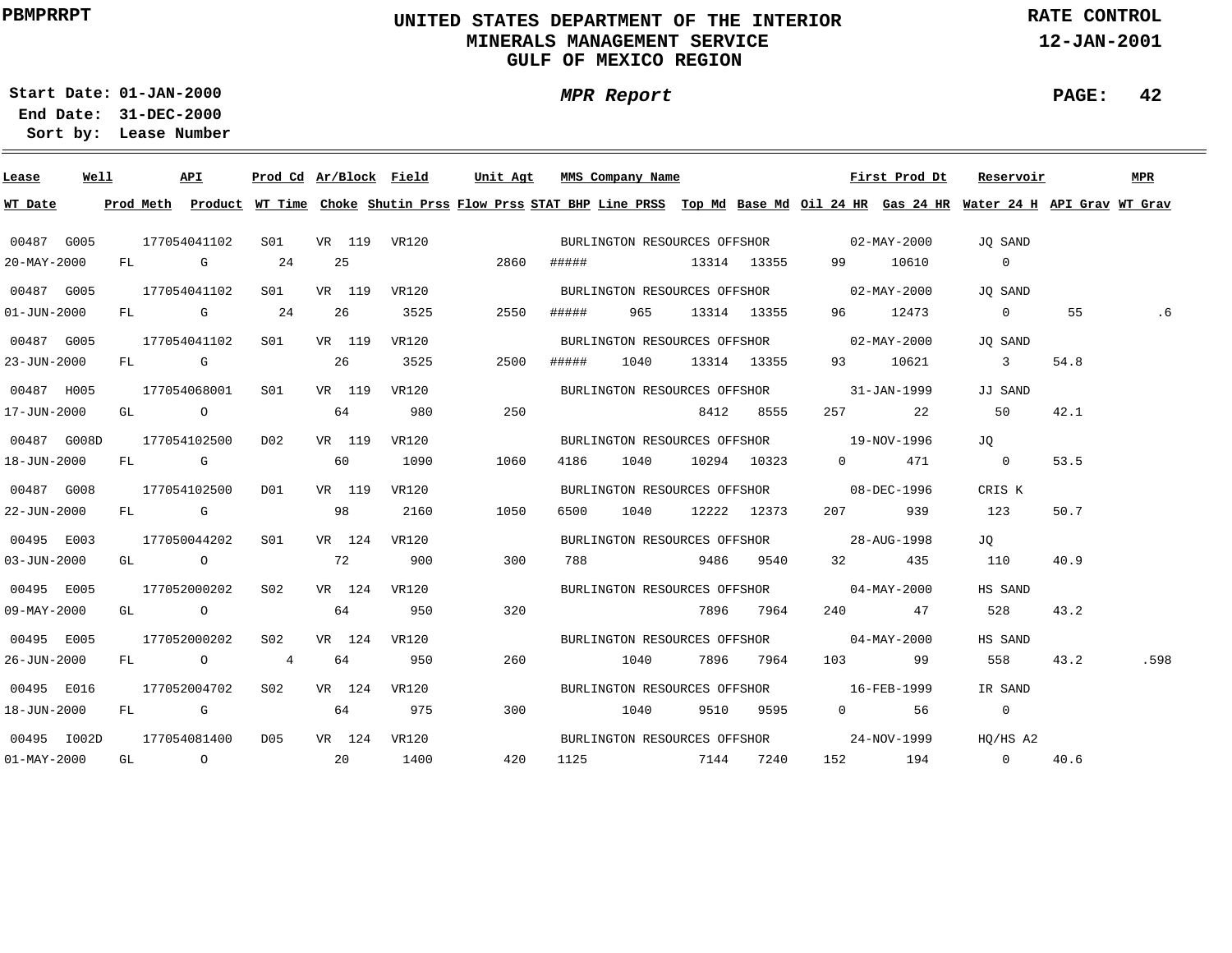# **UNITED STATES DEPARTMENT OF THE INTERIOR MINERALS MANAGEMENT SERVICEGULF OF MEXICO REGION**

**MPR Report**

**RATE CONTROL**

**12-JAN-2001**

**PAGE: 43**

**01-JAN-2000Start Date:**

| Lease             | Well |      | API                  |                  |    |        |       |           | Prod Cd Ar/Block Field Unit Agt MMS Company Name                                                                                        |      |             |                   | First Prod Dt     | Reservoir               |      | <b>MPR</b> |
|-------------------|------|------|----------------------|------------------|----|--------|-------|-----------|-----------------------------------------------------------------------------------------------------------------------------------------|------|-------------|-------------------|-------------------|-------------------------|------|------------|
| WT Date           |      |      |                      |                  |    |        |       |           | Prod Meth Product WT Time Choke Shutin Prss Flow Prss STAT BHP Line PRSS Top Md Base Md Oil 24 HR Gas 24 HR Water 24 H API Grav WT Grav |      |             |                   |                   |                         |      |            |
| 00495 F003        |      |      | 177054101001         | D03 VR 124 VR120 |    |        |       |           | BURLINGTON RESOURCES OFFSHOR 19-JUN-1998                                                                                                |      |             |                   |                   | HS SAND                 |      |            |
| $20 - JUN - 2000$ |      | FL G |                      |                  | 16 |        | 1250  | 850       | 1040                                                                                                                                    |      | 7008 7054   |                   | 97 1185           | 1134                    | 41.5 |            |
| 00495 F003D       |      |      | 177054101001         | D02              |    | VR 124 | VR120 |           | BURLINGTON RESOURCES OFFSHOR 25-AUG-1997                                                                                                |      |             |                   |                   | HO SAND                 |      |            |
| 20-JUN-2000       |      |      | FL G                 |                  |    | 64     | 1020  | 210       | 1040                                                                                                                                    |      | 6952 6962   | 10                | 354               | 250                     | 43.2 |            |
| 00495 1003        |      |      |                      | S02              |    | VR 124 | VR120 |           | BURLINGTON RESOURCES OFFSHOR                                                                                                            |      |             |                   | 18-FEB-2000       | HD SAND                 |      |            |
| 28-FEB-2000       |      |      | 177054108701<br>FL O | 24               | 13 |        | 1200  | 975       |                                                                                                                                         |      | 7400 7450   |                   | 265 148           | $\overline{0}$          | 41.7 | . 6        |
|                   |      |      |                      |                  |    |        |       |           |                                                                                                                                         |      |             |                   |                   |                         |      |            |
| 00495 1003        |      |      | 177054108701         | S02 <b>S</b>     |    | VR 124 | VR120 |           | BURLINGTON RESOURCES OFFSHOR 18-FEB-2000                                                                                                |      |             |                   |                   | HD SAND                 |      |            |
| 17-JUN-2000       |      |      | GL O                 |                  | 14 |        | 1310  | 760       |                                                                                                                                         |      | 7400 7450   | 275 — 17          | 704               | $\overline{0}$          | 39.8 |            |
| 00495 F004        |      |      | 177054112400         | SO1              |    | VR 124 | VR120 |           | BURLINGTON RESOURCES OFFSHOR 13-OCT-2000                                                                                                |      |             |                   |                   | IS SAND                 |      |            |
| 20-OCT-2000       |      |      | FL G                 | 24               |    | 28     | 3100  | 2700      |                                                                                                                                         |      | 8561 8628   | 146               | 6812              | $\overline{0}$          |      |            |
| 00495 F004        |      |      | 177054112400         | S01              |    | VR 124 | VR120 |           | BURLINGTON RESOURCES OFFSHOR 13-OCT-2000                                                                                                |      |             |                   |                   | IS SAND                 |      |            |
| 15-NOV-2000       |      |      | FL G                 | 24               |    | 25     | 3100  | 2231      | 1068                                                                                                                                    |      | 8561 8628   |                   | 121 7320          | $\overline{0}$          | 49.5 | .598       |
| 00498 X003        |      |      | 177154069801         | S <sub>03</sub>  |    | ST 128 | ST135 | 891006669 | CHEVRON USA INC                                                                                                                         |      |             | $15 - MAX - 2000$ |                   | J6 FBP                  |      |            |
| 21-MAY-2000       |      |      | FL G                 | 24               |    | 32     | 5700  | 4296      | 1174                                                                                                                                    |      | 15404 15507 |                   | 980 18716         | $\overline{0}$          | 53   | .65        |
| 00512 002         |      |      | 427084045200         | S02              |    | HI 52  | HI052 | 891006381 | ENERGY RESOURCE TECHNOLOGY I 29-JUL-2000                                                                                                |      |             |                   |                   | M-32 SAND               |      |            |
| 02-SEP-2000       |      |      | FL G                 | 24               |    | 6      | 2600  | 2550      | 2600<br>958                                                                                                                             |      | 7140 7196   | $\overline{0}$    | 530               | $\overline{0}$          |      | .6         |
| 00541 002         |      |      | 177030016601         | S01              |    | EC 160 | EC160 |           | TRANSWORLD EXPLORATION AND P 18-DEC-1999                                                                                                |      |             |                   |                   | 9800'SAND               |      |            |
| 07-JUN-2000       |      |      | FL G                 |                  |    | 30     | 2460  | 2240      | 1320                                                                                                                                    | 9950 | 9982        |                   | 164 11730         | $0 \t 56.2$             |      |            |
| 00541 C001        |      |      | 177034044601         | S01              |    | EC 160 | EC160 |           | TRANSWORLD EXPLORATION AND P                                                                                                            |      |             |                   | $13 - OCT - 2000$ | 8500'SAND               |      |            |
| 14-OCT-2000       |      |      | FL G 10              |                  | 10 |        | 3460  | 2050      | 1350                                                                                                                                    | 8280 | 8286        |                   | 23 1910           | $\overline{\mathbf{3}}$ | 55.6 | .602       |
| 00541 C002        |      |      | 177034086700         | S <sub>01</sub>  |    | EC 160 | EC160 |           | HALL-HOUSTON OIL COMPANY                                                                                                                |      |             |                   | $16 - 0CT - 1999$ | 7200 SAND               |      |            |
|                   |      |      | FL G                 | 40               |    |        |       | 1220      |                                                                                                                                         |      | 8252        |                   | 68 5597           | 8 56.4                  |      |            |
| 07-JUN-2000       |      |      |                      |                  |    |        | 1800  |           | 1050                                                                                                                                    | 8234 |             |                   |                   |                         |      |            |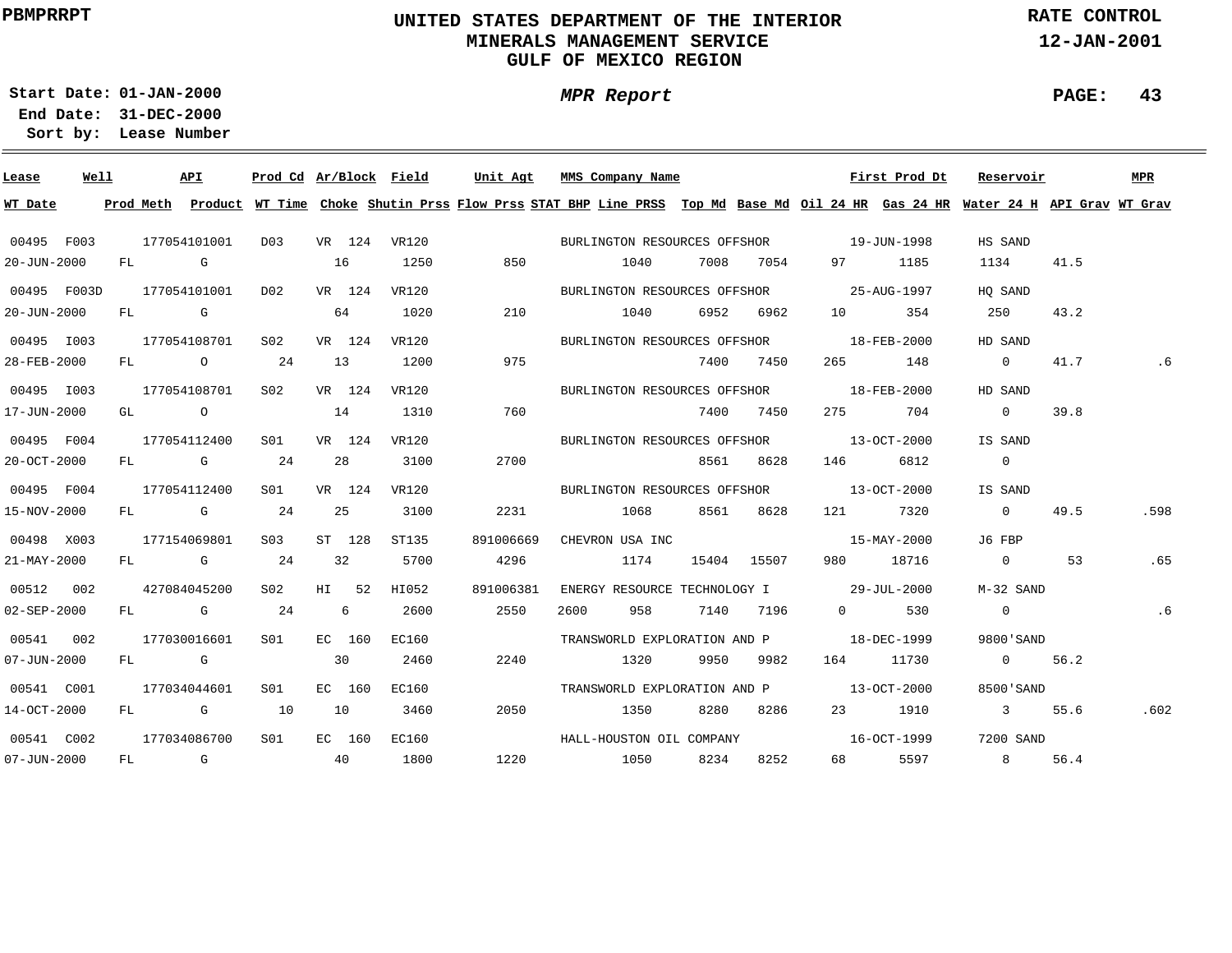# **UNITED STATES DEPARTMENT OF THE INTERIOR MINERALS MANAGEMENT SERVICEGULF OF MEXICO REGION**

**MPR Report**

**RATE CONTROL**

**12-JAN-2001**

**PAGE: 44**

**01-JAN-2000Start Date:**

| Lease                    | Well |  | API                     |                 |                 |         | Prod Cd Ar/Block Field   | Unit Agt |      |            | MMS Company Name |      |                 |                                   | First Prod Dt                            | Reservoir                                                                                                                               |      | MPR  |
|--------------------------|------|--|-------------------------|-----------------|-----------------|---------|--------------------------|----------|------|------------|------------------|------|-----------------|-----------------------------------|------------------------------------------|-----------------------------------------------------------------------------------------------------------------------------------------|------|------|
| WT Date                  |      |  |                         |                 |                 |         |                          |          |      |            |                  |      |                 |                                   |                                          | Prod Meth Product WT Time Choke Shutin Prss Flow Prss STAT BHP Line PRSS Top Md Base Md Oil 24 HR Gas 24 HR Water 24 H API Grav WT Grav |      |      |
| 00541 C002               |      |  | 177034086700            | S01 <b>S</b>    |                 | EC 160  |                          |          |      |            |                  |      |                 |                                   |                                          | 7200 SAND                                                                                                                               |      |      |
| 28-JUN-2000              |      |  | FL G                    |                 | 30              |         | 2400                     | 1340     |      |            | 1350             |      | 8234 8252       |                                   | 158 11790                                | $\overline{0}$                                                                                                                          | 60   |      |
| 00559 001                |      |  | 177054018801            | S02             |                 | VR 67   | VR076                    |          |      |            |                  |      |                 |                                   | UNION OIL COMPANY OF CALIFOR 28-SEP-1999 | $TEX(L)-2 RA$                                                                                                                           |      |      |
| 10-APR-2000              |      |  | $FL$ G 24               |                 | 21              |         | 3255                     |          | 2865 |            | 900              |      | 9569 9599       | 69 — 10                           | 6756                                     | 0 51.7                                                                                                                                  |      | .589 |
| 00560 005                |      |  | 177054011001            | S01 <b>S</b>    |                 | VR 67   | VR076                    |          |      |            |                  |      |                 |                                   | UNION OIL COMPANY OF CALIFOR 19-MAR-2000 | AMPH(E)-4                                                                                                                               |      |      |
| 18-JUL-2000              |      |  | FL G 24                 |                 | 17              |         | 2700                     |          | 2575 |            | 757              |      | 8006 8022       | 10                                | 4046                                     | $\overline{0}$                                                                                                                          | 43   |      |
| 00572 B001               |      |  | 177094093100            | D02             |                 | EI 193  | EI208                    |          |      |            |                  |      |                 | MCMORAN OIL & GAS LLC 11-DEC-1996 |                                          | $A - 9/10$                                                                                                                              |      |      |
| $20 - MAX - 2000$        |      |  | GL O                    |                 | $\overline{32}$ |         |                          |          | 450  |            | 2186 13728 13844 |      |                 | 893 — 100                         | 900                                      | 332                                                                                                                                     | 37.2 |      |
| 00576 D002               |      |  | 177094109501            | S02             |                 | EI 208  | EI208                    |          |      |            |                  |      |                 |                                   | MCMORAN OIL & GAS LLC 05-MAR-1997        | BUL(1)ASS3                                                                                                                              |      |      |
| $03 - JUN - 2000$        |      |  | GL G                    |                 | 64              |         |                          |          | 200  |            |                  | 8708 | 8829            |                                   | 345 83                                   | 313                                                                                                                                     | 36.6 |      |
| 00578 C021               |      |  | 177094077000            | S03             |                 | EI 215  | EI208                    |          |      |            |                  |      |                 |                                   | MCMORAN OIL & GAS LLC 28-MAY-1995        | A-6 FB1                                                                                                                                 |      |      |
| $16 - \text{MAX} - 2000$ |      |  | GL G                    |                 |                 | 64      |                          |          | 100  |            | 11288 11328      |      |                 |                                   | 139 180                                  | 46                                                                                                                                      | 36.4 |      |
| 00578 012                |      |  | 177094077700            | S02             |                 | EI 215  | EI208                    |          |      |            |                  |      |                 |                                   | MCMORAN OIL & GAS LLC 31-MAY-1994        | BUL 1A STRING                                                                                                                           |      | 416  |
| $31 - MAX - 2000$        |      |  | GL O                    |                 | 50              |         |                          |          | 150  |            |                  | 7938 | 8152            |                                   | 80 0                                     | 234                                                                                                                                     | 55.9 |      |
| 00593 G005               |      |  | 177110082700            | SO1             |                 | SS 198  | SS176                    |          |      | CONOCO INC |                  |      |                 | $31 - \text{MAR} - 1986$          |                                          | KN G1                                                                                                                                   |      | 351  |
| 17-FEB-2000              |      |  | GL $\qquad \qquad$ 0 24 |                 | 118             |         | $\overline{\phantom{0}}$ |          | 100  |            | 1131 0           |      | 10844 10853     | 152 and 152                       | 410                                      | 759                                                                                                                                     | 34   |      |
| 00593 G007               |      |  | 177112000600            | S02             |                 | SS 198  | SS176                    |          |      | CONOCO INC |                  |      |                 |                                   | $31 - MAY - 1992$                        | JS G1                                                                                                                                   |      | 6159 |
| 18-FEB-2000              |      |  | $FL$ G 24               |                 |                 | 42      | 650                      |          | 350  |            | 657 320          |      |                 | 10376 10413 3                     | 2600                                     | $\overline{0}$                                                                                                                          | 51   |      |
| 00593 K004               |      |  | 177114119201            | S <sub>01</sub> |                 | SS 198  | SS176                    |          |      | CONOCO INC |                  |      |                 |                                   | 15-FEB-1997                              | LO K-1                                                                                                                                  |      |      |
| 07-MAR-2000              |      |  | FL 0 24                 |                 | 24              |         | $\overline{0}$           |          | 800  | 2239       | $\overline{0}$   |      | 11938 11966     | 564 7                             | 526                                      | 242                                                                                                                                     | 35.3 |      |
| 00599 CA007G             |      |  | 177150086600            | S06             |                 | $ST$ 63 | ST086                    |          |      |            |                  |      |                 |                                   | MURPHY EXPLORATION & PRODUCT 10-MAY-1996 | LF-B UPPER                                                                                                                              |      |      |
| 13-JUN-2000              |      |  | FL G                    | $\sim$ 26       |                 |         | 1420                     |          | 1175 | 710        |                  |      | 960 13464 13484 |                                   | 19 3342                                  | 8 <sup>1</sup>                                                                                                                          | 51.6 |      |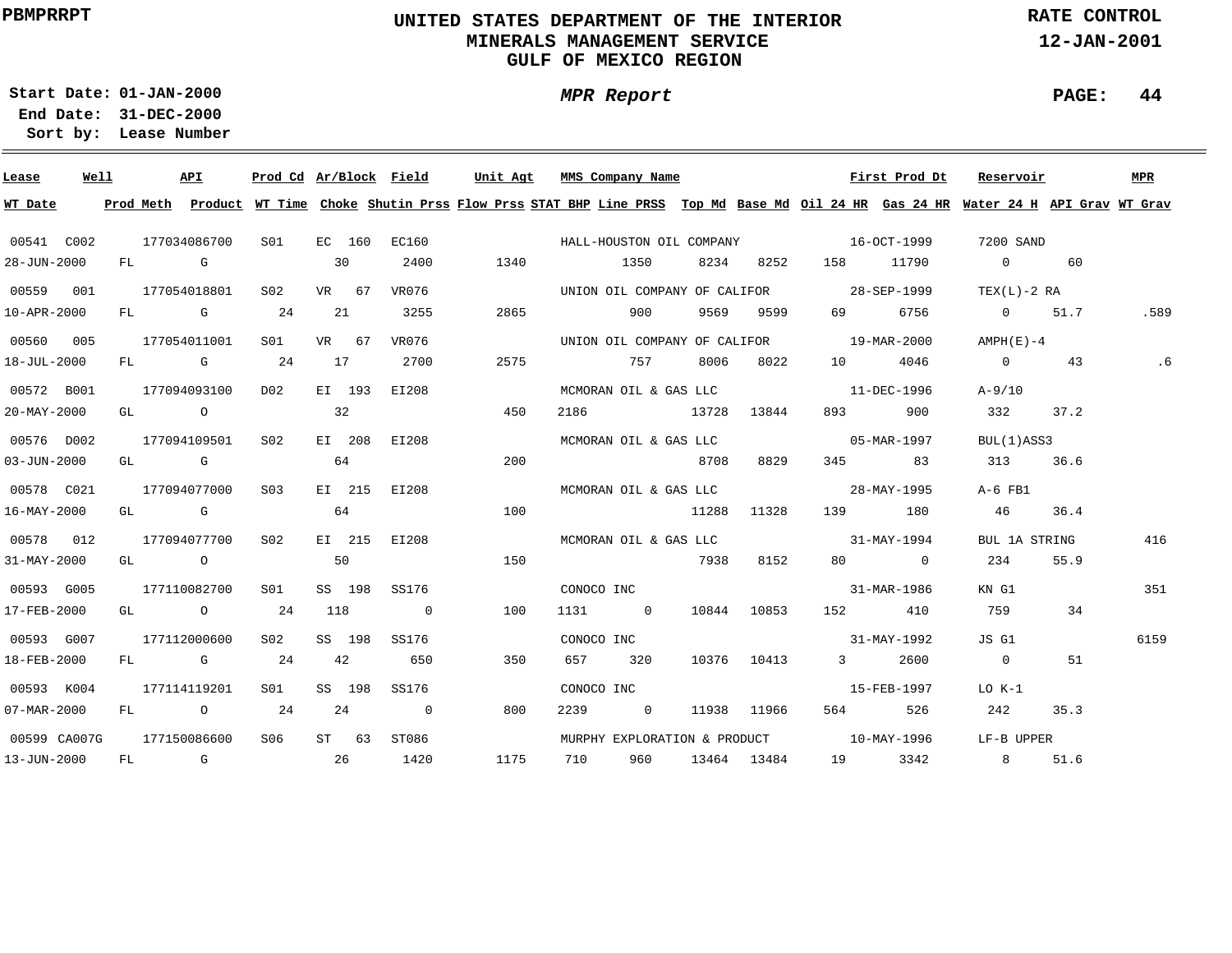# **UNITED STATES DEPARTMENT OF THE INTERIOR MINERALS MANAGEMENT SERVICEGULF OF MEXICO REGION**

**MPR Report**

**RATE CONTROL**

**12-JAN-2001**

**PAGE: 45**

**01-JAN-2000Start Date:**

| Lease             | Well |      | API          | Prod Cd Ar/Block Field |         |       | Unit Agt |      | MMS Company Name |                  |                                          | First Prod Dt | Reservoir                                                                                                                               |        | MPR |
|-------------------|------|------|--------------|------------------------|---------|-------|----------|------|------------------|------------------|------------------------------------------|---------------|-----------------------------------------------------------------------------------------------------------------------------------------|--------|-----|
| WT Date           |      |      |              |                        |         |       |          |      |                  |                  |                                          |               | Prod Meth Product WT Time Choke Shutin Prss Flow Prss STAT BHP Line PRSS Top Md Base Md Oil 24 HR Gas 24 HR Water 24 H API Grav WT Grav |        |     |
| 00599             | 021H |      | 177150108800 | D07                    | ST 63   | ST086 |          |      |                  |                  | MURPHY EXPLORATION & PRODUCT 04-JUN-1996 |               | LF-B LOWER                                                                                                                              |        |     |
| $30 - MAX - 2000$ |      | FL G |              |                        | 30      | 1160  | 1020     | 1430 | 1000             | 13662 13676      |                                          | 2 840         | 2 54.5                                                                                                                                  |        |     |
| 00599 021I        |      |      | 177150108800 | DO6                    | ST 63   | ST086 |          |      |                  |                  | MURPHY EXPLORATION & PRODUCT 31-JAN-1995 |               | $LFB-FB-1$                                                                                                                              |        | 204 |
| $10 - JUN - 2000$ |      |      | FL G         |                        | 29      | 1250  | 1040     | 4372 | 960              |                  | 13560 13576 7                            | 2035          | 4 51.6                                                                                                                                  |        |     |
| 00599 J001        |      |      | 177152007401 | S02                    | ST 63   | ST086 |          |      |                  |                  | MURPHY EXPLORATION & PRODUCT 10-JUL-1999 |               | $U-U/L$ FB335                                                                                                                           |        |     |
| 12-JUN-2000       |      |      | FL G         |                        | 16      | 3900  | 2700     |      | 1000             |                  | 13035 13178 39 3727                      |               |                                                                                                                                         | 9 47.9 |     |
| 00599 F002I       |      |      | 177154079700 | D05                    | ST 63   | ST086 |          |      |                  |                  | MURPHY EXPLORATION & PRODUCT 30-SEP-1994 |               | $T-1-FB-F2$                                                                                                                             |        | 59  |
| 11-JUN-2000       |      |      | GL O         |                        | 64      |       | 220      |      | 460              | 13404 13428      |                                          | 119 3         | 30 35.7                                                                                                                                 |        |     |
| 00599 CA001B      |      |      | 177154087600 | S02                    | ST 63   | ST086 |          |      |                  |                  | MURPHY EXPLORATION & PRODUCT 10-FEB-1999 |               | LFE-FB-110                                                                                                                              |        |     |
| 11-JUN-2000       |      |      | FL G         |                        | 19      | 1450  | 1110     |      | 950              | 14564 14594      |                                          | 13 1251       | $\overline{0}$                                                                                                                          | 54.8   |     |
| 00599 H004J       |      |      | 177154088700 | D05                    | ST 63   | ST086 |          |      |                  |                  | MURPHY EXPLORATION & PRODUCT 22-JUL-1998 |               | $\circ$                                                                                                                                 |        |     |
| 21-MAY-2000       |      |      | FL G         |                        | 18      | 1750  | 1440     | 4150 |                  | 1000 11986 12026 |                                          | 21 3456       | 5                                                                                                                                       | 47.8   |     |
| 00599 H004I       |      |      | 177154088700 | D04                    | $ST$ 63 | ST086 |          |      |                  |                  | MURPHY EXPLORATION & PRODUCT 22-JUL-1998 |               | S.                                                                                                                                      |        |     |
| $01 - JUN - 2000$ |      |      | FL G         |                        | 22      | 1450  | 1275     | 2900 |                  |                  | 975 12285 12374 17 3672                  |               | $\overline{7}$                                                                                                                          | 50.7   |     |
| 00599 K002B       |      |      | 177154091800 | S <sub>02</sub>        | $ST$ 63 | ST086 |          |      |                  |                  | MURPHY EXPLORATION & PRODUCT 06-JUN-1997 |               | $\circ$                                                                                                                                 |        |     |
| 16-MAY-2000       |      |      | FL G         |                        | 20      | 1460  | 1250     | 4300 |                  | 1050 11507 11548 |                                          | 0 1760        | $\overline{0}$                                                                                                                          |        |     |
| 00605 E001B       |      |      | 177154074200 | S02                    | ST 86   | ST086 |          |      |                  |                  | MURPHY EXPLORATION & PRODUCT 19-JAN-1997 |               | 3700-FB-E1                                                                                                                              |        |     |
| 13-JUN-2000       |      |      | FL G         |                        | 8       | 1670  | 1310     | 1500 | 245              | 3663 3750        |                                          | $0$ 514       | $\overline{0}$                                                                                                                          |        |     |
| 00605 025J        |      |      | 177154077300 | D07                    | ST 86   | ST086 |          |      |                  |                  | MURPHY EXPLORATION & PRODUCT 18-DEC-1996 |               | Q                                                                                                                                       |        |     |
| 10-JUN-2000       |      |      | FL O         |                        | 20      | 1275  | 2400     |      | 1050             | 12398 12482      |                                          | 99 1962       | 564                                                                                                                                     | 35.1   |     |
| 00605             | 025L |      | 177154077300 | D08                    | ST 86   | ST086 |          |      |                  |                  | MURPHY EXPLORATION & PRODUCT 22-AUG-1998 |               | K1/K2                                                                                                                                   |        |     |
| $10 - JUN - 2000$ |      |      | GL G         | $\sim$ 20              |         |       |          | 250  | 10695 10860      |                  |                                          | 68 206        | 254                                                                                                                                     | 36.1   |     |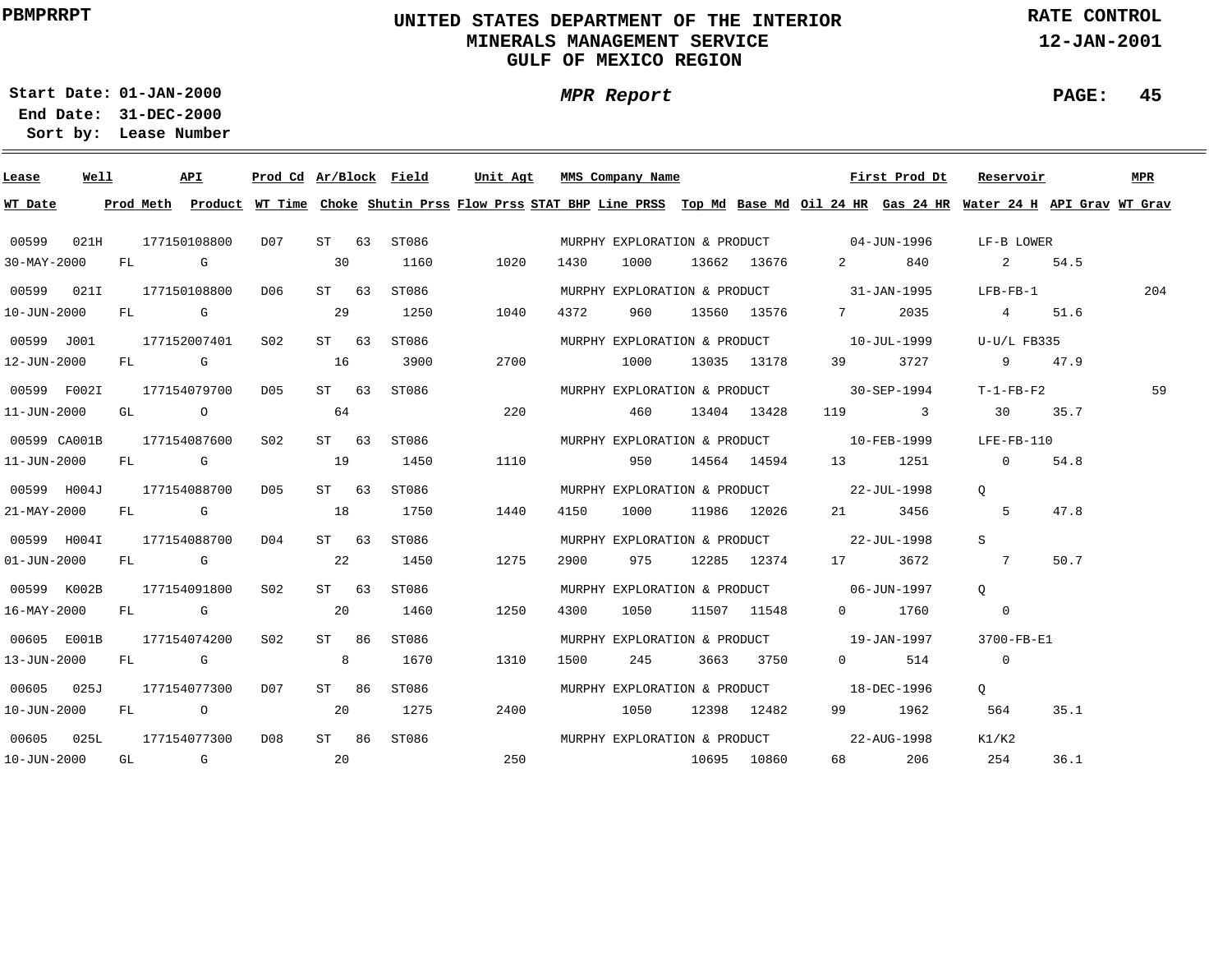# **UNITED STATES DEPARTMENT OF THE INTERIOR MINERALS MANAGEMENT SERVICEGULF OF MEXICO REGION**

**MPR Report**

**RATE CONTROL**

**12-JAN-2001**

**PAGE: 46**

**01-JAN-2000Start Date:31-DEC-2000 End Date:** 

| Lease             | Well |  | API                      |                 |        |        | Prod Cd Ar/Block Field | Unit Agt |            | MMS Company Name    |                 |                                          | First Prod Dt | Reservoir                                                                                                                               |      | <b>MPR</b> |
|-------------------|------|--|--------------------------|-----------------|--------|--------|------------------------|----------|------------|---------------------|-----------------|------------------------------------------|---------------|-----------------------------------------------------------------------------------------------------------------------------------------|------|------------|
| WT Date           |      |  |                          |                 |        |        |                        |          |            |                     |                 |                                          |               | Prod Meth Product WT Time Choke Shutin Prss Flow Prss STAT BHP Line PRSS Top Md Base Md Oil 24 HR Gas 24 HR Water 24 H API Grav WT Grav |      |            |
| 00605 F001E       |      |  | 177154078000             |                 |        |        | S04 ST 86 ST086        |          |            |                     |                 |                                          |               | MURPHY EXPLORATION & PRODUCT 05-FEB-1999 01-FB-570                                                                                      |      |            |
| 11-JUN-2000       |      |  | FL G                     |                 | 23     |        |                        | 1050     |            |                     | 12752 12806     |                                          | 0 497         | $\sim$ 0                                                                                                                                |      |            |
|                   |      |  | 00605 E002A 177154079000 | S01 <b>S</b>    |        |        | ST 86 ST086            |          |            |                     |                 |                                          |               | MURPHY EXPLORATION & PRODUCT 31-MAR-1994 3800-FB-E1                                                                                     |      | $\Omega$   |
| 13-JUN-2000       |      |  | FL O                     |                 | 48     |        | 1350                   |          | 400 000    | 245                 | 4387 4466       | 1020                                     | 2002          | $0 \t 38.6$                                                                                                                             |      |            |
| 00759 C008        |      |  | 177004103200             | S01             |        |        | WC 173 WC180           |          |            |                     |                 | EQUITABLE PRODUCTION COMPANY 01-JUL-1999 |               | K-2 SAND                                                                                                                                |      |            |
| 15-JUN-2000       |      |  |                          | FL G 39         |        |        | 980                    | 550      | #####      |                     | 275 10040 10062 | $5 \sim$                                 | 2995          | 10                                                                                                                                      | 39   |            |
| 00762 002         |      |  | 177000015801 S01         |                 |        |        | WC 176 EC064           |          |            |                     |                 | STONE ENERGY CORPORATION 31-AUG-2000     |               | M2 FB7                                                                                                                                  |      |            |
| $07 - JUN - 2000$ |      |  |                          |                 |        |        | 475                    | 310      |            |                     | 621 10616 10626 |                                          | 519 731       | $\overline{0}$                                                                                                                          | 33.6 |            |
| 00762 002         |      |  | 177000015801             | S01             |        |        | WC 176 EC064           |          |            |                     |                 | STONE ENERGY CORPORATION 31-AUG-2000     |               | M2 FB7                                                                                                                                  |      |            |
| 16-JUN-2000       |      |  | GL $\qquad \qquad$ 0 24  |                 | 48     |        | 840                    | 310      |            |                     | 10616 10626     |                                          | 446 33        | $\sim$ 6                                                                                                                                | 33.6 | .61        |
| 00763 G005        |      |  | 177004031800             | S04             | WC 180 |        | WC180                  |          |            |                     |                 | WESTPORT RESOURCES CORPORATI 19-AUG-1996 |               | A6-LWR                                                                                                                                  |      |            |
| $01 - JUN - 2000$ |      |  |                          | $FL$ G 64       |        |        | 550                    | 305      |            | 100                 | 300 4881 4891   |                                          | $0 \t 2490$   | $\overline{0}$                                                                                                                          |      |            |
| 00763 G009        |      |  | 177004065700             | S06             |        | WC 180 | WC180                  |          |            |                     |                 | WESTPORT RESOURCES CORPORATI 30-APR-1993 |               | A-7 SAND                                                                                                                                |      |            |
| $01 - JUN - 2000$ |      |  | FL G                     |                 |        | 64     | 445                    | 312      | 2000 — 100 |                     | 4960 5006       |                                          | 0 3810        | $\overline{0}$                                                                                                                          |      |            |
| 00763 G012        |      |  | 177004099800             | SO1             |        | WC 180 | WC180                  |          |            |                     |                 | WESTPORT RESOURCES CORPORATI 11-AUG-1998 |               | A-2 SAND                                                                                                                                |      |            |
| $01 - JUN - 2000$ |      |  | FL G                     | $\sim$ 23       |        |        | 1450                   | 846      | 1700       | 820 — 10            | 7321 7374       |                                          | $0 \t 4900$   | $\overline{0}$                                                                                                                          |      |            |
| 00763 C007        |      |  | 177004102100             | D01             | WC 180 |        | WC180                  |          |            |                     |                 | WESTPORT RESOURCES CORPORATI 03-MAR-1999 |               | F-1 SAND                                                                                                                                |      |            |
| 16-JUN-2000       |      |  | FL G                     | 27              |        |        | 1100                   | 935      | #####      | 750                 | 8596 8666       |                                          | 9 3395        | 17 46.9                                                                                                                                 |      |            |
| 00763 C007D       |      |  | 177004102100             | DO <sub>2</sub> | WC 180 |        | WC180                  |          |            |                     |                 | WESTPORT RESOURCES CORPORATI 05-MAR-1999 |               | C-3 SAND                                                                                                                                |      |            |
| 16-JUN-2000       |      |  | FL G                     | $\sim$ 39       |        |        | 1550                   | 1105     |            | 755                 | 7654 7688       |                                          |               | 35 10431 36 33.3                                                                                                                        |      |            |
| 00763 C009        |      |  | 177004103300             | S <sub>01</sub> |        |        | WC 180 WC180           |          |            |                     |                 |                                          |               | WESTPORT RESOURCES CORPORATI 01-JUL-1999 C-3 SAND                                                                                       |      |            |
| 17-JUN-2000       |      |  |                          | FL G 28         |        |        | 1480                   | 1020     |            | ##### 735 7282 7290 |                 |                                          | 9 3444        | 37                                                                                                                                      | 51.9 |            |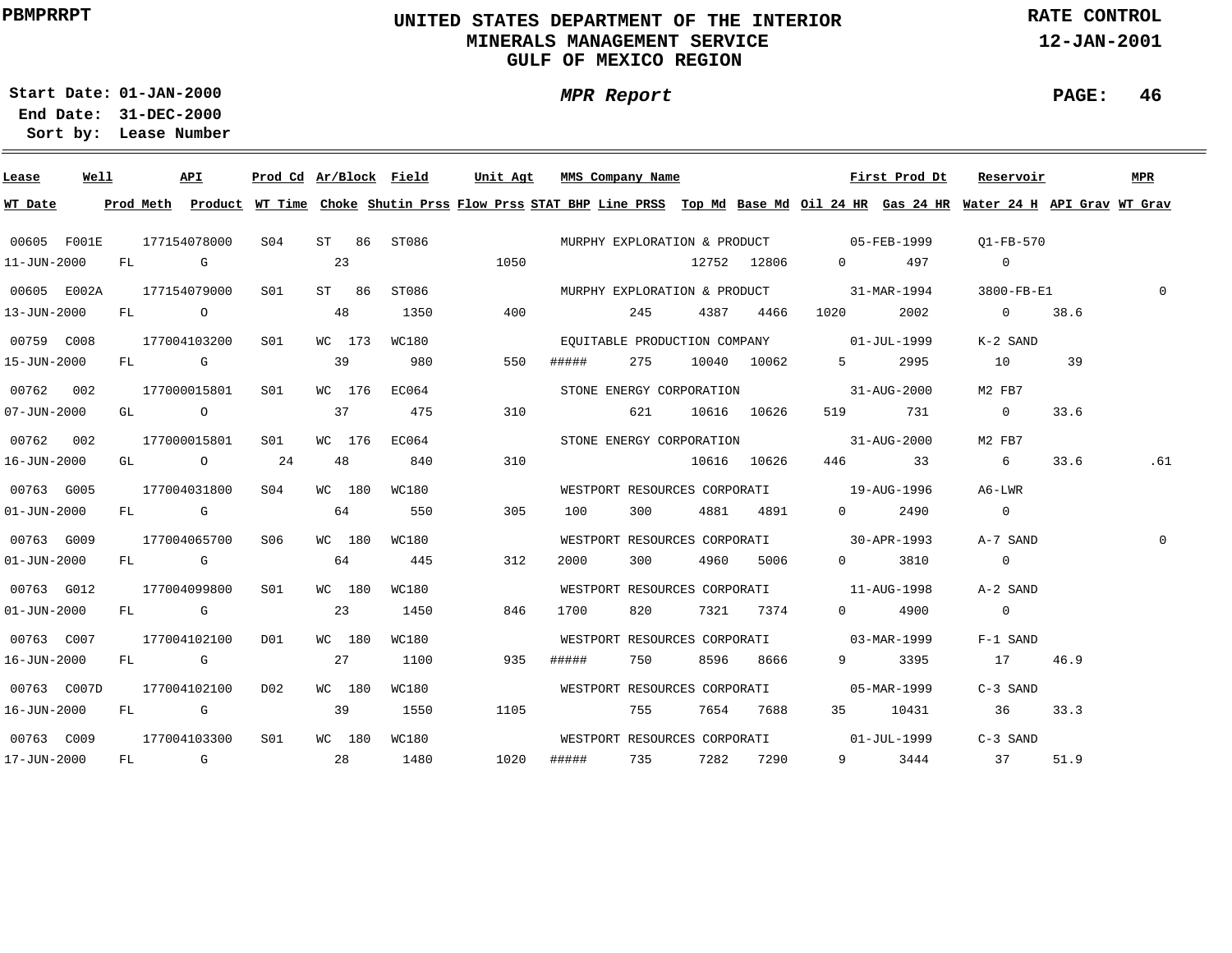# **UNITED STATES DEPARTMENT OF THE INTERIOR MINERALS MANAGEMENT SERVICEGULF OF MEXICO REGION**

**MPR Report**

**RATE CONTROL**

**12-JAN-2001**

**PAGE: 47**

**01-JAN-2000Start Date:31-DEC-2000 End Date:** 

| Lease             | Well |     |           | API                                                                                                                                                                                                                            | Prod Cd Ar/Block Field |     |         |       | Unit Agt |     |       | MMS Company Name |                              |             |                                          | First Prod Dt     | Reservoir                                                                                                                     |      | MPR  |
|-------------------|------|-----|-----------|--------------------------------------------------------------------------------------------------------------------------------------------------------------------------------------------------------------------------------|------------------------|-----|---------|-------|----------|-----|-------|------------------|------------------------------|-------------|------------------------------------------|-------------------|-------------------------------------------------------------------------------------------------------------------------------|------|------|
| WT Date           |      |     | Prod Meth |                                                                                                                                                                                                                                |                        |     |         |       |          |     |       |                  |                              |             |                                          |                   | Product WT Time Choke Shutin Prss Flow Prss STAT BHP Line PRSS Top Md Base Md Oil 24 HR Gas 24 HR Water 24 H API Grav WT Grav |      |      |
| 00763 C010        |      |     |           | 177004104000                                                                                                                                                                                                                   | SO1                    |     | WC 180  | WC180 |          |     |       |                  | WESTPORT RESOURCES CORPORATI |             | 29-DEC-1999                              |                   | $F-2$ SAND                                                                                                                    |      |      |
| $03 - JAN - 2000$ |      | FL. |           | G                                                                                                                                                                                                                              | 6                      |     | 30      | 1625  | 1350     |     | ##### | 850              | 8742                         | 8770        | 30                                       | 7148              | 1.5                                                                                                                           | 51   | .624 |
| 00763 C010        |      |     |           | 177004104000                                                                                                                                                                                                                   | S01                    |     | WC 180  | WC180 |          |     |       |                  | WESTPORT RESOURCES CORPORATI |             |                                          | 29-DEC-1999       | $F-2$ SAND                                                                                                                    |      |      |
| 16-JUN-2000       |      | FL  |           | G                                                                                                                                                                                                                              |                        |     | 33      | 1480  | 1000     |     | ##### | 750              | 8742                         | 8770        | 25                                       | 8218              | 33                                                                                                                            | 51.4 |      |
| 00763 G013        |      |     |           | 177004104600                                                                                                                                                                                                                   | S <sub>01</sub>        |     | WC 180  | WC180 |          |     |       |                  | WESTPORT RESOURCES CORPORATI |             |                                          | $22 - JAN - 2000$ | A-8 SAND                                                                                                                      |      |      |
| 19-FEB-2000       |      | FL. |           | G                                                                                                                                                                                                                              | -24                    |     | 29      | 1950  | 1667     |     | ##### | 700              | 9764                         | 9870        | $\overline{0}$                           | 10965             | 10                                                                                                                            |      | .569 |
| 00763 G013        |      |     |           | 177004104600                                                                                                                                                                                                                   | S01                    |     | WC 180  | WC180 |          |     |       |                  | WESTPORT RESOURCES CORPORATI |             |                                          | 22-JAN-2000       | A-8 SAND                                                                                                                      |      |      |
| $02 - JUN - 2000$ |      | FL. |           | <b>G</b>                                                                                                                                                                                                                       |                        |     | 32      | 2050  | 1371     |     | ##### | 820              | 9764                         | 9870        | $\Omega$                                 | 7900              | $\overline{0}$                                                                                                                |      |      |
| 00763 G014        |      |     |           | 177004104900                                                                                                                                                                                                                   | SO1                    |     | WC 180  | WC180 |          |     |       |                  | WESTPORT RESOURCES CORPORATI |             |                                          | 13-FEB-2000       | UNNAMED SAND                                                                                                                  |      |      |
| 19-FEB-2000       |      | FL. |           | G                                                                                                                                                                                                                              | 24                     |     | 12      | 1700  | 1280     |     | ##### | 700              | 6572                         | 6593        | $2 \left( \frac{1}{2} \right)$           | 1695              | $\overline{0}$                                                                                                                | 39   | .576 |
| 00767 1002        |      |     |           | 177034008402                                                                                                                                                                                                                   | S <sub>02</sub>        |     | $EC$ 47 | EC064 |          |     |       |                  | NEWFIELD EXPLORATION COMPANY |             |                                          | $27 - JAN - 2000$ | "JN" SAND                                                                                                                     |      |      |
| 26-FEB-2000       |      | FL  |           | and the Company of the Company of the Company of the Company of the Company of the Company of the Company of the Company of the Company of the Company of the Company of the Company of the Company of the Company of the Comp | 24                     | 19  |         | 3000  | 1320     |     |       | 590              | 8026                         | 8043        | 17                                       | 3000              | $\overline{0}$                                                                                                                | 53.7 | .604 |
| 00767 J004        |      |     |           | 177034038401                                                                                                                                                                                                                   | S <sub>02</sub>        | EC. | 47      | EC046 |          |     |       |                  |                              |             | NEWFIELD EXPLORATION COMPANY 16-SEP-1999 |                   | OG/OP SAND                                                                                                                    |      |      |
| $20 - JAN - 2000$ |      | FL  |           | $\mathbf G$                                                                                                                                                                                                                    | 24                     | 15  |         | 2725  |          | 650 |       | 600              |                              | 11100 11363 | $3 \left( \frac{1}{2} \right)$           | 426               | $\overline{\mathbf{3}}$                                                                                                       | 46.9 | .586 |
| 00767 J004        |      |     |           | 177034038401                                                                                                                                                                                                                   | S <sub>03</sub>        |     | $EC$ 47 | EC046 |          |     |       |                  |                              |             | NEWFIELD EXPLORATION COMPANY 06-FEB-2000 |                   | NF SAND                                                                                                                       |      |      |
| 18-FEB-2000       |      | FL  |           | G                                                                                                                                                                                                                              | $\overline{4}$         | 10  |         | 3425  | 3010     |     |       | 595              |                              | 9684 9696   | 42                                       | 2790              | $\overline{0}$                                                                                                                | 53.4 | .586 |
| 00767 H006        |      |     |           | 177034087700                                                                                                                                                                                                                   | S01                    |     | $EC$ 47 | EC064 |          |     |       |                  | NEWFIELD EXPLORATION COMPANY |             | $03 - JUN - 2000$                        |                   | OC SAND                                                                                                                       |      |      |
| 09-JUN-2000       |      | FL  |           | G                                                                                                                                                                                                                              | 24                     | 18  |         | 3300  | 2350     |     | ##### | 600              |                              | 10620 10672 | 78 —                                     | 5053              | $\overline{0}$                                                                                                                | 48.2 | .617 |
| 00775 005E        |      |     |           | 177050018000                                                                                                                                                                                                                   | S05                    |     | VR 131  | VR131 |          |     |       |                  | MOBIL OIL EXPLORATION & PROD |             | $30 - JUN - 1993$                        |                   | $B-1$                                                                                                                         |      | 2569 |
| 14-JUN-2000       |      | FL  |           | G                                                                                                                                                                                                                              |                        | 12  |         | 2000  |          | 850 |       | 920              | 5344                         | 5358        | $0 \qquad \qquad$                        | 202               | 518                                                                                                                           |      |      |
| 00775 C006        |      |     |           | 177050038700                                                                                                                                                                                                                   | S05                    |     | VR 131  | VR131 |          |     |       |                  | STONE ENERGY CORPORATION     |             |                                          | 21-AUG-2000       | 16 SAND RES A1                                                                                                                |      |      |
| 19-AUG-2000       |      | FL. |           | G                                                                                                                                                                                                                              | 6                      |     | 24      | 1100  |          | 775 |       | 200              | 13188                        | 13229       | 12                                       | 2210              | 45                                                                                                                            | 54.2 | .58  |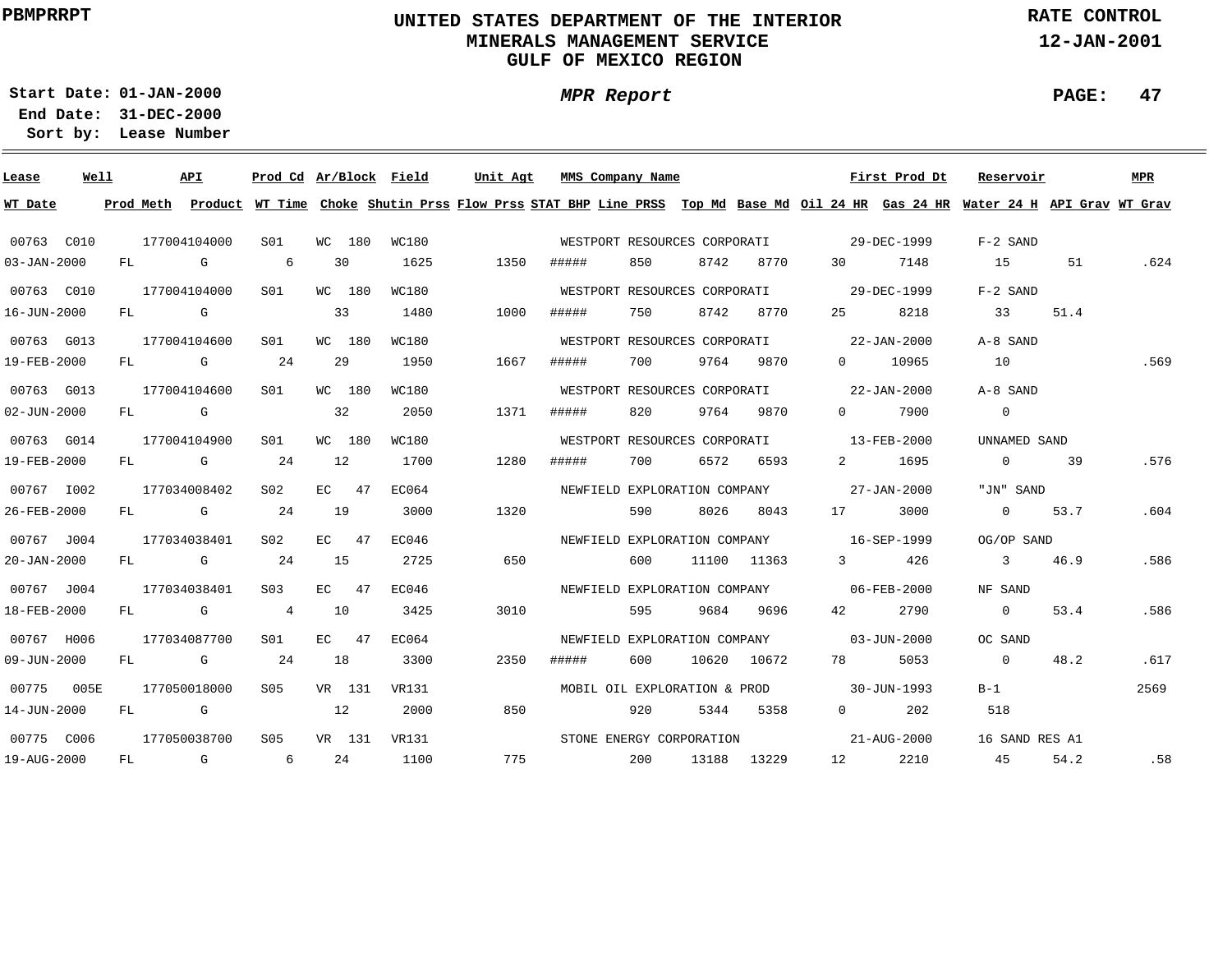# **UNITED STATES DEPARTMENT OF THE INTERIOR MINERALS MANAGEMENT SERVICEGULF OF MEXICO REGION**

**MPR Report**

**RATE CONTROL**

**12-JAN-2001**

**PAGE: 48**

**01-JAN-2000Start Date:**

| Lease             | Well |    |        | API                                                                                                                                                                                                                            | Prod Cd Ar/Block Field |    |        |              | Unit Agt  |       | MMS Company Name   |                              |             |                                                             | First Prod Dt | Reservoir                                                                                                                               |      | MPR  |
|-------------------|------|----|--------|--------------------------------------------------------------------------------------------------------------------------------------------------------------------------------------------------------------------------------|------------------------|----|--------|--------------|-----------|-------|--------------------|------------------------------|-------------|-------------------------------------------------------------|---------------|-----------------------------------------------------------------------------------------------------------------------------------------|------|------|
| WT Date           |      |    |        |                                                                                                                                                                                                                                |                        |    |        |              |           |       |                    |                              |             |                                                             |               | Prod Meth Product WT Time Choke Shutin Prss Flow Prss STAT BHP Line PRSS Top Md Base Md Oil 24 HR Gas 24 HR Water 24 H API Grav WT Grav |      |      |
| 00775             | 013  |    |        | 177054026501                                                                                                                                                                                                                   | S01                    |    |        | VR 131 VR131 |           |       |                    |                              |             | STONE ENERGY CORPORATION 31-JUL-1997                        |               | 8-A LWR                                                                                                                                 |      |      |
| $04 - JUN - 2000$ |      |    | FL G   |                                                                                                                                                                                                                                |                        | 10 |        | 2850         | 2375      | 3500  | 920                |                              | 10740 10760 |                                                             | 22 1599       | 117                                                                                                                                     | 53.4 |      |
| 00775 014B        |      |    |        | 177054027700                                                                                                                                                                                                                   | S02                    |    | VR 131 | VR131        |           |       |                    | STONE ENERGY CORPORATION     |             | $05 - \text{MAR} - 1997$                                    |               | 13 SAND                                                                                                                                 |      |      |
| 11-JUN-2000       |      |    | $FL$ G |                                                                                                                                                                                                                                |                        | 12 |        | 1500         | 1310      | 4650  | 920                |                              | 12054 12077 |                                                             | 4 1057        | 16                                                                                                                                      | 55.5 |      |
| 00775 C002        |      |    |        | 177054056700                                                                                                                                                                                                                   | S03                    |    | VR 131 | VR131        |           |       |                    | STONE ENERGY CORPORATION     |             | $02 - FEB - 2000$                                           |               | 17A SAND                                                                                                                                |      |      |
| 03-FEB-2000       |      |    |        | $FL$ G and $G$ and $G$ and $G$ and $G$ and $G$ and $G$ and $G$ and $G$ and $G$ and $G$ and $G$ and $G$ and $G$ and $G$ and $G$ and $G$ and $G$ and $G$ and $G$ and $G$ and $G$ and $G$ and $G$ and $G$ and $G$ and $G$ and $G$ | 5                      |    | 15     | 3400         | 260       |       | 200                |                              | 13654 13700 | $\overline{3}$ and $\overline{3}$                           | 527           | $\overline{0}$                                                                                                                          | 51   | .651 |
| 00775 C002        |      |    |        | 177054056700                                                                                                                                                                                                                   | S04                    |    | VR 131 | VR131        |           |       |                    | STONE ENERGY CORPORATION     |             |                                                             | 08-MAR-2000   | 17A SAND                                                                                                                                |      |      |
| 24-MAR-2000       |      |    |        | FL G                                                                                                                                                                                                                           | 17                     | 12 |        | 3250         | 2990      |       | 960                |                              | 13528 13592 | 28 — 28                                                     | 1183          | 196                                                                                                                                     | 45.9 | .628 |
| 00775 C002        |      |    |        | 177054056700                                                                                                                                                                                                                   | SO4                    |    | VR 131 | VR131        |           |       |                    |                              |             | STONE ENERGY CORPORATION 68-MAR-2000                        |               | 17A SAND                                                                                                                                |      |      |
| 18-JUN-2000       |      |    |        | FL G                                                                                                                                                                                                                           |                        | 17 |        | 3700         | 3000      |       | 920                |                              | 13528 13592 | 66 — 1                                                      | 3125          | 432                                                                                                                                     | 44.7 |      |
| 00775 C003C       |      |    |        | 177054058000                                                                                                                                                                                                                   | S <sub>03</sub>        |    | VR 131 | VR131        |           |       |                    |                              |             | MOBIL OIL EXPLORATION & PROD 30-SEP-1989                    |               | 5Z U SAND                                                                                                                               |      | 763  |
| 19-JUN-2000       |      |    |        | FL G                                                                                                                                                                                                                           |                        | 18 |        | 1350         | 850       | 3325  | 920                |                              | 10000 10040 | $\Omega$ and $\Omega$                                       | 395           | 530                                                                                                                                     |      |      |
| 00775 D001        |      |    |        | 177054108300                                                                                                                                                                                                                   | S01                    |    | VR 131 | VR131        |           |       |                    |                              |             | STONE ENERGY CORPORATION 11-JUL-1999                        |               | 12D RA1                                                                                                                                 |      |      |
| 07-JUN-2000       |      |    |        | FL G                                                                                                                                                                                                                           |                        |    | 20     | 3600         | 3300      | ##### | 920                |                              | 11432 11438 |                                                             | 179 7092      | $\overline{0}$                                                                                                                          | 49.3 |      |
| 00775 E001        |      |    |        | 177054109700                                                                                                                                                                                                                   | S03                    |    | VR 131 | VR131        |           |       |                    | STONE ENERGY CORPORATION     |             | $15 - \text{MAR} - 2000$                                    |               | 10 SAND                                                                                                                                 |      |      |
| 19-MAR-2000       |      |    |        | FL G                                                                                                                                                                                                                           | 17                     | 14 |        | 1560         | 1420      |       | 960                |                              | 11308 11328 | $9 \left( \begin{array}{ccc} 9 & 1 & 1 \end{array} \right)$ | 746           | 291                                                                                                                                     | 49.4 | .616 |
| 00775 021         |      |    |        | 177054111400                                                                                                                                                                                                                   | S02                    |    | VR 131 | VR131        |           |       |                    | STONE ENERGY CORPORATION     |             | $31 - \text{AUG} - 2000$                                    |               | 16 SAND RES B1                                                                                                                          |      |      |
| 20-SEP-2000       |      |    |        | FL G                                                                                                                                                                                                                           | 14                     | 18 |        | 5200         | 4600      |       | 980                |                              | 13728 13764 | 274                                                         | 7388          | 10                                                                                                                                      | 43   | .626 |
| 00777 B009        |      |    |        | 177074067801                                                                                                                                                                                                                   | SO1                    |    | SM 22  | SM023        |           |       |                    | DEVON ENERGY PRODUCTION COMP |             |                                                             | 26-FEB-2000   | $G-2$ FB H                                                                                                                              |      |      |
| 16-MAR-2000       |      | FL |        | $\mathbf G$                                                                                                                                                                                                                    | 8 <sup>1</sup>         |    | 43     | 4500         | 2200      |       | 1000               |                              | 14243 14384 |                                                             | 472 19428     | 19                                                                                                                                      | 46   | .6   |
| 00790 A001A       |      |    |        | 177084059600                                                                                                                                                                                                                   | S <sub>02</sub>        |    | SM 95  | EI266        | 891008640 |       | APACHE CORPORATION |                              |             | 28-FEB-1998                                                 |               | 1,000 SAND                                                                                                                              |      |      |
| $23 - MAX - 2000$ |      | FL |        | $\mathbb G$                                                                                                                                                                                                                    | 64                     |    |        | 380          | 70        | 409   | 1023               | 1054                         | 1064        |                                                             | $0$ 380       | $\overline{\mathbf{c}}$                                                                                                                 |      |      |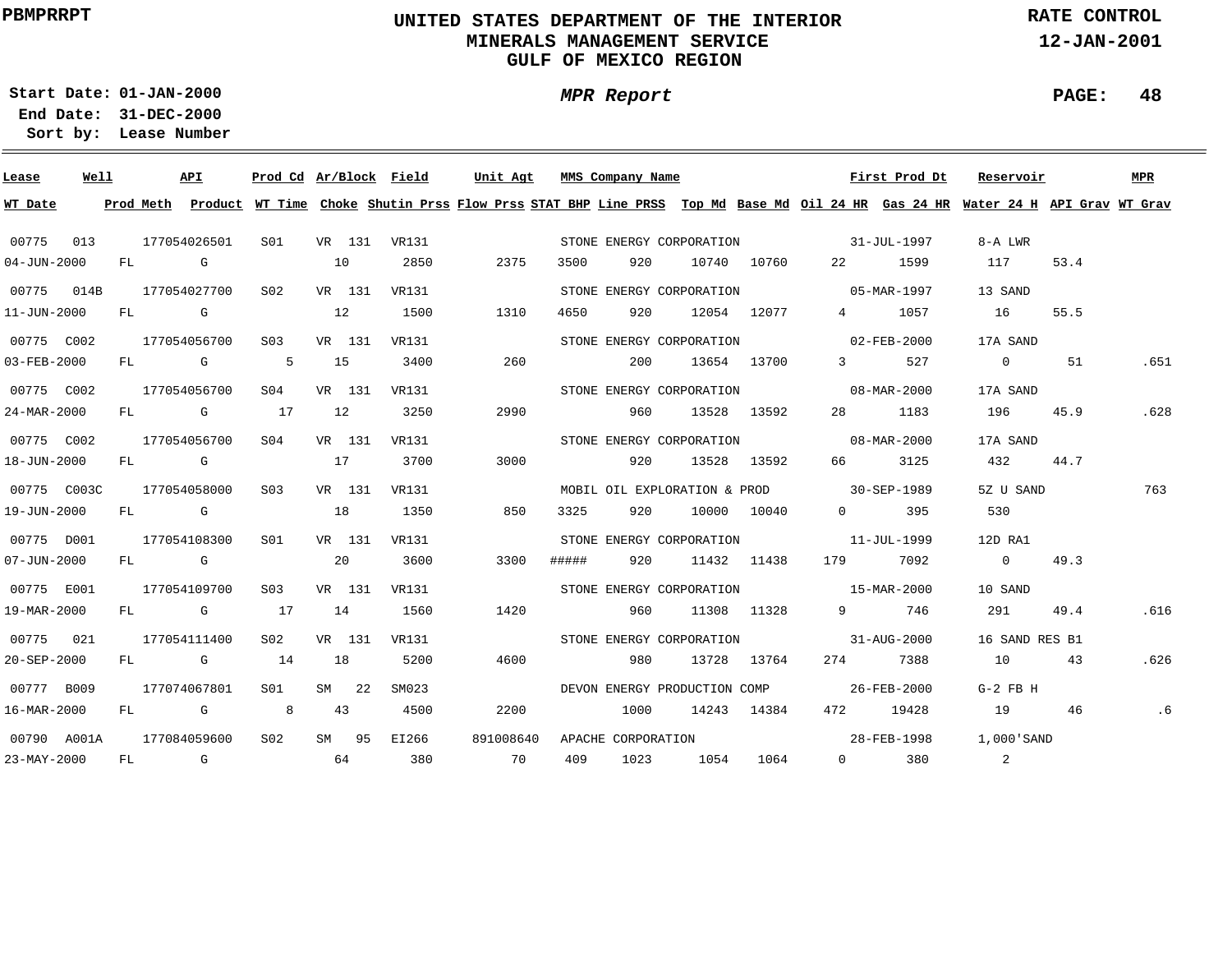# **UNITED STATES DEPARTMENT OF THE INTERIOR MINERALS MANAGEMENT SERVICEGULF OF MEXICO REGION**

**MPR Report**

**RATE CONTROL**

**12-JAN-2001**

**01-JAN-2000Start Date:31-DEC-2000 End Date:** 

**Lease Number Sort by:**

| Lease       | Well |    |                                                                                                                 | API                                                                                                                                                                                                                            | Prod Cd Ar/Block Field |                |        |       | Unit Agt  |     |            | MMS Company Name   |      |           |                   | First Prod Dt         | Reservoir                                                                                                                               |      | MPR            |
|-------------|------|----|-----------------------------------------------------------------------------------------------------------------|--------------------------------------------------------------------------------------------------------------------------------------------------------------------------------------------------------------------------------|------------------------|----------------|--------|-------|-----------|-----|------------|--------------------|------|-----------|-------------------|-----------------------|-----------------------------------------------------------------------------------------------------------------------------------------|------|----------------|
| WT Date     |      |    |                                                                                                                 |                                                                                                                                                                                                                                |                        |                |        |       |           |     |            |                    |      |           |                   |                       | Prod Meth Product WT Time Choke Shutin Prss Flow Prss STAT BHP Line PRSS Top Md Base Md Oil 24 HR Gas 24 HR Water 24 H API Grav WT Grav |      |                |
| 00790 A004  |      |    |                                                                                                                 | 177084060000                                                                                                                                                                                                                   | S <sub>0.3</sub>       | SM             | 95     | EI266 | 891008640 |     |            | APACHE CORPORATION |      |           |                   | 24-DEC-1998           | 1000'                                                                                                                                   |      |                |
| 20-MAY-2000 |      | FL | and the Control Control Control Control Control Control Control Control Control Control Control Control Control |                                                                                                                                                                                                                                |                        | 47             |        | 380   |           | 110 | 393        | 1039               | 1049 | 1059      | $\Omega$          | 1700                  | 57                                                                                                                                      |      |                |
| 00790 A005  |      |    |                                                                                                                 | 177084060100                                                                                                                                                                                                                   | S <sub>03</sub>        |                | SM 95  | EI266 | 891008640 |     |            | APACHE CORPORATION |      |           |                   | 24-DEC-1998           | 1000'                                                                                                                                   |      |                |
| 21-MAY-2000 |      |    | FL G                                                                                                            |                                                                                                                                                                                                                                |                        | 59             |        | 380   |           | 140 | 392        | 1051               | 1074 | 1084      | $\Omega$          | 2500                  | 47                                                                                                                                      |      |                |
| 00790 A006  |      |    |                                                                                                                 | 177084075500                                                                                                                                                                                                                   | SO1                    |                | SM 95  | EI266 | 891008640 |     |            | APACHE CORPORATION |      |           |                   | 30-APR-1991           | FA                                                                                                                                      |      | 5390           |
| 22-MAY-2000 |      |    | FL G                                                                                                            |                                                                                                                                                                                                                                |                        |                | 24     | 1560  |           | 860 | 1991       | 1040               | 7158 | 7176      |                   | $0 \t 1450$           | 581                                                                                                                                     |      |                |
| 00792 D001D |      |    |                                                                                                                 | 177080006300                                                                                                                                                                                                                   | D03                    |                | SM 108 | SM107 | 891008640 |     | CONOCO INC |                    |      |           |                   | 30-SEP-1993           | DA                                                                                                                                      |      | $\mathbf{0}$   |
| 06-MAR-2000 |      | FL |                                                                                                                 | and the Company of the Company of the Company of the Company of the Company of the Company of the Company of the Company of the Company of the Company of the Company of the Company of the Company of the Company of the Comp | 24                     | 11             |        | 1260  |           | 925 | 1220       | 1050               | 3372 | 3378      | $0 \qquad \qquad$ | 470                   | 20                                                                                                                                      | 41.4 |                |
| 00792 D002  |      |    |                                                                                                                 | 177080006800                                                                                                                                                                                                                   | D03                    |                | SM 108 | SM107 | 891008640 |     | CONOCO INC |                    |      |           |                   | 31-JAN-1988           | FN/DO B1                                                                                                                                |      | $\overline{0}$ |
| 15-FEB-2000 |      |    |                                                                                                                 | FL G                                                                                                                                                                                                                           | 24                     | 11             |        | 1260  | 1060      |     | 1005       | 580                | 4288 | 6238      |                   | 0 771                 | 30                                                                                                                                      | 41.4 |                |
| 00792 D004  |      |    |                                                                                                                 | 177080006900                                                                                                                                                                                                                   | SO4                    |                | SM 108 | SM107 | 891008640 |     | CONOCO INC |                    |      |           |                   | 22-JUN-2000           | BJ SAND                                                                                                                                 |      |                |
| 25-JUN-2000 |      |    |                                                                                                                 | FL G                                                                                                                                                                                                                           | 24                     | $\overline{7}$ |        |       |           |     |            |                    | 1510 | 1526      |                   | $0 \t 351$            | $\overline{4}$                                                                                                                          |      |                |
| 00792 D004  |      |    |                                                                                                                 | 177080006900                                                                                                                                                                                                                   | SO4                    |                | SM 108 | SM107 | 891008640 |     | CONOCO INC |                    |      |           |                   | 22-JUN-2000           | BJ SAND                                                                                                                                 |      |                |
| 15-JUL-2000 |      |    |                                                                                                                 | FL G                                                                                                                                                                                                                           | 24                     | $\overline{7}$ |        | 1070  | 70        |     |            | 1050               |      | 1510 1526 |                   | $0 \qquad \qquad 12$  | $\overline{0}$                                                                                                                          |      | .559           |
| 00792 D003  |      |    |                                                                                                                 | 177080007100                                                                                                                                                                                                                   | D03                    |                | SM 108 | SM107 | 891008640 |     |            | CONOCO INC         |      |           |                   | 30-NOV-1996           | DL                                                                                                                                      |      |                |
| 05-MAR-2000 |      |    |                                                                                                                 | FL G                                                                                                                                                                                                                           | 24                     | 16             |        | 1500  |           | 520 |            | 160                | 3987 | 3993      | $\overline{0}$    | 210                   | 59                                                                                                                                      | 41.4 |                |
| 00792 D003D |      |    |                                                                                                                 | 177080007100                                                                                                                                                                                                                   | D02                    |                | SM 108 | SM107 | 891008640 |     |            | CONOCO INC         |      |           |                   | 31-DEC-1969           | $DG$ $B-1$                                                                                                                              |      | 5751           |
| 07-MAR-2000 |      | FL |                                                                                                                 | <b>G</b> G                                                                                                                                                                                                                     | 24                     |                | 24     | 1260  |           | 940 | 1280       | 160                | 3652 | 3658      |                   | 1 1900                | 361                                                                                                                                     | 41.4 |                |
| 00792 D008  |      |    |                                                                                                                 | 177080007200                                                                                                                                                                                                                   | DO1                    |                | SM 108 | SM107 | 891008640 |     | CONOCO INC |                    |      |           |                   | 31-DEC-1987           | $EO$ $D-2$                                                                                                                              |      | 303            |
| 03-MAR-2000 |      | FL |                                                                                                                 | G 24                                                                                                                                                                                                                           |                        | 16             |        | 1640  |           | 560 | 1720       | 45                 | 5338 | 5344      |                   | $0 \qquad \qquad 420$ | 137                                                                                                                                     | 41.4 |                |
| 00792 D007D |      |    |                                                                                                                 | 177080007300                                                                                                                                                                                                                   | D02                    |                | SM 108 | SM107 | 891008640 |     | CONOCO INC |                    |      |           |                   | 31-DEC-1969           | $DG$ $B-1$                                                                                                                              |      | 4598           |
| 15-FEB-2000 |      |    |                                                                                                                 | FL G                                                                                                                                                                                                                           | 24                     | 18             |        | 1260  |           | 680 | 548        | 1050               | 3719 | 3725      |                   | $0 \t 357$            | 450                                                                                                                                     | 41.4 |                |

**PAGE: 49**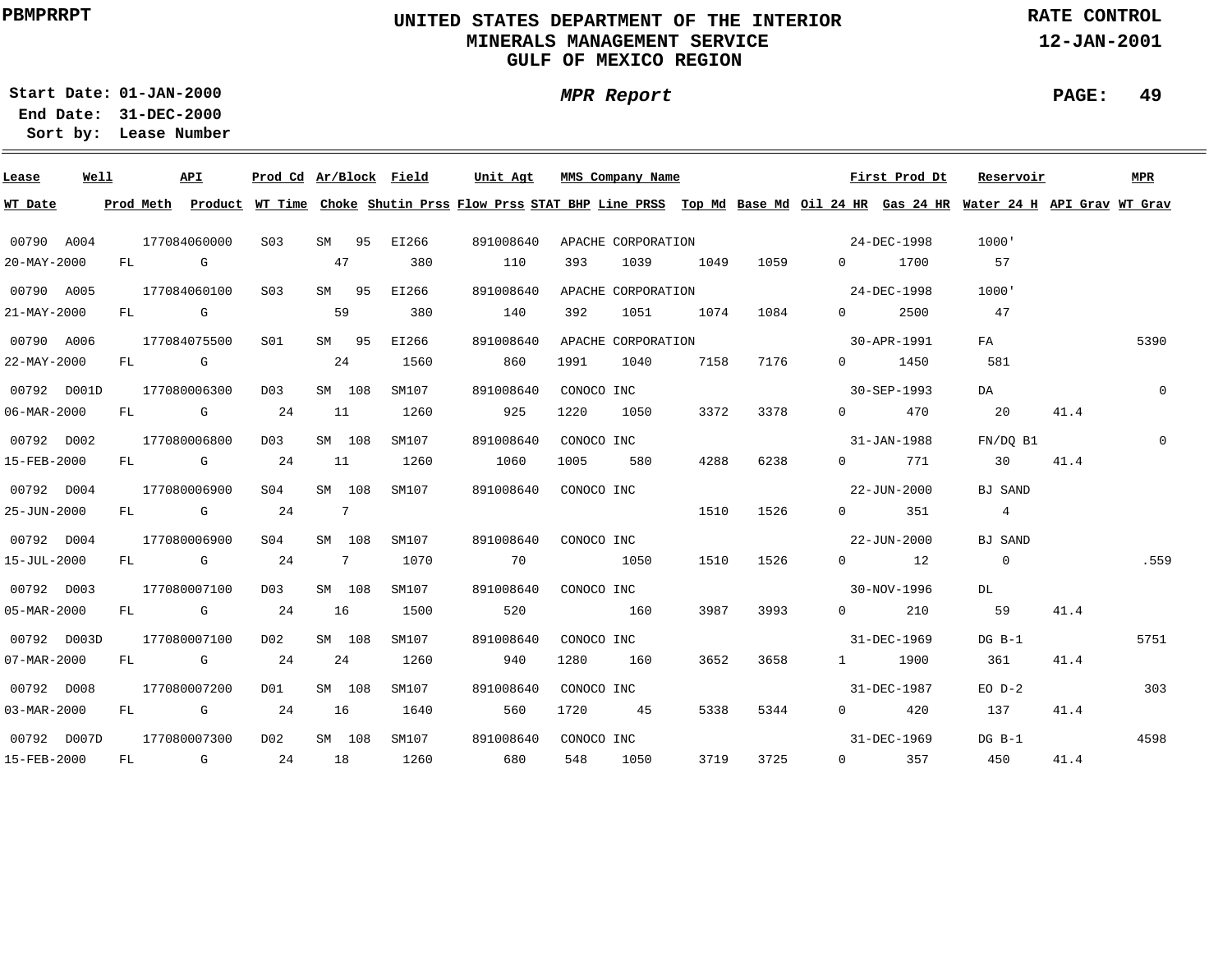# **UNITED STATES DEPARTMENT OF THE INTERIOR MINERALS MANAGEMENT SERVICEGULF OF MEXICO REGION**

**MPR Report**

**RATE CONTROL**

**12-JAN-2001**

**PAGE: 50**

**01-JAN-2000Start Date:31-DEC-2000 End Date:** 

| Lease                    | Well |  | API                                                     |                  |    |        | Prod Cd Ar/Block Field | Unit Agt | MMS Company Name   |                    |                  |                                                             | First Prod Dt     | Reservoir                                                                                                                               |      | MPR          |
|--------------------------|------|--|---------------------------------------------------------|------------------|----|--------|------------------------|----------|--------------------|--------------------|------------------|-------------------------------------------------------------|-------------------|-----------------------------------------------------------------------------------------------------------------------------------------|------|--------------|
| WT Date                  |      |  |                                                         |                  |    |        |                        |          |                    |                    |                  |                                                             |                   | Prod Meth Product WT Time Choke Shutin Prss Flow Prss STAT BHP Line PRSS Top Md Base Md Oil 24 HR Gas 24 HR Water 24 H API Grav WT Grav |      |              |
| 00796 013B 177090032600  |      |  |                                                         |                  |    |        |                        |          |                    |                    |                  | S04 EI 100 EI100 CORPORATION APACHE CORPORATION 31-JUL-1987 |                   | G2 RA                                                                                                                                   |      | $\mathbf{0}$ |
| $21 - \text{MAX} - 2000$ |      |  | FL O                                                    |                  | 64 |        |                        | 223      |                    |                    |                  | 8020 8030 105 215                                           |                   | 1209                                                                                                                                    | 44.5 |              |
| 00796 020A 177090088800  |      |  |                                                         | S02              |    |        | EI 100 EI100           |          |                    |                    |                  | APACHE CORPORATION 30-APR-1989                              |                   | G2 RA                                                                                                                                   |      | $\Omega$     |
| 23-MAY-2000 GL O         |      |  |                                                         |                  | 64 |        |                        | 230      |                    |                    | 1470 8064 8072   |                                                             | 67 122            | 1617                                                                                                                                    | 41   |              |
|                          |      |  | 00796 027A 177092018601 S03                             |                  |    |        | EI 100 EI100           |          |                    |                    |                  | APACHE CORPORATION 30-JUN-1981                              |                   | H RA                                                                                                                                    |      | $\Omega$     |
| 28-MAY-2000              |      |  | GL $\qquad \qquad \mathsf{O} \qquad \qquad \mathsf{36}$ |                  |    |        |                        | 265      |                    | 8604               | 8620             |                                                             | 26 81             | 216                                                                                                                                     | 41   |              |
| 00796 024                |      |  | 177092019200                                            | D01              |    |        | EI 100 EI100           |          | APACHE CORPORATION |                    |                  |                                                             | 29-FEB-1972       | H <sub>2</sub> R <sub>A</sub>                                                                                                           |      | $\Omega$     |
| 28-MAY-2000              |      |  | $GL \qquad \qquad O \qquad \qquad \qquad 60$            |                  |    |        |                        | 260      |                    | 8930               | 8935             |                                                             | 33 44             | 783                                                                                                                                     | 45   |              |
| 00796 030D               |      |  | 177094052700 D04                                        |                  |    |        | EI 100 EI100           |          |                    |                    |                  | APACHE CORPORATION 29-FEB-1992                              |                   | O RA                                                                                                                                    |      | $\mathbf{0}$ |
| 24-MAY-2000              |      |  | GL O                                                    |                  | 64 |        |                        | 230      |                    |                    | 2111 11908 11923 |                                                             | 37 14             | 427                                                                                                                                     | 42   |              |
| 00796 031                |      |  | 177094091600                                            | S01 <b>S</b>     |    |        | EI 100 EI100           |          |                    |                    |                  | APACHE CORPORATION 31-AUG-1992                              |                   | R RD                                                                                                                                    |      | $\Omega$     |
| 23-MAY-2000              |      |  | GL O                                                    |                  | 64 |        |                        | 260      |                    |                    | 12678 12724      |                                                             | 31 57             | 415                                                                                                                                     | 42   |              |
| 00796 033D               |      |  | 177094093000                                            | DO 2             |    | EI 100 | EI100                  |          |                    |                    |                  | APACHE CORPORATION 31-MAY-1993                              |                   | H <sub>2</sub> R <sub>A</sub>                                                                                                           |      | $\Omega$     |
| 28-MAY-2000              |      |  | GL O                                                    |                  | 64 |        |                        | 280      |                    | 9040 9128          |                  |                                                             | 53 71             | 1259                                                                                                                                    | 40   |              |
| 00796 033                |      |  | 177094093000                                            | D01              |    | EI 100 | EI100                  |          |                    |                    |                  | APACHE CORPORATION 31-MAY-1993                              |                   | M RB                                                                                                                                    |      | $\Omega$     |
| 28-MAY-2000              |      |  | FL G                                                    |                  |    | 64     | 1175                   | 260      |                    |                    | 225 11040 11078  |                                                             | 58 184            | 1382                                                                                                                                    | 39   |              |
| 00796 034                |      |  | 177094094400                                            | D01              |    | EI 100 | EI100                  |          |                    |                    |                  | APACHE CORPORATION 31-MAY-1993                              |                   | R RE                                                                                                                                    |      | $\mathbf{0}$ |
| 27-MAY-2000              |      |  | GL O                                                    |                  | 64 |        |                        | 275      |                    |                    | 12550 12635      |                                                             | 51 138            | 993                                                                                                                                     | 37   |              |
| 00796 036                |      |  | 177094096600                                            | S05              |    | EI 100 | EI100                  |          |                    | APACHE CORPORATION |                  | $19 - JAN - 1999$                                           |                   | L SAND                                                                                                                                  |      |              |
| 31-MAY-2000              |      |  | FL G                                                    | 15 1525          |    |        |                        | 830      | 3673               |                    | 730 11292 11322  |                                                             | $0$ 149           | $\overline{0}$                                                                                                                          |      |              |
| 00796 039                |      |  | 177094113801                                            | S <sub>0.3</sub> |    |        | EI 100 EI100           |          |                    | APACHE CORPORATION |                  |                                                             | $13 - JUN - 1999$ | U SAND                                                                                                                                  |      |              |
| 11-MAR-2000              |      |  | $FL$ G 34                                               |                  |    |        | 3400                   | 2300     | 5426               |                    |                  | 800 12417 12470 0 1816                                      |                   | $\sim$ 0                                                                                                                                |      |              |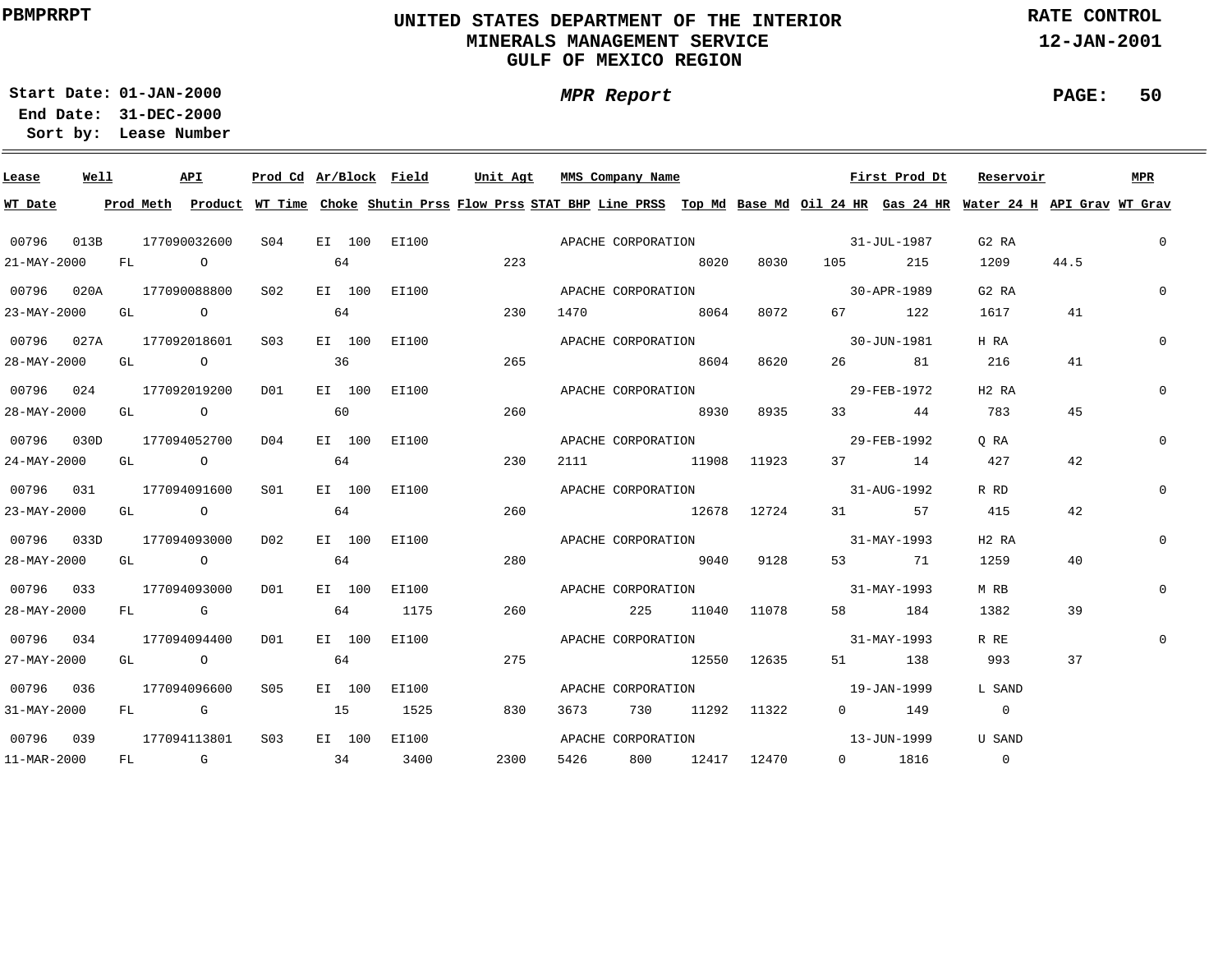# **UNITED STATES DEPARTMENT OF THE INTERIOR MINERALS MANAGEMENT SERVICEGULF OF MEXICO REGION**

**MPR Report**

**RATE CONTROL**

**12-JAN-2001**

#### **PAGE: 51**

**31-DEC-2000 End Date: Lease Number Sort by:**

**01-JAN-2000Start Date:**

| Lease       | Well |  | API                       |                                          |        | Prod Cd Ar/Block Field                        | Unit Agt  |      |  | MMS Company Name |                              | First Prod Dt                                                                                                  | Reservoir                                                                                                                               |      | <b>MPR</b> |
|-------------|------|--|---------------------------|------------------------------------------|--------|-----------------------------------------------|-----------|------|--|------------------|------------------------------|----------------------------------------------------------------------------------------------------------------|-----------------------------------------------------------------------------------------------------------------------------------------|------|------------|
| WT Date     |      |  |                           |                                          |        |                                               |           |      |  |                  |                              |                                                                                                                | Prod Meth Product WT Time Choke Shutin Prss Flow Prss STAT BHP Line PRSS Top Md Base Md Oil 24 HR Gas 24 HR Water 24 H API Grav WT Grav |      |            |
|             |      |  |                           | 00796 039 177094113801 S04               |        |                                               |           |      |  |                  |                              |                                                                                                                | T SAND                                                                                                                                  |      |            |
| 16-AUG-2000 |      |  | FL G 24                   |                                          |        | 12 4350 1965                                  |           |      |  |                  | 4248 1125 12196 12210 0 1590 |                                                                                                                | $\overline{0}$                                                                                                                          |      | .6         |
|             |      |  |                           |                                          |        | 00796  041  177094115600  S01  EI  100  EI100 |           |      |  |                  |                              | APACHE CORPORATION 5 22 22 23 23 24 25 26 27 28 29 20 21 22 23 24 25 26 27 28 29 20 21 22 23 24 25 26 27 27 27 | G2 RA                                                                                                                                   |      |            |
| 22-MAY-2000 |      |  |                           | FL 0 53                                  |        |                                               | 330       |      |  | 8715 9705        |                              | 217 176                                                                                                        | 2692                                                                                                                                    | 43   |            |
|             |      |  |                           | 00797 D002 177094035801 S04              |        | EI 105 EI100                                  |           |      |  |                  | OCEAN ENERGY INC 01-OCT-2000 |                                                                                                                | 15A                                                                                                                                     |      |            |
| 16-OCT-2000 |      |  |                           |                                          |        | FL G 24 12                                    | 1400      |      |  |                  | 10360 10368 0 861            |                                                                                                                | 114                                                                                                                                     |      |            |
| 00797 D005  |      |  |                           |                                          |        | 177094055100 S05 EI 105 EI100                 |           |      |  |                  | OCEAN ENERGY INC 29-OCT-2000 |                                                                                                                | 14 SD                                                                                                                                   |      |            |
| 27-NOV-2000 |      |  |                           |                                          |        | FL G 24 12 1650                               |           |      |  | 9110 9124        |                              | 24 259                                                                                                         | 1169                                                                                                                                    |      |            |
| 00797 024   |      |  |                           |                                          |        | 177094114400 D04 EI 105 EI100                 |           |      |  |                  | OCEAN ENERGY INC 65-FEB-2000 |                                                                                                                | R FBA                                                                                                                                   |      |            |
| 21-FEB-2000 |      |  |                           | FL G 24 20                               |        |                                               | 2109      |      |  | 11702 11738      |                              | 196 1137                                                                                                       | 398                                                                                                                                     |      |            |
|             |      |  | 00797  025D  177094127000 | D02                                      |        | EI 105 EI100                                  |           |      |  |                  | OCEAN ENERGY INC 01-JUN-2000 |                                                                                                                | 25 FB-G                                                                                                                                 |      |            |
|             |      |  |                           | 09-JUN-2000 FL 0 10 20 1676              |        |                                               | 925       |      |  | 10966 10986      |                              | 525 401                                                                                                        | $6\overline{6}$                                                                                                                         | 38.7 | .586       |
|             |      |  | 00797 025 177094127000    | DO1                                      | EI 105 | EI100                                         |           |      |  |                  | OCEAN ENERGY INC 03-JUN-2000 |                                                                                                                | T FB-B                                                                                                                                  |      |            |
| 10-JUN-2000 |      |  |                           | FL 0 15 12 3000                          |        |                                               | 2850      |      |  | 13452 13458      |                              | 510 1083                                                                                                       | 90                                                                                                                                      | 34   | .612       |
|             |      |  | 00797 025 177094127000    |                                          |        | D01 EI 105 EI100                              |           |      |  |                  | OCEAN ENERGY INC 63-JUN-2000 |                                                                                                                | T FB-B                                                                                                                                  |      |            |
| 13-JUN-2000 |      |  |                           | FL G 24 12                               |        |                                               | 2675      |      |  | 13452 13458      |                              | 403 981                                                                                                        | 127                                                                                                                                     |      |            |
|             |      |  |                           |                                          |        | 00797 025D 177094127000 D02 EI 105 EI100      |           |      |  |                  |                              | OCEAN ENERGY INC<br>01-JUN-2000                                                                                | $25$ FB-G                                                                                                                               |      |            |
| 13-JUN-2000 |      |  |                           | FL G 24 20                               |        |                                               | 925       |      |  | 10966 10986      |                              | 381 325                                                                                                        | 20                                                                                                                                      |      |            |
|             |      |  |                           | 00804 G002 177094025401 D01 EI 204 EI205 |        |                                               | 891008654 |      |  |                  |                              | BURLINGTON RESOURCES OFFSHOR 19-MAY-1997                                                                       | Bul 1-5A RC                                                                                                                             |      |            |
| 04-JUN-2000 |      |  |                           | FL G 64 1350                             |        |                                               | 270       | 2322 |  |                  |                              | 828 9414 9435 0 1678 55                                                                                        |                                                                                                                                         |      |            |
|             |      |  |                           | 00804 G005 177094115400 S01              |        | EI 204 EI205                                  |           |      |  |                  |                              | 891008654 BURLINGTON RESOURCES OFFSHOR 10-MAY-1999                                                             | BUL $1-5$ RD                                                                                                                            |      |            |
| 11-JUN-2000 |      |  |                           |                                          |        |                                               |           |      |  |                  |                              | FL G 11 2050 1950 828 9228 9260 0 656 0                                                                        |                                                                                                                                         |      |            |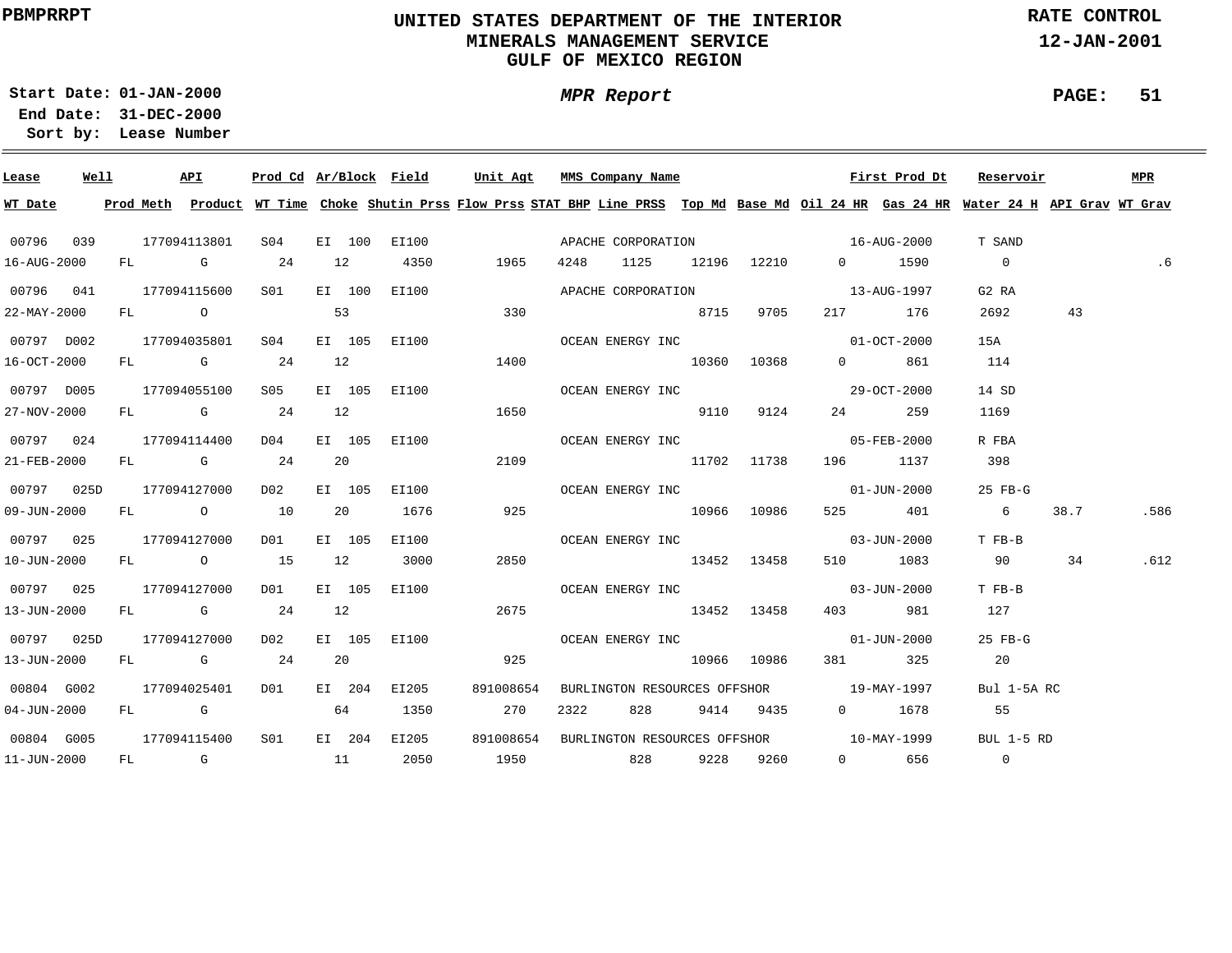# **UNITED STATES DEPARTMENT OF THE INTERIOR MINERALS MANAGEMENT SERVICEGULF OF MEXICO REGION**

**MPR Report**

**RATE CONTROL**

**12-JAN-2001**

**PAGE: 52**

**01-JAN-2000Start Date:31-DEC-2000 End Date:** 

| Lease             | Well |      | API          | Prod Cd Ar/Block Field |    |        |       | Unit Agt                                           |       |      | MMS Company Name  |      |               |                                                                                                                | First Prod Dt                | Reservoir                                                                                                                               |      | <b>MPR</b> |
|-------------------|------|------|--------------|------------------------|----|--------|-------|----------------------------------------------------|-------|------|-------------------|------|---------------|----------------------------------------------------------------------------------------------------------------|------------------------------|-----------------------------------------------------------------------------------------------------------------------------------------|------|------------|
| WT Date           |      |      |              |                        |    |        |       |                                                    |       |      |                   |      |               |                                                                                                                |                              | Prod Meth Product WT Time Choke Shutin Prss Flow Prss STAT BHP Line PRSS Top Md Base Md Oil 24 HR Gas 24 HR Water 24 H API Grav WT Grav |      |            |
| 00805 B002        |      |      | 177094004902 | S01 EI 205             |    |        | EI205 | 891008654 BURLINGTON RESOURCES OFFSHOR 10-JUL-1997 |       |      |                   |      |               |                                                                                                                |                              | VAL H-1 RA                                                                                                                              |      |            |
| 12-JUN-2000       |      | FL G |              |                        | 12 |        | 1400  | 270                                                |       |      | 828               | 6578 | 6635          |                                                                                                                | 188<br>$\Omega$ and $\Omega$ | 25                                                                                                                                      | 51.5 |            |
| 00805 B008A       |      |      | 177094009602 | SO <sub>2</sub>        |    | EI 205 | EI205 | 891008654                                          |       |      |                   |      |               | BURLINGTON RESOURCES OFFSHOR 16-JAN-1997                                                                       |                              | J SAND                                                                                                                                  |      |            |
| $09 - JAN - 2000$ |      |      | FL G         |                        | 10 |        | 1100  | 200                                                |       | 1842 | 828               |      | 6318 6344     |                                                                                                                | $0 \qquad \qquad 419$        | 62                                                                                                                                      |      |            |
| 00805 B007        |      |      | 177094009701 | DO1                    |    | EI 205 | EI205 | 891008654                                          |       |      |                   |      |               | BURLINGTON RESOURCES OFFSHOR 30-APR-1997                                                                       |                              | BUL1-5B PLIOCE                                                                                                                          |      |            |
| 23-JUN-2000       |      | GL G |              |                        | 64 |        | 1380  | 340                                                |       | 1842 | 828               |      | 9324 9341     | 269 — 269 — 269 — 269 — 269 — 269 — 269 — 269 — 269 — 269 — 269 — 269 — 269 — 269 — 269 — 269 — 269 — 269 — 26 | 404                          | 646                                                                                                                                     | 36.7 |            |
| 00806 F010        |      |      | 177094120600 | S01                    |    | EI 206 | EI205 | 891008654                                          |       |      |                   |      |               | BURLINGTON RESOURCES OFFSHOR 16-JUL-1998                                                                       |                              | $_{\rm FF}$                                                                                                                             |      |            |
| 13-JUN-2000       |      |      | $FL$ G       | 53                     |    |        | 3160  | 1028                                               |       |      | 870 —             |      | 14132 14308   | 59 — 1                                                                                                         | 4347                         | $\sim$ 0                                                                                                                                | 42.4 |            |
| 00807 1002        |      |      | 177094122000 | S02                    |    | EI 218 | EI205 | 891008654                                          |       |      |                   |      |               | BURLINGTON RESOURCES OFFSHOR 08-MAY-1999                                                                       |                              | $TEX2-2$                                                                                                                                |      |            |
| 25-JUN-2000       |      |      | FL G         |                        | 15 |        | 1550  | 1400                                               |       | 1376 | 880 — 18          | 5844 | 5878          |                                                                                                                | 40 1675                      | $\sim$ 1                                                                                                                                | 26.4 |            |
| 00808 E007        |      |      | 177094019702 | S02                    |    | EI 219 | EI205 | 891008654                                          |       |      |                   |      |               | BURLINGTON RESOURCES OFFSHOR 01-FEB-1998                                                                       |                              | BUL 1-5A RF                                                                                                                             |      |            |
| $01 - APR - 2000$ |      |      | FL G         |                        | 16 |        | 1340  | 480                                                |       |      |                   |      | 880 9658 9700 |                                                                                                                | $0 \qquad \qquad 25$         | $0 \t 51.3$                                                                                                                             |      |            |
| 00808 E008        |      |      | 177094020701 | SO1                    |    | EI 219 | EI205 | 891008654                                          |       |      |                   |      |               | BURLINGTON RESOURCES OFFSHOR 07-NOV-1997                                                                       |                              | BUL $1-5$ RE                                                                                                                            |      |            |
| 25-JUN-2000       |      |      | FL G         |                        | 36 |        | 2000  | 590                                                |       |      | 880 — 18          |      | 8670 8692     |                                                                                                                | $0 \t 717$                   | 0 $48.8$                                                                                                                                |      |            |
| 00811 E005        |      |      | 177092006301 | SO1                    |    | EI 266 | EI266 | 891008640                                          |       |      |                   |      |               | UNION OIL COMPANY OF CALIFOR 01-JUN-2000                                                                       |                              | $CS$ 266-2                                                                                                                              |      |            |
| 23-JUN-2000       |      |      |              | FL G 9                 |    | 28     | 1185  | 965                                                | ##### |      | 990               |      | 4145 4160     |                                                                                                                | 6000<br>$\Omega$             | 19                                                                                                                                      |      | .56        |
| 00811 H003        |      |      | 177094027901 | S01 EI 266             |    |        | EI266 | 891008640                                          |       |      |                   |      |               | UNION OIL COMPANY OF CALIFOR 03-JUN-2000                                                                       |                              | EB 266-2                                                                                                                                |      |            |
| $08 - JUL - 2000$ |      |      | FL G         | $\overline{5}$         |    | 27     | 1580  | 1475                                               | ##### |      | 1060              | 5985 | 6015          |                                                                                                                | 5796<br>$0 \qquad \qquad$    | $\overline{0}$                                                                                                                          |      | .56        |
| 00812 1003        |      |      | 177104089100 | D04                    |    | EI 267 | EI266 | 891008640 UNION OIL COMPANY OF CALIFOR 11-JAN-2000 |       |      |                   |      |               |                                                                                                                |                              | DA 267-3                                                                                                                                |      |            |
| $06 - MAR - 2000$ |      |      | FL G 18      |                        |    | 20     | 1080  | 680                                                |       |      | 1000              |      | 3431 3442     |                                                                                                                | $\overline{0}$<br>599        | 456                                                                                                                                     |      | .63        |
| 00818 B001C       |      |      | 177114103300 | D <sub>0</sub> 4       |    | SS 167 | SS167 |                                                    |       |      |                   |      |               | MURPHY EXPLORATION & PRODUCT 26-JAN-1999                                                                       |                              | 3700-FB-1                                                                                                                               |      |            |
| 14-JUN-2000       |      |      |              | FL G 30                |    |        | 1350  |                                                    |       |      | 790 490 4126 4179 |      |               |                                                                                                                | $0 \qquad \qquad$<br>3580    | $\overline{0}$                                                                                                                          |      |            |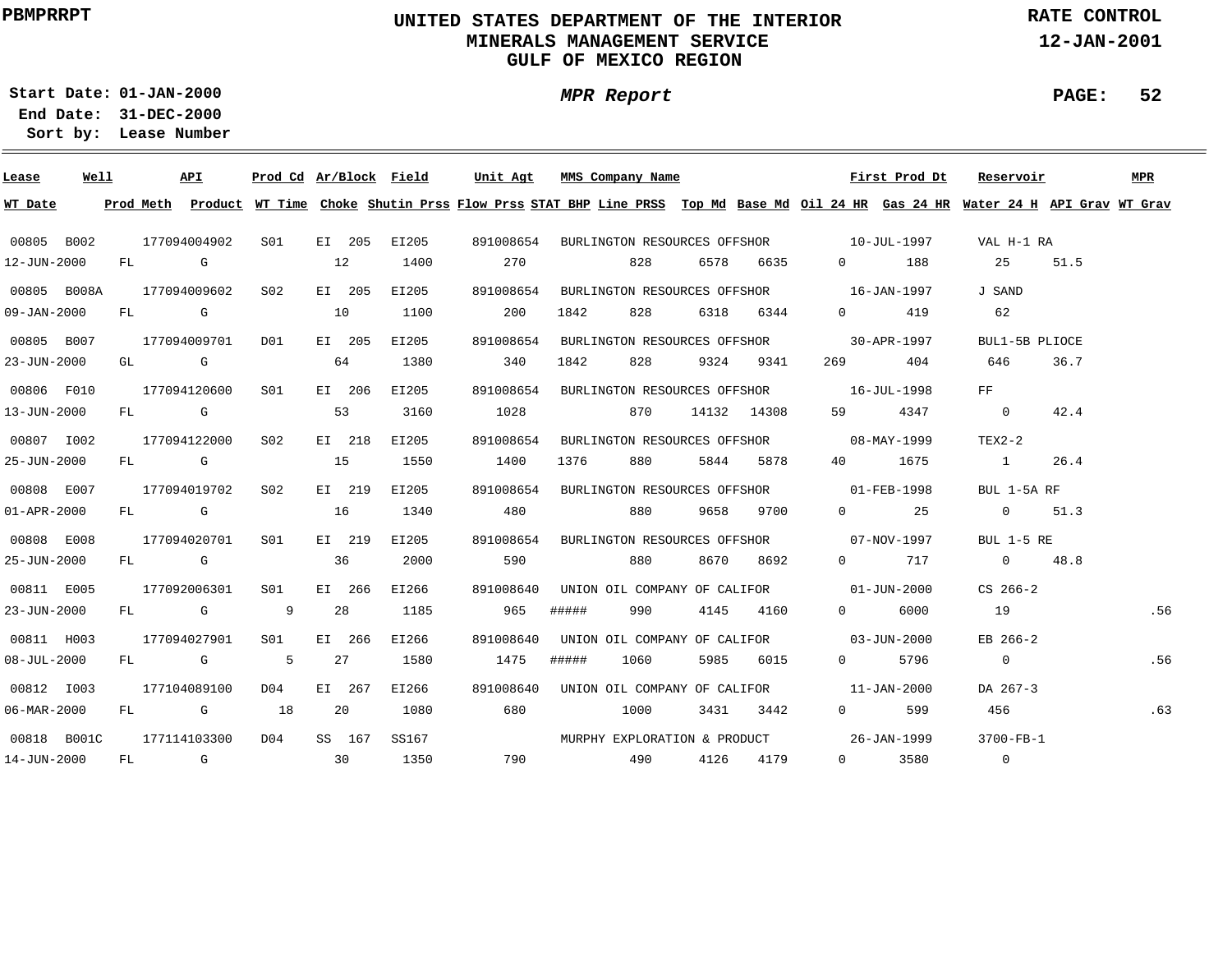# **UNITED STATES DEPARTMENT OF THE INTERIOR MINERALS MANAGEMENT SERVICEGULF OF MEXICO REGION**

**MPR Report**

**RATE CONTROL**

**12-JAN-2001**

**PAGE: 53**

**01-JAN-2000Start Date:**

| Lease             | Well |    |                         | API            | Prod Cd Ar/Block Field |     |        |                | Unit Agt |      |          | MMS Company Name             |      |             |                                          | First Prod Dt                            | Reservoir                                                                                                                     |             | MPR            |
|-------------------|------|----|-------------------------|----------------|------------------------|-----|--------|----------------|----------|------|----------|------------------------------|------|-------------|------------------------------------------|------------------------------------------|-------------------------------------------------------------------------------------------------------------------------------|-------------|----------------|
| WT Date           |      |    | Prod Meth               |                |                        |     |        |                |          |      |          |                              |      |             |                                          |                                          | Product WT Time Choke Shutin Prss Flow Prss STAT BHP Line PRSS Top Md Base Md Oil 24 HR Gas 24 HR Water 24 H API Grav WT Grav |             |                |
| 00818             | 012B |    |                         | 177114126400   | S <sub>02</sub>        |     | SS 167 | SS167          |          |      |          |                              |      |             |                                          | MURPHY EXPLORATION & PRODUCT 10-DEC-1999 | 4100-FB-12                                                                                                                    |             |                |
| $01 - JAN - 2000$ |      | FL |                         | $\mathbb G$    | 23                     | 16  |        | 1500           | 1270     |      | 1689     | 1080                         | 3750 | 3754        | $\Omega$                                 | 1427                                     | $\overline{0}$                                                                                                                |             | .6             |
| 00818 012B        |      |    |                         | 177114126400   | S <sub>02</sub>        |     | SS 167 | SS167          |          |      |          |                              |      |             | MURPHY EXPLORATION & PRODUCT 10-DEC-1999 |                                          | $4100 - FB - 12$                                                                                                              |             |                |
| 16-JUN-2000       |      | FL | $\overline{\mathbf{G}}$ |                |                        | 18  |        | 1600           |          | 940  | 1689     | 560                          | 3750 | 3754        | $0 \qquad \qquad$                        | 879                                      | 310                                                                                                                           |             |                |
| 00820 H012        |      |    |                         | 177114125002   | S <sub>02</sub>        |     | SS 169 | SS169          |          |      |          | CHEVRON USA INC              |      |             |                                          | 16-MAY-2000                              | I4 FB-A3A4                                                                                                                    |             |                |
| $20 - MAX - 2000$ |      | FL |                         | $\mathbf G$    | 24                     |     | 8      | 3234           |          | 3091 |          | 931                          | 9243 | 9251        |                                          | 2903                                     |                                                                                                                               | $0 \t 48.9$ | .65            |
| 00820 G001        |      |    |                         | 177114127400   | S <sub>04</sub>        |     | SS 169 | SS169          |          |      |          | CHEVRON USA INC              |      |             |                                          | 20-AUG-2000                              | $G-1$ FB A3A4                                                                                                                 |             |                |
| 22-AUG-2000       |      | FL |                         | $\mathbf G$    | 24                     | 30  |        | 2525           | 2501     |      | 2727     | 1076                         | 7782 | 7812        |                                          | 0 15383                                  | 17                                                                                                                            |             | .6             |
| 00827 G001        |      |    |                         | 177110065700   | S <sub>04</sub>        |     | SS 209 | SS208          |          |      |          |                              |      |             | UNION OIL COMPANY OF CALIFOR 11-FEB-2000 |                                          | TEX(P)15RA                                                                                                                    |             |                |
| 05-MAR-2000       |      | FL |                         | $\overline{O}$ | 18                     | 17  |        | 900            |          | 520  |          |                              |      | 11670 11700 | 72 — 20                                  | 70                                       | 229                                                                                                                           | 30          | .61            |
| 00827 N002        |      |    |                         | 177114131500   | S01                    |     | SS 209 | SS208          |          |      |          |                              |      |             | UNION OIL COMPANY OF CALIFOR 15-JUL-2000 |                                          | TEX(P)11G RN2                                                                                                                 |             |                |
| 27-SEP-2000       |      |    |                         | FL O           | $\overline{7}$         | 17  |        | 2497           | 2400     |      |          | 1050                         |      | 10700 10740 | 693 — 100                                | 789                                      | 0 37.5                                                                                                                        |             | .61            |
| 00828 F006        |      |    |                         | 177110075600   | S02                    |     | SS 214 | SS208          |          |      |          |                              |      |             | KERR-MCGEE OIL & GAS CORPORA 31-OCT-1994 |                                          | $TP-11A$ , $FB-2B$                                                                                                            |             |                |
| $02 - JUN - 2000$ |      |    |                         | GL O           | 4                      | 64  |        | $\overline{0}$ |          | 260  |          | $\Omega$                     |      | 9650 9694   | 242                                      | 648                                      | 161                                                                                                                           | 36.8        | $\Omega$       |
| 00828 L001        |      |    |                         | 177114066500   | DO1                    |     | SS 214 | SS208          |          |      |          |                              |      |             | KERR-MCGEE OIL & GAS CORPORA 31-OCT-1984 |                                          | T11B/C/D/E3B                                                                                                                  |             | 488            |
| 11-JUN-2000       |      |    |                         | GL O           | $\overline{4}$         | 64  |        | $\overline{0}$ |          | 270  | $\Omega$ | $\overline{0}$               |      | 8750 8872   | 103                                      | 228                                      | 584                                                                                                                           | 31.5        | $\overline{0}$ |
| 00828 L003A       |      |    |                         | 177114068300   | S <sub>02</sub>        |     | SS 214 | SS208          |          |      |          |                              |      |             | KERR-MCGEE OIL & GAS CORPORA 30-JUN-1990 |                                          | CS 5A FB2                                                                                                                     |             | 836            |
| 10-JUN-2000       |      | FL |                         | $\mathbb G$    | $\overline{4}$         | 16  |        | $\overline{0}$ | 1275     |      | 2369     | 1225                         | 5966 | 6010        | $\Omega$                                 | 1116                                     | $\Omega$                                                                                                                      | $\Omega$    | $\overline{0}$ |
| 00828 L004D       |      |    |                         | 177114070100   | D02                    |     | SS 214 | SS208          |          |      |          | KERR-MCGEE OIL & GAS CORPORA |      |             |                                          | 31-OCT-1984                              | TP11B/D/E3C                                                                                                                   |             | 271            |
| $08 - JAN - 2000$ |      | GL |                         | $\overline{O}$ | $\overline{4}$         | 128 |        | $\overline{0}$ |          | 260  | 1852     | $\overline{0}$               | 9252 | 9423        | 128                                      | 474                                      | 128                                                                                                                           | 32          | $\overline{0}$ |
| 00828 L004D       |      |    |                         | 177114070100   | D <sub>02</sub>        |     | SS 214 | SS208          |          |      |          | KERR-MCGEE OIL & GAS CORPORA |      |             |                                          | 31-OCT-1984                              | TP11B/D/E3C                                                                                                                   |             | 271            |
| 12-JUN-2000       |      | GL |                         | $\overline{O}$ | $4\overline{ }$        | 128 |        | $\overline{0}$ |          | 250  | 1852     | $\overline{0}$               | 9252 | 9423        | 103                                      | 444                                      | 102                                                                                                                           | 32          | $\overline{0}$ |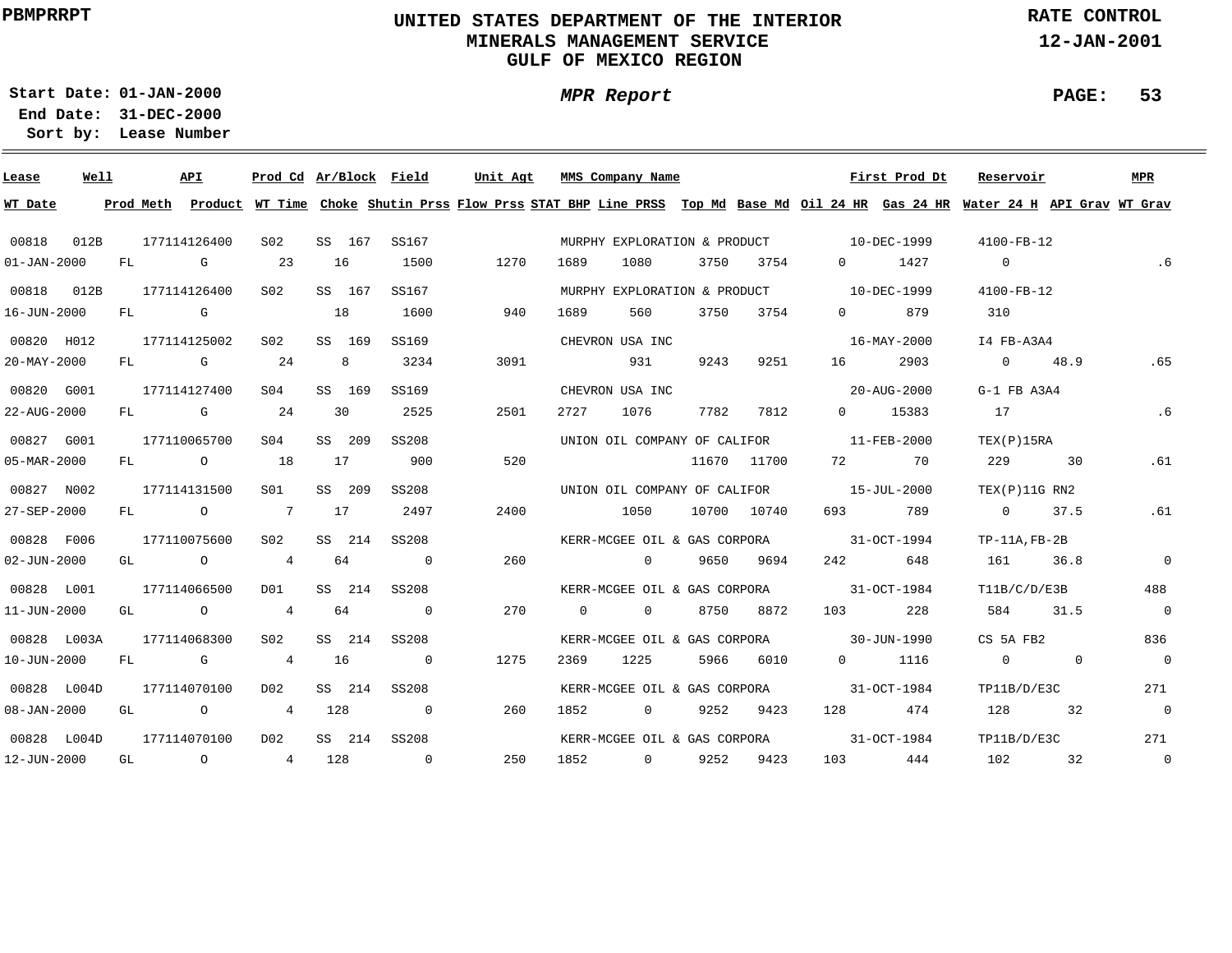# **UNITED STATES DEPARTMENT OF THE INTERIOR MINERALS MANAGEMENT SERVICEGULF OF MEXICO REGION**

**MPR Report**

**RATE CONTROL**

**12-JAN-2001**

**PAGE: 54**

**01-JAN-2000Start Date:**

| Lease             | Well |    | API          |                                                                                                                                                                                                                                                                                                                                    |                 |    |        | Prod Cd Ar/Block Field   | Unit Agt                                                                                                                                | MMS Company Name |                |      |             |                                          | First Prod Dt | Reservoir        |      | MPR         |
|-------------------|------|----|--------------|------------------------------------------------------------------------------------------------------------------------------------------------------------------------------------------------------------------------------------------------------------------------------------------------------------------------------------|-----------------|----|--------|--------------------------|-----------------------------------------------------------------------------------------------------------------------------------------|------------------|----------------|------|-------------|------------------------------------------|---------------|------------------|------|-------------|
| WT Date           |      |    |              |                                                                                                                                                                                                                                                                                                                                    |                 |    |        |                          | Prod Meth Product WT Time Choke Shutin Prss Flow Prss STAT BHP Line PRSS Top Md Base Md Oil 24 HR Gas 24 HR Water 24 H API Grav WT Grav |                  |                |      |             |                                          |               |                  |      |             |
| 00828 L006        |      |    | 177114074601 |                                                                                                                                                                                                                                                                                                                                    | DO1             |    |        | SS 214 SS208             | KERR-MCGEE OIL & GAS CORPORA 02-NOV-1998                                                                                                |                  |                |      |             |                                          |               | TP11D/E/F F4     |      |             |
| 16-MAY-2000       |      |    | FL G         |                                                                                                                                                                                                                                                                                                                                    | $\overline{7}$  | 26 |        | $\overline{0}$           | 1010                                                                                                                                    |                  | 265            |      | 11048 11100 |                                          | 429 1526      | 231              | 40.8 | $\Omega$    |
| 00828 L007B       |      |    | 177114075500 |                                                                                                                                                                                                                                                                                                                                    | S <sub>03</sub> |    | SS 214 | SS208                    |                                                                                                                                         |                  |                |      |             | KERR-MCGEE OIL & GAS CORPORA 21-SEP-1997 |               | T11B/D/E3C       |      |             |
| $03 - JAN - 2000$ |      |    | GL G         |                                                                                                                                                                                                                                                                                                                                    | 4               | 26 |        | $\overline{\phantom{0}}$ | 400                                                                                                                                     |                  | $\overline{0}$ | 8668 | 8696        | 72 — 20                                  | 948           | 408 36.5         |      | $\Omega$    |
| 00828 L007B       |      |    | 177114075500 |                                                                                                                                                                                                                                                                                                                                    | S03             |    | SS 214 | SS208                    |                                                                                                                                         |                  |                |      |             | KERR-MCGEE OIL & GAS CORPORA 21-SEP-1997 |               | T11B/D/E3C       |      |             |
| 17-JUN-2000       |      |    | GL G         |                                                                                                                                                                                                                                                                                                                                    | $\overline{4}$  | 22 |        | $\overline{0}$           | 400                                                                                                                                     |                  | 280            |      | 8668 8696   | 60 — 10                                  | 600           | 341 36.5         |      |             |
| 00830 A020        |      |    | 177114001300 |                                                                                                                                                                                                                                                                                                                                    | D01             |    | SS 229 | SS230                    |                                                                                                                                         |                  |                |      |             | KERR-MCGEE OIL & GAS CORPORA 28-FEB-1971 |               | $TP-13$ , $FB-A$ |      | $\Omega$    |
| $02 - JUN - 2000$ |      |    |              | GL $\qquad \qquad 0 \qquad \qquad 14$                                                                                                                                                                                                                                                                                              |                 |    | 64     | $\overline{\phantom{0}}$ | 70                                                                                                                                      |                  | $\overline{0}$ |      | 7544 7556   | 31 and $\sim$                            | 274           | $\overline{0}$   | 34   | 0           |
| 00830 A016D       |      |    | 177114001400 |                                                                                                                                                                                                                                                                                                                                    | D02             |    | SS 229 | SS230                    |                                                                                                                                         |                  |                |      |             | KERR-MCGEE OIL & GAS CORPORA 31-MAY-1971 |               | TP13 A           |      |             |
| $01 - JUN - 2000$ |      | GL |              | $\overline{O}$ and $\overline{O}$ and $\overline{O}$ and $\overline{O}$ and $\overline{O}$ and $\overline{O}$ and $\overline{O}$ and $\overline{O}$ and $\overline{O}$ and $\overline{O}$ and $\overline{O}$ and $\overline{O}$ and $\overline{O}$ and $\overline{O}$ and $\overline{O}$ and $\overline{O}$ and $\overline{O}$ and | 64              |    |        |                          | 1300                                                                                                                                    |                  |                |      | 7052 7088   | 168 — 168                                | 905           | 112              | 34.8 |             |
| 00830 A017D       |      |    | 177114004500 |                                                                                                                                                                                                                                                                                                                                    | D02             |    | SS 229 | SS230                    |                                                                                                                                         |                  |                |      |             | KERR-MCGEE OIL & GAS CORPORA 31-JUL-1971 |               | TP11A/TP11B      |      | 54          |
| $03 - JAN - 2000$ |      | GL |              | $\overline{O}$                                                                                                                                                                                                                                                                                                                     | $5^{\circ}$     |    | 64     | $\overline{0}$           | 70                                                                                                                                      |                  |                |      | 0 7462 7488 | 25 — 25                                  | 394           | 15               | 34.4 | $\mathbf 0$ |
| 00830 A017D       |      |    | 177114004500 |                                                                                                                                                                                                                                                                                                                                    | DO 2            |    | SS 229 | SS230                    |                                                                                                                                         |                  |                |      |             | KERR-MCGEE OIL & GAS CORPORA 31-JUL-1971 |               | TP11A/TP11B      |      | 54          |
| $01 - JUN - 2000$ |      |    | GL O         |                                                                                                                                                                                                                                                                                                                                    | 8 <sup>8</sup>  |    | 64     | $\overline{0}$           | 75                                                                                                                                      |                  | $\overline{0}$ |      | 7462 7488   |                                          | 24 447        | 24               | 34.4 | $\mathbf 0$ |
| 00830 B005        |      |    | 177114007600 |                                                                                                                                                                                                                                                                                                                                    | SO1             |    | SS 229 | SS230                    |                                                                                                                                         |                  |                |      |             | KERR-MCGEE OIL & GAS CORPORA 28-FEB-1989 |               | TP10             |      | $\Omega$    |
| 27-MAY-2000       |      |    | GL O         |                                                                                                                                                                                                                                                                                                                                    | $6\overline{6}$ | 26 |        | $\overline{0}$           | 215                                                                                                                                     | 1051             |                |      | 0 6870 6920 | 42 and $\sim$                            | 468           | 77               | 37.5 | 0           |
| 00830 B009        |      |    | 177114010401 |                                                                                                                                                                                                                                                                                                                                    | DO1             |    | SS 229 | SS230                    |                                                                                                                                         |                  |                |      |             | KERR-MCGEE OIL & GAS CORPORA 29-FEB-1972 |               | TP13             |      |             |
| 17-JUN-2000       |      |    | GL O         |                                                                                                                                                                                                                                                                                                                                    |                 | 64 |        |                          | 1250                                                                                                                                    |                  |                |      | 7687 7698   | 24 and $\sim$                            | 318           | $\sim$ 2         | 30.1 |             |
| 00830 C001        |      |    | 177114063300 |                                                                                                                                                                                                                                                                                                                                    | DO1             |    | SS 229 | SS230                    |                                                                                                                                         |                  |                |      |             | KERR-MCGEE OIL & GAS CORPORA 31-AUG-1982 |               | $TP-13$ , $FB-A$ |      |             |
| $03 - JAN - 2000$ |      |    |              | GL 0 $5$                                                                                                                                                                                                                                                                                                                           |                 |    | 64     | $\overline{0}$           | 80                                                                                                                                      | 463 — 100        |                |      | 0 7189 7370 | 49 — 10                                  | 370           | 11 34.7          |      | 0           |
| 00830 C001        |      |    | 177114063300 |                                                                                                                                                                                                                                                                                                                                    | DO1             |    | SS 229 | SS230                    |                                                                                                                                         |                  |                |      |             | KERR-MCGEE OIL & GAS CORPORA 31-AUG-1982 |               | TP-13,FB-A       |      |             |
| $01 - JUN - 2000$ |      |    |              | GL 0 13                                                                                                                                                                                                                                                                                                                            |                 | 64 |        | $\sim$ 0                 | 65                                                                                                                                      | 463 0 7189 7370  |                |      |             | 46 — 10                                  | 382           | 11 34.7          |      | $\mathbf 0$ |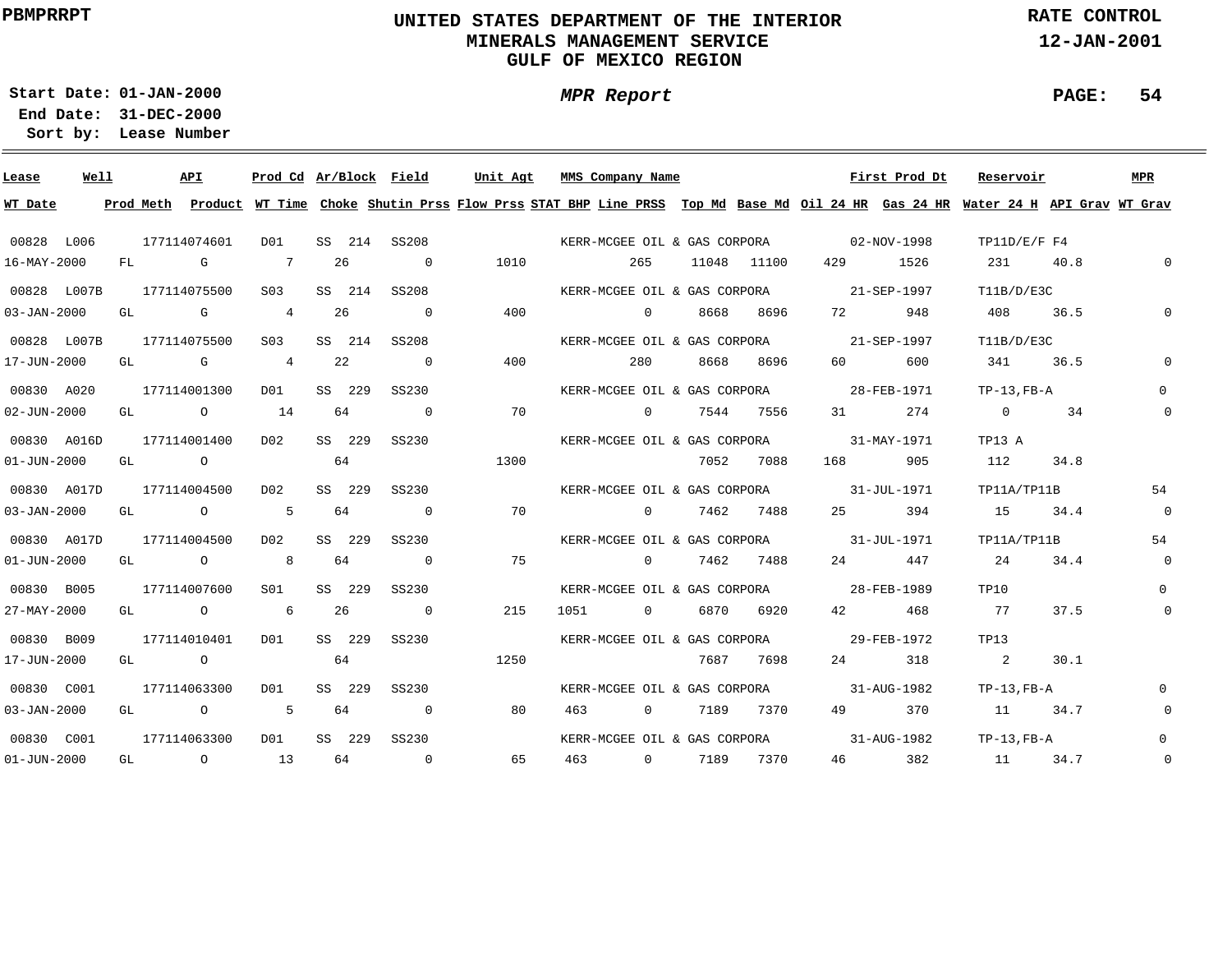# **UNITED STATES DEPARTMENT OF THE INTERIOR MINERALS MANAGEMENT SERVICEGULF OF MEXICO REGION**

**MPR Report**

**RATE CONTROL**

**12-JAN-2001**

**PAGE: 55**

**01-JAN-2000Start Date:**

| Lease             | Well |    |                          | API            | Prod Cd Ar/Block Field |        |                          | Unit Agt                                                                                                                      |      | MMS Company Name |                |      |                              |                                          | First Prod Dt | Reservoir        |          | <b>MPR</b>     |
|-------------------|------|----|--------------------------|----------------|------------------------|--------|--------------------------|-------------------------------------------------------------------------------------------------------------------------------|------|------------------|----------------|------|------------------------------|------------------------------------------|---------------|------------------|----------|----------------|
| WT Date           |      |    | Prod Meth                |                |                        |        |                          | Product WT Time Choke Shutin Prss Flow Prss STAT BHP Line PRSS Top Md Base Md Oil 24 HR Gas 24 HR Water 24 H API Grav WT Grav |      |                  |                |      |                              |                                          |               |                  |          |                |
| 00830 C003        |      |    |                          | 177114064500   | S01                    | SS 229 | SS230                    |                                                                                                                               |      |                  |                |      |                              | KERR-MCGEE OIL & GAS CORPORA 31-AUG-1982 |               | TP-13,FB-A       |          | 25             |
| 02-JUN-2000       |      |    |                          | GL O           | 14                     | 64     | $\overline{0}$           | 75                                                                                                                            | 400  |                  | $\overline{0}$ | 7745 | 7884                         | 30                                       | 343           | 10 34.7          |          | $\overline{0}$ |
| 00830 C004        |      |    |                          | 177114064600   | S01                    | SS 229 | SS230                    |                                                                                                                               |      |                  |                |      |                              | KERR-MCGEE OIL & GAS CORPORA 30-NOV-1982 |               | $TP-13$ , $FB-A$ |          | 58             |
| $02 - JUN - 2000$ |      |    | GL DESCRIPTION OF STREET | $\circ$        | 16                     | 64     | $\overline{\mathbf{0}}$  | 65                                                                                                                            | 373  |                  | $\overline{0}$ |      | 7144 7272                    | 47 — 200                                 | 480           | 12 37.5          |          | $\mathsf{O}$   |
| 00830 C007        |      |    |                          | 177114067300   | S01                    | SS 229 | SS230                    |                                                                                                                               |      |                  |                |      |                              | KERR-MCGEE OIL & GAS CORPORA 31-JAN-1983 |               | $TP-13$ , $FB-A$ |          | 33             |
| 16-MAY-2000       |      | GL |                          | $\overline{a}$ | 24                     | 64     | $\overline{0}$           | 95                                                                                                                            | 216  |                  | $\overline{0}$ |      | 7933 8065                    |                                          | 275           | 20 35.8          |          | $\mathsf{O}$   |
| 00830 C013        |      |    |                          | 177114073700   | S01                    | SS 229 | SS230                    |                                                                                                                               |      |                  |                |      | KERR-MCGEE OIL & GAS CORPORA |                                          | 30-NOV-1983   | $TP-13$ , $FB-B$ |          | 54             |
| $08 - JUN - 2000$ |      | GL |                          | $\overline{O}$ | 24                     | 64     | $\overline{\phantom{0}}$ | 105                                                                                                                           | 257  |                  | $\overline{0}$ |      | 7864 7998                    | 58 — 1                                   | 692           | 87               | 37.2     | $\mathbf 0$    |
| 00830 B011D       |      |    |                          | 177114097900   | D02                    | SS 229 | SS230                    |                                                                                                                               |      |                  |                |      |                              | KERR-MCGEE OIL & GAS CORPORA 30-JUN-1989 |               | $TP-13$ , $FB-A$ |          | 88             |
| 17-JUN-2000       |      | GL |                          | $\overline{O}$ | $\overline{4}$         | 64     | $\overline{0}$           | 130                                                                                                                           | 435  |                  | $\overline{0}$ |      | 7509 7614                    | 54 6                                     | 702           | 13               | 34.1     | $\mathsf{O}$   |
| 00830 B011        |      |    |                          | 177114097900   | DO1                    | SS 229 | SS230                    |                                                                                                                               |      |                  |                |      |                              | KERR-MCGEE OIL & GAS CORPORA 31-MAY-1989 |               | BUL(1)2          |          | 217            |
| 17-JUN-2000       |      |    |                          | GL O           | $\overline{4}$         | 64     | $\overline{0}$           | 135                                                                                                                           | 854  |                  |                |      | 0 8056 8115                  | 108 7                                    | 540           | 58               | 39.7     | $\mathsf{O}$   |
| 00830 C015        |      |    |                          | 177114111100   | S01                    | SS 229 | SS230                    |                                                                                                                               |      |                  |                |      | KERR-MCGEE OIL & GAS CORPORA | 31-AUG-1993                              |               | $TP-9$           |          |                |
| $06 - JAN - 2000$ |      |    |                          | FL O           | 13                     | 38     | $\overline{0}$           | 120                                                                                                                           |      |                  | $\overline{0}$ |      | 5582 5600                    |                                          | 348 192       | 348              | 35.8     | 0              |
| 00830 C015        |      |    |                          | 177114111100   | S01                    | SS 229 | SS230                    |                                                                                                                               |      |                  |                |      |                              | KERR-MCGEE OIL & GAS CORPORA 31-AUG-1993 |               | $TP-9$           |          |                |
| 20-MAY-2000       |      |    |                          | FL O           | 6.5                    | 38     | $\overline{0}$           | 130                                                                                                                           |      |                  | $\overline{0}$ |      | 5582 5600                    |                                          | 347 151       | 347              | 35.8     | $\Omega$       |
| 00831 B004A       |      |    |                          | 177114017201   | S02                    | SS 230 | SS230                    |                                                                                                                               |      |                  |                |      |                              | KERR-MCGEE OIL & GAS CORPORA 31-MAY-1990 |               | TP1 2/TP6 2      |          | 0              |
| 19-JUN-2000       |      |    |                          | GL O           | $\overline{4}$         | 64     | $\overline{0}$           | 115                                                                                                                           | 1551 |                  | $\overline{0}$ |      | 6402 6450                    | 48 — 18                                  | 402           | 144              | 39.2     | $\mathsf{O}$   |
| 00831 B007        |      |    |                          | 177114123200   | D01                    | SS 230 | SS230                    |                                                                                                                               |      |                  |                |      |                              | KERR-MCGEE OIL & GAS CORPORA 31-JUL-1997 |               | $TP-6$ , $FB-1C$ |          |                |
| 19-JUN-2000       |      | GL |                          | $\overline{O}$ | $\overline{4}$         | 64     | $\overline{0}$           | 150                                                                                                                           |      |                  | $\overline{0}$ |      | 7817 7845                    | 42 and $\overline{a}$                    | 708           | 11               | 48.8     | $\mathsf{O}$   |
| 00832 C011        |      |    |                          | 177114069801   | SO1                    | SS 242 | SS230                    |                                                                                                                               |      |                  |                |      |                              | KERR-MCGEE OIL & GAS CORPORA 31-OCT-1983 |               | TP13 FBD         |          | $\Omega$       |
| 10-JUN-2000       |      | FL |                          | G              | 6                      | 9      | $\overline{0}$           | 550                                                                                                                           | 1934 | 300              |                |      | 11008 11238                  | $0 \qquad \qquad$                        | 252           | $\overline{0}$   | $\Omega$ | 0              |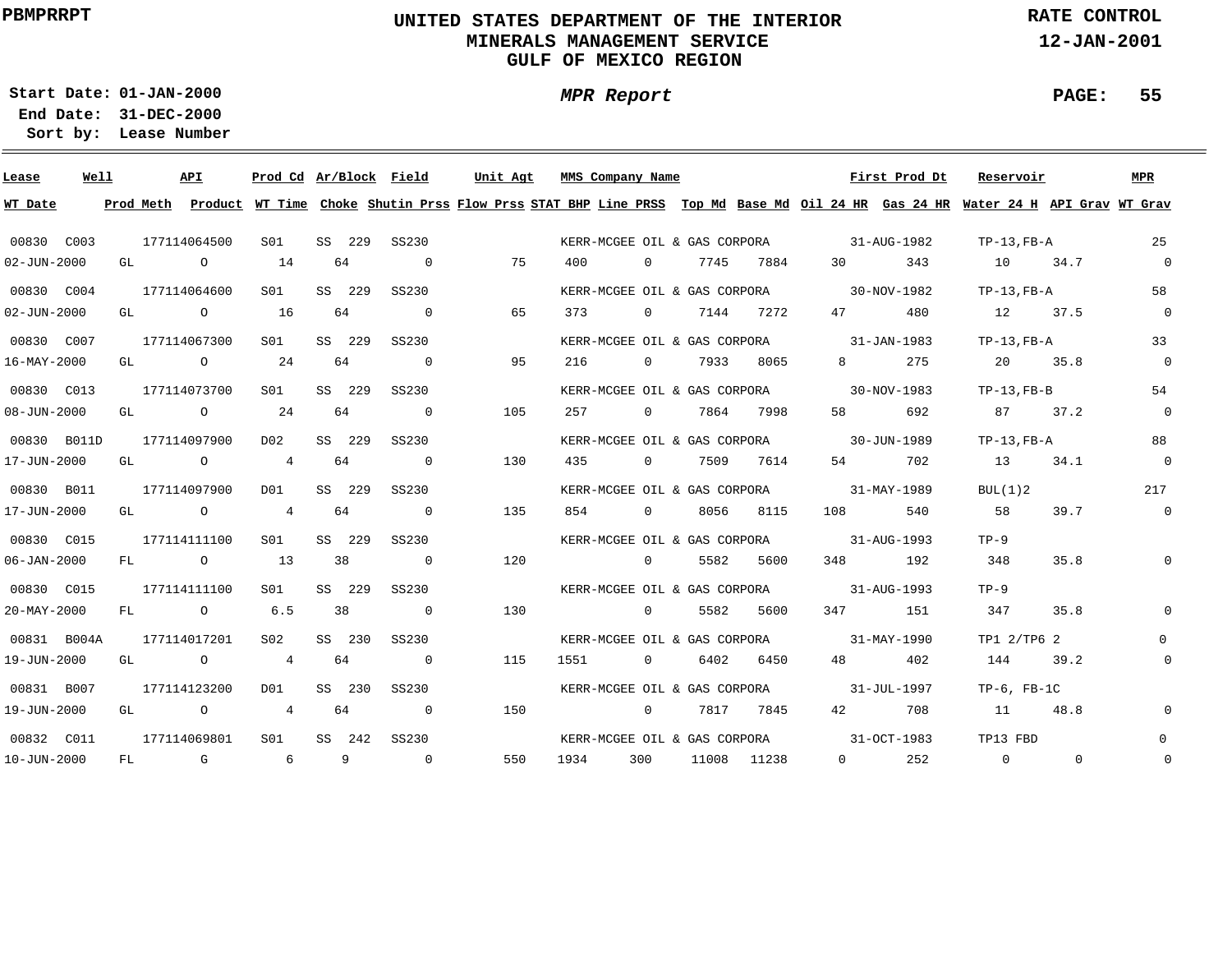# **UNITED STATES DEPARTMENT OF THE INTERIOR MINERALS MANAGEMENT SERVICEGULF OF MEXICO REGION**

**MPR Report**

**RATE CONTROL**

**12-JAN-2001**

**PAGE: 56**

**01-JAN-2000Start Date:31-DEC-2000 End Date:** 

| Lease             | Well |              | API          | Prod Cd Ar/Block Field |       |        |       | Unit Agt                                                                                                                                |       | MMS Company Name            |               |             |                                         | First Prod Dt | Reservoir                  |                                          | MPR         |
|-------------------|------|--------------|--------------|------------------------|-------|--------|-------|-----------------------------------------------------------------------------------------------------------------------------------------|-------|-----------------------------|---------------|-------------|-----------------------------------------|---------------|----------------------------|------------------------------------------|-------------|
| WT Date           |      |              |              |                        |       |        |       | Prod Meth Product WT Time Choke Shutin Prss Flow Prss STAT BHP Line PRSS Top Md Base Md Oil 24 HR Gas 24 HR Water 24 H API Grav WT Grav |       |                             |               |             |                                         |               |                            |                                          |             |
| 00839 HA001       |      |              | 177194058501 | D04                    |       | WD 94  | GI043 |                                                                                                                                         |       |                             |               |             |                                         |               | FR                         |                                          |             |
| $01 - JUN - 2000$ |      | FL G         |              |                        | 22    |        | 2120  | 1235                                                                                                                                    |       | 1030                        | 6390          | 6413        | $6 \quad \sigma$                        | 2403          | 317                        | 60                                       |             |
| 00839 HB001       |      | 177194058800 |              | S03                    |       | WD 94  | GIO43 |                                                                                                                                         |       | HALL-HOUSTON OIL COMPANY    |               |             | $29 - \text{MAR} - 1999$                |               | C1                         |                                          |             |
| $01 - JUN - 2000$ |      | FL G         |              |                        | -26   |        | 1020  | 435                                                                                                                                     |       | 350                         | 2545          | 2566        | $0 \qquad \qquad$                       | 1151          | 72                         |                                          |             |
| 00841 E004        |      | 177194040901 |              | S02                    |       | WD 104 | WD105 |                                                                                                                                         |       | APACHE CORPORATION          |               |             |                                         | 01-APR-2000   | F4A RC                     |                                          |             |
| $03 - APR - 2000$ |      |              | $FL$ 0 24    |                        |       | 22     | 2550  | 1200                                                                                                                                    | 1080  | 8560                        |               | 8585        |                                         | 794 1322      | 59                         | 31.6                                     | .611        |
| 00841 E020        |      |              | 177194064901 | S02                    |       | WD 104 | WD105 |                                                                                                                                         |       | APACHE CORPORATION          |               |             |                                         | 21-MAY-2000   | $E-2$                      |                                          |             |
| 22-JUN-2000       |      |              | $FL$ G 24    |                        | 13    |        | 2250  | 1925                                                                                                                                    | 1800  | 1225                        | 8884          | 8895        | $\Omega$                                | 3700          | 12                         |                                          | .611        |
| 00841 D013        |      |              | 177194068900 | SO1                    |       | WD 104 | WD105 |                                                                                                                                         |       | APACHE CORPORATION          |               |             |                                         | 20-SEP-2000   | J SAND                     |                                          |             |
| 19-SEP-2000       |      |              | FL G         | 24                     | 22    |        | 3100  | 2575                                                                                                                                    |       | 545                         |               | 10406 10562 | 62 — 10                                 | 6287          | 134                        | 51.2                                     | .611        |
| 00842 E018        |      |              | 177194043102 | S04                    |       | WD 105 | WD105 |                                                                                                                                         |       |                             |               |             | APACHE CORPORATION 07-JUN-2000          |               | $E - 4$                    |                                          |             |
| $09 - JUN - 2000$ |      |              | $FL$ G 24    |                        | 16    |        | 2500  | 1400                                                                                                                                    | 1910  | 545                         | 5992          | 6058        |                                         | 0 1519        | $\overline{\phantom{a}}$ 3 |                                          | .611        |
| G00935 015        |      |              | 177034087100 | SO1 SO                 | EC 89 |        | EC089 |                                                                                                                                         |       |                             |               |             | CALPINE NATURAL GAS COMPANY 31-MAR-2000 |               | BIG A (UPPER)              |                                          |             |
| 13-APR-2000       |      |              | FL G         | 24                     | 30    |        | 1420  | 1260                                                                                                                                    |       |                             | 930 6788 6798 |             |                                         | 21 8412       | 3 51.9                     |                                          | .6          |
| G00958 003        |      |              | 177034087600 | S01 <b>S</b>           |       | EC 195 | EC195 | 891008855                                                                                                                               |       | FORCENERGY INC              |               |             |                                         | 19-AUG-2000   | UPPER CP-25                |                                          |             |
| 26-JUL-2000       |      |              | FL G         | 24                     |       |        |       |                                                                                                                                         |       |                             |               | 12400 12444 |                                         | 75 1500       | 500                        |                                          |             |
| G00972 B008       |      |              | 177044066600 | S02                    |       | EC 265 | EC265 |                                                                                                                                         |       |                             |               |             | TEXACO EXPLORATION AND PROD 23-JUL-1999 |               | B-1 SD SEG145              |                                          |             |
| 26-APR-2000       |      |              | FL G         | 24                     | 11    |        | 2930  | 2270                                                                                                                                    | 99999 | 1087                        |               | 8557 8568   | $0 \qquad \qquad$                       | 4692          | $\overline{0}$             | $\overline{0}$                           | $\mathbf 0$ |
| G00972 B011       |      |              | 177044072300 | S02                    |       | EC 265 | EC265 |                                                                                                                                         |       | TEXACO EXPLORATION AND PROD |               |             |                                         | 02-NOV-1999   | 2800'SD SEG110             |                                          |             |
| 25-APR-2000       |      |              | FL G         | 24                     | 12    |        | 1150  | 1000                                                                                                                                    | 1058  | 161                         | 5069          | 5116        | $0 \qquad \qquad$                       | 1974          |                            | $\begin{array}{ccc} 0 & & 0 \end{array}$ | $\mathbf 0$ |
| G00974 C001       |      |              | 177044058500 | S <sub>0.3</sub>       |       | EC 278 | EC265 |                                                                                                                                         |       | TEXACO EXPLORATION AND PROD |               |             | $11 - \text{AUG} - 1997$                |               | D6 SEG600                  |                                          |             |
| 22-APR-2000       |      |              | FL G         | 24                     |       | 24     | 1511  | 583                                                                                                                                     |       | 452                         |               | 9688 9706   |                                         | 2 1049        | 251 7                      | 54.1                                     | $\mathbf 0$ |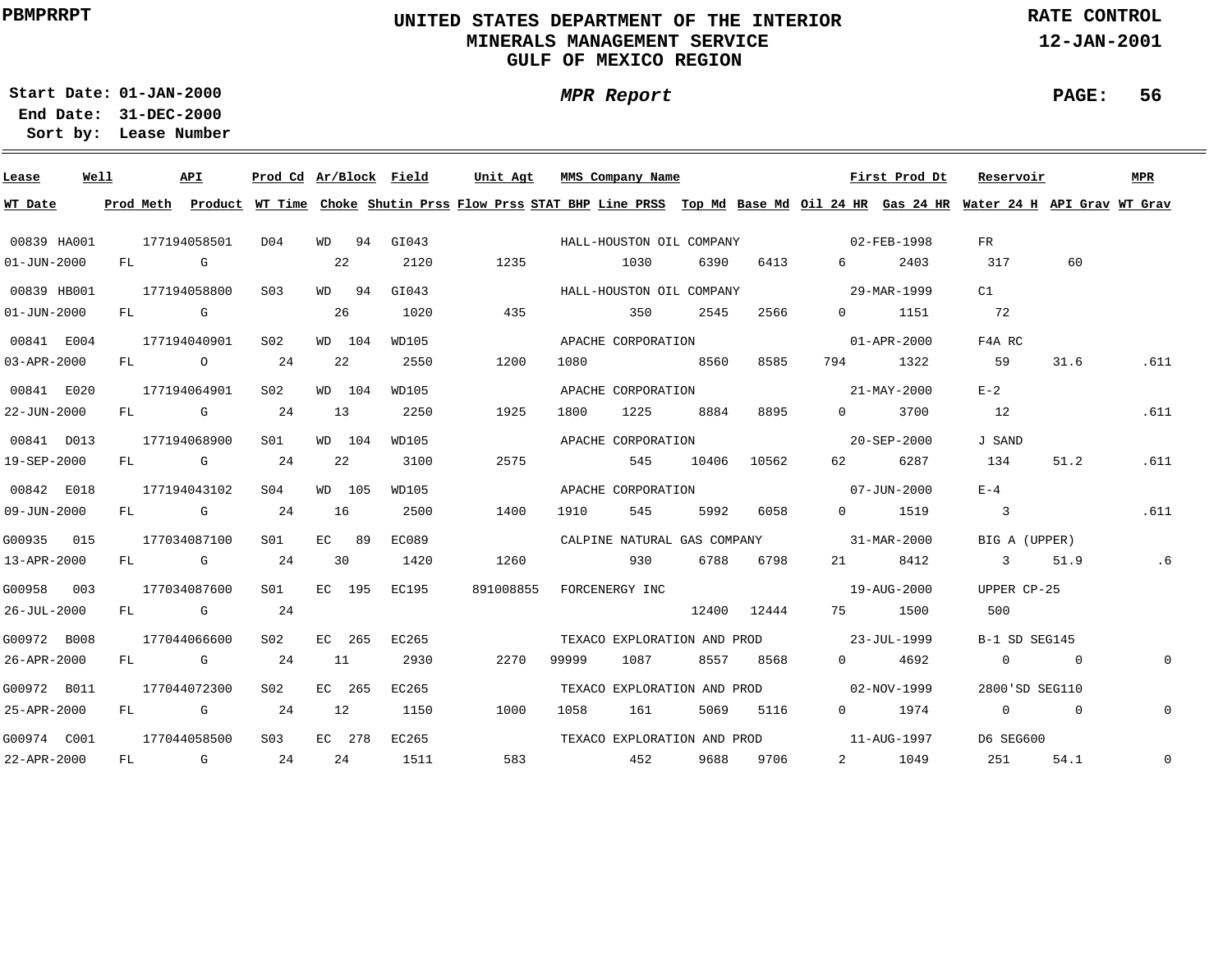# **UNITED STATES DEPARTMENT OF THE INTERIOR MINERALS MANAGEMENT SERVICEGULF OF MEXICO REGION**

**MPR Report**

**RATE CONTROL**

**12-JAN-2001**

**PAGE: 57**

**01-JAN-2000Start Date:**

| Lease       | Well |           | API          | Prod Cd Ar/Block Field |        |   |       | Unit Agt |     |          | MMS Company Name            |       |       |                        | First Prod Dt                                                                                                                 | Reservoir      |              | <b>MPR</b>     |
|-------------|------|-----------|--------------|------------------------|--------|---|-------|----------|-----|----------|-----------------------------|-------|-------|------------------------|-------------------------------------------------------------------------------------------------------------------------------|----------------|--------------|----------------|
| WT Date     |      | Prod Meth |              |                        |        |   |       |          |     |          |                             |       |       |                        | Product WT Time Choke Shutin Prss Flow Prss STAT BHP Line PRSS Top Md Base Md Oil 24 HR Gas 24 HR Water 24 H API Grav WT Grav |                |              |                |
| G00974 B001 |      |           | 177044062000 | S <sub>04</sub>        | EC 278 |   | EC265 |          |     |          | TEXACO EXPLORATION AND PROD |       |       |                        | 31-JAN-1993                                                                                                                   | B-2 S550       |              | 7365           |
| 30-APR-2000 |      | FL        | G            | 24                     | 64     |   | 1648  |          | 168 | $\Omega$ | 160                         | 8506  | 8570  | $1 \quad \blacksquare$ | 169                                                                                                                           | 51             | 48           | $\overline{0}$ |
| G00974 B002 |      |           | 177044062200 | S <sub>0</sub> 2       | EC 278 |   | EC265 |          |     |          | TEXACO EXPLORATION AND PROD |       |       |                        | 31-JUL-1990                                                                                                                   | 2800 S950      |              | 1297           |
| 14-APR-2000 |      | FL        | G            | 24                     | 128    |   | 291   |          | 174 |          | 159                         | 2786  | 2806  | $\Omega$               | 672                                                                                                                           | 1329           | $\Omega$     | $\mathbf 0$    |
| G00974 C005 |      |           | 177044069700 | S01                    | EC 278 |   | EC265 |          |     |          | TEXACO EXPLORATION AND PROD |       |       |                        | 10-OCT-1996                                                                                                                   | F SEG200       |              |                |
| 14-APR-2000 |      | FL.       | G            | 24                     |        | 8 | 1008  |          | 642 | 5599     | 424                         | 12360 | 12376 | $\Omega$               | 1106                                                                                                                          | $\mathbf{0}$   | $\mathbf{0}$ | $\Omega$       |
| G00974 C002 |      |           | 177044070000 | S <sub>04</sub>        | EC 278 |   | EC265 |          |     |          | TEXACO EXPLORATION AND PROD |       |       |                        | 23-APR-2000                                                                                                                   | F STRAY SEG400 |              |                |
| 29-APR-2000 |      | FL.       | G            | 24                     | 10     |   | 6323  | 5325     |     |          | 969                         | 12328 | 12358 | 63                     | 3818                                                                                                                          | $\Omega$       | 64.7         | $\Omega$       |
| G00974 C002 |      |           | 177044070000 | S04                    | EC 278 |   | EC265 |          |     |          | TEXACO EXPLORATION AND PROD |       |       |                        | 23-APR-2000                                                                                                                   | F STRAY SEG400 |              |                |
| 06-AUG-2000 |      | FL.       | G            | $\overline{4}$         | 10     |   | 2250  |          | 497 |          | 185                         | 12328 | 12358 | 11                     | 1367                                                                                                                          | $\overline{0}$ | 64.7         | .65            |
| G00974 B009 |      |           | 177044071700 | S <sub>03</sub>        | EC 278 |   | EC265 |          |     |          | TEXACO EXPLORATION AND PROD |       |       |                        | 05-MAR-1996                                                                                                                   | B-4 SEG440     |              |                |
| 22-APR-2000 |      | FL        | G            | 24                     | 64     |   | 391   |          | 162 | 99999    | 162                         | 9160  | 9180  | $1 \quad \cdots$       | 1008                                                                                                                          | 6              | 53           | $\Omega$       |
| G00974 C003 |      |           | 177044071800 | SO1                    | EC 278 |   | EC265 |          |     |          | TEXACO EXPLORATION AND PROD |       |       |                        | 31-AUG-1990                                                                                                                   | $E-1$ S450     |              | 13746          |
| 02-APR-2000 |      | FL.       | G            | 24                     | 43     |   | 1997  |          | 648 | 2954     | 452                         | 10028 | 10120 | 8                      | 3647                                                                                                                          | 872            | 53           | $\mathbf 0$    |
| G00974 C004 |      |           | 177044072101 | S01                    | EC 278 |   | EC265 |          |     |          | TEXACO EXPLORATION AND PROD |       |       |                        | 31-JUL-1990                                                                                                                   | $E-1$ SEG400   |              | 9966           |
| 06-APR-2000 |      | FL.       | G            | 24                     | 37     |   | 1138  |          | 419 | 1740     | 413                         | 10550 | 10620 | $\Omega$               | 3063                                                                                                                          | 26             | $\Omega$     | $\mathbf 0$    |
| G00974 B015 |      |           | 177044095700 | DO1                    | EC 278 |   | EC265 |          |     |          | TEXACO EXPLORATION AND PROD |       |       |                        | 10-MAR-1997                                                                                                                   | D-1 SD.SEG 650 |              |                |
| 13-APR-2000 |      | FL.       | G            | 24                     | 30     |   | 4382  | 1089     |     | 4348     | 980                         | 10215 | 10252 | 9                      | 1398                                                                                                                          | 902            | 55           | $\mathbf 0$    |
| G00974 B016 |      |           | 177044100100 | S01                    | EC 278 |   | EC265 |          |     |          | TEXACO EXPLORATION AND PROD |       |       |                        | 13-DEC-1999                                                                                                                   | 1000' SEG 900  |              |                |
| 14-JAN-2000 |      | FL.       | G            | 7                      | 57     |   | 436   |          | 325 | #####    | 169                         | 2246  | 2635  | $\Omega$               | 6997                                                                                                                          | $\overline{0}$ |              | .65            |
| G00974 B016 |      |           | 177044100100 | S01                    | EC 278 |   | EC265 |          |     |          | TEXACO EXPLORATION AND PROD |       |       |                        | 13-DEC-1999                                                                                                                   | 1000' SEG 900  |              |                |
| 06-APR-2000 |      | FL        | G            | 24                     | 64     |   | 436   |          | 205 | #####    | 150                         | 2246  | 2635  | $\mathbf{0}$           | 2624                                                                                                                          | 1658           | $\mathbf 0$  | $\mathbf 0$    |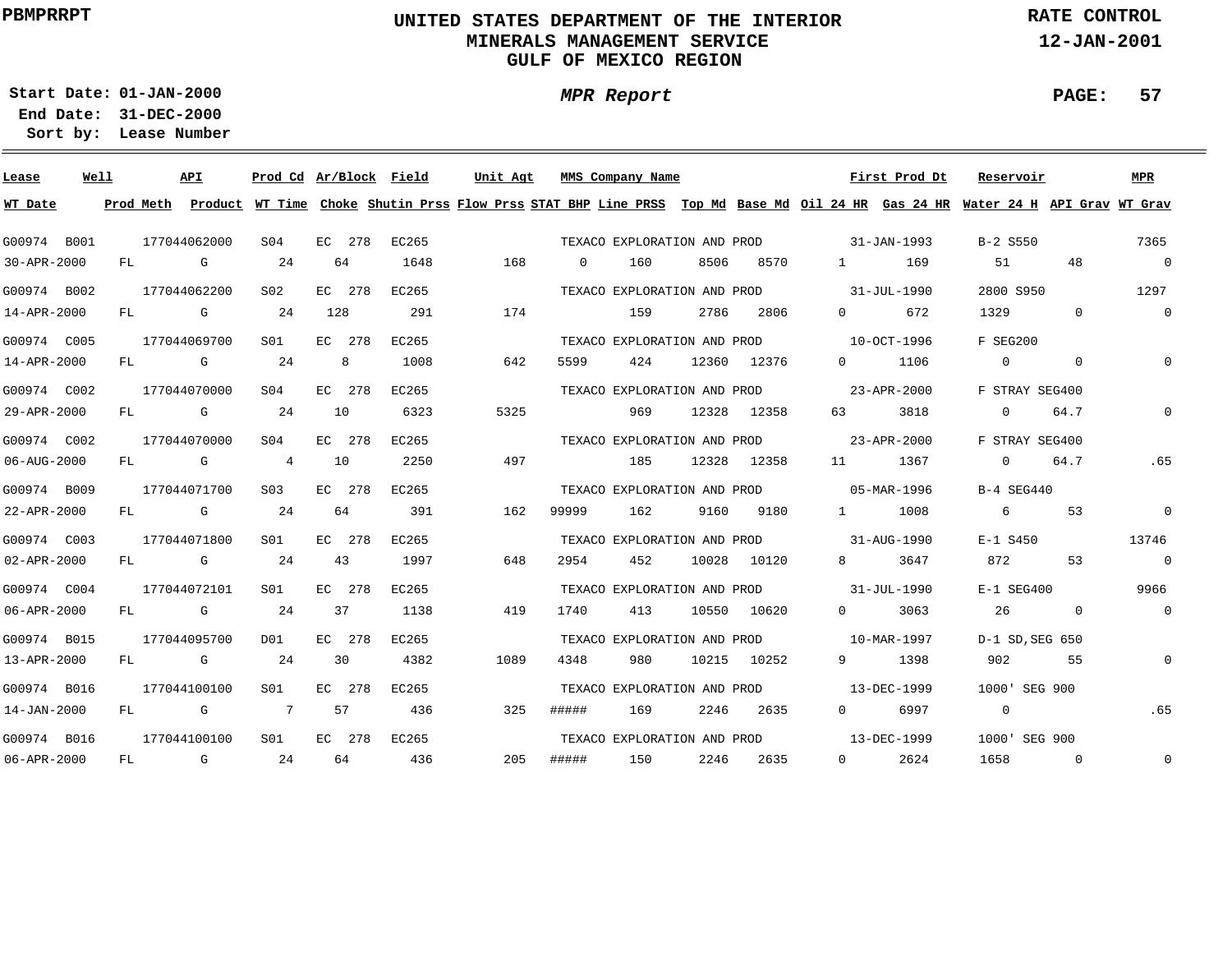# **UNITED STATES DEPARTMENT OF THE INTERIOR MINERALS MANAGEMENT SERVICEGULF OF MEXICO REGION**

**MPR Report**

**RATE CONTROL**

**12-JAN-2001**

**PAGE: 58**

**01-JAN-2000Start Date:31-DEC-2000 End Date:** 

| Lease             | Well |  | API          | Prod Cd Ar/Block Field |    |        |                                        | Unit Agt  |       | MMS Company Name |      |             |                                          | First Prod Dt     | Reservoir                                                                                                                               |      | MPR      |
|-------------------|------|--|--------------|------------------------|----|--------|----------------------------------------|-----------|-------|------------------|------|-------------|------------------------------------------|-------------------|-----------------------------------------------------------------------------------------------------------------------------------------|------|----------|
| WT Date           |      |  |              |                        |    |        |                                        |           |       |                  |      |             |                                          |                   | Prod Meth Product WT Time Choke Shutin Prss Flow Prss STAT BHP Line PRSS Top Md Base Md Oil 24 HR Gas 24 HR Water 24 H API Grav WT Grav |      |          |
| G00977 002        |      |  | 177094023000 | S05                    |    |        | EI 214 EI231 891008813 CHEVRON USA INC |           |       |                  |      |             |                                          | 17-APR-2000       | 7500 FB-214-2                                                                                                                           |      |          |
| 24-APR-2000       |      |  | FL G         | 24                     | 23 |        |                                        | 1205      |       |                  | 7770 | 7783        | $\overline{0}$                           | 3494              | 43                                                                                                                                      |      |          |
| G00977 002        |      |  | 177094023000 | S05                    |    | EI 214 | EI231                                  | 891008813 |       | CHEVRON USA INC  |      |             |                                          | 17-APR-2000       | 7500 FB-214-2                                                                                                                           |      |          |
| 24-APR-2000       |      |  | FL G         | 4                      |    | 23     | 2500                                   | 1205      |       | 1023             |      | 7770 7783   |                                          | $0 \t3494$        | 43                                                                                                                                      |      | .6       |
| G00977 A005       |      |  | 177094129700 | S01 <b>S</b>           |    | EI 214 | EI231                                  | 891008813 |       | CHEVRON USA INC  |      |             |                                          | 16-NOV-2000       | 10800'                                                                                                                                  |      |          |
| 03-DEC-2000       |      |  | FL G 24      |                        | 28 |        |                                        | 3150      |       |                  |      | 11766 11786 |                                          | 236 12073         | $\overline{0}$                                                                                                                          |      |          |
| G00978 B004       |      |  | 177094077100 | S02                    |    | EI 217 | EI205                                  | 891008654 |       |                  |      |             | LOUISIANA LAND AND EXPLORATI 31-MAY-1994 |                   | LG SAND                                                                                                                                 |      | $\Omega$ |
| 11-JUN-2000       |      |  | $FL$ G 10    |                        |    |        | 2100                                   | 1500      | 3374  | 984              |      | 12133 12211 | 58 — 1                                   | 1534              | $\overline{0}$                                                                                                                          | 58.4 |          |
| G00978 C001       |      |  | 177094093400 | S01                    |    | EI 217 | EI205                                  | 891008654 |       |                  |      |             | LOUISIANA LAND AND EXPLORATI 28-FEB-1994 |                   | 14000                                                                                                                                   |      | $\Omega$ |
| 23-JUN-2000       |      |  | $FL$ G       |                        | 64 |        | 540                                    | 185       | 3101  | 986              |      | 13956 14012 |                                          | 9 1685            | $\overline{0}$                                                                                                                          | 39.8 |          |
| G00981 E002D      |      |  | 177090074001 | DO 4                   |    | EI 237 | EI238                                  |           |       | CHEVRON USA INC  |      |             |                                          | 31-MAR-1978       | B-13 FB-J                                                                                                                               |      |          |
| $10 - JUL - 2000$ |      |  | FL G 24      |                        |    | 22     | 2800                                   | 1750      |       | 1065             | 8378 | 8392        |                                          | 72 3656           | 408                                                                                                                                     | 57.6 | . 6      |
| G00981 K003       |      |  | 177094100000 | S02                    |    | EI 237 | EI238                                  |           |       | CHEVRON USA INC  |      |             | $03 - NOV - 2000$                        |                   | $D - 3B$                                                                                                                                |      |          |
| $03 - NOV - 2000$ |      |  | FL 0 24      |                        | 12 |        |                                        | 429       |       |                  |      | 10032 10046 |                                          | 195 481           | $\sim$ 0                                                                                                                                |      |          |
| G00981 K006       |      |  | 177094124501 | S41                    |    | EI 237 | EI238                                  |           |       | CHEVRON USA INC  |      |             |                                          | 13-FEB-2000       | $B-7$ $FB-K6$                                                                                                                           |      |          |
| 22-FEB-2000       |      |  | FL 0 24      |                        | 34 |        | 1036                                   | 722       | ##### | 329              |      | 5675 5736   |                                          | 513 4212          | 0 $32.1$                                                                                                                                |      | .6       |
| G00982 H006D      |      |  | 177094041600 | D02                    |    | EI 238 | EI238                                  |           |       | CHEVRON USA INC  |      |             |                                          | 30-NOV-1980       | D-4 FB-H                                                                                                                                |      |          |
| 25-MAR-2000       |      |  | FL G 7       |                        |    | 20     | 2684                                   | 2493      | 2350  | 1083             |      | 11141 11208 | 111 7                                    | 6215              | 0 $52.1$                                                                                                                                |      | .6       |
| G00982 E008       |      |  | 177094104500 | S02                    |    | EI 238 | EI238                                  |           |       | CHEVRON USA INC  |      |             |                                          | 06-JUN-2000       | $D-2$ FB-E                                                                                                                              |      |          |
| $06 - JUN - 2000$ |      |  | FL G 24      |                        | 19 |        |                                        | 1110      |       | 11700 11725      |      |             |                                          | $0$ 3256          | $\overline{0}$                                                                                                                          |      |          |
| G00982 E008       |      |  | 177094104500 | S02                    |    | EI 238 | EI238                                  |           |       | CHEVRON USA INC  |      |             |                                          | $06 - JUN - 2000$ | $D-2$ $FB-E$                                                                                                                            |      |          |
| $01 - JUL - 2000$ |      |  | $FL$ G 24    |                        | 48 |        | 1850                                   | 490       |       | 330              |      | 11700 11725 |                                          | 53 6570           | $6\overline{6}$                                                                                                                         | 53   | .6       |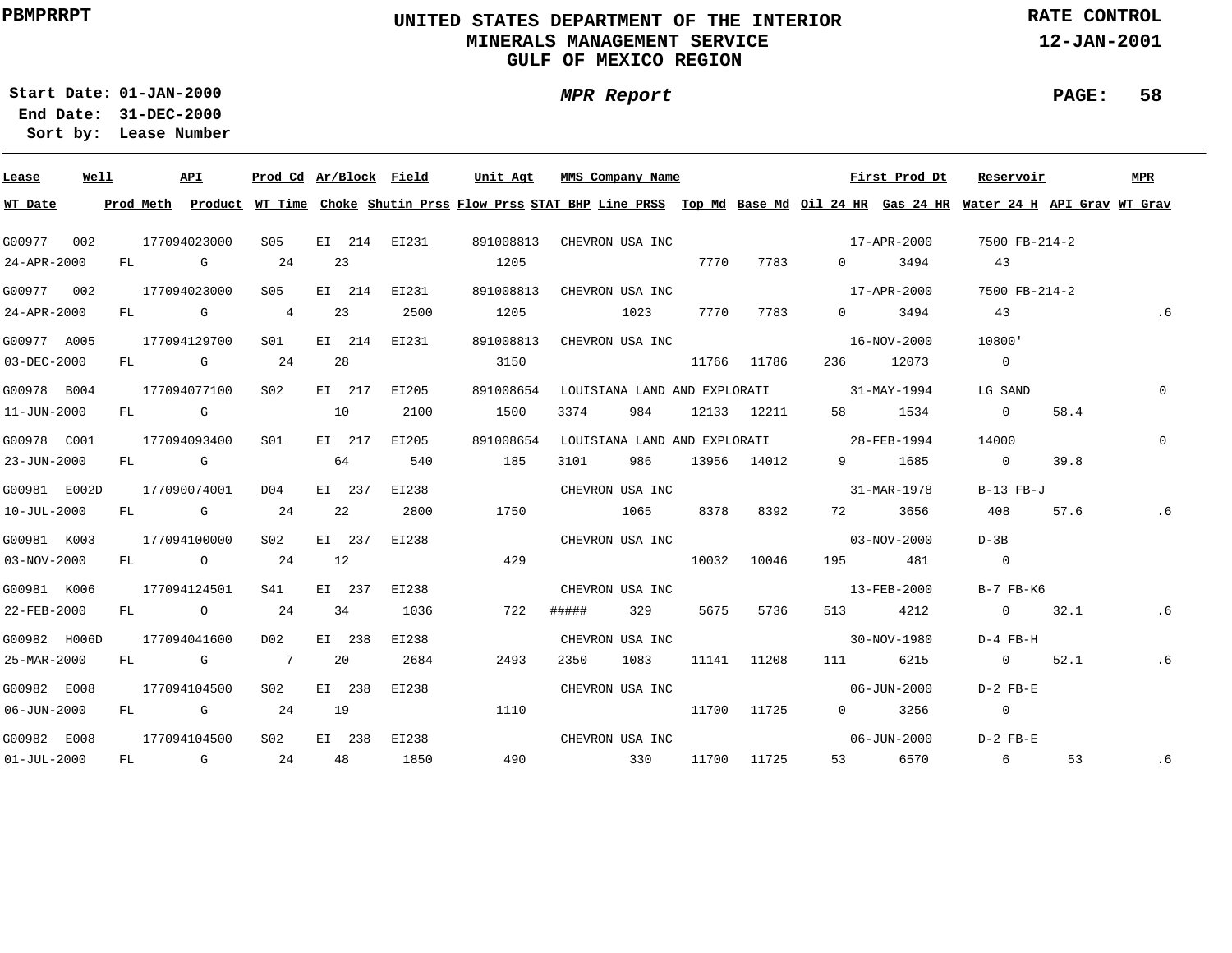# **UNITED STATES DEPARTMENT OF THE INTERIOR MINERALS MANAGEMENT SERVICEGULF OF MEXICO REGION**

**MPR Report**

**RATE CONTROL**

**12-JAN-2001**

**PAGE: 59**

**01-JAN-2000Start Date:31-DEC-2000 End Date:** 

| Lease             | Well |  | API          |                 |    |        | Prod Cd Ar/Block Field | Unit Agt |           | MMS Company Name |      |             |                               | First Prod Dt                                                                                                                           | Reservoir                |      | <b>MPR</b> |
|-------------------|------|--|--------------|-----------------|----|--------|------------------------|----------|-----------|------------------|------|-------------|-------------------------------|-----------------------------------------------------------------------------------------------------------------------------------------|--------------------------|------|------------|
| WT Date           |      |  |              |                 |    |        |                        |          |           |                  |      |             |                               | Prod Meth Product WT Time Choke Shutin Prss Flow Prss STAT BHP Line PRSS Top Md Base Md Oil 24 HR Gas 24 HR Water 24 H API Grav WT Grav |                          |      |            |
| G00982 E009       |      |  | 177094129200 | S01             |    |        | EI 238 EI238           |          |           | CHEVRON USA INC  |      |             |                               | 24-NOV-2000                                                                                                                             | D-2 STRAY                |      |            |
| 15-DEC-2000       |      |  | FL G         | 24              |    | 32     |                        | 3190     |           |                  | 9848 | 9898        |                               | 54 16559                                                                                                                                | $\overline{0}$           |      |            |
| G00983 H005       |      |  | 177094040101 | S01 <b>S</b>    |    |        | EI 252 EI238           |          |           | CHEVRON USA INC  |      |             |                               | $18 - \text{MAX} - 2000$                                                                                                                | D-5B FB-H                |      |            |
| 29-MAY-2000       |      |  | FL G 24      |                 |    | 58     |                        | 1244     |           |                  |      | 10980 11020 |                               | 1 3140                                                                                                                                  | 140                      |      |            |
| G00983 H005       |      |  | 177094040101 | S01             |    | EI 252 | EI238                  |          |           | CHEVRON USA INC  |      |             |                               | $18 - \text{MAX} - 2000$                                                                                                                | D-5B FB-H                |      |            |
| 29-MAY-2000       |      |  | FL G 24      |                 |    | 58     | 2260                   | 1244     | 1069      |                  |      | 10980 11020 | $\mathbf{1}$ and $\mathbf{1}$ | 3140                                                                                                                                    | 140                      |      | . 6        |
| G00983 G012       |      |  | 177094040901 | S <sub>03</sub> |    | EI 252 | EI238                  |          |           | CHEVRON USA INC  |      |             |                               | 19-MAR-2000                                                                                                                             | $D-4$ $FB-G$             |      |            |
| 22-MAR-2000       |      |  | FL G 4       |                 |    | 24     | 5140                   | 4562     | 5000 - 10 | 1070             |      | 12051 12097 |                               | 507 14767                                                                                                                               | 0 $47.9$                 |      | . 6        |
| G00983 G012       |      |  | 177094040901 | S03             |    | EI 252 | EI238                  |          |           | CHEVRON USA INC  |      |             |                               | 19-MAR-2000                                                                                                                             | $D-4$ FB-G               |      |            |
| 08-APR-2000       |      |  | FL G         | 24              | 24 |        |                        | 3358     |           | 5000 12051 12097 |      |             |                               | 359 15492                                                                                                                               | $\overline{0}$           |      |            |
| G00983 H007       |      |  | 177094042100 | S03 - 1         |    |        | EI 252 EI238           |          |           | CHEVRON USA INC  |      |             |                               | $03 - JUN - 2000$                                                                                                                       | D-4 FB-H                 |      |            |
| $03 - JUN - 2000$ |      |  | FL G 24      |                 |    | 48     |                        | 2863     |           | 12258 12370      |      |             |                               | 190 6035                                                                                                                                | $\overline{0}$           |      |            |
| G00983 H007       |      |  | 177094042100 | S <sub>03</sub> |    | EI 252 | EI238                  |          |           | CHEVRON USA INC  |      |             |                               | $03 - JUN - 2000$                                                                                                                       | D-4 FB-H                 |      |            |
| $01 - JUL - 2000$ |      |  | FL G 12      |                 |    | 48     | 3066                   | 2709     |           | 1054 12258 12370 |      |             |                               | 158 6190                                                                                                                                | $\overline{0}$           | 55   | . 6        |
| G00983 H009       |      |  | 177094044801 | S02 <b>S</b>    |    | EI 252 | EI238                  |          |           | CHEVRON USA INC  |      |             |                               | $08 - \text{AUG} - 2000$                                                                                                                | $D-3B$ $FB-H$            |      |            |
| 12-AUG-2000       |      |  | FL O         | 24              |    | 22     |                        | 2571     |           | 12304 12344      |      |             |                               | 200 1851                                                                                                                                | $\overline{4}$           |      |            |
| G00983 H010       |      |  | 177094045701 | S01 <b>S</b>    |    | EI 252 | EI238                  |          |           | CHEVRON USA INC  |      |             |                               | 29-APR-2000                                                                                                                             | D-4 FB-H                 |      |            |
| $06 - JUN - 2000$ |      |  | FL G 24      |                 |    | 42     | 2529                   | 1956     |           | 1144             |      | 11075 11090 |                               | 72 9825                                                                                                                                 | 8 52.6                   |      | .6         |
| G00983 H011       |      |  | 177094047400 | S03             |    | EI 252 | EI238                  |          |           | CHEVRON USA INC  |      |             |                               | 04-JUN-2000                                                                                                                             | D-4 FB-H                 |      |            |
| $04 - JUN - 2000$ |      |  | FL G 24      |                 |    | 30     |                        | 2696     |           | 11794 11947      |      |             |                               | 241 8090                                                                                                                                | $\overline{\phantom{0}}$ |      |            |
| G00983 H011       |      |  | 177094047400 | S <sub>03</sub> |    |        | EI 252 EI238           |          |           | CHEVRON USA INC  |      |             |                               | $04 - JUN - 2000$                                                                                                                       | D-4 FB-H                 |      |            |
| $04 - JUN - 2000$ |      |  | FL G 6 30    |                 |    |        | 3102                   | 2696     |           | 1123             |      | 11794 11947 |                               | 241 8090                                                                                                                                | $\overline{0}$           | 54.6 | .6         |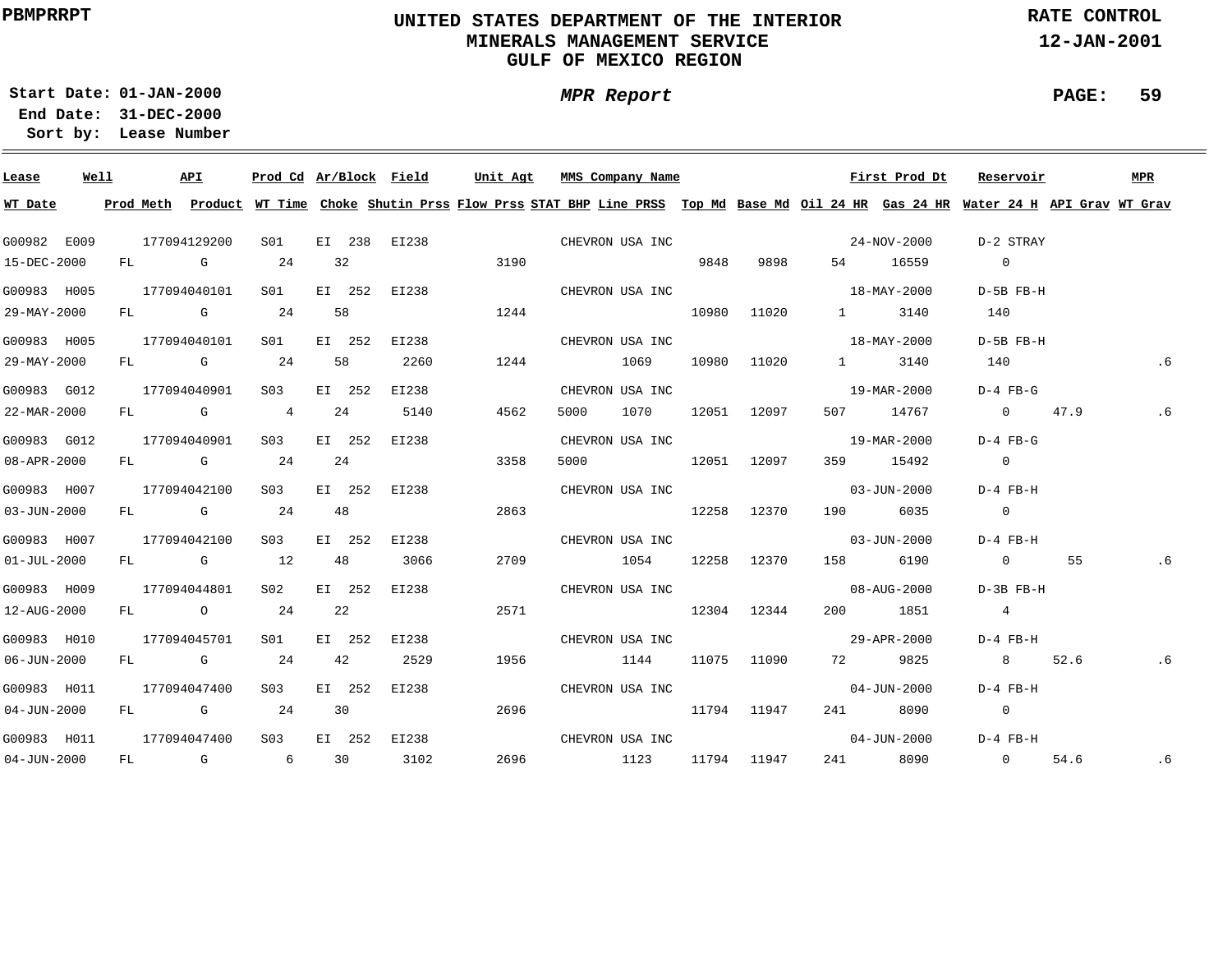# **UNITED STATES DEPARTMENT OF THE INTERIOR MINERALS MANAGEMENT SERVICEGULF OF MEXICO REGION**

**MPR Report**

**RATE CONTROL**

**12-JAN-2001**

**PAGE: 60**

**01-JAN-2000Start Date:31-DEC-2000 End Date:** 

| Lease                     | Well |  | API              |                                                       |    |    | Prod Cd Ar/Block Field        | Unit Agt                                                                                                                                                       | MMS Company Name |  |                                                                                                                | First Prod Dt | Reservoir               |      | MPR         |
|---------------------------|------|--|------------------|-------------------------------------------------------|----|----|-------------------------------|----------------------------------------------------------------------------------------------------------------------------------------------------------------|------------------|--|----------------------------------------------------------------------------------------------------------------|---------------|-------------------------|------|-------------|
| WT Date                   |      |  |                  |                                                       |    |    |                               | Prod Meth Product WT Time Choke Shutin Prss Flow Prss STAT BHP Line PRSS Top Md Base Md Oil 24 HR Gas 24 HR Water 24 H API Grav WT Grav                        |                  |  |                                                                                                                |               |                         |      |             |
| G00983 I001               |      |  |                  |                                                       |    |    |                               | $177094054301 \qquad \text{S01} \qquad \text{E1} \quad 252 \qquad \text{E1238} \qquad \qquad \text{CHEVRON USA INC}$                                           |                  |  |                                                                                                                |               | $D-3B$ $FB-H$           |      |             |
| 10-DEC-2000               |      |  | FL G 24          |                                                       | 34 |    |                               | 1965                                                                                                                                                           |                  |  | 12172 12218 304 13323                                                                                          |               | 26                      |      |             |
| G00983 I005               |      |  |                  |                                                       |    |    |                               | 177094057500 S02 EI 252 EI238                                                                                                                                  |                  |  | CHEVRON USA INC<br>02-DEC-1999                                                                                 |               | D-4 FB-H                |      |             |
| 06-JAN-2000               |      |  |                  | FL G 6 16                                             |    |    | 3125                          | 2000                                                                                                                                                           |                  |  | 2850 1060 11631 11762 37 2748                                                                                  |               | $\overline{\mathbf{3}}$ | 52   |             |
| G00983 I007               |      |  |                  |                                                       |    |    | 177094059500 S02 EI 252 EI238 |                                                                                                                                                                |                  |  | CHEVRON USA INC 29-NOV-2000                                                                                    |               | $D-4$                   |      |             |
| 09-DEC-2000               |      |  |                  | FL G 24 26                                            |    |    |                               | 2130                                                                                                                                                           | 11544 11678      |  | 269 — 269 — 269 — 269 — 269 — 269 — 269 — 269 — 269 — 269 — 269 — 269 — 269 — 269 — 269 — 269 — 269 — 269 — 26 | 9958          | $\overline{0}$          |      |             |
| G00983 I008               |      |  |                  |                                                       |    |    |                               | 177094060301 S01 EI 252 EI238                                                                                                                                  |                  |  | CHEVRON USA INC 27-OCT-2000                                                                                    |               | $D-4$ FBH               |      |             |
| 27-OCT-2000               |      |  |                  | FL 0 24 14                                            |    |    |                               | 375                                                                                                                                                            | 12792 12894      |  |                                                                                                                | 89 888        | 506                     |      |             |
| G00983 I010               |      |  |                  |                                                       |    |    | 177094128500 SO1 EI 252 EI238 |                                                                                                                                                                |                  |  | CHEVRON USA INC 2000 12-OCT-2000                                                                               |               | $D-5B$                  |      |             |
| 05-NOV-2000               |      |  | FL 0 24          |                                                       |    | 34 |                               | 770                                                                                                                                                            | $12502$ $12532$  |  | 324                                                                                                            | 2646          | 17                      |      |             |
| G00985 A002A              |      |  |                  |                                                       |    |    |                               | $177090064500 \qquad \textrm{S03} \qquad \textrm{EI} \quad 259 \qquad \textrm{EI276} \qquad \qquad \textrm{CXY ENERGY OFFSHORE INC} \qquad \qquad 30-SEP-1987$ |                  |  |                                                                                                                |               | $L-L2RB$                |      | 930         |
| 05-JUN-2000               |      |  |                  | $GL$ G and $48$                                       |    |    |                               | 120                                                                                                                                                            |                  |  | 7666 7743 87 494                                                                                               |               | 87                      | 48.8 |             |
| G00985 A013F              |      |  | 177090071400 S06 |                                                       |    |    | EI 259 EI276                  |                                                                                                                                                                |                  |  |                                                                                                                |               | N RA                    |      |             |
| 05-JUN-2000               |      |  |                  | $GL$ 0 45                                             |    |    |                               | 180                                                                                                                                                            |                  |  | 1162 12026 12052 40 644                                                                                        |               | 222                     | 39.1 |             |
| G00985 B008A 177090077000 |      |  |                  | S <sub>03</sub>                                       |    |    | EI 259 EI276                  | 891012325                                                                                                                                                      |                  |  | CXY ENERGY OFFSHORE INC 30-APR-1988                                                                            |               | P RA SU                 |      | 0           |
| 11-JUN-2000               |      |  |                  | GL $\qquad \qquad \circ$ 44                           |    |    |                               | 240                                                                                                                                                            |                  |  | 11658 11674 112 251                                                                                            |               | 1016                    | 29.7 |             |
| G00985 B003D              |      |  | 177090077400 S02 |                                                       |    |    |                               | EI 259 EI276                                                                                                                                                   |                  |  | CXY ENERGY OFFSHORE INC 31-JUL-1981                                                                            |               | N RA                    |      | $\mathbf 0$ |
| 25-JUN-2000               |      |  |                  | GL $\qquad \qquad \begin{matrix} 0 & 64 \end{matrix}$ |    |    |                               | 160                                                                                                                                                            |                  |  | 10521 10569 48 173                                                                                             |               | 278                     | 34.3 |             |
| G00985 B006               |      |  | 177090081201 D01 |                                                       |    |    | EI 259 EI276                  |                                                                                                                                                                |                  |  | CXY ENERGY OFFSHORE INC 08-JUN-1997                                                                            |               | $\Omega$                |      |             |
| 20-JUN-2000               |      |  |                  | GL $\qquad \qquad \begin{matrix} 0 & 48 \end{matrix}$ |    |    |                               | 100                                                                                                                                                            |                  |  | 2475 10462 10658 48 133                                                                                        |               | 272                     | 46.8 |             |
| G00985 B006D              |      |  | 177090081201 D02 |                                                       |    |    | EI 259 EI276                  |                                                                                                                                                                |                  |  | CXY ENERGY OFFSHORE INC 30-JUN-1997                                                                            |               | $N-4$                   |      |             |
| 20-JUN-2000               |      |  |                  | $GL$ 0 48                                             |    |    |                               | 225                                                                                                                                                            | 2547 10162 10202 |  |                                                                                                                | 81 482 243    |                         | 40   |             |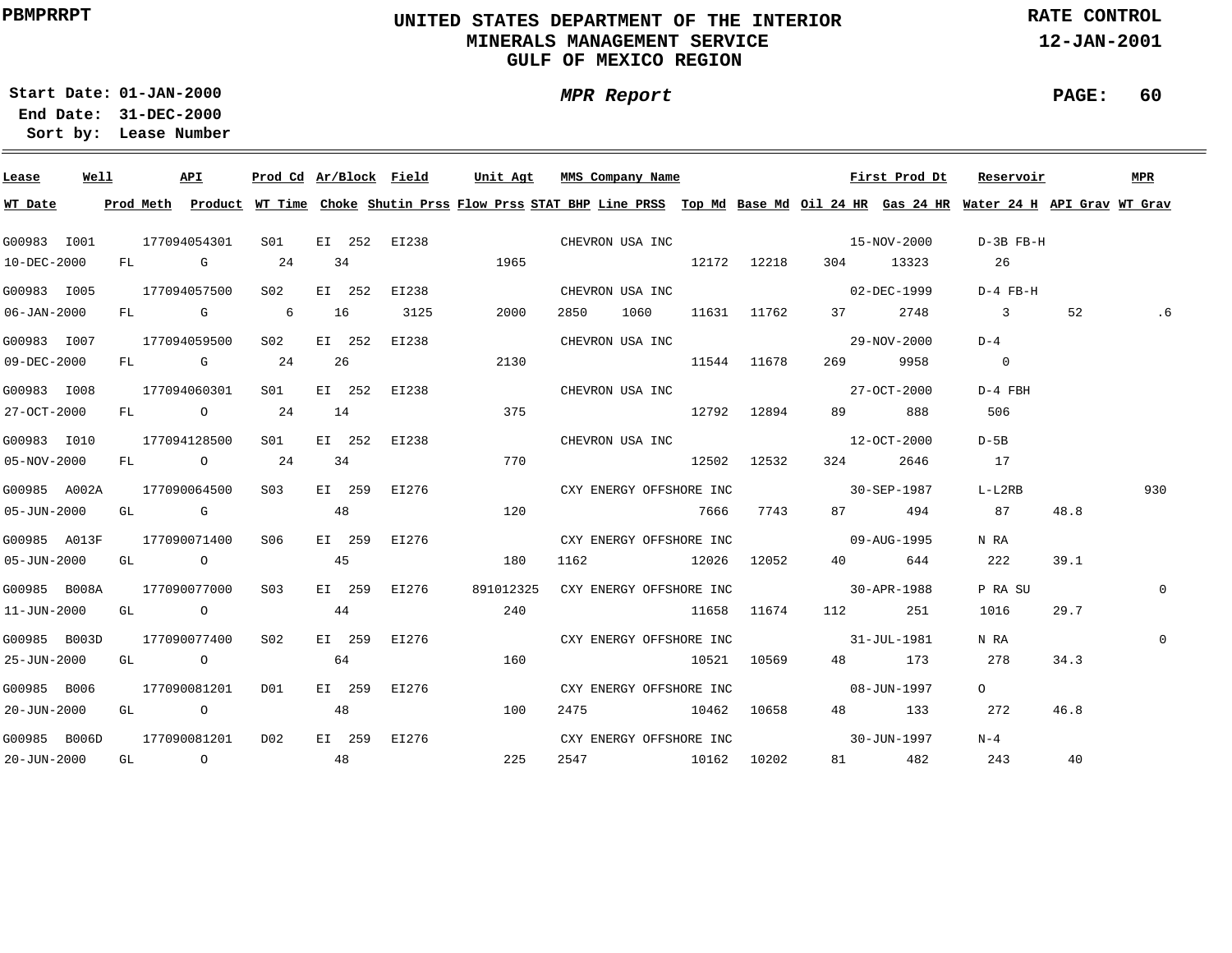# **UNITED STATES DEPARTMENT OF THE INTERIOR MINERALS MANAGEMENT SERVICEGULF OF MEXICO REGION**

**MPR Report**

**RATE CONTROL**

**12-JAN-2001**

**PAGE: 61**

**01-JAN-2000Start Date:31-DEC-2000 End Date:** 

| Lease                    | Well |  | API                           |                               |    |        | Prod Cd Ar/Block Field Unit Agt MMS Company Name |      |  |                      |  |                                                                               | First Prod Dt                                                                  | Reservoir                                                                                                                               |      | MPR            |
|--------------------------|------|--|-------------------------------|-------------------------------|----|--------|--------------------------------------------------|------|--|----------------------|--|-------------------------------------------------------------------------------|--------------------------------------------------------------------------------|-----------------------------------------------------------------------------------------------------------------------------------------|------|----------------|
| WT Date                  |      |  |                               |                               |    |        |                                                  |      |  |                      |  |                                                                               |                                                                                | Prod Meth Product WT Time Choke Shutin Prss Flow Prss STAT BHP Line PRSS Top Md Base Md Oil 24 HR Gas 24 HR Water 24 H API Grav WT Grav |      |                |
|                          |      |  |                               |                               |    |        |                                                  |      |  |                      |  |                                                                               | G00985 B012C 177090082800 S05 EI 259 EI276 CXY ENERGY OFFSHORE INC 30-JUN-1992 | S RA                                                                                                                                    |      | $\overline{0}$ |
| 10-JUN-2000              |      |  | GL G                          |                               | 40 |        |                                                  | 180  |  |                      |  |                                                                               | 12511 12550 75 92 85                                                           |                                                                                                                                         | 26.1 |                |
|                          |      |  |                               |                               |    |        |                                                  |      |  |                      |  | G00985 B013 177090083501 D01 EI 259 E1276 CXY ENERGY OFFSHORE INC 39-JAN-1998 |                                                                                | Upper "O"                                                                                                                               |      |                |
| $11 - JUN - 2000$        |      |  |                               | FL G 18                       |    |        | 3275                                             | 1400 |  | 1375 10600 10613     |  |                                                                               | 0 813                                                                          | 600                                                                                                                                     | 64.2 |                |
| G00985 B013D             |      |  |                               | 177090083501 D02              |    | EI 259 | EI276                                            |      |  |                      |  |                                                                               | CXY ENERGY OFFSHORE INC 13-MAR-1997                                            | N4                                                                                                                                      |      |                |
| 23-JUN-2000              |      |  |                               | FL 0 19                       |    |        | 2200                                             | 850  |  | 2421 900 10274 10320 |  |                                                                               | $0 \t 1292$                                                                    | $\sim$ 0                                                                                                                                | 46.8 |                |
| G00985 B015              |      |  |                               | 177090084501 S01 EI 259       |    |        | EI276                                            |      |  |                      |  |                                                                               |                                                                                | $N-4$                                                                                                                                   |      |                |
| 17-JUN-2000              |      |  | GL O                          |                               | 36 |        |                                                  | 300  |  | 1403 10945 10976     |  |                                                                               | 146 193                                                                        | 338                                                                                                                                     | 34.1 |                |
| G00985 B018              |      |  | 177090084801                  | S01 <b>S</b>                  |    | EI 259 | EI276                                            |      |  |                      |  |                                                                               |                                                                                | N4 UPPER-LOWER                                                                                                                          |      |                |
| 05-JUN-2000              |      |  | FL G                          |                               |    | 28     | 2075                                             | 1380 |  | 2542 1380 9930 10092 |  |                                                                               | 0 6415                                                                         | $\overline{0}$                                                                                                                          | 61   |                |
| G00985 B017              |      |  | 177090084901                  | S01 <b>S</b>                  |    | EI 259 | EI276                                            |      |  |                      |  | CXY ENERGY OFFSHORE INC 31-JAN-1995                                           |                                                                                | O RC                                                                                                                                    |      |                |
| 12-JUN-2000              |      |  |                               | $GL$ G and $40$               |    |        | 1300                                             | 320  |  | 340 10832 11076      |  |                                                                               | 57 626                                                                         | 1095 43                                                                                                                                 |      |                |
|                          |      |  | G00985 C005A 177090091901 S03 |                               |    | EI 259 | E1276                                            |      |  |                      |  | CXY ENERGY OFFSHORE INC 13-SEP-1997                                           |                                                                                | TO                                                                                                                                      |      |                |
|                          |      |  |                               | 13-JUN-2000 GL 0 41           |    |        |                                                  | 180  |  | 12223 12229          |  |                                                                               | 58 232                                                                         | 1101                                                                                                                                    | 35.4 |                |
|                          |      |  |                               | G00985 C026B 177090092302 S04 |    |        |                                                  |      |  |                      |  |                                                                               |                                                                                | M1.5 RA                                                                                                                                 |      | $\overline{0}$ |
| $10 - JUN - 2000$        |      |  | GL O                          | 46                            |    |        |                                                  | 100  |  | 11780 11790          |  |                                                                               | 5 60                                                                           | $5^{\circ}$                                                                                                                             | 37.2 |                |
|                          |      |  |                               | G00985 C004B 177090092400 S04 |    |        | EI 259 EI276                                     |      |  |                      |  | 891012325 CXY ENERGY OFFSHORE INC 31-AUG-1994                                 |                                                                                | P RASU                                                                                                                                  |      | $\overline{0}$ |
| 16-JUN-2000              |      |  | GL O                          |                               | 64 |        |                                                  | 80   |  | 10978 10995          |  |                                                                               | $0 \qquad 60$                                                                  | 62                                                                                                                                      |      |                |
| G00985 C009              |      |  |                               | 177090094000 D01              |    |        | EI 259 EI276                                     |      |  |                      |  |                                                                               | 891012325 CXY ENERGY OFFSHORE INC 31-JUL-1979                                  | P RA SU                                                                                                                                 |      | $\mathsf{O}$   |
| 11-JUN-2000              |      |  |                               | GL O 80                       |    |        |                                                  | 80   |  | 10343 10356          |  |                                                                               |                                                                                | 46 179 20                                                                                                                               | 20.6 |                |
| G00985 C014 177092002001 |      |  |                               |                               |    |        |                                                  |      |  |                      |  |                                                                               |                                                                                | "T" OIL                                                                                                                                 |      |                |
| $07 - JUN - 2000$        |      |  |                               | $GL$ G and $48$               |    |        | 1200                                             | 180  |  | 2204 180 11142 11160 |  |                                                                               | 13 491                                                                         | 630                                                                                                                                     | 51   |                |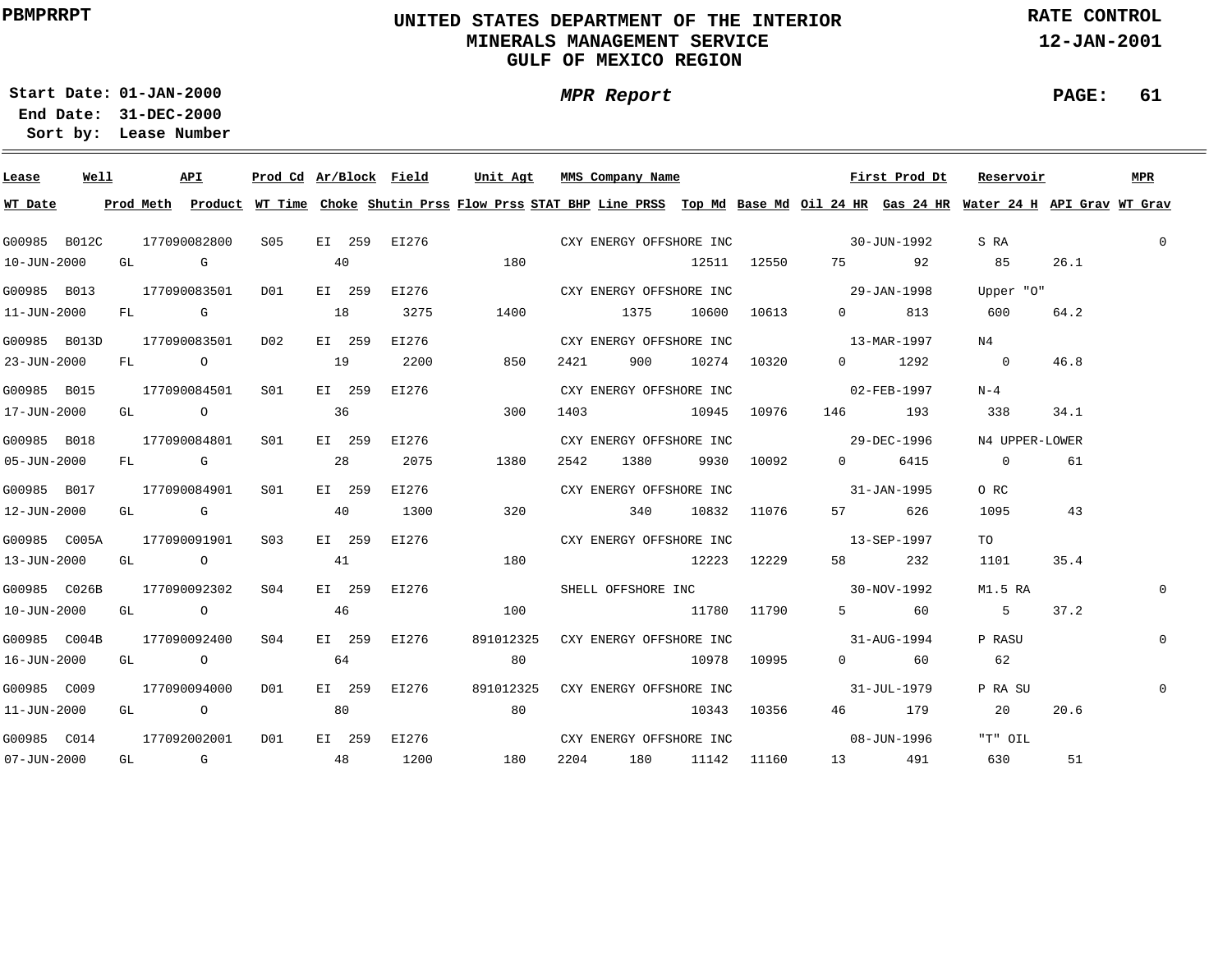# **UNITED STATES DEPARTMENT OF THE INTERIOR MINERALS MANAGEMENT SERVICEGULF OF MEXICO REGION**

**MPR Report**

**RATE CONTROL**

**12-JAN-2001**

**PAGE: 62**

**01-JAN-2000Start Date:31-DEC-2000 End Date:** 

| Lease             | Well |  | API          |                 |    |        | Prod Cd Ar/Block Field Unit Agt MMS Company Name |      |     |       |                         |             |                                               |                                          | First Prod Dt Reservoir                                                                                                                 |          | <b>MPR</b> |
|-------------------|------|--|--------------|-----------------|----|--------|--------------------------------------------------|------|-----|-------|-------------------------|-------------|-----------------------------------------------|------------------------------------------|-----------------------------------------------------------------------------------------------------------------------------------------|----------|------------|
| WT Date           |      |  |              |                 |    |        |                                                  |      |     |       |                         |             |                                               |                                          | Prod Meth Product WT Time Choke Shutin Prss Flow Prss STAT BHP Line PRSS Top Md Base Md Oil 24 HR Gas 24 HR Water 24 H API Grav WT Grav |          |            |
| G00985 C014D      |      |  | 177092002001 | D02             |    |        | EI 259 EI276                                     |      |     |       |                         |             | CXY ENERGY OFFSHORE INC 08-JUN-1996           |                                          | "R" OIL                                                                                                                                 |          |            |
| 07-JUN-2000       |      |  | GL O         |                 | 21 |        | 1900                                             |      | 340 | 2520  | 320                     |             | 10732 10766 142                               | 535                                      | 566                                                                                                                                     | 27.7     |            |
| G00985 C008       |      |  | 177092002700 | S01             |    |        | EI 259 EI276                                     |      |     |       |                         |             | 891012321 CXY ENERGY OFFSHORE INC 30-NOV-1990 |                                          | R RA                                                                                                                                    | $*2$     | $\Omega$   |
| 05-JUN-2000       |      |  | GL O         |                 | 38 |        |                                                  |      | 200 |       |                         | 10749 10764 | 16                                            | 309                                      | 757                                                                                                                                     | 29       |            |
| G00985 C024       |      |  | 177092008000 | S <sub>02</sub> |    |        | EI 259 EI276                                     |      |     |       |                         |             | CXY ENERGY OFFSHORE INC 31-MAY-1994           |                                          | S RA                                                                                                                                    |          | 308        |
| 09-JUN-2000       |      |  |              | $FL$ 0 20       |    |        |                                                  |      | 200 |       | 11148 11158             |             | 195 — 196                                     | 230                                      | $6\overline{6}$                                                                                                                         | 31.6     |            |
| G00985 C028D      |      |  | 177094103202 | D02             |    | EI 259 | EI276                                            |      |     |       |                         |             | CXY ENERGY OFFSHORE INC 30-APR-1996           |                                          | P                                                                                                                                       |          |            |
| 12-JUN-2000       |      |  | GL G         |                 | 48 |        | 1880                                             |      | 160 |       | 1870 140 10498 10544    |             | 143                                           | 275                                      | 198                                                                                                                                     | 30.6     |            |
| G00985 C028       |      |  | 177094103202 | DO1             |    | EI 259 | EI276                                            |      |     |       | CXY ENERGY OFFSHORE INC |             | $01 - \text{MAX} - 1996$                      |                                          | $T$ and $T$                                                                                                                             |          |            |
| 15-JUN-2000       |      |  | FL G         |                 |    | 34     | 1600                                             |      | 100 |       | 1780 120 10834 10860    |             |                                               | $0 \qquad \qquad 462$                    | 126                                                                                                                                     | 35.4     |            |
| G00985 C028       |      |  | 177094103202 | D03             |    | EI 259 | EI276                                            |      |     |       | CXY ENERGY OFFSHORE INC |             | $19 - JUL - 2000$                             |                                          | S.                                                                                                                                      |          |            |
| 28-JUL-2000       |      |  | $FL$ G 24    |                 | 14 |        | 4200                                             | 3800 |     |       | 10640 10658             |             | 277 — 277                                     | 5073                                     | $6\overline{6}$                                                                                                                         |          |            |
| G00985 B019       |      |  | 177094113100 | DO3             |    | EI 259 | EI276                                            |      |     |       |                         |             | CXY ENERGY OFFSHORE INC 31-OCT-1997           |                                          | $N-4$                                                                                                                                   |          |            |
| 16-JUN-2000       |      |  | GL O         | 55              |    |        |                                                  | 160  |     |       |                         |             | 10279 10315 27 45                             |                                          | 238                                                                                                                                     | 29       |            |
| G00989 B001       |      |  | 177100002001 | S02             |    |        | EI 276 EI276                                     |      |     |       |                         |             | UNION OIL COMPANY OF CALIFOR 10-APR-2000      |                                          | CRIS 1 RB                                                                                                                               |          |            |
| $02 - MAX - 2000$ |      |  | FL 0 12      |                 | 15 |        | 900                                              | 1100 |     | ##### | 6544 6570               |             |                                               | 50 1235                                  | $\overline{0}$                                                                                                                          | 41       | .68        |
| G00989 B001       |      |  | 177100002001 | S03             |    |        | EI 276 EI276                                     |      |     |       |                         |             | UNION OIL COMPANY OF CALIFOR 12-DEC-2000      |                                          | ANG (B)1                                                                                                                                |          |            |
| 13-DEC-2000       |      |  | FL G 12      |                 | 17 |        |                                                  | 1680 |     |       |                         |             | 6188 6202 18 3788                             |                                          | $\sim$ 0                                                                                                                                |          |            |
| G00989 B009       |      |  | 177100002900 | S02             |    |        | EI 276 EI276                                     |      |     |       |                         |             | UNION OIL COMPANY OF CALIFOR 23-JAN-2000      |                                          | CRS 2 RI                                                                                                                                |          |            |
| 23-JAN-2000       |      |  | FL O         | 4 11            |    |        |                                                  |      | 650 | 997   |                         | 6815 6855   |                                               | 270 164                                  | 20                                                                                                                                      |          |            |
| G00989 B009       |      |  | 177100002900 | S02             |    |        | EI 276 EI276                                     |      |     |       |                         |             |                                               | UNION OIL COMPANY OF CALIFOR 23-JAN-2000 | CRS 2 RI                                                                                                                                |          |            |
| 09-MAR-2000       |      |  |              | FL 0 15 16 700  |    |        |                                                  |      | 530 |       | 997 6815 6855           |             |                                               |                                          | 687 343 0                                                                                                                               | 42.4 .68 |            |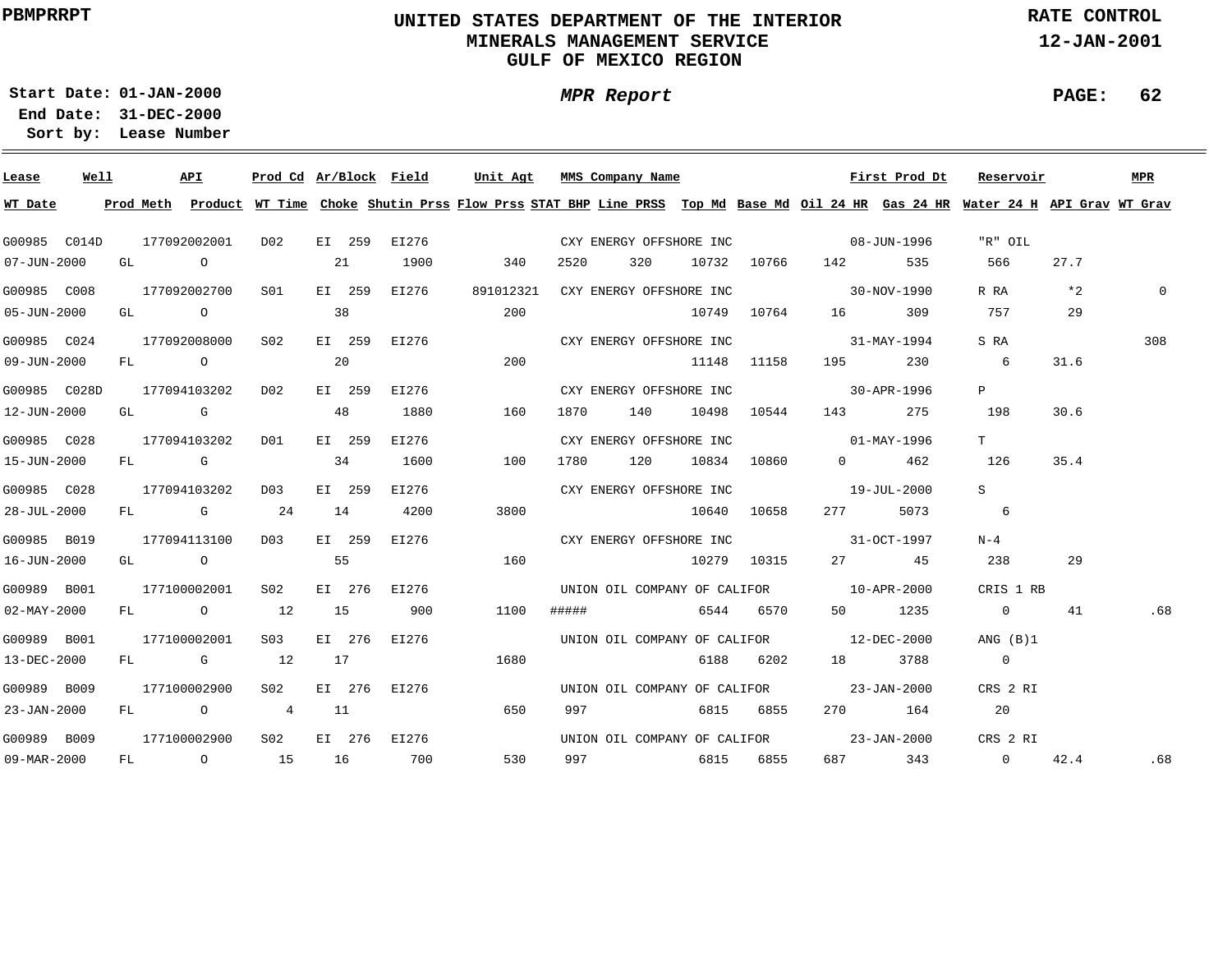# **UNITED STATES DEPARTMENT OF THE INTERIOR MINERALS MANAGEMENT SERVICEGULF OF MEXICO REGION**

**RATE CONTROL**

**12-JAN-2001**

**PAGE: 63**

**01-JAN-2000Start Date:31-DEC-2000 End Date:** 

**Lease Number Sort by:**

| Lease                    | Well |              | API          |                 |        |         | Prod Cd Ar/Block Field | Unit Agt                                                |       | MMS Company Name                         |      |           |                       | First Prod Dt        | Reservoir                                                                                                                                                                                                                                                                                                                                                                           |      | <b>MPR</b> |
|--------------------------|------|--------------|--------------|-----------------|--------|---------|------------------------|---------------------------------------------------------|-------|------------------------------------------|------|-----------|-----------------------|----------------------|-------------------------------------------------------------------------------------------------------------------------------------------------------------------------------------------------------------------------------------------------------------------------------------------------------------------------------------------------------------------------------------|------|------------|
| WT Date                  |      |              |              |                 |        |         |                        |                                                         |       |                                          |      |           |                       |                      | Prod Meth Product WT Time Choke Shutin Prss Flow Prss STAT BHP Line PRSS Top Md Base Md Oil 24 HR Gas 24 HR Water 24 H API Grav WT Grav                                                                                                                                                                                                                                             |      |            |
| G00989 B005              |      |              | 177100003301 | S02             |        |         |                        | EI 276 EI276 CONDION OIL COMPANY OF CALIFOR 24-JAN-2000 |       |                                          |      |           |                       |                      | CRIS 2 RJ                                                                                                                                                                                                                                                                                                                                                                           |      |            |
| 24-JAN-2000              |      |              |              | FL 0 4 11       |        |         |                        | 600                                                     | ##### |                                          |      | 6045 6115 | 88 — 100              | 61                   | 116                                                                                                                                                                                                                                                                                                                                                                                 |      |            |
| G00989 B005              |      |              | 177100003301 | S02             |        |         | EI 276 EI276           |                                                         |       | UNION OIL COMPANY OF CALIFOR 24-JAN-2000 |      |           |                       |                      | CRIS 2 RJ                                                                                                                                                                                                                                                                                                                                                                           |      |            |
| $01 - \text{MAR} - 2000$ |      |              | FL O 4       |                 | 20     |         | 16                     | 1030                                                    | ##### | 950                                      |      | 6045 6115 | 1172 1323             |                      | $\overline{0}$                                                                                                                                                                                                                                                                                                                                                                      | 38.8 | .68        |
| G00989 B012              |      |              | 177100004200 | S05 - 1         | EI 276 |         | EI276                  |                                                         |       | UNION OIL COMPANY OF CALIFOR 21-DEC-1999 |      |           |                       |                      | $ANG(B)-1$                                                                                                                                                                                                                                                                                                                                                                          |      |            |
| 17-FEB-2000              |      |              | FL G 24      |                 | 28     |         | 2175                   | 1500                                                    |       | 900                                      |      | 5864 5889 | 20                    | 4601                 | 635 — 1                                                                                                                                                                                                                                                                                                                                                                             | 52.2 | .68        |
| G00989 D005              |      |              | 177100009402 | S01             | EI 276 |         | EI276                  |                                                         |       | UNION OIL COMPANY OF CALIFOR 26-DEC-1999 |      |           |                       |                      | TEX(P) 1                                                                                                                                                                                                                                                                                                                                                                            |      |            |
| 07-FEB-2000              |      |              | FL G 4       |                 | 14     |         | 1650                   | 1000                                                    | ##### | 1000                                     |      | 7024 7096 |                       | 42 1317              | $4\phantom{.0000}\phantom{.0000}\phantom{.0000}\phantom{.0000}\phantom{.0000}\phantom{.0000}\phantom{.0000}\phantom{.0000}\phantom{.0000}\phantom{.0000}\phantom{.0000}\phantom{.0000}\phantom{.0000}\phantom{.0000}\phantom{.0000}\phantom{.0000}\phantom{.0000}\phantom{.0000}\phantom{.0000}\phantom{.0000}\phantom{.0000}\phantom{.0000}\phantom{.0000}\phantom{.0000}\phantom$ | 41.8 | .65        |
| G00989 D010              |      |              | 177104147001 | SO1 SO          | EI 276 |         | EI276                  |                                                         |       | UNION OIL COMPANY OF CALIFOR 26-JAN-2000 |      |           |                       |                      | $BUL(1)-4$                                                                                                                                                                                                                                                                                                                                                                          |      |            |
| 26-JAN-2000              |      |              | FL G 24      |                 | 32     |         |                        | 1250                                                    | ##### |                                          |      | 9238 9316 | 144                   | 6264                 | $\overline{0}$                                                                                                                                                                                                                                                                                                                                                                      | 39.8 |            |
| G00989 D010              |      |              | 177104147001 | S <sub>01</sub> | EI 276 |         | EI276                  |                                                         |       | UNION OIL COMPANY OF CALIFOR 26-JAN-2000 |      |           |                       |                      | BUL(1)-4                                                                                                                                                                                                                                                                                                                                                                            |      |            |
| 20-FEB-2000              |      |              | FL G         | 19              | 128    |         | 2250                   | 1100                                                    | ##### | 960 —                                    |      | 9238 9316 |                       | 102 7103             | $\overline{0}$                                                                                                                                                                                                                                                                                                                                                                      | 56.9 | .68        |
| G00993 K004              |      |              | 177104143901 | SO1             | EI 286 |         | EI292                  | 891008764                                               |       | SAMEDAN OIL CORPORATION                  |      |           | $31 - DEC - 1996$     |                      | AC.                                                                                                                                                                                                                                                                                                                                                                                 |      |            |
| 29-FEB-2000              |      |              | FL G         |                 | 64     |         | 390                    | 340                                                     | 584   | 1000                                     |      | 2233 3033 | $\Omega$ and $\Omega$ | 8317                 | 55                                                                                                                                                                                                                                                                                                                                                                                  |      |            |
| G00994 B003              |      |              | 177102000601 | S01             | EI 292 |         | EI292                  | 891008764                                               |       | FOREST OIL CORPORATION                   |      |           | $27 - SEP - 2000$     |                      | $EA-1$                                                                                                                                                                                                                                                                                                                                                                              |      |            |
| 27-SEP-2000              |      |              | $FL$ G 24    |                 | 36     |         |                        | 65                                                      |       |                                          | 7511 | 7522      |                       | $0$ 180              | 120                                                                                                                                                                                                                                                                                                                                                                                 |      |            |
| G00994 B003              |      | 177102000601 |              | S <sub>02</sub> |        | EI 292  | EI292                  | 891008764                                               |       | FOREST OIL CORPORATION                   |      |           | $03 - OCT - 2000$     |                      | DE                                                                                                                                                                                                                                                                                                                                                                                  |      |            |
| 03-OCT-2000              |      |              | FL G         | 24              | 18     |         |                        | 1250                                                    |       |                                          | 7066 | 7110      |                       | $0 \qquad \qquad 13$ | 128                                                                                                                                                                                                                                                                                                                                                                                 |      |            |
| G00995 B001              |      |              | 177102000201 | S <sub>01</sub> |        | EI 293  | EI292                  |                                                         |       | 891008764 FOREST OIL CORPORATION         |      |           |                       | $21 - AUG - 2000$    | HC                                                                                                                                                                                                                                                                                                                                                                                  |      |            |
| 21-AUG-2000              |      |              | $FL$ G 24    |                 | 16     |         |                        | 2300                                                    |       |                                          | 9421 | 9457      |                       | $0 \t 2500$          | 48                                                                                                                                                                                                                                                                                                                                                                                  |      |            |
| G00996 A012              |      |              | 177104115200 | SO1             | EI 308 |         | EI292                  | 891008764                                               |       | SAMEDAN OIL CORPORATION                  |      |           |                       | 31-OCT-1986          | PL92 RA                                                                                                                                                                                                                                                                                                                                                                             |      | 3268       |
| 16-MAY-2000              |      |              | $FL$ G 24    |                 |        | 64 — 10 | 900                    | 110                                                     | 1768  | 1050                                     | 7794 | 7826      |                       | $0 \t 1713$          | $\overline{0}$                                                                                                                                                                                                                                                                                                                                                                      |      |            |

**MPR Report**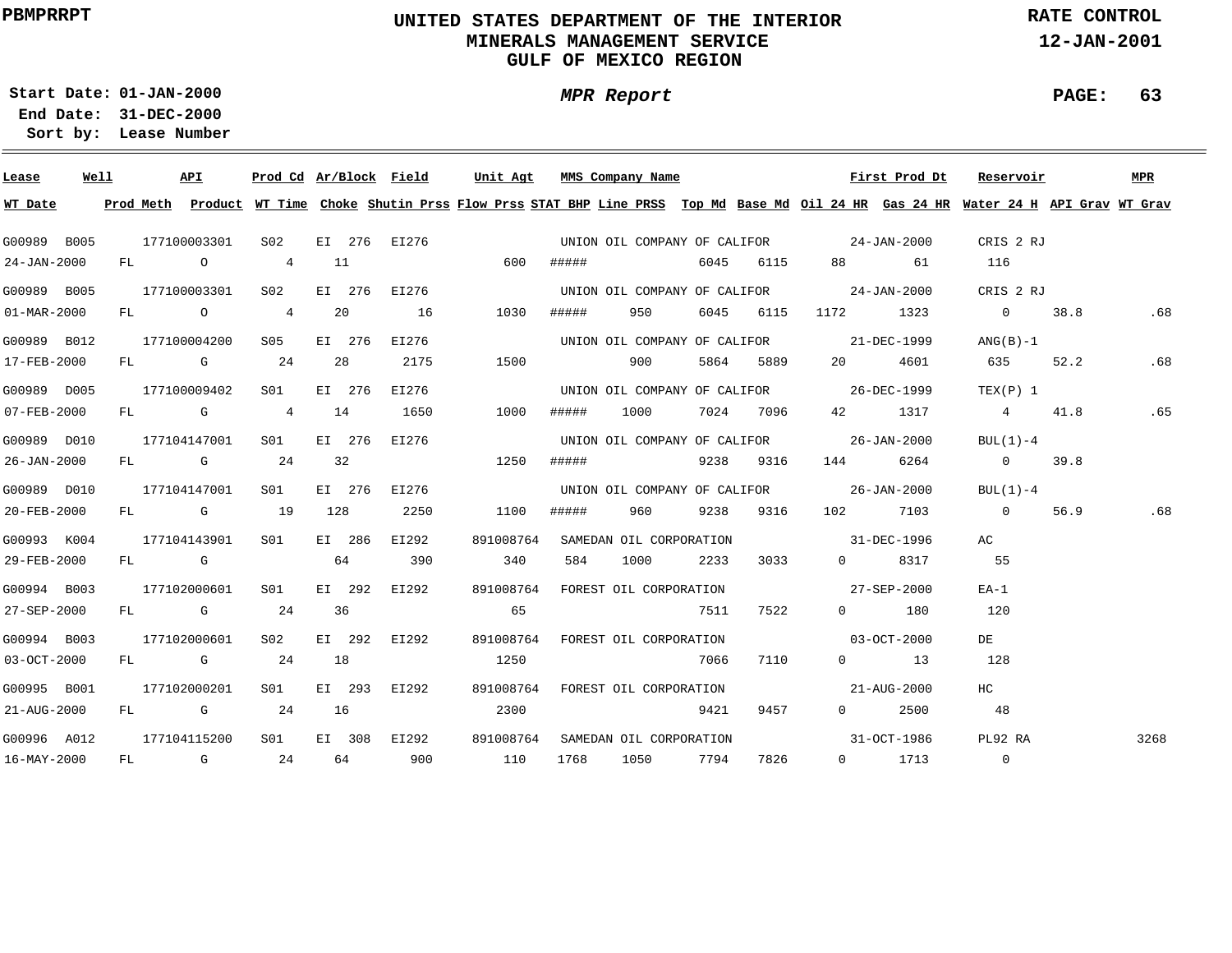# **UNITED STATES DEPARTMENT OF THE INTERIOR MINERALS MANAGEMENT SERVICEGULF OF MEXICO REGION**

**MPR Report**

**RATE CONTROL**

**12-JAN-2001**

**PAGE: 64**

**01-JAN-2000Start Date:31-DEC-2000 End Date:** 

| Lease             | Well |  | API          | Prod Cd Ar/Block Field |        |        |              | Unit Agt |                 | MMS Company Name |                 |           |                                                 | First Prod Dt | Reservoir                                                                                                                               |      | MPR            |
|-------------------|------|--|--------------|------------------------|--------|--------|--------------|----------|-----------------|------------------|-----------------|-----------|-------------------------------------------------|---------------|-----------------------------------------------------------------------------------------------------------------------------------------|------|----------------|
| WT Date           |      |  |              |                        |        |        |              |          |                 |                  |                 |           |                                                 |               | Prod Meth Product WT Time Choke Shutin Prss Flow Prss STAT BHP Line PRSS Top Md Base Md Oil 24 HR Gas 24 HR Water 24 H API Grav WT Grav |      |                |
| G00997 H005       |      |  | 177104091402 | S01                    | EI 309 |        | EI292        |          |                 |                  |                 |           | 891008764 AVIARA ENERGY CORPORATION 19-NOV-1999 |               | HC SAND FBL                                                                                                                             |      |                |
| 13-FEB-2000       |      |  | FL G         |                        | 19     |        | 3350         | 2735     |                 | 1068             |                 |           | 7614 7674 77 7000                               |               | 15                                                                                                                                      | 49.3 |                |
| G00997 J003       |      |  | 177104150300 | SO1                    | EI 309 |        | EI292        |          |                 |                  |                 |           | 891008764 AVIARA ENERGY CORPORATION 31-OCT-1999 |               | LOWER HC SAND                                                                                                                           |      |                |
| 12-FEB-2000       |      |  | FL G         |                        | 15     |        | 1200         | 500      |                 | 1068             |                 | 7260 7287 |                                                 | 130 300       | 180                                                                                                                                     | 49.3 |                |
| G00997 J003A      |      |  | 177104150300 | S02                    | EI 309 |        | EI292        |          |                 |                  |                 |           | 891008764 AVIARA ENERGY CORPORATION 10-AUG-2000 |               | MIDDLE HC SAND                                                                                                                          |      |                |
| 11-AUG-2000       |      |  | FL 0 24      |                        | 9      |        | 2275         | 2025     |                 |                  |                 | 7159 7180 |                                                 | 361 105       | $\sim$ 1                                                                                                                                |      |                |
| G00997 J003A      |      |  | 177104150300 | S02                    |        | EI 309 | EI292        |          |                 |                  |                 |           | 891008764 AVIARA ENERGY CORPORATION 10-AUG-2000 |               | MIDDLE HC SAND                                                                                                                          |      |                |
| 11-AUG-2000       |      |  | FL 0 12      |                        |        | 9      | 2275         |          | 2025 and $\sim$ |                  | 1070 7159 7180  |           |                                                 | 361 105       | 1 34.2                                                                                                                                  |      | .69            |
| G00997 H015       |      |  | 177104150800 | S01 <b>S</b>           | EI 309 |        | EI292        |          |                 |                  |                 |           | 891008764 AVIARA ENERGY CORPORATION 01-JAN-2000 |               | EH-1 SAND                                                                                                                               |      |                |
| $07 - JAN - 2000$ |      |  | $FL$ G 24    |                        | 19     |        | 1510         | 1265     |                 | 1042             | 9412            | 9432      | 48 — 18                                         | 3500          | $\overline{0}$                                                                                                                          | 56.3 | .62            |
| G00997 H015A      |      |  | 177104150800 | S02                    | EI 309 |        | EI292        |          |                 |                  |                 |           | 891008764 AVIARA ENERGY CORPORATION 13-APR-2000 |               | DG SAND                                                                                                                                 |      |                |
| 13-APR-2000       |      |  | FL G 24      |                        | 20     |        |              | 1775     |                 |                  |                 | 7222 7236 |                                                 | 10 5487       | $\overline{0}$                                                                                                                          |      |                |
| G00997 H015A      |      |  | 177104150800 | S02                    | EI 309 |        | EI292        |          |                 |                  |                 |           | 891008764 AVIARA ENERGY CORPORATION 13-APR-2000 |               | DG SAND                                                                                                                                 |      |                |
| 17-APR-2000       |      |  | $FL$ G 24    |                        | 20     |        | 1850         | 1780     |                 |                  | 1047 7222 7236  |           |                                                 | 2 4945        | $\sim$ 1                                                                                                                                | 49.3 | .62            |
| G00997 H015B      |      |  | 177104150800 | S03 -                  | EI 309 |        | EI292        |          |                 |                  |                 |           | 891008764 AVIARA ENERGY CORPORATION 27-AUG-2000 |               | DF SAND                                                                                                                                 |      |                |
| 27-AUG-2000       |      |  | $FL$ G 24    |                        | 20     |        | 1950         | 1800     |                 |                  |                 | 7086 7116 |                                                 | 2 4797        | $\sim$ 1                                                                                                                                |      |                |
| G00997 H015B      |      |  | 177104150800 | S <sub>03</sub>        | EI 309 |        | EI292        |          |                 |                  |                 |           | 891008764 AVIARA ENERGY CORPORATION 27-AUG-2000 |               | DF SAND                                                                                                                                 |      |                |
| 10-SEP-2000       |      |  | FL G 24      |                        | 20     |        | 1900         | 1800     |                 | 1118             |                 | 7086 7116 |                                                 | 2 4300        | 1                                                                                                                                       | 51.2 | .61            |
| G01019 B014       |      |  | 177114130100 | S01 <b>S</b>           |        | SS 182 | SS169        |          |                 | CHEVRON USA INC  |                 |           |                                                 | 05-FEB-2000   | $D-10$ FB S                                                                                                                             |      |                |
| 25-FEB-2000       |      |  | FL 0 24      |                        | 35     |        |              | 1162     |                 |                  | ##### 9930      | 9955      |                                                 | 1205 633      | 12                                                                                                                                      | 28.7 | .6             |
| G01022 B005       |      |  | 177114117800 | S01                    |        |        | SS 218 SS230 |          |                 |                  |                 |           |                                                 |               | KERR-MCGEE OIL & GAS CORPORA 31-AUG-1997 TP-6, FB-1                                                                                     |      |                |
| $07 - JAN - 2000$ |      |  | $FL$ G 4     |                        |        |        | 64 0         |          |                 |                  | 345 0 7965 7994 |           |                                                 | $0$ 144       | $\overline{0}$ 0                                                                                                                        |      | $\overline{0}$ |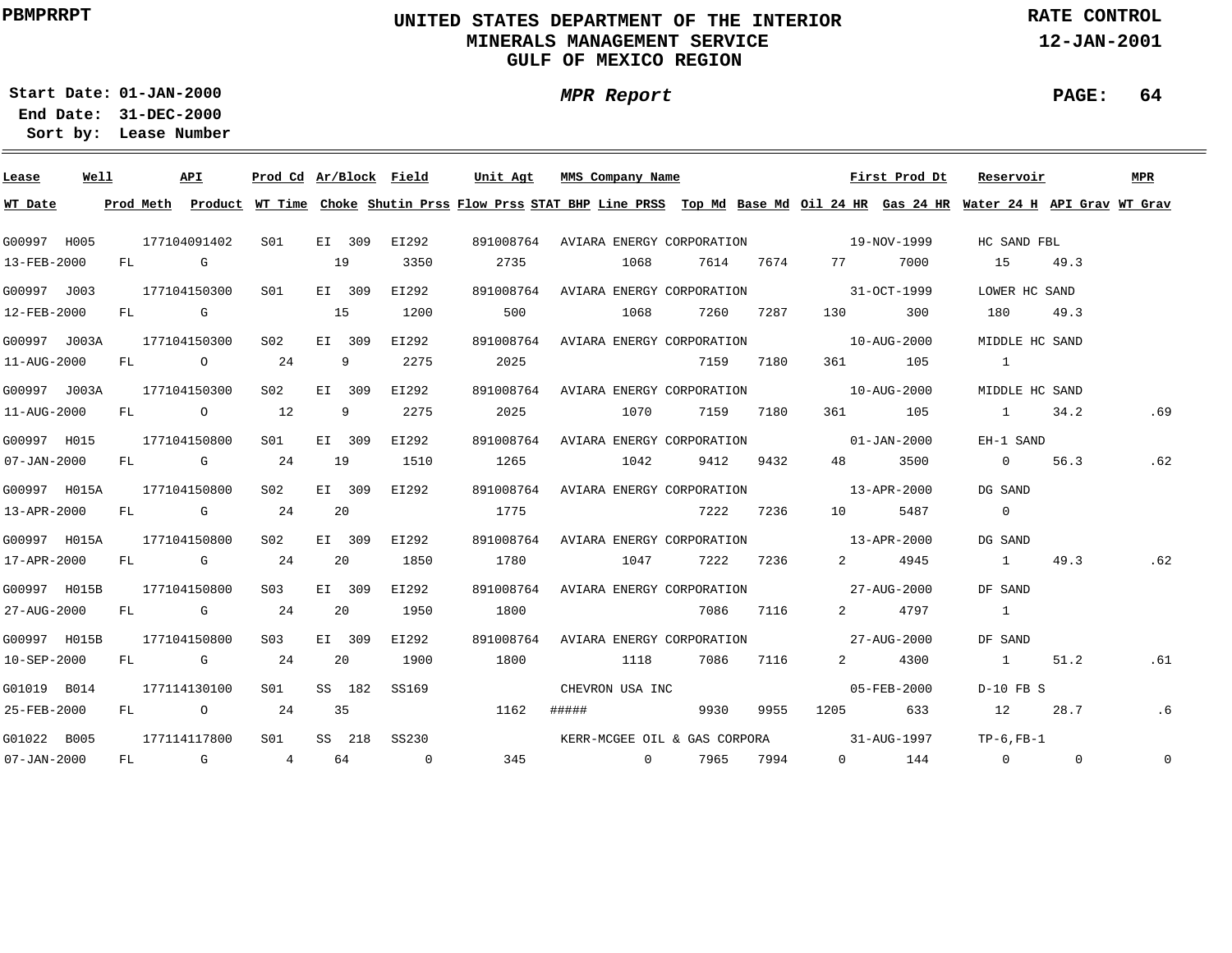# **UNITED STATES DEPARTMENT OF THE INTERIOR MINERALS MANAGEMENT SERVICEGULF OF MEXICO REGION**

**MPR Report**

**RATE CONTROL**

**12-JAN-2001**

**PAGE: 65**

**01-JAN-2000Start Date:**

| Lease             | Well |    |              | API                                                                                                                                                                                                                            |                |        |        | Prod Cd Ar/Block Field |      |      | Unit Agt MMS Company Name |             |                                          | First Prod Dt                                                                                                                           | Reservoir      |          | MPR         |
|-------------------|------|----|--------------|--------------------------------------------------------------------------------------------------------------------------------------------------------------------------------------------------------------------------------|----------------|--------|--------|------------------------|------|------|---------------------------|-------------|------------------------------------------|-----------------------------------------------------------------------------------------------------------------------------------------|----------------|----------|-------------|
| WT Date           |      |    |              |                                                                                                                                                                                                                                |                |        |        |                        |      |      |                           |             |                                          | Prod Meth Product WT Time Choke Shutin Prss Flow Prss STAT BHP Line PRSS Top Md Base Md Oil 24 HR Gas 24 HR Water 24 H API Grav WT Grav |                |          |             |
| G01022 B007       |      |    | 177114118400 |                                                                                                                                                                                                                                | S01            |        |        | SS 218 SS230           |      |      |                           |             | KERR-MCGEE OIL & GAS CORPORA 15-MAR-1998 |                                                                                                                                         | BUL(1)1        |          |             |
| $07 - JAN - 2000$ |      |    | FL G         |                                                                                                                                                                                                                                | 4              | 64     |        | $\overline{0}$         | 350  |      | $\overline{0}$            | 13624 13724 |                                          | 3 1170                                                                                                                                  | $0 \t 41.5$    |          | $\Omega$    |
| G01022 B007A      |      |    | 177114118400 |                                                                                                                                                                                                                                | S02            | SS 218 |        | SS230                  |      |      |                           |             | KERR-MCGEE OIL & GAS CORPORA 30-JUN-2000 |                                                                                                                                         | CS-9 SAND      |          |             |
| 21-MAY-2000       |      |    |              | FL G                                                                                                                                                                                                                           | $\sim$ 6       | 16     |        | $\overline{0}$         | 1800 |      | 1025                      | 8264 8296   | $0 \qquad \qquad$                        | 2816                                                                                                                                    | $\overline{0}$ | $\Omega$ |             |
| G01022 B007A      |      |    | 177114118400 |                                                                                                                                                                                                                                | S02            |        | SS 218 | SS230                  |      |      |                           |             | KERR-MCGEE OIL & GAS CORPORA 30-JUN-2000 |                                                                                                                                         | CS-9 SAND      |          |             |
| 17-SEP-2000       |      | FL |              | and the control of the control of the control of the control of the control of the control of the control of the control of the control of the control of the control of the control of the control of the control of the cont | 24             | 20     |        | 990                    | 390  |      | 335 — 1                   | 8264 8296   | $2 \left( \frac{1}{2} \right)$           | 1097                                                                                                                                    | $\overline{0}$ | 52.6     | .61         |
| G01023 PP002B     |      |    | 177110060800 |                                                                                                                                                                                                                                | D02            | SS 224 |        | SS222                  |      |      |                           |             | MURPHY EXPLORATION & PRODUCT 30-APR-1971 |                                                                                                                                         | $EC-FB-G$      |          | 55          |
| 19-JUN-2000       |      |    | FL O         |                                                                                                                                                                                                                                | 10             |        |        |                        | 2250 |      |                           | 11174 11191 | $\frac{4}{1}$                            | 314                                                                                                                                     | 356            |          |             |
| G01023 B003A      |      |    | 177114028801 |                                                                                                                                                                                                                                | SO1            |        | SS 224 | SS222                  |      |      |                           |             | MURPHY EXPLORATION & PRODUCT 30-JUL-1996 |                                                                                                                                         | EJ-FB-F        |          |             |
| 13-JUN-2000       |      |    | FL G         |                                                                                                                                                                                                                                |                | 64     |        | 700                    | 190  |      | 3350 80 11274 11342       |             |                                          | 17 674                                                                                                                                  | 155            | 36       |             |
| G01023 E007B      |      |    | 177114045400 |                                                                                                                                                                                                                                | D02            | SS 224 |        | SS222                  |      |      |                           |             | MURPHY EXPLORATION & PRODUCT 31-AUG-1979 |                                                                                                                                         | EF FBC1        |          |             |
| 12-JUN-2000       |      |    | GL O         |                                                                                                                                                                                                                                |                | 64     |        |                        | 180  |      |                           | 10714 10764 |                                          | 97 75                                                                                                                                   | 146            | 33.8     |             |
| G01023 D003A      |      |    | 177114050601 |                                                                                                                                                                                                                                | DO1            | SS 224 |        | SS222                  |      |      |                           |             | MURPHY EXPLORATION & PRODUCT 21-MAY-1998 |                                                                                                                                         | $EI-FB-2$      |          |             |
| 12-JUN-2000       |      |    | FL G         |                                                                                                                                                                                                                                |                | 16     |        | 3000                   | 1390 | 6050 | 1200                      |             | 11904 11958 54                           | 692                                                                                                                                     | 490            | 33.4     |             |
| G01023 D003B      |      |    | 177114050601 |                                                                                                                                                                                                                                | DO 2           | SS 224 |        | SS222                  |      |      |                           |             | MURPHY EXPLORATION & PRODUCT 21-MAY-1998 |                                                                                                                                         | EF-FB-2        |          |             |
| 13-JUN-2000       |      |    | FL G         |                                                                                                                                                                                                                                |                | 18     |        | 2340                   | 1150 |      | 1100                      | 11474 11490 | 108 30                                   | 648                                                                                                                                     | 612            | 33.2     |             |
| G01023 D010B      |      |    | 177114126700 |                                                                                                                                                                                                                                | DO 2           |        | SS 224 | SS222                  |      |      |                           |             | MURPHY EXPLORATION & PRODUCT 10-AUG-1998 |                                                                                                                                         | $ED-FB-D1$     |          |             |
| 12-JUN-2000       |      |    | FL O         |                                                                                                                                                                                                                                |                | 10     |        |                        | 3250 |      |                           | 12036 12064 | 243                                      | 686                                                                                                                                     | 243            | 32.8     |             |
| G01023 D011A      |      |    | 177114128001 |                                                                                                                                                                                                                                | SO1            |        | SS 224 | SS222                  |      |      |                           |             | MURPHY EXPLORATION & PRODUCT 31-JAN-1999 |                                                                                                                                         | $ED-FB-011$    |          |             |
| 11-JUN-2000       |      | FL |              | $\overline{O}$                                                                                                                                                                                                                 |                | 9      |        |                        | 4350 |      |                           | 12462 12505 |                                          | 693 759                                                                                                                                 | $\overline{0}$ | 33.4     |             |
| G01025 A012D      |      |    | 177124023901 |                                                                                                                                                                                                                                | D02            | SS 239 |        | SS239                  |      |      |                           |             | KERR-MCGEE OIL & GAS CORPORA 31-MAY-1988 |                                                                                                                                         | $TP-5$         |          | $\Omega$    |
| 05-JUN-2000       |      | FL |              | and the Company of the Company of the Company of the Company of the Company of the Company of the Company of the Company of the Company of the Company of the Company of the Company of the Company of the Company of the Comp | $\overline{4}$ | 64     |        | $\overline{0}$         | 155  | 2045 | 115                       | 9656 9666   | 22                                       |                                                                                                                                         | 510 20         | 53.5     | $\mathbf 0$ |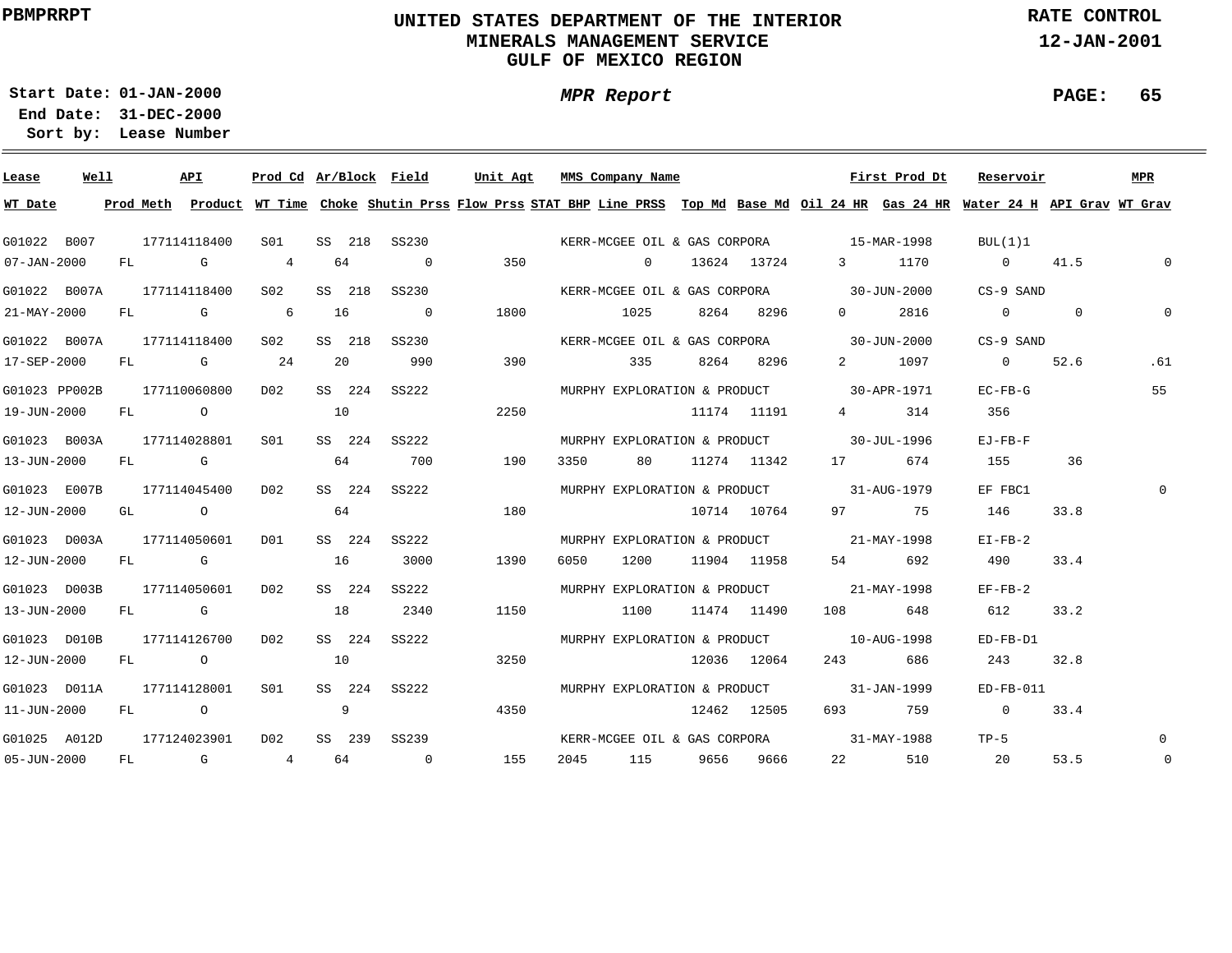# **UNITED STATES DEPARTMENT OF THE INTERIOR MINERALS MANAGEMENT SERVICEGULF OF MEXICO REGION**

**MPR Report**

**RATE CONTROL**

**12-JAN-2001**

**PAGE: 66**

**01-JAN-2000Start Date:**

| Lease        | Well |     |           | API          | Prod Cd Ar/Block Field |        |                | Unit Agt  | MMS Company Name                     |          |      |             |                          | First Prod Dt            | Reservoir                                                                                                                     |      | MPR         |
|--------------|------|-----|-----------|--------------|------------------------|--------|----------------|-----------|--------------------------------------|----------|------|-------------|--------------------------|--------------------------|-------------------------------------------------------------------------------------------------------------------------------|------|-------------|
| WT Date      |      |     | Prod Meth |              |                        |        |                |           |                                      |          |      |             |                          |                          | Product WT Time Choke Shutin Prss Flow Prss STAT BHP Line PRSS Top Md Base Md Oil 24 HR Gas 24 HR Water 24 H API Grav WT Grav |      |             |
| G01025 A012A |      |     |           | 177124023901 | D03                    | SS 239 | SS239          |           | KERR-MCGEE OIL & GAS CORPORA         |          |      |             | $31 - MAX - 1988$        |                          | L5 RA                                                                                                                         |      | $\Omega$    |
| 06-JUN-2000  |      | FL  |           | $\circ$      | 4                      | 128    | $\overline{0}$ | 155       | 1713                                 | $\Omega$ |      | 10183 10269 | 50                       | 486                      | 41                                                                                                                            | 43.8 | $\Omega$    |
| G01025 B001  |      |     |           | 177124025801 | DO1                    | SS 239 | SS239          |           | KERR-MCGEE OIL & GAS CORPORA         |          |      |             |                          | 29-APR-1997              | $TP-11C$                                                                                                                      |      |             |
| 20-MAY-2000  |      | FL  |           | $\circ$      | 6                      | 37     | $\overline{0}$ | 543       |                                      | $\circ$  |      | 12558 12586 | 438                      | 736                      | 1022                                                                                                                          | 33.9 | $\Omega$    |
| G01025 B001D |      |     |           | 177124025801 | D02                    | SS 239 | SS239          |           | KERR-MCGEE OIL & GAS CORPORA         |          |      |             |                          | 05-MAY-1997              | $TP-11B$                                                                                                                      |      |             |
| 03-JUN-2000  |      | FL  |           | G            | $\overline{4}$         | 58     | $\overline{0}$ | 673       |                                      | 455      |      | 12307 12417 | 36                       | 2970                     | 864                                                                                                                           | 50.6 | $\Omega$    |
| G01025 B002D |      |     |           | 177124054800 | D <sub>02</sub>        | SS 239 | SS239          |           | KERR-MCGEE OIL & GAS CORPORA         |          |      |             |                          | 30-APR-1996              | $TP-10-D$ , $FB-2$                                                                                                            |      |             |
| 21-MAY-2000  |      | FL  |           | G            | $\overline{4}$         | 19     | $\overline{0}$ | 1175      |                                      | 440      |      | 11802 11872 | 27                       | 1398                     | 423                                                                                                                           | 48.5 | $\mathbf 0$ |
| G01028 F002  |      |     |           | 177124019702 | SO1                    | SS 247 | SS246          | 891008784 | DOMINION EXPLORATION & PRODU         |          |      |             | $23 - JUL - 2000$        |                          | 9300'                                                                                                                         |      |             |
| 06-AUG-2000  |      | FL  |           | <b>G</b> G   | 16                     | 16     | 4950           | 4450      |                                      | 977      | 9759 | 9776        | 1318                     | 3523                     | $\overline{0}$                                                                                                                | 39   | .588        |
| G01029 G003  |      |     |           | 177124053300 | D02                    | SS 248 | SS246          | 891008784 | DOMINION EXPLORATION & PRODU         |          |      |             | $12 - \text{AUG} - 2000$ |                          | 1200 SAND                                                                                                                     |      |             |
| 24-AUG-2000  |      | FL  |           | G            | 24                     | 36     | 550            | 325       |                                      | 1022     | 1194 | 1202        | $\Omega$                 | 1690                     | $\overline{\phantom{a}}$                                                                                                      |      | .557        |
| G01030 D019  |      |     |           | 177124021500 | S05                    | SS 249 | SS246          | 891008784 | DOMINION EXPLORATION & PRODU         |          |      |             |                          | 29-JAN-2000              | DH SAND                                                                                                                       |      |             |
| 31-JAN-2000  |      | FL  |           | $G$ and $G$  | 16.8                   | 12     | 5125           | 4500      | 3730                                 | 865      | 9564 | 9580        | 129                      | 3459                     | $7\overline{)}$                                                                                                               | 50   | .604        |
| G01031 E004  |      |     |           | 177124025400 | S <sub>03</sub>        | SS 253 | SS253          |           |                                      |          |      |             |                          | $14 - \text{FEB} - 1997$ |                                                                                                                               |      |             |
| 26-MAY-2000  |      | GL  |           | $\circ$      | 12                     | 64     | 340            | 140       | UNION OIL COMPANY OF CALIFOR<br>1429 |          | 6452 | 6482        | 96                       | 653                      | CRIS SUB 3 RC<br>37                                                                                                           | 26.2 | .6          |
|              |      |     |           |              |                        |        |                |           |                                      |          |      |             |                          |                          |                                                                                                                               |      |             |
| G01034 A004  |      |     |           | 177122001301 | S <sub>03</sub>        | SS 266 | SS253          |           | UNION OIL COMPANY OF CALIFOR         |          |      |             |                          | 12-AUG-2000              | CRIS SUB 2 FBA                                                                                                                |      |             |
| 13-SEP-2000  |      | FL. |           | $\circ$      | 5                      | 16     |                | 580       |                                      |          | 5238 | 5314        | 313                      | 797                      | 47                                                                                                                            | 31.8 | .62         |
| G01034 A006  |      |     |           | 177122001901 | S01                    | SS 266 | SS253          |           | UNION OIL COMPANY OF CALIFOR         |          |      |             |                          | 27-JUL-2000              | CRIS SUB 2                                                                                                                    |      |             |
| 03-SEP-2000  |      | FL  |           | G            | 24                     | 18     |                | 1720      |                                      | 889      | 5917 | 5954        | 20                       | 3056                     | $\Omega$                                                                                                                      | 58.8 | .62         |
| G01034 B011  |      |     |           | 177124004701 | S01                    | SS 266 | SS253          |           | UNION OIL COMPANY OF CALIFOR         |          |      |             |                          | 08-JUL-2000              | CRIS SUB 6                                                                                                                    |      |             |
| 13-AUG-2000  |      | FL  |           | G            | 22                     | 15     | 1700           | 1250      |                                      | 1080     | 5576 | 5736        | 182                      | 1048                     | 45                                                                                                                            | 41.7 | .6          |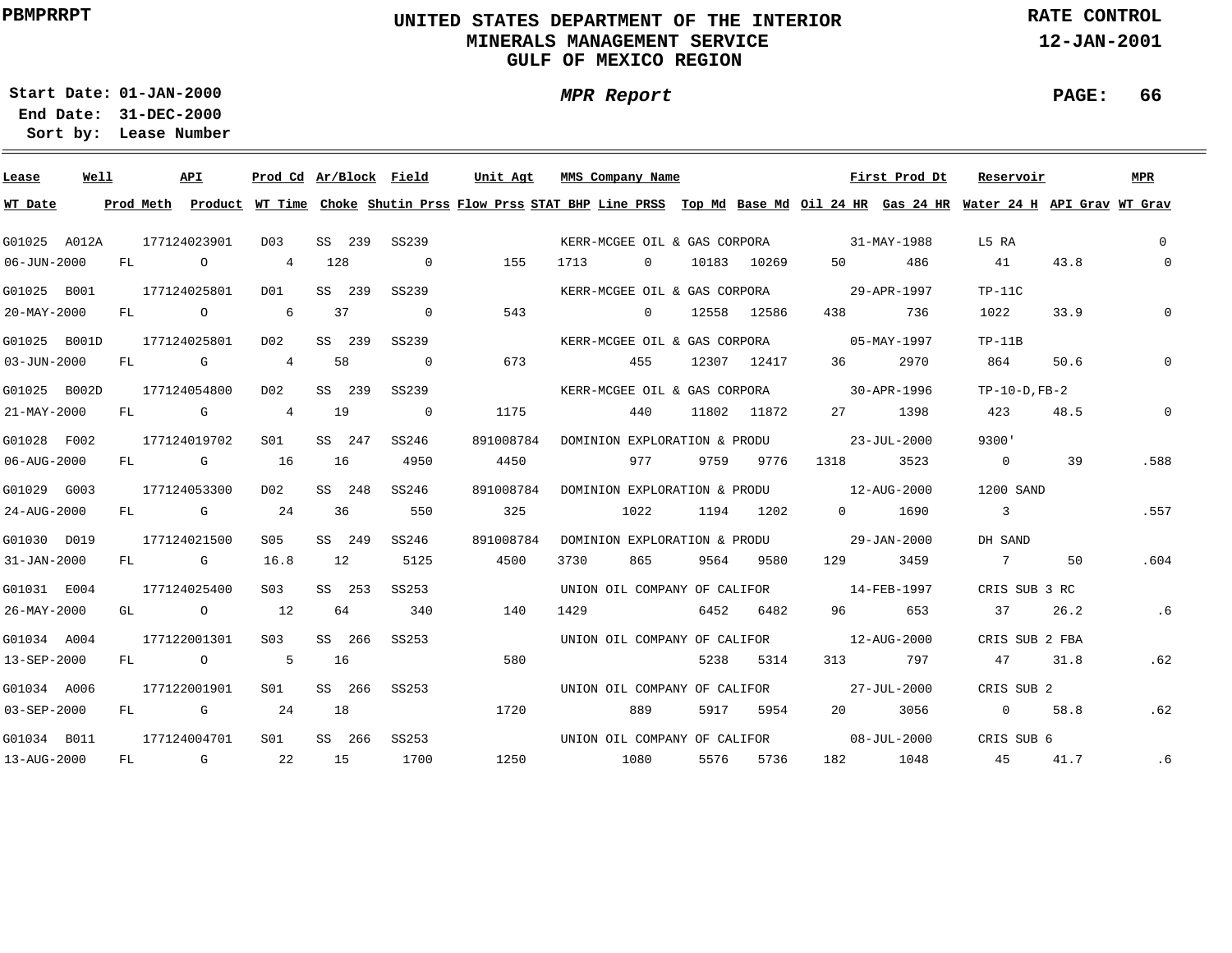# **UNITED STATES DEPARTMENT OF THE INTERIOR MINERALS MANAGEMENT SERVICEGULF OF MEXICO REGION**

**MPR Report**

**RATE CONTROL**

**12-JAN-2001**

**PAGE: 67**

**01-JAN-2000Start Date:**

| Lease             | Well |    | API            |                | Prod Cd Ar/Block Field |    |         |       | Unit Agt |       | MMS Company Name             |       |             |                                          | First Prod Dt                            | Reservoir                                                                                                                               |      | MPR  |
|-------------------|------|----|----------------|----------------|------------------------|----|---------|-------|----------|-------|------------------------------|-------|-------------|------------------------------------------|------------------------------------------|-----------------------------------------------------------------------------------------------------------------------------------------|------|------|
| WT Date           |      |    |                |                |                        |    |         |       |          |       |                              |       |             |                                          |                                          | Prod Meth Product WT Time Choke Shutin Prss Flow Prss STAT BHP Line PRSS Top Md Base Md Oil 24 HR Gas 24 HR Water 24 H API Grav WT Grav |      |      |
| G01034 B013       |      |    | 177124049900   |                | S <sub>02</sub>        |    | SS 266  | SS253 |          |       |                              |       |             | UNION OIL COMPANY OF CALIFOR 65-FEB-2000 |                                          | $TEX(P)-3$                                                                                                                              |      |      |
| 30-MAR-2000       |      | FL |                | G              | 16                     |    | 19      | 2371  | 1300     |       | 1014                         |       | 10392 10422 | 168                                      | 2038                                     | 27                                                                                                                                      | 38.6 | .6   |
|                   |      |    |                |                |                        |    |         |       |          |       |                              |       |             |                                          |                                          |                                                                                                                                         |      |      |
| G01034 A016       |      |    | 177124059502   |                | S01                    |    | SS 266  | SS253 |          |       | UNION OIL COMPANY OF CALIFOR |       |             | 22-DEC-1999                              |                                          | TEX(P) 1A                                                                                                                               |      |      |
| 05-MAR-2000       |      | FL | $\overline{O}$ |                | 24                     |    | 18      | 4350  | 3700     |       |                              | 9230  | 9270        | 970 —                                    | 1616                                     | 970                                                                                                                                     | 31.2 | .6   |
| G01034 B017       |      |    | 177124059700   |                | S01                    |    | SS 266  | SS253 |          |       | UNION OIL COMPANY OF CALIFOR |       |             | 23-DEC-1999                              |                                          | GLOB FLEX 1                                                                                                                             |      |      |
| 08-MAY-2000       |      | FL | <b>G</b>       |                | 24                     | 16 |         | 330   | 270      |       | 1017                         |       | 6544 6620   | $\Omega$                                 | 594                                      | $\overline{0}$                                                                                                                          |      | .6   |
| G01034 A017       |      |    | 177124060200   |                | S01                    |    | SS 266  | SS253 |          |       | UNION OIL COMPANY OF CALIFOR |       |             | 27-DEC-1999                              |                                          | CRIS SUB 6                                                                                                                              |      |      |
| 19-FEB-2000       |      |    | GL O           |                | 24                     |    | 48      | 800   | 180      |       |                              | 6474  | 6494        | 717                                      | 260                                      | $\overline{0}$                                                                                                                          | 39.4 | .6   |
| G01039 C024       |      |    | 177124060100   |                | S <sub>02</sub>        |    | SS 274  | SS274 |          |       | APACHE CORPORATION           |       |             | $14 - FEB - 2000$                        |                                          | G RC                                                                                                                                    |      |      |
| 20-FEB-2000       |      |    | FL O           |                | 24                     |    | 35      | 970   | 270      | ##### |                              | 5808  | 5910        | 861 — 100                                | 488                                      | $\overline{9}$                                                                                                                          | 32.7 | .668 |
|                   |      |    |                |                |                        |    |         |       |          |       |                              |       |             |                                          |                                          |                                                                                                                                         |      |      |
| G01043 B016D      |      |    | 177124049100   |                | D04                    |    | SS 293  | SS274 |          |       | APACHE CORPORATION           |       |             | $05 - \text{MAX} - 2000$                 |                                          | I 4                                                                                                                                     |      |      |
| 16-MAY-2000       |      | FL | <b>G</b>       |                | 24                     | 12 |         | 6500  | 3125     | 3123  | 1040                         |       | 11480 11544 | 136 — 136                                | 2422                                     | 34                                                                                                                                      | 51.9 | .658 |
| G01043 B018       |      |    | 177124051300   |                | D02                    |    | SS 293  | SS274 |          |       | APACHE CORPORATION           |       |             | $15 - APR - 2000$                        |                                          | LO                                                                                                                                      |      |      |
| 15-APR-2000       |      | FL | $\overline{O}$ |                | 24                     |    | 10      | 4300  | 4200     | 2395  | 1040                         |       | 13882 14136 | 1140                                     | 3198                                     | $\overline{8}$                                                                                                                          | 32.1 | .655 |
| G01043 B018D      |      |    | 177124051300   |                | D03                    |    | SS 293  | SS274 |          |       | APACHE CORPORATION           |       |             |                                          | 13-MAY-2000                              | I SAND                                                                                                                                  |      |      |
| 16-MAY-2000       |      | FL |                | $\overline{O}$ | 24                     |    | 18      | 1200  | 660      | 1186  | 1040                         | 9244  | 9320        | 205                                      | 22                                       | 343                                                                                                                                     | 34.9 | .655 |
| G01043 B019D      |      |    | 177124058300   |                | D03                    |    | SS 293  | SS274 |          |       | APACHE CORPORATION           |       |             |                                          | 19-JUN-2000                              | $I-3$                                                                                                                                   |      |      |
| 22-JUN-2000       |      | FL |                | $\mathbb G$    | 24                     | 13 |         | 3525  | 1260     | 1620  | 1175                         | 10864 | 10922       | 22 and $\sim$                            | 1082                                     | 14                                                                                                                                      | 55   | .635 |
|                   |      |    |                |                |                        |    |         |       |          |       |                              |       |             |                                          |                                          |                                                                                                                                         |      |      |
| G01072 A006       |      |    | 177190107604   |                | S <sub>01</sub>        |    | $WD$ 40 | WD041 |          |       | VASTAR RESOURCES INC.        |       |             |                                          | $31 - \text{A} \text{U} \text{G} - 2000$ | PG                                                                                                                                      |      |      |
| 31-AUG-2000       |      | FL | $\mathbb G$    |                | 24                     |    | 46      |       | 1400     |       |                              | 13212 | 13240       | 358                                      | 16722                                    | 31                                                                                                                                      | 38   |      |
| G01082 E026       |      |    | 177194065701   |                | S <sub>01</sub>        |    | WD 72   | GIO43 |          |       | EXXON MOBIL CORPORATION      |       |             | $02 - NOV - 1999$                        |                                          | $L-10$                                                                                                                                  |      |      |
| $01 - JUN - 2000$ |      | FL | $\mathbb G$    |                | 44                     |    |         | 3910  | 1448     |       | 1173                         |       | 16591 16642 |                                          | 2 14393                                  | 1797                                                                                                                                    | 34   |      |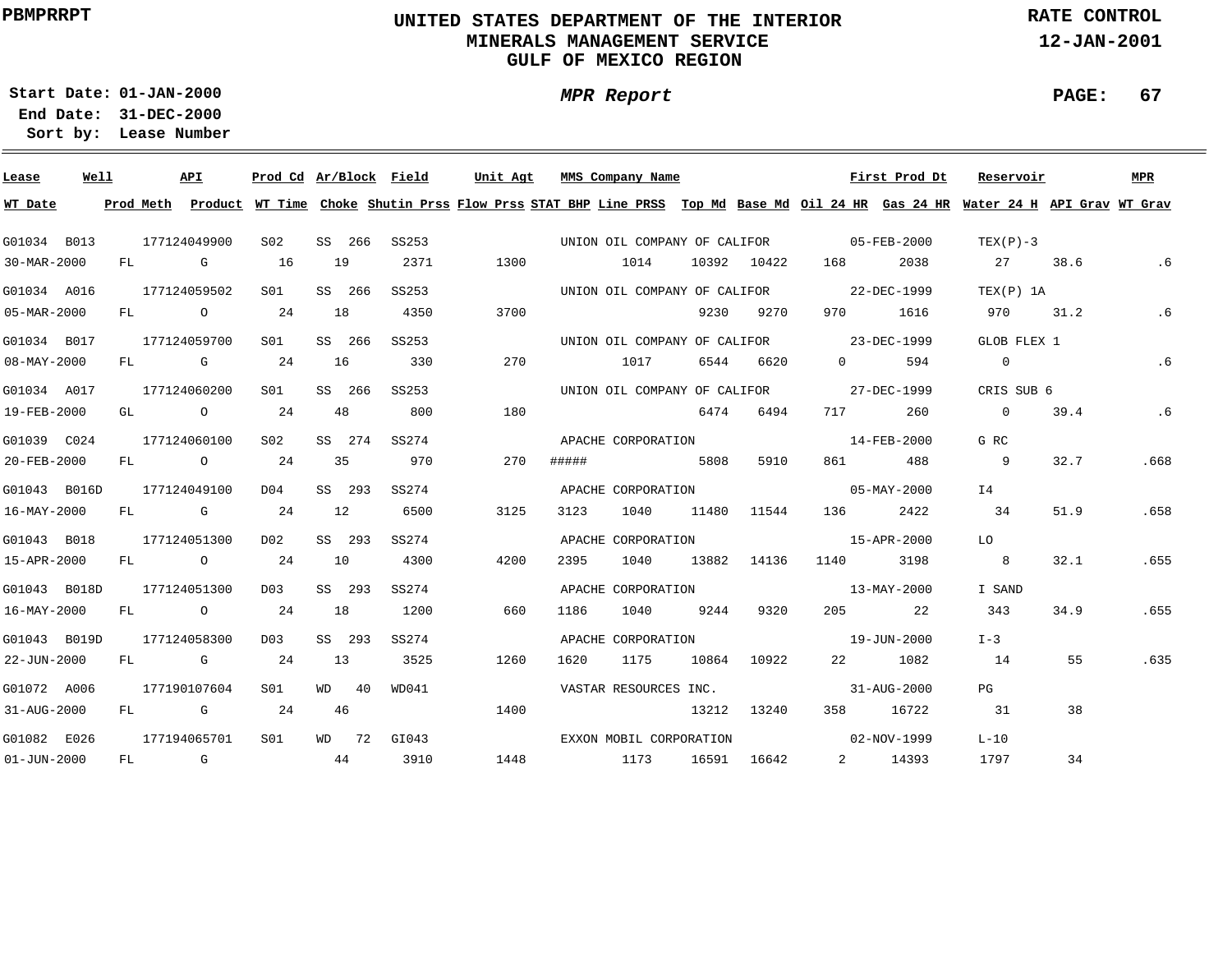# **UNITED STATES DEPARTMENT OF THE INTERIOR MINERALS MANAGEMENT SERVICEGULF OF MEXICO REGION**

**MPR Report**

**RATE CONTROL**

**12-JAN-2001**

**PAGE: 68**

**01-JAN-2000Start Date:**

| Lease             | Well |    |                                                                                                                                                                                                                                | API            | Prod Cd Ar/Block Field |       |             | Unit Agt                                                                                                                                |      | MMS Company Name |                         |            |                          | First Prod Dt | Reservoir      |      | MPR      |
|-------------------|------|----|--------------------------------------------------------------------------------------------------------------------------------------------------------------------------------------------------------------------------------|----------------|------------------------|-------|-------------|-----------------------------------------------------------------------------------------------------------------------------------------|------|------------------|-------------------------|------------|--------------------------|---------------|----------------|------|----------|
| WT Date           |      |    |                                                                                                                                                                                                                                |                |                        |       |             | Prod Meth Product WT Time Choke Shutin Prss Flow Prss STAT BHP Line PRSS Top Md Base Md Oil 24 HR Gas 24 HR Water 24 H API Grav WT Grav |      |                  |                         |            |                          |               |                |      |          |
| G01083 A003       |      |    |                                                                                                                                                                                                                                | 177190061100   | S05                    | WD 73 | WD073       |                                                                                                                                         |      |                  | EXXON MOBIL CORPORATION |            | $31 - \text{MAR} - 1986$ |               | A-35,A         |      | 3493     |
| 07-MAY-2000       |      |    | FL G                                                                                                                                                                                                                           |                |                        | 94    | 1175        | 270                                                                                                                                     | 1156 | 148              | 3318                    | 3340       | $0 \qquad \qquad$        | 8065          | 445            |      |          |
| G01083 C038       |      |    |                                                                                                                                                                                                                                | 177190080802   | S01                    | WD 73 | WD073       |                                                                                                                                         |      |                  | EXXON MOBIL CORPORATION |            | 30-SEP-1996              |               | $K-30, I$      |      |          |
| $06 - MAX - 2000$ |      | FL | and the control of the control of the control of the control of the control of the control of the control of the control of the control of the control of the control of the control of the control of the control of the cont |                |                        | 19    | 3640        | 1115                                                                                                                                    | 6195 | 1125             | 14346                   | 14470      | $\Omega$                 | 38524         | $\overline{4}$ |      |          |
| G01083 C003D      |      |    |                                                                                                                                                                                                                                | 177190080900   | S <sub>0</sub> 3       | WD 73 | WD073       | 891011679                                                                                                                               |      |                  | EXXON MOBIL CORPORATION |            |                          | 30-SEP-1970   | $F-30.A$       |      | $\Omega$ |
| $01 - MAX - 2000$ |      | GL |                                                                                                                                                                                                                                | $\overline{a}$ |                        | 88    |             | 190                                                                                                                                     |      |                  | 8315                    | 8321       | 128 3                    | 99            | 93             | 25.2 |          |
| G01083 D018D      |      |    |                                                                                                                                                                                                                                | 177190096501   | D02                    | WD 73 | WD073       |                                                                                                                                         |      |                  | EXXON MOBIL CORPORATION |            |                          | 25-MAR-1993   | F40 RA         |      | 100      |
| 29-APR-2000       |      | GL | $\overline{a}$                                                                                                                                                                                                                 |                |                        | 72    |             | 160                                                                                                                                     | 981  |                  | 8932                    | 8945       |                          | 28            | 627            | 23.4 |          |
| G01083 D010       |      |    |                                                                                                                                                                                                                                | 177190097102   | SO1                    | WD 73 | WD073       | 891011680                                                                                                                               |      |                  | EXXON MOBIL CORPORATION |            | 26-FEB-1997              |               | F35 RA         |      |          |
| $02 - JAN - 2000$ |      | GL | $\overline{a}$                                                                                                                                                                                                                 |                |                        | 88    |             | 190                                                                                                                                     |      |                  | 8689                    | 10057      | 375 — 1                  | 289           | 1832           | 25.8 |          |
| G01083 C017       |      |    |                                                                                                                                                                                                                                | 177190097900   | DO1                    | WD 73 | WD073       | 891011677                                                                                                                               |      |                  | EXXON MOBIL CORPORATION |            | $31 - JAN - 1966$        |               | H30 RA         |      | 162      |
| 05-MAY-2000       |      |    |                                                                                                                                                                                                                                | GL O           |                        | 37    |             | 180                                                                                                                                     |      |                  | 9224                    | 9228       |                          | 97 134        | 509            | 23.8 |          |
| G01083 D034       |      |    |                                                                                                                                                                                                                                | 177194036301   | SO1                    | WD 73 | WD073       | 891011680                                                                                                                               |      |                  | EXXON MOBIL CORPORATION |            |                          | 04-MAY-1998   | F35 RA         |      |          |
| 08-JUN-2000       |      |    | GL O                                                                                                                                                                                                                           |                |                        | 88    |             | 140                                                                                                                                     |      |                  | 9107                    | 9760       |                          | 136 103       | 1222           | 25.2 |          |
| G01083 D041       |      |    |                                                                                                                                                                                                                                | 177194043701   | S <sub>01</sub>        | WD 73 | WD073       | 891008916                                                                                                                               |      |                  | EXXON MOBIL CORPORATION |            | $14 - JUN - 1998$        |               | $G-15.A$       |      |          |
| 25-FEB-2000       |      |    | FL O                                                                                                                                                                                                                           |                |                        | 42    |             | 340                                                                                                                                     |      |                  |                         | 9396 10125 |                          | 616 945       | 1951           | 29.3 |          |
| G01084 B034       |      |    |                                                                                                                                                                                                                                | 177190082002   | S <sub>02</sub>        | WD 74 | WD073       | 891011679                                                                                                                               |      |                  | EXXON MOBIL CORPORATION |            |                          | 31-MAY-1989   | $F-30$ , $A$   |      | 133      |
| 18-JAN-2000       |      | GL | $\overline{O}$                                                                                                                                                                                                                 |                |                        | 72    |             | 175                                                                                                                                     | 1060 |                  | 9340                    | 9372       | 152 \                    | 152           | 742            | 24.8 |          |
| G01084 B034       |      |    |                                                                                                                                                                                                                                | 177190082002   | S <sub>02</sub>        |       | WD 74 WD073 | 891011679                                                                                                                               |      |                  | EXXON MOBIL CORPORATION |            |                          | 31-MAY-1989   | $F-30.A$       |      | 133      |
| 12-JUN-2000       |      | GL | $\overline{a}$                                                                                                                                                                                                                 |                |                        | 72    |             | 135                                                                                                                                     | 1060 |                  | 9340                    | 9372       |                          | 157 215       | 671            | 24.8 |          |
| G01084 D020D      |      |    |                                                                                                                                                                                                                                | 177190096701   | D02                    | WD 74 | WD073       | 891011680                                                                                                                               |      |                  | EXXON MOBIL CORPORATION |            |                          | 30-APR-1993   | F35 RA         |      | 173      |
| 05-FEB-2000       |      | GL | $\overline{O}$                                                                                                                                                                                                                 |                | 72                     |       |             | 150                                                                                                                                     | 3785 |                  | 8379                    | 8391       |                          | 54 140        | 282            | 24   |          |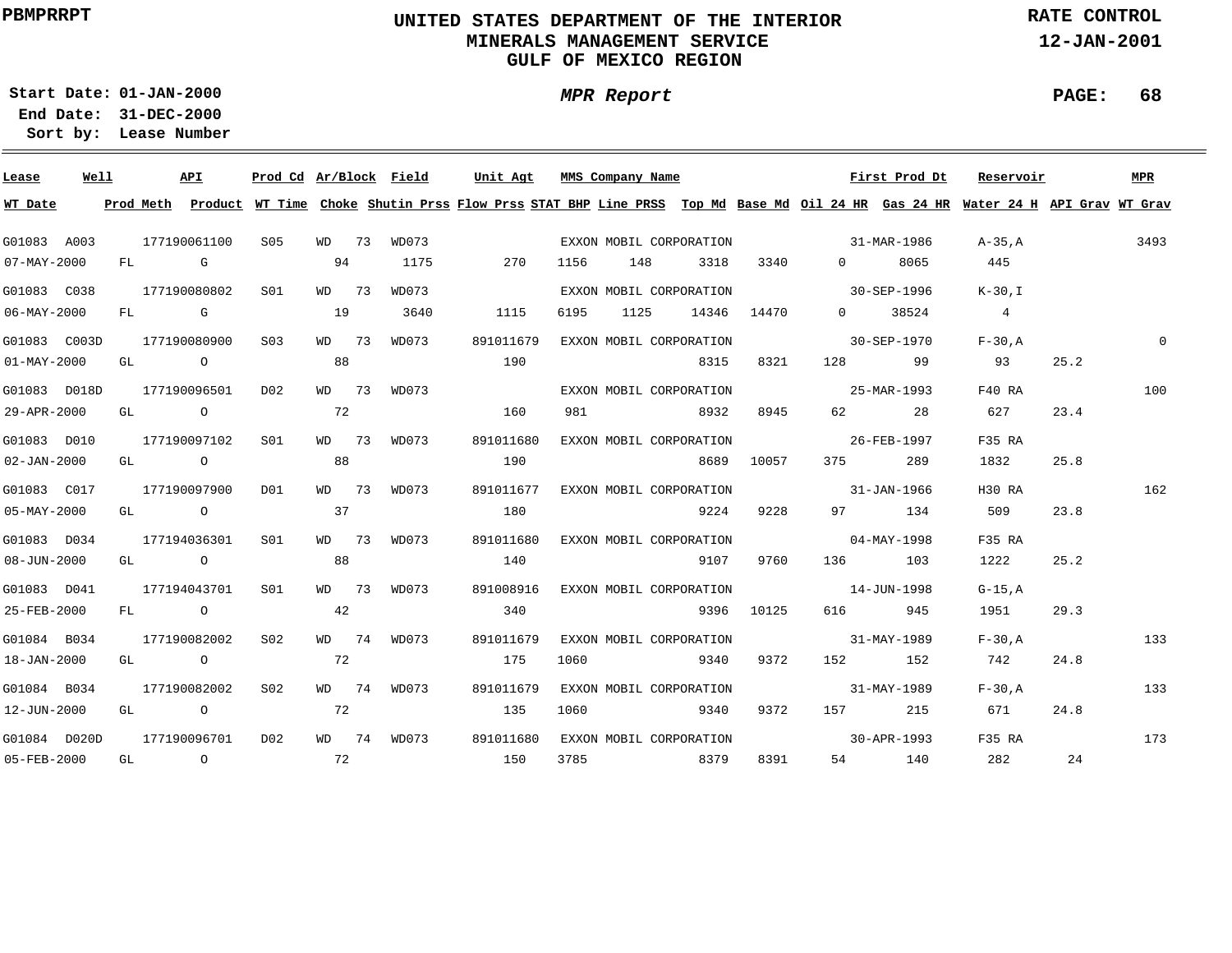# **UNITED STATES DEPARTMENT OF THE INTERIOR MINERALS MANAGEMENT SERVICEGULF OF MEXICO REGION**

**MPR Report**

**RATE CONTROL**

**12-JAN-2001**

**PAGE: 69**

**01-JAN-2000Start Date:31-DEC-2000 End Date:** 

| Lease                    | Well |  | API          | Prod Cd Ar/Block Field |    |             | Unit Agt                                                                                                                                | MMS Company Name |                         |       |                          | First Prod Dt             | Reservoir                                          |      | <b>MPR</b>   |
|--------------------------|------|--|--------------|------------------------|----|-------------|-----------------------------------------------------------------------------------------------------------------------------------------|------------------|-------------------------|-------|--------------------------|---------------------------|----------------------------------------------------|------|--------------|
| WT Date                  |      |  |              |                        |    |             | Prod Meth Product WT Time Choke Shutin Prss Flow Prss STAT BHP Line PRSS Top Md Base Md Oil 24 HR Gas 24 HR Water 24 H API Grav WT Grav |                  |                         |       |                          |                           |                                                    |      |              |
| G01084 D020              |      |  | 177190096701 | D01                    |    | WD 74 WD073 | 891011674                                                                                                                               |                  | EXXON MOBIL CORPORATION |       |                          | $30 - APR - 1993$ F-45, A |                                                    |      | 169          |
| 29-APR-2000              |      |  | GL O         |                        | 72 |             | 180                                                                                                                                     | 168              | 8631                    | 8642  |                          | 47 3                      | 618                                                | 26.6 |              |
| G01084 D020D             |      |  | 177190096701 | D02                    |    | WD 74 WD073 | 891011680                                                                                                                               |                  | EXXON MOBIL CORPORATION |       | $30 - APR - 1993$        |                           | F35 RA                                             |      | 173          |
| 29-APR-2000              |      |  | GL O         |                        | 72 |             | 150                                                                                                                                     | 3785             | 8379                    | 8391  |                          | 61 83                     | 375 — 1                                            | 24   |              |
| G01084 F011              |      |  | 177190108401 | S01                    |    | WD 74 WD073 |                                                                                                                                         |                  | EXXON MOBIL CORPORATION |       | $09 - OCT - 2000$        |                           | A-35.A                                             |      |              |
| 19-OCT-2000              |      |  | FL G 14      |                        | 54 | 680         | 200                                                                                                                                     |                  | 10942                   | 10990 | $\Omega$                 | 2769                      | $\begin{array}{ccc} & & 0 & \quad & 0 \end{array}$ |      | .6           |
| G01084 F024              |      |  | 177192008800 | S02                    |    | WD 74 WD073 | 891011680                                                                                                                               |                  | EXXON MOBIL CORPORATION |       | $31 - JUL - 1986$        |                           | F35 RA                                             |      | 151          |
| $07 - MAX - 2000$        |      |  | GL O         | 72                     |    |             | 200                                                                                                                                     | 935              | 8814                    | 8844  |                          | 135 151                   | 450                                                | 23.9 |              |
| G01084 F030              |      |  | 177194004300 | S01 <b>S</b>           |    | WD 74 WD073 | 891011679                                                                                                                               |                  | EXXON MOBIL CORPORATION |       | $31 - \text{AUG} - 1974$ |                           | F-30,A                                             |      | 228          |
| $06 - \text{MAX} - 2000$ |      |  | GL O         |                        | 98 |             | 235                                                                                                                                     |                  | 1225 8282               | 8314  |                          | 72 154                    | 953                                                | 22.2 |              |
| G01084 B035D             |      |  | 177194038200 | DO 2                   |    | WD 74 WD073 | 891011679                                                                                                                               |                  | EXXON MOBIL CORPORATION |       | $31 - JAN - 1986$        |                           | F-30.A                                             |      | $\mathbf{0}$ |
| 13-FEB-2000              |      |  | GL O         |                        | 72 |             | 190                                                                                                                                     | 1100             | 9316                    | 9326  |                          | 55 133                    | 443 26                                             |      |              |
| G01084 B035              |      |  | 177194038200 | D03                    |    | WD 74 WD073 |                                                                                                                                         |                  | EXXON MOBIL CORPORATION |       | 28-FEB-1991              |                           | F40 RA                                             |      | 39           |
| 26-FEB-2000              |      |  | GL O         |                        | 88 |             | 160                                                                                                                                     |                  | 9668                    | 9696  | 63 — 1                   | 374                       | 266                                                | 26.2 |              |
| G01084 B035D             |      |  | 177194038200 | D02                    |    | WD 74 WD073 | 891011679                                                                                                                               |                  | EXXON MOBIL CORPORATION |       | $31 - JAN - 1986$        |                           | F-30,A                                             |      | $\mathbf 0$  |
| $06 - \text{MAX} - 2000$ |      |  | GL O         |                        | 72 |             | 180                                                                                                                                     | 1100             | 9316                    | 9326  |                          | 50 56                     | 504 26                                             |      |              |
| G01084 B035              |      |  | 177194038200 | D03                    |    | WD 74 WD073 |                                                                                                                                         |                  | EXXON MOBIL CORPORATION |       | 28-FEB-1991              |                           | F40 RA                                             |      | 39           |
| 23-MAY-2000              |      |  | FL O         |                        | 88 |             | 180                                                                                                                                     |                  | 9668                    | 9696  | 131 \                    | 230                       | 875                                                | 26.2 |              |
| G01084 B040              |      |  | 177194039701 | S <sub>01</sub>        |    | WD 74 WD073 |                                                                                                                                         |                  | EXXON MOBIL CORPORATION |       |                          | 05-DEC-1996               | F40 RA                                             |      |              |
| $01 - JAN - 2000$        |      |  | GL O         |                        | 72 |             | 210                                                                                                                                     | 1060             | 8968                    | 8988  |                          | 164 32                    | 802                                                | 22.2 |              |
| G01084 B040              |      |  | 177194039701 | S01                    |    | WD 74 WD073 |                                                                                                                                         |                  | EXXON MOBIL CORPORATION |       | 05-DEC-1996              |                           | F40 RA                                             |      |              |
| 27-MAR-2000              |      |  | GL O         |                        | 88 |             | 160                                                                                                                                     |                  | 1060 8968               | 8988  |                          | 183 225                   | 731                                                | 22.2 |              |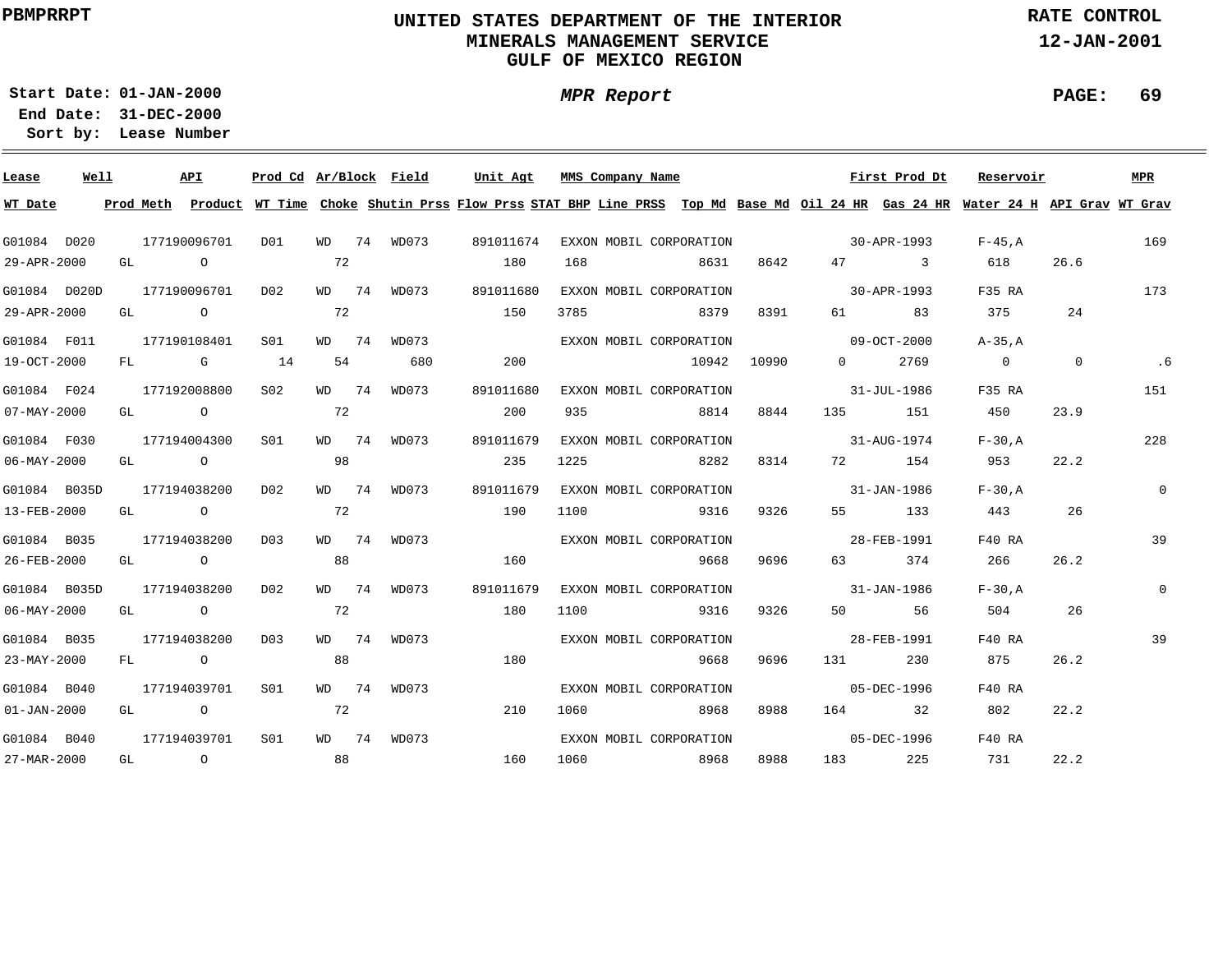# **UNITED STATES DEPARTMENT OF THE INTERIOR MINERALS MANAGEMENT SERVICEGULF OF MEXICO REGION**

**MPR Report**

**RATE CONTROL**

**12-JAN-2001**

**PAGE: 70**

**01-JAN-2000Start Date:31-DEC-2000 End Date:** 

| Lease             | Well |      | API             |                 |       | Prod Cd Ar/Block Field | Unit Agt  | MMS Company Name                                                                                                                        |       |             |                                                                                                                                                                                                                                 | First Prod Dt | Reservoir      |      | MPR            |
|-------------------|------|------|-----------------|-----------------|-------|------------------------|-----------|-----------------------------------------------------------------------------------------------------------------------------------------|-------|-------------|---------------------------------------------------------------------------------------------------------------------------------------------------------------------------------------------------------------------------------|---------------|----------------|------|----------------|
| WT Date           |      |      |                 |                 |       |                        |           | Prod Meth Product WT Time Choke Shutin Prss Flow Prss STAT BHP Line PRSS Top Md Base Md Oil 24 HR Gas 24 HR Water 24 H API Grav WT Grav |       |             |                                                                                                                                                                                                                                 |               |                |      |                |
| G01084 D037       |      |      | 177194040101    | D01             |       | WD 74 WD073            |           | 891011674 EXXON MOBIL CORPORATION                                                                                                       |       |             | $31 - JUL - 1993$                                                                                                                                                                                                               |               | $F-45.A$       |      | 219            |
| $03 - JAN - 2000$ |      | GL O |                 |                 | 72    |                        | 180       |                                                                                                                                         | 9176  | 9184        |                                                                                                                                                                                                                                 | 90 45         |                | 27   |                |
| G01084 D037       |      |      | 177194040101    | DO1             |       | WD 74 WD073            |           | 891011674 EXXON MOBIL CORPORATION                                                                                                       |       |             | $31 - JUL - 1993$                                                                                                                                                                                                               |               | $F-45.A$       |      | 219            |
| $22 - MAX - 2000$ |      |      | GL O            |                 | 72    |                        | 160       |                                                                                                                                         | 9176  | 9184        |                                                                                                                                                                                                                                 | 98 7          | 720            | 27   |                |
| G01084 D037D      |      |      | 177194040101    | D02             |       | WD 74 WD073            | 891011680 | EXXON MOBIL CORPORATION                                                                                                                 |       |             |                                                                                                                                                                                                                                 | 31-AUG-1993   | F35 RA         |      | 276            |
| $22 - MAX - 2000$ |      | GL   | $\overline{O}$  |                 | 72    |                        | 180       |                                                                                                                                         | 8905  | 8966        | 281 7                                                                                                                                                                                                                           | 498           | 1198           | 25.9 |                |
| G01084 D044       |      |      | 177194043901    | S01             |       | WD 74 WD073            | 891011680 | EXXON MOBIL CORPORATION                                                                                                                 |       |             |                                                                                                                                                                                                                                 | 23-DEC-1996   | F35 RA         |      |                |
| $07 - MAX - 2000$ |      | GL   | $\circ$ $\circ$ |                 | 88    |                        | 190       |                                                                                                                                         |       | 8937 10419  | 328 — 1                                                                                                                                                                                                                         | 220           | 1861           | 26.7 |                |
| G01084 F037       |      |      | 177194056200    | S01             |       | WD 74 WD073            |           | EXXON MOBIL CORPORATION                                                                                                                 |       |             | $31 - \text{AUG} - 1993$                                                                                                                                                                                                        |               | A-35.A         |      | 7473           |
| $08 - MAX - 2000$ |      |      | FL G            |                 | 64    | 910                    | 250       | 150                                                                                                                                     | 9766  | 9826        |                                                                                                                                                                                                                                 | $0 \t3344$    | $\overline{0}$ |      |                |
| G01088 A001       |      |      | 177194048700    | S <sub>02</sub> | WD 89 | WD073                  |           | AGIP PETROLEUM CO INC                                                                                                                   |       |             | 31-MAR-1992                                                                                                                                                                                                                     |               | O, RA          |      | 708            |
| 12-JUN-2000       |      |      | GL O            |                 | 50    |                        | 160       |                                                                                                                                         | 9327  | 9352        |                                                                                                                                                                                                                                 | 63 92         | 1088           | 34.2 |                |
| G01088 A003       |      |      | 177194048801    | SO1             | WD 89 | WD073                  |           | AGIP PETROLEUM CO INC 31-MAR-1991                                                                                                       |       |             |                                                                                                                                                                                                                                 |               | O RC           |      | 374            |
| $11 - JUN - 2000$ |      |      | GL O            |                 | 40    |                        | 160       | 1717                                                                                                                                    | 12930 | 13024       |                                                                                                                                                                                                                                 | 48 51         | 621            | 34.1 |                |
| G01088 A002       |      |      | 177194048900    | S02             | WD 89 | WD073                  |           | AGIP PETROLEUM CO INC                                                                                                                   |       |             | $31 - MAR - 1993$                                                                                                                                                                                                               |               | $P-2$ RA       |      | $\overline{0}$ |
| 16-JUN-2000       |      | GL O |                 |                 | 60    |                        | 100       |                                                                                                                                         |       | 10376 10432 | 149 — 149 — 149 — 149 — 149 — 149 — 149 — 149 — 149 — 149 — 149 — 149 — 149 — 149 — 149 — 149 — 149 — 140 — 140 — 140 — 140 — 140 — 140 — 140 — 140 — 140 — 140 — 140 — 140 — 140 — 140 — 140 — 140 — 140 — 140 — 140 — 140 — 1 | 206           | 745            | 36.7 |                |
| G01088 A005       |      |      | 177194049100    | S02             | WD 89 | WD073                  |           | AGIP PETROLEUM CO INC                                                                                                                   |       |             |                                                                                                                                                                                                                                 | 31-MAR-1992   | $O-6$ RA       |      | $\overline{0}$ |
| 15-JUN-2000       |      | GL O |                 |                 | 64    |                        | 90        |                                                                                                                                         | 9694  | 9711        |                                                                                                                                                                                                                                 | 43 180        | 496            | 34.1 |                |
| G01088 A006       |      |      | 177194049301    | S <sub>01</sub> | WD 89 | WD073                  |           | AGIP PETROLEUM CO INC                                                                                                                   |       |             |                                                                                                                                                                                                                                 | 31-MAR-1991   | P LOWER A      |      | 2090           |
| 13-JUN-2000       |      |      | GL O            |                 | 64    |                        | 100       | 790                                                                                                                                     | 10934 | 10996       |                                                                                                                                                                                                                                 | 28 84         | 935            | 36.1 |                |
| G01088 A007       |      |      | 177194049501    | S03             | WD 89 | WD073                  |           | AGIP PETROLEUM CO INC                                                                                                                   |       |             | $14 - \Omega$ CT $-1997$                                                                                                                                                                                                        |               | М-6            |      |                |
| 15-JUN-2000       |      | GL G |                 |                 | 38    |                        | 175       | 9114                                                                                                                                    |       | 9154        |                                                                                                                                                                                                                                 | 25 46         | 512            | 32.5 |                |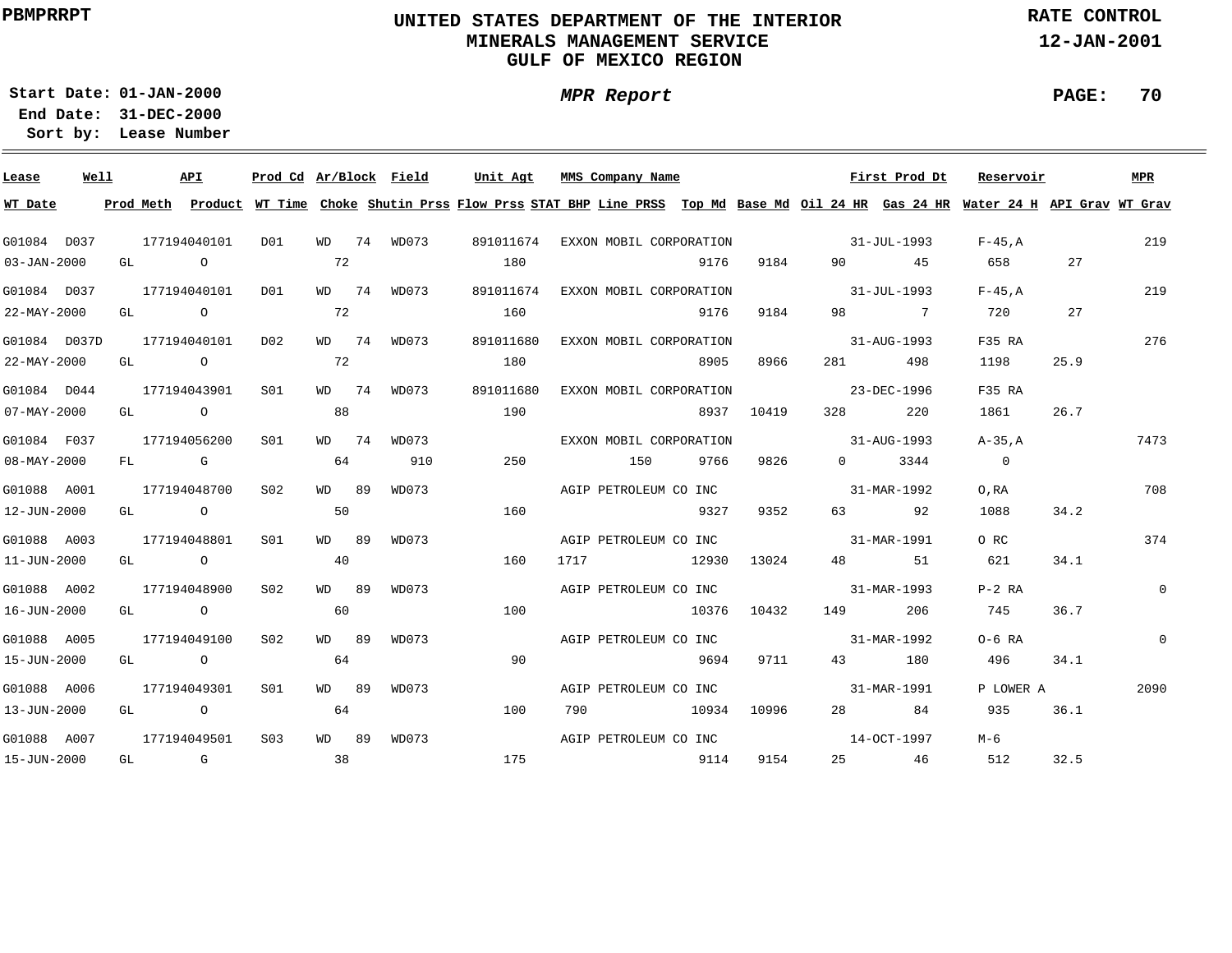# **UNITED STATES DEPARTMENT OF THE INTERIOR MINERALS MANAGEMENT SERVICEGULF OF MEXICO REGION**

**MPR Report**

**RATE CONTROL**

**12-JAN-2001**

**PAGE: 71**

**01-JAN-2000Start Date:31-DEC-2000 End Date:** 

| Lease                    | Well |    |             | <b>API</b>   | Prod Cd Ar/Block Field |       |       | Unit Agt |       | MMS Company Name        |       |             |                                   | First Prod Dt | Reservoir                                                                                                                               |      | MPR            |
|--------------------------|------|----|-------------|--------------|------------------------|-------|-------|----------|-------|-------------------------|-------|-------------|-----------------------------------|---------------|-----------------------------------------------------------------------------------------------------------------------------------------|------|----------------|
| WT Date                  |      |    |             |              |                        |       |       |          |       |                         |       |             |                                   |               | Prod Meth Product WT Time Choke Shutin Prss Flow Prss STAT BHP Line PRSS Top Md Base Md Oil 24 HR Gas 24 HR Water 24 H API Grav WT Grav |      |                |
| G01088 A010D             |      |    |             | 177194049900 | DO 2                   | WD 89 | WD073 |          |       | AGIP PETROLEUM CO INC   |       |             | 31-MAR-1991                       |               | P UPPER A                                                                                                                               |      | $\mathbf{0}$   |
| 17-JUN-2000              |      |    | GL O        |              |                        | 15    |       | 1640     | 3920  |                         | 10906 | 10949       | 134                               | 2841          | $0 \t 41.4$                                                                                                                             |      |                |
| G01088 A009              |      |    |             | 177194050103 | SO1                    | WD 89 | WD073 |          |       | AGIP PETROLEUM CO INC   |       |             | $05 - APR - 1999$                 |               | P LOWER A                                                                                                                               |      |                |
| 16-JUN-2000              |      |    | FL O        |              |                        | 25    |       | 800      | ##### | 11433 11933             |       |             |                                   | 884           | 644                                                                                                                                     | 37.1 |                |
| G01088 A015              |      |    |             | 177194050800 | SO1                    | WD 89 | WD073 |          |       | AGIP PETROLEUM CO INC   |       |             | $31 - \text{MAR} - 1991$          |               | O RC                                                                                                                                    |      | 1338           |
| 18-JUN-2000              |      |    |             | GL O         |                        | 64    |       | 130      | 1691  | 12630 12662             |       |             |                                   | 250 169       | 396 70                                                                                                                                  | 33.8 |                |
| G01088 A016              |      |    |             | 177194051100 | S01                    | WD 89 | WD073 |          |       |                         |       |             | AGIP PETROLEUM CO INC 31-MAR-1991 |               | P UPPER A                                                                                                                               |      | $\overline{0}$ |
| 05-JUN-2000              |      |    |             | GL O         |                        | 60    |       | 90       | 3975  |                         | 11068 | 11104       |                                   | 304           | 196                                                                                                                                     | 33.9 |                |
| G01088 A019              |      |    |             | 177194051200 | SO1                    | WD 89 | WD073 |          |       |                         |       |             | AGIP PETROLEUM CO INC 31-MAR-1991 |               | P LOWER A                                                                                                                               |      | 1065           |
| 19-JUN-2000              |      |    |             | FL O         |                        | 42    |       | 450      | 1931  |                         | 10908 | 10974       |                                   | 376 1482      | 1716                                                                                                                                    | 35.4 |                |
| G01088 A021              |      |    |             | 177194051402 | S01                    | WD 89 | WD073 |          |       |                         |       |             | AGIP PETROLEUM CO INC 23-MAY-1999 |               | P-LOWER                                                                                                                                 |      |                |
| 17-JUN-2000              |      |    |             | FL O         |                        | 19    |       | 1850     | ##### | 12330                   |       | 12830       | 1022 1642                         |               | $0 \t 34.9$                                                                                                                             |      |                |
| G01088 A020              |      |    |             | 177194051501 | S01                    | WD 89 | WD073 |          |       |                         |       |             | AGIP PETROLEUM CO INC 31-MAR-1991 |               | P LOWER A                                                                                                                               |      | 158            |
| 14-JUN-2000              |      |    |             | GL O         |                        | 64    |       | 100      | 4033  | 10807 10866             |       |             |                                   | 24 66         | 895                                                                                                                                     | 34.6 |                |
| G01088 A022              |      |    |             | 177194051701 | SO1                    | WD 89 | WD073 |          |       |                         |       |             | AGIP PETROLEUM CO INC 30-JUN-1991 |               | P LOW, RB                                                                                                                               |      | 611            |
| 14-JUN-2000              |      |    | GL O        |              |                        | 60    |       | 120      | 3634  | 11364 11440             |       |             |                                   | 120 102       | 796 33.2                                                                                                                                |      |                |
| G01088 A024              |      |    |             | 177194051800 | S <sub>01</sub>        | WD 89 | WD073 |          |       |                         |       |             | AGIP PETROLEUM CO INC 31-MAR-1991 |               | P UPPER RB                                                                                                                              |      | $\mathbf{0}$   |
| 10-MAY-2000              |      |    | $FL$ G      |              |                        | 14    | 2600  | 2350     | 4056  | 960                     |       | 11537 11570 | 317                               | 2405          | $\sim$ 0                                                                                                                                | 38.5 |                |
| G01090 G001              |      |    |             | 177194036700 | D03                    | WD 91 | WD073 |          |       | EXXON MOBIL CORPORATION |       |             | $03 - APR - 1996$                 |               | I-25,H                                                                                                                                  |      |                |
| $16 - \text{MAY} - 2000$ |      |    | FL G        |              |                        | 20    | 3340  | 890      | 3975  | 625                     |       | 11476 11534 |                                   | 90 1037       | 271                                                                                                                                     | 46.2 |                |
| G01090 G001D             |      |    |             | 177194036700 | D04                    | WD 91 | WD073 |          |       | EXXON MOBIL CORPORATION |       |             | $03 - APR - 1996$                 |               | $I-5.H$                                                                                                                                 |      |                |
| 16-MAY-2000              |      | FL | $\mathbb G$ |              | $\sim$ 22              |       | 2450  | 1600     | 2421  | 1600                    |       | 10848 10872 |                                   | 527 1991      | 116                                                                                                                                     | 36.7 |                |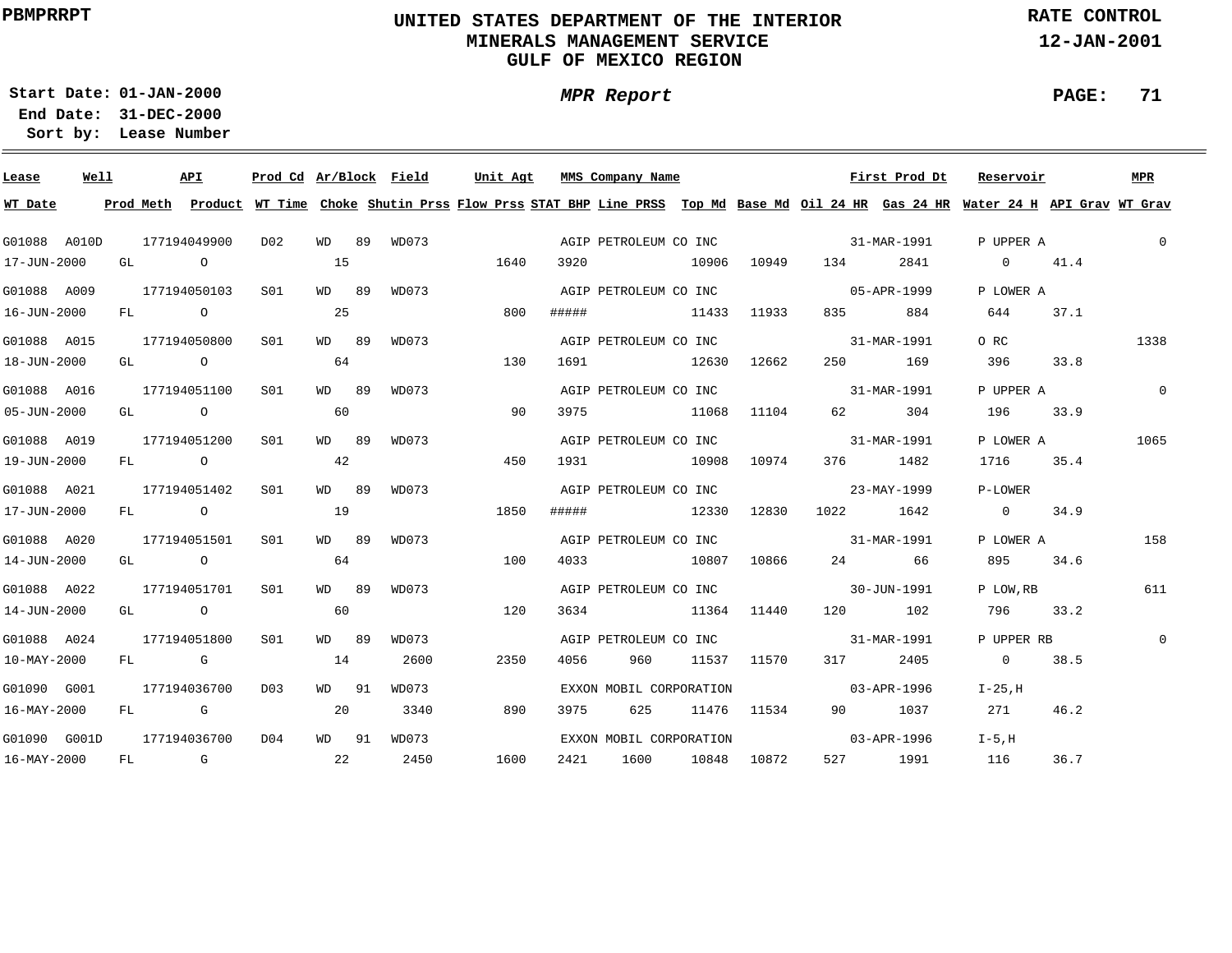# **UNITED STATES DEPARTMENT OF THE INTERIOR MINERALS MANAGEMENT SERVICEGULF OF MEXICO REGION**

**MPR Report**

**RATE CONTROL**

**12-JAN-2001**

**PAGE: 72**

**01-JAN-2000Start Date:**

| Lease             | Well |    |                | API                                                                                                                                                                                                                            | Prod Cd Ar/Block Field |         |       | Unit Agt                                                                                                                                | MMS Company Name |      |                         |             |                                                                                                                                                                                                                                 | First Prod Dt     | Reservoir      |      | MPR         |
|-------------------|------|----|----------------|--------------------------------------------------------------------------------------------------------------------------------------------------------------------------------------------------------------------------------|------------------------|---------|-------|-----------------------------------------------------------------------------------------------------------------------------------------|------------------|------|-------------------------|-------------|---------------------------------------------------------------------------------------------------------------------------------------------------------------------------------------------------------------------------------|-------------------|----------------|------|-------------|
| WT Date           |      |    |                |                                                                                                                                                                                                                                |                        |         |       | Prod Meth Product WT Time Choke Shutin Prss Flow Prss STAT BHP Line PRSS Top Md Base Md Oil 24 HR Gas 24 HR Water 24 H API Grav WT Grav |                  |      |                         |             |                                                                                                                                                                                                                                 |                   |                |      |             |
| G01090 G002       |      |    |                | 177194046104                                                                                                                                                                                                                   | D01                    | WD 91   | WD073 |                                                                                                                                         |                  |      | EXXON MOBIL CORPORATION |             |                                                                                                                                                                                                                                 | 25-SEP-2000       | J-15.H         |      |             |
| 10-OCT-2000       |      | FL |                | and the control of the control of the control of the control of the control of the control of the control of the control of the control of the control of the control of the control of the control of the control of the cont | 24                     | 22      | 3150  | 3050                                                                                                                                    |                  | 1175 | 13753                   | 13860       | 378                                                                                                                                                                                                                             | 6292              | 107            | 42.2 | .6          |
| G01090 G002D      |      |    |                | 177194046104                                                                                                                                                                                                                   | D02                    | WD 91   | WD073 |                                                                                                                                         |                  |      | EXXON MOBIL CORPORATION |             |                                                                                                                                                                                                                                 | 25-SEP-2000       | $J-5.H$        |      |             |
| 12-OCT-2000       |      | FL |                | $\mathbb G$                                                                                                                                                                                                                    | 23                     | 26      | 3300  | 2700                                                                                                                                    |                  | 1180 | 13666                   | 13700       | 363                                                                                                                                                                                                                             | 8473              | 11             | 54.1 | .6          |
| G01090 G003D      |      |    |                | 177194058300                                                                                                                                                                                                                   | D04                    | WD 91   | WD073 |                                                                                                                                         |                  |      | EXXON MOBIL CORPORATION |             |                                                                                                                                                                                                                                 | 23-OCT-2000       | $I-5.H$        |      |             |
| 09-NOV-2000       |      | FL |                | $\mathbf G$                                                                                                                                                                                                                    | 24                     | 16      | 2750  | 1800                                                                                                                                    |                  | 1227 | 10990                   | 10996       | 50 —                                                                                                                                                                                                                            | 3332              | $\overline{7}$ | 51.7 | .6          |
| G01091 C015       |      |    |                | 177190089901                                                                                                                                                                                                                   | S <sub>0.3</sub>       | WD 92   | WD073 | 891011680                                                                                                                               |                  |      | EXXON MOBIL CORPORATION |             |                                                                                                                                                                                                                                 | 31-JUL-1980       | F35 RA         |      | 129         |
| 11-JUN-2000       |      | GL |                | $\overline{O}$                                                                                                                                                                                                                 |                        | 72      |       | 210                                                                                                                                     | 1043             |      | 8405                    | 8438        |                                                                                                                                                                                                                                 | 85                | 834            | 24.9 |             |
| G01091 D002D      |      |    |                | 177190092001                                                                                                                                                                                                                   | D02                    | WD 92   | WD073 | 891011679                                                                                                                               |                  |      | EXXON MOBIL CORPORATION |             | 31-JAN-1993                                                                                                                                                                                                                     |                   | $F-30.A$       |      | 185         |
| 06-JAN-2000       |      | GL | $\overline{a}$ |                                                                                                                                                                                                                                |                        | 88      |       | 200                                                                                                                                     | 958              |      | 9515                    | 9527        | 114                                                                                                                                                                                                                             | 52                | 279            | 25.8 |             |
| G01091 D002D      |      |    |                | 177190092001                                                                                                                                                                                                                   | D02                    | $WD$ 92 | WD073 | 891011679                                                                                                                               |                  |      | EXXON MOBIL CORPORATION |             | $31 - JAN - 1993$                                                                                                                                                                                                               |                   | $F-30.A$       |      | 185         |
| 11-MAY-2000       |      | GL |                | $\overline{O}$                                                                                                                                                                                                                 |                        | 88      |       | 180                                                                                                                                     | 958              |      | 9515                    | 9527        | 124                                                                                                                                                                                                                             | 53                | 335            | 25.8 |             |
| G01091 D018       |      |    |                | 177190096501                                                                                                                                                                                                                   | D01                    | WD 92   | WD073 | 891008916                                                                                                                               |                  |      | EXXON MOBIL CORPORATION |             | 31-MAR-1993                                                                                                                                                                                                                     |                   | G15 RA         |      | 320         |
| 04-JUN-2000       |      |    | GL O           |                                                                                                                                                                                                                                |                        | 72      |       | 140                                                                                                                                     | 995              |      | 9331                    | 9345        |                                                                                                                                                                                                                                 | 96 9              | 360            | 28.5 |             |
| G01091 C039       |      |    |                | 177194020001                                                                                                                                                                                                                   | S01                    | $WD$ 92 | WD073 |                                                                                                                                         |                  |      | EXXON MOBIL CORPORATION |             | $23 - APR - 2000$                                                                                                                                                                                                               |                   | K-15           |      |             |
| 26-APR-2000       |      | FL |                | die gehörte Gesetzt der Gesetzt der Statistik und der Statistik und der Statistik und der Statistik und der St                                                                                                                 | 19                     | 18      | 4820  | 3900                                                                                                                                    | #####            | 1165 |                         | 13727 13750 | $\Omega$                                                                                                                                                                                                                        | 6653              | 23             |      | . 6         |
| G01091 D039D      |      |    |                | 177194041200                                                                                                                                                                                                                   | D02                    | WD 92   | WD073 | 891011679                                                                                                                               |                  |      | EXXON MOBIL CORPORATION |             |                                                                                                                                                                                                                                 | 30-NOV-1986       | $F-30.A$       |      | 42          |
| 13-JAN-2000       |      | GL |                | $\overline{O}$                                                                                                                                                                                                                 |                        | 88      |       | 190                                                                                                                                     |                  |      | 9335                    | 9364        | 189 — 189 — 189 — 189 — 189 — 189 — 189 — 189 — 189 — 189 — 189 — 189 — 189 — 189 — 189 — 189 — 189 — 189 — 189 — 189 — 189 — 189 — 189 — 189 — 189 — 189 — 189 — 189 — 189 — 189 — 189 — 189 — 189 — 189 — 189 — 189 — 189 — 1 | 121               | 924            | 26.3 |             |
| G01091 D039D      |      |    |                | 177194041200                                                                                                                                                                                                                   | D02                    | WD 92   | WD073 | 891011679                                                                                                                               |                  |      | EXXON MOBIL CORPORATION |             |                                                                                                                                                                                                                                 | $30 - NOV - 1986$ | $F-30.A$       |      | 42          |
| $07 - MAX - 2000$ |      | GL |                | $\overline{O}$                                                                                                                                                                                                                 |                        | 88      |       | 140                                                                                                                                     |                  |      | 9335                    | 9364        | 210                                                                                                                                                                                                                             | 208               | 1027           | 26.3 |             |
| G01091 D045       |      |    |                | 177194044600                                                                                                                                                                                                                   | S01                    | WD 92   | WD073 | 891011680                                                                                                                               |                  |      | EXXON MOBIL CORPORATION |             |                                                                                                                                                                                                                                 | 31-AUG-1987       | F35 RA         |      | $\mathsf 0$ |
| 02-FEB-2000       |      | GL | $\overline{a}$ |                                                                                                                                                                                                                                |                        | 72      |       | 180                                                                                                                                     | 3982             |      | 8892                    | 8904        |                                                                                                                                                                                                                                 | 82 72             | 431            | 27.3 |             |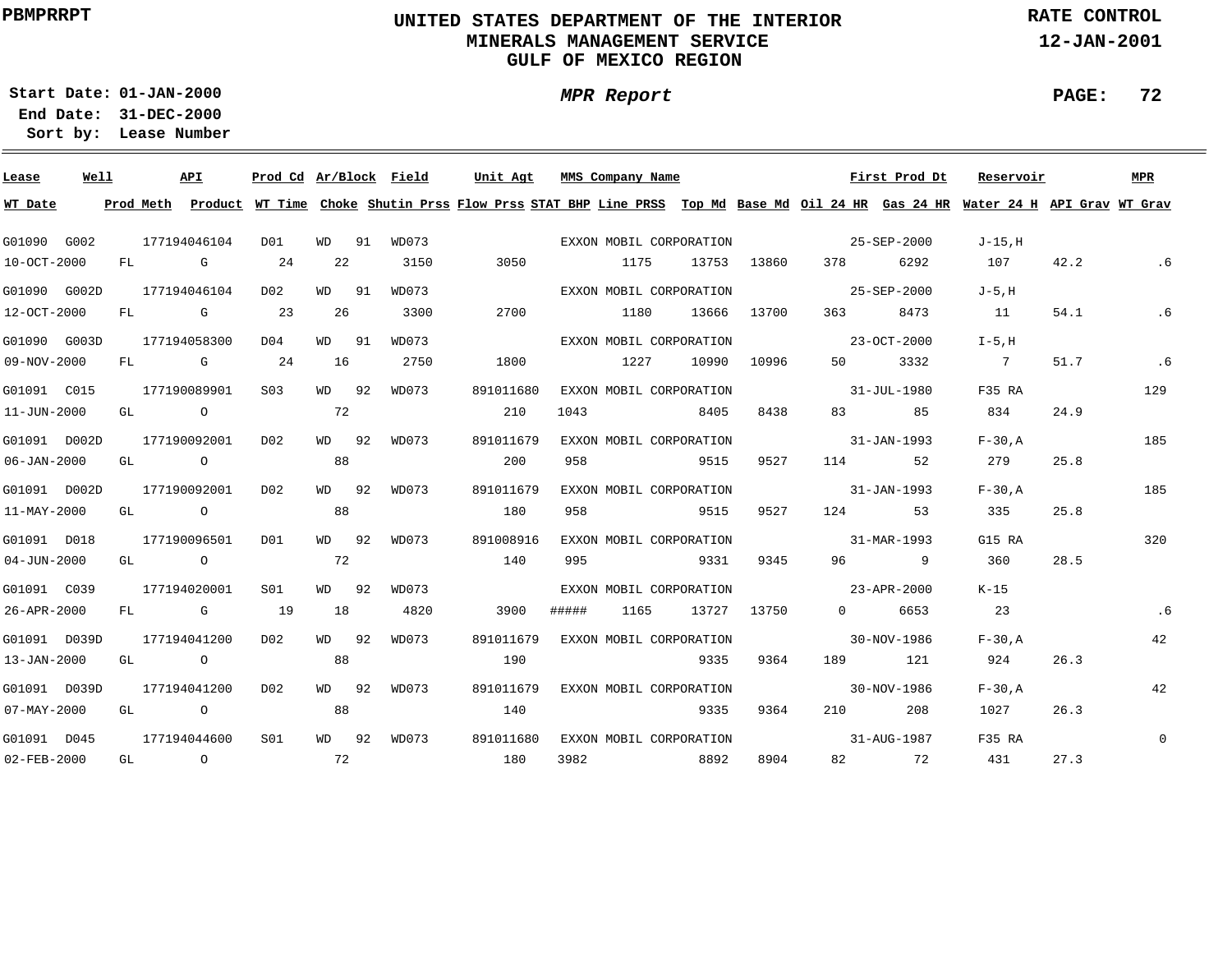### **UNITED STATES DEPARTMENT OF THE INTERIOR MINERALS MANAGEMENT SERVICEGULF OF MEXICO REGION**

**MPR Report**

**RATE CONTROL**

**12-JAN-2001**

**PAGE: 73**

**01-JAN-2000Start Date:31-DEC-2000 End Date:** 

| Lease             | Well |    |            | API            | Prod Cd Ar/Block Field |           |         |                | Unit Agt  |      |      | MMS Company Name        |       |             |                       | First Prod Dt                                                                                                                           | Reservoir       |      | <b>MPR</b>     |
|-------------------|------|----|------------|----------------|------------------------|-----------|---------|----------------|-----------|------|------|-------------------------|-------|-------------|-----------------------|-----------------------------------------------------------------------------------------------------------------------------------------|-----------------|------|----------------|
| WT Date           |      |    |            |                |                        |           |         |                |           |      |      |                         |       |             |                       | Prod Meth Product WT Time Choke Shutin Prss Flow Prss STAT BHP Line PRSS Top Md Base Md Oil 24 HR Gas 24 HR Water 24 H API Grav WT Grav |                 |      |                |
| G01092 E006D      |      |    |            | 177190099101   | DO1                    |           |         | WD 93 GI043    | 891011658 |      |      | EXXON MOBIL CORPORATION |       |             |                       | $15 - JUL - 1979$                                                                                                                       | $I-50A.F$       |      | 30             |
| $11 - JUN - 2000$ |      | GL |            | $\circ$        |                        | 72        |         |                |           | 420  |      |                         | 11066 | 11072       | 26                    | 27                                                                                                                                      | 127             | 26.6 |                |
| G01092 E011       |      |    |            | 177194000300   | SO4                    |           | WD 93   | GI043          |           |      |      | EXXON MOBIL CORPORATION |       |             |                       | 31-MAY-1989                                                                                                                             | $A-15$          |      | 2152           |
| $07 - FEB - 2000$ |      | FL |            | G              |                        | 53        |         | 640            |           | 380  |      | 355                     | 2140  | 2174        | $\Omega$              | 910                                                                                                                                     | 129             | 19   |                |
| G01092 E019       |      |    |            | 177194025400   | S <sub>03</sub>        |           | $WD$ 93 | GI043          |           |      |      | EXXON MOBIL CORPORATION |       |             |                       | 13-FEB-1997                                                                                                                             | $I-5.F$         |      |                |
| $04 - MAX - 2000$ |      | GL |            | $\circ$        |                        | 40        |         |                |           | 440  |      |                         | 9842  | 9854        | 124                   | 161                                                                                                                                     | 15              | 32   |                |
| G01092 E025D      |      |    |            | 177194047201   | DO 2                   |           | WD 93   | GI043          |           |      |      | EXXON MOBIL CORPORATION |       |             |                       | 31-JUL-1993                                                                                                                             | $I-15.F$        |      | 516            |
| 12-MAY-2000       |      | GL |            | $\circ$        |                        | 42        |         |                |           | 450  |      |                         | 10492 | 10498       | 71 — 200              | 57                                                                                                                                      | 237             | 26   |                |
| G01096 B002       |      |    |            | 177194028800   | S01                    | WD        | -99     | WD117          |           |      |      | EXXON MOBIL CORPORATION |       |             |                       | 31-JUL-1983                                                                                                                             | I25 B/B1        |      | $\overline{0}$ |
| $01 - MAX - 2000$ |      | FL |            | G              |                        | 64        |         | $\overline{0}$ |           | 350  | 1650 | 200                     | 14940 | 14970       | 42                    | 3103                                                                                                                                    | $6\overline{6}$ | 56.8 |                |
| G01096 B010       |      |    |            | 177194048100   | S01                    | <b>WD</b> | -99     | WD117          |           |      |      | EXXON MOBIL CORPORATION |       |             |                       | 30-JUN-1989                                                                                                                             | $A - 35$        |      | $\Omega$       |
| $01 - MAX - 2000$ |      | FL | <b>G</b> G |                |                        | 64        |         | $\overline{0}$ |           | 350  | 1440 | 200                     | 6444  | 6512        | 42 and $\overline{a}$ | 3103                                                                                                                                    | 6               | 56.8 |                |
| G01101 F009       |      |    |            | 177204004401   | S <sub>03</sub>        |           | WD 117  | WD117          |           |      |      | CHEVRON USA INC         |       |             |                       | 25-AUG-2000                                                                                                                             | D02 SAND FB D   |      |                |
| 06-SEP-2000       |      | FL |            | $\overline{O}$ | 24                     | 16        |         | 900            |           | 120  |      |                         | 9830  | 9846        | 420                   | 288                                                                                                                                     | 420             | 39.6 | .6             |
| G01101 G006D      |      |    |            | 177204007901   | D02                    |           | WD 117  | WD117          |           |      |      | CHEVRON USA INC         |       |             |                       | $03 - JUN - 2000$                                                                                                                       | D02 SAND FB N   |      |                |
| 17-JUL-2000       |      | FL |            | G              | 24                     | 24        |         | 2800           |           | 1768 |      | 1119                    | 8390  | 8416        | 60 -                  | 3237                                                                                                                                    | 437             | 59.8 | .6             |
| G01127 BJ002      |      |    |            | 177054087200   | S05                    |           | VR 161  | VR162          |           |      |      | SAMEDAN OIL CORPORATION |       |             |                       | $02 - JUL - 1999$                                                                                                                       | $P - 4 - 4$     |      |                |
| 21-JUN-2000       |      | FL |            | G              | 24                     | 29        |         | 2900           |           | 2050 | 3727 | 839                     |       | 13542 13590 | 171                   | 8866                                                                                                                                    | $\overline{0}$  | 52.4 |                |
| G01127 BJ003      |      |    |            | 177054087600   | S02                    |           | VR 161  | VR162          |           |      |      | SAMEDAN OIL CORPORATION |       |             |                       | 20-APR-1999                                                                                                                             | $P-4-8$ SAND    |      |                |
| 27-JUN-2000       |      | FL |            | G              | 24                     | 64        |         | 1540           |           | 280  |      | 839                     |       | 13622 13662 |                       | $2 \left( \frac{1}{2} \right)$<br>497                                                                                                   | $\Omega$        | 52.4 |                |
| G01127 BJ005      |      |    |            | 177054088201   | S <sub>03</sub>        |           | VR 161  | VR162          |           |      |      | SAMEDAN OIL CORPORATION |       |             |                       | 16-FEB-2000                                                                                                                             | $P-7-1$ , RC    |      |                |
| 06-MAR-2000       |      | FL |            | G              | 24                     | 40        |         | 750            |           | 400  | 386  | 1105                    |       | 14548 14596 |                       | 1 170                                                                                                                                   | $\overline{0}$  | 51.5 | .612           |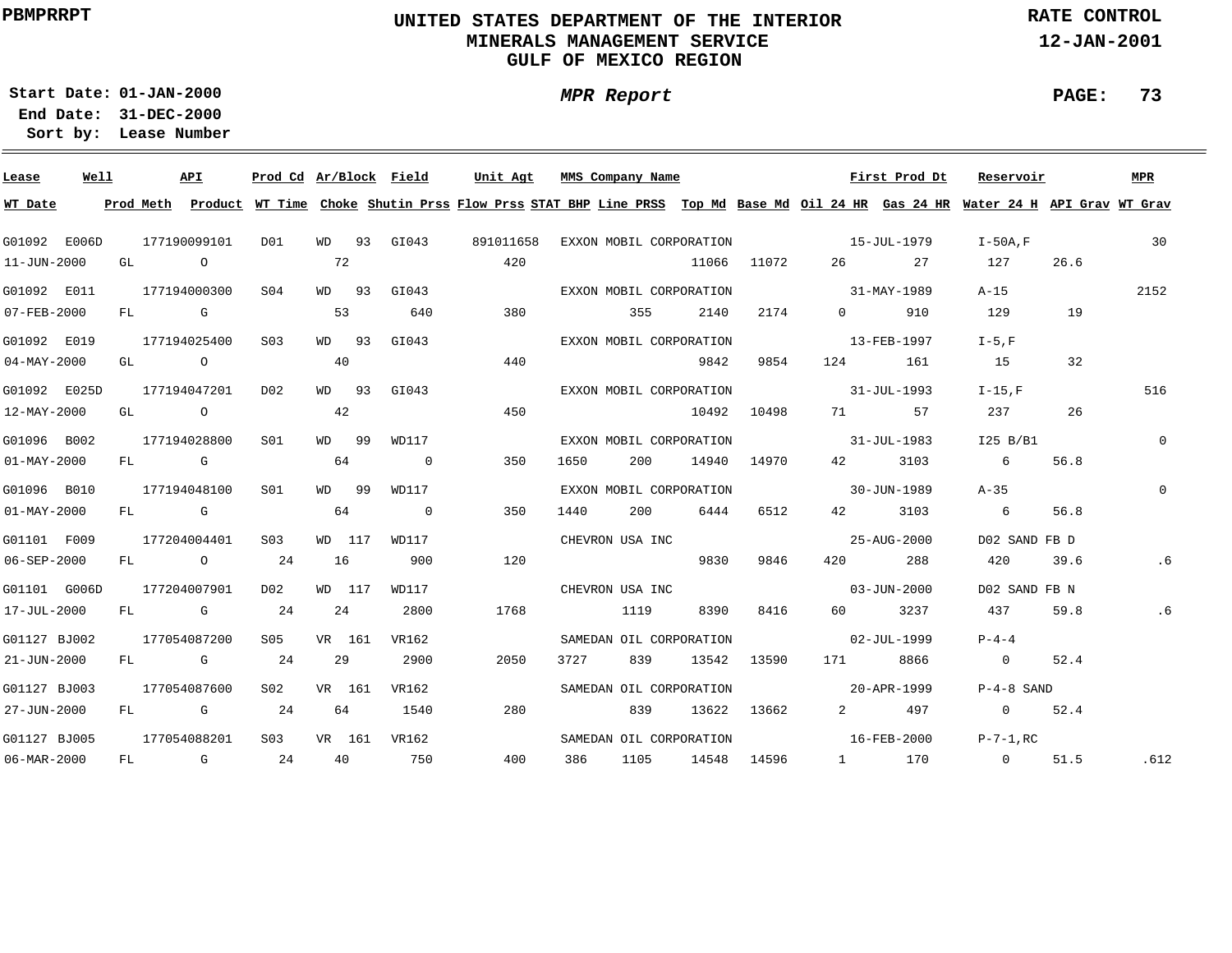### **UNITED STATES DEPARTMENT OF THE INTERIOR MINERALS MANAGEMENT SERVICEGULF OF MEXICO REGION**

**MPR Report**

**RATE CONTROL**

**12-JAN-2001**

**PAGE: 74**

**01-JAN-2000Start Date:**

| Lease             | Well |    |      | API          |                  |    |        | Prod Cd Ar/Block Field | Unit Agt |     |       | MMS Company Name             |      |             |                                          | First Prod Dt         | Reservoir                                                                                                                               |      | MPR  |
|-------------------|------|----|------|--------------|------------------|----|--------|------------------------|----------|-----|-------|------------------------------|------|-------------|------------------------------------------|-----------------------|-----------------------------------------------------------------------------------------------------------------------------------------|------|------|
| WT Date           |      |    |      |              |                  |    |        |                        |          |     |       |                              |      |             |                                          |                       | Prod Meth Product WT Time Choke Shutin Prss Flow Prss STAT BHP Line PRSS Top Md Base Md Oil 24 HR Gas 24 HR Water 24 H API Grav WT Grav |      |      |
| G01127 BJ005      |      |    |      | 177054088201 | S <sub>03</sub>  |    |        | VR 161 VR162           |          |     |       | SAMEDAN OIL CORPORATION      |      |             | $16 - FEB - 2000$                        |                       | $P-7-1$ .RC                                                                                                                             |      |      |
| 27-JUN-2000       |      | FL |      | G            | 24               |    | 64     | 780                    | 280      |     | 386   | 839                          |      | 14548 14596 | 14                                       | 1896                  | $\overline{0}$                                                                                                                          | 52.4 |      |
| G01127 012        |      |    |      | 177054088400 | S02              |    | VR 161 | VR162                  |          |     |       | SAMEDAN OIL CORPORATION      |      |             |                                          | 26-JUN-2000           | $P - 3 - 6$                                                                                                                             |      |      |
| 29-JUN-2000       |      |    |      | FL G         | 24               |    | 14     | 4050                   | 3975     |     |       | 839                          |      | 11372 11400 | 167 —                                    | 5402                  | $\overline{0}$                                                                                                                          | 52.4 |      |
|                   |      |    |      |              |                  |    |        |                        |          |     |       |                              |      |             |                                          |                       |                                                                                                                                         |      |      |
| G01127 012        |      |    |      | 177054088400 | S02              |    | VR 161 | VR162                  |          |     |       | SAMEDAN OIL CORPORATION      |      |             |                                          | 26-JUN-2000           | $P - 3 - 6$                                                                                                                             |      |      |
| 29-JUN-2000       |      |    |      | FL G         | 24               | 14 |        | 4050                   | 3975     |     |       | 792                          |      | 11372 11400 | 167 — 167                                | 5402                  | $\overline{\phantom{0}}$                                                                                                                | 53.7 | .613 |
| G01127 BJ006      |      |    |      | 177054111102 | S01              |    | VR 161 | VR162                  |          |     |       | SAMEDAN OIL CORPORATION      |      |             | $25 - JUL - 2000$                        |                       | $P - 8 - 1$                                                                                                                             |      |      |
| 21-AUG-2000       |      |    |      | FL G         | 24               | 14 |        | 4750                   | 4475     |     | ##### | 870                          |      | 16504 16525 | 313                                      | 5848                  | $\overline{\phantom{a}}$ 2                                                                                                              | 52.3 | .616 |
| G01127 BJ006      |      |    |      | 177054111102 | SO1              |    | VR 161 | VR162                  |          |     |       | SAMEDAN OIL CORPORATION      |      |             | $16 - OCT - 2000$                        |                       | $P - 8 - 1$                                                                                                                             |      |      |
| $04 - NOV - 2000$ |      |    |      | FL G         | 24               |    | 26     | 4900                   | 4230     |     |       | 900                          |      | 16383 16525 |                                          | 677 15280             | 18                                                                                                                                      | 52.1 | .61  |
| G01130 A006       |      |    |      | 177054045901 | S <sub>04</sub>  |    | VR 171 | VR171                  |          |     |       |                              |      |             | LOUISIANA LAND AND EXPLORATI 11-FEB-1998 |                       | $BUL-4$                                                                                                                                 |      |      |
| 26-JUN-2000       |      |    | FL O |              |                  |    | 31     | 1560                   |          | 600 | 1391  | 460                          |      | 8542 8570   | 437                                      | 593                   | 1988                                                                                                                                    | 38.1 |      |
|                   |      |    |      |              |                  |    |        |                        |          |     |       |                              |      |             |                                          |                       |                                                                                                                                         |      |      |
| G01130 008        |      |    |      | 177054091302 | S05              |    | VR 171 | VR171                  |          |     |       |                              |      |             | LOUISIANA LAND AND EXPLORATI 26-APR-2000 |                       | LENTIC                                                                                                                                  |      |      |
| 29-MAY-2000       |      |    |      | FL G         | 24               |    | 64     | 2390                   | 180      |     | 919   | 865                          |      | 6564 6586   |                                          | $0$ 104               | $\overline{0}$                                                                                                                          |      | .602 |
| G01130 008        |      |    |      | 177054091302 | S05              |    | VR 171 | VR171                  |          |     |       |                              |      |             | LOUISIANA LAND AND EXPLORATI 26-APR-2000 |                       | LENTIC                                                                                                                                  |      |      |
| $20 - JUN - 2000$ |      |    | FL G |              |                  |    | 64     | 310                    |          | 260 | 919   | 840                          |      | 6564 6586   |                                          | $0 \hspace{1.5cm} 75$ | $\overline{0}$                                                                                                                          |      |      |
| G01130 A009       |      |    |      | 177054106100 | S <sub>0</sub> 3 |    | VR 171 | VR171                  |          |     |       |                              |      |             | LOUISIANA LAND AND EXPLORATI 29-AUG-1999 |                       | $BUL-10$                                                                                                                                |      |      |
| 13-JUN-2000       |      |    | FL G |              |                  |    | 26     | 1300                   | 520      |     | 3177  | 460                          |      | 10268 10288 | $1 \qquad \qquad$                        | 380                   | 1729                                                                                                                                    | 50.9 |      |
| G01130 A009       |      |    |      | 177054106100 | S <sub>04</sub>  |    | VR 171 | VR171                  |          |     |       | LOUISIANA LAND AND EXPLORATI |      |             |                                          | 13-JUL-2000           | $BUL-1$                                                                                                                                 |      |      |
| 25-AUG-2000       |      | FL |      | $\mathbb G$  | 24               |    | 25     | 3090                   | 1400     |     | 2750  | 1000                         | 8170 | 8200        |                                          | 0 1517                | 1523                                                                                                                                    | 51.4 | .598 |
|                   |      |    |      |              |                  |    |        |                        |          |     |       |                              |      |             |                                          |                       |                                                                                                                                         |      |      |
| G01134 D002       |      |    |      | 177054093600 | S01              |    | VR 191 | VR191                  |          |     |       | TAYLOR ENERGY COMPANY        |      |             |                                          | 31-JAN-1994           | V27 RA                                                                                                                                  |      | 7937 |
| 24-MAY-2000       |      | FL |      | $\mathbf G$  | 16               |    |        | 3050                   | 2500     |     |       | 500                          |      | 12670 12711 |                                          | 57 1173               | 756                                                                                                                                     | 37.3 |      |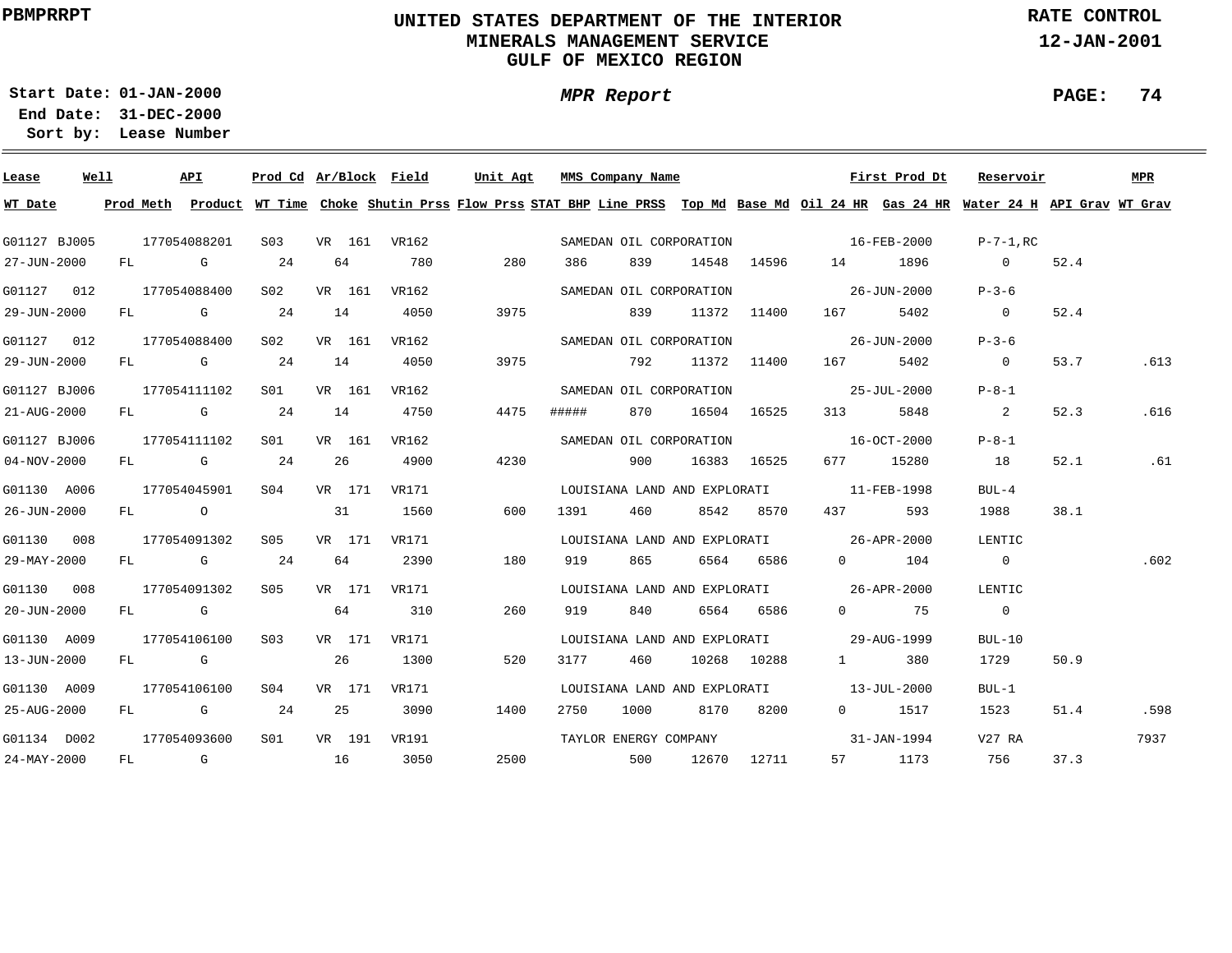### **UNITED STATES DEPARTMENT OF THE INTERIOR MINERALS MANAGEMENT SERVICEGULF OF MEXICO REGION**

**MPR Report**

**RATE CONTROL**

**12-JAN-2001**

**PAGE: 75**

**01-JAN-2000Start Date:**

| Lease        | Well |    |      | API                                                                                                                                                                                                                            |                  |        | Prod Cd Ar/Block Field |           | Unit Agt MMS Company Name                                                                                                               |                  |             |                                                                                                                                                                                                                                                                                                                                    | First Prod Dt | Reservoir                  |      | MPR            |
|--------------|------|----|------|--------------------------------------------------------------------------------------------------------------------------------------------------------------------------------------------------------------------------------|------------------|--------|------------------------|-----------|-----------------------------------------------------------------------------------------------------------------------------------------|------------------|-------------|------------------------------------------------------------------------------------------------------------------------------------------------------------------------------------------------------------------------------------------------------------------------------------------------------------------------------------|---------------|----------------------------|------|----------------|
| WT Date      |      |    |      |                                                                                                                                                                                                                                |                  |        |                        |           | Prod Meth Product WT Time Choke Shutin Prss Flow Prss STAT BHP Line PRSS Top Md Base Md Oil 24 HR Gas 24 HR Water 24 H API Grav WT Grav |                  |             |                                                                                                                                                                                                                                                                                                                                    |               |                            |      |                |
| G01140 B003  |      |    |      | 177052002001                                                                                                                                                                                                                   | S02              |        | VR 215 VR215           |           | NEWFIELD EXPLORATION COMPANY 10-MAR-2000                                                                                                |                  |             |                                                                                                                                                                                                                                                                                                                                    |               | BULL 1 (1)                 |      |                |
| 31-MAR-2000  |      | FL |      | and the Company of the Company of the Company of the Company of the Company of the Company of the Company of the Company of the Company of the Company of the Company of the Company of the Company of the Company of the Comp | 24               | 13     | 3550                   | 2950      | 939                                                                                                                                     |                  | 12709 12766 | 121 — 121 — 121 — 121 — 121 — 121 — 121 — 121 — 121 — 121 — 121 — 121 — 121 — 121 — 121 — 121 — 121 — 121 — 121 — 121 — 121 — 121 — 121 — 121 — 121 — 121 — 121 — 121 — 121 — 121 — 121 — 121 — 121 — 121 — 121 — 121 — 121 — 1                                                                                                    | 3516          | $\overline{0}$             | 55   | .634           |
| G01140 B003  |      |    |      | 177052002001                                                                                                                                                                                                                   | S02              | VR 215 | VR215                  |           | NEWFIELD EXPLORATION COMPANY 14-SEP-2000                                                                                                |                  |             |                                                                                                                                                                                                                                                                                                                                    |               | BULL $1(1)$                |      |                |
| 29-SEP-2000  |      |    |      | FL G                                                                                                                                                                                                                           | $\overline{4}$   | 24     | 3700                   | 1675      | 1005                                                                                                                                    |                  | 12660 12766 | 84 — 10                                                                                                                                                                                                                                                                                                                            | 4482          | 330                        | 57.2 | .62            |
| G01140 A012  |      |    |      | 177054105100                                                                                                                                                                                                                   | S02              | VR 215 | <b>VR215</b>           |           | NEWFIELD EXPLORATION COMPANY 12-MAR-2000                                                                                                |                  |             |                                                                                                                                                                                                                                                                                                                                    |               | $BUL(I)C-5/8RD$            |      |                |
| 14-MAR-2000  |      |    |      | FL G                                                                                                                                                                                                                           | 24               | 24     | 2900                   | 1000      | 900                                                                                                                                     |                  | 13112 14400 | $8 \left( \frac{1}{2} \right)$                                                                                                                                                                                                                                                                                                     | 398           | 456 48.7                   |      | .618           |
| G01140 B010  |      |    |      | 177054105900                                                                                                                                                                                                                   | S02              | VR 215 | VR215                  |           | NEWFIELD EXPLORATION COMPANY 26-SEP-2000                                                                                                |                  |             |                                                                                                                                                                                                                                                                                                                                    |               | BUL 1 C-1 SAND             |      |                |
| 01-DEC-2000  |      |    |      | FL G                                                                                                                                                                                                                           | 24               | 11     | 5350                   | 4550      |                                                                                                                                         | 1050 12361 12370 |             |                                                                                                                                                                                                                                                                                                                                    | 121 7111      | 2 47.4                     |      | .6             |
| G01143 B004C |      |    |      | 177054090500                                                                                                                                                                                                                   | S04              | VR 225 | VR218                  | 891008816 | BURLINGTON RESOURCES OFFSHOR 31-JAN-1995                                                                                                |                  |             |                                                                                                                                                                                                                                                                                                                                    |               | A-13 SAND                  |      | $\overline{0}$ |
| 16-MAR-2000  |      |    |      | FL G                                                                                                                                                                                                                           |                  | 15     | 2550                   | 1010      | 2575<br>948 — 10                                                                                                                        |                  | 6420 6432   | $\Omega$ and $\Omega$                                                                                                                                                                                                                                                                                                              | 272           | $\overline{\phantom{a}}$ 2 |      |                |
| G01143 B005B |      |    |      | 177054090600                                                                                                                                                                                                                   | S03              | VR 225 | VR218                  | 891008816 | BURLINGTON RESOURCES OFFSHOR 31-DEC-1994                                                                                                |                  |             |                                                                                                                                                                                                                                                                                                                                    |               | $C-1A$                     |      | 2787           |
| 21-JUN-2000  |      |    |      | FL G                                                                                                                                                                                                                           |                  | 14     | 2630                   | 2150      | 948                                                                                                                                     | 9740             | 9780        | $1 \quad \cdots$                                                                                                                                                                                                                                                                                                                   | 2337          | $\overline{0}$             | 48   |                |
| G01143 A010B |      |    |      | 177054097600                                                                                                                                                                                                                   | S <sub>03</sub>  | VR 225 | VR218                  | 891008816 | BURLINGTON RESOURCES OFFSHOR 05-MAY-1996                                                                                                |                  |             |                                                                                                                                                                                                                                                                                                                                    |               | A-13 SAND                  |      |                |
| 26-MAY-2000  |      |    |      | FL G                                                                                                                                                                                                                           |                  | 10     | 2550                   | 1000      | 948                                                                                                                                     | 7578             | 7686        | $\Omega$                                                                                                                                                                                                                                                                                                                           | 608           | 2                          |      |                |
| G01144 A004  |      |    |      | 177054025800                                                                                                                                                                                                                   | S08              | VR 226 | VR218                  | 891008816 | BURLINGTON RESOURCES OFFSHOR 31-JAN-1999                                                                                                |                  |             |                                                                                                                                                                                                                                                                                                                                    |               | LOWER B-1 SAND             |      |                |
| 21-MAY-2000  |      |    | FL G |                                                                                                                                                                                                                                |                  | 15     | 2250                   | 960       | 948                                                                                                                                     | 8597             | 8603        | $\overline{0}$ and $\overline{0}$ and $\overline{0}$ and $\overline{0}$ and $\overline{0}$ and $\overline{0}$ and $\overline{0}$ and $\overline{0}$ and $\overline{0}$ and $\overline{0}$ and $\overline{0}$ and $\overline{0}$ and $\overline{0}$ and $\overline{0}$ and $\overline{0}$ and $\overline{0}$ and $\overline{0}$ and | 364           | $\sim$ 0                   | 55.2 |                |
| G01144 A011  |      |    |      | 177054098200                                                                                                                                                                                                                   | S <sub>01</sub>  | VR 226 | VR218                  | 891008816 | BURLINGTON RESOURCES OFFSHOR                                                                                                            |                  |             |                                                                                                                                                                                                                                                                                                                                    | 28-JUL-1995   | $E-1$                      |      |                |
| 21-JUN-2000  |      |    | FL O |                                                                                                                                                                                                                                |                  | 31     | 2500                   | 1490      | 948<br>5876                                                                                                                             |                  | 13021 13090 |                                                                                                                                                                                                                                                                                                                                    | 303 1085      | 3942                       | 34.9 |                |
| G01144 A012  |      |    |      | 177054101500                                                                                                                                                                                                                   | S01              | VR 226 | VR218                  | 891008816 | BURLINGTON RESOURCES OFFSHOR                                                                                                            |                  |             |                                                                                                                                                                                                                                                                                                                                    | 25-NOV-1997   | $E-1$                      |      |                |
| 21-JUN-2000  |      |    |      | FL O                                                                                                                                                                                                                           |                  | 30     | 5150                   | 1525      | 6240 948                                                                                                                                |                  | 12766 12888 |                                                                                                                                                                                                                                                                                                                                    | 200 395       | 1555                       | 34.8 |                |
| G01146 E007  |      |    |      | 177054034901                                                                                                                                                                                                                   | S <sub>0.3</sub> | VR 245 | VR245                  |           | CHEVRON USA INC                                                                                                                         |                  |             |                                                                                                                                                                                                                                                                                                                                    | 24-FEB-2000   | D-1 FB SWI                 |      |                |
| 30-APR-2000  |      | FL |      | and the control of the control of the control of the control of the control of the control of the control of the control of the control of the control of the control of the control of the control of the control of the cont | 24               | 14     |                        | 2740      |                                                                                                                                         | 8918             | 8938        | $6 \quad \sigma$                                                                                                                                                                                                                                                                                                                   | 3439          | 45                         |      |                |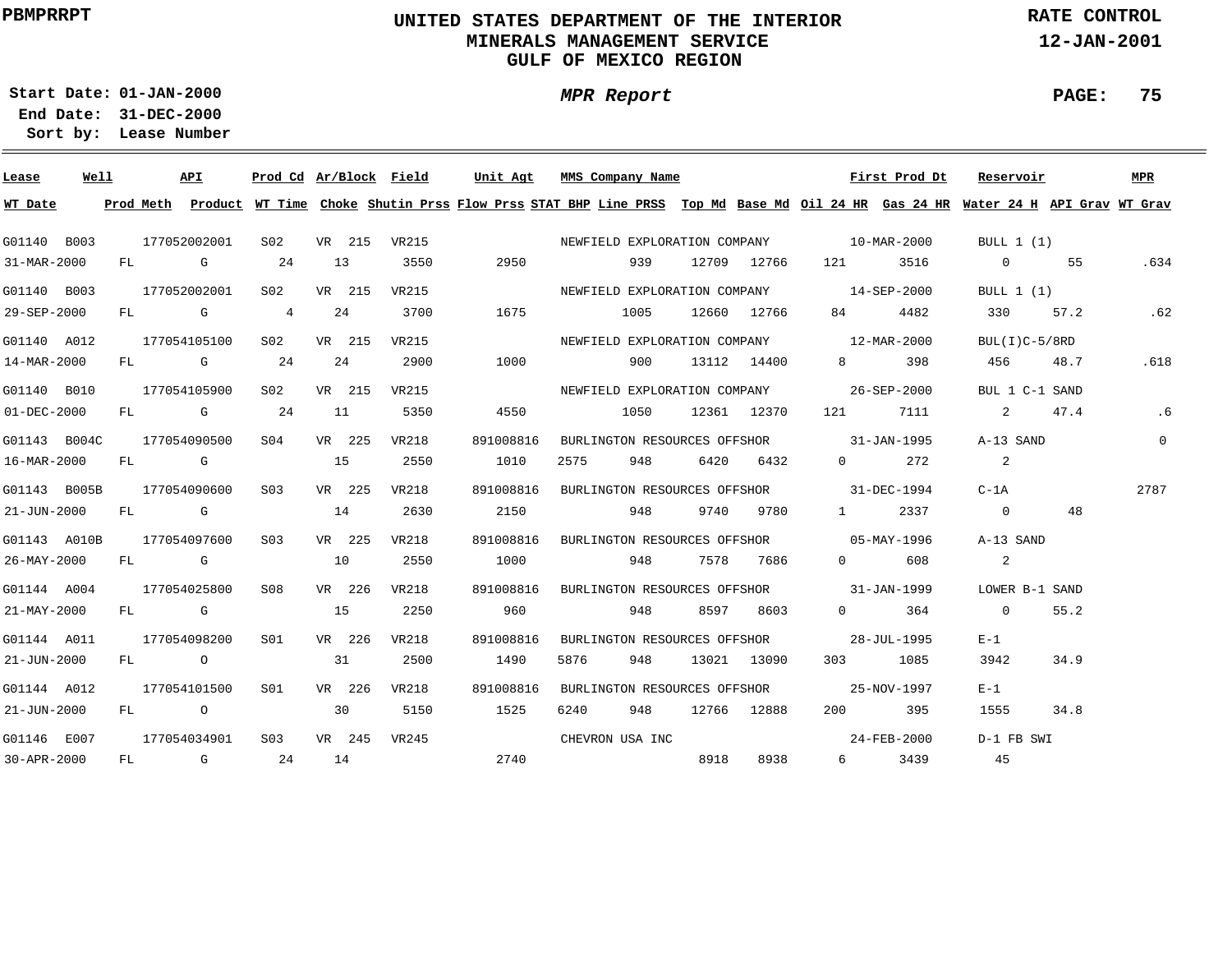### **UNITED STATES DEPARTMENT OF THE INTERIOR MINERALS MANAGEMENT SERVICEGULF OF MEXICO REGION**

**MPR Report**

**RATE CONTROL**

**12-JAN-2001**

**PAGE: 76**

**01-JAN-2000Start Date:**

| Lease                                      | Well | API                           |                 |        |        |              | Prod Cd Ar/Block Field Unit Agt MMS Company Name |     |          |                       |           |                                           | First Prod Dt       | Reservoir                                                                                                                               |      | MPR |
|--------------------------------------------|------|-------------------------------|-----------------|--------|--------|--------------|--------------------------------------------------|-----|----------|-----------------------|-----------|-------------------------------------------|---------------------|-----------------------------------------------------------------------------------------------------------------------------------------|------|-----|
| WT Date                                    |      |                               |                 |        |        |              |                                                  |     |          |                       |           |                                           |                     | Prod Meth Product WT Time Choke Shutin Prss Flow Prss STAT BHP Line PRSS Top Md Base Md Oil 24 HR Gas 24 HR Water 24 H API Grav WT Grav |      |     |
| G01146 E007                                |      | 177054034901                  |                 |        |        |              |                                                  |     |          |                       |           |                                           |                     | D-1 FB SWI                                                                                                                              |      |     |
| 30-APR-2000                                |      | $FL$ G 16                     |                 |        | 15     | 3200         |                                                  |     |          | 2740 1650 8918 8938   |           |                                           | 6 3439              | 45 47.4                                                                                                                                 |      | . 6 |
| G01152 A003                                |      | 177060002600                  | S <sub>02</sub> |        | VR 255 | VR255        |                                                  |     |          |                       |           | STONE ENERGY CORPORATION 31-JAN-1995      |                     | $EH-6$                                                                                                                                  |      |     |
| 09-JUN-2000                                |      | FL O                          |                 | 30     |        | 2300         | 550                                              | 420 |          | 10694 10772           |           |                                           | 316 739             | 475                                                                                                                                     | 30.1 |     |
| G01152 A004D 177060003300 D02 VR 255 VR255 |      |                               |                 |        |        |              |                                                  |     |          |                       |           | STONE ENERGY CORPORATION 31-MAY-1970      |                     | 8300                                                                                                                                    |      |     |
| 14-JUN-2000                                |      | FL G 20                       |                 |        |        | 1150         | 985                                              |     | 1267 990 |                       | 9018 9026 |                                           | 0 1859              | $\sim$ 0                                                                                                                                |      |     |
| G01152 A007                                |      | 177062000002 S02 VR 255 VR255 |                 |        |        |              |                                                  |     |          |                       |           | STONE ENERGY CORPORATION 29-MAR-1999      |                     | J-4/J-4A UPPER                                                                                                                          |      |     |
| 25-MAY-2000                                |      | $FL$ G and $12$               |                 |        |        | 1400         | 730                                              |     |          | ##### 990 11736 11854 |           |                                           | $0$ 219             | 788                                                                                                                                     |      |     |
| G01152 A007                                |      | 177062000002 S03 VR 255 VR255 |                 |        |        |              |                                                  |     |          |                       |           | STONE ENERGY CORPORATION 30-SEP-2000      |                     | $i-2$                                                                                                                                   |      |     |
| 30-SEP-2000                                |      | FL G 24                       |                 |        | 13     | 4025         | 3900                                             |     |          | 10702 10756           |           |                                           | $5 \qquad \qquad 3$ | $\overline{\phantom{0}}$                                                                                                                |      |     |
| G01152 A006                                |      | 177062000201                  | DO1 DO          |        | VR 255 | VR255        |                                                  |     |          |                       |           | STONE ENERGY CORPORATION 10-SEP-1998      |                     | EH-6                                                                                                                                    |      |     |
| $02 - JUN - 2000$                          |      | $FL$ G and $17$               |                 |        |        | 2900         | 2040                                             |     |          | 2964 990 10782 10894  |           |                                           | 784 1103            | $\overline{0}$                                                                                                                          | 39.5 |     |
| G01152 A006D                               |      | 177062000201                  | DO <sub>2</sub> | VR 255 |        | VR255        |                                                  |     |          |                       |           | STONE ENERGY CORPORATION 10-SEP-1998      |                     | $EH-1B$                                                                                                                                 |      |     |
| 05-JUN-2000                                |      | $FL$ G 30                     |                 |        |        | 1950         | 1200                                             |     |          | 2855 990 9974 10030   |           |                                           | 0 4160              | $\sim$ 0                                                                                                                                |      |     |
| G01152 H001D 177064068900 D05              |      |                               |                 |        | VR 255 | VR 255       |                                                  |     |          |                       |           | STONE ENERGY CORPORATION 04-DEC-1998      |                     | I-2 SAND                                                                                                                                |      |     |
| 25-MAY-2000                                |      | FL G 27                       |                 |        |        | 1300         | 425                                              |     |          | 335 9465 9508         |           |                                           | 75 82               | 344 32.8                                                                                                                                |      |     |
| G01152 H001                                |      | 177064068900 D04              |                 |        |        | VR 255 VR255 |                                                  |     |          |                       |           | STONE ENERGY CORPORATION 04-DEC-1998      |                     | J-2 SAND                                                                                                                                |      |     |
| 13-JUN-2000                                |      | FL G                          | 12              |        |        | 2150         | 1100                                             |     |          | 2844 990 10264 10315  |           |                                           | 2 203               | 14 40.7                                                                                                                                 |      |     |
| G01152 H002                                |      | 177064070200 D05              |                 |        |        | VR 255 VR255 |                                                  |     |          |                       |           | STONE ENERGY CORPORATION 5700 29-OCT-1998 |                     | I-3 SAND                                                                                                                                |      |     |
| 15-JUN-2000                                |      | FL G                          |                 |        | 64     | 1200         | 450                                              |     | 425      |                       | 9660 9764 |                                           | 39 292              | 153 32.8                                                                                                                                |      |     |
| G01152 H005D 177064083100 D02              |      |                               |                 |        |        | VR 255 VR255 |                                                  |     |          |                       |           | STONE ENERGY CORPORATION 21-MAY-1999      |                     | I-3 SAND                                                                                                                                |      |     |
| 03-JUN-2000 FL G 16 2800                   |      |                               |                 |        |        |              | 550                                              |     |          | ##### 990 10496 10566 |           |                                           | 4 246               | 73 52.6                                                                                                                                 |      |     |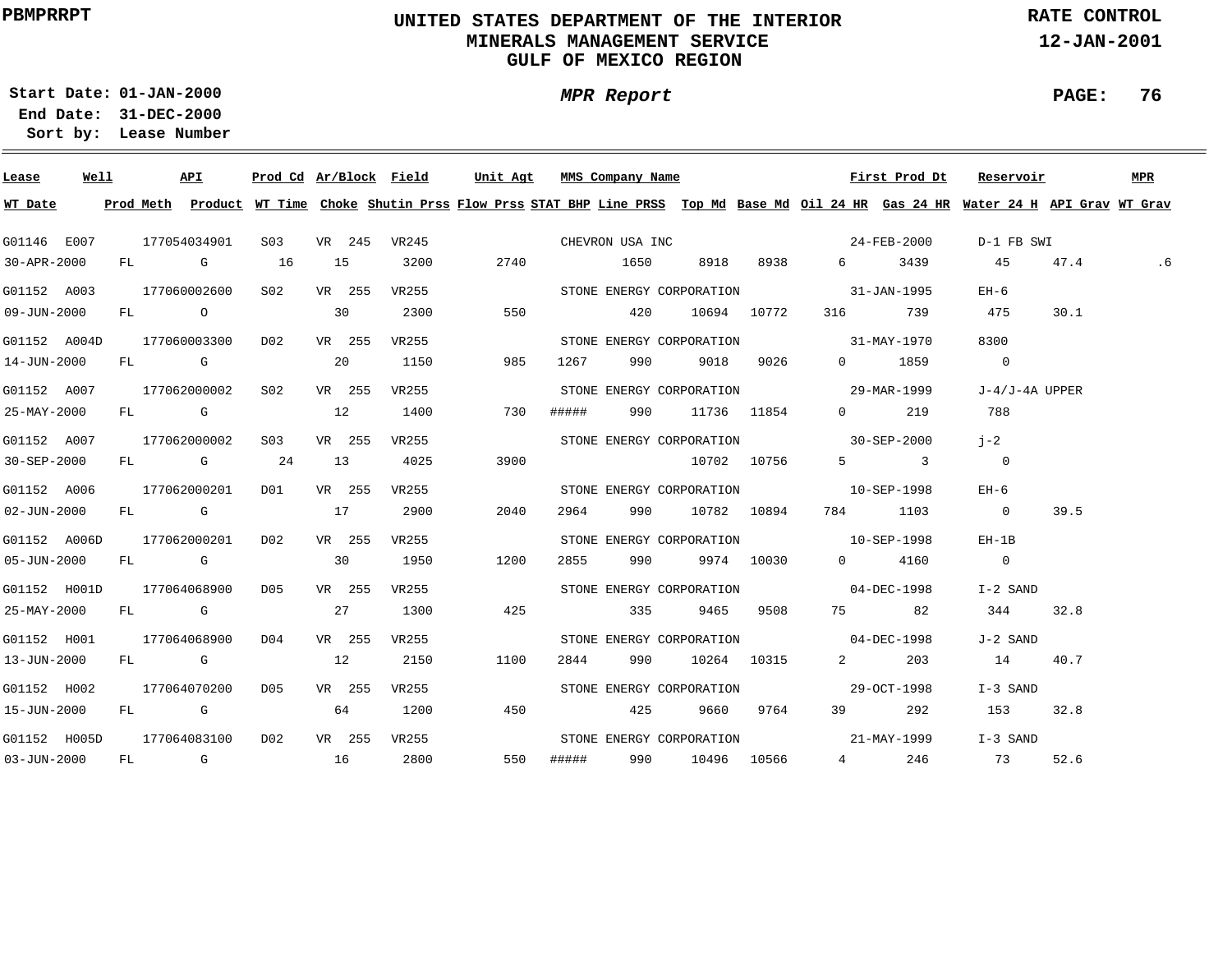### **UNITED STATES DEPARTMENT OF THE INTERIOR MINERALS MANAGEMENT SERVICEGULF OF MEXICO REGION**

**MPR Report**

**RATE CONTROL**

**12-JAN-2001**

**PAGE: 77**

**01-JAN-2000Start Date:31-DEC-2000 End Date:** 

| Lease                    | Well |  | API              |     |        |       |              | Prod Cd Ar/Block Field Unit Agt MMS Company Name                                                                                        |      |                       |      |             |                                                                                                                                                                                                                                                                                                                                    | First Prod Dt | Reservoir                |      | MPR  |
|--------------------------|------|--|------------------|-----|--------|-------|--------------|-----------------------------------------------------------------------------------------------------------------------------------------|------|-----------------------|------|-------------|------------------------------------------------------------------------------------------------------------------------------------------------------------------------------------------------------------------------------------------------------------------------------------------------------------------------------------|---------------|--------------------------|------|------|
| WT Date                  |      |  |                  |     |        |       |              | Prod Meth Product WT Time Choke Shutin Prss Flow Prss STAT BHP Line PRSS Top Md Base Md Oil 24 HR Gas 24 HR Water 24 H API Grav WT Grav |      |                       |      |             |                                                                                                                                                                                                                                                                                                                                    |               |                          |      |      |
| G01152 H005              |      |  | 177064083100     | DO1 |        |       | VR 255 VR255 |                                                                                                                                         |      |                       |      |             | STONE ENERGY CORPORATION 02-MAY-2000                                                                                                                                                                                                                                                                                               |               | J-4A SAND                |      |      |
| 09-JUN-2000              |      |  | FL G             |     | 11     |       | 2000         | 425                                                                                                                                     |      | 340                   |      | 12270 12303 |                                                                                                                                                                                                                                                                                                                                    | 80 188        | $0 \t38.9$               |      |      |
| G01153 D003              |      |  | 177064008101     | S01 | VR 256 |       | VR255        |                                                                                                                                         |      |                       |      |             | STONE ENERGY CORPORATION 20-JUN-1999                                                                                                                                                                                                                                                                                               |               | K-2 SAND                 |      |      |
| 12-MAY-2000              |      |  | FL G             |     | 33     |       | 1525         | 1020                                                                                                                                    |      | 995                   | 9959 | 9988        |                                                                                                                                                                                                                                                                                                                                    | 4 441         | 59                       | 51.3 |      |
| G01153 D005A             |      |  | 177064067700 S02 |     |        |       | VR 256 VR255 |                                                                                                                                         |      |                       |      |             | STONE ENERGY CORPORATION 29-NOV-1996                                                                                                                                                                                                                                                                                               |               | J-1 SAND                 |      |      |
| 08-MAY-2000              |      |  | FL G             |     | 20     |       | 2860         | 1350                                                                                                                                    |      | 995                   | 9726 | 9757        |                                                                                                                                                                                                                                                                                                                                    | 133 1192      | 1368                     | 40.2 |      |
| G01182 K034              |      |  | 177072004300     | S03 |        |       | SM 11 SM006  |                                                                                                                                         |      | FORCENERGY INC        |      |             |                                                                                                                                                                                                                                                                                                                                    | 16-JUL-2000   | $ROB E-5$                |      |      |
| $08 - JUL - 2000$        |      |  | FL O             | 24  |        |       |              |                                                                                                                                         |      |                       |      | 11156 11182 | 448 — 100                                                                                                                                                                                                                                                                                                                          | 250           | 48                       |      |      |
| G01182 050               |      |  | 177074050900     | S02 |        |       | SM 11 SM006  |                                                                                                                                         |      | FORCENERGY INC        |      |             | $31 - \text{AUG} - 2000$                                                                                                                                                                                                                                                                                                           |               | TEX X-8                  |      |      |
| 31-AUG-2000              |      |  | FL G             | 24  |        |       |              |                                                                                                                                         |      |                       | 9047 | 9057        | $\overline{0}$ and $\overline{0}$ and $\overline{0}$ and $\overline{0}$ and $\overline{0}$ and $\overline{0}$ and $\overline{0}$ and $\overline{0}$ and $\overline{0}$ and $\overline{0}$ and $\overline{0}$ and $\overline{0}$ and $\overline{0}$ and $\overline{0}$ and $\overline{0}$ and $\overline{0}$ and $\overline{0}$ and | 930           | $\overline{0}$           |      |      |
| G01184 JA001             |      |  | 177074033500     | S04 |        |       | SM 16 SM016  | TAYLOR ENERGY COMPANY FOR THE 26-JUL-1997                                                                                               |      |                       |      |             |                                                                                                                                                                                                                                                                                                                                    |               | B9 RE                    |      |      |
| $05 - JUL - 2000$        |      |  | FL O             |     | 11     |       |              | 540                                                                                                                                     |      | 1775 9146             |      | 9154        |                                                                                                                                                                                                                                                                                                                                    | 48 65         | 159                      | 39.3 |      |
| G01187 A012              |      |  | 177074077800     | SO1 |        | SM 27 | SM027        |                                                                                                                                         |      |                       |      |             | TAYLOR ENERGY COMPANY TAG AND 23-SEP-1999                                                                                                                                                                                                                                                                                          |               | V SAND                   |      |      |
| 30-MAY-2000              |      |  | FL O             |     | 11     |       | 3610         | 2880                                                                                                                                    |      | ##### 990 12147 12157 |      |             |                                                                                                                                                                                                                                                                                                                                    | 550 1459      | 56                       | 35.9 |      |
| G01189 JA006             |      |  | 177074055700     | S01 |        | SM 29 | VR191        |                                                                                                                                         |      |                       |      |             | TAYLOR ENERGY COMPANY 31-OCT-1988                                                                                                                                                                                                                                                                                                  |               | 2 SD                     |      | 1720 |
| $06 - \text{MAX} - 2000$ |      |  | FL G             |     | 64     |       | 1270         | 120                                                                                                                                     |      | 80                    |      |             | 4574 4598 0 98                                                                                                                                                                                                                                                                                                                     |               | 47                       |      |      |
| G01189 006               |      |  | 177074075900     | S01 |        | SM 29 | VR191        |                                                                                                                                         |      |                       |      |             | LOUISIANA LAND AND EXPLORATI 28-FEB-1998                                                                                                                                                                                                                                                                                           |               | BUL 3B/4                 |      |      |
| 26-JUN-2000              |      |  | FL G             |     | 16     |       | 3250         | 2900                                                                                                                                    | 3312 | 832                   |      | 10326 10628 |                                                                                                                                                                                                                                                                                                                                    | 170 4745      | 180                      | 56.1 |      |
| G01196 B002              |      |  | 177074007101     | S05 |        | SM 61 | SM066        |                                                                                                                                         |      | CHEVRON USA INC       |      |             |                                                                                                                                                                                                                                                                                                                                    | 31-MAY-2000   | ABDU/ABD/B FBA           |      |      |
| $06 - \text{MAX} - 2000$ |      |  | FL G 24          |     | 18     |       |              | 2851                                                                                                                                    | 400  | 9350                  |      | 9426        |                                                                                                                                                                                                                                                                                                                                    | $0 \t1495$    | $\overline{\phantom{0}}$ |      |      |
| G01196 B002              |      |  | 177074007101 S05 |     |        | SM 61 | SM066        |                                                                                                                                         |      | CHEVRON USA INC       |      |             |                                                                                                                                                                                                                                                                                                                                    | 31-MAY-2000   | ABDU/ABD/B FBA           |      |      |
| 30-MAY-2000              |      |  | $FL$ G 24        |     | 20     |       | 1000         | 450                                                                                                                                     |      | 400 136               | 9350 | 9426        |                                                                                                                                                                                                                                                                                                                                    | $0 \t 1834$   | $\overline{0}$           |      | .58  |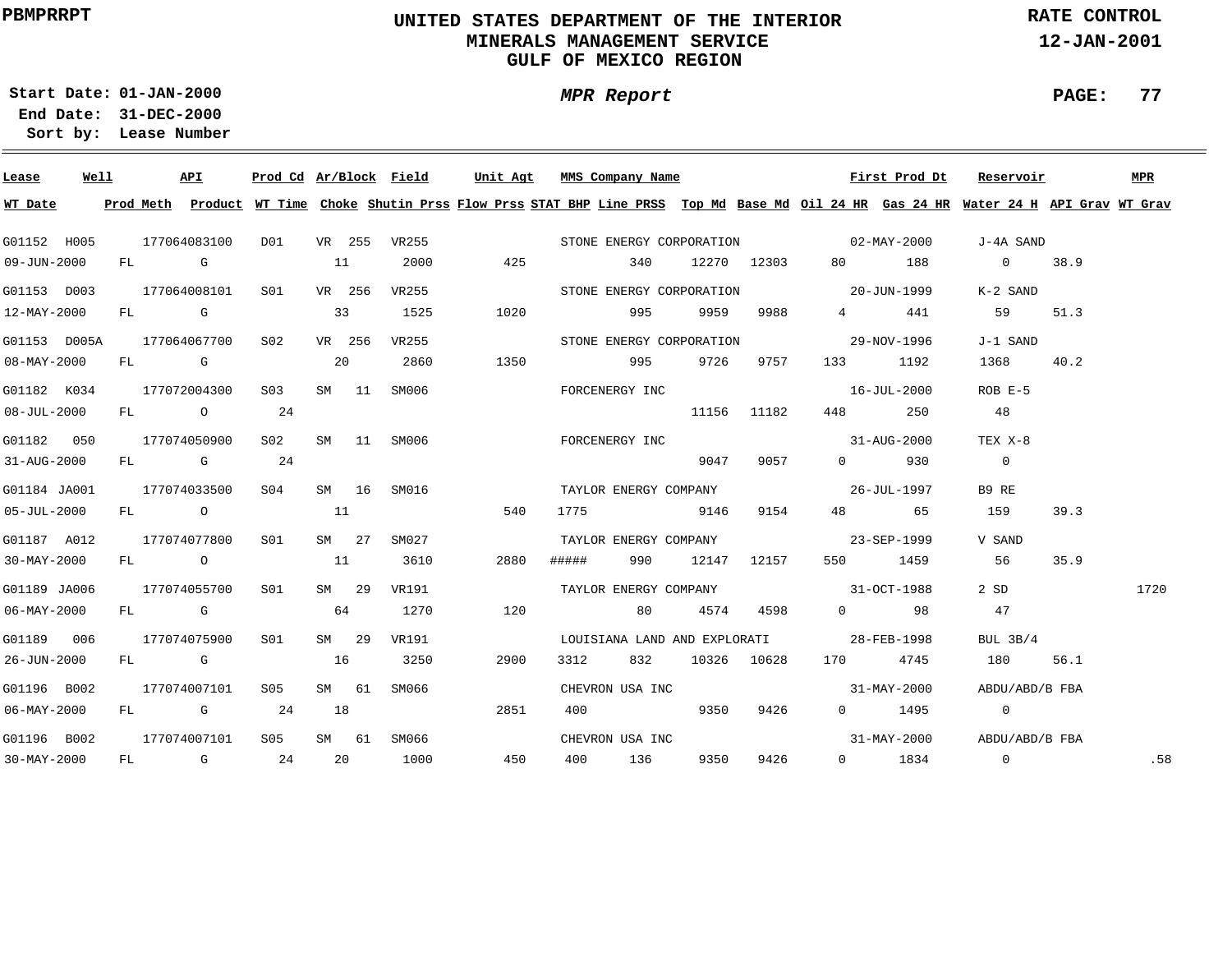### **UNITED STATES DEPARTMENT OF THE INTERIOR MINERALS MANAGEMENT SERVICEGULF OF MEXICO REGION**

**MPR Report**

**RATE CONTROL**

**12-JAN-2001**

**PAGE: 78**

**01-JAN-2000Start Date:**

| Lease             | Well |    |      | API                                                                                                                                                                                                                            | Prod Cd Ar/Block Field |       |    |             | Unit Agt |      | MMS Company Name      |       |             |                                                                                                                                                                                                                                                                                                                                    | First Prod Dt     | Reservoir                                                                                                                               |      | MPR  |
|-------------------|------|----|------|--------------------------------------------------------------------------------------------------------------------------------------------------------------------------------------------------------------------------------|------------------------|-------|----|-------------|----------|------|-----------------------|-------|-------------|------------------------------------------------------------------------------------------------------------------------------------------------------------------------------------------------------------------------------------------------------------------------------------------------------------------------------------|-------------------|-----------------------------------------------------------------------------------------------------------------------------------------|------|------|
| WT Date           |      |    |      |                                                                                                                                                                                                                                |                        |       |    |             |          |      |                       |       |             |                                                                                                                                                                                                                                                                                                                                    |                   | Prod Meth Product WT Time Choke Shutin Prss Flow Prss STAT BHP Line PRSS Top Md Base Md Oil 24 HR Gas 24 HR Water 24 H API Grav WT Grav |      |      |
| G01196 C001       |      |    |      | 177074011100                                                                                                                                                                                                                   | S01                    |       |    | SM 61 SM066 |          |      | CHEVRON USA INC       |       |             | $31 - DEC - 1978$                                                                                                                                                                                                                                                                                                                  |                   | C11 IIIE                                                                                                                                |      | 7506 |
| 22-MAY-2000       |      |    |      | FL G                                                                                                                                                                                                                           | 24                     | 64    |    | 500         | 166      | 780  | 149                   |       | 12011 12034 | $\overline{0}$ and $\overline{0}$ and $\overline{0}$ and $\overline{0}$ and $\overline{0}$ and $\overline{0}$ and $\overline{0}$ and $\overline{0}$ and $\overline{0}$ and $\overline{0}$ and $\overline{0}$ and $\overline{0}$ and $\overline{0}$ and $\overline{0}$ and $\overline{0}$ and $\overline{0}$ and $\overline{0}$ and | 2374              | 13                                                                                                                                      |      | .6   |
| G01196 F004       |      |    |      | 177074069000                                                                                                                                                                                                                   | S04                    | SM 61 |    | SM066       |          |      | CHEVRON USA INC       |       |             |                                                                                                                                                                                                                                                                                                                                    | 14-DEC-1999       | 5000' FBI                                                                                                                               |      |      |
| $09 - JAN - 2000$ |      |    |      | FL G                                                                                                                                                                                                                           | 24                     | 22    |    |             | 1208     | 1760 |                       | 7303  | 7346        | 34                                                                                                                                                                                                                                                                                                                                 | 21035             | $\overline{1}$                                                                                                                          |      |      |
| G01196 F004       |      |    |      | 177074069000                                                                                                                                                                                                                   | SO4                    | SM 61 |    | SM066       |          |      | CHEVRON USA INC       |       |             |                                                                                                                                                                                                                                                                                                                                    | 14-DEC-1999       | 5000' FBI                                                                                                                               |      |      |
| 25-JAN-2000       |      | FL |      | <b>G</b>                                                                                                                                                                                                                       | 24                     | 22    |    | 1950        | 1203     | 1760 | 885                   | 7303  | 7346        |                                                                                                                                                                                                                                                                                                                                    | 34 19416          | 1 48.9                                                                                                                                  |      | .6   |
| G01196 F004       |      |    |      | 177074069000                                                                                                                                                                                                                   | S02                    | SM 61 |    | SM066       |          |      | CHEVRON USA INC       |       |             |                                                                                                                                                                                                                                                                                                                                    | $08 - JUN - 2000$ | AAD FB-I                                                                                                                                |      |      |
| $08 - MAY - 2000$ |      | FL |      | and the control of the control of the control of the control of the control of the control of the control of the control of the control of the control of the control of the control of the control of the control of the cont | 24                     | 22    |    |             | 544      |      |                       | 10582 | 10607       | $\Omega$                                                                                                                                                                                                                                                                                                                           | 3531              | 1782                                                                                                                                    |      |      |
| G01196 F004       |      |    |      | 177074069000                                                                                                                                                                                                                   | S02                    | SM 61 |    | SM066       |          |      | CHEVRON USA INC       |       |             |                                                                                                                                                                                                                                                                                                                                    | $08 - JUN - 2000$ | AAD FB-I                                                                                                                                |      |      |
| 16-JUL-2000       |      | FL |      | $\mathbf G$                                                                                                                                                                                                                    | 24                     | 10    |    | 1965        | 1625     |      | 990                   | 10582 | 10607       | $\Omega$                                                                                                                                                                                                                                                                                                                           | 1000              | $\overline{0}$                                                                                                                          |      | .6   |
| G01198 E001       |      |    |      | 177074079700                                                                                                                                                                                                                   | SO1                    | SM 66 |    | SM066       |          |      | FORCENERGY INC        |       |             |                                                                                                                                                                                                                                                                                                                                    | 05-SEP-2000       | $C7 - A$                                                                                                                                |      |      |
| 05-SEP-2000       |      |    |      | FL G                                                                                                                                                                                                                           | 24                     |       |    |             |          |      |                       |       | 11870 11906 | 25 — 1                                                                                                                                                                                                                                                                                                                             | 5000              | 25                                                                                                                                      |      |      |
| G01201 B019       |      |    |      | 177070044703                                                                                                                                                                                                                   | SO1                    | SM    | 69 | SM073       |          |      |                       |       |             | APACHE CORPORATION 03-JUN-2000                                                                                                                                                                                                                                                                                                     |                   | $N-2$                                                                                                                                   |      |      |
| 08-JUN-2000       |      |    |      | GL O                                                                                                                                                                                                                           | 24                     | 14    |    | 3050        | 2400     |      | 1240                  |       | 10716 10750 | 94 — 10                                                                                                                                                                                                                                                                                                                            | 3000              | $\overline{0}$                                                                                                                          | 40.6 | .623 |
| G01201 B016       |      |    |      | 177074000600                                                                                                                                                                                                                   | D03                    | SM 69 |    | SM073       |          |      | TAYLOR ENERGY COMPANY |       |             | 28-FEB-1977                                                                                                                                                                                                                                                                                                                        |                   | $C-5$ RG                                                                                                                                |      |      |
| 14-MAY-2000       |      | FL |      |                                                                                                                                                                                                                                |                        | 26    |    |             | 110      |      |                       | 7910  | 7916        | 117                                                                                                                                                                                                                                                                                                                                | 250               | 208                                                                                                                                     | 27.6 |      |
| G01201 B026       |      |    |      | 177074052201                                                                                                                                                                                                                   | DO1                    | SM 69 |    | SM073       |          |      | TAYLOR ENERGY COMPANY |       |             | $30 - SEP - 1986$                                                                                                                                                                                                                                                                                                                  |                   | $B-45$ RF                                                                                                                               |      | 62   |
| 28-MAY-2000       |      |    | GL O |                                                                                                                                                                                                                                |                        | 64    |    |             | 120      | 588  | 6265                  |       | 6281        |                                                                                                                                                                                                                                                                                                                                    | 7 26              | 43                                                                                                                                      | 30.1 |      |
| G01201 B026D      |      |    |      | 177074052201                                                                                                                                                                                                                   | D02                    | SM 69 |    | SM073       |          |      | TAYLOR ENERGY COMPANY |       |             | $30 - SEP - 1986$                                                                                                                                                                                                                                                                                                                  |                   | $B-40$ GN                                                                                                                               |      | 141  |
| 29-MAY-2000       |      |    | GL O |                                                                                                                                                                                                                                |                        | 64    |    |             | 160      | 1059 |                       | 6190  | 6216        |                                                                                                                                                                                                                                                                                                                                    | 58 157            | 332                                                                                                                                     | 33.7 |      |
| G01201 B029       |      |    |      | 177074053602                                                                                                                                                                                                                   | S <sub>01</sub>        | SM 69 |    | SM073       |          |      | TAYLOR ENERGY COMPANY |       |             | 25-JUL-1997                                                                                                                                                                                                                                                                                                                        |                   | $B-55$                                                                                                                                  |      |      |
| 24-MAY-2000       |      |    | GL O |                                                                                                                                                                                                                                | 64                     |       |    |             | 150      | 930  |                       | 7297  | 7316        |                                                                                                                                                                                                                                                                                                                                    | 112 132           | 239                                                                                                                                     | 30.5 |      |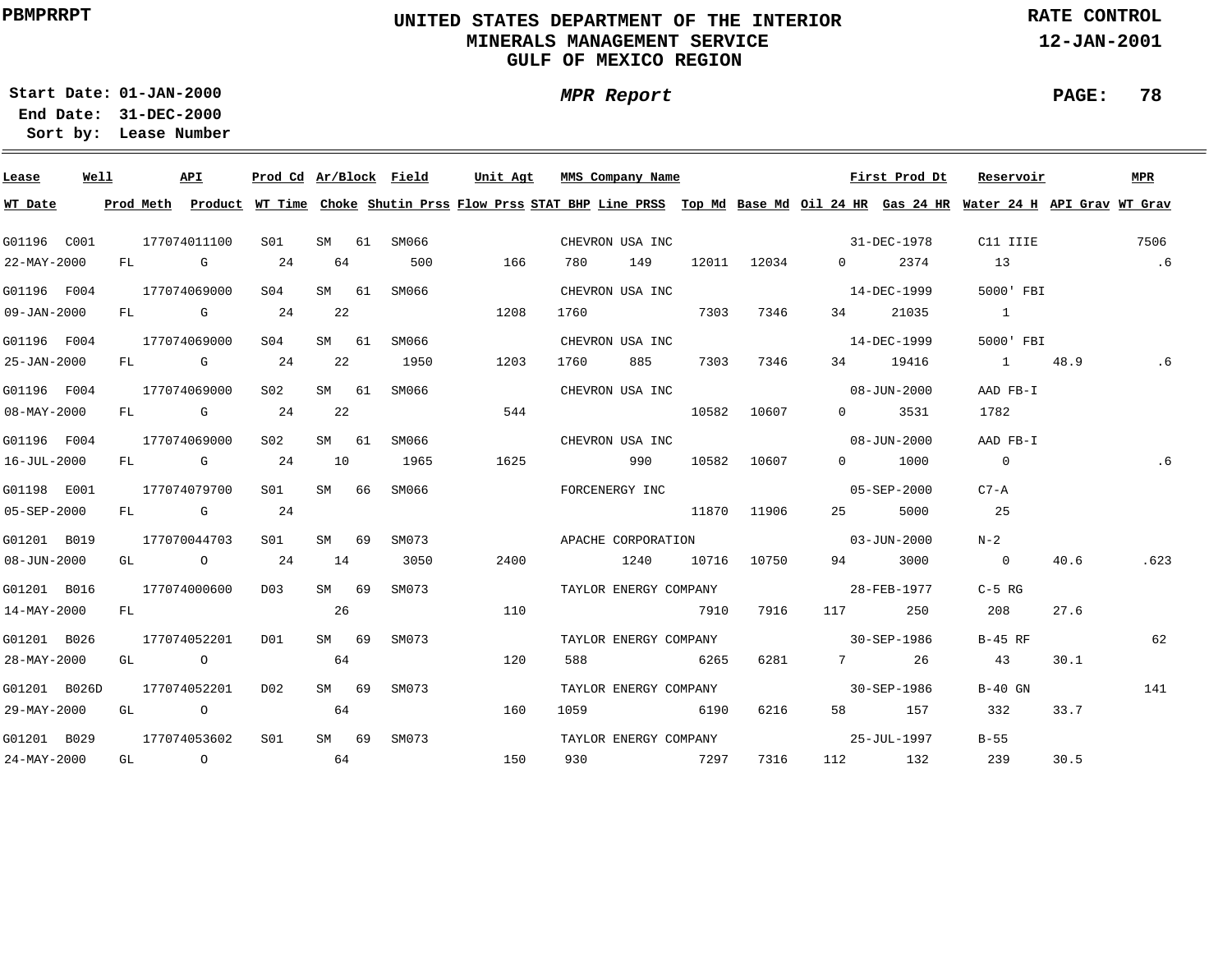### **UNITED STATES DEPARTMENT OF THE INTERIOR MINERALS MANAGEMENT SERVICEGULF OF MEXICO REGION**

**MPR Report**

**RATE CONTROL**

**12-JAN-2001**

**PAGE: 79**

**01-JAN-2000Start Date:31-DEC-2000 End Date:** 

| Lease             | Well |  | API                     | Prod Cd Ar/Block Field |       |             | Unit Agt                                                                                                                                |       | MMS Company Name |                       |      |                                    | First Prod Dt | Reservoir      |      | <b>MPR</b> |
|-------------------|------|--|-------------------------|------------------------|-------|-------------|-----------------------------------------------------------------------------------------------------------------------------------------|-------|------------------|-----------------------|------|------------------------------------|---------------|----------------|------|------------|
| WT Date           |      |  |                         |                        |       |             | Prod Meth Product WT Time Choke Shutin Prss Flow Prss STAT BHP Line PRSS Top Md Base Md Oil 24 HR Gas 24 HR Water 24 H API Grav WT Grav |       |                  |                       |      |                                    |               |                |      |            |
| G01201 B030       |      |  | 177074059300            | S01                    |       | SM 69 SM073 |                                                                                                                                         |       |                  |                       |      | TAYLOR ENERGY COMPANY 30-JUN-1990  |               | $C-55$ , G     |      | 94         |
| 27-MAY-2000       |      |  | GL O                    |                        | 64    |             | 120                                                                                                                                     | 1888  |                  | 7163                  | 7295 |                                    | 55 72         | 219            | 36.2 |            |
| G01201 B032       |      |  | 177074073000            | S01                    | SM 69 | SM073       |                                                                                                                                         |       |                  | TAYLOR ENERGY COMPANY |      | $15 - DEC - 1996$                  |               | B-35EF/40G     |      |            |
| 10-MAY-2000       |      |  | GL O                    |                        | 64    |             | 140                                                                                                                                     | 1312  |                  | 6430                  | 6492 | 59 — 10                            | 63            | 110            | 33.4 |            |
| G01201 B033       |      |  | 177074073300            | S01                    | SM 69 | SM073       |                                                                                                                                         |       |                  | TAYLOR ENERGY COMPANY |      | $09 - DEC - 1996$                  |               | $C - 10$       |      |            |
| 15-MAY-2000       |      |  | GL O                    |                        | 64    |             | 200                                                                                                                                     |       |                  | 2522 7531             | 7544 | 61 — 1                             | 99            | 100            | 32.6 |            |
| G01201 D004       |      |  | 177084084900            | S01                    | SM 69 | SM073       |                                                                                                                                         |       |                  |                       |      | TAYLOR ENERGY COMPANY 09-JAN-2000  |               | $B-40$ RF      |      |            |
| 14-JAN-2000       |      |  | FL 0 14                 |                        | 18    | 1400        | 580                                                                                                                                     |       |                  | 6624                  | 6647 | 421 \                              | 598           | 22             | 34.1 | .61        |
| G01201 D004       |      |  | 177084084900            | S01 <b>S</b>           | SM 69 | SM073       |                                                                                                                                         |       |                  | TAYLOR ENERGY COMPANY |      | $09 - JAN - 2000$                  |               | $B-40$ RF      |      |            |
| 26-MAY-2000       |      |  | FL O                    |                        | 18    |             | 410                                                                                                                                     |       |                  | 6624                  | 6647 |                                    | 346 197       | 13             | 33.1 |            |
| G01201 D006       |      |  | 177084087200            | S01                    | SM 69 | SM073       |                                                                                                                                         |       |                  |                       |      | TAYLOR ENERGY COMPANY 677-DEC-1999 |               | C-25 RH2       |      |            |
| 20-JAN-2000       |      |  | GL $\qquad \qquad$ 0 24 |                        | 48    | 1050        | 200                                                                                                                                     |       |                  | 8376                  | 8420 |                                    | 345 271       | 115            | 33.3 | .61        |
| G01201 D006       |      |  | 177084087200            | S01 <b>S</b>           | SM 69 | SM073       |                                                                                                                                         |       |                  |                       |      | TAYLOR ENERGY COMPANY 677-DEC-1999 |               | C-25 RH2       |      |            |
| $30 - MAX - 2000$ |      |  | GL O                    |                        | 48    |             | 140                                                                                                                                     |       |                  | 8376                  | 8420 |                                    | 81 37         | 44 33.3        |      |            |
| G01201 D008       |      |  | 177084087500            | S01                    | SM 69 | SM073       |                                                                                                                                         |       |                  |                       |      | TAYLOR ENERGY COMPANY 18-DEC-1999  |               | $C-5-10$ RG    |      |            |
| 17-JAN-2000       |      |  | FL 0 15                 |                        | 16    | 800         | 560                                                                                                                                     |       |                  | 8104                  | 8130 |                                    | 515 234       | 8 31.7         |      | .61        |
| G01201 D008       |      |  | 177084087500            | S <sub>01</sub>        | SM 69 | SM073       |                                                                                                                                         |       |                  |                       |      | TAYLOR ENERGY COMPANY 18-DEC-1999  |               | C-5-10 RG      |      |            |
| 29-MAY-2000       |      |  | GL O                    |                        | 160   |             | 570                                                                                                                                     |       |                  | 8104                  | 8130 |                                    | 452 139       | 176 31.7       |      |            |
| G01204 C011       |      |  | 177084086600            | S01                    | SM 72 | SM073       |                                                                                                                                         |       |                  | TAYLOR ENERGY COMPANY |      | 17-APR-1999                        |               | D-5 RK         |      |            |
| 11-MAY-2000       |      |  | FL O                    |                        | 16    |             | 1390                                                                                                                                    | ##### |                  | 6265                  | 6384 |                                    | 678 523       | 47             | 34.6 |            |
| G01205 B020D      |      |  | 177072005000            | D02                    |       | SM 73 SM073 | 891011655                                                                                                                               |       |                  | TAYLOR ENERGY COMPANY |      | 31-AUG-1980                        |               | $C-5$ GS       |      | 138        |
| 21-APR-2000       |      |  | GL O                    | 64                     |       |             | 120                                                                                                                                     |       |                  | 330 9164              | 9202 |                                    | 78 0          | $\overline{0}$ | 31.5 |            |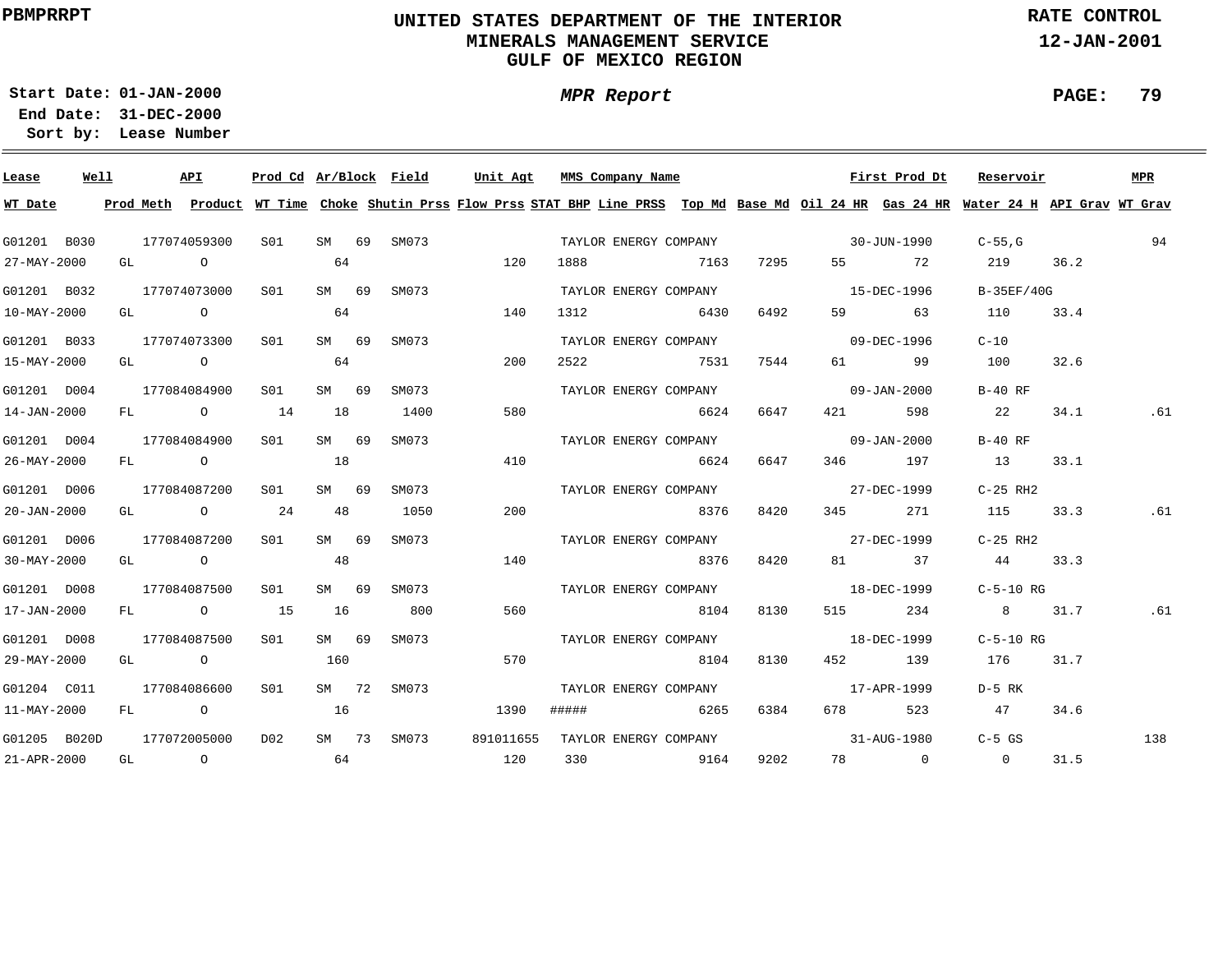### **UNITED STATES DEPARTMENT OF THE INTERIOR MINERALS MANAGEMENT SERVICEGULF OF MEXICO REGION**

**MPR Report**

**RATE CONTROL**

**12-JAN-2001**

**PAGE: 80**

**01-JAN-2000Start Date:31-DEC-2000 End Date:** 

| Lease             | Well |  | API                                   | Prod Cd Ar/Block Field |       |             | Unit Agt                                                                                                                                                                                                                       |       | MMS Company Name |                       |          |                                   | First Prod Dt | Reservoir                                                                                                                               |      | <b>MPR</b>   |
|-------------------|------|--|---------------------------------------|------------------------|-------|-------------|--------------------------------------------------------------------------------------------------------------------------------------------------------------------------------------------------------------------------------|-------|------------------|-----------------------|----------|-----------------------------------|---------------|-----------------------------------------------------------------------------------------------------------------------------------------|------|--------------|
| WT Date           |      |  |                                       |                        |       |             |                                                                                                                                                                                                                                |       |                  |                       |          |                                   |               | Prod Meth Product WT Time Choke Shutin Prss Flow Prss STAT BHP Line PRSS Top Md Base Md Oil 24 HR Gas 24 HR Water 24 H API Grav WT Grav |      |              |
| G01205 B028       |      |  | 177074052800                          | S <sub>02</sub>        |       | SM 73 SM073 | TAYLOR ENERGY COMPANY FOR THE SET ON THE SERVICE SERVICE SERVICE SERVICE SERVICE SERVICE SERVICE SERVICE SERVICE SERVICE SERVICE SERVICE SERVICE SERVICE SERVICE SERVICE SERVICE SERVICE SERVICE SERVICE SERVICE SERVICE SERVI |       |                  |                       |          |                                   |               | $C-5$ RG                                                                                                                                |      | $\mathbf{0}$ |
| 30-MAY-2000       |      |  | GL O                                  |                        | 20    |             | 150                                                                                                                                                                                                                            |       |                  | 8790                  | 8802     | 288 — 100                         | 279           | $\sim$ 0                                                                                                                                | 35.9 |              |
| G01205 B031       |      |  | 177074073200                          | S01                    |       | SM 73 SM073 |                                                                                                                                                                                                                                |       |                  | TAYLOR ENERGY COMPANY |          | $13 - JAN - 1997$                 |               | $C-25$                                                                                                                                  |      |              |
| 27-MAY-2000       |      |  | GL O                                  |                        | 29    |             | 580                                                                                                                                                                                                                            |       |                  | 2264 10126            | 10146    | 1157                              | 1507          | $\overline{0}$                                                                                                                          | 33.4 |              |
| G01205 A007       |      |  | 177080003202                          | S01                    |       | SM 73 SM073 | 891011653                                                                                                                                                                                                                      |       |                  | TAYLOR ENERGY COMPANY |          | $31 - OCT - 1977$                 |               | D-5 RK                                                                                                                                  |      | 246          |
| 25-MAY-2000       |      |  |                                       | $GL$ 0 64              |       |             | 205                                                                                                                                                                                                                            | 721   |                  | 7016                  | 7044     |                                   | 236 167       | $\overline{0}$                                                                                                                          | 36.5 |              |
| G01205 C006       |      |  | 177084002101                          | S01                    | SM 73 | SM073       |                                                                                                                                                                                                                                |       |                  | TAYLOR ENERGY COMPANY |          | $24 - JUN - 1999$                 |               | D-5 RK                                                                                                                                  |      |              |
| 27-MAY-2000       |      |  | FL O                                  |                        | 21    |             | 1210                                                                                                                                                                                                                           | ##### |                  | 6877                  | 6943     | 1348 317                          |               | $\sim$ 0                                                                                                                                | 38.5 |              |
| G01205 A008       |      |  | 177084060900                          | S01                    | SM 73 | SM073       | 891011653                                                                                                                                                                                                                      |       |                  |                       |          | TAYLOR ENERGY COMPANY 31-JUL-1983 |               | D-5 RK                                                                                                                                  |      | 244          |
| 28-MAY-2000       |      |  | GL O                                  |                        | 64    |             | 195                                                                                                                                                                                                                            |       |                  | 859 7796              | 7874     |                                   | 227 142       | 25                                                                                                                                      | 36.9 |              |
| G01205 A009       |      |  | 177084066703                          | S01                    | SM 73 | SM073       |                                                                                                                                                                                                                                |       |                  | TAYLOR ENERGY COMPANY |          | $04 - NOV - 2000$                 |               | D-5 RK                                                                                                                                  |      |              |
| 11-NOV-2000       |      |  | FL G 12                               |                        | 11    | 2650        | 2450                                                                                                                                                                                                                           |       |                  | 1110 7077             | 7117     | 26                                | 2224          | $\overline{0}$                                                                                                                          | 56.8 | .603         |
| G01205 D001       |      |  | 177084084300                          | S01                    | SM 73 | SM073       |                                                                                                                                                                                                                                |       |                  | TAYLOR ENERGY COMPANY |          | $23 - \text{MAX} - 1998$          |               | C-35RL                                                                                                                                  |      |              |
| 25-MAY-2000       |      |  | FL G                                  | 48                     |       | 610         | 175                                                                                                                                                                                                                            | 3739  | 530 6            | 8952                  | 9000 000 |                                   | 6 814         | $\overline{\phantom{a}}$ 3                                                                                                              | 44.7 |              |
| G01205 D003       |      |  | 177084084600                          | S <sub>03</sub>        | SM 73 | SM073       |                                                                                                                                                                                                                                |       |                  | TAYLOR ENERGY COMPANY |          | $24 - JAN - 2000$                 |               | B-70 RN                                                                                                                                 |      |              |
| 10-FEB-2000       |      |  | GL $\qquad \qquad 0 \qquad \qquad 12$ |                        | 18    | 2350        | 1560                                                                                                                                                                                                                           |       |                  | 8538                  | 8564     | 1019 1612                         |               | $\sim$ 0                                                                                                                                | 33.1 | . 6          |
| G01205 D003       |      |  | 177084084600                          | S <sub>03</sub>        | SM 73 | SM073       |                                                                                                                                                                                                                                |       |                  | TAYLOR ENERGY COMPANY |          | $24 - JAN - 2000$                 |               | B-70 RN                                                                                                                                 |      |              |
| 28-MAY-2000       |      |  | GL O                                  |                        | 13    |             | 1675                                                                                                                                                                                                                           |       |                  | 8538                  | 8564     |                                   | 448 1423      | $\overline{0}$                                                                                                                          | 33.1 |              |
| G01205 D005       |      |  | 177084084700                          | S01                    |       | SM 73 SM073 |                                                                                                                                                                                                                                |       |                  | TAYLOR ENERGY COMPANY |          | $23 - \text{MAX} - 1998$          |               | $B-70$                                                                                                                                  |      |              |
| $13 - MAX - 2000$ |      |  | GL O                                  |                        | 64    |             | 110                                                                                                                                                                                                                            | 1056  |                  | 8060                  | 8114     |                                   | 76 0          | 114                                                                                                                                     | 32.5 |              |
| G01205 C008       |      |  | 177084086100                          | S01                    |       | SM 73 SM073 |                                                                                                                                                                                                                                |       |                  | TAYLOR ENERGY COMPANY |          | $18 - \text{MAX} - 1999$          |               | $C-5$                                                                                                                                   |      |              |
| 28-MAY-2000       |      |  | FL O                                  | 19                     |       |             | 1270                                                                                                                                                                                                                           | ##### |                  | 9434                  | 9464     | 1184 266                          |               | $\overline{0}$                                                                                                                          | 34.6 |              |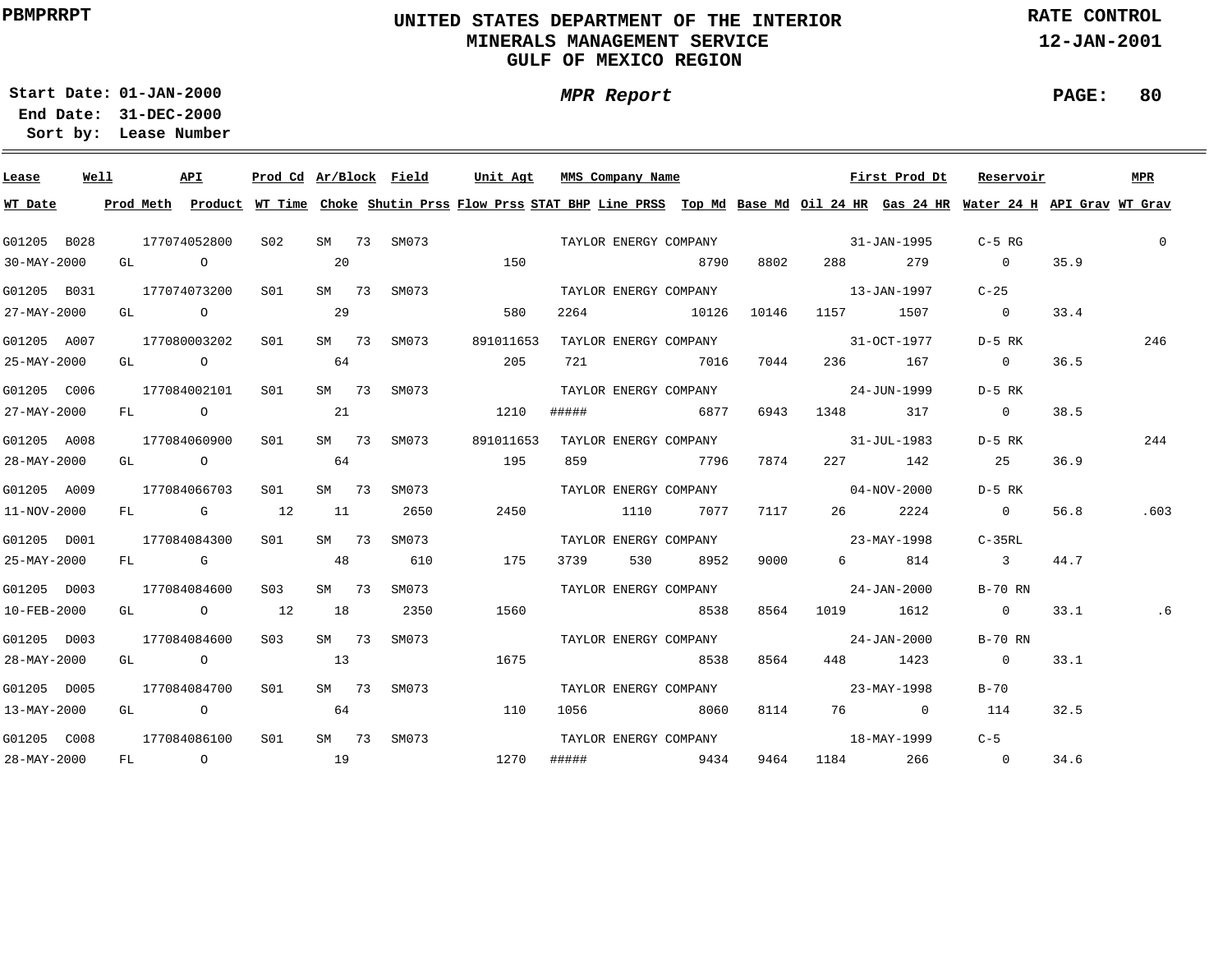### **UNITED STATES DEPARTMENT OF THE INTERIOR MINERALS MANAGEMENT SERVICEGULF OF MEXICO REGION**

**MPR Report**

**RATE CONTROL**

**12-JAN-2001**

**01-JAN-2000Start Date:31-DEC-2000 End Date:** 

**Lease Number Sort by:**

| Lease             | Well |  | API          | Prod Cd Ar/Block Field |        |             | Unit Agt |       | MMS Company Name          |                 |             |                                       | First Prod Dt     | Reservoir                                                                                                                               |      | MPR |
|-------------------|------|--|--------------|------------------------|--------|-------------|----------|-------|---------------------------|-----------------|-------------|---------------------------------------|-------------------|-----------------------------------------------------------------------------------------------------------------------------------------|------|-----|
| WT Date           |      |  |              |                        |        |             |          |       |                           |                 |             |                                       |                   | Prod Meth Product WT Time Choke Shutin Prss Flow Prss STAT BHP Line PRSS Top Md Base Md Oil 24 HR Gas 24 HR Water 24 H API Grav WT Grav |      |     |
| G01210 B004       |      |  | 177084070100 | S03                    |        | SM 78 SM079 |          |       |                           |                 |             | CHEVRON USA INC 11-MAY-2000           |                   | C3A FB2                                                                                                                                 |      |     |
| 22-MAY-2000       |      |  | FL G         | 24                     | 128    |             | 220      | 340   |                           | 13794 13822     |             | $6 \qquad \qquad$                     | 3239              | 21                                                                                                                                      |      |     |
| G01210 B004       |      |  | 177084070100 | S <sub>03</sub>        | SM 78  | SM079       |          |       | CHEVRON USA INC           |                 |             |                                       | $11 - MAX - 2000$ | C3A FB2                                                                                                                                 |      |     |
| 13-JUN-2000       |      |  | FL G 18      |                        | 128    | 270         | 240      | 340   | 230                       |                 | 13794 13822 | $5^{\circ}$                           | 2583              | 16                                                                                                                                      | 47.2 | .6  |
| G01210 D001       |      |  | 177084087600 | SO1                    | SM 78  | SM079       |          |       | CHEVRON USA INC           |                 |             |                                       | 25-AUG-2000       | $B-1$ $FB-II$                                                                                                                           |      |     |
| $03 - OCT - 2000$ |      |  | FL G 24      |                        | 11     | 3841        | 1954     | ##### | 1404                      |                 | 11390 11458 |                                       | 176 19836         | 378                                                                                                                                     | 47.4 | .58 |
| G01216 A003B      |      |  | 177084016500 | S03                    | SM 142 | SM142       |          |       | AVIARA ENERGY CORPORATION |                 |             | 28-FEB-1996                           |                   | 4200                                                                                                                                    |      |     |
| 08-APR-2000       |      |  | FL G         | $\sim$ 13              |        | 1690        | 370      |       | 970                       |                 | 4172 4196   | $\Omega$ and $\Omega$                 | 218               | 672                                                                                                                                     | 38.4 |     |
| G01216 C002       |      |  | 177084084201 | D01                    | SM 142 | SM142       |          |       | AVIARA ENERGY CORPORATION |                 |             |                                       | 03-OCT-1998       | 6400 RB                                                                                                                                 |      |     |
| 02-APR-2000       |      |  | FL O         |                        | 16     | 1440        | 630      | 1764  | 935                       | 8898            | 8940        | 468 — 168                             | 593               | 282                                                                                                                                     | 38.4 |     |
| G01216 C003D      |      |  | 177084085000 | DO 2                   | SM 142 | SM142       |          |       |                           |                 |             | AVIARA ENERGY CORPORATION 01-NOV-1998 |                   | 6600                                                                                                                                    |      |     |
| 01-APR-2000       |      |  | FL G         |                        | 16     | 980         | 500      | 1818  | 943                       |                 | 9613 9650   |                                       | 324 667           | $\overline{0}$                                                                                                                          | 38.4 |     |
| G01216 C003       |      |  | 177084085000 | DO1                    | SM 142 | SM142       |          |       |                           |                 |             | AVIARA ENERGY CORPORATION 01-NOV-1998 |                   | 6600                                                                                                                                    |      |     |
| $01 - APR - 2000$ |      |  | FL O         |                        | 16     | 2170        | 1850     | 2117  | 943                       |                 | 11157 11228 |                                       | 667 536           | 15                                                                                                                                      | 38.4 |     |
| G01216 C004       |      |  | 177084085400 | S01                    | SM 142 | SM142       |          |       |                           |                 |             | AVIARA ENERGY CORPORATION 24-SEP-1998 |                   | K SAND                                                                                                                                  |      |     |
| 02-APR-2000       |      |  | FL G         |                        | 18     | 1425        | 1375     | 2018  | 935                       |                 | 6412 6425   |                                       | 2059              | $\overline{\phantom{a}}$ 3                                                                                                              | 38.4 |     |
| G01220 C002E      |      |  | 177092015200 | S06                    | EI 158 | EI175       |          |       |                           |                 |             | SHELL OFFSHORE INC 17-JUN-1993        |                   | H RA                                                                                                                                    |      |     |
| 27-JAN-2000       |      |  | FL 0 16      |                        | 50     | 1275        | 100      |       | $\sim$ 0                  | 8919            | 8993        | 105                                   | 335               | 1591                                                                                                                                    | 32.2 | .62 |
| G01220 JB030D     |      |  | 177094100300 | D02                    | EI 158 | EI175       |          |       | SHELL OFFSHORE INC        |                 |             |                                       | $04$ -MAY-1996    | W RA                                                                                                                                    |      |     |
| 16-JAN-2000       |      |  | FL G         | $4\overline{4}$        | 999    | $\sim$ 0    | 1820     | 3024  |                           | 0 18620 18774   |             |                                       | 111 9426          | 18                                                                                                                                      | 46   | .62 |
| G01220 JB030D     |      |  | 177094100300 | D02                    | EI 158 | EI175       |          |       | SHELL OFFSHORE INC        |                 |             |                                       | 04-MAY-1996       | W RA                                                                                                                                    |      |     |
| 16-JUN-2000       |      |  | FL G 12      |                        | 999    | 2750        | 1484     | 3024  |                           | 980 18620 18774 |             | 120 8548                              |                   | 60                                                                                                                                      | 46   | .62 |

**PAGE: 81**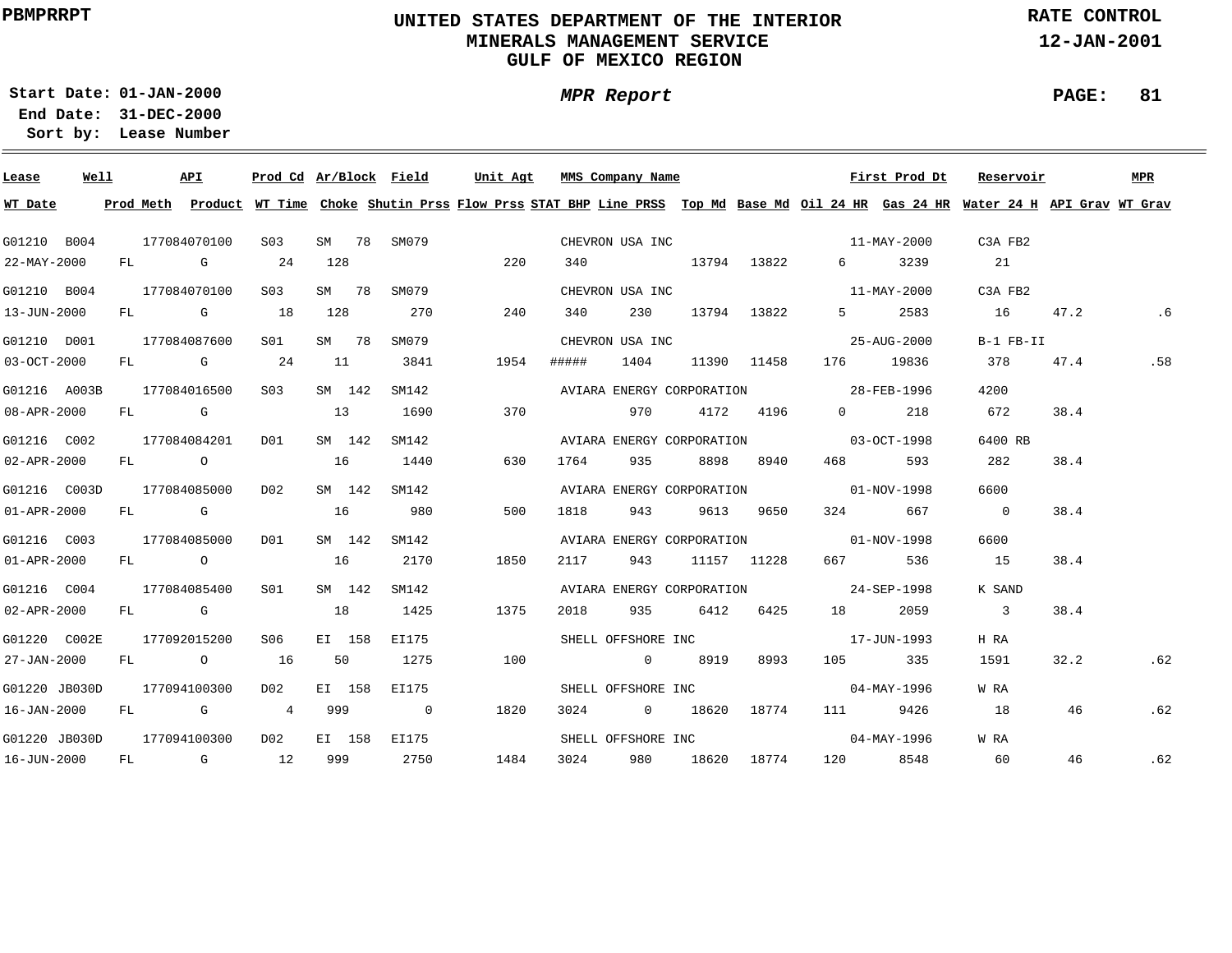### **UNITED STATES DEPARTMENT OF THE INTERIOR MINERALS MANAGEMENT SERVICEGULF OF MEXICO REGION**

**MPR Report**

**RATE CONTROL**

**12-JAN-2001**

**PAGE: 82**

**01-JAN-2000Start Date:31-DEC-2000 End Date:** 

| Lease             | Well |    | API                                   | Prod Cd Ar/Block Field |    |        |                | Unit Agt |      | MMS Company Name             |             |                                          | First Prod Dt                            | Reservoir                                                                                                                               |      | <b>MPR</b> |
|-------------------|------|----|---------------------------------------|------------------------|----|--------|----------------|----------|------|------------------------------|-------------|------------------------------------------|------------------------------------------|-----------------------------------------------------------------------------------------------------------------------------------------|------|------------|
| WT Date           |      |    |                                       |                        |    |        |                |          |      |                              |             |                                          |                                          | Prod Meth Product WT Time Choke Shutin Prss Flow Prss STAT BHP Line PRSS Top Md Base Md Oil 24 HR Gas 24 HR Water 24 H API Grav WT Grav |      |            |
| G01220 B011       |      |    | 177094104902                          | S01 <b>S</b>           |    |        | EI 158 EI175   |          |      |                              |             | SHELL OFFSHORE INC 11-JUL-2000           |                                          | V2 RA                                                                                                                                   |      |            |
| 11-JUL-2000       |      |    | FL G                                  | 4 12                   |    |        |                | 6000     |      |                              | 18190 18266 |                                          | 22 3800                                  | $\Omega$                                                                                                                                |      |            |
| G01220 B012       |      |    | 177094105000                          | S01 <b>S</b>           |    |        | EI 158 EI175   |          |      | SHELL OFFSHORE INC           |             | $31 - JAN - 1996$                        |                                          | W RA                                                                                                                                    |      |            |
| 18-JAN-2000       |      |    | FL G 4 999                            |                        |    |        | $\sim$ 0       | 1421     | 3135 | 0 17650 17812                |             |                                          | 80 11478                                 | 17                                                                                                                                      | 47.2 | .62        |
| G01220 032D       |      |    | 177094111400                          | DO 2                   |    |        | EI 158 EI175   |          |      | SHELL OFFSHORE INC           |             |                                          | 30-NOV-1996                              | H <sub>2</sub> R <sub>A</sub>                                                                                                           |      |            |
| $03 - JAN - 2000$ |      |    | FL O                                  | 4 999                  |    |        | $\overline{0}$ | 295      | 928  | 0 9313                       | 9344        |                                          | 250 1128                                 | 1000                                                                                                                                    | 39.3 | .62        |
| G01220 032        |      |    | 177094111400                          | DO1                    |    |        | EI 158 EI175   |          |      | SHELL OFFSHORE INC           |             |                                          | 30-NOV-1996                              | H4 RA                                                                                                                                   |      |            |
| $09 - JAN - 2000$ |      |    | FL G 4 999                            |                        |    |        | $\overline{0}$ | 80       | 1074 | $0$ 9551                     | 9609        |                                          | 96 189                                   | 816                                                                                                                                     | 37.9 | .62        |
| G01228 E011D      |      |    | 177110084000                          | D02                    |    | SS 208 | SS208          |          |      | UNION OIL COMPANY OF CALIFOR |             |                                          | $30 - NOV - 1964$                        | TP10ARA                                                                                                                                 |      |            |
| $05 - MAX - 2000$ |      | GL | $\sim$ 0 23                           |                        |    | 20     | 1100           | 330      |      |                              | 8807 8815   | 119                                      | 353                                      | 476                                                                                                                                     | 31.1 | . 61       |
| G01228 H009       |      |    | 177114130000                          | S01                    |    | SS 208 | SS208          |          |      |                              |             |                                          | UNION OIL COMPANY OF CALIFOR 22-JAN-2000 | BUL(1)7RF                                                                                                                               |      |            |
| 24-MAR-2000       |      |    | FL O                                  | $\overline{4}$         | 9  |        | 2410           | 1780     |      |                              | 13965 13992 |                                          | 340 303                                  | $0 \t 30.5$                                                                                                                             |      | .61        |
| G01228 H010       |      |    | 177114130300                          | S01                    |    | SS 208 | SS208          |          |      |                              |             | UNION OIL COMPANY OF CALIFOR 06-MAR-2000 |                                          | BUL(1) 7CRA                                                                                                                             |      |            |
| 27-MAR-2000       |      |    | GL $\qquad \qquad 0 \qquad \qquad 10$ |                        | 18 |        | 1050           | 420      |      |                              | 11735 11765 |                                          | 76 42                                    | 0 31.4                                                                                                                                  |      | .61        |
| G01230 I006       |      |    | 177114000401                          | S01 <b>S</b>           |    | SS 215 | SS208          |          |      |                              |             | UNION OIL COMPANY OF CALIFOR 08-DEC-1999 |                                          | BUL1 6RG                                                                                                                                |      |            |
| $06 - FEB - 2000$ |      |    | $FL$ G 24                             |                        | 37 |        | 3250           | 2800     |      |                              |             | 1000 12641 12689 188 13407               |                                          | 26 49.6                                                                                                                                 |      | .6         |
| G01230 L003       |      |    | 177114121502                          | S01                    |    | SS 215 | SS208          |          |      |                              |             |                                          | UNION OIL COMPANY OF CALIFOR 21-FEB-2000 | TEX(P)11 RAC                                                                                                                            |      |            |
| 31-MAR-2000       |      |    | FL O                                  | 20                     | 17 |        | 1320           | 1250     |      |                              |             | 10328 10376 1179 795                     |                                          | 12 33.8                                                                                                                                 |      | .61        |
| G01230 L004       |      |    | 177114122500                          | S02                    |    | SS 215 | SS208          |          |      |                              |             |                                          | UNION OIL COMPANY OF CALIFOR 06-MAR-2000 | TEX(P)15C RA                                                                                                                            |      |            |
| $09 - APR - 2000$ |      |    | FL O                                  | 5 36                   |    |        | 1400           | 800      |      |                              | 9825 9940   |                                          | 1488 4247                                | 15 37.5                                                                                                                                 |      | .61        |
| G01230 H008       |      |    | 177114129801                          | S <sub>01</sub>        |    | SS 215 | SS208          |          |      |                              |             |                                          | UNION OIL COMPANY OF CALIFOR 30-DEC-1999 | BUL(1)6A RWF                                                                                                                            |      |            |
| 19-FEB-2000       |      |    | FL 0 20                               |                        | 12 |        | 4300           | 3900     |      | 15434 15496                  |             |                                          |                                          | 1055 2020 0 33.7                                                                                                                        |      | .6         |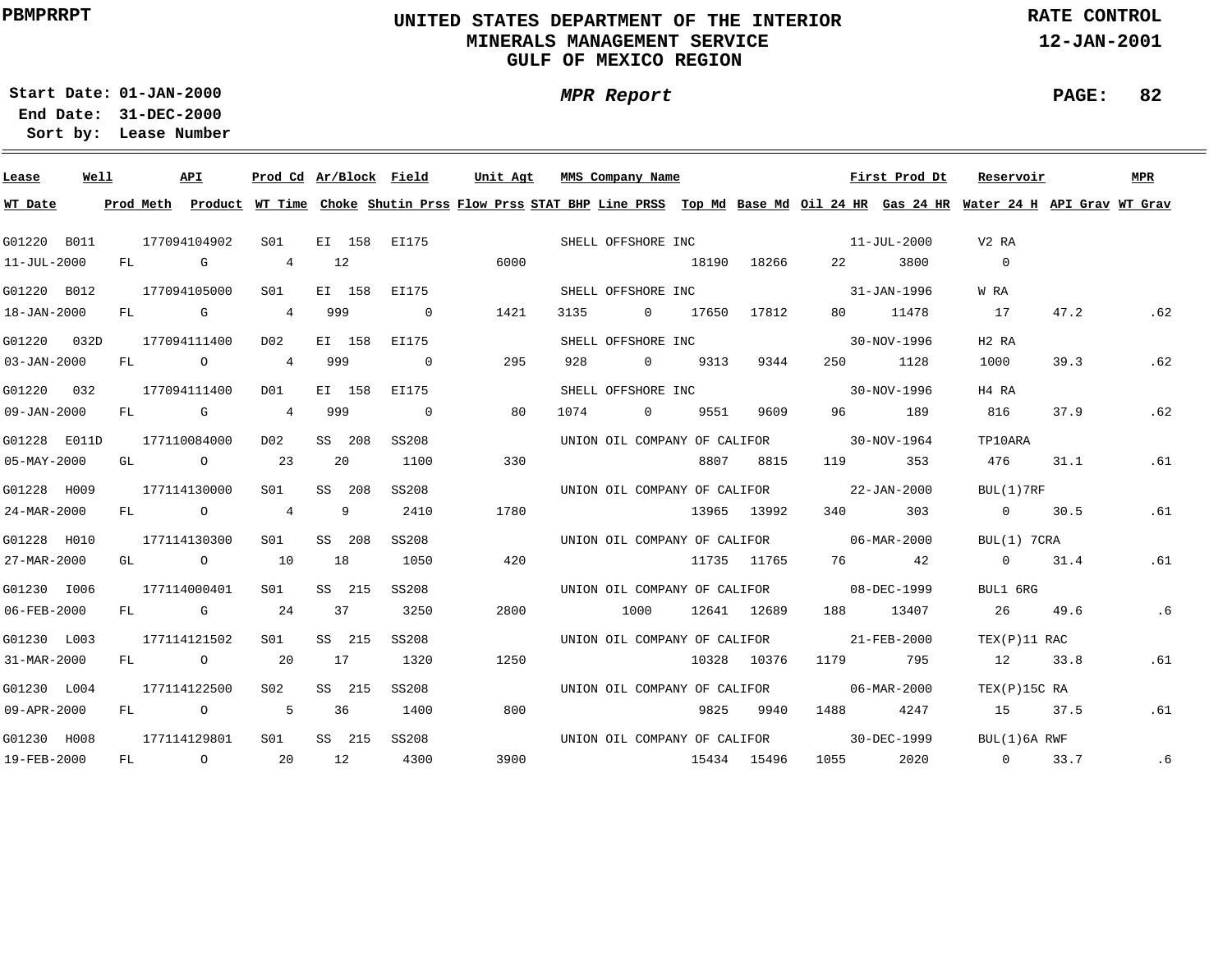### **UNITED STATES DEPARTMENT OF THE INTERIOR MINERALS MANAGEMENT SERVICEGULF OF MEXICO REGION**

**MPR Report**

**RATE CONTROL**

**12-JAN-2001**

**PAGE: 83**

**01-JAN-2000Start Date:**

| Lease             | Well |  | API          |                |        | Prod Cd Ar/Block Field |      |       | Unit Agt MMS Company Name |                 |             |                                                                                                                | First Prod Dt | Reservoir                                                                                                                               |      | MPR |
|-------------------|------|--|--------------|----------------|--------|------------------------|------|-------|---------------------------|-----------------|-------------|----------------------------------------------------------------------------------------------------------------|---------------|-----------------------------------------------------------------------------------------------------------------------------------------|------|-----|
| WT Date           |      |  |              |                |        |                        |      |       |                           |                 |             |                                                                                                                |               | Prod Meth Product WT Time Choke Shutin Prss Flow Prss STAT BHP Line PRSS Top Md Base Md Oil 24 HR Gas 24 HR Water 24 H API Grav WT Grav |      |     |
| G01230 I010       |      |  | 177114129900 | S01 <b>S</b>   | SS 215 | SS208                  |      |       |                           |                 |             | UNION OIL COMPANY OF CALIFOR 03-JAN-2000                                                                       |               | TEX(P) 15RD                                                                                                                             |      |     |
| 25-MAR-2000       |      |  | FL G         | $\overline{9}$ | 102    | 1025                   | 1000 |       | 1002                      |                 |             | 12029 12099 19                                                                                                 | 2358          | $0 \t 52.6$                                                                                                                             |      | .61 |
| G01230 H011       |      |  | 177114130701 | S01 <b>S</b>   | SS 215 | SS208                  |      |       |                           |                 |             | UNION OIL COMPANY OF CALIFOR 19-APR-2000                                                                       |               | BUL(1)06 RH8                                                                                                                            |      |     |
| 24-MAY-2000       |      |  | GL 0 5       |                | 22     | 1275                   | 750  |       |                           |                 | 14620 14710 |                                                                                                                | 492 712       | 10                                                                                                                                      | 33.7 | .6  |
| G01238 006        |      |  | 177130004800 | S01 <b>S</b>   | PL 23  | PL023                  |      |       | STONE ENERGY CORPORATION  |                 |             |                                                                                                                | 30-NOV-1990   | 8500 B                                                                                                                                  |      | 127 |
| 14-JUN-2000       |      |  | GL O         |                | 32     | 1100                   | 160  |       | 845                       | 8794            | 8826        |                                                                                                                | 52 60         | 1127                                                                                                                                    | 39.9 |     |
| G01238 019        |      |  | 177130010801 | SO1            | PL 23  | PL023                  |      |       | STONE ENERGY CORPORATION  |                 |             |                                                                                                                | 31-MAY-1991   | 9300 C                                                                                                                                  |      | 110 |
| 18-JUN-2000       |      |  | GL O         |                | 29     | 1100                   | 230  |       | 845                       | 9430            | 9441        |                                                                                                                | 46 31         | 1266                                                                                                                                    | 39.8 |     |
| G01238 C001       |      |  | 177134019900 | S01            | PL 23  | PL023                  |      |       |                           |                 |             | STONE ENERGY CORPORATION 09-JAN-1997                                                                           |               | ORANGE SAND                                                                                                                             |      |     |
| $02 - JUN - 2000$ |      |  | FL O         |                | 15     | 4050                   | 2250 | 6054  | 845                       | 13454 13496     |             |                                                                                                                | 38 755        | 950                                                                                                                                     | 40.6 |     |
| G01238 C002       |      |  | 177134020000 | SO1            | PL 23  | PL023                  |      |       |                           |                 |             | STONE ENERGY CORPORATION 31-MAY-1997                                                                           |               | 15700'                                                                                                                                  |      |     |
| 07-MAY-2000       |      |  | FL G         |                | 16     | 5250                   | 5000 |       | 845                       | 15700 15732     |             |                                                                                                                | 21 722        | 1512                                                                                                                                    | 41.4 |     |
| G01238 D001       |      |  | 177134020100 | SO1            | PL 23  | PL023                  |      |       |                           |                 |             | STONE ENERGY CORPORATION 13-DEC-1997                                                                           |               | $Z-2$                                                                                                                                   |      |     |
| $01 - JUN - 2000$ |      |  | FL G         |                | 34     | 3660                   | 2000 | 10598 |                           | 870 17802 17932 |             |                                                                                                                | 180 11998     | 25                                                                                                                                      | 43.5 |     |
| G01238 D002       |      |  | 177134020400 | SO1            | PL 23  | PL023                  |      |       |                           |                 |             | STONE ENERGY CORPORATION 12-DEC-1997                                                                           |               | D                                                                                                                                       |      |     |
| 19-JUN-2000       |      |  | FL G         |                | 21     | 2800                   | 1880 | 8792  | 870                       | 16514 16775     |             | 271 — 271 — 271 — 271 — 271 — 271 — 271 — 287 — 287 — 288 — 288 — 288 — 288 — 288 — 288 — 288 — 288 — 288 — 28 | 5680          | 550                                                                                                                                     | 47.1 |     |
| G01238 D003       |      |  | 177134020500 | SO1            | PL 23  | PL023                  |      |       |                           |                 |             | STONE ENERGY CORPORATION 31-MAR-1998                                                                           |               | $CP-19$                                                                                                                                 |      |     |
| $05 - JUN - 2000$ |      |  | FL G         |                | 24     | 4400                   | 3350 | 6070  |                           | 870 14124 14250 |             | 233                                                                                                            | 5827          | 1144                                                                                                                                    | 40.8 |     |
| G01238 E001       |      |  | 177134020900 | S01            | PL 23  | PL023                  |      |       | STONE ENERGY CORPORATION  |                 |             | $31 - 0CT - 1998$                                                                                              |               | $A - 3$                                                                                                                                 |      |     |
| 18-JUN-2000       |      |  | FL G         |                | 28     | 4400                   | 2800 | 10800 | 870                       |                 | 18302 18314 |                                                                                                                | 727 11987     | 130                                                                                                                                     | 43   |     |
| G01238 E002       |      |  | 177134021001 | S01            |        | PL 23 PL023            |      |       | STONE ENERGY CORPORATION  |                 |             | 01-NOV-1998                                                                                                    |               | $\mathbf{B}$                                                                                                                            |      |     |
| 15-MAY-2000       |      |  | FL G         | 32             |        | 3790                   | 2190 | 8050  | 870 17722 17822           |                 |             |                                                                                                                | 257 12980     | 116                                                                                                                                     | 44.3 |     |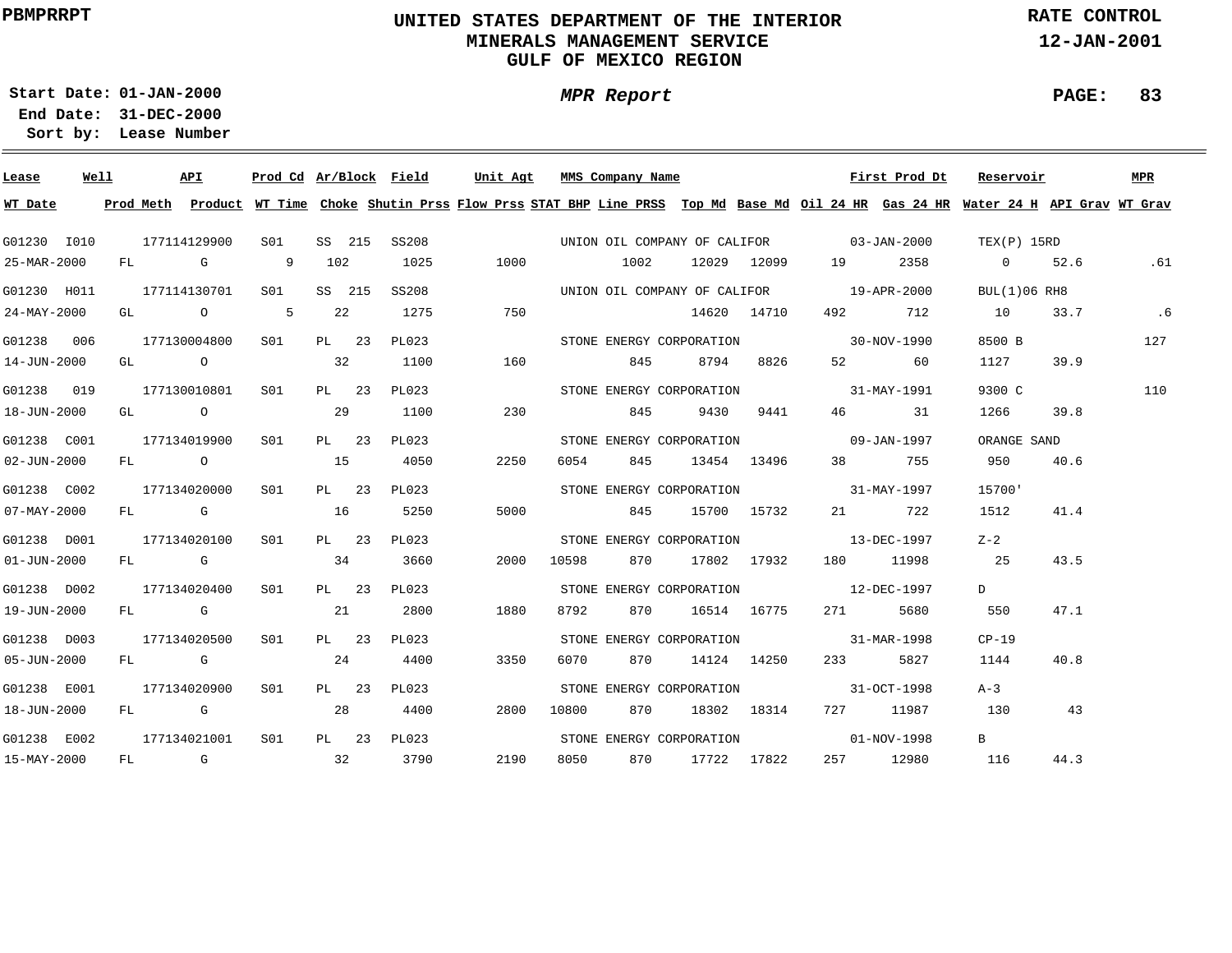### **UNITED STATES DEPARTMENT OF THE INTERIOR MINERALS MANAGEMENT SERVICEGULF OF MEXICO REGION**

**MPR Report**

**RATE CONTROL**

**12-JAN-2001**

# **01-JAN-2000Start Date:**

**31-DEC-2000 End Date: Lease Number Sort by:**

| Lease             | Well | API          |                 |        | Prod Cd Ar/Block Field |                                      |       | Unit Agt MMS Company Name |      |             |                          | First Prod Dt         | Reservoir                                                                                                                               |      | MPR  |
|-------------------|------|--------------|-----------------|--------|------------------------|--------------------------------------|-------|---------------------------|------|-------------|--------------------------|-----------------------|-----------------------------------------------------------------------------------------------------------------------------------------|------|------|
| WT Date           |      |              |                 |        |                        |                                      |       |                           |      |             |                          |                       | Prod Meth Product WT Time Choke Shutin Prss Flow Prss STAT BHP Line PRSS Top Md Base Md Oil 24 HR Gas 24 HR Water 24 H API Grav WT Grav |      |      |
| G01238            | 029  | 177134022200 |                 |        | S01 PL 23 PL023        | STONE ENERGY CORPORATION 01-JUN-2000 |       |                           |      |             |                          |                       | 11300'                                                                                                                                  |      |      |
| $05 - JUN - 2000$ |      | FL G         |                 | 11     | 3860                   | 1100                                 | ##### | 1080                      |      |             | 11616 11710 40           | 240                   | $\sim$ 1                                                                                                                                | 43.2 |      |
| G01240 CC015      |      | 177154059700 | S02             | ST 51  | ST052                  |                                      |       | CHEVRON USA INC           |      |             | 27-JUN-1996              |                       | 9000 C                                                                                                                                  |      |      |
| 02-SEP-2000       |      |              | GL 0 4 36       |        | 1200                   | 293                                  |       |                           |      | 10136 10158 |                          | 570 331               | 570                                                                                                                                     | 34.2 | .65  |
| G01241 020        |      | 177154055301 | S02             | ST 52  | ST052                  |                                      |       | CHEVRON USA INC           |      |             |                          | 05-APR-2000           | 5700 C                                                                                                                                  |      |      |
| 17-JUL-2000       |      |              | FL 0 6 34       |        | 2224                   | 229                                  |       |                           | 5994 | 6010        | 289                      | 336                   | 434                                                                                                                                     | 33.4 | .6   |
| G01241 026        |      | 177154098000 | S02             | ST 52  | ST052                  |                                      |       | CHEVRON USA INC           |      |             |                          | 02-APR-2000           | 14000' FB "D"                                                                                                                           |      |      |
| 09-APR-2000       |      | FL G 4       |                 | -20    | 7527                   | 7323                                 |       | 1096                      |      | 17056 17162 | 58 — 1                   | 5076                  | 38                                                                                                                                      | 44.5 | .65  |
| G01241 028        |      | 177154099201 | S01             | ST 52  | ST052                  |                                      |       | CHEVRON USA INC           |      |             |                          | 07-JUL-2000           | E2 SAND FB G1                                                                                                                           |      |      |
| $07 - JUL - 2000$ |      | FL G 4       |                 | 44     | 5844                   | 4977                                 |       | 1500                      |      | 18550 18608 |                          | 630 30432             | 6 44.3                                                                                                                                  |      | .65  |
| G01244 016        |      | 177154099801 | S01 <b>S</b>    | ST 72  | PL023                  |                                      |       | FORCENERGY INC            |      |             | 18-JUN-2000              |                       | Z1 SEG FB 3                                                                                                                             |      |      |
| 22-JUN-2000       |      | $FL$ G 24    |                 | 28     | 10300                  | 8440                                 |       | 835                       |      | 16948 16960 | 650 — 10                 | 6700                  | 130                                                                                                                                     | 38.6 | .6   |
| G01250 C004       |      | 177154028100 | SO1 SO          | ST 164 | ST172                  | 891008946                            |       | EXXON MOBIL CORPORATION   |      |             | $31 - \text{MAX} - 1979$ |                       | B10 RI                                                                                                                                  |      | 2016 |
| 25-MAY-2000       |      | FL G         |                 | 64     | 390                    | 194                                  | 540   | 192 7661 7685             |      |             |                          | $0 \t380$             | $\overline{0}$                                                                                                                          |      |      |
| G01250 C010       |      | 177154087400 | SO1             | ST 164 | ST172                  | 891008946                            |       | EXXON MOBIL CORPORATION   |      |             | $19 - DEC - 1998$        |                       | $B-40.G$                                                                                                                                |      |      |
| $05 - MAX - 2000$ |      | FL G         |                 | 29     | 2200                   | 1325                                 |       | 1065 9984 10017           |      |             |                          | 248 1676              | 552                                                                                                                                     | 36.7 |      |
| G01250 C024D      |      | 177154087700 | DO <sub>2</sub> | ST 164 | ST172                  | 891008946                            |       | EXXON MOBIL CORPORATION   |      |             | $21 - JAN - 1996$        |                       | B-10,I                                                                                                                                  |      |      |
| 27-MAY-2000       |      | FL G         |                 | 64     | 380                    | 194                                  |       | 193                       |      | 11250 11294 |                          | $0 \qquad \qquad 273$ | $\overline{0}$                                                                                                                          |      |      |
| G01250 C012       |      | 177154088100 | S03             |        | ST 164 ST172           | 891008946                            |       | EXXON MOBIL CORPORATION   |      |             | 21-SEP-1999              |                       | C20/35/45                                                                                                                               |      |      |
| $12 - MAX - 2000$ |      | GL O         |                 | 34     |                        | 415                                  | 1290  | 9412                      |      | 9656        | 323 and $\overline{a}$   | 293                   | 1984 35.4                                                                                                                               |      |      |
| G01250 C018       |      | 177154088300 | S02             |        | ST 164 ST172           | 891008946                            |       | EXXON MOBIL CORPORATION   |      |             | 30-SEP-1997              |                       | $C-60$ , G                                                                                                                              |      |      |
| 29-MAY-2000       |      | GL O         | 88              |        |                        | 250                                  |       | 9790                      |      | 9810        |                          | 156 253               | 1407                                                                                                                                    | 35.4 |      |

**PAGE: 84**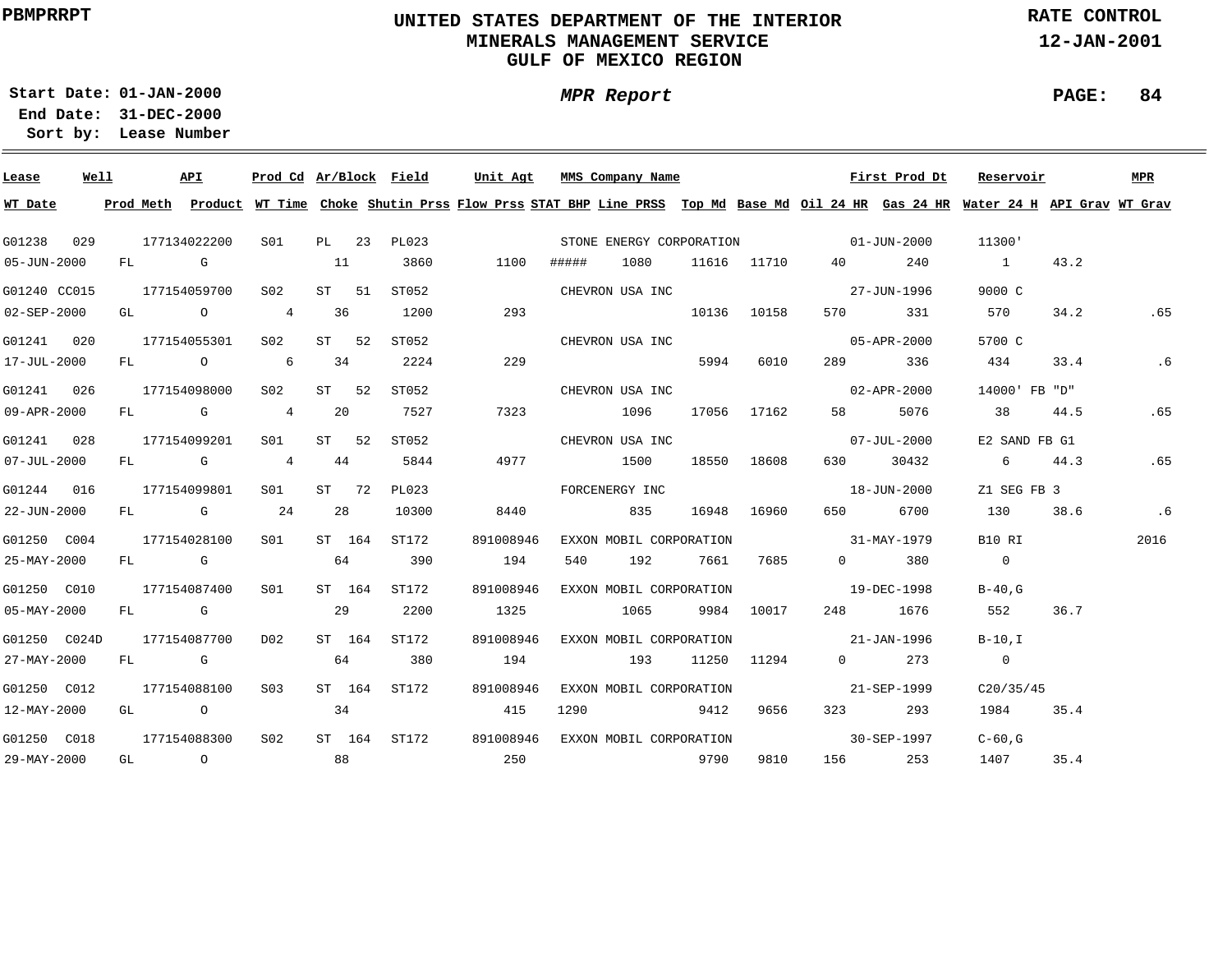### **UNITED STATES DEPARTMENT OF THE INTERIOR MINERALS MANAGEMENT SERVICEGULF OF MEXICO REGION**

**MPR Report**

**RATE CONTROL**

**12-JAN-2001**

**PAGE: 85**

**01-JAN-2000Start Date:31-DEC-2000 End Date:** 

| Lease                    | Well |  | API                          | Prod Cd Ar/Block Field |    |                               | Unit Agt                                                                                                                                |      | MMS Company Name                    |                 |      |      | First Prod Dt                       | Reservoir                  |      | <b>MPR</b> |
|--------------------------|------|--|------------------------------|------------------------|----|-------------------------------|-----------------------------------------------------------------------------------------------------------------------------------------|------|-------------------------------------|-----------------|------|------|-------------------------------------|----------------------------|------|------------|
| WT Date                  |      |  |                              |                        |    |                               | Prod Meth Product WT Time Choke Shutin Prss Flow Prss STAT BHP Line PRSS Top Md Base Md Oil 24 HR Gas 24 HR Water 24 H API Grav WT Grav |      |                                     |                 |      |      |                                     |                            |      |            |
| G01250 C025              |      |  |                              |                        |    | 177154090800 S01 ST 164 ST172 |                                                                                                                                         |      |                                     |                 |      |      |                                     |                            |      |            |
| $04 - JUN - 2000$        |      |  | FL G                         | 64 375                 |    |                               | 200                                                                                                                                     | 250  |                                     |                 |      |      | 195 11620 11673 1 1736              | $\overline{4}$             | 40.8 |            |
| G01250 C013              |      |  | 177154091100 S02             |                        |    | ST 164 ST172                  | 891008946                                                                                                                               |      |                                     |                 |      |      | EXXON MOBIL CORPORATION 24-NOV-1998 | A70 RI                     |      |            |
| 19-MAR-2000              |      |  | FL G                         |                        | 16 | 1725                          | 600                                                                                                                                     |      |                                     | 192 10345 10385 |      |      | $0 \qquad \qquad 229$               | 210                        |      |            |
| G01250 C013              |      |  | 177154091100 S02             |                        |    | ST 164 ST172                  | 891008946                                                                                                                               |      | EXXON MOBIL CORPORATION             |                 |      |      | $24 - NOV - 1998$                   | A70 RI                     |      |            |
| 27-APR-2000              |      |  | FL G                         |                        |    | 24 1725                       | 500                                                                                                                                     |      |                                     | 180 10345 10385 |      |      | 0 660                               | 418                        |      |            |
| G01251 A007              |      |  | 177152008200 S03             |                        |    | ST 165 ST172                  | 891008946                                                                                                                               |      | EXXON MOBIL CORPORATION             |                 |      |      | $31 - \text{MAX} - 1993$            | A-65.AB                    |      | 7894       |
| 27-APR-2000              |      |  | FL G 88                      |                        |    | 580                           | 190                                                                                                                                     |      | 170                                 | 4552            | 4664 |      | 0 4687                              | $\overline{\phantom{0}}$   |      |            |
| G01251 A011              |      |  | 177152009202 S02             |                        |    | ST 165 ST172                  | 891008946                                                                                                                               |      | EXXON MOBIL CORPORATION 31-DEC-1996 |                 |      |      |                                     | A-60                       |      |            |
| 03-MAR-2000              |      |  | FL G 88                      |                        |    | 1090                          | 200                                                                                                                                     |      | 1424 170 8796                       |                 | 8820 |      | $0 \qquad \qquad 447$               | 163                        |      |            |
| G01251 B004              |      |  | 177154019401 S01             |                        |    | ST 165 ST172                  | 891008946                                                                                                                               |      |                                     |                 |      |      | EXXON MOBIL CORPORATION 08-APR-1997 | A-65,AB                    |      |            |
| 12-MAR-2000              |      |  | FL G                         |                        | 88 | 390                           | 240                                                                                                                                     |      |                                     | 190 9034        | 9118 |      | 0 1697                              | $\overline{\mathbf{3}}$    |      |            |
| G01251 B004              |      |  | 177154019401                 | S01                    |    | ST 165 ST172                  | 891008946                                                                                                                               |      | EXXON MOBIL CORPORATION             |                 |      |      | $08 - APR - 1997$                   | A-65,AB                    |      |            |
| 11-JUN-2000              |      |  | FL G 88                      |                        |    | 456                           | 240                                                                                                                                     |      | 180 9034                            |                 |      | 9118 | 0 1708                              | $\sim$ 0                   |      |            |
| G01251 E006              |      |  | 177154043700 SO1             |                        |    | ST 165 ST172                  | 891008946                                                                                                                               |      | EXXON MOBIL CORPORATION             |                 |      |      | 31-DEC-1981                         | B10 RAB                    |      | 4615       |
| 18-MAY-2000              |      |  | FL G 88                      |                        |    | 650                           | 230                                                                                                                                     | 1011 |                                     | 190 9142        | 9187 |      | 1 5273                              | $\overline{2}$             | 45.8 |            |
| G01251 E004              |      |  | 177154045100 D64             |                        |    | ST 165 ST172                  | 891008946                                                                                                                               |      | EXXON MOBIL CORPORATION             |                 |      |      | 23-JAN-1998                         | B10 RAB                    |      |            |
| $04 - \text{MAX} - 2000$ |      |  | FL G                         |                        | 88 | 590                           | 220                                                                                                                                     | 745  |                                     | 190 8961        | 9036 |      | 3 3716                              | $\mathbf{1}$               | 46.8 |            |
| G01251 E013              |      |  | 177154045901 S01             |                        |    | ST 165 ST172                  | 891008946                                                                                                                               |      | EXXON MOBIL CORPORATION             |                 |      |      | $31 - JAN - 1983$                   | B10 RAB                    |      | 6030       |
| $02 - \text{MAX} - 2000$ |      |  | FL G                         |                        | 88 | 460                           | 220                                                                                                                                     | 455  | 190 8690                            |                 | 8742 |      | $0 \t 1916 \t 1$                    |                            |      |            |
|                          |      |  | G01251 E012 177154049900 S04 |                        |    | ST 165 ST172                  | 891008946                                                                                                                               |      | EXXON MOBIL CORPORATION             |                 |      |      |                                     | $20-NOV-1999$ $C-55, AB-2$ |      |            |
| 22-APR-2000              |      |  | FL G 23                      |                        |    | 3250                          | 3000                                                                                                                                    |      | 3345 190 9500 9520                  |                 |      |      | 134 12108                           | 15                         | 50.9 |            |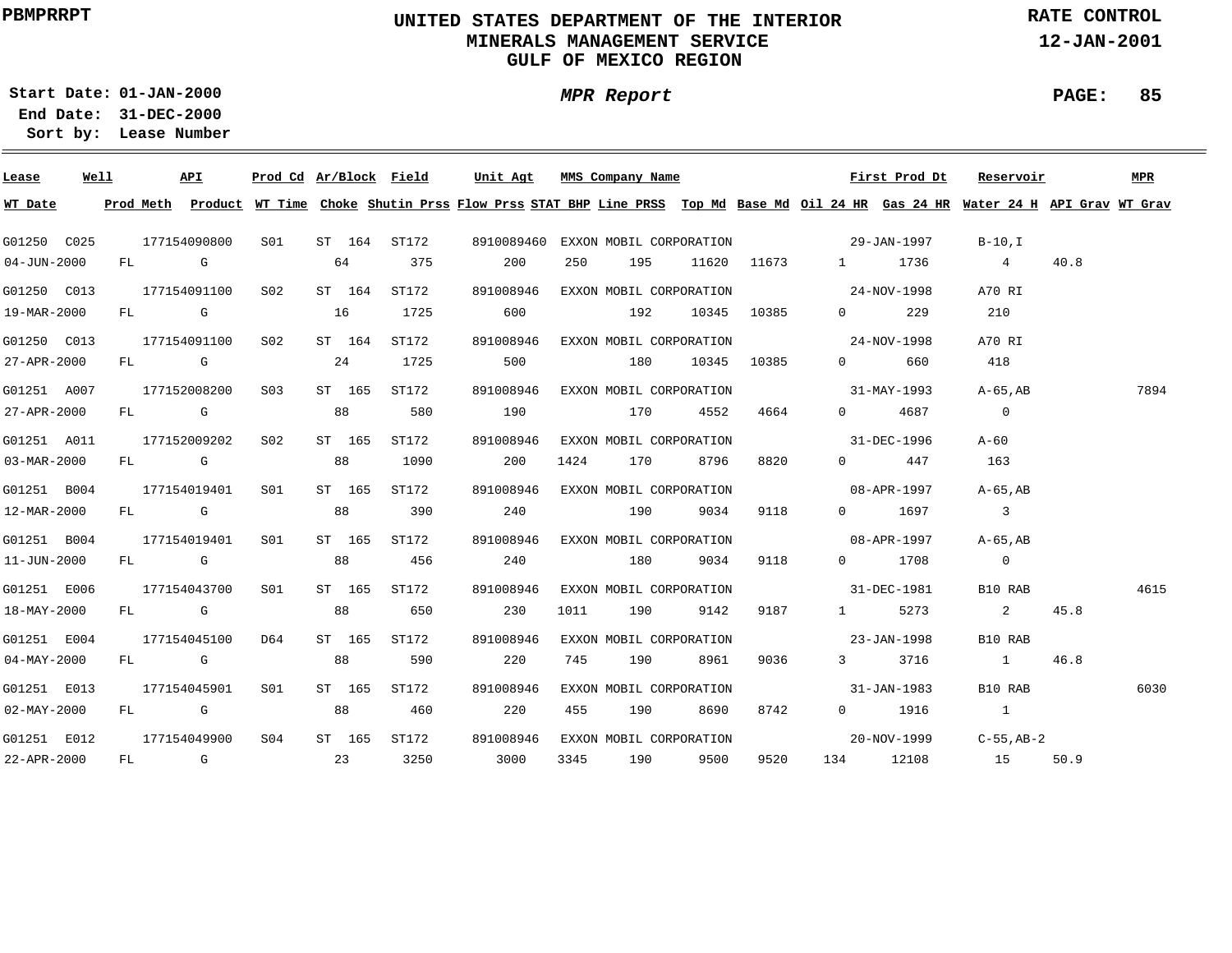### **UNITED STATES DEPARTMENT OF THE INTERIOR MINERALS MANAGEMENT SERVICEGULF OF MEXICO REGION**

**MPR Report**

**RATE CONTROL**

**12-JAN-2001**

**PAGE: 86**

**01-JAN-2000Start Date:**

| Lease        | Well |    | API          |                 |        |        | Prod Cd Ar/Block Field | Unit Agt  |      | MMS Company Name        |      |             |                                                                                                                                                                                                                                                                                                                                    | First Prod Dt | Reservoir                                                                                                                               |      | <b>MPR</b> |
|--------------|------|----|--------------|-----------------|--------|--------|------------------------|-----------|------|-------------------------|------|-------------|------------------------------------------------------------------------------------------------------------------------------------------------------------------------------------------------------------------------------------------------------------------------------------------------------------------------------------|---------------|-----------------------------------------------------------------------------------------------------------------------------------------|------|------------|
| WT Date      |      |    |              |                 |        |        |                        |           |      |                         |      |             |                                                                                                                                                                                                                                                                                                                                    |               | Prod Meth Product WT Time Choke Shutin Prss Flow Prss STAT BHP Line PRSS Top Md Base Md Oil 24 HR Gas 24 HR Water 24 H API Grav WT Grav |      |            |
| G01251 E019  |      |    | 177154069002 | S <sub>02</sub> |        | ST 165 | ST172                  | 891008946 |      | EXXON MOBIL CORPORATION |      |             | $09 - DEC - 1999$                                                                                                                                                                                                                                                                                                                  |               | $A - 60$                                                                                                                                |      |            |
| 06-JAN-2000  |      |    | FL G         | 23              | 20     |        | 1600                   | 1490      |      | 190                     | 5516 | 5550        | $\overline{0}$ and $\overline{0}$ and $\overline{0}$ and $\overline{0}$ and $\overline{0}$ and $\overline{0}$ and $\overline{0}$ and $\overline{0}$ and $\overline{0}$ and $\overline{0}$ and $\overline{0}$ and $\overline{0}$ and $\overline{0}$ and $\overline{0}$ and $\overline{0}$ and $\overline{0}$ and $\overline{0}$ and | 4418          | $6\overline{6}$                                                                                                                         |      | .6         |
| G01251 E019  |      |    | 177154069002 | S02             |        | ST 165 | ST172                  | 891008946 |      | EXXON MOBIL CORPORATION |      |             | $09 - DEC - 1999$                                                                                                                                                                                                                                                                                                                  |               | A-60                                                                                                                                    |      |            |
| 12-FEB-2000  |      |    | FL G         |                 | 26     |        | 1600                   | 1260      |      | 190                     | 5516 | 5550        | $1 \quad \cdots$                                                                                                                                                                                                                                                                                                                   | 7253          | 13                                                                                                                                      | 48.1 |            |
| G01251 E019  |      |    | 177154069002 | S02             |        | ST 165 | ST172                  | 891008946 |      | EXXON MOBIL CORPORATION |      |             | $09 - DEC - 1999$                                                                                                                                                                                                                                                                                                                  |               | A-60                                                                                                                                    |      |            |
| 05-MAY-2000  |      |    | FL G         |                 | 26     |        | 1525                   | 1280      |      | 190                     | 5516 | 5550        | $2 \left( \frac{1}{2} \right)$                                                                                                                                                                                                                                                                                                     | 7337          | 19                                                                                                                                      | 48.1 |            |
| G01253 A002D |      |    | 177154000900 | D02             |        | ST 169 | ST196                  |           |      | SAMEDAN OIL CORPORATION |      |             |                                                                                                                                                                                                                                                                                                                                    | 31-AUG-1971   | $PB-5$                                                                                                                                  |      | 303        |
| 29-JUN-2000  |      | FL | G 24         |                 |        | 22     | 1520                   | 480       |      | 1028                    | 9710 | 9718        | 124 20                                                                                                                                                                                                                                                                                                                             | 89            | 1224                                                                                                                                    | 44.7 |            |
| G01253 A005D |      |    | 177154001200 | D03             | ST 169 |        | ST196                  |           |      | SAMEDAN OIL CORPORATION |      |             |                                                                                                                                                                                                                                                                                                                                    | 01-FEB-1995   | $PB-5B$                                                                                                                                 |      |            |
| 29-JUN-2000  |      |    | FL 0 24      |                 | 20     |        |                        | 380       |      |                         | 9311 | 9327        | 125                                                                                                                                                                                                                                                                                                                                | 59            | 1006                                                                                                                                    | 34.7 |            |
| G01253 B002  |      |    | 177154092300 | DO1             |        | ST 169 | ST196                  |           |      | SAMEDAN OIL CORPORATION |      |             |                                                                                                                                                                                                                                                                                                                                    | 02-JUL-1997   | $PB-5B$                                                                                                                                 |      |            |
| 12-JUN-2000  |      |    | FL 0 24      |                 | 64     |        |                        | 210       |      | 1004 10462 10476        |      |             |                                                                                                                                                                                                                                                                                                                                    | 259 16        | 1459                                                                                                                                    | 34.7 |            |
| G01253 B002D |      |    | 177154092300 | D02             |        | ST 169 | ST196                  |           |      | SAMEDAN OIL CORPORATION |      |             | $01 - JUL - 1997$                                                                                                                                                                                                                                                                                                                  |               | $PB-5$                                                                                                                                  |      |            |
| 27-JUN-2000  |      |    | FL 0 24      |                 | 64     |        |                        | 200       |      | 1711 10166 10190        |      |             |                                                                                                                                                                                                                                                                                                                                    | 222 174       | 1043                                                                                                                                    | 34.7 |            |
| G01256 C003  |      |    | 177154060700 | SO1 SO          |        | ST 172 | ST172                  |           |      | SAMEDAN OIL CORPORATION |      |             | $31 - JAN - 1985$                                                                                                                                                                                                                                                                                                                  |               | C11B RD                                                                                                                                 |      | $\Omega$   |
| 28-JUN-2000  |      |    | FL 0 24      |                 | 64     |        |                        | 120       | 680  | 8038                    |      | 8053        |                                                                                                                                                                                                                                                                                                                                    | 33 346        | 23                                                                                                                                      | 34.7 |            |
| G01256 C006  |      |    | 177154079501 | SO1             |        | ST 172 | ST172                  |           |      | SAMEDAN OIL CORPORATION |      |             | 31-JUL-1996                                                                                                                                                                                                                                                                                                                        |               | C8                                                                                                                                      |      |            |
| 28-JUN-2000  |      |    | $FL$ G 24    |                 | 128    |        | 565                    | 365       | 1332 | 1200                    |      | 10278 10318 |                                                                                                                                                                                                                                                                                                                                    | 1 3195        | $\overline{0}$                                                                                                                          | 51.1 |            |
| G01259 A007  |      |    | 177150092901 | S <sub>01</sub> |        | ST 176 | ST176                  |           |      | CHEVRON USA INC         |      |             |                                                                                                                                                                                                                                                                                                                                    | 05-JUL-2000   | E SD FB H1                                                                                                                              |      |            |
| 24-JUL-2000  |      |    | $FL$ G 24    |                 | 20     |        | 2250                   | 2015      |      | 1080                    | 8912 | 8964        | 354                                                                                                                                                                                                                                                                                                                                | 3453          | 11                                                                                                                                      | 39   | .65        |
| G01260 E017  |      |    | 177154101302 | S <sub>01</sub> |        | ST 177 | ST176                  |           |      | CHEVRON USA INC         |      |             |                                                                                                                                                                                                                                                                                                                                    | 09-JUL-2000   | F2 H1                                                                                                                                   |      |            |
| 12-JUL-2000  |      |    | FL 0 24      |                 | 40     |        |                        | 1290      |      |                         | 9420 | 9552        | 4275                                                                                                                                                                                                                                                                                                                               |               | 2541 9                                                                                                                                  | 39   | .65        |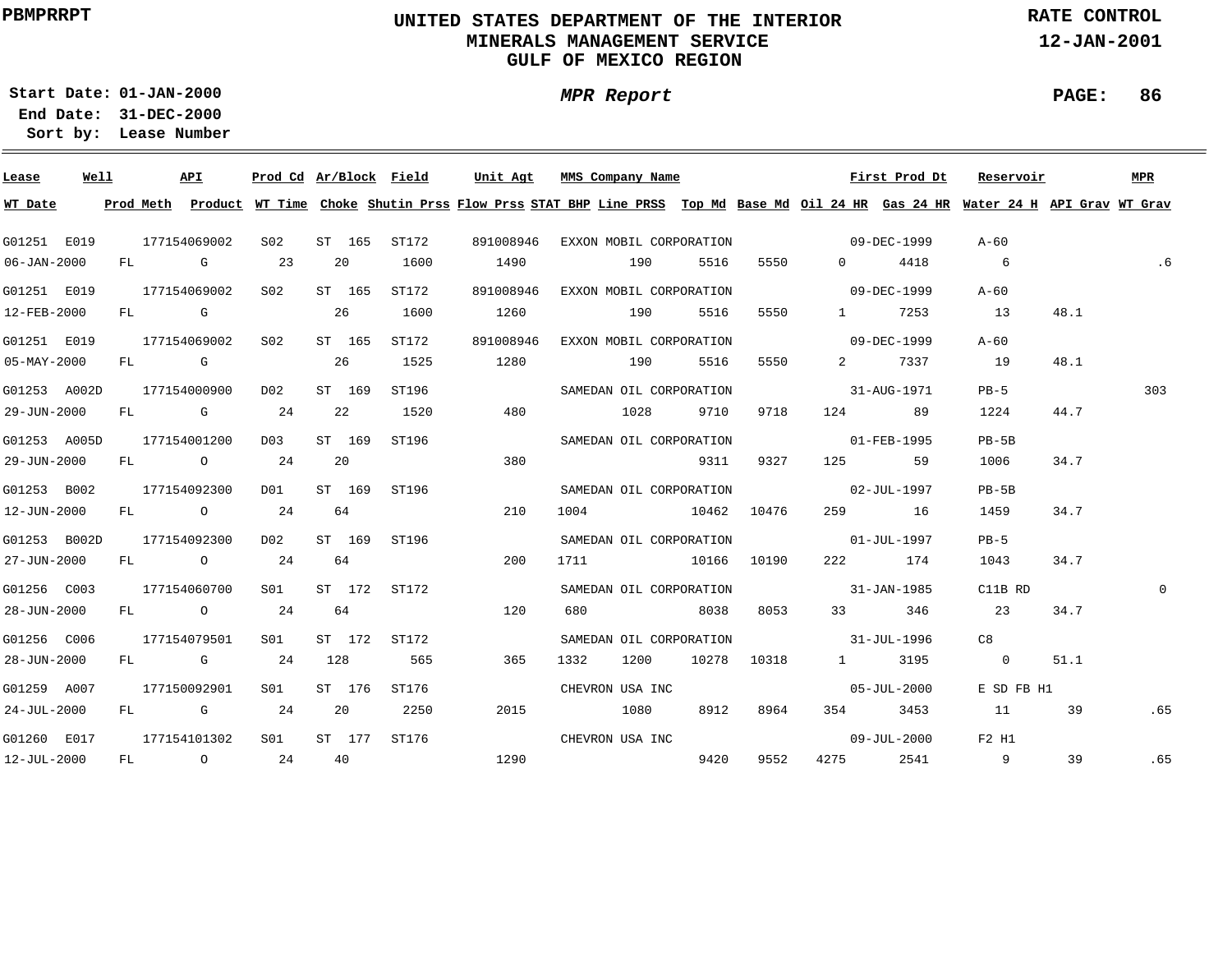### **UNITED STATES DEPARTMENT OF THE INTERIOR MINERALS MANAGEMENT SERVICEGULF OF MEXICO REGION**

**MPR Report**

**RATE CONTROL**

**12-JAN-2001**

**PAGE: 87**

**01-JAN-2000Start Date:31-DEC-2000 End Date:** 

| Lease             | Well |    |                                                                                                                                                                                                                                | API                                                                                                                                                                                                                            | Prod Cd Ar/Block Field |    |         |                                                                                                                                         | Unit Agt |      | MMS Company Name   |     |      |                                          |                  |          | First Prod Dt     | Reservoir                |               | MPR |
|-------------------|------|----|--------------------------------------------------------------------------------------------------------------------------------------------------------------------------------------------------------------------------------|--------------------------------------------------------------------------------------------------------------------------------------------------------------------------------------------------------------------------------|------------------------|----|---------|-----------------------------------------------------------------------------------------------------------------------------------------|----------|------|--------------------|-----|------|------------------------------------------|------------------|----------|-------------------|--------------------------|---------------|-----|
| WT Date           |      |    |                                                                                                                                                                                                                                |                                                                                                                                                                                                                                |                        |    |         | Prod Meth Product WT Time Choke Shutin Prss Flow Prss STAT BHP Line PRSS Top Md Base Md Oil 24 HR Gas 24 HR Water 24 H API Grav WT Grav |          |      |                    |     |      |                                          |                  |          |                   |                          |               |     |
| G01261 A001       |      |    |                                                                                                                                                                                                                                | 177154010100                                                                                                                                                                                                                   | S02                    |    | ST 190  | ST190                                                                                                                                   |          |      |                    |     |      | LOUISIANA LAND AND EXPLORATI 03-MAY-1997 |                  |          |                   | D2 SAND SEG F            |               |     |
| 25-JUN-2000       |      | FL | and the Group of Group of the Group of the State of the State of the State of the State of the State of the State of the State of the State of the State of the State of the State of the State of the State of the State of t |                                                                                                                                                                                                                                |                        |    | 48      | 1500                                                                                                                                    |          | 506  |                    | 926 | 8984 | 9002                                     |                  | $\Omega$ | 562               | 162                      |               |     |
| G01261 A002       |      |    |                                                                                                                                                                                                                                | 177154015501                                                                                                                                                                                                                   | SO4                    |    | ST 190  | ST190                                                                                                                                   |          |      |                    |     |      | LOUISIANA LAND AND EXPLORATI             |                  |          | 28-APR-1998       | $A-2$                    |               |     |
| 25-JUN-2000       |      | FL |                                                                                                                                                                                                                                | <b>G</b>                                                                                                                                                                                                                       |                        |    | 23      | 2540                                                                                                                                    |          | 1748 | 3248               | 926 | 8432 | 8516                                     | 20               |          | 6853              | 22                       | 46.1          |     |
| G01261 A007D      |      |    |                                                                                                                                                                                                                                | 177154090300                                                                                                                                                                                                                   | DO1                    |    | ST 190  | ST190                                                                                                                                   |          |      |                    |     |      | LOUISIANA LAND AND EXPLORATI             |                  |          | 29-MAR-1997       |                          | B1 SAND SEG F |     |
| 25-JUN-2000       |      | FL |                                                                                                                                                                                                                                | in Gregorian Gregorian Gregorian Schwarz and Son State and Schwarz and Schwarz and Schwarz and Schwarz and Schwarz and Schwarz and Schwarz and Schwarz and Schwarz and Schwarz and Schwarz and Schwarz and Schwarz and Schwarz |                        |    | 48      | 2020                                                                                                                                    |          | 554  |                    | 926 | 8364 | 8460                                     | 7                |          | 6568              | 10                       | 46.1          |     |
| G01261 A007       |      |    |                                                                                                                                                                                                                                | 177154090300                                                                                                                                                                                                                   | D02                    |    | ST 190  | ST190                                                                                                                                   |          |      |                    |     |      | LOUISIANA LAND AND EXPLORATI             |                  |          | 14-AUG-1997       | $B-3$                    |               |     |
| 25-JUN-2000       |      | FL | and the Control Control Control Control Control Control Control Control Control Control Control Control Control                                                                                                                |                                                                                                                                                                                                                                |                        |    | 22      | 1380                                                                                                                                    |          | 724  |                    | 926 | 8846 | 8866                                     | $1 \quad \cdots$ |          | 4079              | $\overline{\phantom{0}}$ | 52.5          |     |
| G01261 B008       |      |    |                                                                                                                                                                                                                                | 177154090700                                                                                                                                                                                                                   | S02                    |    | ST 190  | ST190                                                                                                                                   |          |      |                    |     |      | LOUISIANA LAND AND EXPLORATI             |                  |          | 30-SEP-1999       | $D-2/D2L$                |               |     |
| 25-JUN-2000       |      |    | FL G                                                                                                                                                                                                                           |                                                                                                                                                                                                                                |                        |    | 31      | 2750                                                                                                                                    |          | 1929 | 2633               | 926 |      | 10200 10790                              | 23               |          | 2811              | 233                      | 39.2          |     |
| G01261 A008       |      |    |                                                                                                                                                                                                                                | 177154094000                                                                                                                                                                                                                   | SO1                    |    | ST 190  | ST190                                                                                                                                   |          |      |                    |     |      | LOUISIANA LAND AND EXPLORATI 09-APR-1998 |                  |          |                   | $A-2$                    |               |     |
| 20-JUN-2000       |      |    | FL G                                                                                                                                                                                                                           |                                                                                                                                                                                                                                |                        |    | 32      | 2840                                                                                                                                    |          | 2202 | 3848               | 926 |      | 10210 10230                              | 35               |          | 10077             | $\sim$ 1                 | 48.6          |     |
| G01269 A003       |      |    |                                                                                                                                                                                                                                | 177154019201                                                                                                                                                                                                                   | SO1                    |    | ST 203  | ST190                                                                                                                                   |          |      |                    |     |      | LOUISIANA LAND AND EXPLORATI 12-OCT-2000 |                  |          |                   | $E-2$ SAND               |               |     |
| 15-NOV-2000       |      |    |                                                                                                                                                                                                                                | FL G                                                                                                                                                                                                                           | 12                     | 18 |         | 3926                                                                                                                                    |          | 3502 | #####              | 961 |      | 10434 10459                              | 44 \             |          | 9507              | $\sim$ 1                 | 48.2          | .57 |
| G01294 A002       |      |    |                                                                                                                                                                                                                                | 177230001801                                                                                                                                                                                                                   | S02                    |    | $SP$ 62 | SP062                                                                                                                                   |          |      | APACHE CORPORATION |     |      |                                          |                  |          | 13-APR-2000       | L10 RA-II                |               |     |
| 15-APR-2000       |      |    |                                                                                                                                                                                                                                | FL O                                                                                                                                                                                                                           | 24                     | 32 |         | 580                                                                                                                                     |          | 200  |                    |     | 6756 | 6816                                     | 51               |          | 152               | 42                       | 33            | .7  |
| G01294 A004       |      |    |                                                                                                                                                                                                                                | 177230002602                                                                                                                                                                                                                   | S02                    |    | SP 62   | SP062                                                                                                                                   |          |      | APACHE CORPORATION |     |      |                                          |                  |          |                   | T4 RB                    |               |     |
| 12-NOV-2000       |      |    |                                                                                                                                                                                                                                | FL O                                                                                                                                                                                                                           | 24                     |    | 24      | 3500                                                                                                                                    |          | 1000 | 1170               |     | 8872 | 8930                                     | 396 — 1          |          | 1483              | 44                       | 33            | .7  |
| G01294 A019       |      |    |                                                                                                                                                                                                                                | 177230006301                                                                                                                                                                                                                   | D03                    |    | SP 62   | SP062                                                                                                                                   |          |      | APACHE CORPORATION |     |      |                                          |                  |          | $03 - JUL - 2000$ | K SAND                   |               |     |
| $05 - JUL - 2000$ |      | FL |                                                                                                                                                                                                                                | $\overline{O}$                                                                                                                                                                                                                 | 24                     |    | 20      | 1000                                                                                                                                    |          | 670  |                    |     | 5720 | 5741                                     | 342              |          | 276               | 18                       | 33            | .7  |
| G01294 A011       |      |    |                                                                                                                                                                                                                                | 177230008201                                                                                                                                                                                                                   | S02                    |    | SP 62   | SP062                                                                                                                                   |          |      | APACHE CORPORATION |     |      |                                          |                  |          | 02-MAR-2000       | M-4 RB                   |               |     |
| 11-MAR-2000       |      | FL |                                                                                                                                                                                                                                | $\circ$                                                                                                                                                                                                                        | 24                     |    | 64      | 1000                                                                                                                                    |          | 105  | 1273               |     | 7838 | 7852                                     | 95               |          | 130               | $\overline{1}$           | 33            | .7  |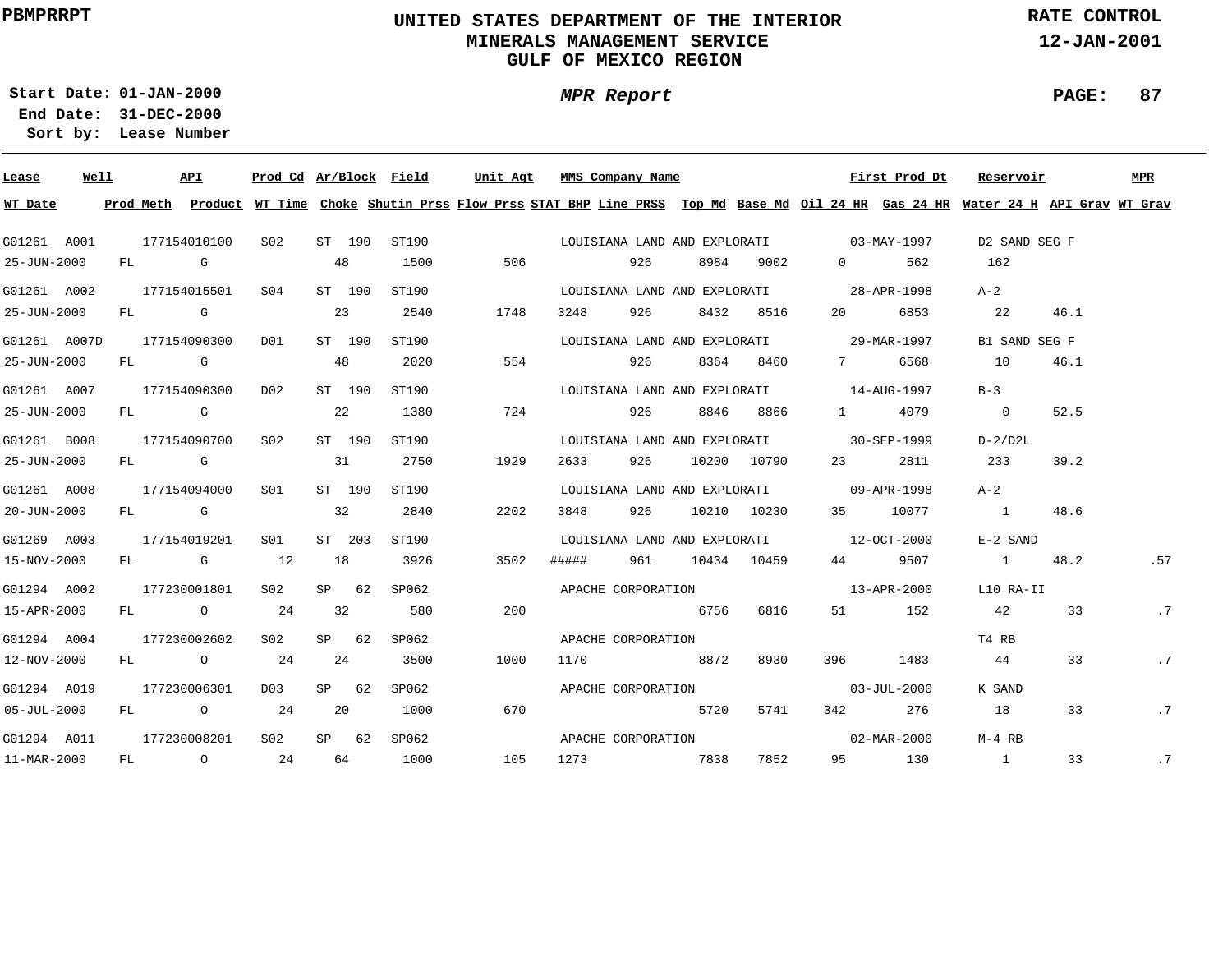### **UNITED STATES DEPARTMENT OF THE INTERIOR MINERALS MANAGEMENT SERVICEGULF OF MEXICO REGION**

**MPR Report**

**RATE CONTROL**

**12-JAN-2001**

**01-JAN-2000Start Date:**

**31-DEC-2000 End Date: Lease Number Sort by:**

| Lease             | Well |     | API                                                                     | Prod Cd Ar/Block Field |    |         |       | Unit Agt  | MMS Company Name                                                                                                                        |      |             |                   | First Prod Dt            | Reservoir      |      | <b>MPR</b> |
|-------------------|------|-----|-------------------------------------------------------------------------|------------------------|----|---------|-------|-----------|-----------------------------------------------------------------------------------------------------------------------------------------|------|-------------|-------------------|--------------------------|----------------|------|------------|
| WT Date           |      |     |                                                                         |                        |    |         |       |           | Prod Meth Product WT Time Choke Shutin Prss Flow Prss STAT BHP Line PRSS Top Md Base Md Oil 24 HR Gas 24 HR Water 24 H API Grav WT Grav |      |             |                   |                          |                |      |            |
| G01294 D007       |      |     | 177234012200                                                            | SO <sub>4</sub>        | SP | 62      | SP062 |           | APACHE CORPORATION                                                                                                                      |      |             |                   | 26-FEB-2000              | L RE           |      |            |
| 01-MAR-2000       |      | FL  | $\circ$                                                                 | 24                     | 30 |         | 1200  | 320       | 1905                                                                                                                                    | 7143 | 7159        | 496               | 619                      | 14             | 32   | .7         |
| G01294 D009       |      |     | 177234013000                                                            | SO2                    |    | SP 62   | SP062 |           | APACHE CORPORATION                                                                                                                      |      |             |                   | $10 - \text{AUG} - 2000$ | T4 RB          |      |            |
| 21-AUG-2000       |      | FL  | $\overline{O}$                                                          | 24                     | 19 |         | 1200  | 425       | 8725<br>1215                                                                                                                            |      | 8754        | 511               | 598                      | - 70           | 32   | .7         |
| G01294 D018       |      |     | 177234013100                                                            | S06                    |    | $SP$ 62 | SP062 |           | APACHE CORPORATION                                                                                                                      |      |             |                   | 05-SEP-2000              | L SAND         |      |            |
| 07-SEP-2000       |      | FL  | $\overline{O}$ and $\overline{O}$ and $\overline{O}$                    | 24                     | 16 |         | 1240  | 860       |                                                                                                                                         | 6417 | 6466        | 441               | 472                      | $\overline{0}$ | 32   | .7         |
| G01294 D012       |      |     | 177234013200                                                            | S <sub>02</sub>        |    | $SP$ 62 | SP062 |           | APACHE CORPORATION                                                                                                                      |      |             |                   | 20-OCT-2000              | V1 RA-1        |      |            |
| 29-OCT-2000       |      | GL  | $\overline{O}$                                                          | 24                     | 26 |         | 1200  | 520       | 7250<br>1126                                                                                                                            |      | 7308        | 499               | 603                      | 2              | 34   | .69        |
| G01294 D022       |      |     | 177234013801                                                            | SO2                    |    | $SP$ 62 | SP062 |           | APACHE CORPORATION                                                                                                                      |      |             |                   | 16-MAR-2000              | L10 RA-I       |      |            |
| 21-MAR-2000       |      | FL. | $\overline{O}$ and $\overline{O}$ and $\overline{O}$ and $\overline{O}$ | 24                     | 26 |         | 1300  | 400       | 1300                                                                                                                                    | 7030 | 7180        | 525               | 303                      | 33             | 32   | .7         |
| G01294 D014       |      |     | 177234014100                                                            | S <sub>03</sub>        |    | $SP$ 62 | SP062 |           | APACHE CORPORATION                                                                                                                      |      |             |                   | 17-SEP-2000              | NO RC          |      |            |
| 20-SEP-2000       |      | FL  | $\circ$ 24                                                              |                        | 16 |         | 1150  | 1025      | 7508<br>1150                                                                                                                            |      | 7534        |                   | 448 424                  | $5^{\circ}$    | 39   | .69        |
| G01294 D023       |      |     | 177234014300                                                            | S <sub>02</sub>        |    | $SP$ 62 | SP062 |           |                                                                                                                                         |      |             |                   |                          | K RA           |      |            |
| 06-SEP-2000       |      |     | FL O                                                                    | 24                     | 16 |         | 1530  | 1475      | 7800 7810<br>847                                                                                                                        |      |             |                   | 202 196                  | $\overline{0}$ | 32   | .7         |
| G01294 D035       |      |     | 177234016900                                                            | S03                    |    | $SP$ 62 | SP062 |           | APACHE CORPORATION                                                                                                                      |      |             | $11 - JAN - 2000$ |                          | MIO-F SAND     |      |            |
| $11 - JAN - 2000$ |      | FL  | $\overline{O}$                                                          | 24                     | 12 |         | 3400  | 1990      | 3400<br>16424 16500                                                                                                                     |      |             | 1480              | 322                      | $\overline{0}$ | 24.2 | .7         |
| G01294 D035       |      |     | 177234016900                                                            | SO4                    |    | SP 62   | SP062 |           | APACHE CORPORATION                                                                                                                      |      |             |                   | 26-AUG-2000              | MI0-B SAND     |      |            |
| 31-AUG-2000       |      | FL  | $\overline{O}$                                                          | 24                     | 12 |         | 3400  | 1990      | 1353                                                                                                                                    |      | 15118 15143 | 1480              | 322                      | $\overline{0}$ | 24.2 | $\cdot$ 7  |
| G01313 C002       |      |     | 177252003000                                                            | S <sub>04</sub>        |    | MP 142  | MP299 | 891008850 | CHEVRON USA INC                                                                                                                         |      |             |                   | $09 - SEP - 2000$        | 7200 C3        |      |            |
| 11-SEP-2000       |      | FL  | $\overline{O}$                                                          | $\overline{4}$         | 20 |         | 890   | 400       |                                                                                                                                         | 7200 | 7260        | 198               | 439                      | 49             | 34.5 | .65        |
| G01313 C003       |      |     | 177252003500                                                            | SO <sub>4</sub>        |    | MP 142  | MP299 | 891008850 | CHEVRON USA INC                                                                                                                         |      |             |                   | $03 - \text{AUG} - 2000$ | 7000 C         |      |            |
| 29-AUG-2000       |      |     | GL O                                                                    | $6\overline{6}$        | 30 |         | 1130  | 160       |                                                                                                                                         | 6595 | 6654        |                   | 306 274                  | 131            | 36   | .65        |

#### **PAGE: 88**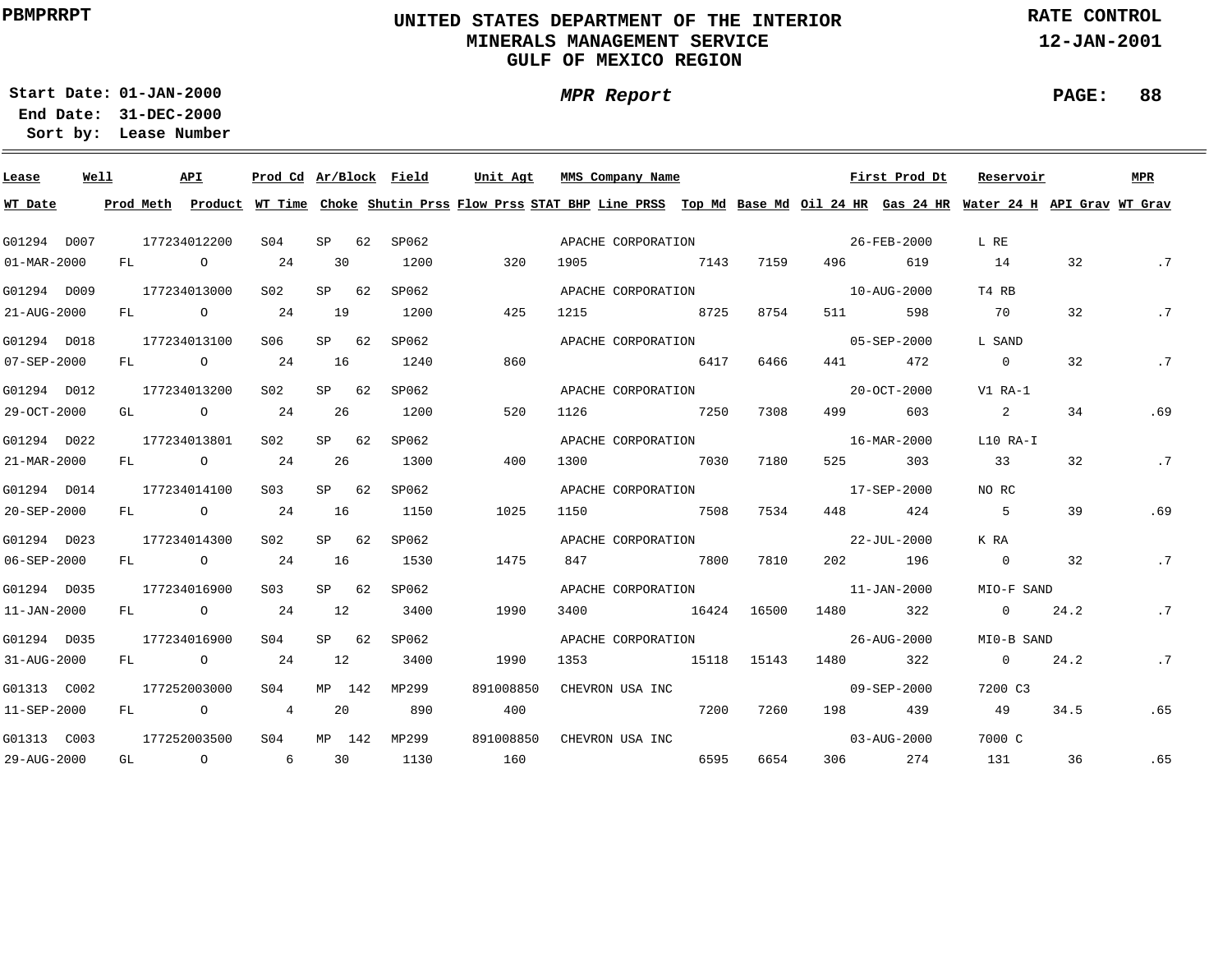### **UNITED STATES DEPARTMENT OF THE INTERIOR MINERALS MANAGEMENT SERVICEGULF OF MEXICO REGION**

**MPR Report**

**RATE CONTROL**

**12-JAN-2001**

**PAGE: 89**

**01-JAN-2000Start Date:31-DEC-2000 End Date:** 

| Lease        | Well |    |           | <b>API</b>     | Prod Cd Ar/Block Field |        |       | Unit Agt  | MMS Company Name                                                                                                              |      |      |                       | First Prod Dt     | Reservoir      |      | MPR |
|--------------|------|----|-----------|----------------|------------------------|--------|-------|-----------|-------------------------------------------------------------------------------------------------------------------------------|------|------|-----------------------|-------------------|----------------|------|-----|
| WT Date      |      |    | Prod Meth |                |                        |        |       |           | Product WT Time Choke Shutin Prss Flow Prss STAT BHP Line PRSS Top Md Base Md Oil 24 HR Gas 24 HR Water 24 H API Grav WT Grav |      |      |                       |                   |                |      |     |
| G01313 C009  |      |    |           | 177252005900   | S05                    | MP 142 | MP299 | 891008850 | CHEVRON USA INC                                                                                                               |      |      |                       | 31-JUL-2000       | 6850 C         |      |     |
| 23-JUL-2000  |      | FL |           | $\circ$        | 24                     | 28     | 1100  | 400       |                                                                                                                               | 6958 | 7026 | 770 — 170             | 552               | $\overline{0}$ | 40   | .65 |
| G01315 DA010 |      |    |           | 177244085201   | S01                    | MP 298 | MP299 | 891008850 | CHEVRON USA INC                                                                                                               |      |      |                       | 20-MAR-2000       | 4000 F         |      |     |
| 05-MAY-2000  |      |    |           | GL O           | 24                     | 27     | 1320  | 569       | #####                                                                                                                         | 4390 | 4405 | 470                   | 666               | $\overline{4}$ | 20.2 | .62 |
| G01316 D007  |      |    |           | 177242008400   | S <sub>02</sub>        | MP 299 | MP299 | 891008850 | CHEVRON USA INC                                                                                                               |      |      |                       | 31-MAR-1991       | 7900 BE        |      | 121 |
| 10-OCT-2000  |      | GL |           | $\overline{O}$ | 8                      | 128    | 960   | 175       | 735                                                                                                                           | 7293 | 7355 | 29                    | 33                | -5             | 39   | .65 |
| G01316 BB001 |      |    |           | 177244035401   | S01                    | MP 299 | MP299 | 891008850 | CHEVRON USA INC                                                                                                               |      |      |                       | 31-MAY-2000       | 7900 BE        |      |     |
| 21-MAY-2000  |      | FL |           | $\overline{O}$ | $\overline{4}$         | 18     | 1100  | 682       | #####                                                                                                                         | 6700 | 6790 | 496                   | 235               | 2              | 39   | .65 |
| G01316 BB001 |      |    |           | 177244035401   | SO1                    | MP 299 | MP299 | 891008850 | CHEVRON USA INC                                                                                                               |      |      |                       | 31-MAY-2000       | 7900 BE        |      |     |
| 09-OCT-2000  |      | FL |           | $\overline{O}$ | $\overline{4}$         | 31     | 1100  | 230       | #####                                                                                                                         | 6700 | 6790 | 277 — 277             | 900               | 61             | 38   | .65 |
| G01316 AA008 |      |    |           | 177244040302   | SO1                    | MP 299 | MP299 | 891008850 | CHEVRON USA INC                                                                                                               |      |      |                       | $30 - APR - 2000$ | 4700           |      |     |
| 29-APR-2000  |      |    |           | FL O           | 24                     | 20     | 1825  | 1785      | #####                                                                                                                         | 5239 | 5811 | 12 and $\overline{a}$ | 3818              | $\sim$ 1       | 34.7 | .62 |
| G01316 BA001 |      |    |           | 177244043700   | S03                    | MP 299 | MP299 | 891008850 | CHEVRON USA INC                                                                                                               |      |      |                       | 23-APR-2000       | 6700 CI        |      |     |
| 18-MAY-2000  |      | GL |           | $\overline{O}$ | $\overline{4}$         | 20     | 1500  | 960       | 478                                                                                                                           | 5583 | 5613 | 145                   | 747               | $\overline{0}$ | 20   | .65 |
| G01316 BB004 |      |    |           | 177244066701   | S <sub>02</sub>        | MP 299 | MP299 | 891008850 | CHEVRON USA INC                                                                                                               |      |      |                       | 18-JUN-2000       | 6700 BE        |      |     |
| 21-JUN-2000  |      | FL |           | $\overline{O}$ | $\overline{4}$         | 18     | 1080  | 532       | 840                                                                                                                           | 5140 | 5164 | 385 700               | 244               | 12             | 39.5 | .65 |
| G01316 BB003 |      |    |           | 177244068700   | S01                    | MP 299 | MP299 | 891008850 | CHEVRON USA INC                                                                                                               |      |      |                       | 31-JUL-1994       | 7900 BE        |      | 426 |
| 13-OCT-2000  |      | GL |           | $\overline{O}$ | $4\overline{ }$        | 72     | 950   | 143       | 1324                                                                                                                          | 7562 | 7746 | 123                   | 489               | 53             | 38   | .65 |
| G01316 BB008 |      |    |           | 177244068902   | SO1                    | MP 299 | MP299 | 891008850 | CHEVRON USA INC                                                                                                               |      |      |                       | 31-MAY-2000       | 7600 B         |      |     |
| 05-MAY-2000  |      | FL |           | $\overline{O}$ | 8                      | 14     | 1200  | 928       | #####                                                                                                                         | 7820 | 7840 | 464                   | 260               | 9              | 32.2 | .65 |
| G01316 DA009 |      |    |           | 177244085100   | DO1                    | MP 299 | MP299 | 891008850 | CHEVRON USA INC                                                                                                               |      |      |                       | 29-FEB-2000       | 7900 G         |      |     |
| 21-FEB-2000  |      | FL |           | 0 6 20         |                        |        | 1325  | 1100      | #####                                                                                                                         | 5830 | 5910 | 106                   | 1544              | 106            | 41.7 | .62 |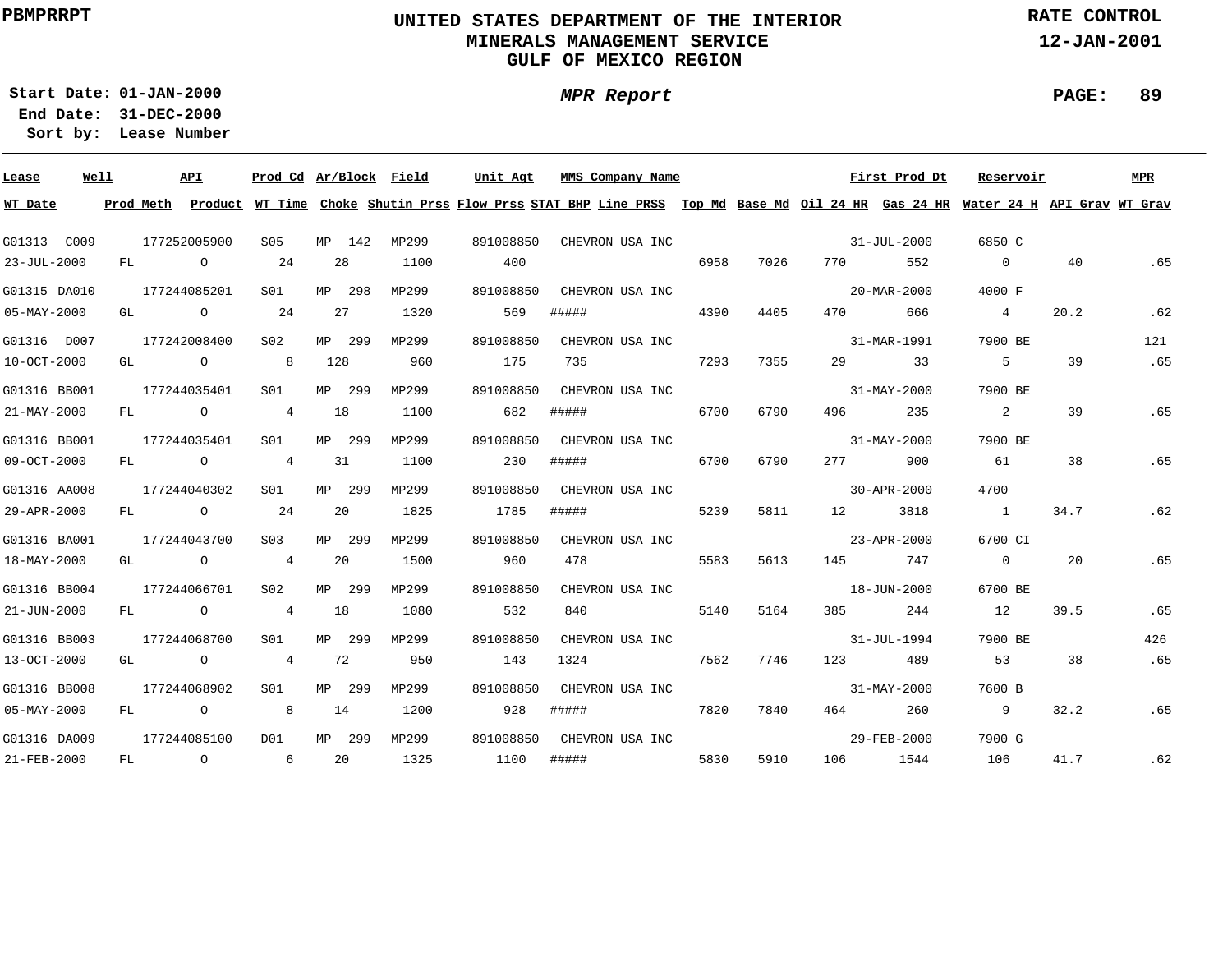### **UNITED STATES DEPARTMENT OF THE INTERIOR MINERALS MANAGEMENT SERVICEGULF OF MEXICO REGION**

**MPR Report**

**RATE CONTROL**

**12-JAN-2001**

**PAGE: 90**

**01-JAN-2000Start Date:**

| Lease             | Well |      | API          | Prod Cd Ar/Block Field |            |        |                | Unit Agt           |       | MMS Company Name           |       |             |                       | First Prod Dt                                                                                                                           | Reservoir      |         | MPR            |
|-------------------|------|------|--------------|------------------------|------------|--------|----------------|--------------------|-------|----------------------------|-------|-------------|-----------------------|-----------------------------------------------------------------------------------------------------------------------------------------|----------------|---------|----------------|
| WT Date           |      |      |              |                        |            |        |                |                    |       |                            |       |             |                       | Prod Meth Product WT Time Choke Shutin Prss Flow Prss STAT BHP Line PRSS Top Md Base Md Oil 24 HR Gas 24 HR Water 24 H API Grav WT Grav |                |         |                |
| G01316 DA011      |      |      | 177244085301 | S01                    |            | MP 299 | MP299          | 891008850          |       | CHEVRON USA INC            |       |             |                       | 30-JUN-2000                                                                                                                             | 7900 G         |         |                |
| 18-JUN-2000       |      | GL O |              | 8                      |            | 20     | 1062           | 565                | ##### |                            | 5764  | 5804        |                       | 401 307                                                                                                                                 | 16             | 21.5    | .62            |
| G01317 BB012      |      |      | 177244077603 | S01                    |            | MP 300 | MP299          | 891008850          |       | CHEVRON USA INC            |       |             |                       | 31-MAY-2000                                                                                                                             | 7000 BF        |         |                |
| 21-MAY-2000       |      |      | FL O         | 8 <sup>8</sup>         | 72         |        | 1100           | 682                |       |                            | 7652  | 7672        | 496 — 196             | 235                                                                                                                                     | $\overline{2}$ | 39      | .65            |
| G01351 023        |      |      | 177004103600 | S <sub>01</sub>        |            | WC 48  | WC017          |                    |       | CHEVRON USA INC            |       |             |                       | $07 - FEB - 2000$                                                                                                                       | 13800' FB-A    |         |                |
| 07-FEB-2000       |      |      | FL G         | 24                     | $7\degree$ |        | 6634           | 3366               | ##### | 1040                       |       | 13595 13686 |                       | 5 9804                                                                                                                                  |                | 1 49.4  | .6             |
| G01351 023        |      |      | 177004103600 | S <sub>02</sub>        |            | WC 48  | WC017          |                    |       | 8910089270 CHEVRON USA INC |       |             |                       | $03 - JUL - 2000$                                                                                                                       | 13500' FB-A    |         |                |
| $04 - JUL - 2000$ |      |      | FL G         | 24                     | 18         |        | 6300           | 1040               | 1000  |                            | 13482 | 13492       |                       | $0$ 1842                                                                                                                                | $\overline{0}$ |         | .6             |
| G01351 025        |      |      | 177004105200 | S01                    |            | WC 17  | WC017          |                    |       | CHEVRON USA INC            |       |             |                       | 20-APR-2000                                                                                                                             | 12700 D FB C   |         |                |
| $09 - MAY - 2000$ |      |      | FL G         | 24                     |            | 26     |                | 6400               |       | ##### 13814                |       | 13926       | 189                   | 23141                                                                                                                                   | 25             |         |                |
| G01351 025        |      |      | 177004105200 | SO1                    |            | WC 17  | WC017          |                    |       | CHEVRON USA INC            |       |             |                       | $20 - APR - 2000$                                                                                                                       | 12700 D FB C   |         |                |
| 09-MAY-2000       |      |      | FL G         | 24                     | 24         |        | 7500           | 6400               | ##### | 1150                       |       | 13814 13926 |                       | 189 23142                                                                                                                               |                | 25 43.8 | .6             |
| G01351 024        |      |      | 177004106000 | S01                    |            | WC 17  | WC017          |                    |       | 891008927M CHEVRON USA INC |       |             |                       | $01 - JUL - 2000$                                                                                                                       | 12700'D FB D   |         |                |
| 15-JUL-2000       |      |      | FL G         | 24                     | 23         |        |                | 5296               | ##### | 13540 13652                |       |             |                       | 131 18410                                                                                                                               | $\overline{0}$ |         |                |
| G01351 024        |      |      | 177004106000 | S01                    |            | WC 17  | WC017          |                    |       | 891008927M CHEVRON USA INC |       |             |                       | $01 - JUL - 2000$                                                                                                                       | 12700'D FB D   |         |                |
| 15-JUL-2000       |      |      | FL G 24      |                        | 23         |        | 6020           | 5296               | ##### | 1143                       |       |             | 13540 13652 131 18410 |                                                                                                                                         | $\overline{0}$ | 43.3    | .6             |
| G01359 002        |      |      | 177114079300 | SO1                    |            | SS 14  | SS028          |                    |       |                            |       |             |                       | 891002942A KERR-MCGEE OIL & GAS CORPORA 31-MAR-1985                                                                                     | Y9 FB 2        |         | 9010           |
| $01 - JUN - 2000$ |      |      | FL G         | 24                     | 29         |        | 2100           | 800                | 62    | 760                        |       |             | 18146 18341 70 2275   |                                                                                                                                         | 10             | 46.5    | $\overline{0}$ |
| G01359 A001       |      |      | 177114116700 | SO1                    |            | SS 14  | SS028          |                    |       |                            |       |             |                       | 891002942A KERR-MCGEE OIL & GAS CORPORA 31-DEC-1995                                                                                     | Y-9 FB1        |         |                |
| $05 - JAN - 2000$ |      |      | $FL$ G       | $\overline{9}$         | 64         |        | $\overline{0}$ | 725                |       | $\overline{0}$             |       | 18071 18240 |                       | 27 456                                                                                                                                  | 48             | 42      | $\mathbf{0}$   |
| G01359 A001       |      |      | 177114116700 | S <sub>01</sub>        |            |        | SS 14 SS028    |                    |       |                            |       |             |                       | 891002942A KERR-MCGEE OIL & GAS CORPORA 31-DEC-1995                                                                                     | Y-9 FB1        |         |                |
| 29-MAY-2000       |      |      | FL G         | 24                     |            |        | 64 0           | 200 80 18071 18240 |       |                            |       |             | 11 7                  | 540                                                                                                                                     | 57             | 42      | $\mathsf{O}$   |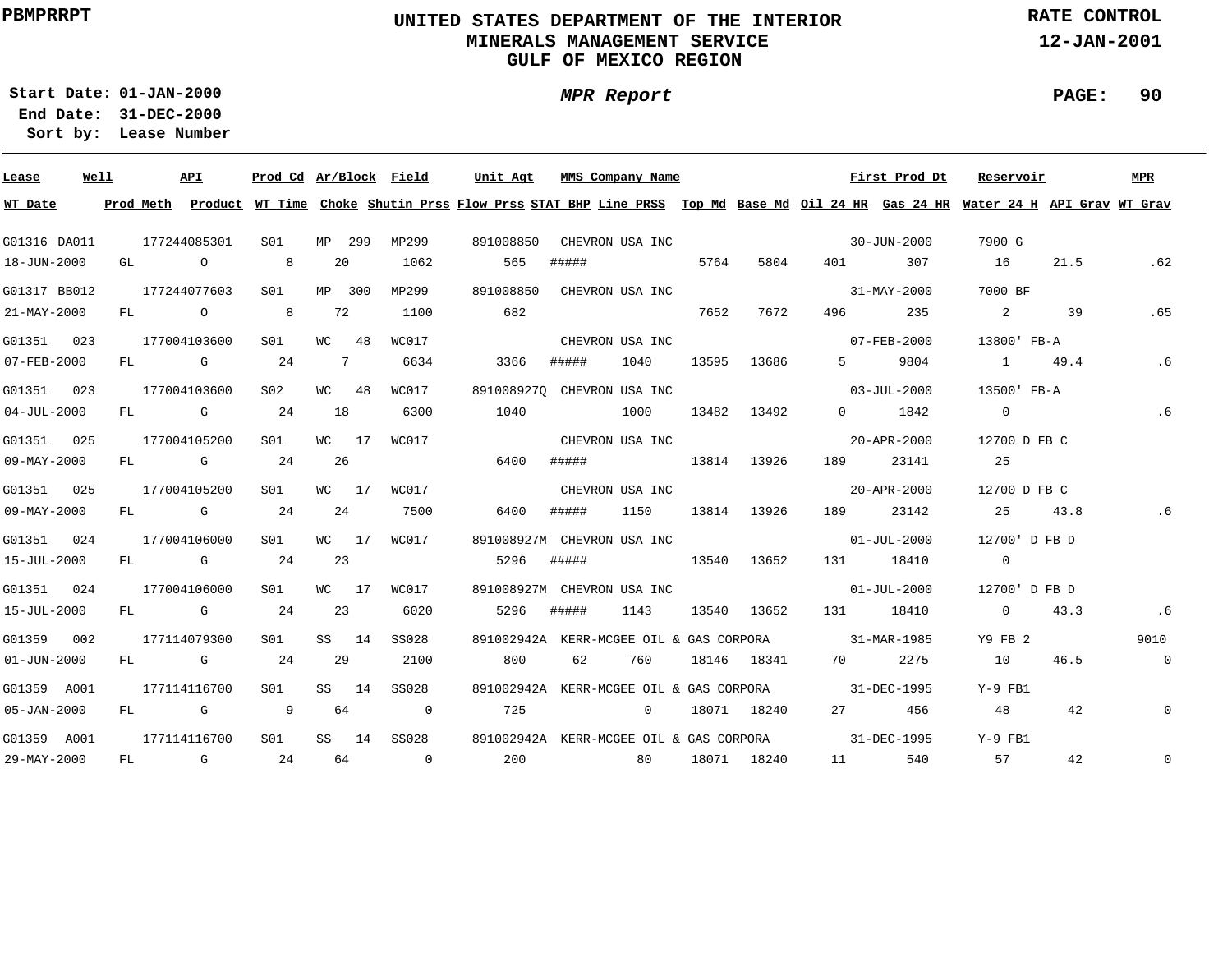### **UNITED STATES DEPARTMENT OF THE INTERIOR MINERALS MANAGEMENT SERVICEGULF OF MEXICO REGION**

**MPR Report**

**RATE CONTROL**

**12-JAN-2001**

**PAGE: 91**

**01-JAN-2000Start Date:31-DEC-2000 End Date:** 

| Lease             | Well |  | API          | Prod Cd Ar/Block Field |       |             | Unit Agt                                                                                                                                | MMS Company Name         |      |      |             |                                      | First Prod Dt     | Reservoir      |      | MPR |
|-------------------|------|--|--------------|------------------------|-------|-------------|-----------------------------------------------------------------------------------------------------------------------------------------|--------------------------|------|------|-------------|--------------------------------------|-------------------|----------------|------|-----|
| WT Date           |      |  |              |                        |       |             | Prod Meth Product WT Time Choke Shutin Prss Flow Prss STAT BHP Line PRSS Top Md Base Md Oil 24 HR Gas 24 HR Water 24 H API Grav WT Grav |                          |      |      |             |                                      |                   |                |      |     |
| G01361 A009       |      |  | 177150076800 | S01 <b>S</b>           | ST 26 | BM002       |                                                                                                                                         |                          |      |      |             |                                      |                   | " P " SAND     |      |     |
| $07 - OCT - 2000$ |      |  | GL O         | 16                     | 64    |             | 105                                                                                                                                     |                          |      |      | 13180 13306 |                                      | 51 0              | 1092           | 36.1 | .65 |
| G01438 002        |      |  | 177004106300 | S01                    | WC 48 | WC017       |                                                                                                                                         | CHEVRON USA INC          |      |      |             | $07 - SEP - 2000$                    |                   | 12700D LWR FBE |      |     |
| 17-SEP-2000       |      |  | FL G         | 24                     | 13    | 8213        | 7045                                                                                                                                    | 1256                     |      |      | 14386 14736 | 451 — 100                            | 43289             | 14             | 43.8 | .6  |
| G01440 B010       |      |  | 177032004601 | S <sub>01</sub>        | EC 14 | EC014       |                                                                                                                                         | FORCENERGY INC           |      |      |             |                                      | $17 - FEB - 2000$ | AMPH B-3       |      |     |
| 21-FEB-2000       |      |  | FL G 24      |                        | 12    | 3450        | 3350                                                                                                                                    |                          | 841  | 9978 | 9990        | 32 and $\sim$                        | 2360              | $\overline{0}$ | 43   | .6  |
| G01445 W034D      |      |  | 177174017101 | D02                    |       | GI 21 GI016 | 891002932                                                                                                                               | EXXON MOBIL CORPORATION  |      |      |             | 10-DEC-1998                          |                   | $C-6$ , $N$    |      |     |
| $07 - MAX - 2000$ |      |  | FL O         | 72                     |       |             | 250                                                                                                                                     |                          |      |      | 11550 11596 | 72 — 1                               | 216               | 650            | 20.5 |     |
| G01445 W032       |      |  | 177174017200 | S02                    |       | GI 21 GI016 | 891002932                                                                                                                               | EXXON MOBIL CORPORATION  |      |      |             |                                      | 20-MAY-1996       | $C-4$ , $N$    |      |     |
| 18-FEB-2000       |      |  | GL O         |                        | 72    |             | 225                                                                                                                                     | 521                      |      |      | 10364 10374 |                                      | 26 33             | 73             | 27.1 |     |
| G01445 W032       |      |  | 177174017200 | S02                    |       | GI 21 GI016 | 891002932                                                                                                                               | EXXON MOBIL CORPORATION  |      |      |             | $20 - \text{MAX} - 1996$             |                   | $C-4$ , $N$    |      |     |
| 15-JUN-2000       |      |  | GL O         |                        | 72    |             | 220                                                                                                                                     | 521 10364 10374          |      |      |             |                                      | 29 164            | 93             | 27.1 |     |
| G01445 W037       |      |  | 177174026000 | SO1                    |       | GI 21 GI016 | 891002932                                                                                                                               | EXXON MOBIL CORPORATION  |      |      |             | 29-FEB-1988                          |                   | $C-6$ $\Omega$ |      | 300 |
| 10-JUN-2000       |      |  | GL G         |                        | 72    |             | 300                                                                                                                                     |                          |      |      | 11260 11300 | 117                                  | 299               | 84             | 29.3 |     |
| G01447 Z005       |      |  | 177194023400 | S02                    | WD 21 | WD030       |                                                                                                                                         | EXXON MOBIL CORPORATION  |      |      |             | $27 - \text{AUG} - 1996$             |                   | K-5B           |      |     |
| 18-MAY-2000       |      |  | FL G         |                        | 16    | 3100        | 2700                                                                                                                                    | 3356                     | 2700 |      | 16424 16464 |                                      | 3759              | 17             | 47.1 |     |
| G01449 A005       |      |  | 177190124200 | DO1                    | WD 79 | WD079       |                                                                                                                                         |                          |      |      |             | AMERADA HESS CORPORATION 30-SEP-1970 |                   | E-2 NFF/ANFF   |      | 68  |
| $03 - JAN - 2000$ |      |  | GL O         |                        | 34    |             | 775                                                                                                                                     |                          |      |      | 11534 11556 |                                      | 384               | 644            | 31.9 |     |
| G01449 A019A      |      |  | 177192006800 | S02                    | WD 79 | WD079       | 754392002                                                                                                                               | AMERADA HESS CORPORATION |      |      |             | $31 - \text{MAX} - 1978$             |                   | $G-1$ 2, 3, 5  |      | 288 |
| 13-JAN-2000       |      |  | FL O         |                        | 42    |             | 550                                                                                                                                     | 4045                     |      |      | 14463 14753 |                                      | 153 431           | 1764 34.4      |      |     |
| G01449 A021       |      |  | 177192012700 | S <sub>01</sub>        |       | WD 79 WD079 | 754392002                                                                                                                               |                          |      |      |             | AMERADA HESS CORPORATION 31-OCT-1992 |                   | $G-1$ 2, 3, 5  |      | 243 |
| 19-JAN-2000       |      |  | FL O         | 29                     |       |             | 860                                                                                                                                     | 4306                     |      |      | 14851 14946 |                                      | 105 320           | 1648           | 30.7 |     |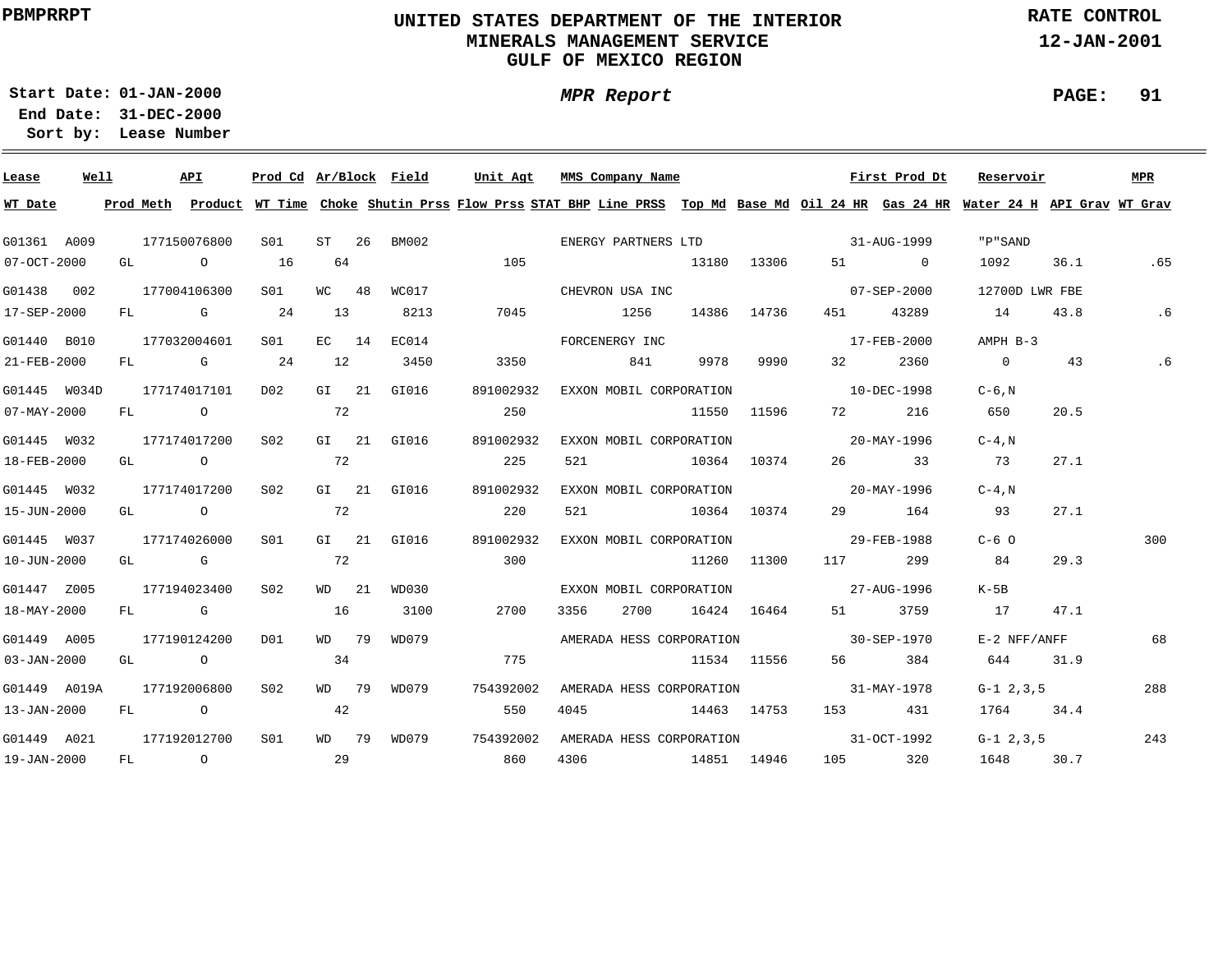### **UNITED STATES DEPARTMENT OF THE INTERIOR MINERALS MANAGEMENT SERVICEGULF OF MEXICO REGION**

**MPR Report**

**RATE CONTROL**

**12-JAN-2001**

**PAGE: 92**

**01-JAN-2000Start Date:31-DEC-2000 End Date:** 

| Lease             | Well |  | API                       | Prod Cd Ar/Block Field |        |             | Unit Agt                                                                                                                                | MMS Company Name                       |             |             |         | First Prod Dt | Reservoir     |      | MPR            |
|-------------------|------|--|---------------------------|------------------------|--------|-------------|-----------------------------------------------------------------------------------------------------------------------------------------|----------------------------------------|-------------|-------------|---------|---------------|---------------|------|----------------|
| WT Date           |      |  |                           |                        |        |             | Prod Meth Product WT Time Choke Shutin Prss Flow Prss STAT BHP Line PRSS Top Md Base Md Oil 24 HR Gas 24 HR Water 24 H API Grav WT Grav |                                        |             |             |         |               |               |      |                |
| G01449 A022B      |      |  | 177192014100              | S03                    |        |             | WD 80 WD079                                                                                                                             | AMERADA HESS CORPORATION 28-FEB-1993   |             |             |         |               | E-2 NFF/ANFF  |      | 29             |
| 12-JAN-2000       |      |  | FL O                      |                        | 999    |             | 210                                                                                                                                     | 86                                     | 13141 13214 |             |         | 66 0          | 1254          | 29.4 |                |
| G01449 A025A      |      |  | 177192017100 S02          |                        | WD 79  | WD079       |                                                                                                                                         | AMERADA HESS CORPORATION 31-AUG-1975   |             |             |         |               | $F-3$ 1       |      | 152            |
| $20 - JAN - 2000$ |      |  | FL O                      |                        | 30     |             | 750                                                                                                                                     | 2297 14722 14816                       |             |             | 104 202 |               | 2486          | 30.3 |                |
|                   |      |  | G01449 D024A 177194007300 | S <sub>02</sub>        |        | WD 79 WD079 | 754392002                                                                                                                               | AMERADA HESS CORPORATION 30-APR-1993   |             |             |         |               | $G-1/2, 3, 5$ |      | 168            |
| 17-JAN-2000       |      |  | FL O                      |                        | 23     |             | 550                                                                                                                                     | 3267 14827 14985                       |             |             |         | 595           | 308           | 41.5 |                |
| G01449 D031       |      |  | 177194037800              | S01                    |        | WD 79 WD079 | 754392002                                                                                                                               | AMERADA HESS CORPORATION 31-MAY-1994   |             |             |         |               | $G-1$ 2, 3, 5 |      | 121            |
| $08 - JAN - 2000$ |      |  | FL O                      |                        | 64     |             | 275                                                                                                                                     | 973 14765 14782                        |             |             |         | 15 11         | 483           | 30.3 |                |
| G01449 F002B      |      |  | 177194038300              | S03                    | WD 79  | WD079       |                                                                                                                                         | AMERADA HESS CORPORATION 31-JAN-1995   |             |             |         |               | E-2 NFF/ANFF  |      | $\overline{0}$ |
| 15-FEB-2000       |      |  | GL O                      |                        | 128    |             | 300                                                                                                                                     | 248 11408 11474                        |             |             |         | 81 175        | 1545          | 34   |                |
| G01449 D035       |      |  | 177194046200              | S01                    | WD 79  | WD079       |                                                                                                                                         | AMERADA HESS CORPORATION 31-MAY-1988   |             |             |         |               | E-2 NFF/ANFF  |      | 121            |
| 09-JAN-2000       |      |  | FL O                      |                        | 64     |             | 250                                                                                                                                     | 396 12939 12960                        |             |             |         | 6 14          | 109 30.4      |      |                |
| G01449 D036       |      |  | 177194047400              | S01                    | WD 79  | WD079       | 754392002                                                                                                                               | AMERADA HESS CORPORATION 31-DEC-1993   |             |             |         |               | $G-1$ 2, 3, 5 |      | 162            |
| $16 - JAN - 2000$ |      |  | FL O                      |                        | 29     |             | 475                                                                                                                                     | 2150 15500 15588                       |             |             |         | 98 126        | 1132 32.6     |      |                |
| G01449 E004       |      |  | 177194054000              | SO1                    | WD 79  | WD079       |                                                                                                                                         | AMERADA HESS CORPORATION 30-APR-1993   |             |             |         |               | $F-3$ 1       |      | 67             |
| 12-JAN-2000       |      |  | FL O                      |                        | 14     |             | 1650                                                                                                                                    | 4424 14814 14942                       |             |             |         | 93 159        | 838 8         | 33.4 |                |
| G01477 011C       |      |  | 177034060001              | S02                    | EC 81  | EC081       |                                                                                                                                         | EL PASO PRODUCTION COMPANY 28-DEC-1998 |             |             |         |               | BIG 2-1 SAND  |      |                |
| $04 - JUN - 2000$ |      |  | FL G                      |                        | 14     | 4190        | 4000                                                                                                                                    | 970                                    |             | 10860 10896 |         | 54 3943       | 7 50.5        |      |                |
| G01500 012        |      |  | 177254062400              | SO1                    | MP 92  | MP006       |                                                                                                                                         | EL PASO PRODUCTION GOM INC 17-AUG-1997 |             |             |         |               | 7900' SAND    |      |                |
| $07 - JUN - 2000$ |      |  | FL G                      |                        | 64     | 2000        | 675                                                                                                                                     | 520                                    |             | 7896 7916   |         | 9 7317        | 179 49.6      |      |                |
| G01523 A003       |      |  | 177110072801              | S <sub>03</sub>        | SS 207 | SS207       |                                                                                                                                         | UNION PACIFIC RESOURCES CO 31-MAY-2000 |             |             |         |               | C6C SAND      |      |                |
| 20-MAY-2000       |      |  | $FL$ G 24                 |                        | 64     | 1500        |                                                                                                                                         | 205 150                                |             | 11590 11612 |         | 6 212         | 289           | 32.3 | .6             |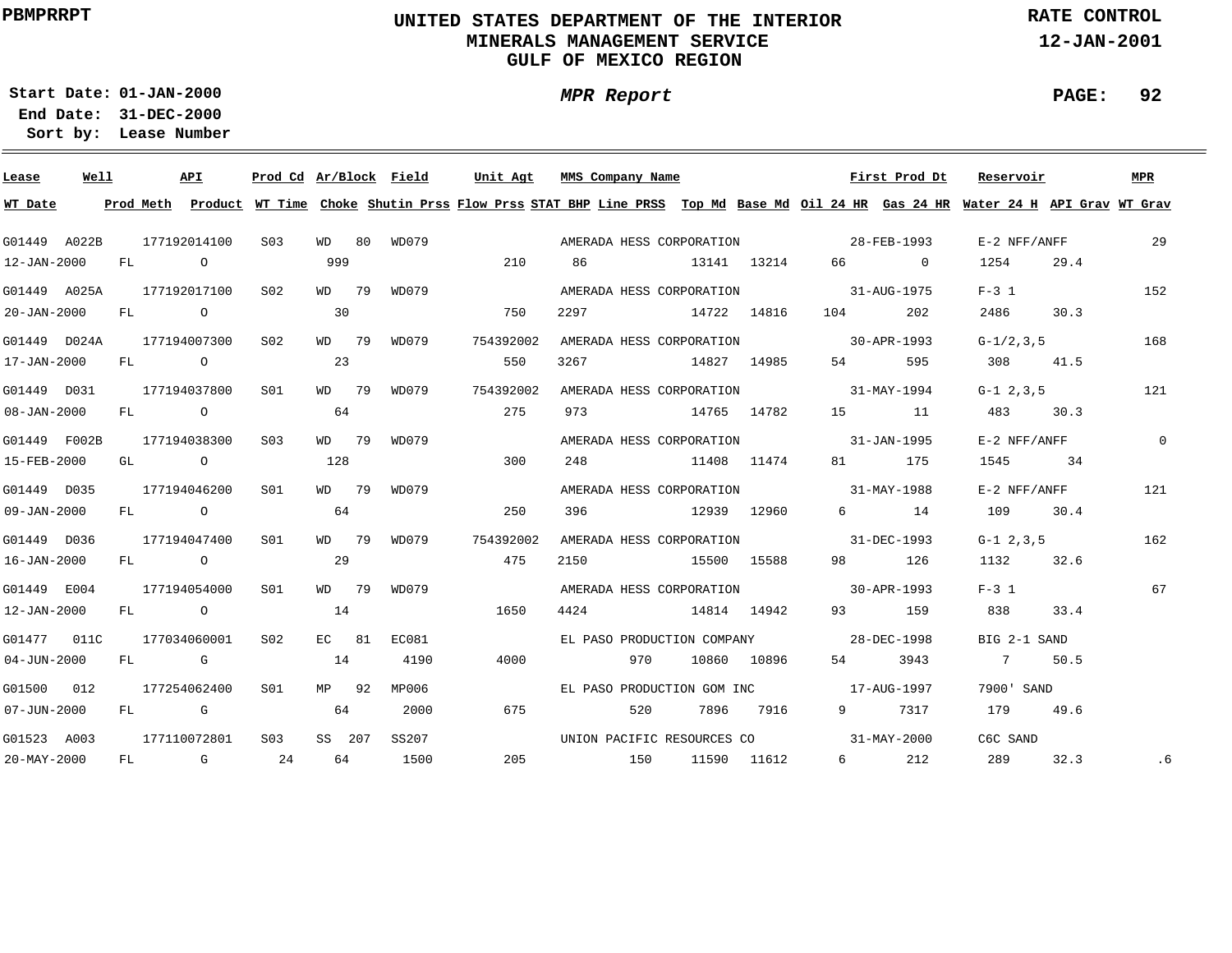### **UNITED STATES DEPARTMENT OF THE INTERIOR MINERALS MANAGEMENT SERVICEGULF OF MEXICO REGION**

**MPR Report**

**RATE CONTROL**

**12-JAN-2001**

**PAGE: 93**

**01-JAN-2000Start Date:**

| Lease                     | Well |  | API          |                 |                 |        | Prod Cd Ar/Block Field | Unit Agt | MMS Company Name    |           |     | First Prod Dt                                                                                                                           | Reservoir   |      | MPR      |
|---------------------------|------|--|--------------|-----------------|-----------------|--------|------------------------|----------|---------------------|-----------|-----|-----------------------------------------------------------------------------------------------------------------------------------------|-------------|------|----------|
| WT Date                   |      |  |              |                 |                 |        |                        |          |                     |           |     | Prod Meth Product WT Time Choke Shutin Prss Flow Prss STAT BHP Line PRSS Top Md Base Md Oil 24 HR Gas 24 HR Water 24 H API Grav WT Grav |             |      |          |
| G01523 E001               |      |  | 177114115500 | S02             |                 | SS 207 | SS207                  |          |                     |           |     | UNION PACIFIC RESOURCES CO $04$ -FEB-2000                                                                                               | D-1 SAND    |      |          |
| 11-FEB-2000               |      |  | $FL$ G 24    |                 |                 | 36     | 4251                   | 3929     | 1000 12962 13009    |           | 117 | 5904                                                                                                                                    | 5 47.8      |      | . 6      |
| G01523 D010               |      |  | 177114116501 | S <sub>01</sub> |                 | SS 207 | SS207                  |          |                     |           |     | UNION PACIFIC RESOURCES CO 25-MAY-2000                                                                                                  | D-4/5 FBRA  |      |          |
| 16-JUN-2000               |      |  | $FL$ G 4     |                 | 15              |        | 5200                   | 4681     |                     |           |     | 1000 12613 12900 1652 1922                                                                                                              | 7 21.3      |      | .6       |
| G01525 D009               |      |  | 177114102900 | S02             |                 | SS 222 | SS222                  |          |                     |           |     | ENERGY RESOURCE TECHNOLOGY I 28-FEB-1993                                                                                                | EV-A/LOWSTR |      | 1421     |
| 08-JUN-2000               |      |  | GL O         |                 | 64              |        | 1200                   | 150      |                     |           |     | 85 12453 12646 20 51                                                                                                                    | 47 38.2     |      |          |
| G01525 D010               |      |  | 177114103400 | SO1             |                 | SS 222 | SS222                  |          |                     |           |     | ENERGY RESOURCE TECHNOLOGY I 30-SEP-1990                                                                                                | $EC-D$      |      | 1372     |
| 10-JUN-2000               |      |  | GL O         |                 | 64              |        | 1200                   | 215      | 1966 85 12510 12560 |           |     | 142 168                                                                                                                                 | 365         | 38.2 |          |
| G01525 D011A              |      |  | 177114109800 | S03             |                 | SS 222 | SS222                  |          |                     |           |     | ENERGY RESOURCE TECHNOLOGY I 27-SEP-1995                                                                                                | ET-AN2U     |      |          |
| 09-JUN-2000               |      |  | GL O         |                 |                 | 64     | 1200                   | 150      | 85 12662 12672      |           |     | 82 35                                                                                                                                   | 192         | 38.2 |          |
| G01526 B002A 177114028201 |      |  |              | SO1             |                 | SS 223 | SS222                  |          |                     |           |     | MURPHY EXPLORATION & PRODUCT 07-APR-1996                                                                                                | DU          |      |          |
| 16-JUN-2000               |      |  | GL G         |                 |                 | 64     |                        | 95       | 98                  | 9375 9435 |     | 26 115                                                                                                                                  | - 9         | 34   |          |
| G01526 B004A              |      |  | 177114029601 | S01             |                 | SS 223 | SS222                  |          |                     |           |     | MURPHY EXPLORATION & PRODUCT 21-OCT-1996                                                                                                | FA          |      |          |
| 06-JUN-2000               |      |  | FL G         |                 |                 | 28     | 1050                   | 355      | 80                  |           |     | 11976 12074 123 1268                                                                                                                    | $5^{\circ}$ | 36.8 |          |
| G01526 B006A              |      |  | 177114032002 | DO 1            |                 | SS 223 | SS222                  |          |                     |           |     | MURPHY EXPLORATION & PRODUCT 23-DEC-1996                                                                                                | FA          |      |          |
| 11-JUN-2000               |      |  | FL G         |                 | 16              |        | 1220                   | 575      | 70 12760 12836      |           |     | 142 159                                                                                                                                 | 330         | 35.3 |          |
| G01526 B006B              |      |  | 177114032002 | D02             |                 | SS 223 | SS222                  |          |                     |           |     | MURPHY EXPLORATION & PRODUCT 31-JAN-1997                                                                                                | EA-FB-E     |      |          |
| 12-JUN-2000               |      |  | FL G         |                 | 19              |        | 1700                   | 1250     | 1170 10872 10884 14 |           |     | 2441                                                                                                                                    | $\sim$ 3    | 53   |          |
| G01526 E015A              |      |  | 177114061500 | S01             |                 | SS 223 | SS222                  |          |                     |           |     | MURPHY EXPLORATION & PRODUCT 31-MAY-1982                                                                                                | ETEVFB-D    |      | $\Omega$ |
| 11-JUN-2000               |      |  | FL O         |                 |                 | 22     |                        | 1300     | 12326 12411         |           |     | 258 2174                                                                                                                                | 456         | 35.9 |          |
| G01526 F002B 177114115900 |      |  |              | D02             |                 | SS 223 | SS222                  |          |                     |           |     | MURPHY EXPLORATION & PRODUCT 31-AUG-1995                                                                                                | CG          |      |          |
| 12-JUN-2000               |      |  | FL G         |                 | $\overline{30}$ |        | 1260                   | 355      | 130 6338 6402       |           |     | $0 \t1185$                                                                                                                              | 184         |      |          |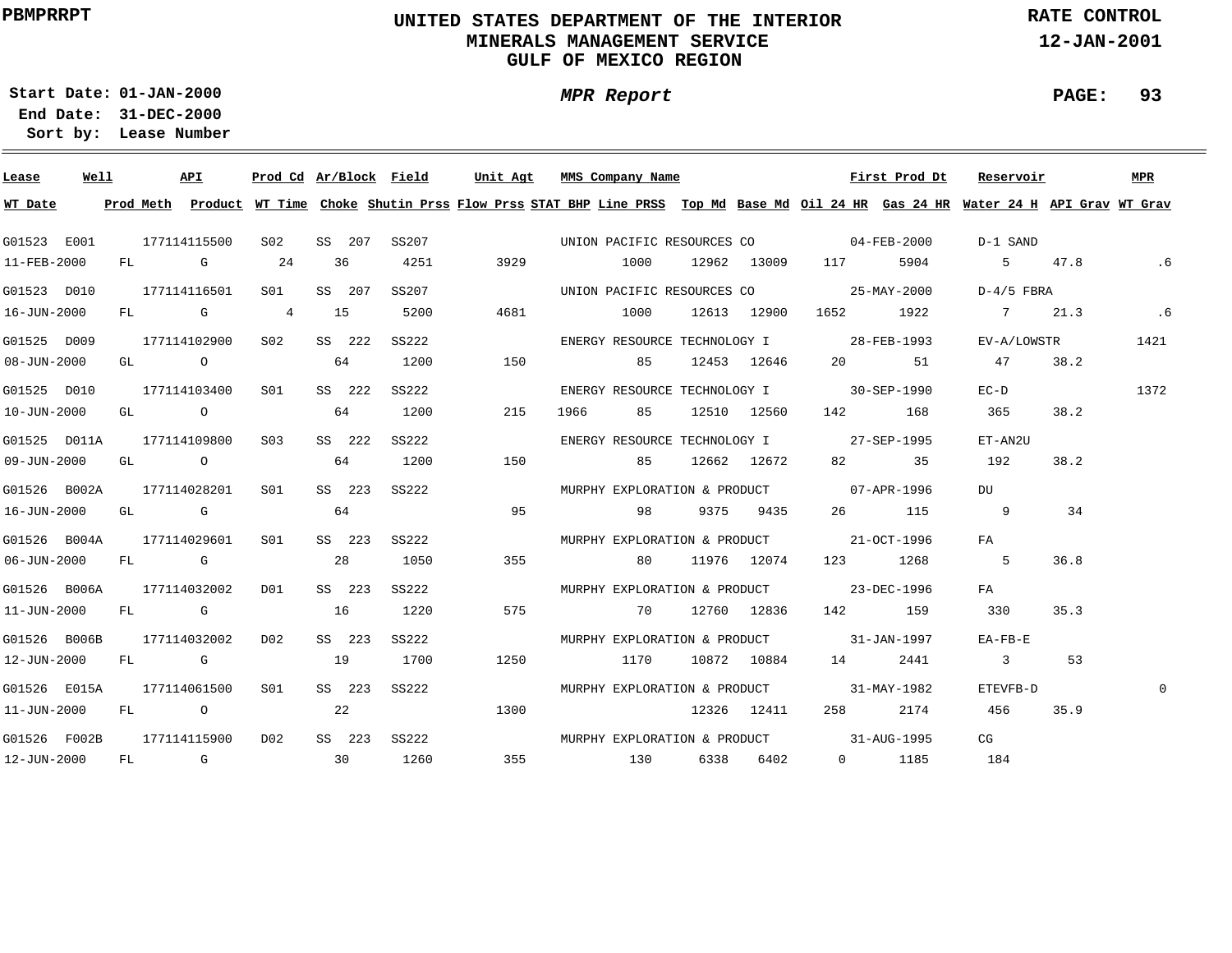### **UNITED STATES DEPARTMENT OF THE INTERIOR MINERALS MANAGEMENT SERVICEGULF OF MEXICO REGION**

**MPR Report**

**RATE CONTROL**

**12-JAN-2001**

**PAGE: 94**

**01-JAN-2000Start Date:31-DEC-2000 End Date:** 

| Lease             | Well |     |      | API                                                                                                                                                                                                                            | Prod Cd Ar/Block Field |    |         |                | Unit Agt                                                                                                                                |       | MMS Company Name             |       |             |                                          | First Prod Dt            | Reservoir          |      | <b>MPR</b>     |
|-------------------|------|-----|------|--------------------------------------------------------------------------------------------------------------------------------------------------------------------------------------------------------------------------------|------------------------|----|---------|----------------|-----------------------------------------------------------------------------------------------------------------------------------------|-------|------------------------------|-------|-------------|------------------------------------------|--------------------------|--------------------|------|----------------|
| WT Date           |      |     |      |                                                                                                                                                                                                                                |                        |    |         |                | Prod Meth Product WT Time Choke Shutin Prss Flow Prss STAT BHP Line PRSS Top Md Base Md Oil 24 HR Gas 24 HR Water 24 H API Grav WT Grav |       |                              |       |             |                                          |                          |                    |      |                |
| G01526 G001A      |      |     |      | 177114116100                                                                                                                                                                                                                   | S01                    |    |         | SS 223 SS222   |                                                                                                                                         |       |                              |       |             | MURPHY EXPLORATION & PRODUCT 31-JUL-1995 |                          | $EC-2$ $FB-G1$     |      |                |
| $03 - JUN - 2000$ |      | GL  |      | $\overline{a}$                                                                                                                                                                                                                 |                        |    | 64      |                | 160                                                                                                                                     |       |                              | 10195 | 10235       | 90                                       | $\overline{7}$           | 90                 | 34.6 |                |
| G01528 B004       |      |     |      | 177114060400                                                                                                                                                                                                                   | S01                    |    | SS 233  | SS239          |                                                                                                                                         |       | KERR-MCGEE CORPORATION       |       |             | $31 - JAN - 1983$                        |                          | $TP-10-D$ , $FB-3$ |      | 268            |
| $02 - JUN - 2000$ |      | FL  |      | $\overline{O}$                                                                                                                                                                                                                 | $\overline{4}$         |    | 28      | $\overline{0}$ | 720                                                                                                                                     | 1783  | $\Omega$                     | 11198 | 11216       | 84                                       | 1080                     | 518                | 37.2 | $\overline{0}$ |
| G01528 B010       |      |     |      | 177114069901                                                                                                                                                                                                                   | S01                    |    | SS 233  | SS239          |                                                                                                                                         |       | KERR-MCGEE CORPORATION       |       |             |                                          | 31-JAN-1984              | $TP-11-A$ , $FB-1$ |      | 754            |
| $03 - JUN - 2000$ |      | GL  |      | $\circ$                                                                                                                                                                                                                        | $\overline{4}$         |    | 64      | $\Omega$       | 150                                                                                                                                     | 1397  | $\Omega$                     | 12504 | 12516       | 303                                      | 876                      | 707                | 32.6 | $\overline{0}$ |
| G01528 B011       |      |     |      | 177114073201                                                                                                                                                                                                                   | S01                    |    | SS 233  | SS239          |                                                                                                                                         |       | KERR-MCGEE CORPORATION       |       |             |                                          | 08-JUN-1998              | $TP-11C$ , $FB-5$  |      |                |
| 30-JUN-2000       |      | FL  |      | $\overline{O}$                                                                                                                                                                                                                 |                        |    | 26      | $\overline{0}$ | 600                                                                                                                                     |       | $\Omega$                     |       | 11716 11739 | 445                                      | 531                      | 49                 | 36.1 | $\mathbf 0$    |
| G01529 C012       |      |     |      | 177124047300                                                                                                                                                                                                                   | S <sub>03</sub>        |    | SS 252  | SS253          |                                                                                                                                         |       | WALTER OIL & GAS CORPORATION |       |             | $22 - \text{MAR} - 2000$                 |                          | CRIS SUB 10 RZ     |      |                |
| 27-APR-2000       |      | FL  |      | and the control of the control of the control of the control of the control of the control of the control of the control of the control of the control of the control of the control of the control of the control of the cont | 24                     | 19 |         | 2760           | 2490                                                                                                                                    |       | 1004                         |       | 11894 11946 | 152                                      | 6312                     | $\overline{0}$     | 56.8 | . 6            |
| G01569 A006       |      |     |      | 177154095300                                                                                                                                                                                                                   | S01                    |    | ST 185  | ST185          | 891012335                                                                                                                               |       |                              |       |             | LOUISIANA LAND AND EXPLORATI 27-DEC-1998 |                          | $F - 2$            |      |                |
| 05-MAR-2000       |      |     | FL G |                                                                                                                                                                                                                                |                        |    | 20      | 3980           | 3550                                                                                                                                    | ##### | 1120                         |       | 12725 12762 | 308                                      | 13026                    | $\overline{0}$     | 48.6 |                |
| G01569 A006       |      |     |      | 177154095301                                                                                                                                                                                                                   | S01                    |    | ST 185  | ST185          | 891012335                                                                                                                               |       |                              |       |             | LOUISIANA LAND AND EXPLORATI 03-AUG-2000 |                          | $F - 2$            |      |                |
| $02 - OCT - 2000$ |      | FL. |      | $\mathbf G$                                                                                                                                                                                                                    | 24                     |    | 29      | 4225           | 2797                                                                                                                                    |       | 1035                         |       | 12734 12764 | 319                                      | 14436                    | 154                | 45.9 | . 6            |
| G01569 C001       |      |     |      | 177154097403                                                                                                                                                                                                                   | S <sub>01</sub>        |    | ST 185  | ST185          |                                                                                                                                         |       | HALL-HOUSTON OIL COMPANY     |       |             |                                          |                          | ####               |      |                |
| 20-SEP-2000       |      | FL. |      | and the Group of the State of the State of the State of the State of the State of the State of the State of the                                                                                                                | 24                     | 14 |         | 7950           | 7450                                                                                                                                    |       | 1033                         | ####  | ####        | 306                                      | 15044                    | $\overline{0}$     | 42   | .61            |
| G01608 C008       |      |     |      | 177212022502                                                                                                                                                                                                                   | S02                    |    | SP 59   | SP061          | 754394018                                                                                                                               |       | VASTAR RESOURCES INC.        |       |             |                                          | 16-APR-2000              | LOWER L RJJ        |      |                |
| $07 - MAX - 2000$ |      | FL  |      | $\overline{O}$                                                                                                                                                                                                                 | 8 <sup>1</sup>         |    | -24     |                | 1297                                                                                                                                    |       |                              | 8998  | 9220        | 146                                      | 3373                     | 13                 | 34.6 | .71            |
| G01608 A036       |      |     |      | 177214001202                                                                                                                                                                                                                   | S01                    |    | $SP$ 60 | SP061          | 754394018                                                                                                                               |       | VASTAR RESOURCES INC.        |       |             |                                          | $07 - \text{MAR} - 2000$ | $J$ RA-2           |      |                |
| $02 - MAX - 2000$ |      | GL  |      | $\begin{array}{ccc} & & \circ & & \circ & \circ \end{array}$                                                                                                                                                                   |                        |    | 72      |                | 105                                                                                                                                     | ##### | 4710                         |       | 5064        | 150                                      | 22                       | 6                  | 37   | .69            |
| G01608 B007       |      |     |      | 177214003601                                                                                                                                                                                                                   | S01                    |    | $SP$ 60 | SP061          | 754394018                                                                                                                               |       | VASTAR RESOURCES INC.        |       |             |                                          | 12-OCT-2000              | UK RL              |      |                |
| 31-OCT-2000       |      | FL  |      | $\overline{O}$                                                                                                                                                                                                                 | $6\overline{6}$        |    | 18      |                | 650                                                                                                                                     |       | 6378                         |       | 6630        | 244                                      | 533                      | 53                 | 34   | .69            |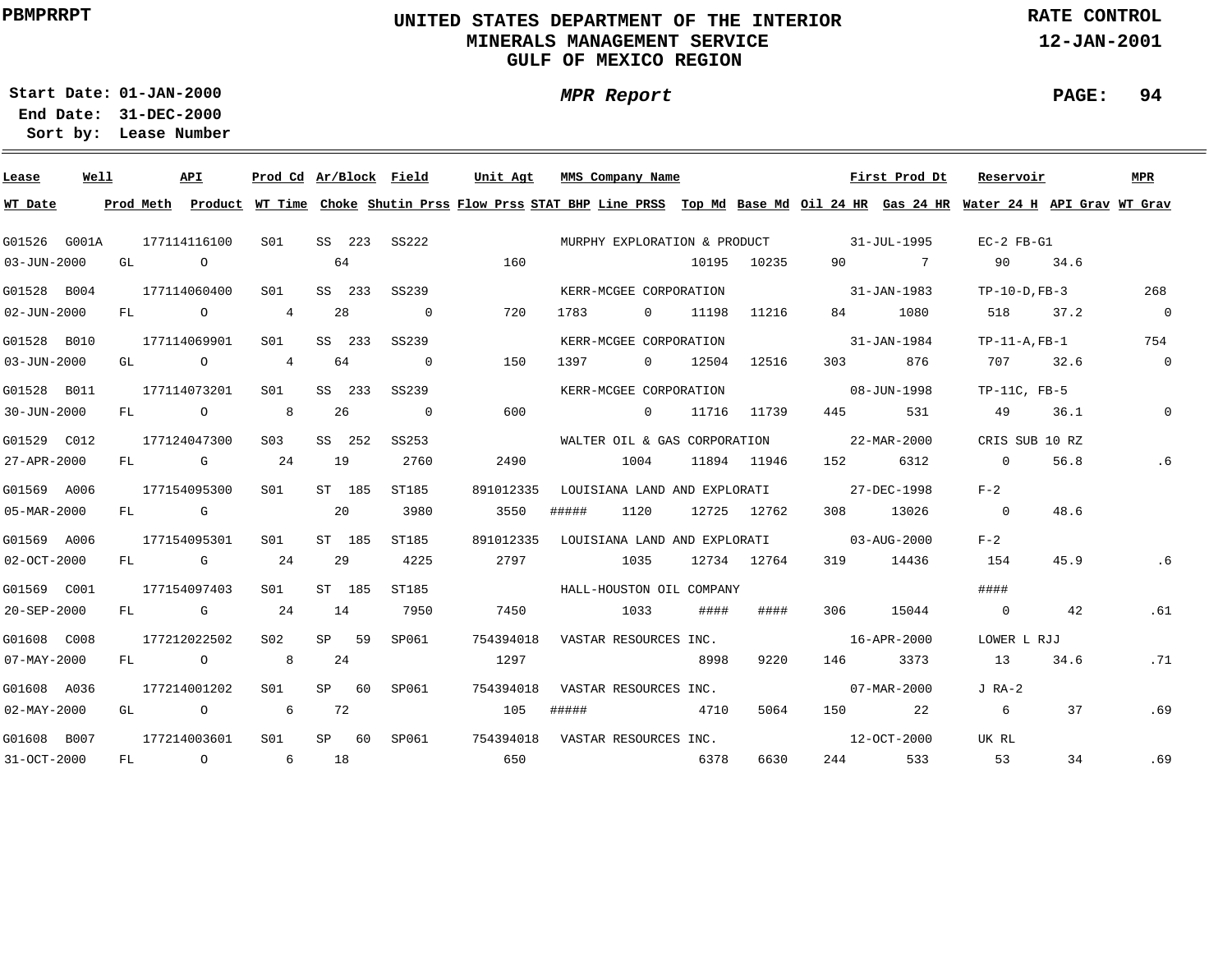### **UNITED STATES DEPARTMENT OF THE INTERIOR MINERALS MANAGEMENT SERVICEGULF OF MEXICO REGION**

**MPR Report**

**RATE CONTROL**

**12-JAN-2001**

**PAGE: 95**

**01-JAN-2000Start Date:31-DEC-2000 End Date:** 

| Lease             | Well |    | API                       | Prod Cd Ar/Block Field |             |             | Unit Agt MMS Company Name       |           |                       |      |           |                                             | First Prod Dt            | Reservoir                                                                                                                                                                                                                                                                                                                                                                           |      | MPR |
|-------------------|------|----|---------------------------|------------------------|-------------|-------------|---------------------------------|-----------|-----------------------|------|-----------|---------------------------------------------|--------------------------|-------------------------------------------------------------------------------------------------------------------------------------------------------------------------------------------------------------------------------------------------------------------------------------------------------------------------------------------------------------------------------------|------|-----|
| WT Date           |      |    |                           |                        |             |             |                                 |           |                       |      |           |                                             |                          | Prod Meth Product WT Time Choke Shutin Prss Flow Prss STAT BHP Line PRSS Top Md Base Md Oil 24 HR Gas 24 HR Water 24 H API Grav WT Grav                                                                                                                                                                                                                                             |      |     |
| G01608 B013       |      |    | 177214003904              | S01                    | SP 60       | SP061       |                                 |           |                       |      |           | 754394018 VASTAR RESOURCES INC. 15-SEP-2000 |                          | JRK RL                                                                                                                                                                                                                                                                                                                                                                              |      |     |
| $18 - SEP - 2000$ |      |    | GL 0 12                   |                        | 48          | 575         | 172                             |           |                       | 5958 | 6106      | 45 — 10                                     | 2065                     | 15                                                                                                                                                                                                                                                                                                                                                                                  | 37   | .65 |
| G01608 B012       |      |    | 177214004202              | S <sub>01</sub>        | $SP$ 60     | SP061       | 754394018 VASTAR RESOURCES INC. |           |                       |      |           |                                             | 19-SEP-2000              | UJ RP4                                                                                                                                                                                                                                                                                                                                                                              |      |     |
| 19-SEP-2000       |      |    | GL 0 12                   |                        | 23          | 875         | 215                             |           |                       | 6288 | 6336      |                                             | 344                      | 64                                                                                                                                                                                                                                                                                                                                                                                  | 37   | .65 |
| G01608 B014       |      |    | 177214004403              | S <sub>01</sub>        | $SP$ 60     | SP061       | 754394018 VASTAR RESOURCES INC. |           |                       |      |           | $31 - \text{MAX} - 2000$                    |                          | $J$ RN-2                                                                                                                                                                                                                                                                                                                                                                            |      |     |
| 22-JUN-2000       |      |    | GL O 6                    |                        | 72          | 781         | 88                              | #####     |                       | 5180 | 5250      |                                             | 23 24                    | $\overline{3}$                                                                                                                                                                                                                                                                                                                                                                      | 34   | .69 |
|                   |      |    | G01608 B014A 177214004403 | S02                    | SP 60 SP061 |             | 754394018 VASTAR RESOURCES INC. |           |                       |      |           | $26 - SEP - 2000$                           |                          | I RN2                                                                                                                                                                                                                                                                                                                                                                               |      |     |
| 26-SEP-2000       |      | GL | $\sim$ 0 $\sim$ 12        |                        | 19          | 510         | 97                              |           |                       | 4030 | 4104      | 88 — 100                                    | 56                       | 8                                                                                                                                                                                                                                                                                                                                                                                   | 37   | .65 |
| G01608 B015       |      |    | 177214004502              | S01 <b>S</b>           | SP 60       | SP061       | 754394018                       |           | VASTAR RESOURCES INC. |      |           |                                             | $13 - \text{MAX} - 2000$ | LL1 RN-1                                                                                                                                                                                                                                                                                                                                                                            |      |     |
| $13 - MAX - 2000$ |      | GL | $\circ$ 4 26              |                        |             | 745         | 320                             |           |                       | 5474 | 5714      | 350                                         | 320                      | 2                                                                                                                                                                                                                                                                                                                                                                                   | 36   | .69 |
| G01608 B017       |      |    | 177214004703              | S01                    | SP 60       | SP061       | 754394018                       |           |                       |      |           | VASTAR RESOURCES INC. 21-APR-2000           |                          | UK RR                                                                                                                                                                                                                                                                                                                                                                               |      |     |
| 23-APR-2000       |      |    | $FL$ 0 6                  |                        | 18          | 1580        | 995                             |           |                       | 7450 | 7530      |                                             | 395 581                  | $4\phantom{.0000}\phantom{.0000}\phantom{.0000}\phantom{.0000}\phantom{.0000}\phantom{.0000}\phantom{.0000}\phantom{.0000}\phantom{.0000}\phantom{.0000}\phantom{.0000}\phantom{.0000}\phantom{.0000}\phantom{.0000}\phantom{.0000}\phantom{.0000}\phantom{.0000}\phantom{.0000}\phantom{.0000}\phantom{.0000}\phantom{.0000}\phantom{.0000}\phantom{.0000}\phantom{.0000}\phantom$ | 36   | .69 |
| G01608 C030       |      |    | 177214005703              | S01 <b>S</b>           | SP 59       | SP061       | 754394018                       |           | VASTAR RESOURCES INC. |      |           | 28-DEC-1999                                 |                          | LOWER M RFF                                                                                                                                                                                                                                                                                                                                                                         |      |     |
| $10 - JAN - 2000$ |      |    | FL 0 8 24                 |                        |             |             | 463                             | #####     | 8090                  |      | 8212      | 432                                         | 607                      | 19                                                                                                                                                                                                                                                                                                                                                                                  | 27.5 | .69 |
| G01608 C019B      |      |    | 177214006906              | S03 SP 59              |             | SP061       | 754394018 VASTAR RESOURCES INC. |           |                       |      |           | $03 - MAX - 2000$                           |                          | LOWER L RKK                                                                                                                                                                                                                                                                                                                                                                         |      |     |
| 12-MAY-2000       |      |    | GL 0 8 24                 |                        |             |             | 626                             | #####     |                       |      | 9340 9770 |                                             | 160 1428                 | 18                                                                                                                                                                                                                                                                                                                                                                                  | 24.2 | .71 |
| G01608 D014       |      |    | 177214014401              | S03 SP 60              |             | SP061       | 754394018 VASTAR RESOURCES INC. |           |                       |      |           |                                             | 23-MAY-2000              | LK 2 RF-2                                                                                                                                                                                                                                                                                                                                                                           |      |     |
| $10 - JUN - 2000$ |      |    | $FL$ 0 6                  |                        | 20          |             | 499                             |           |                       | 3366 | 3594      |                                             | 354 956                  | $\sim$ 1                                                                                                                                                                                                                                                                                                                                                                            | 37   | .69 |
| G01608 D015       |      |    | 177214015102              | S01 <b>S</b>           | SP 60       | SP061       | 754394018                       |           | VASTAR RESOURCES INC. |      |           | $16 - JAN - 1999$                           |                          | LK3 RS1                                                                                                                                                                                                                                                                                                                                                                             |      |     |
| 09-AUG-2000       |      |    | $GL$ 0 6                  |                        | 72          | 680         |                                 | 133 ##### | 10704 10816           |      |           | 62 — 10                                     | 176                      | $4\overline{4}$                                                                                                                                                                                                                                                                                                                                                                     | 35   | .69 |
| G01608 D021       |      |    | 177214016703              | S <sub>02</sub>        |             | SP 60 SP061 |                                 |           |                       |      |           |                                             |                          | C RK1                                                                                                                                                                                                                                                                                                                                                                               |      |     |
| $05 - JUL - 2000$ |      |    |                           |                        |             |             | GL 0 6 26 118 26 3150           |           |                       |      | 3210      |                                             | 20 383                   | $\overline{\phantom{a}}$ 2                                                                                                                                                                                                                                                                                                                                                          | 37   | .69 |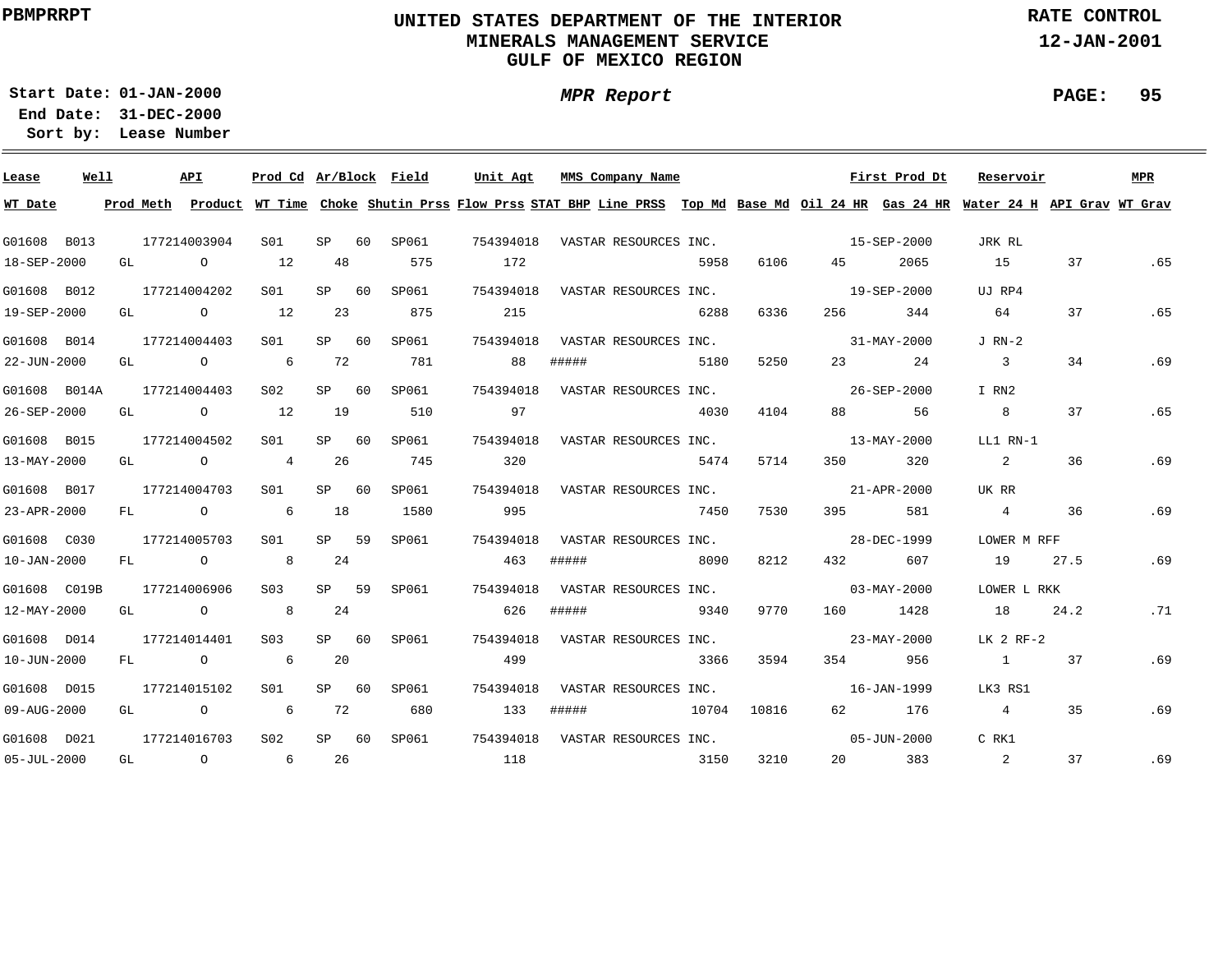### **UNITED STATES DEPARTMENT OF THE INTERIOR MINERALS MANAGEMENT SERVICEGULF OF MEXICO REGION**

**MPR Report**

**RATE CONTROL**

**12-JAN-2001**

**01-JAN-2000Start Date:31-DEC-2000 End Date:** 

**Lease Number Sort by:**

| Lease                     | Well |    | API                                                  | Prod Cd Ar/Block Field |         |             | Unit Agt        |       | MMS Company Name                 |      |       |          | First Prod Dt                               | Reservoir                                                                                                                               |      | MPR  |
|---------------------------|------|----|------------------------------------------------------|------------------------|---------|-------------|-----------------|-------|----------------------------------|------|-------|----------|---------------------------------------------|-----------------------------------------------------------------------------------------------------------------------------------------|------|------|
| WT Date                   |      |    |                                                      |                        |         |             |                 |       |                                  |      |       |          |                                             | Prod Meth Product WT Time Choke Shutin Prss Flow Prss STAT BHP Line PRSS Top Md Base Md Oil 24 HR Gas 24 HR Water 24 H API Grav WT Grav |      |      |
| G01608 E003               |      |    | 177214022201                                         | S02                    | SP 60   | SP061       |                 |       |                                  |      |       |          | 754394018 VASTAR RESOURCES INC. 20-OCT-2000 | LL1 RN6                                                                                                                                 |      |      |
| 01-NOV-2000               |      | GL | $\overline{O}$                                       | 6 72                   |         |             | 118             |       |                                  | 4008 | 4274  |          | 50                                          | 11                                                                                                                                      | 34   | .69  |
| G01608 E009               |      |    | 177214024405                                         | S <sub>03</sub>        |         | SP 60 SP061 |                 |       | 7543940180 VASTAR RESOURCES INC. |      |       |          | $20 - \text{MAR} - 2000$                    | UK RM3                                                                                                                                  |      |      |
| 25-MAR-2000               |      |    | GL $\qquad \qquad \begin{matrix} 0 & 6 \end{matrix}$ |                        | 72      | 469         | 96              |       |                                  | 5140 | 5318  |          | 81 76                                       | 39                                                                                                                                      | 35   | .714 |
| G01608 E023A              |      |    | 177214029302                                         | S02 <b>S</b>           |         | SP 60 SP061 |                 |       | 7543940180 VASTAR RESOURCES INC. |      |       |          | $09 - \text{MAR} - 2000$                    | LK3 RU                                                                                                                                  |      |      |
| 11-MAR-2000               |      |    | GL $\qquad \qquad 0 \qquad \qquad 6$                 |                        | 26      | 470         | 321             |       |                                  | 9283 | 9484  | 246 2012 | 199                                         | 54                                                                                                                                      | 35   | .69  |
| G01608 G007               |      |    | 177214034102                                         | S01                    |         | SP 60 SP061 |                 |       | 7543940180 VASTAR RESOURCES INC. |      |       |          | $07 - APR - 2000$                           | UM RA1                                                                                                                                  |      |      |
| 09-JUN-2000               |      |    |                                                      | GL 0 6 72              |         |             | 116             |       |                                  | 5496 | 5684  |          | 11 69                                       | 9                                                                                                                                       | 37   | .69  |
| G01608 G028               |      |    | 177214037301                                         | S01                    |         | SP 60 SP061 | 754394018       |       | VASTAR RESOURCES INC.            |      |       |          | 13-MAY-2000                                 | K RC-2                                                                                                                                  |      |      |
| 18-JUN-2000               |      |    | $FL$ 0 6                                             |                        | 30      |             | 421             |       | 4374                             |      | 4790  |          | 539 1046                                    | 11                                                                                                                                      | 37   | .69  |
| G01610 B033               |      |    | 177254005002                                         | S01                    | SP 65   | SP065       |                 |       |                                  |      |       |          | OCEAN ENERGY INC 08-JUL-2000                | H5 RA                                                                                                                                   |      |      |
| 19-JUL-2000               |      |    | FL 0 16                                              |                        | 14      | 1320        | 1100            |       | 10202 10246                      |      |       |          | 682 781                                     | 59                                                                                                                                      | 33.8 | .6   |
| G01611 C029               |      |    | 177214012702                                         | S02 <b>S</b>           | $SP$ 66 | SP061       | 754394018       |       |                                  |      |       |          | VASTAR RESOURCES INC. 12-JAN-2000           | UPPER M RMM                                                                                                                             |      |      |
| 21-JAN-2000               |      |    |                                                      | FL 0 8 23              |         |             | 441             | ##### | 12712 12800                      |      |       |          | 322<br>338 339                              | 46                                                                                                                                      | 38   | .69  |
| G01612 A010C              |      |    | 177234011100                                         | S <sub>03</sub>        | SP 67   | SP061       | 754394018       |       |                                  |      |       |          | VASTAR RESOURCES INC. 603-SEP-2000          | K REC 2                                                                                                                                 |      |      |
| 09-SEP-2000               |      |    |                                                      | GL 0 8 20              |         |             | 357             |       |                                  | 2446 | 2686  |          | 118 82                                      | 46                                                                                                                                      | 22.5 | .69  |
| G01612 A020B              |      |    | 177234015300                                         | S <sub>03</sub>        | SP 67   | SP061       |                 |       | 754394018 VASTAR RESOURCES INC.  |      |       |          | 22-AUG-2000                                 | J STRAY REB7                                                                                                                            |      |      |
| 10-SEP-2000               |      |    | GL O                                                 | 8 16                   |         |             | 345             |       |                                  | 6548 | 6596  |          | 122 47                                      | 226                                                                                                                                     | 37.4 | .69  |
| G01612 A019B              |      |    | 177234015700                                         | S <sub>03</sub>        | SP 67   |             | SP061 754394018 |       | VASTAR RESOURCES INC.            |      |       |          | 11-AUG-2000                                 | I2 RED 2                                                                                                                                |      |      |
| 21-AUG-2000               |      | FL | $\circ$ 12                                           |                        | 13      |             | 461             |       |                                  | 6896 | 6940  |          | 191 55                                      | 34                                                                                                                                      | 24.2 | .69  |
| G01618 B002D 177224005700 |      |    |                                                      | D03                    | SP 89   | SP089       |                 |       |                                  |      |       |          | MARATHON OIL COMPANY 676 11-DEC-1988        | T4 2                                                                                                                                    |      | 69   |
| 24-JAN-2000               |      |    | GL O                                                 |                        | 128     |             | 180             |       | 1215 10035                       |      | 10200 |          | 131 733                                     | 48                                                                                                                                      | 36.8 |      |

**PAGE: 96**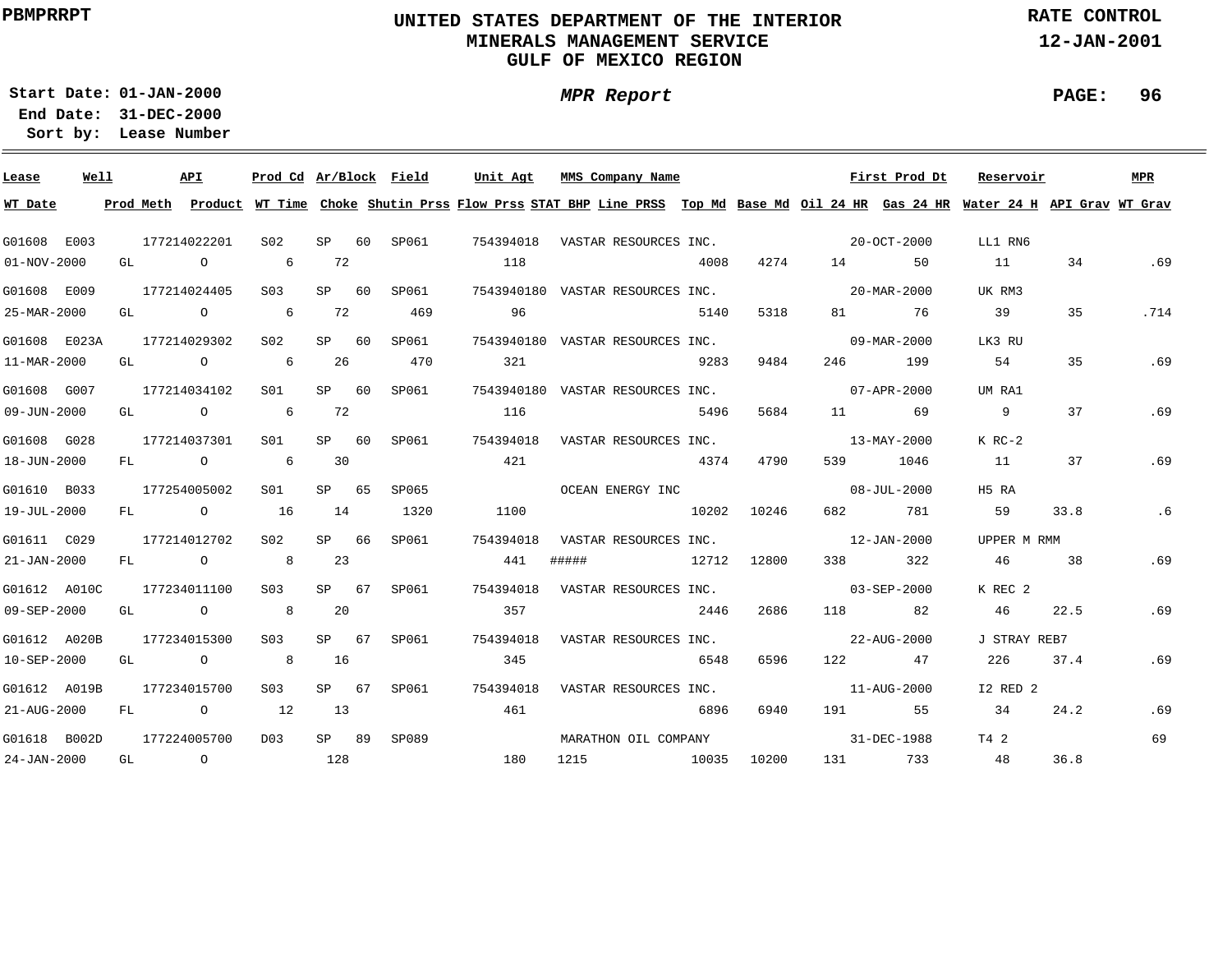### **UNITED STATES DEPARTMENT OF THE INTERIOR MINERALS MANAGEMENT SERVICEGULF OF MEXICO REGION**

**MPR Report**

**RATE CONTROL**

**12-JAN-2001**

**PAGE: 97**

**01-JAN-2000Start Date:31-DEC-2000 End Date:** 

| Lease             | Well | API          |                  |                 |       | Prod Cd Ar/Block Field | Unit Agt                                                                                                                                | MMS Company Name        |      |                                                                                                                                                                                                                                                                                                                                    | First Prod Dt | Reservoir               |      | <b>MPR</b> |
|-------------------|------|--------------|------------------|-----------------|-------|------------------------|-----------------------------------------------------------------------------------------------------------------------------------------|-------------------------|------|------------------------------------------------------------------------------------------------------------------------------------------------------------------------------------------------------------------------------------------------------------------------------------------------------------------------------------|---------------|-------------------------|------|------------|
| WT Date           |      |              |                  |                 |       |                        | Prod Meth Product WT Time Choke Shutin Prss Flow Prss STAT BHP Line PRSS Top Md Base Md Oil 24 HR Gas 24 HR Water 24 H API Grav WT Grav |                         |      |                                                                                                                                                                                                                                                                                                                                    |               |                         |      |            |
| G01618 B004A      |      | 177224006800 |                  | S03             | SP 89 | SP089                  |                                                                                                                                         |                         |      | MARATHON OIL COMPANY 30-APR-1983                                                                                                                                                                                                                                                                                                   |               | T1 3                    |      | 199        |
| 25-JAN-2000       |      | GL O         |                  |                 | 128   |                        | 180                                                                                                                                     | 487 9324                | 9494 |                                                                                                                                                                                                                                                                                                                                    | 93 145        | $\overline{\mathbf{3}}$ | 38.3 |            |
| G01618 B007       |      |              | 177224008501     | S01 <b>S</b>    | SP 89 | SP089                  |                                                                                                                                         |                         |      | MARATHON OIL COMPANY 09-APR-1998                                                                                                                                                                                                                                                                                                   |               | LENTIC                  |      |            |
| 23-JAN-2000       |      |              |                  | FL G 64         |       | 1818                   | 175                                                                                                                                     | 1136 5472               | 5504 | $\overline{0}$ and $\overline{0}$ and $\overline{0}$ and $\overline{0}$ and $\overline{0}$ and $\overline{0}$ and $\overline{0}$ and $\overline{0}$ and $\overline{0}$ and $\overline{0}$ and $\overline{0}$ and $\overline{0}$ and $\overline{0}$ and $\overline{0}$ and $\overline{0}$ and $\overline{0}$ and $\overline{0}$ and | 205           | $\overline{0}$          |      |            |
| G01618 B010       |      |              | 177224010900 S01 |                 | SP 89 | SP089                  |                                                                                                                                         | MARATHON OIL COMPANY    |      | $30 - NOV - 1994$                                                                                                                                                                                                                                                                                                                  |               | $CP-8FB4$               |      | 2156       |
| 18-JAN-2000       |      |              |                  | GL 0 128        |       |                        | 240                                                                                                                                     | 824 8600                | 8863 |                                                                                                                                                                                                                                                                                                                                    | 45 10         | 1637                    | 34.3 |            |
| G01618 B013       |      |              | 177224011704 S02 |                 | SP 89 | SP089                  |                                                                                                                                         |                         |      | MARATHON OIL COMPANY 25-AUG-1995                                                                                                                                                                                                                                                                                                   |               | $T-12FB1$               |      |            |
| 23-JAN-2000       |      |              |                  | FL G 64         |       | 4300                   | 160                                                                                                                                     | 738 1136 13375 13475    |      |                                                                                                                                                                                                                                                                                                                                    | $0 \t\t 16$   | $\overline{0}$          |      |            |
| G01618 B015       |      |              | 177224012703 S01 |                 | SP 89 | SP089                  |                                                                                                                                         |                         |      | MARATHON OIL COMPANY 12-MAY-1995                                                                                                                                                                                                                                                                                                   |               | $U-1FB3$                |      |            |
| 13-FEB-2000       |      | GL O         |                  |                 | 128   |                        | 190                                                                                                                                     | 315 15934 16130         |      |                                                                                                                                                                                                                                                                                                                                    | 5 19          | 46                      | 43.6 |            |
| G01618 B020       |      | 177224016203 |                  | S01             | SP 89 | SP089                  |                                                                                                                                         |                         |      | MARATHON OIL COMPANY 31-DEC-1993                                                                                                                                                                                                                                                                                                   |               | $U1$ 1                  |      | 36630      |
| $04 - JAN - 2000$ |      |              | GL O             |                 | 128   |                        | 240                                                                                                                                     |                         |      | 281 14324 14590 1494 371                                                                                                                                                                                                                                                                                                           |               | 1146                    | 25.8 |            |
| G01618 B018       |      | 177224017602 |                  | SO1             | SP 89 | SP089                  |                                                                                                                                         |                         |      | MARATHON OIL COMPANY 31-MAR-1991                                                                                                                                                                                                                                                                                                   |               | $CP-8$ 4                |      | 361        |
| 17-JAN-2000       |      | GL O         |                  |                 | 128   |                        | 220                                                                                                                                     | 1174 8216 8482          |      |                                                                                                                                                                                                                                                                                                                                    | 222 183       | 1762 34                 |      |            |
| G01618 C001A      |      | 177224020500 |                  | S02             | SP 89 | SP089                  |                                                                                                                                         |                         |      | MARATHON OIL COMPANY 16-AUG-1997                                                                                                                                                                                                                                                                                                   |               | STRAY-UFB5              |      |            |
| 23-JAN-2000       |      | GL O         |                  |                 | 104   |                        | 180                                                                                                                                     |                         |      | 1827 16806 16880 3 61                                                                                                                                                                                                                                                                                                              |               | 238                     | 37.5 |            |
| G01618 C004       |      | 177224021101 |                  | S01             | SP 89 | SP089                  |                                                                                                                                         |                         |      | MARATHON OIL COMPANY 26-AUG-1995                                                                                                                                                                                                                                                                                                   |               | U1 FB5                  |      |            |
| $04 - JAN - 2000$ |      | FL O         |                  | 60              |       |                        | 400                                                                                                                                     |                         |      | 2361 17604 17746 1157 2617                                                                                                                                                                                                                                                                                                         |               | 648                     | 39.3 |            |
| G01618 C010       |      | 177224022400 |                  | S01 <b>S</b>    | SP 89 | SP089                  |                                                                                                                                         |                         |      | MARATHON OIL COMPANY 30-NOV-1994                                                                                                                                                                                                                                                                                                   |               | U1 FB5                  |      | 1183       |
| 18-JAN-2000       |      | FL O         |                  | $\sim$ 38       |       |                        | 1550                                                                                                                                    |                         |      | 2915 17976 18100 1181 5873                                                                                                                                                                                                                                                                                                         |               | 706                     | 35.6 |            |
| G01619 A001       |      | 177224003003 |                  | S <sub>01</sub> |       | SP 93 SP089            |                                                                                                                                         | EXXON MOBIL CORPORATION |      | $30 - NOV - 1994$                                                                                                                                                                                                                                                                                                                  |               | $Y - 20/40$ E1          |      | 969        |
| 14-MAY-2000       |      |              |                  | FL 0 19         |       |                        | 140                                                                                                                                     | 130 10884 11239         |      |                                                                                                                                                                                                                                                                                                                                    | 61 111        | 241                     | 32.7 |            |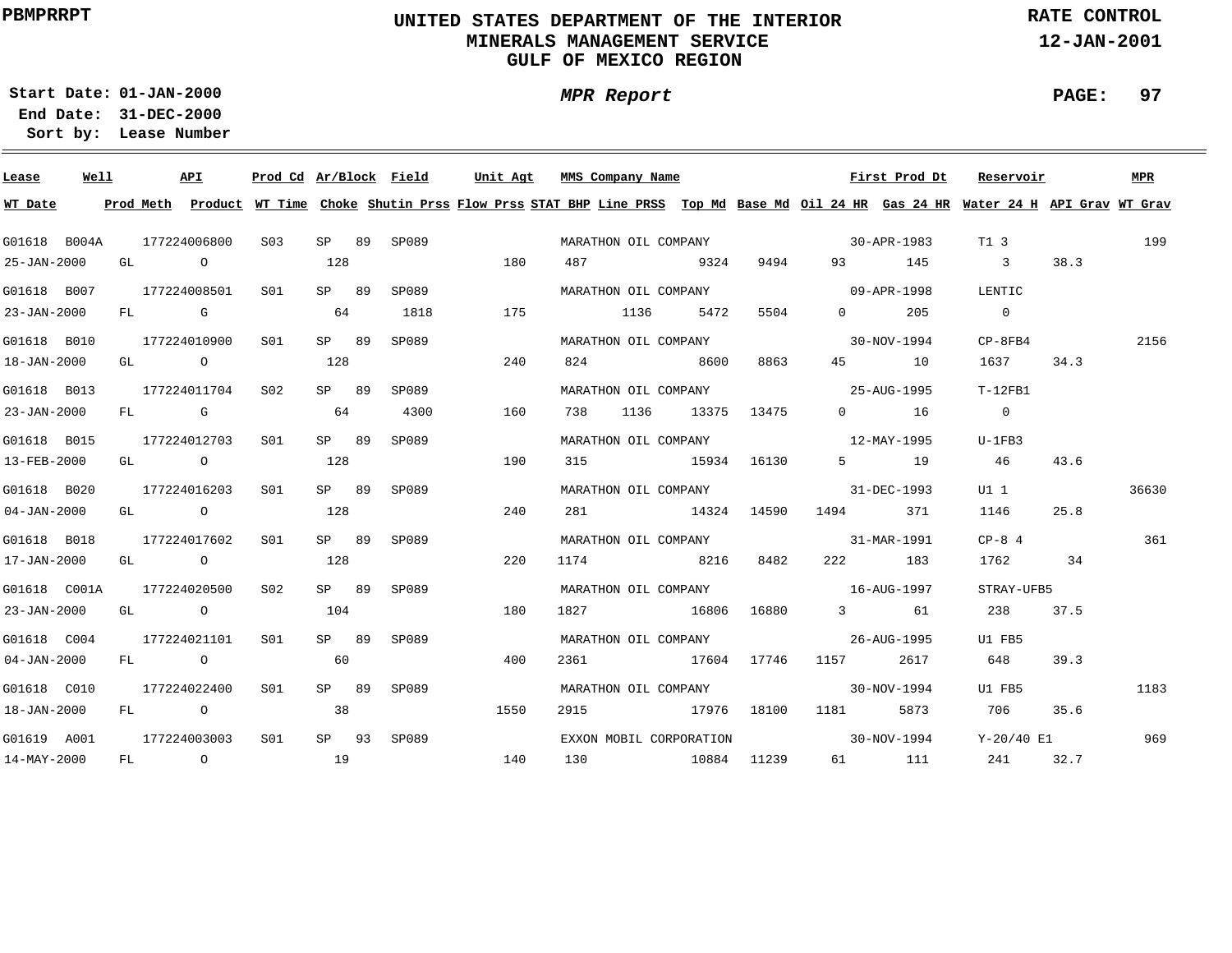### **UNITED STATES DEPARTMENT OF THE INTERIOR MINERALS MANAGEMENT SERVICEGULF OF MEXICO REGION**

**MPR Report**

**RATE CONTROL**

**12-JAN-2001**

**PAGE: 98**

**01-JAN-2000Start Date:31-DEC-2000 End Date:** 

| Lease                    | Well |  | API          | Prod Cd Ar/Block Field |         |             | Unit Agt                                                                                                                                | MMS Company Name                    |             |             |                          | First Prod Dt | Reservoir      |      | MPR      |
|--------------------------|------|--|--------------|------------------------|---------|-------------|-----------------------------------------------------------------------------------------------------------------------------------------|-------------------------------------|-------------|-------------|--------------------------|---------------|----------------|------|----------|
| WT Date                  |      |  |              |                        |         |             | Prod Meth Product WT Time Choke Shutin Prss Flow Prss STAT BHP Line PRSS Top Md Base Md Oil 24 HR Gas 24 HR Water 24 H API Grav WT Grav |                                     |             |             |                          |               |                |      |          |
| G01619 A002              |      |  | 177224003101 | S01 <b>S</b>           |         | SP 93 SP089 | 754389008                                                                                                                               | EXXON MOBIL CORPORATION             |             |             | $22 - OCT - 2000$        |               | POST GLOB Y,C  |      |          |
| 23-OCT-2000              |      |  | FL O 4       |                        | 28      |             | 295                                                                                                                                     |                                     | 7976        |             | 8180 320 474             |               | 8              | 32.8 | .6       |
| G01619 A003              |      |  | 177224003604 | S01                    | SP 93   | SP089       |                                                                                                                                         | EXXON MOBIL CORPORATION             |             |             | $31 - JAN - 1990$        |               | $Z - 20$ , C   |      | 452      |
| 10-JUN-2000              |      |  | FL O         |                        | 42      |             | 1800                                                                                                                                    | 3350                                | 14756 14968 |             | 506 700                  | 15022         | $\overline{0}$ | 47   |          |
| G01619 A004              |      |  | 177224004400 | S03                    | SP 93   | SP089       | 754389008                                                                                                                               | EXXON MOBIL CORPORATION             |             |             | $30 - APR - 1993$        |               | X20C/P3D       |      | 421      |
| $01 - MAX - 2000$        |      |  | GL O         |                        | 21      |             | 1000                                                                                                                                    | 1929                                | 9450        | 9560        |                          | 117 1330      | 347            | 39.7 |          |
| G01619 A029              |      |  | 177224004702 | S01                    |         | SP 93 SP089 | 754389008                                                                                                                               | EXXON MOBIL CORPORATION             |             |             | 31-DEC-1986              |               | Y-80.C         |      | 309      |
| $01 - MAX - 2000$        |      |  | FL O         |                        | 12      |             | 1240                                                                                                                                    | 1558                                |             | 10024 10074 | 43                       | 1113          | $\sim$ 0       | 41.2 |          |
| G01619 A010              |      |  | 177224005203 | D01                    | $SP$ 93 | SP089       | 754389008                                                                                                                               | EXXON MOBIL CORPORATION 31-MAY-1994 |             |             |                          |               | Y-80.C         |      | 553      |
| 04-FEB-2000              |      |  | GL O         |                        | 88      |             | 100                                                                                                                                     | 850 10925 11054                     |             |             |                          | 98 368        | 111            | 35.8 |          |
| G01619 A012              |      |  | 177224007100 | S01                    | $SP$ 93 | SP089       |                                                                                                                                         | EXXON MOBIL CORPORATION             |             |             | $06 - APR - 1995$        |               | Z-10.W         |      |          |
| 06-MAY-2000              |      |  | FL O         |                        | 36      |             | 150                                                                                                                                     | 2075 14882 14942 123                |             |             |                          | 500           | $\sim$ 1       | 31.4 |          |
| G01619 B001              |      |  | 177224010703 | S01                    | SP 93   | SP089       |                                                                                                                                         | EXXON MOBIL CORPORATION             |             |             | $13 - \text{MAX} - 1997$ |               | $Z-20$ .E      |      |          |
| 19-MAY-2000              |      |  | FL G         |                        | 64      | 1500        | 1500                                                                                                                                    | 475                                 |             | 13856 14055 | 837 — 100                | 3496          | 59             | 29.8 |          |
| G01619 A019              |      |  | 177224010802 | S01                    | SP 93   | SP089       | 754389008                                                                                                                               | EXXON MOBIL CORPORATION             |             |             | $14 - \text{MAX} - 2000$ |               | Y, C           |      |          |
| 15-MAY-2000              |      |  | FL O         | 4                      | 24      |             | 1100                                                                                                                                    |                                     |             | 10215 10353 |                          | 841 1217      | $\overline{4}$ | 39.5 |          |
| G01619 B003              |      |  | 177224011301 | S01                    | SP 93   | SP089 SP    |                                                                                                                                         | EXXON MOBIL CORPORATION             |             |             | $31 - \text{AUG} - 1997$ |               | 7050,E         |      |          |
| 22-APR-2000              |      |  | GL O         |                        | 64      |             | 120                                                                                                                                     |                                     | 7568        | 8265        |                          | 55 72         | 208            | 22.5 |          |
| G01619 A027D             |      |  | 177224012400 | D03                    | SP 93   | SP089       |                                                                                                                                         | EXXON MOBIL CORPORATION             |             |             | 01-JUL-1995              |               | POST GLOB, D   |      |          |
| 18-JAN-2000              |      |  | GL O         |                        | 88      |             | 180                                                                                                                                     | 1205 8274                           |             | 8584        |                          | 163 34        | 1442           | 30.9 |          |
| G01619 A027              |      |  | 177224012400 | D01                    | $SP$ 93 | SP089       |                                                                                                                                         | EXXON MOBIL CORPORATION             |             |             | $30 - JUN - 1986$        |               | X-20.E1        |      | $\Omega$ |
| $07 - \text{MAX} - 2000$ |      |  | FL O         |                        | 21      |             | 2125                                                                                                                                    | 3000 10508 10870                    |             |             |                          | 51 4766       | $\overline{0}$ | 50.5 |          |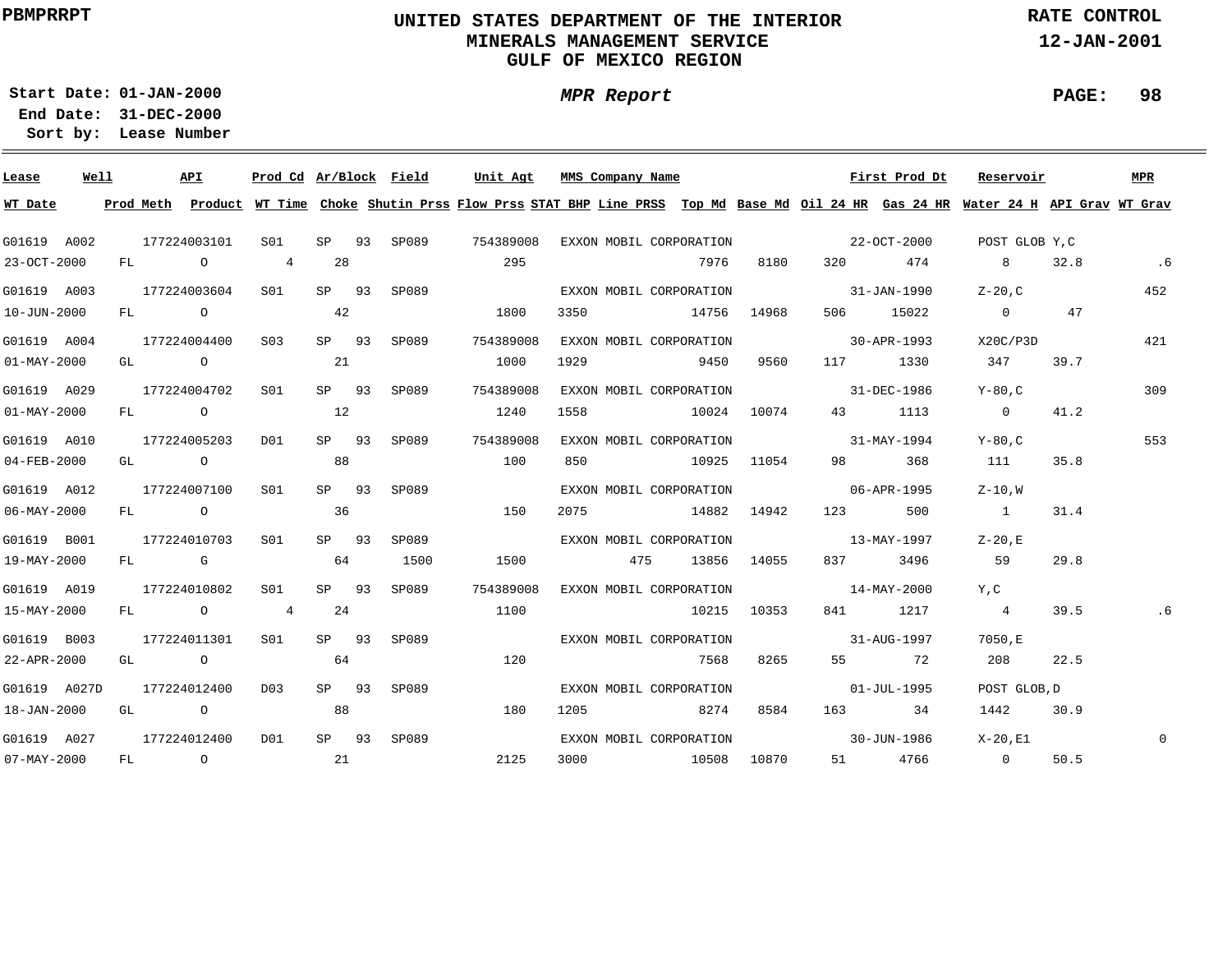### **UNITED STATES DEPARTMENT OF THE INTERIOR MINERALS MANAGEMENT SERVICEGULF OF MEXICO REGION**

**MPR Report**

**RATE CONTROL**

**12-JAN-2001**

**PAGE: 99**

**01-JAN-2000Start Date:31-DEC-2000 End Date:** 

| Lease             | Well |    |      | API              | Prod Cd Ar/Block Field |         |             | Unit Agt                                                                                                                                | MMS Company Name |                         |      |                                                                                                                | First Prod Dt | Reservoir              |      | MPR  |
|-------------------|------|----|------|------------------|------------------------|---------|-------------|-----------------------------------------------------------------------------------------------------------------------------------------|------------------|-------------------------|------|----------------------------------------------------------------------------------------------------------------|---------------|------------------------|------|------|
| WT Date           |      |    |      |                  |                        |         |             | Prod Meth Product WT Time Choke Shutin Prss Flow Prss STAT BHP Line PRSS Top Md Base Md Oil 24 HR Gas 24 HR Water 24 H API Grav WT Grav |                  |                         |      |                                                                                                                |               |                        |      |      |
| G01619 A027D      |      |    |      | 177224012400     | D03                    |         |             | SP 93 SP089                                                                                                                             |                  | EXXON MOBIL CORPORATION |      | $01 - JUL - 1995$                                                                                              |               | POST GLOB.D            |      |      |
| 16-JUL-2000       |      |    | GL O |                  |                        | 190     |             | 2300                                                                                                                                    | 1205             | 8274                    | 8584 | 354 35                                                                                                         | 2639          | 88                     | 29.5 |      |
| G01619 A030       |      |    |      | 177224013101     | SO1                    | SP 93   | SP089       | 754389008                                                                                                                               |                  | EXXON MOBIL CORPORATION |      | $30 - JUN - 1990$                                                                                              |               | Y.C                    |      | 540  |
| $07 - MAX - 2000$ |      |    |      | FL O             |                        | 20      |             | 2825                                                                                                                                    | 3075             | 9830 10038              |      | 279 — 279 — 279 — 279 — 279 — 279 — 279 — 279 — 279 — 279 — 279 — 279 — 279 — 279 — 279 — 279 — 279 — 279 — 27 | 5205          | 4 42.8                 |      |      |
| G01619 B008       |      |    |      | 177224013300 D01 |                        | SP 93   | SP089       |                                                                                                                                         |                  | EXXON MOBIL CORPORATION |      | 25-FEB-1999                                                                                                    |               | POSTGLOB F             |      |      |
| 22-MAY-2000       |      | GL |      |                  |                        | 64      |             | 135                                                                                                                                     |                  | 7790                    | 8110 |                                                                                                                | 30 61         | 170                    | 24.7 |      |
| G01619 B009       |      |    |      | 177224013701     | S01                    |         | SP 93 SP089 |                                                                                                                                         |                  | EXXON MOBIL CORPORATION |      | $10 - JUL - 1997$                                                                                              |               | 7050 D                 |      |      |
| 18-MAY-2000       |      |    |      | FL O             |                        | 18      |             | 530                                                                                                                                     |                  | 7567                    | 8500 | 265                                                                                                            | 664           | $6\overline{6}$        | 29.5 |      |
| G01619 B011       |      |    |      | 177224014102     | S01                    |         | SP 93 SP089 |                                                                                                                                         |                  | EXXON MOBIL CORPORATION |      | $09 - OCT - 1995$                                                                                              |               | X-20.E1                |      |      |
| 12-MAY-2000       |      |    |      | GL O             |                        | 64      |             | 105                                                                                                                                     |                  | 1130 11004 11048        |      |                                                                                                                | 94 1204       | 83                     | 36.2 |      |
| G01619 B010       |      |    |      | 177224014201     | SO(4)                  | SP 93   | SP089       |                                                                                                                                         |                  | EXXON MOBIL CORPORATION |      | $08 - JUN - 1998$                                                                                              |               | PG.LR                  |      |      |
| 27-MAY-2000       |      |    |      | GL O             |                        | 64      |             | 120                                                                                                                                     |                  | 8172                    | 8340 |                                                                                                                | 53 87         | 14                     | 33.7 |      |
| G01619 B021D      |      |    |      | 177224015700     | D02                    | $SP$ 93 | SP089       |                                                                                                                                         |                  | EXXON MOBIL CORPORATION |      | $31 - JAN - 1988$                                                                                              |               | X-20,E3                |      | 493  |
| $21 - JAN - 2000$ |      |    |      | FL O             |                        | 34      |             | 780                                                                                                                                     |                  | 1770 8680               | 9274 |                                                                                                                | 273 4690      | $\sim$ 0               | 37.2 |      |
| G01619 B021D      |      |    |      | 177224015700     | DO 2                   | SP 93   | SP089       |                                                                                                                                         |                  | EXXON MOBIL CORPORATION |      | 31-JAN-1988                                                                                                    |               | X-20,E3                |      | 493  |
| 02-MAR-2000       |      |    |      | FL O             |                        | 40      |             | 650                                                                                                                                     | 1770             | 8680                    | 9274 |                                                                                                                | 356 3153      | $0 \t 37.2$            |      |      |
| G01619 A034       |      |    |      | 177224018201     | S01                    | SP 93   | SP089       | 754389008                                                                                                                               |                  | EXXON MOBIL CORPORATION |      | $31 - MAX - 1990$                                                                                              |               | X20C/P3D               |      | 185  |
| $07 - JUN - 2000$ |      |    |      | $FL$ 0           |                        | 17      |             | 2100                                                                                                                                    | 2800             | 9950 10120              |      |                                                                                                                | 121 3149      | $0 \qquad \qquad 40.9$ |      |      |
| G01619 B019       |      |    |      | 177224018300     | S02                    |         | SP 93 SP089 |                                                                                                                                         |                  | EXXON MOBIL CORPORATION |      | $12 - JUN - 2000$                                                                                              |               | POST GLOB, LD1         |      |      |
| 22-JUN-2000       |      |    |      | FL 0 11          |                        | 15      |             | 641                                                                                                                                     | 380              | 8723                    | 8799 |                                                                                                                | 283 212       | 7 31.3                 |      | .6   |
| G01619 B033       |      |    |      | 177224019200     | 1 הח                   |         |             | SP 93 SP089 754389008                                                                                                                   |                  | EXXON MOBIL CORPORATION |      |                                                                                                                | 31-MAR-1991   | Y.C                    |      | 2687 |
| $20 - JAN - 2000$ |      |    |      | $GL$ 0 44        |                        |         |             | 640                                                                                                                                     |                  | 305 11998 12189         |      | 419                                                                                                            | 2582          | 660                    | 27.2 |      |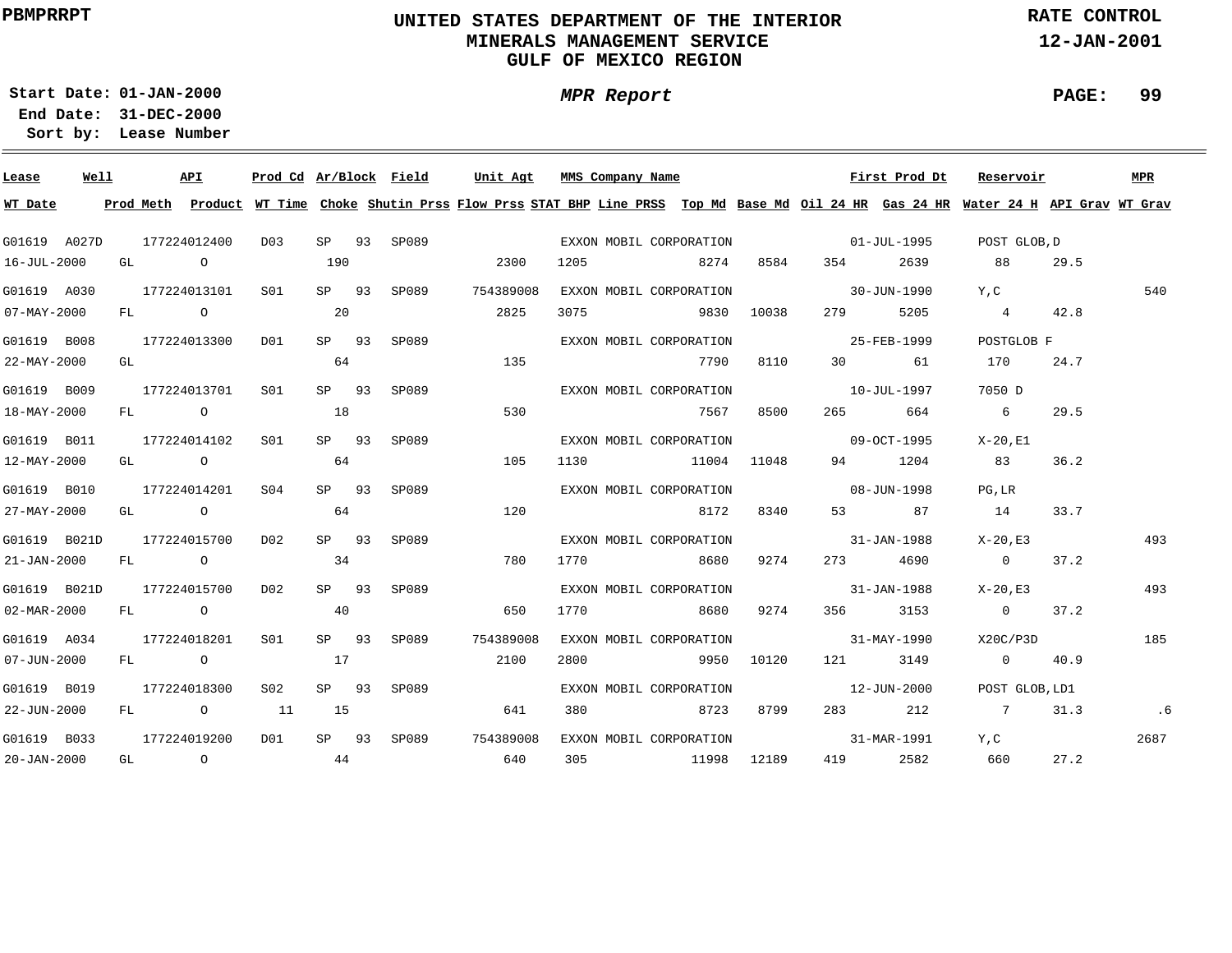### **UNITED STATES DEPARTMENT OF THE INTERIOR MINERALS MANAGEMENT SERVICEGULF OF MEXICO REGION**

**MPR Report**

**RATE CONTROL**

**12-JAN-2001**

**PAGE: 100**

÷

**01-JAN-2000Start Date:31-DEC-2000 End Date:** 

| Lease                    | Well |    |                | API            |                 |         |    | Prod Cd Ar/Block Field |           | Unit Agt MMS Company Name                                                                                                               |             |             |                          | First Prod Dt | Reservoir               |      | MPR      |
|--------------------------|------|----|----------------|----------------|-----------------|---------|----|------------------------|-----------|-----------------------------------------------------------------------------------------------------------------------------------------|-------------|-------------|--------------------------|---------------|-------------------------|------|----------|
| WT Date                  |      |    |                |                |                 |         |    |                        |           | Prod Meth Product WT Time Choke Shutin Prss Flow Prss STAT BHP Line PRSS Top Md Base Md Oil 24 HR Gas 24 HR Water 24 H API Grav WT Grav |             |             |                          |               |                         |      |          |
| G01619 B030              |      |    |                | 177224019500   | DO1             |         |    | SP 93 SP089            |           | EXXON MOBIL CORPORATION                                                                                                                 |             |             | $30 - APR - 1991$        |               | Y, E                    |      | $\Omega$ |
| 12-MAY-2000              |      | FL | $\overline{a}$ |                |                 | 22      |    |                        | 300       | 845                                                                                                                                     | 9438        | 9577        | 44                       | 798           | $\overline{1}$          | 39   |          |
| G01619 B031              |      |    |                | 177224020201   | D01             | SP 93   |    | SP089                  |           | EXXON MOBIL CORPORATION                                                                                                                 |             |             | 31-AUG-1991              |               | Y, D                    |      | 394      |
| $07 - MAX - 2000$        |      | GL |                | $\overline{O}$ |                 | 64      |    |                        | 225       | 395                                                                                                                                     | 11436 11557 |             |                          | 157 1403      | 686                     | 34.1 |          |
| G01619 B025              |      |    |                | 177224020700   | D02             | $SP$ 93 |    | SP089                  |           | EXXON MOBIL CORPORATION                                                                                                                 |             |             |                          | 12-JUN-1997   | PG, R                   |      |          |
| 11-MAY-2000              |      | FL |                |                |                 | 14      |    |                        | 290       |                                                                                                                                         | 7844        | 8136        | 38 — 1                   | 408           | $\overline{1}$          | 38.7 |          |
| G01619 A031              |      |    |                | 177224022503   | S01             | $SP$ 93 |    | SP089                  |           | EXXON MOBIL CORPORATION                                                                                                                 |             |             | $27 - \text{AUG} - 1999$ |               | $Z-20$ , C              |      |          |
| 11-JUN-2000              |      |    |                | FL O           |                 | 46      |    |                        | 1500      |                                                                                                                                         | 15434 15650 |             |                          | 359 13857     | $\overline{0}$          | 52.8 |          |
| G01620 A015              |      |    |                | 177224008102   | D01             | SP      | 94 | SP089                  | 754389008 | EXXON MOBIL CORPORATION                                                                                                                 |             |             | $20 - A$ UG $- 2000$     |               | X-20.W                  |      |          |
| $24 - \text{AUG} - 2000$ |      |    |                | FL 0 5         |                 | 22      |    |                        | 2400      |                                                                                                                                         |             | 12530 12660 | 2138                     | 2122          | 34                      | 36.7 | .6       |
| G01620 A015D             |      |    |                | 177224008102   | D02             | SP 94   |    | SP089                  |           | EXXON MOBIL CORPORATION                                                                                                                 |             |             | $20 - A$ UG $- 2000$     |               | $P-4.S$                 |      |          |
| 15-SEP-2000              |      |    |                | FL G 4         |                 | 18      |    | 2100                   | 1120      | 1225 10471 10553 192 1497                                                                                                               |             |             |                          |               | $\overline{0}$          | 40.7 | .6       |
| G01620 A018              |      |    |                | 177224010003   | S01 <b>S</b>    | $SP$ 94 |    | SP089                  |           | EXXON MOBIL CORPORATION                                                                                                                 |             |             | 28-JUL-1999              |               | $P-3. W$                |      |          |
| 14-MAY-2000              |      |    |                | FL G           |                 | 38      |    | 1725                   | 1330      | 1250                                                                                                                                    |             | 11489 11697 |                          | 9 5176        | $\overline{0}$          | 49.5 |          |
| G01620 A006              |      |    |                | 177224013801   | SO1             | SP 94   |    | SP089                  |           | EXXON MOBIL CORPORATION                                                                                                                 |             |             | $31-9CT-1989$            |               | $P-4. W$                |      | 383      |
| 13-JUN-2000              |      |    | FL O           |                |                 | 19      |    |                        | 95        | 1300                                                                                                                                    | 12192 12304 |             | 162 200                  | 292           | 50                      | 31.4 |          |
| G01620 A028              |      |    |                | 177224013900   | S <sub>02</sub> | $SP$ 94 |    | SP089                  |           | EXXON MOBIL CORPORATION                                                                                                                 |             |             |                          | 28-FEB-1991   | $Z-20.S$                |      | 431      |
| $01 - MAX - 2000$        |      |    |                | FL O           |                 | 28      |    |                        | 1450      | 3000                                                                                                                                    | 14904 15100 |             | 296 — 1                  | 2706          | 77                      | 32.4 |          |
|                          |      |    |                |                |                 |         |    |                        |           |                                                                                                                                         |             |             |                          |               |                         |      |          |
| G01620 A025              |      |    |                | 177224022100   | SO1             | SP 94   |    | SP089                  | 754389008 | EXXON MOBIL CORPORATION                                                                                                                 |             |             |                          | 30-JUN-1994   | Y, C                    |      | 1434     |
| $15 - MAX - 2000$        |      |    |                | FL O           |                 | 30      |    |                        | 1500      | 2350                                                                                                                                    | 10426 10628 |             |                          | 548 7589      | $\overline{0}$          | 50.5 |          |
| G01634 B001              |      |    |                | 177252008801   | S01             |         |    | MP 144 MP144           |           | CHEVRON USA INC                                                                                                                         |             |             |                          | 31-MAY-2000   | 5450                    |      |          |
| 24-SEP-2000              |      |    |                | $FL$ 0 4       |                 |         | 26 | 1005                   | 180       |                                                                                                                                         | 5345        | 5395        |                          | 98 39         | $\overline{\mathbf{c}}$ | 30   | .62      |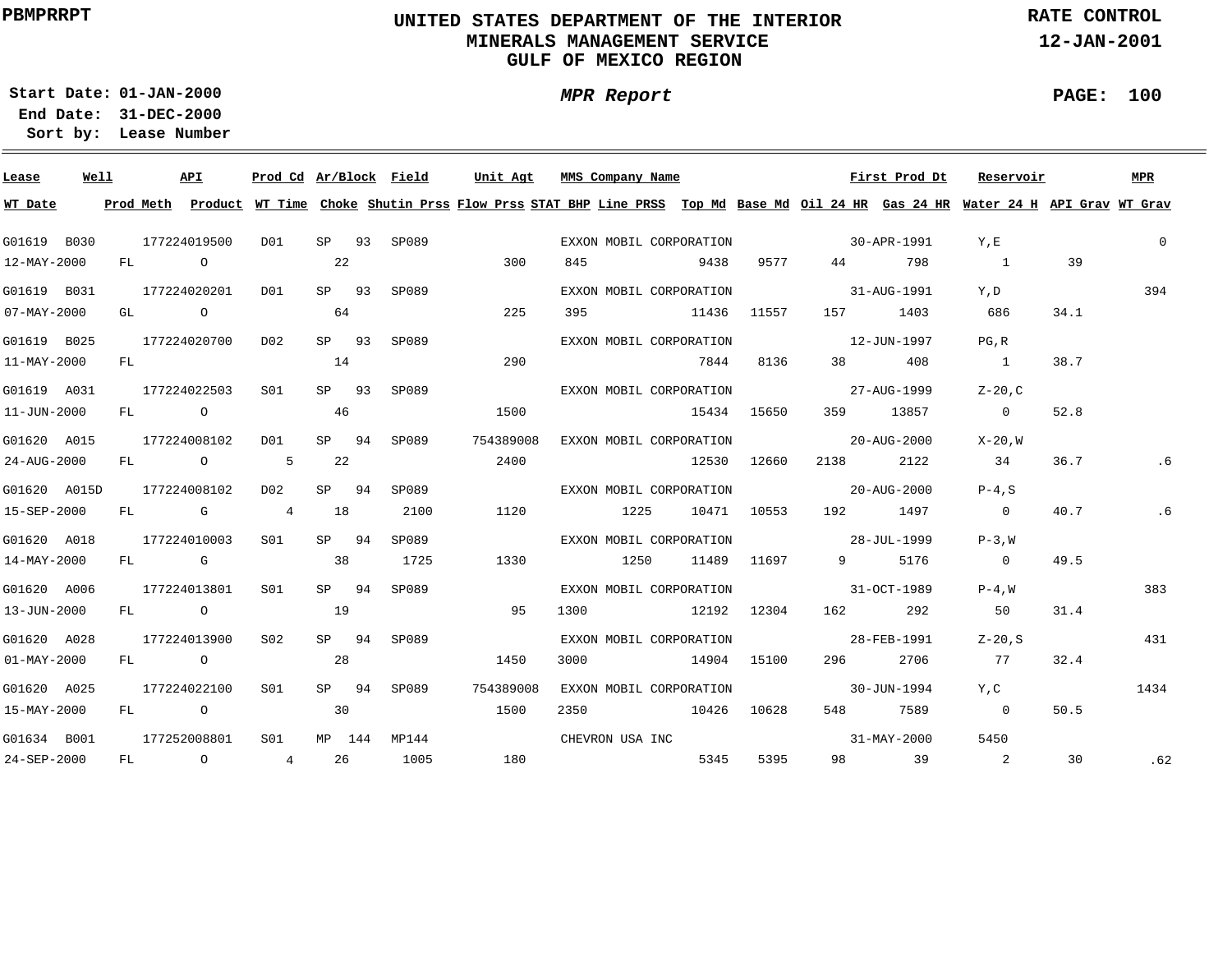### **UNITED STATES DEPARTMENT OF THE INTERIOR MINERALS MANAGEMENT SERVICEGULF OF MEXICO REGION**

**MPR Report**

**RATE CONTROL**

**12-JAN-2001**

**PAGE: 101**

**01-JAN-2000Start Date:**

| Lease             | Well |    |              | API                                                                                                                                                                                                                            | Prod Cd Ar/Block Field |     |        |                | Unit Agt |            | MMS Company Name   |      |      |                   | First Prod Dt     | Reservoir                                                                                                                               |                | MPR            |
|-------------------|------|----|--------------|--------------------------------------------------------------------------------------------------------------------------------------------------------------------------------------------------------------------------------|------------------------|-----|--------|----------------|----------|------------|--------------------|------|------|-------------------|-------------------|-----------------------------------------------------------------------------------------------------------------------------------------|----------------|----------------|
| WT Date           |      |    |              |                                                                                                                                                                                                                                |                        |     |        |                |          |            |                    |      |      |                   |                   | Prod Meth Product WT Time Choke Shutin Prss Flow Prss STAT BHP Line PRSS Top Md Base Md Oil 24 HR Gas 24 HR Water 24 H API Grav WT Grav |                |                |
| G01634 B011       |      |    | 177254001001 |                                                                                                                                                                                                                                | S01                    |     | MP 144 | MP144          |          |            | CHEVRON USA INC    |      |      |                   | 30-APR-2000       | 7250 C                                                                                                                                  |                |                |
| 05-MAY-2000       |      | FL |              | $\overline{O}$                                                                                                                                                                                                                 | 24                     |     | 22     | 1100           | 450      |            |                    | 6557 | 6680 | 640 — 10          | 186               | $\overline{0}$                                                                                                                          | 30.7           | .62            |
| G01634 B016       |      |    | 177254001102 |                                                                                                                                                                                                                                | S01                    |     | MP 144 | MP144          |          |            | CHEVRON USA INC    |      |      |                   | $30 - APR - 2000$ | 6900                                                                                                                                    |                |                |
| $06 - MAX - 2000$ |      | FL |              | $\overline{O}$                                                                                                                                                                                                                 | 24                     | 17  |        | 1650           | 1350     |            |                    | 5405 | 5425 | 50 60             | 1740              | $\overline{\phantom{a}}$ 2                                                                                                              | 29.5           | .62            |
| G01634 B014       |      |    | 177254002001 |                                                                                                                                                                                                                                | S01                    |     | MP 144 | MP144          |          |            | CHEVRON USA INC    |      |      |                   | 30-APR-2000       | 6900                                                                                                                                    |                |                |
| $02 - MAX - 2000$ |      | FL |              | $\overline{O}$                                                                                                                                                                                                                 | 24                     |     | 22     | 1080           | 500      |            |                    | 7405 | 7435 | 524               | 250               | 131                                                                                                                                     | 29.5           | .62            |
| G01665 A007D      |      |    | 177244010600 |                                                                                                                                                                                                                                | D02                    |     | MP 288 | MP290          |          | CONOCO INC |                    |      |      |                   | 30-SEP-1978       | H RA                                                                                                                                    |                | $\overline{0}$ |
| 24-FEB-2000       |      | GL |              | $\overline{O}$                                                                                                                                                                                                                 | 24                     |     | 48     | $\overline{0}$ | 180      |            | 1031 0             | 4806 | 4818 | 28 — 1            | 620               | 278                                                                                                                                     | 29.1           |                |
| G01665 A010       |      |    | 177244011000 |                                                                                                                                                                                                                                | S01                    |     | MP 288 | MP290          |          | CONOCO INC |                    |      |      |                   | 31-OCT-1978       | $G-4$ EF                                                                                                                                |                | 268            |
| 28-FEB-2000       |      |    |              | GL O                                                                                                                                                                                                                           | 24                     |     | 64     | $\overline{0}$ | 120      |            | 740 0              | 5968 | 6014 | 92 — 10           | 402               | 32                                                                                                                                      | 33.8           |                |
| G01665 A017       |      |    | 177244012301 |                                                                                                                                                                                                                                | S01                    |     | MP 288 | MP290          |          | CONOCO INC |                    |      |      |                   | 20-NOV-1997       | H EF                                                                                                                                    |                |                |
| 19-FEB-2000       |      |    |              | GL O                                                                                                                                                                                                                           | 24                     | 64  |        | $\overline{0}$ | 170      | 99999      | $\sim$ 0           | 5002 | 5010 | 250 and $\sim$    | 392               | 34                                                                                                                                      | 35.3           |                |
| G01665 A024       |      |    | 177244037701 |                                                                                                                                                                                                                                | DO1                    |     | MP 288 | MP290          |          | CONOCO INC |                    |      |      | 30-SEP-1987       |                   | H                                                                                                                                       |                | 154            |
| 26-FEB-2000       |      |    |              | GL O                                                                                                                                                                                                                           | 24                     | 108 |        | $\overline{0}$ | 120      |            | $\sim$ 0           | 5444 | 5462 | 57 — 1            | 345               | 17                                                                                                                                      | 32.3           |                |
| G01665 A024D      |      |    | 177244037701 |                                                                                                                                                                                                                                | D02                    |     | MP 288 | MP290          |          |            | CONOCO INC         |      |      |                   | 30-SEP-1987       | $G-4$ EF                                                                                                                                |                | 157            |
| 27-FEB-2000       |      | GL |              | $\overline{O}$                                                                                                                                                                                                                 | 24                     | 108 |        | $\overline{0}$ | 110      |            | $\sim$ 0           | 5200 | 5248 | 35                | 215               | 10                                                                                                                                      | 34.1           |                |
| G01666 A014       |      |    | 177244012000 |                                                                                                                                                                                                                                | DO1                    |     | MP 289 | MP290          |          |            | APACHE CORPORATION |      |      |                   | 31-JAN-1979       | H REG                                                                                                                                   |                | $\mathbf 0$    |
| 22-FEB-2000       |      | FL |              | and the control of the control of the control of the control of the control of the control of the control of the control of the control of the control of the control of the control of the control of the control of the cont | 24                     |     | 24     | 2250           | 1080     |            | 180                | 7588 | 7606 |                   | $0$ 98            | $\overline{0}$                                                                                                                          | $\overline{0}$ |                |
| G01666 A014D      |      |    | 177244012000 |                                                                                                                                                                                                                                | D02                    |     | MP 289 | MP290          |          |            | APACHE CORPORATION |      |      |                   | 31-JAN-1979       | $G-4$ MN                                                                                                                                |                | $\mathbf{0}$   |
| 25-FEB-2000       |      | FL |              | <b>G</b> G                                                                                                                                                                                                                     | 24                     | 13  |        | 2250           | 1000     |            | 190                | 7164 | 7184 | $0 \qquad \qquad$ | 1907              | $\overline{0}$                                                                                                                          | $\mathbf 0$    |                |
| G01666 A019       |      |    | 177244012400 |                                                                                                                                                                                                                                | D64                    |     | MP 289 | MP290          |          | CONOCO INC |                    |      |      |                   | 27-JAN-2000       | $G-4/K-1$                                                                                                                               |                |                |
| 16-FEB-2000       |      | GL |              | $\overline{O}$                                                                                                                                                                                                                 |                        | 108 |        |                | 756      |            |                    | 5870 | 7257 |                   | 170 0             | $\overline{0}$                                                                                                                          | 34.6           |                |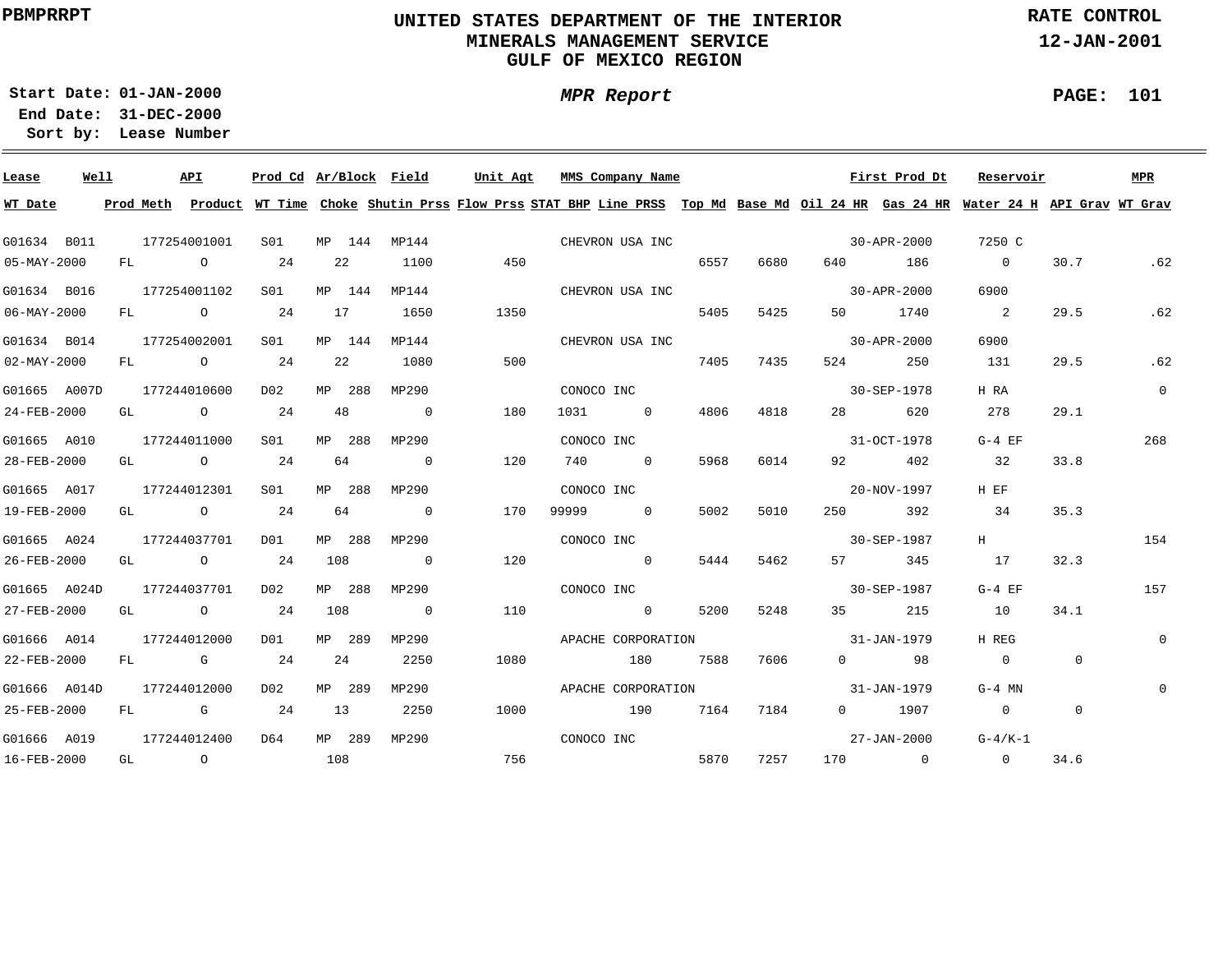### **UNITED STATES DEPARTMENT OF THE INTERIOR MINERALS MANAGEMENT SERVICEGULF OF MEXICO REGION**

**MPR Report**

**RATE CONTROL**

**12-JAN-2001**

**01-JAN-2000Start Date:31-DEC-2000 End Date:** 

**Lease Number Sort by:**

| Lease             | Well |  | API          | Prod Cd Ar/Block Field |    |        |                | Unit Agt |    | MMS Company Name                                                                                                                        |      |             |                          | First Prod Dt     | Reservoir       |      | <b>MPR</b> |
|-------------------|------|--|--------------|------------------------|----|--------|----------------|----------|----|-----------------------------------------------------------------------------------------------------------------------------------------|------|-------------|--------------------------|-------------------|-----------------|------|------------|
| WT Date           |      |  |              |                        |    |        |                |          |    | Prod Meth Product WT Time Choke Shutin Prss Flow Prss STAT BHP Line PRSS Top Md Base Md Oil 24 HR Gas 24 HR Water 24 H API Grav WT Grav |      |             |                          |                   |                 |      |            |
| G01666 A020       |      |  | 177244012500 | S03                    |    | MP 289 | MP290          |          |    | APACHE CORPORATION 31-JUL-1990                                                                                                          |      |             |                          |                   | G-4 FHH         |      | 320        |
| 17-FEB-2000       |      |  | GL O         | 24                     |    | 80     | $\overline{0}$ | 120      |    | 920 0                                                                                                                                   | 5634 | 5658        |                          | 198 388           | 15              | 35.2 |            |
| G01666 A021       |      |  | 177244012703 | SO1 SO                 |    | MP 289 | MP290          |          |    | CONOCO INC                                                                                                                              |      |             |                          | 31-MAR-1998       | M2              |      |            |
| $03 - JAN - 2000$ |      |  | GL O         | 24                     |    | 64     | $\overline{0}$ | 130      |    | 300 0                                                                                                                                   | 8470 | 8531        | 84 and $\overline{84}$   | 200               | $\overline{0}$  | 32.4 |            |
| G01666 A021       |      |  | 177244012703 | SO1                    |    | MP 289 | MP290          |          |    | CONOCO INC                                                                                                                              |      |             |                          | 31-MAR-1998       | м2              |      |            |
| 23-FEB-2000       |      |  | GL 0 24      |                        |    | 64     | $\overline{0}$ | 140      |    | 300 0                                                                                                                                   | 8470 | 8531        | 130 6                    | 481               | $\overline{7}$  | 32.4 |            |
| G01666 A026       |      |  | 177244038401 | S02                    |    | MP 289 | MP290          |          |    | APACHE CORPORATION                                                                                                                      |      |             |                          | 31-AUG-1996       | K               |      |            |
| 21-FEB-2000       |      |  | GL 0 24      |                        |    | 64     | $\overline{0}$ | 150      |    | $\sim$ 0                                                                                                                                | 6750 | 6812        | 33 and $\sim$            | 506               | 33              | 34.3 |            |
| G01666 C012       |      |  | 177244049203 | S01                    |    | MP 289 | MP290          |          |    | APACHE CORPORATION                                                                                                                      |      |             |                          | $04 - JUL - 2000$ | S SAND          |      |            |
| 14-JUL-2000       |      |  | FL G 24      |                        | 16 |        | 4400           | 4000     |    | 1175                                                                                                                                    |      | 10863 11030 | 286 — 1                  | 5057              | 39              | 52.6 | .62        |
| G01667 C018       |      |  | 177244051302 | SO1                    |    | MP 290 | MP290          |          |    | APACHE CORPORATION                                                                                                                      |      |             | 15-MAY-2000              |                   | J RE            |      |            |
| 19-MAY-2000       |      |  | FL 0 24      |                        | 38 |        | 1180           | 153      |    |                                                                                                                                         | 5372 | 5722        | 520 320                  | 585               | 45              | 18.9 | .62        |
| G01676 C001       |      |  | 177242002000 | DO1                    |    | MP 305 | MP306          |          |    | SAMEDAN OIL CORPORATION                                                                                                                 |      |             | $30 - APR - 1970$        |                   | L2A-26          |      | 46         |
| 30-JUN-2000       |      |  | FL 0 24      |                        |    | 64     |                | 90       |    |                                                                                                                                         | 6780 | 6820        | 13 107                   |                   | $\overline{4}$  | 33.3 |            |
| G01676 C002       |      |  | 177242003002 | D01                    |    | MP 305 | MP306          |          |    | SAMEDAN OIL CORPORATION                                                                                                                 |      |             | $31 - \text{MAR} - 1994$ |                   | $L-2$           |      | 510        |
| 23-JUN-2000       |      |  | FL 0 24      |                        | 64 |        |                | 80       |    | 1490                                                                                                                                    | 7434 | 7532        |                          | 85 114            | $\overline{0}$  | 33.3 |            |
| G01676 C002D      |      |  | 177242003002 | D02                    |    | MP 305 | MP306          |          |    | SAMEDAN OIL CORPORATION                                                                                                                 |      |             | $31 - \text{MAR} - 1994$ |                   | $L-1$           |      | 228        |
| 24-JUN-2000       |      |  | FL 0 24      |                        |    | 64     |                | 72       |    | 1044                                                                                                                                    | 7015 | 7124        |                          | 78 24             | 13              | 33.3 |            |
| G01676 B004       |      |  | 177242003900 | S02                    |    | MP 305 | MP306          |          |    | SAMEDAN OIL CORPORATION                                                                                                                 |      |             | $18 - OCT - 1995$        |                   | K10AB45         |      |            |
| 27-JUN-2000       |      |  | FL 0 24      |                        |    | 64     |                | 75       |    |                                                                                                                                         | 5613 | 5632        |                          | 40 100            | 632             | 33.3 |            |
| G01676 B019       |      |  | 177242004602 | S02                    |    |        | MP 305 MP306   |          |    | SAMEDAN OIL CORPORATION                                                                                                                 |      |             | $08 - JUN - 2000$        |                   | L-2A/AA-BF      |      |            |
| 27-JUN-2000       |      |  | GL O         | 24                     |    | 64     | 325            |          | 50 | 1090                                                                                                                                    | 7058 | 7110        |                          | 2 110             | $8\overline{)}$ | 32.9 | .655       |

**PAGE: 102**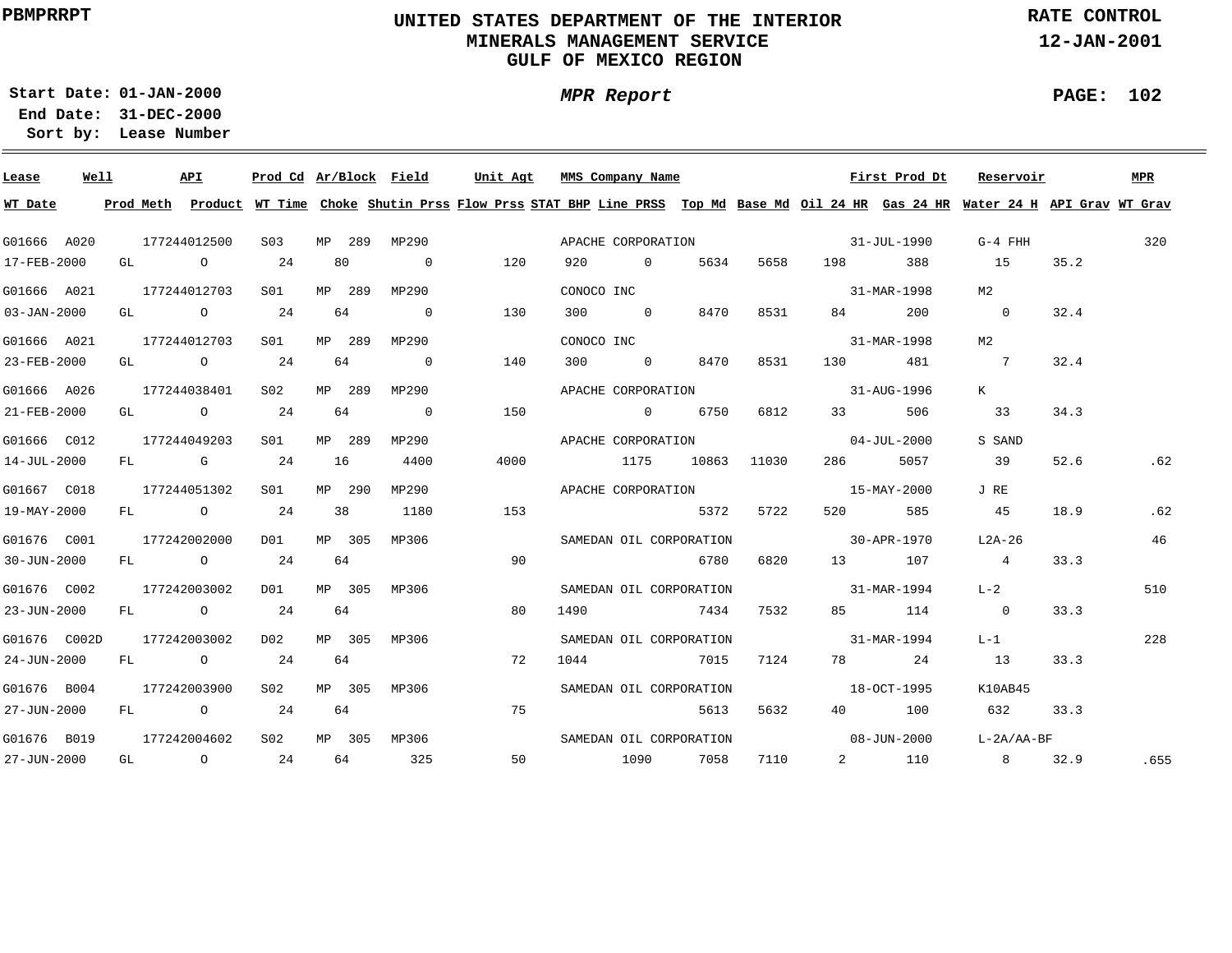## **UNITED STATES DEPARTMENT OF THE INTERIORMINERALS MANAGEMENT SERVICE**GULF OF MEXICO REGION

**MPR Report**

**RATE CONTROL**

**12-JAN-2001**

**PAGE: 103**

**01-JAN-2000Start Date:31-DEC-2000End Date: Lease NumberSort by:**

G01676 B019G01676 C003DG01676 C003 G01676 A009DG01676 A010DG01676 C005G01676 B020AG01676 A013G01676 A015B G01676 B010G01676 A016D**Lease Well** 177242004602177242004800177242004800177242006500177242006700177242007100177242007801177242008101177242008800177242008900177242009100**API** MP 305MP306MP 305MP306MP 305MP 305MP 305MP 305MP 305MP 305MP306MP 305MP306MP 305MP306MP 305MP306**Ar/Block FieldProd Cd**MP306MP306MP306MP306MP306 **Unit Agt MMS Company Name** 08-JUN-200031-JUL-199331-JUL-199330-APR-197030-JUN-197130-JUN-199431-JUL-198406-OCT-199830-NOV-197731-AUG-198431-AUG-1970**First Prod Dt** L-2A/AA-BF KIL $K-12$  $L1 - 2/3$ L5A 2K10A L1 4 $L-6$  $L1-2/3$ L5A 4BL4L4A 2**Reservoir**3033479432209**MPR**29-JUN-200019-JUN-200023-JUN-200029-JUN-200020-JUN-2000 25-JUN-200019-JUN-200030-JUN-200018-JUN-200030-JUN-200026-JUN-2000**WT Date** FLFLFLFLFLFLFLFLFLFLFL<u>Prod Meth Product WT Time Choke Shutin Prss Flow Prss STAT BHP Line PRSS Top Md Base Md Oil 24 HR (Gas 24 HR Water 24 H API Grav WT Grav</u> OOOOOOOGOOO242424242424242424242464646464646464252564642155075515020090503251907021071413943811651131311107058471468296492573952696636862866667925831271104762688465825814529167468688670679698376130125020451713883457927517057634450676201321258 $\bigcap$ 320721036 $\overline{0}$ 101 $\overline{0}$ 433.333.333.333.333.333.333.343.333.333.333.3SAMEDAN OIL CORPORATIONSAMEDAN OIL CORPORATIONSAMEDAN OIL CORPORATIONSAMEDAN OIL CORPORATIONSAMEDAN OIL CORPORATIONSAMEDAN OIL CORPORATIONSAMEDAN OIL CORPORATIONSAMEDAN OIL CORPORATIONSAMEDAN OIL CORPORATIONSAMEDAN OIL CORPORATIONSAMEDAN OIL CORPORATIONS02D05D04D02D<sub>02</sub> D03 $S<sub>02</sub>$ S01D05S01D02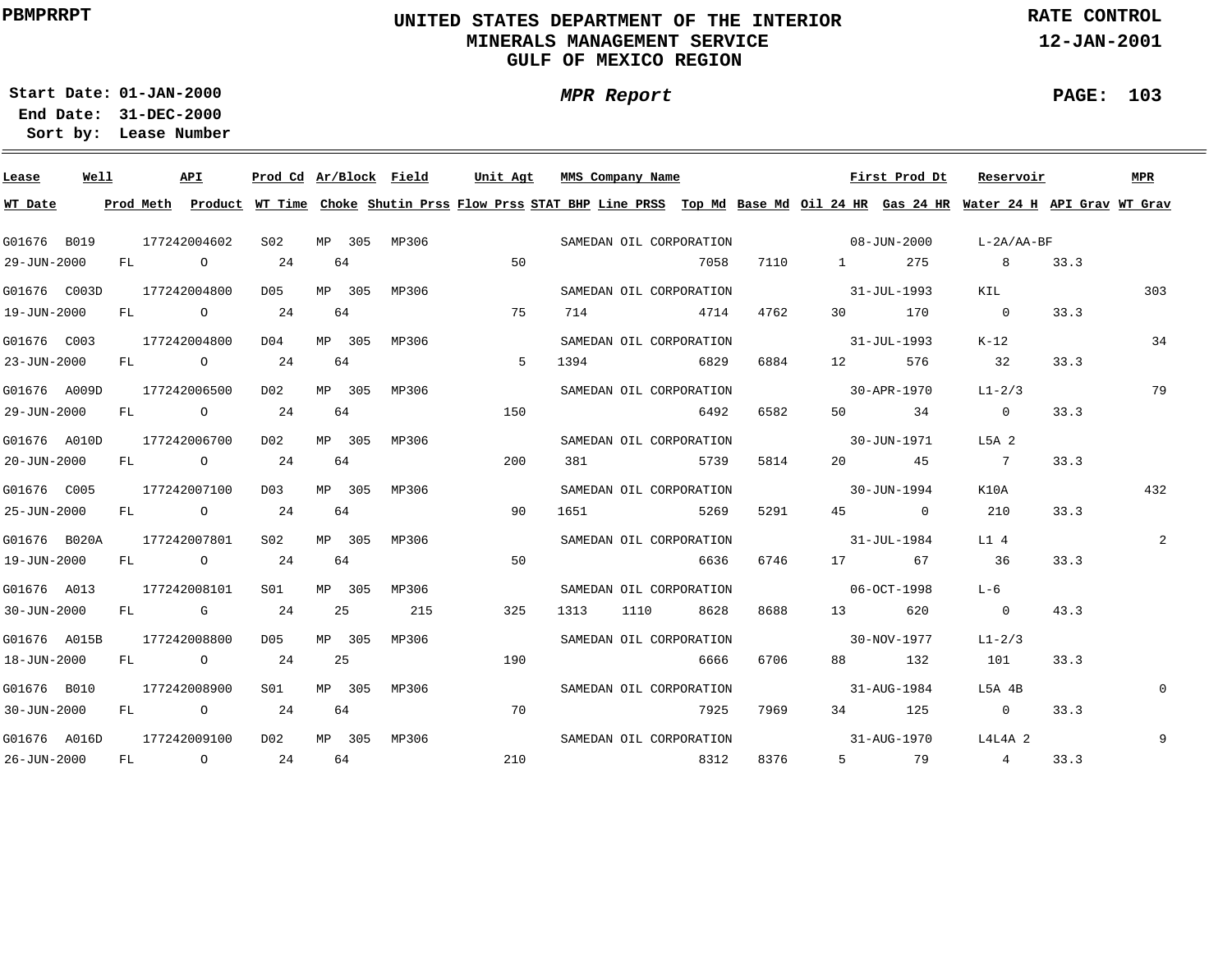### **UNITED STATES DEPARTMENT OF THE INTERIOR MINERALS MANAGEMENT SERVICEGULF OF MEXICO REGION**

**MPR Report**

**RATE CONTROL**

**12-JAN-2001**

**PAGE: 104**

**01-JAN-2000Start Date:31-DEC-2000 End Date:** 

| Lease        | Well |    | API            | Prod Cd Ar/Block Field |    |        |       | Unit Agt |     |      | MMS Company Name |                         |      |                   | First Prod Dt                                                                                                                           | Reservoir                  |      | MPR          |
|--------------|------|----|----------------|------------------------|----|--------|-------|----------|-----|------|------------------|-------------------------|------|-------------------|-----------------------------------------------------------------------------------------------------------------------------------------|----------------------------|------|--------------|
| WT Date      |      |    |                |                        |    |        |       |          |     |      |                  |                         |      |                   | Prod Meth Product WT Time Choke Shutin Prss Flow Prss STAT BHP Line PRSS Top Md Base Md Oil 24 HR Gas 24 HR Water 24 H API Grav WT Grav |                            |      |              |
| G01676 C009  |      |    | 177242010401   | SO1                    |    | MP 305 | MP306 |          |     |      |                  | SAMEDAN OIL CORPORATION |      | $31 - JAN - 1994$ |                                                                                                                                         | L2A                        |      | 512          |
| 25-JUN-2000  |      |    | FL O           | 24                     |    | 64     |       |          | 90  |      |                  | 7839                    | 7987 | 36 7              | 759                                                                                                                                     | 25                         | 33.3 |              |
| G01676 C010  |      |    | 177242010900   | DO1                    |    | MP 305 | MP306 |          |     |      |                  | SAMEDAN OIL CORPORATION |      | $31-0CT-1970$     |                                                                                                                                         | L2A 23                     |      | 53           |
| 27-JUN-2000  |      | FL | $\overline{O}$ | 24                     |    | 64     |       |          | 120 |      |                  | 7071                    | 7097 |                   | 35 45                                                                                                                                   | $\overline{\phantom{a}}$ 3 | 33.3 |              |
| G01676 C011  |      |    | 177242011600   | D01                    |    | MP 305 | MP306 |          |     |      |                  | SAMEDAN OIL CORPORATION |      |                   | 30-NOV-1970                                                                                                                             | L2A 25                     |      | $\mathbf{0}$ |
| 20-JUN-2000  |      | FL | $\overline{O}$ | 24                     |    | 22     |       |          | 170 |      |                  | 6930                    | 6988 | 13                | 253                                                                                                                                     | 27                         | 33.3 |              |
| G01676 B014A |      |    | 177242012600   | S03                    |    | MP 305 | MP306 |          |     |      |                  | SAMEDAN OIL CORPORATION |      |                   | $31 - JUL - 1984$                                                                                                                       | K8-6                       |      | 89           |
| 25-JUN-2000  |      | FL | $\overline{O}$ | 24                     |    | 64     |       |          | 90  |      |                  | 5270                    | 5310 |                   | 26 40                                                                                                                                   | 167                        | 33.3 |              |
| G01676 B016S |      |    | 177242013400   | S02                    |    | MP 305 | MP306 |          |     |      |                  | SAMEDAN OIL CORPORATION |      |                   | $30 - SEP - 1984$                                                                                                                       | L14                        |      | $\Omega$     |
| 25-JUN-2000  |      |    | FL 0 24        |                        | 64 |        |       |          | 70  |      |                  | 6730                    | 6857 |                   | 16 40                                                                                                                                   | 178                        | 33.3 |              |
| G01676 A014B |      |    | 177242013900   | D04                    |    | MP 305 | MP306 |          |     |      |                  | SAMEDAN OIL CORPORATION |      | 31-MAR-1977       |                                                                                                                                         | L5A 2                      |      | 30           |
| 25-JUN-2000  |      |    | FL O           | 24                     |    | 64     |       |          | 160 |      |                  | 8504                    | 8520 |                   | 4 21                                                                                                                                    | $\overline{0}$             | 33.3 |              |
| G01676 C014D |      |    | 177244000901   | D02                    |    | MP 305 | MP306 |          |     |      |                  | SAMEDAN OIL CORPORATION |      | $28 - FEB - 1994$ |                                                                                                                                         | $L-2$                      |      | 264          |
| 25-JUN-2000  |      |    | FL O           | 24                     | 64 |        |       |          | 70  | 1208 |                  | 7856                    | 7918 | 20                | 465                                                                                                                                     | $\overline{0}$             | 33.3 |              |
| G01676 C014  |      |    | 177244000901   | DO 1                   |    | MP 305 | MP306 |          |     |      |                  | SAMEDAN OIL CORPORATION |      | 28-FEB-1994       |                                                                                                                                         | L2A                        |      | 347          |
| 26-JUN-2000  |      | FL | $\overline{O}$ | 24                     |    | 64     |       |          | 120 | 1084 |                  | 7984                    | 8048 |                   | $30$ 0                                                                                                                                  | $\overline{0}$             | 33.3 |              |
| G01676 B018  |      |    | 177244001600   | S <sub>02</sub>        |    | MP 305 | MP306 |          |     |      |                  | SAMEDAN OIL CORPORATION |      |                   | 08-JUN-2000                                                                                                                             | $L-2-A$ BF-CE              |      |              |
| 23-JUN-2000  |      | FL | $\overline{O}$ | 24                     | 45 |        |       |          | 55  | 1331 |                  | 6668                    | 6736 |                   | 131 127                                                                                                                                 | $0 \t 33.3$                |      |              |
| G01676 B018  |      |    | 177244001600   | S <sub>02</sub>        |    | MP 305 | MP306 |          |     |      |                  | SAMEDAN OIL CORPORATION |      |                   | $08 - JUN - 2000$                                                                                                                       | $L-2-A$ BF-CE              |      |              |
| 23-JUN-2000  |      | GL | $\overline{O}$ | 24                     | 45 |        | 675   |          | 55  | 1331 | 1090             | 6668                    | 6736 |                   | 131 127                                                                                                                                 | $\overline{0}$             | 32.9 | .65          |
| G01676 C018D |      |    | 177244002100   | D02                    |    | MP 305 | MP306 |          |     |      |                  | SAMEDAN OIL CORPORATION |      |                   | 31-OCT-1971                                                                                                                             | K10AB8/9                   |      | 42           |
| 26-JUN-2000  |      | FL | $\circ$ 24     |                        |    | 48     |       |          | 130 |      |                  | 6774                    | 6832 |                   | 19 0                                                                                                                                    | 18                         | 33.3 |              |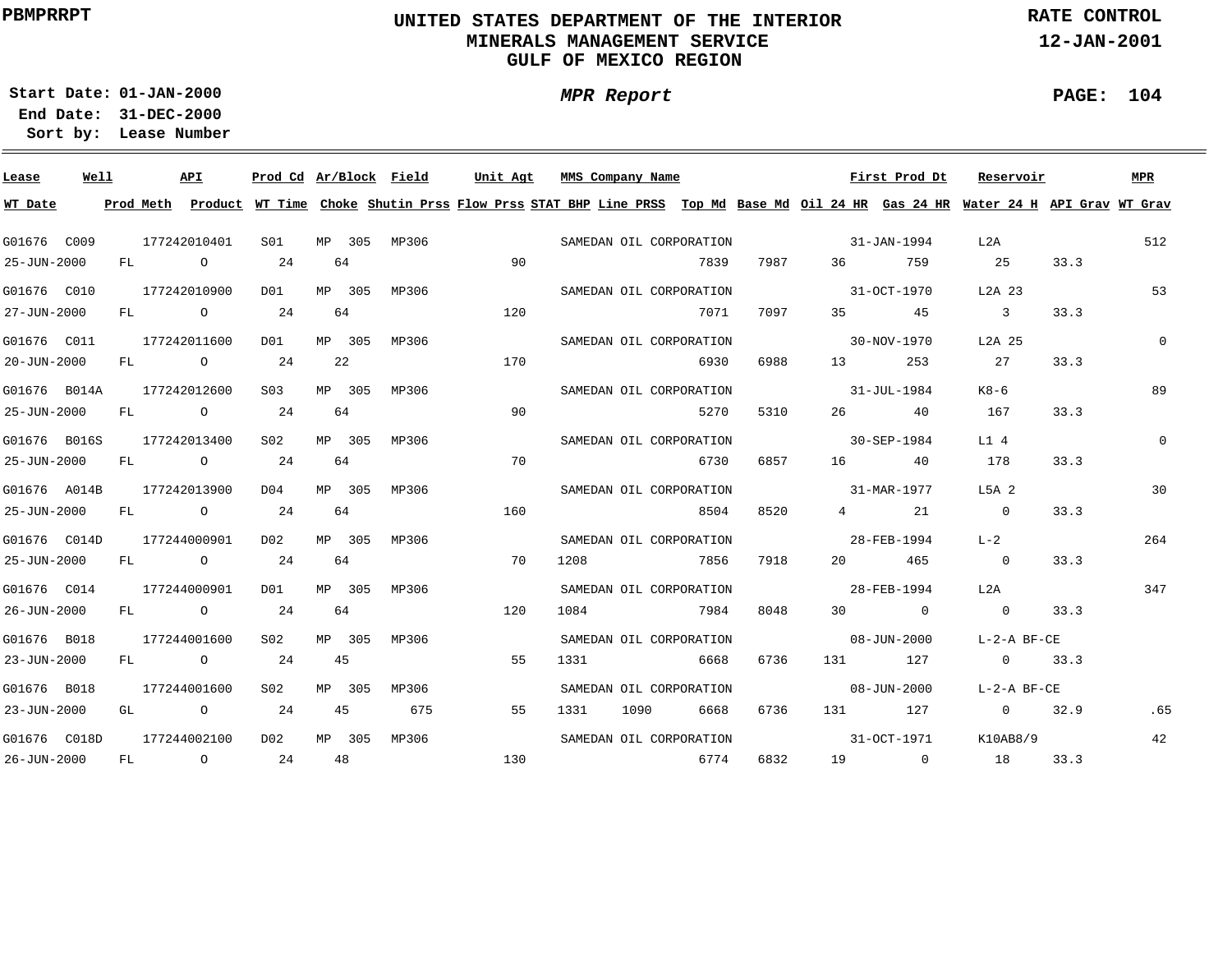### **UNITED STATES DEPARTMENT OF THE INTERIOR MINERALS MANAGEMENT SERVICEGULF OF MEXICO REGION**

**MPR Report**

**RATE CONTROL**

**12-JAN-2001**

**PAGE: 105**

÷

**01-JAN-2000Start Date:31-DEC-2000 End Date:** 

| Lease             | Well |    |      | API                         |              |    |        | Prod Cd Ar/Block Field | Unit Agt | MMS Company Name |      |                         |      |                                                                                                                                                                                                                                 | First Prod Dt       | Reservoir                                                                                                                               |      | <b>MPR</b> |
|-------------------|------|----|------|-----------------------------|--------------|----|--------|------------------------|----------|------------------|------|-------------------------|------|---------------------------------------------------------------------------------------------------------------------------------------------------------------------------------------------------------------------------------|---------------------|-----------------------------------------------------------------------------------------------------------------------------------------|------|------------|
| WT Date           |      |    |      |                             |              |    |        |                        |          |                  |      |                         |      |                                                                                                                                                                                                                                 |                     | Prod Meth Product WT Time Choke Shutin Prss Flow Prss STAT BHP Line PRSS Top Md Base Md Oil 24 HR Gas 24 HR Water 24 H API Grav WT Grav |      |            |
| G01676 F016       |      |    |      | 177244018100                | DO1          |    |        | MP 305 MP306           |          |                  |      | SAMEDAN OIL CORPORATION |      | $30 - JUN - 1992$                                                                                                                                                                                                               |                     | K10AB-28,29                                                                                                                             |      | 21         |
| $24 - JUN - 2000$ |      |    |      | FL 0 24                     |              |    | 64     |                        | 100      |                  |      | 7682                    | 7782 |                                                                                                                                                                                                                                 | 280                 | 125                                                                                                                                     | 33.3 |            |
| G01677 D001D      |      |    |      | 177242001700                | D02          |    | MP 306 | MP306                  |          |                  |      | SAMEDAN OIL CORPORATION |      | $30 - NOV - 1969$                                                                                                                                                                                                               |                     | L1 R14                                                                                                                                  |      |            |
| 29-JUN-2000       |      |    | FL O |                             |              | 64 |        |                        | 60       |                  |      | 6069                    | 6146 |                                                                                                                                                                                                                                 | 1 94                | $\Omega$                                                                                                                                | 33   |            |
| G01677 D002A      |      |    |      | 177242002100                | S03          |    | MP 306 | MP306                  |          |                  |      | SAMEDAN OIL CORPORATION |      | $30 - NOV - 1980$                                                                                                                                                                                                               |                     | L1 44,45                                                                                                                                |      | 35         |
| $23 - JUN - 2000$ |      | FL |      | $\circ$ 24                  |              | 16 |        |                        | 400      | 1319             |      | 5975                    | 6079 |                                                                                                                                                                                                                                 | $6 \qquad \qquad 0$ | 12                                                                                                                                      | 33.3 |            |
| G01677 D003       |      |    |      | 177242002401                | S01          |    | MP 306 | MP306                  |          |                  |      | SAMEDAN OIL CORPORATION |      |                                                                                                                                                                                                                                 | 17-JUN-2000         | $L-1$ 2B-DD                                                                                                                             |      |            |
| 22-JUN-2000       |      |    |      | GL $\qquad \qquad \circ$ 24 |              |    | 20     | 1300                   | 180      | #####            | 1096 | 5956                    | 6076 | 187 — 187                                                                                                                                                                                                                       | 300                 | 10                                                                                                                                      | 32.9 | .651       |
| G01677 D003       |      |    |      | 177242002401                | S01 <b>S</b> |    | MP 306 | MP306                  |          |                  |      | SAMEDAN OIL CORPORATION |      |                                                                                                                                                                                                                                 | 17-JUN-2000         | L-1 2B-DD                                                                                                                               |      |            |
| 28-JUN-2000       |      |    |      | FL O                        | 24           |    | 20     |                        | 160      | #####            |      | 5956                    | 6076 | 161 — 161 — 162 — 162 — 162 — 162 — 162 — 162 — 162 — 162 — 162 — 162 — 162 — 162 — 162 — 162 — 162 — 162 — 162 — 162 — 162 — 162 — 162 — 162 — 162 — 162 — 162 — 162 — 162 — 162 — 162 — 162 — 162 — 162 — 162 — 162 — 162 — 1 | 324                 | 6 33.3                                                                                                                                  |      |            |
| G01677 D017       |      |    |      | 177242003401                | S01          |    | MP 306 | MP306                  |          |                  |      | SAMEDAN OIL CORPORATION |      | $30 - JUN - 1985$                                                                                                                                                                                                               |                     | L5L5AB40                                                                                                                                |      | 9          |
| 27-JUN-2000       |      |    |      | FL 0 24                     |              |    | 64     |                        | 150      |                  |      | 5688                    | 5935 |                                                                                                                                                                                                                                 | 9 31                | 0 33.3                                                                                                                                  |      |            |
| G01677 D006       |      |    |      | 177242004301                | S01          |    | MP 306 | MP306                  |          |                  |      | SAMEDAN OIL CORPORATION |      | $24 - \text{MAR} - 2000$                                                                                                                                                                                                        |                     | L-2 DD-DZ                                                                                                                               |      |            |
| $21 - APR - 2000$ |      |    |      | $FL$ 0 24                   |              |    | 64     | 1095                   | 220      |                  |      | 6400                    | 6428 |                                                                                                                                                                                                                                 | 35 94               | 4 33.7                                                                                                                                  |      | .649       |
| G01677 D006       |      |    |      | 177242004301                | S01          |    | MP 306 | MP306                  |          |                  |      | SAMEDAN OIL CORPORATION |      | $24 - \text{MAR} - 2000$                                                                                                                                                                                                        |                     | L-2 DD-DZ                                                                                                                               |      |            |
| 28-JUN-2000       |      |    |      | FL O                        | 24           |    | 64     |                        | 60       |                  |      | 6400                    | 6428 |                                                                                                                                                                                                                                 | 29 46               | 3 33.3                                                                                                                                  |      |            |
| G01677 E004B      |      |    |      | 177242004901                | D04          |    | MP 306 | MP306                  |          |                  |      | SAMEDAN OIL CORPORATION |      | $31 - JUL - 1980$                                                                                                                                                                                                               |                     | K10B                                                                                                                                    |      | 239        |
| 29-JUN-2000       |      |    |      | $FL$ 0 24                   |              |    | 64     |                        | 105      | 560              |      | 5900                    | 5990 | 38 — 1                                                                                                                                                                                                                          | 59                  | 1004                                                                                                                                    | 33.3 |            |
| G01677 D007       |      |    |      | 177242005200                | D01          |    | MP 306 | MP306                  |          |                  |      | SAMEDAN OIL CORPORATION |      | $31 - MAX - 1970$                                                                                                                                                                                                               |                     | L1 44,45                                                                                                                                |      | 58         |
| 24-JUN-2000       |      |    |      | FL 0 24                     |              |    | 64     |                        | 200      |                  |      | 6862                    | 6964 |                                                                                                                                                                                                                                 | 28 0                | 181                                                                                                                                     | 33.3 |            |
| G01677 D008       |      |    |      | 177242005900                | D01          |    |        | MP 306 MP306           |          |                  |      | SAMEDAN OIL CORPORATION |      |                                                                                                                                                                                                                                 | 31-MAY-1970         | L1 42                                                                                                                                   |      | 53         |
| $20 - JUN - 2000$ |      |    |      | FL 0 24                     |              |    | 64     |                        | 260      |                  |      | 6474                    | 6534 |                                                                                                                                                                                                                                 | 10 15               | 517                                                                                                                                     | 33.3 |            |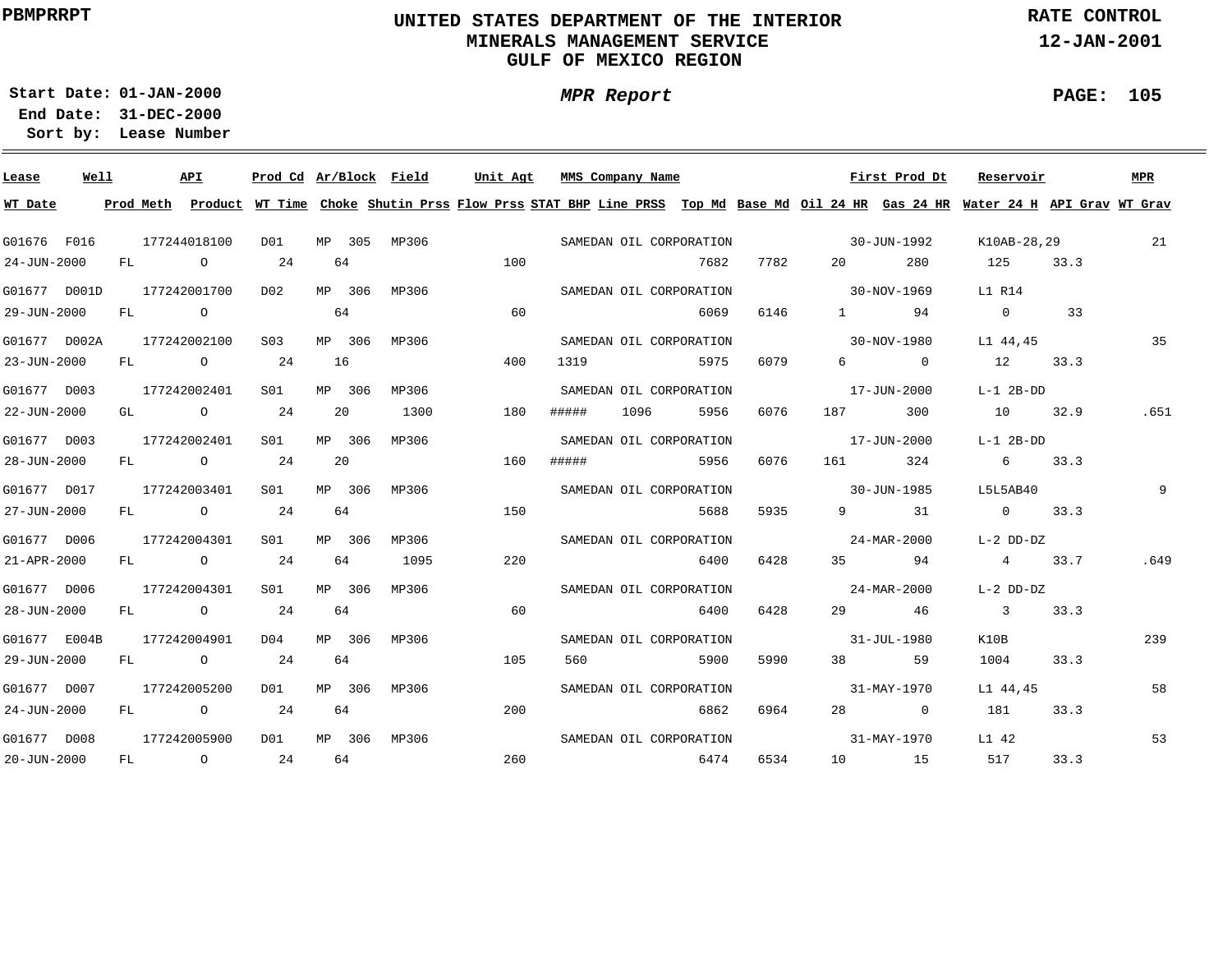### **UNITED STATES DEPARTMENT OF THE INTERIOR MINERALS MANAGEMENT SERVICEGULF OF MEXICO REGION**

**MPR Report**

**RATE CONTROL**

**12-JAN-2001**

**PAGE: 106**

÷

**01-JAN-2000Start Date:31-DEC-2000 End Date:** 

| Lease                     | Well |  | API          |                  |    |        | Prod Cd Ar/Block Field |     | Unit Agt MMS Company Name |                         |      |      |                   | First Prod Dt                                                                                                                           | Reservoir         |      | <b>MPR</b> |
|---------------------------|------|--|--------------|------------------|----|--------|------------------------|-----|---------------------------|-------------------------|------|------|-------------------|-----------------------------------------------------------------------------------------------------------------------------------------|-------------------|------|------------|
| WT Date                   |      |  |              |                  |    |        |                        |     |                           |                         |      |      |                   | Prod Meth Product WT Time Choke Shutin Prss Flow Prss STAT BHP Line PRSS Top Md Base Md Oil 24 HR Gas 24 HR Water 24 H API Grav WT Grav |                   |      |            |
| G01677 E029D              |      |  | 177242006802 | D04              |    |        | MP 306 MP306           |     |                           | SAMEDAN OIL CORPORATION |      |      |                   | $25 - \text{MAR} - 1996$                                                                                                                | K-1               |      |            |
| 25-JUN-2000               |      |  | FL O         | 24               |    | 64     |                        | 132 |                           | 250                     | 3894 |      |                   | 3914 124 121                                                                                                                            | 530               | 33.3 |            |
| G01677 D009               |      |  | 177242007001 | S01              |    |        | MP 306 MP306           |     |                           | SAMEDAN OIL CORPORATION |      |      | $11 - FEB - 2000$ |                                                                                                                                         | L2A               |      |            |
| $25 - FEB - 2000$         |      |  | $FL$ 0 24    |                  |    | 64     |                        | 170 | #####                     | 6848                    |      | 6928 | 234               | 180                                                                                                                                     | 11                | 33.5 | .63        |
| G01677 D009               |      |  | 177242007001 | S01              |    |        | MP 306 MP306           |     |                           | SAMEDAN OIL CORPORATION |      |      |                   | $11 - \text{FEB} - 2000$                                                                                                                | L2A               |      |            |
| 28-JUN-2000               |      |  | FL 0 24      |                  |    | 64     |                        | 200 |                           | ##### 6848              |      | 6928 |                   | 81 57                                                                                                                                   | 18                | 33.3 |            |
| G01677 D005D              |      |  | 177242007300 | D02              |    |        | MP 306 MP306           |     |                           | SAMEDAN OIL CORPORATION |      |      |                   | 30-APR-1972                                                                                                                             | L1 44,45          |      | 66         |
| $23 - JUN - 2000$         |      |  | $FL$ 0 24    |                  |    | 28     |                        | 260 |                           |                         | 6062 | 6064 |                   | $34$ 0                                                                                                                                  | $\overline{30}$   | 33.3 |            |
| G01677 E005               |      |  | 177242007401 | S02              |    | MP 306 | MP306                  |     |                           | SAMEDAN OIL CORPORATION |      |      |                   | 30-APR-1998                                                                                                                             | L-1               |      |            |
| 29-JUN-2000               |      |  | FL 0 24      |                  |    | 64     |                        | 82  |                           | 734 6564                |      | 6674 |                   | 40 141                                                                                                                                  | 2 33.3            |      |            |
| G01677 D010               |      |  | 177242008701 | S01 - 1          |    | MP 306 | MP306                  |     |                           | SAMEDAN OIL CORPORATION |      |      |                   | $02 - SEP - 2000$                                                                                                                       | L-2 DZ-DC         |      |            |
| $30 - SEP - 2000$         |      |  | FL 0 24      |                  | 64 |        | 770                    | 175 |                           |                         | 6422 | 6480 |                   | 189 60                                                                                                                                  | 84                | 33.4 | .646       |
| G01677 D012B              |      |  | 177242009500 | S04 - 50         |    | MP 306 | MP306                  |     |                           | SAMEDAN OIL CORPORATION |      |      |                   | $30 - APR - 1985$                                                                                                                       | K10AB 43          |      | 35         |
| 26-JUN-2000               |      |  | FL 0 24      |                  |    | 22     |                        | 220 |                           |                         | 5425 | 5462 |                   | 54 51                                                                                                                                   | 201               | 33.3 |            |
| G01677 E020               |      |  | 177242009603 | S01 <b>S</b>     |    | MP 306 | MP306                  |     |                           | SAMEDAN OIL CORPORATION |      |      | 28-FEB-1998       |                                                                                                                                         | K-12              |      |            |
| 18-JUN-2000               |      |  | FL 0 24      |                  |    | 64     |                        | 85  |                           | 384 6520                |      | 6620 |                   | 115 118                                                                                                                                 | 303               | 33.3 |            |
| G01677 D013               |      |  | 177242009801 | S01 <b>S</b>     |    | MP 306 | MP306                  |     |                           | SAMEDAN OIL CORPORATION |      |      |                   | $18 - SEP - 2000$                                                                                                                       | K-10AB DD-DC      |      |            |
| $05 - OCT - 2000$         |      |  | GL 0 24      |                  |    | 56     | 750                    | 155 | #####                     |                         | 5698 | 5762 |                   | 73 0                                                                                                                                    | 136 33.5          |      |            |
| G01677 D014               |      |  | 177242010301 | S02              |    | MP 306 | MP306                  |     |                           | SAMEDAN OIL CORPORATION |      |      |                   | $28 - SEP - 2000$                                                                                                                       | K10B DZ-DC        |      |            |
| 24-OCT-2000               |      |  | $FL$ G 24    |                  | 16 |        | 1500                   | 860 |                           | 1090                    | 5026 | 5070 |                   | 1 1200                                                                                                                                  | $0 \qquad \qquad$ | 62   | .644       |
| G01677 E009A 177242011400 |      |  |              | S <sub>0.3</sub> |    |        | MP 306 MP306           |     |                           | SAMEDAN OIL CORPORATION |      |      |                   | 31-MAR-1980 K10BC6/7                                                                                                                    |                   |      | 97         |
| $30 - JUN - 2000$         |      |  |              | $FL$ 0 24        |    | 64     |                        | 80  |                           |                         | 5551 | 5724 |                   | 18 47 68                                                                                                                                |                   | 33.3 |            |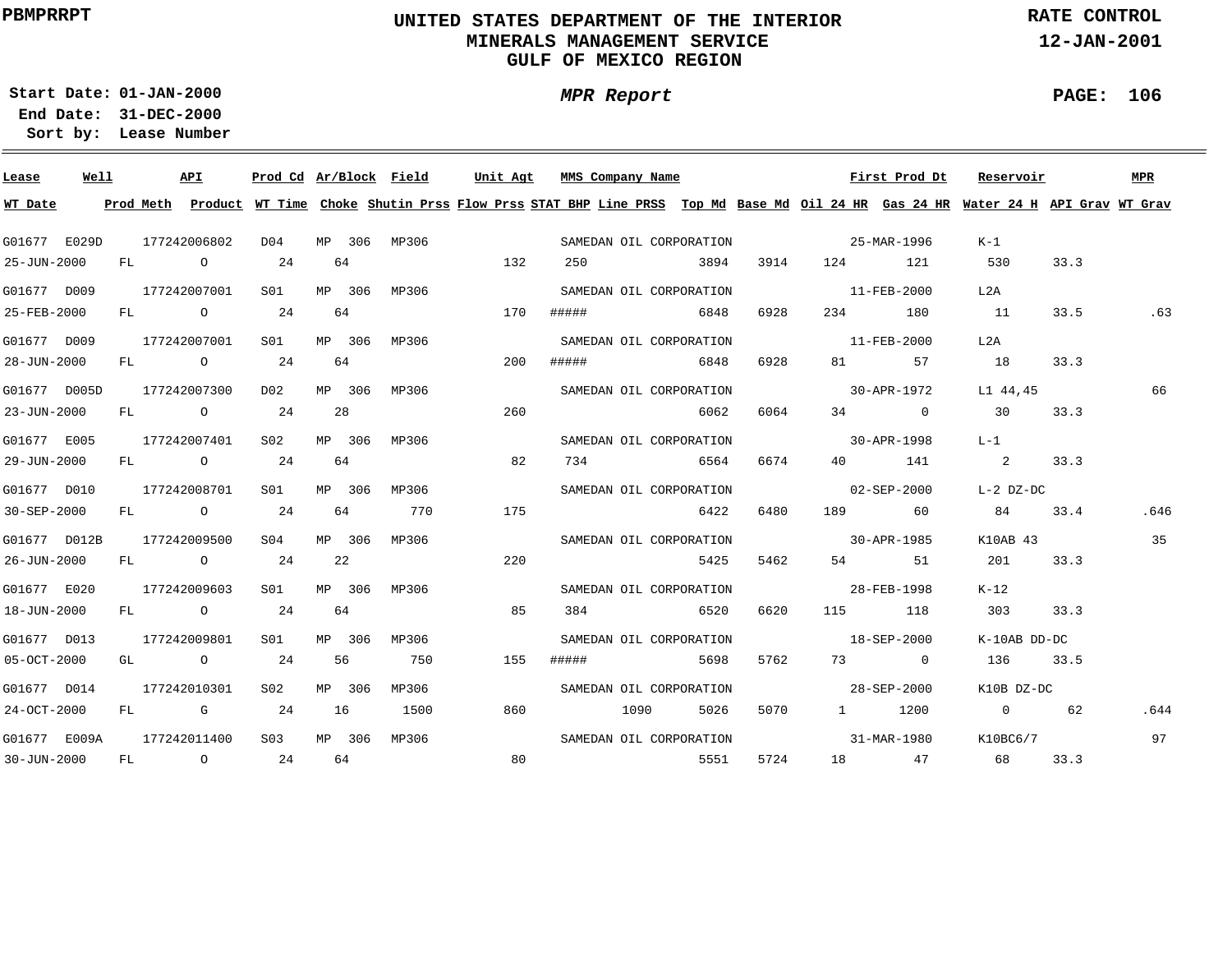### **UNITED STATES DEPARTMENT OF THE INTERIOR MINERALS MANAGEMENT SERVICEGULF OF MEXICO REGION**

**MPR Report**

**RATE CONTROL**

**12-JAN-2001**

**PAGE: 107**

÷

**01-JAN-2000Start Date:31-DEC-2000 End Date:** 

| Lease             | Well |              | API          |                 |    |        | Prod Cd Ar/Block Field Unit Agt MMS Company Name |     |    |      |      |                         |      |                                   | First Prod Dt        | Reservoir                                                                                                                               |      | MPR  |
|-------------------|------|--------------|--------------|-----------------|----|--------|--------------------------------------------------|-----|----|------|------|-------------------------|------|-----------------------------------|----------------------|-----------------------------------------------------------------------------------------------------------------------------------------|------|------|
| WT Date           |      |              |              |                 |    |        |                                                  |     |    |      |      |                         |      |                                   |                      | Prod Meth Product WT Time Choke Shutin Prss Flow Prss STAT BHP Line PRSS Top Md Base Md Oil 24 HR Gas 24 HR Water 24 H API Grav WT Grav |      |      |
| G01677 E010       |      | 177242012301 |              | S01             |    |        | MP 306 MP306                                     |     |    |      |      | SAMEDAN OIL CORPORATION |      | 11-APR-1998                       |                      | $L-2$                                                                                                                                   |      |      |
| $30 - JUN - 2000$ |      |              | FL O         | 24              | 22 |        |                                                  | 290 |    | 2040 |      | 2296 7296               | 7322 | 105                               | 317                  | 28                                                                                                                                      | 33.3 |      |
| G01677 E027       |      | 177242013102 |              | SO1             |    | MP 306 | MP306                                            |     |    |      |      | SAMEDAN OIL CORPORATION |      | $06 - \text{MAR} - 1998$          |                      | $L-2$                                                                                                                                   |      |      |
| 21-JUN-2000       |      |              | FL O         | 24              | 64 |        |                                                  | 76  |    | 2628 |      | 7038                    | 7122 |                                   | 71 70                | 64                                                                                                                                      | 33.3 |      |
| G01677 D015       |      |              | 177244000100 | DO1             |    | MP 306 | MP306                                            |     |    |      |      | SAMEDAN OIL CORPORATION |      | 31-MAR-1971                       |                      | L1 44,45                                                                                                                                |      | 6    |
| 31-MAY-2000       |      |              | FL O         |                 | 64 |        |                                                  | 70  |    |      |      | 7138                    | 7162 |                                   | $1 \qquad \qquad 10$ | $\overline{0}$                                                                                                                          | 35   |      |
| G01677 D015       |      | 177244000102 |              | S01             |    | MP 306 | MP306                                            |     |    |      |      | SAMEDAN OIL CORPORATION |      |                                   | 07-MAR-2000          | L-2 DZ-DC                                                                                                                               |      |      |
| 07-APR-2000       |      |              | FL G 24      |                 | 15 |        | 2110                                             | 255 |    |      |      | 6022                    | 6058 | $\overline{2}$ and $\overline{2}$ | 278                  | $\overline{\mathbf{3}}$                                                                                                                 | 35   | .641 |
| G01677 D015       |      |              | 177244000102 | S02             |    | MP 306 | MP306                                            |     |    |      |      | SAMEDAN OIL CORPORATION |      |                                   | 16-OCT-2000          | L-1 DZ-DC                                                                                                                               |      |      |
| 05-NOV-2000       |      |              | FL 0 24      |                 | 64 |        | 1100                                             | 82  |    |      |      | 5861                    | 5914 |                                   | 53 20                | 12                                                                                                                                      | 33.5 | .644 |
| G01677 E026       |      |              | 177244000302 | S01             |    | MP 306 | MP306                                            |     |    |      |      | SAMEDAN OIL CORPORATION |      | 27-APR-1998                       |                      | $L-1$                                                                                                                                   |      |      |
| 20-JUN-2000       |      |              | FL 0 24      |                 | 64 |        |                                                  | 82  |    |      |      | 783 6236                | 6298 |                                   | 173 161              | $\overline{0}$                                                                                                                          | 33.3 |      |
| G01677 E016       |      |              | 177244000501 | S02             |    | MP 306 | MP306                                            |     |    |      |      | SAMEDAN OIL CORPORATION |      | $31 - \text{MAX} - 1998$          |                      | K-12                                                                                                                                    |      |      |
| 30-JUN-2000       |      |              | FL 0 24      |                 | 64 |        |                                                  | 70  |    | 550  |      | 5936                    | 6034 | 14 177                            |                      | 70                                                                                                                                      | 33.3 |      |
| G01677 D016D      |      |              | 177244001100 | SO(4)           |    | MP 306 | MP306                                            |     |    |      |      | SAMEDAN OIL CORPORATION |      | $31 - JAN - 1975$                 |                      | K10BC4/5                                                                                                                                |      | 36   |
| 26-JUN-2000       |      |              | FL O         | 24              | 64 |        |                                                  | 100 |    |      |      | 5374                    | 5490 |                                   | 15 36                | $\sim$ 0                                                                                                                                | 33.3 |      |
| G01677 E018A      |      | 177244001400 |              | D0.3            |    | MP 306 | MP306                                            |     |    |      |      | SAMEDAN OIL CORPORATION |      | 29-FEB-1976                       |                      | L2 49A                                                                                                                                  |      | 28   |
| 25-JUN-2000       |      |              | FL O         | 24              | 64 |        |                                                  |     | 20 |      |      | 7348                    | 7423 |                                   | 11 225               | 114                                                                                                                                     | 33.3 |      |
| G01677 E019       |      | 177244001703 |              | S01             |    | MP 306 | MP306                                            |     |    |      |      | SAMEDAN OIL CORPORATION |      |                                   | 19-FEB-1998          | $K-10B$                                                                                                                                 |      |      |
| 22-JUN-2000       |      |              | FL G         | 24              | 49 |        | 1110                                             | 128 |    |      | 1090 | 5456                    | 5505 |                                   | 254 1097             | 245                                                                                                                                     | 43.3 |      |
| G01677 E014       |      | 177244002400 |              | S <sub>03</sub> |    | MP 306 | MP306                                            |     |    |      |      | SAMEDAN OIL CORPORATION |      |                                   | 05-MAR-1996          | K10B                                                                                                                                    |      |      |
| 17-JUN-2000       |      |              | FL O         | 24              | 64 |        |                                                  | 78  |    | 586  |      | 6081                    | 6184 |                                   | 89 57                | $5^{\circ}$                                                                                                                             | 33.3 |      |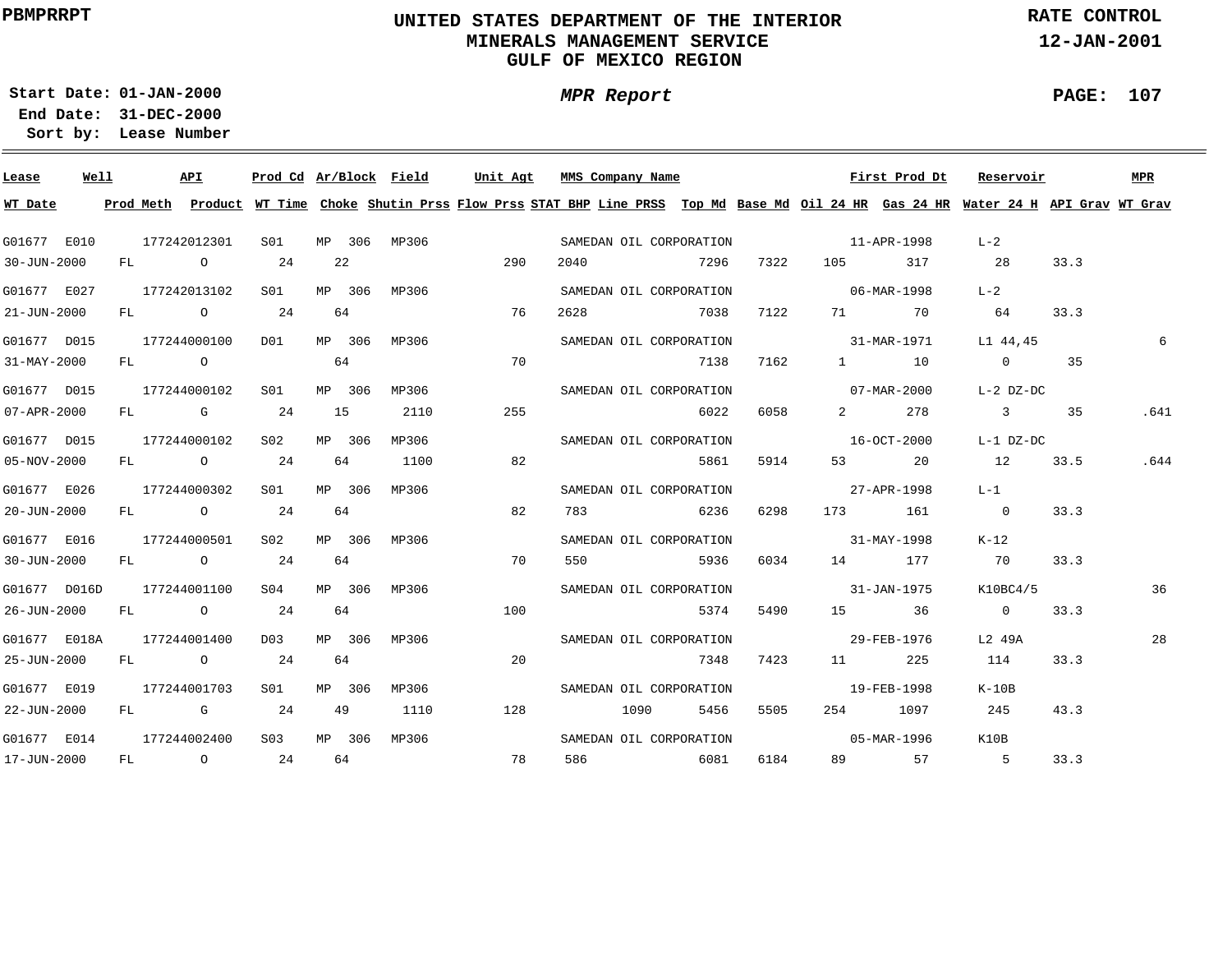### **UNITED STATES DEPARTMENT OF THE INTERIOR MINERALS MANAGEMENT SERVICEGULF OF MEXICO REGION**

**MPR Report**

**RATE CONTROL**

**12-JAN-2001**

**PAGE: 108**

**01-JAN-2000Start Date:31-DEC-2000 End Date:** 

| Lease        | Well |    | <b>API</b>     |                   | Prod Cd Ar/Block Field |        |              | Unit Agt |     |      | MMS Company Name |                         |      |                                   | First Prod Dt    | Reservoir                                                                                                                               |      | <b>MPR</b> |
|--------------|------|----|----------------|-------------------|------------------------|--------|--------------|----------|-----|------|------------------|-------------------------|------|-----------------------------------|------------------|-----------------------------------------------------------------------------------------------------------------------------------------|------|------------|
| WT Date      |      |    |                |                   |                        |        |              |          |     |      |                  |                         |      |                                   |                  | Prod Meth Product WT Time Choke Shutin Prss Flow Prss STAT BHP Line PRSS Top Md Base Md Oil 24 HR Gas 24 HR Water 24 H API Grav WT Grav |      |            |
| G01677 E024  |      |    | 177244008201   |                   | S01                    |        | MP 306 MP306 |          |     |      |                  | SAMEDAN OIL CORPORATION |      | 31-MAR-1998                       |                  | $L-2$                                                                                                                                   |      |            |
| 30-JUN-2000  |      |    | $FL$ 0         |                   | 24                     | 64     |              |          | 79  | 875  |                  | 7018                    | 7110 | 28 — 28                           | 52               | $\sim$ 2                                                                                                                                | 33.3 |            |
| G01677 D020D |      |    | 177244009500   |                   | D02                    | MP 306 | MP306        |          |     |      |                  | SAMEDAN OIL CORPORATION |      | $30-NOV-1990$                     |                  | L1 44,45                                                                                                                                |      | 77         |
| 26-JUN-2000  |      | FL | $\overline{O}$ |                   | 24                     | 30     |              | 150      |     | 1417 |                  | 7210                    | 7304 |                                   | 47 12            | 95                                                                                                                                      | 33.3 |            |
| G01677 F001  |      |    | 177244013400   |                   | SO1                    | MP 306 | MP306        |          |     |      |                  | SAMEDAN OIL CORPORATION |      |                                   | 31-JAN-1982      | L1 53                                                                                                                                   |      | 36         |
| 23-JUN-2000  |      | FL |                | $\overline{0}$ 24 |                        | 64     |              |          | 80  |      |                  | 7437                    | 7548 |                                   | 27 10            | 12                                                                                                                                      | 33.3 |            |
| G01677 F002A |      |    | 177244013500   |                   | D06                    | MP 306 | MP306        |          |     |      |                  | SAMEDAN OIL CORPORATION |      |                                   | 11-MAY-1996      | KIL                                                                                                                                     |      |            |
| 10-JUN-2000  |      | FL | $\overline{O}$ |                   | 24                     | 64     |              | 120      |     | 1706 |                  | 4380                    | 4415 | 54 6                              | 170              | 489                                                                                                                                     | 33.3 |            |
| G01677 F003A |      |    | 177244013700   |                   | S02                    | MP 306 | MP306        |          |     |      |                  | SAMEDAN OIL CORPORATION |      | $30 - JUN - 1982$                 |                  | $L2$ 51                                                                                                                                 |      | 3          |
| 22-JUN-2000  |      | FL |                | G 24              |                        | 64     | 760          | 150      |     |      | 1100             | 6378                    | 6542 | $\overline{2}$ and $\overline{2}$ | 180              | 39                                                                                                                                      | 43.3 |            |
| G01677 F004A |      |    | 177244013800   |                   | DO 4                   | MP 306 | MP306        |          |     |      |                  | SAMEDAN OIL CORPORATION |      | 25-AUG-1998                       |                  | $K-1$                                                                                                                                   |      |            |
| 27-MAY-2000  |      |    | FL 0 24        |                   |                        | 64     |              | 140      |     | 228  |                  | 3896                    | 3942 |                                   | 7 65             | 222                                                                                                                                     | 33.3 |            |
| G01677 F005A |      |    | 177244014000   |                   | S02                    | MP 306 | MP306        |          |     |      |                  | SAMEDAN OIL CORPORATION |      | $30 - SEP - 1983$                 |                  | K10B4950                                                                                                                                |      | 42         |
| 19-JUN-2000  |      |    | FL O           |                   | 24                     | 64     |              |          | 60  | 96   |                  | 6346                    | 6418 |                                   | 31 8             | 104                                                                                                                                     | 33.3 |            |
| G01677 F006A |      |    | 177244014200   |                   | S02                    | MP 306 | MP306        |          |     |      |                  | SAMEDAN OIL CORPORATION |      | 31-OCT-1983                       |                  | K1L 51                                                                                                                                  |      | 89         |
| 26-JUN-2000  |      |    | $FL$ 0         |                   | 24                     | 32     |              |          | 95  |      |                  | 4400                    | 4460 | 22                                | 20               | 267                                                                                                                                     | 33.3 |            |
| G01677 F007  |      |    | 177244014600   |                   | S01 <b>S</b>           | MP 306 | MP306        |          |     |      |                  | SAMEDAN OIL CORPORATION |      | $30 - APR - 1982$                 |                  | L1 51                                                                                                                                   |      | 26         |
| 19-JUN-2000  |      | FL | $\overline{O}$ |                   | 24                     | 64     |              | 100      |     |      |                  | 6028                    | 6110 | 15                                | 64               | 144                                                                                                                                     | 33.3 |            |
| G01677 F008A |      |    | 177244015100   |                   | S <sub>0.3</sub>       | MP 306 | MP306        |          |     |      |                  | SAMEDAN OIL CORPORATION |      |                                   | 30-JUN-1992      | K10AB                                                                                                                                   |      | 107        |
| 23-JUN-2000  |      | FL | $\overline{O}$ |                   | 24                     | 64     |              | 100      |     | 687  |                  | 5419                    | 5480 |                                   | 46 10            | 4                                                                                                                                       | 33.3 |            |
| G01677 F009B |      |    | 177244015400   |                   | S <sub>0.3</sub>       | MP 306 | MP306        |          |     |      |                  | SAMEDAN OIL CORPORATION |      |                                   | 30-JUN-1988      | K10 AB 53                                                                                                                               |      | 48         |
| 08-JUN-2000  |      | FL | $\overline{O}$ |                   | 24                     | 64     |              |          | 170 |      |                  | 6730                    | 6790 |                                   | $\frac{4}{10}$ 0 | 8 <sup>8</sup>                                                                                                                          | 33.3 |            |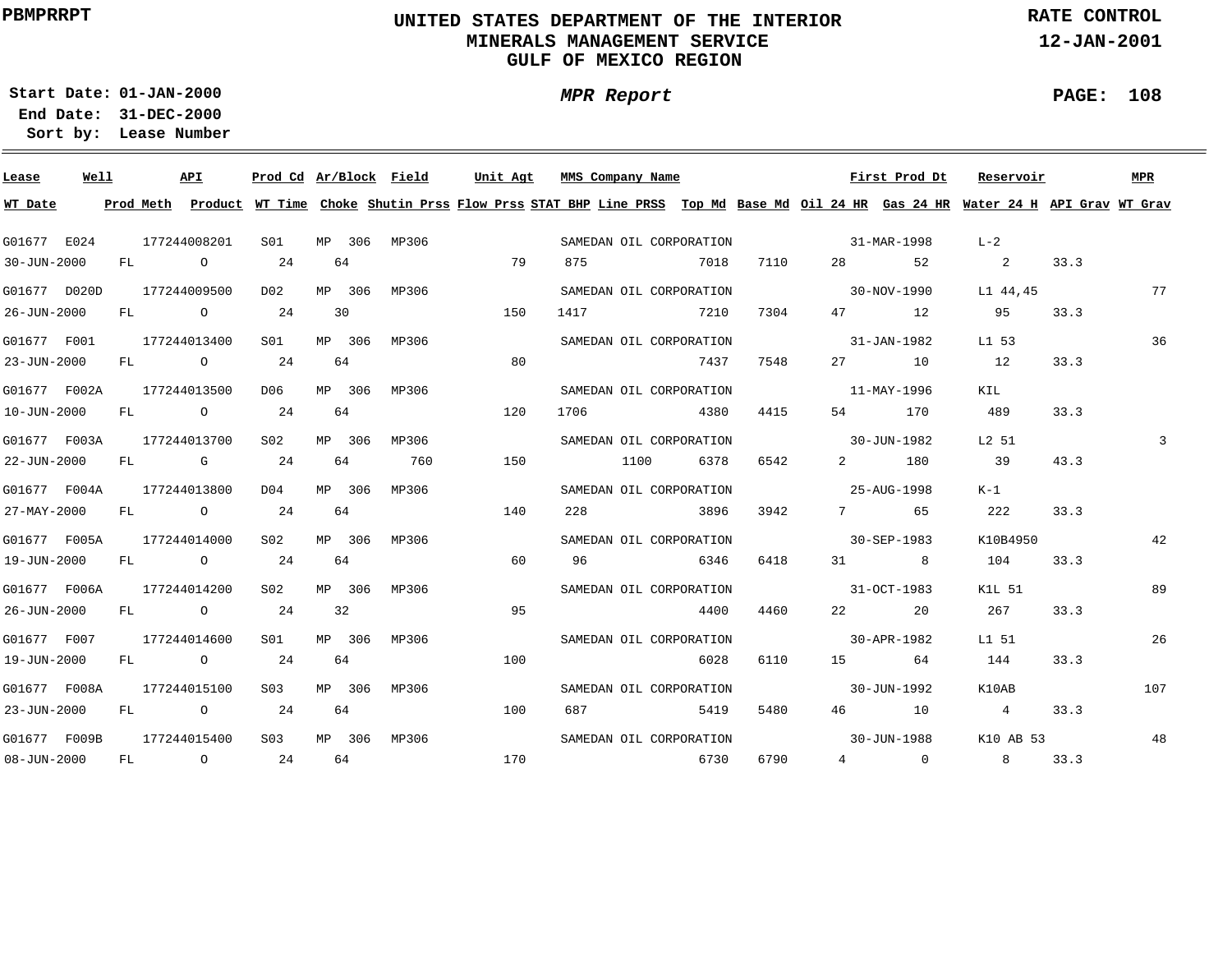### **UNITED STATES DEPARTMENT OF THE INTERIOR MINERALS MANAGEMENT SERVICEGULF OF MEXICO REGION**

**MPR Report**

**RATE CONTROL**

**12-JAN-2001**

**PAGE: 109**

÷

**01-JAN-2000Start Date:31-DEC-2000 End Date:** 

| Lease        | Well |    | API                        | Prod Cd Ar/Block Field |    |         |              | Unit Agt  | MMS Company Name                                                                                                                        |       |             |                                | First Prod Dt | Reservoir           |      | MPR      |
|--------------|------|----|----------------------------|------------------------|----|---------|--------------|-----------|-----------------------------------------------------------------------------------------------------------------------------------------|-------|-------------|--------------------------------|---------------|---------------------|------|----------|
| WT Date      |      |    |                            |                        |    |         |              |           | Prod Meth Product WT Time Choke Shutin Prss Flow Prss STAT BHP Line PRSS Top Md Base Md Oil 24 HR Gas 24 HR Water 24 H API Grav WT Grav |       |             |                                |               |                     |      |          |
| G01677 F012A |      |    | 177244016700               | S02                    |    |         | MP 306 MP306 |           | SAMEDAN OIL CORPORATION                                                                                                                 |       |             | $31 - \text{AUG} - 1983$       |               | K10B4950            |      | 151      |
| 23-JUN-2000  |      | FL | $\overline{O}$             | 24                     | 64 |         |              | 160       | 70                                                                                                                                      | 6052  | 6162        | 108 200                        | 60            | 265                 | 33.3 |          |
| G01677 D021  |      |    | 177244021000               | S <sub>01</sub>        |    | MP 306  | MP306        |           | SAMEDAN OIL CORPORATION                                                                                                                 |       |             | 31-MAR-1985                    |               | L2A 42A             |      | 48       |
| 23-JUN-2000  |      | FL | $\overline{O}$             | 24                     | 64 |         |              | 140       |                                                                                                                                         | 6552  | 6760        |                                | 28 6          | 40                  | 33.3 |          |
| G01677 D022  |      |    | 177244021301               | S01                    |    | MP 306  | MP306        |           | SAMEDAN OIL CORPORATION                                                                                                                 |       |             |                                | 31-MAR-1985   | L1 44,45            |      | 21       |
| 25-JUN-2000  |      |    | FL O                       | 24                     | 64 |         |              | 140       | 452                                                                                                                                     | 6386  | 6560        |                                | 113           | 36                  | 33.3 |          |
| G01812 B001  |      |    | 427084020600               | D02                    |    | HI 71   | HI088        |           | BELLWETHER EXPLORATION COMPA 30-APR-1989                                                                                                |       |             |                                |               | AMPH B/CIB OP       |      | $\Omega$ |
| 27-MAY-2000  |      | FL | G 24                       |                        | 99 |         | 1100         | 460       | 1040                                                                                                                                    | 7508  | 7568        | $2 \left( \frac{1}{2} \right)$ | 521           | 8 <sup>1</sup>      | 46.4 | .595     |
| G01848 009V  |      |    | 427104002500               | SO4                    |    | HI 129  | HI129        |           | ANADARKO PETROLEUM CORPORATI 19-AUG-1997                                                                                                |       |             |                                |               | <b>UPPER 8300 S</b> |      |          |
| 16-JUN-2000  |      | FL | <b>G</b> G                 |                        | 23 |         | 1510         | 1320      | 966                                                                                                                                     | 8032  | 8080        | 20                             | 5303          | $-5$                | 56.2 |          |
| G01870 D022  |      |    | 177152009301               | SO1                    |    | ST 26   | BM002        | 891016953 | ENERGY PARTNERS LTD 20-MAR-1999                                                                                                         |       |             |                                |               | "∩"                 |      |          |
| 17-SEP-2000  |      |    | GL O                       | $4\overline{4}$        | 34 |         |              | 110       |                                                                                                                                         |       | 12090 12180 |                                | 16 198        | 312                 | 38.6 | .65      |
| G01870 C001  |      |    | 177152013900               | S05                    |    | ST 26   | BM002        |           | ENERGY PARTNERS LTD                                                                                                                     |       |             | $30 - SEP - 1999$              |               | N-4 SAND            |      |          |
| 03-SEP-2000  |      |    | FL O                       | 7 64                   |    |         |              | 280       |                                                                                                                                         |       | 11414 11460 | 48 — 18                        | 289           | 2618                | 38   | .65      |
| G01870 C001  |      |    | 177152013900               | S05 5                  |    | $ST$ 26 | BM002        |           | ENERGY PARTNERS LTD 30-SEP-2000                                                                                                         |       |             |                                |               | N-4 SAND            |      |          |
| 17-OCT-2000  |      |    | $FL$ 0                     | 9 17                   |    |         |              | 490       |                                                                                                                                         |       | 11368 11392 |                                | 61 8          | 482                 | 38   | .65      |
| G01870 C005  |      |    | 177154002800               | S02                    |    | $ST$ 26 | BM002        | 891016953 | ENERGY PARTNERS LTD                                                                                                                     |       |             |                                | 01-MAR-1999   | O RD                |      |          |
| 17-OCT-2000  |      |    | GL O                       | 4 90                   |    |         |              | 100       |                                                                                                                                         |       | 11800 11870 | 60 — 10                        | 140           | 462                 | 36.7 | .65      |
| G01870 F002  |      |    | 177154033400               | S05 5                  |    | ST 26   | BM002        |           | ENERGY PARTNERS LTD                                                                                                                     |       |             |                                | 16-AUG-1999   | N-4 SAND            |      |          |
| 17-OCT-2000  |      | FL | $\overline{O}$             | $\overline{4}$         | 53 |         |              | 210       |                                                                                                                                         | 10920 | 11042       | 470 — 200                      | 453           | 4072                | 38.6 | .65      |
| G01870 F013  |      |    | 177154042600               | S <sub>03</sub>        |    | $ST$ 26 | BM002        |           | ENERGY PARTNERS LTD                                                                                                                     |       |             | $06 - \text{MAX} - 1999$       |               | O-6 SAND            |      |          |
| 13-OCT-2000  |      |    | GL $\qquad \qquad \circ$ 4 |                        | 64 |         |              | 195       |                                                                                                                                         |       | 12914 12986 |                                | 44 183        | 906                 | 35   | .65      |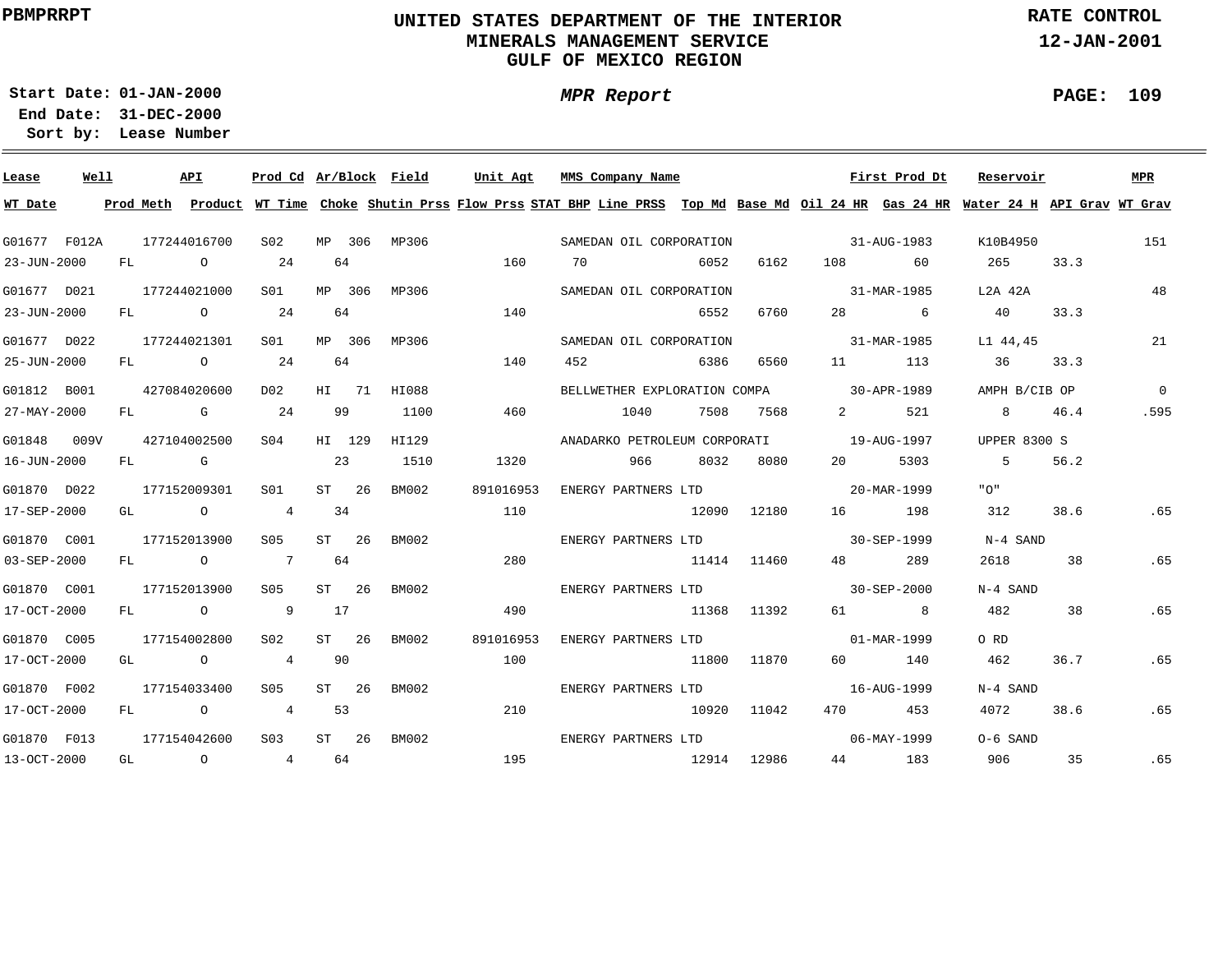### **UNITED STATES DEPARTMENT OF THE INTERIOR MINERALS MANAGEMENT SERVICEGULF OF MEXICO REGION**

**RATE CONTROL**

**12-JAN-2001**

**01-JAN-2000Start Date:**

**31-DEC-2000 End Date: Lease Number Sort by:**

| Lease             | Well |    |      | API                                                        | Prod Cd Ar/Block Field |           |             | Unit Agt  | MMS Company Name                                                                                                                        |             |             |                                                                                                                | First Prod Dt | Reservoir       |      | MPR      |
|-------------------|------|----|------|------------------------------------------------------------|------------------------|-----------|-------------|-----------|-----------------------------------------------------------------------------------------------------------------------------------------|-------------|-------------|----------------------------------------------------------------------------------------------------------------|---------------|-----------------|------|----------|
| WT Date           |      |    |      |                                                            |                        |           |             |           | Prod Meth Product WT Time Choke Shutin Prss Flow Prss STAT BHP Line PRSS Top Md Base Md Oil 24 HR Gas 24 HR Water 24 H API Grav WT Grav |             |             |                                                                                                                |               |                 |      |          |
| G01870 D031       |      |    |      | 177154096701                                               | S01 <b>S</b>           |           | ST 26 BM002 |           |                                                                                                                                         |             |             |                                                                                                                |               | "∩"             |      |          |
| 15-OCT-2000       |      | GL |      | $\overline{a}$                                             | $4\overline{ }$        | 64        |             | 140       |                                                                                                                                         |             | 11818 11970 | 202                                                                                                            | 34            | 104             | 38.5 | .65      |
| G01870 D032       |      |    |      | 177154096900                                               | S <sub>01</sub>        | ST 26     | BM002       | 891016953 | ENERGY PARTNERS LTD                                                                                                                     |             |             | $20 - JUN - 1999$                                                                                              |               | " $0-16$ " SAND |      |          |
| 15-OCT-2000       |      |    |      | FL O                                                       | $\overline{7}$         | 64        |             | 180       |                                                                                                                                         | 11830       | 12690       | 73 — 1                                                                                                         | 303           | 528             | 38   | .65      |
| G01870 F026       |      |    |      | 177154101100                                               | S <sub>01</sub>        | ST 26     | BM002       | 891016953 | ENERGY PARTNERS LTD                                                                                                                     |             |             | $28 - JIIN - 2000$                                                                                             |               | "∩"             |      |          |
| 13-OCT-2000       |      | GL |      | $\begin{array}{ccc} & & \circ & \circ & \circ \end{array}$ |                        | 64        |             | 200       |                                                                                                                                         |             | 11765 11825 | 192 — 192 — 193 — 193 — 193 — 194 — 194 — 194 — 195 — 196 — 197 — 198 — 198 — 198 — 198 — 198 — 198 — 198 — 19 | 143           | 180             | 36   | .65      |
| G01874 A010A      |      |    |      | 177190136300                                               | S02                    | WD 80     | WD079       | 754392002 | AMERADA HESS CORPORATION                                                                                                                |             |             | $30 - SEP - 1991$                                                                                              |               | $G-1$ 2.3.5     |      | 55       |
| 18-JAN-2000       |      | FL |      | $\overline{O}$                                             |                        | $\sim$ 29 |             | 360       | 2160<br>15660 15751                                                                                                                     |             |             | 76                                                                                                             | 85            | 1437            | 32   |          |
| G01874 B002D      |      |    |      | 177192004000                                               | D <sub>02</sub>        | WD 79     | WD079       | 891013841 | AMERADA HESS CORPORATION 30-NOV-1980                                                                                                    |             |             |                                                                                                                |               | D2 R6 SU        |      | $\Omega$ |
| $16 - JAN - 2000$ |      | GL |      | $\overline{O}$                                             |                        | 87        |             | 375       | 193                                                                                                                                     | 11288 11350 |             |                                                                                                                | 26 21         | 499             | 33.3 |          |
| G01874 C024       |      |    |      | 177192005801                                               | S01                    | WD 79     | WD079       | 891013841 | AMERADA HESS CORPORATION 31-DEC-1979                                                                                                    |             |             |                                                                                                                |               | D2 R6 SU        |      | 63       |
| 16-FEB-2000       |      |    |      | GL O                                                       |                        | 136       |             | 400       | 11464 11522<br>1197                                                                                                                     |             |             | 46 46                                                                                                          | 51            | 876             | 29.5 |          |
| G01874 B006E      |      |    |      | 177192008500                                               | S06                    | WD 79     | WD079       | 891013841 | AMERADA HESS CORPORATION 30-APR-1992                                                                                                    |             |             |                                                                                                                |               | D2 R6 SU        |      | 300      |
| 15-JAN-2000       |      |    |      | GL G                                                       |                        | 36        |             | 720       | 1337                                                                                                                                    |             | 10940 10960 |                                                                                                                | 69 111        | 1649            | 34.6 |          |
| G01874 C033       |      |    |      | 177192009101                                               | SO1                    |           | WD 79 WD079 | 891013841 | AMERADA HESS CORPORATION                                                                                                                |             |             | 31-JAN-1981                                                                                                    |               | D2 R6 SU        |      | 80       |
| $10 - JAN - 2000$ |      |    |      | GL O                                                       |                        | 136       |             | 300       | 890                                                                                                                                     | 11503 11585 |             | 29 — 20                                                                                                        | 346           | 1404            | 34.1 |          |
| G01874 B013       |      |    |      | 177192013400                                               | S <sub>01</sub>        |           | WD 79 WD079 | 891013841 | AMERADA HESS CORPORATION                                                                                                                |             |             | 31-JUL-1991                                                                                                    |               | D2 R6 SU        |      | 163      |
| 22-JAN-2000       |      |    | GL O |                                                            |                        | 128       |             | 360       | 1275                                                                                                                                    | 11380 11408 |             | 15 82                                                                                                          |               | 360             | 31.8 |          |
| G01874 C017B      |      |    |      | 177192013800                                               | S <sub>0</sub> 3       | MD 79     | WD079       |           | AMERADA HESS CORPORATION                                                                                                                |             |             |                                                                                                                | 30-SEP-1991   | $G2/F1-4$       |      | 138      |
| $11 - JAN - 2000$ |      | GL |      | $\overline{O}$                                             |                        | 136       |             | 265       | 13416 13537<br>2910                                                                                                                     |             |             | 151                                                                                                            | 256           | 1529            | 32.1 |          |
| G01874 B011A      |      |    |      | 177192015100                                               | S <sub>02</sub>        |           | WD 79 WD079 | 754392002 | AMERADA HESS CORPORATION 30-APR-1986                                                                                                    |             |             |                                                                                                                |               | $G-1$ 2.3.5     |      | 186      |
| 10-JAN-2000 FL    |      |    |      | $\overline{O}$                                             |                        | 16        |             | 1600      | 5400<br>14196 14400                                                                                                                     |             |             |                                                                                                                | 69 430        | 624             | 34.9 |          |

**PAGE: 110**

÷

**MPR Report**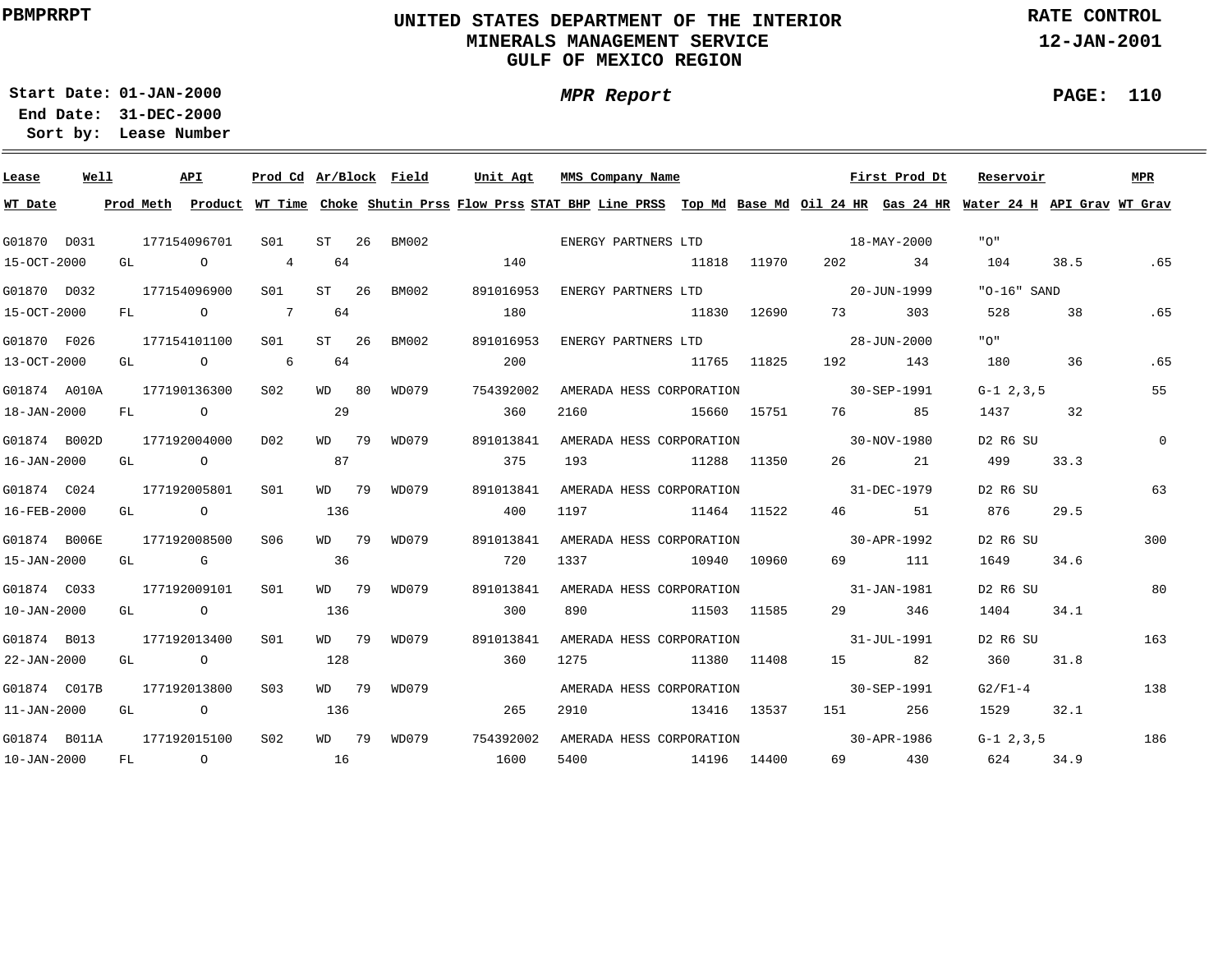### **UNITED STATES DEPARTMENT OF THE INTERIOR MINERALS MANAGEMENT SERVICEGULF OF MEXICO REGION**

**MPR Report**

**RATE CONTROL**

**12-JAN-2001**

**PAGE: 111**

÷

**01-JAN-2000Start Date:31-DEC-2000 End Date:** 

| Lease             | Well |    |                | <b>API</b>     | Prod Cd Ar/Block Field |        |    |       | Unit Agt                                                                                                                                | MMS Company Name |      |                              |             |                   | First Prod Dt     | Reservoir       |      | <b>MPR</b> |
|-------------------|------|----|----------------|----------------|------------------------|--------|----|-------|-----------------------------------------------------------------------------------------------------------------------------------------|------------------|------|------------------------------|-------------|-------------------|-------------------|-----------------|------|------------|
| WT Date           |      |    |                |                |                        |        |    |       | Prod Meth Product WT Time Choke Shutin Prss Flow Prss STAT BHP Line PRSS Top Md Base Md Oil 24 HR Gas 24 HR Water 24 H API Grav WT Grav |                  |      |                              |             |                   |                   |                 |      |            |
| G01874 D034       |      |    |                | 177192019501   | S <sub>01</sub>        | WD     | 80 | WD079 | 754392002                                                                                                                               |                  |      | AMERADA HESS CORPORATION     |             | $31 - JUL - 1992$ |                   | $G-1$ 2.3.5     |      | 86         |
| 17-JAN-2000       |      | FL |                | $\circ$        |                        | 23     |    |       | 550                                                                                                                                     | 2486             |      |                              | 14370 14553 | 54                | 595               | 308             | 41.5 |            |
| G01874 B018A      |      |    |                | 177192020001   | S <sub>02</sub>        | WD 79  |    | WD079 | 754392002                                                                                                                               |                  |      | AMERADA HESS CORPORATION     |             | 31-DEC-1994       |                   | $G-1$ 2, 3, 5   |      | $\Omega$   |
| 05-JAN-2000       |      | FL |                | $\circ$        |                        | 32     |    |       | 1050                                                                                                                                    |                  |      |                              | 14404 14535 | 84 — 10           | 553               | 2006            | 37.9 |            |
| G01874 C025       |      |    |                | 177194008701   | S <sub>01</sub>        | WD 79  |    | WD079 | 891013841                                                                                                                               |                  |      | AMERADA HESS CORPORATION     |             | $31 - DEC - 1979$ |                   | D2 R6 SU        |      | 35         |
| 17-JAN-2000       |      | GL | $\overline{a}$ |                |                        | 87     |    |       | 295                                                                                                                                     | 931              |      | 12298 12340                  |             | 7                 | 139               | 169             | 26.9 |            |
| G01874 B021       |      |    |                | 177194013600   | S <sub>01</sub>        | WD 79  |    | WD079 |                                                                                                                                         |                  |      | AMERADA HESS CORPORATION     |             |                   | $31 - DEC - 1991$ | E2A SFF         |      | 83         |
| $11 - JAN - 2000$ |      | GL |                | $\overline{a}$ |                        | 128    |    |       | 450                                                                                                                                     |                  |      |                              | 11640 11680 | 48 — 18           | 29                | 1156            | 30.6 |            |
| G01874 B027B      |      |    |                | 177194018900   | SO <sub>4</sub>        | WD 79  |    | WD079 |                                                                                                                                         |                  |      | AMERADA HESS CORPORATION     |             |                   | 30-APR-1991       | E2A SFF         |      | 76         |
| 14-JAN-2000       |      | GL |                | $\overline{O}$ |                        | 32     |    |       | 580                                                                                                                                     | 327              |      |                              | 11688 11697 | 39                | - 11              | 926             | 29.3 |            |
| G01874 C032D      |      |    |                | 177194019400   | D <sub>0</sub> 2       | WD 79  |    | WD079 | 891013841                                                                                                                               |                  |      | AMERADA HESS CORPORATION     |             |                   | 31-OCT-1980       | D2 R6 SU        |      | 64         |
| 17-FEB-2000       |      | GL |                | $\overline{O}$ |                        | 136    |    |       | 305                                                                                                                                     | 1600             |      |                              | 11524 11572 |                   | 171               | 489             | 29.7 |            |
| G01874 B028       |      |    |                | 177194034700   | S <sub>01</sub>        | WD 79  |    | WD079 | 891013841                                                                                                                               |                  |      | AMERADA HESS CORPORATION     |             |                   | 31-MAY-1991       | D2 R6 SU        |      | 37         |
| 09-JAN-2000       |      | GL |                | $\overline{a}$ |                        | 128    |    |       | 360                                                                                                                                     | 843              |      | 11692 11776                  |             |                   | 22 13             | 727             | 30.8 |            |
| G01874 D037A      |      |    |                | 177194048300   | S <sub>03</sub>        | WD 79  |    | WD079 |                                                                                                                                         |                  |      | AMERADA HESS CORPORATION     |             | 31-DEC-1996       |                   | $G2/F3$ FB5     |      |            |
| 16-JAN-2000       |      | FL |                | $\overline{O}$ |                        | 17     |    |       | 2675                                                                                                                                    |                  |      |                              | 14134 15758 | 98 — 100          | 62                | 3163            | 28.9 |            |
| G01874 C034       |      |    |                | 177194050600   | S01                    | WD 79  |    | WD079 |                                                                                                                                         |                  |      | AMERADA HESS CORPORATION     |             | $31 - JAN - 1990$ |                   | LENTIC 9        |      | 1036       |
| 12-JAN-2000       |      |    | FL G           |                |                        | 87     |    | 1020  | 280                                                                                                                                     | 1000             | 834  | 6586                         | 6612        | $\Omega$          | 629               | 179             |      |            |
| G01898 B008       |      |    |                | 177154083800   | SO2                    | ST 148 |    | ST176 |                                                                                                                                         |                  |      | NEWFIELD EXPLORATION COMPANY |             |                   | $08 - JAN - 2000$ | UPPER "NN" SAND |      |            |
| 08-JAN-2000       |      | FL |                | $\overline{O}$ | 24                     | 9      |    | 3000  | 2450                                                                                                                                    |                  | 1040 |                              | 14202 14218 |                   | 348 1112          | $\overline{0}$  | 39.8 | .648       |
| G01899 CA001      |      |    |                | 177154029000   | S <sub>03</sub>        | ST 188 |    | ST176 |                                                                                                                                         | CHEVRON USA INC  |      |                              |             |                   | 23-DEC-1999       | 13200 A         |      |            |
| 09-JAN-2000       |      | FL |                | G              | 24                     | 18     |    | 7500  | 5526                                                                                                                                    |                  | 1110 | 13630                        | 13650       | 45                | 13064             | 2               | 39   | .65        |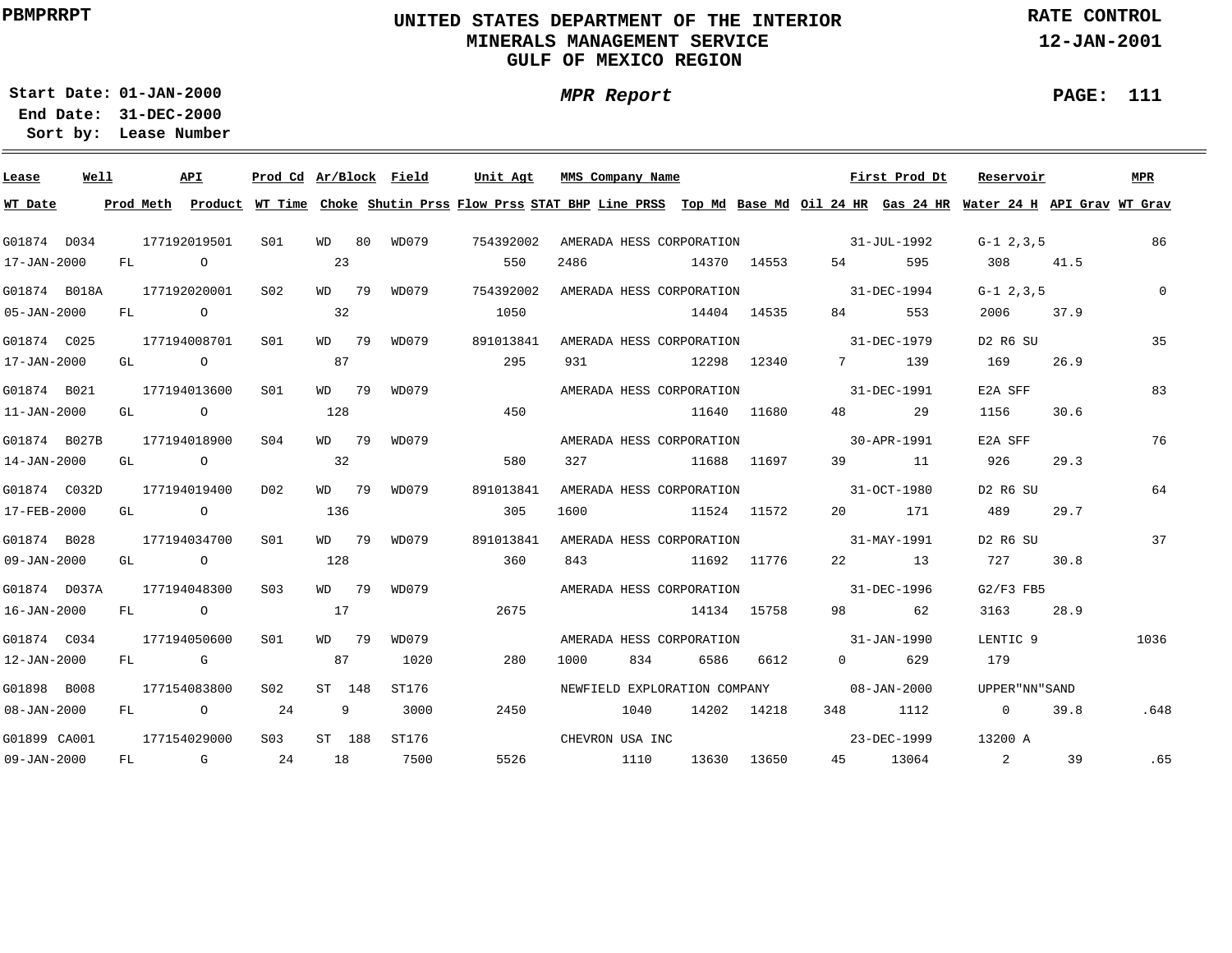### **UNITED STATES DEPARTMENT OF THE INTERIOR MINERALS MANAGEMENT SERVICEGULF OF MEXICO REGION**

**MPR Report**

**RATE CONTROL**

**12-JAN-2001**

**PAGE: 112**

÷

**01-JAN-2000Start Date:**

| Lease             | Well |    | API            |                  |    |        | Prod Cd Ar/Block Field | Unit Agt |      |      | MMS Company Name                         |      |          |                          | First Prod Dt | Reservoir                                                                                                                               |      | MPR      |
|-------------------|------|----|----------------|------------------|----|--------|------------------------|----------|------|------|------------------------------------------|------|----------|--------------------------|---------------|-----------------------------------------------------------------------------------------------------------------------------------------|------|----------|
| WT Date           |      |    |                |                  |    |        |                        |          |      |      |                                          |      |          |                          |               | Prod Meth Product WT Time Choke Shutin Prss Flow Prss STAT BHP Line PRSS Top Md Base Md Oil 24 HR Gas 24 HR Water 24 H API Grav WT Grav |      |          |
| G01901 B014       |      |    | 177254002601   | S01              |    | SP 64  | SP065                  |          |      |      | OCEAN ENERGY INC                         |      |          | $06 - \text{AUG} - 2000$ |               | G1 RH                                                                                                                                   |      |          |
| 10-SEP-2000       |      |    | FL O           | 8 <sup>8</sup>   |    | 20     | 1200                   |          | 550  |      | 13140 13220                              |      |          |                          | 519 437       | 114                                                                                                                                     | 38.8 | .61      |
| G01953 012        |      |    | 177004098201   | S <sub>03</sub>  |    | WC 144 | WC180                  |          |      |      | APACHE CORPORATION                       |      |          | $01 - OCT - 1999$        |               | $I-2$ SD.SEG 700                                                                                                                        |      |          |
| $01 - APR - 2000$ |      |    | FL G 24        |                  |    | 48     | 2800                   |          | 997  | 2917 | 985                                      | 8472 | 8488     | 12 and $\overline{a}$    | 883           | 187                                                                                                                                     | 53   | $\Omega$ |
| G01953 012        |      |    | 177004098201   | S04              |    | WC 144 | WC180                  |          |      |      | APACHE CORPORATION                       |      |          |                          | 23-SEP-2000   | $I-1$                                                                                                                                   |      |          |
| 28-SEP-2000       |      | FL | <b>G</b> 24    |                  | 16 |        | 2900                   |          | 2920 | 2848 | 900                                      | 8226 | 8240     | 40 — 10                  | 3002          | $\sim$ 1                                                                                                                                | 43.4 | .615     |
| G01955 A010D      |      |    | 177064006200   | D02              |    | VR 265 | VR265                  |          |      |      | EXXON MOBIL CORPORATION                  |      |          |                          | 31-JAN-1973   | C40 RB                                                                                                                                  |      | 200      |
| 16-MAY-2000       |      | GL | $\overline{O}$ |                  | 30 |        |                        |          | 150  | 1080 |                                          | 8691 | 8699     |                          | 121 112       | 76                                                                                                                                      | 33.3 |          |
| G01955 A010       |      |    | 177064006200   | DO1              |    |        | VR 265 VR265           |          |      |      | EXXON MOBIL CORPORATION                  |      |          | $31 - \text{MAR} - 1994$ |               | D10 RB                                                                                                                                  |      | 171      |
| 13-JUN-2000       |      |    | FL O           |                  | 26 |        |                        |          | 250  |      |                                          | 9218 | 9252     |                          | 79 68         | 791                                                                                                                                     | 32.2 |          |
| G01955 A021       |      |    | 177064057100   | S04              |    | VR 265 | VR265                  |          |      |      | EXXON MOBIL CORPORATION                  |      |          | $24 - APR - 1998$        |               | $A-60$ .RB                                                                                                                              |      |          |
| $01 - JUN - 2000$ |      |    | FL G           |                  | 28 |        | 1885                   |          | 1100 |      | 1100                                     | 5748 | 5778     | $5 - 1$                  | 2805          | 246                                                                                                                                     | 38.1 |          |
| G01955 A025       |      |    | 177064057400   | DO1              |    | VR 265 | VR265                  |          |      |      | EXXON MOBIL CORPORATION                  |      |          | $30-NOV-1985$            |               | D20 RB                                                                                                                                  |      | 261      |
| $14 - MAX - 2000$ |      |    | FL O           |                  | 19 |        |                        |          | 380  | 1745 | 9844 10107                               |      |          |                          | 151 137       | 296                                                                                                                                     | 26.7 |          |
| G01955 A025D      |      |    | 177064057400   | D02              |    | VR 265 | VR265                  |          |      |      | EXXON MOBIL CORPORATION                  |      |          | $30 - SEP - 1990$        |               | D-10,RA                                                                                                                                 |      | 298      |
| 15-MAY-2000       |      |    | FL O           |                  |    | 22     |                        |          | 440  | 1495 |                                          | 9646 | 9676     | 223                      | 233           | 453                                                                                                                                     | 30.7 |          |
| G01955 A027       |      |    | 177064058101   | D01              |    | VR 265 | VR265                  |          |      |      | EXXON MOBIL CORPORATION                  |      |          | $13 - \text{AUG} - 2000$ |               | A40 RB                                                                                                                                  |      |          |
| $01 - SEP - 2000$ |      |    | FL G           | 12               |    | 20     | 1880                   |          | 1500 |      | 1000                                     | 5896 | 5966 700 | 7                        | 4900          | $\Omega$                                                                                                                                | 41.3 | .6       |
| G01958 H001       |      |    | 177094092100   | D01              |    | EI 255 | EI276                  |          |      |      | CANADIANOXY OFFSHORE PRODUCT 28-FEB-1993 |      |          |                          |               | P SAND                                                                                                                                  |      | 822      |
| $01 - JUN - 2000$ |      |    | GL O           |                  | 48 |        |                        |          | 330  | 1438 | 12528 12563                              |      |          |                          | 310 120       | 59                                                                                                                                      | 29.1 |          |
| G01958 H001D      |      |    | 177094092100   | D <sub>0</sub> 2 |    |        | EI 255 EI276           |          |      |      | CANADIANOXY OFFSHORE PRODUCT 28-FEB-1993 |      |          |                          |               | N4 SAND                                                                                                                                 |      | 318      |
| $01 - JUN - 2000$ |      |    | GL O           | 48               |    |        |                        |          | 330  |      | 1521 11482 11522                         |      |          |                          | 100 85        | 140                                                                                                                                     | 32.2 |          |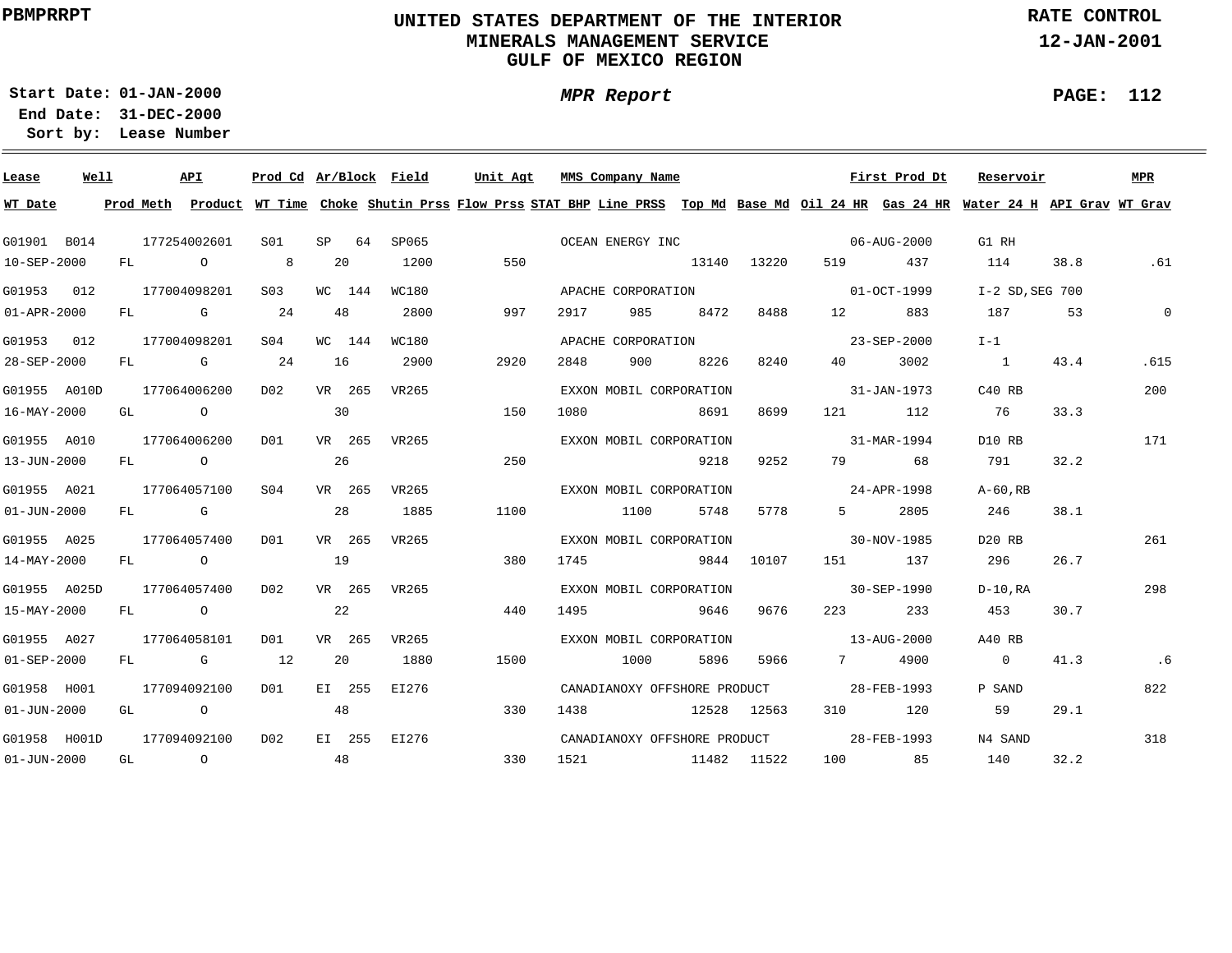### **UNITED STATES DEPARTMENT OF THE INTERIOR MINERALS MANAGEMENT SERVICEGULF OF MEXICO REGION**

**MPR Report**

**RATE CONTROL**

**12-JAN-2001**

**PAGE: 113**

**01-JAN-2000Start Date:31-DEC-2000 End Date:** 

| Lease             | Well |              | API                                  |                 |    |        | Prod Cd Ar/Block Field |      | Unit Agt | MMS Company Name        |     |             |                                    | First Prod Dt                            | Reservoir                                                                                                                               |      | <b>MPR</b> |
|-------------------|------|--------------|--------------------------------------|-----------------|----|--------|------------------------|------|----------|-------------------------|-----|-------------|------------------------------------|------------------------------------------|-----------------------------------------------------------------------------------------------------------------------------------------|------|------------|
| WT Date           |      |              |                                      |                 |    |        |                        |      |          |                         |     |             |                                    |                                          | Prod Meth Product WT Time Choke Shutin Prss Flow Prss STAT BHP Line PRSS Top Md Base Md Oil 24 HR Gas 24 HR Water 24 H API Grav WT Grav |      |            |
| G01958 H002       |      | 177094092200 |                                      | DO1             |    |        | EI 255 EI276           |      |          |                         |     |             |                                    | CANADIANOXY OFFSHORE PRODUCT 28-FEB-1993 | P SAND                                                                                                                                  |      | 204        |
| $01 - JUN - 2000$ |      | GL O         |                                      |                 | 48 |        |                        |      | 260      |                         |     |             |                                    |                                          | 39                                                                                                                                      | 27.2 |            |
| G01958 H002D      |      | 177094092200 |                                      | D02             |    |        | EI 255 EI276           |      |          |                         |     |             |                                    | CANADIANOXY OFFSHORE PRODUCT 28-FEB-1993 | N4 SAND                                                                                                                                 |      | 793        |
| $01 - JUN - 2000$ |      | GL O         |                                      |                 | 48 |        |                        |      | 260      | 1359 12553 12564        |     |             | 115                                | 250                                      | 94                                                                                                                                      | 26.5 |            |
| G01958 A004       |      | 177094125300 |                                      | S01             |    |        | EI 255 EI276           |      |          |                         |     |             | FOREST OIL CORPORATION 10-MAY-2000 |                                          | BUL1 UPPER                                                                                                                              |      |            |
| 10-MAY-2000       |      |              | $FL$ G 24                            |                 | 23 |        |                        |      | 3380     |                         |     | 13854 13999 |                                    | 513 11500                                | 10                                                                                                                                      |      |            |
| G01958 H003       |      | 177094127500 |                                      | D01             |    |        | EI 255 EI276           |      |          | CXY ENERGY INC          |     |             |                                    | 30-JUN-2000                              | PO                                                                                                                                      |      |            |
| 15-JUN-2000       |      |              | FL O                                 | 19              |    |        |                        |      | 1750     |                         |     | 12416 12480 |                                    | 1552 1119                                | $\overline{0}$                                                                                                                          | 24.8 |            |
| G01958 H003D      |      | 177094127500 |                                      | D02             |    | EI 255 | EI276                  |      |          | CXY ENERGY INC          |     |             |                                    | $30 - JUN - 2000$                        | M 1.5                                                                                                                                   |      |            |
| 21-JUN-2000       |      | FL G         |                                      |                 | 27 |        | 3350                   |      | 2750     | 1150                    |     |             | 10765 10777 359 11288              |                                          | 39                                                                                                                                      | 53.6 |            |
| G01959 A005       |      | 177094003701 |                                      | S01             |    | EI 258 | EI258                  |      |          | CXY ENERGY OFFSHORE INC |     |             | $02 - DEC - 1995$                  |                                          | JB                                                                                                                                      |      |            |
| 17-JUN-2000       |      | GL O         |                                      |                 | 48 |        |                        |      | 210      |                         |     | 9528 10067  |                                    | 150 200                                  | 750                                                                                                                                     | 35.2 |            |
| G01959 G001       |      | 177094089800 |                                      | DO1             |    | EI 258 | EI276                  |      |          | CXY ENERGY OFFSHORE INC |     |             | $31 - \text{MAR} - 1994$           |                                          | JT FBA                                                                                                                                  |      | $\Omega$   |
| 12-APR-2000       |      |              | GL $\qquad \qquad 0 \qquad \qquad 8$ |                 | 48 |        | 1050                   |      | 310      |                         |     |             | 1278 1050 10548 10566 12 40        |                                          | 30                                                                                                                                      | 30.1 | .62        |
| G01959 G002       |      | 177094090000 |                                      | S01             |    | EI 258 | EI276                  |      |          | CXY ENERGY OFFSHORE INC |     |             | $14 - APR - 2000$                  |                                          | JT FBA                                                                                                                                  |      |            |
| 07-MAY-2000       |      |              | FL 0 8.5                             |                 | 19 |        | 1700                   | 1250 |          | 1050                    |     | 10657 10704 |                                    | 155 1116                                 | 161                                                                                                                                     | 27.6 | .83        |
| G01959 G002       |      | 177094090000 |                                      | S01 - 1         |    | EI 258 | EI276                  |      |          | CXY ENERGY OFFSHORE INC |     |             | $14 - APR - 2000$                  |                                          | JT FBA                                                                                                                                  |      |            |
| 17-MAY-2000       |      |              | FL 0 24                              |                 | 20 |        |                        |      | 1150     |                         |     | 10657 10704 |                                    | 131 985                                  | 134                                                                                                                                     |      |            |
| G01959 G002       |      | 177094090000 |                                      | S <sub>01</sub> |    | EI 258 | EI276                  |      |          | CXY ENERGY OFFSHORE INC |     |             | $14 - APR - 2000$                  |                                          | JT FBA                                                                                                                                  |      |            |
| 21-JUN-2000       |      | FL O         |                                      | 20              |    |        | 1700                   |      | 750      |                         | 430 | 10657 10704 |                                    | 182 1158                                 | 295                                                                                                                                     | 27.6 |            |
| G01959 J001       |      | 177094091700 |                                      | DO1             |    | EI 258 | EI258                  |      |          | CXY ENERGY OFFSHORE INC |     |             | $31-DEC-1994$                      |                                          | JT FBB                                                                                                                                  |      | $\Omega$   |
| 15-FEB-2000       |      |              |                                      | GL 0 4 48       |    |        | 3500                   |      |          | 400 11060 11070         |     |             |                                    | 32 55                                    | 545                                                                                                                                     | 31   | .586       |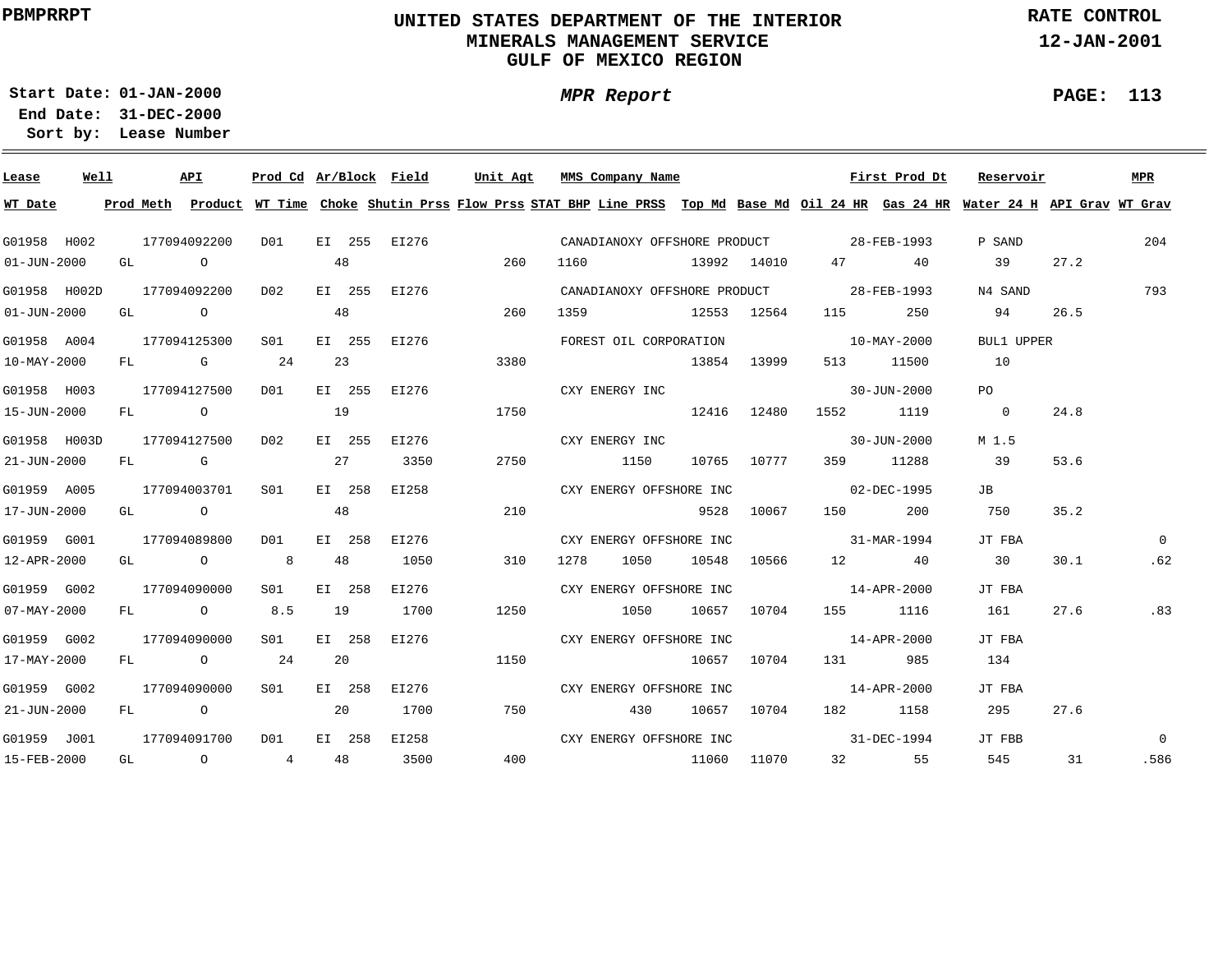### **UNITED STATES DEPARTMENT OF THE INTERIOR MINERALS MANAGEMENT SERVICEGULF OF MEXICO REGION**

**MPR Report**

**RATE CONTROL**

**12-JAN-2001**

**PAGE: 114**

٠

**01-JAN-2000Start Date:31-DEC-2000 End Date:** 

| Lease             | Well |  | API                                   | Prod Cd Ar/Block Field |    |        |              |      | Unit Agt MMS Company Name |             |             |                                     | First Prod Dt                                    | Reservoir                                                                                                                               |      | MPR            |
|-------------------|------|--|---------------------------------------|------------------------|----|--------|--------------|------|---------------------------|-------------|-------------|-------------------------------------|--------------------------------------------------|-----------------------------------------------------------------------------------------------------------------------------------------|------|----------------|
| WT Date           |      |  |                                       |                        |    |        |              |      |                           |             |             |                                     |                                                  | Prod Meth Product WT Time Choke Shutin Prss Flow Prss STAT BHP Line PRSS Top Md Base Md Oil 24 HR Gas 24 HR Water 24 H API Grav WT Grav |      |                |
| G01959 J001D      |      |  | 177094091700                          | D02                    |    |        | EI 258 EI258 |      | CXY ENERGY OFFSHORE INC   |             |             |                                     | $31 - DEC - 1994$                                | $M-2$                                                                                                                                   |      | $\Omega$       |
| $08 - JUN - 2000$ |      |  | GL O                                  |                        | 48 |        |              | 400  | 3642 and $\sim$           | 9032        | 9050 — 100  |                                     | 58 190                                           | 86                                                                                                                                      | 36.2 |                |
| G01959 I001       |      |  | 177094095200                          | S01                    |    |        | EI 258 EI258 |      | CXY ENERGY OFFSHORE INC   |             |             | $30 - JUN - 2000$                   |                                                  | JB                                                                                                                                      |      |                |
| $23 - JUN - 2000$ |      |  | GL O                                  |                        | 48 |        |              | 350  |                           |             | 11102 11152 |                                     | 187 110                                          | 747                                                                                                                                     | 25.4 |                |
| G01959 I002       |      |  | 177094095700                          | DO1                    |    |        | EI 258 EI258 |      | CXY ENERGY OFFSHORE INC   |             |             | $30-NOV-1993$                       |                                                  | KH                                                                                                                                      |      | $\Omega$       |
| $04 - JUN - 2000$ |      |  | FL G                                  |                        | 22 |        | 2350         | 1250 | 1150 11976 11990          |             |             |                                     | 186 375 742                                      |                                                                                                                                         | 26.8 |                |
| G01959 I002D      |      |  | 177094095700                          | D <sub>0.2</sub>       |    |        | EI 258 EI258 |      |                           |             |             | CXY ENERGY OFFSHORE INC 30-NOV-1993 |                                                  | JB                                                                                                                                      |      | $\Omega$       |
| $23 - JUN - 2000$ |      |  | GL O                                  |                        | 48 |        |              | 380  | 10496 10552               |             |             |                                     | 148 115                                          | 590                                                                                                                                     | 25.4 |                |
| G01959 J002       |      |  | 177094099901                          | DO1                    |    |        | EI 258 EI258 |      |                           |             |             |                                     | CXY ENERGY OFFSHORE INC 05-NOV-1997              | JT FBC                                                                                                                                  |      |                |
| $06 - MAX - 2000$ |      |  | GL O 6                                |                        | 48 |        | 950          | 400  |                           | 10372 10400 |             |                                     | 93 138                                           | 279                                                                                                                                     | 34.4 | .62            |
| G01959 J002       |      |  | 177094099901                          | D01                    |    |        | EI 258 EI258 |      |                           |             |             |                                     | CXY ENERGY OFFSHORE INC 05-NOV-1997              | JT FBC                                                                                                                                  |      |                |
| $03 - JUN - 2000$ |      |  | GL O                                  |                        | 48 |        | 950          | 385  | 320 10372 10400           |             |             |                                     | 114 155                                          | 340                                                                                                                                     | 34.4 |                |
| G01959 J002D      |      |  | 177094099901                          | DO 2                   |    | EI 258 | EI258        |      | CXY ENERGY OFFSHORE INC   |             |             |                                     | $05 - NOV - 1997$                                | $M-2$                                                                                                                                   |      |                |
| $09 - JUN - 2000$ |      |  | GL O                                  |                        | 48 |        |              | 390  |                           |             |             |                                     | 9180 9195 24 100                                 | 68                                                                                                                                      | 34.5 |                |
| G01959 A018       |      |  | 177094114700                          | S01 <b>S</b>           |    |        | EI 258 EI258 |      | CXY ENERGY OFFSHORE INC   |             |             |                                     | $07 - AUG - 1997$                                | M-2                                                                                                                                     |      |                |
| 18-JUN-2000       |      |  | FL O                                  |                        |    | 58     |              | 330  | 1400 10609 10632          |             |             |                                     | 2617 1574                                        | $\overline{0}$                                                                                                                          | 32.9 |                |
| G01960 A009       |      |  | 177154095102                          | S02                    |    | ST 148 | ST176        |      | CHEVRON USA INC           |             |             | $05 - \text{MAX} - 2000$            |                                                  | J 1 A                                                                                                                                   |      |                |
| 11-MAY-2000       |      |  | FL G 24 26                            |                        |    |        | 3700         | 3532 |                           |             |             | 975 15400 15594 86 6439             |                                                  | 345                                                                                                                                     | 52   | .65            |
| G01967 B010       |      |  | 177254001802                          | S01                    |    | MP 153 | SP065        |      |                           |             |             |                                     | OCEAN ENERGY INC 37-MAY-2000                     | G1 RF                                                                                                                                   |      |                |
| 28-MAY-2000       |      |  | GL $\qquad \qquad 0 \qquad \qquad 18$ |                        |    | 40     | 1010         | 225  | ##### 13110 13170         |             |             |                                     | 288 697                                          | 123                                                                                                                                     | 34.2 | . 6            |
| G01971 002        |      |  | 177002006501                          | D01                    |    |        | WC 181 WC180 |      |                           |             |             |                                     | WESTPORT RESOURCES CORPORATI 30-JUN-1972 10300 A |                                                                                                                                         |      | $\overline{0}$ |
| $02 - JUN - 2000$ |      |  | FL G 20 480                           |                        |    |        |              | 260  |                           |             |             |                                     | 547 115 11360 11376 0 260                        | $\sim$ 0                                                                                                                                |      |                |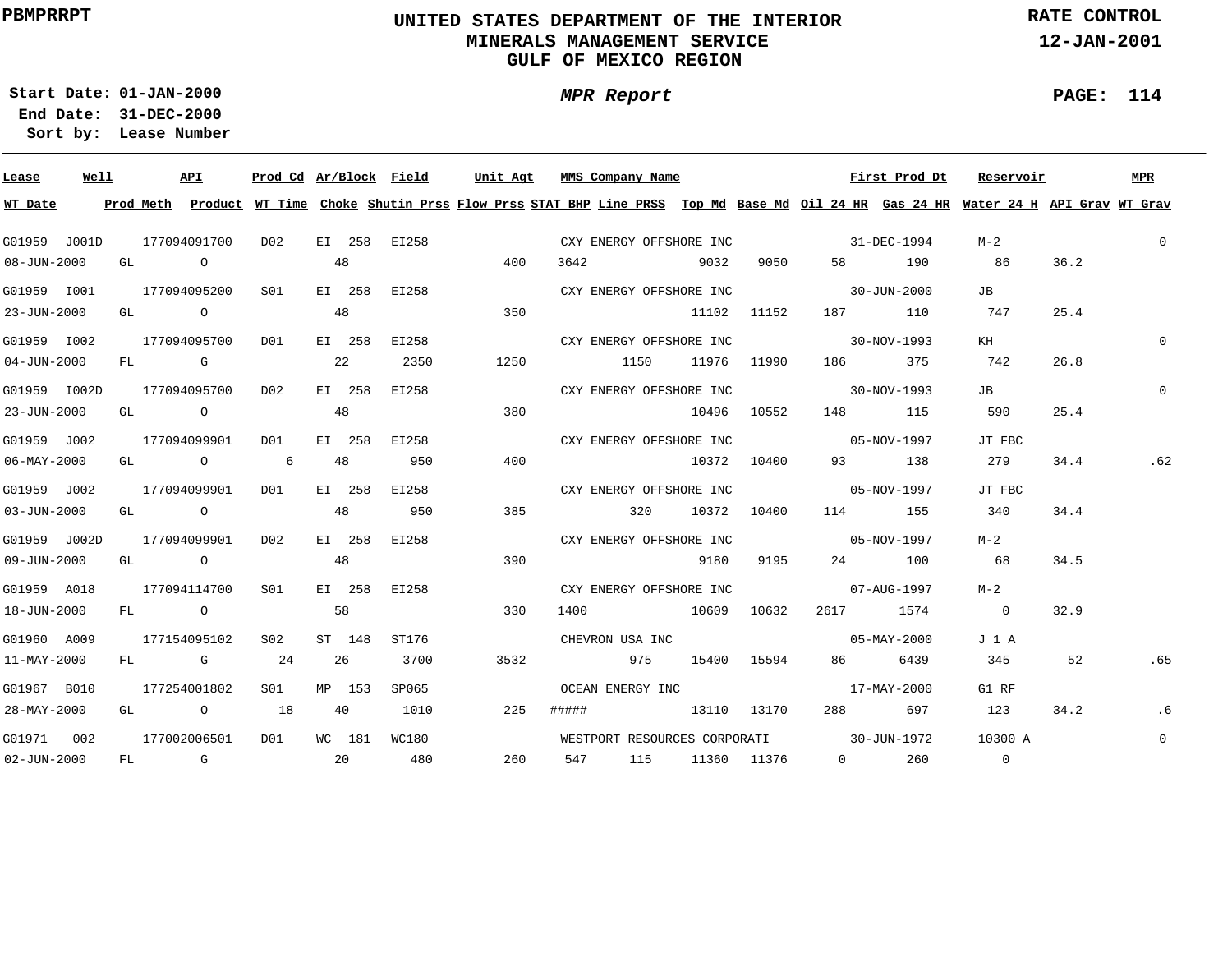### **UNITED STATES DEPARTMENT OF THE INTERIOR MINERALS MANAGEMENT SERVICEGULF OF MEXICO REGION**

**MPR Report**

**RATE CONTROL**

**12-JAN-2001**

**PAGE: 115**

**01-JAN-2000Start Date:31-DEC-2000 End Date:** 

| Lease             | Well |    | API          |                 |     |        | Prod Cd Ar/Block Field | Unit Agt                                                                                                                                | MMS Company Name |      |      |             |                                          | First Prod Dt | Reservoir                |      | MPR         |
|-------------------|------|----|--------------|-----------------|-----|--------|------------------------|-----------------------------------------------------------------------------------------------------------------------------------------|------------------|------|------|-------------|------------------------------------------|---------------|--------------------------|------|-------------|
| WT Date           |      |    |              |                 |     |        |                        | Prod Meth Product WT Time Choke Shutin Prss Flow Prss STAT BHP Line PRSS Top Md Base Md Oil 24 HR Gas 24 HR Water 24 H API Grav WT Grav |                  |      |      |             |                                          |               |                          |      |             |
| G01979 D003A      |      |    | 177104000800 | S03             |     |        | EI 287 EI292           | FOREST OIL CORPORATION                                                                                                                  |                  |      |      |             | $28 - \text{AUG} - 2000$                 |               | CF                       |      |             |
| 28-AUG-2000       |      |    | FL G         | 24              |     | 10     |                        | 1290                                                                                                                                    |                  |      | 3311 | 3320        |                                          | $0 \t1144$    | $\overline{0}$           |      |             |
| G01982 A004       |      |    | 177104106700 | S <sub>02</sub> |     | EI 315 | EI292                  |                                                                                                                                         |                  |      |      |             | ENERGY DEVELOPMENT CORPORATI 31-MAR-1996 |               | PL92 RA                  |      |             |
| 16-MAY-2000       |      |    | FL G         | 24              |     | 64     | 250                    | 90                                                                                                                                      |                  | 1050 |      | 9396 9454   |                                          | $0$ 8         | $\overline{0}$           |      |             |
| G01984 B005D      |      |    | 177114008900 | D02             |     | SS 225 | SS222                  |                                                                                                                                         |                  |      |      |             | ENERGY RESOURCE TECHNOLOGY I 31-MAY-1990 |               | $E I - A$                |      | 145         |
| 10-JUN-2000       |      |    | FL O         |                 |     | 40     | 1000                   | 340                                                                                                                                     | 1401             | 90   |      | 11003 11048 | 138 — 138                                | 192           | 1011                     | 29.1 |             |
| G01984 B009A      |      |    | 177114012200 | DO1             |     | SS 225 | SS222                  |                                                                                                                                         |                  |      |      |             | ENERGY RESOURCE TECHNOLOGY I 30-JUN-1973 |               | DV-AU                    |      | 39          |
| 18-JUN-2000       |      |    | GL O         |                 | 64  |        | 350                    | 170                                                                                                                                     | $\sim$ 90        |      |      | 9428 9448   | 20                                       | 128           | 1115                     | 33.4 |             |
| G01984 B015D      |      |    | 177114016800 | D02             |     | SS 225 | SS222                  |                                                                                                                                         |                  |      |      |             | ENERGY RESOURCE TECHNOLOGY I 30-JUN-1973 |               | $ED - A$                 |      | $\mathbf 0$ |
| 19-JUN-2000       |      |    | GL O         |                 | 64  |        | 925                    | 175                                                                                                                                     | 30               | 90   |      | 10442 10461 | 30                                       | 170           | 194                      | 30.8 |             |
| G01984 E001A      |      |    | 177114078700 | S02             |     | SS 225 | SS222                  |                                                                                                                                         |                  |      |      |             | ENERGY RESOURCE TECHNOLOGY I 30-SEP-1986 |               | EF A                     |      | 58          |
| 08-JUN-2000       |      |    | GL O         |                 | 64  |        | 850                    | 260                                                                                                                                     | 495              | 90   |      | 10690 10696 |                                          | 42 175        | 1594                     | 33.5 |             |
| G01984 E002       |      |    | 177114078800 | SO1             |     | SS 225 | SS222                  |                                                                                                                                         |                  |      |      |             | ENERGY RESOURCE TECHNOLOGY I 31-JUL-1984 |               | $ED - A$                 |      | 35          |
| 21-JUN-2000       |      |    | GL O         |                 |     | 64     | 1140                   | 160                                                                                                                                     | 657 90           |      |      |             | 10582 10597 36 25                        |               | $6\overline{6}$          | 33.4 |             |
| G01984 E008       |      |    | 177114109600 | SO1             |     | SS 225 | SS222                  |                                                                                                                                         |                  |      |      |             | ENERGY RESOURCE TECHNOLOGY I 31-AUG-1992 |               | $DO-C$                   |      | 36          |
| 20-JUN-2000       |      |    | GL O         |                 | 18  |        | 850                    | 180                                                                                                                                     | $\sim$ 90        |      |      |             | 10821 10837 16 17                        |               | 44                       | 25.8 |             |
| G01989 B014A      |      |    | 177192014200 | S02             |     | WD 80  | WD079                  |                                                                                                                                         |                  |      |      |             | AMERADA HESS CORPORATION 31-DEC-1988     |               | C1 SFF                   |      | 67          |
| 17-JAN-2000       |      |    | GL O         |                 | 128 |        |                        | 450                                                                                                                                     | 1157             |      |      | 11136 11156 |                                          | 21            | 1642                     | 32.7 |             |
| G01998 007D       |      |    | 177004003400 | D02             |     | WC 172 | WC180                  |                                                                                                                                         |                  |      |      |             | WESTPORT RESOURCES CORPORATI 08-NOV-1995 |               | $F-3$ (7750)             |      |             |
| $02 - JUN - 2000$ |      |    | FL G         |                 | 64  |        | 485                    | 119                                                                                                                                     |                  | 115  | 8378 | 8408        |                                          | $0$ 180       | $\overline{\phantom{0}}$ |      |             |
| G01998 D004       |      |    | 177004106400 | S01             |     |        | WC 172 WC146           |                                                                                                                                         |                  |      |      |             | IP PETROLEUM COMPANY INC 18-JUL-2000     |               | CRIS K SAND              |      |             |
| 07-SEP-2000       |      | FL | <b>G</b>     | 24              |     | 22     | 2433                   | 2060                                                                                                                                    | 1080             |      | 7708 | 7742        |                                          | $0$ 4913      | $\sim$ 2                 |      | .593        |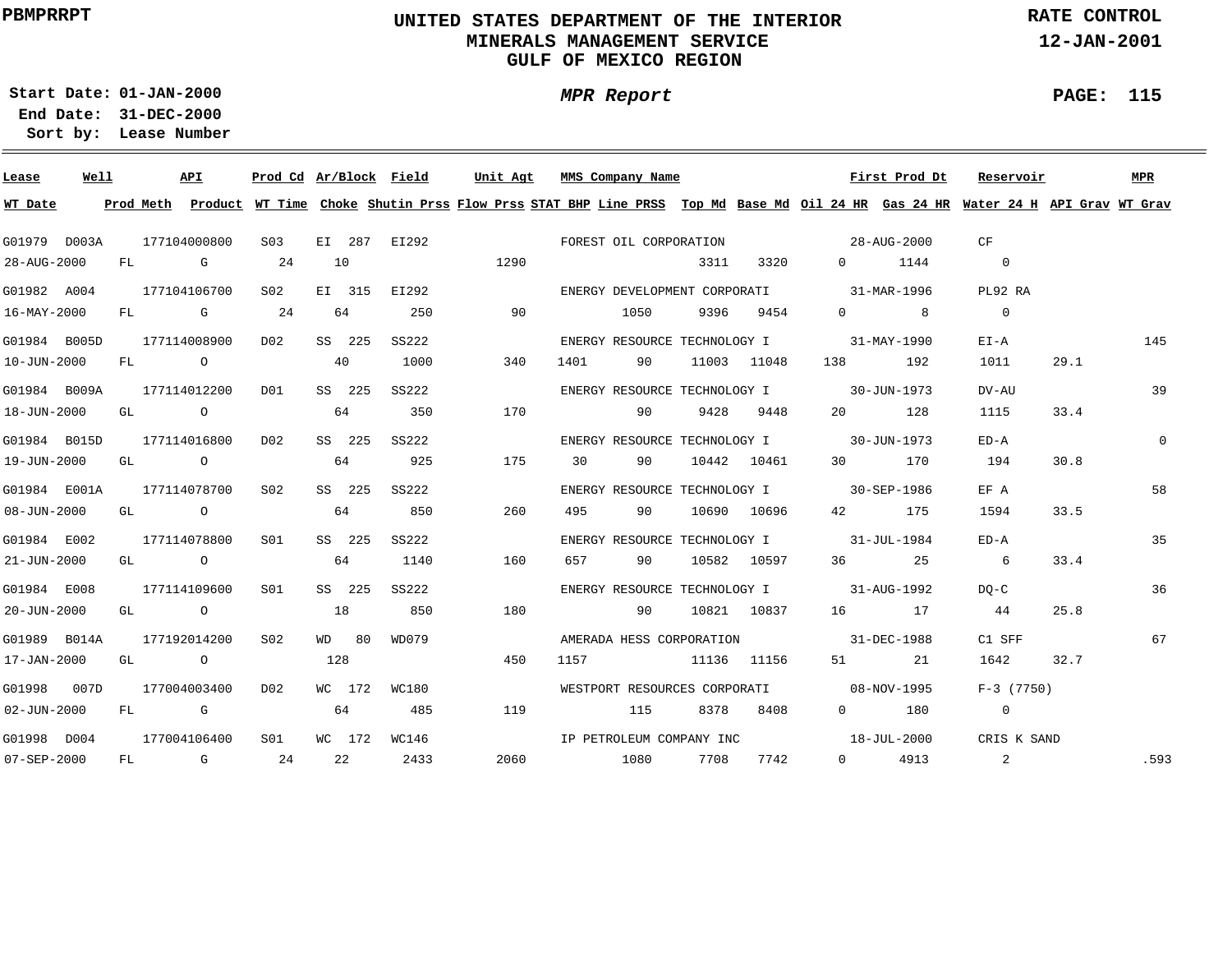### **UNITED STATES DEPARTMENT OF THE INTERIOR MINERALS MANAGEMENT SERVICEGULF OF MEXICO REGION**

**MPR Report**

**RATE CONTROL**

**12-JAN-2001**

**PAGE: 116**

**01-JAN-2000Start Date:31-DEC-2000 End Date:** 

| Lease             | Well |           |                | API                                                                                                                                                                                                                            | Prod Cd Ar/Block Field |     |        |       | Unit Agt | MMS Company Name                                                                                                              |      |             |                       | First Prod Dt     | Reservoir       |              | <b>MPR</b> |
|-------------------|------|-----------|----------------|--------------------------------------------------------------------------------------------------------------------------------------------------------------------------------------------------------------------------------|------------------------|-----|--------|-------|----------|-------------------------------------------------------------------------------------------------------------------------------|------|-------------|-----------------------|-------------------|-----------------|--------------|------------|
| WT Date           |      | Prod Meth |                |                                                                                                                                                                                                                                |                        |     |        |       |          | Product WT Time Choke Shutin Prss Flow Prss STAT BHP Line PRSS Top Md Base Md Oil 24 HR Gas 24 HR Water 24 H API Grav WT Grav |      |             |                       |                   |                 |              |            |
| G02014 A003       |      |           |                | 177024035100                                                                                                                                                                                                                   | D <sub>0</sub> 2       |     | WC 564 | WC587 |          | CHEVRON USA INC                                                                                                               |      |             |                       | $07 - JUL - 2000$ | 3400 A          |              |            |
| 12-JUL-2000       |      |           |                | FL G                                                                                                                                                                                                                           | 24                     | 14  |        | 1325  | 1005     | 201                                                                                                                           | 3548 | 3566        | $\Omega$ and $\Omega$ | 2695              | 126             |              | .56        |
| G02014 A007       |      |           |                | 177024125500                                                                                                                                                                                                                   | SO1                    |     | WC 564 | WC587 |          | CHEVRON USA INC                                                                                                               |      |             |                       | 29-MAY-2000       | 6800 FB-A       |              |            |
| 26-JUN-2000       |      |           |                | FL G                                                                                                                                                                                                                           | $\overline{4}$         | 12  |        | 3450  | 2168     | 832                                                                                                                           | 8784 | 8860        | 64 64                 | 6940              | $6\overline{6}$ | 52.4         | .6         |
| G02014 CA013      |      |           |                | 177024127000                                                                                                                                                                                                                   | S01                    |     | WC 564 | WC587 |          | CHEVRON USA INC                                                                                                               |      |             |                       | $01 - SEP - 2000$ | 5800 SAND       |              |            |
| 10-SEP-2000       |      | FL        |                | <b>G</b> G                                                                                                                                                                                                                     | 24                     | 48  |        |       | 2560     |                                                                                                                               | 6950 | 7004        | 218                   | 24480             | 22              |              |            |
| G02015 A004       |      |           |                | 177024032001                                                                                                                                                                                                                   | SO1                    |     | WC 565 | WC587 |          | SHELL OFFSHORE INC                                                                                                            |      |             |                       | 03-DEC-2000       | G RA SAND       |              |            |
| 20-NOV-2000       |      | FL        |                | <b>G</b>                                                                                                                                                                                                                       | 24                     | 16  |        |       | 665      |                                                                                                                               | 3912 | 3927        | $\Omega$              | 585               | 40              |              |            |
| G02015 A005B      |      |           |                | 177024035600                                                                                                                                                                                                                   | S03                    |     | WC 565 | WC587 |          | SHELL OFFSHORE INC                                                                                                            |      |             |                       | 31-AUG-1992       | B RA            |              | 7181       |
| $03 - JAN - 2000$ |      | FL        |                | and the control of the control of the control of the control of the control of the control of the control of the control of the control of the control of the control of the control of the control of the control of the cont | 6                      | 999 |        | 375   | 250      | 357<br>$\overline{0}$                                                                                                         | 1839 | 1862        | $0 \qquad \qquad$     | 80                | $\overline{0}$  | 0            | .62        |
| G02015 A016A      |      |           |                | 177024037700                                                                                                                                                                                                                   | S02                    |     | WC 565 | WC587 |          | SHELL OFFSHORE INC                                                                                                            |      |             |                       | 28-FEB-1986       | C RA            |              | $\Omega$   |
| 03-JAN-2000       |      | FL        |                | <b>G</b>                                                                                                                                                                                                                       | 6                      | 999 |        | 710   | 260      | $\sim$ 0 $\sim$ 0 $\sim$ 0 $\sim$                                                                                             | 2001 | 2057        |                       | $0 \t 1172$       | 277             | $\mathbf{0}$ | .62        |
| G02021 A015       |      |           |                | 177024125800                                                                                                                                                                                                                   | S01                    |     | WC 587 | WC587 |          | PENNZENERGY EXPLORATION AND 18-JUN-2000                                                                                       |      |             |                       |                   | CA SAND         |              |            |
| 15-JUL-2000       |      |           |                | FL G                                                                                                                                                                                                                           | 24                     | 56  |        | 1340  | 1120     | 900                                                                                                                           |      | 6450 7650   |                       | 0 16510           | $\overline{2}$  |              | .6         |
| G02021 A016       |      |           |                | 177024126000                                                                                                                                                                                                                   | S01                    |     | WC 587 | WC587 |          | PENNZENERGY EXPLORATION AND 20-JUN-2000                                                                                       |      |             |                       |                   | BA SAND         |              |            |
| $21 - JUL - 2000$ |      |           |                | FL G                                                                                                                                                                                                                           | 24                     | 51  |        | 790   | 740      | 360                                                                                                                           |      | 5150 6350   |                       | 0 10207           | $\overline{0}$  |              | .6         |
| G02021 A017       |      |           |                | 177024126100                                                                                                                                                                                                                   | S01                    |     | WC 587 | WC587 |          | PENNZENERGY EXPLORATION AND 26-JUN-2000                                                                                       |      |             |                       |                   | AL SAND         |              |            |
| 19-JUL-2000       |      |           |                | FL G                                                                                                                                                                                                                           | 24                     | 64  |        | 675   | 590      | 376                                                                                                                           | 4368 | 5400        |                       | 0 7776            | $\overline{0}$  |              | .6         |
| G02038 A010A      |      |           |                | 177034009000                                                                                                                                                                                                                   | S02                    |     | EC 231 | EC231 |          | ENERGY RESOURCE TECHNOLOGY I 01-MAY-1995                                                                                      |      |             |                       |                   | FD-DU           |              |            |
| $11 - JAN - 2000$ |      | FL        |                | G G                                                                                                                                                                                                                            |                        | 16  |        | 1175  | 800      | 80                                                                                                                            | 9918 | 9938        | $0 \qquad \qquad$     | 1038              | 77              | 50.4         |            |
| G02038 A012       |      |           |                | 177034009900                                                                                                                                                                                                                   | S <sub>01</sub>        |     | EC 231 | EC231 |          | ENERGY RESOURCE TECHNOLOGY I 31-AUG-1977                                                                                      |      |             |                       |                   | FD G            |              | 11         |
| $07 - JAN - 2000$ |      | GL        | $\overline{a}$ |                                                                                                                                                                                                                                | 64                     |     |        |       | 150      | 1034                                                                                                                          |      | 11224 11248 | 281 7                 | 81                | $\overline{0}$  | 31.4         |            |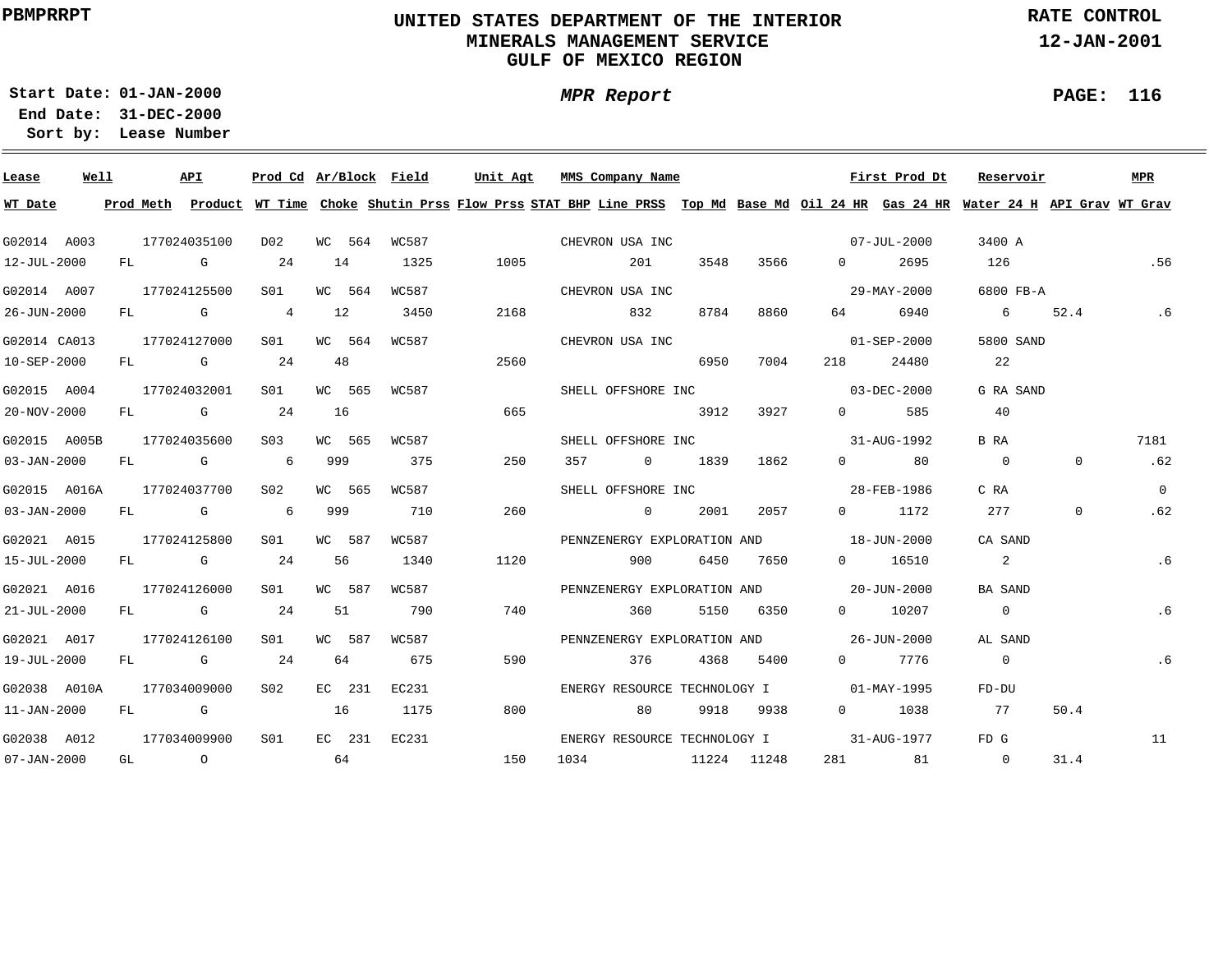### **UNITED STATES DEPARTMENT OF THE INTERIOR MINERALS MANAGEMENT SERVICEGULF OF MEXICO REGION**

**MPR Report**

**RATE CONTROL**

**12-JAN-2001**

÷

**01-JAN-2000Start Date:31-DEC-2000 End Date:** 

**Lease Number Sort by:**

| Lease             | Well |  | API                                   | Prod Cd Ar/Block Field |    |        |              | Unit Agt |      |       | MMS Company Name                         |      |           |  | First Prod Dt                                                                                                                           | Reservoir      |                | MPR |
|-------------------|------|--|---------------------------------------|------------------------|----|--------|--------------|----------|------|-------|------------------------------------------|------|-----------|--|-----------------------------------------------------------------------------------------------------------------------------------------|----------------|----------------|-----|
| WT Date           |      |  |                                       |                        |    |        |              |          |      |       |                                          |      |           |  | Prod Meth Product WT Time Choke Shutin Prss Flow Prss STAT BHP Line PRSS Top Md Base Md Oil 24 HR Gas 24 HR Water 24 H API Grav WT Grav |                |                |     |
| G02038 F004       |      |  | 177034061900                          | S <sub>03</sub>        |    |        | EC 231 EC231 |          |      |       | ENERGY RESOURCE TECHNOLOGY I 02-FEB-2000 |      |           |  |                                                                                                                                         | "FA" SAND      |                |     |
| 08-FEB-2000       |      |  | FL G                                  | 24                     |    | 99     | 2800         | 2600     |      | 2775  | 1048                                     |      |           |  | 9444 9454 19 922                                                                                                                        | $\overline{0}$ | 53.2           | .6  |
| G02045 B018       |      |  | 177044099900                          | S01 <b>S</b>           |    | EC 270 | EC271        |          |      |       | UNION PACIFIC RESOURCES CO 20-DEC-1999   |      |           |  |                                                                                                                                         | $A-24$         |                |     |
| $04 - JAN - 2000$ |      |  | $FL$ G 24                             |                        | 31 |        | 2750         | 2150     |      | ##### | 950                                      |      | 7810 7861 |  | 61 25889                                                                                                                                | 2              | 50             | .5  |
| G02047 A003       |      |  | 177044007400                          | S06                    |    | EC 272 | EC271        |          |      |       | CHEVRON USA INC                          |      |           |  | 19-JUN-2000                                                                                                                             | DC-4 FB-II     |                |     |
| 19-JUN-2000       |      |  | $FL$ 0 24                             |                        |    | 24     |              | 250      |      |       |                                          | 5245 | 5275      |  | 75 30                                                                                                                                   | 230            |                |     |
| G02047 A003       |      |  | 177044007400                          | S06                    |    | EC 272 | EC271        |          |      |       | CHEVRON USA INC                          |      |           |  | 19-JUN-2000                                                                                                                             | DC-4 FB-II     |                |     |
| $24 - JUL - 2000$ |      |  | GL $\qquad \qquad 0 \qquad \qquad 12$ |                        |    | 23     | 1110         | 260      |      |       | 65                                       | 5245 | 5275      |  | 178 0                                                                                                                                   | 101            | 29.8           | .56 |
| G02047 A004       |      |  | 177044008000                          | S03                    |    |        | EC 272 EC271 |          |      |       | CHEVRON USA INC                          |      |           |  | 13-JUN-2000                                                                                                                             | AC/AC-6 FB-II  |                |     |
| $11 - JUL - 2000$ |      |  | FL G 4                                |                        | 28 |        | 580          | 563      |      |       | 75                                       | 1400 | 1464      |  | 0 1511                                                                                                                                  | 6              |                | .56 |
| G02047 A005       |      |  | 177044009300                          | S05                    |    | EC 272 | EC271        |          |      |       | CHEVRON USA INC                          |      |           |  | $16 - JUN - 2000$                                                                                                                       | DH-3B FB-II    |                |     |
| $22 - JUL - 2000$ |      |  | FL G 8                                |                        | 24 |        | 1810         | 800      |      |       | 581                                      | 5354 | 5370      |  | 0 2796                                                                                                                                  | 31             |                | .56 |
| G02047 A009       |      |  | 177044012700                          | S06                    |    | EC 272 | EC271        |          |      |       | CHEVRON USA INC                          |      |           |  | $19 - JUN - 2000$                                                                                                                       | CH-3 FB-II     |                |     |
| $24 - JUL - 2000$ |      |  | FL G 4 16                             |                        |    |        | 1500         | 1270     |      |       | 1069                                     |      | 4386 4404 |  | $0 \t 2305$                                                                                                                             | $\overline{0}$ |                | .56 |
| G02047 A011       |      |  | 177044013500                          | S08                    |    | EC 272 | EC271        |          |      |       | CHEVRON USA INC                          |      |           |  | 04-APR-2000                                                                                                                             | BF FB-II       |                |     |
| 08-APR-2000       |      |  | $FL$ G 24                             |                        | 14 |        |              | 1048     |      |       |                                          | 2972 | 2984      |  | $0 \t 1408$                                                                                                                             | $\Omega$       |                |     |
| G02047 A011       |      |  | 177044013500                          | S08                    |    | EC 272 | EC271        |          |      |       | CHEVRON USA INC                          |      |           |  | $04 - APR - 2000$                                                                                                                       | BF FB-II       |                |     |
| 28-APR-2000       |      |  | FL G 8                                |                        | 14 |        | 1150         | 1048     |      |       | 592                                      | 2972 | 2984      |  | $0 \t1408$                                                                                                                              | $\circ$        |                | .56 |
| G02047 C002       |      |  | 177044014001                          | S01 <b>S</b>           |    | EC 272 | EC271        |          |      |       | CHEVRON USA INC                          |      |           |  | 03-MAR-2000                                                                                                                             |                | EF VIA/EF9 VIA |     |
| 25-MAR-2000       |      |  | GL $\qquad \qquad \circ$ 24           |                        | 28 |        | 650          | 250      |      |       |                                          | 5912 | 5990      |  | 898 127                                                                                                                                 |                | $0 \t 31.8$    | .56 |
| G02047 A012       |      |  | 177044014100                          | S <sub>03</sub>        |    |        | EC 272 EC271 |          |      |       | CHEVRON USA INC                          |      |           |  | $18 - JUN - 2000$                                                                                                                       | CMB FB-II      |                |     |
| $23 - JUL - 2000$ |      |  | FL G 4 27 1650                        |                        |    |        |              |          | 1460 |       | 1069 4955 4990                           |      |           |  | 0 7017                                                                                                                                  | $\overline{0}$ |                | .56 |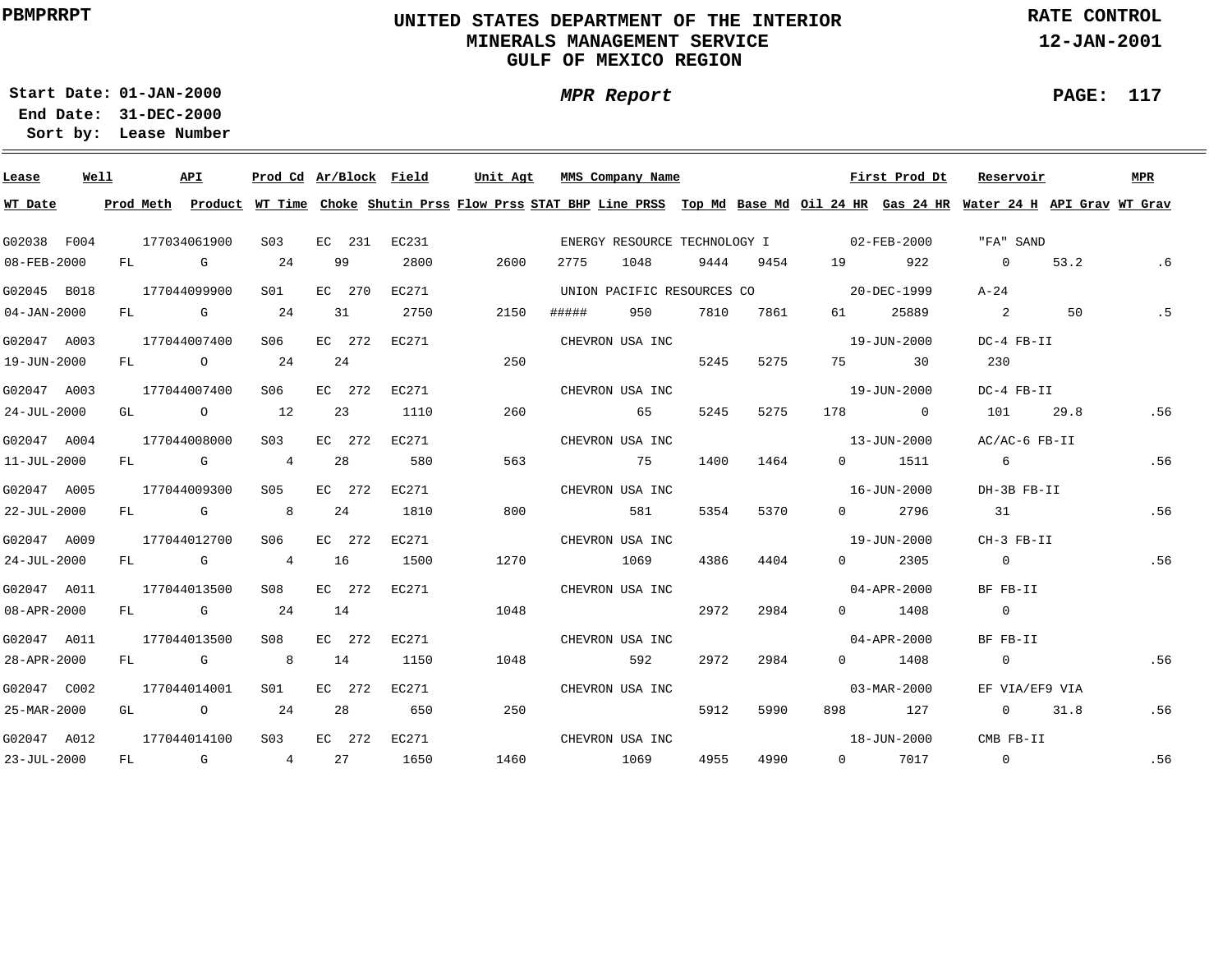### **UNITED STATES DEPARTMENT OF THE INTERIOR MINERALS MANAGEMENT SERVICEGULF OF MEXICO REGION**

**MPR Report**

**RATE CONTROL**

**12-JAN-2001**

**PAGE: 118**

**01-JAN-2000Start Date:31-DEC-2000 End Date:** 

| Lease                    | Well |  | <b>API</b>   |                 |        |      | Prod Cd Ar/Block Field | Unit Agt |                              | MMS Company Name |          |               |                                          | First Prod Dt                    | Reservoir                                                                                                                               |          | MPR            |
|--------------------------|------|--|--------------|-----------------|--------|------|------------------------|----------|------------------------------|------------------|----------|---------------|------------------------------------------|----------------------------------|-----------------------------------------------------------------------------------------------------------------------------------------|----------|----------------|
| WT Date                  |      |  |              |                 |        |      |                        |          |                              |                  |          |               |                                          |                                  | Prod Meth Product WT Time Choke Shutin Prss Flow Prss STAT BHP Line PRSS Top Md Base Md Oil 24 HR Gas 24 HR Water 24 H API Grav WT Grav |          |                |
| G02047 D010              |      |  | 177044019200 | S <sub>03</sub> |        |      |                        |          | EC 272 EC271 CHEVRON USA INC |                  |          |               |                                          | 19-OCT-2000                      | DH(3C)                                                                                                                                  |          |                |
| 07-AUG-2000              |      |  | FL O         | 24              | 38     |      |                        | 128      |                              |                  |          | 4926 4942     | 98 — 100                                 | 82                               | 184                                                                                                                                     |          |                |
| G02047 E001              |      |  | 177044020500 | S01             | EC 272 |      | EC271                  |          |                              | CHEVRON USA INC  |          |               |                                          | 10-OCT-1999                      | EF/EF9 II                                                                                                                               |          |                |
| $02 - JUL - 2000$        |      |  | FL 0 24      |                 | 64     |      | 1040                   | 106      |                              |                  | 5615     | 5650          |                                          | 72 60                            | 0 29.9                                                                                                                                  |          | .56            |
| G02047 E006              |      |  | 177044022000 | S <sub>02</sub> | EC 272 |      | EC271                  |          |                              | CHEVRON USA INC  |          |               |                                          | $22 - JAN - 2000$                | DA-8 FB-II                                                                                                                              |          |                |
| 04-FEB-2000              |      |  | GL 0 24      |                 |        |      |                        | 79       |                              |                  | 5040     | 5050          |                                          | 24 19                            | $\overline{0}$                                                                                                                          |          |                |
| G02047 E006              |      |  | 177044022000 | S02 <b>S</b>    | EC 272 |      | EC271                  |          |                              | CHEVRON USA INC  |          |               |                                          | 22-JAN-2000                      | DA-8 FB-II                                                                                                                              |          |                |
| 07-MAR-2000              |      |  | FL 0 12      |                 |        | 64 — | 1040                   | 86       |                              |                  | 5040     | 5050          |                                          | 40 141                           | 3 30.3                                                                                                                                  |          | .56            |
| G02047 H009              |      |  | 177044094500 | S02             | EC 272 |      | EC271                  |          |                              | CHEVRON USA INC  |          |               |                                          | $31 - JAN - 2000$                | F-6 FB-IV                                                                                                                               |          |                |
| 20-JAN-2000              |      |  | $FL$ G 24    |                 | 11     |      | 2046                   | 2030     |                              | 1080             |          | 7771 7815     |                                          | 3 1296                           | $\overline{0}$                                                                                                                          | 36.4 .56 |                |
| G02050 A001              |      |  | 177044024800 | S02 <b>S</b>    | EC 281 |      | WC533                  |          |                              |                  |          |               | STONE ENERGY CORPORATION 28-AUG-1997     |                                  | $D-2$                                                                                                                                   |          |                |
| 27-MAY-2000              |      |  | $FL$ G 18    |                 |        |      | 515                    | 330      |                              |                  | 945 7842 | 7914          |                                          | $0 \qquad \qquad 40$             | $\overline{0}$                                                                                                                          |          |                |
| G02050 A004              |      |  | 177044030100 | S01             | EC 281 |      | WC533                  |          |                              |                  |          |               | STONE ENERGY CORPORATION 11-OCT-1997     |                                  | $D-3$                                                                                                                                   |          |                |
| 14-MAY-2000              |      |  | FL G         |                 | 22     |      | 1020                   | 350      |                              |                  | 945 8590 | 8632          | $\Omega$ and $\Omega$                    | 2027                             | $\overline{0}$                                                                                                                          |          |                |
| G02050 A005              |      |  | 177044030200 | SO1             | EC 281 |      | WC533                  |          |                              |                  |          |               | STONE ENERGY CORPORATION 10-DEC-1997     |                                  | $D-3$                                                                                                                                   |          |                |
| 09-MAY-2000              |      |  | FL G         |                 | 21     |      | 2155                   | 410      |                              |                  |          | 945 8926 8958 |                                          | $0 \t 937$                       | $\overline{0}$                                                                                                                          |          |                |
| G02050 A006              |      |  | 177044031400 | S04             | EC 281 |      | WC533                  |          |                              |                  |          |               | STONE ENERGY CORPORATION 570 29-MAR-2000 |                                  | $D2-C$                                                                                                                                  |          |                |
| 05-MAR-2000              |      |  | FL G 17      |                 | 12     |      | 3340                   | 3030     |                              | 1175 7684 7704   |          |               |                                          | $0 \t3263$                       | $\overline{0}$                                                                                                                          |          | .562           |
| G02050 A006              |      |  | 177044031400 | S04             | EC 281 |      | WC533                  |          |                              |                  |          |               | STONE ENERGY CORPORATION 29-MAR-2000     |                                  | $D2-C$                                                                                                                                  |          |                |
| 09-MAY-2000              |      |  | FL G         | 15              |        |      | 540                    | 480      |                              |                  |          | 945 7684 7704 |                                          | 0 718                            | $\overline{0}$                                                                                                                          |          |                |
| G02061 A001              |      |  | 177044014301 | S01             |        |      | EC 321 EC321           |          |                              |                  |          |               |                                          | MARATHON OIL COMPANY 28-FEB-1982 | B1B2/1                                                                                                                                  |          | $\overline{0}$ |
| $04 - \text{MAR} - 2000$ |      |  | GL 0 8 19    |                 |        |      |                        | 410      |                              | 845 5205         |          | 5261          |                                          | $27$ 1                           | 408                                                                                                                                     | 28       | .6             |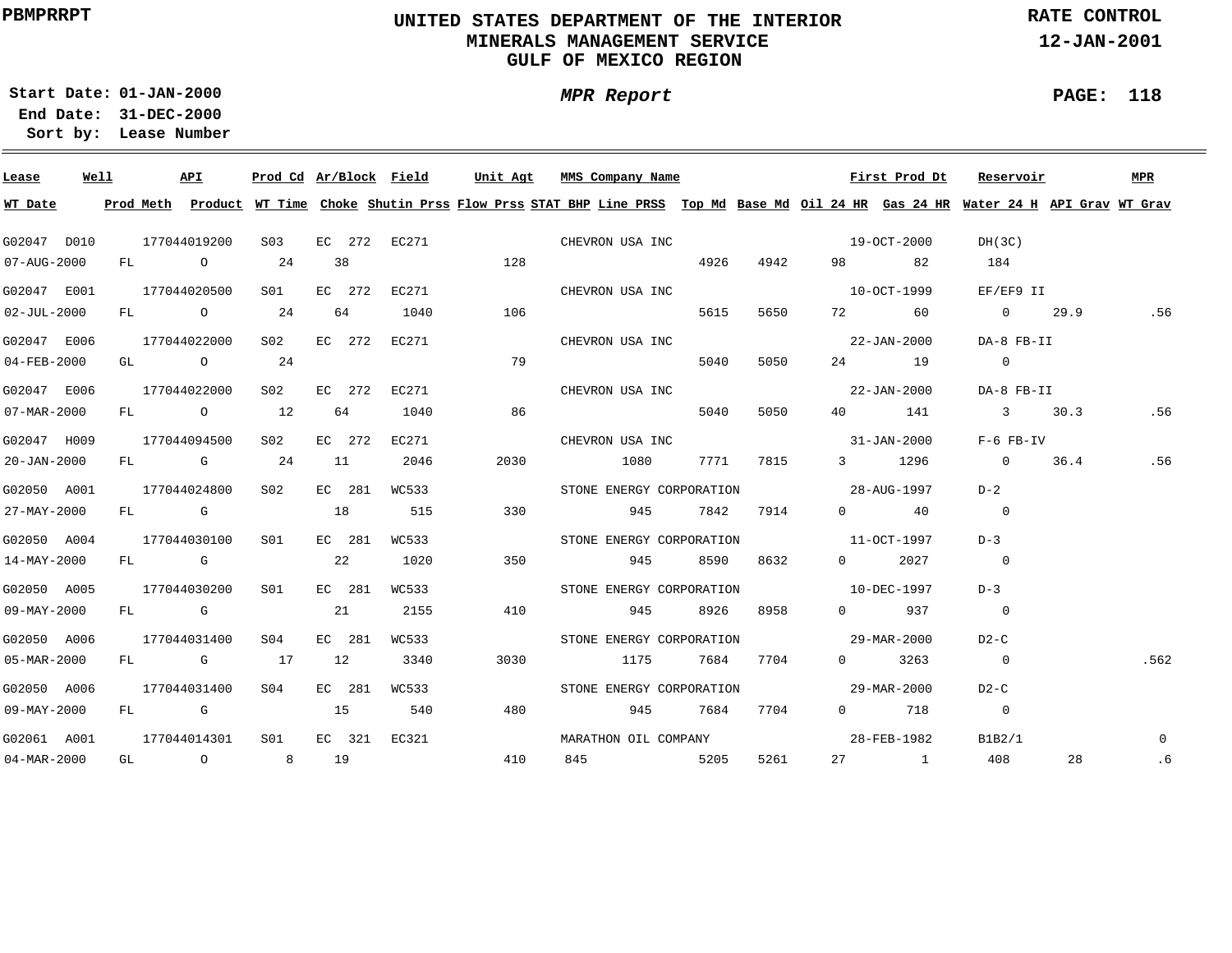### **UNITED STATES DEPARTMENT OF THE INTERIOR MINERALS MANAGEMENT SERVICEGULF OF MEXICO REGION**

**MPR Report**

**RATE CONTROL**

**12-JAN-2001**

**PAGE: 119**

**01-JAN-2000Start Date:31-DEC-2000 End Date:** 

| Lease             | Well |      | <b>API</b>   | Prod Cd Ar/Block Field |     |        |              | Unit Agt                                                                                                                                | MMS Company Name |                      |      |                                  | First Prod Dt | Reservoir      |      | MPR  |
|-------------------|------|------|--------------|------------------------|-----|--------|--------------|-----------------------------------------------------------------------------------------------------------------------------------------|------------------|----------------------|------|----------------------------------|---------------|----------------|------|------|
| WT Date           |      |      |              |                        |     |        |              | Prod Meth Product WT Time Choke Shutin Prss Flow Prss STAT BHP Line PRSS Top Md Base Md Oil 24 HR Gas 24 HR Water 24 H API Grav WT Grav |                  |                      |      |                                  |               |                |      |      |
| G02061 A028D      |      |      | 177044015202 | DO 2                   |     |        | EC 321 EC321 |                                                                                                                                         |                  |                      |      | MARATHON OIL COMPANY 31-JAN-1988 |               | AB2 FB6A       |      | 360  |
| 15-JAN-2000       |      | GL O |              |                        | 21  |        |              | 275                                                                                                                                     | 850              | 5634                 | 5741 |                                  | 81 29         | $\overline{0}$ | 29.6 |      |
| G02061 A004       |      |      | 177044016601 | S01                    |     |        | EC 321 EC321 |                                                                                                                                         |                  | MARATHON OIL COMPANY |      | 31-MAR-1986                      |               | AB 1FB3        |      | 414  |
| $01 - JAN - 2000$ |      |      | GL O         |                        | 128 |        |              | 200                                                                                                                                     | 1365             | 5786                 | 5888 | 139                              | 126           | 1601           | 28.8 |      |
| G02061 A005A      |      |      | 177044017500 | S03                    |     |        | EC 321 EC321 |                                                                                                                                         |                  | MARATHON OIL COMPANY |      | 28-FEB-1991                      |               | $AB-2FB2$      |      | 287  |
| 28-JAN-2000       |      |      | FL O         |                        | 22  |        |              | 520                                                                                                                                     |                  | 1320 6554            | 6583 | 108                              | 260           | 578            | 33.7 |      |
| G02061 A007       |      |      | 177044019402 | S01                    |     |        | EC 321 EC321 |                                                                                                                                         |                  | MARATHON OIL COMPANY |      | $31 - JAN - 1994$                |               | AB-5UFB5       |      | 1046 |
| 14-JAN-2000       |      |      | GL O         |                        | 19  |        |              | 250                                                                                                                                     | 870              | 5824                 | 5950 | 378 — 1                          | 144           | 14             | 30.6 |      |
| G02061 A009S      |      |      | 177044020301 | D01                    |     |        | EC 321 EC321 |                                                                                                                                         |                  | MARATHON OIL COMPANY |      | $30 - APR - 1994$                |               | AB-1FB6A       |      | 354  |
| 27-JAN-2000       |      |      | GL O         |                        | 128 |        |              | 175                                                                                                                                     | 1104 6232        |                      | 6280 |                                  | $34$ 4        | $\overline{0}$ | 28   |      |
| G02061 A009S      |      |      | 177044020301 | D03                    |     | EC 321 | EC321        |                                                                                                                                         |                  | MARATHON OIL COMPANY |      | $06 - APR - 2000$                |               | TA-7FB6        |      |      |
| 06-APR-2000       |      |      | FL O 4       |                        | 999 |        |              | 1755                                                                                                                                    | 463              | 970 5672             | 5716 |                                  | 12 738        | $\overline{0}$ | 28   | .6   |
| G02061 A011       |      |      | 177044020600 | S01                    |     | EC 321 | EC321        |                                                                                                                                         |                  |                      |      | MARATHON OIL COMPANY 31-MAY-1974 |               | B1B2/1         |      | 240  |
| 15-JAN-2000       |      |      | GL O         |                        | 128 |        |              | 148                                                                                                                                     | 780              | 5264                 | 5393 |                                  | 100 52        | 32             | 31   |      |
| G02061 A012D      |      |      | 177044020800 | S <sub>02</sub>        |     |        | EC 321 EC321 |                                                                                                                                         |                  | MARATHON OIL COMPANY |      | 29-FEB-1988                      |               | AB5 FB3        |      | 259  |
| $03 - JAN - 2000$ |      |      | GL O         |                        | 128 |        |              | 140                                                                                                                                     | 1060             | 8486                 | 8642 | 42 and $\overline{a}$            | 126           | 293            | 33.8 |      |
| G02061 A016       |      |      | 177044021602 | D01                    |     |        | EC 321 EC321 |                                                                                                                                         |                  | MARATHON OIL COMPANY |      | $31 - MAX - 1991$                |               | AB-3FB3        |      | 343  |
| 17-JAN-2000       |      |      | GL O         |                        | 128 |        |              | 200                                                                                                                                     | 1290             | 7540                 | 7600 |                                  | 28 19         | 85             | 27.5 |      |
| G02061 A015       |      |      | 177044022201 | DO1                    |     |        | EC 321 EC321 |                                                                                                                                         |                  | MARATHON OIL COMPANY |      |                                  | 28-FEB-1989   | AB 2FB3        |      | 47   |
| 12-FEB-2000       |      | GL O |              |                        | 128 |        |              | 190                                                                                                                                     | 1125             | 5978                 | 6254 |                                  | 222 5         | 1630           | 30.1 |      |
| G02061 A017D      |      |      | 177044022500 | D <sub>0</sub> 3       |     |        | EC 321 EC321 |                                                                                                                                         |                  | MARATHON OIL COMPANY |      |                                  | 31-MAR-1991   | AB 1FB3        |      | 454  |
| 18-JAN-2000       |      |      | GL O         |                        | 128 |        |              | 275                                                                                                                                     | 975              | 6588                 | 6718 |                                  | 170 35        | 747            | 29.9 |      |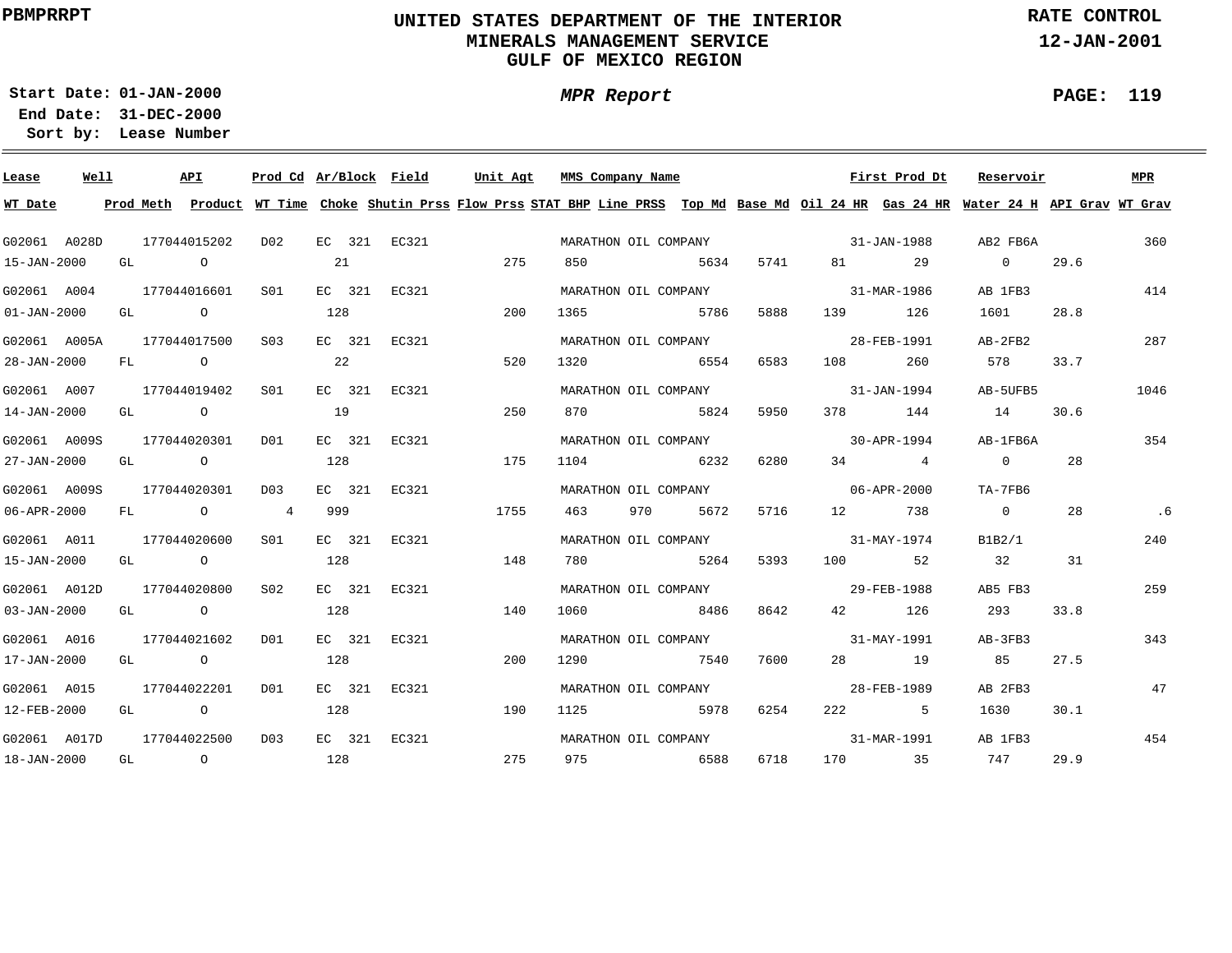### **UNITED STATES DEPARTMENT OF THE INTERIOR MINERALS MANAGEMENT SERVICEGULF OF MEXICO REGION**

**MPR Report**

**RATE CONTROL**

**12-JAN-2001**

**PAGE: 120**

**01-JAN-2000Start Date:31-DEC-2000 End Date:** 

| Lease             | Well |    |                | API            | Prod Cd Ar/Block Field |     |        |              | Unit Agt |      | MMS Company Name                 |      |      |                                                                                                                                                                                                                                 | First Prod Dt     | Reservoir                                                                                                                               |      | MPR  |
|-------------------|------|----|----------------|----------------|------------------------|-----|--------|--------------|----------|------|----------------------------------|------|------|---------------------------------------------------------------------------------------------------------------------------------------------------------------------------------------------------------------------------------|-------------------|-----------------------------------------------------------------------------------------------------------------------------------------|------|------|
| WT Date           |      |    |                |                |                        |     |        |              |          |      |                                  |      |      |                                                                                                                                                                                                                                 |                   | Prod Meth Product WT Time Choke Shutin Prss Flow Prss STAT BHP Line PRSS Top Md Base Md Oil 24 HR Gas 24 HR Water 24 H API Grav WT Grav |      |      |
| G02061 A018       |      |    | 177044022800   |                | SO1 SO                 |     |        | EC 321 EC321 |          |      | MARATHON OIL COMPANY             |      |      | $31 - MAX - 1974$                                                                                                                                                                                                               |                   | B1B2/1                                                                                                                                  |      | 97   |
| 28-JAN-2000       |      |    | GL O           |                |                        | 128 |        |              | 160      | 820  |                                  | 5313 | 5337 | 82 and $\overline{a}$                                                                                                                                                                                                           | 20                | $\overline{0}$                                                                                                                          | 34   |      |
| G02061 A023       |      |    | 177044027300   |                | D01                    |     |        | EC 321 EC321 |          |      | MARATHON OIL COMPANY             |      |      |                                                                                                                                                                                                                                 | 30-JUN-1982       | AB-8FB2                                                                                                                                 |      | 139  |
| 15-JAN-2000       |      |    | GL O           |                |                        | 48  |        |              | 300      | 1270 | 7416                             |      | 7493 | 160 — 160 — 160 — 160 — 160 — 160 — 160 — 160 — 160 — 160 — 160 — 160 — 160 — 160 — 161 — 162 — 162 — 162 — 162 — 162 — 162 — 162 — 162 — 162 — 162 — 162 — 162 — 162 — 162 — 162 — 162 — 162 — 162 — 162 — 162 — 162 — 162 — 1 | 190               | 808                                                                                                                                     | 31   |      |
| G02061 A023B      |      |    |                | 177044027300   | D04                    |     | EC 321 | EC321        |          |      | MARATHON OIL COMPANY             |      |      |                                                                                                                                                                                                                                 | 31-DEC-1987       | AB-4FB2                                                                                                                                 |      | 224  |
| 16-JAN-2000       |      |    |                | GL O           |                        | 128 |        |              | 150      |      | 890 6549                         |      | 6594 |                                                                                                                                                                                                                                 | 152 0             | 708                                                                                                                                     | 27.1 |      |
| G02061 A025       |      |    | 177044044600   |                | DO1                    |     | EC 321 | EC321        |          |      | MARATHON OIL COMPANY             |      |      | $30 - APR - 1991$                                                                                                                                                                                                               |                   | AB-8FB2                                                                                                                                 |      | 228  |
| 17-JAN-2000       |      |    |                | GL O           |                        | 128 |        |              | 130      |      | 1300 6642                        |      | 6740 |                                                                                                                                                                                                                                 | $7 \quad 1$       | $\overline{0}$                                                                                                                          | 30.7 |      |
| G02061 A025D      |      |    | 177044044600   |                | D02                    |     | EC 321 | EC321        |          |      | MARATHON OIL COMPANY             |      |      |                                                                                                                                                                                                                                 | 30-APR-1991       | AB-5UFB2                                                                                                                                |      | 87   |
| 09-FEB-2000       |      | GL |                | $\overline{O}$ |                        | 128 |        |              | 240      |      | 1230 6148                        |      | 6192 | 115                                                                                                                                                                                                                             | 287               | 1521                                                                                                                                    | 30.7 |      |
| G02061 A026S      |      |    |                | 177044045302   | S01                    |     | EC 321 | EC321        |          |      | MARATHON OIL COMPANY 30-JUN-1994 |      |      |                                                                                                                                                                                                                                 |                   | AB-2FB5                                                                                                                                 |      | 601  |
| 12-FEB-2000       |      |    | GL O           |                |                        | 25  |        |              | 225      |      | 680 5704                         |      | 5854 |                                                                                                                                                                                                                                 | 200 9             | 63                                                                                                                                      | 26.5 |      |
| G02061 B001       |      |    | 177044045700   |                | SO1                    |     | EC 321 | EC321        |          |      | MARATHON OIL COMPANY 31-DEC-1983 |      |      |                                                                                                                                                                                                                                 |                   | AB5L 3S                                                                                                                                 |      | 64   |
| 27-JAN-2000       |      |    |                | GL O           |                        | 128 |        |              | 190      |      | 1639 7436                        |      | 7504 |                                                                                                                                                                                                                                 | 50 7              | 17                                                                                                                                      | 33.4 |      |
| G02061 A027D      |      |    |                | 177044046300   | D02                    |     | EC 321 | EC321        |          |      | MARATHON OIL COMPANY             |      |      | $31 - \text{MAR} - 1980$                                                                                                                                                                                                        |                   | ANGB4 6                                                                                                                                 |      | 132  |
| 18-JAN-2000       |      |    | GL O           |                |                        | 128 |        |              | 240      |      | 734 7788                         |      | 7844 |                                                                                                                                                                                                                                 | 117 39            | 266                                                                                                                                     | 31.4 |      |
| G02061 B003       |      |    | 177044052700   |                | S <sub>01</sub>        |     | EC 321 | EC321        |          |      | MARATHON OIL COMPANY             |      |      | $30 - NOV - 1983$                                                                                                                                                                                                               |                   | AB4U/L3S                                                                                                                                |      | 195  |
| $07 - JAN - 2000$ |      |    | GL O           |                |                        | 128 |        |              | 190      | 350  | 7968                             |      | 8027 |                                                                                                                                                                                                                                 | 100 158           | 61 32.4                                                                                                                                 |      |      |
| G02061 B004       |      |    |                | 177044053300   | SO1                    |     | EC 321 | EC321        |          |      | MARATHON OIL COMPANY             |      |      |                                                                                                                                                                                                                                 | $30 - NOV - 1983$ | ANGB-5M3S                                                                                                                               |      | 84   |
| 17-JAN-2000       |      |    | GL O           |                |                        | 64  |        |              | 220      | 950  | 7544                             |      | 7653 |                                                                                                                                                                                                                                 | 129 141           | 205                                                                                                                                     | 32.9 |      |
| G02061 A030       |      |    | 177044054300   |                | S <sub>01</sub>        |     |        | EC 321 EC321 |          |      | MARATHON OIL COMPANY             |      |      |                                                                                                                                                                                                                                 | $30 - SEP - 1982$ | AB5 FB3                                                                                                                                 |      | 1003 |
| 05-FEB-2000       |      | GL | $\overline{O}$ |                |                        | 128 |        |              | 220      | 770  | 7755                             |      | 7868 |                                                                                                                                                                                                                                 | 57 49             | 887                                                                                                                                     | 32   |      |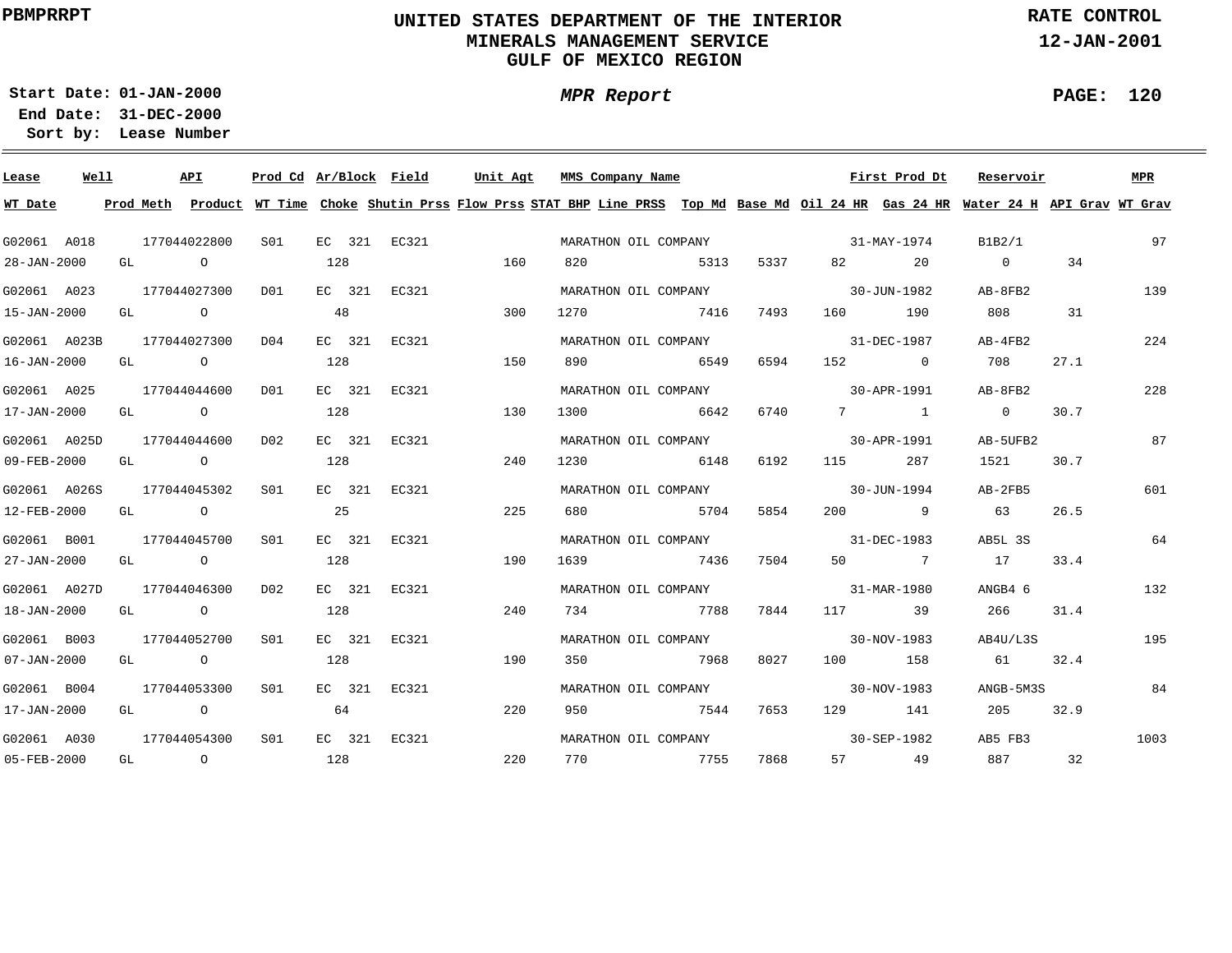### **UNITED STATES DEPARTMENT OF THE INTERIOR MINERALS MANAGEMENT SERVICEGULF OF MEXICO REGION**

**MPR Report**

**RATE CONTROL**

**12-JAN-2001**

**PAGE: 121**

٠

**01-JAN-2000Start Date:31-DEC-2000 End Date:** 

| Lease             | Well |    |                | API            | Prod Cd Ar/Block Field |     |        |              | Unit Agt | MMS Company Name                                                                                                                        |      |      |                   | First Prod Dt | Reservoir |      | MPR  |
|-------------------|------|----|----------------|----------------|------------------------|-----|--------|--------------|----------|-----------------------------------------------------------------------------------------------------------------------------------------|------|------|-------------------|---------------|-----------|------|------|
| WT Date           |      |    |                |                |                        |     |        |              |          | Prod Meth Product WT Time Choke Shutin Prss Flow Prss STAT BHP Line PRSS Top Md Base Md Oil 24 HR Gas 24 HR Water 24 H API Grav WT Grav |      |      |                   |               |           |      |      |
| G02061 A032       |      |    |                | 177044055400   | S01                    |     |        | EC 321 EC321 |          | MARATHON OIL COMPANY                                                                                                                    |      |      |                   | 28-FEB-1983   | AB4 FB3   |      | 1452 |
| 02-FEB-2000       |      |    | GL O           |                |                        | 128 |        |              | 190      | 1110                                                                                                                                    | 6529 | 6685 | 395 — 100         | 535           | 605       | 27   |      |
| G02061 A031A      |      |    |                | 177044055500   | S02                    |     | EC 321 | EC321        |          | MARATHON OIL COMPANY                                                                                                                    |      |      |                   | 30-NOV-1993   | AB5 FB3   |      | 362  |
| 02-FEB-2000       |      | FL | $\overline{a}$ |                |                        | 21  |        |              | 840      | 1400                                                                                                                                    | 7457 | 7590 | 544 6             | 912           | 16        | 33.7 |      |
| G02061 A033D      |      |    |                | 177044055900   | D02                    |     | EC 321 | EC321        |          | MARATHON OIL COMPANY                                                                                                                    |      |      |                   | 31-OCT-1987   | AB5L/6/U  |      | 178  |
| 17-JAN-2000       |      |    |                | GL O           |                        | 128 |        |              | 170      |                                                                                                                                         | 5597 | 5739 | 108               | 218           | 76        | 33.1 |      |
| G02061 A034B      |      |    |                | 177044056400   | S <sub>04</sub>        |     | EC 321 | EC321        |          | MARATHON OIL COMPANY                                                                                                                    |      |      |                   | 31-JAN-1991   | AB4 FB1   |      | 1078 |
| $01 - FEB - 2000$ |      | GL |                | $\overline{O}$ |                        | 128 |        |              | 190      | 940                                                                                                                                     | 5573 | 5608 | 169               | 283           | 557       | 34   |      |
| G02061 B005       |      |    |                | 177044057900   | S01                    |     | EC 321 | EC321        |          | MARATHON OIL COMPANY                                                                                                                    |      |      |                   | 30-APR-1984   | AB7U 7L7  |      | 70   |
| $07 - JAN - 2000$ |      |    |                | GL O           |                        | 128 |        |              | 220      | 1100                                                                                                                                    | 8408 | 8490 | 45 — 10           | 86            | 1443      | 34   |      |
| G02061 B006       |      |    |                | 177044058000   | S <sub>01</sub>        |     | EC 321 | EC321        |          | MARATHON OIL COMPANY                                                                                                                    |      |      |                   | 31-JUL-1984   | AB5 FB3   |      | 54   |
| 27-JAN-2000       |      |    |                | GL O           |                        | 128 |        |              | 250      | 1446                                                                                                                                    | 7127 | 7147 |                   | 33 11         | 63        | 34.7 |      |
| G02061 B007A      |      |    |                | 177044059200   | S <sub>02</sub>        |     | EC 321 | EC321        |          | MARATHON OIL COMPANY 29-FEB-1988                                                                                                        |      |      |                   |               | AB4U/L3S  |      | 106  |
| 29-JAN-2000       |      |    |                | GL O           |                        | 128 |        |              | 190      | 862 7437                                                                                                                                |      | 7471 |                   | 87 46         | 129       | 33.2 |      |
| G02061 B010       |      |    |                | 177044059400   | SO1                    |     | EC 321 | EC321        |          | MARATHON OIL COMPANY                                                                                                                    |      |      | $30 - NOV - 1984$ |               | AB4 3E    |      | 40   |
| 30-JAN-2000       |      |    |                | GL O           |                        | 128 |        |              | 250      | 2292                                                                                                                                    | 7707 | 7829 | 47 — 200          | 304           | 283       | 30   |      |
| G02061 A035       |      |    |                | 177044065600   | DO1                    |     | EC 321 | EC321        |          | MARATHON OIL COMPANY                                                                                                                    |      |      | 31-JUL-1987       |               | AB 2FB3   |      | 342  |
| $03 - JAN - 2000$ |      |    |                | GL O           |                        | 128 |        |              | 180      | 24                                                                                                                                      | 5785 | 5865 |                   | 119 38        | 530       | 32   |      |
| G02061 B017D      |      |    |                | 177044074900   | D02                    |     | EC 321 | EC321        |          | MARATHON OIL COMPANY                                                                                                                    |      |      |                   | 30-NOV-1991   | AB9 FB9   |      | 112  |
| $24 - JAN - 2000$ |      |    |                | GL O           |                        | 128 |        |              | 185      | 1520                                                                                                                                    | 8764 | 8844 |                   | 21 70         | 85        | 35.3 |      |
| G02061 B015D      |      |    |                | 177044075300   | D <sub>0</sub> 2       |     |        | EC 321 EC321 |          | MARATHON OIL COMPANY                                                                                                                    |      |      | 29-FEB-1992       |               | AB4 FB3   |      | 194  |
| 28-JAN-2000       |      | GL | $\overline{O}$ |                |                        | 128 |        |              | 190      |                                                                                                                                         | 7804 | 7860 |                   | 44 30 18      |           | 31.3 |      |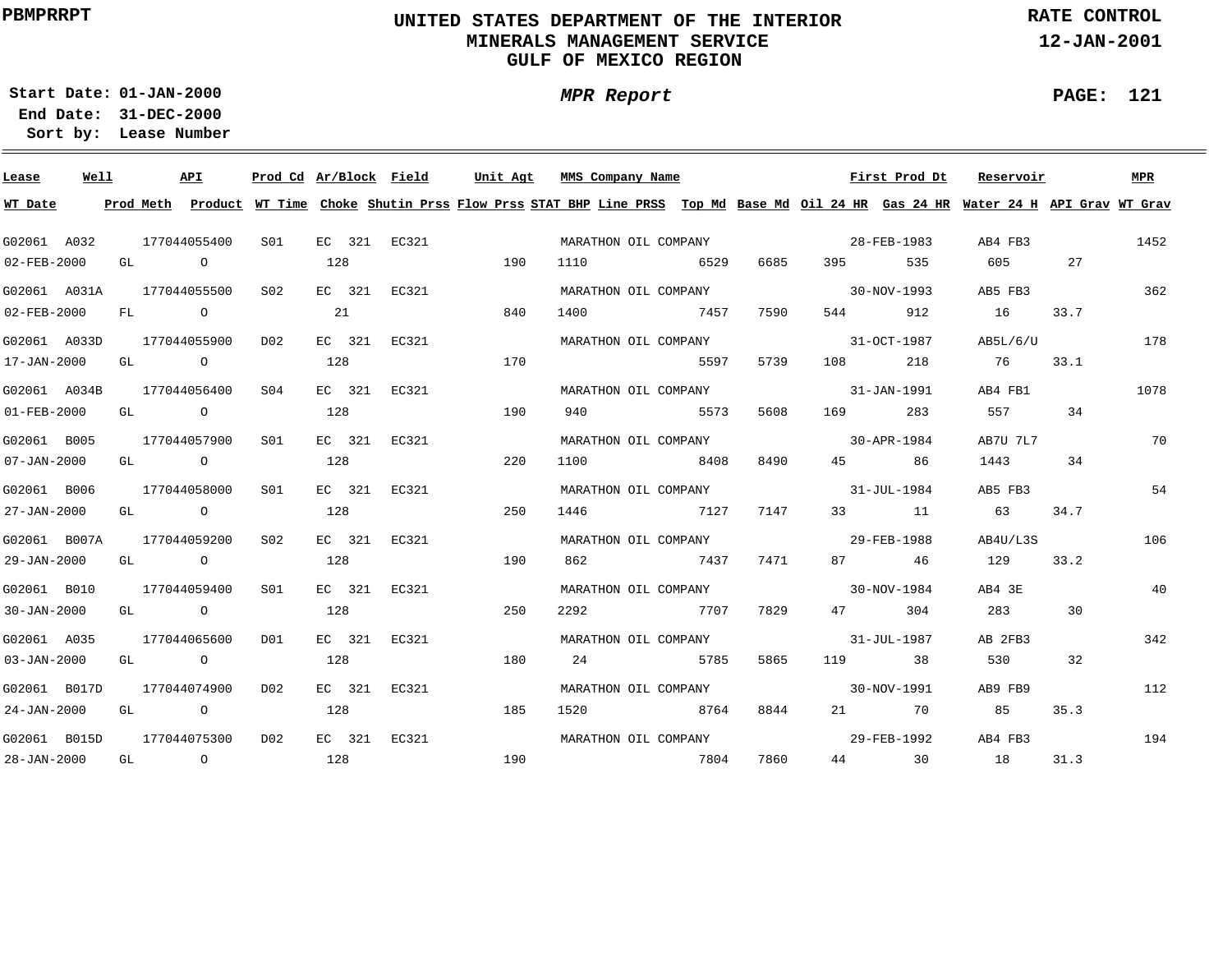### **UNITED STATES DEPARTMENT OF THE INTERIOR MINERALS MANAGEMENT SERVICEGULF OF MEXICO REGION**

**MPR Report**

**RATE CONTROL**

**12-JAN-2001**

**PAGE: 122**

÷

**01-JAN-2000Start Date:31-DEC-2000 End Date:** 

| Lease             | Well |    |                | <b>API</b>     | Prod Cd Ar/Block Field |     |        |                          | Unit Agt |      | MMS Company Name             |      |      |                   | First Prod Dt     | Reservoir                                                                                                                               |             | <b>MPR</b>     |
|-------------------|------|----|----------------|----------------|------------------------|-----|--------|--------------------------|----------|------|------------------------------|------|------|-------------------|-------------------|-----------------------------------------------------------------------------------------------------------------------------------------|-------------|----------------|
| WT Date           |      |    |                |                |                        |     |        |                          |          |      |                              |      |      |                   |                   | Prod Meth Product WT Time Choke Shutin Prss Flow Prss STAT BHP Line PRSS Top Md Base Md Oil 24 HR Gas 24 HR Water 24 H API Grav WT Grav |             |                |
| G02061 B015       |      |    |                | 177044075300   | DO1                    |     |        | EC 321 EC321             |          |      | MARATHON OIL COMPANY         |      |      |                   | 31-JAN-1992       | ANGB5M3S                                                                                                                                |             | 39             |
| 29-JAN-2000       |      | GL |                | $\circ$        |                        | 128 |        |                          | 200      | 1355 |                              | 8038 | 8170 | 15                | 31                | 9                                                                                                                                       | 30.4        |                |
| G02063 A003D      |      |    |                | 177044025000   | S <sub>02</sub>        |     | EC 338 | EC338                    |          |      | KERR-MCGEE OIL & GAS CORPORA |      |      |                   | 31-MAY-1987       | $PL6-2$ FB3                                                                                                                             |             | 149            |
| 17-JUN-2000       |      | GL |                | $\circ$        | 24                     | 128 |        | $\overline{\phantom{0}}$ | 70       | 441  | $\overline{0}$               | 5608 | 5782 | 98                | 679               | 32                                                                                                                                      | 44.2        | $\overline{0}$ |
| G02063 A022       |      |    |                | 177044025101   | S01                    |     | EC 338 | EC338                    |          |      | KERR-MCGEE OIL & GAS CORPORA |      |      |                   | 30-NOV-1990       | $PL6-1/1AFB3B$                                                                                                                          |             | 1010           |
| 18-JUN-2000       |      | GL |                | $\circ$        | 24                     | 36  |        | $\mathbf 0$              | 200      | 776  | $\overline{0}$               | 5288 | 5310 | 601               | 584               | 82                                                                                                                                      | 44.2        | $\overline{0}$ |
| G02063 A007       |      |    |                | 177044026900   | SO1                    |     | EC 338 | EC338                    |          |      | KERR-MCGEE OIL & GAS CORPORA |      |      |                   | 30-JUN-1982       | $PL6-2$ FB3                                                                                                                             |             | 46             |
| 12-JUN-2000       |      | GL |                | $\circ$        | 24                     | 128 |        | $\overline{0}$           | 70       | 774  | $\Omega$                     | 5272 | 5466 | 52                | 918               | 906                                                                                                                                     | 44.2        | $\mathbf 0$    |
| G02063 A012       |      |    |                | 177044029600   | SO1                    |     | EC 338 | EC338                    |          |      | KERR-MCGEE OIL & GAS CORPORA |      |      |                   | 31-JUL-1977       | $PL6-6$ FB2                                                                                                                             |             | 1430           |
| 10-JUN-2000       |      | FL |                | G              | 24                     | 128 |        | $\overline{0}$           | 100      | 1057 | 55                           | 9749 | 9802 | $\overline{0}$    | 785               | 176                                                                                                                                     | $\mathbf 0$ | $\overline{0}$ |
| G02063 A013D      |      |    |                | 177044031300   | D <sub>0</sub> 2       |     | EC 338 | EC338                    |          |      | KERR-MCGEE OIL & GAS CORPORA |      |      |                   | $31 - OCT - 1989$ | $PL6-2$ FB3                                                                                                                             |             | $\Omega$       |
| 13-JUN-2000       |      | GL |                | $\overline{O}$ | 24                     | 128 |        | $\overline{0}$           | 75       | 550  | $\Omega$                     | 5311 | 5475 | 25                | 284               | 98                                                                                                                                      | 40          | $\overline{0}$ |
| G02063 A015Z      |      |    |                | 177044032000   | D <sub>0</sub> 3       |     | EC 338 | EC338                    |          |      | KERR-MCGEE OIL & GAS CORPORA |      |      | 31-JAN-1984       |                   | $PL6-2$ FB3                                                                                                                             |             | 146            |
| 16-MAY-2000       |      | GL |                | $\circ$        | 24                     | 128 |        | $\overline{0}$           | 80       | 770  | $\Omega$                     | 5094 | 5311 | 124               | 417               | 231                                                                                                                                     | 44.2        | $\overline{0}$ |
| G02063 A016Z      |      |    |                | 177044034601   | S <sub>03</sub>        |     | EC 338 | EC338                    |          |      | KERR-MCGEE OIL & GAS CORPORA |      |      | $30 - NOV - 1993$ |                   | $PL6-1/1AFB3B$                                                                                                                          |             | 454            |
| 11-JUN-2000       |      | GL |                | $\circ$        | 24                     | 56  |        | $\overline{0}$           | 100      | 723  | $\Omega$                     | 5611 | 5628 | 47                | 601               | 427                                                                                                                                     | 40          | $\overline{0}$ |
| G02063 A023       |      |    |                | 177044066201   | DO1                    |     | EC 338 | EC338                    |          |      | KERR-MCGEE OIL & GAS CORPORA |      |      | 31-DEC-1987       |                   | $PL6-2$ FB3                                                                                                                             |             | 55             |
| 10-JUN-2000       |      | GL |                | $\circ$        | 2.4                    | 128 |        | $\overline{0}$           | 80       |      | $\Omega$                     | 5894 | 6000 | 52                | 701               | 209                                                                                                                                     | 44.2        | $\overline{0}$ |
| G02071 A001       |      |    |                | 177054001000   | S01                    |     | VR 147 | VR147                    |          |      | ENERGY RESOURCE TECHNOLOGY I |      |      |                   | 26-JUL-1999       | $LP-7$                                                                                                                                  |             |                |
| 25-MAY-2000       |      | FL |                | G              |                        | 31  |        | 420                      | 155      |      | 87                           | 9330 | 9336 | 102               | 57                | 1194                                                                                                                                    | 37.2        |                |
| G02071 A002       |      |    |                | 177054007000   | S <sub>0.3</sub>       |     | VR 147 | VR147                    |          |      | ENERGY RESOURCE TECHNOLOGY I |      |      |                   | 31-MAR-1989       | $LP-2$                                                                                                                                  |             | 248            |
| $21 - MAX - 2000$ |      | FL | $\overline{G}$ |                |                        | 26  |        | 420                      | 160      | 1685 | 87                           | 8788 | 8798 | 35                | 48                | 832                                                                                                                                     | 39.5        |                |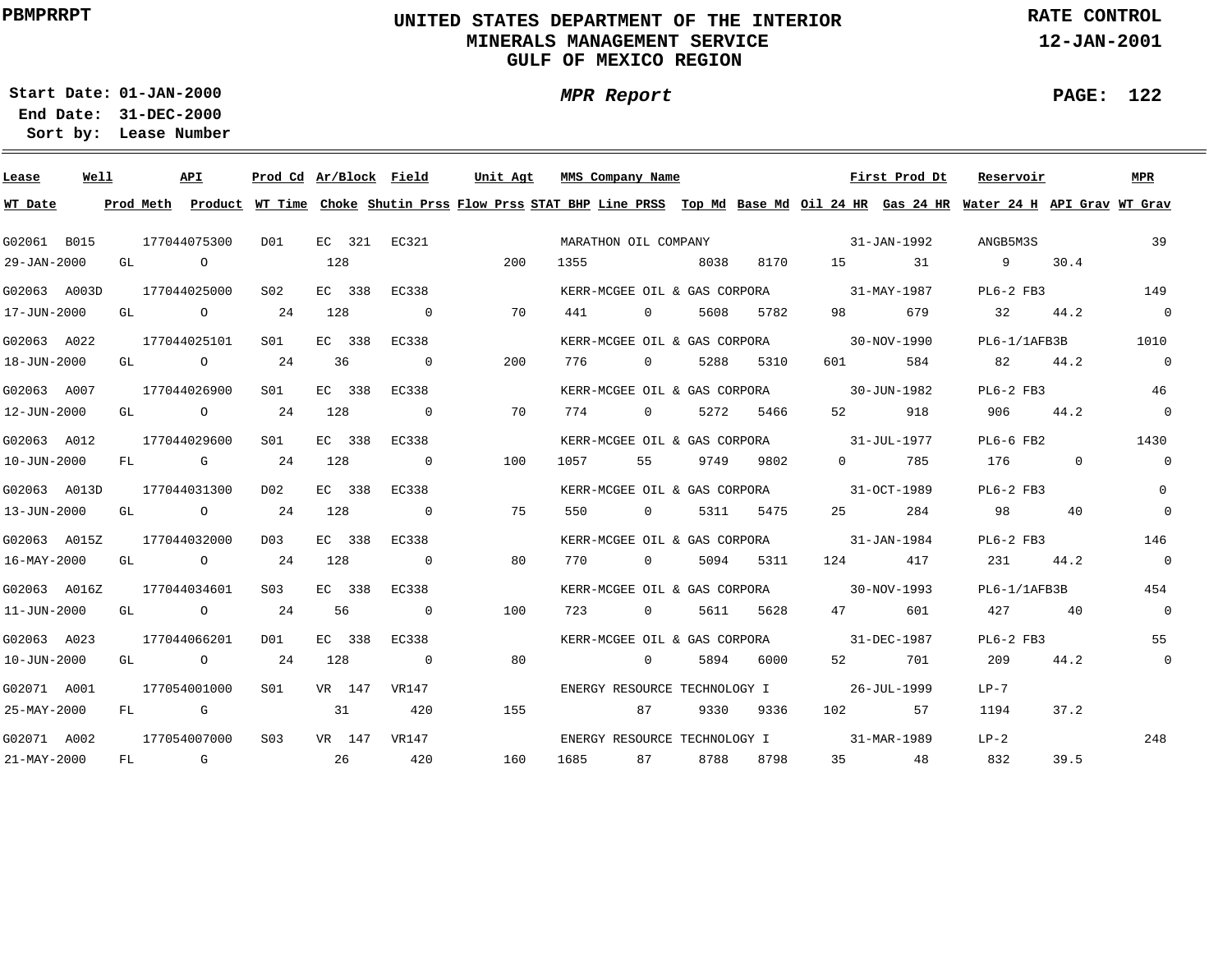### **UNITED STATES DEPARTMENT OF THE INTERIOR MINERALS MANAGEMENT SERVICEGULF OF MEXICO REGION**

**RATE CONTROL**

**12-JAN-2001**

**01-JAN-2000Start Date:**

**31-DEC-2000 End Date: Lease Number Sort by:**

| Lease        | Well |  | API          |                 |    |        | Prod Cd Ar/Block Field | Unit Agt |     |      | MMS Company Name     |      |           |                                          | First Prod Dt                            | Reservoir                                                                                                                               |      | <b>MPR</b>     |
|--------------|------|--|--------------|-----------------|----|--------|------------------------|----------|-----|------|----------------------|------|-----------|------------------------------------------|------------------------------------------|-----------------------------------------------------------------------------------------------------------------------------------------|------|----------------|
| WT Date      |      |  |              |                 |    |        |                        |          |     |      |                      |      |           |                                          |                                          | Prod Meth Product WT Time Choke Shutin Prss Flow Prss STAT BHP Line PRSS Top Md Base Md Oil 24 HR Gas 24 HR Water 24 H API Grav WT Grav |      |                |
| G02075 A002  |      |  | 177054004300 |                 |    |        | S01 VR 201 VR182       |          |     |      |                      |      |           |                                          | ENERGY RESOURCE TECHNOLOGY I 31-MAY-1983 | $C-6$ RB                                                                                                                                |      | $\overline{0}$ |
| 09-JUN-2000  |      |  | FL G         |                 |    | 6 - 10 | 3550                   | 3190     |     |      | 980                  |      | 9648 9659 |                                          | 22 819                                   | $\sim$ 0                                                                                                                                | 35.5 |                |
| G02075 A003  |      |  | 177054009600 | S01             |    | VR 201 | VR182                  |          |     |      |                      |      |           |                                          | ENERGY RESOURCE TECHNOLOGY I 31-JAN-1976 | $C-6$ FBC                                                                                                                               |      |                |
| 10-MAY-2000  |      |  | FL G         |                 |    | 64     | 1620                   | 150      |     |      | 115                  |      |           | 10154 10174 2                            | 90                                       | 118                                                                                                                                     | 35.5 |                |
| G02075 A005  |      |  | 177054009901 | S03             |    | VR 201 | VR182                  |          |     |      |                      |      |           | ENERGY RESOURCE TECHNOLOGY I 31-OCT-1981 |                                          | C2 RA                                                                                                                                   |      | 284            |
| 26-MAY-2000  |      |  | $FL$ 0 22    |                 |    |        | 1100                   | 720      |     | 1265 | 915                  |      | 9182 9210 |                                          | 150 70                                   | 87                                                                                                                                      | 35.5 |                |
| G02076 A005  |      |  | 177054005500 | SO4             |    | VR 214 | VR214                  |          |     |      | CHEVRON USA INC      |      |           |                                          | $13 - APR - 2000$                        | 9200 B                                                                                                                                  |      |                |
| 14-APR-2000  |      |  | FL G 24      |                 |    | 24     | 1650                   | 1543     |     | 1665 | 1045                 | 9785 | 9805      | $\Omega$                                 | 4681                                     | $\overline{0}$                                                                                                                          |      | .6             |
| G02076 A007  |      |  | 177054007400 | S <sub>04</sub> |    | VR 214 | VR214                  |          |     |      | CHEVRON USA INC      |      |           |                                          | 22-JUL-1997                              | 9200 B                                                                                                                                  |      |                |
| 13-AUG-2000  |      |  | FL G 24      |                 |    | 16     | 2164                   | 1335     |     | 1715 | 367                  | 9587 | 9608      |                                          | 15 1655                                  | $4\overline{4}$                                                                                                                         | 53.4 | .6             |
| G02076 B005  |      |  | 177054021105 | S <sub>03</sub> |    | VR 214 | VR214                  |          |     |      | CHEVRON USA INC      |      |           |                                          | 27-MAY-2000                              | 8900 D                                                                                                                                  |      |                |
| 17-JUN-2000  |      |  | FL 0 24 18   |                 |    |        | 1585                   |          | 539 |      | 413                  |      | 9615 9670 |                                          | 176 263                                  | 203                                                                                                                                     |      |                |
| G02076 C002  |      |  | 177054101200 | S06 VR 214      |    |        | VR214                  |          |     |      | CHEVRON USA INC      |      |           | $31 - JUL - 2000$                        |                                          | 10400 D                                                                                                                                 |      |                |
| 24-AUG-2000  |      |  | FL 0 24 34   |                 |    |        | 3330                   | 1762     |     | 2100 | 1046 11970 11994     |      |           | 1780                                     | 3748                                     | 18 37.2                                                                                                                                 |      | .604           |
| G02076 C005  |      |  | 177054102600 |                 |    |        | S04 VR 214 VR214       |          |     |      | CHEVRON USA INC      |      |           |                                          | 22-JUN-1999                              | 10900 SAND                                                                                                                              |      |                |
| 06-FEB-2000  |      |  | GL G         | 24              |    |        |                        |          |     |      |                      |      |           | 3260 13252 13364 10 2450                 |                                          | 511                                                                                                                                     |      |                |
| G02076 B010D |      |  | 177054103500 |                 |    |        | D02 VR 214 VR214       |          |     |      | CHEVRON USA INC      |      |           |                                          | $07 - FEB - 1997$                        | 10250 FBD                                                                                                                               |      |                |
| 10-OCT-2000  |      |  | $GL$ G 24    |                 | 12 |        |                        | 528      |     |      | 1954 10712 10752     |      |           |                                          | 73 292                                   | 309                                                                                                                                     |      |                |
| G02076 D001  |      |  | 177054108400 | S02             |    |        | VR 214 VR214           |          |     |      | CHEVRON USA INC      |      |           |                                          | $08 - \text{MAX} - 2000$                 | 11500 B WEST                                                                                                                            |      |                |
| 10-MAY-2000  |      |  | $FL$ G 24    |                 |    | 27     | 3835                   | 3565     |     |      | 1029 12264 12310     |      |           | 135                                      | 5003                                     | 37                                                                                                                                      | 55.9 | .622           |
| G02076 D001  |      |  | 177054108400 |                 |    |        | S03 VR 214 VR214       |          |     |      | CHEVRON USA INC      |      |           |                                          |                                          | 12-SEP-2000 10900 FB-BWEST                                                                                                              |      |                |
| 09-OCT-2000  |      |  | FL G 24 18   |                 |    |        | 2700                   |          | 912 |      | 1350 347 11834 11872 |      |           |                                          | 130 2182                                 | 21                                                                                                                                      | 41.9 | .622           |

## **MPR Report**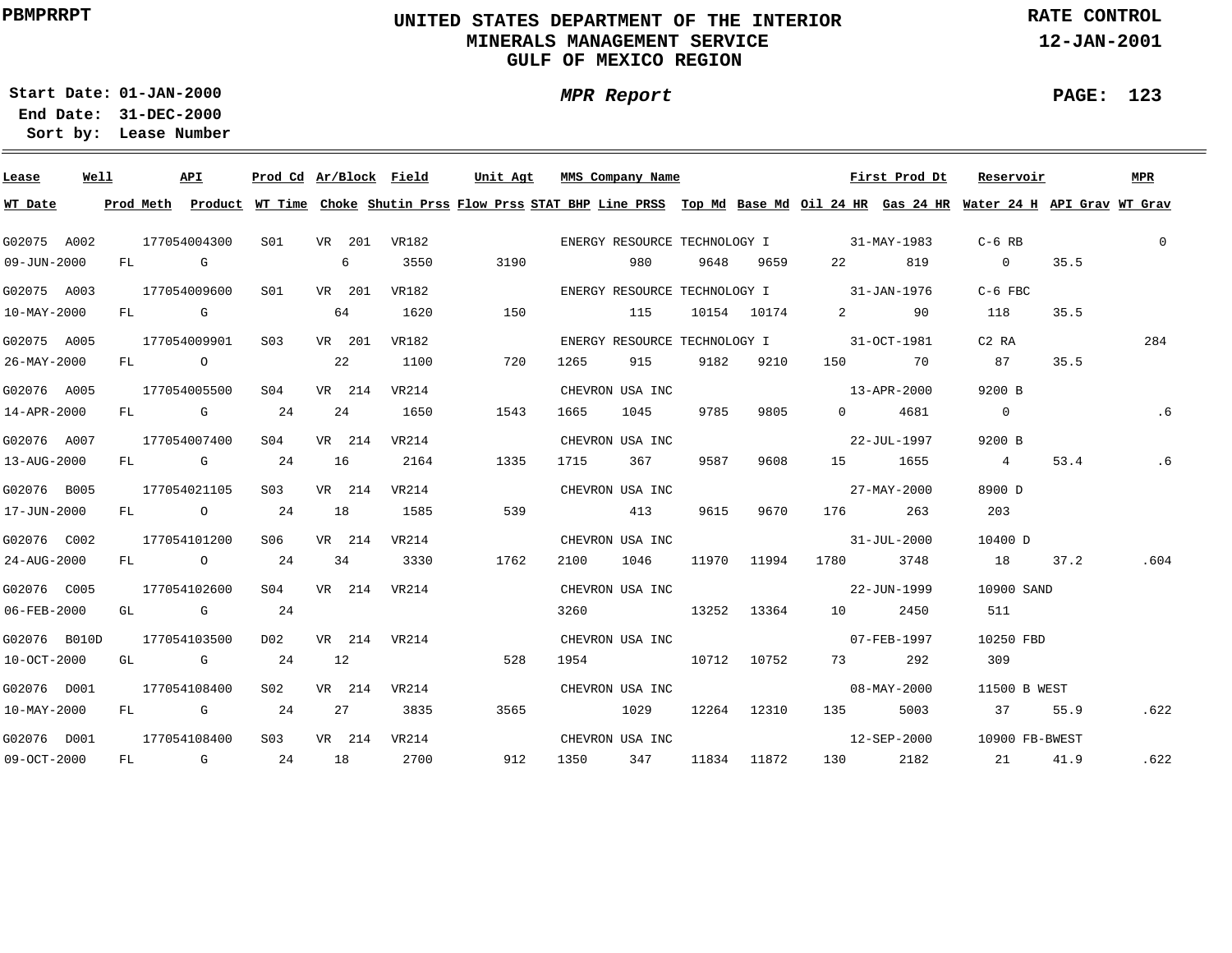### **UNITED STATES DEPARTMENT OF THE INTERIOR MINERALS MANAGEMENT SERVICEGULF OF MEXICO REGION**

**MPR Report**

**RATE CONTROL**

**12-JAN-2001**

**PAGE: 124**

٠

**01-JAN-2000Start Date:**

| Lease             | Well |  | API          |                 |    |        |              |      |       | Prod Cd Ar/Block Field Unit Agt MMS Company Name |      |             |                          | First Prod Dt | Reservoir                                                                                                                               |      | MPR         |
|-------------------|------|--|--------------|-----------------|----|--------|--------------|------|-------|--------------------------------------------------|------|-------------|--------------------------|---------------|-----------------------------------------------------------------------------------------------------------------------------------------|------|-------------|
| WT Date           |      |  |              |                 |    |        |              |      |       |                                                  |      |             |                          |               | Prod Meth Product WT Time Choke Shutin Prss Flow Prss STAT BHP Line PRSS Top Md Base Md Oil 24 HR Gas 24 HR Water 24 H API Grav WT Grav |      |             |
| G02076 D004       |      |  | 177054110900 | SO1             |    |        | VR 214 VR214 |      |       | CHEVRON USA INC                                  |      |             |                          | 17-DEC-1999   | 11700 A                                                                                                                                 |      |             |
|                   |      |  |              |                 |    |        |              |      |       |                                                  |      |             |                          |               |                                                                                                                                         |      |             |
| 20-JAN-2000       |      |  | FL G         | 17              |    | 38     | 3500         | 2903 | ##### | 1128                                             |      | 12300 12332 | 970 —                    | 25220         | $\sim$ 0                                                                                                                                | 53.2 | .63         |
| G02076 D004       |      |  | 177054110900 | S01 <b>S</b>    |    |        | VR 214 VR214 |      |       | CHEVRON USA INC                                  |      |             |                          | 17-DEC-1999   | 11700 A                                                                                                                                 |      |             |
| 23-APR-2000       |      |  | GL G         | 24              |    | 40     |              | 1989 |       |                                                  |      | 12300 12332 | 199                      | 6982          | 1788                                                                                                                                    |      |             |
| G02076 B011       |      |  | 177054111600 | S01             |    |        | VR 214 VR214 |      |       | CHEVRON USA INC                                  |      |             |                          | 28-APR-2000   | ם 10400                                                                                                                                 |      |             |
| 09-MAY-2000       |      |  | FL 0 24      |                 | 37 |        | 2550         | 1930 |       | 1039                                             |      | 12206 13230 | 3583 358                 | 5628          | 73                                                                                                                                      | 36.9 | .63         |
| G02082 C007       |      |  | 177064004000 | S02             |    | VR 268 | VR255        |      |       | STONE ENERGY CORPORATION                         |      |             | $31 - \text{MAX} - 1990$ |               | J2D-C FBXIA                                                                                                                             |      | $\mathbf 0$ |
| 12-MAY-2000       |      |  | FL G         |                 | 64 |        | 910          | 240  |       | 990                                              |      |             | 10341 10379 4 636        |               | $\overline{0}$                                                                                                                          | 52.9 |             |
| G02082 C011       |      |  | 177064031301 | S01             |    | VR 268 | VR255        |      |       | STONE ENERGY CORPORATION 31-AUG-1993             |      |             |                          |               | 9600 S3                                                                                                                                 |      | $\Omega$    |
| 12-MAY-2000       |      |  | FL G         |                 | 60 |        | 560          | 300  |       | 990                                              |      | 10160 10200 |                          | 8 1625        | $\overline{0}$                                                                                                                          | 52.9 |             |
| G02082 G001       |      |  | 177064060400 | D01             |    | VR 268 | VR255        |      |       | STONE ENERGY CORPORATION 31-MAR-1990             |      |             |                          |               | J-2                                                                                                                                     |      | 94          |
| 03-JUN-2000       |      |  | FL O         |                 |    | 38     | 2450         | 400  |       | 270                                              |      | 10551 10665 | 17 45                    |               | 655                                                                                                                                     | 30.2 |             |
| G02082 G002D      |      |  | 177064060900 | D02             |    | VR 268 | VR255        |      |       | STONE ENERGY CORPORATION 09-OCT-1995             |      |             |                          |               | $J - 2$                                                                                                                                 |      |             |
| $04 - JUN - 2000$ |      |  | $FL$ 0       |                 |    | 23     | 3100         | 1000 |       | 280                                              |      | 10512 10534 |                          | 691           | 995                                                                                                                                     | 30.6 |             |
| G02082 G005       |      |  | 177064085400 | S <sub>01</sub> |    | VR 268 | VR255        |      |       | STONE ENERGY CORPORATION 23-MAR-2000             |      |             |                          |               | EH 1B                                                                                                                                   |      |             |
| 30-MAR-2000       |      |  | FL G         | 24              |    | 25     | 2998         | 1850 |       | 1120                                             |      | 13294 13390 | 123 7565                 |               | 11                                                                                                                                      | 52.8 | .62         |
| G02082 G005       |      |  | 177064085400 | S01             |    | VR 268 | VR255        |      |       | STONE ENERGY CORPORATION                         |      |             | $23 - \text{MAR} - 2000$ |               | EH 1B                                                                                                                                   |      |             |
| 11-JUN-2000       |      |  | FL G         |                 | 29 |        | 2900         | 1830 |       | 1000                                             |      | 13294 13390 | 128                      | 8355          | 9                                                                                                                                       | 54   |             |
| G02087 C001       |      |  | 177064080600 | S <sub>04</sub> |    | VR 320 | VR320        |      |       | HALL-HOUSTON OIL COMPANY                         |      |             | 12-JUN-2000              |               | $PL6-3/5$                                                                                                                               |      |             |
| 14-JUN-2000       |      |  | FL G         |                 | 14 |        | 1880         | 1790 |       | 910                                              | 6740 | 7198        | $0 \qquad \qquad$        | 2459          | $\sim$ 1                                                                                                                                | 44.3 |             |
| G02087 C001       |      |  | 177064080600 | S <sub>04</sub> |    | VR 320 | VR320        |      |       | HALL-HOUSTON OIL COMPANY                         |      |             | $12 - JUN - 2000$        |               | $PL6-3/5$                                                                                                                               |      |             |
| 17-JUL-2000       |      |  | FL G 22      |                 | 19 |        | 1880         | 1490 |       | 990 6740                                         |      | 7198        |                          | 4 3985        | $\overline{0}$                                                                                                                          | 44.3 | .6          |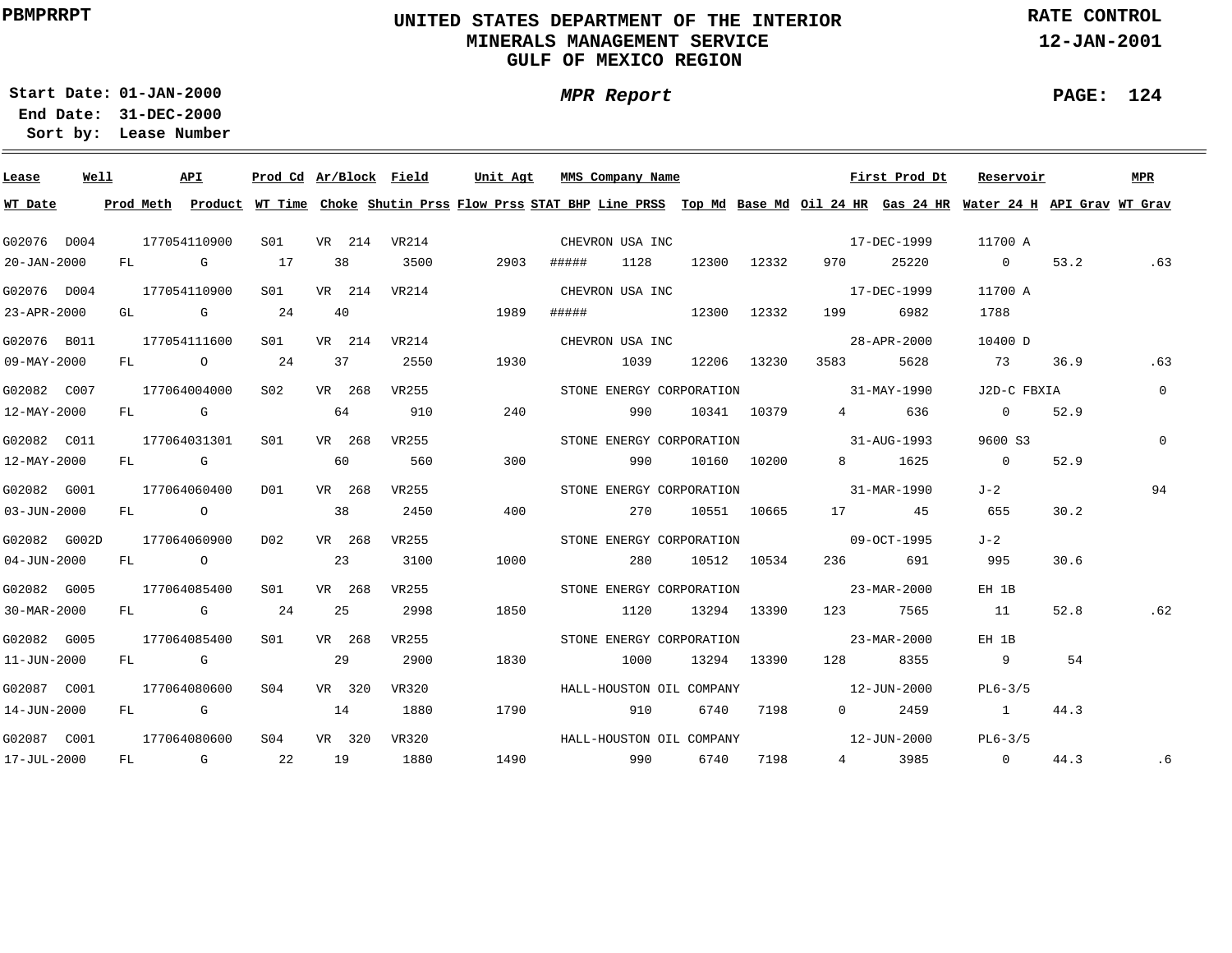### **UNITED STATES DEPARTMENT OF THE INTERIOR MINERALS MANAGEMENT SERVICEGULF OF MEXICO REGION**

**MPR Report**

**RATE CONTROL**

**12-JAN-2001**

**PAGE: 125**

**01-JAN-2000Start Date:**

| Lease             | Well | API          |                                                                                                                                                                                                                                |              |     |        | Prod Cd Ar/Block Field | Unit Agt |     |      | MMS Company Name                                                                                                                                                                                                                |      |             |                                     | First Prod Dt         | Reservoir                                                                                                                               |      | MPR            |
|-------------------|------|--------------|--------------------------------------------------------------------------------------------------------------------------------------------------------------------------------------------------------------------------------|--------------|-----|--------|------------------------|----------|-----|------|---------------------------------------------------------------------------------------------------------------------------------------------------------------------------------------------------------------------------------|------|-------------|-------------------------------------|-----------------------|-----------------------------------------------------------------------------------------------------------------------------------------|------|----------------|
| WT Date           |      |              |                                                                                                                                                                                                                                |              |     |        |                        |          |     |      |                                                                                                                                                                                                                                 |      |             |                                     |                       | Prod Meth Product WT Time Choke Shutin Prss Flow Prss STAT BHP Line PRSS Top Md Base Md Oil 24 HR Gas 24 HR Water 24 H API Grav WT Grav |      |                |
| G02088 A004A      |      | 177064008201 |                                                                                                                                                                                                                                | S02          |     |        | VR 321 VR320           |          |     |      | CXY ENERGY OFFSHORE INC                                                                                                                                                                                                         |      |             | $31 - JAN - 1987$                   |                       | R-R2 RA                                                                                                                                 |      | $\overline{0}$ |
| 15-JUN-2000       |      | FL G         |                                                                                                                                                                                                                                |              | 80  |        | 680                    |          | 195 | 1076 | 170 — 170 — 170 — 170 — 170 — 170 — 170 — 170 — 170 — 170 — 170 — 170 — 171 — 171 — 171 — 172 — 172 — 172 — 173 — 173 — 173 — 174 — 175 — 176 — 177 — 177 — 177 — 177 — 177 — 177 — 177 — 177 — 177 — 177 — 177 — 177 — 177 — 1 | 9560 | 9658 — 10   |                                     | 0 930                 | $\overline{0}$                                                                                                                          |      |                |
| G02088 A005       |      | 177064009500 |                                                                                                                                                                                                                                | S01          |     |        | VR 321 VR320           |          |     |      | CXY ENERGY OFFSHORE INC                                                                                                                                                                                                         |      |             | $30 - APR - 1976$                   |                       | R-R2 RA                                                                                                                                 |      | 4762           |
| 16-JUN-2000       |      | FL G         |                                                                                                                                                                                                                                |              | 44  |        | 725                    |          | 260 |      | 170                                                                                                                                                                                                                             |      |             | 10250 10320 1 4637                  |                       | 52                                                                                                                                      | 51.9 |                |
| G02088 A007       |      |              | 177064010102 S01                                                                                                                                                                                                               |              |     |        | VR 321 VR320           |          |     |      | CXY ENERGY OFFSHORE INC                                                                                                                                                                                                         |      |             | 26-NOV-1999                         |                       | O SAND                                                                                                                                  |      |                |
| 18-JUN-2000       |      |              |                                                                                                                                                                                                                                | $FL$ G 128   |     |        | 700                    |          | 435 |      | 420                                                                                                                                                                                                                             |      | 10643 11218 |                                     | 14 12435              | 14                                                                                                                                      | 52   |                |
| G02088 A015       |      | 177064012900 |                                                                                                                                                                                                                                | S01          |     |        | VR 321 VR320           |          |     |      |                                                                                                                                                                                                                                 |      |             | CXY ENERGY OFFSHORE INC 30-APR-1976 |                       | 0-04 RA                                                                                                                                 |      | 6747           |
| 18-JUN-2000       |      |              | $FL$ G and $G$ and $G$ and $G$ and $G$ and $G$ and $G$ and $G$ and $G$ and $G$ and $G$ and $G$ and $G$ and $G$ and $G$ and $G$ and $G$ and $G$ and $G$ and $G$ and $G$ and $G$ and $G$ and $G$ and $G$ and $G$ and $G$ and $G$ |              | 80  |        | 680                    | 185      |     |      | 170                                                                                                                                                                                                                             |      | 10731 10866 |                                     | 0 905                 | $\overline{0}$                                                                                                                          |      |                |
| G02088 A023       |      | 177064014803 |                                                                                                                                                                                                                                | S01 <b>S</b> |     |        | VR 321 VR320           |          |     |      |                                                                                                                                                                                                                                 |      |             | CXY ENERGY OFFSHORE INC 04-DEC-1997 |                       | O SAND                                                                                                                                  |      |                |
| 19-JUN-2000       |      | FL G         |                                                                                                                                                                                                                                |              | 128 |        | 685                    | 430      |     | 1050 | 420                                                                                                                                                                                                                             |      | 10727 11238 |                                     | 16 7152               | $4\overline{4}$                                                                                                                         | 51.6 |                |
| G02090 A014       |      | 177064026301 |                                                                                                                                                                                                                                | S01          |     | VR 339 | VR340                  |          |     |      | CXY ENERGY OFFSHORE INC                                                                                                                                                                                                         |      |             | $28 - NOV - 1997$                   |                       | G SAND                                                                                                                                  |      |                |
| 09-JUN-2000       |      |              | FL G                                                                                                                                                                                                                           |              |     |        | 61 950                 |          | 180 |      | 120 7512 7550                                                                                                                                                                                                                   |      |             |                                     | $0 \t 3228$           | 2                                                                                                                                       |      |                |
| G02090 A019       |      | 177064027702 |                                                                                                                                                                                                                                | S01          |     |        | VR 339 VR340           |          |     |      | CXY ENERGY OFFSHORE INC                                                                                                                                                                                                         |      |             | $09 - FEB - 1998$                   |                       | O SAND                                                                                                                                  |      |                |
| 09-JUN-2000       |      | GL G         |                                                                                                                                                                                                                                |              | 64  |        |                        |          | 80  |      |                                                                                                                                                                                                                                 | 6540 | 6660        |                                     | 88 62                 | 72                                                                                                                                      | 42.6 |                |
| G02091 A001A      |      | 177064023000 |                                                                                                                                                                                                                                | S02          |     |        | VR 340 VR340           |          |     |      | CXY ENERGY OFFSHORE INC                                                                                                                                                                                                         |      |             | $31 - \text{MAR} - 1993$            |                       | L RB                                                                                                                                    |      | $\Omega$       |
| 10-JUN-2000       |      | GL O         |                                                                                                                                                                                                                                |              | 48  |        |                        |          | 175 |      | 348 and $\sim$                                                                                                                                                                                                                  | 5615 | 5796        |                                     | 10 475                | 615                                                                                                                                     | 42.5 |                |
| G02091 A006D      |      | 177064024301 |                                                                                                                                                                                                                                | D02          |     | VR 340 | VR340                  |          |     |      | CXY ENERGY OFFSHORE INC                                                                                                                                                                                                         |      |             | $03 - \text{MAX} - 1998$            |                       | E SAND                                                                                                                                  |      |                |
| $07 - JUN - 2000$ |      | FL G         |                                                                                                                                                                                                                                |              |     | 50     | 800                    |          | 180 |      | 100                                                                                                                                                                                                                             | 3688 | 3710        |                                     | 0 1711                | 115                                                                                                                                     |      |                |
| G02091 A016C      |      |              | 177064024702 S04                                                                                                                                                                                                               |              |     | VR 340 | VR340                  |          |     |      | CXY ENERGY OFFSHORE INC                                                                                                                                                                                                         |      |             | $31 - \text{MAR} - 1993$            |                       | G RB                                                                                                                                    |      | $\mathbf{0}$   |
| 10-JUN-2000       |      |              |                                                                                                                                                                                                                                | FL O O       |     | 56     | 1350                   |          | 80  |      | 100                                                                                                                                                                                                                             | 4954 | 4970        |                                     | $0 \t 833$            | $\overline{0}$                                                                                                                          |      |                |
| G02091 A008B      |      | 177064024900 |                                                                                                                                                                                                                                | S03          |     |        | VR 340 VR340           |          |     |      | CXY ENERGY OFFSHORE INC                                                                                                                                                                                                         |      |             |                                     |                       | 30-NOV-1991 G4/G6 RB                                                                                                                    |      | $\mathbf 0$    |
| 11-JUN-2000       |      |              |                                                                                                                                                                                                                                | GL G 64 960  |     |        |                        |          |     |      | 90 100                                                                                                                                                                                                                          | 4670 | 4835        |                                     | $0 \qquad \qquad 275$ | 96                                                                                                                                      |      |                |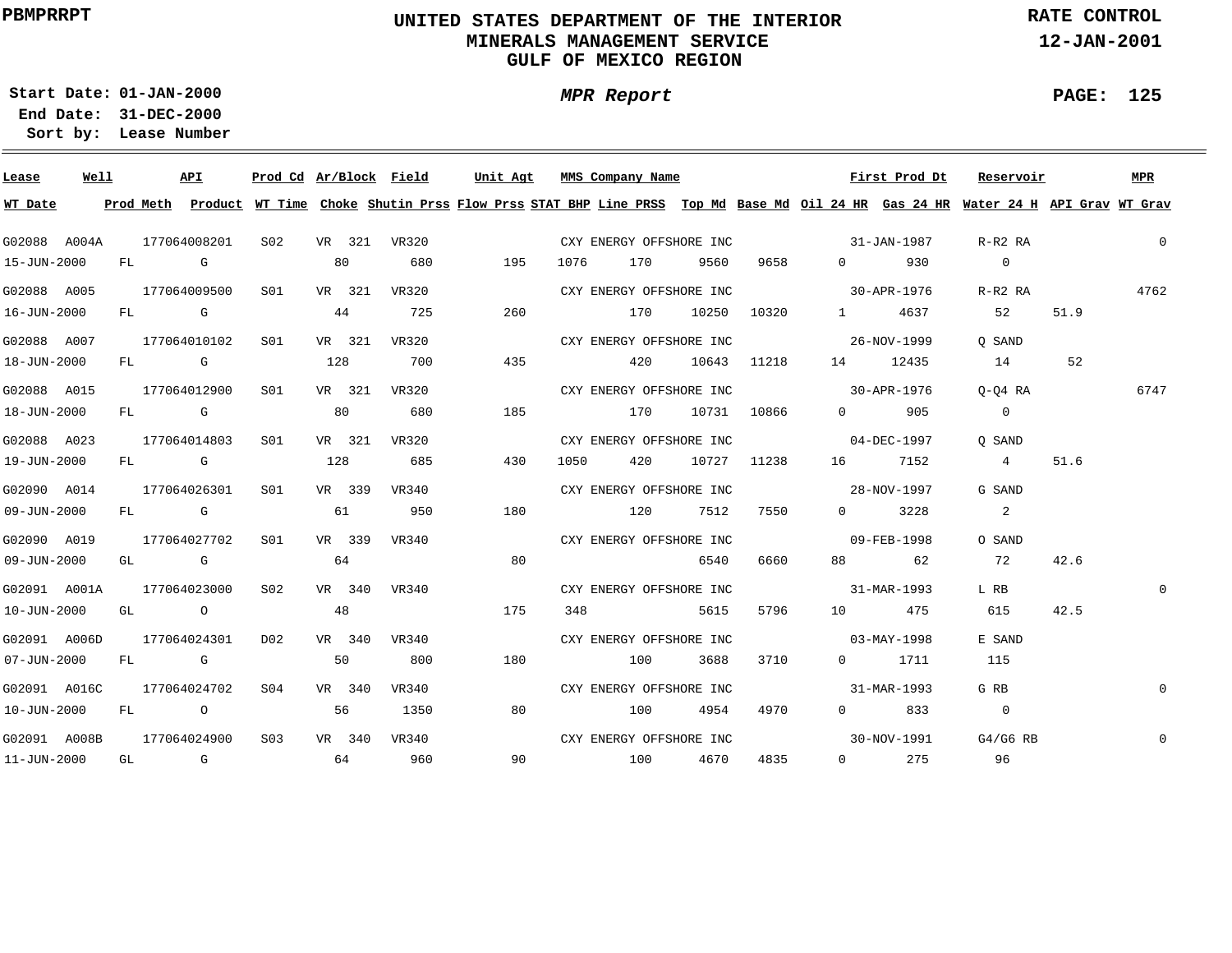### **UNITED STATES DEPARTMENT OF THE INTERIOR MINERALS MANAGEMENT SERVICEGULF OF MEXICO REGION**

**MPR Report**

**RATE CONTROL**

**12-JAN-2001**

**PAGE: 126**

÷

**01-JAN-2000Start Date:**

| Lease             | Well |  | <b>API</b>       |                  |    |        |              | Prod Cd Ar/Block Field Unit Agt MMS Company Name                                                               |                                   |       |       |                          |                      | First Prod Dt Reservoir                                                                                                                 |      | MPR         |
|-------------------|------|--|------------------|------------------|----|--------|--------------|----------------------------------------------------------------------------------------------------------------|-----------------------------------|-------|-------|--------------------------|----------------------|-----------------------------------------------------------------------------------------------------------------------------------------|------|-------------|
| WT Date           |      |  |                  |                  |    |        |              |                                                                                                                |                                   |       |       |                          |                      | Prod Meth Product WT Time Choke Shutin Prss Flow Prss STAT BHP Line PRSS Top Md Base Md Oil 24 HR Gas 24 HR Water 24 H API Grav WT Grav |      |             |
| G02091 A015       |      |  | 177064026102     |                  |    |        |              | S01 VR 340 VR340 CXY ENERGY OFFSHORE INC                                                                       |                                   |       |       | $09 - APR - 1998$        |                      | G SAND                                                                                                                                  |      |             |
| $06 - JUN - 2000$ |      |  | FL G             | 128 920          |    |        |              | 80                                                                                                             | 100                               | 4948  | 4970  |                          | 1 1934               | 77                                                                                                                                      | 42.5 |             |
| G02091 A017       |      |  |                  | 177064027002 S01 |    |        |              | VR 340 VR340                                                                                                   | CXY ENERGY OFFSHORE INC           |       |       | $14 - \text{MAR} - 1998$ |                      | O SAND                                                                                                                                  |      |             |
| 09-JUN-2000       |      |  | GL O O           |                  | 80 |        |              | 140                                                                                                            |                                   | 6466  | 6608  | 64 64                    | 330                  | 32                                                                                                                                      | 30.8 |             |
| G02098 B001       |      |  | 177094117700 SO2 |                  |    |        | EI 64 EI064  |                                                                                                                | BASIN EXPLORATION INC 24-APR-2000 |       |       |                          |                      | 12800'                                                                                                                                  |      |             |
| 19-JUN-2000       |      |  | FL G             |                  | 20 |        | 475          | 1025                                                                                                           | 1010                              | 13540 | 13570 |                          | $0$ 441              | $\overline{0}$                                                                                                                          | 48.1 |             |
| G02103 C001B      |      |  | 177094002600     | D03              |    | EI 257 | EI258        |                                                                                                                | CXY ENERGY OFFSHORE INC           |       |       | $31-9CT-1990$            |                      | GH                                                                                                                                      |      | $\Omega$    |
| 03-JUN-2000       |      |  | FL G             |                  | 20 |        | 2000         | 65                                                                                                             | 75 7193                           |       | 7221  |                          | $0$ 110              | $\overline{0}$                                                                                                                          |      |             |
| G02103 D006D      |      |  | 177094012700     | D02              |    | EI 257 |              | EI258 and the state of the state of the state of the state of the state of the state of the state of the state | CXY ENERGY OFFSHORE INC           |       |       | $30 - JUL - 1994$        |                      | HG A                                                                                                                                    |      | $\Omega$    |
| 08-JUN-2000       |      |  | GL G             |                  | 48 |        |              | 230                                                                                                            |                                   | 8082  | 8102  |                          | 122 110              | 198                                                                                                                                     | 35   |             |
| G02103 C003D      |      |  | 177094013500     | D02              |    | EI 257 | EI258        |                                                                                                                | CXY ENERGY OFFSHORE INC           |       |       | $31-9CT-1975$            |                      | HG                                                                                                                                      |      | $\Omega$    |
| 04-JUN-2000       |      |  | FL G             |                  | 30 |        | 750          | 65                                                                                                             | 1785 120                          | 8211  | 8263  |                          | $0 \qquad \qquad$ 33 | $\overline{0}$                                                                                                                          |      |             |
| G02103 C009       |      |  | 177094017400     | SO1              |    | EI 257 | EI258        |                                                                                                                | CXY ENERGY OFFSHORE INC           |       |       |                          | $31 - DEC - 1973$    | HG FBC7                                                                                                                                 |      |             |
| $04 - JUN - 2000$ |      |  | GL O             |                  | 48 |        |              | 125                                                                                                            | 770 8697                          |       | 8724  |                          | 46 60                | $\overline{\phantom{a}}^2$                                                                                                              | 36.5 |             |
| G02103 C010D      |      |  | 177094018301     | D02              |    |        | EI 257 EI258 |                                                                                                                | CXY ENERGY OFFSHORE INC           |       |       | $31 - \text{AUG} - 1996$ |                      | EE                                                                                                                                      |      |             |
| $01 - JUN - 2000$ |      |  | FL G             |                  | 64 |        | 1200         | 230                                                                                                            | 135                               | 6880  | 6892  |                          | 6 2000               | $\overline{0}$                                                                                                                          | 35.5 |             |
| G02103 C010       |      |  | 177094018301     | D62              |    | EI 257 | EI258        |                                                                                                                | CXY ENERGY OFFSHORE INC           |       |       | 31-DEC-1999              |                      | EE                                                                                                                                      |      |             |
| $03 - JUN - 2000$ |      |  | FL G             |                  | 64 |        | 800          | 120                                                                                                            | 150                               | 6880  | 6892  | $\overline{0}$           | 280                  | $\overline{0}$                                                                                                                          |      |             |
| G02103 C012       |      |  | 177094023101     | S02              |    |        | EI 257 EI258 |                                                                                                                | CXY ENERGY OFFSHORE INC           |       |       |                          | 06-DEC-1996          | HG                                                                                                                                      |      |             |
| 10-JUN-2000       |      |  | GL O             |                  | 48 |        |              | 100                                                                                                            |                                   | 7960  | 7982  |                          | 107 28 10            |                                                                                                                                         | 36.5 |             |
| G02103 C014       |      |  | 177094092300     | DO1              |    |        |              | EI 257 EI258 CXY ENERGY OFFSHORE INC                                                                           |                                   |       |       | 31-OCT-1992              |                      | HO                                                                                                                                      |      | $\mathbf 0$ |
| $05 - JUN - 2000$ |      |  |                  | $GL$ 0 48        |    |        |              |                                                                                                                | 65 8124                           |       | 8170  |                          | 193 170 83           |                                                                                                                                         | 37.5 |             |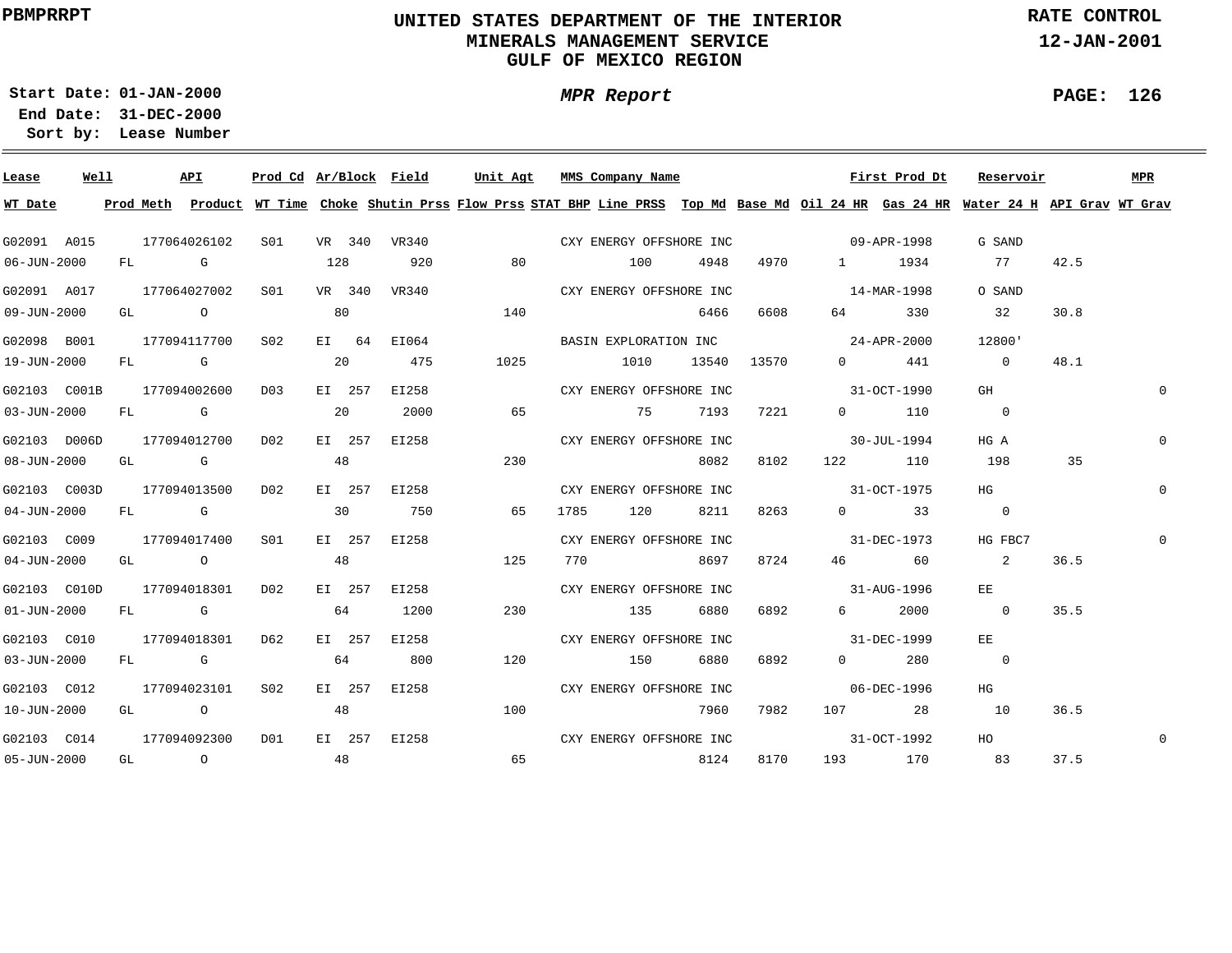### **UNITED STATES DEPARTMENT OF THE INTERIOR MINERALS MANAGEMENT SERVICEGULF OF MEXICO REGION**

**MPR Report**

**RATE CONTROL**

**12-JAN-2001**

**PAGE: 127**

**01-JAN-2000Start Date:31-DEC-2000 End Date:** 

| Lease             | Well |  | API                           |         |    |        | Prod Cd Ar/Block Field | Unit Agt                                                                                                                                |       | MMS Company Name        |           |             |                                     | First Prod Dt | Reservoir      |      | MPR         |
|-------------------|------|--|-------------------------------|---------|----|--------|------------------------|-----------------------------------------------------------------------------------------------------------------------------------------|-------|-------------------------|-----------|-------------|-------------------------------------|---------------|----------------|------|-------------|
| WT Date           |      |  |                               |         |    |        |                        | Prod Meth Product WT Time Choke Shutin Prss Flow Prss STAT BHP Line PRSS Top Md Base Md Oil 24 HR Gas 24 HR Water 24 H API Grav WT Grav |       |                         |           |             |                                     |               |                |      |             |
| G02103 C014D      |      |  | 177094092300                  | DO 2    |    |        | EI 257 EI258           |                                                                                                                                         |       |                         |           |             | CXY ENERGY OFFSHORE INC 31-OCT-1992 |               | HG             |      | $\mathbf 0$ |
| 10-JUN-2000       |      |  | FL G                          |         | 48 |        | 650                    | 100                                                                                                                                     | 880   | 75 7516                 |           |             |                                     |               | 7555 181 213 7 | 36   |             |
|                   |      |  | G02103 C015D 177094092400 D02 |         |    |        | EI 257 EI258           |                                                                                                                                         |       | CXY ENERGY OFFSHORE INC |           |             | 31-MAR-1993                         |               | HG             |      | 5592        |
| $02 - JUN - 2000$ |      |  | FL G                          |         | 64 |        | 675                    | 230                                                                                                                                     |       | 130                     | 7840      | 7870        | $\overline{0}$                      | 2600          | $\overline{0}$ |      |             |
| G02103 C015       |      |  | 177094092400 D62              |         |    |        | EI 257 EI258           |                                                                                                                                         |       | CXY ENERGY OFFSHORE INC |           |             | $01 - \text{MAX} - 1995$            |               | HG LOWER       |      |             |
| 15-JUN-2000       |      |  |                               | FL G 48 |    |        | 300                    | 80                                                                                                                                      |       | 75                      | 7924      | 7940        |                                     | $0$ 14        | $\overline{0}$ |      |             |
| G02103 C016D      |      |  | 177094092500                  | D02     |    |        | EI 257 EI258           |                                                                                                                                         |       | CXY ENERGY OFFSHORE INC |           |             |                                     | 31-JAN-1993   | GB             |      | $\Omega$    |
| 08-JUN-2000       |      |  | FL G                          |         | 30 |        | 200                    | 65                                                                                                                                      |       | 75 6732                 |           | 6750        |                                     | $0$ 41        | $\overline{0}$ |      |             |
| G02103 C017       |      |  | 177094094600                  | DO1     |    |        | EI 257 EI258           |                                                                                                                                         |       | CXY ENERGY OFFSHORE INC |           |             | 31-MAR-1993                         |               | HG             |      | $\mathbf 0$ |
| 11-JUN-2000       |      |  | FL G                          |         | 48 |        | 910                    | 120                                                                                                                                     |       | 75 7858                 |           | 7952        |                                     | $0$ 968       | $\overline{0}$ |      |             |
| G02103 D010D      |      |  | 177094098901                  | DO 2    |    | EI 257 | EI258                  |                                                                                                                                         |       | CXY ENERGY OFFSHORE INC |           |             | $31 - \text{MAX} - 1994$            |               | HG             |      | $\Omega$    |
| 09-JUN-2000       |      |  | GL O                          |         | 48 |        |                        | 230                                                                                                                                     |       |                         | 7950      | 7962        |                                     | 98 75         | 528            | 34.6 |             |
| G02103 D010       |      |  | 177094098901                  | DO1     |    |        | EI 257 EI258           |                                                                                                                                         |       | CXY ENERGY OFFSHORE INC |           |             | $31 - \text{MAX} - 1994$            |               | HO             |      | $\mathbf 0$ |
| 10-JUN-2000       |      |  | GL O                          |         | 48 |        |                        | 220                                                                                                                                     |       |                         | 8366      |             | 8377 77 90                          |               | 115            | 31.1 |             |
| G02103 D009D      |      |  | 177094099000                  | D02     |    |        | EI 257 EI258           |                                                                                                                                         |       | CXY ENERGY OFFSHORE INC |           |             | $31 - MAR - 1994$                   |               | HG             |      | $\mathbf 0$ |
| 18-JUN-2000       |      |  | GL O                          |         | 48 |        |                        | 280                                                                                                                                     |       |                         | 7746      | 7756        |                                     | 264 112       | 1056           | 30.2 |             |
| G02103 C018       |      |  | 177094107400                  | DO1     |    |        | EI 257 EI258           |                                                                                                                                         |       | CXY ENERGY OFFSHORE INC |           |             | 27-FEB-1999                         |               | HO             |      |             |
| $02 - JUN - 2000$ |      |  | GL G                          |         | 48 |        | 1540                   | 200                                                                                                                                     | 596   | 75                      |           | 10364 10380 |                                     | 8 350         | 120            | 36.2 |             |
| G02103 C018D      |      |  | 177094107400 D02              |         |    | EI 257 | EI258                  |                                                                                                                                         |       | CXY ENERGY OFFSHORE INC |           |             | 10-NOV-1995                         |               | HG             |      |             |
| 11-JUN-2000       |      |  | GL O O                        |         | 64 |        |                        | 200                                                                                                                                     |       |                         | 9922      | 9966        |                                     | 270 202       | 646            | 36.8 |             |
| G02104 A001       |      |  | 177104007900                  | S02     |    |        | EI 295 EI296           |                                                                                                                                         |       | LEGACY RESOURCES CO LP  |           |             | $31 - \text{MAX} - 1978$            |               | A-5 RARB       |      | 2693        |
| 15-APR-2000       |      |  | FL G                          |         |    |        | 50 800                 | 410                                                                                                                                     | 868 — |                         | 1050 4059 | 4076        |                                     | $0 \t 1263$   | $\overline{0}$ |      |             |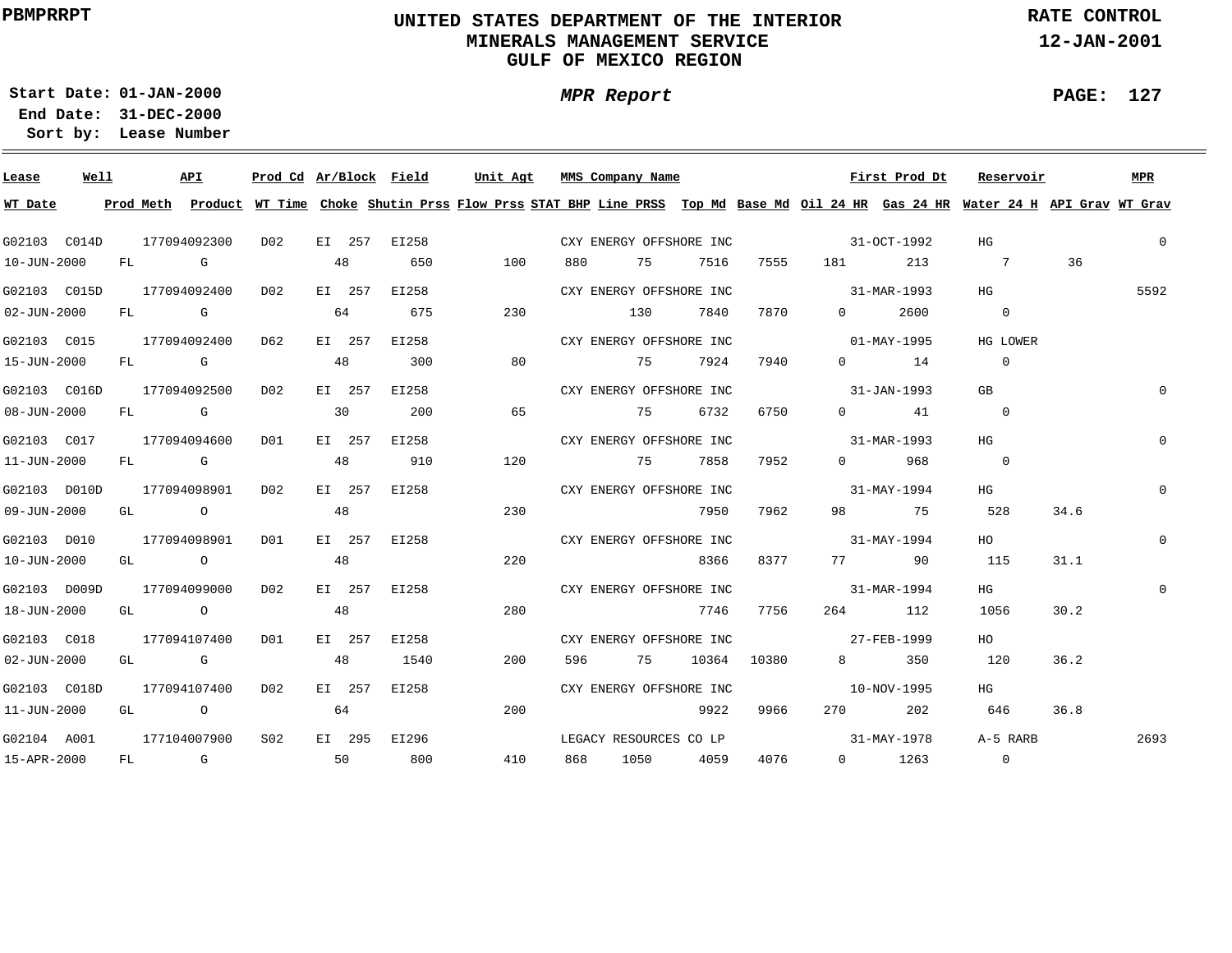### **UNITED STATES DEPARTMENT OF THE INTERIOR MINERALS MANAGEMENT SERVICEGULF OF MEXICO REGION**

**MPR Report**

**RATE CONTROL**

**12-JAN-2001**

**PAGE: 128**

÷

**01-JAN-2000Start Date:31-DEC-2000 End Date:** 

| Lease             | Well |  | API          |                 |     |        | Prod Cd Ar/Block Field |      | Unit Agt MMS Company Name                                                                                                               |           |           |                                                                                                                                                                                                                                                                                                                                    | First Prod Dt            | Reservoir                |      | MPR  |
|-------------------|------|--|--------------|-----------------|-----|--------|------------------------|------|-----------------------------------------------------------------------------------------------------------------------------------------|-----------|-----------|------------------------------------------------------------------------------------------------------------------------------------------------------------------------------------------------------------------------------------------------------------------------------------------------------------------------------------|--------------------------|--------------------------|------|------|
| WT Date           |      |  |              |                 |     |        |                        |      | Prod Meth Product WT Time Choke Shutin Prss Flow Prss STAT BHP Line PRSS Top Md Base Md Oil 24 HR Gas 24 HR Water 24 H API Grav WT Grav |           |           |                                                                                                                                                                                                                                                                                                                                    |                          |                          |      |      |
| G02104 A009       |      |  | 177104014400 | S <sub>03</sub> |     |        | EI 295 EI296           |      | LEGACY RESOURCES CO LP                                                                                                                  |           |           | $06 - JUN - 2000$                                                                                                                                                                                                                                                                                                                  |                          | A-15                     |      |      |
| $21 - JUN - 2000$ |      |  | FL G 24      |                 |     | 26     | 1600                   | 1290 | 934                                                                                                                                     | 4301      | 4307      | $\overline{0}$ and $\overline{0}$ and $\overline{0}$ and $\overline{0}$ and $\overline{0}$ and $\overline{0}$ and $\overline{0}$ and $\overline{0}$ and $\overline{0}$ and $\overline{0}$ and $\overline{0}$ and $\overline{0}$ and $\overline{0}$ and $\overline{0}$ and $\overline{0}$ and $\overline{0}$ and $\overline{0}$ and | 6954                     | $\overline{0}$           |      | .56  |
| G02104 A010       |      |  | 177104015100 | S01             |     |        | EI 295 EI296           |      | LEGACY RESOURCES CO LP                                                                                                                  |           |           |                                                                                                                                                                                                                                                                                                                                    | 30-SEP-1977              | $B-2$                    |      |      |
| 25-APR-2000       |      |  | $FL$ G $G$   |                 | 16  |        | 900                    | 450  | 912                                                                                                                                     | 5400      | 5408      | $\overline{0}$                                                                                                                                                                                                                                                                                                                     | 458                      | $\overline{\phantom{0}}$ |      |      |
| G02104 A012D      |      |  | 177104016800 | T05 70          |     | EI 295 | EI296                  |      | LEGACY RESOURCES CO LP                                                                                                                  |           |           |                                                                                                                                                                                                                                                                                                                                    | 31-JAN-1985              | A-5 RARB                 |      |      |
| 16-APR-2000       |      |  | FL G         | 17              |     |        | 1520                   | 1350 | 1050                                                                                                                                    | 4140      | 4190      | $\Omega$                                                                                                                                                                                                                                                                                                                           | 2031                     | $\overline{0}$           |      |      |
| G02104 A014       |      |  | 177104018201 | S01             |     |        | EI 295 EI296           |      | LEGACY RESOURCES CO LP                                                                                                                  |           |           |                                                                                                                                                                                                                                                                                                                                    | 21-MAY-2000              | $A-5$                    |      |      |
| 20-JUN-2000       |      |  | $FL$ G 24    |                 |     | 52     | 850                    | 590  |                                                                                                                                         | 934 4596  | 4632      |                                                                                                                                                                                                                                                                                                                                    | $0 \t 7127$              | $\overline{0}$           |      | .562 |
| G02104 A015       |      |  | 177104020401 | S01 <b>S</b>    |     |        | EI 295 EI296           |      | LEGACY RESOURCES CO LP                                                                                                                  |           |           |                                                                                                                                                                                                                                                                                                                                    | 17-MAY-2000              | $A-5$                    |      |      |
| 15-JUN-2000       |      |  | $FL$ G 24    |                 | 52  |        | 840                    | 600  |                                                                                                                                         | 934 4611  | 4640      |                                                                                                                                                                                                                                                                                                                                    | 0 7091                   | $\overline{0}$           |      | .561 |
| G02104 A019       |      |  | 177104034900 | S <sub>03</sub> |     | EI 295 | EI296                  |      | LEGACY RESOURCES CO LP                                                                                                                  |           |           | 28-FEB-1982                                                                                                                                                                                                                                                                                                                        |                          | $A-3$                    |      | 713  |
| $24 - APR - 2000$ |      |  | GL G         |                 | 43  |        | 720                    | 165  |                                                                                                                                         | 1102 4116 | 4132      |                                                                                                                                                                                                                                                                                                                                    | $0$ 170                  | 108                      |      |      |
| G02104 A021       |      |  | 177104113400 | SO1             |     | EI 295 | EI296                  |      | LEGACY RESOURCES CO LP                                                                                                                  |           |           | 31-MAR-1989                                                                                                                                                                                                                                                                                                                        |                          | C15/17 RC                |      | 122  |
| $24 - APR - 2000$ |      |  | GL O         |                 | 999 |        | 700                    | 185  | $0 \t 1102$                                                                                                                             | 8699      | 8855      |                                                                                                                                                                                                                                                                                                                                    | 89 83                    | 784                      | 30.1 |      |
| G02104 A026       |      |  | 177104125302 | SO1             |     | EI 295 | EI296                  |      | LEGACY RESOURCES CO LP                                                                                                                  |           |           | $28 - \text{MAX} - 2000$                                                                                                                                                                                                                                                                                                           |                          | $B-2$                    |      |      |
| 22-JUN-2000       |      |  | FL G 24      |                 | 999 |        | 1300                   | 1060 | 934                                                                                                                                     | 5206      | 5223      |                                                                                                                                                                                                                                                                                                                                    | 0 4399                   | $\overline{0}$           |      | .562 |
| G02110 A002       |      |  | 177104042401 | S01             |     | EI 307 | EI306                  |      | BELLWETHER EXPLORATION COMPA 21-DEC-1999                                                                                                |           |           |                                                                                                                                                                                                                                                                                                                                    |                          | H-H SAND                 |      |      |
| 17-JAN-2000       |      |  | FL G         | 17.5            | 16  |        | 2900                   | 1425 | 900                                                                                                                                     |           | 8630 8656 | 22 and $\sim$                                                                                                                                                                                                                                                                                                                      | 2691                     | $\overline{0}$           | 55   | .56  |
| G02110 A002       |      |  | 177104042401 | S01 <b>S</b>    |     | EI 307 | EI306                  |      | BELLWETHER EXPLORATION COMPA 20-AUG-2000                                                                                                |           |           |                                                                                                                                                                                                                                                                                                                                    |                          | H-H SAND                 |      |      |
| 18-SEP-2000       |      |  | FL G 24      |                 |     | 17     | 2500                   | 940  | 930                                                                                                                                     |           | 8630 8656 |                                                                                                                                                                                                                                                                                                                                    | 3 1432                   | $\overline{0}$           | 55   | .591 |
| G02110 B003       |      |  | 177104113302 | S01 <b>S</b>    |     |        | EI 307 EI306           |      | BELLWETHER EXPLORATION COMPA                                                                                                            |           |           |                                                                                                                                                                                                                                                                                                                                    | $21 - \text{MAR} - 2000$ | 5-B SAND                 |      |      |
| 14-JUL-2000       |      |  | $FL$ 0 24    |                 |     |        | 21 1675                |      | 1100 970                                                                                                                                |           | 6797 6848 |                                                                                                                                                                                                                                                                                                                                    |                          | 444 696 9                | 38.9 | .603 |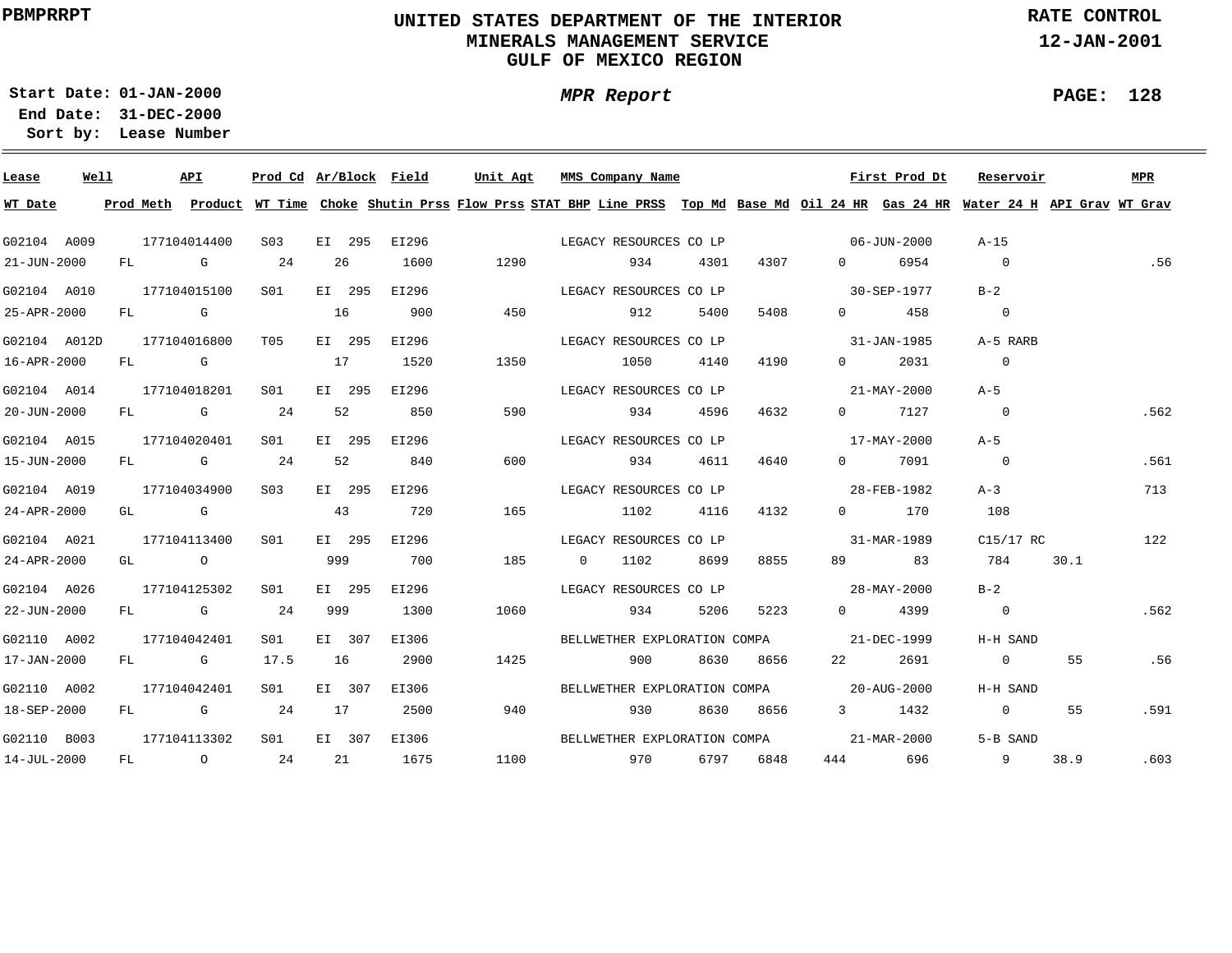### **UNITED STATES DEPARTMENT OF THE INTERIOR MINERALS MANAGEMENT SERVICEGULF OF MEXICO REGION**

**MPR Report**

**RATE CONTROL**

**12-JAN-2001**

**PAGE: 129**

÷

**01-JAN-2000Start Date:31-DEC-2000 End Date:** 

| Lease             | Well | API          | Prod Cd Ar/Block Field |    |    |              | Unit Agt                                                                                                                                |       | MMS Company Name        |      |      |                                          | First Prod Dt | Reservoir      |      | MPR  |
|-------------------|------|--------------|------------------------|----|----|--------------|-----------------------------------------------------------------------------------------------------------------------------------------|-------|-------------------------|------|------|------------------------------------------|---------------|----------------|------|------|
| WT Date           |      |              |                        |    |    |              | Prod Meth Product WT Time Choke Shutin Prss Flow Prss STAT BHP Line PRSS Top Md Base Md Oil 24 HR Gas 24 HR Water 24 H API Grav WT Grav |       |                         |      |      |                                          |               |                |      |      |
| G02110 B006       |      | 177104151200 | S01                    |    |    | EI 307 EI306 |                                                                                                                                         |       |                         |      |      | BELLWETHER EXPLORATION COMPA 19-FEB-2000 |               | 4-B SAND       |      |      |
| 23-FEB-2000       |      | FL G         | 24                     | 16 |    | 2450         | 2420                                                                                                                                    |       | 980                     | 6532 | 6592 | 12 and $\overline{a}$                    | 3700          | $\overline{0}$ | 55   | .596 |
| G02111 A001       |      | 177104021701 | S <sub>01</sub>        |    |    | EI 314 EI330 |                                                                                                                                         |       | EXXON MOBIL CORPORATION |      |      | $06 - JUN - 1995$                        |               | $G$ RB-1       |      |      |
| 12-MAY-2000       |      | FL O         |                        | 36 |    |              | 240                                                                                                                                     |       |                         | 7335 | 7432 |                                          | 186 89        | 1050           | 35.8 |      |
| G02111 A005       |      | 177104029503 | S01                    |    |    | EI 314 EI330 |                                                                                                                                         |       | EXXON MOBIL CORPORATION |      |      | 17-JUL-1999                              |               | D RC           |      |      |
| $06 - MAX - 2000$ |      | FL G         |                        | 38 |    | 1625         | 850                                                                                                                                     | ##### | 480                     | 7097 | 7914 | 42 and $\sim$                            | 5070          | 175            | 65.9 |      |
| G02111 A006       |      | 177104029700 | D02                    |    |    | EI 314 EI330 | 891016929                                                                                                                               |       | EXXON MOBIL CORPORATION |      |      | $31 - JAN - 1994$                        |               | I-2 RB         |      | 367  |
| 03-JUN-2000       |      | GL O         |                        | 52 |    |              | 100                                                                                                                                     |       |                         | 9200 | 9232 |                                          | 37 49         | 225            | 32.2 |      |
| G02111 A006D      |      | 177104029700 | D03                    |    |    | EI 314 EI330 | 891016928                                                                                                                               |       | EXXON MOBIL CORPORATION |      |      | $31 - JAN - 1994$                        |               | I-1 RB         |      | 846  |
| 03-JUN-2000       |      | GL O         |                        | 64 |    |              | 110                                                                                                                                     |       | 623 and $\sim$          | 9000 | 9074 |                                          | 158 167       | 387            | 32.1 |      |
| G02111 A009       |      | 177104033402 | S01                    |    |    | EI 314 EI330 |                                                                                                                                         |       | EXXON MOBIL CORPORATION |      |      | $17 - \text{MAX} - 2000$                 |               | 1-D RC         |      |      |
| $02 - JUN - 2000$ |      | FL G 12      |                        |    | 30 | 2350         | 1400                                                                                                                                    |       | 1080                    | 7754 | 8743 |                                          | 0 5868        | $5^{\circ}$    |      | .6   |
| G02111 A007       |      | 177104038502 | S01 - 1                |    |    | EI 314 EI330 | EXXON MOBIL CORPORATION                                                                                                                 |       |                         |      |      | $18 - JUL - 2000$                        |               | B-1,RC-2       |      |      |
| 18-JUL-2000       |      | FL 0 6 14    |                        |    |    |              | 1360                                                                                                                                    | ##### |                         | 6833 | 6926 |                                          | 622 3544      | 261            | 30.6 | .6   |
| G02111 A008D      |      | 177104046500 | S02                    |    |    | EI 314 EI330 | 891016927                                                                                                                               |       | EXXON MOBIL CORPORATION |      |      | $31 - MAY - 1988$                        |               | F RB           |      | 272  |
| $04 - JUN - 2000$ |      | FL O         |                        | 88 |    |              | 140                                                                                                                                     | 1023  |                         | 7718 | 7908 |                                          | 207 60        | 438            | 34.9 |      |
| G02111 B018       |      | 177104066100 | SO1                    |    |    | EI 314 EI330 | 891016937                                                                                                                               |       | EXXON MOBIL CORPORATION |      |      | 31-JUL-1977                              |               | L, C           |      | 597  |
| 03-MAR-2000       |      | GL O         |                        | 32 |    |              | 220                                                                                                                                     | 822   |                         | 7670 | 7760 |                                          | 316 145       | 144            | 35.2 |      |
| G02111 B007       |      | 177104068601 | S01                    |    |    | EI 314 EI330 |                                                                                                                                         |       | EXXON MOBIL CORPORATION |      |      |                                          | 30-JUN-1994   | $I-3$ RB       |      | 309  |
| 25-MAY-2000       |      | GL O         |                        | 88 |    |              | 190                                                                                                                                     | 1852  | 8656                    |      | 8704 |                                          | 31 25         | 262            | 32.7 |      |
| G02111 B013       |      | 177104071900 | S <sub>04</sub>        |    |    | EI 314 EI330 |                                                                                                                                         |       | EXXON MOBIL CORPORATION |      |      | 22-FEB-1999                              |               | $D$ , RB-1     |      |      |
| $01 - JUN - 2000$ |      | FL G         |                        |    | 20 | 2100         | 1650                                                                                                                                    |       | 1888 1050 6890          |      | 6918 |                                          | 101 4104      | 35             | 57.8 |      |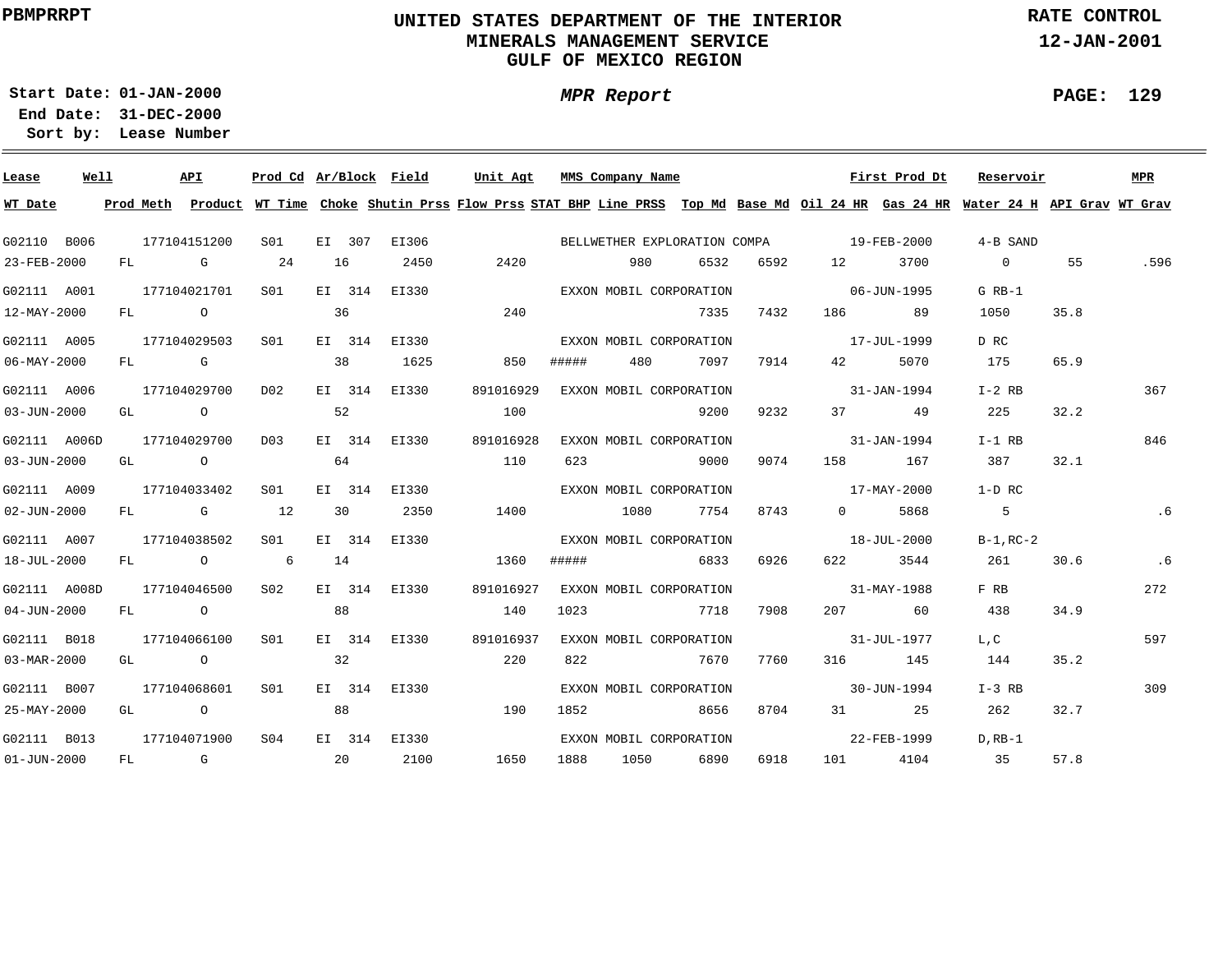### **UNITED STATES DEPARTMENT OF THE INTERIOR MINERALS MANAGEMENT SERVICEGULF OF MEXICO REGION**

**MPR Report**

**RATE CONTROL**

**12-JAN-2001**

**PAGE: 130**

**01-JAN-2000Start Date:**

| Lease                    | Well | API          |        |                 |    |        | Prod Cd Ar/Block Field | Unit Agt                             |       | MMS Company Name |                         |      |                          | First Prod Dt     | Reservoir                                                                                                                               |      | MPR  |
|--------------------------|------|--------------|--------|-----------------|----|--------|------------------------|--------------------------------------|-------|------------------|-------------------------|------|--------------------------|-------------------|-----------------------------------------------------------------------------------------------------------------------------------------|------|------|
| WT Date                  |      |              |        |                 |    |        |                        |                                      |       |                  |                         |      |                          |                   | Prod Meth Product WT Time Choke Shutin Prss Flow Prss STAT BHP Line PRSS Top Md Base Md Oil 24 HR Gas 24 HR Water 24 H API Grav WT Grav |      |      |
| G02111 B019              |      | 177104072900 |        | DO 2            |    |        | EI 314 EI330           | 891016929                            |       |                  | EXXON MOBIL CORPORATION |      |                          | $06 - FEB - 1999$ | I-2 RB                                                                                                                                  |      |      |
| $07 - MAX - 2000$        |      | GL O         |        |                 | 18 |        |                        | 350                                  | 1252  |                  | 8383                    |      |                          | 8410 153 141      | 102                                                                                                                                     | 32.9 |      |
| G02111 B019D             |      | 177104072900 |        | D03             |    |        | EI 314 EI330           | 891016928                            |       |                  | EXXON MOBIL CORPORATION |      |                          | $03 - FEB - 1999$ | $I-1$ RB                                                                                                                                |      |      |
| $02 - JUN - 2000$        |      |              |        | FL 0 26         |    |        |                        | 490                                  |       |                  | 8264                    | 8318 | 427 — 120                | 510               | 150                                                                                                                                     | 30   |      |
| G02111 C002              |      | 177104092001 |        | S <sub>01</sub> |    |        | EI 314 EI330           |                                      |       |                  | EXXON MOBIL CORPORATION |      |                          | $30 - NOV - 1981$ | $D R-1$                                                                                                                                 |      | 441  |
| $03 - JUN - 2000$        |      | GL O         |        |                 | 88 |        |                        | 220                                  |       |                  | 563 5746                | 5800 |                          | 246 27            | 369                                                                                                                                     | 31.8 |      |
| G02111 C001D             |      | 177104092801 |        | DO 2            |    |        | EI 314 EI330           |                                      |       |                  | EXXON MOBIL CORPORATION |      | $20 - \text{AUG} - 1999$ |                   | K.R1                                                                                                                                    |      |      |
| 15-MAY-2000              |      | FL O         |        |                 | 24 |        |                        | 1400                                 |       |                  | ##### 9250              | 9294 |                          | 613 1125          | 263                                                                                                                                     | 32.8 |      |
| G02111 C001              |      | 177104092801 |        | DO1             |    |        | EI 314 EI330           |                                      |       |                  | EXXON MOBIL CORPORATION |      |                          | $15-9CT-1999$     | K-1,R1                                                                                                                                  |      |      |
| 08-JUN-2000              |      | GL O         |        |                 | 36 |        |                        | 190                                  |       |                  | ##### 9440 9468         |      |                          | 337 235           | 413                                                                                                                                     | 30.1 |      |
| G02111 C004              |      | 177104092900 |        | S02             |    | EI 314 | EI330                  |                                      |       |                  | EXXON MOBIL CORPORATION |      | $30-NOV-1993$            |                   | $B-1$ , RC                                                                                                                              |      | 1366 |
| 18-JAN-2000              |      |              | FL G   |                 |    |        | 37 1100                | 505                                  |       |                  | 1961 130 7888           | 7912 |                          | $0$ 680           | 1632                                                                                                                                    |      |      |
| G02111 C005              |      | 177104094101 |        | DO1             |    | EI 314 | EI330                  |                                      |       |                  | EXXON MOBIL CORPORATION |      | $30 - SEP - 1994$        |                   | $E-1$ , R5                                                                                                                              |      | 2022 |
| $06 - \text{MAX} - 2000$ |      |              | FL O   |                 | 32 |        |                        | 490                                  |       |                  | 5870                    | 6007 |                          | 574 351           | 1339                                                                                                                                    | 33.2 |      |
| G02111 C005D             |      | 177104094101 |        | D02             |    |        | EI 314 EI330           |                                      |       |                  | EXXON MOBIL CORPORATION |      | $30 - SEP - 1994$        |                   | D, R5                                                                                                                                   |      | 1598 |
| $04 - JUN - 2000$        |      | FL O         |        |                 | 22 |        |                        | 260                                  |       |                  | 5478                    | 5516 |                          | 64 43             | 651                                                                                                                                     | 31.5 |      |
| G02111 C006              |      | 177104096101 |        | S02             |    |        | EI 314 EI330           |                                      |       |                  | EXXON MOBIL CORPORATION |      |                          | $20 - JUL - 2000$ | $B-1/C-3$                                                                                                                               |      |      |
| 05-AUG-2000              |      |              | FL 0 4 |                 | 24 |        | 2000                   | 1550                                 | ##### |                  | 1080 4441               | 4858 |                          | 233 3921          | $\overline{\mathbf{3}}$                                                                                                                 | 31   | .6   |
| G02111 C003              |      | 177104096801 |        | S01             |    |        | EI 314 EI330           |                                      |       |                  | EXXON MOBIL CORPORATION |      |                          | 09-JUL-1999       | $F$ , RB                                                                                                                                |      |      |
| 03-JUN-2000              |      |              |        | FL 0 21         |    |        |                        | 500                                  |       |                  | ##### 6465              | 6552 |                          | 281 288           | 358                                                                                                                                     | 35.3 |      |
| G02111 C007              |      | 177104097301 |        | D01             |    |        |                        | EI 314 EI330 EXXON MOBIL CORPORATION |       |                  |                         |      |                          | $23 - SEP - 1999$ | K.R7                                                                                                                                    |      |      |
| 10-FEB-2000              |      | FL O         |        | $\sim$ 22       |    |        |                        | 3450                                 |       |                  | ##### 7546 7566         |      |                          | 679 7436 21       |                                                                                                                                         | 35.8 |      |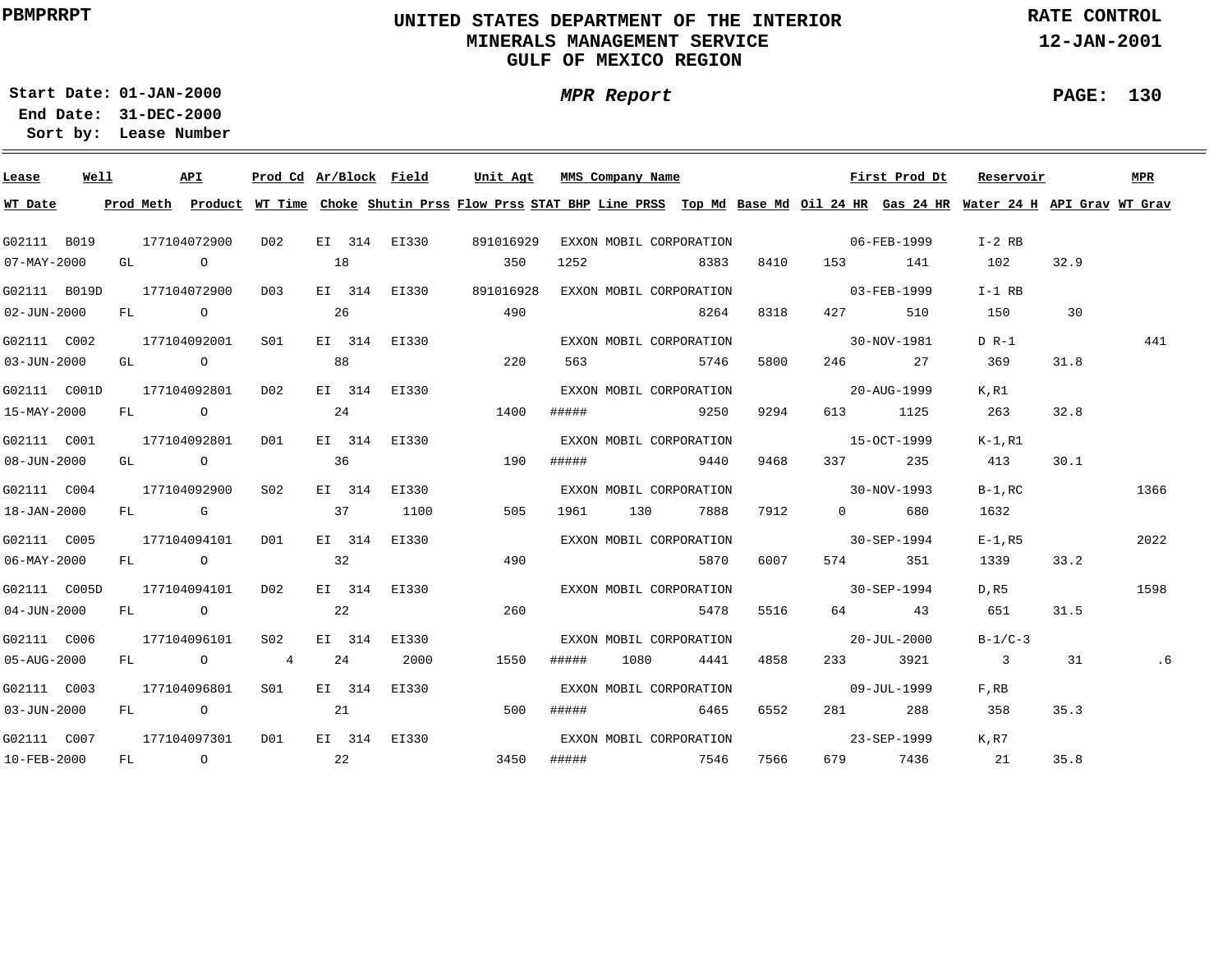### **UNITED STATES DEPARTMENT OF THE INTERIOR MINERALS MANAGEMENT SERVICEGULF OF MEXICO REGION**

**MPR Report**

**RATE CONTROL**

**12-JAN-2001**

÷

**PAGE: 131**

**01-JAN-2000Start Date:31-DEC-2000 End Date:** 

| Lease             | Well |      | API                         | Prod Cd Ar/Block Field |     |                                      | Unit Agt  |       | MMS Company Name |                         |      |                   | First Prod Dt | Reservoir                                                                                                                               |      | MPR            |
|-------------------|------|------|-----------------------------|------------------------|-----|--------------------------------------|-----------|-------|------------------|-------------------------|------|-------------------|---------------|-----------------------------------------------------------------------------------------------------------------------------------------|------|----------------|
| WT Date           |      |      |                             |                        |     |                                      |           |       |                  |                         |      |                   |               | Prod Meth Product WT Time Choke Shutin Prss Flow Prss STAT BHP Line PRSS Top Md Base Md Oil 24 HR Gas 24 HR Water 24 H API Grav WT Grav |      |                |
| G02111 C007D      |      |      | 177104097301                | DO 2                   |     | EI 314 EI330 CXXON MOBIL CORPORATION |           |       |                  |                         |      | 23-SEP-1999       |               | J.R7                                                                                                                                    |      |                |
| $07 - MAX - 2000$ |      | GL O |                             |                        | 88  |                                      | 135       | ##### |                  | 7260                    | 7390 |                   | 36 69         | 144                                                                                                                                     | 34.1 |                |
| G02111 C013       |      |      | 177104098201                | S01                    |     | EI 314 EI330                         |           |       |                  | EXXON MOBIL CORPORATION |      | 21-OCT-1999       |               | I1R3/3R7K                                                                                                                               |      |                |
| $07 - MAX - 2000$ |      |      | FL O                        |                        | 30  |                                      | 360       | ##### |                  | 6286                    | 6330 |                   | 64 134        | 1008                                                                                                                                    | 33.3 |                |
| G02111 B023       |      |      | 177104101300                | S01                    |     | EI 314 EI330                         |           |       |                  | EXXON MOBIL CORPORATION |      | $30-NOV-1982$     |               | G RB-1                                                                                                                                  |      | 648            |
| 26-MAY-2000       |      |      | GL O                        |                        | 88  |                                      | 300       | 1121  |                  | 9422                    | 9559 |                   | 19 6          | 66                                                                                                                                      | 31   |                |
| G02111 B025       |      |      | 177104103101                | SO1                    |     | EI 314 EI330                         | 891016927 |       |                  | EXXON MOBIL CORPORATION |      | $30 - JUN - 1994$ |               | F RB                                                                                                                                    |      | 1348           |
| $07 - JAN - 2000$ |      |      | FL O                        | 34                     |     |                                      | 230       | 1272  |                  | 7556                    | 7660 |                   | 260 184       | 364                                                                                                                                     | 35.4 |                |
| G02111 B025       |      |      | 177104103101                | SO1                    |     | EI 314 EI330                         | 891016927 |       |                  | EXXON MOBIL CORPORATION |      |                   | 30-JUN-1994   | F RB                                                                                                                                    |      | 1348           |
| 09-MAR-2000       |      |      | GL O                        |                        | 34  |                                      | 230       | 1272  |                  | 7556                    | 7660 |                   | 210           | 398                                                                                                                                     | 35.6 |                |
| G02111 C012       |      |      | 177104108300                | SO1                    |     | EI 314 EI330                         |           |       |                  | EXXON MOBIL CORPORATION |      | $30 - NOV - 1984$ |               | $D R-1$                                                                                                                                 |      | 63             |
| 12-MAY-2000       |      |      | GL O                        |                        | 88  |                                      | 360       | 1020  |                  | 6156                    | 6239 |                   | 34 111        | 308                                                                                                                                     | 26.6 |                |
| G02111 C011       |      |      | 177104111400                | D03                    |     | EI 314 EI330                         |           |       |                  | EXXON MOBIL CORPORATION |      | $30 - JUN - 1992$ |               | $E-1 R-1$                                                                                                                               |      | 132            |
| 24-JAN-2000       |      |      | GL O                        |                        | 58  |                                      | 300       |       |                  | 5740                    |      | 5810              | 53 97         | 535                                                                                                                                     | 33.2 |                |
| G02111 C011D      |      |      | 177104111400                | D04                    |     | EI 314 EI330                         |           |       |                  | EXXON MOBIL CORPORATION |      | $30 - JUN - 1992$ |               | D-1,R-1                                                                                                                                 |      | 792            |
| $04 - JUN - 2000$ |      |      | GL O                        |                        | 88  |                                      | 160       | 895   |                  | 5435                    | 5500 |                   | 225 49        | 400                                                                                                                                     | 30.9 |                |
| G02116 A007A      |      |      | 177104012400                | S03                    |     | EI 331 EI330                         |           |       |                  | SHELL OFFSHORE INC      |      | $31 - MAY - 1980$ |               | M2 RA                                                                                                                                   |      | 47             |
| 09-JAN-2000       |      |      | GL 0 22                     |                        | 999 | 830                                  | 150       | 828   |                  | 0 7962                  | 8070 |                   | 14 141        | 124                                                                                                                                     | 39.1 | .62            |
| G02116 A007A      |      |      | 177104012400                | S03                    |     | EI 331 EI330                         |           |       |                  | SHELL OFFSHORE INC      |      |                   | 31-MAY-1980   | M2 RA                                                                                                                                   |      | 47             |
| 30-JUN-2000       |      |      | GL $\qquad \qquad \circ$ 24 |                        | 999 | 830                                  | 200       | 828   |                  | 7962                    | 8070 |                   | 23 258        | 133                                                                                                                                     | 39.1 | .62            |
| G02116 B002       |      |      | 177104013100                | S <sub>01</sub>        |     | EI 331 EI330                         | 891016937 |       |                  | SHELL OFFSHORE INC      |      |                   | 28-FEB-1985   | L RCU                                                                                                                                   |      | $\overline{0}$ |
| 30-JAN-2000       |      |      | GL 0 24 999 660             |                        |     |                                      | 260       |       |                  | 0 8402                  |      | 8442              | 47 80         | 883                                                                                                                                     | 31.3 | .62            |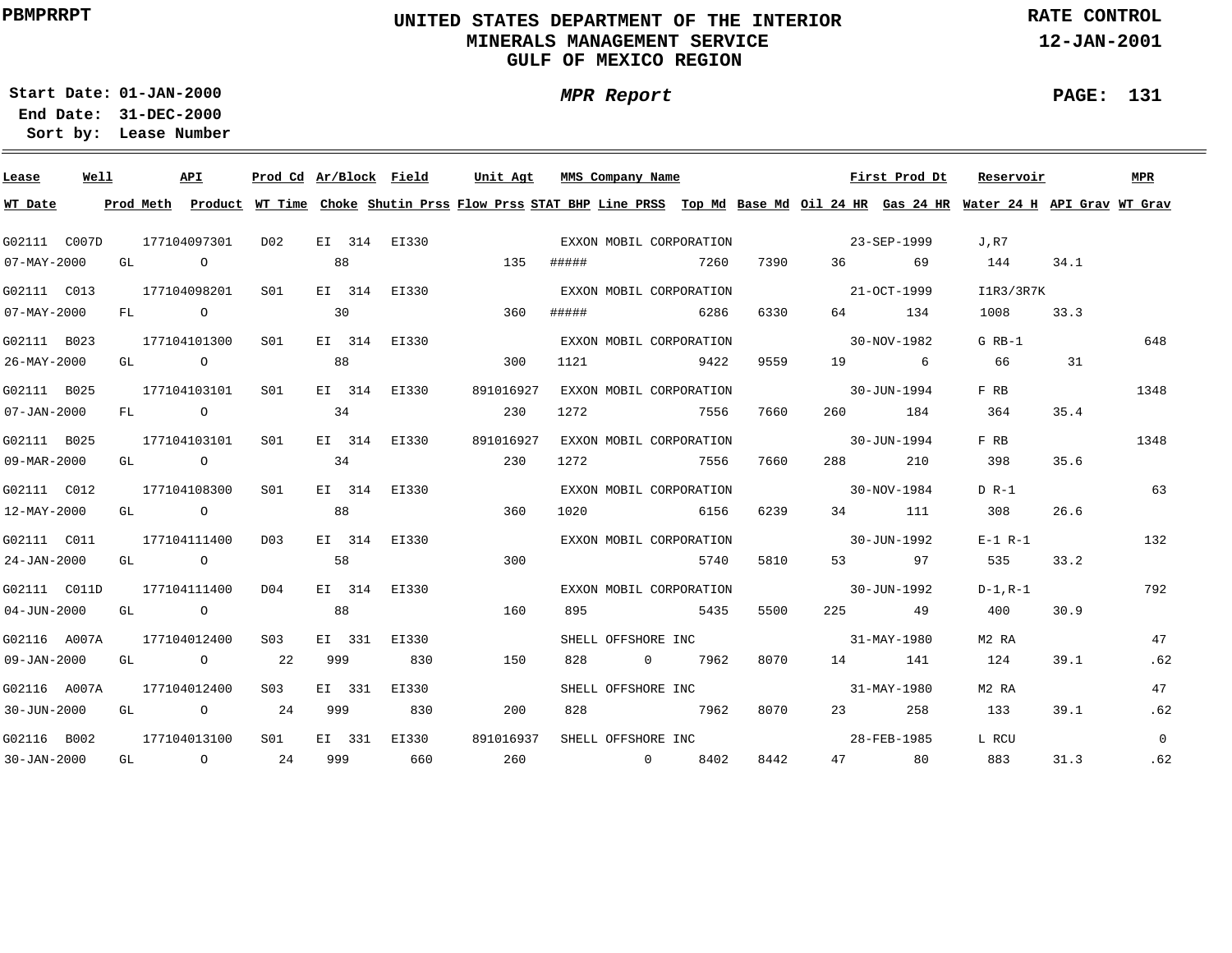### **UNITED STATES DEPARTMENT OF THE INTERIOR MINERALS MANAGEMENT SERVICEGULF OF MEXICO REGION**

**RATE CONTROL**

**12-JAN-2001**

**01-JAN-2000Start Date:31-DEC-2000 End Date:** 

**Lease Number Sort by:**

| Lease        | Well |    | API          | Prod Cd Ar/Block Field |     |        |                | Unit Agt |           |      | MMS Company Name   |           |      |           | First Prod Dt                     | Reservoir                                                                                                                               |                | MPR            |
|--------------|------|----|--------------|------------------------|-----|--------|----------------|----------|-----------|------|--------------------|-----------|------|-----------|-----------------------------------|-----------------------------------------------------------------------------------------------------------------------------------------|----------------|----------------|
| WT Date      |      |    |              |                        |     |        |                |          |           |      |                    |           |      |           |                                   | Prod Meth Product WT Time Choke Shutin Prss Flow Prss STAT BHP Line PRSS Top Md Base Md Oil 24 HR Gas 24 HR Water 24 H API Grav WT Grav |                |                |
| G02116 B002  |      |    | 177104013100 | S01                    |     |        | EI 331 EI330   |          | 891016937 |      |                    |           |      |           | SHELL OFFSHORE INC<br>28-FEB-1985 | L RCU                                                                                                                                   |                | $\Omega$       |
| 11-JUN-2000  |      |    | GL O         | 24                     | 999 |        | 660            | 190      |           |      | 8402               |           |      | 8442 72   | 127                               | 150                                                                                                                                     | 31.3           | .62            |
| G02116 B003  |      |    | 177104013801 | S01                    |     |        | EI 331 EI330   |          | 891016941 |      | SHELL OFFSHORE INC |           |      |           | $28 - OCT - 1997$                 | L RGU                                                                                                                                   |                |                |
| 14-JAN-2000  |      |    | FL O         | 17                     | 999 |        | $\overline{0}$ |          | 260       | 1171 | $\overline{0}$     | 7576      | 7634 | 128       | 169                               | 895                                                                                                                                     | 36.1           | .62            |
| G02116 B003  |      |    | 177104013801 | S01                    |     |        | EI 331 EI330   |          | 891016941 |      | SHELL OFFSHORE INC |           |      |           | $28 - OCT - 1997$                 | L RGU                                                                                                                                   |                |                |
| 14-JUN-2000  |      |    | FL 0 24      |                        | 999 |        |                |          | 290       | 1171 |                    | 7576      | 7634 | 133       | 129                               | 453                                                                                                                                     | 36.1           | .62            |
| G02116 B007D |      |    | 177104015900 | D02                    |     |        | EI 331 EI330   |          | 891016937 |      | SHELL OFFSHORE INC |           |      |           | $30 - NOV - 1978$                 | L RCU                                                                                                                                   |                | $\mathbf{0}$   |
| 13-JAN-2000  |      | FL | $\circ$ 6    |                        | 999 |        | 1100           |          | 260       | 1098 | $\overline{0}$     | 7871      | 7943 | 176 — 176 | 290                               | 1424                                                                                                                                    | 34.6           | .62            |
| G02116 B007D |      |    | 177104015900 | D02                    |     | EI 331 | EI330          |          | 891016937 |      |                    |           |      |           | SHELL OFFSHORE INC 30-NOV-1978    | L RCU                                                                                                                                   |                | $\overline{0}$ |
| 16-JUN-2000  |      | FL | $\circ$ 24   |                        | 999 |        | 1100           |          | 350       | 1098 | 7871               |           | 7943 |           | 165 61                            | 1480                                                                                                                                    | 34.6           | .62            |
| G02116 A014E |      |    | 177104016901 | D04                    |     | EI 331 | EI330          |          |           |      |                    |           |      |           | SHELL OFFSHORE INC 31-MAY-1993    | L RD                                                                                                                                    |                | $\overline{0}$ |
| 15-JAN-2000  |      |    | $GL$ G $17$  |                        |     |        | 33 0           |          | 175       |      | 768 0 7526         |           | 7554 |           | 92 116                            | 12                                                                                                                                      | 42.3           | .62            |
| G02116 A014E |      |    | 177104016901 | D04                    |     | EI 331 | EI330          |          |           |      |                    |           |      |           | SHELL OFFSHORE INC 31-MAY-1993    | L RD                                                                                                                                    |                | $\overline{0}$ |
| 28-JUN-2000  |      |    |              | GL G 24 999            |     |        | 1100           | 160      |           | 768  |                    | 1000 7526 | 7554 |           | 98 79                             | 28                                                                                                                                      | 42.3           | .62            |
| G02116 B012  |      |    | 177104020801 | S01                    |     | EI 331 | EI330          |          | 891016941 |      |                    |           |      |           | SHELL OFFSHORE INC 30-SEP-1997    | L RGU                                                                                                                                   |                |                |
| 30-JAN-2000  |      |    | FL 0 24      |                        | 999 |        | $\overline{0}$ |          | 190       | 1384 |                    | 0 7510    | 7616 |           | 442 776                           | 362                                                                                                                                     | 37             | .62            |
| G02116 B012  |      |    | 177104020801 | S01                    |     |        | EI 331 EI330   |          | 891016941 |      | SHELL OFFSHORE INC |           |      |           | 30-SEP-1997                       | L RGU                                                                                                                                   |                |                |
| 13-JUN-2000  |      |    | FL 0 24      |                        | 999 |        |                |          | 165       | 1384 |                    | 7510      | 7616 |           | 240<br>389                        | 108                                                                                                                                     | 37             | .62            |
| G02116 A026B |      |    | 177104022301 | S <sub>0.3</sub>       |     | EI 331 | EI330          |          |           |      | SHELL OFFSHORE INC |           |      |           | $30 - APR - 1990$                 | J RD                                                                                                                                    |                | 1229           |
| 14-JAN-2000  |      | FL | G $24$       |                        | 999 |        | 1400           |          | 840       | 914  | $\overline{0}$     | 7128      | 7152 |           | $0 \qquad \qquad$<br>2083         | $\overline{0}$                                                                                                                          | $\overline{0}$ | .62            |
| G02116 A026B |      |    | 177104022301 | S <sub>03</sub>        |     |        | EI 331 EI330   |          |           |      |                    |           |      |           | SHELL OFFSHORE INC 30-APR-1990    | J RD                                                                                                                                    |                | 1229           |
| 03-JUN-2000  |      |    | FL G 15      |                        |     |        | 999 500        |          | 220       |      | 914 1000 7128 7152 |           |      |           | $0$ 1861                          | $\overline{0}$                                                                                                                          | $\Omega$       | .62            |

# **MPR Report**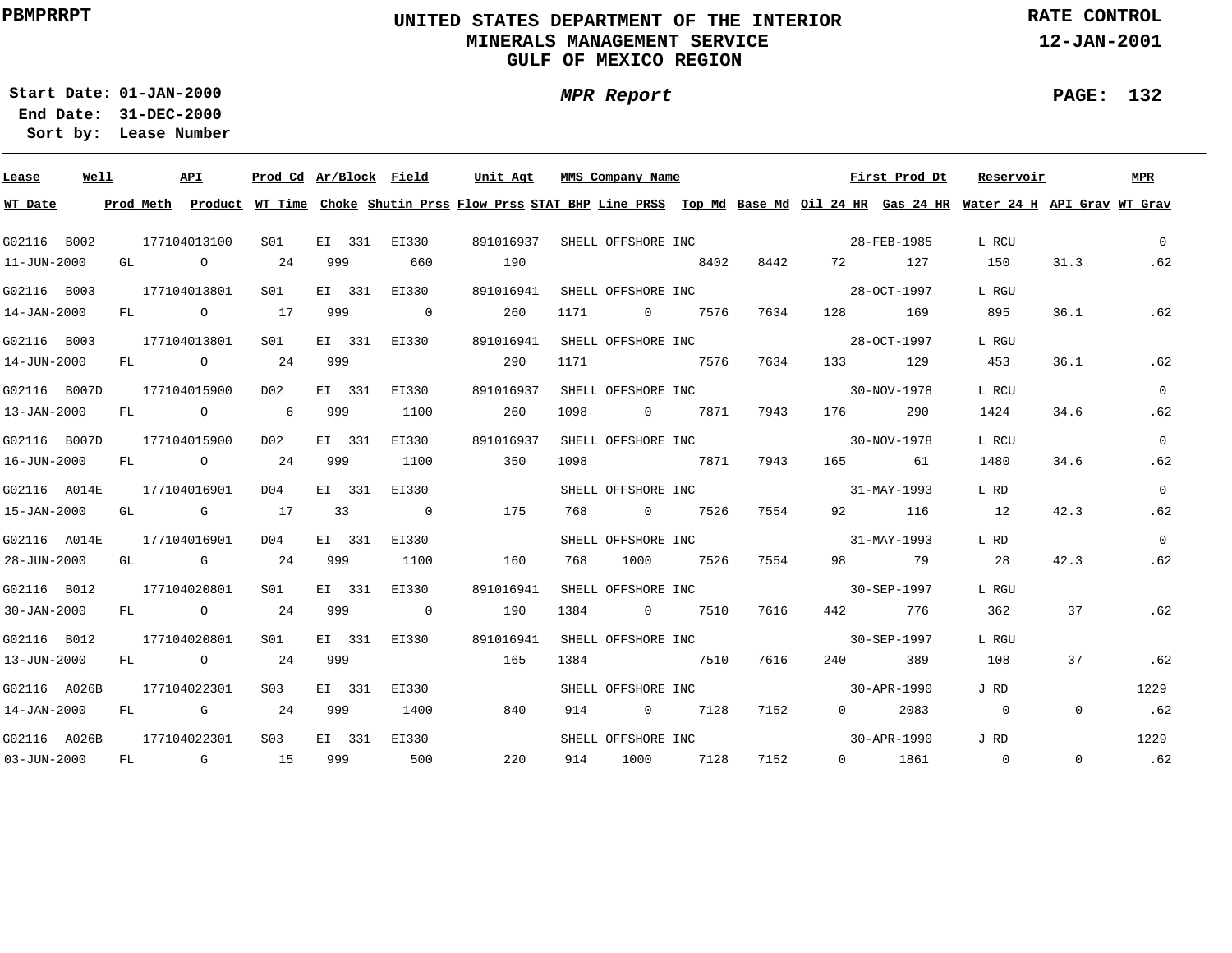### **UNITED STATES DEPARTMENT OF THE INTERIOR MINERALS MANAGEMENT SERVICEGULF OF MEXICO REGION**

**MPR Report**

**RATE CONTROL**

**12-JAN-2001**

**PAGE: 133**

**01-JAN-2000Start Date:31-DEC-2000 End Date:** 

| Lease        | Well |    | <b>API</b>                  |             | Prod Cd Ar/Block Field |        |              | Unit Agt  |      |      | MMS Company Name   |        |       |                                         | First Prod Dt     | Reservoir                                                                                                                               |         | MPR            |
|--------------|------|----|-----------------------------|-------------|------------------------|--------|--------------|-----------|------|------|--------------------|--------|-------|-----------------------------------------|-------------------|-----------------------------------------------------------------------------------------------------------------------------------------|---------|----------------|
| WT Date      |      |    |                             |             |                        |        |              |           |      |      |                    |        |       |                                         |                   | Prod Meth Product WT Time Choke Shutin Prss Flow Prss STAT BHP Line PRSS Top Md Base Md Oil 24 HR Gas 24 HR Water 24 H API Grav WT Grav |         |                |
| G02116 B016A |      |    | 177104023800                |             | S02                    |        | EI 331 EI330 | 891016941 |      |      |                    |        |       | SHELL OFFSHORE INC 30-APR-1985          |                   | L RGU                                                                                                                                   |         | $\Omega$       |
| 31-JAN-2000  |      | GL | $\overline{O}$              |             | 24                     | 999    | 800          |           | 120  | 1066 | $\overline{0}$     | 7506   | 7558  | 266 — 1                                 | 290               | 178                                                                                                                                     | $\circ$ | .62            |
| G02116 B016A |      |    | 177104023800                |             | S <sub>02</sub>        | EI 331 | EI330        | 891016941 |      |      | SHELL OFFSHORE INC |        |       |                                         | $30 - APR - 1985$ | L RGU                                                                                                                                   |         | $\Omega$       |
| 13-JUN-2000  |      |    | GL O                        |             | 24                     | 999    | 800          |           | 170  | 1066 |                    | 7506   | 7558  | 253                                     | 298               | 105                                                                                                                                     | 39.2    | .62            |
| G02116 B020  |      |    | 177104025600                |             | S <sub>01</sub>        | EI 331 | EI330        |           |      |      | SHELL OFFSHORE INC |        |       |                                         | 31-AUG-1989       | W RC                                                                                                                                    |         | $\Omega$       |
| 10-JAN-2000  |      | FL |                             | <b>G</b> 15 |                        | 999    | 3900         |           | 1100 |      | $\sim$ 0           | 11068  | 11164 |                                         | 291 638           | 679                                                                                                                                     | 40.5    | .62            |
| G02116 B020  |      |    | 177104025600                |             | S01                    | EI 331 | EI330        |           |      |      | SHELL OFFSHORE INC |        |       | $31 - \text{AUG} - 1989$                |                   | W RC                                                                                                                                    |         | $\Omega$       |
| 12-JUN-2000  |      | FL | $\mathbb G$                 |             | $\overline{9}$         | 999    | 1850         |           | 1050 |      | 1000               | 11068  | 11164 |                                         | 437 704           | 656                                                                                                                                     | 40.5    | .62            |
| G02116 B025  |      |    | 177104030100                |             | S01                    | EI 331 | EI330        | 891016941 |      |      |                    |        |       | SHELL OFFSHORE INC 31-MAY-1986          |                   | L RGU                                                                                                                                   |         | $\Omega$       |
| 30-JAN-2000  |      |    | GL $\qquad \qquad \circ$ 24 |             |                        | 999    | 1000         | 178       |      | 1181 | 0 7966             |        | 8072  |                                         | 40 201            | 140                                                                                                                                     | 36      | .62            |
| G02116 B025  |      |    | 177104030100                |             | S01                    | EI 331 | EI330        | 891016941 |      |      |                    |        |       | SHELL OFFSHORE INC 31-MAY-1986          |                   | L RGU                                                                                                                                   |         | $\Omega$       |
| 18-JUN-2000  |      |    |                             |             | GL 0 8 999             |        | 1000         | 190       |      | 1181 | 7966               |        | 8072  |                                         | 60 651            | 177                                                                                                                                     | 36      | .62            |
| G02116 B032  |      |    | 177104037300                |             | S01                    | EI 331 | EI330        | 891016932 |      |      |                    |        |       | SHELL OFFSHORE INC 31-MAR-1975          |                   | $I-1$ , RC                                                                                                                              |         | $\Omega$       |
| 19-JAN-2000  |      |    |                             |             | FL 0 6 999             |        | 600          |           | 160  | 1083 |                    | 0 9449 | 9570  |                                         | 179 238           | 761                                                                                                                                     | 31.5    | .62            |
| G02116 B032  |      |    | 177104037300                |             | S01                    |        | EI 331 EI330 | 891016932 |      |      | SHELL OFFSHORE INC |        |       |                                         | 31-MAR-1975       | 1-1,RC                                                                                                                                  |         | $\overline{0}$ |
| 15-JUN-2000  |      |    | FL O                        |             | 24                     | 999    | 600          |           | 110  | 1083 |                    | 9449   | 9570  |                                         | 55 103            | 454                                                                                                                                     | 31.5    | .62            |
| G02116 B037  |      |    | 177104139301                |             | S01                    | EI 331 | EI330        |           |      |      | SHELL OFFSHORE INC |        |       |                                         | 18-JUL-1995       | W RF2                                                                                                                                   |         |                |
| 09-JAN-2000  |      |    | FL G 14                     |             |                        | 999    | 4900         |           | 1300 | 3613 | $\overline{0}$     | 13652  | 14032 | 234                                     | 3147              | 1326                                                                                                                                    | 40.1    | .62            |
| G02116 B037  |      |    | 177104139301                |             | S01                    | EI 331 | EI330        |           |      |      | SHELL OFFSHORE INC |        |       | $18 - JUL - 1995$                       |                   | W RF2                                                                                                                                   |         |                |
| 10-JUN-2000  |      |    | $FL$ G 24                   |             |                        | 999    | 3900         |           | 775  | 3613 | 1000               | 13652  | 14032 | 134                                     | 1900              | 602                                                                                                                                     | 40.1    | .62            |
| G02118 A002  |      |    | 177104006900                |             | S <sub>01</sub>        |        | EI 338 EI330 |           |      |      |                    |        |       | TEXACO EXPLORATION AND PROD 31-JUL-1977 |                   | 8100S101                                                                                                                                |         | 29             |
| 12-APR-2000  |      |    | GL 0 24                     |             |                        |        | 128          |           | 95   |      | 75 8142 8160       |        |       |                                         | 23 40             | 207                                                                                                                                     | 23.1    | $\overline{0}$ |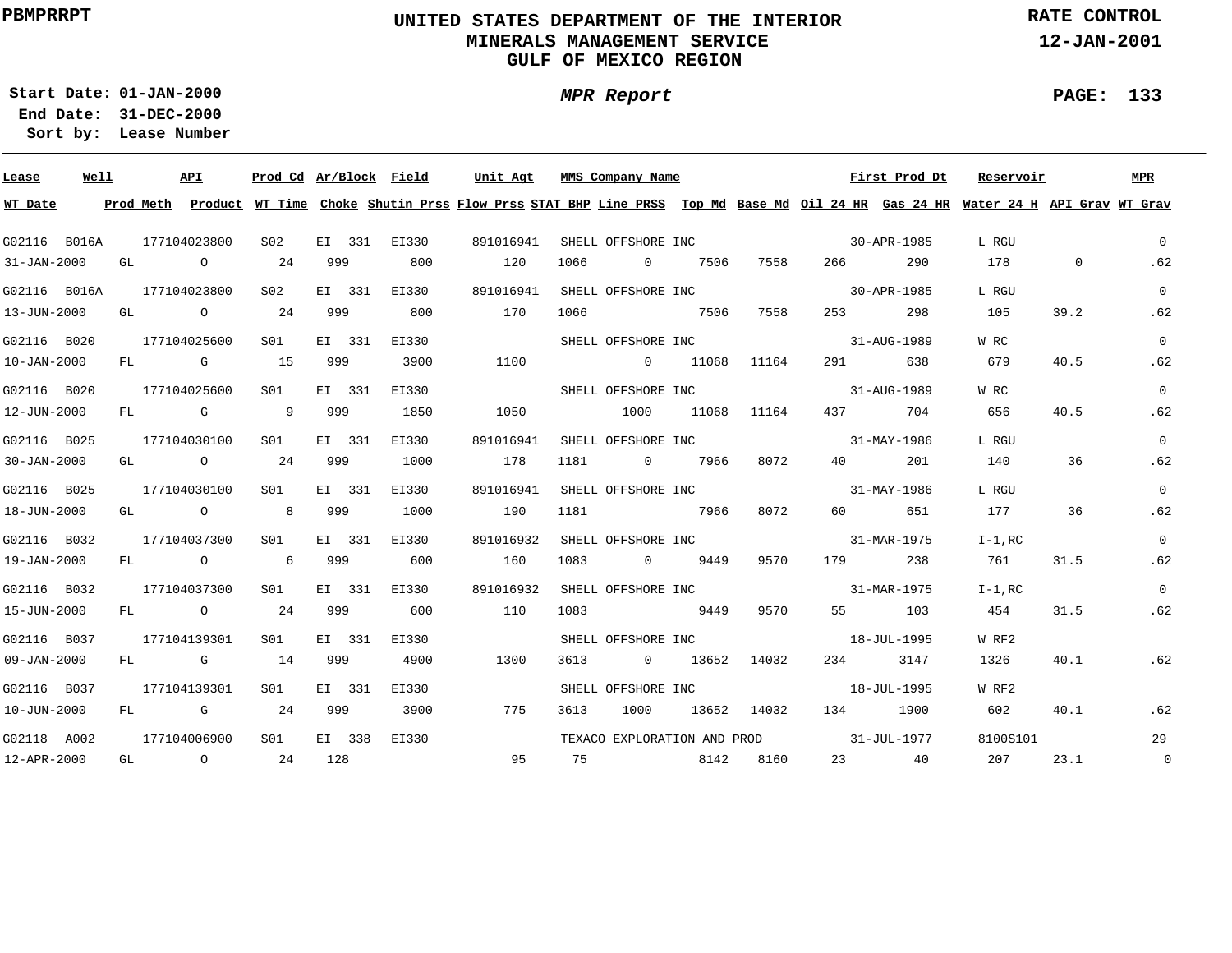### **UNITED STATES DEPARTMENT OF THE INTERIOR MINERALS MANAGEMENT SERVICEGULF OF MEXICO REGION**

**MPR Report**

**RATE CONTROL**

**12-JAN-2001**

**PAGE: 134**

÷

**01-JAN-2000Start Date:31-DEC-2000 End Date:** 

| Lease       | Well |    | API               |                 |        | Prod Cd Ar/Block Field | Unit Agt                                                                                                                                |      | MMS Company Name            |      |           |                                         | First Prod Dt | Reservoir      |      | <b>MPR</b>     |
|-------------|------|----|-------------------|-----------------|--------|------------------------|-----------------------------------------------------------------------------------------------------------------------------------------|------|-----------------------------|------|-----------|-----------------------------------------|---------------|----------------|------|----------------|
| WT Date     |      |    |                   |                 |        |                        | Prod Meth Product WT Time Choke Shutin Prss Flow Prss STAT BHP Line PRSS Top Md Base Md Oil 24 HR Gas 24 HR Water 24 H API Grav WT Grav |      |                             |      |           |                                         |               |                |      |                |
| G02118 A005 |      |    | 177104007203      | SO1             |        | EI 338 EI330           |                                                                                                                                         |      | TEXACO EXPLORATION AND PROD |      |           |                                         | 24-FEB-1997   | 4500S900       |      |                |
| 18-APR-2000 |      |    | GL O              | 24              | 24     |                        | 120                                                                                                                                     |      |                             | 8783 | 9640      | 167 1                                   | 113           | 36             | 32.2 | $\mathbf 0$    |
| G02118 A006 |      |    | 177104010402      | SO1             | EI 338 | EI330                  |                                                                                                                                         |      |                             |      |           | TEXACO EXPLORATION AND PROD 14-AUG-1997 |               | 4500S900       |      |                |
| 03-APR-2000 |      |    | GL O              | 24              | 128    |                        | 85                                                                                                                                      |      |                             | 8622 | 8638      |                                         | 9 43          | $\sim$ 1       | 29.3 | $\Omega$       |
| G02118 A007 |      |    | 177104010601      | S01             | EI 338 | EI330                  |                                                                                                                                         |      | TEXACO EXPLORATION AND PROD |      |           | $12 - AUG - 2000$                       |               | 5700 SEG 450   |      |                |
| 24-AUG-2000 |      |    | FL O              | 15              | 17     | 1976                   | 1734                                                                                                                                    |      |                             | 7229 | 7270      | 1062 438                                |               | $\sim$ 2       | 22.1 | .65            |
| G02118 A008 |      |    | 177104014601      | SO1             | EI 338 | EI330                  |                                                                                                                                         |      | TEXACO EXPLORATION AND PROD |      |           | 30-APR-1994                             |               | 7300 SEG280    |      | 1067           |
| 14-APR-2000 |      |    | GL O              | 24              | 128    |                        | 90                                                                                                                                      | 1201 |                             | 8660 | 9827      | 204                                     | 407           | 17             | 30.8 | $\overline{0}$ |
| G02118 A017 |      |    | 177104017201      | SO4             | EI 338 | EI330                  |                                                                                                                                         |      |                             |      |           | TEXACO EXPLORATION AND PROD 02-JUN-1997 |               | 7000' SEG 220  |      |                |
| 07-APR-2000 |      | GL | $\overline{O}$    | 24              | 128    |                        | 80                                                                                                                                      |      |                             | 7020 | 7040      | 77 — 20                                 | 107           | 47             | 28.9 | $\mathbf 0$    |
| G02118 A010 |      |    | 177104017301      | SO1             | EI 338 | EI330                  |                                                                                                                                         |      |                             |      |           | TEXACO EXPLORATION AND PROD 28-FEB-1994 |               | 7850 SEG670    |      | $\Omega$       |
| 29-APR-2000 |      |    | $FL$ G            | 24              | 11     | 1450                   | 810                                                                                                                                     | 2490 | 127                         | 8620 | 8720      |                                         | 0 957         | $\sim$ 3       | 64.3 | $\mathbf 0$    |
| G02118 A011 |      |    | 177104017700      | S02             | EI 338 | EI330                  |                                                                                                                                         |      | TEXACO EXPLORATION AND PROD |      |           | $31 - DEC - 1988$                       |               | 7300S220       |      | 125            |
| 09-APR-2000 |      |    | GL O              | 24              | 128    |                        | 78                                                                                                                                      | 790  |                             | 7612 | 7650      |                                         | 24 117        | $\overline{0}$ | 28.5 | $\overline{0}$ |
| G02118 A014 |      |    | 177104019801      | SO1             | EI 338 | EI330                  |                                                                                                                                         |      |                             |      |           | TEXACO EXPLORATION AND PROD 29-JUN-1999 |               | 8100 SEG510    |      |                |
| 10-APR-2000 |      |    | FL O              | 24              | 20     |                        | 1090                                                                                                                                    |      |                             |      | 8846 8875 |                                         | 236 75        | 944            | 28   | $\mathsf{O}$   |
| G02118 A012 |      |    | 177104019901      | SO1             | EI 338 | EI330                  |                                                                                                                                         |      |                             |      |           | TEXACO EXPLORATION AND PROD 21-APR-1997 |               | 7300S720       |      |                |
| 10-APR-2000 |      |    | GL O              | 24              | 128    |                        | 94                                                                                                                                      |      |                             | 8300 | 8500      | 57 — 1                                  | 57            | 14             | 30.9 | $\mathbf 0$    |
| G02118 A015 |      |    | 177104021801      | S <sub>01</sub> | EI 338 | EI330                  |                                                                                                                                         |      |                             |      |           | TEXACO EXPLORATION AND PROD 26-MAR-1997 |               | 5500' SEG730   |      |                |
| 24-APR-2000 |      |    | GL O              | 24              | 128    |                        | 88                                                                                                                                      |      |                             |      | 5997 6003 |                                         | 19 47         | 40             | 28.2 | $\mathbf 0$    |
| G02118 B001 |      |    | 177104024901      | SO1             | EI 338 | EI330                  |                                                                                                                                         |      |                             |      |           | TEXACO EXPLORATION AND PROD 31-JUL-1992 |               | 4500S900       |      | 133            |
| 10-APR-2000 |      | GL | $\overline{0}$ 24 |                 | 128    |                        | 82                                                                                                                                      | 416  |                             |      | 5422 6536 | 39                                      | 88            | 354            | 32.4 | $\overline{0}$ |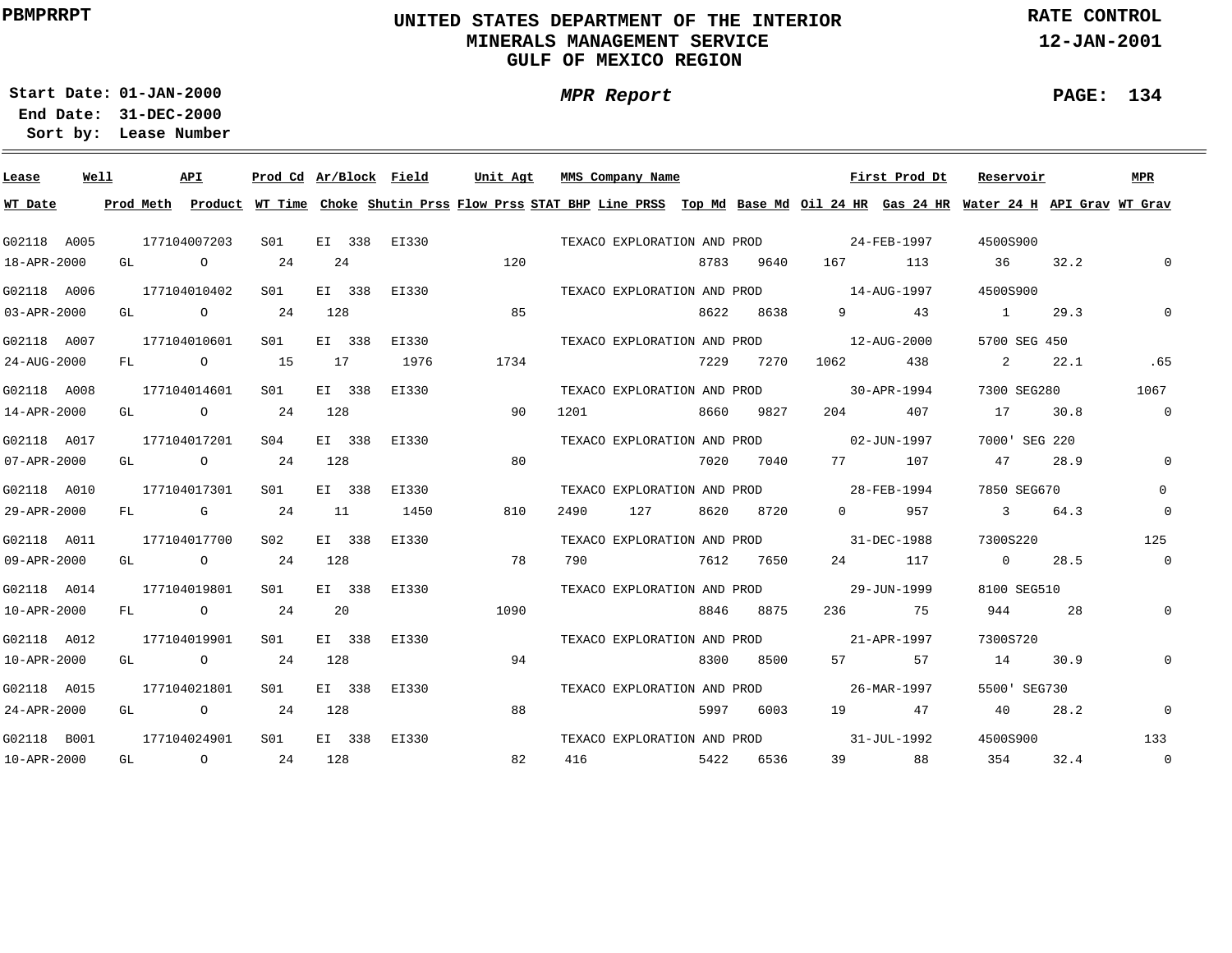### **UNITED STATES DEPARTMENT OF THE INTERIOR MINERALS MANAGEMENT SERVICEGULF OF MEXICO REGION**

**MPR Report**

**RATE CONTROL**

**12-JAN-2001**

**PAGE: 135**

÷

**01-JAN-2000Start Date:31-DEC-2000 End Date:** 

| Well<br>Lease     |    | API                                   |             | Prod Cd Ar/Block Field |           |              | Unit Agt                                                                                                                                |      | MMS Company Name            |       |             |                                                                                                                                                                                                                                 | First Prod Dt | Reservoir      |      | MPR                      |
|-------------------|----|---------------------------------------|-------------|------------------------|-----------|--------------|-----------------------------------------------------------------------------------------------------------------------------------------|------|-----------------------------|-------|-------------|---------------------------------------------------------------------------------------------------------------------------------------------------------------------------------------------------------------------------------|---------------|----------------|------|--------------------------|
| WT Date           |    |                                       |             |                        |           |              | Prod Meth Product WT Time Choke Shutin Prss Flow Prss STAT BHP Line PRSS Top Md Base Md Oil 24 HR Gas 24 HR Water 24 H API Grav WT Grav |      |                             |       |             |                                                                                                                                                                                                                                 |               |                |      |                          |
| G02118 B006       |    | 177104027301                          |             | SO1                    |           | EI 338 EI330 |                                                                                                                                         |      | TEXACO EXPLORATION AND PROD |       |             | $30 - NOV - 1992$                                                                                                                                                                                                               |               | 4500SEG700     |      | 519                      |
| 24-APR-2000       | GL |                                       | $\circ$     | 24                     | 128       |              | 95                                                                                                                                      | 1076 |                             | 6929  | 7939        | 240                                                                                                                                                                                                                             | 194           | 270            | 34.2 | $\overline{0}$           |
| G02118 B012       |    | 177104034306                          |             | S02                    | EI 338    | EI330        |                                                                                                                                         |      | TEXACO EXPLORATION AND PROD |       |             | 30-MAR-1998                                                                                                                                                                                                                     |               | 5500L890       |      |                          |
| 22-APR-2000       |    | GL O                                  |             | 24                     | 128       |              | 94                                                                                                                                      | 765  |                             | 6452  | 6462        | 162                                                                                                                                                                                                                             | 127           | 316            | 28.2 | $\mathbb O$              |
| G02118 B011       |    | 177104035100                          |             | S01                    | EI 338    | EI330        |                                                                                                                                         |      | TEXACO EXPLORATION AND PROD |       |             | $30 - SEP - 1983$                                                                                                                                                                                                               |               | 4500S900       |      | 253                      |
| 16-APR-2000       |    | GL O                                  |             | 24                     | 128       |              | 113                                                                                                                                     | 880  |                             | 6036  | 6153        | 296 — 10                                                                                                                                                                                                                        | 217           | 601            | 29.3 | $\overline{0}$           |
| G02118 B015       |    | 177104038000                          |             | S01                    | EI 338    | EI330        |                                                                                                                                         |      | TEXACO EXPLORATION AND PROD |       |             | $31 - JUL - 1988$                                                                                                                                                                                                               |               | 4500S900       |      | 384                      |
| $01 - APR - 2000$ | FL | $\overline{O}$                        |             | 24                     | 36        |              | 128                                                                                                                                     | 1381 |                             | 5684  | 5730        | 154                                                                                                                                                                                                                             | 612           | 54 —           | 37.2 | $\overline{\phantom{0}}$ |
| G02118 B014       |    | 177104038101                          |             | S01                    | EI 338    | EI330        |                                                                                                                                         |      |                             |       |             | TEXACO EXPLORATION AND PROD 30-SEP-1992                                                                                                                                                                                         |               | 5500SEG650     |      | 2059                     |
| 20-APR-2000       | FL | $\overline{O}$                        |             | 24                     | 37        |              | 166                                                                                                                                     | 2159 |                             | 8580  | 8678        | 499                                                                                                                                                                                                                             | 369           | 499            | 37.5 | $\overline{0}$           |
| G02118 B019       |    | 177104042601                          |             | S01                    | EI 338    | EI330        |                                                                                                                                         |      |                             |       |             | TEXACO EXPLORATION AND PROD 31-MAY-1992                                                                                                                                                                                         |               | 4500S900       |      | 453                      |
| $02 - APR - 2000$ |    | FL O                                  |             | 24                     | 128       |              | 118                                                                                                                                     |      |                             | 6215  | 7441        | 197 —                                                                                                                                                                                                                           | 1113          | 240            | 32.7 | $\overline{0}$           |
| G02118 A020       |    | 177104083700                          |             | SO1                    | EI 338    | EI330        |                                                                                                                                         |      |                             |       |             | TEXACO EXPLORATION AND PROD 31-MAY-1982                                                                                                                                                                                         |               | 8030S790       |      | $\Omega$                 |
| 21-APR-2000       |    | GL $\qquad \qquad 0 \qquad \qquad 24$ |             |                        | 128       |              | 88                                                                                                                                      | 3309 |                             | 8576  | 8614        | 109 — 109 — 109 — 109 — 109 — 109 — 109 — 109 — 109 — 109 — 109 — 109 — 109 — 109 — 109 — 109 — 109 — 109 — 109 — 109 — 109 — 109 — 109 — 109 — 109 — 109 — 109 — 109 — 109 — 100 — 100 — 100 — 100 — 100 — 100 — 100 — 100 — 1 | 106           | 231            | 32.9 | $\mathbf 0$              |
| G02118 A021       |    | 177104129303                          |             | S01                    | EI 338    | EI330        |                                                                                                                                         |      |                             |       |             | TEXACO EXPLORATION AND PROD 31-MAY-1993                                                                                                                                                                                         |               | 7000' SEG 220  |      | 177                      |
| 06-APR-2000       |    | GL O                                  |             | 24                     | 128       |              | 102                                                                                                                                     | 1930 | 7215                        |       | 8307        | 56 — 1                                                                                                                                                                                                                          | 220           | 26             | 34   | $\overline{\phantom{0}}$ |
| G02127 D004       |    | 177034083900                          |             | S03                    | $EC = 33$ | EC033        |                                                                                                                                         |      | MATRIX OIL & GAS INC        |       |             | $04 - APR - 2000$                                                                                                                                                                                                               |               | LK RD4         |      |                          |
| 20-APR-2000       |    | FL G                                  |             | 24                     | 25        | 3700         | 1500                                                                                                                                    |      | 970                         |       | 11577 11602 | 76 — 76                                                                                                                                                                                                                         | 7891          | $\overline{0}$ | 44   | .594                     |
| G02127 B006       |    | 177034084300                          |             | S03                    | $EC = 33$ | EC033        |                                                                                                                                         |      | MATRIX OIL & GAS INC        |       |             |                                                                                                                                                                                                                                 | 28-MAR-2000   | JA SERIES      |      |                          |
| 28-MAR-2000       | FL |                                       | $\mathbb G$ | 24                     | 15        | 3160         | 2825                                                                                                                                    |      | 325                         | 10316 | 10412       |                                                                                                                                                                                                                                 | 2969          | 13             | 44   | .584                     |
| G02137 C031B      |    | 177214011804                          |             | S <sub>0</sub> 3       | $SP$ 60   | SP061        | 754394018                                                                                                                               |      | VASTAR RESOURCES INC.       |       |             |                                                                                                                                                                                                                                 | 26-APR-2000   | K RKK-1        |      |                          |
| 20-MAY-2000       | GL | $\overline{a}$                        |             | 8                      | 36        |              | 176                                                                                                                                     |      |                             | 6437  | 6844        | 187 — 187                                                                                                                                                                                                                       | 658           | 10             | 30   | .71                      |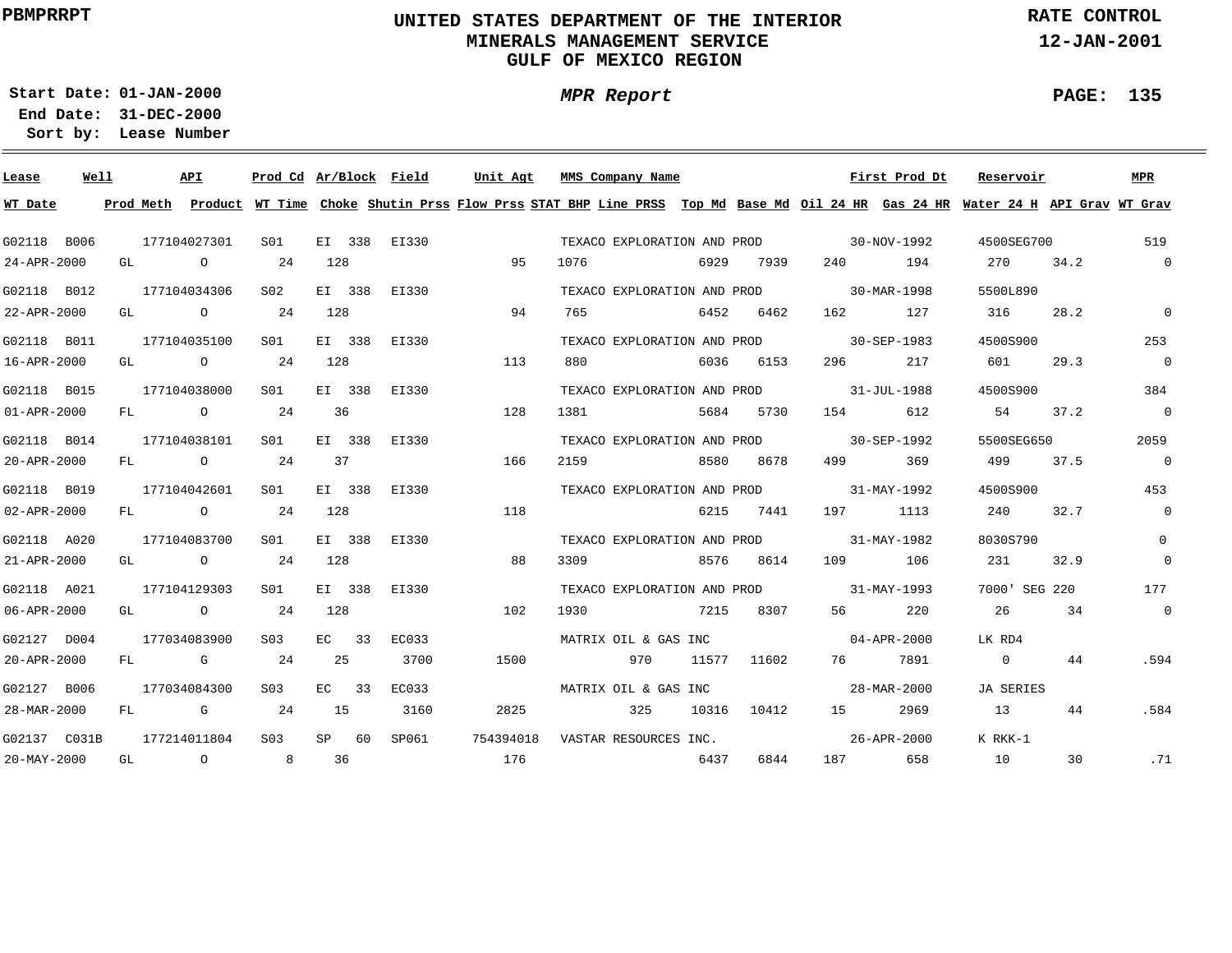### **UNITED STATES DEPARTMENT OF THE INTERIOR MINERALS MANAGEMENT SERVICEGULF OF MEXICO REGION**

**MPR Report**

**RATE CONTROL**

**12-JAN-2001**

**PAGE: 136**

**01-JAN-2000Start Date:31-DEC-2000 End Date:** 

| Lease             | Well |     |                | <b>API</b>                                           | Prod Cd Ar/Block Field     |           |    |       | Unit Agt                                                                                                                      |       | MMS Company Name      |       |       |                   | First Prod Dt            | Reservoir        |      | MPR |
|-------------------|------|-----|----------------|------------------------------------------------------|----------------------------|-----------|----|-------|-------------------------------------------------------------------------------------------------------------------------------|-------|-----------------------|-------|-------|-------------------|--------------------------|------------------|------|-----|
| WT Date           |      |     | Prod Meth      |                                                      |                            |           |    |       | Product WT Time Choke Shutin Prss Flow Prss STAT BHP Line PRSS Top Md Base Md Oil 24 HR Gas 24 HR Water 24 H API Grav WT Grav |       |                       |       |       |                   |                          |                  |      |     |
| G02137 D017A      |      |     | 177214016202   |                                                      | S <sub>02</sub>            | SP        | 60 | SP061 | 754394018                                                                                                                     |       | VASTAR RESOURCES INC. |       |       |                   | 30-MAY-2000              | LK STRAY RI      |      |     |
| 22-JUN-2000       |      | FL  |                | $\circ$                                              | $\overline{4}$             | 28        |    |       | 237                                                                                                                           |       |                       | 6942  | 7160  | 310               | 171                      | $\overline{0}$   | 37   | .69 |
| G02137 G001       |      |     | 177214032901   |                                                      | SO1                        | SP 60     |    | SP061 | 754394018                                                                                                                     |       | VASTAR RESOURCES INC. |       |       | 11-SEP-2000       |                          | MM RBB           |      |     |
| 03-OCT-2000       |      | GL  |                | $\circ$                                              | 6                          | 72        |    |       | 97                                                                                                                            | ##### |                       | 9130  | 9274  | 27                | 553                      | 15               | 39.3 | .69 |
| G02137 G019       |      |     | 177214035903   |                                                      | S01                        | SP        | 60 | SP061 | 754394018                                                                                                                     |       | VASTAR RESOURCES INC. |       |       |                   | $01 - OCT - 2000$        | LK2 R15          |      |     |
| 02-OCT-2000       |      | GL  |                | $\circ$                                              | 8                          | 20        |    |       | 478                                                                                                                           |       |                       | 7616  | 7799  | 451               | 273                      | 80               | 37   | .69 |
| G02137 G021       |      |     | 177214036201   |                                                      | SO1                        | <b>SP</b> | 60 | SP061 | 754394018                                                                                                                     |       | VASTAR RESOURCES INC. |       |       |                   | 31-MAR-2000              | MM RAA2          |      |     |
| 06-MAR-2000       |      | GL  |                | $\circ$                                              | $\overline{4}$             | 72        |    |       | 100                                                                                                                           |       |                       | 12109 | 12202 | $6 \quad \Box$    | 85                       | 571              | 38   | .7  |
| G02137 G031       |      |     | 177214038101   |                                                      | SO1                        | SP        | 60 | SP061 | 754394018                                                                                                                     |       | VASTAR RESOURCES INC. |       |       |                   | $02 - JUN - 2000$        | UMRAA023         |      |     |
| 10-JUN-2000       |      | FL  |                | $\circ$                                              | $\overline{\phantom{0}}$ 8 | 22        |    |       | 1112                                                                                                                          |       |                       | 11532 | 11593 | 521               | 1785                     | $\sim$ 1         | 37   | .69 |
| G02137 G032       |      |     | 177214038302   |                                                      | SO1                        | <b>SP</b> | 60 | SP061 | 754394018                                                                                                                     |       | VASTAR RESOURCES INC. |       |       |                   | $02 - \text{MAX} - 2000$ | ML RJ-5          |      |     |
| 09-MAY-2000       |      | FL  |                | $\overline{O}$ and $\overline{O}$ and $\overline{O}$ | 6                          | 20        |    |       | 859                                                                                                                           |       |                       | 6200  | 6305  | 667               | 743                      | $\sim$ 1         | 37   | .69 |
| G02137 G034       |      |     | 177214038901   |                                                      | SO1                        | SP        | 60 | SP061 | 754394018                                                                                                                     |       | VASTAR RESOURCES INC. |       |       | $18 - JUN - 2000$ |                          | LM B1 RAA0, 2, 3 |      |     |
| 06-JUL-2000       |      | FL  | $\overline{G}$ |                                                      | 8                          | 32        |    | 1800  | 1234                                                                                                                          |       | 1100                  | 12595 | 12710 | $\overline{0}$    | 3634                     | $\overline{0}$   |      | .68 |
| G02184 C015D      |      |     | 177224016503   |                                                      | D02                        | SP 77     |    | SP078 |                                                                                                                               |       | CHEVRON USA INC       |       |       |                   | 14-JUL-1999              | 12400 E          |      |     |
| $01 - MAX - 2000$ |      | FL. |                | G                                                    | 24                         | 28        |    | 1000  | 690                                                                                                                           |       | 425                   | 13977 | 14090 | 30 <sup>7</sup>   | 2275                     | 9                | 28   | .65 |
| G02184 C015       |      |     | 177224016503   |                                                      | DO1                        | SP 77     |    | SP078 |                                                                                                                               |       | CHEVRON USA INC       |       |       |                   | 16-SEP-1999              | 12900 E          |      |     |
| 13-MAY-2000       |      | FL  |                | G                                                    | 24                         | 20        |    | 2200  | 1283                                                                                                                          |       | 147                   | 14528 | 14682 | 101               | 1337                     | 403              | 51   | .65 |
| G02184 C022D      |      |     | 177224017103   |                                                      | D02                        | SP 77     |    | SP078 |                                                                                                                               |       | CHEVRON USA INC       |       |       |                   | 13-APR-1999              | 9200 C           |      |     |
| $01 - MAX - 2000$ |      | FL  |                | $G$ and $G$                                          | 24                         | 38        |    | 2400  | 1050                                                                                                                          | ##### | 450                   | 10124 | 10202 | 245               | 7271                     | 2                | 51   | .65 |
| G02184 C022       |      |     | 177224017103   |                                                      | D01                        | $SP$ 77   |    | SP078 |                                                                                                                               |       | CHEVRON USA INC       |       |       |                   | 13-APR-1999              | 9300 C           |      |     |
| 15-JUN-2000       |      | FL  |                | $\overline{O}$                                       | 24                         | 128       |    | 1200  |                                                                                                                               |       | 190                   | 10248 | 10368 |                   | 180 168                  | 237              | 40   | .65 |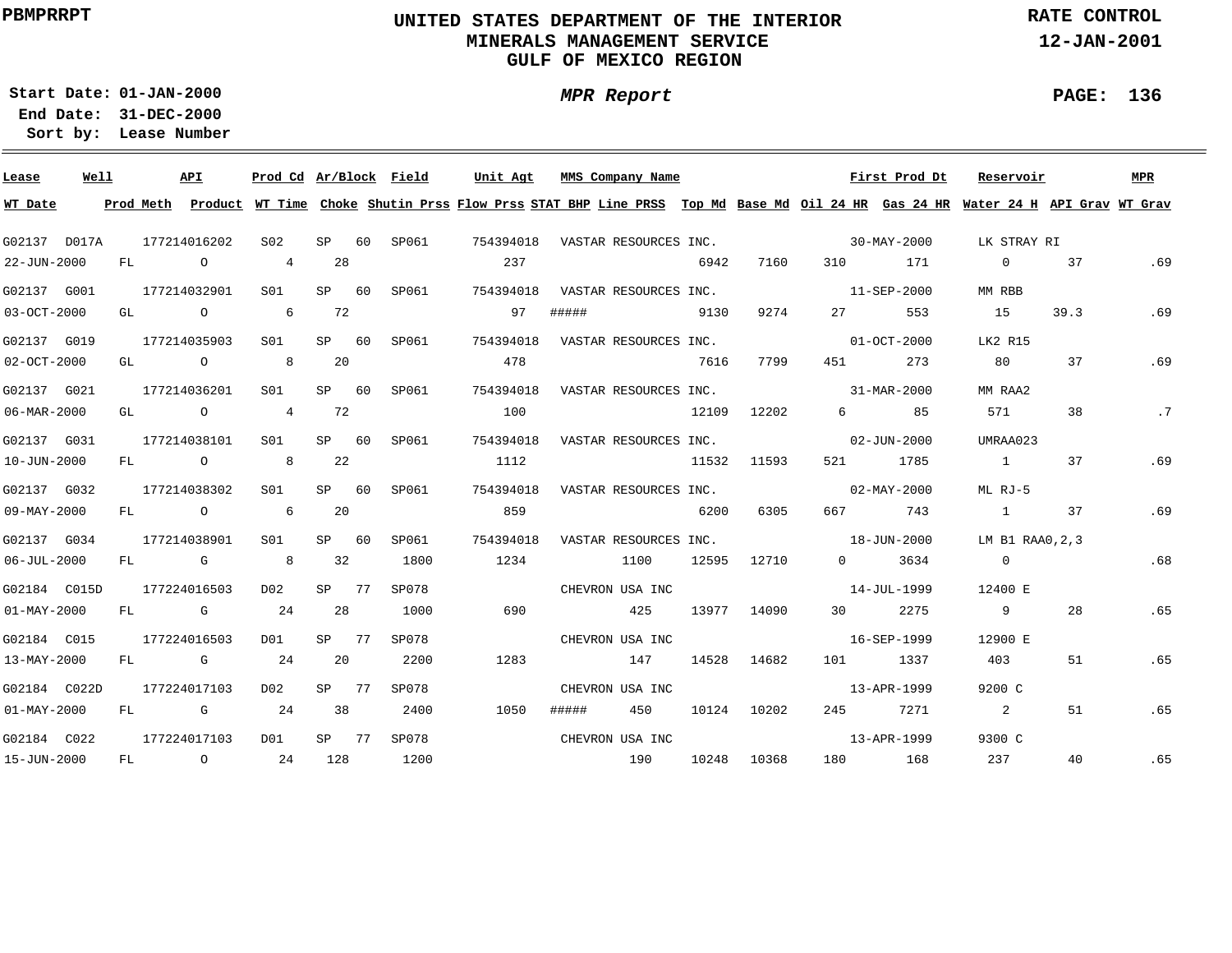### **UNITED STATES DEPARTMENT OF THE INTERIOR MINERALS MANAGEMENT SERVICEGULF OF MEXICO REGION**

**MPR Report**

**RATE CONTROL**

**12-JAN-2001**

**PAGE: 137**

÷

**01-JAN-2000Start Date:31-DEC-2000 End Date:** 

| Lease             | Well |        | API          | Prod Cd Ar/Block Field |        |       | Unit Agt  |      |      | MMS Company Name |                                          |             |                       | First Prod Dt         | Reservoir                                                                                                                                                                                                                                                                                     |                | <b>MPR</b>     |
|-------------------|------|--------|--------------|------------------------|--------|-------|-----------|------|------|------------------|------------------------------------------|-------------|-----------------------|-----------------------|-----------------------------------------------------------------------------------------------------------------------------------------------------------------------------------------------------------------------------------------------------------------------------------------------|----------------|----------------|
| WT Date           |      |        |              |                        |        |       |           |      |      |                  |                                          |             |                       |                       | Prod Meth Product WT Time Choke Shutin Prss Flow Prss STAT BHP Line PRSS Top Md Base Md Oil 24 HR Gas 24 HR Water 24 H API Grav WT Grav                                                                                                                                                       |                |                |
| G02220 A001       |      |        | 177024010002 | S01                    | WC 485 | WC507 | 754394008 |      |      |                  | AVIARA ENERGY CORPORATION 31-MAY-1987    |             |                       |                       | J-3                                                                                                                                                                                                                                                                                           |                | 5720           |
| 09-FEB-2000       |      | FL G   |              |                        | 56     | 475   | 275       | 1163 |      | 893              | 9360                                     | 9412        | $5^{\circ}$           | 3199                  | $\overline{8}$                                                                                                                                                                                                                                                                                | 51.3           |                |
| G02220 B006       |      |        | 177024108300 | S01                    | WC 485 | WC507 | 754394008 |      |      |                  | AVIARA ENERGY CORPORATION 09-JUN-1995    |             |                       |                       | M-3 SAND                                                                                                                                                                                                                                                                                      |                |                |
| 21-FEB-2000       |      | FL G   |              |                        | 30     | 900   | 630       | 5250 |      | 798              |                                          | 12660 12726 | 10                    | 3100                  | 10                                                                                                                                                                                                                                                                                            | 51.3           |                |
| G02220 A010       |      |        | 177024117800 | S01                    | WC 485 | WC507 | 754394008 |      |      |                  |                                          |             |                       |                       | J-4 SAND                                                                                                                                                                                                                                                                                      |                |                |
| 19-FEB-2000       |      | $FL$ G |              |                        | 30     | 500   | 290       |      |      | 787              |                                          | 11192 11232 |                       | 7 1400                | 6 <sup>6</sup>                                                                                                                                                                                                                                                                                | 51.3           |                |
| G02220 A011       |      |        | 177024118300 | S <sub>01</sub>        | WC 485 | WC507 | 754394008 |      |      |                  | AVIARA ENERGY CORPORATION 01-JAN-1998    |             |                       |                       | $J-3$                                                                                                                                                                                                                                                                                         |                |                |
| 06-MAR-2000       |      |        | FL G         |                        | 44     | 540   | 275       |      |      | 880              |                                          | 9884 9926   | $5^{\circ}$           | 2700                  | 5 <sub>5</sub>                                                                                                                                                                                                                                                                                | 51.3           |                |
| G02232 A014D      |      |        | 177024039000 | D02                    | WC 606 | WC620 |           |      |      |                  | LOUISIANA LAND AND EXPLORATI             |             |                       | $30 - APR - 1978$     | TA 3UL                                                                                                                                                                                                                                                                                        |                | $\Omega$       |
| $07 - JUN - 2000$ |      |        | GL G         |                        | 64     | 850   | 75        |      |      | 875              | 5190                                     | 5329        | $\Omega$ and $\Omega$ | 100                   | 49                                                                                                                                                                                                                                                                                            |                |                |
| G02234 C001       |      |        | 177024119300 | S <sub>01</sub>        | WC 620 | WC620 |           |      |      |                  | LOUISIANA LAND AND EXPLORATI 03-NOV-1998 |             |                       |                       | TP-1 SAND                                                                                                                                                                                                                                                                                     |                |                |
| 26-JUN-2000       |      |        | $FL$ G $G$   |                        | 53     | 3250  | 1875      | 5136 |      | 875              |                                          | 9187 9252   |                       | 1 23355               | 10                                                                                                                                                                                                                                                                                            |                |                |
| G02240 A001       |      |        | 177024022000 | S02                    | WC 642 | WC643 | 891013843 |      |      |                  | TEXACO EXPLORATION AND PROD 31-JAN-1980  |             |                       |                       | PLASEG600                                                                                                                                                                                                                                                                                     |                | 919            |
| 13-APR-2000       |      |        | FL G         | 24                     | 128    | 750   | 354       |      | 639  | 349              |                                          | 5630 5685   |                       | $0$ 452               | $\sim$ 0 $\sim$ 0 $\sim$ 0 $\sim$ 0 $\sim$ 0 $\sim$ 0 $\sim$ 0 $\sim$ 0 $\sim$ 0 $\sim$ 0 $\sim$ 0 $\sim$ 0 $\sim$ 0 $\sim$ 0 $\sim$ 0 $\sim$ 0 $\sim$ 0 $\sim$ 0 $\sim$ 0 $\sim$ 0 $\sim$ 0 $\sim$ 0 $\sim$ 0 $\sim$ 0 $\sim$ 0 $\sim$ 0 $\sim$ 0 $\sim$ 0 $\sim$ 0 $\sim$ 0 $\sim$ 0 $\sim$ | $\mathbf{0}$   | $\overline{0}$ |
| G02240 A004       |      |        | 177024023700 | S05                    | WC 642 | WC643 | 891013843 |      |      |                  | TEXACO EXPLORATION AND PROD 30-APR-1994  |             |                       |                       | Z SAND SEG650                                                                                                                                                                                                                                                                                 |                | 691            |
| 13-APR-2000       |      |        | FL G         | 24                     | 128    | 1210  | 382       | 1650 |      | 378              |                                          | 5040 5128   |                       | $0 \qquad \qquad 265$ | $\overline{0}$                                                                                                                                                                                                                                                                                | $\overline{0}$ | $\overline{0}$ |
| G02240 A007       |      |        | 177024024800 | S02                    | WC 642 | WC643 | 891013843 |      |      |                  | TEXACO EXPLORATION AND PROD 31-MAY-1994  |             |                       |                       | RSEG500                                                                                                                                                                                                                                                                                       |                | 2453           |
| 14-APR-2000       |      |        | FL G         | 24                     | 24     | 1380  | 660       | 1427 |      | 378              |                                          | 5156 5186   | $\Omega$ and $\Omega$ | 952                   | 891 — 100                                                                                                                                                                                                                                                                                     | $\Omega$       | $\overline{0}$ |
| G02240 A009       |      |        | 177024025600 | S02                    | WC 642 | WC643 | 891013843 |      |      |                  | TEXACO EXPLORATION AND PROD 23-JAN-1996  |             |                       |                       | A SAND, SEG 650                                                                                                                                                                                                                                                                               |                |                |
| 14-APR-2000       |      |        | FL G         | 24                     | 64     | 719   | 365       |      |      | 363              | 5615                                     | 5641        |                       | $0$ 1111              | $\overline{0}$                                                                                                                                                                                                                                                                                | $\overline{0}$ | $\overline{0}$ |
| G02240 A010       |      |        | 177024026001 | S01                    | WC 642 | WC643 | 891013843 |      |      |                  | TEXACO EXPLORATION AND PROD 24-APR-1998  |             |                       |                       | 5800 'SD, SEG580                                                                                                                                                                                                                                                                              |                |                |
| 12-APR-2000       |      |        | $FL$ G 24    |                        | 64     | 1680  | 910       |      | 2317 | 886 18           |                                          | 7086 7206   |                       | 5 5508                | 245 40                                                                                                                                                                                                                                                                                        |                | $\mathbf 0$    |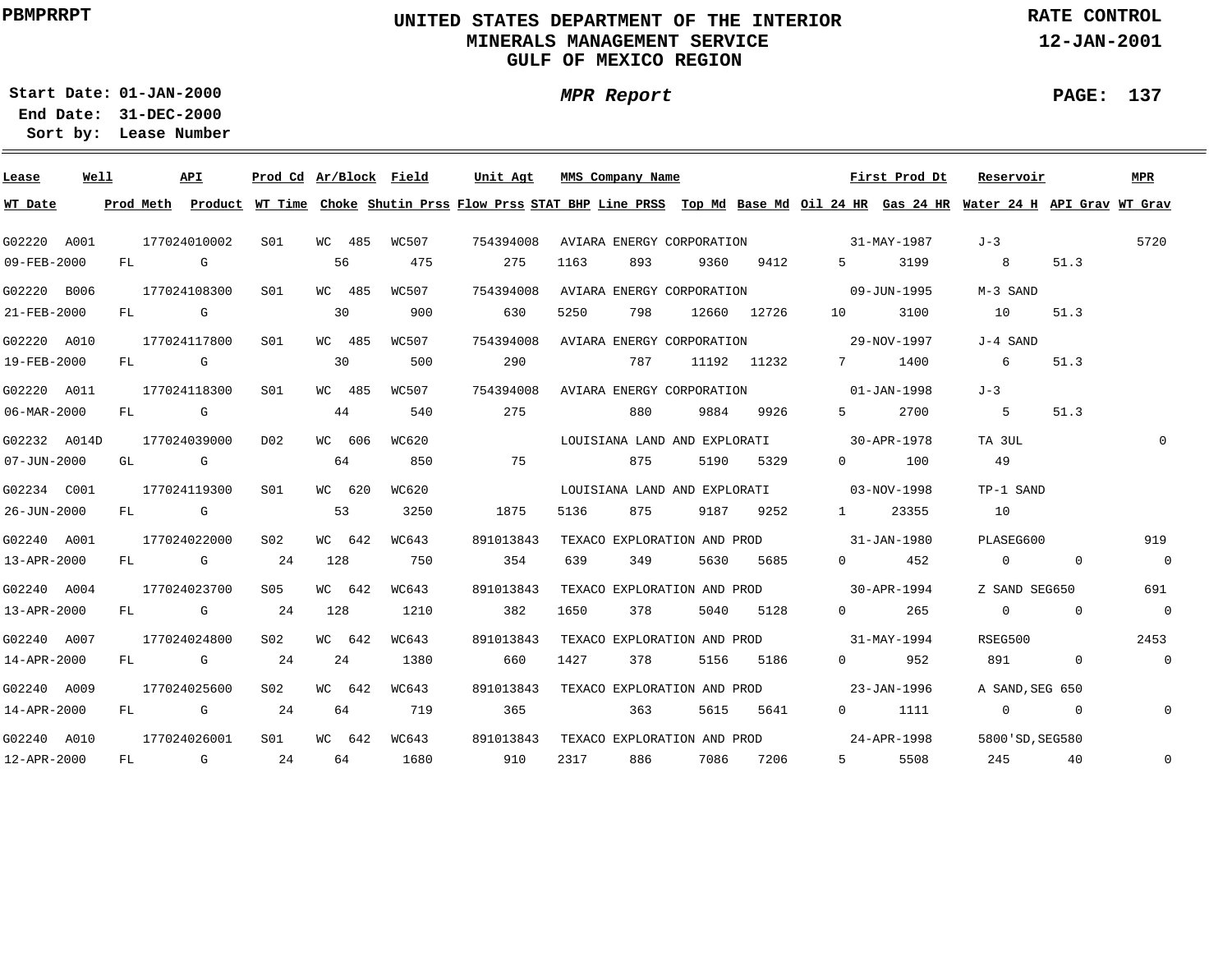### **UNITED STATES DEPARTMENT OF THE INTERIOR MINERALS MANAGEMENT SERVICEGULF OF MEXICO REGION**

**MPR Report**

**RATE CONTROL**

**12-JAN-2001**

**PAGE: 138**

÷

**01-JAN-2000Start Date:31-DEC-2000 End Date:** 

| Lease             | Well |    | API                                                                                                                                                                                                                            | Prod Cd Ar/Block Field |                |        |       | Unit Agt                                                                                                                                |      | MMS Company Name                        |      |             |                                                     | First Prod Dt | Reservoir         |                | MPR         |
|-------------------|------|----|--------------------------------------------------------------------------------------------------------------------------------------------------------------------------------------------------------------------------------|------------------------|----------------|--------|-------|-----------------------------------------------------------------------------------------------------------------------------------------|------|-----------------------------------------|------|-------------|-----------------------------------------------------|---------------|-------------------|----------------|-------------|
| WT Date           |      |    |                                                                                                                                                                                                                                |                        |                |        |       | Prod Meth Product WT Time Choke Shutin Prss Flow Prss STAT BHP Line PRSS Top Md Base Md Oil 24 HR Gas 24 HR Water 24 H API Grav WT Grav |      |                                         |      |             |                                                     |               |                   |                |             |
| G02241 A006       |      |    | 177024024700                                                                                                                                                                                                                   | S <sub>02</sub>        |                | WC 643 | WC643 | 891013843                                                                                                                               |      |                                         |      |             | TEXACO EXPLORATION AND PROD 31-JAN-1981             |               | PLA GII           |                |             |
| 06-APR-2000       |      | FL | and the control of the control of the control of the control of the control of the control of the control of the control of the control of the control of the control of the control of the control of the control of the cont | 24                     |                | 64     | 710   | 384                                                                                                                                     | 719  | 378                                     | 5030 | 5070        | $\Omega$                                            | 1150          | $\overline{0}$    | $\Omega$       | $\mathbf 0$ |
| G02241 A014       |      |    | 177024028001                                                                                                                                                                                                                   | S <sub>01</sub>        |                | WC 643 | WC643 | 891013843                                                                                                                               |      | TEXACO EXPLORATION AND PROD             |      |             | 20-MAR-1998                                         |               | 5800' SEG 500     |                |             |
| 07-APR-2000       |      |    | FL G                                                                                                                                                                                                                           | 24                     |                | 64     | 1220  | 378                                                                                                                                     | 1950 | 377                                     | 9088 | 9137        | $\Omega$ and $\Omega$                               | 886           | 180               | $\overline{0}$ | $\Omega$    |
| G02241 A017       |      |    | 177024029500                                                                                                                                                                                                                   | D04                    |                | WC 643 | WC643 | 891013843                                                                                                                               |      | TEXACO EXPLORATION AND PROD             |      |             | $19 - JUL - 1999$                                   |               | V SD SEG 900      |                |             |
| 07-APR-2000       |      |    | $FL$ G                                                                                                                                                                                                                         | 24                     |                | 64     | 1050  | 379                                                                                                                                     | 1570 | 378                                     | 3928 | 3998        | $0 \qquad \qquad$                                   | 578           | $\overline{0}$    | $\sim$ 0       | $\Omega$    |
| G02241 A017D      |      |    | 177024029500                                                                                                                                                                                                                   | D <sub>0</sub> 3       |                | WC 643 | WC643 | 891013843                                                                                                                               |      |                                         |      |             | TEXACO EXPLORATION AND PROD 15-MAY-1998             |               | O SEG 700         |                |             |
| 12-APR-2000       |      | FL | <b>G</b> G                                                                                                                                                                                                                     | 24                     |                | 64     | 1300  | 881                                                                                                                                     | 1413 | 872                                     | 3262 | 3318        | $0 \qquad \qquad$                                   | 4071          | $\overline{0}$    | $\overline{0}$ |             |
| G02241 B009D      |      |    | 177024111000                                                                                                                                                                                                                   | D03                    |                | WC 643 | WC643 |                                                                                                                                         |      |                                         |      |             | TEXACO EXPLORATION AND PROD 13-APR-1999             |               | $C-SAND$ SEG. 280 |                |             |
| 05-APR-2000       |      | FL | and the control of the control of the control of the control of the control of the control of the control of the control of the control of the control of the control of the control of the control of the control of the cont | 24                     |                | 24     | 1112  | 516                                                                                                                                     | 1640 | 515                                     | 8411 | 8453        | $\Omega$                                            | 480           | 782               | $\Omega$       |             |
| G02241 B009       |      |    | 177024111000                                                                                                                                                                                                                   | D02                    |                | WC 643 | WC643 |                                                                                                                                         |      | TEXACO EXPLORATION AND PROD             |      |             |                                                     | 29-MAR-1999   | 5300 SEG 280      |                |             |
| 29-APR-2000       |      |    | FL G                                                                                                                                                                                                                           | 24                     | 19             |        | 812   | 610                                                                                                                                     | 1260 | 550                                     | 9404 | 9415        | $\Omega$                                            | 617           | 48                | $\sim$ 0       | 0           |
| G02267 B008       |      |    | 177024098801                                                                                                                                                                                                                   | SO1                    |                | EC 371 | WC643 |                                                                                                                                         |      |                                         |      |             | TEXACO EXPLORATION AND PROD 29-FEB-1996             |               | 5800 'SD, SEG380  |                |             |
| 29-APR-2000       |      |    | FL G                                                                                                                                                                                                                           | 24                     | 6 <sup>6</sup> |        | 2100  | 905                                                                                                                                     | 2336 | 546                                     | 8890 | 9020        | $0 \qquad \qquad$                                   | 1135          | 192               | $\sim$ 0       | $\mathbf 0$ |
| G02267 A002       |      |    | 177044094300                                                                                                                                                                                                                   | S01                    |                | EC 371 | WC643 |                                                                                                                                         |      |                                         |      |             | TEXACO EXPLORATION AND PROD 19-MAY-1998             |               | ANGB-1 SEG 800    |                |             |
| 01-APR-2000       |      |    | FL G                                                                                                                                                                                                                           | 24                     | 35             |        | 4030  | 1269                                                                                                                                    |      | 1075                                    |      | 14338 14382 | 277 — 277                                           | 7369          | 30                | 47             | $\Omega$    |
| G02274 A002A      |      |    | 177064038600                                                                                                                                                                                                                   | SO2                    |                | VR 369 | VR369 |                                                                                                                                         |      |                                         |      |             | 891016149C TRANSWORLD EXPLORATION AND P 31-OCT-1990 |               | TA-7/7L/7B 1      |                | 22          |
| $02 - JUN - 2000$ |      | GL | $\overline{a}$                                                                                                                                                                                                                 |                        | 999            |        | 355   | 75                                                                                                                                      | 1160 |                                         | 6040 | 6380        | 7                                                   | 11            | 29                | 36.7           |             |
| G02274 A004A      |      |    | 177064039400                                                                                                                                                                                                                   | S <sub>02</sub>        |                | VR 369 | VR369 |                                                                                                                                         |      | 891016149C TRANSWORLD EXPLORATION AND P |      |             |                                                     | 31-JUL-1989   | TA-7/7L/7B 1      |                | 81          |
| $04 - JUN - 2000$ |      | GL | $\overline{a}$                                                                                                                                                                                                                 |                        | 999            |        | 740   | 100                                                                                                                                     | 785  |                                         | 5322 | 5533        | 16                                                  | 27            | 132               | 35.9           |             |
| G02274 A010       |      |    | 177064040900                                                                                                                                                                                                                   | S <sub>01</sub>        |                | VR 369 | VR369 |                                                                                                                                         |      | 891016149C TRANSWORLD EXPLORATION AND P |      |             | 31-DEC-1982                                         |               | TA-7/7L/7B 1      |                | 35          |
| 26-MAY-2000       |      | GL | $\overline{O}$                                                                                                                                                                                                                 |                        | 999            |        | 380   | 90                                                                                                                                      | 72   |                                         | 5616 | 5624        |                                                     | 15 12         | 99                | 35.5           |             |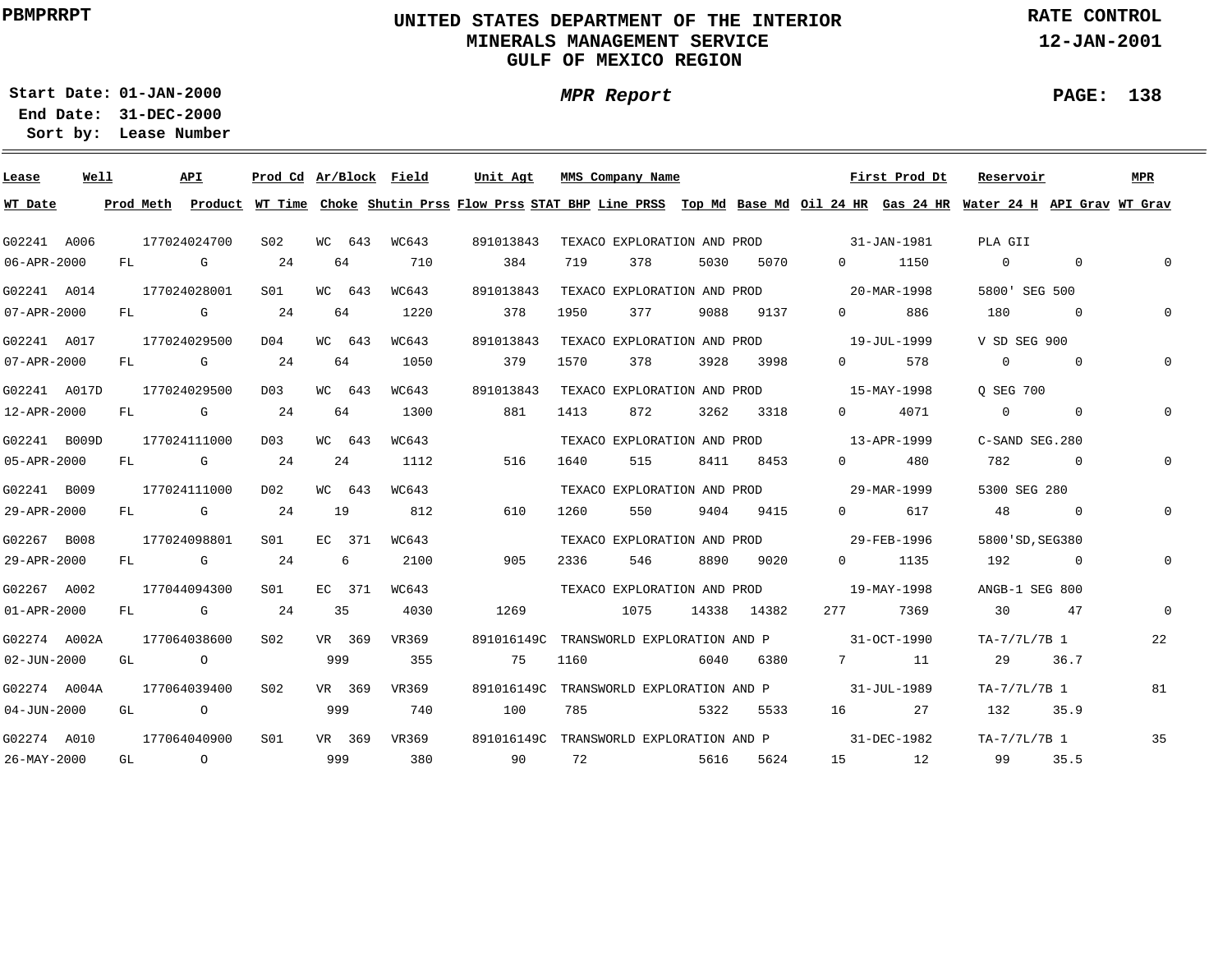### **UNITED STATES DEPARTMENT OF THE INTERIOR MINERALS MANAGEMENT SERVICEGULF OF MEXICO REGION**

**MPR Report**

**RATE CONTROL**

**12-JAN-2001**

**PAGE: 139**

÷

**01-JAN-2000Start Date:**

| Lease             | Well |  | API                                                                                                                                                                                                                            |            |     |        | Prod Cd Ar/Block Field | Unit Agt | MMS Company Name                                                                                                                        |                 |           |                                                                                                                                                                                                                                                                                                                                    | First Prod Dt | Reservoir      |      | MPR            |
|-------------------|------|--|--------------------------------------------------------------------------------------------------------------------------------------------------------------------------------------------------------------------------------|------------|-----|--------|------------------------|----------|-----------------------------------------------------------------------------------------------------------------------------------------|-----------------|-----------|------------------------------------------------------------------------------------------------------------------------------------------------------------------------------------------------------------------------------------------------------------------------------------------------------------------------------------|---------------|----------------|------|----------------|
| WT Date           |      |  |                                                                                                                                                                                                                                |            |     |        |                        |          | Prod Meth Product WT Time Choke Shutin Prss Flow Prss STAT BHP Line PRSS Top Md Base Md Oil 24 HR Gas 24 HR Water 24 H API Grav WT Grav |                 |           |                                                                                                                                                                                                                                                                                                                                    |               |                |      |                |
| G02274 A008S      |      |  | 177064041201                                                                                                                                                                                                                   | S01 VR 369 |     |        | VR369                  |          | 891016149C TRANSWORLD EXPLORATION AND P 31-DEC-1994                                                                                     |                 |           |                                                                                                                                                                                                                                                                                                                                    |               | TRIM A-6       |      | $\mathbf{0}$   |
| 25-MAY-2000       |      |  | FL G                                                                                                                                                                                                                           |            | 999 |        | 1000                   | 80       | 1567                                                                                                                                    | 919 4482 4604   |           |                                                                                                                                                                                                                                                                                                                                    | 0 176         | 114            |      |                |
| G02274 A011       |      |  | 177064042300                                                                                                                                                                                                                   | SO1        |     | VR 369 | VR369                  |          | 891016149C TRANSWORLD EXPLORATION AND P 31-AUG-1980                                                                                     |                 |           |                                                                                                                                                                                                                                                                                                                                    |               | TA7/7L FB3     |      | 102            |
| $07 - JUN - 2000$ |      |  | GL O                                                                                                                                                                                                                           |            | 999 |        | 700                    | 100      | 682 4726 4802                                                                                                                           |                 |           | 51 7                                                                                                                                                                                                                                                                                                                               | 66            | 136 37         |      |                |
| G02274 A014       |      |  | 177064073400                                                                                                                                                                                                                   | S01        |     | VR 369 | VR369                  |          | TRANSWORLD EXPLORATION AND P 31-DEC-1994                                                                                                |                 |           |                                                                                                                                                                                                                                                                                                                                    |               | TRIM A-8       |      | $\overline{0}$ |
| $08 - JUN - 2000$ |      |  | GL G G COMPUTER COMPUTER COMPUTER COMPUTER COMPUTER COMPUTER COMPUTER COMPUTER COMPUTER COMPUTER COMPUTER COMPUTER COMPUTER COMPUTER COMPUTER COMPUTER COMPUTER COMPUTER COMPUTER COMPUTER COMPUTER COMPUTER COMPUTER COMPUTER |            | 64  |        | 1425                   |          | 175                                                                                                                                     | 893 10416 10620 |           | $\overline{0}$ and $\overline{0}$ and $\overline{0}$ and $\overline{0}$ and $\overline{0}$ and $\overline{0}$ and $\overline{0}$ and $\overline{0}$ and $\overline{0}$ and $\overline{0}$ and $\overline{0}$ and $\overline{0}$ and $\overline{0}$ and $\overline{0}$ and $\overline{0}$ and $\overline{0}$ and $\overline{0}$ and | 944           | 876            |      |                |
| G02275 A003B      |      |  | 177064038800                                                                                                                                                                                                                   | S03        |     |        | VR 370 VR369           |          | 891016149C TRANSWORLD EXPLORATION AND P 12-JAN-1997                                                                                     |                 |           |                                                                                                                                                                                                                                                                                                                                    |               | TA-7/7LFB5     |      |                |
| $03 - JUN - 2000$ |      |  | GL O O                                                                                                                                                                                                                         |            | 999 |        | 700                    | 75       |                                                                                                                                         |                 | 6255 6300 |                                                                                                                                                                                                                                                                                                                                    | 17 44         | 26 34.3        |      |                |
| G02275 A006A      |      |  | 177064040000                                                                                                                                                                                                                   | S02        |     |        | VR 370 VR369           |          | 891016149C TRANSWORLD EXPLORATION AND P 31-JUL-1989                                                                                     |                 |           |                                                                                                                                                                                                                                                                                                                                    |               | TA7/7L FB3     |      | 305            |
| $01 - JUN - 2000$ |      |  | GL O                                                                                                                                                                                                                           |            | 999 |        | 425                    | 80       | 461 5388 5642                                                                                                                           |                 |           |                                                                                                                                                                                                                                                                                                                                    | 261 151       | 41 35.7        |      |                |
| G02275 C004       |      |  | 177064040702                                                                                                                                                                                                                   | SO1        |     |        | VR 370 VR370           |          | 891016149E TRANSWORLD EXPLORATION AND P 31-MAY-1998                                                                                     |                 |           |                                                                                                                                                                                                                                                                                                                                    |               | G SAND         |      |                |
| 27-MAY-2000       |      |  | FL G                                                                                                                                                                                                                           |            | 48  |        | 500                    |          | 300 1160                                                                                                                                |                 |           | 5623 5667 0 2515                                                                                                                                                                                                                                                                                                                   |               | 2              |      |                |
| G02275 C005       |      |  | 177064041802                                                                                                                                                                                                                   | D01        |     |        | VR 370 VR370           |          | 891016149E TRANSWORLD EXPLORATION AND P 30-JUN-1998                                                                                     |                 |           |                                                                                                                                                                                                                                                                                                                                    |               | H SAND         |      |                |
| 30-MAY-2000       |      |  | FL G                                                                                                                                                                                                                           |            | 18  |        | 1360                   | 440      | 1140                                                                                                                                    |                 | 5838 5868 |                                                                                                                                                                                                                                                                                                                                    | $0 \t 305$    | 334            |      |                |
| G02275 C007       |      |  | 177064081301                                                                                                                                                                                                                   | S01        |     |        | VR 370 VR370           |          | 891016149E TRANSWORLD EXPLORATION AND P 31-DEC-1998                                                                                     |                 |           |                                                                                                                                                                                                                                                                                                                                    |               | G SAND         |      |                |
| 31-MAY-2000       |      |  | GL G                                                                                                                                                                                                                           |            | 48  |        | 690                    | 265      | 1130                                                                                                                                    |                 | 7218 7314 |                                                                                                                                                                                                                                                                                                                                    | 2 37          | 4              |      |                |
| G02275 C008       |      |  | 177064081400                                                                                                                                                                                                                   | S02        |     |        | VR 370 VR370           |          | 891016149E TRANSWORLD EXPLORATION AND P 28-AUG-1999                                                                                     |                 |           |                                                                                                                                                                                                                                                                                                                                    |               | G SAND         |      |                |
| $01 - JUN - 2000$ |      |  | FL G                                                                                                                                                                                                                           |            | 32  |        | 820                    | 295      | 1110                                                                                                                                    | 5457            | 5528      |                                                                                                                                                                                                                                                                                                                                    | 2 1552        | $\sim$ 2       | 62.5 |                |
| G02279 A014       |      |  | 177084026802                                                                                                                                                                                                                   | S03        |     | SM 106 |                        | SM115    | FORCENERGY INC                                                                                                                          |                 |           |                                                                                                                                                                                                                                                                                                                                    | 04-NOV-2000   | $O - 2$        |      |                |
| $04 - NOV - 2000$ |      |  | $FL$ G 24                                                                                                                                                                                                                      |            |     |        |                        | 2300     |                                                                                                                                         | 8714            | 8724      |                                                                                                                                                                                                                                                                                                                                    | 43 830        | $\overline{0}$ |      |                |
| G02280 A004A      |      |  | 177084009700                                                                                                                                                                                                                   | S02        |     |        | SM 130 SM130           |          |                                                                                                                                         |                 |           |                                                                                                                                                                                                                                                                                                                                    |               | H2 RC1         |      | 413            |
| 16-JAN-2000       |      |  | GL $\qquad \qquad 0 \qquad \qquad 14$                                                                                                                                                                                          |            |     |        | 999 1111               | 120      | 1234 0 4648                                                                                                                             |                 | 4685      |                                                                                                                                                                                                                                                                                                                                    | 68 37         | 785            | 29.2 | .62            |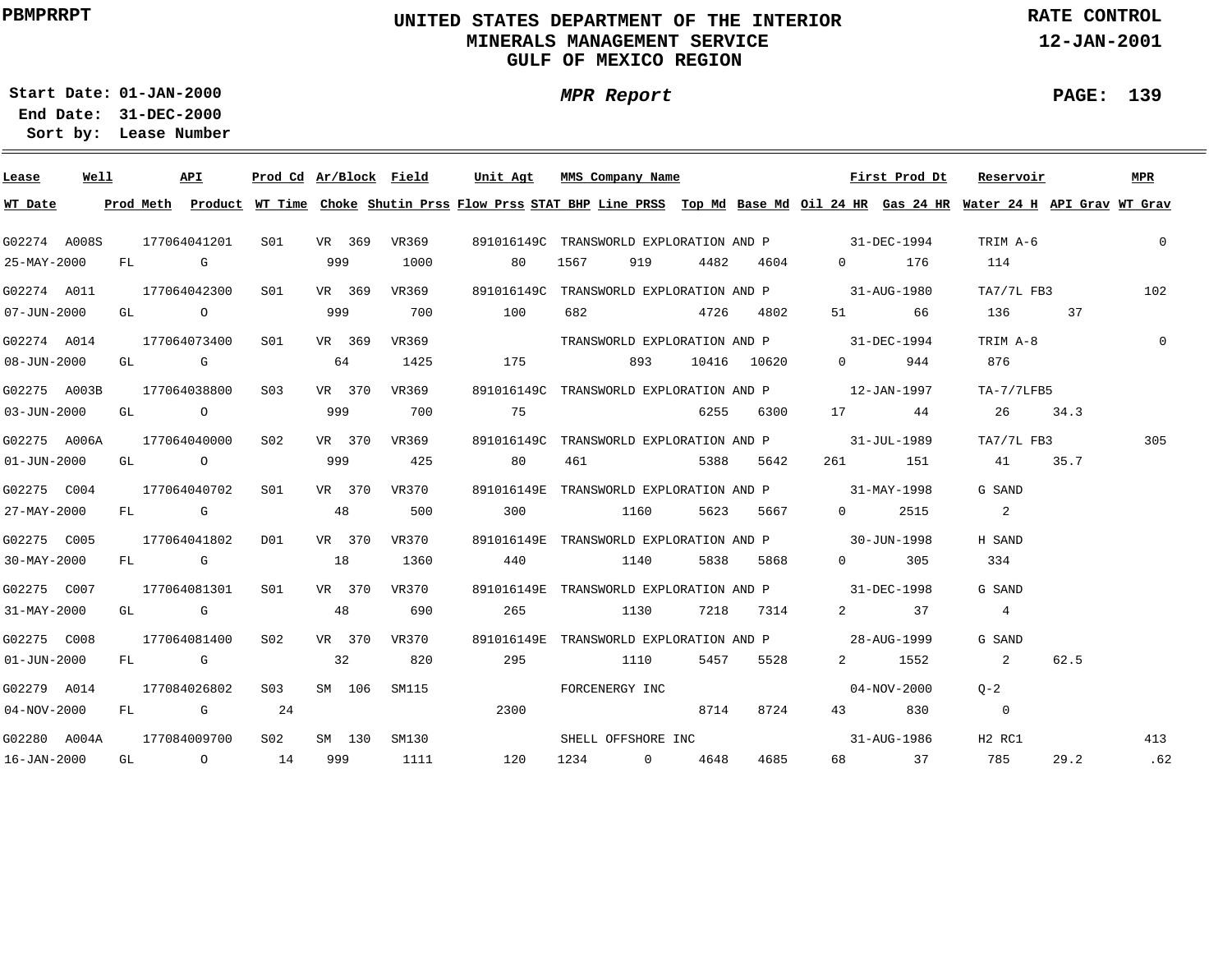### **UNITED STATES DEPARTMENT OF THE INTERIOR MINERALS MANAGEMENT SERVICEGULF OF MEXICO REGION**

**RATE CONTROL**

**12-JAN-2001**

**01-JAN-2000Start Date:**

**31-DEC-2000 End Date: Lease Number Sort by:**

| Lease                     | Well |    | API                                   |                 |        | Prod Cd Ar/Block Field | Unit Agt                                                                                                                                |      | MMS Company Name   |      |      |                                | First Prod Dt     | Reservoir      |              | MPR            |
|---------------------------|------|----|---------------------------------------|-----------------|--------|------------------------|-----------------------------------------------------------------------------------------------------------------------------------------|------|--------------------|------|------|--------------------------------|-------------------|----------------|--------------|----------------|
| WT Date                   |      |    |                                       |                 |        |                        | Prod Meth Product WT Time Choke Shutin Prss Flow Prss STAT BHP Line PRSS Top Md Base Md Oil 24 HR Gas 24 HR Water 24 H API Grav WT Grav |      |                    |      |      |                                |                   |                |              |                |
| G02280 A004A              |      |    | 177084009700                          | S02             | SM 130 | SM130                  | SHELL OFFSHORE INC 31-AUG-1986                                                                                                          |      |                    |      |      |                                |                   | H2 RC1         |              | 413            |
| 28-JUN-2000               |      |    | GL O                                  | 20.5            | 80     | 1111                   | 125                                                                                                                                     | 1234 | 4648               |      | 4685 |                                | 114 123           | 557            | 29.2         | .62            |
| G02280 A006               |      |    | 177084009900                          | S <sub>01</sub> | SM 130 | SM130                  |                                                                                                                                         |      |                    |      |      | SHELL OFFSHORE INC 31-DEC-1989 |                   | J RC           |              | $\overline{0}$ |
| 05-JAN-2000               |      |    | GL O                                  | 17.5            | 999    | 1120                   | 150                                                                                                                                     | 1527 | $\overline{0}$     | 5540 | 5624 | 108 — 108                      | 592               | 668            | 32.8         | .62            |
| G02280 A006               |      |    | 177084009900                          | S <sub>01</sub> | SM 130 | SM130                  |                                                                                                                                         |      | SHELL OFFSHORE INC |      |      | $31 - DEC - 1989$              |                   | J RC           |              | $\overline{0}$ |
| $06 - JUN - 2000$         |      |    | GL $\qquad \qquad 0 \qquad \qquad 10$ |                 | 999    | 1120                   | 110                                                                                                                                     | 1527 | 5540               |      | 5624 |                                | 25 165            | 230            | 32.8         | .62            |
| G02280 C003A              |      |    | 177084012000                          | S02             | SM 130 | SM130                  |                                                                                                                                         |      | SHELL OFFSHORE INC |      |      |                                | 30-NOV-1991       | H2 RH          |              | 191            |
| $07 - JAN - 2000$         |      | GL | $\sim$ 0 13                           |                 | 999    | 1120                   | 220                                                                                                                                     | 1097 | 0 5636             |      | 5670 | 13                             | 136               | $\overline{0}$ | 35           | .62            |
| G02280 A014A              |      |    | 177084013200                          | S02             | SM 130 | SM130                  |                                                                                                                                         |      | SHELL OFFSHORE INC |      |      |                                | 28-FEB-1982       | H2 RB          |              | 449            |
| 27-JAN-2000               |      | GL | $\overline{O}$ 22                     |                 | 80     | 1120                   | 140                                                                                                                                     |      | 397 0 4005         |      | 4045 |                                | 344 0             | 11             | 23.1         | $\overline{0}$ |
| G02280 A014A              |      |    | 177084013200                          | S02             | SM 130 | SM130                  |                                                                                                                                         |      |                    |      |      | SHELL OFFSHORE INC 28-FEB-1982 |                   | H2 RB          |              | 449            |
| $02 - JUN - 2000$         |      |    | GL 0 24                               |                 | 999    | 1120                   | 200                                                                                                                                     | 626  | 4005               |      | 4045 |                                | 1069 24           | 11             | 23.1         | .62            |
| G02280 B001B              |      |    | 177084016700                          | S <sub>03</sub> | SM 130 | SM130                  |                                                                                                                                         |      |                    |      |      | SHELL OFFSHORE INC 38-FEB-1993 |                   | H7 RC2         |              | $\overline{0}$ |
| 13-JAN-2000               |      |    | GL 0 24                               |                 | 999    | $\overline{0}$         | 100                                                                                                                                     |      | 385 0 4442 4460    |      |      | 112                            | 54                | $\overline{0}$ | 27.2         | .62            |
| G02280 B001B              |      |    | 177084016700                          | S <sub>03</sub> | SM 130 | SM130                  |                                                                                                                                         |      |                    |      |      | SHELL OFFSHORE INC 28-FEB-1993 |                   | H7 RC2         |              | $\overline{0}$ |
| 23-JUN-2000               |      |    | GL O                                  | $6\overline{6}$ | 36     |                        | 105                                                                                                                                     | 241  | 4442               |      | 4460 |                                | 67 35             | $\overline{0}$ | 27.2         | .62            |
| G02280 C011C              |      |    | 177084017300                          | SO4             | SM 130 | SM130                  |                                                                                                                                         |      | SHELL OFFSHORE INC |      |      |                                | $03 - SEP - 1995$ | 12 RG2         |              |                |
| $09 - JAN - 2000$         |      |    | $FL$ G 24                             |                 | 999    | $\overline{0}$         | 140                                                                                                                                     |      | $0 \t 4714$        |      | 4738 |                                | $0$ 7572          | $\overline{0}$ | $\Omega$     | .62            |
| G02280 C011C              |      |    | 177084017300                          | SO4             | SM 130 | SM130                  |                                                                                                                                         |      | SHELL OFFSHORE INC |      |      |                                | 03-SEP-1995       | 12 RG2         |              |                |
| $04 - JUN - 2000$         |      |    | FL G 24                               |                 | 999    | 240                    | 120                                                                                                                                     |      | 1160               | 4714 | 4738 | $\Omega$                       | 5281              | $\overline{0}$ | $\mathbf{0}$ | .62            |
| G02280 A024A 177084017600 |      |    |                                       | S <sub>02</sub> |        | SM 130 SM130           |                                                                                                                                         |      | SHELL OFFSHORE INC |      |      |                                | 28-FEB-1991       | K2 RJ          |              | 136            |
|                           |      |    | 11-JUN-2000 GL 0 24                   |                 |        | 999 1120               | 125                                                                                                                                     |      | 5576               |      | 5596 |                                | 84 0              | $\overline{7}$ | 31.9         | $\overline{0}$ |

**PAGE: 140**

÷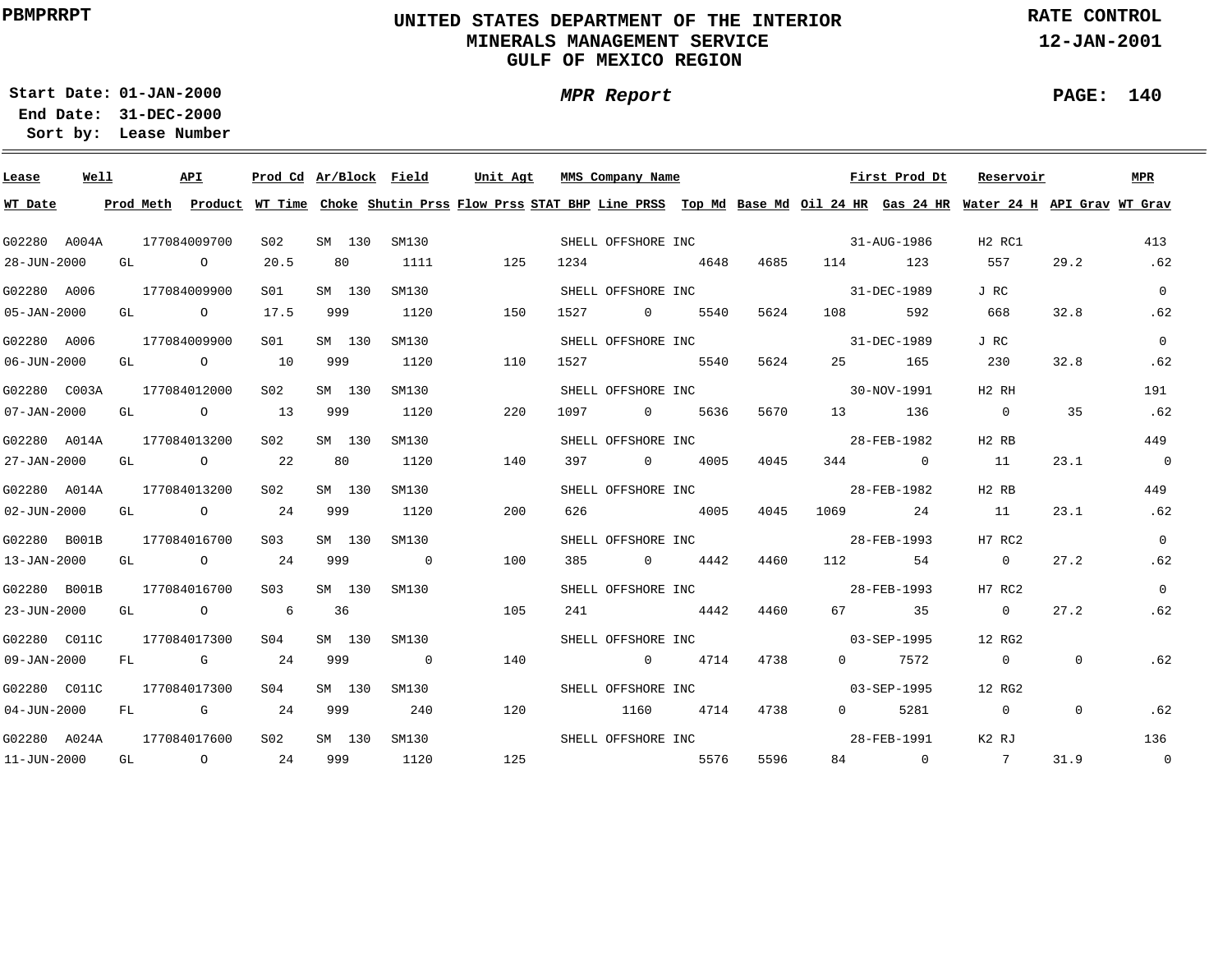### **UNITED STATES DEPARTMENT OF THE INTERIOR MINERALS MANAGEMENT SERVICEGULF OF MEXICO REGION**

**RATE CONTROL**

**12-JAN-2001**

**01-JAN-2000Start Date:**

**31-DEC-2000 End Date: Lease Number Sort by:**

| Lease             | Well |    |                | API            | Prod Cd Ar/Block Field |        |        |                          | Unit Agt |     | MMS Company Name                  |                    |      |                                   | First Prod Dt | Reservoir                                                                                                                               |      | MPR            |
|-------------------|------|----|----------------|----------------|------------------------|--------|--------|--------------------------|----------|-----|-----------------------------------|--------------------|------|-----------------------------------|---------------|-----------------------------------------------------------------------------------------------------------------------------------------|------|----------------|
| WT Date           |      |    |                |                |                        |        |        |                          |          |     |                                   |                    |      |                                   |               | Prod Meth Product WT Time Choke Shutin Prss Flow Prss STAT BHP Line PRSS Top Md Base Md Oil 24 HR Gas 24 HR Water 24 H API Grav WT Grav |      |                |
| G02280 C022B      |      |    | 177084018601   |                | S <sub>03</sub>        | SM 130 |        | SM130                    |          |     |                                   |                    |      | SHELL OFFSHORE INC 31-OCT-1984    |               | H9 RG1                                                                                                                                  |      | 90             |
| 17-JAN-2000       |      | GL |                | $\overline{O}$ | 15                     | 999    |        | 1250                     | 100      | 983 | $\overline{0}$                    | 5242               | 5282 | 15                                | 47            | 23                                                                                                                                      | 32.1 | .62            |
| G02280 C022B      |      |    | 177084018601   |                | S <sub>03</sub>        | SM 130 |        | SM130                    |          |     | SHELL OFFSHORE INC                |                    |      |                                   | 31-OCT-1984   | H9 RG1                                                                                                                                  |      | 90             |
| 28-JUN-2000       |      |    | GL O           |                | 8                      | 999    |        | 1250                     | 100      | 983 |                                   | 5242               | 5282 | 40 — 10                           | 320           | 158                                                                                                                                     | 38.1 | .62            |
| G02280 B005B      |      |    | 177084019400   |                | S03                    |        | SM 130 | SM130                    |          |     | SHELL OFFSHORE INC                |                    |      | 31-OCT-1990                       |               | H8 RC3                                                                                                                                  |      | $\overline{0}$ |
| 23-JAN-2000       |      | GL |                | $\overline{O}$ | 20                     | 48     |        | $\overline{\phantom{0}}$ | 170      | 358 | $\overline{0}$                    | 4272               | 4284 | 157 — 157                         | 242           | 891                                                                                                                                     | 30.2 | .62            |
| G02280 B005B      |      |    | 177084019400   |                | S <sub>03</sub>        | SM 130 |        | SM130                    |          |     |                                   | SHELL OFFSHORE INC |      |                                   | 31-OCT-1990   | H8 RC3                                                                                                                                  |      | $\overline{0}$ |
| 19-JUN-2000       |      | GL |                | $\overline{O}$ | 20                     | 999    |        |                          | 220      | 358 |                                   | 4272               | 4284 | 96                                | 803           | 1098                                                                                                                                    | 30.2 | .62            |
| G02280 B008A      |      |    | 177084019600   |                | S02                    | SM 130 |        | SM130                    |          |     | SHELL OFFSHORE INC                |                    |      |                                   | 31-JUL-1984   | H8 RE                                                                                                                                   |      | $\Omega$       |
| 04-JAN-2000       |      | GL |                | $\overline{O}$ | 18                     | 999    |        | 1120                     | 80       | 70  | $\overline{0}$ and $\overline{0}$ | 5255               | 5295 | 35                                | 255           | $\overline{0}$                                                                                                                          | 24.8 | .62            |
| G02280 B008A      |      |    | 177084019600   |                | S02                    | SM 130 |        | SM130                    |          |     |                                   | SHELL OFFSHORE INC |      | $31 - JUL - 1984$                 |               | H8 RE                                                                                                                                   |      | $\Omega$       |
| 13-JUN-2000       |      |    |                | GL O           | 22                     | 999    |        | 1120                     | 75       | 70  |                                   | 5255               | 5295 |                                   | 29 122        | $6\overline{6}$                                                                                                                         | 24.8 | .62            |
| G02280 B007A      |      |    | 177084019800   |                | DO <sub>2</sub>        | SM 130 |        | SM130                    |          |     |                                   |                    |      | SHELL OFFSHORE INC<br>10-OCT-1998 |               | H7 RC                                                                                                                                   |      |                |
| $01 - JAN - 2000$ |      |    |                | GL 0 24        |                        | 999    |        | $\overline{0}$           | 70       |     |                                   | $0 \t 4432$        | 4468 |                                   | $25$ 0        | $\sim$ 1                                                                                                                                | 35.9 | $\mathsf{O}$   |
| G02280 B007A      |      |    | 177084019800   |                | D02                    | SM 130 |        | SM130                    |          |     |                                   |                    |      | SHELL OFFSHORE INC 10-OCT-1998    |               | H7 RC                                                                                                                                   |      |                |
| 15-JUN-2000       |      |    | GL O           |                | 22                     | 999    |        |                          | 70       |     |                                   | 4432               | 4468 |                                   | 19 0          | $\overline{\phantom{a}}$ 2                                                                                                              | 35.9 | $\mathbf 0$    |
| G02280 C018C      |      |    | 177084020000   |                | S04                    | SM 130 |        | SM130                    |          |     |                                   | SHELL OFFSHORE INC |      |                                   | 31-AUG-1993   | H8 RG2                                                                                                                                  |      | 536            |
| 14-JAN-2000       |      | GL | $\overline{O}$ |                | 17.5                   | 999    |        | $\sim$ 0                 | 100      |     | $\overline{0}$                    | 5486               | 5495 |                                   | 43            | $\overline{0}$                                                                                                                          | 34.3 | .62            |
| G02280 C018C      |      |    | 177084020000   |                | S04                    |        | SM 130 | SM130                    |          |     | SHELL OFFSHORE INC                |                    |      |                                   | 31-AUG-1993   | H8 RG2                                                                                                                                  |      | 536            |
| 27-JUN-2000       |      | GL |                | $\overline{O}$ | 8 999                  |        |        |                          | 105      |     |                                   | 5486               | 5495 |                                   | 20 199        | 82                                                                                                                                      | 34.3 | .62            |
| G02280 B010A      |      |    | 177084020100   |                | S02                    |        | SM 130 | SM130                    |          |     | SHELL OFFSHORE INC                |                    |      |                                   | 31-AUG-1984   | H8/H9 RD                                                                                                                                |      | $\overline{0}$ |
| 12-JAN-2000       |      | GL | $\overline{O}$ |                | 24                     | 999    |        | 1120                     | 78       | 607 | $\overline{0}$                    | 4686               | 4736 |                                   | 42 0          | 311                                                                                                                                     | 32.2 | $\mathbf 0$    |

**PAGE: 141**

**MPR Report**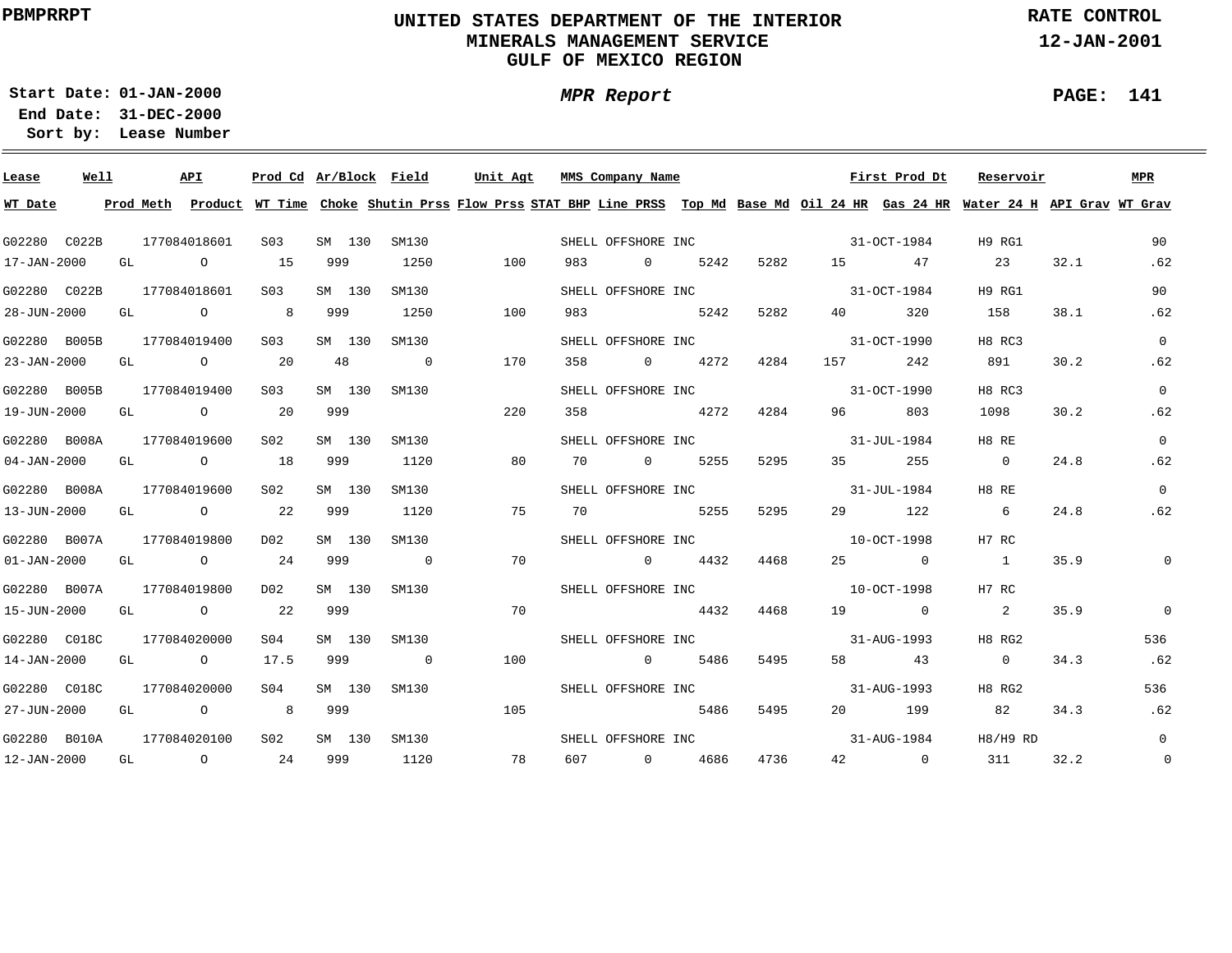### **UNITED STATES DEPARTMENT OF THE INTERIOR MINERALS MANAGEMENT SERVICEGULF OF MEXICO REGION**

**RATE CONTROL**

**12-JAN-2001**

÷

**01-JAN-2000Start Date:31-DEC-2000 End Date:** 

**Lease Number Sort by:**

| Lease             | Well |  | API                       | Prod Cd Ar/Block Field |        |              | Unit Agt |     |     | MMS Company Name   |      |      | First Prod Dt                  | Reservoir                                                                                                                               |      | MPR            |
|-------------------|------|--|---------------------------|------------------------|--------|--------------|----------|-----|-----|--------------------|------|------|--------------------------------|-----------------------------------------------------------------------------------------------------------------------------------------|------|----------------|
| WT Date           |      |  |                           |                        |        |              |          |     |     |                    |      |      |                                | Prod Meth Product WT Time Choke Shutin Prss Flow Prss STAT BHP Line PRSS Top Md Base Md Oil 24 HR Gas 24 HR Water 24 H API Grav WT Grav |      |                |
| G02280 B010A      |      |  | 177084020100              | S02                    | SM 130 | SM130        |          |     |     |                    |      |      | SHELL OFFSHORE INC 31-AUG-1984 | H8/H9 RD                                                                                                                                |      | $\Omega$       |
| $03 - JUN - 2000$ |      |  | GL O                      | 23                     | 999    | 1120         |          | 78  | 607 |                    | 4686 | 4736 | 29 0                           | 263                                                                                                                                     | 24.8 | $\overline{0}$ |
| G02280 B011       |      |  | 177084020201              | S01                    | SM 130 | SM130        |          |     |     | SHELL OFFSHORE INC |      |      | $31 - MAX - 1994$              | H <sub>2</sub> R <sub>D</sub>                                                                                                           |      | 72             |
| 15-JAN-2000       |      |  | GL O                      | 20                     | 80     | $\sim$ 0     |          | 77  |     | 0 4575             |      | 4590 | $24$ 0                         | 218                                                                                                                                     | 22.8 | $\overline{0}$ |
| G02280 B011       |      |  | 177084020201              | S01                    |        | SM 130 SM130 |          |     |     |                    |      |      | SHELL OFFSHORE INC 31-MAY-1994 | H <sub>2</sub> R <sub>D</sub>                                                                                                           |      | 72             |
| $06 - JUN - 2000$ |      |  | GL 0 23                   |                        | 999    |              |          | 80  |     |                    | 4575 | 4590 | 25 7                           | 228                                                                                                                                     | 22.8 | .62            |
|                   |      |  | G02280 B013A 177084021400 | S02                    |        | SM 130 SM130 |          |     |     |                    |      |      | SHELL OFFSHORE INC 01-JUL-1994 | H4 RD                                                                                                                                   |      | 24             |
| 24-JAN-2000       |      |  | GL 0 25                   |                        |        | 80 0         |          | 70  |     | $0$ 4850           |      | 4885 | 41<br>59                       | 19                                                                                                                                      | 35.2 | .62            |
|                   |      |  | G02280 B013A 177084021400 | S <sub>02</sub>        |        | SM 130 SM130 |          |     |     | SHELL OFFSHORE INC |      |      | 01-JUL-1994                    | H4 RD                                                                                                                                   |      | 24             |
| $04 - JUN - 2000$ |      |  | GL 0 22                   |                        | 999    |              |          | 78  |     |                    | 4850 | 4885 | 40 93                          | 21                                                                                                                                      | 35.2 | .62            |
|                   |      |  | G02280 C026A 177084022900 | S02                    |        | SM 130 SM130 |          |     |     | SHELL OFFSHORE INC |      |      | 23-JUL-1995                    | J RF                                                                                                                                    |      |                |
| $11 - JAN - 2000$ |      |  | $GL$ G 24                 |                        | 999    | $\sim$ 0     |          | 300 |     | 0 6576             |      | 6736 | 166 399                        | $\overline{0}$                                                                                                                          | 38.4 | .62            |
| G02280 C026A      |      |  | 177084022900              | S02                    | SM 130 | SM130        |          |     |     |                    |      |      | SHELL OFFSHORE INC 33-JUL-1995 | J RF                                                                                                                                    |      |                |
| 24-JUN-2000       |      |  | $GL$ G 24                 |                        | 999    | 800          |          | 100 |     | 1160 6576          |      | 6736 | 22 12                          | 32                                                                                                                                      | 38.4 | .62            |
| G02280 C024       |      |  | 177084025600              | S01                    | SM 130 | SM130        |          |     |     |                    |      |      | SHELL OFFSHORE INC 31-MAR-1980 | J RC2                                                                                                                                   |      | 227            |
| 16-JAN-2000       |      |  | GL 0 19                   |                        | 999    | 1120         |          | 110 |     | 98 0 7183 7343     |      |      | 85 1047                        | $\overline{0}$                                                                                                                          | 40.2 | .62            |
| G02280 C024       |      |  | 177084025600              | SO1                    | SM 130 | SM130        |          |     |     |                    |      |      | SHELL OFFSHORE INC 31-MAR-1980 | J RC2                                                                                                                                   |      | 227            |
| 27-JUN-2000       |      |  | GL 0 6 999                |                        |        | 1120         |          | 120 |     | 98 7183 7343       |      |      | 96 1030                        | 224                                                                                                                                     | 40.2 | .62            |
| G02280 A039       |      |  | 177084027701              | S01                    | SM 130 | SM130        |          |     |     | SHELL OFFSHORE INC |      |      | 31-DEC-1978                    | K7 RJ                                                                                                                                   |      | 15             |
| 09-JUN-2000       |      |  | GL 0 18 999 1120          |                        |        |              | 150      |     | 718 | 6910               |      | 7060 | 37 137                         | 120                                                                                                                                     | 30.9 | .62            |
| G02280 D001B      |      |  | 177084035900              | S03 - 1                |        | SM 130 SM130 |          |     |     | SHELL OFFSHORE INC |      |      | 31-MAR-1992                    | H2 RC2                                                                                                                                  |      | 263            |
|                   |      |  | 03-JAN-2000 GL 0 24       |                        |        | 999 0        |          | 150 |     | 680 0 4100         |      | 4157 | 163 102                        | 653                                                                                                                                     | 28   | .62            |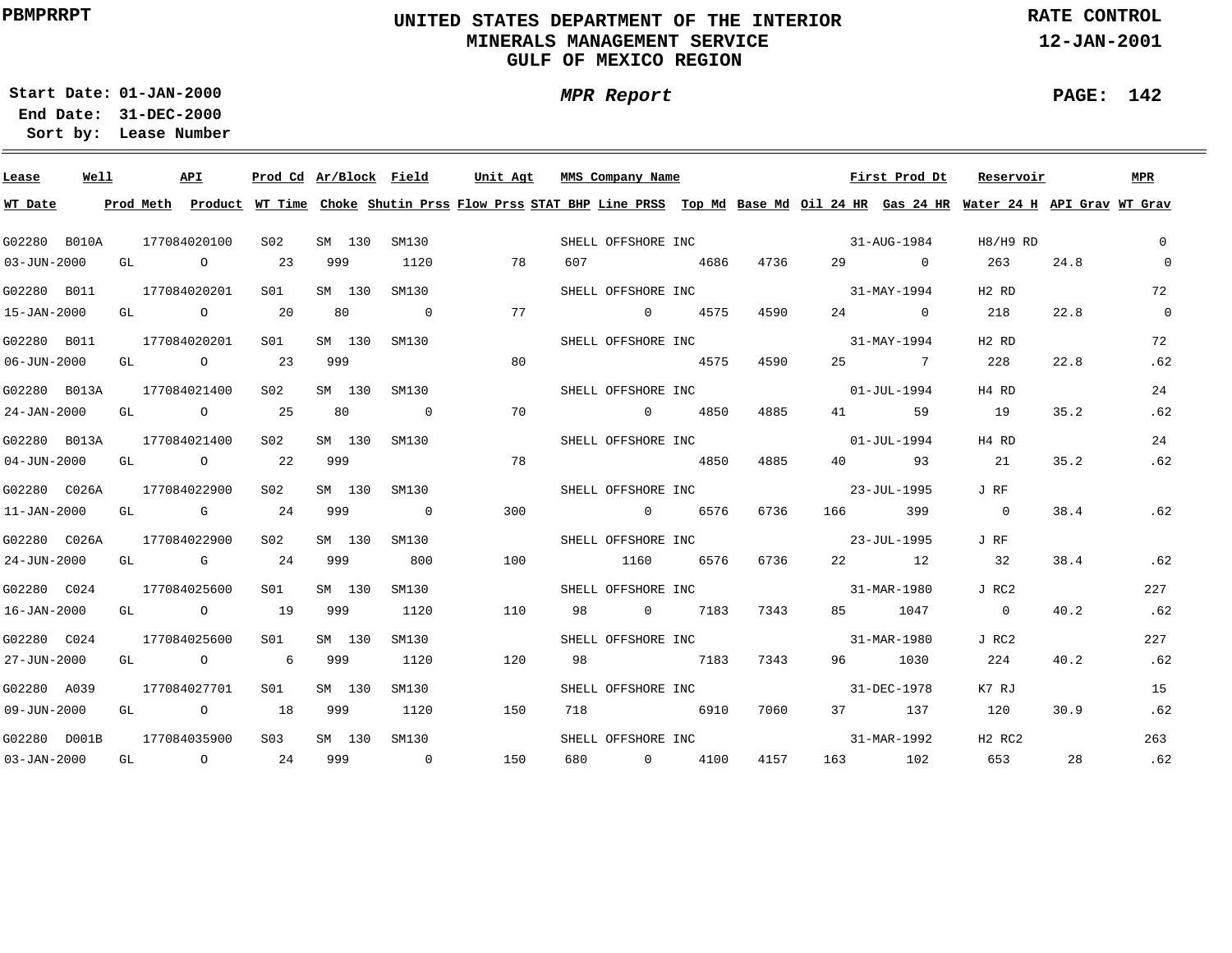### **UNITED STATES DEPARTMENT OF THE INTERIOR MINERALS MANAGEMENT SERVICEGULF OF MEXICO REGION**

**MPR Report**

**RATE CONTROL**

**12-JAN-2001**

**01-JAN-2000Start Date:**

**31-DEC-2000 End Date: Lease Number Sort by:**

| Lease             | Well |  | API                                   | Prod Cd Ar/Block Field |        |         |                | Unit Agt | MMS Company Name                  |             |      |                       | First Prod Dt                                                                                                                                                                                                                                                                                                                            | Reservoir                                                                                                                               |      | MPR            |
|-------------------|------|--|---------------------------------------|------------------------|--------|---------|----------------|----------|-----------------------------------|-------------|------|-----------------------|------------------------------------------------------------------------------------------------------------------------------------------------------------------------------------------------------------------------------------------------------------------------------------------------------------------------------------------|-----------------------------------------------------------------------------------------------------------------------------------------|------|----------------|
| WT Date           |      |  |                                       |                        |        |         |                |          |                                   |             |      |                       |                                                                                                                                                                                                                                                                                                                                          | Prod Meth Product WT Time Choke Shutin Prss Flow Prss STAT BHP Line PRSS Top Md Base Md Oil 24 HR Gas 24 HR Water 24 H API Grav WT Grav |      |                |
| G02280 D006A      |      |  | 177084043100                          | S02                    | SM 130 |         | SM130          |          | SHELL OFFSHORE INC<br>30-NOV-1985 |             |      |                       |                                                                                                                                                                                                                                                                                                                                          | H2 RC                                                                                                                                   |      | 315            |
| 14-JUN-2000       |      |  | GL O                                  | 17                     | 62     |         | 1120           | 120      | $\overline{0}$                    | 5240        | 5289 |                       | $\overline{2}$ and $\overline{2}$ and $\overline{2}$ and $\overline{2}$ and $\overline{2}$ and $\overline{2}$ and $\overline{2}$ and $\overline{2}$ and $\overline{2}$ and $\overline{2}$ and $\overline{2}$ and $\overline{2}$ and $\overline{2}$ and $\overline{2}$ and $\overline{2}$ and $\overline{2}$ and $\overline{2}$ and<br>42 | 235                                                                                                                                     | 36.2 | .62            |
| G02280 D005       |      |  | 177084045500                          | S <sub>01</sub>        | SM 130 |         | SM130          |          | SHELL OFFSHORE INC 31-OCT-1998    |             |      |                       |                                                                                                                                                                                                                                                                                                                                          | I2 D3                                                                                                                                   |      |                |
| $04 - JAN - 2000$ |      |  | GL O                                  | 6                      | 46     |         | 1140           | 145      | 4705                              |             | 4751 | 44 \                  | 500                                                                                                                                                                                                                                                                                                                                      | 19                                                                                                                                      | 31.1 | .61            |
| G02280 D013       |      |  | 177084047801                          | SO1 SO                 |        | SM 130  | SM130          |          | SHELL OFFSHORE INC                |             |      |                       | $04 - NOV - 1995$                                                                                                                                                                                                                                                                                                                        | 4 RC                                                                                                                                    |      |                |
| 22-JAN-2000       |      |  | GL 0 25                               |                        | 999    |         | $\overline{0}$ | 90       | $0 \t 4525$                       |             | 4997 |                       | 44 8                                                                                                                                                                                                                                                                                                                                     | $\sim$ 1                                                                                                                                | 37.8 | .62            |
| G02280 D015       |      |  | 177084048001                          | S01                    | SM 130 |         | SM130          |          | SHELL OFFSHORE INC                |             |      |                       | 04-AUG-1995                                                                                                                                                                                                                                                                                                                              | H9 RC                                                                                                                                   |      |                |
| 28-JAN-2000       |      |  | GL 0 24                               |                        |        |         | 999 0          | 95       |                                   | 0 5858      | 6407 | 27                    | 21                                                                                                                                                                                                                                                                                                                                       | 9                                                                                                                                       | 34.3 | .62            |
| G02280 D015       |      |  | 177084048001                          | S01                    | SM 130 |         | SM130          |          | SHELL OFFSHORE INC                |             |      |                       | 04-AUG-1995                                                                                                                                                                                                                                                                                                                              | H9 RC                                                                                                                                   |      |                |
| 02-JUN-2000       |      |  | GL $\qquad \qquad 0 \qquad \qquad 24$ |                        | 999    |         |                | 90       |                                   | 5858        | 6407 |                       | 5 15                                                                                                                                                                                                                                                                                                                                     | $\overline{\mathbf{2}}$                                                                                                                 | 34.3 | .62            |
| G02280 D019       |      |  | 177084050500                          | S01                    | SM 130 |         | SM130          |          | SHELL OFFSHORE INC 30-JUN-1982    |             |      |                       |                                                                                                                                                                                                                                                                                                                                          | I4 RC2                                                                                                                                  |      | 30             |
| 08-JAN-2000       |      |  | GL $\qquad \qquad 0 \qquad \qquad 16$ |                        | 999    |         | 1120           | 235      | 2 0 5742                          |             | 5784 |                       | 37 18                                                                                                                                                                                                                                                                                                                                    | 275                                                                                                                                     | 35.5 | .62            |
| G02280 D019       |      |  | 177084050500                          | S01                    | SM 130 |         | SM130          |          | SHELL OFFSHORE INC 30-JUN-1982    |             |      |                       |                                                                                                                                                                                                                                                                                                                                          | I4 RC2                                                                                                                                  |      | 30             |
| 06-JUN-2000       |      |  | GL 0 15.5                             |                        | 999    |         | 1120           | 80       | 2 5742                            |             | 5784 |                       | 39 118                                                                                                                                                                                                                                                                                                                                   | 221                                                                                                                                     | 35.5 | .62            |
| G02280 D017       |      |  | 177084050700                          | S01                    | SM 130 |         | SM130          |          | SHELL OFFSHORE INC 31-MAR-1983    |             |      |                       |                                                                                                                                                                                                                                                                                                                                          | H2 RM1                                                                                                                                  |      |                |
| 19-JAN-2000       |      |  | GL G 6 999                            |                        |        |         | 1120           | 45       | 51                                | $0 \t 4245$ | 4272 | $\overline{0}$        | 552                                                                                                                                                                                                                                                                                                                                      | 24 0                                                                                                                                    |      | .62            |
| G02280 D020A      |      |  | 177084050900                          | S02                    | SM 130 |         | SM130          |          | SHELL OFFSHORE INC                |             |      |                       | 31-JAN-1993                                                                                                                                                                                                                                                                                                                              | H <sub>2</sub> RC <sub>3</sub>                                                                                                          |      | 554            |
| 10-JAN-2000       |      |  | GL O                                  | 19                     | 999    |         | $\overline{0}$ | 135      | $\overline{0}$<br>1273            | 4330        | 4400 |                       | 116 0                                                                                                                                                                                                                                                                                                                                    | 526                                                                                                                                     | 29.7 | $\overline{0}$ |
| G02280 D020A      |      |  | 177084050900                          | S <sub>02</sub>        | SM 130 |         | SM130          |          | SHELL OFFSHORE INC                |             |      |                       | 31-JAN-1993                                                                                                                                                                                                                                                                                                                              | H <sub>2</sub> RC <sub>3</sub>                                                                                                          |      | 554            |
| 17-JUN-2000       |      |  | GL $\qquad \qquad$ 0 24               |                        | 999    |         |                | 160      | 1273                              | 4330        | 4400 |                       | 56 6                                                                                                                                                                                                                                                                                                                                     | 874                                                                                                                                     | 29.7 | .62            |
| G02280 D022       |      |  | 177084051101                          | S01                    |        | SM 130  | SM130          |          | SHELL OFFSHORE INC                |             |      |                       | 31-JUL-1991                                                                                                                                                                                                                                                                                                                              | J RE                                                                                                                                    |      | $\overline{0}$ |
| 15-JAN-2000       |      |  | GL $\qquad \qquad 0 \qquad \qquad 21$ |                        |        | 999 — 1 | 1120           | 120      | 85 0 5412                         |             | 5592 | 48 and $\overline{a}$ | 508                                                                                                                                                                                                                                                                                                                                      | 216                                                                                                                                     | 17   | .62            |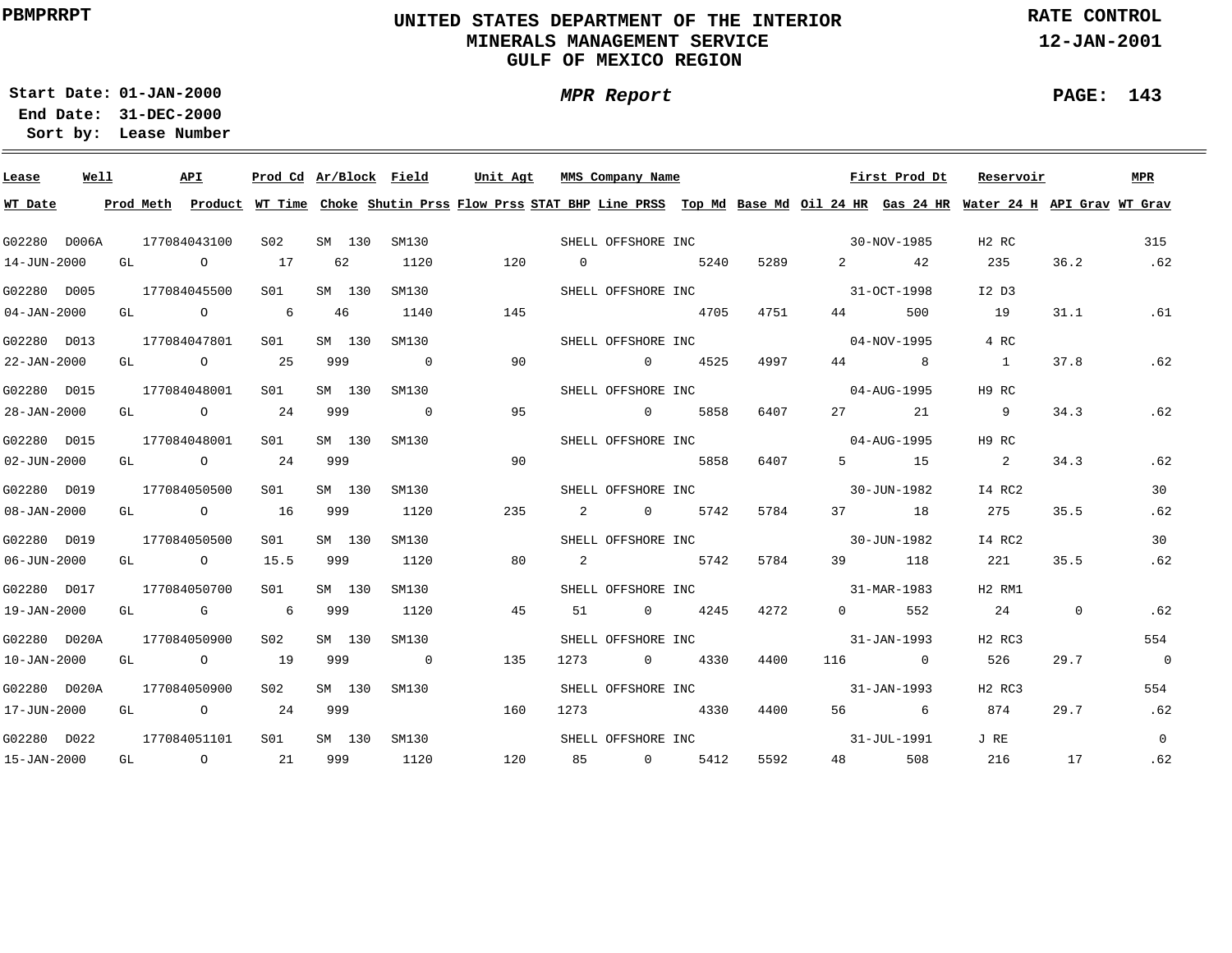### **UNITED STATES DEPARTMENT OF THE INTERIOR MINERALS MANAGEMENT SERVICEGULF OF MEXICO REGION**

**MPR Report**

**RATE CONTROL**

**12-JAN-2001**

÷

**01-JAN-2000Start Date:31-DEC-2000 End Date:** 

**Lease Number Sort by:**

| Lease             | Well |  | API                                   | Prod Cd Ar/Block Field |        |                |     | Unit Agt |     | MMS Company Name   |                                |                   | First Prod Dt | Reservoir                                                                                                                               |          | MPR          |
|-------------------|------|--|---------------------------------------|------------------------|--------|----------------|-----|----------|-----|--------------------|--------------------------------|-------------------|---------------|-----------------------------------------------------------------------------------------------------------------------------------------|----------|--------------|
| WT Date           |      |  |                                       |                        |        |                |     |          |     |                    |                                |                   |               | Prod Meth Product WT Time Choke Shutin Prss Flow Prss STAT BHP Line PRSS Top Md Base Md Oil 24 HR Gas 24 HR Water 24 H API Grav WT Grav |          |              |
| G02280 D021       |      |  | 177084051501                          | S01 <b>S</b>           |        | SM 130 SM130   |     |          |     |                    |                                |                   |               | H4 RC2                                                                                                                                  |          |              |
| 14-JAN-2000       |      |  | GL O                                  | 17                     | 999    | $\overline{0}$ |     | 78       | 884 | 0 4775             | 5720                           | 11 0              |               | $6\overline{6}$                                                                                                                         | 28.4     | $\mathbf{0}$ |
|                   |      |  | G02280 D023A 177084052100             | S02                    |        | SM 130 SM130   |     |          |     |                    | SHELL OFFSHORE INC 21-FEB-1997 |                   |               | H8 RC3                                                                                                                                  |          |              |
| 25-JAN-2000       |      |  | FL G 18                               |                        | 999    | $\overline{0}$ |     | 130      |     | $0 \t 4388$        | 4402                           |                   | 82 12         | 113                                                                                                                                     | 33.8     | .62          |
|                   |      |  | G02280 D023A 177084052100             | S <sub>02</sub>        | SM 130 | SM130          |     |          |     | SHELL OFFSHORE INC |                                | 21-FEB-1997       |               | H8 RC3                                                                                                                                  |          |              |
| 19-JUN-2000       |      |  | FL G 20                               |                        | 999    | 1180           |     | 125      |     | 1160 4388          | 4402                           |                   | 95 24         | 116                                                                                                                                     | 33.8     | .62          |
|                   |      |  | G02280 D028A 177084053900             | S <sub>02</sub>        | SM 130 | SM130          |     |          |     |                    | SHELL OFFSHORE INC             | $30 - SEP - 1994$ |               | K6 RD                                                                                                                                   |          | 437          |
| $07 - JUN - 2000$ |      |  | FL 0 16                               |                        | 999    |                |     | 100      |     | 539 6352           | 6455                           | 103 17            |               | 210                                                                                                                                     | 29       | .62          |
| G02280 D033       |      |  | 177084057401                          | S01 <b>S</b>           |        | SM 130 SM130   |     |          |     | SHELL OFFSHORE INC |                                |                   | 31-MAR-1983   | J RD1                                                                                                                                   |          | 116          |
| $11 - JAN - 2000$ |      |  | GL $\qquad \qquad 0 \qquad \qquad 15$ |                        |        | 999 1120       |     | 125      |     | 580 0 4893         | 4955                           | 115 42            |               | 461                                                                                                                                     | 45.2     | .62          |
| G02280 D032       |      |  | 177084057701 S01                      |                        | SM 130 | SM130          |     |          |     |                    | SHELL OFFSHORE INC             | 10-SEP-1995       |               | H4 RC1                                                                                                                                  |          |              |
| 15-JAN-2000       |      |  | $GL$ 0 6                              |                        | 999    | $\overline{0}$ | 85  |          |     | 0 6011             | 7000                           | 78 9              |               | 118                                                                                                                                     | 29.9     | .62          |
| G02280 D032       |      |  | 177084057701                          | S01                    |        | SM 130 SM130   |     |          |     |                    | SHELL OFFSHORE INC 10-SEP-1995 |                   |               | H4 RC1                                                                                                                                  |          |              |
| 13-JUN-2000       |      |  | GL 0 19                               |                        | 999    |                |     | 699      |     | 6011               | 7000                           |                   | 48 141        | 90                                                                                                                                      | 29.9     | .62          |
| G02280 D034B      |      |  | 177084058800                          | S <sub>03</sub>        |        | SM 130 SM130   |     |          |     |                    | SHELL OFFSHORE INC 31-AUG-1991 |                   |               | G RC2                                                                                                                                   |          | $\Omega$     |
|                   |      |  | 20-JAN-2000 GL 0 21 999 0             |                        |        |                |     | 100      |     |                    | 832 0 3815 3822                | 17 379            |               | $\overline{0}$                                                                                                                          | 35.7     | .62          |
| G02280 D034B      |      |  | 177084058800                          | S <sub>03</sub>        |        | SM 130 SM130   |     |          |     |                    | SHELL OFFSHORE INC 31-AUG-1991 |                   |               | G RC2                                                                                                                                   |          | $\Omega$     |
| 18-JUN-2000       |      |  | GL 0 24 80                            |                        |        |                |     | 115      |     | 832 3815           | 3822                           | 110 181           |               | 80                                                                                                                                      | 45.2     | .62          |
| G02280 E004A      |      |  | 177084064400                          | S <sub>02</sub>        |        | SM 130 SM130   |     |          |     | SHELL OFFSHORE INC |                                | 31-MAR-1994       |               | H RH                                                                                                                                    |          | 161          |
| $03 - JUN - 2000$ |      |  | GL 0 8 999                            |                        |        |                |     | 125      | 615 | 5714               | 5748                           |                   | 56 226        | $\sim$ 0                                                                                                                                | 43.6     | .62          |
| G02280 E005       |      |  | 177084064500                          | S01 <b>S</b>           |        | SM 130 SM130   |     |          |     | SHELL OFFSHORE INC |                                |                   | 31-JAN-1986   | K4 RJ5                                                                                                                                  |          | 363          |
| 01-JUN-2000       |      |  | GL 0 5 999 1120                       |                        |        |                | 120 |          |     | 757 7922           | 7992                           |                   | 140 82        | 561                                                                                                                                     | 28.5 .62 |              |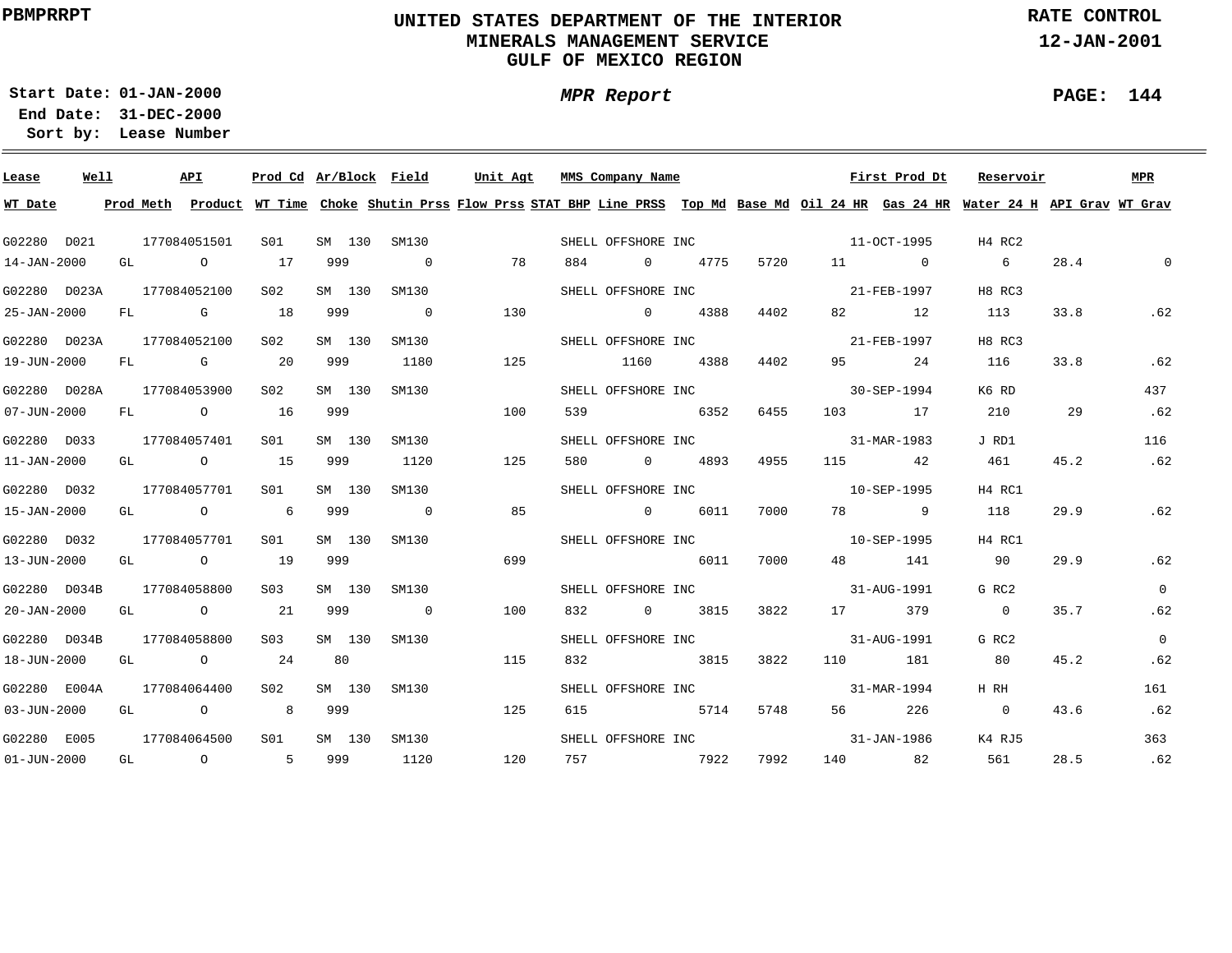## **UNITED STATES DEPARTMENT OF THE INTERIOR MINERALS MANAGEMENT SERVICEGULF OF MEXICO REGION**

**MPR Report**

**RATE CONTROL**

**12-JAN-2001**

**01-JAN-2000Start Date:**

**31-DEC-2000 End Date: Lease Number Sort by:**

| Lease             | Well |  | API                                   | Prod Cd Ar/Block Field |        |        |                | Unit Agt |      |     | MMS Company Name   |                    |                   |                                | First Prod Dt | Reservoir                                                                                                                               |      | MPR            |
|-------------------|------|--|---------------------------------------|------------------------|--------|--------|----------------|----------|------|-----|--------------------|--------------------|-------------------|--------------------------------|---------------|-----------------------------------------------------------------------------------------------------------------------------------------|------|----------------|
| WT Date           |      |  |                                       |                        |        |        |                |          |      |     |                    |                    |                   |                                |               | Prod Meth Product WT Time Choke Shutin Prss Flow Prss STAT BHP Line PRSS Top Md Base Md Oil 24 HR Gas 24 HR Water 24 H API Grav WT Grav |      |                |
| G02280 E008       |      |  | 177084065300                          | SO1                    |        | SM 130 | SM130          |          |      |     |                    |                    |                   | SHELL OFFSHORE INC 31-DEC-1986 |               | J J3                                                                                                                                    |      | 105            |
| 14-JAN-2000       |      |  | GL O                                  | 15                     | 999    |        | 1120           | 120      |      | 552 | $\overline{0}$     | 5400               | 5464              | 20                             | 265           | 8 <sup>1</sup>                                                                                                                          | 35.9 | .62            |
| G02280 E009A      |      |  | 177084065701                          | S <sub>02</sub>        |        | SM 130 | SM130          |          |      |     |                    |                    |                   | SHELL OFFSHORE INC 24-MAR-1996 |               | G4 RH1                                                                                                                                  |      |                |
| $11 - JAN - 2000$ |      |  | FL 0 5                                |                        | 999    |        | $\overline{0}$ | 170      |      | 919 |                    | 0 5450             | 5466              |                                | 144 123       | 1171                                                                                                                                    | 32.9 | .62            |
| G02280 E009A      |      |  | 177084065701                          | S02                    |        | SM 130 | SM130          |          |      |     |                    | SHELL OFFSHORE INC |                   | $24 - \text{MAR} - 1996$       |               | G4 RH1                                                                                                                                  |      |                |
| 26-JUN-2000       |      |  |                                       | FL 0 4 999             |        |        |                | 165      |      | 919 |                    | 5450               | 5466              | 102 200                        | 488           | 918                                                                                                                                     | 32.9 | .62            |
| G02280 E011       |      |  | 177084066000                          | S01 <b>S</b>           |        | SM 130 | SM130          |          |      |     |                    | SHELL OFFSHORE INC |                   | 31-DEC-1986                    |               | K4 RJ5                                                                                                                                  |      | 175            |
| 24-JUN-2000       |      |  |                                       | GL 0 4 999             |        |        | 1120           | 120      | 1868 |     |                    | 8032               | 8118              |                                | 101 240       | 235                                                                                                                                     | 25.5 | .62            |
| G02280 E013       |      |  | 177084066200                          | S01                    |        | SM 130 | SM130          |          |      |     |                    |                    |                   | SHELL OFFSHORE INC 30-JUN-1994 |               | K4 RJ5                                                                                                                                  |      | 182            |
| 04-JUN-2000       |      |  | GL 0 16                               |                        | 999    |        | 1111           | 170      |      | 932 |                    | 9316               | 9454              |                                | 179 250       | 1101                                                                                                                                    | 27.3 | .62            |
| G02280 E017       |      |  | 177084066800                          | S01                    |        | SM 130 | SM130          |          |      |     |                    |                    |                   | SHELL OFFSHORE INC 31-JAN-1987 |               | I2 RO                                                                                                                                   |      | 306            |
| 05-JUN-2000       |      |  | GL $\qquad \qquad \circ$ 24           |                        | 999    |        | 1550           | 195      |      |     |                    | 8166               | 8188              |                                | 221 273       | 1158                                                                                                                                    | 29   | .62            |
| G02281 B016       |      |  | 177084024501                          | S01                    | SM 131 |        | SM130          |          |      |     |                    |                    |                   | SHELL OFFSHORE INC 30-JUN-1994 |               | I10 RC4                                                                                                                                 |      | 2332           |
| $03 - JAN - 2000$ |      |  | GL $\qquad \qquad \circ$ 24           |                        |        |        | 999 0          | 130      |      |     |                    | 55 0 6695          | 7290              |                                | 88 109        | 646                                                                                                                                     | 29   | .62            |
| G02281 B016       |      |  | 177084024501                          | S01                    |        | SM 131 | SM130          |          |      |     |                    |                    |                   | SHELL OFFSHORE INC 30-JUN-1994 |               | I10 RC4                                                                                                                                 |      | 2332           |
| 05-JUN-2000       |      |  | GL $\qquad \qquad \circ$ 24           |                        | 999    |        |                | 118      |      | 55  |                    | 6695               | 7290              |                                | 109 157       | 572                                                                                                                                     | 29   | .62            |
| G02281 B028B      |      |  | 177084027900                          | S <sub>03</sub>        |        | SM 131 | SM130          |          |      |     |                    | SHELL OFFSHORE INC |                   | $30 - APR - 1994$              |               | H7 RC                                                                                                                                   |      | $\overline{0}$ |
| $14 - JAN - 2000$ |      |  | GL $\qquad \qquad 0 \qquad \qquad 23$ |                        | 999    |        | $\sim$ 0       | 80       |      | 419 |                    | 0 5624             | 5670              |                                | 34 73         | 51                                                                                                                                      | 27   | .62            |
| G02281 B028B      |      |  | 177084027900                          | S03                    |        | SM 131 | SM130          |          |      |     | SHELL OFFSHORE INC |                    |                   |                                | 30-APR-1994   | H7 RC                                                                                                                                   |      | $\overline{0}$ |
| $02 - JUN - 2000$ |      |  | GL $\qquad \qquad$ 0 24               |                        | 999    |        |                | 72       |      | 419 |                    | 5624               | 5670              |                                | 29 40         | 40                                                                                                                                      | 27   | .62            |
| G02281 D042       |      |  | 177084074100                          | S <sub>01</sub>        |        |        | SM 131 SM130   |          |      |     | SHELL OFFSHORE INC |                    |                   | 28-FEB-1991                    |               | K2 RB1                                                                                                                                  |      | 235            |
| $01 - JAN - 2000$ |      |  | $GL$ 0 24                             |                        |        |        | 999 1120       | 88       |      |     |                    |                    | 330 0 10010 10153 |                                | 159 82        | 195                                                                                                                                     | 26.3 | .62            |

**PAGE: 145**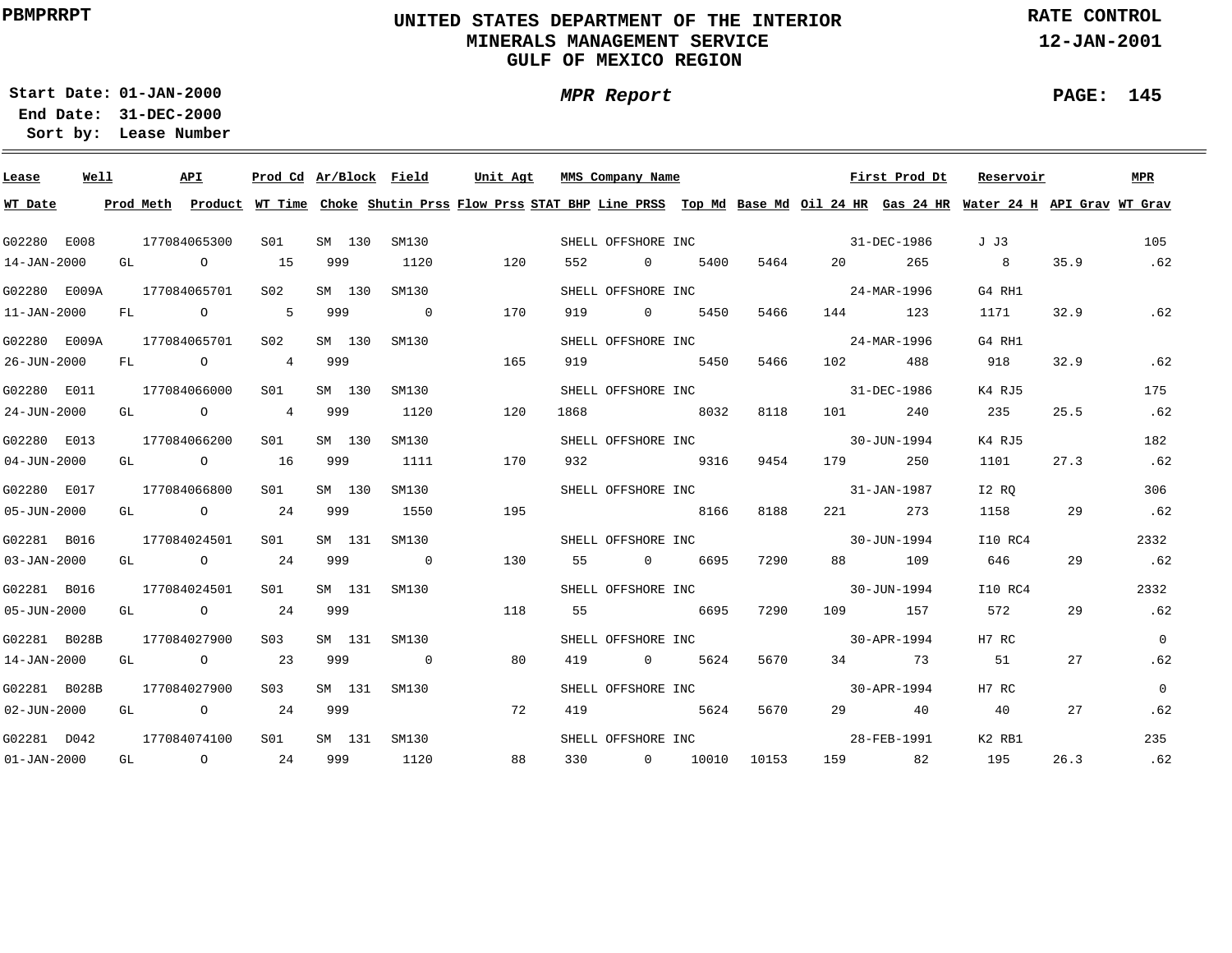### **UNITED STATES DEPARTMENT OF THE INTERIOR MINERALS MANAGEMENT SERVICEGULF OF MEXICO REGION**

**RATE CONTROL**

**12-JAN-2001**

**01-JAN-2000Start Date:31-DEC-2000 End Date:** 

**Lease Number Sort by:**

| Lease        | Well |    | API          | Prod Cd Ar/Block Field |     |        |       | Unit Agt |      | MMS Company Name                                                                                                                        |       |       |             |                                   | First Prod Dt     | Reservoir                |               | <b>MPR</b>     |
|--------------|------|----|--------------|------------------------|-----|--------|-------|----------|------|-----------------------------------------------------------------------------------------------------------------------------------------|-------|-------|-------------|-----------------------------------|-------------------|--------------------------|---------------|----------------|
| WT Date      |      |    |              |                        |     |        |       |          |      | Prod Meth Product WT Time Choke Shutin Prss Flow Prss STAT BHP Line PRSS Top Md Base Md Oil 24 HR Gas 24 HR Water 24 H API Grav WT Grav |       |       |             |                                   |                   |                          |               |                |
| G02301 CA002 |      |    | 177074005900 | D05                    |     | SM 249 | SM249 |          |      | STONE ENERGY CORPORATION                                                                                                                |       |       |             | $16 - FEB - 2000$                 |                   | 8400'                    |               |                |
| 28-FEB-2000  |      |    | FL G         | 24                     | 12  |        | 3165  |          | 3150 | 968                                                                                                                                     |       | 8450  | 8454        | $0 \qquad \qquad$                 | 2201              | $\overline{0}$           |               | .565           |
| G02301 CA002 |      |    | 177074005900 | D05                    |     | SM 249 | SM249 |          |      | STONE ENERGY CORPORATION                                                                                                                |       |       |             | $16 - FEB - 2000$                 |                   | 8400'                    |               |                |
| 13-JUN-2000  |      |    | FL G         |                        | 11  |        | 3165  |          | 3100 | 940                                                                                                                                     |       | 8450  | 8454        | $\mathbf{2}$                      | 2294              | $\overline{\phantom{0}}$ | 43.5          |                |
| G02301 CA005 |      |    | 177074007501 | S05                    |     | SM 249 | SM249 |          |      | STONE ENERGY CORPORATION                                                                                                                |       |       |             | $08 - FEB - 2000$                 |                   | 8650' SAND               |               |                |
| 19-FEB-2000  |      |    | FL G         | 24                     | 11  |        | 3125  |          | 3100 | 900                                                                                                                                     |       | 9336  | 9346        | $\Omega$                          | 2152              | $\overline{0}$           |               | .567           |
| G02301 CA005 |      |    | 177074007501 | S05                    |     | SM 249 | SM249 |          |      | STONE ENERGY CORPORATION                                                                                                                |       |       |             |                                   | 08-FEB-2000       | 8650' SAND               |               |                |
| 20-JUN-2000  |      |    | FL G         |                        | 11  |        | 3200  |          | 2950 | 940                                                                                                                                     |       | 9336  | 9346        | $\overline{2}$ and $\overline{2}$ | 2269              |                          | $0 \t 43.5$   |                |
| G02316 CA003 |      |    | 177074027701 | S01                    |     | SM 288 | SM009 |          |      | CHEVRON USA INC                                                                                                                         |       |       |             |                                   | 12-AUG-2000       | 12200 FB B               |               |                |
| 18-AUG-2000  |      |    | FL G         | 24                     | 24  |        | 4300  |          | 3691 | 1085                                                                                                                                    |       | 12625 | 12726       |                                   | 209 12431         |                          | 0 $47.8$      | . 6            |
| G02316 CA004 |      |    | 177074063000 | SO4                    |     | SM 288 | SM009 |          |      | CHEVRON USA INC                                                                                                                         |       |       |             |                                   | 16-JAN-2000       |                          | 11900' FB B-1 |                |
| 23-JAN-2000  |      |    | FL G         | 24                     |     | 23     | 4000  |          | 3200 | 1112                                                                                                                                    |       |       | 12120 12132 |                                   | 313 7880          | $\overline{0}$           | 53.6          | .6             |
| G02316 CA004 |      |    | 177074063000 | S04                    |     | SM 288 | SM009 |          |      | CHEVRON USA INC                                                                                                                         |       |       |             |                                   | $16 - JAN - 2000$ |                          | 11900' FB B-1 |                |
| 07-FEB-2000  |      |    | FL G         | 24                     |     | 20     |       |          | 2952 |                                                                                                                                         |       |       | 12120 12132 | 283 — 1                           | 6232              | $\overline{0}$           |               |                |
| G02316 CA005 |      |    | 177074079800 | S01                    |     | SM 288 | SM009 |          |      | CHEVRON USA INC                                                                                                                         |       |       |             |                                   | 23-JUL-2000       | 17800' FB D              |               |                |
| 31-JUL-2000  |      |    | FL G         | 24                     | 15  |        | 6300  |          | 5100 |                                                                                                                                         | 980 — |       | 16562 16654 | 1169 11                           | 9748              |                          | 3 47          | .6             |
| G02316 CA005 |      |    | 177074079800 | SO1                    |     | SM 288 | SM009 |          |      | CHEVRON USA INC                                                                                                                         |       |       |             |                                   | 23-JUL-2000       | 17800' FB D              |               |                |
| 14-AUG-2000  |      |    | FL G         | 24                     | 22  |        |       |          | 4316 |                                                                                                                                         |       |       | 16562 16654 |                                   | 1585 14537        | 64                       |               |                |
| G02318 B004  |      |    | 177104028300 | S02                    |     | EI 339 | EI330 |          |      | TEXACO EXPLORATION AND PROD                                                                                                             |       |       |             |                                   | 16-MAR-1998       | 5500L890                 |               |                |
| 06-APR-2000  |      |    | GL O         | 24                     |     | 30     |       |          | 243  | 996                                                                                                                                     |       | 6066  | 6076        | 544 \                             | 319               | 483                      | 33.8          | $\mathbf 0$    |
| G02318 B008  |      |    | 177104032700 | S01                    |     | EI 339 | EI330 |          |      | TEXACO EXPLORATION AND PROD                                                                                                             |       |       |             |                                   | 31-MAY-1988       | 5500L890                 |               | 331            |
| 09-APR-2000  |      | GL | $\circ$ 24   |                        | 128 |        |       |          | 112  |                                                                                                                                         |       | 6631  | 6724        |                                   | 138 194           | 68                       | 30.3          | $\overline{0}$ |

**MPR Report**

#### **PAGE: 146**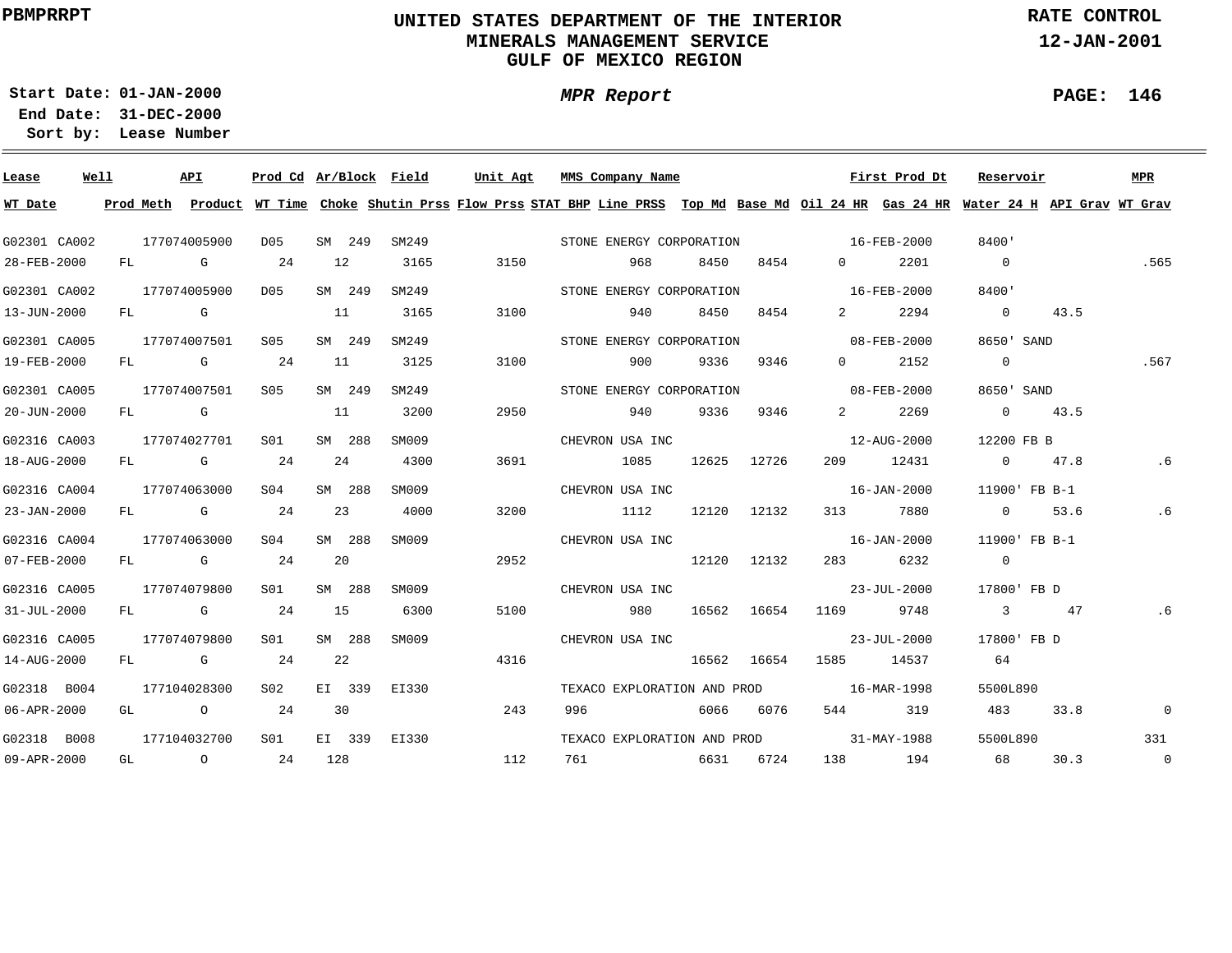## **UNITED STATES DEPARTMENT OF THE INTERIOR MINERALS MANAGEMENT SERVICEGULF OF MEXICO REGION**

**MPR Report**

**RATE CONTROL**

**12-JAN-2001**

**PAGE: 147**

÷

**01-JAN-2000Start Date:31-DEC-2000 End Date:** 

| Lease             | Well |  | API                                   |                 |        |        | Prod Cd Ar/Block Field |     |      | Unit Agt MMS Company Name |      |      |                                         | First Prod Dt     | Reservoir                                                                                                                               |      | MPR            |
|-------------------|------|--|---------------------------------------|-----------------|--------|--------|------------------------|-----|------|---------------------------|------|------|-----------------------------------------|-------------------|-----------------------------------------------------------------------------------------------------------------------------------------|------|----------------|
| WT Date           |      |  |                                       |                 |        |        |                        |     |      |                           |      |      |                                         |                   | Prod Meth Product WT Time Choke Shutin Prss Flow Prss STAT BHP Line PRSS Top Md Base Md Oil 24 HR Gas 24 HR Water 24 H API Grav WT Grav |      |                |
| G02318 B007       |      |  | 177104033302                          | S01             |        |        | EI 339 EI330           |     |      |                           |      |      | TEXACO EXPLORATION AND PROD 18-OCT-1997 |                   | 5500L890                                                                                                                                |      |                |
| $01 - APR - 2000$ |      |  | GL O                                  | 24              | 128    |        |                        | 94  |      |                           | 6310 | 6320 |                                         | 95 78             | 49                                                                                                                                      | 32.1 | $\overline{0}$ |
| G02318 B013       |      |  | 177104038300                          | S <sub>03</sub> | EI 339 |        | EI330                  |     |      |                           |      |      | TEXACO EXPLORATION AND PROD 31-DEC-1993 |                   | 3800S360                                                                                                                                |      | 1056           |
| 24-APR-2000       |      |  | GL $\qquad \qquad 0 \qquad \qquad 24$ |                 | 128    |        |                        | 120 |      |                           | 4426 | 4556 | 562 7                                   | 250               | 241 — 241 — 241 — 241 — 241 — 241 — 242 — 252 — 252 — 252 — 252 — 252 — 252 — 252 — 252 — 252 — 252 — 252 — 25                          | 32.7 | $\overline{0}$ |
| G02318 B016       |      |  | 177104040502                          | S02             | EI 339 |        | EI330                  |     |      |                           |      |      | TEXACO EXPLORATION AND PROD 01-APR-1998 |                   | 4500B/5000'                                                                                                                             |      |                |
| 02-APR-2000       |      |  | GL 0 24                               |                 | 128    |        |                        | 110 |      |                           | 6204 | 6444 | 229                                     | 326               | 9 36.5                                                                                                                                  |      | $\mathbb O$    |
| G02318 C018       |      |  | 177104148600                          | S01             | EI 339 |        | EI330                  |     |      |                           |      |      | TEXACO EXPLORATION AND PROD 22-JUN-1998 |                   | 5700S100                                                                                                                                |      |                |
| 02-APR-2000       |      |  | FL 0 24                               |                 | 16     |        |                        | 354 | 1638 | 6350 6374                 |      |      | 234                                     | 845               | $\mathbf{2}$                                                                                                                            | 29.5 |                |
| G02318 C017       |      |  | 177104148801                          | SO1 SO          | EI 339 |        | EI330                  |     |      |                           |      |      | TEXACO EXPLORATION AND PROD 07-SEP-1998 |                   | 5500S200                                                                                                                                |      |                |
| 11-APR-2000       |      |  | GL $\qquad \qquad 0 \qquad \qquad 24$ |                 | 128    |        |                        | 148 | 2140 | 9092 9550                 |      |      | 100 100                                 | 246               | 28                                                                                                                                      | 28.9 |                |
| G02318 C019       |      |  | 177104149201                          | S <sub>01</sub> | EI 339 |        | EI330                  |     |      |                           |      |      | TEXACO EXPLORATION AND PROD 24-JUL-1998 |                   | 6200S100                                                                                                                                |      |                |
| $01 - APR - 2000$ |      |  | GL $\qquad \qquad$ 0 24               |                 | 34     |        |                        | 271 | 3165 | 8460 8536                 |      |      | 165 1172                                |                   | 248                                                                                                                                     | 39.3 | $\Omega$       |
| G02322 A011       |      |  | 177104044500                          | S <sub>01</sub> | EI 349 |        | EI342                  |     |      | NCX COMPANY INC           |      |      |                                         | 31-MAR-1993       | TB-2 FB2                                                                                                                                |      | 220            |
| $02 - JAN - 2000$ |      |  | GL O                                  |                 | 87     |        |                        | 70  | 870  |                           | 5842 | 5960 | 111 7                                   | 233               | 394                                                                                                                                     | 38.1 |                |
| G02322 A017D      |      |  | 177104047301                          | D02             |        | EI 349 | EI342                  |     |      | NCX COMPANY INC           |      |      |                                         | $30 - NOV - 1989$ | TB-2UFB2                                                                                                                                |      | 35             |
| 13-JAN-2000       |      |  | GL O                                  |                 | 87     |        |                        | 75  | 825  |                           | 4564 | 4655 |                                         | 15 5              | 11                                                                                                                                      | 38.4 |                |
| G02322 A022S      |      |  | 177104053201                          | S02             |        |        | EI 349 EI342           |     |      | NCX COMPANY INC           |      |      |                                         | $31 - MAX - 1994$ | TB-2 FB1                                                                                                                                |      | 426            |
| 26-JAN-2000       |      |  | GL O                                  |                 | 87     |        |                        | 125 |      |                           | 4072 | 4126 |                                         | 200 97            | 341                                                                                                                                     | 38.7 |                |
| G02322 B001D      |      |  | 177104081500                          | D02             | EI 349 |        | EI342                  |     |      | NCX COMPANY INC           |      |      |                                         | 29-FEB-1988       | TB 2U FB4                                                                                                                               |      | 242            |
| 23-JAN-2000       |      |  | GL O                                  |                 | 112    |        |                        | 100 | 600  |                           | 4444 | 4589 |                                         | 42 15             | 239                                                                                                                                     | 39.4 |                |
| G02322 B002A      |      |  | 177104081600                          | S <sub>02</sub> |        |        | EI 349 EI342           |     |      | NCX COMPANY INC           |      |      |                                         | 31-JAN-1983       | TB-3 FB6                                                                                                                                |      | 122            |
| $24 - JAN - 2000$ |      |  | GL O                                  | 112             |        |        |                        | 110 | 200  |                           | 5405 | 5436 |                                         | 109 6             | 620                                                                                                                                     | 28.7 |                |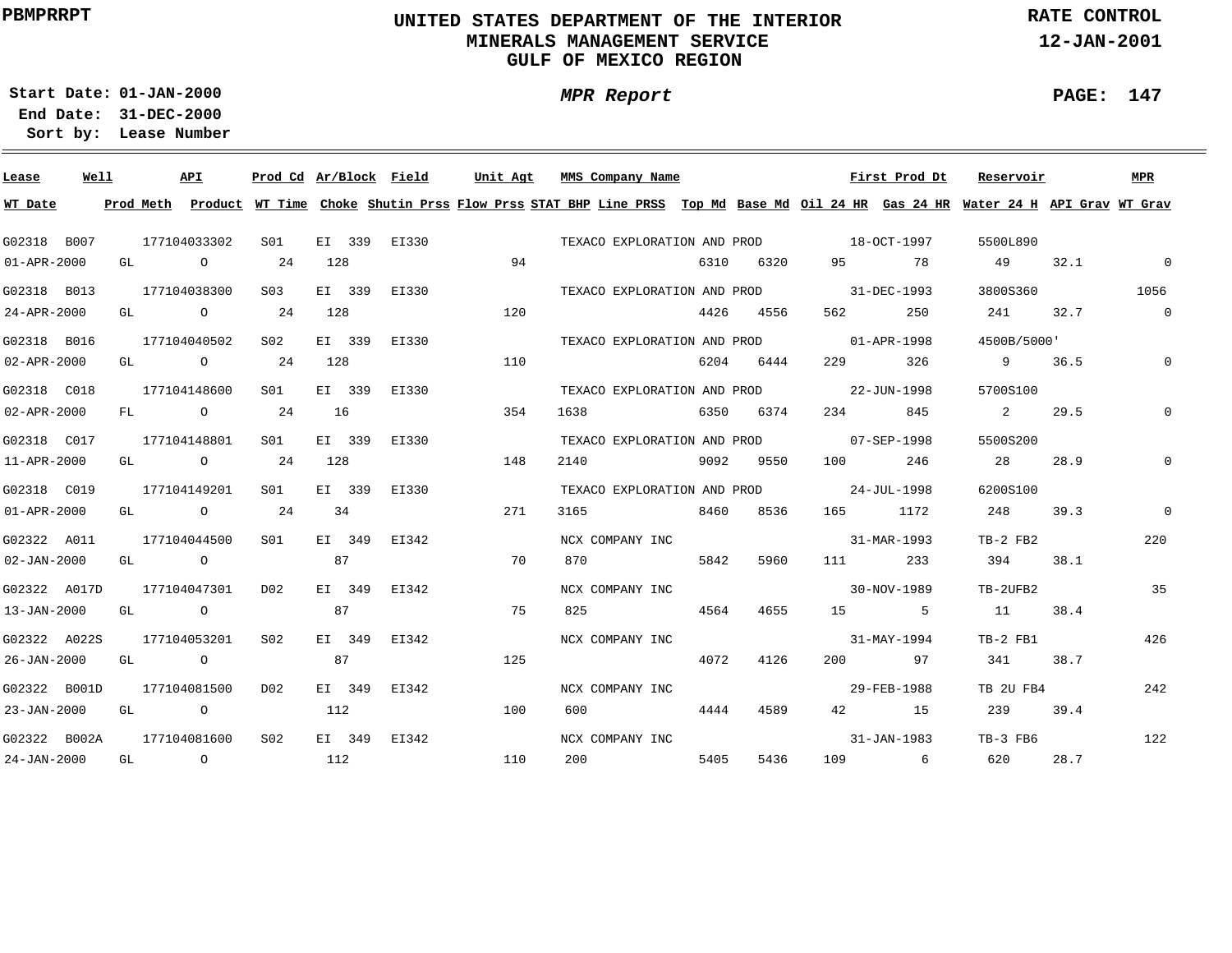### **UNITED STATES DEPARTMENT OF THE INTERIOR MINERALS MANAGEMENT SERVICEGULF OF MEXICO REGION**

**MPR Report**

**RATE CONTROL**

**12-JAN-2001**

**PAGE: 148**

÷

**01-JAN-2000Start Date:31-DEC-2000 End Date:** 

| Lease             | Well |  | API                           |                                            |     | Prod Cd Ar/Block Field | Unit Agt                                   | MMS Company Name                                                                                                                        |      |      |                          | First Prod Dt                       | Reservoir              |      | MPR |
|-------------------|------|--|-------------------------------|--------------------------------------------|-----|------------------------|--------------------------------------------|-----------------------------------------------------------------------------------------------------------------------------------------|------|------|--------------------------|-------------------------------------|------------------------|------|-----|
| WT Date           |      |  |                               |                                            |     |                        |                                            | Prod Meth Product WT Time Choke Shutin Prss Flow Prss STAT BHP Line PRSS Top Md Base Md Oil 24 HR Gas 24 HR Water 24 H API Grav WT Grav |      |      |                          |                                     |                        |      |     |
|                   |      |  |                               |                                            |     |                        | G02322 B005B 177104087500 S03 EI 349 EI342 |                                                                                                                                         |      |      |                          | NCX COMPANY INC 31-MAY-1993         | TB-3 FB6 394           |      |     |
| 28-JAN-2000       |      |  | GL O                          |                                            | 64  |                        | 150                                        |                                                                                                                                         |      |      | 740 5178 5186 148 20     |                                     | 443                    | 31.5 |     |
|                   |      |  | G02322 B004S 177104088001 S01 |                                            |     |                        | EI 349 EI342                               | NCX COMPANY INC                                                                                                                         |      |      |                          | $09 - JUL - 1995$                   | TB-3FB5                |      |     |
|                   |      |  | 27-JAN-2000 GL O              |                                            | 112 |                        | 100                                        | 710 5474                                                                                                                                |      |      | 5510 75 17               |                                     | 226                    | 38.6 |     |
|                   |      |  |                               | G02322 B008S 177104088802 S01 EI 349 EI342 |     |                        |                                            | NCX COMPANY INC                                                                                                                         |      |      |                          | 26-FEB-1996                         | TB-3FB8                |      |     |
| 15-JAN-2000       |      |  | GL O O                        |                                            | 96  |                        | 140                                        | 387 6198                                                                                                                                |      | 6297 |                          | 295 60                              | 442                    | 35.5 |     |
| G02322 B010       |      |  | 177104093900 S01              |                                            |     | EI 349 EI342           |                                            | NCX COMPANY INC                                                                                                                         |      |      |                          | 31-OCT-1981                         | TB-3FB5                |      | 922 |
| 16-JAN-2000       |      |  | GL O O                        |                                            | 112 |                        | 100                                        | 203                                                                                                                                     | 5824 | 5924 |                          | 414 308                             | 620                    | 35.5 |     |
| G02322 B013S      |      |  | 177104095701 S01              |                                            |     | EI 349 EI342           |                                            | NCX COMPANY INC                                                                                                                         |      |      |                          | $13 - \text{AUG} - 1995$            | TB-3 FB6               |      |     |
| $21 - JAN - 2000$ |      |  | GL O                          |                                            | 112 |                        | 100                                        | 872 6241                                                                                                                                |      | 6715 |                          | 9 7                                 | 212                    | 32.2 |     |
| G02322 B016       |      |  | 177104124001                  | S01                                        |     | EI 349 EI342           |                                            | NCX COMPANY INC                                                                                                                         |      |      |                          | $30-NOV-1989$                       | $TB-3$ $FB7$           |      | 430 |
| $06 - JAN - 2000$ |      |  | GL O                          |                                            | 128 |                        | 95                                         |                                                                                                                                         |      |      | 732 5640 5704 44 56      |                                     | 146                    | 30.1 |     |
|                   |      |  | G02322 B017D 177104125900     | D02                                        |     | EI 349 EI342           |                                            | NCX COMPANY INC                                                                                                                         |      |      |                          | $31 - JUL - 1988$                   | TB-2UFB2               |      | 47  |
| 14-JAN-2000       |      |  | GL O                          |                                            | 42  |                        | 180                                        |                                                                                                                                         |      |      | 800 4742 4826 395 163    |                                     | 169                    | 39.3 |     |
| G02322 B020       |      |  | 177104126700                  | S01                                        |     | EI 349 EI342           |                                            |                                                                                                                                         |      |      |                          | NCX COMPANY INC 30 2007 18-OCT-1998 | TB-3FB5                |      |     |
| 11-JAN-2000       |      |  | GL O                          |                                            | 128 |                        | 160                                        |                                                                                                                                         |      |      | 7084 7114 41 170         |                                     | 787 37.5               |      |     |
| G02322 B023       |      |  | 177104144400 SO1              |                                            |     | EI 349 EI342           |                                            | NCX COMPANY INC                                                                                                                         |      |      | $04 - FEB - 1997$        |                                     | ANG B7B2 FB9           |      |     |
| 14-JAN-2000       |      |  | GL O                          |                                            | 112 |                        | 110                                        |                                                                                                                                         |      |      | 1425 11674 11854 152 200 |                                     | 227 34.8               |      |     |
| G02324 A020       |      |  | 177104107900 S03              |                                            |     | EI 361 EI361           |                                            | CHEVRON USA INC                                                                                                                         |      |      |                          | 22-MAR-2000                         | 3200 FBA20             |      |     |
| 31-MAR-2000       |      |  | $FL$ G 24                     |                                            |     | 18 1135                | 322                                        | 70 3345 3370                                                                                                                            |      |      |                          | $0 \t 2235$                         | $\mathbf{1}$           |      | .65 |
| G02324 A020       |      |  |                               |                                            |     |                        | 177104107900 S03 EI 361 EI361              | CHEVRON USA INC                                                                                                                         |      |      |                          |                                     | 22-MAR-2000 3200 FBA20 |      |     |
| 08-APR-2000       |      |  |                               | FL G 24 18                                 |     |                        | 340                                        |                                                                                                                                         |      |      | 3345 3370 0 2398         |                                     | $\overline{0}$         |      |     |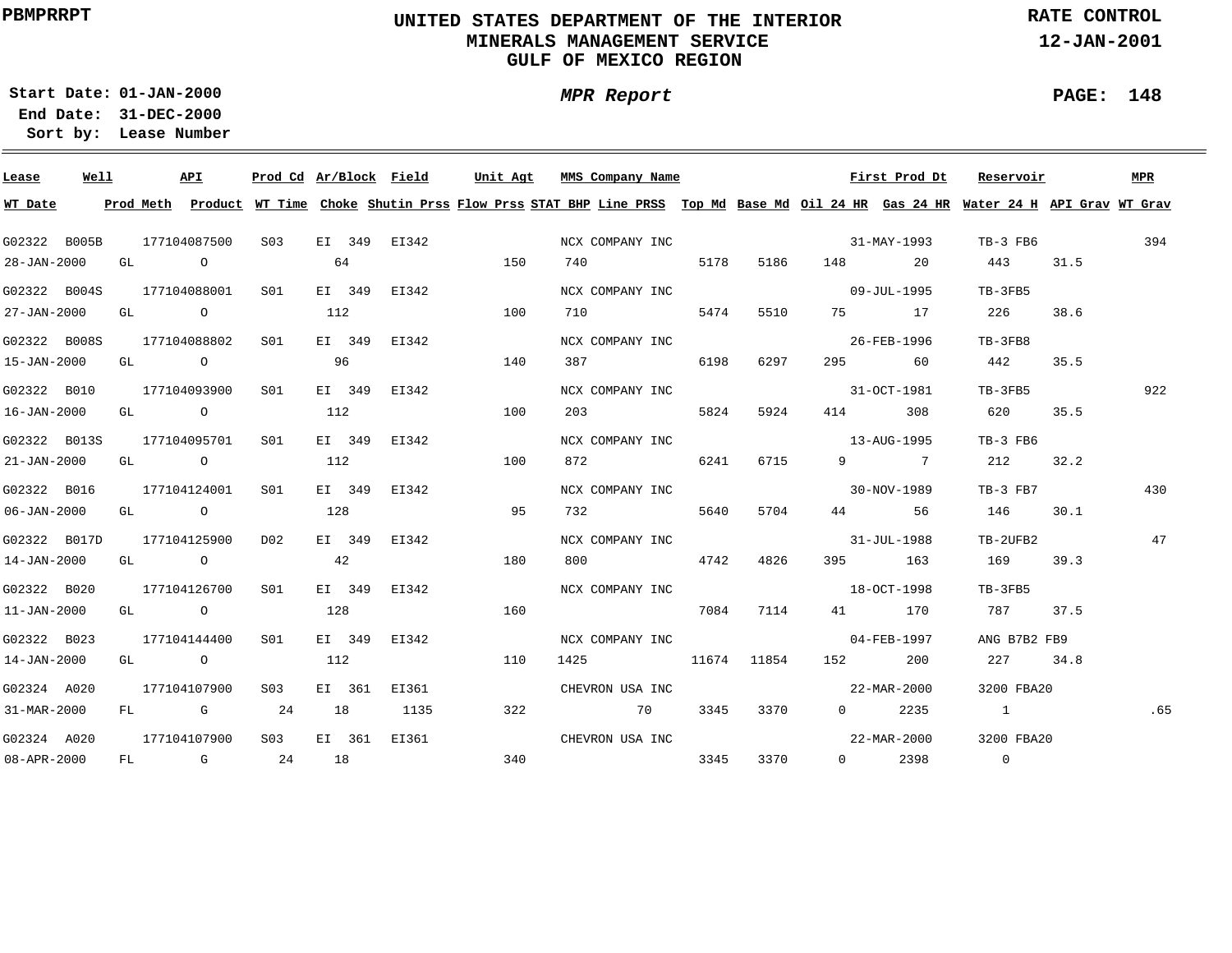### **UNITED STATES DEPARTMENT OF THE INTERIOR MINERALS MANAGEMENT SERVICEGULF OF MEXICO REGION**

**MPR Report**

**RATE CONTROL**

**12-JAN-2001**

**PAGE: 149**

÷

**01-JAN-2000Start Date:31-DEC-2000 End Date:** 

| Lease        | Well |    |           | <b>APT</b>                                                                                                                                                                                                                     | Prod Cd Ar/Block Field |        |                | Unit Agt |      | MMS Company Name             |       |             |                   | First Prod Dt | Reservoir                                                                                                                     |             | MPR            |
|--------------|------|----|-----------|--------------------------------------------------------------------------------------------------------------------------------------------------------------------------------------------------------------------------------|------------------------|--------|----------------|----------|------|------------------------------|-------|-------------|-------------------|---------------|-------------------------------------------------------------------------------------------------------------------------------|-------------|----------------|
| WT Date      |      |    | Prod Meth |                                                                                                                                                                                                                                |                        |        |                |          |      |                              |       |             |                   |               | Product WT Time Choke Shutin Prss Flow Prss STAT BHP Line PRSS Top Md Base Md Oil 24 HR Gas 24 HR Water 24 H API Grav WT Grav |             |                |
| G02324 C012  |      |    |           | 177104118002                                                                                                                                                                                                                   | SO1                    |        | EI 361 EI361   |          |      | CHEVRON USA INC              |       |             |                   | 12-AUG-2000   | 3700UPPER FBA6                                                                                                                |             |                |
| 18-AUG-2000  |      |    | FL O      |                                                                                                                                                                                                                                | 24                     | 34     | 945            | 462      |      |                              | 6514  | 6557        | 1129 11           | 1360          | 23                                                                                                                            | 36.3        | .65            |
| G02324 D015  |      |    |           | 177104134601                                                                                                                                                                                                                   | SO1                    | EI 361 | EI361          |          |      | CHEVRON USA INC              |       |             |                   | 24-SEP-2000   | 3400 FB-D1                                                                                                                    |             |                |
| 02-OCT-2000  |      |    |           | FL O                                                                                                                                                                                                                           | 24                     | 18     |                | 1287     |      |                              | 6486  | 6528        |                   | 2826          | $\overline{0}$                                                                                                                |             |                |
| G02324 D017  |      |    |           | 177104152400                                                                                                                                                                                                                   | S01                    |        | EI 361 EI361   |          |      | CHEVRON USA INC              |       |             |                   | 05-OCT-2000   | 3200 FBD1                                                                                                                     |             |                |
| 18-OCT-2000  |      |    |           | FL O                                                                                                                                                                                                                           | 24                     | 64     |                | 200      |      |                              | 7550  | 7566        |                   | 58 19         | 38                                                                                                                            |             |                |
| G02327 A005  |      |    |           | 177104056700                                                                                                                                                                                                                   | SO1                    | EI 380 | EI380          |          |      | KERR-MCGEE OIL & GAS CORPORA |       |             | $30 - APR - 1991$ |               | PL15 FBB                                                                                                                      |             | 8153           |
| 30-MAY-2000  |      |    |           | FL G                                                                                                                                                                                                                           | 24                     | 64     | $\overline{0}$ | 440      | 1401 | 400                          |       | 6006 6180   | $3 \sim$          | 3613          | 27                                                                                                                            | 42.5        | $\overline{0}$ |
| G02327 A010  |      |    |           | 177104059200                                                                                                                                                                                                                   | DO1                    | EI 380 | EI380          |          |      | KERR-MCGEE OIL & GAS CORPORA |       |             | 30-JUN-1978       |               | PL1-2FBC                                                                                                                      |             | 5050           |
| 23-JUN-2000  |      | FL |           | and the control of the control of the control of the control of the control of the control of the control of the control of the control of the control of the control of the control of the control of the control of the cont | 24                     | 28     | 750            | 730      | 921  | 600                          |       | 5214 5250   | $\overline{0}$    | 2262          | $\overline{0}$                                                                                                                | $\mathbf 0$ | $\overline{0}$ |
| G02327 A017Y |      |    |           | 177104141001                                                                                                                                                                                                                   | S02                    | EI 380 | EI380          |          |      | KERR-MCGEE OIL & GAS CORPORA |       |             |                   | 01-AUG-1998   | $PL 1-1$                                                                                                                      |             |                |
| 24-JUN-2000  |      | FL |           | and the control of the control of the control of the control of the control of the control of the control of the control of the control of the control of the control of the control of the control of the control of the cont | 24                     | 64     | $\overline{0}$ | 605      | 1080 | 600                          | 3634  | 3660        | $0 \qquad \qquad$ | 1050          | 183                                                                                                                           | $\mathbf 0$ | $\mathbf{0}$   |
| G02353 A001  |      |    |           | 427084001700                                                                                                                                                                                                                   | S04                    | HI 110 | HI111          |          |      | W & T OFFSHORE INC           |       |             |                   | 21-FEB-1998   | JM SD, SEG 900                                                                                                                |             |                |
| 13-APR-2000  |      |    |           | FL G                                                                                                                                                                                                                           | 24                     | 16     | 3200           | 1900     | 3083 | 1080                         | 8848  | 8854        | 7                 | 1390          | 140                                                                                                                           | 49.1        | $\overline{0}$ |
| G02353 A002  |      |    |           | 427084002300                                                                                                                                                                                                                   | S04                    | HI 110 | HI111          |          |      | W & T OFFSHORE INC           |       |             |                   | 18-NOV-1999   | LK, SEG 400                                                                                                                   |             |                |
| 18-APR-2000  |      |    |           | FL G                                                                                                                                                                                                                           | 24                     | 8      | 4900           | 3500     |      | 1080                         |       | 11322 11344 |                   | $0 \t 1250$   | $0 \t 43.5$                                                                                                                   |             | $\overline{0}$ |
| G02353 A008  |      |    |           | 427084004900                                                                                                                                                                                                                   | S <sub>03</sub>        | HI 110 | HI111          |          |      | W & T OFFSHORE INC           |       |             | $30 - APR - 1982$ |               | LKSEG800                                                                                                                      |             | 1474           |
| 13-APR-2000  |      |    |           | FL G                                                                                                                                                                                                                           | 24                     | 13     | 5100           | 3500     | 6074 | 1080                         |       | 10916 10926 | $\Omega$          | 1280          | 242                                                                                                                           | $\sim$ 0    | $\overline{0}$ |
| G02353 A009D |      |    |           | 427084039400                                                                                                                                                                                                                   | D02                    | HI 110 | HI111          |          |      | W & T OFFSHORE INC           |       |             |                   | 20-NOV-1997   | IC SD, SEG 900                                                                                                                |             |                |
| 23-APR-2000  |      |    |           | FL G                                                                                                                                                                                                                           | 24                     | 24     | 2650           | 1250     | 2557 | 1080                         | 8648  | 8660        | 201               | 2512          | 134                                                                                                                           | 43.5        | $\overline{0}$ |
| G02353 B010  |      |    |           | 427084039600                                                                                                                                                                                                                   | S01                    | HI 110 | HI111          |          |      | W & T OFFSHORE INC           |       |             |                   | 31-MAY-1994   | NK SEG800                                                                                                                     |             | 22155          |
| 09-APR-2000  |      | FL |           | $\mathbb G$                                                                                                                                                                                                                    | 24                     | 10     | 6300           | 3887     |      | 1148                         | 12418 | 12518       |                   | 7 1085        | 362                                                                                                                           | 43.6        | $\overline{0}$ |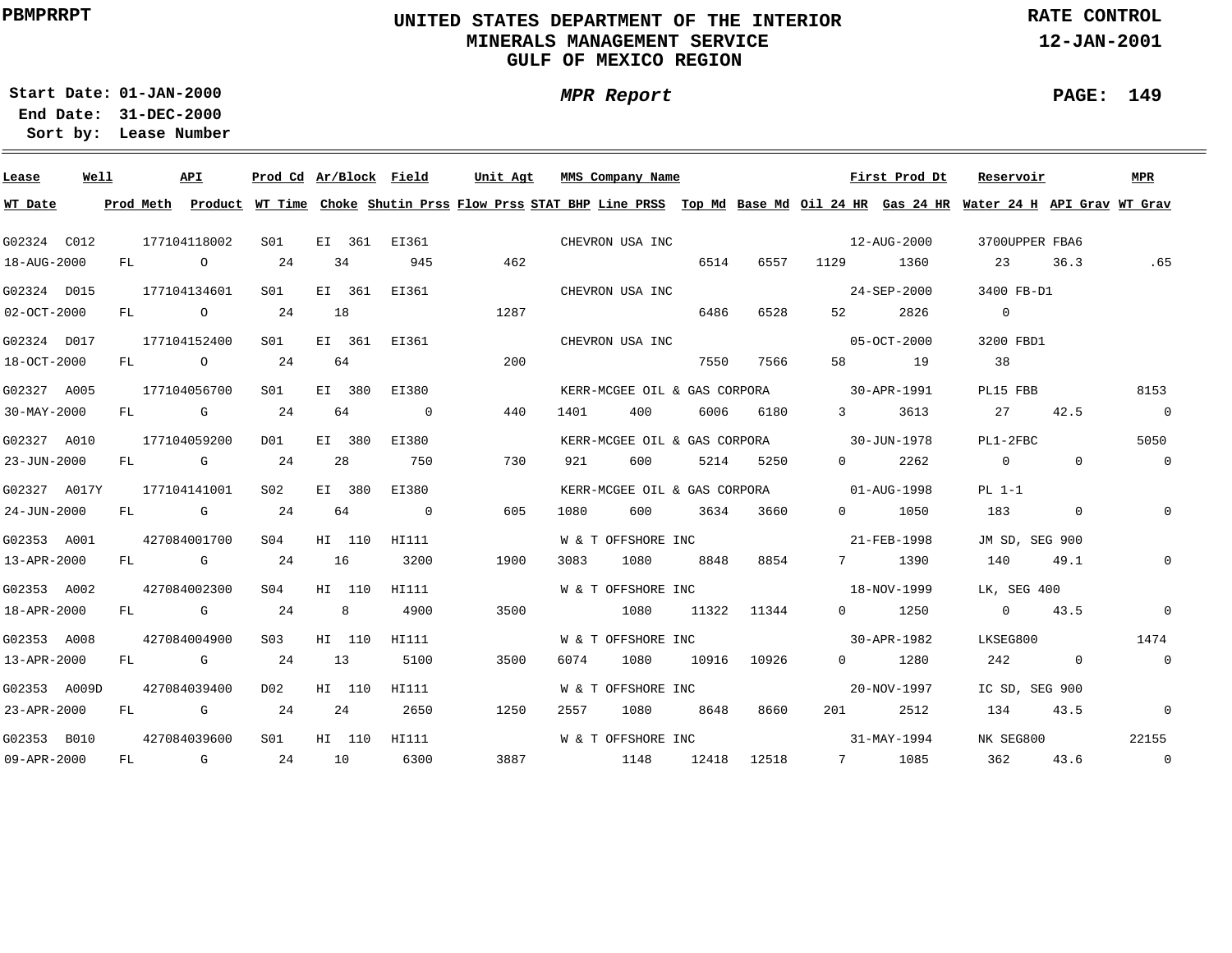### **UNITED STATES DEPARTMENT OF THE INTERIOR MINERALS MANAGEMENT SERVICEGULF OF MEXICO REGION**

**RATE CONTROL**

**12-JAN-2001**

**01-JAN-2000Start Date:31-DEC-2000 End Date:** 

**Lease Number Sort by:**

| Lease        | Well |    |          | <b>API</b>     |                 | Prod Cd Ar/Block Field |        | Unit Agt                                                                                                                                |                    | MMS Company Name   |                         |       |                          | First Prod Dt | Reservoir      |                | MPR          |
|--------------|------|----|----------|----------------|-----------------|------------------------|--------|-----------------------------------------------------------------------------------------------------------------------------------------|--------------------|--------------------|-------------------------|-------|--------------------------|---------------|----------------|----------------|--------------|
| WT Date      |      |    |          |                |                 |                        |        | Prod Meth Product WT Time Choke Shutin Prss Flow Prss STAT BHP Line PRSS Top Md Base Md Oil 24 HR Gas 24 HR Water 24 H API Grav WT Grav |                    |                    |                         |       |                          |               |                |                |              |
| G02354 A010  |      |    |          | 427084040100   | S <sub>03</sub> | HI 111                 | HI111  |                                                                                                                                         | W & T OFFSHORE INC |                    |                         |       | $13 - FEB - 1998$        |               | LK, SEG 400    |                |              |
| 15-APR-2000  |      | FL | <b>G</b> |                | 24              | 64                     | 4200   | 1080                                                                                                                                    |                    | 1070               | 11597                   | 11607 | $0 \qquad \qquad$        | 525           | $\mathcal{E}$  | $\overline{0}$ | $\mathsf{O}$ |
| G02354 003   |      |    |          | 427084046200   | D03             | HI 111                 | HI111  |                                                                                                                                         |                    | W & T OFFSHORE INC |                         |       | $07 - \text{MAR} - 1998$ |               | JN SEG 900     |                |              |
| 22-APR-2000  |      | FL |          | $\mathbb G$    | 24              | 16                     | 3200   | 1940                                                                                                                                    | 3083               | 1080               | 9314                    | 9332  | 52 and $\overline{52}$   | 6470          | 17             | 50.9           | $\mathbf{0}$ |
| G02359 A006  |      |    |          | 427094056700   | S01             | HIA 446                | HI448A |                                                                                                                                         |                    |                    | SAMEDAN OIL CORPORATION |       | 28-FEB-1982              |               | P1 11 0        |                | 25           |
| 28-JUN-2000  |      | FL |          | $\overline{O}$ | 24              | 64                     |        | 100                                                                                                                                     | 8                  |                    | 8242                    | 8270  | 12 and $\overline{a}$    | 207           | 566            | 42.6           |              |
| G02359 A010  |      |    |          | 427094058300   | SO1             | HIA 446                | HI448A |                                                                                                                                         |                    |                    | SAMEDAN OIL CORPORATION |       |                          | 28-FEB-1982   | P1 11 L2       |                | 144          |
| 25-JUN-2000  |      | FL |          | $\overline{O}$ | 24              | 64                     |        | $\overline{0}$                                                                                                                          | 336                |                    | 8222                    | 8262  | $1 \qquad \qquad$        | 27            | $\sim$ 1       | 42.6           |              |
| G02359 A011  |      |    |          | 427094058700   | S01             | HIA 446                | HI448A |                                                                                                                                         |                    |                    | SAMEDAN OIL CORPORATION |       |                          | 28-FEB-1982   | P1 11 0        |                | 245          |
| 26-JUN-2000  |      | FL |          | $\overline{O}$ | 24              | 90                     |        | 120                                                                                                                                     | 753                |                    | 8344                    | 8404  | 133                      | 215           | 1709           | 42.6           |              |
| G02359 A014  |      |    |          | 427094060900   | S01             | HIA 446                | HI448A |                                                                                                                                         |                    |                    | SAMEDAN OIL CORPORATION |       | 28-FEB-1982              |               | P1 11 L1       |                | 196          |
| 27-JUN-2000  |      |    |          | FL O           | 24              | 90                     |        | 100                                                                                                                                     | 1246               |                    | 7681                    | 7746  | 114                      | 737           | 367            | 42.6           |              |
| G02359 A015  |      |    |          | 427094061300   | S01             | HIA 446                | HI448A |                                                                                                                                         |                    |                    | SAMEDAN OIL CORPORATION |       | $28 - \text{FEB} - 1982$ |               | P1 13 Z        |                | 29           |
| 30-JUN-2000  |      |    |          | FL O           | 24              | 22                     |        | 100                                                                                                                                     | 951                |                    | 8204                    | 8216  | 14 14 15                 | 123           | 175            | 42.6           |              |
| G02360 A001  |      |    |          | 427094046000   | S02             | HIA 447                | HI448A |                                                                                                                                         |                    |                    | SAMEDAN OIL CORPORATION |       | $31 - DEC - 1992$        |               | $PL9-3$        |                | 110          |
| 26-JUN-2000  |      |    |          | $FL$ 0         | 24              | 64                     |        | 90                                                                                                                                      | 919                |                    | 5850                    | 5882  | 36                       | 96            | 5              | 42.6           |              |
| G02360 A005A |      |    |          | 427094046901   | S02             | HIA 447                | HI448A |                                                                                                                                         |                    |                    | SAMEDAN OIL CORPORATION |       | 30-SEP-1982              |               | P12 M13        |                | $\mathbf 0$  |
| 24-JUN-2000  |      | FL |          | $\overline{O}$ | 24              | 64                     |        | 100                                                                                                                                     | 1479               |                    | 8074                    | 8152  | $6 \qquad \qquad$        | 19            | $\overline{3}$ | 42.6           |              |
| G02360 A003  |      |    |          | 427094047200   | S01             | HIA 447                | HI448A |                                                                                                                                         |                    |                    | SAMEDAN OIL CORPORATION |       |                          | 31-DEC-1992   | $P1-4$         |                | 17           |
| 26-APR-2000  |      | FL |          | $\circ$        | 24              | 64                     |        | 105                                                                                                                                     |                    |                    | 7713                    | 7720  |                          | $2 \t 0$      | 10             | 42.6           |              |
| G02360 A009  |      |    |          | 427094052900   | S <sub>01</sub> | HIA 447 HI448A         |        |                                                                                                                                         |                    |                    | SAMEDAN OIL CORPORATION |       |                          | 31-DEC-1992   | $PL9-3$        |                | 13           |
| 24-JUN-2000  |      | FL |          | $\overline{O}$ | 24              | 64                     |        | 135                                                                                                                                     | 528                | 5574               |                         | 5614  |                          | 3 26          | $\sim$ 3       | 42.6           |              |

**PAGE: 150**

 $\overline{\phantom{0}}$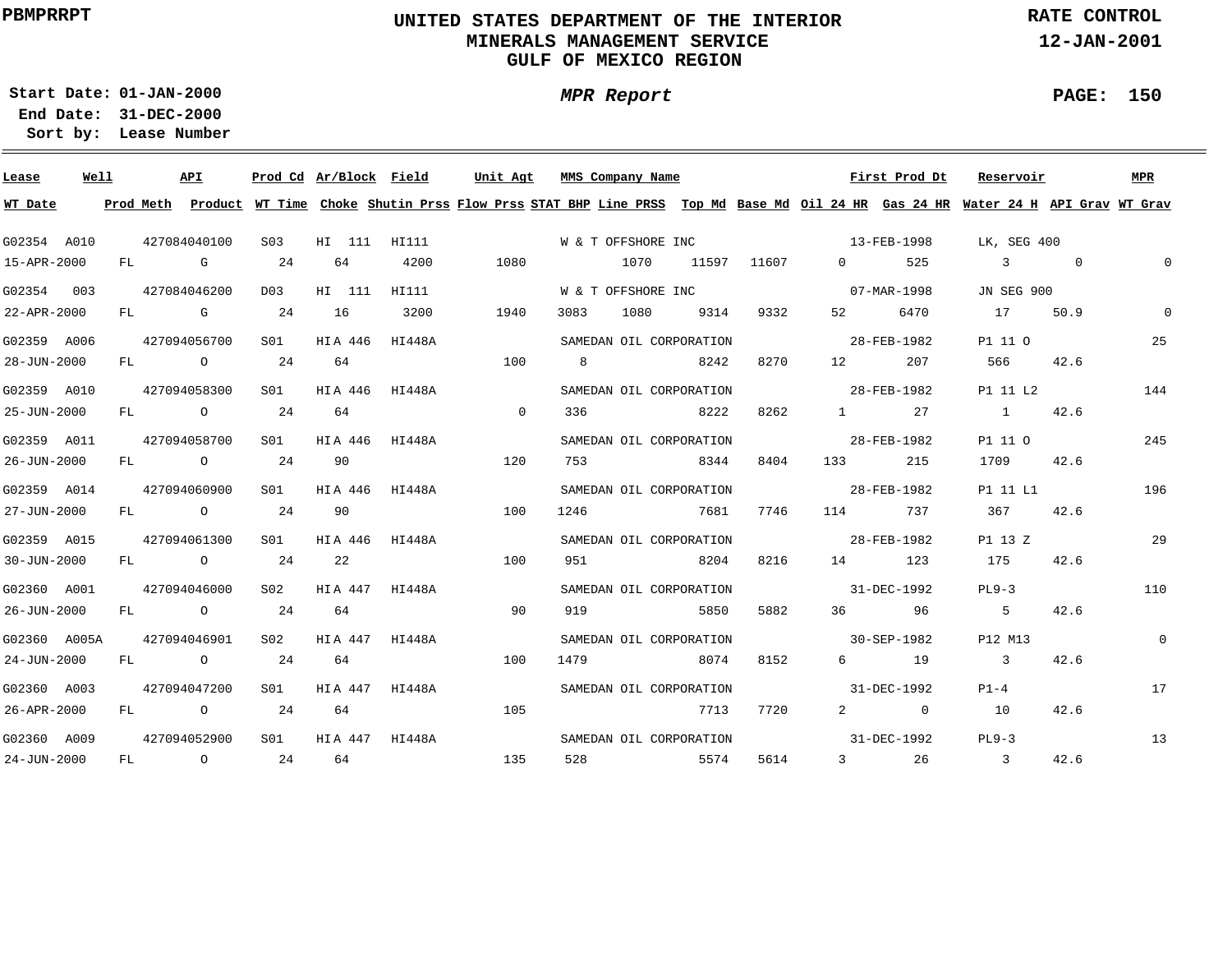### **UNITED STATES DEPARTMENT OF THE INTERIOR MINERALS MANAGEMENT SERVICEGULF OF MEXICO REGION**

**MPR Report**

**RATE CONTROL**

**12-JAN-2001**

**PAGE: 151**

÷

**01-JAN-2000Start Date:31-DEC-2000 End Date:** 

| Lease             | Well |    |      | API            |                 | Prod Cd Ar/Block Field |        | Unit Agt                                                                                                                                |      | MMS Company Name            |      |             |                                   | First Prod Dt | Reservoir      |      | MPR            |
|-------------------|------|----|------|----------------|-----------------|------------------------|--------|-----------------------------------------------------------------------------------------------------------------------------------------|------|-----------------------------|------|-------------|-----------------------------------|---------------|----------------|------|----------------|
| WT Date           |      |    |      |                |                 |                        |        | Prod Meth Product WT Time Choke Shutin Prss Flow Prss STAT BHP Line PRSS Top Md Base Md Oil 24 HR Gas 24 HR Water 24 H API Grav WT Grav |      |                             |      |             |                                   |               |                |      |                |
| G02360 B003       |      |    |      | 427094065600   | S01             | HIA 447 HI448A         |        |                                                                                                                                         |      | SAMEDAN OIL CORPORATION     |      |             | 28-FEB-1983                       |               | P1 1 L         |      | 31             |
| 24-JUN-2000       |      | FL |      | $\circ$        | 24              | 18                     |        | 110                                                                                                                                     | 603  |                             | 6897 | 7008        | 7                                 | 27            | 6              | 42.6 |                |
| G02360 B005A      |      |    |      | 427094066400   | S <sub>02</sub> | HIA 447                | HI448A |                                                                                                                                         |      | SAMEDAN OIL CORPORATION     |      |             | $31 - JAN - 1988$                 |               | P1 8 K         |      | 1918           |
| $30 - JUN - 2000$ |      |    | FL G |                | 24              | 64                     | 220    | 105                                                                                                                                     | 633  | 968                         | 6913 | 6978        | $1 \qquad \qquad$                 | 718           | 21             | 42.6 |                |
| G02360 B010       |      |    |      | 427094068600   | SO1             | HIA 447 HI448A         |        |                                                                                                                                         |      | SAMEDAN OIL CORPORATION     |      |             | 31-DEC-1982                       |               | P1 4 L         |      | $\overline{4}$ |
| 23-JUN-2000       |      | FL |      | $\overline{O}$ | 24              | 64                     |        | 110                                                                                                                                     |      |                             | 6936 | 6971        | $2 \left( \frac{1}{2} \right)$    | 288           | 60             | 42.6 |                |
| G02360 B011       |      |    |      | 427094068900   | SO1             | HIA 447 HI448A         |        |                                                                                                                                         |      | SAMEDAN OIL CORPORATION     |      |             |                                   | 28-FEB-1983   | PL9 3B         |      | $7^{\circ}$    |
| 26-JUN-2000       |      | FL |      | $\overline{O}$ | 24              | 64                     |        | 110                                                                                                                                     | 718  |                             | 5602 | 5642        | $5 \sim$                          | 43            | 12             | 42.6 |                |
| G02360 B014       |      |    |      | 427094069801   | S01             | HIA 447                | HI448A | 891020242                                                                                                                               |      | SAMEDAN OIL CORPORATION     |      |             |                                   | 31-DEC-1982   | P1 1 C         |      | 55             |
| 25-JUN-2000       |      | FL |      | $\mathbf G$    | 24              | 64                     | 625    | 105                                                                                                                                     |      | 968                         | 6894 | 6981        | $1 \qquad \qquad$                 | 201           | $\sim$ 1       | 42.6 |                |
| G02361 A004       |      |    |      | 427094049100   | S01             | HIA 448                | HI448A |                                                                                                                                         |      | SAMEDAN OIL CORPORATION     |      |             | 31-DEC-1980                       |               | PL9 4A         |      | 752            |
| $10 - JUN - 2000$ |      |    |      | FL G           | 24              | 64                     | 320    | 90                                                                                                                                      | 509  | 967                         | 6735 | 6964        | $\overline{2}$ and $\overline{2}$ | 706           | 2              | 42.6 |                |
| G02384 A008       |      |    |      | 427094051100   | S01             | HIA 555                | HI555A |                                                                                                                                         |      | TEXACO EXPLORATION AND PROD |      |             | 31-AUG-1981                       |               | CC4 FBF        |      | 190            |
| 12-APR-2000       |      |    |      | FL O           | 24              | 15                     |        | 1260                                                                                                                                    |      |                             |      | 6947 6966   | 329                               | 293           | 611            | 32.8 | $\overline{0}$ |
| G02384 A010       |      |    |      | 427094053600   | S02             | HIA 555 HI555A         |        |                                                                                                                                         |      | TEXACO EXPLORATION AND PROD |      |             | $25 - MAX - 1996$                 |               | CB SD, SEG 100 |      |                |
| 14-APR-2000       |      |    |      | FL O           | 24              | 13                     |        | 1200                                                                                                                                    | 2086 |                             | 6354 | 6366        |                                   | 186           | 564            | 31.9 | $\mathbf 0$    |
| G02384 A012       |      |    |      | 427094100600   | SO1             | HIA 555                | HI555A |                                                                                                                                         |      | TEXACO EXPLORATION AND PROD |      |             | $12 - DEC - 1995$                 |               | CA SD, SEG 100 |      |                |
| 20-APR-2000       |      |    |      | FL G           | 24              | 128                    | 1505   | 720                                                                                                                                     | 2607 | 690                         | 6064 | 6100        | 19                                | 185           | 622            | 40.8 | $\mathbf 0$    |
| G02384 A011       |      |    |      | 427094100700   | SO1             | HIA 555                | HI555A |                                                                                                                                         |      | TEXACO EXPLORATION AND PROD |      |             | 17-JAN-1996                       |               | BB SD, SEG 200 |      |                |
| 09-APR-2000       |      | FL |      | $\mathbb G$    | 24              | 40                     | 1950   | 900                                                                                                                                     | 2260 | 720                         | 8120 | 8198        |                                   | 4743          | 858            | 51.3 | $\mathbf 0$    |
| G02388 B001       |      |    |      | 427094029900   | S <sub>01</sub> | HIA 563                | HI563A |                                                                                                                                         |      | TEXACO EXPLORATION AND PROD |      |             | $30 - SEP - 1982$                 |               | GC FBN4        |      | 403            |
| 08-APR-2000       |      |    |      | FL O           | 24              | 21                     |        | 1800                                                                                                                                    |      |                             |      | 10653 10744 |                                   | 83 639        | 1586           | 36.3 | $\overline{0}$ |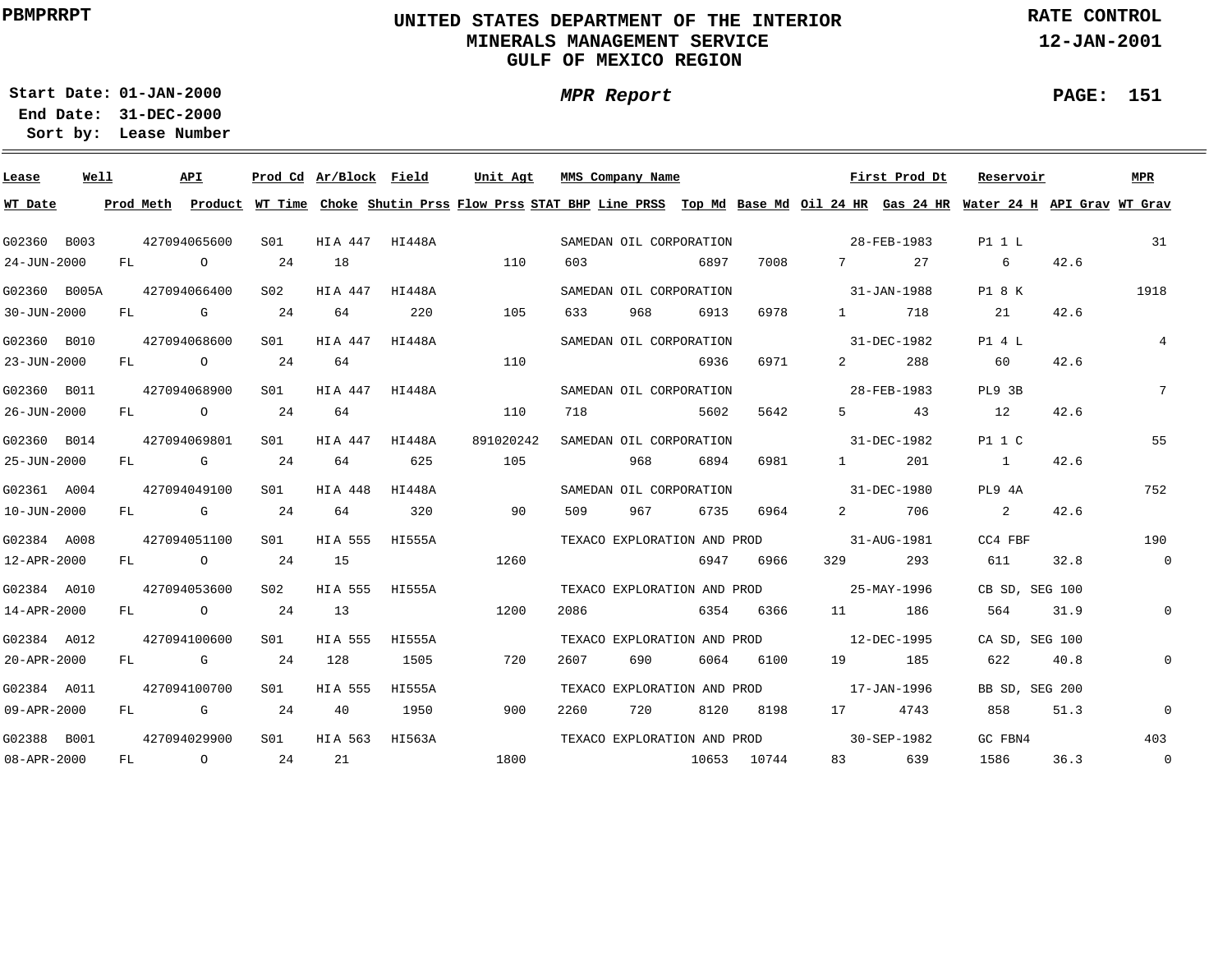### **UNITED STATES DEPARTMENT OF THE INTERIOR MINERALS MANAGEMENT SERVICEGULF OF MEXICO REGION**

**MPR Report**

**RATE CONTROL**

**12-JAN-2001**

**PAGE: 152**

÷

**01-JAN-2000Start Date:**

| Lease             | Well |    |            | API          |                  | Prod Cd Ar/Block Field |        | Unit Agt                                                                                                                                |      | MMS Company Name            |       |             |                          | First Prod Dt     | Reservoir       |                | MPR         |
|-------------------|------|----|------------|--------------|------------------|------------------------|--------|-----------------------------------------------------------------------------------------------------------------------------------------|------|-----------------------------|-------|-------------|--------------------------|-------------------|-----------------|----------------|-------------|
| WT Date           |      |    |            |              |                  |                        |        | Prod Meth Product WT Time Choke Shutin Prss Flow Prss STAT BHP Line PRSS Top Md Base Md Oil 24 HR Gas 24 HR Water 24 H API Grav WT Grav |      |                             |       |             |                          |                   |                 |                |             |
| G02388 B001       |      |    |            | 427094029900 | S01              | HIA 563                | HI563A |                                                                                                                                         |      | TEXACO EXPLORATION AND PROD |       |             |                          | $22 - JUL - 2000$ | GC SAND, SEG300 |                |             |
| $02 - AUG - 2000$ |      | FL |            | G            | 4                | 12                     | 4750   | 4250                                                                                                                                    |      | 1025                        |       | 10560 10620 | 330                      | 2369              | 29              | 48.7           | .65         |
| G02388 B004       |      |    |            | 427094034400 | S <sub>02</sub>  | HIA 563                | HI563A |                                                                                                                                         |      | TEXACO EXPLORATION AND PROD |       |             | 31-JUL-1996              |                   | BA SD, SEG 200  |                |             |
| 06-APR-2000       |      | FL |            | G            | 24               | 46                     | 650    | 386                                                                                                                                     | 741  | 382                         | 4414  | 4518        | $\Omega$                 | 618               | $\Omega$        | $\overline{0}$ | $\Omega$    |
| G02388 B008       |      |    |            | 427094038900 | S <sub>03</sub>  | HIA 563                | HI563A |                                                                                                                                         |      | TEXACO EXPLORATION AND PROD |       |             |                          | 08-SEP-1999       | BA SD, SEG 200  |                |             |
| 20-APR-2000       |      | FL |            | G            | 24               | 64                     | 520    | 110                                                                                                                                     | 548  | 102                         | 4917  | 4967        | $\Omega$                 | 914               | $\Omega$        | $\Omega$       |             |
| G02388 B009       |      |    |            | 427094039601 | S <sub>02</sub>  | HIA 563                | HI563A |                                                                                                                                         |      | TEXACO EXPLORATION AND PROD |       |             |                          | 04-DEC-1999       | CB SAND SEG800  |                |             |
| $01 - APR - 2000$ |      | FL |            | G            | -24              | 17                     | 3202   | 2100                                                                                                                                    | 3203 | 1004                        | 10194 | 10228       | 114                      | 3142              | 6               | 57.7           | $\Omega$    |
| G02388 B010       |      |    |            | 427094040000 | S01              | HIA 563                | HI563A |                                                                                                                                         |      | TEXACO EXPLORATION AND PROD |       |             | $31 - \text{AUG} - 1982$ |                   | BB FBA          |                | $\Omega$    |
| 21-APR-2000       |      | FL |            | $G$ and $G$  | 24               | 72                     | 1255   | 172                                                                                                                                     | 1197 | 111                         | 6348  | 6468        | $\Omega$                 | 696               | 1964            | $\overline{0}$ | 0           |
| G02388 B010       |      |    |            | 427094040000 | S02              | HIA 563                | HI563A |                                                                                                                                         |      | TEXACO EXPLORATION AND PROD |       |             |                          | $04 - SEP - 2000$ | BA SD, SEG. 200 |                |             |
| 09-SEP-2000       |      | FL | <b>G</b> G |              | 5                | 40                     | 550    | 185                                                                                                                                     |      | 115                         | 6172  | 6226        | $\Omega$                 | 1387              | $\overline{0}$  |                | .65         |
| G02388 B012       |      |    |            | 427094043502 | DO1              | HIA 563                | HI563A |                                                                                                                                         |      | TEXACO EXPLORATION AND PROD |       |             | $08 - MAX - 1997$        |                   | CA SD, SEG 450  |                |             |
| 05-APR-2000       |      | FL |            | $\circ$      | 24               | 26                     |        | 780                                                                                                                                     | 1886 |                             | 7338  | 7369        | 318                      | 623               | 744             | 37.5           | 0           |
| G02388 B012D      |      |    |            | 427094043502 | D02              | HIA 563                | HI563A |                                                                                                                                         |      | TEXACO EXPLORATION AND PROD |       |             | $08 - MAX - 1997$        |                   | BB SD, SEG 155  |                |             |
| 27-APR-2000       |      | FL |            | G            | 24               | 64                     | 1200   | 490                                                                                                                                     | 1668 | 381                         | 5886  | 5910        | $0 \qquad \qquad$        | 1674              | 1182            | $\sim$ 0       | 0           |
| G02388 B017       |      |    |            | 427094045804 | S02              | HIA 563                | HI563A |                                                                                                                                         |      | TEXACO EXPLORATION AND PROD |       |             |                          | 14-MAY-1999       | CA SEG800       |                |             |
| 20-APR-2000       |      | FL |            | $\circ$      | 24               | 44                     |        | 860                                                                                                                                     | 2053 |                             | 8184  | 8320        | 1214                     | 6806              | $\overline{0}$  | 33.1           | 0           |
| G02388 B022       |      |    |            | 427094055000 | S01              | HIA 563                | HI563A |                                                                                                                                         |      | TEXACO EXPLORATION AND PROD |       |             |                          | 31-AUG-1982       | B FBK1          |                | $\Omega$    |
| 13-APR-2000       |      | FL |            | G            | -24              | 96                     | 1970   | 392                                                                                                                                     | 1920 | 383                         | 9048  | 9127        | $0 \qquad \qquad$        | 1798              | $4^{\circ}$     | $\mathbf{0}$   | $\mathbf 0$ |
| G02388 B023A      |      |    |            | 427094056400 | S <sub>0.3</sub> | HIA 563                | HI563A |                                                                                                                                         |      | TEXACO EXPLORATION AND PROD |       |             |                          | 11-FEB-1996       | B1BA FBB        |                |             |
| 21-APR-2000       |      | FL |            | G            | 24               | 96                     | 850    | 105                                                                                                                                     |      | 104                         | 6196  | 6558        | $\overline{0}$           | 103               | $\overline{0}$  | $\Omega$       | $\mathbf 0$ |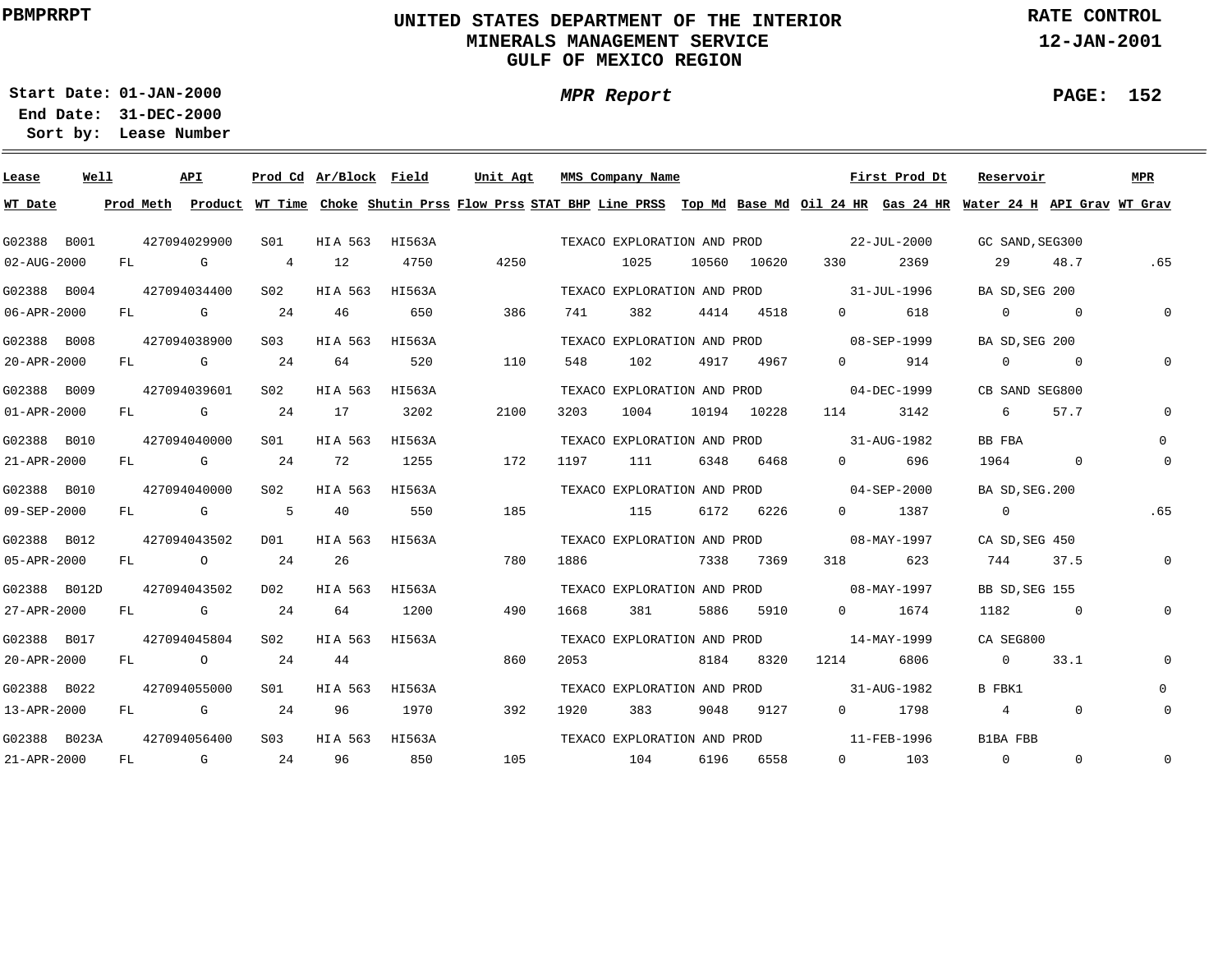### **UNITED STATES DEPARTMENT OF THE INTERIOR MINERALS MANAGEMENT SERVICEGULF OF MEXICO REGION**

**MPR Report**

**RATE CONTROL**

**12-JAN-2001**

**PAGE: 153**

÷

**01-JAN-2000Start Date:**

| Lease             | Well |    |          | API            |                 | Prod Cd Ar/Block Field |        | Unit Agt |       | MMS Company Name             |       |             |                                          | First Prod Dt | Reservoir                                                                                                                               |             | MPR          |
|-------------------|------|----|----------|----------------|-----------------|------------------------|--------|----------|-------|------------------------------|-------|-------------|------------------------------------------|---------------|-----------------------------------------------------------------------------------------------------------------------------------------|-------------|--------------|
| WT Date           |      |    |          |                |                 |                        |        |          |       |                              |       |             |                                          |               | Prod Meth Product WT Time Choke Shutin Prss Flow Prss STAT BHP Line PRSS Top Md Base Md Oil 24 HR Gas 24 HR Water 24 H API Grav WT Grav |             |              |
| G02388 B024       |      |    |          | 427094056601   | S <sub>02</sub> | HIA 563                | HI563A |          |       | TEXACO EXPLORATION AND PROD  |       |             | $23 - NOV - 1997$                        |               | CA SEG 720                                                                                                                              |             |              |
| 06-APR-2000       |      | FL |          | G              | 24              | 20                     | 2087   | 1658     | 99999 | 1030                         |       | 10446 10500 | 29                                       | 5424          | $\overline{0}$                                                                                                                          | 53.8        | $\Omega$     |
| G02388 B025       |      |    |          | 427094059300   | SO1             | HIA 563                | HI563A |          |       | TEXACO EXPLORATION AND PROD  |       |             | $30 - NOV - 1982$                        |               | B1BA FBA                                                                                                                                |             | $\Omega$     |
| 12-APR-2000       |      | FL |          | G              | -24             | 96                     | 650    | 420      | 742   | 398                          | 4572  | 4746        | $\Omega$                                 | 7964          | $\Omega$                                                                                                                                | $\mathbf 0$ | $\mathbf 0$  |
| G02388 C008       |      |    |          | 427094069400   | S <sub>03</sub> | HIA 563                | HI563A |          |       | TEXACO EXPLORATION AND PROD  |       |             |                                          | 29-FEB-1996   | BB SAND, SEG500                                                                                                                         |             |              |
| 28-FEB-2000       |      | FL | <b>G</b> |                | 8               | 20                     | 2320   | 780      |       | 110                          | 6240  | 6260        | 169 —                                    | 1460          | 15                                                                                                                                      | 24.2        | .65          |
| G02388 C008       |      |    |          | 427094069400   | S03             | HIA 563                | HI563A |          |       | TEXACO EXPLORATION AND PROD  |       |             |                                          | 29-FEB-1996   | BB SAND, SEG500                                                                                                                         |             |              |
| 12-APR-2000       |      | FL |          | $\overline{O}$ | 24              | 30                     |        | 195      |       |                              | 6240  | 6260        | 154                                      | 350           | 232                                                                                                                                     | 24.2        | $\mathbf{0}$ |
| G02393 A001       |      |    |          | 427094007102   | SO1             | HIA 573                | HI573A |          |       |                              |       |             | UNION OIL COMPANY OF CALIFOR 18-FEB-2000 |               | $MO-3$ I, $J$                                                                                                                           |             |              |
| $01 - APR - 2000$ |      |    |          | FL G           | 12              | 17                     | 2306   | 1350     |       | 1080                         | 7646  | 7706        | 1935                                     | 1111          | $\sim$ 0                                                                                                                                | 32.8        | .65          |
| G02393 A002       |      |    |          | 427094013803   | SO1             | HIA 573                | HI573A |          |       | UNION OIL COMPANY OF CALIFOR |       |             | $02 - FEB - 2000$                        |               | $MP-3H$                                                                                                                                 |             |              |
| $02 - APR - 2000$ |      |    |          | FL G           | 21              | 28                     | 2810   | 1200     |       | 1068                         | 7710  | 7784        | 14                                       | 5360          | $\overline{0}$                                                                                                                          | 62.1        | .636         |
| G02416 C001       |      |    |          | 427114073101   | S02             | HIA 325                | HI334A |          |       | SAMEDAN OIL CORPORATION      |       |             | $07 - JUN - 1998$                        |               | $PL-6-1$                                                                                                                                |             |              |
| 30-JUN-2000       |      |    |          | FL G           | 24              | 128                    | 1275   | 150      | 1350  | 955                          | 4670  | 4804        | $\Omega$                                 | 2495          | 25                                                                                                                                      |             |              |
| G02428 A001       |      |    |          | 427114016500   | S01             | HIA 350                | HI370A |          |       | SHELL OFFSHORE INC           |       |             |                                          | 31-JUL-1976   | H RA                                                                                                                                    |             | 7483         |
| 17-JAN-2000       |      | FL |          | $G$ and $G$    | 18              | 999                    | 1350   | 485      | 1160  | $\overline{0}$               | 8717  | 8881        | $\Omega$                                 | 4220          | $\mathbf{0}$                                                                                                                            | $\Omega$    | .62          |
| G02428 A001       |      |    |          | 427114016500   | S01             | HIA 350                | HI370A |          |       | SHELL OFFSHORE INC           |       |             |                                          | 31-JUL-1976   | H RA                                                                                                                                    |             | 7483         |
| $04 - JUN - 2000$ |      | FL |          | G              | $4\overline{ }$ | 999                    | 1060   | 410      | 1160  | 962                          | 8717  | 8881        |                                          | $0 \t 3792$   | $\Omega$                                                                                                                                | $\Omega$    | .62          |
| G02428 A006       |      |    |          | 427114019500   | S01             | HIA 350                | HI370A |          |       | SHELL OFFSHORE INC           |       |             |                                          | 31-MAR-1981   | H RA                                                                                                                                    |             | 3634         |
| 18-JAN-2000       |      | FL |          | G              | 20              | 999                    | 1260   | 330      | 1020  | $\overline{0}$               | 11452 | 11604       | $\Omega$                                 | 5374          | $\Omega$                                                                                                                                | $\Omega$    | .62          |
| G02428 A006       |      |    |          | 427114019500   | SO1             | HIA 350                | HI370A |          |       | SHELL OFFSHORE INC           |       |             |                                          | 31-MAR-1981   | H RA                                                                                                                                    |             | 3634         |
| 27-JUN-2000       |      | FL |          | G              | $\overline{4}$  | 52                     | 1050   | 300      | 1020  | 962                          | 11452 | 11604       |                                          | $0 \t 4248$   | 24                                                                                                                                      | $\Omega$    | .62          |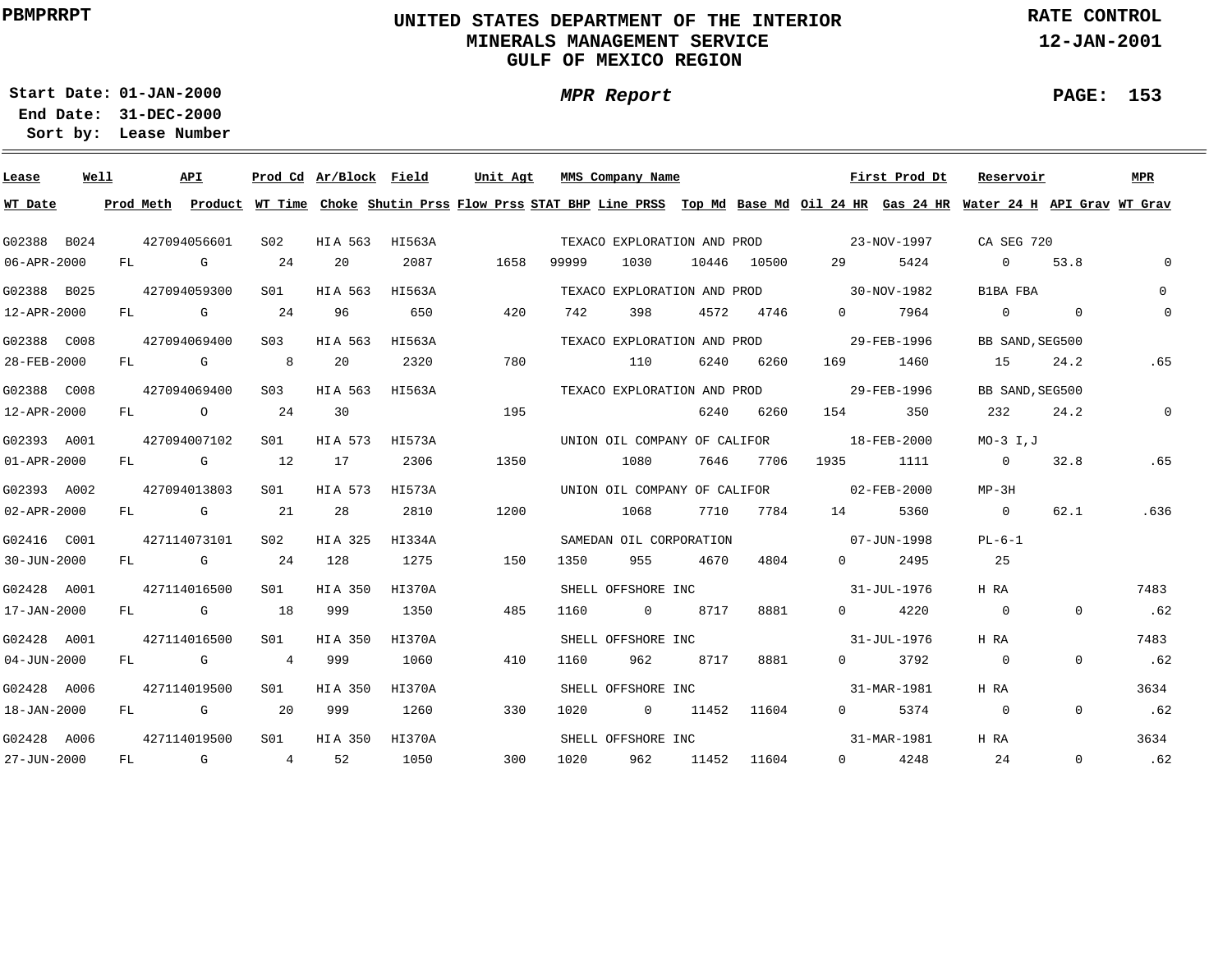### **UNITED STATES DEPARTMENT OF THE INTERIOR MINERALS MANAGEMENT SERVICEGULF OF MEXICO REGION**

**MPR Report**

**RATE CONTROL**

**12-JAN-2001**

**PAGE: 154**

**01-JAN-2000Start Date:31-DEC-2000 End Date:** 

| Lease             | Well |  | API          |                 | Prod Cd Ar/Block Field |        |    | Unit Agt |     | MMS Company Name                         |                 |             |             |                      | First Prod Dt | Reservoir                                                                                                                               |                | MPR            |
|-------------------|------|--|--------------|-----------------|------------------------|--------|----|----------|-----|------------------------------------------|-----------------|-------------|-------------|----------------------|---------------|-----------------------------------------------------------------------------------------------------------------------------------------|----------------|----------------|
| WT Date           |      |  |              |                 |                        |        |    |          |     |                                          |                 |             |             |                      |               | Prod Meth Product WT Time Choke Shutin Prss Flow Prss STAT BHP Line PRSS Top Md Base Md Oil 24 HR Gas 24 HR Water 24 H API Grav WT Grav |                |                |
| G02428 A012E      |      |  | 427114024700 | S <sub>03</sub> | HIA 350 HI370A         |        |    |          |     | SHELL OFFSHORE INC                       |                 |             |             | 30-SEP-1991          |               | H RB                                                                                                                                    |                | 1539           |
| $30 - JAN - 2000$ |      |  | FL G 16 999  |                 |                        | 360    |    | 380      | 720 | 0 8232                                   |                 |             | 8358        | $0 \qquad \qquad 5$  |               | $\overline{0}$                                                                                                                          | $\Omega$       | .62            |
| G02428 A012E      |      |  | 427114024700 | S <sub>03</sub> | HIA 350                | HI370A |    |          |     | SHELL OFFSHORE INC                       |                 |             | 30-SEP-1991 |                      |               | H RB                                                                                                                                    |                | 1539           |
| 09-JUN-2000       |      |  |              |                 | FL G 4 13              | 1720   |    | 180      | 720 |                                          | 962 8232        | 8358        |             | $0 \qquad \qquad$ 30 |               | $\overline{0}$                                                                                                                          | $\overline{0}$ | .62            |
| G02428 A013       |      |  | 427114025900 | S01             | HIA 350                | HI370A |    |          |     | SHELL OFFSHORE INC                       |                 |             | 30-APR-1981 |                      |               | H RA                                                                                                                                    |                | 5239           |
| 22-JAN-2000       |      |  | FL G 19      |                 | 999                    | 1340   |    | 600      |     | $0$ 11994 12026                          |                 |             |             | $0 \qquad \qquad$    | 2160          | $\sim$ 2                                                                                                                                | $\overline{0}$ | .62            |
| G02428 A013       |      |  | 427114025900 | S01             | HIA 350                | HI370A |    |          |     | SHELL OFFSHORE INC 19-DEC-1992           |                 |             |             |                      |               | H RA                                                                                                                                    |                |                |
| 08-FEB-2000       |      |  |              |                 | FL G 24 24             | 900    |    | 580      |     |                                          | 830 11886 12042 |             |             | $0 \t 2072$          |               | $\overline{0}$                                                                                                                          |                | .65            |
| G02428 A013       |      |  | 427114025900 | S01             | HIA 350                | HI370A |    |          |     | SHELL OFFSHORE INC                       |                 |             |             | 19-DEC-1992          |               | H RA                                                                                                                                    |                |                |
| 16-JUN-2000       |      |  | FL G 18      |                 | 30                     | 1250   |    | 300      |     | 962 —                                    | 11886           | 12042       |             | $0 \qquad \qquad$    | 2205          | $\overline{0}$                                                                                                                          | $\overline{0}$ | .62            |
| G02428 A020       |      |  | 427114027001 | S01             | HIA 350                | HI370A |    |          |     | SHELL OFFSHORE INC 30-APR-1997           |                 |             |             |                      |               | H RA                                                                                                                                    |                |                |
| 19-JAN-2000       |      |  | FL G 20      |                 | 999                    | 1320   |    | 420      |     | 1200 0 10174 10350                       |                 |             |             | $0 \t 2440$          |               | $\overline{0}$                                                                                                                          | $\mathbf{0}$   | .62            |
| G02428 A020       |      |  | 427114027001 | S01 <b>S</b>    | HIA 350                | HI370A |    |          |     | SHELL OFFSHORE INC 30-APR-1997           |                 |             |             |                      |               | H RA                                                                                                                                    |                |                |
| 06-JUN-2000       |      |  |              |                 | FL G 4 999             | 1100   |    | 340      |     | 1200 962 10174 10350                     |                 |             |             | 0 4584               |               | $\overline{0}$                                                                                                                          | $\mathbf 0$    | .62            |
| G02428 A019       |      |  | 427114029000 | S01             | HIA 350                | HI370A |    |          |     | SHELL OFFSHORE INC 30-JUN-1978           |                 |             |             |                      |               | I RA                                                                                                                                    |                | 3661           |
| 30-JAN-2000       |      |  |              |                 | FL G 8 999 220         |        |    | 162      | 220 | $0$ 10808 10930                          |                 |             |             | $0$ 528              |               | $\overline{0}$                                                                                                                          | $\overline{0}$ | .62            |
| G02428 A019       |      |  | 427114029000 | S01             | HIA 350 HI370A         |        |    |          |     | SHELL OFFSHORE INC                       |                 |             |             | 30-JUN-1978          |               | I RA                                                                                                                                    |                | 3661           |
| $02 - JUN - 2000$ |      |  |              |                 | FL G 4 999             | 400    |    | 180      | 220 | 962                                      |                 | 10808 10930 |             | $0$ 456              |               | $\overline{0}$                                                                                                                          | $\overline{0}$ | .62            |
| G02434 A002D      |      |  | 427114017300 |                 | D61 HIA 370 HI370A     |        |    |          |     | KERR-MCGEE OIL & GAS CORPORA 01-SEP-1997 |                 |             |             |                      |               | I SD FB 2                                                                                                                               |                |                |
| 24-JUN-2000       |      |  | FL G 24      |                 | 64 0                   |        | 30 |          |     | 0 8373 8462                              |                 |             |             | $0 \qquad \qquad 26$ |               | $\begin{array}{ccc} & & 0 & \quad & 0 \end{array}$                                                                                      |                | $\mathbb O$    |
| G02434 A006Z      |      |  | 427114022100 |                 | D03 HIA 370 HI370A     |        |    |          |     |                                          |                 |             |             |                      |               | KERR-MCGEE OIL & GAS CORPORA 26-AUG-1997 PL 6-1 SAND                                                                                    |                |                |
| 26-MAY-2000       |      |  |              |                 | FL G 24 32 0           |        |    | 1060     |     | 2175 0 7726 7738                         |                 |             |             | 2 1934               |               | 2 48.3                                                                                                                                  |                | $\overline{0}$ |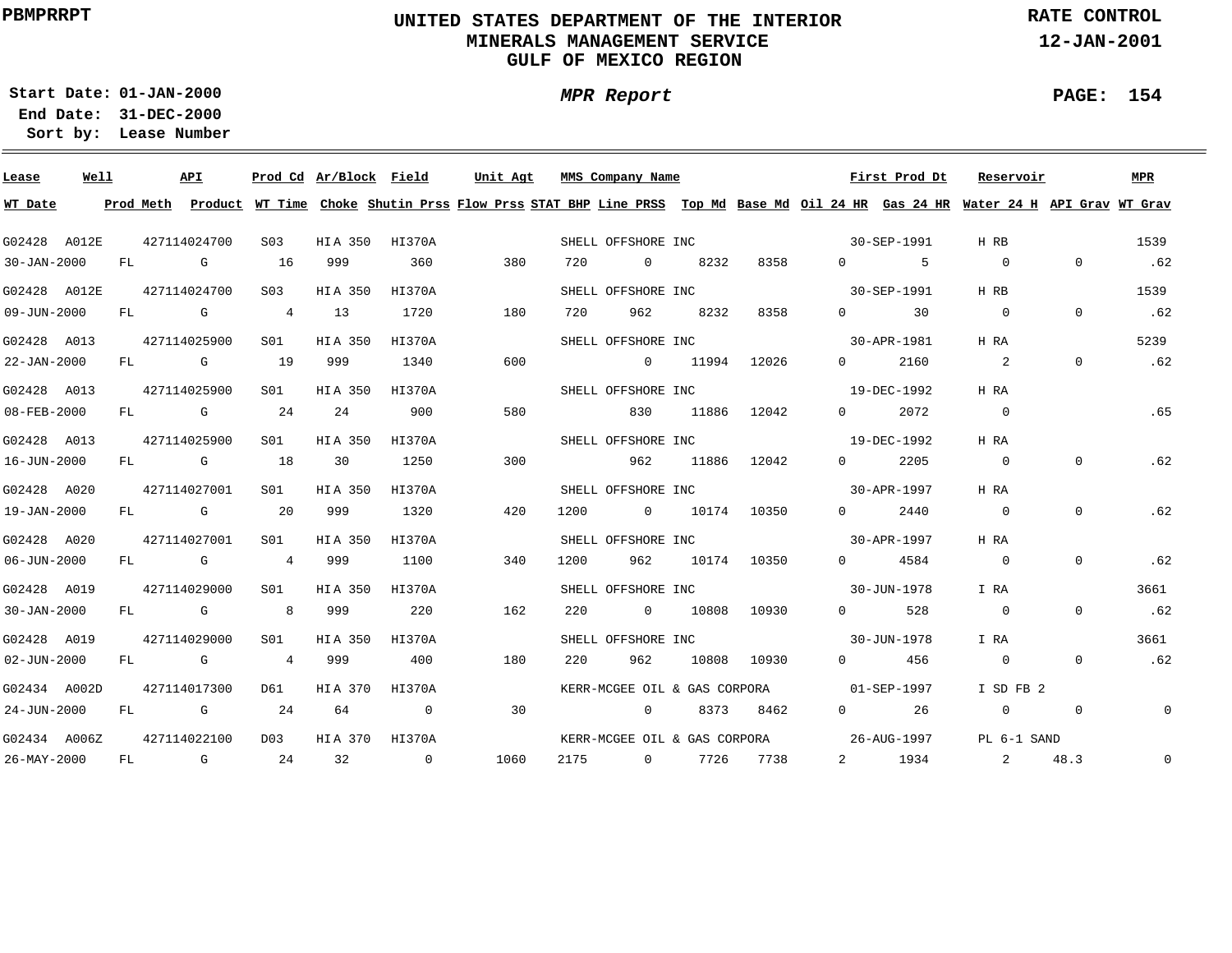### **UNITED STATES DEPARTMENT OF THE INTERIOR MINERALS MANAGEMENT SERVICEGULF OF MEXICO REGION**

**MPR Report**

**RATE CONTROL**

**12-JAN-2001**

**PAGE: 155**

÷

**01-JAN-2000Start Date:**

| Lease        | Well |    | API                                                                                                                                                                                                                            |                                                                                                                      |                  |         | Prod Cd Ar/Block Field | Unit Agt                                                                                                                                |       | MMS Company Name             |       |                              |                                          | First Prod Dt | Reservoir      |              | MPR            |
|--------------|------|----|--------------------------------------------------------------------------------------------------------------------------------------------------------------------------------------------------------------------------------|----------------------------------------------------------------------------------------------------------------------|------------------|---------|------------------------|-----------------------------------------------------------------------------------------------------------------------------------------|-------|------------------------------|-------|------------------------------|------------------------------------------|---------------|----------------|--------------|----------------|
| WT Date      |      |    |                                                                                                                                                                                                                                |                                                                                                                      |                  |         |                        | Prod Meth Product WT Time Choke Shutin Prss Flow Prss STAT BHP Line PRSS Top Md Base Md Oil 24 HR Gas 24 HR Water 24 H API Grav WT Grav |       |                              |       |                              |                                          |               |                |              |                |
| G02434 A007D |      |    | 427114022600                                                                                                                                                                                                                   |                                                                                                                      | D02              |         | HIA 370 HI370A         |                                                                                                                                         |       | KERR-MCGEE OIL & GAS CORPORA |       |                              | $31 - \text{AUG} - 1978$                 |               | $I2$ $FB-3$    |              | 1100           |
| 08-JAN-2000  |      | FL |                                                                                                                                                                                                                                | G                                                                                                                    | 24               | 40      | $\circ$                | 70                                                                                                                                      | 358   | $\overline{0}$               | 8090  | 8131                         | $0 \qquad \qquad$                        | 648           | $\sim$ 1       | $\mathbf{0}$ | $\overline{0}$ |
| G02434 A007D |      |    | 427114022600                                                                                                                                                                                                                   |                                                                                                                      | D02              | HIA 370 | HI370A                 |                                                                                                                                         |       | KERR-MCGEE OIL & GAS CORPORA |       |                              | 31-AUG-1978                              |               | $I2$ FB-3      |              | 1100           |
| 24-JUN-2000  |      | FL |                                                                                                                                                                                                                                | G                                                                                                                    | 24               | 64      | $\overline{0}$         | 65                                                                                                                                      | 358   | $\Omega$                     | 8090  | 8131                         | $\Omega$                                 | 631           | $\sim$ 1       | $\Omega$     | $\overline{0}$ |
| G02434 A009  |      |    | 427114024500                                                                                                                                                                                                                   |                                                                                                                      | DO1              | HIA 370 | HI370A                 |                                                                                                                                         |       | KERR-MCGEE OIL & GAS CORPORA |       |                              |                                          | 31-JUL-1978   | $I2$ FB-2      |              | 1399           |
| 08-JAN-2000  |      | FL |                                                                                                                                                                                                                                | G                                                                                                                    | 12               | 40      | $\circ$                | 65                                                                                                                                      |       | $\overline{0}$               | 8448  | 8750                         | $\Omega$                                 | 730           | $\overline{a}$ | $\mathbf 0$  | $\overline{0}$ |
| G02434 A009  |      |    | 427114024500                                                                                                                                                                                                                   |                                                                                                                      | DO1              | HIA 370 | HI370A                 |                                                                                                                                         |       | KERR-MCGEE OIL & GAS CORPORA |       |                              |                                          | 31-JUL-1978   | $I2$ FB-2      |              | 1399           |
| 24-JUN-2000  |      | FL |                                                                                                                                                                                                                                | <b>G</b> and the state of the state of the state of the state of the state of the state of the state of the state of | 24               | 64      | $\circ$                | 65                                                                                                                                      |       | $\overline{0}$               | 8448  | 8750                         | $1$ and $\sim$                           | 666           | 2              | 44           | $\overline{0}$ |
| G02434 A017Z |      |    | 427114069400                                                                                                                                                                                                                   |                                                                                                                      | D04              | HIA 370 | HI370A                 |                                                                                                                                         |       |                              |       |                              | KERR-MCGEE OIL & GAS CORPORA 30-APR-1995 |               | PL 6-5 FB4     |              | 5599           |
| 25-JUN-2000  |      | FL | $\mathbb G$                                                                                                                                                                                                                    |                                                                                                                      | 24               | 64      | $\overline{0}$         | 45                                                                                                                                      |       | $\Omega$                     | 8216  | 8232                         | $\Omega$ and $\Omega$                    | 509           | 54             | $\Omega$     | $\overline{0}$ |
| G02434 A019D |      |    | 427114080800                                                                                                                                                                                                                   |                                                                                                                      | D02              | HIA 370 | HI370A                 |                                                                                                                                         |       |                              |       | KERR-MCGEE OIL & GAS CORPORA |                                          | 01-AUG-1998   | $PL6-7$        |              |                |
| 26-MAY-2000  |      | FL | and the control of the control of the control of the control of the control of the control of the control of the control of the control of the control of the control of the control of the control of the control of the cont |                                                                                                                      | 24               | 37      | $\Omega$               | 1105                                                                                                                                    |       | $\Omega$                     | 8218  | 8340                         | 17                                       | 3957          | $\overline{3}$ | 48.1         | $\mathbf{0}$   |
| G02434 A019  |      |    | 427114080800                                                                                                                                                                                                                   |                                                                                                                      | DO1              | HIA 370 | HI370A                 |                                                                                                                                         |       | KERR-MCGEE OIL & GAS CORPORA |       |                              | $01 - \text{AUG} - 1998$                 |               | PL 6-11        |              |                |
| 24-JUN-2000  |      | FL |                                                                                                                                                                                                                                | G                                                                                                                    | 24               | 31      | $\overline{0}$         | 535                                                                                                                                     |       | 390                          | 8816  | 8880                         | 6 —                                      | 2636          | 4              | 47.9         | $\overline{0}$ |
| G02445 A029  |      |    | 608164032001                                                                                                                                                                                                                   |                                                                                                                      | S01              | VK 900  | SP062                  |                                                                                                                                         |       | CHEVRON USA INC              |       |                              |                                          | 14-JAN-2000   | T08 AA         |              |                |
| 21-JAN-2000  |      | FL |                                                                                                                                                                                                                                | $\circ$                                                                                                              | 6                | 24      | 2120                   | 1910                                                                                                                                    | ##### |                              | 8684  | 8704                         | 118                                      | 5130          | 6              |              | .62            |
| G02549 A003D |      |    | 177024020101                                                                                                                                                                                                                   |                                                                                                                      | DO <sub>2</sub>  | WC 507  | WC507                  | 754394008                                                                                                                               |       | AVIARA ENERGY CORPORATION    |       |                              |                                          | 30-APR-1993   | $J-3$          |              | 2530           |
| 07-MAR-2000  |      | FL |                                                                                                                                                                                                                                | G                                                                                                                    |                  | 30      | 660                    | 235                                                                                                                                     | 720   | 856                          |       | 10176 10278                  | $1 \quad \cdots$                         | 688           | 2              | 51.3         |                |
| G02549 A009D |      |    | 177024094700                                                                                                                                                                                                                   |                                                                                                                      | D <sub>0</sub> 2 | WC 507  | WC507                  | 754394008                                                                                                                               |       | AVIARA ENERGY CORPORATION    |       |                              |                                          | 31-JAN-1989   | K 1            |              | $\Omega$       |
| 05-MAR-2000  |      | FL |                                                                                                                                                                                                                                | $\mathbf{G}$                                                                                                         |                  | 28      | 425                    | 280                                                                                                                                     | 1178  | 881                          | 10722 | 10768                        | 5                                        | 1100          | $\overline{4}$ | 51.3         |                |
| G02549 A009  |      |    | 177024094700                                                                                                                                                                                                                   |                                                                                                                      | D01              | WC 507  | WC507                  | 754394008                                                                                                                               |       | AVIARA ENERGY CORPORATION    |       |                              |                                          | 31-MAY-1992   | $M-1$ $M-2$    |              | $\Omega$       |
| 10-MAR-2000  |      | FL | $\mathbb G$                                                                                                                                                                                                                    |                                                                                                                      |                  | 20      | 430                    | 220                                                                                                                                     | 1572  | 897                          |       | 12722 12808                  | $\overline{0}$                           | 22            | $\sim$ 1       | 51.3         |                |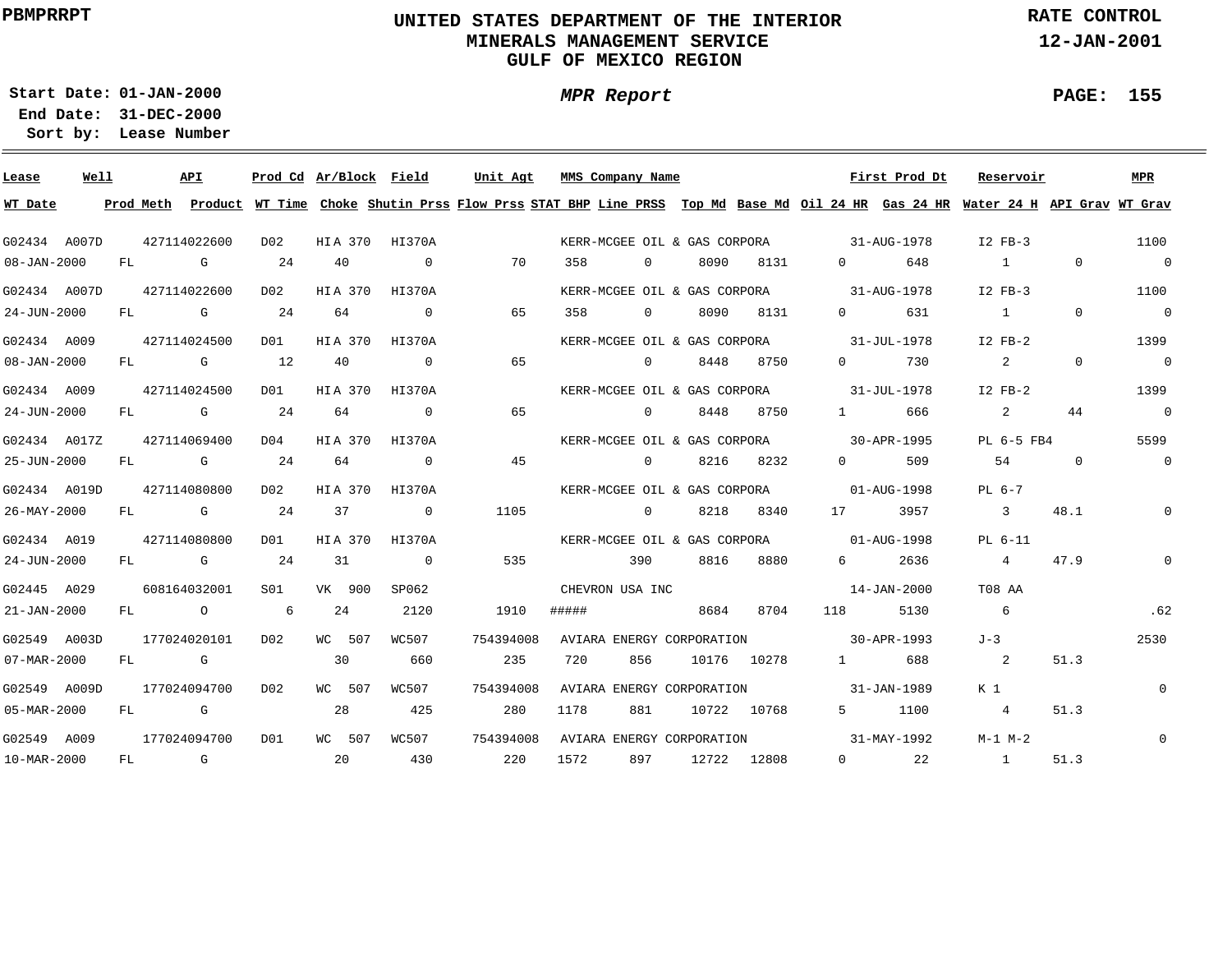### **UNITED STATES DEPARTMENT OF THE INTERIOR MINERALS MANAGEMENT SERVICEGULF OF MEXICO REGION**

**MPR Report**

**RATE CONTROL**

**12-JAN-2001**

**PAGE: 156**

÷

**01-JAN-2000Start Date:**

| Lease             | Well |    |                                                                                                                                                                                                                                | API          | Prod Cd Ar/Block Field |         |        |              | Unit Agt                                                                                                                                | MMS Company Name          |     |                              |             |                                                                                                                | First Prod Dt | Reservoir                  |      | MPR      |
|-------------------|------|----|--------------------------------------------------------------------------------------------------------------------------------------------------------------------------------------------------------------------------------|--------------|------------------------|---------|--------|--------------|-----------------------------------------------------------------------------------------------------------------------------------------|---------------------------|-----|------------------------------|-------------|----------------------------------------------------------------------------------------------------------------|---------------|----------------------------|------|----------|
| WT Date           |      |    |                                                                                                                                                                                                                                |              |                        |         |        |              | Prod Meth Product WT Time Choke Shutin Prss Flow Prss STAT BHP Line PRSS Top Md Base Md Oil 24 HR Gas 24 HR Water 24 H API Grav WT Grav |                           |     |                              |             |                                                                                                                |               |                            |      |          |
| G02549 B004       |      |    |                                                                                                                                                                                                                                | 177024108202 | S01                    |         | WC 507 | WC507        | 754394008                                                                                                                               | AVIARA ENERGY CORPORATION |     |                              |             | $31-0CT-1997$                                                                                                  |               | $J-3$                      |      |          |
| 22-FEB-2000       |      | FL |                                                                                                                                                                                                                                | G            |                        | 28      |        | 1235         | 300                                                                                                                                     |                           | 772 |                              | 12980 13030 | 22 and $\sim$                                                                                                  | 840           | 78                         | 51.3 |          |
| G02562 006        |      |    |                                                                                                                                                                                                                                | 177034085900 | S02                    | EC 38   |        | EC038        |                                                                                                                                         |                           |     | UNION OIL COMPANY OF CALIFOR |             | 23-JUL-1999                                                                                                    |               | UPPER CRIS 1               |      |          |
| $10 - JAN - 2000$ |      | FL |                                                                                                                                                                                                                                | G G          |                        | 13      |        | 1760         | 1700                                                                                                                                    |                           | 800 | 9568                         | 9595        | $2 \left( \frac{1}{2} \right)$                                                                                 | 933           | 2                          | 47   |          |
| G02562 007        |      |    |                                                                                                                                                                                                                                | 177034086001 | S01                    | EC 38   |        | <b>EC038</b> |                                                                                                                                         |                           |     | DOMINION EXPLORATION & PRODU |             | 31-DEC-1999                                                                                                    |               | ROB M-5                    |      |          |
| 18-MAR-2000       |      | FL |                                                                                                                                                                                                                                | G            | 6                      | 15      |        | 10750        | 9400                                                                                                                                    |                           | 890 |                              | 14710 14756 | 460 —                                                                                                          | 7960          | 23                         | 55.5 | .682     |
| G02562 007        |      |    |                                                                                                                                                                                                                                | 177034086002 | S01                    | $EC$ 38 |        | EC038        |                                                                                                                                         |                           |     | DOMINION EXPLORATION & PRODU |             |                                                                                                                | 23-AUG-2000   | ROB M-5                    |      |          |
| $09 - SEP - 2000$ |      | FL |                                                                                                                                                                                                                                | <b>G</b> G   | 24                     | 15      |        | 10300        | 9200                                                                                                                                    |                           | 839 |                              | 14700 14720 | 514                                                                                                            | 9357          | $\sim$ 1                   | 48   | .68      |
| G02567 A004       |      |    |                                                                                                                                                                                                                                | 177044049200 | DO1                    | EC 359  |        | EC359        |                                                                                                                                         |                           |     |                              |             | ANADARKO PETROLEUM CORPORATI 30-APR-1982                                                                       |               | 2800 FB2                   |      | 1242     |
| 19-JUN-2000       |      |    | FL G                                                                                                                                                                                                                           |              |                        | 64      |        | 396          | 115                                                                                                                                     |                           | 875 | 4180                         | 4254        | $\Omega$                                                                                                       | 500           | $\overline{\phantom{a}}$ 3 |      |          |
| G02572 A001       |      |    |                                                                                                                                                                                                                                | 177064021600 | SO1                    | VR 331  |        | VR331        |                                                                                                                                         |                           |     | AMERADA HESS CORPORATION     |             | 31-DEC-1977                                                                                                    |               | AB9 FB1                    |      | 212      |
| $02 - JAN - 2000$ |      |    | GL O                                                                                                                                                                                                                           |              |                        | 112     |        |              | 100                                                                                                                                     | 743                       |     | 6354                         | 6442        | 259 — 259 — 259 — 259 — 259 — 259 — 259 — 259 — 259 — 259 — 259 — 259 — 259 — 259 — 259 — 259 — 259 — 259 — 25 | 358           | 65                         | 33.2 |          |
| G02572 A002       |      |    |                                                                                                                                                                                                                                | 177064022000 | SO1                    |         |        | VR 331 VR331 |                                                                                                                                         |                           |     | AMERADA HESS CORPORATION     |             | 31-OCT-1981                                                                                                    |               | L2 FB3                     |      | 2105     |
| $02 - JAN - 2000$ |      |    | FL G                                                                                                                                                                                                                           |              |                        | 112     |        | 460          | 70                                                                                                                                      | 470                       | 886 | 8892                         | 8962        | $\Omega$ and $\Omega$                                                                                          | 876           | $\overline{0}$             |      |          |
| G02572 A003C      |      |    |                                                                                                                                                                                                                                | 177064022800 | S04                    |         | VR 331 | VR331        |                                                                                                                                         |                           |     | AMERADA HESS CORPORATION     |             | $16-9C$ T $-1998$                                                                                              |               | ANG B-6 FB2                |      |          |
| 27-JAN-2000       |      |    | FL G                                                                                                                                                                                                                           |              |                        | 39      |        | 1190         | 100                                                                                                                                     | 1190                      | 840 | 6670                         | 6694        | $6 \qquad \qquad$                                                                                              | 225           | 22                         | 35.2 |          |
| G02572 A004A      |      |    |                                                                                                                                                                                                                                | 177064024200 | S <sub>02</sub>        |         | VR 331 | VR331        |                                                                                                                                         |                           |     | AMERADA HESS CORPORATION     |             |                                                                                                                | 31-DEC-1988   | AB7 FB5                    |      | $\Omega$ |
| $03 - JAN - 2000$ |      | GL | $\overline{O}$                                                                                                                                                                                                                 |              |                        | 112     |        |              | 90                                                                                                                                      | 1350                      |     | 8336                         | 8376        |                                                                                                                | 212           | 48                         | 34.4 |          |
| G02572 A005B      |      |    |                                                                                                                                                                                                                                | 177064024600 | S <sub>03</sub>        |         |        | VR 331 VR331 |                                                                                                                                         |                           |     | AMERADA HESS CORPORATION     |             |                                                                                                                | 31-MAR-1995   | AB1 FB3                    |      | 7316     |
| 04-JAN-2000       |      | FL | in the Group of Group of the Group of the State of the State of the State of the State of the State of the State of the State of the State of the State of the State of the State of the State of the State of the State of th |              |                        | 112     |        | 1450         | 110                                                                                                                                     | 1950                      | 916 | 5950                         | 6030        | $\Omega$                                                                                                       | 163           | 1025                       |      |          |
| G02572 A006       |      |    |                                                                                                                                                                                                                                | 177064026401 | S <sub>01</sub>        |         |        | VR 331 VR331 |                                                                                                                                         |                           |     | AMERADA HESS CORPORATION     |             |                                                                                                                | 30-NOV-1993   | AB-7FB1                    |      | 1412     |
| $02 - JAN - 2000$ |      |    | GL O                                                                                                                                                                                                                           |              |                        | 112     |        |              | 90                                                                                                                                      | 610                       |     | 7250                         | 7320        |                                                                                                                | 248 311       | 16                         | 36.9 |          |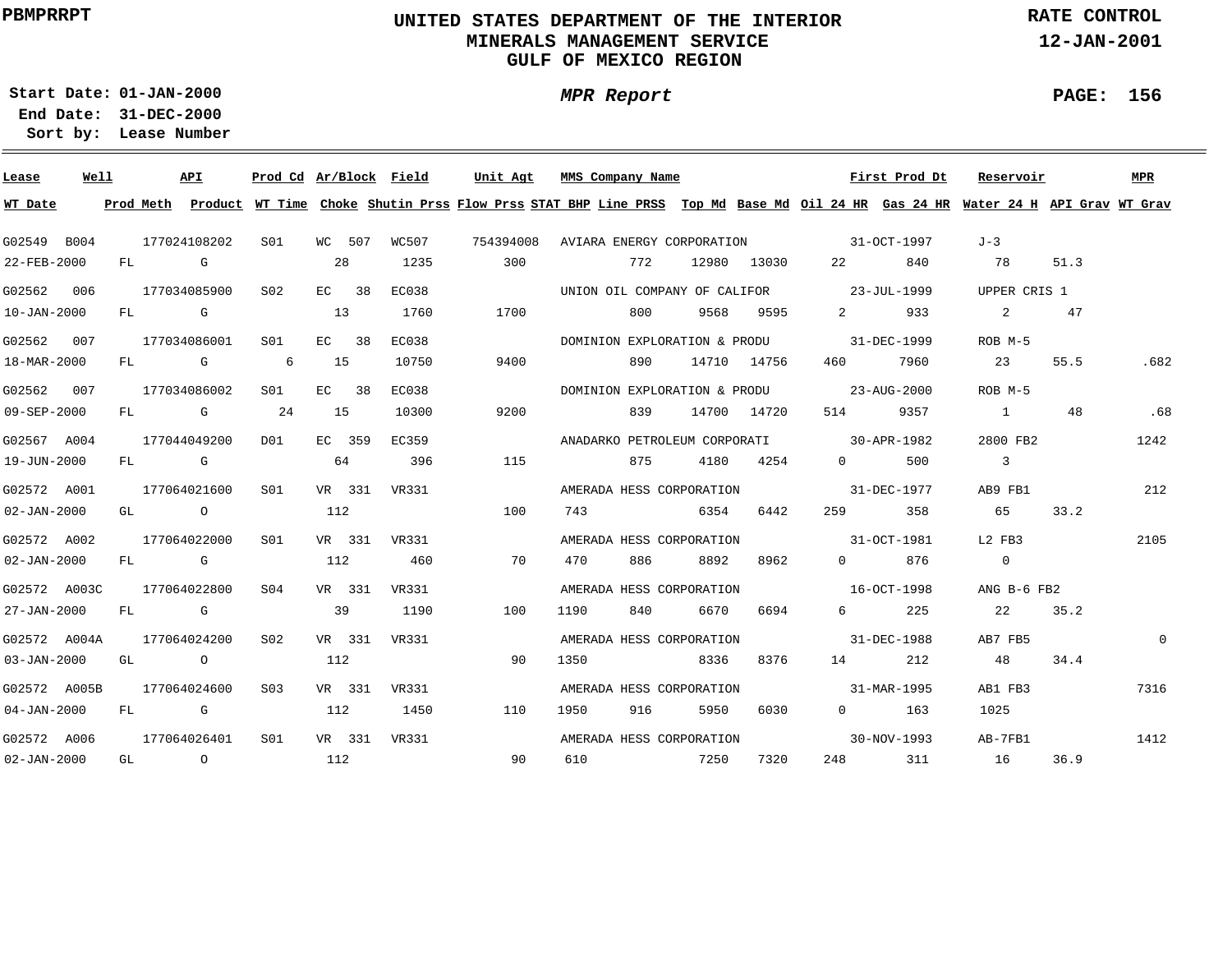### **UNITED STATES DEPARTMENT OF THE INTERIOR MINERALS MANAGEMENT SERVICEGULF OF MEXICO REGION**

**MPR Report**

**RATE CONTROL**

**12-JAN-2001**

**PAGE: 157**

÷

**01-JAN-2000Start Date:31-DEC-2000 End Date:** 

| Lease             | Well |  | API                         |                  |     |        | Prod Cd Ar/Block Field | Unit Agt | MMS Company Name                                                                                                                                                                                                                |      |           |                   | First Prod Dt                                                                                                                           | Reservoir      |      | <b>MPR</b> |
|-------------------|------|--|-----------------------------|------------------|-----|--------|------------------------|----------|---------------------------------------------------------------------------------------------------------------------------------------------------------------------------------------------------------------------------------|------|-----------|-------------------|-----------------------------------------------------------------------------------------------------------------------------------------|----------------|------|------------|
| WT Date           |      |  |                             |                  |     |        |                        |          |                                                                                                                                                                                                                                 |      |           |                   | Prod Meth Product WT Time Choke Shutin Prss Flow Prss STAT BHP Line PRSS Top Md Base Md Oil 24 HR Gas 24 HR Water 24 H API Grav WT Grav |                |      |            |
| G02572 A007       |      |  | 177064026901                | S01 <b>S</b>     |     |        | VR 331 VR331           |          | AMERADA HESS CORPORATION 30-SEP-1993                                                                                                                                                                                            |      |           |                   |                                                                                                                                         | AB4 FB3        |      | 943        |
| $03 - JAN - 2000$ |      |  | GL O                        |                  | 112 |        |                        | 125      | 216                                                                                                                                                                                                                             | 5788 | 5842      | 72 — 1            | 245                                                                                                                                     | 152            | 31.4 |            |
| G02572 A009D      |      |  | 177064029601                | D02              |     |        | VR 331 VR331           |          | AMERADA HESS CORPORATION                                                                                                                                                                                                        |      |           | $30 - SEP - 1993$ |                                                                                                                                         | AB7 FB2        |      | 109        |
| $06 - JAN - 2000$ |      |  | GL O                        |                  | 112 |        |                        | 80       | 1360 and 1360 and 1360 and 1360 and 1360 and 1360 and 1360 and 1360 and 1360 and 1360 and 1360 and 1360 and 1360 and 1360 and 1360 and 1360 and 1360 and 1360 and 1360 and 1360 and 1360 and 1360 and 1370 and 1370 and 1370 an | 6332 | 6380      |                   | 554                                                                                                                                     | 334            | 30.4 |            |
|                   |      |  | G02572 A010A 177064030000   | DO <sub>2</sub>  |     |        | VR 331 VR331           |          | AMERADA HESS CORPORATION                                                                                                                                                                                                        |      |           |                   | 31-DEC-1988                                                                                                                             | AB4 FB1        |      | 50         |
| $04 - JAN - 2000$ |      |  | GL O                        |                  | 112 |        |                        | 100      | 1254 and $\overline{a}$                                                                                                                                                                                                         | 5888 | 5906      | 62 — 10           | 283                                                                                                                                     | 718            | 33.3 |            |
| G02572 A014       |      |  | 177064032001                | D01              |     |        | VR 331 VR331           |          | AMERADA HESS CORPORATION                                                                                                                                                                                                        |      |           |                   | 30-NOV-1978                                                                                                                             | AB8 FB1        |      | 57         |
| $04 - JAN - 2000$ |      |  | GL O                        |                  | 112 |        |                        | 110      | 1047 6732                                                                                                                                                                                                                       |      | 6785      |                   | 15 161                                                                                                                                  | 93             | 37.6 |            |
| G02572 A017       |      |  | 177064035500                | S01              |     |        | VR 331 VR331           |          | AMERADA HESS CORPORATION 30-APR-1979                                                                                                                                                                                            |      |           |                   |                                                                                                                                         | LENT 1 FB8     |      | 74         |
| $07 - JAN - 2000$ |      |  | GL O                        |                  | 112 |        |                        | 80       | 1004 \,                                                                                                                                                                                                                         | 6808 | 6876      |                   | 2 21                                                                                                                                    | 1              | 36.7 |            |
| G02572 A021S      |      |  | 177064038701                | DO3              |     |        | VR 331 VR331           |          | AMERADA HESS CORPORATION                                                                                                                                                                                                        |      |           | $15 - DEC - 1996$ |                                                                                                                                         | AB-4FB2        |      |            |
| $03 - JAN - 2000$ |      |  | GL G                        |                  | 112 |        |                        | 80       | 1932 6474                                                                                                                                                                                                                       |      | 6496      |                   | 70 76                                                                                                                                   | 47             | 32.1 |            |
| G02572 A018A      |      |  | 177064039700                | D03              |     |        | VR 331 VR331           |          | AMERADA HESS CORPORATION 31-OCT-1985                                                                                                                                                                                            |      |           |                   |                                                                                                                                         | AB7/8FB2       |      | 239        |
| $06 - JAN - 2000$ |      |  | GL O                        |                  | 112 |        |                        | 160      | 297 6392 6624                                                                                                                                                                                                                   |      |           |                   | 106 433                                                                                                                                 | 780 780        | 37   |            |
| G02572 A025D      |      |  | 177064068600                | D02              |     |        | VR 331 VR331           |          | AMERADA HESS CORPORATION                                                                                                                                                                                                        |      |           | $30 - APR - 1993$ |                                                                                                                                         | AB5 FB8        |      | 97         |
| $02 - JAN - 2000$ |      |  | GL O                        |                  | 112 |        |                        | 90       | 1200                                                                                                                                                                                                                            | 8558 | 8608      | 41 — 200          | 265                                                                                                                                     | 991            | 29.9 |            |
| G02580 A006       |      |  | 177064046402                | SO1              |     | VR 380 | VR380                  |          | FORCENERGY INC                                                                                                                                                                                                                  |      |           |                   | $21 - JUL - 2000$                                                                                                                       | Y-1 RB 6 SAND  |      |            |
| $21 - JUL - 2000$ |      |  | FL 0 18                     |                  |     |        |                        |          |                                                                                                                                                                                                                                 |      | 7844 7894 | 250 and $\sim$    | 230                                                                                                                                     | 40             |      |            |
| G02580 A015       |      |  | 177064049003                | S01 VR 380 VR380 |     |        |                        |          | FORCENERGY INC                                                                                                                                                                                                                  |      |           |                   | 10-DEC-1999                                                                                                                             | Y-1 RA-15 SAND |      |            |
| $03 - NOV - 2000$ |      |  | $GL$ G 24                   |                  |     |        |                        |          |                                                                                                                                                                                                                                 | 8938 | 9016      |                   | 319 98                                                                                                                                  | 319            |      |            |
| G02587 B009B      |      |  | 177084014900                | S <sub>02</sub>  |     | SM 128 | SM128                  |          | DEVON ENERGY PRODUCTION COMP 24-FEB-2000                                                                                                                                                                                        |      |           |                   |                                                                                                                                         | L1FBA1A2       |      |            |
| 17-MAR-2000       |      |  | GL $\qquad \qquad \circ$ 24 |                  |     | 64 —   | 1100                   | 200      |                                                                                                                                                                                                                                 |      | 7196 7280 |                   | 909 784                                                                                                                                 | 26 — 26        | 43   | . 6        |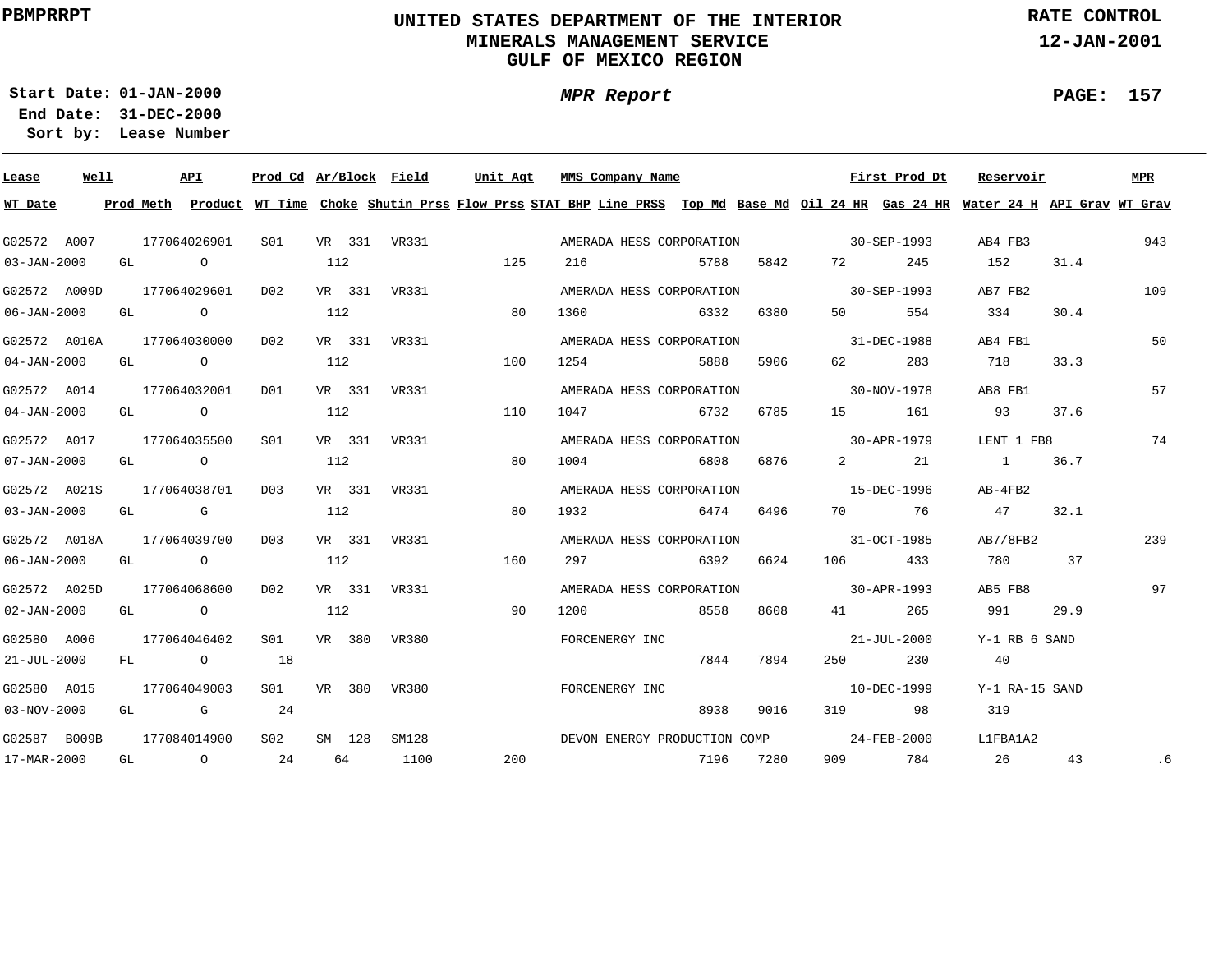### **UNITED STATES DEPARTMENT OF THE INTERIOR MINERALS MANAGEMENT SERVICEGULF OF MEXICO REGION**

**MPR Report**

**RATE CONTROL**

**12-JAN-2001**

**01-JAN-2000Start Date:31-DEC-2000 End Date:** 

**Lease Number Sort by:**

| Lease       | Well | API          |           | Prod Cd Ar/Block Field |    |        |              | Unit Agt |                | MMS Company Name        |      |                 |                                                                                                                                                                                                                                                                                                                                    | First Prod Dt                           | Reservoir                                                                                                                               |              | <b>MPR</b>   |
|-------------|------|--------------|-----------|------------------------|----|--------|--------------|----------|----------------|-------------------------|------|-----------------|------------------------------------------------------------------------------------------------------------------------------------------------------------------------------------------------------------------------------------------------------------------------------------------------------------------------------------|-----------------------------------------|-----------------------------------------------------------------------------------------------------------------------------------------|--------------|--------------|
| WT Date     |      |              |           |                        |    |        |              |          |                |                         |      |                 |                                                                                                                                                                                                                                                                                                                                    |                                         | Prod Meth Product WT Time Choke Shutin Prss Flow Prss STAT BHP Line PRSS Top Md Base Md Oil 24 HR Gas 24 HR Water 24 H API Grav WT Grav |              |              |
| G02596 A006 |      | 177074024501 |           | SO4                    |    |        | SM 244 SM243 |          |                | OCEAN ENERGY INC        |      |                 |                                                                                                                                                                                                                                                                                                                                    | 24-JUL-2000                             | D FB-F                                                                                                                                  |              |              |
| 21-AUG-2000 |      | FL G         |           | 24                     | 20 |        |              | 2695     | $\overline{0}$ |                         | 8696 | 8702            | 30                                                                                                                                                                                                                                                                                                                                 | 5707                                    | $\sim$ 2                                                                                                                                |              |              |
| G02596 A006 |      | 177074024501 |           | S04                    |    | SM 244 | SM243        |          |                | OCEAN ENERGY INC        |      |                 |                                                                                                                                                                                                                                                                                                                                    | 24-JUL-2000                             | D FB-F                                                                                                                                  |              |              |
| 27-AUG-2000 |      |              | FL G 20   |                        |    | 20     | 2900         | 2700     | $\overline{0}$ | 1084                    | 8696 | 8702            |                                                                                                                                                                                                                                                                                                                                    | 31 5960                                 | $\sim$ 1                                                                                                                                | 46.4         | .58          |
| G02596 A009 |      | 177074031801 |           | S01                    |    | SM 244 | SM243        |          |                | OCEAN ENERGY INC        |      |                 |                                                                                                                                                                                                                                                                                                                                    | 06-FEB-2000                             | ROB E-1 RA                                                                                                                              |              |              |
| 10-FEB-2000 |      |              | FL G 12   |                        |    | 24     | 2635         | 2250     | #####          | 1112                    | 9488 | 9510            | 45 — 1                                                                                                                                                                                                                                                                                                                             | 7484                                    | 12 47.7                                                                                                                                 |              | .58          |
| G02596 A009 |      | 177074031801 |           | S <sub>01</sub>        |    | SM 244 | SM243        |          |                | OCEAN ENERGY INC        |      |                 |                                                                                                                                                                                                                                                                                                                                    | 06-FEB-2000                             | ROB E-1 RA                                                                                                                              |              |              |
| 13-FEB-2000 |      |              | FL G 24   |                        |    | 24     |              | 2440     | #####          |                         | 9488 | 9510            | 40 — 10                                                                                                                                                                                                                                                                                                                            | 6938                                    | $6\overline{6}$                                                                                                                         |              |              |
| G02600 C015 |      | 177074028300 |           | S06                    |    | SM 281 | SM269        |          |                |                         |      |                 | UNION PACIFIC RESOURCES CO 17-SEP-2000                                                                                                                                                                                                                                                                                             |                                         | B2B FB7                                                                                                                                 |              |              |
| 28-SEP-2000 |      |              | $FL$ G 24 |                        | 18 |        | 3265         | 2880     |                | 1000 12618 12636        |      |                 | 80 — 10                                                                                                                                                                                                                                                                                                                            | 5125                                    | $\overline{0}$                                                                                                                          | 51.8         | .6           |
| G02601 003  |      | 177094022400 |           | S01 <b>S</b>           |    | EI 57  | EI057        |          |                | SAMEDAN OIL CORPORATION |      |                 | $31 - OCT - 1992$                                                                                                                                                                                                                                                                                                                  |                                         | TL-2FB3                                                                                                                                 |              | 5545         |
| 29-JUN-2000 |      | FL G         |           | 24                     | 40 |        | 780          | 500      | 837            | 780                     |      | 12568 12702     |                                                                                                                                                                                                                                                                                                                                    | 14 3386                                 | $\overline{0}$                                                                                                                          | 51.1         |              |
| G02601 005A |      | 177094024200 |           | S <sub>03</sub>        |    | EI 57  | EI057        |          |                | SAMEDAN OIL CORPORATION |      |                 | $24 - \text{MAX} - 1997$                                                                                                                                                                                                                                                                                                           |                                         | TEX(L)#1                                                                                                                                |              |              |
| 17-JUN-2000 |      |              | $FL$ G 24 |                        | 13 |        | 3800         | 2800     | 4903           |                         |      | 734 11572 11594 | 16                                                                                                                                                                                                                                                                                                                                 | 2094                                    | 468                                                                                                                                     | 51.1         |              |
| G02601 014  |      | 177094126602 |           | DO 1                   |    | EI 57  | EI057        |          |                | BOIS D'ARC OFFSHORE LTD |      |                 | $20 - SEP - 2000$                                                                                                                                                                                                                                                                                                                  |                                         | $BB-5$                                                                                                                                  |              |              |
| 21-SEP-2000 |      |              | FL G 24   |                        | 12 |        | 4550         | 4475     | #####          | 11990 12076             |      |                 |                                                                                                                                                                                                                                                                                                                                    | $0 \t 2460$                             | $\overline{0}$                                                                                                                          |              |              |
| G02601 014D |      | 177094126602 |           | D02                    |    | EI 57  | EI057        |          |                | BOIS D'ARC OFFSHORE LTD |      |                 | 21-SEP-2000                                                                                                                                                                                                                                                                                                                        |                                         | $BB-1$                                                                                                                                  |              |              |
| 21-SEP-2000 |      |              | $FL$ G 24 |                        | 13 |        | 4750         | 4000     | #####          | 11355 11420             |      |                 | 20                                                                                                                                                                                                                                                                                                                                 | 2114                                    | $\overline{0}$                                                                                                                          |              |              |
| G02608 B002 |      | 177104058900 |           | S <sub>0.3</sub>       |    | EI 313 | EI333        |          |                |                         |      |                 | TEXACO EXPLORATION AND PROD 10-APR-1996                                                                                                                                                                                                                                                                                            |                                         | D SEG 865                                                                                                                               |              |              |
| 01-APR-2000 |      |              | $FL$ G 24 |                        | 22 |        | 1680         | 560      | 1960           | 398                     |      | 6498 6511       | $\overline{0}$ and $\overline{0}$ and $\overline{0}$ and $\overline{0}$ and $\overline{0}$ and $\overline{0}$ and $\overline{0}$ and $\overline{0}$ and $\overline{0}$ and $\overline{0}$ and $\overline{0}$ and $\overline{0}$ and $\overline{0}$ and $\overline{0}$ and $\overline{0}$ and $\overline{0}$ and $\overline{0}$ and | 575                                     | 1116                                                                                                                                    | $\Omega$     | $\Omega$     |
| G02608 B003 |      | 177104059000 |           | S05                    |    | EI 313 | EI333        |          |                |                         |      |                 |                                                                                                                                                                                                                                                                                                                                    | TEXACO EXPLORATION AND PROD 04-SEP-1995 | <b>B1 SEG 800</b>                                                                                                                       |              |              |
| 07-APR-2000 |      |              |           | FL G 24 36             |    |        | 1480         | 398      | 1800           | 389                     |      | 5825 5850       |                                                                                                                                                                                                                                                                                                                                    | $0 \t 360$                              | $\overline{0}$                                                                                                                          | $\mathbf{0}$ | $\mathbf{0}$ |

**PAGE: 158**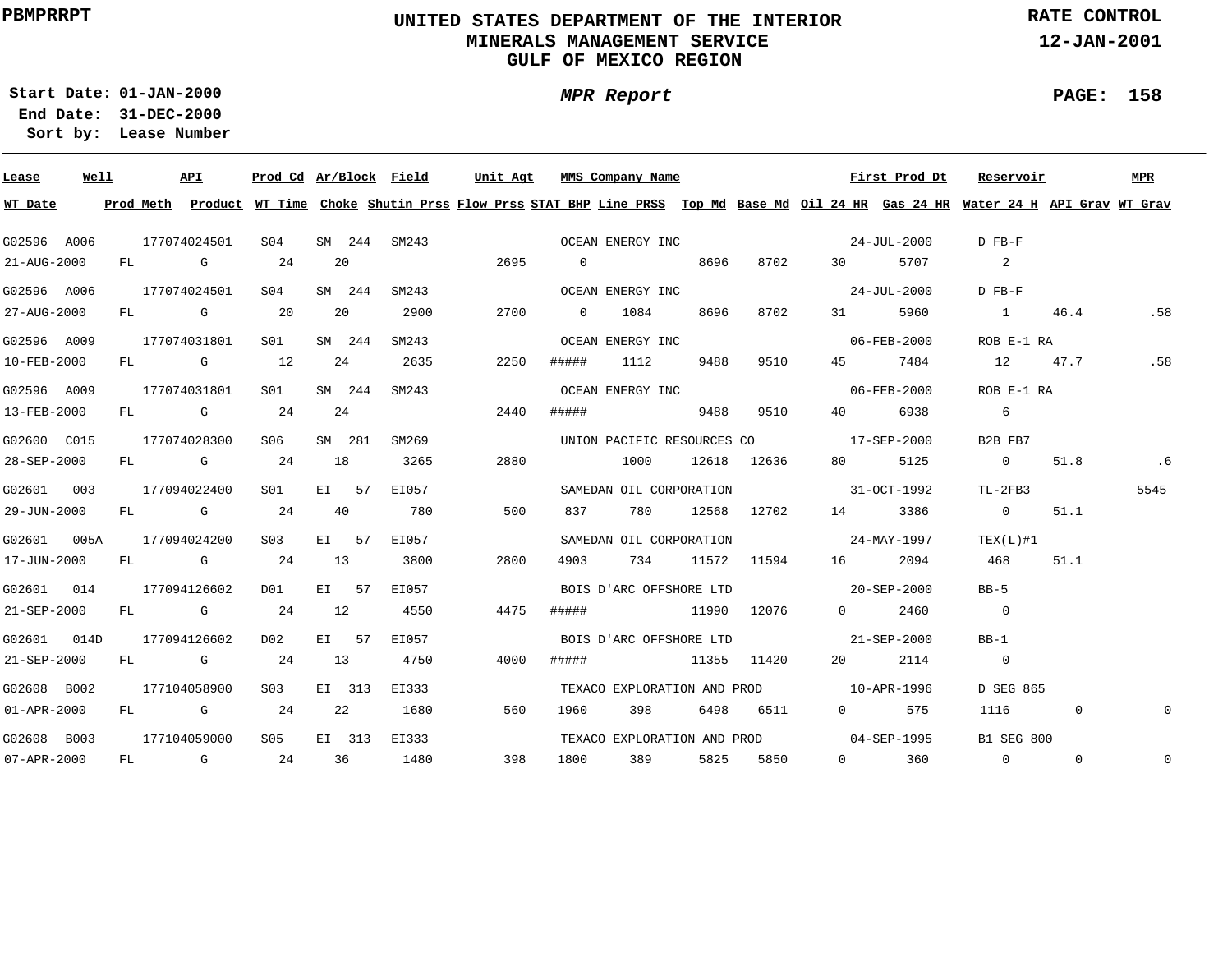## **UNITED STATES DEPARTMENT OF THE INTERIOR MINERALS MANAGEMENT SERVICEGULF OF MEXICO REGION**

**MPR Report**

**RATE CONTROL**

**12-JAN-2001**

**PAGE: 159**

÷

**01-JAN-2000Start Date:31-DEC-2000 End Date:** 

| Lease             | Well |    |                                                                                                                                                                                                                                | API                                                                                                                                                                                                                            | Prod Cd Ar/Block Field |     |                |       | Unit Aqt |          | MMS Company Name            |      |             |                                                                                                                                                                                                                                                                                                                                    | First Prod Dt     | Reservoir                                                                                                                               |                | MPR            |
|-------------------|------|----|--------------------------------------------------------------------------------------------------------------------------------------------------------------------------------------------------------------------------------|--------------------------------------------------------------------------------------------------------------------------------------------------------------------------------------------------------------------------------|------------------------|-----|----------------|-------|----------|----------|-----------------------------|------|-------------|------------------------------------------------------------------------------------------------------------------------------------------------------------------------------------------------------------------------------------------------------------------------------------------------------------------------------------|-------------------|-----------------------------------------------------------------------------------------------------------------------------------------|----------------|----------------|
| WT Date           |      |    |                                                                                                                                                                                                                                |                                                                                                                                                                                                                                |                        |     |                |       |          |          |                             |      |             |                                                                                                                                                                                                                                                                                                                                    |                   | Prod Meth Product WT Time Choke Shutin Prss Flow Prss STAT BHP Line PRSS Top Md Base Md Oil 24 HR Gas 24 HR Water 24 H API Grav WT Grav |                |                |
| G02608 B006       |      |    |                                                                                                                                                                                                                                | 177104064200                                                                                                                                                                                                                   | S <sub>03</sub>        |     | EI 313         | EI333 |          |          | TEXACO EXPLORATION AND PROD |      |             | 27-FEB-1997                                                                                                                                                                                                                                                                                                                        |                   | C5S650/DS900                                                                                                                            |                |                |
| 02-APR-2000       |      | FL | and the control of the control of the control of the control of the control of the control of the control of the control of the control of the control of the control of the control of the control of the control of the cont |                                                                                                                                                                                                                                | 24                     | 20  |                | 1230  | 800      | 1804     | 487                         | 6318 | 6328        | $\overline{0}$ and $\overline{0}$ and $\overline{0}$ and $\overline{0}$ and $\overline{0}$ and $\overline{0}$ and $\overline{0}$ and $\overline{0}$ and $\overline{0}$ and $\overline{0}$ and $\overline{0}$ and $\overline{0}$ and $\overline{0}$ and $\overline{0}$ and $\overline{0}$ and $\overline{0}$ and $\overline{0}$ and | 606               | 553                                                                                                                                     | $\overline{0}$ | $\overline{0}$ |
| G02608 B008       |      |    |                                                                                                                                                                                                                                | 177104066800                                                                                                                                                                                                                   | S <sub>01</sub>        |     | EI 313         | EI333 |          |          | TEXACO EXPLORATION AND PROD |      |             |                                                                                                                                                                                                                                                                                                                                    | 31-AUG-1977       | <b>H SEG650</b>                                                                                                                         |                | 207            |
| 09-APR-2000       |      | GL | $\overline{O}$                                                                                                                                                                                                                 |                                                                                                                                                                                                                                | 24                     | 192 |                |       | 92       | 788      |                             | 8000 | 8050        | 93 — 10                                                                                                                                                                                                                                                                                                                            | 525               | 62                                                                                                                                      | 28.5           | $\overline{0}$ |
| G02608 B009       |      |    |                                                                                                                                                                                                                                | 177104067400                                                                                                                                                                                                                   | S06                    |     | EI 313         | EI333 |          |          | TEXACO EXPLORATION AND PROD |      |             |                                                                                                                                                                                                                                                                                                                                    | $18 - JUL - 2000$ | B SD SEG 700                                                                                                                            |                |                |
| $21 - JUL - 2000$ |      | FL |                                                                                                                                                                                                                                | and the control of the control of the control of the control of the control of the control of the control of the control of the control of the control of the control of the control of the control of the control of the cont | - 5                    | 64  |                | 1700  | 390      |          | 380                         | 5381 | 5407        | $1 \quad \cdots$                                                                                                                                                                                                                                                                                                                   | 1073              | $\overline{4}$                                                                                                                          | 58.6           | .65            |
| G02608 B010       |      |    |                                                                                                                                                                                                                                | 177104068001                                                                                                                                                                                                                   | S01                    |     | EI 313         | EI333 |          |          | TEXACO EXPLORATION AND PROD |      |             |                                                                                                                                                                                                                                                                                                                                    | 01-DEC-1995       | H SEG500                                                                                                                                |                |                |
| 10-APR-2000       |      | GL |                                                                                                                                                                                                                                | $\overline{O}$                                                                                                                                                                                                                 | 24                     | 192 |                |       | 105      | $\Omega$ |                             | 8184 | 8565        | 89 — 1                                                                                                                                                                                                                                                                                                                             | 134               | 89                                                                                                                                      | 29.1           | $\mathbf{0}$   |
| G02608 B012       |      |    |                                                                                                                                                                                                                                | 177104069701                                                                                                                                                                                                                   | S <sub>03</sub>        |     | EI 313         | EI333 |          |          | TEXACO EXPLORATION AND PROD |      |             |                                                                                                                                                                                                                                                                                                                                    | 21-APR-2000       | <b>B1 SEG 800</b>                                                                                                                       |                |                |
| $04 - MAX - 2000$ |      | FL |                                                                                                                                                                                                                                | $\mathbf G$                                                                                                                                                                                                                    | $\overline{4}$         | 16  |                | 1750  | 1725     |          | 1060                        |      | 6187 6213   |                                                                                                                                                                                                                                                                                                                                    | 2824              | 3                                                                                                                                       | 62.4           | .65            |
| G02608 B019       |      |    |                                                                                                                                                                                                                                | 177104071501                                                                                                                                                                                                                   | S01                    |     | EI 313         | EI333 |          |          | TEXACO EXPLORATION AND PROD |      |             |                                                                                                                                                                                                                                                                                                                                    | 30-JUN-1979       | H SEG810                                                                                                                                |                | 77             |
| 09-APR-2000       |      | GL |                                                                                                                                                                                                                                | $\overline{O}$                                                                                                                                                                                                                 | 24                     | 192 |                |       | 97       | 185      |                             | 8110 | 8156        | 65                                                                                                                                                                                                                                                                                                                                 | 52                | 97                                                                                                                                      | 30.5           | $\overline{0}$ |
| G02608 B014       |      |    |                                                                                                                                                                                                                                | 177104072800                                                                                                                                                                                                                   | SO1                    |     | EI 313         | EI333 |          |          | TEXACO EXPLORATION AND PROD |      |             | $31 - \text{AUG} - 1990$                                                                                                                                                                                                                                                                                                           |                   | H SEG500                                                                                                                                |                | 33             |
| 10-APR-2000       |      | GL |                                                                                                                                                                                                                                | $\overline{O}$                                                                                                                                                                                                                 | 24                     | 192 |                |       | 110      | 835      |                             |      | 8170 8227   | 36                                                                                                                                                                                                                                                                                                                                 | 82                | 84                                                                                                                                      | 29.1           | $\overline{0}$ |
| G02608 B016       |      |    |                                                                                                                                                                                                                                | 177104074901                                                                                                                                                                                                                   | S01                    |     | EI 313         | EI333 |          |          |                             |      |             | TEXACO EXPLORATION AND PROD 28-APR-1997                                                                                                                                                                                                                                                                                            |                   | I-1 SEG 102                                                                                                                             |                |                |
| 08-APR-2000       |      |    |                                                                                                                                                                                                                                | FL O                                                                                                                                                                                                                           | 24                     | 17  |                |       | 785      | 1907     |                             |      | 9057 9622   | 20                                                                                                                                                                                                                                                                                                                                 | 342               | 1361                                                                                                                                    | 29.8           | $\overline{0}$ |
| G02608 C005       |      |    |                                                                                                                                                                                                                                | 177104132700                                                                                                                                                                                                                   | SO1                    |     | EI 313         | EI333 |          |          |                             |      |             | TEXACO EXPLORATION AND PROD 31-OCT-1991                                                                                                                                                                                                                                                                                            |                   | $K-4$ SEG700                                                                                                                            |                | 9588           |
| 30-APR-2000       |      |    |                                                                                                                                                                                                                                | FL G                                                                                                                                                                                                                           | 24                     | 16  |                | 1545  | 935      | 1914     | 908                         |      | 10184 10314 | $\Omega$                                                                                                                                                                                                                                                                                                                           | 6152              | $\Omega$                                                                                                                                | $\overline{0}$ | $\overline{0}$ |
| G02608 J004       |      |    |                                                                                                                                                                                                                                | 177104150600                                                                                                                                                                                                                   | SO1                    |     | EI 313         | EI292 |          |          | AVIARA ENERGY CORPORATION   |      |             |                                                                                                                                                                                                                                                                                                                                    | 31-OCT-1999       | FC SAND                                                                                                                                 |                |                |
| 12-FEB-2000       |      |    | FL G                                                                                                                                                                                                                           |                                                                                                                                                                                                                                |                        | 30  |                | 3850  | 3650     |          | 1068                        |      | 14422 14764 | 140                                                                                                                                                                                                                                                                                                                                | 19600             | 20                                                                                                                                      | 49.3           |                |
| G02625 A001       |      |    |                                                                                                                                                                                                                                | 177154008600                                                                                                                                                                                                                   | S03                    |     | $ST \qquad 37$ | ST037 |          |          | CHEVRON USA INC             |      |             |                                                                                                                                                                                                                                                                                                                                    | 15-JAN-2000       | DO7 A1                                                                                                                                  |                |                |
| 19-JAN-2000       |      | FL |                                                                                                                                                                                                                                | $\overline{O}$                                                                                                                                                                                                                 | 6                      | 14  |                | 5200  | 4989     |          |                             |      | 11930 11980 | 310                                                                                                                                                                                                                                                                                                                                | 5216              | 10                                                                                                                                      | 42.8           | .65            |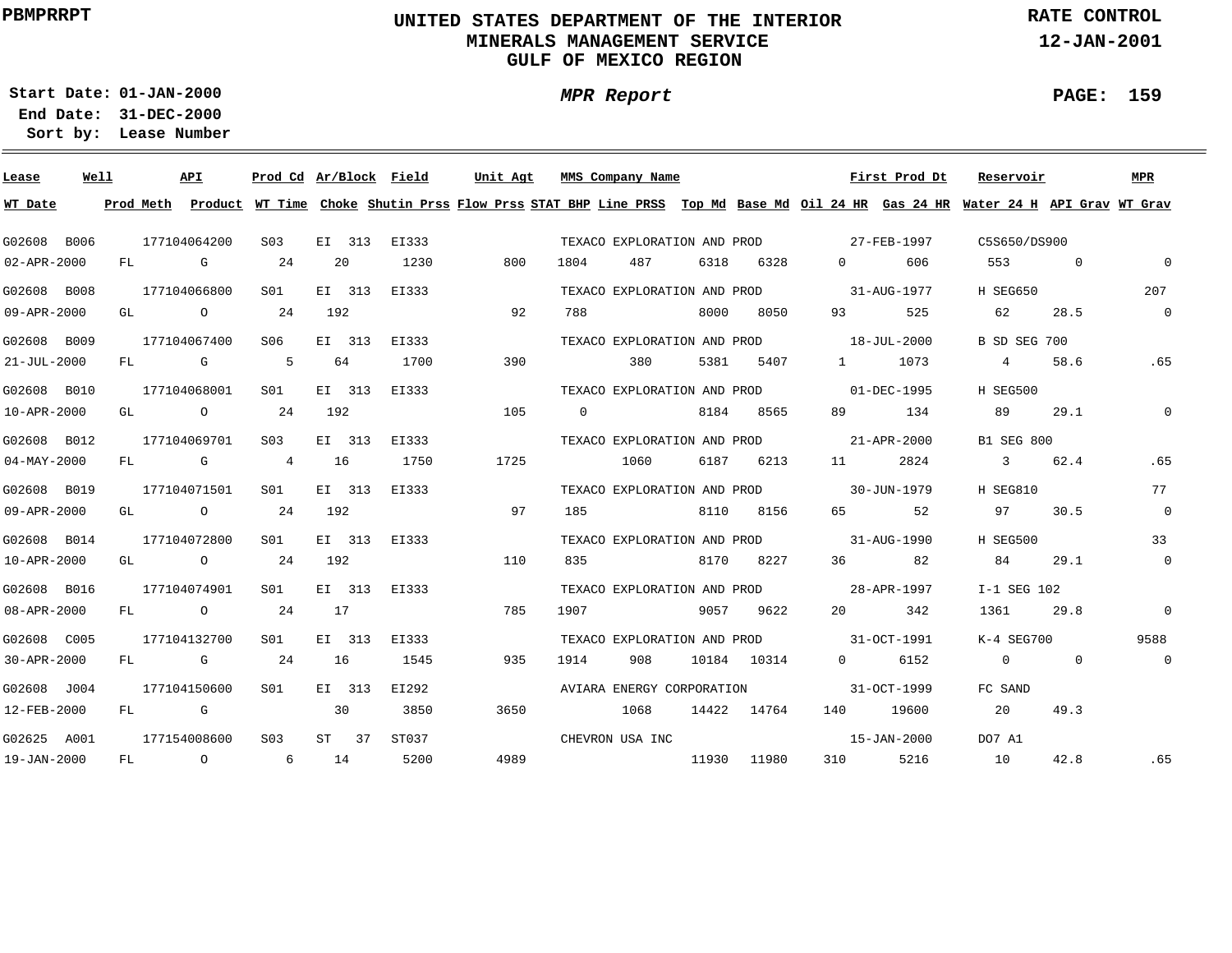## **UNITED STATES DEPARTMENT OF THE INTERIOR MINERALS MANAGEMENT SERVICEGULF OF MEXICO REGION**

**RATE CONTROL**

**12-JAN-2001**

**01-JAN-2000Start Date:31-DEC-2000 End Date:** 

**Lease Number Sort by:**

| Lease             | Well |    | API            | Prod Cd Ar/Block Field                                                                                                                                                                                                                                                                                                                                                              |         |             | Unit Agt | MMS Company Name                                                                                                                        |       |             |                   | First Prod Dt            | Reservoir      |      | MPR      |
|-------------------|------|----|----------------|-------------------------------------------------------------------------------------------------------------------------------------------------------------------------------------------------------------------------------------------------------------------------------------------------------------------------------------------------------------------------------------|---------|-------------|----------|-----------------------------------------------------------------------------------------------------------------------------------------|-------|-------------|-------------------|--------------------------|----------------|------|----------|
| WT Date           |      |    |                |                                                                                                                                                                                                                                                                                                                                                                                     |         |             |          | Prod Meth Product WT Time Choke Shutin Prss Flow Prss STAT BHP Line PRSS Top Md Base Md Oil 24 HR Gas 24 HR Water 24 H API Grav WT Grav |       |             |                   |                          |                |      |          |
| G02625 A004D      |      |    | 177154014000   | S02 <b>S</b>                                                                                                                                                                                                                                                                                                                                                                        |         | ST 37 ST037 |          | CHEVRON USA INC                                                                                                                         |       |             |                   | $10 - JAN - 2000$        | D10 RA1        |      |          |
| 18-JAN-2000       |      |    | FL O           | $4\phantom{.0000}\phantom{.0000}\phantom{.0000}\phantom{.0000}\phantom{.0000}\phantom{.0000}\phantom{.0000}\phantom{.0000}\phantom{.0000}\phantom{.0000}\phantom{.0000}\phantom{.0000}\phantom{.0000}\phantom{.0000}\phantom{.0000}\phantom{.0000}\phantom{.0000}\phantom{.0000}\phantom{.0000}\phantom{.0000}\phantom{.0000}\phantom{.0000}\phantom{.0000}\phantom{.0000}\phantom$ | 14      | 4325        | 2600     |                                                                                                                                         |       | 13577 13661 |                   | 528 1290                 | $\overline{0}$ | 32.8 | .65      |
| G02625 A006       |      |    | 177154014600   | S <sub>03</sub>                                                                                                                                                                                                                                                                                                                                                                     | ST 37   | ST037       |          | CHEVRON USA INC                                                                                                                         |       |             | 31-JAN-1985       |                          | D8 RA6         |      | $\Omega$ |
| $26 - JAN - 2000$ |      |    | FL O           | 4                                                                                                                                                                                                                                                                                                                                                                                   | 18      | 1969        | 1616     | 3500<br>12620                                                                                                                           |       | 12626       | 77 — 20           | 96                       | 1207           |      | .65      |
| G02625 A006       |      |    | 177154014601   | S01                                                                                                                                                                                                                                                                                                                                                                                 | ST 37   | ST037       |          | CHEVRON USA INC                                                                                                                         |       |             |                   | 11-OCT-2000              | D10 SD FB A6ST |      |          |
| 13-OCT-2000       |      | FL | $\overline{O}$ | 4                                                                                                                                                                                                                                                                                                                                                                                   | 20      | 4500        | 4200     | 1062                                                                                                                                    | 13128 | 13210       | 1129              | 3546                     | 11             | 32.4 | .65      |
| G02625 H002       |      |    | 177154088000   | S <sub>03</sub>                                                                                                                                                                                                                                                                                                                                                                     | ST 37   | ST037       |          | CHEVRON USA INC                                                                                                                         |       |             |                   | 31-AUG-2000              | $C-4A$ FBH3    |      |          |
| $04 - AUG - 2000$ |      | GL | $\overline{O}$ | $6\overline{6}$                                                                                                                                                                                                                                                                                                                                                                     | 39      | 2724        | 279      |                                                                                                                                         |       | 11104 11160 | 151               | 660                      | 61             | 30.3 | .65      |
| G02625 A012       |      |    | 177154100200   | S01 <b>S</b>                                                                                                                                                                                                                                                                                                                                                                        | $ST$ 37 | ST037       |          | CHEVRON USA INC                                                                                                                         |       |             |                   | $30 - \text{AUG} - 2000$ | 5500' FB A12   |      |          |
| 05-SEP-2000       |      | FL | $\overline{O}$ | $\overline{4}$                                                                                                                                                                                                                                                                                                                                                                      | 26      | 2215        | 1402     |                                                                                                                                         | 7236  | 7261        | 288 — 1           | 2358                     | 276            | 28.8 | .65      |
| G02625 A013       |      |    | 177154100300   | SO1                                                                                                                                                                                                                                                                                                                                                                                 | ST 37   | ST037       |          | CHEVRON USA INC                                                                                                                         |       |             |                   | $30 - AUG - 2000$        | D2 SD FB A13   |      |          |
| $03 - SEP - 2000$ |      |    | $FL$ 0 4       |                                                                                                                                                                                                                                                                                                                                                                                     | 32      | 2151        | 1266     | 12562 12618                                                                                                                             |       |             | 1441 1266         |                          | 29 33.4        |      | .65      |
| G02625 A014       |      |    | 177154100400   | SO1 SO                                                                                                                                                                                                                                                                                                                                                                              | ST 37   | ST037       |          | CHEVRON USA INC                                                                                                                         |       |             | $14 - JUN - 2000$ |                          | D2 SD FB A14   |      |          |
| $05 - JUL - 2000$ |      |    | FL O 8         |                                                                                                                                                                                                                                                                                                                                                                                     | 48      | 2900        | 1896     | 11246 11314                                                                                                                             |       |             | 2385 10476        |                          | 24 33.2        |      | .65      |
| G02625 A015       |      |    | 177154100800   | SO1 SO                                                                                                                                                                                                                                                                                                                                                                              | ST 37   | ST037       |          | CHEVRON USA INC                                                                                                                         |       |             | $21 - SEP - 2000$ |                          | 4200'SD FB A15 |      |          |
| 21-SEP-2000       |      |    | FL G           | 4 4 4 0                                                                                                                                                                                                                                                                                                                                                                             |         | 2778        | 1370     | 1101                                                                                                                                    | 5698  | 5726        | $0 \t 2505$       |                          | $\overline{0}$ |      | .65      |
| G02625 I002       |      |    | 177154101001   | S01                                                                                                                                                                                                                                                                                                                                                                                 | ST 37   | ST037       |          | CHEVRON USA INC                                                                                                                         |       |             |                   | $06 - JUL - 2000$        | D2 FBI1        |      |          |
| 18-AUG-2000       |      |    | $FL$ 0         | 4 44                                                                                                                                                                                                                                                                                                                                                                                |         | 3381        | 2739     | 12456 12775<br>#####                                                                                                                    |       |             | 2293 14382        |                          | 23             | 37.5 | .65      |
| G02625 A016D      |      |    | 177154102500   | D02                                                                                                                                                                                                                                                                                                                                                                                 | ST 37   | ST037       |          | CHEVRON USA INC                                                                                                                         |       |             |                   | 11-SEP-2000              | D4 SAND FB A6  |      |          |
| 18-SEP-2000       |      | FL | $\mathbf G$    | 4 34                                                                                                                                                                                                                                                                                                                                                                                |         | 2764        | 1403     | 1085                                                                                                                                    |       | 11705 11720 |                   | 778 1980                 | 50             | 34.6 | .65      |
| G02625 A016       |      |    | 177154102500   | DO1                                                                                                                                                                                                                                                                                                                                                                                 |         | ST 37 ST037 |          | CHEVRON USA INC                                                                                                                         |       |             |                   | 11-SEP-2000              | D8 SAND FB A6  |      |          |
| 24-SEP-2000       |      |    | $FL$ G         | 4 22                                                                                                                                                                                                                                                                                                                                                                                |         | 5700        | 4800     | 1112                                                                                                                                    |       | 12639 12670 |                   | 528 9438                 | $\overline{0}$ | 44.7 | .65      |

**PAGE: 160**

÷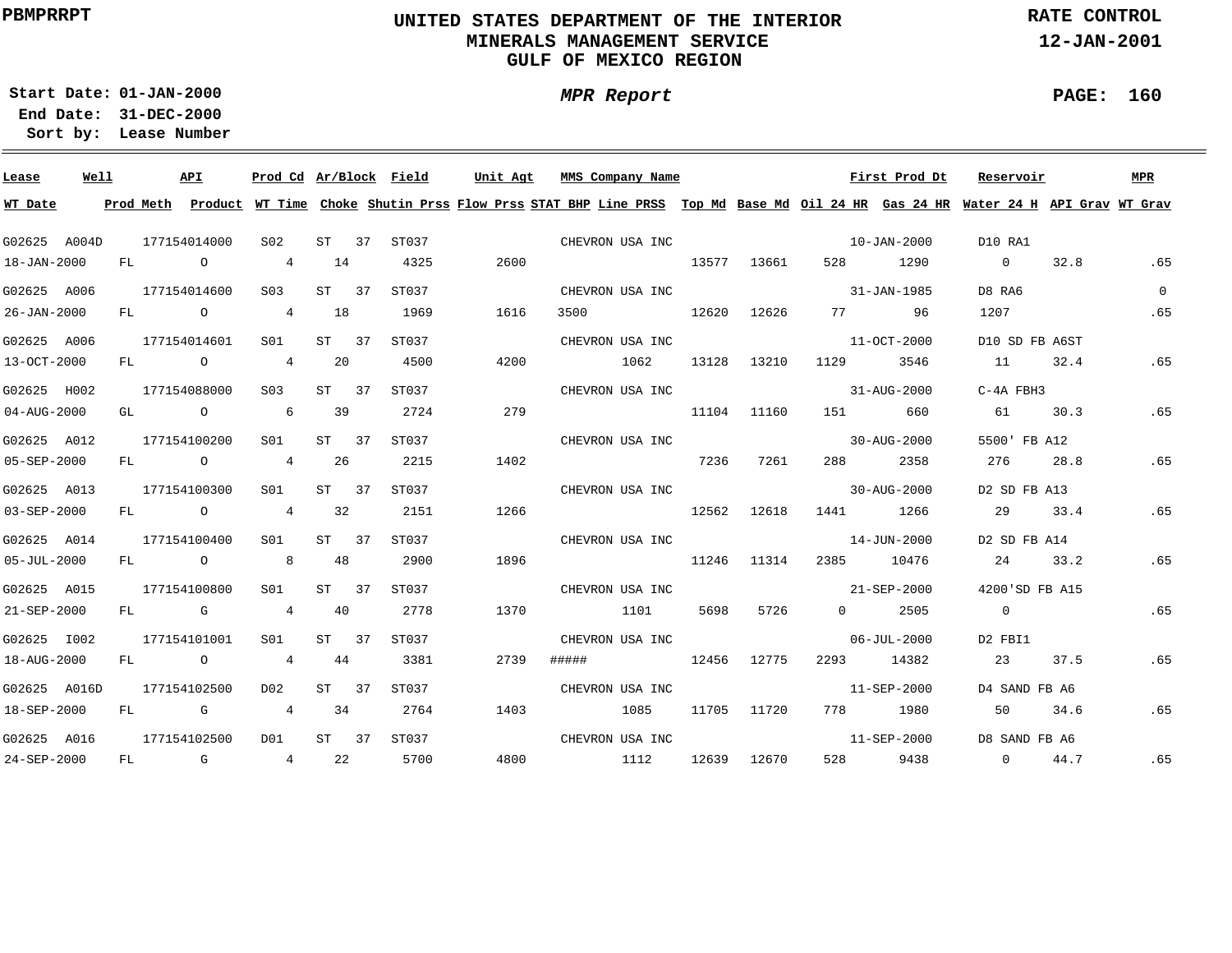### **UNITED STATES DEPARTMENT OF THE INTERIOR MINERALS MANAGEMENT SERVICEGULF OF MEXICO REGION**

**MPR Report**

**RATE CONTROL**

**12-JAN-2001**

**01-JAN-2000Start Date:31-DEC-2000 End Date:** 

**Lease Number Sort by:**

| Lease             | Well |  | API          | Prod Cd Ar/Block Field |     |        |                          | Unit Agt  |      |      | MMS Company Name                  |               |      |                  | First Prod Dt     | Reservoir                                                                                                                               |                | MPR      |
|-------------------|------|--|--------------|------------------------|-----|--------|--------------------------|-----------|------|------|-----------------------------------|---------------|------|------------------|-------------------|-----------------------------------------------------------------------------------------------------------------------------------------|----------------|----------|
| WT Date           |      |  |              |                        |     |        |                          |           |      |      |                                   |               |      |                  |                   | Prod Meth Product WT Time Choke Shutin Prss Flow Prss STAT BHP Line PRSS Top Md Base Md Oil 24 HR Gas 24 HR Water 24 H API Grav WT Grav |                |          |
| G02628 C008       |      |  | 177184009900 | SO1                    |     |        | GI 93 GI095              |           |      |      |                                   |               |      |                  |                   | CN1                                                                                                                                     |                |          |
| $03 - SEP - 2000$ |      |  | FL G         | 24                     | 16  |        |                          |           | 2520 |      |                                   | 8764          | 8794 | $6 \quad \sigma$ | 2500              | $\sim$ 1                                                                                                                                | 45             |          |
| G02638 A014       |      |  | 608174007601 | S02                    |     |        | MC 194 MC194             | 891016931 |      |      | SHELL OFFSHORE INC<br>06-SEP-1996 |               |      |                  |                   | I RZ                                                                                                                                    |                |          |
| 27-JUN-2000       |      |  | FL O         | 13.5                   | 999 |        |                          | 120       |      | 1248 |                                   | 12069 12272   |      |                  | 48 679            | 37                                                                                                                                      | 32.5           | .62      |
| G02638 A004       |      |  | 608174009602 | S01                    |     |        | MC 194 MC194             | 891016931 |      |      | SHELL OFFSHORE INC 31-JUL-1995    |               |      |                  |                   | I RBC                                                                                                                                   |                |          |
| $05 - JAN - 2000$ |      |  | FL 0 4.5     |                        | 999 |        | $\overline{\phantom{0}}$ |           | 1350 | 2235 |                                   | 0 10417 11655 |      | 475 — 17         | 8624              | 693                                                                                                                                     | 37.4           | .62      |
| G02638 A004       |      |  | 608174009602 | SO1                    |     |        | MC 194 MC194             | 891016931 |      |      | SHELL OFFSHORE INC                |               |      |                  | 21-JUL-1995       | I RBC                                                                                                                                   |                |          |
| 14-JUN-2000       |      |  | FL 0 11      |                        | 999 |        |                          | 1275      |      | 2235 |                                   | 10417 11655   |      | 331              | 5537              | 772                                                                                                                                     | 37.4           | .62      |
| G02638 A016       |      |  | 608174010402 | SO1                    |     |        | MC 194 MC194             |           |      |      | SHELL OFFSHORE INC                |               |      |                  | $03 - JUN - 1997$ | M RH                                                                                                                                    |                |          |
| 25-JAN-2000       |      |  | FL 0 15      |                        | 32  |        | $\sim$ 0                 |           | 1475 | 3765 |                                   | 0 18964 19800 |      | 646 —            | 2950              | $\sim$ 1                                                                                                                                | 36.6           | .62      |
| G02638 A016       |      |  | 608174010402 | SO1                    |     |        | MC 194 MC194             |           |      |      | SHELL OFFSHORE INC                |               |      |                  | 03-JUN-1997       | M RH                                                                                                                                    |                |          |
| 13-JUN-2000       |      |  | FL 0 5.3     |                        | 999 |        |                          | 1395      |      | 3765 | 18964 19800                       |               |      | 565 — 1          | 2903              | $6\overline{6}$                                                                                                                         | 36.6           | .62      |
| G02638 A036       |      |  | 608174013100 | SO1 SO                 |     | MC 194 | MC194                    | 891016931 |      |      | SHELL OFFSHORE INC 31-OCT-1994    |               |      |                  |                   | I RX                                                                                                                                    |                | $\Omega$ |
| $10 - JAN - 2000$ |      |  | GL 0 21.8    |                        | 999 |        | 720                      | 120       |      | 462  | 0 9688 9724                       |               |      |                  | 99 283            | 54                                                                                                                                      | 32.3           | .62      |
| G02638 A036       |      |  | 608174013100 | S01 <b>S</b>           |     | MC 194 | MC194                    | 891016931 |      |      | SHELL OFFSHORE INC 31-OCT-1994    |               |      |                  |                   | I RX                                                                                                                                    |                | $\Omega$ |
| 17-JUN-2000       |      |  | GL O         | 6 999                  |     |        | 720                      | 140       |      | 462  |                                   | 5688 9688     | 9724 |                  | 108 145           | 156                                                                                                                                     | 32.3           | .62      |
| G02638 A044A      |      |  | 608174014400 | S02                    |     |        | MC 194 MC194             | 891016931 |      |      | SHELL OFFSHORE INC 31-DEC-1994    |               |      |                  |                   | F RA                                                                                                                                    |                | 11427    |
| 18-JAN-2000       |      |  | FL G 12      |                        | 999 |        | 2625                     |           | 520  | 2467 |                                   | 0 7128        | 7150 |                  | $0 \t1114$        | 588                                                                                                                                     | $\Omega$       | .62      |
| G02638 A065       |      |  | 608174015503 | S01                    |     | MC 194 | MC194                    | 891016931 |      |      | SHELL OFFSHORE INC                |               |      |                  | 27-FEB-1996       | E RA                                                                                                                                    |                |          |
| 15-JAN-2000       |      |  | FL G         | $\overline{9}$         | 999 |        | $\overline{\phantom{0}}$ | 155       |      | 1698 |                                   | 0 7520        | 8252 |                  | 0 968             | 1195                                                                                                                                    | $\overline{0}$ | .62      |
| G02638 A065       |      |  | 608174015503 | SO1                    |     |        | MC 194 MC194             | 891016931 |      |      | SHELL OFFSHORE INC                |               |      |                  | $30 - JUN - 2000$ | E RA                                                                                                                                    |                |          |
| 27-JUN-2000       |      |  | FL G 5 999   |                        |     |        | 1920                     | 180       |      |      | 1177 7523                         |               | 7820 |                  | 2 1781            | 1263                                                                                                                                    | 36.9           | .62      |

**PAGE: 161**

÷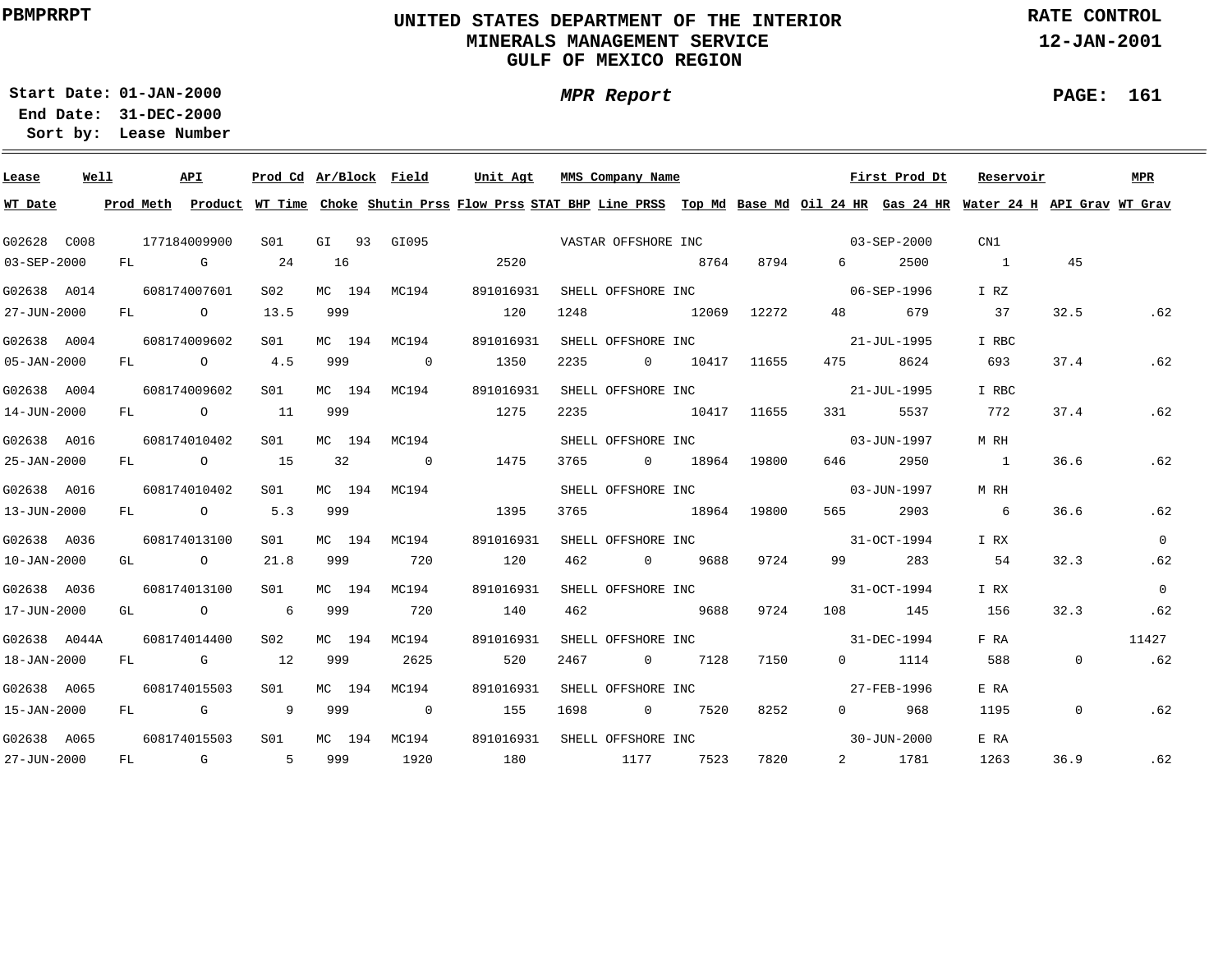### **UNITED STATES DEPARTMENT OF THE INTERIOR MINERALS MANAGEMENT SERVICEGULF OF MEXICO REGION**

**MPR Report**

**RATE CONTROL**

**12-JAN-2001**

**01-JAN-2000Start Date:**

**31-DEC-2000 End Date: Lease Number Sort by:**

| Lease             | Well | API                                   |                 |        | Prod Cd Ar/Block Field | Unit Agt                                                                                                                                |      | MMS Company Name   |               |       |                                                                                                                                                                                                                                 | First Prod Dt | Reservoir     |      | <b>MPR</b>     |
|-------------------|------|---------------------------------------|-----------------|--------|------------------------|-----------------------------------------------------------------------------------------------------------------------------------------|------|--------------------|---------------|-------|---------------------------------------------------------------------------------------------------------------------------------------------------------------------------------------------------------------------------------|---------------|---------------|------|----------------|
| WT Date           |      |                                       |                 |        |                        | Prod Meth Product WT Time Choke Shutin Prss Flow Prss STAT BHP Line PRSS Top Md Base Md Oil 24 HR Gas 24 HR Water 24 H API Grav WT Grav |      |                    |               |       |                                                                                                                                                                                                                                 |               |               |      |                |
| G02638 A060       |      | 608174016500                          | SO1             | MC 194 | MC194                  | 891016931                                                                                                                               |      |                    |               |       | SHELL OFFSHORE INC 30-JUN-1982                                                                                                                                                                                                  |               | M RBC         |      | 164            |
| 19-JAN-2000       |      | GL G                                  | 4 999           |        | 1000                   | 100                                                                                                                                     | 2543 | $\Omega$           | 9708          | 9762  |                                                                                                                                                                                                                                 | 76 177        | 195           | 32   | .62            |
| G02638 A060       |      | 608174016500                          | S01             | MC 194 | MC194                  | 891016931                                                                                                                               |      | SHELL OFFSHORE INC |               |       | $30 - JUN - 1982$                                                                                                                                                                                                               |               | M RBC         |      | 164            |
| 24-JUN-2000       |      | GL G                                  | 19.3            | 999    | 1325                   | 120                                                                                                                                     | 2543 | 1177               | 9708          | 9762  |                                                                                                                                                                                                                                 | 64 114        | 197           | 32   | .62            |
| G02639 A018       |      | 608174010501                          | S01             | MC 195 | MC194                  | 891016931                                                                                                                               |      | SHELL OFFSHORE INC |               |       | $31 - JUL - 1991$                                                                                                                                                                                                               |               | I RY          |      | 1205           |
| $04 - JAN - 2000$ |      | GL $\qquad \qquad 0 \qquad \qquad 21$ |                 | 999    | 2200                   | 120                                                                                                                                     | 1818 | $\overline{0}$     | 10230         | 10410 | 289 — 289 — 289 — 289 — 289 — 289 — 289 — 289 — 289 — 289 — 289 — 289 — 289 — 289 — 289 — 289 — 289 — 289 — 289 — 289 — 289 — 289 — 289 — 289 — 289 — 289 — 289 — 289 — 289 — 289 — 289 — 289 — 289 — 289 — 289 — 289 — 289 — 2 | 412           | 11            | 33.3 | .62            |
| G02639 A018       |      | 608174010501                          | S01 <b>S</b>    | MC 195 | MC194                  | 891016931                                                                                                                               |      |                    |               |       | SHELL OFFSHORE INC 31-JUL-1991                                                                                                                                                                                                  |               | I RY          |      | 1205           |
| 18-JUN-2000       |      | GL O                                  | $6\overline{6}$ | 80     | 2200                   | 180                                                                                                                                     | 1818 | 10230              |               | 10410 | 306 700                                                                                                                                                                                                                         | 505           | 44            | 33.3 | .62            |
| G02642 A017       |      | 608174009401                          | SO1 SO          | MC 150 | MC194                  | 891016931                                                                                                                               |      |                    |               |       | SHELL OFFSHORE INC 31-MAR-1991                                                                                                                                                                                                  |               | I-I2 RA       |      | $\overline{0}$ |
| 18-JAN-2000       |      | GL O                                  | 11.8            | 999    | 1200                   | 120                                                                                                                                     | 1109 | $0$ 9253           |               | 9275  |                                                                                                                                                                                                                                 | 37 25         | 704           | 31.8 | .62            |
| G02642 A017       |      | 608174009401                          | SO1 SO          | MC 150 | MC194                  | 891016931                                                                                                                               |      |                    |               |       | SHELL OFFSHORE INC 31-MAR-1991                                                                                                                                                                                                  |               | $I-I2 RA$     |      | $\overline{0}$ |
| 21-JUN-2000       |      | GL O                                  | 14.3            | 999    | 1200                   | 125                                                                                                                                     | 1109 | 9253               |               | 9275  |                                                                                                                                                                                                                                 | 77 78         | 573           | 31.8 | .62            |
| G02642 A023       |      | 608174009701                          | S01 -           | MC 150 | MC194                  | 891016931                                                                                                                               |      |                    |               |       | SHELL OFFSHORE INC 04-FEB-1997                                                                                                                                                                                                  |               | $K/K2/K5$ RBC |      |                |
| $03 - JAN - 2000$ |      | GL $\qquad \qquad 0 \qquad \qquad 18$ |                 | 999    | $\sim$ 0               | 110                                                                                                                                     |      | 0 11048 11456      |               |       |                                                                                                                                                                                                                                 | 84 155        | 292           | 31.7 | .62            |
| G02642 A023       |      | 608174009701                          | S01 <b>S</b>    | MC 150 | MC194                  | 891016931 SHELL OFFSHORE INC 64-FEB-1997                                                                                                |      |                    |               |       |                                                                                                                                                                                                                                 |               | K/K2/K5 RBC   |      |                |
| $06 - JUN - 2000$ |      | GL 0 9.5                              |                 | 999    |                        | 180                                                                                                                                     |      | 11048 11456        |               |       |                                                                                                                                                                                                                                 | 120 192       | 289           | 31.7 | .62            |
| G02642 A043A      |      | 608174013200                          | S02             | MC 150 | MC194                  | 891016931                                                                                                                               |      | SHELL OFFSHORE INC |               |       | $31 - DEC - 1984$                                                                                                                                                                                                               |               | I-I2 RA       |      | 184            |
| 15-JAN-2000       |      | GL 0 8.5                              |                 | 999    | 1060                   | 100                                                                                                                                     | 1919 |                    | 0 11276 11302 |       |                                                                                                                                                                                                                                 | 113 105       | 22            | 31.8 | .62            |
| G02642 A045       |      | 608174013500                          | S01             | MC 150 | MC194                  | 891016931                                                                                                                               |      | SHELL OFFSHORE INC |               |       | $31 - \text{MAR} - 1982$                                                                                                                                                                                                        |               | I-I2 RA       |      | 211            |
| 06-JAN-2000       |      | GL 0 7 999                            |                 |        | 1380                   | 120                                                                                                                                     |      | 1164 0 12398       |               | 12524 |                                                                                                                                                                                                                                 | 143 277       | 255           | 31.8 | .62            |
| G02642 A045       |      | 608174013500                          | S <sub>01</sub> | MC 150 | MC194                  | 891016931                                                                                                                               |      | SHELL OFFSHORE INC |               |       |                                                                                                                                                                                                                                 | 31-MAR-1982   | $I-I2$ RA     |      | 211            |
| 29-JUN-2000       |      | GL O                                  | 13.5 999        |        | 1380                   | 140                                                                                                                                     |      | 1164 12398         |               | 12524 |                                                                                                                                                                                                                                 | 47 2          | 110           | 31.8 | .62            |

**PAGE: 162**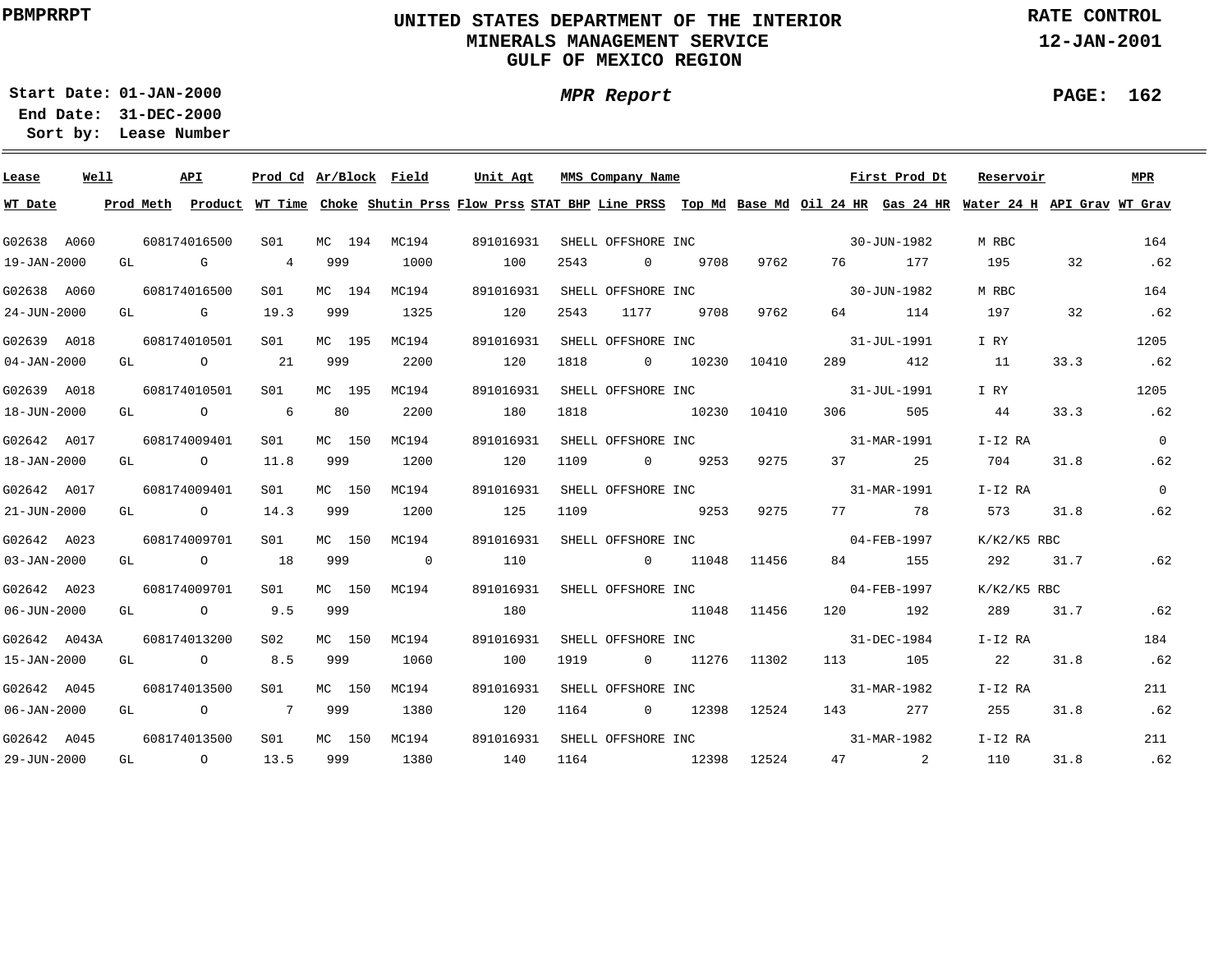### **UNITED STATES DEPARTMENT OF THE INTERIOR MINERALS MANAGEMENT SERVICEGULF OF MEXICO REGION**

**MPR Report**

**RATE CONTROL**

**12-JAN-2001**

÷

**01-JAN-2000Start Date:31-DEC-2000 End Date:** 

**Lease Number Sort by:**

| Lease                     | Well |  | API                                   |                 |     | Prod Cd Ar/Block Field Unit Agt MMS Company Name |     |           |      |                              |               |      | First Prod Dt                     | Reservoir                                                                                                                               |      | MPR            |
|---------------------------|------|--|---------------------------------------|-----------------|-----|--------------------------------------------------|-----|-----------|------|------------------------------|---------------|------|-----------------------------------|-----------------------------------------------------------------------------------------------------------------------------------------|------|----------------|
| WT Date                   |      |  |                                       |                 |     |                                                  |     |           |      |                              |               |      |                                   | Prod Meth Product WT Time Choke Shutin Prss Flow Prss STAT BHP Line PRSS Top Md Base Md Oil 24 HR Gas 24 HR Water 24 H API Grav WT Grav |      |                |
| G02642 A046A              |      |  | 608174014600                          | S02             |     | MC 150 MC194                                     |     | 891016931 |      |                              |               |      | SHELL OFFSHORE INC<br>31-DEC-1991 | JO RBC                                                                                                                                  |      | 8034           |
| 14-JAN-2000               |      |  | FL G 10 999                           |                 |     | 2800                                             | 90  |           | 2988 | $0$ 10214 10266              |               |      | $0$ 102                           | 264                                                                                                                                     | 53.3 | .62            |
| G02642 A054               |      |  | 608174015801                          | S01 MC 150      |     | MC194                                            |     | 891016931 |      | SHELL OFFSHORE INC           |               |      | 30-JUN-1991                       | I RBC                                                                                                                                   |      | 867            |
| $06 - JAN - 2000$         |      |  | GL O                                  | 10              | 999 | 2550                                             | 145 |           | 3144 |                              | 0 11592 11652 |      | 50 476                            | 724                                                                                                                                     | 33.9 | .62            |
| G02643 A011A 608174006301 |      |  |                                       | S02             |     | MC 151 MC194                                     |     | 891016931 |      |                              |               |      | SHELL OFFSHORE INC 38-SEP-1997    | J1 RA                                                                                                                                   |      |                |
|                           |      |  | 22-JAN-2000 FL 0                      | 14.5            | 999 | $\sim$ 0                                         |     | 110       | 1176 |                              | 0 9771 9859   |      | 226 457                           | 8 <sup>8</sup>                                                                                                                          | 30.2 | .62            |
|                           |      |  | G02643 A011A 608174006301             | S02             |     | MC 151 MC194                                     |     |           |      | 891016931 SHELL OFFSHORE INC |               |      | 28-SEP-1997                       | J1 RA                                                                                                                                   |      |                |
| 27-JUN-2000               |      |  | FL O                                  | 14.5            | 999 |                                                  |     | 120       | 1176 |                              | 9771          | 9859 | 174 455                           | $\overline{7}$                                                                                                                          | 30.2 | .62            |
| G02643 A005               |      |  | 608174006701                          | S01             |     | MC 151 MC194                                     |     |           |      | 891016931 SHELL OFFSHORE INC |               |      | 31-AUG-1991                       | I RA2                                                                                                                                   |      | 1748           |
| $20 - JAN - 2000$         |      |  | GL $\qquad \qquad 0 \qquad \qquad 15$ |                 | 999 | 1000                                             |     | 280       |      | 0 13376 13436                |               |      | 298 811                           | 37                                                                                                                                      | 33   | .62            |
| G02643 A005               |      |  | 608174006701                          | S01             |     | MC 151 MC194                                     |     | 891016931 |      |                              |               |      | SHELL OFFSHORE INC 31-AUG-1991    | I RA2                                                                                                                                   |      | 1748           |
| $07 - JUN - 2000$         |      |  | GL 0 10                               |                 |     | 34 1000                                          | 140 |           |      |                              |               |      | 13376 13436 176 206               | 81                                                                                                                                      | 43.9 | .62            |
| G02643 A015               |      |  | 608174009301                          | S01 <b>S</b>    |     | MC 151 MC194                                     |     | 891016931 |      |                              |               |      | SHELL OFFSHORE INC 36-JUL-1995    | I RA2                                                                                                                                   |      |                |
| 22-JAN-2000               |      |  | GL 0 20 48 0                          |                 |     |                                                  | 145 |           |      | 100 0 12006 12046            |               |      | 364 418                           | 11                                                                                                                                      | 33   | .62            |
| G02643 A021               |      |  | 608174009901                          | S01             |     | MC 151 MC194                                     |     | 891016931 |      |                              |               |      | SHELL OFFSHORE INC 31-MAR-1991    | I-I2 RA                                                                                                                                 |      | 271            |
| 26-JAN-2000               |      |  | GL 0 5.3 999                          |                 |     | 1200                                             | 120 |           | 2380 | 0 8772 8798                  |               |      | 153 107                           | 610                                                                                                                                     | 31.9 | .62            |
| G02643 A029               |      |  | 608174011001                          | S01             |     | MC 151 MC194                                     |     | 891016931 |      | SHELL OFFSHORE INC           |               |      | $30 - SEP - 1991$                 | I RA2                                                                                                                                   |      | 235            |
| $03 - JAN - 2000$         |      |  | GL 0 18                               |                 | 999 | 1460                                             | 100 |           |      | 1223 0 11220 11320           |               |      | 49 104                            | 33                                                                                                                                      | 32.5 | .62            |
| G02643 A047A              |      |  | 608174011501                          | S01             |     | MC 151 MC194                                     |     | 891016931 |      |                              |               |      | SHELL OFFSHORE INC 11-JAN-1998    | I-I2 RA                                                                                                                                 |      |                |
|                           |      |  | 04-JAN-2000 GL 0 20                   |                 | 54  |                                                  |     | 2448      |      | 794 10622 10822              |               |      | 200 722                           | 177                                                                                                                                     | 32.1 | .62            |
|                           |      |  | G02643 A027 608174012401              | S <sub>01</sub> |     | MC 151 MC194                                     |     | 891016931 |      |                              |               |      | SHELL OFFSHORE INC<br>31-JAN-1992 | JO RA1                                                                                                                                  |      | $\overline{0}$ |
| 23-JAN-2000               |      |  |                                       |                 |     |                                                  |     |           |      |                              |               | 9464 |                                   | 22 120 0                                                                                                                                | 37   | .62            |

#### **PAGE: 163**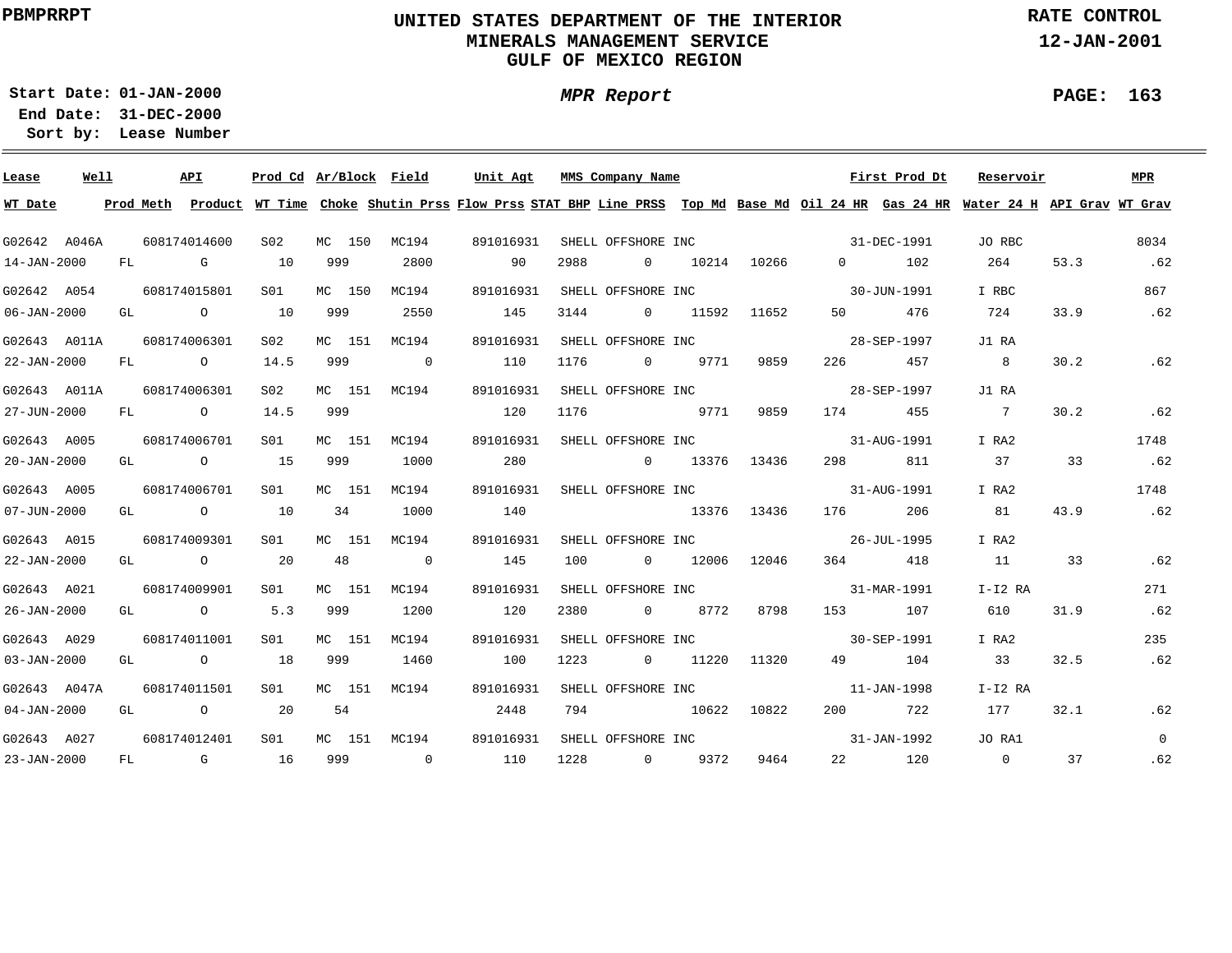### **UNITED STATES DEPARTMENT OF THE INTERIOR MINERALS MANAGEMENT SERVICEGULF OF MEXICO REGION**

**MPR Report**

**RATE CONTROL**

**12-JAN-2001**

**PAGE: 164**

÷

**01-JAN-2000Start Date:**

| Lease       | Well |    | API          |                 | Prod Cd Ar/Block Field |              | Unit Agt                                                                                                                                | MMS Company Name             |                |       |             |                                          | First Prod Dt | Reservoir        |      | MPR  |
|-------------|------|----|--------------|-----------------|------------------------|--------------|-----------------------------------------------------------------------------------------------------------------------------------------|------------------------------|----------------|-------|-------------|------------------------------------------|---------------|------------------|------|------|
| WT Date     |      |    |              |                 |                        |              | Prod Meth Product WT Time Choke Shutin Prss Flow Prss STAT BHP Line PRSS Top Md Base Md Oil 24 HR Gas 24 HR Water 24 H API Grav WT Grav |                              |                |       |             |                                          |               |                  |      |      |
| G02643 A055 |      |    | 608174014501 | S01             | MC 151 MC194           |              | 891016931                                                                                                                               | SHELL OFFSHORE INC           |                |       |             | 31-MAR-1991                              |               | I-I2 RA          |      | 360  |
| 06-JAN-2000 |      |    | GL O         | 19              | 999                    | 1050         | 110                                                                                                                                     | 890                          | $\Omega$       | 9070  | 9090        | 82                                       | 379           | 125              | 32.1 | .62  |
| G02643 A055 |      |    | 608174014501 | S <sub>01</sub> | MC 151                 | MC194        | 891016931                                                                                                                               | SHELL OFFSHORE INC           |                |       |             |                                          | 31-MAR-1991   | I-I2 RA          |      | 360  |
| 23-JUN-2000 |      |    | GL O         | 20.8            | 999                    | 1050         | 125                                                                                                                                     | 890                          |                | 9070  | 9090        | 57 — 1                                   | 23            | 65               | 32.1 | .62  |
| G02643 A057 |      |    | 608174014700 | S <sub>02</sub> | MC 151                 | MC194        | 891016931                                                                                                                               | SHELL OFFSHORE INC           |                |       |             |                                          | 30-JUN-1984   | $I-I2 RA$        |      | 135  |
| 09-JAN-2000 |      |    | GL O         | 13.5            | 64                     | 1440         | 115                                                                                                                                     | 887                          | $\overline{0}$ | 10928 | 11148       | 35                                       | 103           | 161              | 32.2 | .62  |
| G02643 A057 |      |    | 608174014700 | S02             | MC 151                 | MC194        | 891016931                                                                                                                               | SHELL OFFSHORE INC           |                |       |             |                                          | 30-JUN-1984   | $I-I2 RA$        |      | 135  |
| 21-JUN-2000 |      |    | GL O         | 19.8            | 999                    | 1440         | 115                                                                                                                                     | 887                          |                | 10928 | 11148       | 106                                      | 127           | 12               | 32.2 | .62  |
| G02645 A013 |      |    | 608044008200 | S <sub>01</sub> | EB 158                 | <b>EB158</b> |                                                                                                                                         |                              |                |       |             | UNION OIL COMPANY OF CALIFOR 09-SEP-1999 |               | GM 3LFBI         |      |      |
| 04-MAR-2000 |      |    | FL G         | 12              | 17                     | 2160         | 1490                                                                                                                                    |                              | 1240           |       | 11757 11864 | 30                                       | 3919          | 1                | 59.9 | .5   |
| G02646 A008 |      |    | 608044005003 | S01             | EB 159                 | EB158        |                                                                                                                                         |                              |                |       |             | UNION OIL COMPANY OF CALIFOR 06-FEB-2000 |               | GM 3LFB2         |      |      |
| 20-MAY-2000 |      |    | FL O         | 24              | 27                     | 2400         | 1800                                                                                                                                    |                              | 1240           |       | 9600 9630   | 764 — 10                                 | 7521          | $4\overline{4}$  | 39.3 | .618 |
| G02646 A017 |      |    | 608044018300 | SO1             | EB 159                 | EB158        |                                                                                                                                         |                              |                |       |             | UNION OIL COMPANY OF CALIFOR 08-SEP-1999 |               | GM 3LFB3         |      |      |
| 21-MAR-2000 |      |    | FL O         | 24              | 20                     | 1570         | 500                                                                                                                                     |                              | 1250           | 6781  | 6786        |                                          | 808           | 18               | 36.2 | .604 |
| G02646 A015 |      |    | 608044018500 | SO1             | EB 159                 | EB158        |                                                                                                                                         |                              |                |       |             | UNION OIL COMPANY OF CALIFOR 22-NOV-1999 |               | GM-3U FB A15     |      |      |
| 19-MAY-2000 |      |    | FL G         | 24              | 17                     | 2190         | 850                                                                                                                                     |                              | 1212           |       | 10870 10970 | 26                                       | 2474          | 33               | 58   | .62  |
| G02648 A029 |      |    | 608044005300 | S03             | EB 161                 | EB160        |                                                                                                                                         | UNION OIL COMPANY OF CALIFOR |                |       |             | 01-DEC-1999                              |               | $GA-2$ FB $A-29$ |      |      |
| 25-JUN-2000 |      |    | FL G         | 18              | 27                     | 4500         | 3720                                                                                                                                    |                              | 1079           |       | 12000 12058 | 980                                      | 15175         | $\overline{0}$   | 51.2 | .626 |
| G02665 A010 |      |    | 427054013100 | S02             | BAA 133                | BA133A       |                                                                                                                                         | GOM SHELF LLC                |                |       |             |                                          | 10-FEB-2000   | TEX W3A          |      |      |
| 14-FEB-2000 |      |    | FL G         | 24              | 11                     | 3200         | 2960                                                                                                                                    |                              | 880            | 9396  | 9446        | $3 \left( \frac{1}{2} \right)$           | 6600          | $\overline{0}$   | 40   | .6   |
| G02690 A004 |      |    | 427094057600 | S <sub>02</sub> | HIA 471                | HI492A       |                                                                                                                                         | NEWFIELD EXPLORATION COMPANY |                |       |             | 29-OCT-1999                              |               | PL65/66 RC1      |      |      |
| 12-FEB-2000 |      | FL | $\mathbf G$  | 24              | 10                     | 1620         | 560                                                                                                                                     | 150                          |                | 5052  | 6074        |                                          | 24 116        | 310              | 38   | .601 |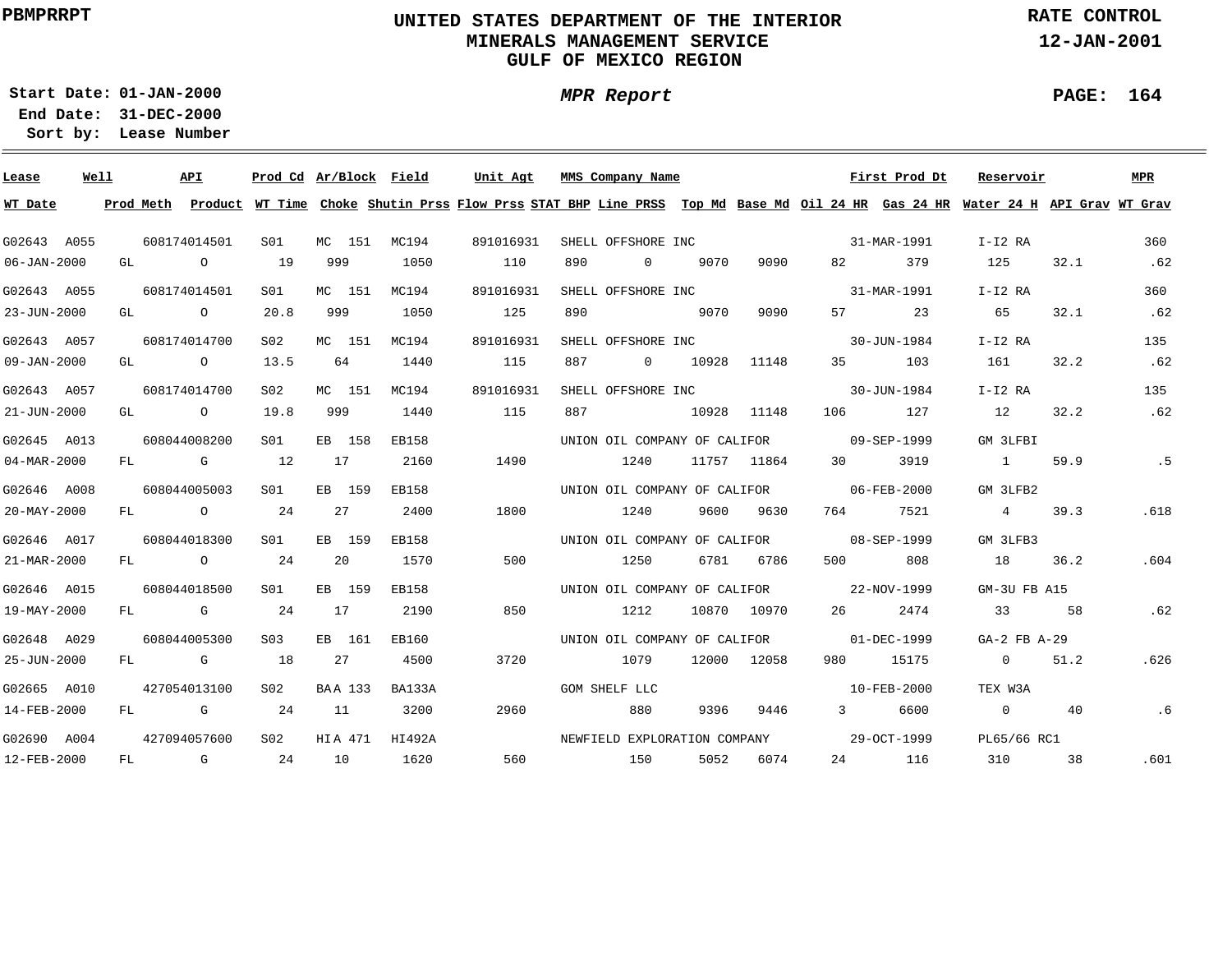### **UNITED STATES DEPARTMENT OF THE INTERIOR MINERALS MANAGEMENT SERVICEGULF OF MEXICO REGION**

**MPR Report**

**RATE CONTROL**

**12-JAN-2001**

**PAGE: 165**

÷

**01-JAN-2000Start Date:31-DEC-2000 End Date:** 

| Lease             | Well |    | API          |                 | Prod Cd Ar/Block Field |        | Unit Agt                                                                                                                                |      | MMS Company Name            |       |             |                                                                                                                                                                                                                                 | First Prod Dt | Reservoir         |      | <b>MPR</b>     |
|-------------------|------|----|--------------|-----------------|------------------------|--------|-----------------------------------------------------------------------------------------------------------------------------------------|------|-----------------------------|-------|-------------|---------------------------------------------------------------------------------------------------------------------------------------------------------------------------------------------------------------------------------|---------------|-------------------|------|----------------|
| WT Date           |      |    |              |                 |                        |        | Prod Meth Product WT Time Choke Shutin Prss Flow Prss STAT BHP Line PRSS Top Md Base Md Oil 24 HR Gas 24 HR Water 24 H API Grav WT Grav |      |                             |       |             |                                                                                                                                                                                                                                 |               |                   |      |                |
| G02690 B004       |      |    | 427094082301 | S03             | HIA 471 HI492A         |        |                                                                                                                                         |      |                             |       |             | NEWFIELD EXPLORATION COMPANY 08-JUL-2000                                                                                                                                                                                        |               | "PL2-1" SAND      |      |                |
| 02-SEP-2000       |      |    | FL G         | 24              | 18                     | 750    | 700                                                                                                                                     |      | 195                         | 2631  | 2643        | $\Omega$                                                                                                                                                                                                                        | 1311          | $\sim$ 0          |      | .558           |
| G02705 B004       |      |    | 427094098000 | S01             | HIA 547                | HI545A |                                                                                                                                         |      | SAMEDAN OIL CORPORATION     |       |             | $30 - JUN - 1995$                                                                                                                                                                                                               |               | $TA-1B$           |      |                |
| 30-JUN-2000       |      |    | FL O         | 24              | 64                     |        | 310                                                                                                                                     | 2132 |                             | 6772  | 6840        | 272                                                                                                                                                                                                                             | 182           | 116               | 40.7 |                |
| G02716 A005       |      |    | 427094055800 | S <sub>03</sub> | HIA 568                | HI568A |                                                                                                                                         |      | SAMEDAN OIL CORPORATION     |       |             | $23 - JUL - 2000$                                                                                                                                                                                                               |               | TA <sub>2</sub>   |      |                |
| 20-AUG-2000       |      |    | FL G         | 24              | 27                     | 980    | 240                                                                                                                                     |      | 1025                        | 7280  | 7388        |                                                                                                                                                                                                                                 | 2 1545        | $\overline{7}$    | 48.9 | .584           |
| G02716 A009       |      |    | 427094060000 | S01             | HIA 568 HI568A         |        |                                                                                                                                         |      | SAMEDAN OIL CORPORATION     |       |             | 30-JUN-1982                                                                                                                                                                                                                     |               | S4 FB1            |      | 4495           |
| 25-JUN-2000       |      |    | FL G         | 24              | 40                     | 905    | 500                                                                                                                                     | 920  | 1016                        | 3860  | 3970        | $\Omega$                                                                                                                                                                                                                        | 4308          | $\Omega$          |      |                |
| G02716 A010       |      |    | 427094060701 | S <sub>01</sub> | HIA 568 HI568A         |        |                                                                                                                                         |      | SAMEDAN OIL CORPORATION     |       |             |                                                                                                                                                                                                                                 | 31-AUG-1988   | TA7 FB1           |      | 541            |
| 25-JUN-2000       |      |    | FL G         | 24              | 64                     | 1500   | 130                                                                                                                                     |      | 1016                        | 6262  | 6278        | 22 and $\sim$                                                                                                                                                                                                                   | 324           | 468               | 49.1 |                |
| G02716 A016       |      |    | 427094067401 | SO1 SO          | HIA 568                | HI568A |                                                                                                                                         |      | SAMEDAN OIL CORPORATION     |       |             | $03 - \text{MAX} - 1997$                                                                                                                                                                                                        |               | TA-7B-FB2         |      |                |
| 24-JUN-2000       |      |    | FL O         | 24              | 25                     |        | 1660                                                                                                                                    | 2010 |                             | 11128 | 11169       | 129 — 129 — 129 — 129 — 129 — 129 — 129 — 129 — 129 — 129 — 129 — 129 — 129 — 129 — 129 — 129 — 129 — 129 — 129 — 129 — 129 — 129 — 129 — 129 — 129 — 129 — 129 — 129 — 129 — 129 — 129 — 129 — 129 — 129 — 129 — 129 — 129 — 1 | 5338          | 2.76              | 40.7 |                |
| G02716 A017       |      |    | 427094103901 | SO1 SO          | HIA 568                | HI568A |                                                                                                                                         |      | SAMEDAN OIL CORPORATION     |       |             | $23 - NOV - 1997$                                                                                                                                                                                                               |               | TA-7A             |      |                |
| 26-JUN-2000       |      |    | $FL$ G 24    |                 | 31                     | 2720   | 1540                                                                                                                                    | 3466 | 1016                        |       | 10552 10600 | 56 — 1                                                                                                                                                                                                                          | 6480          | 934               | 49.1 |                |
| G02719 C001A      |      |    | 427094061500 | S02             | HIA 582                | HI563A |                                                                                                                                         |      |                             |       |             | TEXACO EXPLORATION AND PROD 30-JUN-1990                                                                                                                                                                                         |               | CE-CE1 FBP        |      | 4056           |
| 03-APR-2000       |      |    | FL G         | 24              | 64                     | 1475   | 200                                                                                                                                     | 2690 | 120                         |       | 11120 11240 | 16                                                                                                                                                                                                                              | 2330          | 803               | 55.9 | $\overline{0}$ |
| G02719 C002A      |      |    | 427094061900 | S <sub>02</sub> | HIA 582                | HI563A |                                                                                                                                         |      |                             |       |             | TEXACO EXPLORATION AND PROD 31-MAY-1993                                                                                                                                                                                         |               | CD/CE FBO         |      | 3529           |
| $01 - APR - 2000$ |      |    | FL G         | 24              | 72                     | 1600   | 1015                                                                                                                                    | 2130 | 1010                        | 7910  | 8022        | $7$ and $7$                                                                                                                                                                                                                     | 2148          | 2.2               | 57.9 | $\overline{0}$ |
| G02719 C010       |      |    | 427094070200 | S <sub>01</sub> | HIA 582                | HI563A |                                                                                                                                         |      |                             |       |             | TEXACO EXPLORATION AND PROD 31-JAN-1985                                                                                                                                                                                         |               | CA FBO            |      | 35             |
| $02 - APR - 2000$ |      |    | FL O         | 24              | 128                    |        | 75                                                                                                                                      |      |                             | 7264  | 7378        |                                                                                                                                                                                                                                 | 64 31         | 151               | 28   | $\mathbf 0$    |
| G02719 C011       |      |    | 427094071400 | S02             | HIA 582 HI563A         |        |                                                                                                                                         |      | TEXACO EXPLORATION AND PROD |       |             | $13 - JUL - 2000$                                                                                                                                                                                                               |               | FA SAND, SEG420   |      |                |
| 14-AUG-2000       |      | FL | $\mathbf G$  | 4 12            |                        | 4650   | 3450                                                                                                                                    | 1100 |                             |       | 15036 15090 | 189                                                                                                                                                                                                                             | 2750          | $0 \qquad \qquad$ | 46.5 | .65            |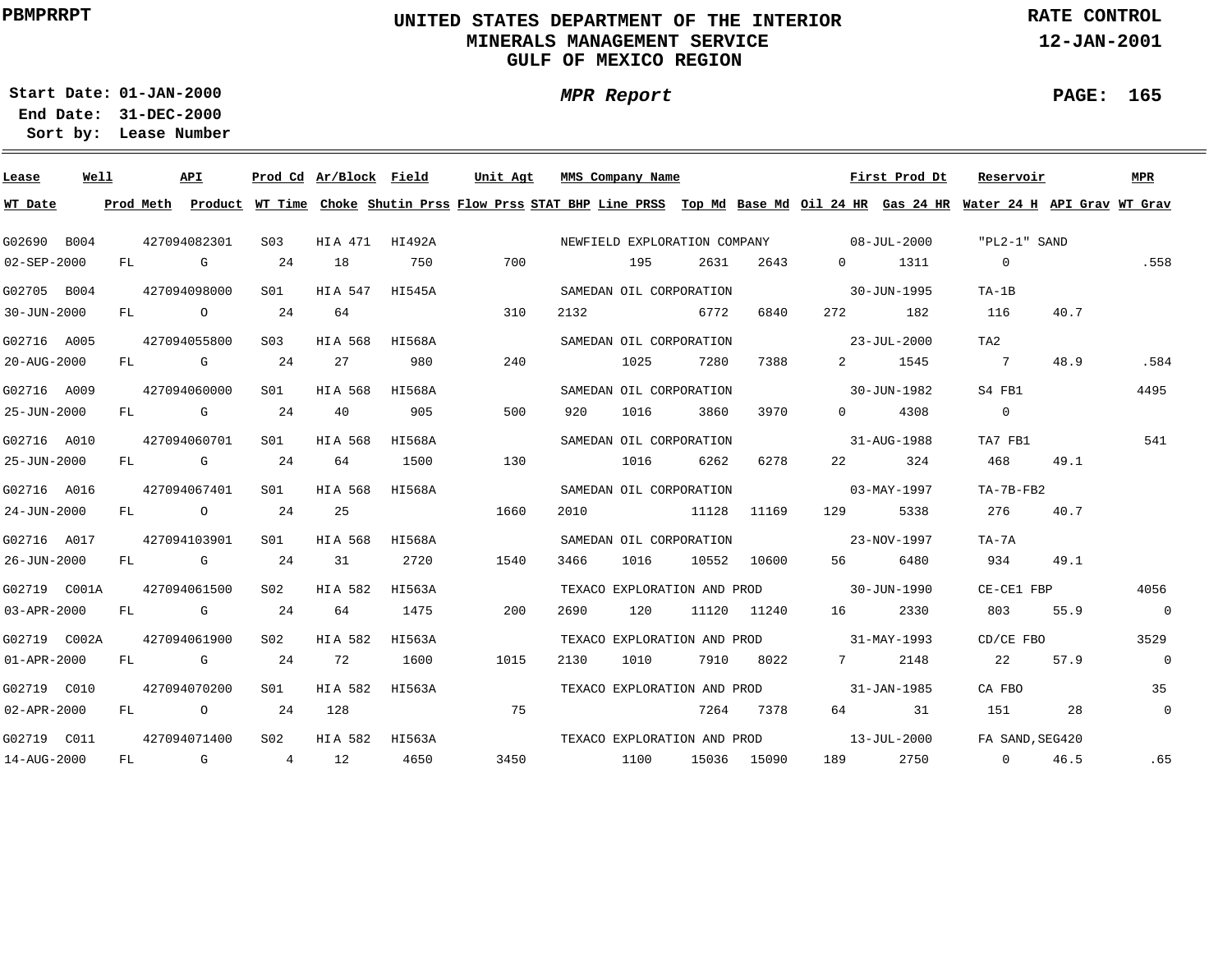### **UNITED STATES DEPARTMENT OF THE INTERIOR MINERALS MANAGEMENT SERVICEGULF OF MEXICO REGION**

**MPR Report**

**RATE CONTROL**

**12-JAN-2001**

**PAGE: 166**

**01-JAN-2000Start Date:**

| Lease                      | Well |    | API                  |                 |               | Prod Cd Ar/Block Field | Unit Agt |       | MMS Company Name             |      |             |                          | First Prod Dt | Reservoir                                                                                                                               |      | <b>MPR</b>   |
|----------------------------|------|----|----------------------|-----------------|---------------|------------------------|----------|-------|------------------------------|------|-------------|--------------------------|---------------|-----------------------------------------------------------------------------------------------------------------------------------------|------|--------------|
| WT Date                    |      |    |                      |                 |               |                        |          |       |                              |      |             |                          |               | Prod Meth Product WT Time Choke Shutin Prss Flow Prss STAT BHP Line PRSS Top Md Base Md Oil 24 HR Gas 24 HR Water 24 H API Grav WT Grav |      |              |
| G02719 C012                |      |    | 427094074900         | S01             | HIA 582       | HI563A                 |          |       | TEXACO EXPLORATION AND PROD  |      |             | $31 - JAN - 1985$        |               | CE1/CFFO                                                                                                                                |      | 2751         |
| 02-APR-2000                |      | FL | G                    | 24              | 64            | 2075                   | 1040     | 99999 | 1020                         |      | 11892 12038 | 15                       | 684           | 141                                                                                                                                     | 54.2 | $\mathsf{O}$ |
| G02719 C019                |      |    | 427094108200         | S01             | HIA 582       | HI563A                 |          |       | TEXACO EXPLORATION AND PROD  |      |             | $10 - \text{MAR} - 2000$ |               | CC SD SEG 545                                                                                                                           |      |              |
| 10-APR-2000                |      | FL | $\mathbf{G}$         | 24              | 21            | 2736                   | 2110     |       | 1055                         |      | 13792 13878 | 150                      | 7014          | $\Omega$                                                                                                                                | 53   | $\Omega$     |
| G02719 C019                |      |    | 427094108200         | SO1             | HIA 582       | HI563A                 |          |       | TEXACO EXPLORATION AND PROD  |      |             | 10-MAR-2000              |               | CC SD SEG 545                                                                                                                           |      |              |
| 10-APR-2000                |      | FL | <b>G</b> G           | $\overline{4}$  | 21            | 2736                   | 2110     |       | 1055                         |      | 13792 13878 | 150                      | 7014          | $\Omega$                                                                                                                                | 53   | .65          |
| G02733 A002                |      |    | 427114080700         | S <sub>02</sub> | HIA 303       | HI302A                 |          |       | NEWFIELD EXPLORATION COMPANY |      |             | 23-NOV-1999              |               | 4700/4750                                                                                                                               |      |              |
| 31-JAN-2000                |      | FL | <b>G</b>             | 24              | 11            | 1865                   | 1050     |       | 960                          | 7210 | 7332        | $\Omega$                 | 330           | $\overline{1}$                                                                                                                          |      | .55          |
| G02750 A001                |      |    | 427114052200         | S01             | HIA 365       | HI376A                 |          |       | ANADARKO PETROLEUM CORPORATI |      |             | 31-DEC-1983              |               | PL16 FB2                                                                                                                                |      | 229          |
| 17-MAY-2000                |      |    | GL O                 |                 | 128           |                        | 110      |       |                              | 6081 | 6130        | 246                      | 819           | 266                                                                                                                                     | 37.6 |              |
| G02750 A008                |      |    | 427114054800         | SO1             | HIA 365       | HI376A                 |          |       | ANADARKO PETROLEUM CORPORATI |      |             | 31-DEC-1983              |               | PL16 FB2                                                                                                                                |      | 50           |
| 18-MAY-2000                |      |    | GL O                 |                 | 128           |                        | 90       |       |                              | 5454 | 5524        | 43                       | 940           | 308                                                                                                                                     | 37   |              |
| G02750 A010                |      |    | 427114055200         | SO1             | HIA 365       | HI376A                 |          |       |                              |      |             | 31-DEC-1983              |               | PL16 FB2                                                                                                                                |      | 180          |
| 19-MAY-2000                |      |    | GL O                 |                 | 128           |                        | 150      |       | ANADARKO PETROLEUM CORPORATI | 5234 | 5310        | 112                      | 1290          | 545                                                                                                                                     | 36.2 |              |
|                            |      |    |                      |                 |               |                        |          |       |                              |      |             |                          |               |                                                                                                                                         |      |              |
| G02750 A012<br>28-MAY-2000 |      |    | 427114055600<br>GL O | SO1             | HIA 365<br>64 | HI376A                 | 90       | 1102  | ANADARKO PETROLEUM CORPORATI | 6924 | 6995        | 31-DEC-1983<br>37        | 394           | PL14/5 2<br>47                                                                                                                          | 37.8 | 61           |
|                            |      |    |                      |                 |               |                        |          |       |                              |      |             |                          |               |                                                                                                                                         |      |              |
| G02750 A013                |      |    | 427114055801         | SO1             | HIA 365       | HI376A                 |          |       | ANADARKO PETROLEUM CORPORATI |      |             | $31 - \text{AUG} - 1990$ |               | PL14/5 2                                                                                                                                |      | 83           |
| 21-MAY-2000                |      | GL | $\overline{a}$       |                 | 64            |                        | 90       |       |                              | 5516 | 5597        | 36                       | 318           | 179                                                                                                                                     | 36.6 |              |
| G02750 A021                |      |    | 427114057600         | S02             | HIA 365       | HI376A                 |          |       | ANADARKO PETROLEUM CORPORATI |      |             | 31-OCT-1985              |               | PL16FB1A                                                                                                                                |      | 75           |
| 17-MAY-2000                |      | GL | $\overline{a}$       |                 | 27            |                        | 180      |       |                              | 7418 | 7462        | 43 and $\sim$            | 901           | 366                                                                                                                                     | 37.3 |              |
| G02750 A024                |      |    | 427114066300         | S <sub>01</sub> | HIA 365       | HI376A                 |          |       | ANADARKO PETROLEUM CORPORATI |      |             |                          | 31-JUL-1990   | PL-1 7SD                                                                                                                                |      | 62           |
| 24-MAY-2000                |      | GL | $\circ$              |                 | 64            |                        | 95       |       |                              | 7365 | 7456        | 18                       | 369           | 159                                                                                                                                     | 38.8 |              |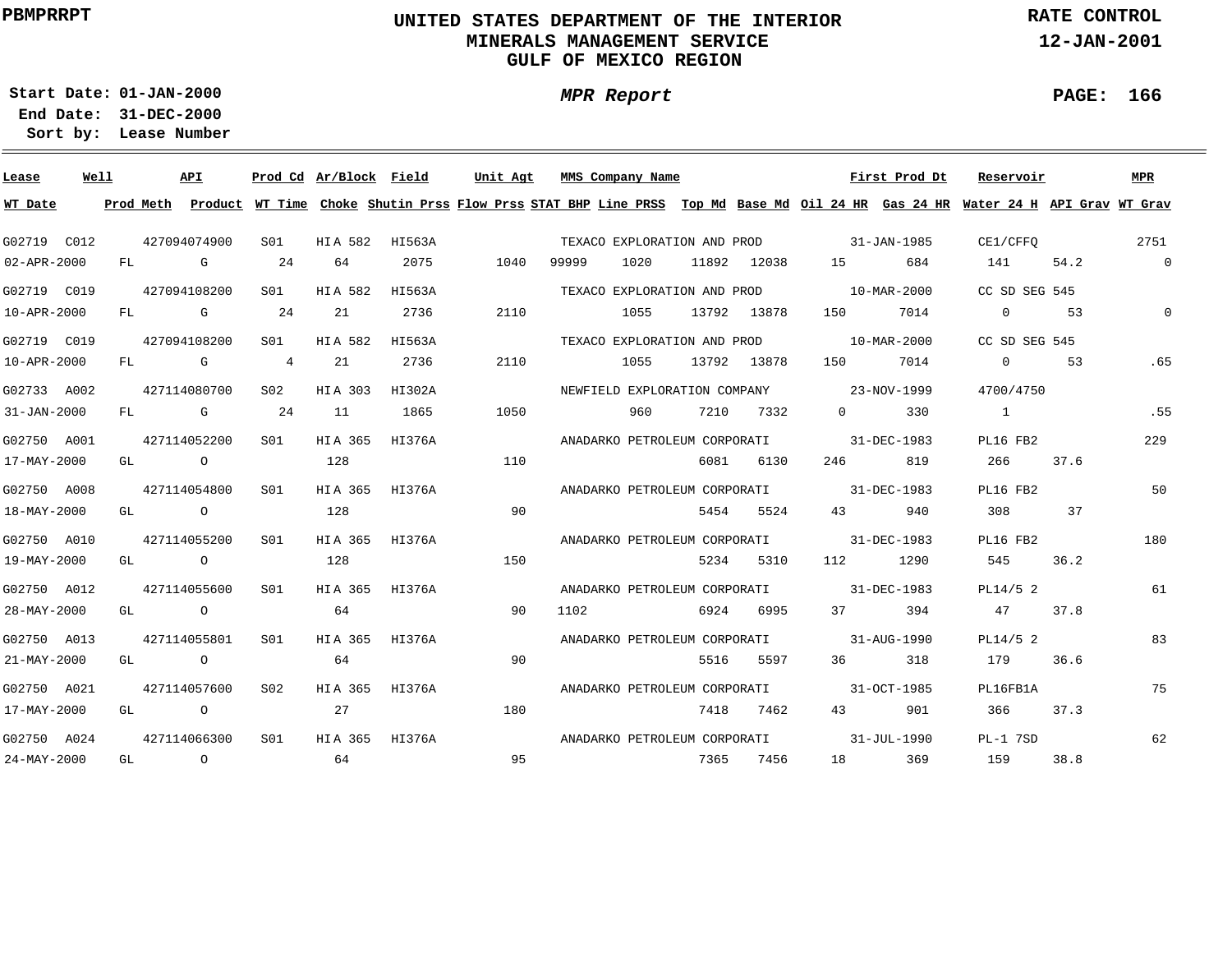### **UNITED STATES DEPARTMENT OF THE INTERIOR MINERALS MANAGEMENT SERVICEGULF OF MEXICO REGION**

**MPR Report**

**RATE CONTROL**

**12-JAN-2001**

**PAGE: 167**

 $\overline{\phantom{0}}$ 

**01-JAN-2000Start Date:31-DEC-2000 End Date:** 

| Lease        | Well |    |                                                                                                                | API            |                  |         | Prod Cd Ar/Block Field | Unit Agt                                                                                                                                |      | MMS Company Name             |      |      |                                          | First Prod Dt | Reservoir      |                | MPR            |
|--------------|------|----|----------------------------------------------------------------------------------------------------------------|----------------|------------------|---------|------------------------|-----------------------------------------------------------------------------------------------------------------------------------------|------|------------------------------|------|------|------------------------------------------|---------------|----------------|----------------|----------------|
| WT Date      |      |    |                                                                                                                |                |                  |         |                        | Prod Meth Product WT Time Choke Shutin Prss Flow Prss STAT BHP Line PRSS Top Md Base Md Oil 24 HR Gas 24 HR Water 24 H API Grav WT Grav |      |                              |      |      |                                          |               |                |                |                |
| G02750 A025  |      |    |                                                                                                                | 427114066500   | S01              |         | HIA 365 HI376A         |                                                                                                                                         |      | ANADARKO PETROLEUM CORPORATI |      |      | $31 - \text{AUG} - 1990$                 |               | PL14/530       |                | 110            |
| 29-MAY-2000  |      | GL | $\overline{a}$                                                                                                 |                |                  | 64      |                        | 95                                                                                                                                      | 991  |                              | 6962 | 7138 | 51 — 1                                   | 444           | 86             | 36.8           |                |
| G02751 A012Z |      |    |                                                                                                                | 427114019902   | S <sub>0.3</sub> | HIA 369 | HI370A                 |                                                                                                                                         |      | KERR-MCGEE OIL & GAS CORPORA |      |      |                                          | 30-APR-1993   | H SAND FB2     |                | 1980           |
| 24-JUN-2000  |      | FL |                                                                                                                | G              | 24               | 40      | $\overline{0}$         | 55                                                                                                                                      | 2831 | $\circ$                      | 9683 | 9954 | $\overline{0}$                           | 75            | $\sim$ 1       | $\overline{0}$ | 0              |
| G02754 A002  |      |    |                                                                                                                | 427114052601   | S02              | HIA 376 | HI376A                 |                                                                                                                                         |      | ANADARKO PETROLEUM CORPORATI |      |      |                                          | 30-NOV-1995   | $PL1-4/5$ FBVB |                |                |
| 28-MAY-2000  |      | GL | in the control of the control of the control of the control of the control of the control of the control of th |                |                  | 64      |                        | 90                                                                                                                                      | 1285 |                              | 4864 | 4925 | $5 - 7$                                  | 292           | 112            | 36.9           |                |
| G02754 A003D |      |    |                                                                                                                | 427114052700   | D03              |         | HIA 376 HI376A         |                                                                                                                                         |      | ANADARKO PETROLEUM CORPORATI |      |      |                                          | 31-JAN-1994   | $PL1-2$        |                | 5267           |
| 11-MAY-2000  |      | FL |                                                                                                                | <b>G</b>       |                  | 64      | 600                    | 125                                                                                                                                     |      | 1050                         | 4614 | 4684 | $\Omega$                                 | 2060          | 2              |                |                |
| G02754 A007  |      |    |                                                                                                                | 427114054100   | SO1              | HIA 376 | HI376A                 |                                                                                                                                         |      | ANADARKO PETROLEUM CORPORATI |      |      |                                          | 30-JUN-1984   | PL14/530       |                | 3              |
| 24-MAY-2000  |      | FL | $\overline{a}$                                                                                                 |                |                  | 64      | 660                    | 90                                                                                                                                      |      | 1050                         | 4506 | 4563 | $2^{\circ}$                              | 304           | 50             | 36.8           |                |
| G02754 A009  |      |    |                                                                                                                | 427114054400   | S03              | HIA 376 | HI376A                 |                                                                                                                                         |      | ANADARKO PETROLEUM CORPORATI |      |      |                                          | 28-JUN-2000   | $PL 1-2$       |                |                |
| 05-AUG-2000  |      | FL |                                                                                                                | <b>G</b>       | 24               | 64      | 1400                   | 70                                                                                                                                      | 1353 | 986                          | 5178 | 5222 | $\Omega$                                 | 709           | $\frac{1}{1}$  | $\Omega$       | . 6            |
| G02754 A011  |      |    |                                                                                                                | 427114055000   | S01              | HIA 376 | HI376A                 |                                                                                                                                         |      |                              |      |      | ANADARKO PETROLEUM CORPORATI 31-JUL-1990 |               | PL11 FB7       |                | 736            |
| 28-MAY-2000  |      |    | FL G                                                                                                           |                |                  | 25      | 840                    | 300                                                                                                                                     |      | 1050                         | 5066 | 5152 | $\Omega$                                 | 530           | 1324           |                |                |
| G02754 A014  |      |    |                                                                                                                | 427114056002   | SO1              | HIA 376 | HI376A                 |                                                                                                                                         |      |                              |      |      | ANADARKO PETROLEUM CORPORATI 30-SEP-1990 |               | PL16 FB4       |                | 128            |
| 28-MAY-2000  |      |    | GL O                                                                                                           |                |                  | 31      |                        | 180                                                                                                                                     |      |                              | 4924 | 4988 | 43                                       | 259           | 686            | 39             |                |
| G02754 A017  |      |    |                                                                                                                | 427114057200   | S <sub>02</sub>  | HIA 376 | HI376A                 |                                                                                                                                         |      |                              |      |      | ANADARKO PETROLEUM CORPORATI 31-DEC-1993 |               | $PL1-4/5$ FBVB |                | $\overline{0}$ |
| 25-MAY-2000  |      |    | GL O                                                                                                           |                |                  | 64      |                        | 100                                                                                                                                     |      |                              | 6242 | 6378 | $5^{\circ}$                              | 300           | 71             | 37.4           |                |
| G02754 A018  |      |    |                                                                                                                | 427114057300   | S02              |         | HIA 376 HI376A         |                                                                                                                                         |      | ANADARKO PETROLEUM CORPORATI |      |      | $30 - NOV - 1988$                        |               | $PL1-4/5$ FBVB |                | $\overline{3}$ |
| 18-MAY-2000  |      | GL | $\overline{a}$                                                                                                 |                |                  | 64      |                        | 90                                                                                                                                      | 1030 |                              | 6905 | 6940 | $3 \sim$                                 | 189           | 18             | 37.4           |                |
| G02754 A022  |      |    |                                                                                                                | 427114057700   | S01              |         | HIA 376 HI376A         |                                                                                                                                         |      | ANADARKO PETROLEUM CORPORATI |      |      |                                          | 31-DEC-1983   | PL14/530       |                | 47             |
| 22-MAY-2000  |      | GL |                                                                                                                | $\overline{O}$ |                  | 64      |                        | 90                                                                                                                                      |      |                              | 4876 | 4942 | 25                                       | 394           | 98             | 37.2           |                |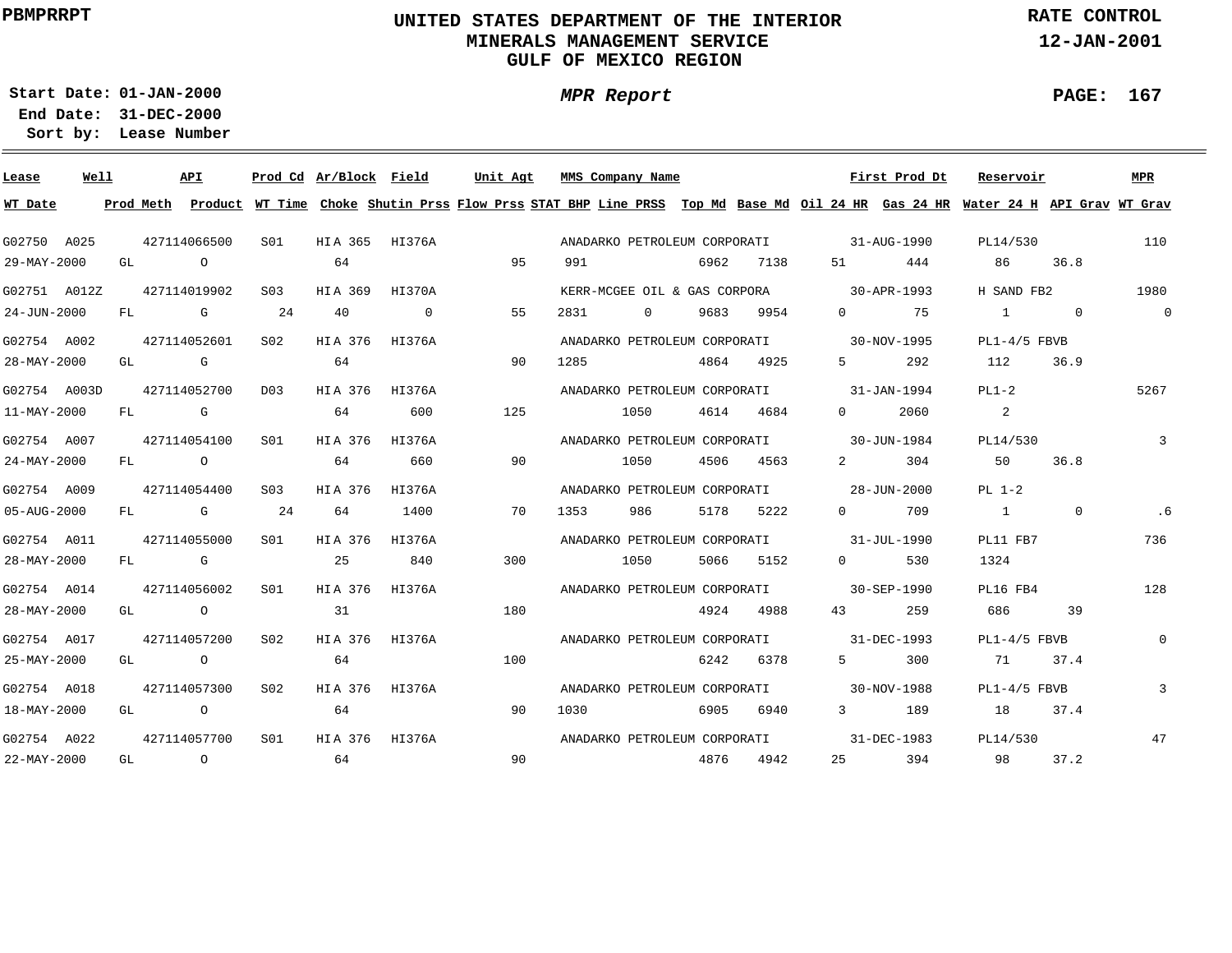### **UNITED STATES DEPARTMENT OF THE INTERIOR MINERALS MANAGEMENT SERVICEGULF OF MEXICO REGION**

**MPR Report**

**RATE CONTROL**

**12-JAN-2001**

**PAGE: 168**

**01-JAN-2000Start Date:**

| Lease             | Well | API          |           |                  |                |                | Prod Cd Ar/Block Field Unit Agt MMS Company Name                                                                                        |                  |        |             |                                          | First Prod Dt | Reservoir                  |      | <b>MPR</b> |
|-------------------|------|--------------|-----------|------------------|----------------|----------------|-----------------------------------------------------------------------------------------------------------------------------------------|------------------|--------|-------------|------------------------------------------|---------------|----------------------------|------|------------|
| WT Date           |      |              |           |                  |                |                | Prod Meth Product WT Time Choke Shutin Prss Flow Prss STAT BHP Line PRSS Top Md Base Md Oil 24 HR Gas 24 HR Water 24 H API Grav WT Grav |                  |        |             |                                          |               |                            |      |            |
| G02754 B001       |      | 427114068700 |           | S <sub>03</sub>  |                |                | HIA 376 HI376A                                                                                                                          |                  |        |             | ANADARKO PETROLEUM CORPORATI 27-JAN-2000 |               | BN-4                       |      |            |
| 28-FEB-2000       |      |              |           | FL 0 24 13       |                | 4590           | 4380                                                                                                                                    | 4525 10940 11030 |        |             |                                          | 1916          | $\sim$ 0                   | 33.3 | .607       |
|                   |      |              |           |                  |                |                |                                                                                                                                         |                  |        |             |                                          |               |                            |      |            |
| G02754 B001       |      | 427114068700 |           | S <sub>03</sub>  |                | HIA 376 HI376A |                                                                                                                                         |                  |        |             | ANADARKO PETROLEUM CORPORATI 27-JAN-2000 |               | $BN-4$                     |      |            |
| 18-JUN-2000       |      | FL O         |           | $\sim$ 12        |                |                | 4000                                                                                                                                    | 4525 10940 11030 |        |             |                                          | 1563          | $\overline{0}$             | 32.6 |            |
| G02754 B002       |      | 427114068900 |           | S03 -            |                | HIA 376 HI376A |                                                                                                                                         |                  |        |             | ANADARKO PETROLEUM CORPORATI 26-MAY-2000 |               | BN4A/B/BN5A/B              |      |            |
| 19-JUN-2000       |      |              | FL G 24   |                  | 12             | 6100           | 4820                                                                                                                                    |                  |        | 11520 11710 | 245                                      | 4949          | 1                          | 47.8 | .607       |
| G02754 B002       |      | 427114068900 |           | S <sub>0.3</sub> |                | HIA 376 HI376A |                                                                                                                                         |                  |        |             | ANADARKO PETROLEUM CORPORATI 26-MAY-2000 |               | BN4A/B/BNSA/B              |      |            |
| 19-JUN-2000       |      | FL G         |           |                  | 12             |                | 4820                                                                                                                                    |                  |        | 11520 11710 |                                          | 245 4949      | 1 47.8                     |      |            |
| G02754 B003       |      | 427114078701 |           | S02              |                | HIA 376 HI376A |                                                                                                                                         |                  |        |             |                                          |               | $BN-3$                     |      |            |
| 29-FEB-2000       |      |              | $FL$ G 24 |                  | 42             | 5495           | 4000                                                                                                                                    | 3502 10690 10835 |        |             |                                          | 1178 19258    | $\overline{\phantom{a}}$ 3 | 50.3 | .607       |
| G02754 B003       |      | 427114078701 |           | S02              | HIA 376        | HI376A         |                                                                                                                                         |                  |        |             | ANADARKO PETROLEUM CORPORATI 22-JAN-2000 |               | $BN-3$                     |      |            |
| 16-JUN-2000       |      |              | FL G      |                  | 64             |                | 1060                                                                                                                                    |                  |        |             | 3502 10690 10835 465 5184                |               | 48                         | 53.5 |            |
|                   |      |              |           |                  |                |                |                                                                                                                                         |                  |        |             |                                          |               |                            |      |            |
| G02754 B005       |      | 427114079600 |           | S01              |                | HIA 376 HI376A |                                                                                                                                         |                  |        |             | ANADARKO PETROLEUM CORPORATI 10-FEB-1998 |               | $PL 1-1$                   |      |            |
| 22-JUN-2000       |      |              | FL G      |                  | 128            | 640            | 100                                                                                                                                     | 1044             | 1050 \ | 9612 9757   |                                          | $0 \t 314$    | 12                         |      |            |
| G02757 F004       |      | 427114060600 |           | S <sub>0.3</sub> |                | HIA 382 HI573A |                                                                                                                                         |                  |        |             | UNION OIL COMPANY OF CALIFOR 21-MAY-1999 |               | MP-4L                      |      |            |
| 21-MAR-2000       |      |              | FL 0 15   |                  | 8 <sup>1</sup> | 1400           | 1300                                                                                                                                    |                  | 1020   | 8930 8970   |                                          | 145 202       | 42                         | 35.5 | .65        |
| G02812 A013       |      | 608074002100 |           | S01 <b>S</b>     | GB 237         | GB236          |                                                                                                                                         | CHEVRON USA INC  |        |             | $02 - NOV - 1999$                        |               | 4500 SAND                  |      |            |
| $01 - JAN - 2000$ |      |              | $JP$ G 24 |                  | 64             |                | 230                                                                                                                                     |                  |        | 10556 10580 |                                          | 0 649         | $\overline{0}$             |      |            |
| G02825 008        |      | 177004103701 |           | SO1 SO           | WC 65          | WC066          |                                                                                                                                         |                  |        |             | VASTAR RESOURCES INC. 29-FEB-2000        |               | PG                         |      |            |
| 22-FEB-2000       |      |              | FL G 24   |                  |                |                | 4160                                                                                                                                    |                  |        | 12314 12344 |                                          | 46 17822      | 15                         |      |            |
|                   |      |              |           |                  |                |                |                                                                                                                                         |                  |        |             |                                          |               |                            |      |            |
| G02831 002        |      | 177004034100 |           | S02              | WC 181 WC180   |                |                                                                                                                                         |                  |        |             | WESTPORT RESOURCES CORPORATI 23-MAY-1999 |               | I-1 SAND                   |      |            |
| $02 - JUN - 2000$ |      |              |           | $FL$ G and $14$  |                | 480            |                                                                                                                                         | 305 115          |        | 11680 11693 |                                          | $0$ 279       | $\overline{0}$             |      |            |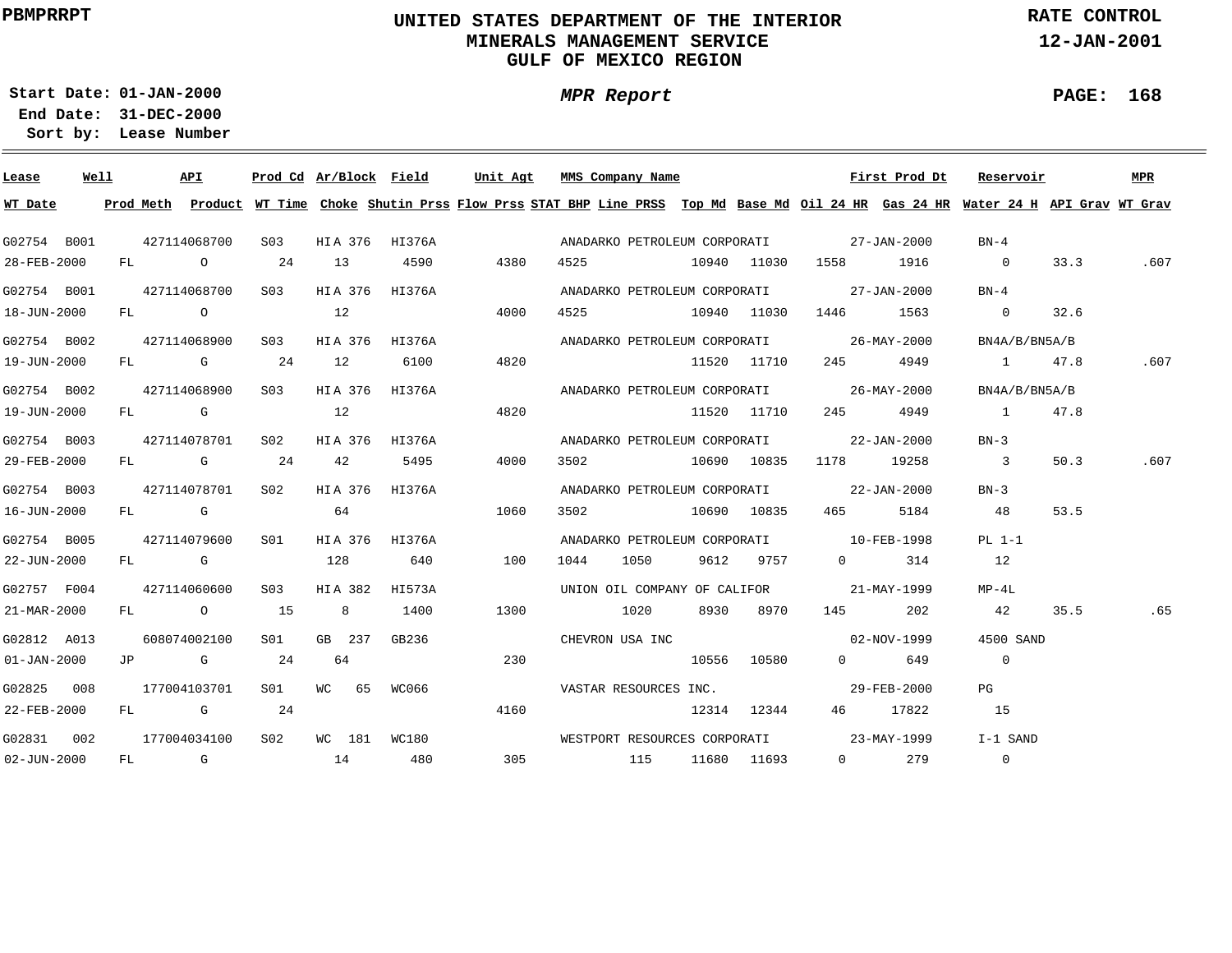### **UNITED STATES DEPARTMENT OF THE INTERIOR MINERALS MANAGEMENT SERVICEGULF OF MEXICO REGION**

**MPR Report**

**RATE CONTROL**

**12-JAN-2001**

**PAGE: 169**

÷

**01-JAN-2000Start Date:**

| Lease             | Well |           |            | API            | Prod Cd Ar/Block Field |     |         |       | Unit Agt |                | MMS Company Name             |       |             |                                | First Prod Dt     | Reservoir                                                                                                                     |             | <b>MPR</b>   |
|-------------------|------|-----------|------------|----------------|------------------------|-----|---------|-------|----------|----------------|------------------------------|-------|-------------|--------------------------------|-------------------|-------------------------------------------------------------------------------------------------------------------------------|-------------|--------------|
| WT Date           |      | Prod Meth |            |                |                        |     |         |       |          |                |                              |       |             |                                |                   | Product WT Time Choke Shutin Prss Flow Prss STAT BHP Line PRSS Top Md Base Md Oil 24 HR Gas 24 HR Water 24 H API Grav WT Grav |             |              |
| G02832 B007       |      |           |            | 177004104200   | SO1                    |     | WC 205  | WC205 |          | FORCENERGY INC |                              |       |             |                                | 06-JAN-2000       | KP SAND                                                                                                                       |             |              |
| 05-JAN-2000       |      | FL        |            | G              | 24                     | 23  |         |       | 6400     |                |                              |       | 12632 12682 | 154                            | 19903             | $\overline{0}$                                                                                                                |             |              |
| G02832 B007       |      |           |            | 177004104200   | S01                    |     | WC 205  | WC205 |          | FORCENERGY INC |                              |       |             |                                | $06 - JAN - 2000$ | KP SAND                                                                                                                       |             |              |
| $08 - JAN - 2000$ |      | FL        |            | G              | 24                     | 23  |         | 6800  | 6400     |                | 1080                         | 12632 | 12682       | 91                             | 20170             | 15                                                                                                                            | 48          | .6           |
| G02846 A008       |      |           |            | 177014029700   | S02                    |     | WC 427  | WC427 |          |                | MATRIX OIL & GAS INC         |       |             |                                | 19-JUL-2000       | A SAND                                                                                                                        |             |              |
| $20 - JUL - 2000$ |      | FL        |            | G              | 24                     | 19  |         | 1850  | 1640     |                | 1200                         | 7098  | 7112        | $2 \left( \frac{1}{2} \right)$ | 5259              | $\overline{3}$                                                                                                                | 46.8        | .562         |
| G02857 001        |      |           |            | 177034081100   | S01                    |     | $EC$ 42 | EC033 |          |                | DEVON SFS OPERATING INC      |       |             |                                | 17-FEB-1997       | IA SAND                                                                                                                       |             |              |
| 18-MAY-2000       |      | FL        |            | G              |                        | 22  |         | 1900  | 1250     |                | 870                          | 5076  | 5092        | $\Omega$                       | 2529              | 1111                                                                                                                          |             |              |
| G02865 JC002A     |      |           |            | 177054013600   | S <sub>03</sub>        |     | VR 22   | VR039 |          |                | ENERGY RESOURCE TECHNOLOGY I |       |             |                                | 30-JUN-1990       | FF/FF1RA                                                                                                                      |             | $\Omega$     |
| 31-MAY-2000       |      | FL        |            | G              |                        | 12  |         | 1380  | 960      | 3300           | 240                          | 9770  | 9790        | $\Omega$                       | 785               | .5                                                                                                                            | 47          |              |
| G02865 JC015      |      |           |            | 177054088801   | S03                    |     | VR 22   | VR039 |          |                | ENERGY RESOURCE TECHNOLOGY I |       |             |                                | 03-APR-2000       | FF SAND                                                                                                                       |             |              |
| 16-JUN-2000       |      | FL        | <b>G</b> G |                |                        | 64  |         | 1000  | 240      |                | 225                          | 9878  | 9900        | $0 \qquad \qquad$              | 162               | $\overline{0}$                                                                                                                |             |              |
| G02868 001        |      |           |            | 177054013300   | S <sub>03</sub>        |     | VR 31   | VR050 |          |                | TEXACO EXPLORATION AND PROD  |       |             |                                | 16-APR-2000       | U SD SEG 670                                                                                                                  |             |              |
| 27-APR-2000       |      | GL        |            | $\overline{O}$ | 24                     | 128 |         |       | 388      |                |                              |       | 11090 11108 | 117                            | 100               | 117                                                                                                                           | 34.2        | 0            |
| G02868 001        |      |           |            | 177054013300   | S <sub>03</sub>        |     | VR 31   | VR050 |          |                | TEXACO EXPLORATION AND PROD  |       |             |                                | 16-APR-2000       | U SD SEG 670                                                                                                                  |             |              |
| 18-MAY-2000       |      | FL        |            | G              | 4                      | 128 |         | 1732  | 432      |                | 432                          |       | 11090 11108 | 112 \,                         | 95                | 261                                                                                                                           | 34.2        | .65          |
| G02868            | 003  |           |            | 177054047700   | S04                    |     | VR 31   | VR050 |          |                | TEXACO EXPLORATION AND PROD  |       |             | 27-APR-1996                    |                   | 12000A670                                                                                                                     |             |              |
| 25-APR-2000       |      |           |            | FL G           | 24                     | 128 |         | 2302  | 191      | 743            | 191                          |       | 12780 12795 | $\Omega$ and $\Omega$          | 2541              | 93                                                                                                                            | $\mathbf 0$ | $\Omega$     |
| G02868 006        |      |           |            | 177054055900   | S02                    |     | VR 31   | VR050 |          |                | TEXACO EXPLORATION AND PROD  |       |             |                                | 31-JUL-1992       | 12000A670                                                                                                                     |             | 0            |
| 25-APR-2000       |      | FL        |            | G              | 24                     | 128 |         | 2550  | 127      | 2019           | 127                          |       | 12798 12820 | $0 \qquad \qquad$              | 1491              | 63                                                                                                                            | $\mathbf 0$ | $\mathbf{0}$ |
| G02868 009        |      |           |            | 177054059800   | S02                    |     | VR 31   | VR050 |          |                | TEXACO EXPLORATION AND PROD  |       |             |                                | 30-SEP-1984       | 12000A670                                                                                                                     |             | $\mathbf{0}$ |
| 23-APR-2000       |      | FL.       |            | G              | 24                     | 192 |         | 1830  | 478      | 1550           | 478                          |       | 12758 12782 | 39                             | 3612              | 156                                                                                                                           | 55.3        | $\mathbb O$  |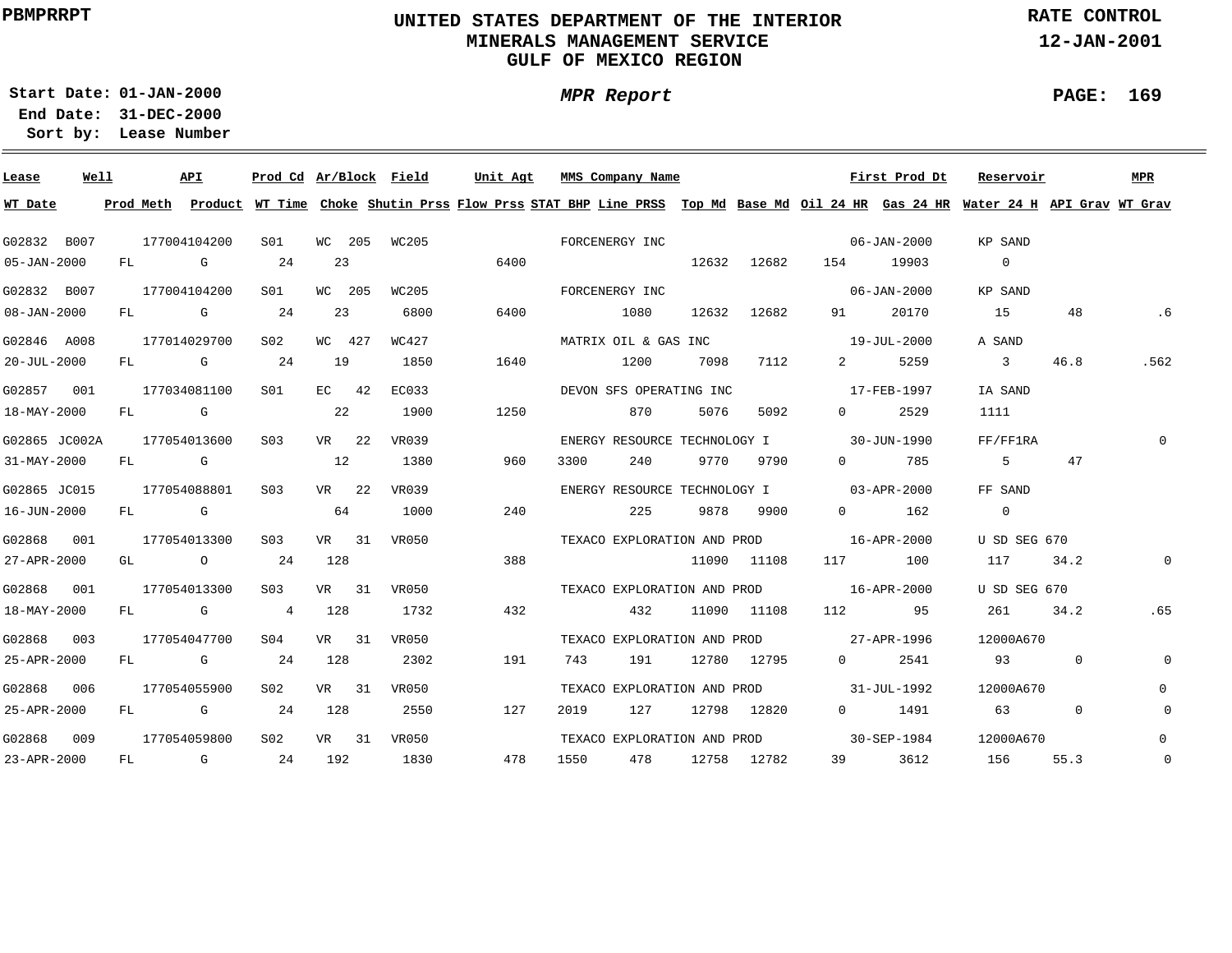### **UNITED STATES DEPARTMENT OF THE INTERIOR MINERALS MANAGEMENT SERVICEGULF OF MEXICO REGION**

**MPR Report**

**RATE CONTROL**

**12-JAN-2001**

**PAGE: 170**

÷

**01-JAN-2000Start Date:**

| Lease        | Well |    |      | API            | Prod Cd Ar/Block Field |        |       | Unit Agt                                                                                                                                |      | MMS Company Name             |      |             |                                          | First Prod Dt       | Reservoir      |      | MPR            |
|--------------|------|----|------|----------------|------------------------|--------|-------|-----------------------------------------------------------------------------------------------------------------------------------------|------|------------------------------|------|-------------|------------------------------------------|---------------------|----------------|------|----------------|
| WT Date      |      |    |      |                |                        |        |       | Prod Meth Product WT Time Choke Shutin Prss Flow Prss STAT BHP Line PRSS Top Md Base Md Oil 24 HR Gas 24 HR Water 24 H API Grav WT Grav |      |                              |      |             |                                          |                     |                |      |                |
| G02868       | 010  |    |      | 177054063200   | SO1                    | VR 31  | VR050 |                                                                                                                                         |      | TEXACO EXPLORATION AND PROD  |      |             | $30 - SEP - 1984$                        |                     | ROB L2 650     |      | $\overline{0}$ |
| 15-APR-2000  |      |    |      | FL G           | 24                     | 64     | 2842  | 921                                                                                                                                     | 3607 | 921                          |      | 14293 14390 | 82 — 10                                  | 4798                | 191            | 43.8 | $\overline{0}$ |
| G02868       | 010  |    |      | 177054063200   | S02                    | VR 31  | VR050 |                                                                                                                                         |      |                              |      |             | TEXACO EXPLORATION AND PROD 25-OCT-2000  |                     | ROB L SEG 650  |      |                |
| 27-OCT-2000  |      | FL |      | <b>G</b> G     | $4\overline{ }$        | 12     | 5455  | 3969                                                                                                                                    |      | 3969                         |      | 14154 14168 | 193                                      | 2364                | 192            | 44.5 | .65            |
| G02868 014   |      |    |      | 177054065000   | S02                    | VR 31  | VR050 |                                                                                                                                         |      |                              |      |             | TEXACO EXPLORATION AND PROD 31-OCT-1992  |                     | U S500         |      | 407            |
| 25-APR-2000  |      | GL |      | $\overline{O}$ | 24                     | 192    |       | 294                                                                                                                                     | 1987 |                              |      | 11100 11116 | 117                                      | 131                 | 864            | 37.9 | $\overline{0}$ |
| G02870 A001  |      |    |      | 177054013000   | S05                    | VR 60  | VR060 |                                                                                                                                         |      |                              |      |             | UNION OIL COMPANY OF CALIFOR 09-JUL-1999 |                     | $BUL(1)-5E$    |      |                |
| 26-MAR-2000  |      |    |      | FL G           | 12                     | 48     | 2050  | 610                                                                                                                                     |      | 555                          | 5318 | 5328        | $0 \qquad \qquad$                        | 5914                | $\overline{0}$ |      | .56            |
| G02876 A001  |      |    |      | 177064019900   | D03                    | VR 329 | VR329 | 891016935                                                                                                                               |      | BASIN EXPLORATION INC        |      |             |                                          | 28-FEB-1994         | $5 - J$        |      |                |
| 15-JUN-2000  |      |    |      | FL G           |                        | 26     | 1750  | 910                                                                                                                                     |      | 300                          | 5873 | 5878        | $\Omega$                                 | 2370                | 40             |      |                |
| G02876 A001D |      |    |      | 177064019900   | DO <sub>2</sub>        | VR 329 | VR329 | 891016935                                                                                                                               |      | BASIN EXPLORATION INC        |      |             | 31-MAY-1979                              |                     | $5-GSD$        |      | $\Omega$       |
| 17-JUN-2000  |      |    |      | FL G           |                        | 20     | 1550  | 580                                                                                                                                     |      | 300                          | 5533 | 5544        | $\Omega$                                 | 250                 | $\overline{1}$ |      |                |
| G02876 A005  |      |    |      | 177064028201   | DO1                    | VR 329 | VR329 | 891016935                                                                                                                               |      | BASIN EXPLORATION INC        |      |             | $29 - JUN - 2000$                        |                     | PL-5G SAND     |      |                |
| 17-AUG-2000  |      |    |      | FL G           | 24                     | 14     | 2080  | 2000                                                                                                                                    |      | 1063                         | 5814 | 5822        |                                          | $0 \t 1925$         | $\overline{0}$ |      | .559           |
| G02876 A005D |      |    |      | 177064028201   | DO 2                   | VR 329 | VR329 | 891016935                                                                                                                               |      | BASIN EXPLORATION INC        |      |             | $29 - JUN - 2000$                        |                     | PL-5B SAND     |      |                |
| 17-AUG-2000  |      |    |      | FL G           | 24                     | 24     | 1950  | 1600                                                                                                                                    |      | 1063                         | 5418 | 5436        |                                          | $0 \t\t 6453$       | 31             |      | .559           |
| G02876 A006  |      |    |      | 177064029800   | DO1                    | VR 329 | VR329 | 891016935                                                                                                                               |      | BASIN EXPLORATION INC        |      |             |                                          | 31-MAY-1979         | $5-C$ SD       |      | $\overline{0}$ |
| 17-JUN-2000  |      |    | FL G |                |                        | 21     | 1700  | 800                                                                                                                                     | 1689 | 300                          | 6981 | 7012        |                                          | $0 \qquad \qquad 1$ | $\overline{1}$ |      |                |
| G02876 A007B |      |    |      | 177064031200   | S <sub>04</sub>        | VR 329 | VR329 | 891016935                                                                                                                               |      | BASIN EXPLORATION INC        |      |             |                                          | 31-MAY-1991         | 5F             |      | $\mathbf{0}$   |
| 17-JUN-2000  |      | FL |      | <b>G</b>       |                        | 32     | 1275  | 560                                                                                                                                     |      | 300                          | 6740 | 6760        |                                          | $0$ 757             | $\overline{1}$ |      |                |
| G02885 B002  |      |    |      | 177084085901   | S <sub>02</sub>        | SM 141 | SM128 |                                                                                                                                         |      | NEWFIELD EXPLORATION COMPANY |      |             |                                          | 24-JUL-2000         | DA SAND        |      |                |
| 04-AUG-2000  |      | FL |      | $\mathbf G$    | 24                     | 18     | 1670  | 1310                                                                                                                                    | 1660 | 1015                         |      | 6227 6269   |                                          | $0 \t 4427$         | $\overline{0}$ |      | .594           |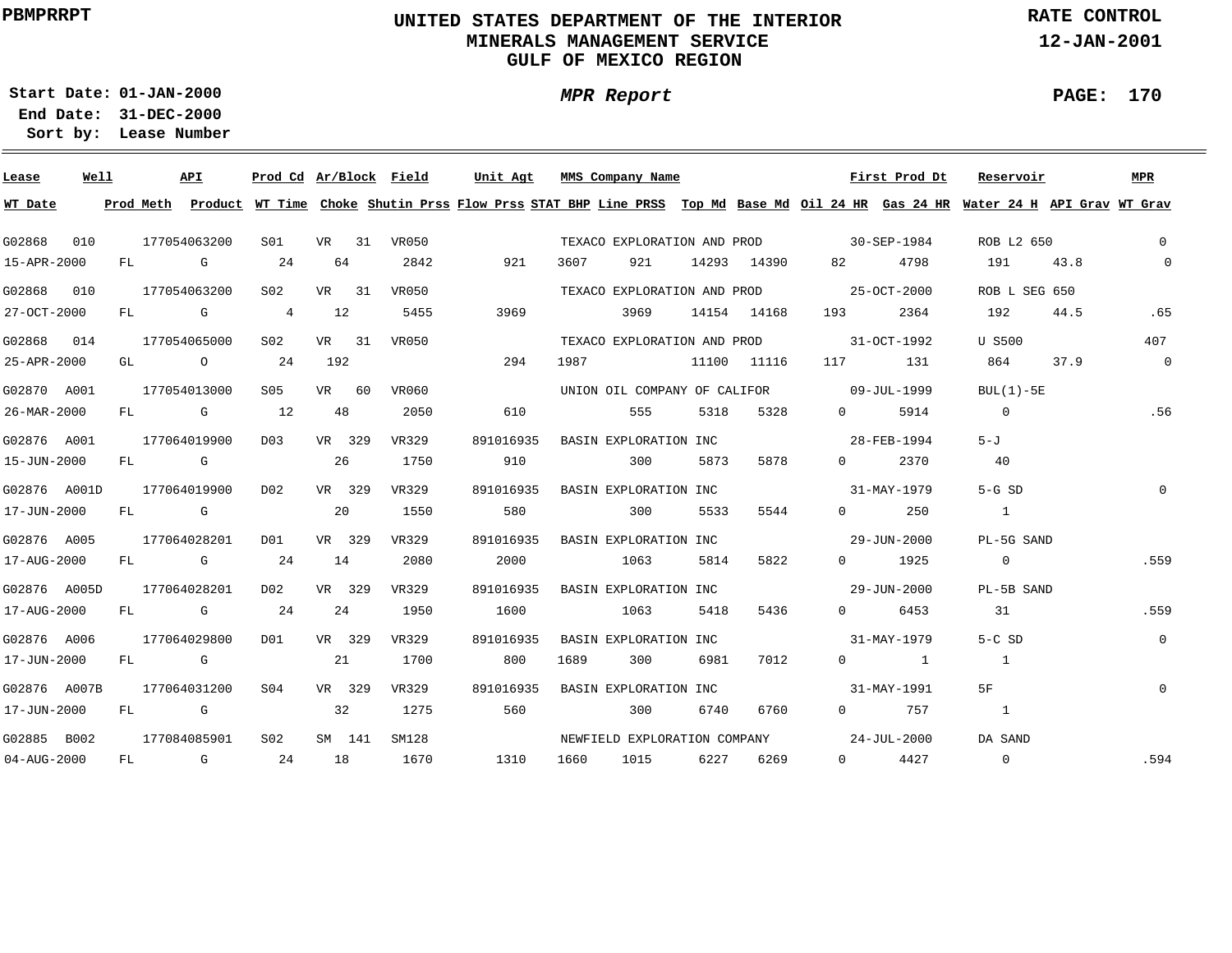### **UNITED STATES DEPARTMENT OF THE INTERIOR MINERALS MANAGEMENT SERVICEGULF OF MEXICO REGION**

**MPR Report**

**RATE CONTROL**

**12-JAN-2001**

**01-JAN-2000Start Date:**

**31-DEC-2000 End Date: Lease Number Sort by:**

| Lease             | Well | API          |                  |    |        | Prod Cd Ar/Block Field | Unit Agt | MMS Company Name |           |                          |             |                                          | First Prod Dt         | Reservoir                                                                                                                               |      | MPR  |
|-------------------|------|--------------|------------------|----|--------|------------------------|----------|------------------|-----------|--------------------------|-------------|------------------------------------------|-----------------------|-----------------------------------------------------------------------------------------------------------------------------------------|------|------|
| WT Date           |      |              |                  |    |        |                        |          |                  |           |                          |             |                                          |                       | Prod Meth Product WT Time Choke Shutin Prss Flow Prss STAT BHP Line PRSS Top Md Base Md Oil 24 HR Gas 24 HR Water 24 H API Grav WT Grav |      |      |
| G02886 C001       |      | 177084085500 | S01              |    | SM 144 | SM128                  |          |                  |           |                          |             | NEWFIELD EXPLORATION COMPANY 19-SEP-1999 |                       | B-1 SAND                                                                                                                                |      |      |
| 10-FEB-2000       |      | FL G 24      |                  | 21 |        | 1400                   | 1250     | 1460             | 695       | 3560                     | 3590        | 1 4263                                   |                       | $\overline{1}$                                                                                                                          | 42.8 | .576 |
| G02894 011A       |      | 177094033600 | S <sub>03</sub>  |    | EI 38  | EI057                  |          |                  |           | SAMEDAN OIL CORPORATION  |             | $01 - \text{MAR} - 2000$                 |                       | $TL-2$                                                                                                                                  |      |      |
| 18-MAR-2000       |      | FL G         | 24               |    | 9      | 3225                   | 3150     |                  | 659       |                          | 11327 11344 |                                          | 4388                  | $\overline{0}$                                                                                                                          | 51.8 | .593 |
| G02894 011A       |      | 177094033600 | S <sub>0.3</sub> |    | EI 38  | EI057                  |          |                  |           | SAMEDAN OIL CORPORATION  |             | $01 - \text{MAR} - 2000$                 |                       | $TL-2$                                                                                                                                  |      |      |
| 27-JUN-2000       |      | FL G 24      |                  | 12 |        | 2650                   | 1825     |                  | 807       |                          | 11327 11344 | 10 0                                     | 2081                  | 16                                                                                                                                      | 51.1 |      |
| G02898 A001       |      | 177094038301 | S01 <b>S</b>     |    | EI 242 | EI266                  |          |                  |           |                          |             | STONE ENERGY CORPORATION 12-JUL-1998     |                       | JR                                                                                                                                      |      |      |
| $04 - JUN - 2000$ |      | $FL$ G       | 16               |    |        | 1800                   | 1185     | 1989             | 983       |                          | 10590 10614 | 27 — 27                                  | 2028                  | $\overline{0}$                                                                                                                          | 60.4 |      |
| G02898 A007       |      | 177094126401 | S <sub>01</sub>  |    | EI 242 | EI266                  |          |                  |           |                          |             | STONE ENERGY CORPORATION 08-FEB-2000     |                       | OX                                                                                                                                      |      |      |
| 29-FEB-2000       |      | FL G 4       |                  | 24 |        | 6886                   | 5900     |                  | 1220      |                          | 13123 13201 | 1044 19800                               |                       | 11                                                                                                                                      | 45.8 | .63  |
| G02898 A007       |      | 177094126401 | SO1              |    | EI 242 | EI266                  |          |                  |           |                          |             | STONE ENERGY CORPORATION 08-FEB-2000     |                       | OX                                                                                                                                      |      |      |
| 09-JUN-2000       |      | FL G         |                  | 31 |        | 6300                   | 4430     |                  | 983 — 198 |                          |             | 13123 13201 1313 22587                   |                       | $\overline{0}$                                                                                                                          | 45.9 |      |
| G02899 A003       |      | 177094038600 | SO1              |    | EI 243 | EI266                  |          |                  |           |                          |             | STONE ENERGY CORPORATION 30-SEP-1981     |                       | FK 243 1                                                                                                                                |      | 1216 |
| 03-JUN-2000       |      | $FL$ G       |                  | 64 |        | 990                    | 375      | 1690             | 983 — 10  |                          | 5428 5470   |                                          | $0 \qquad \qquad 205$ | 274                                                                                                                                     |      |      |
| G02899 B001       |      | 177094094101 | S01              |    | EI 243 | EI266                  |          |                  |           |                          |             | STONE ENERGY CORPORATION 23-APR-2000     |                       | FK SAND                                                                                                                                 |      |      |
| 30-APR-2000       |      | $FL$ G 24    |                  | 32 |        | 2020                   | 1740     |                  | 1135      |                          | 7710 7987   |                                          | $0$ 12125             | $1 \quad 1$                                                                                                                             |      | .56  |
| G02899 B001       |      | 177094094101 | S01              |    | EI 243 | EI266                  |          |                  |           | STONE ENERGY CORPORATION |             | $23 - APR - 2000$                        |                       | FK SAND                                                                                                                                 |      |      |
| 11-JUN-2000       |      | FL G         | 37               |    |        | 2060                   | 1638     |                  | 983       |                          | 7710 7987   |                                          | 3 15059               | $\sim$ 0                                                                                                                                | 40.5 |      |
| G02899 C001       |      | 177094105901 | S01              |    | EI 243 | EI266                  |          |                  |           | STONE ENERGY CORPORATION |             | $31 - DEC - 1995$                        |                       | OE                                                                                                                                      |      |      |
| 20-MAY-2000       |      | FL G         |                  | 56 |        | 680                    | 380      |                  | 983       |                          | 11812 12087 |                                          | 11 1542               | $\overline{0}$                                                                                                                          | 61.7 |      |
| G02899 A006       |      | 177094118601 | S <sub>01</sub>  |    |        | EI 243 EI266           |          |                  |           | STONE ENERGY CORPORATION |             | $26 - \text{MAX} - 1998$                 |                       | OW LOWER                                                                                                                                |      |      |
| $03 - JUN - 2000$ |      | FL G         | $\sim$ 25        |    |        | 3350                   | 2430     | 3750             | 983       |                          | 12350 12468 |                                          | 201 7096              | 84                                                                                                                                      | 52.5 |      |

**PAGE: 171**

÷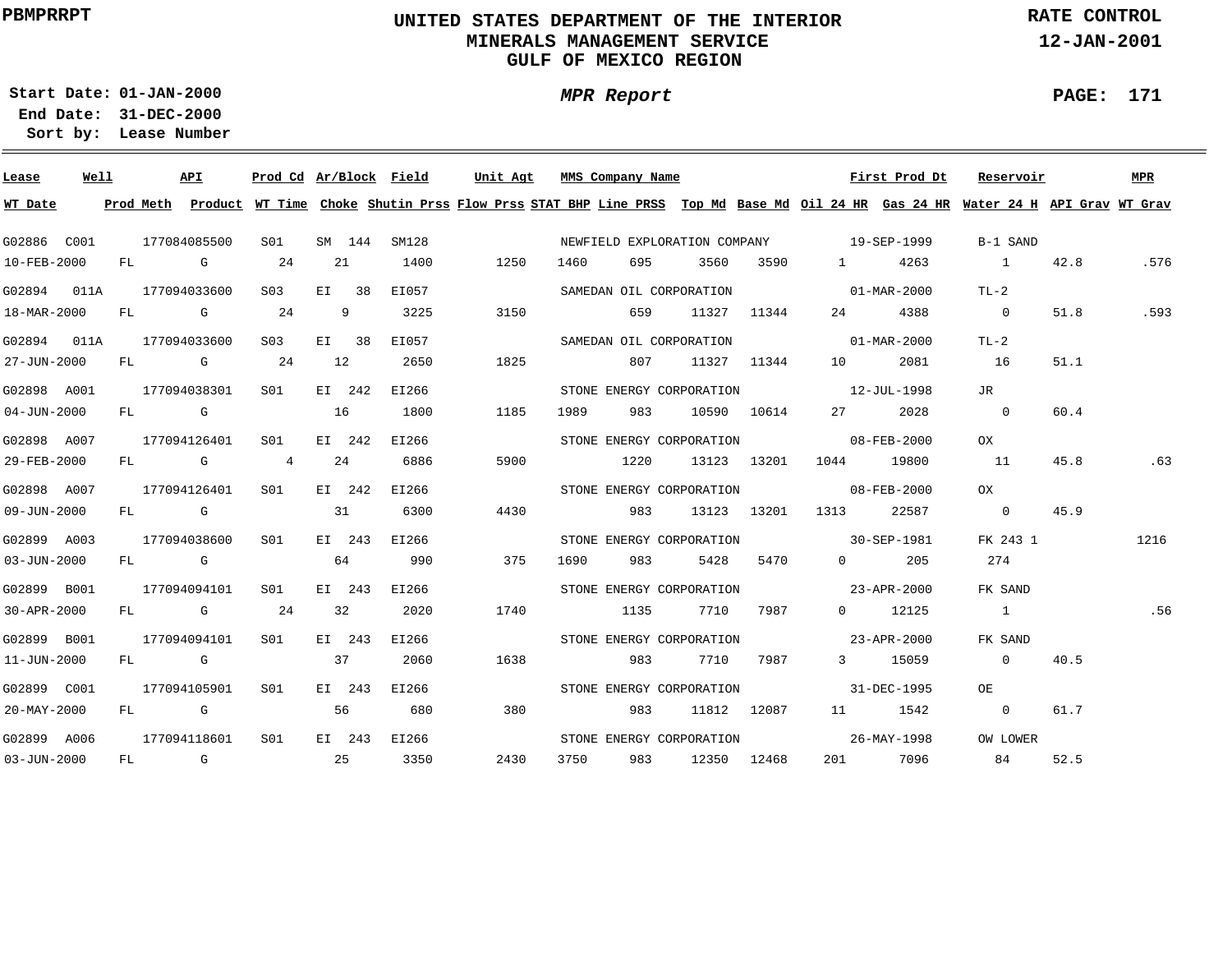### **UNITED STATES DEPARTMENT OF THE INTERIOR MINERALS MANAGEMENT SERVICEGULF OF MEXICO REGION**

**MPR Report**

**RATE CONTROL**

**12-JAN-2001**

**PAGE: 172**

÷

**01-JAN-2000Start Date:31-DEC-2000 End Date:** 

| Lease             | Well | API          |        |              |     |        | Prod Cd Ar/Block Field | Unit Agt                                                                                                                                |       | MMS Company Name                                                                                                                                                                                                                |             |             |                                                                                                                | First Prod Dt | Reservoir                |      | MPR            |
|-------------------|------|--------------|--------|--------------|-----|--------|------------------------|-----------------------------------------------------------------------------------------------------------------------------------------|-------|---------------------------------------------------------------------------------------------------------------------------------------------------------------------------------------------------------------------------------|-------------|-------------|----------------------------------------------------------------------------------------------------------------|---------------|--------------------------|------|----------------|
| WT Date           |      |              |        |              |     |        |                        | Prod Meth Product WT Time Choke Shutin Prss Flow Prss STAT BHP Line PRSS Top Md Base Md Oil 24 HR Gas 24 HR Water 24 H API Grav WT Grav |       |                                                                                                                                                                                                                                 |             |             |                                                                                                                |               |                          |      |                |
| G02899 D001       |      | 177094122701 |        | S01 <b>S</b> |     |        | EI 243 EI266           |                                                                                                                                         |       |                                                                                                                                                                                                                                 |             |             | STONE ENERGY CORPORATION 31-JUL-1999                                                                           |               | OY LOWER                 |      |                |
| $04 - JUN - 2000$ |      | FL G         |        |              | 11  |        | 4450                   | 4175                                                                                                                                    | ##### | 983                                                                                                                                                                                                                             |             | 14390 14411 | 299 — 201                                                                                                      | 764           | 507                      | 29   |                |
| G02900 A006       |      | 177094029501 |        | SO1          |     | EI 261 | EI238                  |                                                                                                                                         |       |                                                                                                                                                                                                                                 |             |             | TRANSWORLD EXPLORATION AND P 30-APR-1994                                                                       |               | L-59 SAND                |      | $\Omega$       |
| $04 - JUN - 2000$ |      | FL G         |        |              | 31  |        | 830                    | 500                                                                                                                                     |       | 1065                                                                                                                                                                                                                            |             | 9756 9764   | $5^{\circ}$                                                                                                    | 1717          | $\overline{\phantom{a}}$ | 54   |                |
| G02900 A011       |      | 177094032101 |        | S02          |     | EI 261 | EI238                  |                                                                                                                                         |       |                                                                                                                                                                                                                                 |             |             | TRANSWORLD EXPLORATION AND P 07-JUL-1999                                                                       |               | L-45                     |      |                |
| 07-JUN-2000       |      | FL G         |        |              | 28  |        | 2070                   | 770                                                                                                                                     |       | 1065                                                                                                                                                                                                                            |             | 12826 12890 | 110                                                                                                            | 3282          | 90                       | 49.2 |                |
| G02900 A010       |      | 177094032201 |        | SO1          |     | EI 261 | EI238                  |                                                                                                                                         |       |                                                                                                                                                                                                                                 |             |             | TRANSWORLD EXPLORATION AND P 13-AUG-1996                                                                       |               | BN 52                    |      |                |
| 03-JUN-2000       |      | FL G         |        |              | 28  |        | 1450                   | 550                                                                                                                                     |       | 1065                                                                                                                                                                                                                            |             | 11550 11570 | 192 — 192 — 193 — 193 — 193 — 194 — 194 — 194 — 195 — 196 — 197 — 198 — 198 — 198 — 198 — 198 — 198 — 198 — 19 | 882           | 55                       | 29.3 |                |
| G02912 A018       |      | 177104151700 |        | SO1          |     | EI 329 | EI330                  |                                                                                                                                         |       |                                                                                                                                                                                                                                 |             |             | DEVON ENERGY PRODUCTION COMP 09-MAY-2000                                                                       |               | AA-4 SAND                |      |                |
| 20-JUL-2000       |      | FL G         |        | 24           | 72  |        | 520                    | 425                                                                                                                                     |       | 410                                                                                                                                                                                                                             |             | 3278 4296   | $\Omega$                                                                                                       | 9271          | $\overline{0}$           |      | .6             |
| G02914 A016       |      | 177104148900 |        | S02          |     | EI 341 | EI341                  |                                                                                                                                         |       | CHEVRON USA INC                                                                                                                                                                                                                 |             |             |                                                                                                                | 24-MAR-2000   | $\circ$                  |      |                |
| 25-MAR-2000       |      | FL O         |        | 24           | 18  |        | 2500                   | 2200                                                                                                                                    |       | 1675 — 1675 — 1680 — 1690 — 1690 — 1690 — 1690 — 1690 — 1690 — 1690 — 1690 — 1690 — 1690 — 1690 — 1690 — 1690 — 1690 — 1690 — 1690 — 1690 — 1690 — 1690 — 1690 — 1690 — 1690 — 1690 — 1690 — 1690 — 1690 — 1690 — 1690 — 1690 — |             | 8628 8748   | 1433 941                                                                                                       |               | 6                        | 32.8 | .6             |
| G02914 A016       |      | 177104148900 |        | S02          |     | EI 341 | EI341                  |                                                                                                                                         |       | CHEVRON USA INC                                                                                                                                                                                                                 |             |             |                                                                                                                | 24-MAR-2000   | $\circ$                  |      |                |
| 14-APR-2000       |      | FL O         |        | 24           | 20  |        |                        | 2083                                                                                                                                    | 1675  |                                                                                                                                                                                                                                 |             | 8628 8748   | 1432 1309                                                                                                      |               | 2                        |      |                |
| G02934 A001       |      | 177194016900 |        | SO1          |     | WD 86  | WD086                  |                                                                                                                                         |       | AMERADA HESS CORPORATION                                                                                                                                                                                                        |             |             | 28-FEB-1987                                                                                                    |               | $E-2A$ 1                 |      | 9424           |
| $10 - JAN - 2000$ |      | FL G         |        |              | 192 |        | 1760                   | 200                                                                                                                                     | 1320  | 1022                                                                                                                                                                                                                            |             | 13218 13320 | 13                                                                                                             | 3739          | 11                       | 54.9 |                |
| G02937 A038       |      | 177194019902 |        | S06          |     | WD 109 | WD109                  | 891020245                                                                                                                               |       |                                                                                                                                                                                                                                 |             |             | TEXACO EXPLORATION AND PROD 28-FEB-1995                                                                        |               | 12350 SEG350             |      | 1033           |
| 10-APR-2000       |      | GL O         |        | 24           | 192 |        |                        | 102                                                                                                                                     | 2295  |                                                                                                                                                                                                                                 | 12418 12438 |             |                                                                                                                | 181 348       | 724                      | 31.3 | $\overline{0}$ |
| G02937 A002       |      | 177194020300 |        | S05          |     | WD 109 | WD109                  | 891020245                                                                                                                               |       | TEXACO EXPLORATION AND PROD                                                                                                                                                                                                     |             |             | $14 - \text{MAR} - 2000$                                                                                       |               | 10000' SEG780            |      |                |
| $04 - APR - 2000$ |      |              | FL 0 4 |              |     | 24     | 1378                   | 411                                                                                                                                     |       |                                                                                                                                                                                                                                 |             | 10228 10250 |                                                                                                                | 74 20         | 422                      | 38.4 | .65            |
| G02937 A002       |      | 177194020300 |        | S05          |     | WD 109 | WD109                  | 891020245                                                                                                                               |       | TEXACO EXPLORATION AND PROD                                                                                                                                                                                                     |             |             | $14 - \text{MAR} - 2000$                                                                                       |               | 10000 SEG780             |      |                |
| 19-APR-2000       |      | GL O         |        | 24           | 28  |        |                        | 367                                                                                                                                     |       | 10228 10250                                                                                                                                                                                                                     |             |             |                                                                                                                | 83 324        | 610                      | 38.4 | $\overline{0}$ |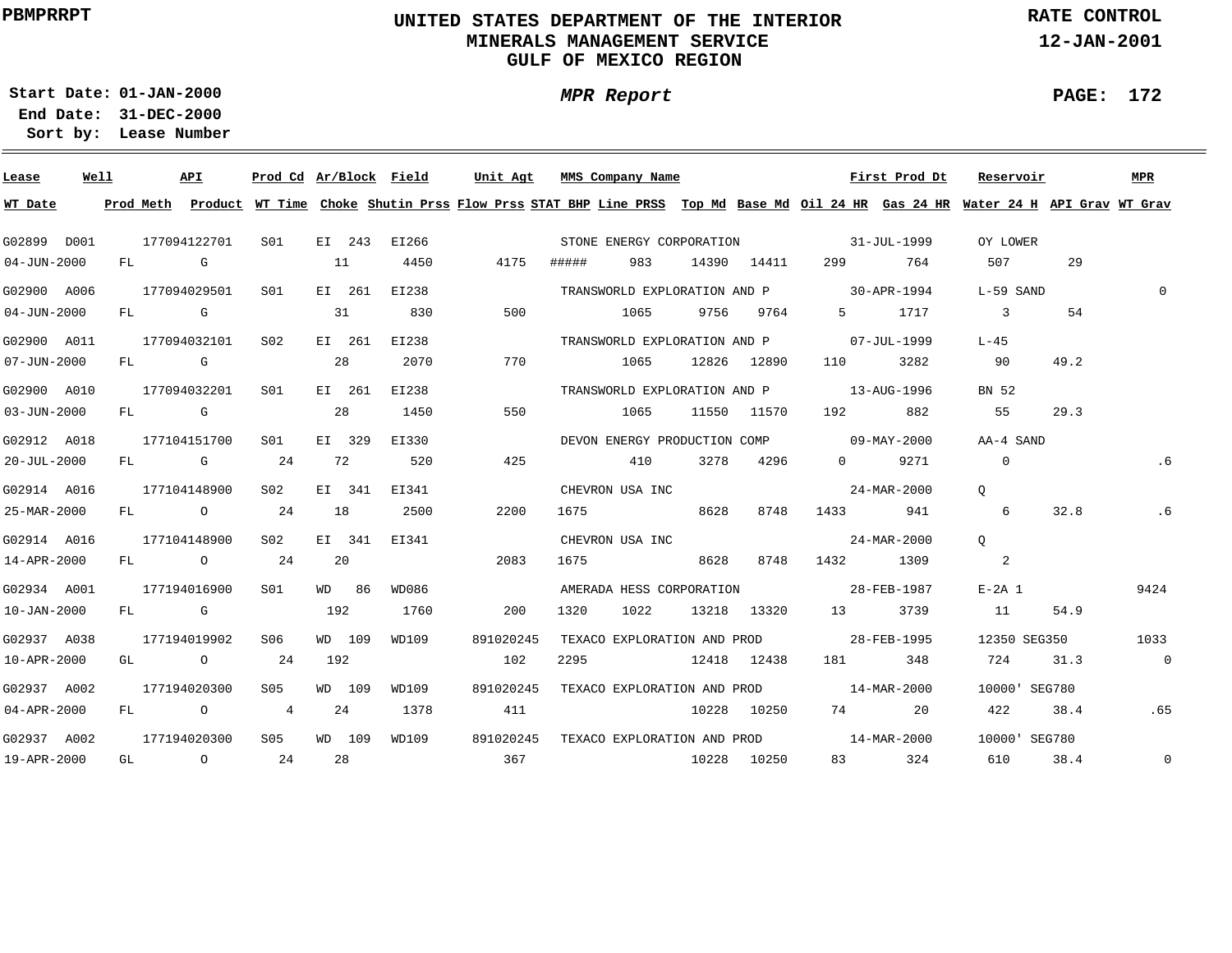### **UNITED STATES DEPARTMENT OF THE INTERIOR MINERALS MANAGEMENT SERVICEGULF OF MEXICO REGION**

**MPR Report**

**RATE CONTROL**

**12-JAN-2001**

**PAGE: 173**

÷

**01-JAN-2000Start Date:**

| Lease             | Well |           | API            | Prod Cd Ar/Block Field |     |        |       | Unit Agt |           | MMS Company Name            |      |                             |         | First Prod Dt                                                                                                                 | Reservoir      |                | MPR                 |
|-------------------|------|-----------|----------------|------------------------|-----|--------|-------|----------|-----------|-----------------------------|------|-----------------------------|---------|-------------------------------------------------------------------------------------------------------------------------------|----------------|----------------|---------------------|
| WT Date           |      | Prod Meth |                |                        |     |        |       |          |           |                             |      |                             |         | Product WT Time Choke Shutin Prss Flow Prss STAT BHP Line PRSS Top Md Base Md Oil 24 HR Gas 24 HR Water 24 H API Grav WT Grav |                |                |                     |
| G02937 A003       |      |           | 177194020800   | S05                    |     | WD 109 | WD109 |          | 891020245 | TEXACO EXPLORATION AND PROD |      |                             |         | $31 - MAX - 1994$                                                                                                             | 12400 SEG800   |                | 538                 |
| 19-APR-2000       |      | GL        | $\overline{O}$ | 24                     | 192 |        |       |          | 117       | 1812                        |      | 12432 12456                 | 273     | 456                                                                                                                           | $\overline{0}$ | 34.8           | $\overline{0}$      |
| G02937 A025       |      |           | 177194022501   | S <sub>03</sub>        |     | WD 109 | WD109 |          | 891020245 | TEXACO EXPLORATION AND PROD |      |                             |         | 12-APR-1999                                                                                                                   | 10200 SEG180   |                |                     |
| $01 - APR - 2000$ |      | FL        | $\overline{O}$ | 24                     | 49  |        |       |          | 583       | 1596                        |      | 10640 10650                 | 1055    | 1679                                                                                                                          | 2583           | 36.9           | $\mathbf{0}$        |
| G02937 A006       |      |           | 177194022701   | S <sub>01</sub>        |     | WD 109 | WD109 |          | 891020245 | TEXACO EXPLORATION AND PROD |      |                             |         | 09-DEC-1999                                                                                                                   |                | 10500 S780-490 |                     |
| $04 - JAN - 2000$ |      | FL        | $\overline{O}$ | 4.1                    |     | 33     | 2314  |          | 841       |                             |      | 11730 12491                 | 950     | 2943                                                                                                                          | 7              | 37.5           | .65                 |
| G02937 A006       |      |           | 177194022701   | SO1                    |     | WD 109 | WD109 |          | 891020245 | TEXACO EXPLORATION AND PROD |      |                             |         | 09-DEC-1999                                                                                                                   |                | 10500 S780-490 |                     |
| 11-APR-2000       |      | FL        | $\circ$        | 24                     | 43  |        |       |          | 816       |                             |      | 11730 12491                 | 669     | 5947                                                                                                                          |                | $0 \t 37.5$    | $\mathbf 0$         |
| G02937 A007       |      |           | 177194023701   | SO1                    |     | WD 109 | WD109 |          | 891020245 | TEXACO EXPLORATION AND PROD |      |                             |         | 16-APR-2000                                                                                                                   | 10200 SEG180   |                |                     |
| 16-APR-2000       |      | FL.       | $\overline{O}$ |                        | 17  |        |       |          |           |                             |      | 10436 10450                 | 405     | 1932                                                                                                                          | 12             | 34.2           |                     |
| G02937 A007       |      |           | 177194023701   | S01                    |     | WD 109 | WD109 |          | 891020245 |                             |      | TEXACO EXPLORATION AND PROD |         | 16-APR-2000                                                                                                                   | 10200 SEG180   |                |                     |
| 08-MAY-2000       |      |           | FL O           | 4                      | 20  |        | 1217  |          | 783       |                             |      | 10436 10450                 | 200     | 395                                                                                                                           | 513            | 34.2           | .65                 |
| G02937 A007       |      |           | 177194023701   | S <sub>02</sub>        |     | WD 109 | WD109 |          | 891020245 |                             |      |                             |         | TEXACO EXPLORATION AND PROD 21-SEP-2000                                                                                       | 10000180       |                |                     |
| 10-OCT-2000       |      |           | FL O           | 4.1                    | 40  |        | 40    |          | 1569      |                             |      | 10356 10380                 | 29 — 20 | 856                                                                                                                           | 130            | 34.2           | .65                 |
| G02937 A009       |      |           | 177194026701   | S01                    |     | WD 109 | WD109 |          | 891020245 | TEXACO EXPLORATION AND PROD |      |                             |         | $08 - JAN - 2000$                                                                                                             |                | 9000' SEG100   |                     |
| 23-MAR-2000       |      |           | FL O           | 4.1                    | 40  |        | 1219  |          | 569       |                             | 9640 | 9854                        | 1360    | 2597                                                                                                                          | 102            | 38.5           | .65                 |
| G02937 A009       |      |           | 177194026701   | S <sub>01</sub>        |     | WD 109 | WD109 |          | 891020245 | TEXACO EXPLORATION AND PROD |      |                             |         | $08 - JAN - 2000$                                                                                                             |                | 9000' SEG100   |                     |
| 27-APR-2000       |      | FL        | $\overline{O}$ | 24                     | 42  |        |       |          | 614       |                             | 9640 | 9854                        | 1361    | 3222                                                                                                                          | 185            | 38.5           | $\mathsf{O}\xspace$ |
| G02937 A029       |      |           | 177194026801   | SO <sub>4</sub>        |     | WD 109 | WD109 |          | 891020245 | TEXACO EXPLORATION AND PROD |      |                             |         | 18-FEB-1999                                                                                                                   |                | 12500 SEG 350  |                     |
| 06-APR-2000       |      | GL        | $\circ$        | 24                     | 50  |        |       |          | 195       | 1150                        |      | 12601 12630                 | 120     | 130                                                                                                                           | 1380           | 31.8           | $\mathsf{O}$        |
| G02937 A036       |      |           | 177194028701   | S05                    |     | WD 109 | WD109 |          | 891020245 | TEXACO EXPLORATION AND PROD |      |                             |         | 16-APR-1999                                                                                                                   |                | 10600' SEG800  |                     |
| 17-APR-2000       |      | GL        | $\overline{O}$ | 24                     | 53  |        |       |          | 106       |                             |      | 10652 10688                 | 390 — 1 | 1395                                                                                                                          | $\sim$ 1       | 35.8           | $\mathbf 0$         |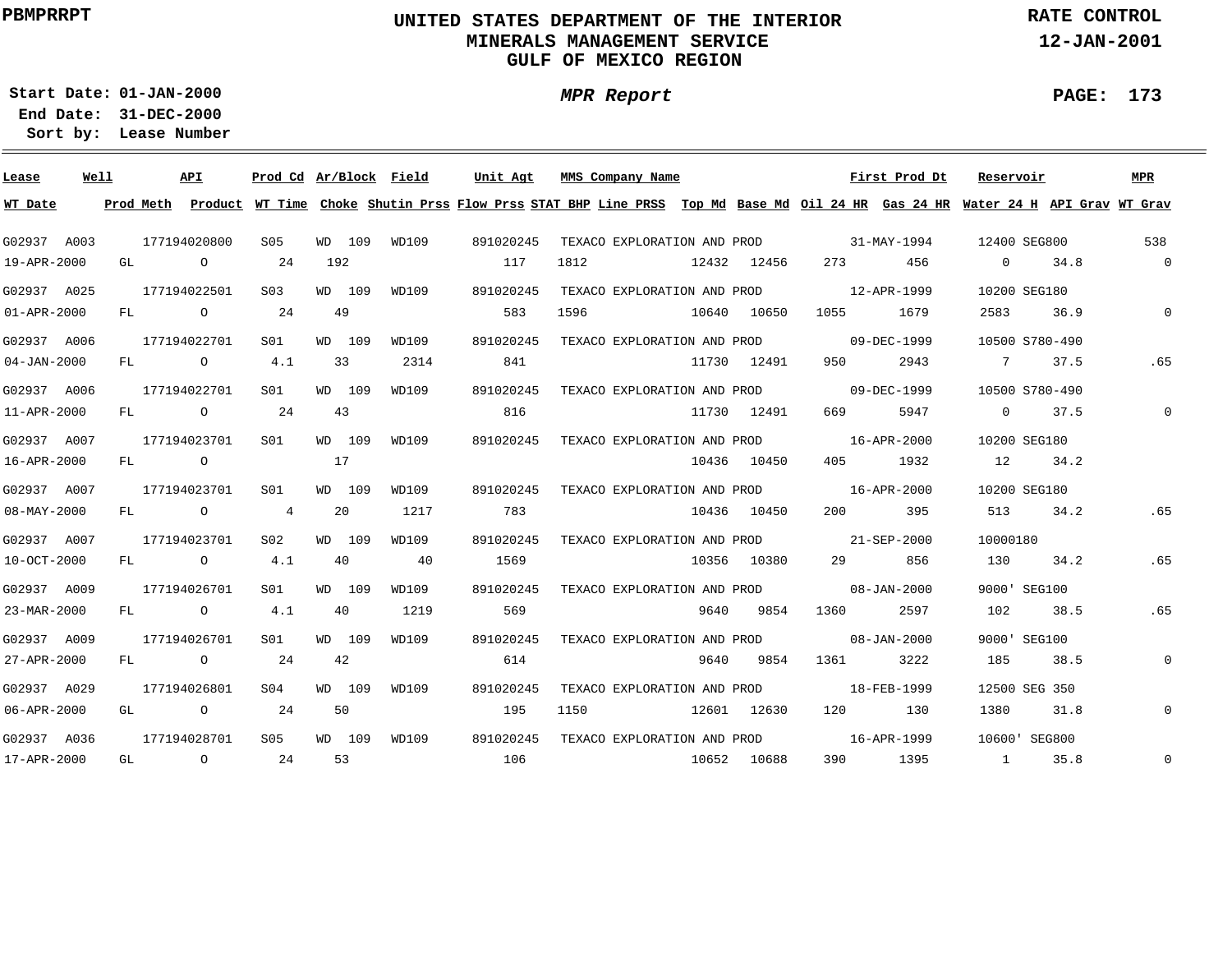### **UNITED STATES DEPARTMENT OF THE INTERIOR MINERALS MANAGEMENT SERVICEGULF OF MEXICO REGION**

**MPR Report**

**RATE CONTROL**

**12-JAN-2001**

**PAGE: 174**

÷

**01-JAN-2000Start Date:**

| Lease             | Well |           | API            |                 |                |        | Prod Cd Ar/Block Field | Unit Agt                                                                                                                      |       | MMS Company Name            |      |             |                   | First Prod Dt | Reservoir      |      | MPR          |
|-------------------|------|-----------|----------------|-----------------|----------------|--------|------------------------|-------------------------------------------------------------------------------------------------------------------------------|-------|-----------------------------|------|-------------|-------------------|---------------|----------------|------|--------------|
| WT Date           |      | Prod Meth |                |                 |                |        |                        | Product WT Time Choke Shutin Prss Flow Prss STAT BHP Line PRSS Top Md Base Md Oil 24 HR Gas 24 HR Water 24 H API Grav WT Grav |       |                             |      |             |                   |               |                |      |              |
| G02937 A011       |      |           | 177194028900   | S08             |                | WD 109 | WD109                  | 891020245                                                                                                                     |       | TEXACO EXPLORATION AND PROD |      |             |                   | 10-FEB-1998   | 8000 SEG100    |      |              |
| 20-APR-2000       |      | FL        | G              |                 | 24             | 192    | 1777                   | 1008                                                                                                                          | 2667  | 987                         | 8458 | 8564        | 18                | 6709          | 6              | 51.5 | $\Omega$     |
| G02937 A013       |      |           | 177194029600   | S <sub>09</sub> |                | WD 109 | WD109                  | 891020245                                                                                                                     |       | TEXACO EXPLORATION AND PROD |      |             |                   | 20-APR-2000   | 12100' SEG800  |      |              |
| 10-APR-2000       |      | FL        | $\circ$        |                 | 24             | 24     |                        | 811                                                                                                                           |       |                             |      | 12548 12640 | 630               | 2116          | $\overline{0}$ | 34.7 | $\Omega$     |
| G02937 A013       |      |           | 177194029600   | S09             |                | WD 109 | WD109                  | 891020245                                                                                                                     |       | TEXACO EXPLORATION AND PROD |      |             |                   | 12-MAR-2000   | 12100' SEG800  |      |              |
| 10-APR-2000       |      | FL        | $\circ$        |                 | 4.1            | 24     | 2019                   | 811                                                                                                                           |       |                             |      | 12630 12640 | 630               | 2116          | $\overline{0}$ | 34.7 | .65          |
| G02937 A013       |      |           | 177194029600   | S09             |                | WD 109 | WD109                  | 891020245                                                                                                                     |       | TEXACO EXPLORATION AND PROD |      |             |                   | 20-APR-2000   | 12100 SEG800   |      |              |
| $04 - MAX - 2000$ |      | FL        | $\circ$        |                 | $\overline{4}$ | 21     | 1562                   | 486                                                                                                                           |       |                             |      | 12548 12640 | 187               | 834           | 16             | 34.7 | .65          |
| G02937 A032       |      |           | 177194030001   | S01             |                | WD 109 | WD109                  | 891020245                                                                                                                     |       | TEXACO EXPLORATION AND PROD |      |             |                   | 17-FEB-1999   | 10500 S780-490 |      |              |
| 10-APR-2000       |      | GL        | $\overline{O}$ |                 | - 24           | 192    |                        | 100                                                                                                                           |       |                             |      | 10854 10873 | 125               | 1502          | 102            | 38   | $\mathbf{0}$ |
| G02937 A014       |      |           | 177194031601   | SO1             |                | WD 109 | WD109                  | 891020245                                                                                                                     |       | TEXACO EXPLORATION AND PROD |      |             | 31-DEC-1996       |               | 10000 SEG480   |      |              |
| 21-APR-2000       |      | FL        | $\overline{O}$ |                 | 24             | 56     |                        | 273                                                                                                                           | 99999 |                             |      | 11325 12403 | 990               | 1171          | 1367           | 35.9 | $\mathbf 0$  |
| G02937 A015       |      |           | 177194031902   | S01             |                | WD 109 | WD109                  | 891020245                                                                                                                     |       | TEXACO EXPLORATION AND PROD |      |             |                   | 07-NOV-1999   | 10200890       |      |              |
| 02-APR-2000       |      | FL.       | $\overline{O}$ |                 | -24            | 43     |                        | 669                                                                                                                           |       |                             |      | 11064 11207 | 1854              | 2637          | 434            | 37.9 | $\mathbf{0}$ |
| G02937 A033       |      |           | 177194033201   | SO2             |                | WD 109 | WD109                  | 891020245                                                                                                                     |       | TEXACO EXPLORATION AND PROD |      |             | $13 - JAN - 1999$ |               | 10800 SEG200   |      |              |
| 22-APR-2000       |      | FL        | $\overline{a}$ |                 | 24             | 38     |                        | 1008                                                                                                                          | 2476  |                             |      | 10998 11008 | 308               | 1615          | 2779           | 39.2 | $\mathbf 0$  |
| G02937 A019       |      |           | 177194034301   | S02             |                | WD 109 | WD109                  | 891020245                                                                                                                     |       | TEXACO EXPLORATION AND PROD |      |             |                   | 13-DEC-1995   | 10000 SEG490   |      |              |
| 20-APR-2000       |      | GL        | $\circ$        | 24              |                | 60     |                        | 181                                                                                                                           | 99999 |                             |      | 11010 11030 | 453               | 711           | 1057           | 35.6 | $\mathbf 0$  |
| G02937 A034       |      |           | 177194035402   | SO1             |                | WD 109 | WD109                  | 891020245                                                                                                                     |       | TEXACO EXPLORATION AND PROD |      |             |                   | 15-JUN-2000   | 5000 SEG890    |      |              |
| 27-JUN-2000       |      | FL        | G              |                 | $\overline{4}$ | 192    | 1430                   | 1005                                                                                                                          |       | 994                         | 7886 | 7954        | $\overline{0}$    | 9567          | $\overline{0}$ |      | .65          |
| G02937 A026       |      |           | 177194036101   | S06             |                | WD 109 | WD109                  | 891020245                                                                                                                     |       | TEXACO EXPLORATION AND PROD |      |             |                   | 13-MAR-2000   | 12100' SEG890  |      |              |
| 18-APR-2000       |      | FL        | $\mathbf G$    |                 | 24             | 64     | 3034                   | 111                                                                                                                           |       | 96                          |      | 11776 11820 | 29                | 680           | $\Omega$       | 51.9 | $\mathbf 0$  |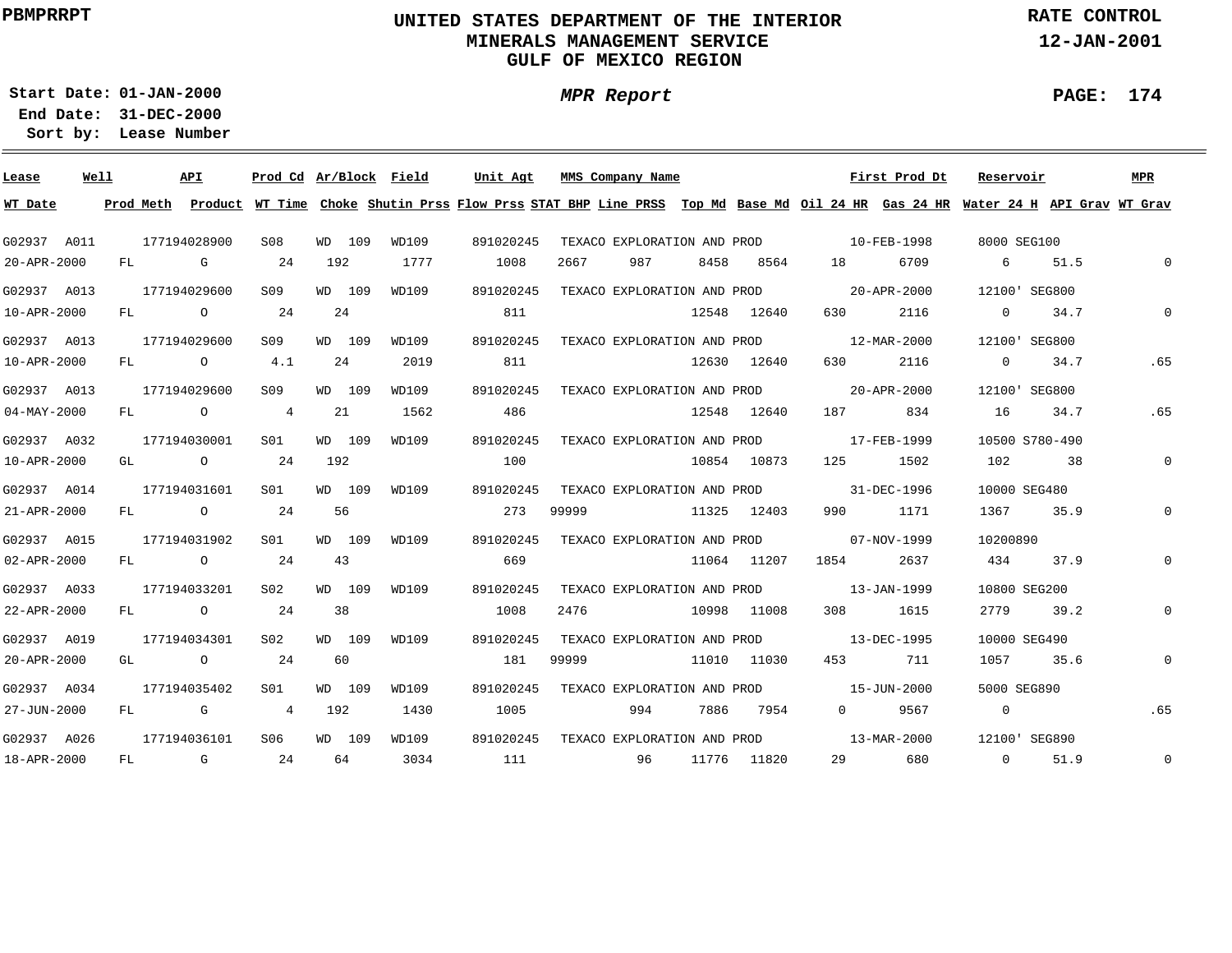### **UNITED STATES DEPARTMENT OF THE INTERIOR MINERALS MANAGEMENT SERVICEGULF OF MEXICO REGION**

**MPR Report**

**RATE CONTROL**

**12-JAN-2001**

**PAGE: 175**

÷

**01-JAN-2000Start Date:**

| Lease                    | Well |           | API            | Prod Cd Ar/Block Field |    |        |       | Unit Agt  |      | MMS Company Name            |             |         | First Prod Dt                                                                                                                 | Reservoir      |                | <b>MPR</b>   |
|--------------------------|------|-----------|----------------|------------------------|----|--------|-------|-----------|------|-----------------------------|-------------|---------|-------------------------------------------------------------------------------------------------------------------------------|----------------|----------------|--------------|
| WT Date                  |      | Prod Meth |                |                        |    |        |       |           |      |                             |             |         | Product WT Time Choke Shutin Prss Flow Prss STAT BHP Line PRSS Top Md Base Md Oil 24 HR Gas 24 HR Water 24 H API Grav WT Grav |                |                |              |
| G02937 A026              |      |           | 177194036101   | S06                    |    | WD 109 | WD109 | 891020245 |      | TEXACO EXPLORATION AND PROD |             |         | $13 - \text{MAR} - 2000$                                                                                                      |                | 12100' SEG890  |              |
| $08 - JUL - 2000$        |      | FL        | G              | 4.1                    |    | 64     | 3034  |           | 98   | 1015                        | 11776 11820 | 25      | 747                                                                                                                           | $\overline{0}$ | 51.9           | .65          |
| G02937 A027              |      |           | 177194036902   | S05                    |    | WD 109 | WD109 | 891020245 |      | TEXACO EXPLORATION AND PROD |             |         | 27-JAN-1999                                                                                                                   | 12350 SEG780   |                |              |
| 12-APR-2000              |      | GL        | $\circ$        | 24                     | 40 |        |       |           | 211  |                             | 12136 12164 | 118     | 261                                                                                                                           | 577            | 34.3           | $\Omega$     |
| G02937 A030              |      |           | 177194037402   | SO <sub>4</sub>        |    | WD 109 | WD109 | 891020245 |      | TEXACO EXPLORATION AND PROD |             |         | 28-FEB-1999                                                                                                                   | 10600 SEG810   |                |              |
| 30-APR-2000              |      | FL        | $\circ$        | 24                     |    | 56     |       |           | 441  |                             | 10993 11026 | 245     | 1501                                                                                                                          | 571            | 36.9           | $\Omega$     |
| G02937 A035              |      |           | 177194037603   | S01                    |    | WD 109 | WD109 | 891020245 |      | TEXACO EXPLORATION AND PROD |             |         | 22-FEB-2000                                                                                                                   |                | 13300 SEG 780  |              |
| 23-FEB-2000              |      | FL        | $\circ$        | 4.1                    |    | 40     | 1041  |           | 383  |                             | 13491 13505 | 466     | 1301                                                                                                                          | 63             | 32.6           | .65          |
| G02937 A035              |      |           | 177194037603   | S02                    |    | WD 109 | WD109 | 891020245 |      | TEXACO EXPLORATION AND PROD |             |         | $30 - APR - 2000$                                                                                                             |                | 12800' SEG 850 |              |
| 30-APR-2000              |      | FL        | $\overline{O}$ | 24                     | 11 |        |       |           | 3053 |                             | 13001 13186 |         | 334<br>835                                                                                                                    | $\overline{0}$ | 32.6           | $\mathbf 0$  |
| G02937 A035              |      |           | 177194037603   | S02                    |    | WD 109 | WD109 | 891020245 |      | TEXACO EXPLORATION AND PROD |             |         | 30-APR-2000                                                                                                                   |                | 12800' SEG 850 |              |
| 10-MAY-2000              |      |           | FL O           | 4.1                    |    | 20     | 3569  |           | 2438 |                             | 13001 13186 | 1048    | 4070                                                                                                                          | - 5            | 36             | .65          |
| G02937 A035              |      |           | 177194037603   | S <sub>0</sub> 3       |    | WD 109 | WD109 | 891020245 |      |                             |             |         | TEXACO EXPLORATION AND PROD 07-JUL-2000                                                                                       |                | 12700' SEG 850 |              |
| $01 - \text{AUG} - 2000$ |      | FL        | $\overline{O}$ | 4.1                    |    | 36     | 2223  |           | 1069 | 1047                        | 13001 13018 | 375 — 1 | 2842                                                                                                                          | $\overline{0}$ | 43.2           | .65          |
| G02937 A028              |      |           | 177194037902   | S02                    |    | WD 109 | WD109 | 891020245 |      | TEXACO EXPLORATION AND PROD |             |         | 07-MAR-2000                                                                                                                   |                | 10000 SEG 890  |              |
| 01-APR-2000              |      | FL        | G              | 24                     |    | 23     | 3180  |           | 2497 | 1003                        | 10726 10778 | 430     | 5242                                                                                                                          | 263            | 51.5           | $\mathsf{O}$ |
| G02937 A028              |      |           | 177194037902   | S <sub>02</sub>        |    | WD 109 | WD109 | 891020245 |      | TEXACO EXPLORATION AND PROD |             |         | 07-MAR-2000                                                                                                                   |                | 10000' SEG 890 |              |
| 01-APR-2000              |      | FL        | G              | $\overline{4}$         |    | 23     | 3180  |           | 2497 | 1003                        | 10726 10778 | 430     | 5242                                                                                                                          | 264            | 51.5           | .65          |
| G02937 A028              |      |           | 177194037902   | SO <sub>2</sub>        |    | WD 109 | WD109 | 891020245 |      | TEXACO EXPLORATION AND PROD |             |         | $07 - \text{MAR} - 2000$                                                                                                      |                | 10000' SEG 890 |              |
| $01 - \text{AUG} - 2000$ |      | FL        | $\overline{O}$ | 24                     |    | 22     |       |           | 6471 |                             | 10726 10778 | 610     | 4197                                                                                                                          | $\overline{0}$ |                |              |
| G02937 A028              |      |           | 177194037902   | S <sub>02</sub>        |    | WD 109 | WD109 | 891020245 |      | TEXACO EXPLORATION AND PROD |             |         | 07-MAR-2000                                                                                                                   |                | 10000' SEG 890 |              |
| 15-SEP-2000              |      | FL        | $\mathbb G$    | 4                      | 25 |        | 2030  |           | 1169 | 430                         | 10726 10778 |         | 1106<br>26                                                                                                                    | 1271           | 51.5           | .65          |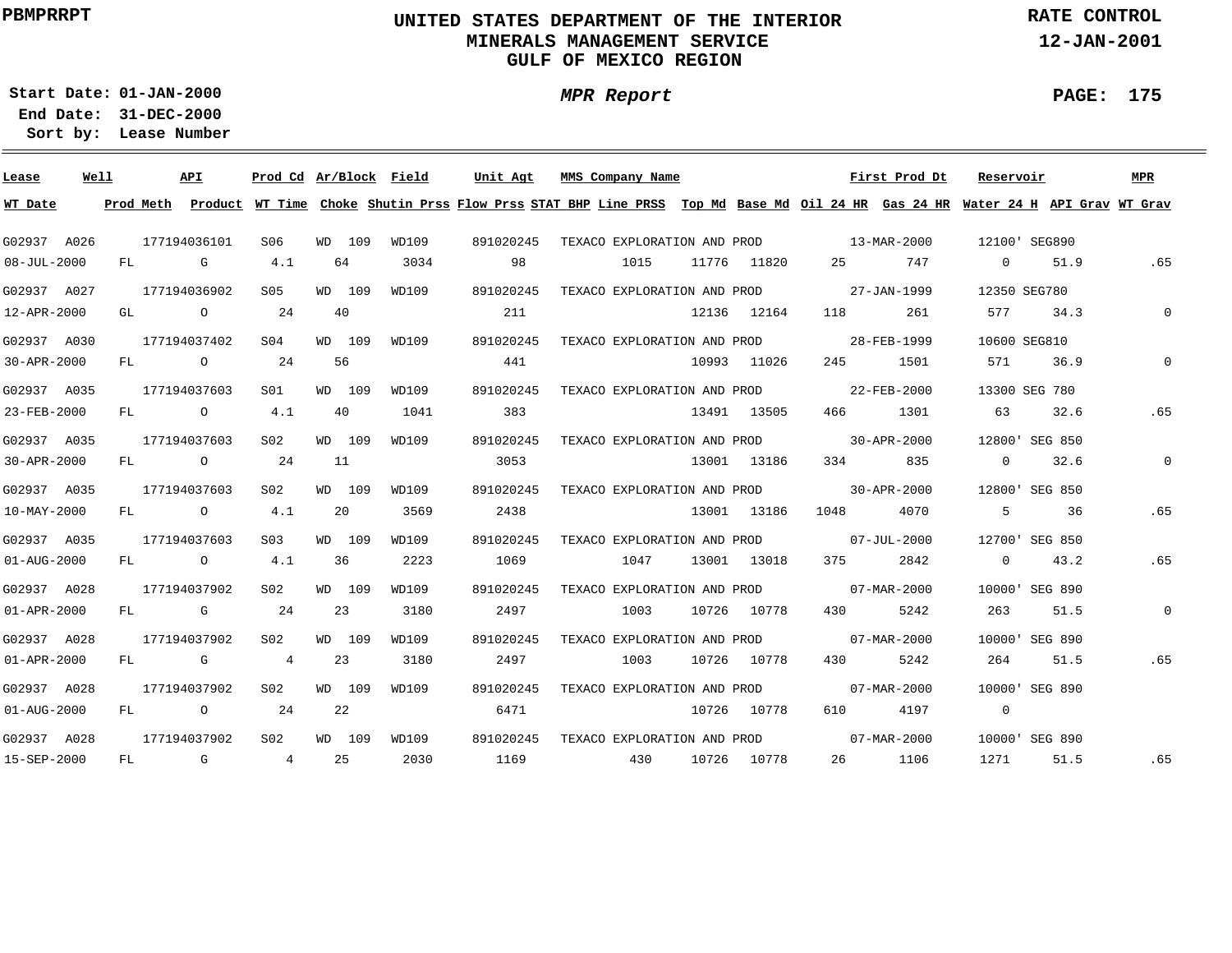### **UNITED STATES DEPARTMENT OF THE INTERIOR MINERALS MANAGEMENT SERVICEGULF OF MEXICO REGION**

**MPR Report**

**RATE CONTROL**

**12-JAN-2001**

**PAGE: 176**

÷

**01-JAN-2000Start Date:31-DEC-2000 End Date:** 

| Lease             | Well |    |           | <b>API</b>     | Prod Cd Ar/Block Field |     |         |       | Unit Agt  |            | MMS Company Name            |             |             |                                         | First Prod Dt | Reservoir                                                                                                                     |      | <b>MPR</b>     |
|-------------------|------|----|-----------|----------------|------------------------|-----|---------|-------|-----------|------------|-----------------------------|-------------|-------------|-----------------------------------------|---------------|-------------------------------------------------------------------------------------------------------------------------------|------|----------------|
| WT Date           |      |    | Prod Meth |                |                        |     |         |       |           |            |                             |             |             |                                         |               | Product WT Time Choke Shutin Prss Flow Prss STAT BHP Line PRSS Top Md Base Md Oil 24 HR Gas 24 HR Water 24 H API Grav WT Grav |      |                |
| G02937 A039       |      |    |           | 177194061500   | S02                    |     | WD 109  | WD109 | 891020245 |            |                             |             |             | TEXACO EXPLORATION AND PROD 08-FEB-1999 |               | 10500 S780-490                                                                                                                |      |                |
| 03-APR-2000       |      | FL |           | $\overline{O}$ | 24                     | 32  |         |       | 713       |            |                             |             | 11226 11246 | 247                                     | 4317          | 370                                                                                                                           | 38.9 | $\mathbf{0}$   |
| G02937 A040       |      |    |           | 177194061600   | S <sub>02</sub>        |     | WD 109  | WD109 | 891020245 |            | TEXACO EXPLORATION AND PROD |             |             | $16 - \text{MAX} - 1996$                |               | 5000 SEG890                                                                                                                   |      |                |
| 08-APR-2000       |      |    |           | FL G           | 24                     | 192 |         | 1570  | 1029      | 2667       | 1013                        | 6042        | 6098        | $\overline{0}$                          | 10920         | $\begin{array}{ccc} & & 0 & \quad & 0 \end{array}$                                                                            |      |                |
| G02937 A041       |      |    |           | 177194061700   | S05                    |     | WD 109  | WD109 | 891020245 |            |                             |             |             | TEXACO EXPLORATION AND PROD 31-DEC-1998 |               | 12350 SEG800                                                                                                                  |      |                |
| 09-APR-2000       |      |    |           | GL O           | 24                     | 192 |         |       | 114       |            |                             |             | 12254 12264 | 668 — 100                               | 914           | 668                                                                                                                           | 32.6 |                |
| G02937 A042       |      |    |           | 177194061801   | S05                    |     | WD 109  | WD109 | 891020245 |            | TEXACO EXPLORATION AND PROD |             |             | 21-MAR-1999                             |               | 10600 SEG800                                                                                                                  |      |                |
| 12-APR-2000       |      | GL |           | $\overline{O}$ | 24                     | 192 |         |       | 82        | 99999      |                             | 10738 10814 |             | 42 and $\overline{a}$                   | 106           | 142                                                                                                                           | 32.4 |                |
| G02937 A044       |      |    |           | 177194062000   | S <sub>01</sub>        |     | WD 109  | WD109 | 891020245 |            |                             |             |             | TEXACO EXPLORATION AND PROD 25-JUL-1996 |               | 10800 SEG100                                                                                                                  |      |                |
| 07-APR-2000       |      |    |           | GL O           | 24                     | 80  |         |       | 121       | 1180       | 12139 12212                 |             |             | 204                                     | 507           | 1839                                                                                                                          | 37   | $\Omega$       |
| G02938 A025       |      |    |           | 177212024501   | S01                    |     | $SP$ 17 | SP061 | 754394018 |            | VASTAR RESOURCES INC.       |             |             |                                         | 16-JAN-2000   | UM RAA5                                                                                                                       |      |                |
| 08-MAY-2000       |      |    |           | FL O           | $6\overline{6}$        | 25  |         |       | 790       |            |                             |             | 12790 12990 | 83 — 10                                 | 1884          | 86                                                                                                                            | 38   | .7             |
| G02938 A028       |      |    |           | 177212025002   | S01                    |     | $SP$ 17 | SP061 | 754394018 |            | VASTAR RESOURCES INC.       |             |             | $16 - \text{FEB} - 2000$                |               | MM RAA4                                                                                                                       |      |                |
| $03 - MAX - 2000$ |      |    |           | GL O           | 6                      | 72  |         |       | 148       |            |                             |             | 12910 13148 |                                         | 123 120       | 30                                                                                                                            | 38   | .7             |
| G02938 G029       |      |    |           | 177214037504   | SO1                    |     | $SP$ 17 | SP061 | 754394018 |            | VASTAR RESOURCES INC.       |             |             | 31-MAR-1998                             |               | D SAND                                                                                                                        |      |                |
| $04 - MAX - 2000$ |      |    |           | FL O           | 6 <sup>6</sup>         | 11  |         |       | 2406      | 5733       |                             |             | 16582 16622 | 184                                     | 518           | 65                                                                                                                            | 38   | .68            |
| G02940 B005       |      |    |           | 177214019101   | SO1                    |     | SP 57   | SP078 |           |            | CHEVRON USA INC             |             |             |                                         | 06-JAN-1999   | 7000 R1                                                                                                                       |      |                |
| 03-JUN-2000       |      |    |           | GL O           | 24                     | 66  |         | 750   | 213       | #####      | 178                         | 8160        | 8240        | 415                                     | 884           | 650                                                                                                                           | 35   | .65            |
| G02940 B008       |      |    |           | 177214021003   | S01                    |     | SP 57   | SP078 |           |            | CHEVRON USA INC             |             |             |                                         | 20-JUL-1999   | 6400 UPPER J                                                                                                                  |      |                |
| 28-MAY-2000       |      | GL |           | $\overline{O}$ | 24                     | 72  |         | 1025  | 177       |            | 178                         | 6981        | 7070        |                                         | 86 136        | 99                                                                                                                            | 35   | .65            |
| G02941 A037       |      |    |           | 177194022102   | S01                    |     | SP 78   | WD109 | 891020245 | TEXACO INC |                             |             |             |                                         | 31-MAR-1990   | 10000180                                                                                                                      |      | 393            |
| 17-APR-2000       |      | FL |           | $\overline{O}$ | 24                     | 192 |         |       | 469       | 386        |                             |             | 11075 11107 | 165 — 165                               | 2937          | 1904                                                                                                                          | 36.3 | $\overline{0}$ |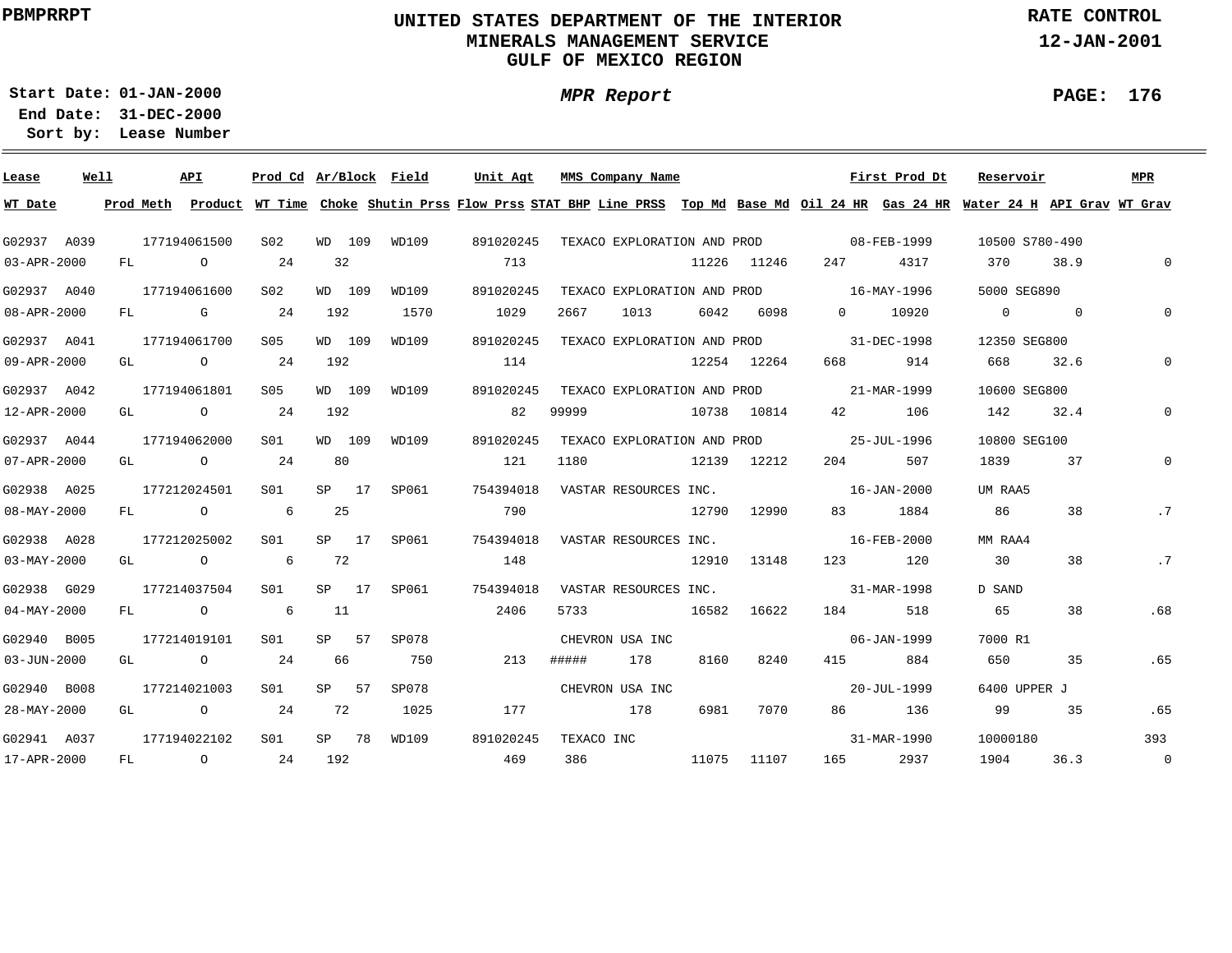### **UNITED STATES DEPARTMENT OF THE INTERIOR MINERALS MANAGEMENT SERVICEGULF OF MEXICO REGION**

**MPR Report**

**RATE CONTROL**

**12-JAN-2001**

**PAGE: 177**

**01-JAN-2000Start Date:31-DEC-2000 End Date:** 

| Lease             | Well |    | API                                                                      | Prod Cd Ar/Block Field |    |        |              | Unit Agt                                                                                                                                |                | MMS Company Name        |       |             |                                         | First Prod Dt     | Reservoir      |      | MPR            |
|-------------------|------|----|--------------------------------------------------------------------------|------------------------|----|--------|--------------|-----------------------------------------------------------------------------------------------------------------------------------------|----------------|-------------------------|-------|-------------|-----------------------------------------|-------------------|----------------|------|----------------|
| WT Date           |      |    |                                                                          |                        |    |        |              | Prod Meth Product WT Time Choke Shutin Prss Flow Prss STAT BHP Line PRSS Top Md Base Md Oil 24 HR Gas 24 HR Water 24 H API Grav WT Grav |                |                         |       |             |                                         |                   |                |      |                |
| G02941 A031       |      |    | 177194033704                                                             | S01                    |    | SP 78  | WD109        | 891020245                                                                                                                               |                |                         |       |             | TEXACO EXPLORATION AND PROD 24-SEP-1999 |                   | 9000 SD SEG350 |      |                |
| 18-APR-2000       |      |    | FL G                                                                     | 24                     |    | 34     | 2827         | 217                                                                                                                                     |                | 112                     | 9882  | 9924        | 19                                      | 1056              | 944            | 52.7 | $\mathbf 0$    |
| G02941 D001       |      |    | 177214021100                                                             | S <sub>03</sub>        |    | SP 78  | SP078        |                                                                                                                                         |                | CHEVRON USA INC         |       |             |                                         | $03 - SEP - 2000$ | 3000 C         |      |                |
| 11-SEP-2000       |      |    | FL G                                                                     | 24                     | 40 |        |              | 470                                                                                                                                     |                |                         | 3626  | 3702        | $0 \qquad \qquad$                       | 8453              | $\overline{0}$ |      |                |
| G02942 C037A      |      |    | 177212022701                                                             | S <sub>02</sub>        |    | SP 59  | SP061        | 754394018                                                                                                                               |                | VASTAR RESOURCES INC.   |       |             | $21 - JAN - 2000$                       |                   | LM A2, A3      |      |                |
| $21 - JAN - 2000$ |      |    | FL G 8                                                                   |                        | 16 |        | 2400         | 2028                                                                                                                                    | 1020           | 1150                    |       | 14052 14142 | 58 — 1                                  | 3606              | 19             | 38.8 | .69            |
| G02943 D025A      |      |    | 177214018403                                                             | S02                    |    | SP 59  | SP061        | 754394018                                                                                                                               |                | VASTAR RESOURCES INC.   |       |             |                                         | 16-MAY-2000       | UM RBB         |      |                |
| 09-JUN-2000       |      | FL | $\begin{array}{ccc} & & & \circ & \\ \circ & & & \circ & \\ \end{array}$ |                        |    | 32     |              | 359                                                                                                                                     |                |                         | 10636 | 10836       | 617 —                                   | 1118              | $\sim$ 1       | 37   | .74            |
| G02943 C042       |      |    | 177214039603                                                             | S01                    |    | SP 59  | SP061        | 754394018                                                                                                                               |                | VASTAR RESOURCES INC.   |       |             |                                         | 13-DEC-1999       | MM RBB         |      |                |
| $08 - JAN - 2000$ |      |    | GL O                                                                     | 8 <sup>1</sup>         | 32 |        |              | 800                                                                                                                                     |                |                         | 9222  | 9648        | 185 — 186                               | 4120              | 5              | 32.4 | .69            |
| G02951 A023       |      |    | 177254068601                                                             | S01                    |    | MP 151 | MP151        | APACHE CORPORATION  and 03-AUG-2000                                                                                                     |                |                         |       |             |                                         |                   | PUMA SAND      |      |                |
| 06-AUG-2000       |      |    | FL G 24                                                                  |                        | 12 |        | 6721         | 4750                                                                                                                                    | #####          | 1130                    |       | 13964 13984 | 222 and $\sim$                          | 3386              | 395            | 48.4 | .6             |
| G02951 A023       |      |    | 177254068601                                                             | S02                    |    | MP 151 | MP151        |                                                                                                                                         |                |                         |       |             | APACHE CORPORATION 69-SEP-2000          |                   | 6600           |      |                |
| 12-SEP-2000       |      |    | FL G                                                                     | 24                     | 18 |        | 2400         | 2100                                                                                                                                    | #####          | 1180                    |       | 9281 9319   | 249                                     | 2634              | $5^{\circ}$    | 48.4 | .6             |
| G02963 A003       |      |    | 608174044700                                                             | S01                    |    | MC 354 | MC354        | 891020243                                                                                                                               |                | EXXON MOBIL CORPORATION |       |             | $31 - JUL - 1993$                       |                   | $B-2B.A$       |      | $\overline{0}$ |
| 11-JUN-2000       |      |    | FL G                                                                     |                        | 16 |        | 1907         | 1069                                                                                                                                    |                | 1145                    | 7627  | 7722        | 63 — 1                                  | 30446             | 5              | 47.7 |                |
| G02964 A002       |      |    | 608174044800                                                             | SO1                    |    | MC 355 | MC354        | 891020243                                                                                                                               |                | EXXON MOBIL CORPORATION |       |             |                                         | 30-SEP-1993       | $B-2B$ , $A$   |      | $\mathbf 0$    |
| 11-JUN-2000       |      |    | FL G                                                                     |                        | 16 |        | 1907         | 1069                                                                                                                                    |                | 1191                    | 8605  | 8741        | 63 — 1                                  | 30446             | $5 -$          | 48.2 |                |
| G02964 A001       |      |    | 608174044900                                                             | S01                    |    | MC 355 | MC354        | 891020243                                                                                                                               |                | EXXON MOBIL CORPORATION |       |             | $31 - \text{AUG} - 1993$                |                   | $B-2B.A$       |      | 22086          |
| 11-JUN-2000       |      |    | FL G                                                                     |                        |    | 19     | 1907         | 1069                                                                                                                                    | $\overline{0}$ | 1188                    | 6940  | 7022        | 63 — 1                                  | 30446             | $5^{\circ}$    | 47.8 |                |
| G02964 A004       |      |    | 608174084301                                                             | SO1                    |    |        | MC 355 MC354 | 891020243 EXXON MOBIL CORPORATION                                                                                                       |                |                         |       |             | $02 - JUL - 1999$                       |                   | $B-2A.A$       |      |                |
| 10-MAY-2000       |      |    |                                                                          |                        |    |        |              | FL G 10 2640 2298 1145 7285                                                                                                             |                |                         |       | 7362        |                                         | 25 22260          | 4 44.8         |      |                |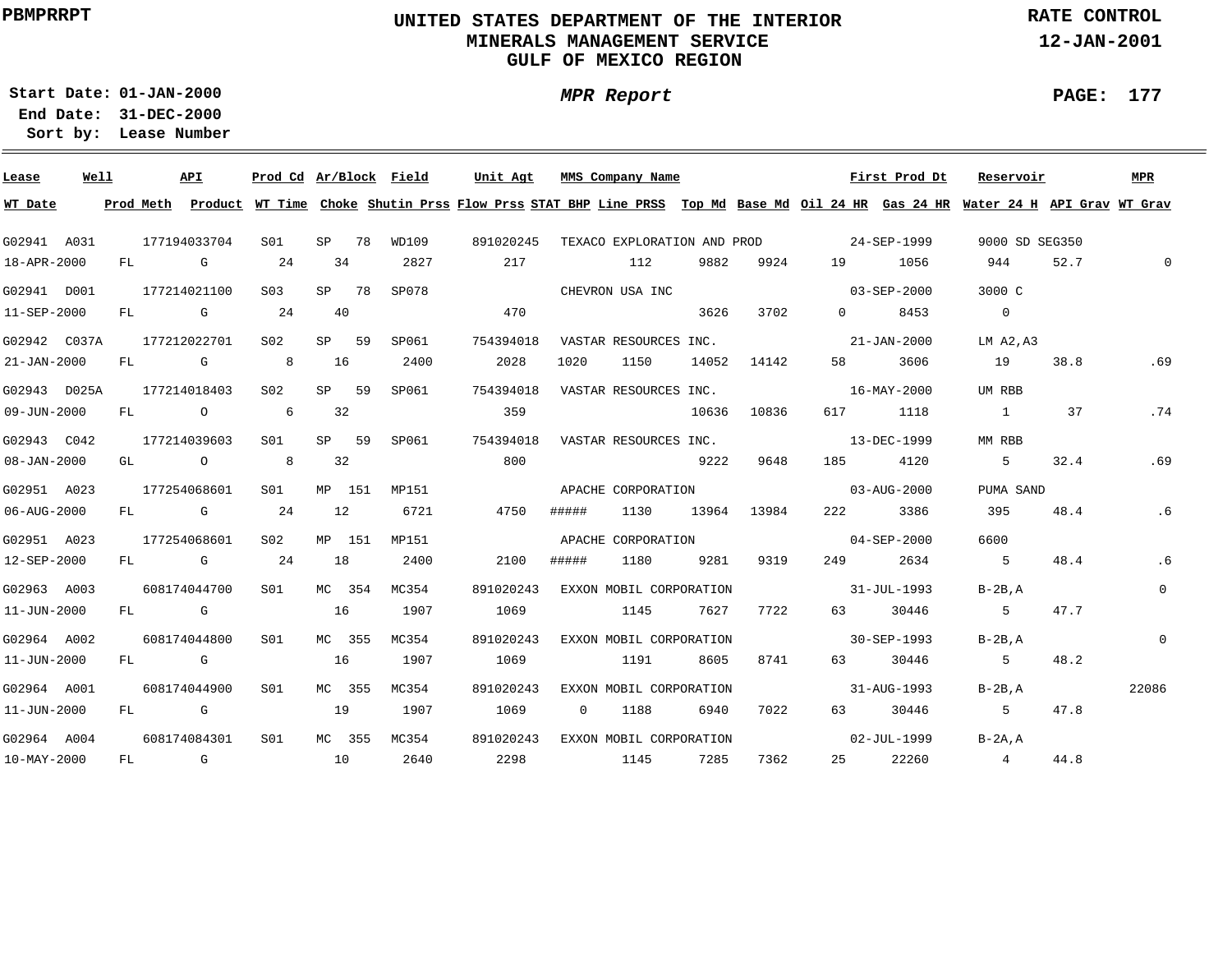### **UNITED STATES DEPARTMENT OF THE INTERIOR MINERALS MANAGEMENT SERVICEGULF OF MEXICO REGION**

**RATE CONTROL**

**12-JAN-2001**

**01-JAN-2000Start Date:31-DEC-2000 End Date:** 

**Lease Number Sort by:**

| Lease             | Well |    |                                  | API                                   | Prod Cd Ar/Block Field |     |        |                | Unit Agt |     |         | MMS Company Name               |                 |             |                   |          | First Prod Dt | Reservoir                                                                                                                               |                | <b>MPR</b>     |
|-------------------|------|----|----------------------------------|---------------------------------------|------------------------|-----|--------|----------------|----------|-----|---------|--------------------------------|-----------------|-------------|-------------------|----------|---------------|-----------------------------------------------------------------------------------------------------------------------------------------|----------------|----------------|
| WT Date           |      |    |                                  |                                       |                        |     |        |                |          |     |         |                                |                 |             |                   |          |               | Prod Meth Product WT Time Choke Shutin Prss Flow Prss STAT BHP Line PRSS Top Md Base Md Oil 24 HR Gas 24 HR Water 24 H API Grav WT Grav |                |                |
| G02968 A002       |      |    |                                  | 608174007501                          | S01                    |     |        | MC 311 MC311   |          |     |         | SHELL OFFSHORE INC             |                 |             |                   |          | 10-NOV-1995   | K1/2/4/6 RA                                                                                                                             |                |                |
| 18-JAN-2000       |      |    | GL DESCRIPTION OF REAL PROPERTY. | $\circ$                               | 17.5                   | 999 |        | $\overline{0}$ |          | 160 | 1002    |                                | 0 11572 12200   |             |                   |          | 31 0          | $\overline{0}$                                                                                                                          | 34             | $\mathsf{O}$   |
| G02968 A002       |      |    |                                  | 608174007501                          | S01                    |     |        | MC 311 MC311   |          |     |         | SHELL OFFSHORE INC 10-NOV-1995 |                 |             |                   |          |               | K1/2/4/6 RA                                                                                                                             |                |                |
| 11-JUN-2000       |      |    |                                  | GL O                                  | 8 <sup>1</sup>         | 999 |        |                |          | 140 | 1002    | 11572 12200                    |                 |             |                   | 78 — 178 | 83            | 21                                                                                                                                      | 34             | .62            |
| G02968 A006B      |      |    |                                  | 608174010900                          | D03                    |     |        | MC 311 MC311   |          |     |         | SHELL OFFSHORE INC             |                 |             |                   |          | 22-NOV-1995   | J-J1 RA                                                                                                                                 |                |                |
| $04 - JAN - 2000$ |      |    |                                  | FL G                                  | 8.5                    | 999 |        | $\overline{0}$ |          | 110 | 1114    |                                | 0 9560          | 9784        | 111 7             |          | 514           | 57                                                                                                                                      | 50             | .62            |
| G02968 A006B      |      |    |                                  | 608174010900                          | D03                    |     | MC 311 | MC311          |          |     |         | SHELL OFFSHORE INC             |                 |             |                   |          | 22-NOV-1995   | J-J1 RA                                                                                                                                 |                |                |
| 09-JUN-2000       |      | FL |                                  | G 6.3                                 |                        | 999 |        | 1200           |          | 170 | 831     | 970                            | 9560            | 9784        | 127 — 127         |          | 968           | 80                                                                                                                                      | 51.5           | .62            |
| G02968 A011       |      |    |                                  | 608174014200                          | SO1                    |     | MC 311 | MC311          |          |     |         | SHELL OFFSHORE INC             |                 |             |                   |          | 30-SEP-1981   | L3 RA                                                                                                                                   |                | $\Omega$       |
| $09 - JAN - 2000$ |      |    |                                  | GL $\qquad \qquad 0 \qquad \qquad 21$ |                        | 999 |        | 1425           |          | 135 | 1108    | 0 11410                        |                 | 11609       | 50                |          | $\sim$ 0      | 420                                                                                                                                     | 38.6           | $\mathsf{O}$   |
| G02968 A011       |      |    |                                  | 608174014200                          | S01                    |     | MC 311 | MC311          |          |     |         | SHELL OFFSHORE INC             |                 |             |                   |          | 30-SEP-1981   | L3 RA                                                                                                                                   |                | $\Omega$       |
| $04 - JUN - 2000$ |      |    |                                  | GL 0 7.5                              |                        | 999 |        | 1425           |          | 130 | 1108    | 11410 11609                    |                 |             |                   |          | 70 1          | 425                                                                                                                                     | 38.6           | .62            |
| G02968 A012       |      |    |                                  | 608174015000                          | S01                    |     | MC 311 | MC311          |          |     |         | SHELL OFFSHORE INC             |                 |             | $30 - APR - 1983$ |          |               | J-J1 RA                                                                                                                                 |                | $\overline{0}$ |
| 25-JAN-2000       |      |    |                                  | GL 0 4 999                            |                        |     |        | 2200           |          | 110 |         | 975 0 9824 10020               |                 |             |                   |          | 60 3          | 357                                                                                                                                     | 32.6           | .62            |
| G02968 A013       |      |    |                                  | 608174015600                          | S02                    |     | MC 311 | MC311          |          |     |         | SHELL OFFSHORE INC             |                 |             | $31-9CT-1992$     |          |               | K6 RA                                                                                                                                   |                | 68             |
| 17-JAN-2000       |      |    |                                  | GL 0 5.5                              |                        | 999 |        | 1750           |          | 110 | 3286    | 0 11040 11090                  |                 |             |                   |          | 45 1          | 77                                                                                                                                      | 38.6           | .62            |
| G02968 A013       |      |    |                                  | 608174015600                          | S02                    |     | MC 311 | MC311          |          |     |         | SHELL OFFSHORE INC             |                 |             |                   |          | 31-OCT-1992   | K6 RA                                                                                                                                   |                | 68             |
| 12-JUN-2000       |      |    |                                  | GL O                                  | 5 999                  |     |        | 1750           |          | 120 | 3286    | 11040 11090                    |                 |             |                   |          | 43 2          | 67                                                                                                                                      | 38.6           | .62            |
| G02968 A014A      |      |    |                                  | 608174016200                          | S02                    |     |        | MC 311 MC311   |          |     |         | SHELL OFFSHORE INC             |                 |             |                   |          | 28-FEB-1994   | K2 RA                                                                                                                                   |                | 6966           |
| $30 - JAN - 2000$ |      |    |                                  | FL G 5.5                              |                        | 999 |        | 1450           |          | 100 | 350     | $\overline{0}$                 |                 | 10390 10458 |                   |          | 0 964         | $\sim$ 0                                                                                                                                | $\overline{0}$ | .62            |
| G02968 A014A      |      |    |                                  | 608174016200                          | S <sub>02</sub>        |     |        | MC 311 MC311   |          |     |         | SHELL OFFSHORE INC             |                 |             |                   |          | 28-FEB-1994   | K2 RA                                                                                                                                   |                | 6966           |
| 09-JUN-2000       |      |    |                                  | FL G 10.5                             |                        |     |        | 999 400        |          | 100 | 350 350 |                                | 970 10390 10458 |             |                   |          | 0 1097        | $\overline{0}$                                                                                                                          | $\Omega$       | .62            |

**MPR Report**

## **PAGE: 178**

÷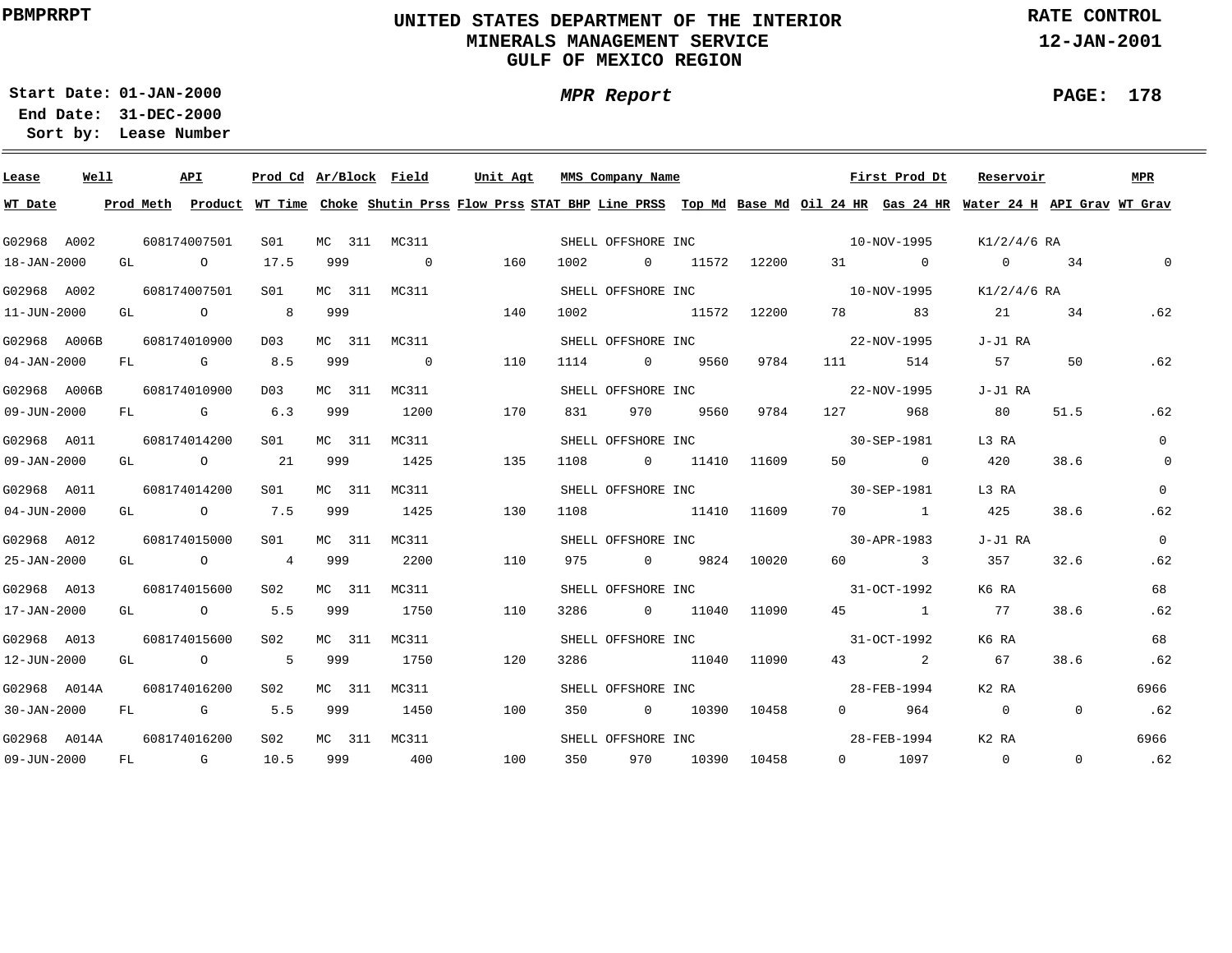### **UNITED STATES DEPARTMENT OF THE INTERIOR MINERALS MANAGEMENT SERVICEGULF OF MEXICO REGION**

**RATE CONTROL**

**12-JAN-2001**

**01-JAN-2000Start Date:31-DEC-2000 End Date:** 

**Lease Number Sort by:**

| Lease             | Well |     |                                                                                                                    | API                                                                                                             | Prod Cd Ar/Block Field |        |              |                | Unit Agt  |     |      | MMS Company Name   |               |             |                                                                                                                                                                                                                                 | First Prod Dt     | Reservoir                                                                                                                               |                | MPR            |
|-------------------|------|-----|--------------------------------------------------------------------------------------------------------------------|-----------------------------------------------------------------------------------------------------------------|------------------------|--------|--------------|----------------|-----------|-----|------|--------------------|---------------|-------------|---------------------------------------------------------------------------------------------------------------------------------------------------------------------------------------------------------------------------------|-------------------|-----------------------------------------------------------------------------------------------------------------------------------------|----------------|----------------|
| WT Date           |      |     |                                                                                                                    |                                                                                                                 |                        |        |              |                |           |     |      |                    |               |             |                                                                                                                                                                                                                                 |                   | Prod Meth Product WT Time Choke Shutin Prss Flow Prss STAT BHP Line PRSS Top Md Base Md Oil 24 HR Gas 24 HR Water 24 H API Grav WT Grav |                |                |
| G02968 A016B      |      |     |                                                                                                                    | 608174016300                                                                                                    | D03                    |        | MC 311 MC311 |                |           |     |      | SHELL OFFSHORE INC |               |             | $14 - APR - 1997$                                                                                                                                                                                                               |                   | K RA                                                                                                                                    |                |                |
| $07 - JAN - 2000$ |      | FL  | and the Control Control Control Control Control Control Control Control Control Control Control Control Control Co |                                                                                                                 | 21                     | 999    |              | $\overline{0}$ |           | 275 | 105  | $\overline{0}$     |               | 10520 10652 | 160                                                                                                                                                                                                                             | 1616              | 2087                                                                                                                                    | 45.2           | .62            |
| G02968 A016D      |      |     |                                                                                                                    | 608174016300                                                                                                    | DO 4                   |        | MC 311 MC311 |                |           |     |      | SHELL OFFSHORE INC |               |             | $15 - APR - 1997$                                                                                                                                                                                                               |                   | $F2/F3$ RA                                                                                                                              |                |                |
| $10 - JAN - 2000$ |      |     |                                                                                                                    | FL G                                                                                                            | 16                     | 999    |              | $\overline{0}$ |           | 480 | 2196 | $\overline{0}$     | 7007          | 7089        | $\Omega$                                                                                                                                                                                                                        | 1499              | 388                                                                                                                                     | $\overline{0}$ | .62            |
| G02968 A016D      |      |     |                                                                                                                    | 608174016300                                                                                                    | D04                    |        | MC 311 MC311 |                |           |     |      | SHELL OFFSHORE INC |               |             |                                                                                                                                                                                                                                 | 15-APR-1997       | $F2/F3$ RA                                                                                                                              |                |                |
| $06 - JUN - 2000$ |      | FL  |                                                                                                                    | and the Group of the State of the State of the State of the State of the State of the State of the State of the | 13.8                   | 999    |              | 1450           |           | 250 | 2196 | 970                | 7007          | 7089        | $\Omega$                                                                                                                                                                                                                        | 736               | 555                                                                                                                                     | $\overline{0}$ | .62            |
| G02968 A016B      |      |     |                                                                                                                    | 608174016300                                                                                                    | D03                    |        | MC 311 MC311 |                |           |     |      | SHELL OFFSHORE INC |               |             |                                                                                                                                                                                                                                 | 14-APR-1997       | K RA                                                                                                                                    |                |                |
| 14-JUN-2000       |      | FL. |                                                                                                                    | G 4.5                                                                                                           |                        | 80     |              | 1200           |           | 370 | 105  | 970                | 10520         | 10652       | 261 — 261 — 261 — 262 — 262 — 262 — 262 — 262 — 262 — 262 — 262 — 262 — 262 — 262 — 262 — 262 — 262 — 262 — 262 — 262 — 262 — 262 — 262 — 262 — 262 — 262 — 262 — 262 — 262 — 262 — 262 — 262 — 262 — 262 — 262 — 262 — 262 — 2 | 2249              | 2106                                                                                                                                    | 45.2           | .62            |
| G02968 A015       |      |     |                                                                                                                    | 608174017801                                                                                                    | S01                    | MC 311 | MC311        |                |           |     |      | SHELL OFFSHORE INC |               |             |                                                                                                                                                                                                                                 | 15-AUG-1997       | K1/2/4/6 RA                                                                                                                             |                |                |
| 12-JAN-2000       |      | GL  |                                                                                                                    | $\overline{O}$                                                                                                  | 8 <sup>8</sup>         | 999    |              | $\overline{0}$ |           | 100 | 995  |                    | 0 11934 12150 |             |                                                                                                                                                                                                                                 | 44 21             | $\overline{0}$                                                                                                                          | 35.8           | .62            |
| G02968 A015       |      |     |                                                                                                                    | 608174017801                                                                                                    | S01                    |        | MC 311 MC311 |                |           |     |      |                    |               |             | SHELL OFFSHORE INC 15-AUG-1997                                                                                                                                                                                                  |                   | K1/2/4/6 RA                                                                                                                             |                |                |
| 13-JUN-2000       |      |     |                                                                                                                    | GL O                                                                                                            | $\overline{7}$         | 999    |              |                |           | 90  | 995  |                    | 11934 12150   |             |                                                                                                                                                                                                                                 | 96 92             | 10 35.8                                                                                                                                 |                | .62            |
| G02968 A019A      |      |     |                                                                                                                    | 608174018000                                                                                                    | S02                    |        | MC 311 MC311 |                | 754390003 |     |      |                    |               |             | SHELL OFFSHORE INC 31-MAR-1994                                                                                                                                                                                                  |                   | L2-L3 RBSU                                                                                                                              |                | $\Omega$       |
| $11 - JAN - 2000$ |      |     |                                                                                                                    | GL O                                                                                                            | 9                      | 999    |              | 1170           |           | 200 | 940  |                    | 0 11266 11410 |             |                                                                                                                                                                                                                                 | 276 780           | 250                                                                                                                                     | 39.8           | .62            |
| G02968 A019A      |      |     |                                                                                                                    | 608174018000                                                                                                    | S02                    | MC 311 | MC311        |                | 754390003 |     |      | SHELL OFFSHORE INC |               |             |                                                                                                                                                                                                                                 | 31-MAR-1994       | L2-L3 RBSU                                                                                                                              |                | $\overline{0}$ |
| 13-JUN-2000       |      |     |                                                                                                                    | GL O                                                                                                            | 12.8                   | 999    |              | 1170           |           | 150 | 940  |                    | 11266 11410   |             | 293 — 2014                                                                                                                                                                                                                      | 1067              | 333                                                                                                                                     | 39.8           | .62            |
| G02968 A023       |      |     |                                                                                                                    | 608174035001                                                                                                    | SO1                    | MC 311 | MC311        |                |           |     |      | SHELL OFFSHORE INC |               |             |                                                                                                                                                                                                                                 | $13 - OCT - 1998$ | H RA                                                                                                                                    |                |                |
| 29-JAN-2000       |      | FL  |                                                                                                                    | <b>G</b> G                                                                                                      | 4.5                    | 80     |              | $\overline{0}$ |           | 290 | 2439 | $\overline{0}$     | 7632          | 7756        | 18                                                                                                                                                                                                                              | 3280              | 767                                                                                                                                     | 51.2           | .62            |
| G02968 A023       |      |     |                                                                                                                    | 608174035001                                                                                                    | S01                    |        | MC 311 MC311 |                |           |     |      | SHELL OFFSHORE INC |               |             |                                                                                                                                                                                                                                 | 13-OCT-1998       | H RA                                                                                                                                    |                |                |
| $07 - JUN - 2000$ |      | FL  |                                                                                                                    | G 5.8                                                                                                           |                        | 999    |              | 1900           |           | 420 | 2439 | 970                | 7632          | 7756        | 8 - 10                                                                                                                                                                                                                          | 3281              | 960                                                                                                                                     | 51.2           | .62            |
| G02968 A024       |      |     |                                                                                                                    | 608174035301                                                                                                    | S <sub>02</sub>        |        | MC 311 MC311 |                |           |     |      | SHELL OFFSHORE INC |               |             | $30 - NOV - 1992$                                                                                                                                                                                                               |                   | K2 RB                                                                                                                                   |                | $\Omega$       |
| 12-JAN-2000       |      |     |                                                                                                                    | $GL$ G $15$                                                                                                     |                        | 999    |              | 1275           |           | 120 |      | 483 0 12080 12114  |               |             |                                                                                                                                                                                                                                 | 58 281            | $\overline{0}$                                                                                                                          | 38.5           | .62            |

# **MPR Report**

#### **PAGE: 179**

÷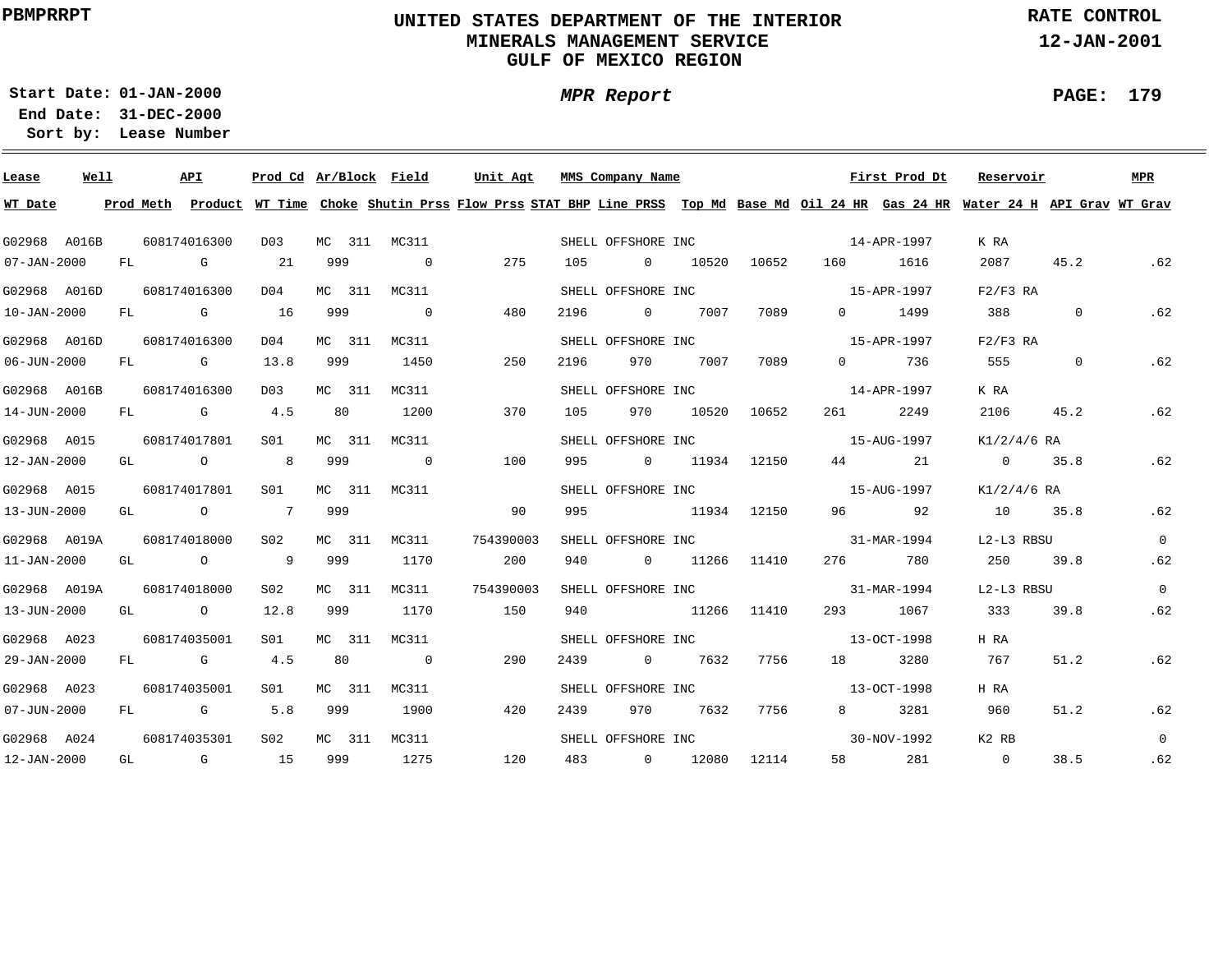### **UNITED STATES DEPARTMENT OF THE INTERIOR MINERALS MANAGEMENT SERVICEGULF OF MEXICO REGION**

**MPR Report**

**RATE CONTROL**

**12-JAN-2001**

**PAGE: 180**

÷

**01-JAN-2000Start Date:31-DEC-2000 End Date:** 

| Lease        | Well |  | API          | Prod Cd Ar/Block Field |     |        |              | Unit Agt  |      | MMS Company Name |                         |                     |                                     | First Prod Dt                | Reservoir                                                                                                                               |      | MPR            |
|--------------|------|--|--------------|------------------------|-----|--------|--------------|-----------|------|------------------|-------------------------|---------------------|-------------------------------------|------------------------------|-----------------------------------------------------------------------------------------------------------------------------------------|------|----------------|
| WT Date      |      |  |              |                        |     |        |              |           |      |                  |                         |                     |                                     |                              | Prod Meth Product WT Time Choke Shutin Prss Flow Prss STAT BHP Line PRSS Top Md Base Md Oil 24 HR Gas 24 HR Water 24 H API Grav WT Grav |      |                |
| G02968 A024  |      |  | 608174035301 | S02                    |     |        | MC 311 MC311 |           |      |                  |                         |                     | SHELL OFFSHORE INC 30-NOV-1992      |                              | K2 RB                                                                                                                                   |      | $\overline{0}$ |
| 03-JUN-2000  |      |  | GL G G       | 6                      | 999 |        | 1200         | 100       | 483  |                  |                         |                     | 970 12080 12114 180 413             |                              | 32                                                                                                                                      | 38.5 | .62            |
| G02969 A014  |      |  | 608174018501 | S01                    |     | MC 312 | MC311        |           |      |                  | EXXON MOBIL CORPORATION |                     | $11 - DEC - 1995$                   |                              | $O$ , DC                                                                                                                                |      |                |
| 14-JAN-2000  |      |  | GL O         |                        | 80  |        |              | 100       |      |                  |                         | 1415 12430 12584    |                                     | 32 43                        | 87                                                                                                                                      | 34.9 |                |
| G02969 A014  |      |  | 608174018501 | S01                    |     |        | MC 312 MC311 |           |      |                  | EXXON MOBIL CORPORATION |                     | $11 - DEC - 1995$                   |                              | $O$ , DC                                                                                                                                |      |                |
| 13-MAR-2000  |      |  | GL O         |                        | 80  |        |              | 100       |      |                  | 1415 12430 12584        |                     |                                     | 80                           | 62                                                                                                                                      | 34.9 |                |
| G02969 A017  |      |  | 608174035500 | S02                    |     |        | MC 312 MC311 |           |      |                  | EXXON MOBIL CORPORATION |                     |                                     | 05-NOV-1998                  | $O$ , DC                                                                                                                                |      |                |
| 11-JUN-2000  |      |  | FL O         |                        | 80  |        |              | 90        |      |                  |                         | 11680 11785         |                                     | 30 156                       | 76                                                                                                                                      | 34.6 |                |
| G02970 A002  |      |  | 608174008800 | S04                    |     | MC 268 | MC311        |           |      |                  |                         |                     | EXXON MOBIL CORPORATION 31-MAR-1994 |                              | $O$ , DC                                                                                                                                |      | 253            |
| 03-JUN-2000  |      |  | FL O         |                        | 24  |        |              | 200       |      |                  |                         | 1510 11084 11144    |                                     | 281 392                      | 81                                                                                                                                      | 36.1 |                |
| G02970 A005  |      |  | 608174017400 | S02                    |     | MC 268 | MC311        |           |      |                  | EXXON MOBIL CORPORATION |                     | $30 - SEP - 1993$                   |                              | T, B                                                                                                                                    |      | $\Omega$       |
| 25-MAY-2000  |      |  | FL G         |                        | 40  |        | 1450         | 445       | 1400 |                  |                         | 200 11197 11257     |                                     | $0 \t 2429$                  | $\overline{4}$                                                                                                                          |      |                |
| G02970 A010  |      |  | 608174017900 | S04                    |     | MC 268 | MC311        |           |      |                  | EXXON MOBIL CORPORATION |                     | 29-JAN-1997                         |                              | $C$ , $A$                                                                                                                               |      |                |
| 10-JUN-2000  |      |  | FL G         |                        | 24  |        | 2650         | 690       |      | 490              | 6949                    | 6968                |                                     | 0 730                        | 539                                                                                                                                     |      |                |
| G02970 A012  |      |  | 608174018100 | SO1                    |     | MC 268 | MC311        | 754390003 |      |                  | EXXON MOBIL CORPORATION |                     | 31-OCT-1982                         |                              | L2-L3 RBSU                                                                                                                              |      | 355            |
| 10-JUN-2000  |      |  | FL O         |                        | 80  |        |              | 120       | 1208 |                  |                         | 11516 11600         |                                     | 107 110                      | 188                                                                                                                                     | 32.7 |                |
| G02970 A013D |      |  | 608174019400 | D03                    |     | MC 268 | MC311        |           |      |                  | EXXON MOBIL CORPORATION |                     | $30 - SEP - 1992$                   |                              | $W-20$ . B                                                                                                                              |      | 5695           |
| 11-MAY-2000  |      |  | FL G         |                        | 34  |        | 1650         | 310       |      | 200              |                         | 12184 12314         |                                     | 9 1317                       | 62                                                                                                                                      | 43.2 |                |
| G02970 A015  |      |  | 608174020301 | S01                    |     | MC 268 | MC311        |           |      |                  | EXXON MOBIL CORPORATION |                     |                                     | 21-JAN-1996                  | K-4.A                                                                                                                                   |      |                |
| 13-MAY-2000  |      |  | FL O         |                        | 20  |        |              | 750       |      |                  | 2904 9574               | 9722                |                                     | 406 340                      | 423                                                                                                                                     | 39.8 |                |
| G02970 A021  |      |  | 608174053000 | SO1                    |     |        | MC 268 MC311 |           |      |                  | EXXON MOBIL CORPORATION |                     |                                     | $18 - JAN - 1997$ $W - 10.B$ |                                                                                                                                         |      |                |
| 12-MAY-2000  |      |  | FL G         |                        | 30  |        | 900          | 260       |      |                  |                         | 974 200 11902 12020 |                                     | 7 1223                       | 36                                                                                                                                      | 33.1 |                |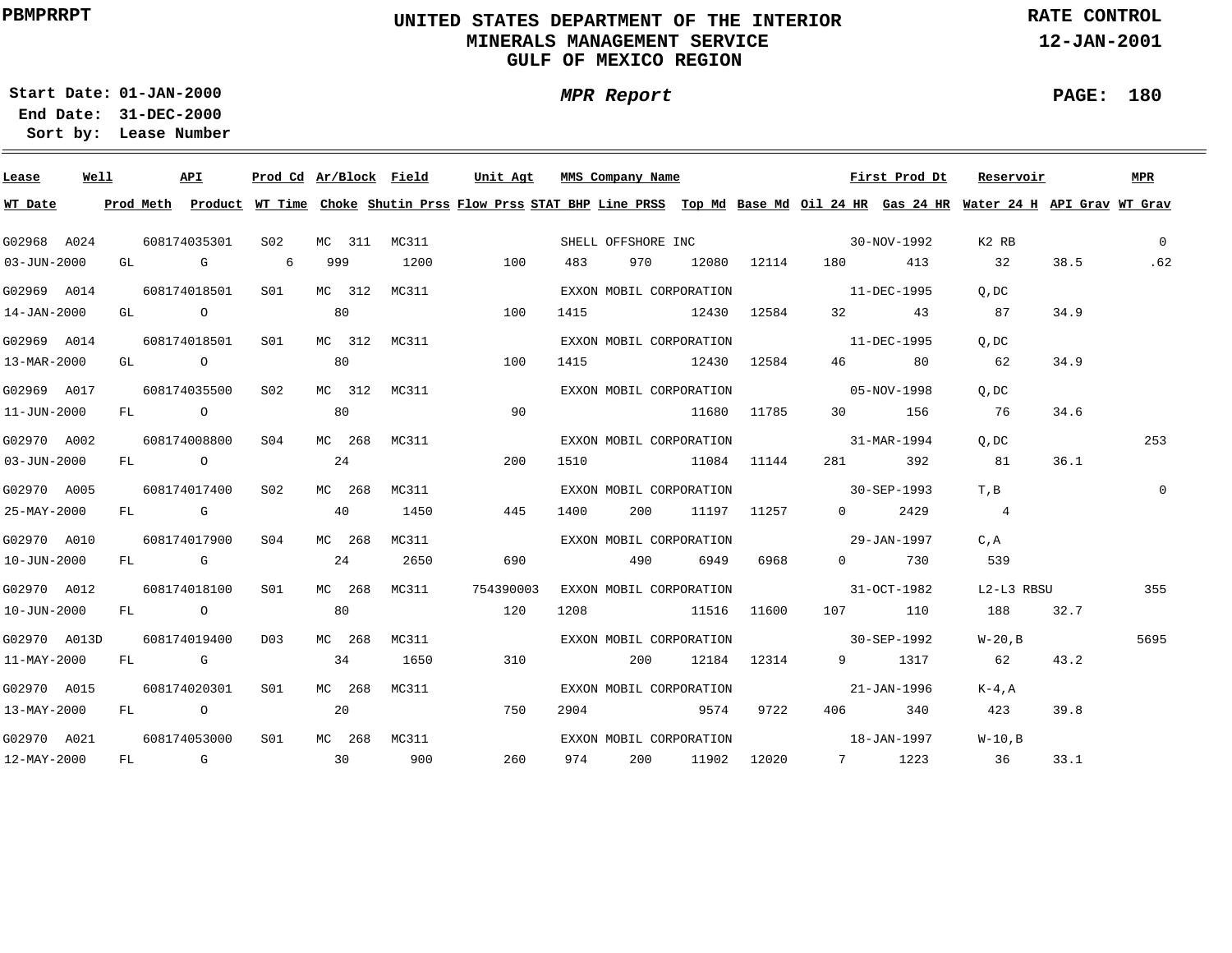## **UNITED STATES DEPARTMENT OF THE INTERIOR MINERALS MANAGEMENT SERVICEGULF OF MEXICO REGION**

**MPR Report**

**RATE CONTROL**

**12-JAN-2001**

**PAGE: 181**

÷

**01-JAN-2000Start Date:31-DEC-2000 End Date:** 

| Lease             | Well |  | API                           | Prod Cd Ar/Block Field |    |        |              | Unit Agt         |      | MMS Company Name        |          |      |                          | First Prod Dt | Reservoir                                                                                                                               |    | MPR            |
|-------------------|------|--|-------------------------------|------------------------|----|--------|--------------|------------------|------|-------------------------|----------|------|--------------------------|---------------|-----------------------------------------------------------------------------------------------------------------------------------------|----|----------------|
| WT Date           |      |  |                               |                        |    |        |              |                  |      |                         |          |      |                          |               | Prod Meth Product WT Time Choke Shutin Prss Flow Prss STAT BHP Line PRSS Top Md Base Md Oil 24 HR Gas 24 HR Water 24 H API Grav WT Grav |    |                |
| G03019 B001       |      |  | 427024000900                  |                        |    |        |              | D03 MU 757 MU757 |      | VASTAR RESOURCES INC.   |          |      | $31 - JUL - 1991$        |               | FK SAND                                                                                                                                 |    | $\overline{0}$ |
| 22-JAN-2000       |      |  | FL G                          |                        | 64 |        | 530          | 110              | 2641 | 100                     | 7086     | 7098 |                          | 1 150         | 1                                                                                                                                       | 43 |                |
| G03019 B001       |      |  | 427024000900 D03              |                        |    |        | MU 757 MU757 |                  |      | VASTAR RESOURCES INC.   |          |      | $31 - JUL - 1991$        |               | FK SAND                                                                                                                                 |    | $\overline{0}$ |
| 09-JUN-2000       |      |  | FL G                          |                        | 64 |        | 860          | 147              | 2641 | 101 7086                |          | 7098 |                          | 2 600         | 20                                                                                                                                      | 43 |                |
|                   |      |  | G03021 A001D 427024006200 D02 |                        |    |        | MU 762 MU757 |                  |      | VASTAR RESOURCES INC.   |          |      |                          | 31-AUG-1982   | EG                                                                                                                                      |    | $\overline{0}$ |
| 17-JAN-2000       |      |  | FL G                          |                        | 64 |        | 345          | 101              |      | 112                     | 6415     | 6445 |                          | $0 \t\t 63$   | $\sim$ 0                                                                                                                                |    |                |
| G03021 A001D      |      |  | 427024006200 D02              |                        |    |        | MU 762 MU757 |                  |      | VASTAR RESOURCES INC.   |          |      |                          | 31-AUG-1982   | EG                                                                                                                                      |    | $\overline{0}$ |
| 28-JUN-2000       |      |  | FL G                          |                        | 64 |        | 325          | 101              |      | 100 6415                |          | 6445 |                          | $0 \qquad 50$ | $\overline{\phantom{0}}$                                                                                                                |    |                |
| G03021 A005       |      |  | 427024006700 S02              |                        |    |        | MU 762 MU757 |                  |      | VASTAR RESOURCES INC.   |          |      |                          | 31-OCT-1993   | DO/DR                                                                                                                                   |    | $\mathbf{0}$   |
| 16-JAN-2000       |      |  | FL G                          |                        | 64 |        | 990          | 137              | 1476 | 100 6446                |          | 6540 | $\Omega$                 | 2393          | 66                                                                                                                                      |    |                |
| G03021 A005       |      |  | 427024006700                  | S02                    |    |        | MU 762 MU757 |                  |      | VASTAR RESOURCES INC.   |          |      | $31-9CT-1993$            |               | DO/DR                                                                                                                                   |    | $\mathbf{0}$   |
| $05 - JUN - 2000$ |      |  | FL G                          |                        | 64 |        | 850          | 147              | 1476 | 100 6446                |          | 6540 |                          | 0 2789        | 68                                                                                                                                      |    |                |
| G03022 A003       |      |  | 427024006500                  | SO1                    |    |        | MU 763 MU757 |                  |      | VASTAR RESOURCES INC.   |          |      | $31 - \text{AUG} - 1982$ |               | EG                                                                                                                                      |    |                |
| 17-JAN-2000       |      |  | FL G                          |                        | 64 |        | 350          | 103              |      | 335 100 8216            |          | 8256 |                          | $0$ 1433      | $\overline{\phantom{a}}$ 2                                                                                                              |    |                |
| G03022 A003       |      |  | 427024006500                  | SO1                    |    |        | MU 763 MU757 |                  |      | VASTAR RESOURCES INC.   |          |      |                          | 31-AUG-1982   | EG                                                                                                                                      |    | $\mathbf 0$    |
| $05 - JUN - 2000$ |      |  | FL G                          |                        | 64 |        | 330          | 106              | 335  | 101                     | 8216     | 8256 |                          | $0 \t 1427$   | $\overline{\phantom{a}}^2$                                                                                                              |    |                |
| G03022 A007       |      |  | 427024025501                  | S <sub>01</sub>        |    | MU 763 | MTJ757       |                  |      | VASTAR RESOURCES INC.   |          |      |                          | 11-JUN-1996   | DO/DR                                                                                                                                   |    |                |
| $21 - JAN - 2000$ |      |  | FL G                          |                        | 64 |        | 1080         | 453              | 1500 | 345                     | 8278     | 8426 |                          | 0 4931        | $\sim$ 0                                                                                                                                |    |                |
| G03022 A007       |      |  | 427024025501                  | S <sub>01</sub>        |    | MU 763 | MU757        |                  |      | VASTAR RESOURCES INC.   |          |      |                          | 11-JUN-1996   | DO/DR                                                                                                                                   |    |                |
| 13-JUN-2000       |      |  | FL G                          |                        | 64 |        | 1050         | 405              | 1500 |                         | 370 8278 | 8426 |                          | 1 4599        | $\overline{4}$                                                                                                                          | 43 |                |
| G03091 A001       |      |  | 427034010401                  | S01                    |    |        | MI 632 MI665 | 891020230        |      | EXXON MOBIL CORPORATION |          |      | $07 - FEB - 1996$        |               | M10 N                                                                                                                                   |    |                |
| $06 - MAX - 2000$ |      |  | $FL$ G and $10$               |                        |    |        | 125          | 90               |      | 90 2233                 |          | 3197 |                          | $0 \t1649$    | $\overline{0}$                                                                                                                          |    |                |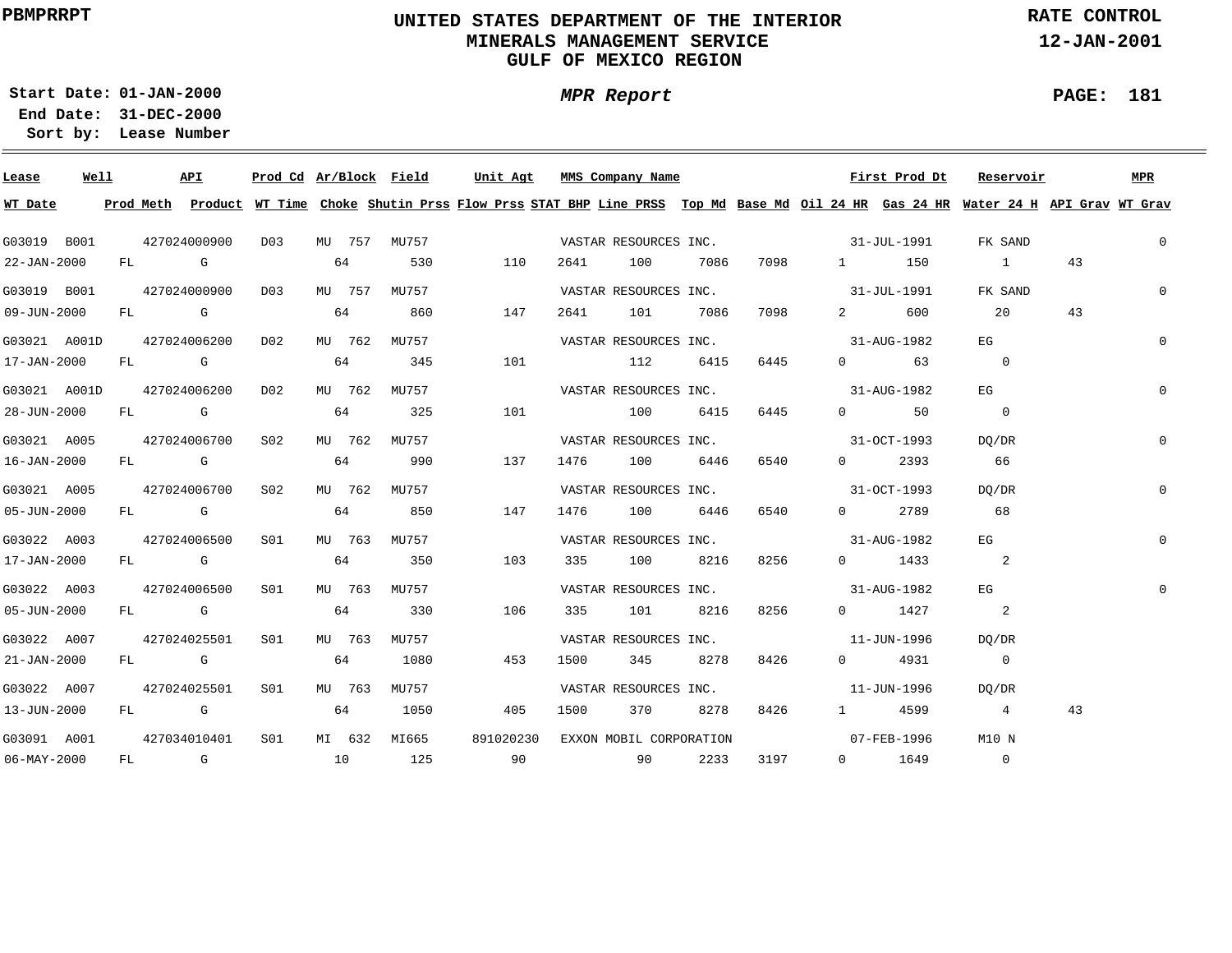## **UNITED STATES DEPARTMENT OF THE INTERIOR MINERALS MANAGEMENT SERVICEGULF OF MEXICO REGION**

**MPR Report**

**RATE CONTROL**

**12-JAN-2001**

**PAGE: 182**

÷

**01-JAN-2000Start Date:**

| Lease             | Well |    |                                                                                                                                                                                                                                | API          |                 |    |        | Prod Cd Ar/Block Field | Unit Agt MMS Company Name                                                                                                               |       |                              |      |             |                                          | First Prod Dt | Reservoir                |      | MPR   |
|-------------------|------|----|--------------------------------------------------------------------------------------------------------------------------------------------------------------------------------------------------------------------------------|--------------|-----------------|----|--------|------------------------|-----------------------------------------------------------------------------------------------------------------------------------------|-------|------------------------------|------|-------------|------------------------------------------|---------------|--------------------------|------|-------|
| WT Date           |      |    |                                                                                                                                                                                                                                |              |                 |    |        |                        | Prod Meth Product WT Time Choke Shutin Prss Flow Prss STAT BHP Line PRSS Top Md Base Md Oil 24 HR Gas 24 HR Water 24 H API Grav WT Grav |       |                              |      |             |                                          |               |                          |      |       |
| G03091 A002       |      |    |                                                                                                                                                                                                                                | 427034010701 | S01             |    |        | MI 632 MI665           |                                                                                                                                         |       | EXXON MOBIL CORPORATION      |      |             |                                          | 28-FEB-1996   | MM 80                    |      |       |
| 17-MAY-2000       |      | FL | in the Group of Group of the Group of the State of the State of the State of the State of the State of the State of the State of the State of the State of the State of the State of the State of the State of the State of th |              |                 |    | 34     | 920                    | 598                                                                                                                                     |       | 598                          | 7269 | 8367        | $\overline{0}$                           | 5338          | 16                       |      |       |
| G03091 A005       |      |    |                                                                                                                                                                                                                                | 427034012400 | S01             |    | MI 632 | MI665                  | 891020230                                                                                                                               |       | EXXON MOBIL CORPORATION      |      |             |                                          | 30-NOV-1982   | M10 N                    |      | 11388 |
| 14-FEB-2000       |      | FL |                                                                                                                                                                                                                                | <b>G</b>     |                 | 12 |        | 290                    | 90                                                                                                                                      | 99999 | 160                          | 2518 | 2557        | $\Omega$                                 | 743           | $\overline{0}$           |      |       |
| G03096 B004       |      |    |                                                                                                                                                                                                                                | 427034016700 | S02             |    | MI 656 | MI665                  |                                                                                                                                         |       | EXXON MOBIL CORPORATION      |      |             |                                          | 31-AUG-1989   | $M-14$                   |      | 7779  |
| 05-MAY-2000       |      | FL |                                                                                                                                                                                                                                | <b>G</b>     |                 | 10 |        | 480                    | 216                                                                                                                                     | 681   | 216                          | 2170 | 2188        | $\Omega$                                 | 6892          | $\overline{0}$           |      |       |
| G03096 A007       |      |    |                                                                                                                                                                                                                                | 427034050302 | SO1             |    | MI 656 | MI665                  |                                                                                                                                         |       | EXXON MOBIL CORPORATION      |      |             |                                          | 24-DEC-1998   | MM 80                    |      |       |
| 20-MAY-2000       |      |    | FL G                                                                                                                                                                                                                           |              |                 |    | 48     | 1080                   | 622                                                                                                                                     |       | 615                          |      | 10265 10670 | $\Omega$                                 | 4735          | 17                       |      |       |
| G03119 JA001      |      |    |                                                                                                                                                                                                                                | 177054040200 | S <sub>03</sub> |    | VR 21  | VR039                  |                                                                                                                                         |       | ENERGY RESOURCE TECHNOLOGY I |      |             |                                          | 21-SEP-1999   | $FF-1$                   |      |       |
| $10 - MAX - 2000$ |      |    | FL G                                                                                                                                                                                                                           |              |                 |    | 64     | 900                    | 300                                                                                                                                     |       | 240                          |      | 9604 9622   | $1 \qquad \qquad$                        | 2903          | $-5$                     | 47   |       |
| G03124 A001       |      |    |                                                                                                                                                                                                                                | 177054023500 | S02             |    | VR 84  | VR084                  |                                                                                                                                         |       |                              |      |             | BURLINGTON RESOURCES OFFSHOR 28-FEB-1986 |               | DISC12-1                 |      | 9309  |
| 24-JUN-2000       |      |    | FL G                                                                                                                                                                                                                           |              |                 | 12 |        | 2900                   | 2240                                                                                                                                    |       | 915                          |      | 8674 8694   | $\overline{0}$                           | 310           | 150                      |      |       |
| G03124 A004       |      |    |                                                                                                                                                                                                                                | 177054024804 | SO1             |    | VR 84  | VR084                  |                                                                                                                                         |       | BURLINGTON RESOURCES OFFSHOR |      |             |                                          |               | ####                     |      |       |
| $09 - SEP - 2000$ |      |    | FL G                                                                                                                                                                                                                           |              | $\overline{4}$  | 19 |        | 2010                   | 1978                                                                                                                                    | ##### | 1040                         | #### | ####        | $\Omega$                                 | 4799          | $\overline{0}$           |      | .6    |
| G03124 B001       |      |    |                                                                                                                                                                                                                                | 177054110600 | S01             |    | VR 84  | VR084                  |                                                                                                                                         |       |                              |      |             | BURLINGTON RESOURCES OFFSHOR 29-FEB-2000 |               | CIB CARST 2              |      |       |
| 13-JUN-2000       |      |    | FL G                                                                                                                                                                                                                           |              |                 | 40 |        | 8900                   | 8025                                                                                                                                    |       | 915                          |      | 13409 13473 | 913                                      | 16749         | $\overline{0}$           | 51.2 |       |
| G03124 B002       |      |    |                                                                                                                                                                                                                                | 177054111800 | S <sub>01</sub> |    | VR 84  | VR084                  |                                                                                                                                         |       |                              |      |             | BURLINGTON RESOURCES OFFSHOR 18-JUN-2000 |               | $\sim$ $\sim$            |      |       |
| 21-JUN-2000       |      |    | FL G                                                                                                                                                                                                                           |              |                 | 16 |        | 1900                   | 1850                                                                                                                                    |       | 915                          |      | 11576 11593 | $0 \qquad \qquad$                        | 5910          | $\overline{\phantom{0}}$ |      |       |
| G03124 B002       |      |    |                                                                                                                                                                                                                                | 177054111800 | SO1             |    | VR 84  | VR084                  |                                                                                                                                         |       | BURLINGTON RESOURCES OFFSHOR |      |             |                                          | 18-JUN-2000   | $\sim 100$ km s $^{-1}$  |      |       |
| 25-JUN-2000       |      | FL |                                                                                                                                                                                                                                | <b>G</b> G   | 4               | 16 |        | 2300                   | 2120                                                                                                                                    |       | 1024                         |      | 11576 11593 |                                          | 7549          | 7                        | 51   | .6    |
| G03124 B002       |      |    |                                                                                                                                                                                                                                | 177054111800 | S01             |    | VR 84  | VR084                  |                                                                                                                                         |       | BURLINGTON RESOURCES OFFSHOR |      |             | 18-JUN-2000                              |               | $\sim$                   |      |       |
| 26-JUN-2000       |      | FL |                                                                                                                                                                                                                                | $\mathbb G$  | 24              | 16 |        | 2300                   | 2150                                                                                                                                    |       | 11576 11593                  |      |             |                                          | 7549          | 7                        |      |       |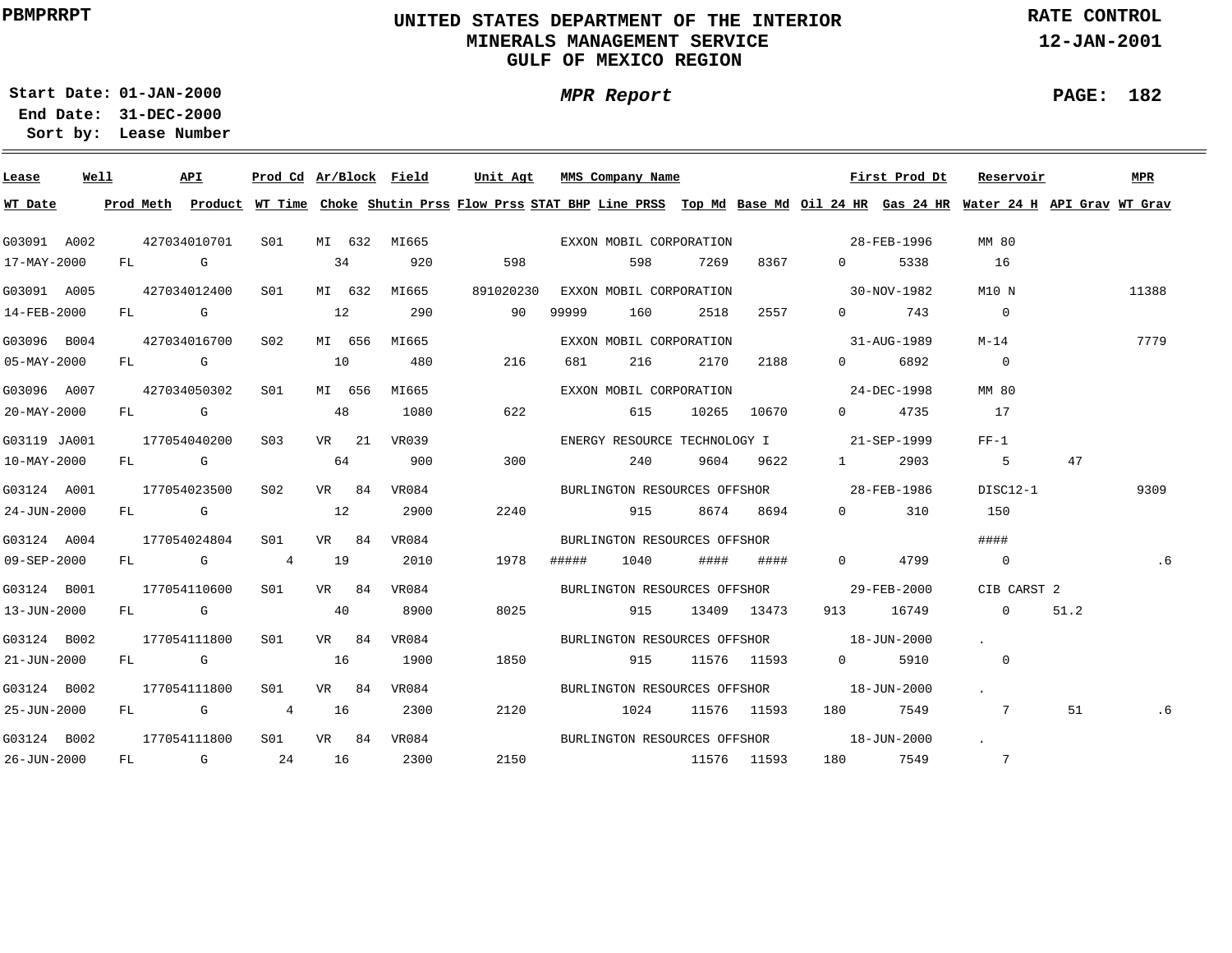## **UNITED STATES DEPARTMENT OF THE INTERIOR MINERALS MANAGEMENT SERVICEGULF OF MEXICO REGION**

**MPR Report**

**RATE CONTROL**

**12-JAN-2001**

**01-JAN-2000Start Date:**

**31-DEC-2000 End Date: Lease Number Sort by:**

| Lease                      | Well |      | API          | Prod Cd Ar/Block Field |    |        |              | Unit Agt  |      | MMS Company Name                |                            |                                      |                   | First Prod Dt                     | Reservoir                                                                                                                               |      | MPR      |
|----------------------------|------|------|--------------|------------------------|----|--------|--------------|-----------|------|---------------------------------|----------------------------|--------------------------------------|-------------------|-----------------------------------|-----------------------------------------------------------------------------------------------------------------------------------------|------|----------|
| WT Date                    |      |      |              |                        |    |        |              |           |      |                                 |                            |                                      |                   |                                   | Prod Meth Product WT Time Choke Shutin Prss Flow Prss STAT BHP Line PRSS Top Md Base Md Oil 24 HR Gas 24 HR Water 24 H API Grav WT Grav |      |          |
| G03128 AJ003A 177054104300 |      |      |              | D04 VR 159 VR159       |    |        |              |           |      | 754393004 MCMORAN OIL & GAS LLC |                            | $10 - OCT - 1998$                    |                   |                                   | $P-4.7c$                                                                                                                                |      |          |
| 26-APR-2000                |      | FL G |              |                        |    | 38     | 1850         | 1030      |      | 920                             |                            | 15056 15080                          | 32 and $\sim$     | 2729                              | 13                                                                                                                                      | 55.6 |          |
| G03128 AJ003               |      |      | 177054104300 | D05                    |    | VR 159 | VR159        |           |      | 754393004 MCMORAN OIL & GAS LLC |                            | $23 - SEP - 2000$                    |                   |                                   | $P-4.7b$                                                                                                                                |      |          |
| $08 - OCT - 2000$          |      |      | FL G         | 24                     |    | 30     | 4780         | 3080      |      | 965                             |                            | 14912 14957                          |                   | 387 14040                         | 30                                                                                                                                      | 50.8 | .65      |
| G03128 AJ006               |      |      | 177054104800 | D03                    |    | VR 159 | VR159        | 754393004 |      | MCMORAN OIL & GAS LLC           |                            |                                      | $17 - DEC - 1999$ |                                   | $P-4.4$                                                                                                                                 |      |          |
| 17-JAN-2000                |      |      | FL G 24      |                        |    | 40     | 2160         | 1110      |      | 950                             |                            | 14612 14716                          | 134               | 9268                              | 24                                                                                                                                      | 55.8 | .665     |
| G03128 AJ006               |      |      | 177054104800 | D0.3                   |    | VR 159 | VR159        | 754393004 |      | MCMORAN OIL & GAS LLC           |                            |                                      | $17 - DEC - 1999$ |                                   | $P-4.4$                                                                                                                                 |      |          |
| 27-APR-2000                |      |      | $FL$ G       |                        | 40 |        | 1490         | 1020      |      | 920                             |                            | 14612 14716                          | 73 — 1            | 4049                              | 11                                                                                                                                      | 55.3 |          |
| G03128 AJ006D              |      |      | 177054104800 | D02                    |    | VR 159 | VR159        | 754393004 |      | MCMORAN OIL & GAS LLC           |                            |                                      |                   | 09-NOV-1997                       | $P-4.4$                                                                                                                                 |      |          |
| $27 - APR - 2000$          |      |      | FL G         |                        | 40 |        | 1400         | 1020      |      | 920 — 10                        |                            | 14644 14662                          | 74 — 200          | 4049                              | 11                                                                                                                                      | 55.3 |          |
| G03128 AJ005D 177054105700 |      |      |              | D05                    |    | VR 159 | VR159        | 754393004 |      |                                 |                            | MCMORAN OIL & GAS LLC 17-NOV-1998    |                   |                                   | $P-4.2$                                                                                                                                 |      |          |
| $12 - MAX - 2000$          |      |      | $FL$ G $G$   |                        | 14 |        | 2600         | 1400      |      |                                 | 920 14167 14212            |                                      |                   | 66 1740                           | 54                                                                                                                                      | 53.5 |          |
| G03128 CJ001A 177054107702 |      |      |              | DO3                    |    | VR 159 | VR159        |           |      |                                 |                            |                                      |                   | MCMORAN OIL & GAS LLC 14-NOV-1999 | $P-4.3B$                                                                                                                                |      |          |
| $24 - APR - 2000$          |      |      | $FL$ G       |                        |    | 22     | 300          | 2490      |      | 1050                            |                            | 13982 14030                          |                   | 243 7721                          | 30                                                                                                                                      | 51.8 |          |
| G03135 I001                |      |      | 177064083900 | S01                    |    | VR 267 | VR255        |           |      |                                 |                            | STONE ENERGY CORPORATION 30-NOV-1999 |                   |                                   | J-4 SAND                                                                                                                                |      |          |
| $06 - JUN - 2000$          |      |      | FL G         |                        |    | 31     | 3200         | 2685      |      | 1000                            |                            | 10936 11060                          | 146               | 6575                              | 109                                                                                                                                     | 49.2 |          |
| G03138 A019                |      |      | 177064014501 | SO1                    |    | VR 302 | VR320        |           |      |                                 | CXY ENERGY OFFSHORE INC    |                                      | $02 - OCT - 1997$ |                                   | O SAND                                                                                                                                  |      |          |
| 17-JUN-2000                |      |      | $FL$ G $G$   |                        |    | 60     | 695          | 370       | 1052 | 170                             |                            | 11900 12393                          |                   | 7 7673                            | 11                                                                                                                                      | 53   |          |
| G03148 005A                |      |      | 177094050800 | S04                    |    | EI 52  | EI045        |           |      |                                 | EL PASO PRODUCTION COMPANY |                                      |                   | $0.3 - A$ UG-1996                 | 9400'                                                                                                                                   |      |          |
| 18-MAY-2000                |      |      | FL G         |                        | 12 |        | 2350         | 2100      |      | 930                             | 9376                       | 9389                                 |                   | 694                               | 330                                                                                                                                     | 47   |          |
| G03152 JA001               |      |      | 177094028300 | SO1                    |    |        | EI 136 EI136 |           |      | SHELL OFFSHORE INC              |                            |                                      |                   | 31-AUG-1985                       | PP RA                                                                                                                                   |      | $\Omega$ |
| 20-JAN-2000                |      |      | FL G 4 48    |                        |    |        | 5200         |           |      |                                 |                            | 1500 0 18895 19035                   |                   | 296 10968                         | 31                                                                                                                                      | 41   | .62      |

**PAGE: 183**

÷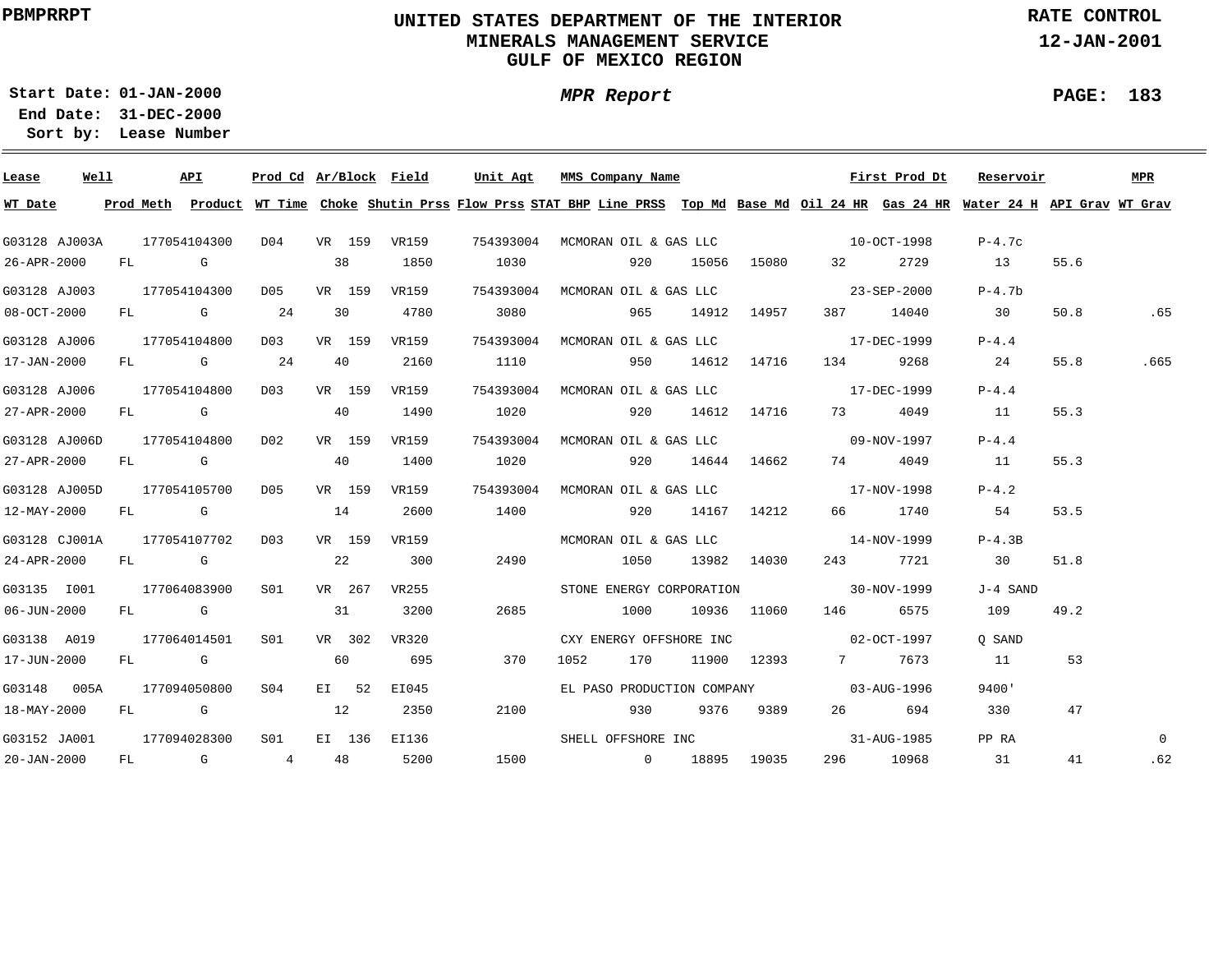## **UNITED STATES DEPARTMENT OF THE INTERIOR MINERALS MANAGEMENT SERVICEGULF OF MEXICO REGION**

**MPR Report**

**RATE CONTROL**

**12-JAN-2001**

**PAGE: 184**

**01-JAN-2000Start Date:31-DEC-2000 End Date:** 

| Lease             | Well |    | <b>API</b>                                                                                                                                                                                                                     |                | Prod Cd Ar/Block Field |     |        |                | Unit Agt |       | MMS Company Name                  |       |             |                                        | First Prod Dt | Reservoir                                                                                                                               |      | <b>MPR</b>     |
|-------------------|------|----|--------------------------------------------------------------------------------------------------------------------------------------------------------------------------------------------------------------------------------|----------------|------------------------|-----|--------|----------------|----------|-------|-----------------------------------|-------|-------------|----------------------------------------|---------------|-----------------------------------------------------------------------------------------------------------------------------------------|------|----------------|
| WT Date           |      |    |                                                                                                                                                                                                                                |                |                        |     |        |                |          |       |                                   |       |             |                                        |               | Prod Meth Product WT Time Choke Shutin Prss Flow Prss STAT BHP Line PRSS Top Md Base Md Oil 24 HR Gas 24 HR Water 24 H API Grav WT Grav |      |                |
| G03159 A009       |      |    | 177104121400                                                                                                                                                                                                                   |                | S01                    |     | EI 384 | EI385          |          |       | LOUISIANA LAND AND EXPLORATI      |       |             | $31 - JAN - 1988$                      |               | TRIM B2A                                                                                                                                |      | $\overline{0}$ |
| 02-JUN-2000       |      |    | FL G                                                                                                                                                                                                                           |                |                        | 90  |        | 600            | 50       | 464   | 1070                              | 6268  | 6704        | $\Omega$ and $\Omega$                  | 409           | $\overline{0}$                                                                                                                          |      |                |
| G03159 A011       |      |    | 177104121701                                                                                                                                                                                                                   |                | SO1                    |     | EI 384 | EI385          |          |       | LOUISIANA LAND AND EXPLORATI      |       |             | 31-OCT-1987                            |               | TRIM B2A                                                                                                                                |      | $\overline{0}$ |
| $02 - JUN - 2000$ |      | FL | <b>G</b> G                                                                                                                                                                                                                     |                |                        | 68  |        | 950            | 50       | 747   | 1070                              | 5886  | 5990        | $0 \qquad \qquad$                      | 808           | $\overline{0}$                                                                                                                          |      |                |
| G03169 A001A      |      |    | 177124023400                                                                                                                                                                                                                   |                | S <sub>02</sub>        |     | SS 238 | SS239          |          |       | KERR-MCGEE OIL & GAS CORPORA      |       |             | 31-DEC-1982                            |               | $TP-11-A$                                                                                                                               |      | 168            |
| 18-JUN-2000       |      | FL |                                                                                                                                                                                                                                | $\overline{O}$ | 4                      | 24  |        | $\overline{0}$ | 1200     | 1964  | $\overline{0}$ and $\overline{0}$ |       | 12606 12646 | 105 — 105                              | 96            | 1206                                                                                                                                    | 25.4 | $\mathbf 0$    |
| G03169 A003A      |      |    | 177124025701                                                                                                                                                                                                                   |                | S <sub>02</sub>        |     | SS 238 | SS239          |          |       | KERR-MCGEE OIL & GAS CORPORA      |       |             | $31 - JAN - 1983$                      |               | $TP-9-B$                                                                                                                                |      | $\Omega$       |
| 18-JUN-2000       |      | FL | $\overline{O}$                                                                                                                                                                                                                 |                | $\overline{4}$         |     | 22     | $\overline{0}$ | 1050     | 2214  | $\overline{0}$                    |       | 11908 11950 | 111 7                                  | 126           | 259                                                                                                                                     | 27.7 | $\mathbf 0$    |
| G03169 A006       |      |    | 177124056200                                                                                                                                                                                                                   |                | SO1                    |     | SS 238 | SS239          |          |       | KERR-MCGEE OIL & GAS CORPORA      |       |             | 11-AUG-1996                            |               | TP-9B FB-7N                                                                                                                             |      |                |
| 19-JUN-2000       |      | FL | $\overline{O}$                                                                                                                                                                                                                 |                | $\overline{4}$         | 24  |        | $\overline{0}$ | 1010     |       | $\sim$ 0                          |       | 12636 12760 | 72 — 20                                | 144           | 410                                                                                                                                     | 36.2 | 0              |
| G03171 009        |      |    | 177134019701                                                                                                                                                                                                                   |                | S01                    |     | PL 13  | <b>PL013</b>   |          |       |                                   |       |             | EL PASO PRODUCTION GOM INC 21-SEP-1998 |               | $CP$ 12B                                                                                                                                |      |                |
| 24-MAR-2000       |      |    | FL G                                                                                                                                                                                                                           |                |                        | 38  |        | 3500           | 500      |       | 1000                              |       | 15174 15384 | 147                                    | 243           | 1110                                                                                                                                    | 37.1 |                |
| G03177 A003       |      |    | 177154015900                                                                                                                                                                                                                   |                | S02                    |     | ST 163 | ST163          |          |       | SAMEDAN OIL CORPORATION           |       |             | $31 - \text{MAR} - 1984$               |               | C <sub>2</sub> RA                                                                                                                       |      | 55             |
| 29-JUN-2000       |      |    | $FL$ G                                                                                                                                                                                                                         |                | 24                     | 48  |        | 810            | 470      | 750   | 1180                              | 7282  | 7294        | $1 - 1$                                | 2543          | $\sim$ 1 $\sim$                                                                                                                         | 51.1 |                |
| G03177 A008       |      |    | 177154099300                                                                                                                                                                                                                   |                | S01                    |     | ST 163 | ST163          |          |       | SAMEDAN OIL CORPORATION           |       |             | $02 - JAN - 2000$                      |               | $C-3$ SAND                                                                                                                              |      |                |
| 05-JAN-2000       |      |    | FL G                                                                                                                                                                                                                           |                | 24                     | 28  |        | 1200           | 465      | ##### | 1194                              |       | 10382 10426 |                                        | 0 10600       | 38                                                                                                                                      |      | .6             |
| G03177 A008       |      |    | 177154099300                                                                                                                                                                                                                   |                | S01                    |     | ST 163 | ST163          |          |       | SAMEDAN OIL CORPORATION           |       |             | $02 - JAN - 2000$                      |               | $C-3$ SAND                                                                                                                              |      |                |
| 29-JUN-2000       |      | FL | <b>G</b> G                                                                                                                                                                                                                     |                | 24                     | 204 |        | 1010           | 500      | ##### | 1180                              | 10382 | 10426       | 9 - 10                                 | 8436          | $\overline{0}$                                                                                                                          | 51.1 |                |
| G03177 A009       |      |    | 177154100101                                                                                                                                                                                                                   |                | S <sub>01</sub>        |     | ST 163 | ST163          |          |       | SAMEDAN OIL CORPORATION           |       |             |                                        | 18-JUN-2000   | $C-2A$                                                                                                                                  |      |                |
| 24-JUN-2000       |      | FL | and the control of the control of the control of the control of the control of the control of the control of the control of the control of the control of the control of the control of the control of the control of the cont |                |                        | 22  |        | 1160           | 960      |       | 1180                              | 8152  | 8192        | $1 \qquad \qquad$                      | 2368          |                                                                                                                                         | 51.1 |                |
| G03177 A009       |      |    | 177154100101                                                                                                                                                                                                                   |                | SO1                    |     | ST 163 | ST163          |          |       | SAMEDAN OIL CORPORATION           |       |             |                                        | 18-JUN-2000   | $C-2A$                                                                                                                                  |      |                |
| 16-JUL-2000       |      | FL |                                                                                                                                                                                                                                | G              | -24                    | 38  |        | 1000           | 570      |       | 1070                              | 8152  | 8192        | $0 \qquad \qquad$                      | 4699          | 30                                                                                                                                      |      | .605           |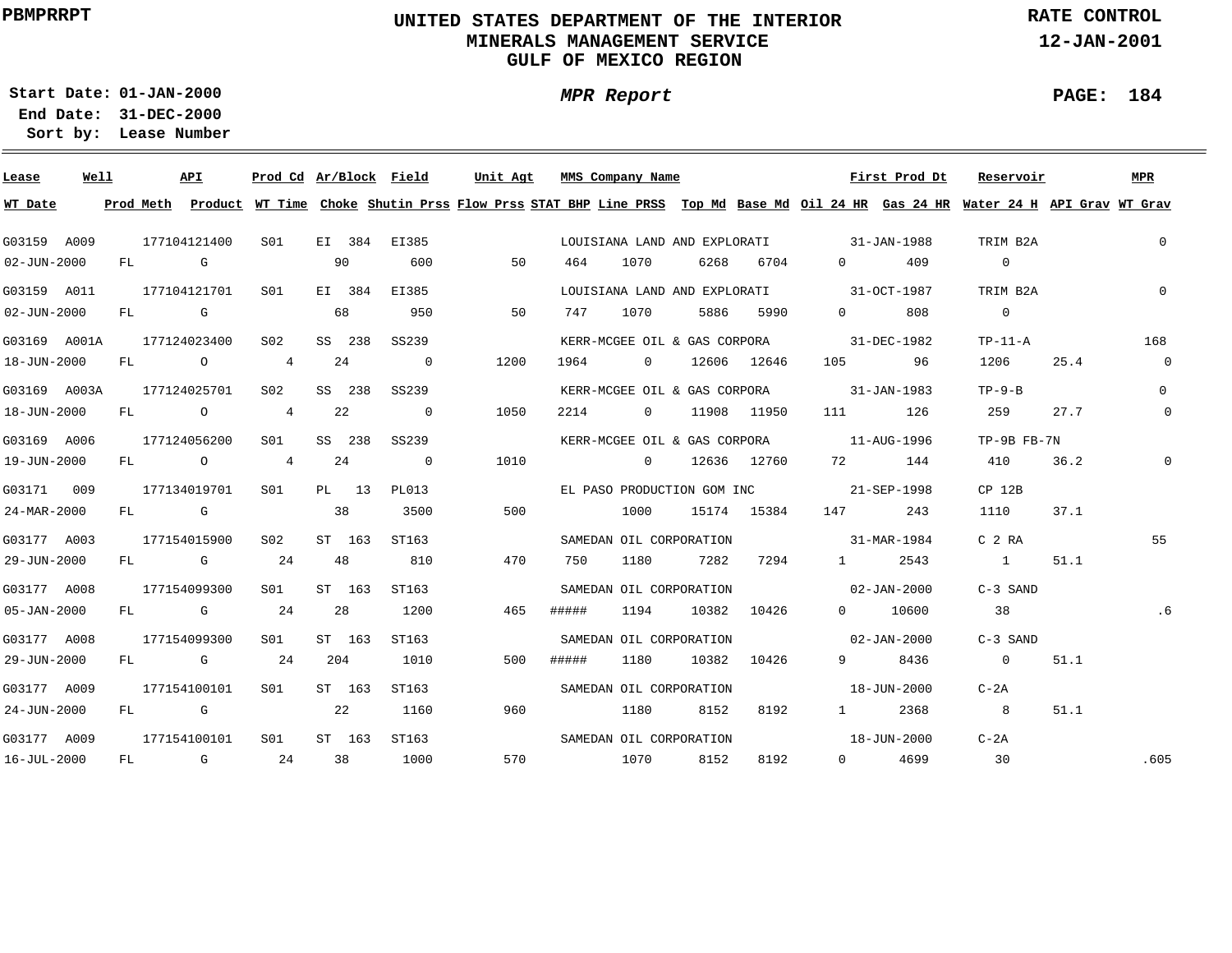## **UNITED STATES DEPARTMENT OF THE INTERIOR MINERALS MANAGEMENT SERVICEGULF OF MEXICO REGION**

**MPR Report**

**RATE CONTROL**

**12-JAN-2001**

**PAGE: 185**

÷

**01-JAN-2000Start Date:**

| Lease             | Well |      | API            | Prod Cd Ar/Block Field |        |       | Unit Agt  |      | MMS Company Name |                         |             |                                                                                                                                                                                                                                 | First Prod Dt | Reservoir                                                                                                                               |      | MPR  |
|-------------------|------|------|----------------|------------------------|--------|-------|-----------|------|------------------|-------------------------|-------------|---------------------------------------------------------------------------------------------------------------------------------------------------------------------------------------------------------------------------------|---------------|-----------------------------------------------------------------------------------------------------------------------------------------|------|------|
| WT Date           |      |      |                |                        |        |       |           |      |                  |                         |             |                                                                                                                                                                                                                                 |               | Prod Meth Product WT Time Choke Shutin Prss Flow Prss STAT BHP Line PRSS Top Md Base Md Oil 24 HR Gas 24 HR Water 24 H API Grav WT Grav |      |      |
| G03177 A010       |      |      | 177154102900   | S01                    | ST 163 | ST163 |           |      |                  | SAMEDAN OIL CORPORATION |             |                                                                                                                                                                                                                                 | 06-OCT-2000   | $C-3$ SAND                                                                                                                              |      |      |
| 30-OCT-2000       |      | FL   | <b>G</b>       | 24                     | 204    | 915   | 470       |      | 979              | 9938                    | 9998        | $\Omega$                                                                                                                                                                                                                        | 19247         | $\overline{0}$                                                                                                                          |      | .56  |
| G03186 B002       |      |      | 177194066900   | D04                    | WD 61  | WD061 |           |      |                  | BASIN EXPLORATION INC   |             | $10 - SEP - 2000$                                                                                                                                                                                                               |               | HIGHER LG SAND                                                                                                                          |      |      |
| $02 - OCT - 2000$ |      |      | FL G           | 24                     | 12     | 1875  | 1185      |      | 235              | 14414                   | 14424       | 117                                                                                                                                                                                                                             | 420           | 663                                                                                                                                     | 45.1 | .595 |
| G03188 C002       |      |      | 177194053600   | S <sub>01</sub>        | WD 100 | WD117 |           |      |                  | EXXON MOBIL CORPORATION |             |                                                                                                                                                                                                                                 | 31-AUG-1991   | $A - 35$                                                                                                                                |      | 4882 |
| 29-JAN-2000       |      |      | FL G           |                        | 18     | 1390  | 1000      | 1320 | 200              | 6200                    | 6238        | $\Omega$                                                                                                                                                                                                                        | 1860          | $\overline{0}$                                                                                                                          |      |      |
| G03188 C002       |      |      | 177194053600   | S <sub>01</sub>        | WD 100 | WD117 |           |      |                  | EXXON MOBIL CORPORATION |             |                                                                                                                                                                                                                                 | 31-AUG-1991   | $A - 35$                                                                                                                                |      | 4882 |
| 14-MAY-2000       |      | FL   | <b>G</b>       |                        | 34     | 1390  | 690       | 1320 | 150              | 6200                    | 6238        | $\Omega$ and $\Omega$                                                                                                                                                                                                           | 3956          | 126                                                                                                                                     |      |      |
| G03205 A002       |      |      | 608174022202   | S <sub>02</sub>        | MC 281 | MC281 | 891020235 |      |                  | EXXON MOBIL CORPORATION |             |                                                                                                                                                                                                                                 | 01-APR-1995   | B40,50,D2B                                                                                                                              |      | 612  |
| 10-MAY-2000       |      | GL   | $\overline{O}$ |                        | 12     |       | 79        | 323  |                  | 9990                    | 10158       | 77 — 20                                                                                                                                                                                                                         | 198           | <b>70</b>                                                                                                                               | 24.2 |      |
| G03205 A016D      |      |      | 608174024700   | S02                    | MC 281 | MC281 | 891020235 |      |                  | EXXON MOBIL CORPORATION |             |                                                                                                                                                                                                                                 | 06-DEC-1999   | B-40,50,DE                                                                                                                              |      |      |
| 01-JUN-2000       |      | GL   | $\overline{O}$ |                        | 12     |       | 83        |      |                  | 8734                    | 9144        | 133                                                                                                                                                                                                                             | 386           | $5 - 5$                                                                                                                                 | 37.4 |      |
| G03205 A008       |      |      | 608174025401   | S <sub>01</sub>        | MC 281 | MC281 | 891020235 |      |                  | EXXON MOBIL CORPORATION |             | $30 - APR - 1986$                                                                                                                                                                                                               |               | B-60,70,D1                                                                                                                              |      | 299  |
| $02 - JAN - 2000$ |      | GL   |                |                        | 64     |       | 180       | 860  |                  |                         | 13006 13313 |                                                                                                                                                                                                                                 | 1704          | 110                                                                                                                                     | 32.8 |      |
| G03205 A012D      |      |      | 608174027500   | D02                    | MC 281 | MC281 | 891020235 |      |                  | EXXON MOBIL CORPORATION |             | $30 - APR - 1991$                                                                                                                                                                                                               |               | B-40,50,D1B                                                                                                                             |      | 84   |
| 05-FEB-2000       |      | GL O |                |                        | 64     |       | 90        | 1007 |                  |                         | 9900 10706  |                                                                                                                                                                                                                                 | 231 1032      | 204                                                                                                                                     | 29.3 |      |
| G03205 A012D      |      |      | 608174027500   | D02                    | MC 281 | MC281 | 891020235 |      |                  | EXXON MOBIL CORPORATION |             |                                                                                                                                                                                                                                 | 30-APR-1991   | B-40,50,D1B                                                                                                                             |      | 84   |
| 06-APR-2000       |      | GL   | $\overline{O}$ |                        | 64     |       | 115       | 1007 |                  |                         | 9900 10706  | 263 — 263 — 263 — 263 — 263 — 263 — 263 — 263 — 263 — 263 — 263 — 264 — 265 — 265 — 265 — 265 — 265 — 265 — 265 — 265 — 265 — 265 — 265 — 265 — 265 — 265 — 265 — 265 — 265 — 265 — 265 — 265 — 265 — 265 — 265 — 265 — 265 — 2 | 1253          | 194                                                                                                                                     | 29.3 |      |
| G03205 A012D      |      |      | 608174027500   | D02                    | MC 281 | MC281 | 891020235 |      |                  | EXXON MOBIL CORPORATION |             |                                                                                                                                                                                                                                 | 30-APR-1991   | B-40,50,D1B                                                                                                                             |      | 84   |
| 15-JUN-2000       |      | GL   | $\overline{O}$ |                        | 12     |       | 105       | 1007 |                  |                         | 9900 10706  | 245                                                                                                                                                                                                                             | 1692          | 192                                                                                                                                     | 29.3 |      |
| G03205 A030D      |      |      | 608174028202   | D61                    | MC 281 | MC281 | 891020235 |      |                  | EXXON MOBIL CORPORATION |             |                                                                                                                                                                                                                                 | 30-SEP-1997   | B45C/D/67B3                                                                                                                             |      |      |
| 23-APR-2000       |      | FL   | $\overline{O}$ |                        | 24     |       | 1500      |      |                  | 8124                    | 8629        | 244                                                                                                                                                                                                                             | 4708          | 19                                                                                                                                      | 34.5 |      |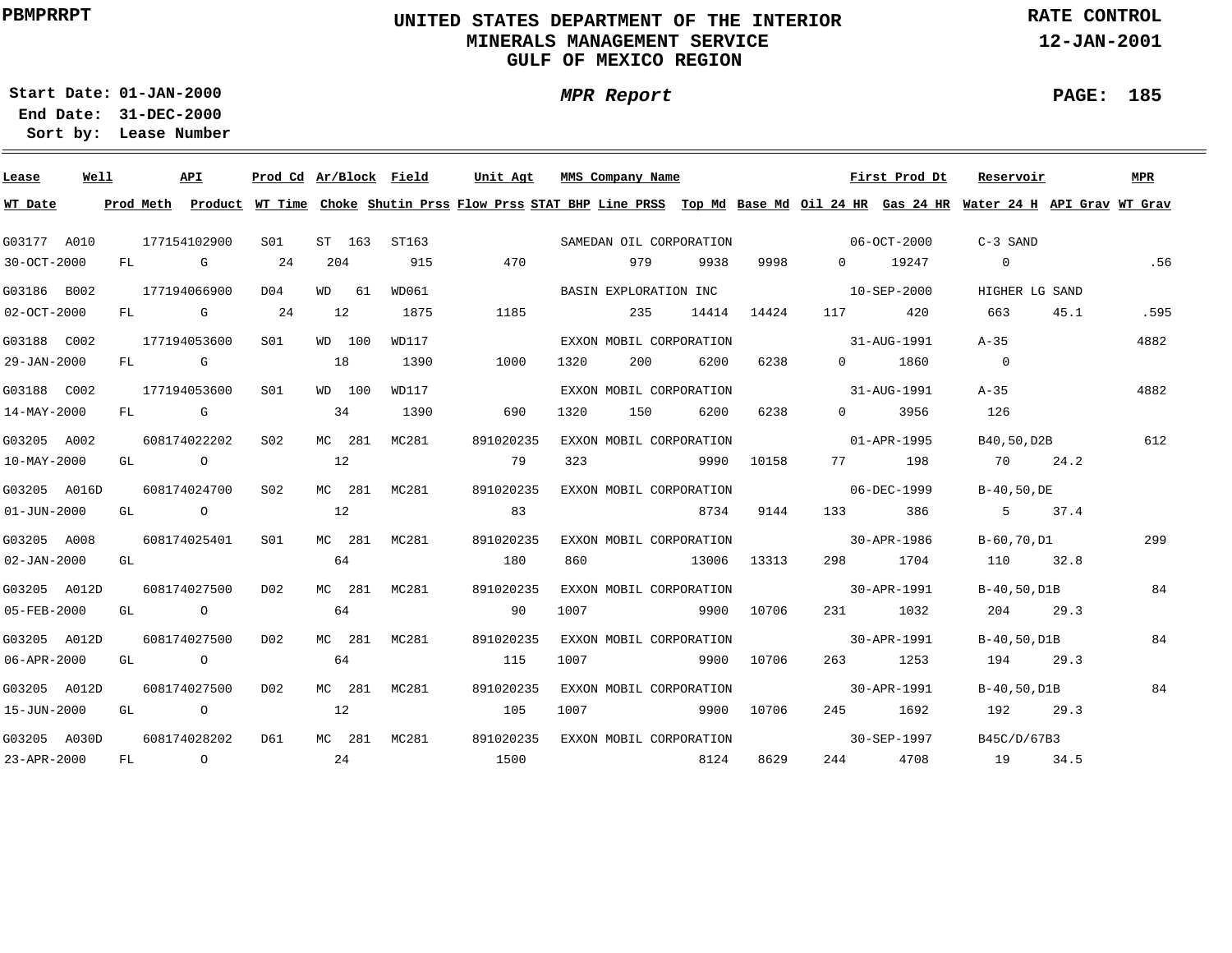## **UNITED STATES DEPARTMENT OF THE INTERIOR MINERALS MANAGEMENT SERVICEGULF OF MEXICO REGION**

**MPR Report**

**RATE CONTROL**

**12-JAN-2001**

#### **PAGE: 186**

÷

**01-JAN-2000Start Date:31-DEC-2000 End Date:** 

| Lease             | Well |                                                                                                                                                                                                                                | API                                                                                                                                                                                                                            |                  | Prod Cd Ar/Block Field      |    |        |              | Unit Agt  |     |     | MMS Company Name |                                     |       |                                                                                                                                                                                                                                 | First Prod Dt                                 | Reservoir                                                                                                                     | MPR |
|-------------------|------|--------------------------------------------------------------------------------------------------------------------------------------------------------------------------------------------------------------------------------|--------------------------------------------------------------------------------------------------------------------------------------------------------------------------------------------------------------------------------|------------------|-----------------------------|----|--------|--------------|-----------|-----|-----|------------------|-------------------------------------|-------|---------------------------------------------------------------------------------------------------------------------------------------------------------------------------------------------------------------------------------|-----------------------------------------------|-------------------------------------------------------------------------------------------------------------------------------|-----|
| WT Date           |      |                                                                                                                                                                                                                                | Prod Meth                                                                                                                                                                                                                      |                  |                             |    |        |              |           |     |     |                  |                                     |       |                                                                                                                                                                                                                                 |                                               | Product WT Time Choke Shutin Prss Flow Prss STAT BHP Line PRSS Top Md Base Md Oil 24 HR Gas 24 HR Water 24 H API Grav WT Grav |     |
| G03205 A030D      |      |                                                                                                                                                                                                                                | 608174028202                                                                                                                                                                                                                   |                  | D61                         |    |        | MC 281 MC281 |           |     |     |                  |                                     |       |                                                                                                                                                                                                                                 | 891020235 EXXON MOBIL CORPORATION 30-SEP-1997 | B45C/D/67B3                                                                                                                   |     |
| 18-MAY-2000       |      |                                                                                                                                                                                                                                | FL O                                                                                                                                                                                                                           |                  |                             | 24 |        |              | 1560      |     |     |                  | 8124                                |       | 8629 181                                                                                                                                                                                                                        | 4271                                          | 15 34.5                                                                                                                       |     |
| G03205 A031       |      |                                                                                                                                                                                                                                | 608174028301                                                                                                                                                                                                                   |                  | S01                         |    |        | MC 281 MC281 | 891020235 |     |     |                  | EXXON MOBIL CORPORATION             |       | 28-FEB-1991                                                                                                                                                                                                                     |                                               | B-40,50,B                                                                                                                     | 248 |
| 26-MAY-2000       |      |                                                                                                                                                                                                                                | FL O                                                                                                                                                                                                                           |                  |                             | 64 |        |              | 250       |     | 967 |                  | 7328                                | 7582  |                                                                                                                                                                                                                                 | 173 1812                                      | 15 36.9                                                                                                                       |     |
| G03205 A028       |      |                                                                                                                                                                                                                                |                                                                                                                                                                                                                                | 608174029002     | S01                         |    |        | MC 281 MC281 | 891020235 |     |     |                  | EXXON MOBIL CORPORATION             |       | $11 - FEB - 1997$                                                                                                                                                                                                               |                                               | B-60,70,D                                                                                                                     |     |
| 11-FEB-2000       |      |                                                                                                                                                                                                                                | GL O                                                                                                                                                                                                                           |                  |                             | 88 |        |              | 60        |     |     |                  | 1078    10100    10334              |       | 149 — 149 — 149 — 149 — 149 — 149 — 149 — 149 — 149 — 149 — 149 — 149 — 149 — 140 — 140 — 140 — 140 — 140 — 140 — 140 — 140 — 140 — 140 — 140 — 140 — 140 — 140 — 140 — 140 — 140 — 140 — 140 — 140 — 140 — 140 — 140 — 140 — 1 | 238                                           | 133 35.4                                                                                                                      |     |
| G03205 A028       |      |                                                                                                                                                                                                                                | 608174029002                                                                                                                                                                                                                   |                  | SO1 SO                      |    |        | MC 281 MC281 | 891020235 |     |     |                  | EXXON MOBIL CORPORATION 11-FEB-1997 |       |                                                                                                                                                                                                                                 |                                               | B-60,70,D                                                                                                                     |     |
| 12-MAY-2000       |      |                                                                                                                                                                                                                                | GL O                                                                                                                                                                                                                           |                  |                             | 12 |        |              | 88        |     |     |                  | 1078 10100 10334                    |       | 157 — 157                                                                                                                                                                                                                       | 269                                           | 123 35.4                                                                                                                      |     |
| G03205 A035D      |      |                                                                                                                                                                                                                                | 608174029700                                                                                                                                                                                                                   |                  | D61                         |    | MC 281 | MC281        | 891020235 |     |     |                  | EXXON MOBIL CORPORATION 30-SEP-1997 |       |                                                                                                                                                                                                                                 |                                               | B-40,50,D1A                                                                                                                   |     |
| 11-MAY-2000       |      | GL and the set of the set of the set of the set of the set of the set of the set of the set of the set of the set of the set of the set of the set of the set of the set of the set of the set of the set of the set of the se |                                                                                                                                                                                                                                |                  |                             | 36 |        |              |           | 560 |     |                  | 790 12817 13039                     |       | 229                                                                                                                                                                                                                             | 3300                                          | 47 29.6                                                                                                                       |     |
| G03205 A034       |      |                                                                                                                                                                                                                                | 608174030300                                                                                                                                                                                                                   |                  | DO1                         |    | MC 281 | MC281        | 891020235 |     |     |                  | EXXON MOBIL CORPORATION             |       | $30 - JUN - 1987$                                                                                                                                                                                                               |                                               | B-40,50,B3A                                                                                                                   |     |
| 08-MAR-2000       |      |                                                                                                                                                                                                                                | GL and the set of the set of the set of the set of the set of the set of the set of the set of the set of the set of the set of the set of the set of the set of the set of the set of the set of the set of the set of the se |                  |                             | 24 |        |              |           | 280 |     |                  | 980 8130                            | 8390  |                                                                                                                                                                                                                                 | 418 392                                       | 68 37.7                                                                                                                       |     |
| G03205 A037       |      |                                                                                                                                                                                                                                | 608174030500                                                                                                                                                                                                                   |                  | DO1                         |    | MC 281 | MC281        | 891020235 |     |     |                  | EXXON MOBIL CORPORATION             |       |                                                                                                                                                                                                                                 | $31 - JUL - 1987$                             | B-60,70,DB                                                                                                                    | 237 |
| $05 - MAX - 2000$ |      |                                                                                                                                                                                                                                | GL O                                                                                                                                                                                                                           |                  |                             | 64 |        |              | 79        |     |     |                  | 1409 9133                           | 9235  | 124                                                                                                                                                                                                                             | 552                                           | $0 \t 37.8$                                                                                                                   |     |
| G03205 A044       |      |                                                                                                                                                                                                                                | 608174030600                                                                                                                                                                                                                   |                  | S01                         |    | MC 281 | MC281        | 891020235 |     |     |                  | EXXON MOBIL CORPORATION             |       | 31-MAR-1988                                                                                                                                                                                                                     |                                               | $B-40, 50, CB$                                                                                                                | 145 |
| 01-FEB-2000       |      |                                                                                                                                                                                                                                | FL O                                                                                                                                                                                                                           |                  |                             | 50 |        |              |           | 240 | 692 |                  | 7488                                | 8715  |                                                                                                                                                                                                                                 | 255 3000                                      | 11 36.9                                                                                                                       |     |
| G03205 A052       |      |                                                                                                                                                                                                                                | 608174030900                                                                                                                                                                                                                   |                  | DO1                         |    |        | MC 281 MC281 | 891020235 |     |     |                  | EXXON MOBIL CORPORATION             |       | $30 - NOV - 1987$                                                                                                                                                                                                               |                                               | B-40,50,D1                                                                                                                    | 520 |
| 27-MAY-2000       |      |                                                                                                                                                                                                                                | FL O                                                                                                                                                                                                                           |                  |                             | 64 |        |              | 180       |     | 690 |                  | 11088 11296                         |       |                                                                                                                                                                                                                                 | 297 2211                                      | 11 38                                                                                                                         |     |
| G03205 A041       |      |                                                                                                                                                                                                                                | 608174033300                                                                                                                                                                                                                   |                  | S02                         |    | MC 281 | MC281        | 891020235 |     |     |                  | EXXON MOBIL CORPORATION             |       | $31-DEC-1994$                                                                                                                                                                                                                   |                                               | B-40,50,D2                                                                                                                    | 671 |
| 29-JAN-2000       |      |                                                                                                                                                                                                                                | GL O                                                                                                                                                                                                                           |                  |                             | 24 |        |              | 1700      |     | 196 |                  | 10620                               | 10800 |                                                                                                                                                                                                                                 | 145 4736                                      | 3 23                                                                                                                          |     |
| G03205 A041       |      |                                                                                                                                                                                                                                |                                                                                                                                                                                                                                | 608174033300 S02 |                             |    |        | MC 281 MC281 | 891020235 |     |     |                  | EXXON MOBIL CORPORATION             |       | $31 - DEC - 1994$                                                                                                                                                                                                               |                                               | B-40,50,D2                                                                                                                    | 671 |
| 15-MAR-2000       |      |                                                                                                                                                                                                                                |                                                                                                                                                                                                                                |                  | GL $\qquad \qquad \circ$ 64 |    |        | 85           |           |     |     |                  | 196 10620                           | 10800 |                                                                                                                                                                                                                                 | 274 1236                                      | 135 23                                                                                                                        |     |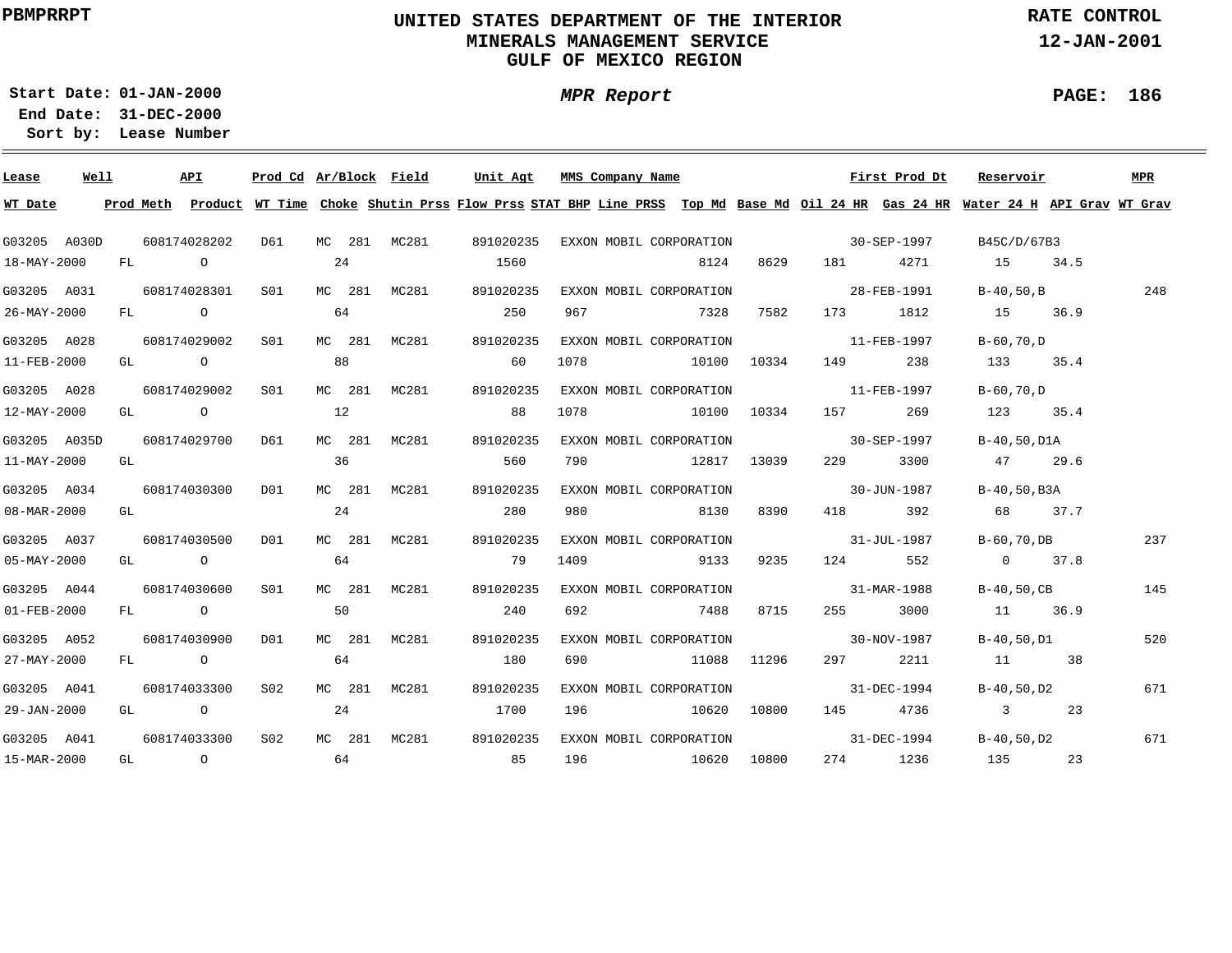## **UNITED STATES DEPARTMENT OF THE INTERIOR MINERALS MANAGEMENT SERVICEGULF OF MEXICO REGION**

**MPR Report**

**RATE CONTROL**

**12-JAN-2001**

**01-JAN-2000Start Date:31-DEC-2000 End Date:** 

**Lease Number Sort by:**

| Well<br>Lease            |              | API       | Prod Cd Ar/Block Field  |     |        |                  | Unit Agt  |     |      | MMS Company Name |                         |             |                                | First Prod Dt                                                                                                                                                                                                                                                                                                                             | Reservoir                                                                                                                               |      | MPR            |
|--------------------------|--------------|-----------|-------------------------|-----|--------|------------------|-----------|-----|------|------------------|-------------------------|-------------|--------------------------------|-------------------------------------------------------------------------------------------------------------------------------------------------------------------------------------------------------------------------------------------------------------------------------------------------------------------------------------------|-----------------------------------------------------------------------------------------------------------------------------------------|------|----------------|
| WT Date                  |              |           |                         |     |        |                  |           |     |      |                  |                         |             |                                |                                                                                                                                                                                                                                                                                                                                           | Prod Meth Product WT Time Choke Shutin Prss Flow Prss STAT BHP Line PRSS Top Md Base Md Oil 24 HR Gas 24 HR Water 24 H API Grav WT Grav |      |                |
| G03205 A047              | 608174035400 |           |                         |     |        | D01 MC 281 MC281 | 891020235 |     |      |                  |                         |             |                                | EXXON MOBIL CORPORATION 31-JUL-1989                                                                                                                                                                                                                                                                                                       | B-60,70,DA                                                                                                                              |      | 2152           |
| 19-MAR-2000              | FL G         |           |                         | 64  |        | 1075             |           | 550 | 1000 | 510              |                         | 11160 11240 |                                |                                                                                                                                                                                                                                                                                                                                           | 23 3129 4 40.1                                                                                                                          |      |                |
| G03205 A069              | 608174036000 |           | D01                     |     |        | MC 281 MC281     | 891020235 |     |      |                  | EXXON MOBIL CORPORATION |             | $31 - \text{AUG} - 1989$       |                                                                                                                                                                                                                                                                                                                                           | B-40,50,D1C                                                                                                                             |      | $\overline{0}$ |
| $21 - JAN - 2000$        | FL O         |           |                         | 64  |        |                  | 56        |     | 1120 |                  | 9152                    | 9535        |                                | 87 816                                                                                                                                                                                                                                                                                                                                    | 23 32                                                                                                                                   |      |                |
| G03229 B003              |              |           | 427064040301 S01        |     |        | GA 192 GA209     |           |     |      |                  | EXXON MOBIL CORPORATION |             | $03 - OCT - 1997$              |                                                                                                                                                                                                                                                                                                                                           | LL-15,RA                                                                                                                                |      |                |
| $03 - JUN - 2000$        |              | FL O      |                         | 21  |        |                  | 1085      |     |      |                  | 7852                    | 7885        |                                | 986                                                                                                                                                                                                                                                                                                                                       | 64                                                                                                                                      | 28.1 |                |
| G03236 A019D             | 427084007800 |           | D04                     |     |        | HI 179 HI179     | 754388006 |     |      |                  |                         |             | SHELL OFFSHORE INC 28-FEB-1994 |                                                                                                                                                                                                                                                                                                                                           | I2 RA                                                                                                                                   |      | 7465           |
| 15-JAN-2000              |              | $FL$ G 24 |                         | 999 |        | 2460             | 880       |     |      |                  | 0 7618                  | 7626        |                                | 619<br>$\overline{4}$ and $\overline{4}$ and $\overline{4}$ and $\overline{4}$ and $\overline{4}$ and $\overline{4}$ and $\overline{4}$ and $\overline{4}$ and $\overline{4}$ and $\overline{4}$ and $\overline{4}$ and $\overline{4}$ and $\overline{4}$ and $\overline{4}$ and $\overline{4}$ and $\overline{4}$ and $\overline{4}$ and | 503                                                                                                                                     | 54   | .62            |
| G03236 A019F             | 427084007800 |           | D07 HI 179              |     |        | HI179            | 754388006 |     |      |                  | SHELL OFFSHORE INC      |             |                                | 19-MAR-1996                                                                                                                                                                                                                                                                                                                               | J6 RA                                                                                                                                   |      |                |
| 16-JAN-2000              |              | $FL$ G 24 |                         |     | 999    | 2360             | 1700      |     |      |                  | 0 8250                  | 8266        |                                | 5 345                                                                                                                                                                                                                                                                                                                                     | 310                                                                                                                                     | 54   | .62            |
| G03236 A019D             | 427084007800 |           | D04                     |     | HI 179 | HI179            | 754388006 |     |      |                  |                         |             | SHELL OFFSHORE INC 38-FEB-1994 |                                                                                                                                                                                                                                                                                                                                           | I2 RA                                                                                                                                   |      | 7465           |
| $07 - JUN - 2000$        |              |           | FL G 4 999              |     |        | 1700             | 660       |     |      |                  | 1083 7618               |             | 7626 1 504                     |                                                                                                                                                                                                                                                                                                                                           | 505                                                                                                                                     | 51.8 | .62            |
| G03237 A003              | 427084007901 |           | S01 <b>S</b>            |     | HI 193 | GA209            | 754388006 |     |      |                  | EXXON MOBIL CORPORATION |             | $12 - DEC - 1999$              |                                                                                                                                                                                                                                                                                                                                           | 00-30.RD                                                                                                                                |      |                |
| 13-JAN-2000              |              |           | FL G 4 26               |     |        | 1200             | 850       |     |      |                  | 560 11520 11592         |             |                                | $0$ 3109                                                                                                                                                                                                                                                                                                                                  | $\sim$ 1                                                                                                                                |      | .6             |
| G03237 A003              |              |           | 427084007901 S01 HI 193 |     |        | GA209            | 754388006 |     |      |                  | EXXON MOBIL CORPORATION |             |                                | $12 - DEC - 1999$                                                                                                                                                                                                                                                                                                                         | $00 - 30$ .RD                                                                                                                           |      |                |
| 12-FEB-2000              | FL G         |           | $\sim$ 32               |     |        | 1200             | 920       |     |      | 590              |                         | 11520 11592 |                                | 28 5673                                                                                                                                                                                                                                                                                                                                   | $4\overline{ }$                                                                                                                         | 51   |                |
| G03237 A005              |              |           | 427084008600 S05        |     |        | HI 193 HI179     | 754388007 |     |      |                  | EXXON MOBIL CORPORATION |             |                                | $31 - \text{MAR} - 1994$                                                                                                                                                                                                                                                                                                                  | LL-5.RA                                                                                                                                 |      | $\mathbf{0}$   |
| 17-MAY-2000              | FL G         |           |                         | 36  |        | 1320             | 640       |     |      | 550              | 8404                    | 8422        |                                | 7 4529                                                                                                                                                                                                                                                                                                                                    | 44                                                                                                                                      | 50.8 |                |
| G03237 A009              |              |           | 427084011502 D01        |     | HI 193 | HI179            |           |     |      |                  | EXXON MOBIL CORPORATION |             |                                | $18 - 0CT - 1999$                                                                                                                                                                                                                                                                                                                         | MM50 RA                                                                                                                                 |      |                |
| $03 - \text{MAX} - 2000$ |              | FL G C    |                         |     |        | 32 1900          |           | 700 |      |                  | 537 11318 11336         |             |                                | 3 4966                                                                                                                                                                                                                                                                                                                                    | $\overline{\mathbf{a}}$                                                                                                                 | 46   |                |
| G03237 A009D             | 427084011502 |           | D02                     |     |        |                  |           |     |      |                  |                         |             |                                |                                                                                                                                                                                                                                                                                                                                           | MM-45, RC                                                                                                                               |      |                |
| 18-MAY-2000              |              |           | $FL$ G 42               |     |        | 2150             |           |     |      |                  | 565 550 11251 11267     |             |                                | 9 2120                                                                                                                                                                                                                                                                                                                                    | 17                                                                                                                                      | 48   |                |

**PAGE: 187**

÷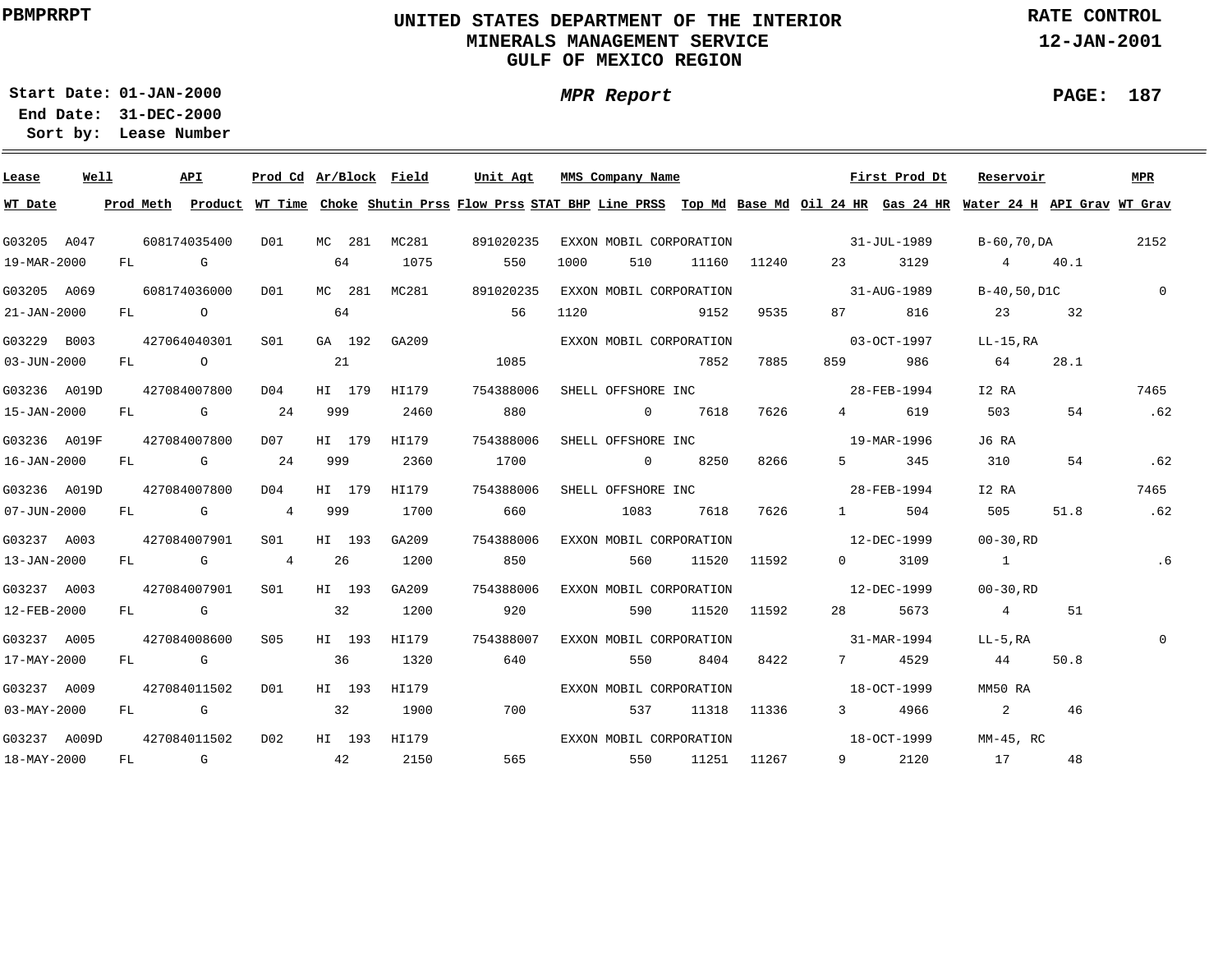## **UNITED STATES DEPARTMENT OF THE INTERIOR MINERALS MANAGEMENT SERVICEGULF OF MEXICO REGION**

**MPR Report**

**RATE CONTROL**

**12-JAN-2001**

**PAGE: 188**

÷

**01-JAN-2000Start Date:**

| Lease                    | Well |    |                                                                                                                                                                                                                                | API          | Prod Cd Ar/Block Field |    |         |        | Unit Agt |       | MMS Company Name |                              |             |                                                         | First Prod Dt | Reservoir                                                                                                                               |      | MPR  |
|--------------------------|------|----|--------------------------------------------------------------------------------------------------------------------------------------------------------------------------------------------------------------------------------|--------------|------------------------|----|---------|--------|----------|-------|------------------|------------------------------|-------------|---------------------------------------------------------|---------------|-----------------------------------------------------------------------------------------------------------------------------------------|------|------|
| WT Date                  |      |    |                                                                                                                                                                                                                                |              |                        |    |         |        |          |       |                  |                              |             |                                                         |               | Prod Meth Product WT Time Choke Shutin Prss Flow Prss STAT BHP Line PRSS Top Md Base Md Oil 24 HR Gas 24 HR Water 24 H API Grav WT Grav |      |      |
| G03237 A011              |      |    |                                                                                                                                                                                                                                | 427084036900 | S <sub>02</sub>        |    | HI 193  | HI179  |          |       |                  | EXXON MOBIL CORPORATION      |             | $03 - NOV - 1997$                                       |               | $00 - 50$ , U                                                                                                                           |      |      |
| $16 - \text{MAX} - 2000$ |      | FL |                                                                                                                                                                                                                                | G            |                        |    | 60      | 2100   | 1290     |       | 1140             | 12305                        | 12437       | 52                                                      | 12851         | 13                                                                                                                                      | 46   |      |
| G03237 A012              |      |    |                                                                                                                                                                                                                                | 427084042100 | SO1                    |    | HI 193  | HI179  |          |       |                  | EXXON MOBIL CORPORATION      |             |                                                         | 02-MAY-1996   | $00-50L$ , RA                                                                                                                           |      |      |
| $06 - \text{MAX} - 2000$ |      | FL |                                                                                                                                                                                                                                | G            |                        |    | 47      | 1220   | 575      |       | 545              |                              | 11837 11971 | 12                                                      | 3880          | 17                                                                                                                                      | 46   |      |
| G03244 C001              |      |    |                                                                                                                                                                                                                                | 427094105900 | S01                    |    | HIA 494 | HI469A |          |       |                  | PETROOUEST ENERGY ONE LLC    |             |                                                         | 31-JUL-1999   | $CS(1)-2$ SAND                                                                                                                          |      |      |
| 14-FEB-2000              |      | FL |                                                                                                                                                                                                                                | G            |                        |    | 29      | 3840   | 2920     |       | 1000             | 8209                         | 8373        | $\Omega$                                                | 9031          | 734                                                                                                                                     |      |      |
| G03264 002               |      |    |                                                                                                                                                                                                                                | 177004031901 | SO1                    |    | WC 197  | WC198  |          |       |                  |                              |             | EQUITABLE PRODUCTION COMPANY 21-MAR-1998                |               | $F-1$ SAND                                                                                                                              |      |      |
| 15-JUN-2000              |      | FL | and the Group of Group of the Group of the State of the State of the State of the State of the State of the State of the State of the State of the State of the State of the State of the State of the State of the State of t |              |                        |    | 64      | 1040   | 535      | 1817  | 225              |                              | 11566 11660 | 11                                                      | 3874          | 12                                                                                                                                      | 48.6 |      |
| G03264 A004              |      |    |                                                                                                                                                                                                                                | 177004105000 | SO1                    |    | WC 197  | WC198  |          |       |                  |                              |             | WESTPORT RESOURCES CORPORATI 06-MAR-2000                |               | A-7 SAND                                                                                                                                |      |      |
| 06-MAY-2000              |      |    |                                                                                                                                                                                                                                | FL G         | 24                     | 22 |         | 2190   | 2000     | ##### | 815              | 6342                         | 6362        | $\Omega$ and $\Omega$                                   | 4898          | $\overline{0}$                                                                                                                          |      | .562 |
| G03264 A004              |      |    |                                                                                                                                                                                                                                | 177004105000 | S01                    |    | WC 197  | WC198  |          |       |                  |                              |             | WESTPORT RESOURCES CORPORATI 06-MAR-2000                |               | A-7 SAND                                                                                                                                |      |      |
| 16-JUN-2000              |      |    | FL G                                                                                                                                                                                                                           |              |                        |    | 22      | 2190   | 2000     | ##### | 900              |                              | 6342 6362   | $\Omega$ and $\Omega$                                   | 4877          | 2                                                                                                                                       |      |      |
| G03265 C001              |      |    |                                                                                                                                                                                                                                | 177004088200 | S02                    |    | WC 198  | WC198  |          |       |                  |                              |             | WESTPORT RESOURCES CORPORATI 31-DEC-1994                |               | $MN-3$                                                                                                                                  |      | 4635 |
| 16-JUN-2000              |      |    | FL G                                                                                                                                                                                                                           |              |                        |    | 30      | 3550   | 2070     | 6600  | 966              |                              | 15194 15262 | 219                                                     | 2735          | 2000                                                                                                                                    | 43.5 |      |
| G03265 C003              |      |    |                                                                                                                                                                                                                                | 177004105700 | SO1                    |    | WC 198  | WC198  |          |       |                  |                              |             | WESTPORT RESOURCES CORPORATI 02-APR-2000                |               | A-7 SAND                                                                                                                                |      |      |
| $06 - \text{MAX} - 2000$ |      |    | FL G                                                                                                                                                                                                                           |              | 24                     | 13 |         | 2025   | 1670     | ##### | 850              |                              | 9627 9662   | 6 —                                                     | 2806          | $\overline{0}$                                                                                                                          | 43   | .57  |
| G03265 C003              |      |    |                                                                                                                                                                                                                                | 177004105700 | S01                    |    | WC 198  | WC198  |          |       |                  | WESTPORT RESOURCES CORPORATI |             | $02 - APR - 2000$                                       |               | A-7 SAND                                                                                                                                |      |      |
| 16-JUN-2000              |      | FL | in the Group of Group of the Group of the State of the State of the State of the State of the State of the State of the State of the State of the State of the State of the State of the State of the State of the State of th |              |                        | 14 |         | 1950   | 1451     | ##### | 975              | 9627                         | 9662        | $0 \qquad \qquad$                                       | 2763          | 50                                                                                                                                      |      |      |
| G03269 I003              |      |    |                                                                                                                                                                                                                                | 177004026300 | S <sub>01</sub>        |    | WC 222  | WC222  |          |       |                  | TDC ENERGY CORPORATION       |             |                                                         | 29-FEB-1980   | $IP I-1$                                                                                                                                |      | 2229 |
| 26-JUN-2000              |      | FL |                                                                                                                                                                                                                                | G            |                        | 41 |         | 650    | 145      | 535   | 845              | 10090                        | 10112       | $9 \left( \begin{array}{ccc} 9 & 1 \end{array} \right)$ | 900           | 20                                                                                                                                      | 49.7 |      |
| G03275 A004B             |      |    |                                                                                                                                                                                                                                | 177014011700 | S <sub>04</sub>        |    | WC 331  | WC331  |          |       |                  | ENERGY RESOURCE TECHNOLOGY I |             |                                                         | 11-JAN-2000   | 5900' SAND                                                                                                                              |      |      |
| 25-JAN-2000              |      | FL |                                                                                                                                                                                                                                | G            | -24                    | 10 |         | 2120   | 2020     | 2100  | 1220             | 7140                         | 7160        | $5^{\circ}$                                             | 3529          | $\overline{0}$                                                                                                                          | 48.1 | .6   |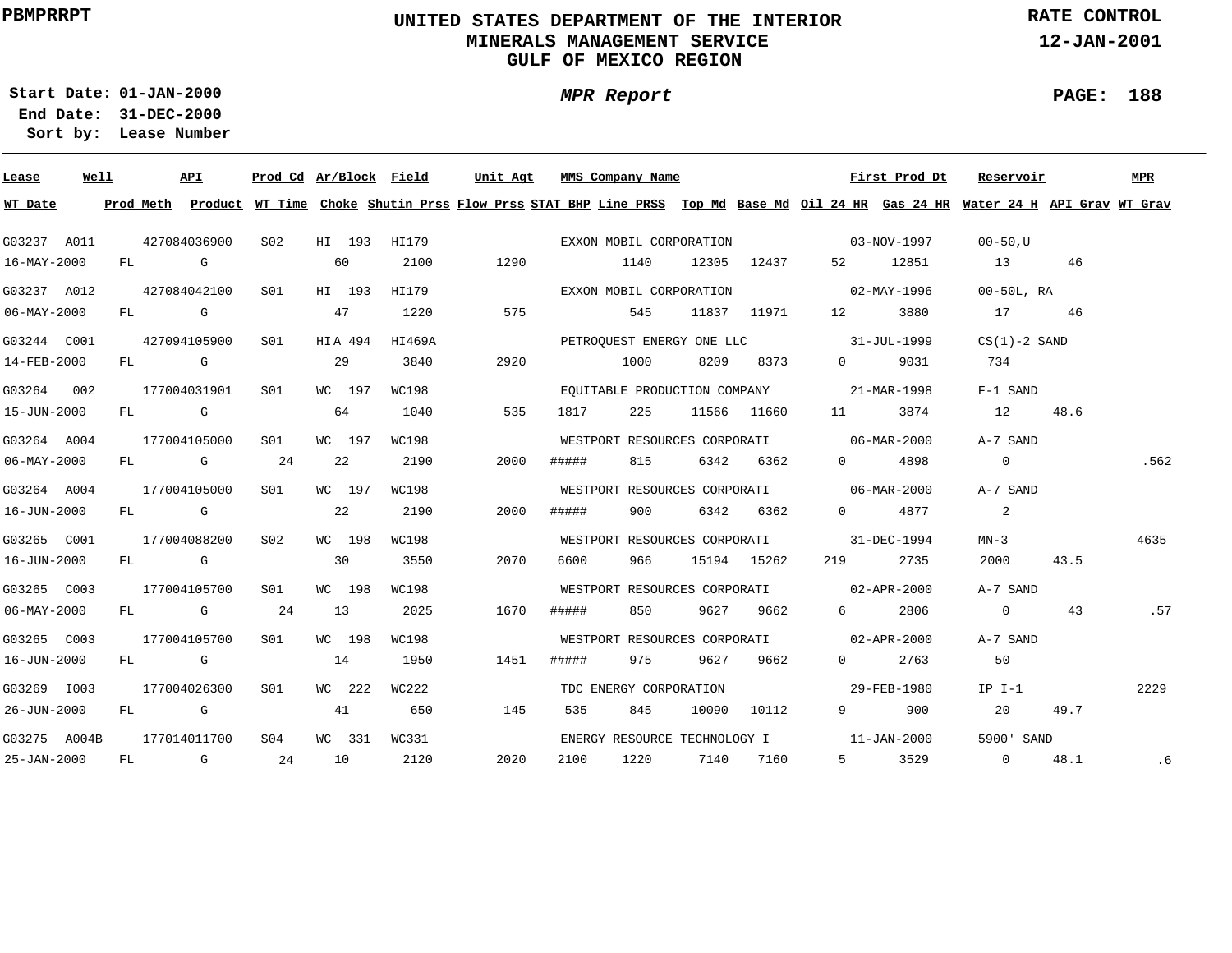## **UNITED STATES DEPARTMENT OF THE INTERIOR MINERALS MANAGEMENT SERVICEGULF OF MEXICO REGION**

**MPR Report**

**RATE CONTROL**

**12-JAN-2001**

**PAGE: 189**

÷

**01-JAN-2000Start Date:**

| Lease             | Well |    |              | <b>API</b> | Prod Cd Ar/Block Field |         |     |                | Unit Agt                                                                                                                      |       | MMS Company Name             |       |             |             | First Prod Dt     | Reservoir          |             | <b>MPR</b>     |
|-------------------|------|----|--------------|------------|------------------------|---------|-----|----------------|-------------------------------------------------------------------------------------------------------------------------------|-------|------------------------------|-------|-------------|-------------|-------------------|--------------------|-------------|----------------|
| WT Date           |      |    | Prod Meth    |            |                        |         |     |                | Product WT Time Choke Shutin Prss Flow Prss STAT BHP Line PRSS Top Md Base Md Oil 24 HR Gas 24 HR Water 24 H API Grav WT Grav |       |                              |       |             |             |                   |                    |             |                |
| G03275 A004B      |      |    | 177014011700 |            | S04                    | WC 331  |     | WC331          |                                                                                                                               |       | ENERGY RESOURCE TECHNOLOGY I |       |             |             | 11-JAN-2000       | 5900' SAND         |             |                |
| 14-FEB-2000       |      | FL |              | G          | 24                     | 10      |     | 2075           | 1935                                                                                                                          | 2100  | 1083                         | 7140  | 7160        | 2           | 4668              | $\overline{0}$     | 39.2        | .6             |
| G03275 A004B      |      |    | 177014011700 |            | SO4                    | WC 331  |     | WC331          |                                                                                                                               |       | ENERGY RESOURCE TECHNOLOGY I |       |             |             | 11-JAN-2000       | 5900' SAND         |             |                |
| 25-JUN-2000       |      | FL |              | G          |                        | 15      |     | 2075           | 1740                                                                                                                          | 2100  | 1145                         | 7140  | 7160        | 4           | 6342              | $\overline{0}$     | 49.1        |                |
| G03283 B003       |      |    | 177024112700 |            | S <sub>02</sub>        | WC 560  |     | WC576          |                                                                                                                               |       | NEWFIELD EXPLORATION COMPANY |       |             |             | 24-OCT-1999       | 6650 SAND          |             |                |
| 26-JAN-2000       |      | FL |              | G          | 24                     | 16      |     | 2425           | 2175                                                                                                                          | 2710  | 1185                         | 7200  | 7212        | $\Omega$    | 4289              | $\overline{1}$     |             | .559           |
| G03289 JC001      |      |    | 177034047100 |            | S <sub>02</sub>        | EC      | -57 | EC071          |                                                                                                                               |       | TRANSWORLD EXPLORATION AND P |       |             |             | 06-NOV-2000       | F SAND             |             |                |
| 13-NOV-2000       |      | FL |              | G          | 18                     | 20      |     | 3275           | 660                                                                                                                           |       | 912                          | 10708 | 10732       | 31          | 1891              | 21                 | 49.5        | .592           |
| G03289 JC003      |      |    | 177034047503 |            | S01                    | EC.     | 57  | EC071          |                                                                                                                               |       | TRANSWORLD EXPLORATION AND P |       |             |             | 08-MAY-2000       | G SAND             |             |                |
| 16-MAY-2000       |      | FL |              | G          | 24                     | 44      |     | 1150           | 500                                                                                                                           |       | 350                          |       | 11460 11480 | $7$ and $7$ | 4054              | 13                 | 50.6        | .592           |
| G03289 JC003      |      |    | 177034047503 |            | S01                    | EC 57   |     | EC071          |                                                                                                                               |       | TRANSWORLD EXPLORATION AND P |       |             |             | 08-MAY-2000       | G SAND             |             |                |
| 05-JUN-2000       |      | FL |              | G          |                        | 44      |     | 1150           | 390                                                                                                                           |       | 897                          |       | 11460 11480 | 9           | 4013              | 12                 | 48.5        |                |
| G03316 A004       |      |    | 427114066600 |            | S01                    | HIA 384 |     | HI384A         | 754393023                                                                                                                     |       | KERR-MCGEE OIL & GAS CORPORA |       |             |             | 31-MAR-1991       | PL1-2 FBC          |             | 750            |
| $03 - JAN - 2000$ |      | GL |              | G          | 24                     | 64      |     | $\overline{0}$ | 125                                                                                                                           |       | $\overline{0}$               | 6143  | 6305        | $\Omega$    | 525               | $\overline{0}$     | $\mathbf 0$ | $\overline{0}$ |
| G03316 B006       |      |    | 427114072400 |            | S01                    | HIA 384 |     | HI384A         | 754393023                                                                                                                     |       | KERR-MCGEE OIL & GAS CORPORA |       |             |             | $01 - APR - 1995$ | $PL$ 1-5B $FBD-2$  |             | 374            |
| 09-JUN-2000       |      | GL |              | $\circ$    | 6                      | 64      |     | $\mathbf{0}$   | 80                                                                                                                            | 99999 | $\mathbf{0}$                 | 6330  | 6460        | 63          | 652               | 186                | 34.8        | $\mathbf 0$    |
| G03316 B009Z      |      |    | 427114073000 |            | S <sub>02</sub>        | HIA 384 |     | HI384A         | 754393023                                                                                                                     |       | KERR-MCGEE OIL & GAS CORPORA |       |             |             | 11-MAY-1998       | $PL$ 1-5A FB $E-1$ |             |                |
| 03-JUN-2000       |      | GL |              | $\circ$    | 17                     | 64      |     | $\mathbf 0$    | 80                                                                                                                            |       | $\mathbf{0}$                 | 8930  | 9045        | 53          | 613               | 11                 | 35.9        | $\mathsf{O}$   |
| G03316 B011       |      |    | 427114074000 |            | D01                    | HIA 384 |     | HI384A         | 754393023                                                                                                                     |       | KERR-MCGEE OIL & GAS CORPORA |       |             |             | 12-DEC-1995       | $PL 1-5B$          |             |                |
| 07-JUN-2000       |      | GL |              | $\circ$    | <b>10</b>              | 64      |     | $\mathbf{0}$   | 100                                                                                                                           |       | $\mathbf{0}$                 | 5575  | 5610        | 102         | 245               | 1879               | 36.3        | $\mathbf{0}$   |
| G03316 B014C      |      |    | 427114074600 |            | S <sub>03</sub>        | HIA 384 |     | HI384A         | 754393023                                                                                                                     |       | KERR-MCGEE OIL & GAS CORPORA |       |             |             | 16-AUG-2000       | $PL1-2$            |             |                |
| 09-SEP-2000       |      | FL |              | G          | 10                     |         | 8   | 1250           | 1200                                                                                                                          |       |                              | 4686  | 4703        | $\Omega$    | 1656              | $\overline{0}$     |             | .62            |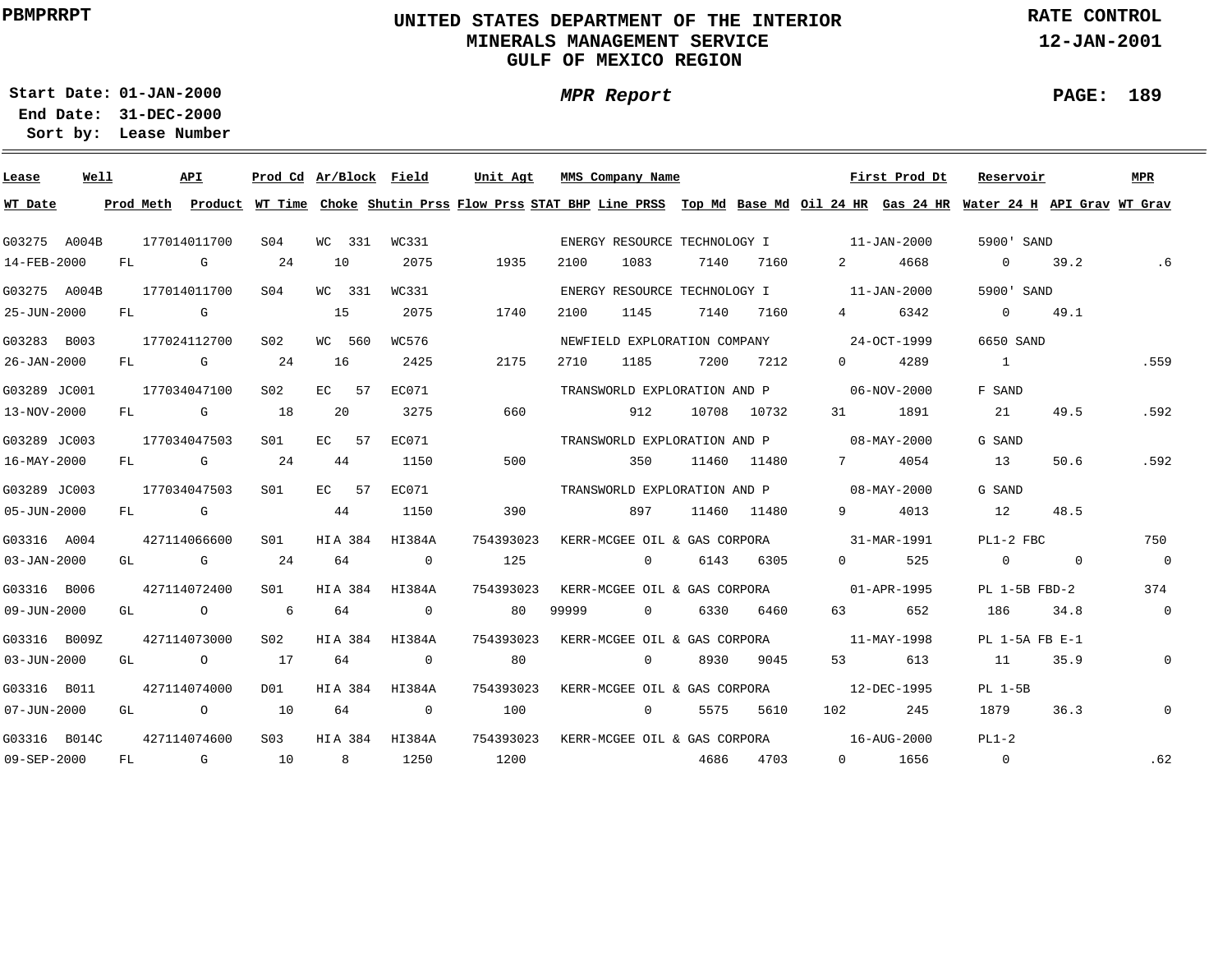## **UNITED STATES DEPARTMENT OF THE INTERIOR MINERALS MANAGEMENT SERVICEGULF OF MEXICO REGION**

**MPR Report**

**RATE CONTROL**

**12-JAN-2001**

**PAGE: 190**

÷

**01-JAN-2000Start Date:31-DEC-2000 End Date:** 

| Lease             | Well |    | API                                   | Prod Cd Ar/Block Field |        |                | Unit Agt  |      | MMS Company Name      |                |       |             |                                          | First Prod Dt                                                                                                                           | Reservoir      |      | <b>MPR</b>   |
|-------------------|------|----|---------------------------------------|------------------------|--------|----------------|-----------|------|-----------------------|----------------|-------|-------------|------------------------------------------|-----------------------------------------------------------------------------------------------------------------------------------------|----------------|------|--------------|
| WT Date           |      |    |                                       |                        |        |                |           |      |                       |                |       |             |                                          | Prod Meth Product WT Time Choke Shutin Prss Flow Prss STAT BHP Line PRSS Top Md Base Md Oil 24 HR Gas 24 HR Water 24 H API Grav WT Grav |                |      |              |
| G03316 B015Z      |      |    | 427114074900                          | S02                    |        | HIA 384 HI384A | 754393023 |      |                       |                |       |             |                                          | KERR-MCGEE OIL & GAS CORPORA 13-MAY-1998                                                                                                | PL 1-5A FB D-3 |      |              |
| $01 - JUN - 2000$ |      | GL | G                                     | 8 <sup>1</sup>         | 64     | $\overline{0}$ | 100       |      | 88                    |                | 5221  | 5260 720    |                                          | 1182                                                                                                                                    | $\overline{0}$ | 44   | $\mathsf{O}$ |
| G03316 B017       |      |    | 427114075401                          | S01                    |        | HIA 384 HI384A | 754393023 |      |                       |                |       |             |                                          | KERR-MCGEE OIL & GAS CORPORA 13-AUG-1997                                                                                                | PL 1-5B        |      |              |
| 16-JUN-2000       |      |    | GL O                                  | 13                     | 64     | $\sim$ 0       | 90        |      |                       | $\Omega$       | 7334  | 7444        | 50 — 10                                  | 668                                                                                                                                     | 615            | 39   | $\mathbf 0$  |
| G03316 B019Y      |      |    | 427114076200                          | S02                    |        | HIA 384 HI384A | 754393023 |      |                       |                |       |             | KERR-MCGEE OIL & GAS CORPORA 05-FEB-1997 |                                                                                                                                         | PL 1-5B        |      |              |
| $03 - JUN - 2000$ |      |    | GL O                                  | 12                     | 64     | $\overline{0}$ | 205       | 1740 |                       | $\overline{0}$ |       | 10352 10400 |                                          | 776                                                                                                                                     | 10             | 41.5 | $\Omega$     |
| G03316 B021       |      |    | 427114076800                          | SO1                    |        | HIA 384 HI384A | 754393023 |      |                       |                |       |             | KERR-MCGEE OIL & GAS CORPORA 22-MAR-1997 |                                                                                                                                         | PL 1-6 FB B-1  |      |              |
| 03-JUN-2000       |      |    | GL $\qquad \qquad 0 \qquad \qquad 10$ |                        | 60     | $\overline{0}$ | 200       |      | $\sim$ 0              |                | 9918  | 9974        | 404                                      | 360                                                                                                                                     | 768            | 44   | $\mathbf{0}$ |
| G03323 A002       |      |    | 177034037900                          | SO1                    | EC 220 | EC215          |           |      | BASIN EXPLORATION INC |                |       |             |                                          | 30-APR-1990                                                                                                                             | 11300          |      | 2099         |
| 09-JUN-2000       |      | FL | <b>G</b> G                            |                        | 14     | 980            | 230       |      | 300                   |                | 11614 | 11666       |                                          | 306<br>$\frac{4}{1}$                                                                                                                    | $\overline{0}$ | 40.7 |              |
| G03323 A004A      |      |    | 177034039100                          | S02                    | EC 220 | EC215          |           |      | BASIN EXPLORATION INC |                |       |             | $31 - JUL - 1987$                        |                                                                                                                                         | 11300          |      | $\Omega$     |
| 18-JUN-2000       |      |    | FL G                                  |                        | 11     | 1880           | 1370      |      | 300                   |                | 12218 | 12234       |                                          | 4 291                                                                                                                                   | 271            | 41.2 |              |
| G03323 A012       |      |    | 177034087400                          | S01                    | EC 220 | EC215          |           |      | BASIN EXPLORATION INC |                |       |             | $12 - JUN - 2000$                        |                                                                                                                                         | 12300' SAND    |      |              |
| 19-JUN-2000       |      |    | FL G                                  |                        | 22     | 6900           | 5400      |      | 1010                  |                |       | 12334 12378 |                                          | 275 1906                                                                                                                                | $\sim$ 1       | 39.7 |              |
| G03323 A012       |      |    | 177034087400                          | SO1                    | EC 220 | EC215          |           |      | BASIN EXPLORATION INC |                |       |             |                                          | 12-JUN-2000                                                                                                                             | 12300' SAND    |      |              |
| $09 - JUL - 2000$ |      |    | FL G                                  | 24                     | 22     | 6950           | 4950      |      | 990                   |                |       | 12334 12378 |                                          | 275 19610                                                                                                                               | 2              | 39.7 | .588         |
| G03336 D004       |      |    | 177154022902                          | S03                    | ST 35  | ST036          |           |      | CHEVRON USA INC       |                |       |             |                                          | 22-JUN-2000                                                                                                                             | D10 SD FB D4ST |      |              |
| 14-JUL-2000       |      |    | FL O                                  | 4                      | 30     | 3750           | 1801      |      | 13272 13360           |                |       |             | 996 — 10                                 | 5502                                                                                                                                    | 1494           | 33.5 | .65          |
| G03336 D011       |      |    | 177154031601                          | S01 <b>S</b>           | ST 35  | ST036          |           |      | CHEVRON USA INC       |                |       |             |                                          | 06-MAR-2000                                                                                                                             | D11B FB D11ST  |      |              |
| 19-MAR-2000       |      | FL | $\overline{O}$                        | $6\overline{6}$        | 21     | 2875           | 515       |      | 14848 14860           |                |       |             |                                          | 256 1032                                                                                                                                | 16             | 29.1 | .65          |
| G03336 D011       |      |    | 177154031601                          | S <sub>02</sub>        | ST 35  | ST036          |           |      | CHEVRON USA INC       |                |       |             |                                          | $01 - JUL - 2000$                                                                                                                       | D11A FBD11ST   |      |              |
| 15-JUL-2000       |      |    | FL 0 4 20                             |                        |        | 2000           | 1376      |      | 14534                 |                |       | 14588       |                                          | 123 2922                                                                                                                                | 3 32.6         |      | .65          |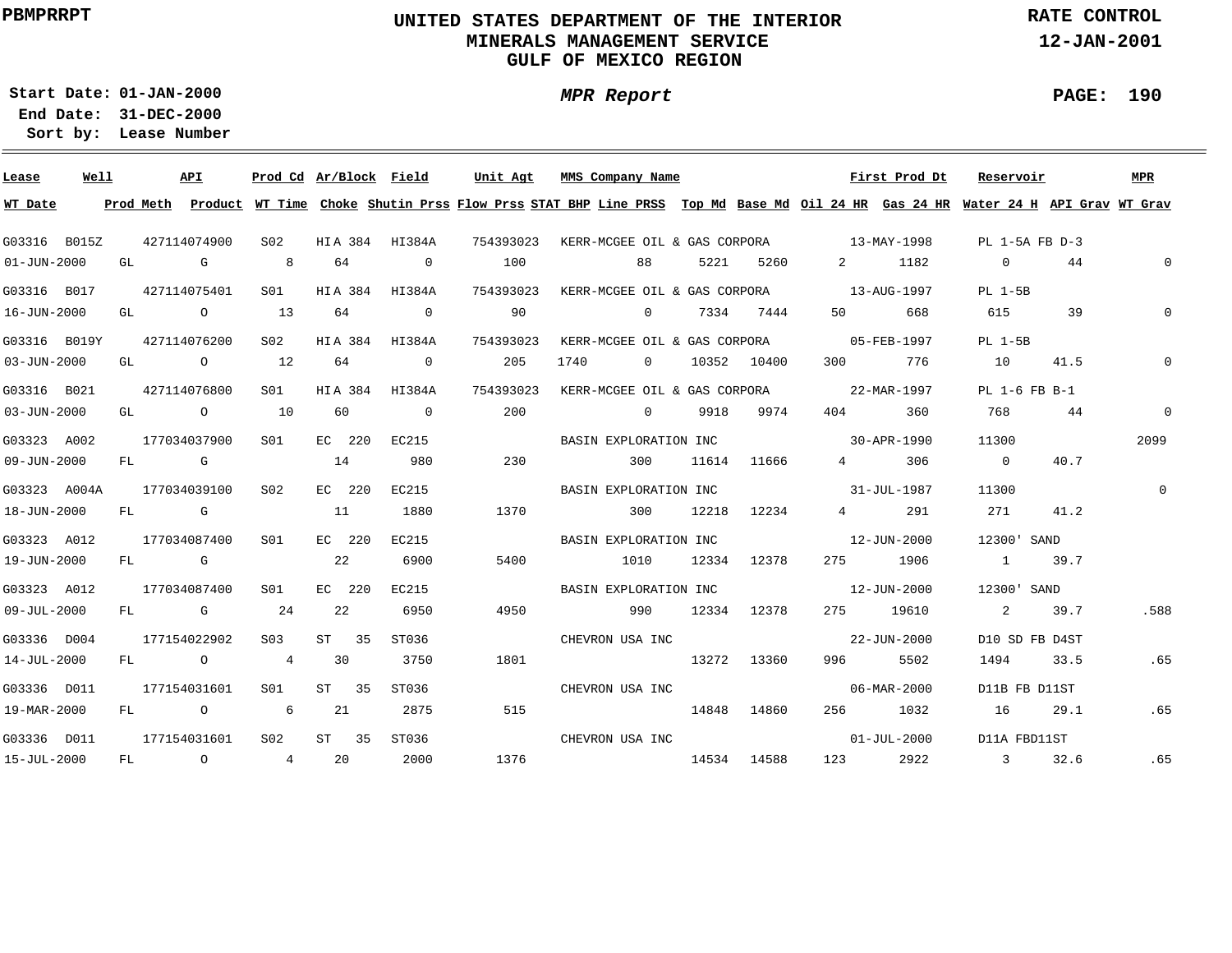## **UNITED STATES DEPARTMENT OF THE INTERIOR MINERALS MANAGEMENT SERVICEGULF OF MEXICO REGION**

**MPR Report**

**RATE CONTROL**

**12-JAN-2001**

**01-JAN-2000Start Date:31-DEC-2000 End Date:** 

**Lease Number Sort by:**

| Lease             | Well |  | API          |                 |        |         | Prod Cd Ar/Block Field | Unit Agt  | MMS Company Name                                                                                                                        |                |       |             |                          | First Prod Dt | Reservoir               |      | MPR  |
|-------------------|------|--|--------------|-----------------|--------|---------|------------------------|-----------|-----------------------------------------------------------------------------------------------------------------------------------------|----------------|-------|-------------|--------------------------|---------------|-------------------------|------|------|
| WT Date           |      |  |              |                 |        |         |                        |           | Prod Meth Product WT Time Choke Shutin Prss Flow Prss STAT BHP Line PRSS Top Md Base Md Oil 24 HR Gas 24 HR Water 24 H API Grav WT Grav |                |       |             |                          |               |                         |      |      |
| G03339 A007       |      |  | 177244030800 | S01             |        |         | MP 304 MP310           | 891020244 | GOM SHELF LLC                                                                                                                           |                |       |             |                          | 28-FEB-1985   | N6 RA                   |      | 326  |
| 09-JAN-2000       |      |  | GL O         | 22.5            | 999    |         | 760                    | 150       | 636                                                                                                                                     | $\overline{0}$ | 9567  | 9680        |                          | 131 65        | 605                     | 26.5 | .62  |
| G03377 C001       |      |  | 427114058700 | SO1             |        | HIA 281 | HI270A                 |           | SAMEDAN OIL CORPORATION                                                                                                                 |                |       |             | $24 - JUL - 1995$        |               | $PA-8$                  |      |      |
| 30-JUN-2000       |      |  | $FL$ G 24    |                 | 12     |         | 2740                   | 2340      | 4522<br>950                                                                                                                             |                | 10518 | 10538       |                          | 7 1532        | 662                     | 49.1 |      |
| G03386 A008D      |      |  | 177024110200 | D02             |        | WC 601  | EC334                  |           | MATRIX OIL & GAS INC                                                                                                                    |                |       |             |                          | 12-FEB-1996   | DS/DT                   |      |      |
| 03-FEB-2000       |      |  | FL G 21      |                 | 99     |         | 1370                   | 285       | 1198                                                                                                                                    | 760 —          | 5238  | 5254        |                          | 0 1099        | 452                     |      | .56  |
| G03386 A008       |      |  | 177024110200 | DO1             | WC 601 |         | EC334                  |           | MATRIX OIL & GAS INC                                                                                                                    |                |       |             |                          | 09-FEB-1996   | DS/DT                   |      |      |
| 07-FEB-2000       |      |  | FL G 16      |                 | 64     |         | 1370                   | 315       | 1395<br>880                                                                                                                             |                |       | 5723 5736   | $\Omega$ and $\Omega$    | 490           | 394                     |      | .56  |
| G03393 C002       |      |  | 177054107401 | S01 <b>S</b>    | VR 102 |         | <b>VR102</b>           |           | EL PASO PRODUCTION GOM INC 22-APR-1998                                                                                                  |                |       |             |                          |               | MA-1                    |      |      |
| 09-JUN-2000       |      |  | FL G         |                 | 64     |         | 850                    | 535       | 4262                                                                                                                                    | 500            |       | 9028 9100   | $9 \qquad \qquad$        | 3107          | $\overline{\mathbf{c}}$ | 49.5 |      |
| G03394 A005       |      |  | 177054050700 | S <sub>03</sub> | VR 146 |         | VR147                  |           | NEWFIELD EXPLORATION COMPANY 16-SEP-1999                                                                                                |                |       |             |                          |               | P3.7 GAS CAP            |      |      |
| 11-FEB-2000       |      |  | $FL$ G 24    |                 | 19     |         | 3250                   | 970       |                                                                                                                                         |                |       | 10490 10512 | 197 944                  |               | 356                     | 44.6 | .656 |
| G03394 A012       |      |  | 177054093000 | S03 - 1         | VR 146 |         | VR147                  |           | NEWFIELD EXPLORATION COMPANY 01-OCT-2000                                                                                                |                |       |             |                          |               | P3.9 SAND               |      |      |
| 23-NOV-2000       |      |  | FL 0 24      |                 | 48     |         | 1020                   | 200       | 11276 11300                                                                                                                             |                |       |             |                          | 112 65        | 588 3                   | 42.4 | .64  |
| G03401 CA002      |      |  | 177094050700 | S01 <b>S</b>    | SM     | 8       | SM009                  |           | CHEVRON USA INC                                                                                                                         |                |       |             | $27 - \text{MAR} - 2000$ |               | 12200 0                 |      |      |
| 01-APR-2000       |      |  | FL G 24      |                 | 64     |         |                        | 450       | 12164 12270                                                                                                                             |                |       |             |                          | 98 1039       | 1358                    |      |      |
| G03401 CA002      |      |  | 177094050700 | SO1             | SM     | 8       | SM009                  |           | CHEVRON USA INC                                                                                                                         |                |       |             |                          | 27-MAR-2000   | 12200 O                 |      |      |
| $01 - APR - 2000$ |      |  | FL G         | $5^{\circ}$     | 64     |         | 1150                   | 450       | 110                                                                                                                                     |                |       | 12164 12270 |                          | 98 1039       | 1358                    | 31.5 | .6   |
| G03401 CA002      |      |  | 177094050700 | S02             | SM     | 8       | SM009                  |           | CHEVRON USA INC                                                                                                                         |                |       |             |                          | 21-AUG-2000   | 10600' P                |      |      |
| $02 - SEP - 2000$ |      |  | FL G 24      |                 | 10     |         | 3800                   | 3740      | 1100                                                                                                                                    |                |       | 10746 10755 |                          | 96 3988       | $\overline{0}$          | 51.6 | .6   |
| G03401 CA004      |      |  | 177094065400 | S <sub>03</sub> | SM     | 8       | SM009                  |           | CHEVRON USA INC                                                                                                                         |                |       |             |                          | 18-JAN-2000   | 9600' FB-P              |      |      |
| 07-FEB-2000       |      |  | $FL$ G 24    |                 | 12     |         |                        | 2500      |                                                                                                                                         |                | 9840  | 9860        |                          | 82 4527       | $\overline{0}$          |      |      |

**PAGE: 191**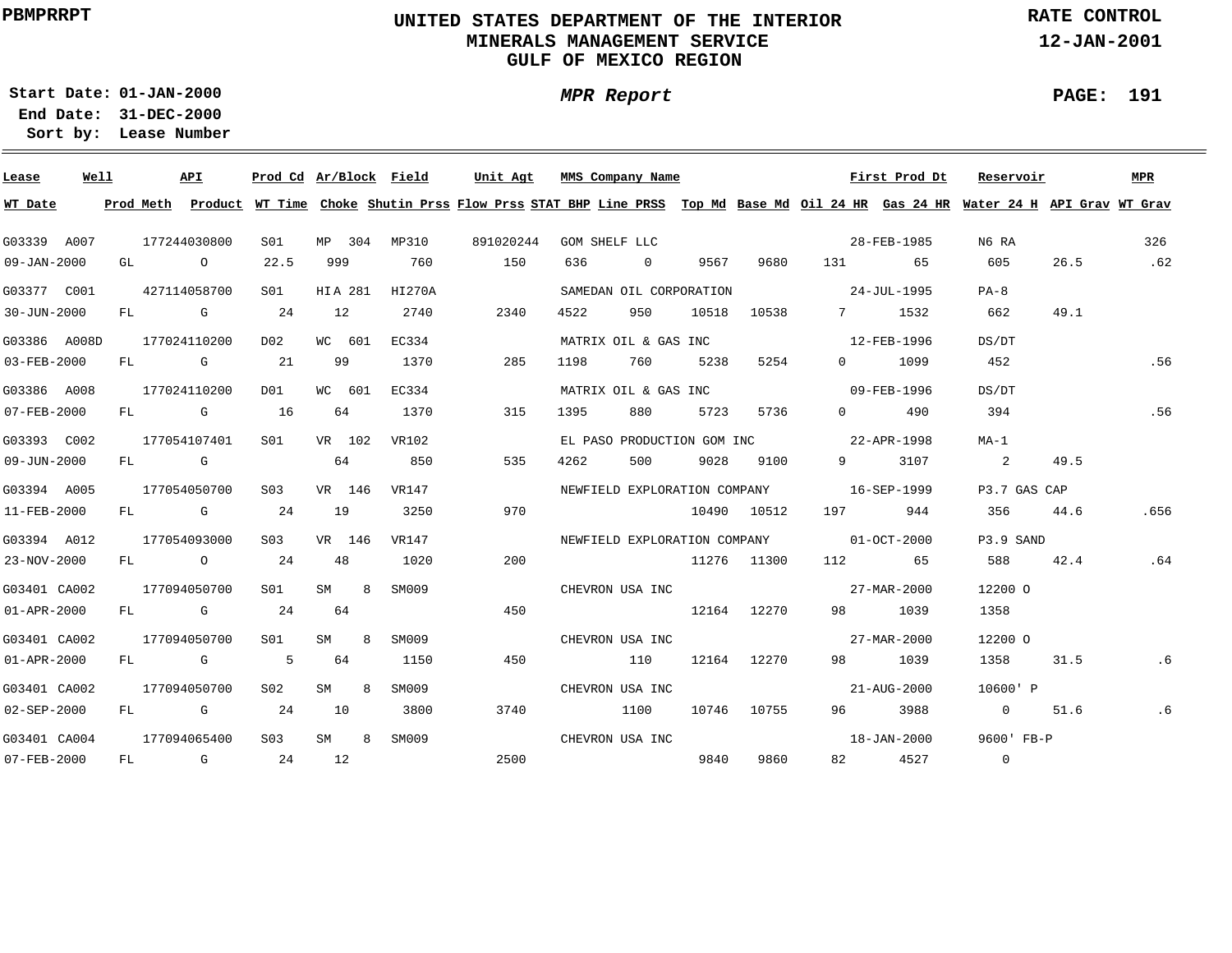## **UNITED STATES DEPARTMENT OF THE INTERIOR MINERALS MANAGEMENT SERVICEGULF OF MEXICO REGION**

**RATE CONTROL**

**12-JAN-2001**

**PAGE: 192**

÷

**01-JAN-2000Start Date:31-DEC-2000 End Date:** 

**Lease Number Sort by:**

| Lease                     | Well |  | API          | Prod Cd Ar/Block Field |     |        |              | Unit Agt                     | MMS Company Name |                       |           |                                                    | First Prod Dt         | Reservoir                                                                                                                               |              | MPR      |
|---------------------------|------|--|--------------|------------------------|-----|--------|--------------|------------------------------|------------------|-----------------------|-----------|----------------------------------------------------|-----------------------|-----------------------------------------------------------------------------------------------------------------------------------------|--------------|----------|
| WT Date                   |      |  |              |                        |     |        |              |                              |                  |                       |           |                                                    |                       | Prod Meth Product WT Time Choke Shutin Prss Flow Prss STAT BHP Line PRSS Top Md Base Md Oil 24 HR Gas 24 HR Water 24 H API Grav WT Grav |              |          |
| G03410 B004               |      |  | 177104148400 | S02                    |     |        |              | EI 352 EI330 NCX COMPANY INC |                  |                       |           | $29 - \text{FEB} - 2000$                           |                       | 5400'                                                                                                                                   |              |          |
| 09-MAR-2000               |      |  | FL 0 24      |                        | 13  |        | 3000         | 2493                         |                  |                       |           | 6164 6219 1077                                     | 2796                  | $\overline{0}$                                                                                                                          |              |          |
| G03417 C009J 177254023200 |      |  |              | S08                    |     | MP 72  | MP073        |                              |                  |                       |           | 891020233 MOBIL OIL EXPLORATION & PROD 06-OCT-2000 |                       | LP-2 FBE1                                                                                                                               |              |          |
| $02 - NOV - 2000$         |      |  | $FL$ G 24    |                        | 37  |        | 1870         | 1681                         | 1089             |                       | 4802 4918 |                                                    | 9614                  | 0 $53.3$                                                                                                                                |              |          |
|                           |      |  |              | D06                    |     | MP 72  | MP073        |                              |                  |                       |           | 891020233 MOBIL OIL EXPLORATION & PROD 06-NOV-2000 |                       | BA-2 FB RC                                                                                                                              |              |          |
| 17-NOV-2000               |      |  | FL G 12      |                        |     | 24     | 2350         | 1895                         |                  | 1125 7522 7558        |           | 89 — 1                                             | 5019                  | $\Omega$                                                                                                                                | 59           | . 6      |
| G03464 A001C              |      |  | 427034001200 | D03 MI 665             |     |        | MI665        | 891016938                    |                  | TAYLOR ENERGY COMPANY |           |                                                    | 31-JUL-1984           | 9 SAND                                                                                                                                  |              | $\Omega$ |
| 28-MAY-2000               |      |  | FL G         |                        | 27  |        | 165          | 34                           |                  | 31 4028               | 4060      |                                                    | $0 \qquad \qquad 72$  | $\mathbf{0}$                                                                                                                            |              |          |
| G03464 A005D              |      |  | 427034004100 | S03                    |     | MI 665 | MI665        | 891016938                    |                  | TAYLOR ENERGY COMPANY |           | $09 - \text{MAX} - 2000$                           |                       | 1 SAND                                                                                                                                  |              |          |
| $31 - MAX - 2000$         |      |  | $FL$ G 24    |                        | 128 |        | 200          | 95                           |                  | 34 1506               | 1518      | $\Omega$                                           | 525                   | $\overline{0}$                                                                                                                          |              | . 6      |
| G03464 A003               |      |  | 427034005800 | S02                    |     | MI 665 | MI665        | 891016938                    |                  | TAYLOR ENERGY COMPANY |           | $19 - \text{FEB} - 1997$                           |                       | 3 SAND                                                                                                                                  |              |          |
| 13-MAY-2000               |      |  | FL G         |                        | 108 |        | 170          | 36                           | 30               | 2002                  | 2012      |                                                    | $0 \t 1350$           | 51                                                                                                                                      | $\mathbf{0}$ |          |
| G03464 A004C              |      |  | 427034006600 | SO3                    |     | MI 665 | MI665        | 891016938                    |                  | TAYLOR ENERGY COMPANY |           | $31 - JUL - 1993$                                  |                       | 1 SAND                                                                                                                                  |              | 564      |
| $02 - \text{MAX} - 2000$  |      |  | FL G         |                        | 64  |        | 420          | 30                           | 28               | 1504                  | 1520      |                                                    | $0 \qquad \qquad$ 30  | $\Omega$                                                                                                                                | $\Omega$     |          |
| G03465 A001               |      |  | 427034001300 | S <sub>03</sub>        |     | MI 686 | MI686        |                              | GOM SHELF LLC    |                       |           |                                                    | 10-MAY-2000           | MARG A1                                                                                                                                 |              |          |
| 11-MAY-2000               |      |  | $FL$ G 24    |                        | 16  |        | 3100         | 2800                         | 950              | 8123                  | 8148      | $\frac{4}{1}$                                      | 3000                  | 8                                                                                                                                       | 52.8         | . 6      |
| G03465 A010               |      |  | 427034009300 | S01 <b>S</b>           |     | MI 686 | MI686        |                              | GOM SHELF LLC    |                       |           |                                                    | 16-DEC-1999           | MARGA2UPSTRAY                                                                                                                           |              |          |
| $04 - JUL - 2000$         |      |  | FL G 24      |                        | 64  |        | 500          | 175                          | 929              | 8686                  | 8731      |                                                    | $0$ 100               | $\overline{0}$                                                                                                                          | 52.8         | .6       |
| G03467 A002A              |      |  | 427034006300 | S <sub>03</sub>        |     |        | MIA 7 MI007A |                              |                  | TAYLOR ENERGY COMPANY |           | 31-MAR-1989                                        |                       | 002SD RA                                                                                                                                |              | 89       |
| 30-JUN-2000 FL G 6        |      |  |              |                        |     |        | 1720         | 1490                         | 878              | 4780                  | 4791      |                                                    | $0 \qquad \qquad 252$ | $\overline{0}$                                                                                                                          |              |          |
| G03467 A005C 427034006800 |      |  |              | SO4                    |     |        | MIA 7 MI007A |                              |                  |                       |           |                                                    |                       | N2 RA                                                                                                                                   |              |          |
| 30-JUN-2000               |      |  |              | $FL$ G 4               |     |        | 1680         |                              |                  | 1620 878 4410         | 4412      | $\overline{0}$                                     | 180                   | $\Omega$                                                                                                                                |              |          |

# **MPR Report**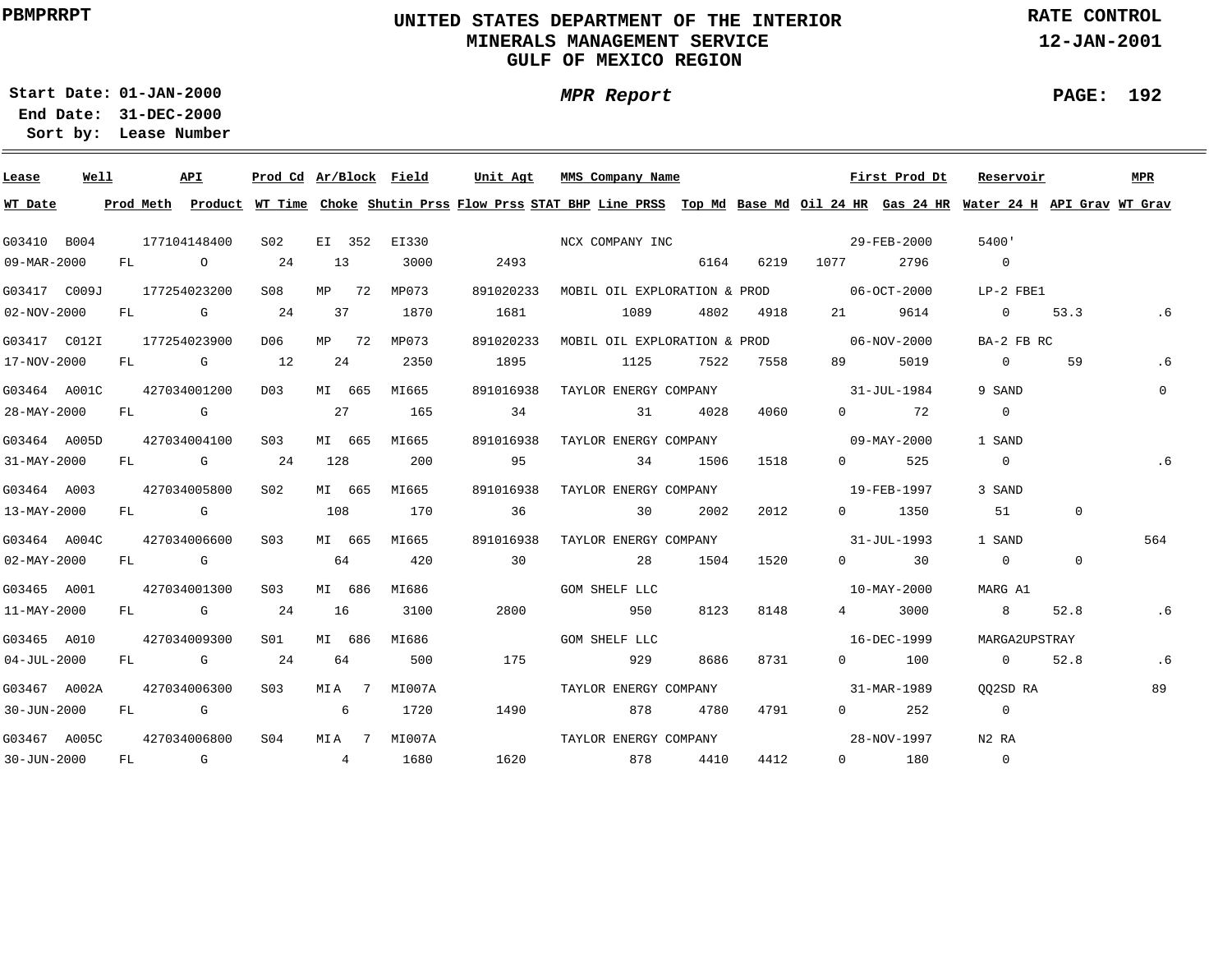## **UNITED STATES DEPARTMENT OF THE INTERIOR MINERALS MANAGEMENT SERVICEGULF OF MEXICO REGION**

**RATE CONTROL**

**12-JAN-2001**

**01-JAN-2000Start Date:**

**MPR Report**

#### **PAGE: 193**

÷

| Lease             | Well |  | API          |                 | Prod Cd Ar/Block Field |                | Unit Agt                                                                                                                                | MMS Company Name         |      |      |             |                          | First Prod Dt        | Reservoir         |      | <b>MPR</b> |
|-------------------|------|--|--------------|-----------------|------------------------|----------------|-----------------------------------------------------------------------------------------------------------------------------------------|--------------------------|------|------|-------------|--------------------------|----------------------|-------------------|------|------------|
| WT Date           |      |  |              |                 |                        |                | Prod Meth Product WT Time Choke Shutin Prss Flow Prss STAT BHP Line PRSS Top Md Base Md Oil 24 HR Gas 24 HR Water 24 H API Grav WT Grav |                          |      |      |             |                          |                      |                   |      |            |
| G03481 A008       |      |  | 427094081301 | S01 -           |                        | HIA 517 HI517A |                                                                                                                                         | SAMEDAN OIL CORPORATION  |      |      |             | $17 - \text{AUG} - 2000$ |                      | $BN-1$            |      |            |
| 08-SEP-2000       |      |  | FL G         | 24              | 19                     | 3620           | 3080                                                                                                                                    |                          | 970  | 7144 | 7180        | $2^{\circ}$              | 10490                | $\sim$ 1          | 47.8 | .56        |
| G03481 A009       |      |  | 427094106800 | SO1 SO          | HIA 517                | HI517A         |                                                                                                                                         | SAMEDAN OIL CORPORATION  |      |      |             | 11-SEP-1999              |                      | #6 SAND           |      |            |
| 27-JUN-2000       |      |  | $FL$ G       | 24              | 20                     | 4650           | 4050                                                                                                                                    | #####                    | 976  | 8576 | 8612        | $\mathbf{2}$             | 7245                 | 1296              | 49.1 |            |
| G03481 A010       |      |  | 427094107100 | S <sub>01</sub> | HIA 517                | HI517A         |                                                                                                                                         | SAMEDAN OIL CORPORATION  |      |      |             |                          | 27-SEP-1999          | #3 SAND           |      |            |
| 26-MAY-2000       |      |  | FL G         | 24              | 40                     | 1050           | $\overline{0}$                                                                                                                          |                          | 976  | 9544 | 9596        |                          | 4 7345               | 64                | 49.1 |            |
| G03481 A011       |      |  | 427094107600 | S <sub>02</sub> | HIA 517                | HI517A         |                                                                                                                                         | SAMEDAN OIL CORPORATION  |      |      |             |                          | 05-FEB-2000          | #4 SAND           |      |            |
| 13-FEB-2000       |      |  | FL G         | 24              | 19                     | 4857           | 4420                                                                                                                                    |                          | 1022 | 9094 | 9132        |                          | 5 10367              | 5                 | 47.7 | .56        |
| G03481 A011       |      |  | 427094107600 | S02             | HIA 517                | HI517A         |                                                                                                                                         | SAMEDAN OIL CORPORATION  |      |      |             |                          | 05-FEB-2000          | #4 SAND           |      |            |
| 27-JUN-2000       |      |  | FL G         | 24              | $7\degree$             | 4720           | 2180                                                                                                                                    |                          | 976  | 9094 | 9132        |                          | $0 \qquad \qquad 70$ | $\overline{0}$    |      |            |
| G03481 A011       |      |  | 427094107600 | S03 -           | HIA 517                | HI517A         |                                                                                                                                         | SAMEDAN OIL CORPORATION  |      |      |             | $05 - SEP - 2000$        |                      | 8200'             |      |            |
| $01-0CT-2000$     |      |  | FL G         | 24              | 11                     | 3100           | 2260                                                                                                                                    |                          | 965  | 9000 | 9017        |                          | 1 2968               | $\sim$ 1          | 47.6 | .562       |
| G03481 A012       |      |  | 427094107800 | SO1             | HIA 517                | HI517A         |                                                                                                                                         | SAMEDAN OIL CORPORATION  |      |      |             | $12 - DEC - 1999$        |                      | #4 sand           |      |            |
| $08 - JAN - 2000$ |      |  | FL G         | 24              | 26                     | 4827           | 4520                                                                                                                                    | #####                    | 1018 | 9132 | 9170        | 14                       | 20663                | $5 - 5$           | 47.9 | .562       |
| G03481 A012       |      |  | 427094107800 | S01             | HIA 517                | HI517A         |                                                                                                                                         | SAMEDAN OIL CORPORATION  |      |      |             | $12 - DEC - 1999$        |                      | #4 sand           |      |            |
| 24-JUN-2000       |      |  | FL G         | 24              | 31                     | 3800           | 2800                                                                                                                                    | #####                    | 976  | 9132 | 9170        |                          | 7 11560              | 1498              | 49.1 |            |
| G03481 A014       |      |  | 427094110000 | S01 <b>S</b>    | HIA 517                | HI517A         |                                                                                                                                         | SAMEDAN OIL CORPORATION  |      |      |             |                          | 23-OCT-2000          | $BN-2DT$          |      |            |
| 21-NOV-2000       |      |  | FL G         | 24              | 20                     | 4200           | 3650                                                                                                                                    |                          | 962  |      | 11726 11784 |                          | 87 9799              | $7\overline{ }$   | 47.4 | .56        |
| G03484 A006       |      |  | 427094077300 | S02             | HIA 557                | HI557A         |                                                                                                                                         | AMERADA HESS CORPORATION |      |      |             |                          | 29-JAN-2000          | $PL9-3-2$         |      |            |
| 07-MAR-2000       |      |  | FL 0 24      |                 | $6\overline{6}$        | 2640           | 2500                                                                                                                                    | 1020                     |      | 8312 | 8330        |                          | 101 36               | $\overline{0}$    | 36.8 | .631       |
| G03486 B007       |      |  | 427114051900 | S <sub>02</sub> | HIA 286                | HI280A         |                                                                                                                                         | FORCENERGY INC           |      |      |             |                          | 31-DEC-1982          | B <sub>2</sub> RF |      | 220        |
| 18-JUN-2000       |      |  | $FL$ 0 24    |                 | 48 1100                |                | 160                                                                                                                                     | 65                       |      | 7382 | 7420        |                          | 144 0                | $\overline{0}$    | 39   |            |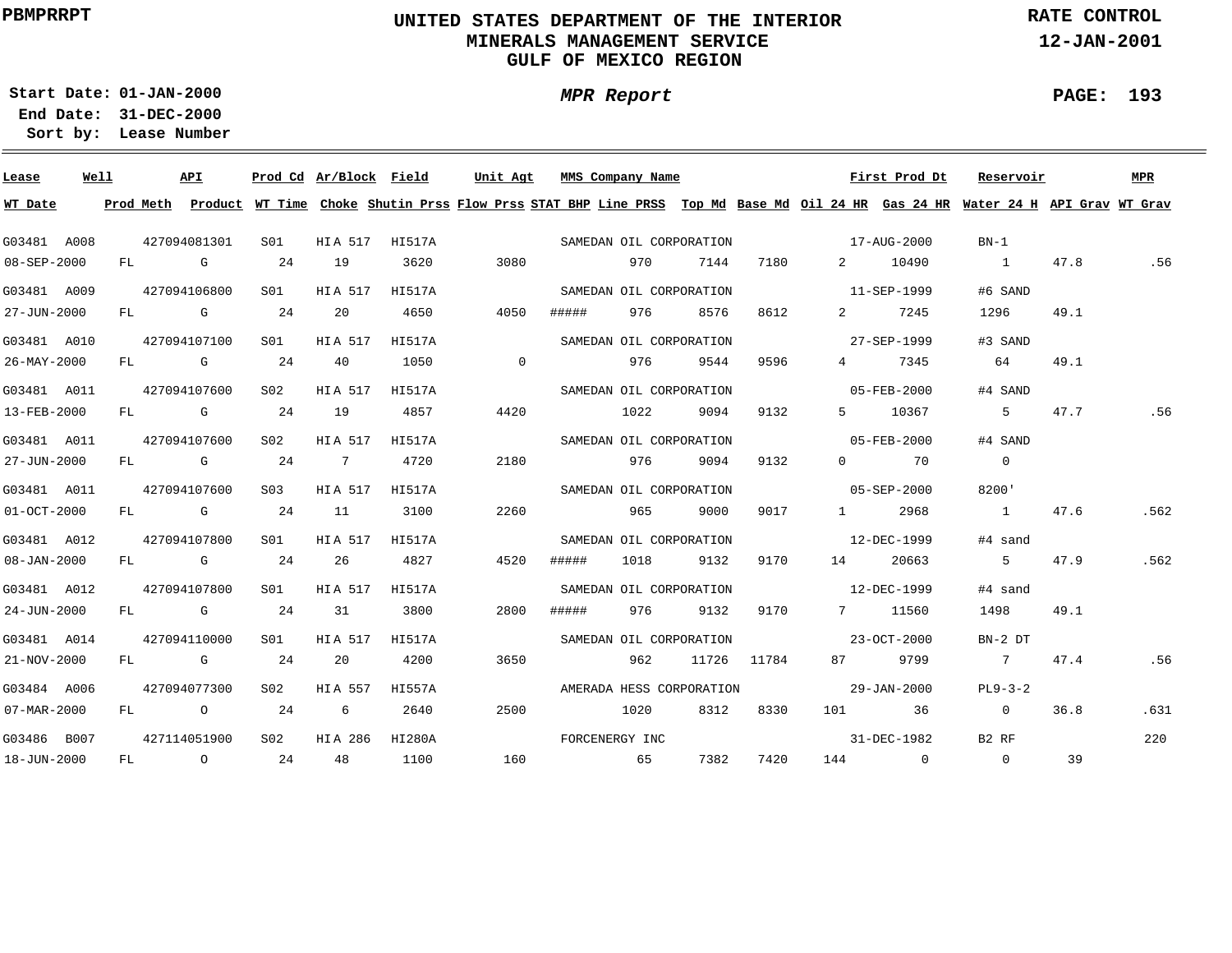## **UNITED STATES DEPARTMENT OF THE INTERIOR MINERALS MANAGEMENT SERVICEGULF OF MEXICO REGION**

**MPR Report**

**RATE CONTROL**

**12-JAN-2001**

**PAGE: 194**

**01-JAN-2000Start Date:**

| Lease             | Well |    | API                                                                                                                                                                                                                            | Prod Cd Ar/Block Field |    |         |       | Unit Agt | MMS Company Name                                                                                                              |      |             |                                                                                                                                                                                                                                 | First Prod Dt | Reservoir                |      | MPR   |
|-------------------|------|----|--------------------------------------------------------------------------------------------------------------------------------------------------------------------------------------------------------------------------------|------------------------|----|---------|-------|----------|-------------------------------------------------------------------------------------------------------------------------------|------|-------------|---------------------------------------------------------------------------------------------------------------------------------------------------------------------------------------------------------------------------------|---------------|--------------------------|------|-------|
| WT Date           |      |    | Prod Meth                                                                                                                                                                                                                      |                        |    |         |       |          | Product WT Time Choke Shutin Prss Flow Prss STAT BHP Line PRSS Top Md Base Md Oil 24 HR Gas 24 HR Water 24 H API Grav WT Grav |      |             |                                                                                                                                                                                                                                 |               |                          |      |       |
| G03496            | 001  |    | 177004095700                                                                                                                                                                                                                   | SO1                    |    | WC 206  | WC205 |          | DEVON SFS OPERATING INC                                                                                                       |      |             |                                                                                                                                                                                                                                 | 31-MAY-1997   | CIB CARST 2              |      |       |
| 17-MAY-2000       |      | FL | in the control of the control of the control of the control of the control of the control of the control of th                                                                                                                 |                        | 70 |         | 2400  | 1260     | 1065                                                                                                                          |      | 11460 11500 | 131 —                                                                                                                                                                                                                           | 25738         | 48                       | 46.5 |       |
| G03529 JB002      |      |    | 177034018900                                                                                                                                                                                                                   | S03                    |    | EC 56   | EC071 |          | TRANSWORLD EXPLORATION AND P 11-JUN-2000                                                                                      |      |             |                                                                                                                                                                                                                                 |               | "F-7" SAND               |      |       |
| $07 - JUN - 2000$ |      |    | $FL$ G                                                                                                                                                                                                                         | - 8                    | 12 |         | 4100  | 3725     | 1050                                                                                                                          |      | 11095 11105 | 92 —                                                                                                                                                                                                                            | 2747          | 20                       | 48   | .65   |
| G03529 JB003      |      |    | 177034062300                                                                                                                                                                                                                   | S03                    |    | EC 56   | EC071 |          | TRANSWORLD EXPLORATION AND P                                                                                                  |      |             | 25-NOV-1999                                                                                                                                                                                                                     |               | F-1 SAND                 |      |       |
| 06-JAN-2000       |      | FL | <b>G</b>                                                                                                                                                                                                                       | 24                     |    | 24      | 5200  | 1600     | 975                                                                                                                           |      | 11362 11388 | 180 — 180 — 180 — 180 — 180 — 180 — 180 — 181 — 181 — 182 — 182 — 182 — 182 — 182 — 182 — 182 — 182 — 182 — 182 — 182 — 182 — 182 — 182 — 182 — 182 — 182 — 182 — 182 — 182 — 182 — 182 — 182 — 182 — 182 — 182 — 182 — 182 — 1 | 6275          | 7                        | 52.1 | .591  |
| G03529 JB003      |      |    | 177034062300                                                                                                                                                                                                                   | S <sub>0.3</sub>       |    | EC 56   | EC071 |          | TRANSWORLD EXPLORATION AND P                                                                                                  |      |             | 25-NOV-1999                                                                                                                                                                                                                     |               | F-1 SAND                 |      |       |
| 06-JAN-2000       |      |    | FL G                                                                                                                                                                                                                           |                        |    | 24      | 5200  | 1600     | 975                                                                                                                           |      | 11362 11388 | 180 — 180 — 180 — 180 — 180 — 180 — 180 — 180 — 181 — 181 — 182 — 182 — 182 — 182 — 182 — 182 — 182 — 182 — 182 — 182 — 182 — 182 — 182 — 182 — 182 — 182 — 182 — 182 — 182 — 182 — 182 — 182 — 182 — 182 — 182 — 182 — 182 — 1 | 6275          | $7\overline{ }$          | 52.1 |       |
| G03529 JB003      |      |    | 177034062300                                                                                                                                                                                                                   | S03                    |    | EC 56   | EC071 |          | TRANSWORLD EXPLORATION AND P 25-NOV-1999                                                                                      |      |             |                                                                                                                                                                                                                                 |               | F-1 SAND                 |      |       |
| 04-JUN-2000       |      |    | FL G                                                                                                                                                                                                                           |                        | 31 |         | 3850  | 1340     | 897 —                                                                                                                         |      | 11362 11388 | 125                                                                                                                                                                                                                             | 6842          | 24                       | 52.1 |       |
| G03577 004        |      |    | 177114072400                                                                                                                                                                                                                   | S02                    |    | SS 69   | SS069 |          | NEWFIELD EXPLORATION COMPANY 21-NOV-1999                                                                                      |      |             |                                                                                                                                                                                                                                 |               | "11850"SAND              |      |       |
| 18-FEB-2000       |      |    | FL G                                                                                                                                                                                                                           | 24                     | 10 |         | 3800  | 3725     | 3806<br>1170                                                                                                                  |      | 12736 12750 | 186 3972                                                                                                                                                                                                                        |               | 12 52.5                  |      | .648  |
| G03577 016        |      |    | 177114123700                                                                                                                                                                                                                   | S02                    |    | $SS$ 69 | SS069 |          | NEWFIELD EXPLORATION COMPANY 46-NOV-1999                                                                                      |      |             |                                                                                                                                                                                                                                 |               | "13200"SAND              |      |       |
| 23-FEB-2000       |      |    | FL G                                                                                                                                                                                                                           | 24                     | 14 |         | 4075  | 3220     | 1180<br>4423                                                                                                                  |      | 12924 12940 | 162 16                                                                                                                                                                                                                          | 2664          | 318                      | 49.2 | .648  |
| G03584 005        |      |    | 177114122800                                                                                                                                                                                                                   | S04                    |    | SS 170  | SS169 |          | NEWFIELD EXPLORATION COMPANY 29-MAR-2000                                                                                      |      |             |                                                                                                                                                                                                                                 |               | "C-8"SAND                |      |       |
| 03-APR-2000       |      |    | FL G                                                                                                                                                                                                                           | 24                     | 11 |         | 2700  | 2660     | 940                                                                                                                           | 8632 | 8637        | $\Omega$                                                                                                                                                                                                                        | 2368          | 12                       | 48.3 | .586  |
| G03593 A001       |      |    | 177154033800                                                                                                                                                                                                                   | S02                    |    | ST 195  | ST196 |          | SAMEDAN OIL CORPORATION                                                                                                       |      |             |                                                                                                                                                                                                                                 | 21-MAY-1999   | "2" SAND                 |      |       |
| 23-JUN-2000       |      | FL | <b>G</b>                                                                                                                                                                                                                       | 24                     | 15 |         | 2117  | 2030     | 1120                                                                                                                          | 7868 | 7884        | $\Omega$                                                                                                                                                                                                                        | 3580          | $\overline{0}$           |      |       |
| G03593 A001D      |      |    | 177154033800                                                                                                                                                                                                                   | D03                    |    | ST 195  | ST196 |          | SAMEDAN OIL CORPORATION                                                                                                       |      |             |                                                                                                                                                                                                                                 | 31-JUL-2000   | #1                       |      |       |
| 31-AUG-2000       |      | FL | and the control of the control of the control of the control of the control of the control of the control of the control of the control of the control of the control of the control of the control of the control of the cont | 24                     |    | 31      | 2950  | 2450     | 1210                                                                                                                          | 7682 | 7710        |                                                                                                                                                                                                                                 | 27 14583      | 6                        | 49.2 | .578  |
| G03593 A002       |      |    | 177154039600                                                                                                                                                                                                                   | S <sub>04</sub>        |    | ST 195  | ST196 |          | SAMEDAN OIL CORPORATION                                                                                                       |      |             |                                                                                                                                                                                                                                 | 28-FEB-1990   | NO 3 FBA                 |      | 10071 |
| 16-JUN-2000       |      | FL | $\mathbb G$                                                                                                                                                                                                                    | 24                     |    | 24      | 849   | 775      | 1120                                                                                                                          | 8631 | 8812        | $\Omega$                                                                                                                                                                                                                        | 3068          | $\overline{\phantom{a}}$ |      |       |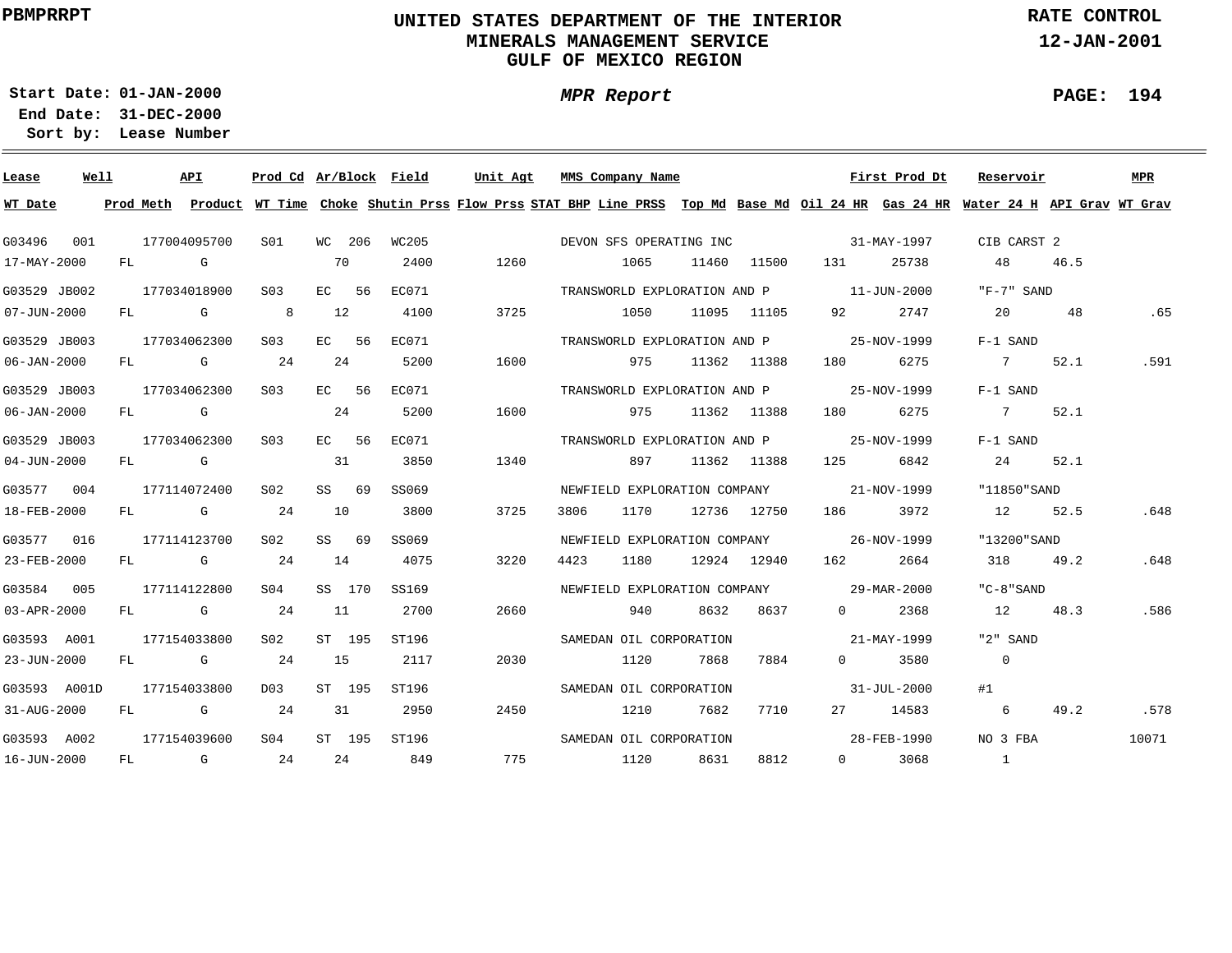## **UNITED STATES DEPARTMENT OF THE INTERIOR MINERALS MANAGEMENT SERVICEGULF OF MEXICO REGION**

**MPR Report**

**RATE CONTROL**

**12-JAN-2001**

 $\overline{\phantom{0}}$ 

**01-JAN-2000Start Date:31-DEC-2000 End Date:** 

**Lease Number Sort by:**

| Lease             | Well |    | API          |                  |     |        | Prod Cd Ar/Block Field | Unit Agt                                                                                                                                | MMS Company Name   |      |                         |       |                                | First Prod Dt | Reservoir      |      | <b>MPR</b> |
|-------------------|------|----|--------------|------------------|-----|--------|------------------------|-----------------------------------------------------------------------------------------------------------------------------------------|--------------------|------|-------------------------|-------|--------------------------------|---------------|----------------|------|------------|
| WT Date           |      |    |              |                  |     |        |                        | Prod Meth Product WT Time Choke Shutin Prss Flow Prss STAT BHP Line PRSS Top Md Base Md Oil 24 HR Gas 24 HR Water 24 H API Grav WT Grav |                    |      |                         |       |                                |               |                |      |            |
| G03593 A003       |      |    | 177154039800 | S <sub>03</sub>  |     | ST 195 | ST196                  |                                                                                                                                         |                    |      | SAMEDAN OIL CORPORATION |       | 29-APR-1996                    |               | #3             |      |            |
| 17-JUN-2000       |      |    | FL G         | 24               | 25  |        | 1160                   | 900                                                                                                                                     | 2702               | 1120 | 8606                    | 8800  | $\Omega$                       | 3429          |                |      |            |
| G03593 B001       |      |    | 177154091400 | S <sub>03</sub>  |     | ST 195 | ST196                  |                                                                                                                                         |                    |      | SAMEDAN OIL CORPORATION |       | $07 - \text{MAR} - 2000$       |               | 7000 FB1       |      |            |
| 18-MAR-2000       |      |    | FL G         | 24               | 18  |        | 2750                   | 2710                                                                                                                                    | 2426               | 1225 | 7608                    | 7620  | $2 \left( \frac{1}{2} \right)$ | 5882          | $\overline{0}$ | 39.7 | .579       |
| G03593 B001       |      |    | 177154091400 | S <sub>0.3</sub> |     | ST 195 | ST196                  |                                                                                                                                         |                    |      | SAMEDAN OIL CORPORATION |       | $07 - \text{MAR} - 2000$       |               | 7000 FB1       |      |            |
| 25-JUN-2000       |      |    |              | FL G 24          | 18  |        | 2410                   | 1940                                                                                                                                    | 2426               | 1225 | 7608                    | 7620  |                                | $0 \t 4145$   | $\sim$ 1       |      |            |
| G03593 A006       |      |    | 177154093102 | S01              |     | ST 195 | ST196                  |                                                                                                                                         |                    |      | SAMEDAN OIL CORPORATION |       |                                | 26-MAY-1999   | 10400'         |      |            |
| 16-JUN-2000       |      |    |              | FL G 24          | 14  |        | 4450                   | 3250                                                                                                                                    |                    | 1120 | 14536                   | 14580 | $\Omega$                       | 1407          | 720            |      |            |
| G03593 A006       |      |    | 177154093102 | S02              |     | ST 195 | ST196                  |                                                                                                                                         |                    |      | SAMEDAN OIL CORPORATION |       |                                | 27-AUG-2000   | 10400          |      |            |
| 21-SEP-2000       |      |    | FL G         | 24               | 18  |        | 4950                   | 4490                                                                                                                                    |                    | 1150 | 14456                   | 14496 |                                | 20 11027      | 10             | 49   | .577       |
| G03593 A007       |      |    | 177154093901 | S <sub>01</sub>  |     | ST 195 | ST196                  |                                                                                                                                         |                    |      | SAMEDAN OIL CORPORATION |       | 31-MAR-1998                    |               | 2300 SAND      |      |            |
| 27-JUN-2000       |      |    |              | FL G 24          | 128 |        | 750                    | 350                                                                                                                                     | 918                |      | 1120 4068               | 4090  |                                | $0$ 942       | $\overline{0}$ |      |            |
| G03594 A002       |      |    | 177164001400 | SO1              |     | ST 301 | ST300                  |                                                                                                                                         |                    |      |                         |       | SHELL OFFSHORE INC 31-MAY-1989 |               | B RA3          |      | 2055       |
| $02 - JAN - 2000$ |      |    |              | FL G 14          | 999 |        | 2991                   | 228                                                                                                                                     |                    |      | $0$ 9054                | 9236  | 26                             | 223           | 112            | 49.1 | .62        |
| G03594 A002       |      |    | 177164001400 | SO1              |     | ST 301 | ST300                  |                                                                                                                                         |                    |      |                         |       | SHELL OFFSHORE INC 31-MAY-1989 |               | B RA3          |      | 2055       |
| 03-JUN-2000       |      |    | FL G         | 16               | 999 |        | 2991                   | 198                                                                                                                                     |                    | 100  | 9054                    | 9236  | 48 — 18                        | 231           | 124            | 49.1 | .62        |
| G03594 B001A      |      |    | 177164003800 | S02              |     | ST 301 | ST301                  |                                                                                                                                         |                    |      | SHELL OFFSHORE INC      |       | 31-AUG-1987                    |               | B RF6          |      | 91         |
| 22-JAN-2000       |      |    |              | FL 0 18          |     | 30     | 2170                   | 360                                                                                                                                     | $\sim$ 0           |      | 8667                    | 8846  |                                | 16 56         | 352            | 39.7 | .62        |
| G03594 B001A      |      |    | 177164003800 | S02              |     | ST 301 | ST301                  |                                                                                                                                         |                    |      | SHELL OFFSHORE INC      |       |                                | 31-AUG-1987   | B RF6          |      | 91         |
| 14-JUN-2000       |      |    | FL O         | 24               |     | 30     | 2170                   | 383                                                                                                                                     |                    |      | 8667                    | 8846  |                                | 27 82         | 360            | 39.7 | .62        |
| G03594 B003A      |      |    | 177164004300 | S02              |     | ST 301 | ST301                  |                                                                                                                                         | SHELL OFFSHORE INC |      |                         |       | $31-9CT-1984$                  |               | $C$ RF $2$     |      | 270        |
| 16-JAN-2000       |      | FL |              | $\circ$ 24       | 26  |        | 1610                   |                                                                                                                                         | 926 0 10372        |      |                         | 10458 |                                | 141 214       | 2040           | 36   | .62        |

**PAGE: 195**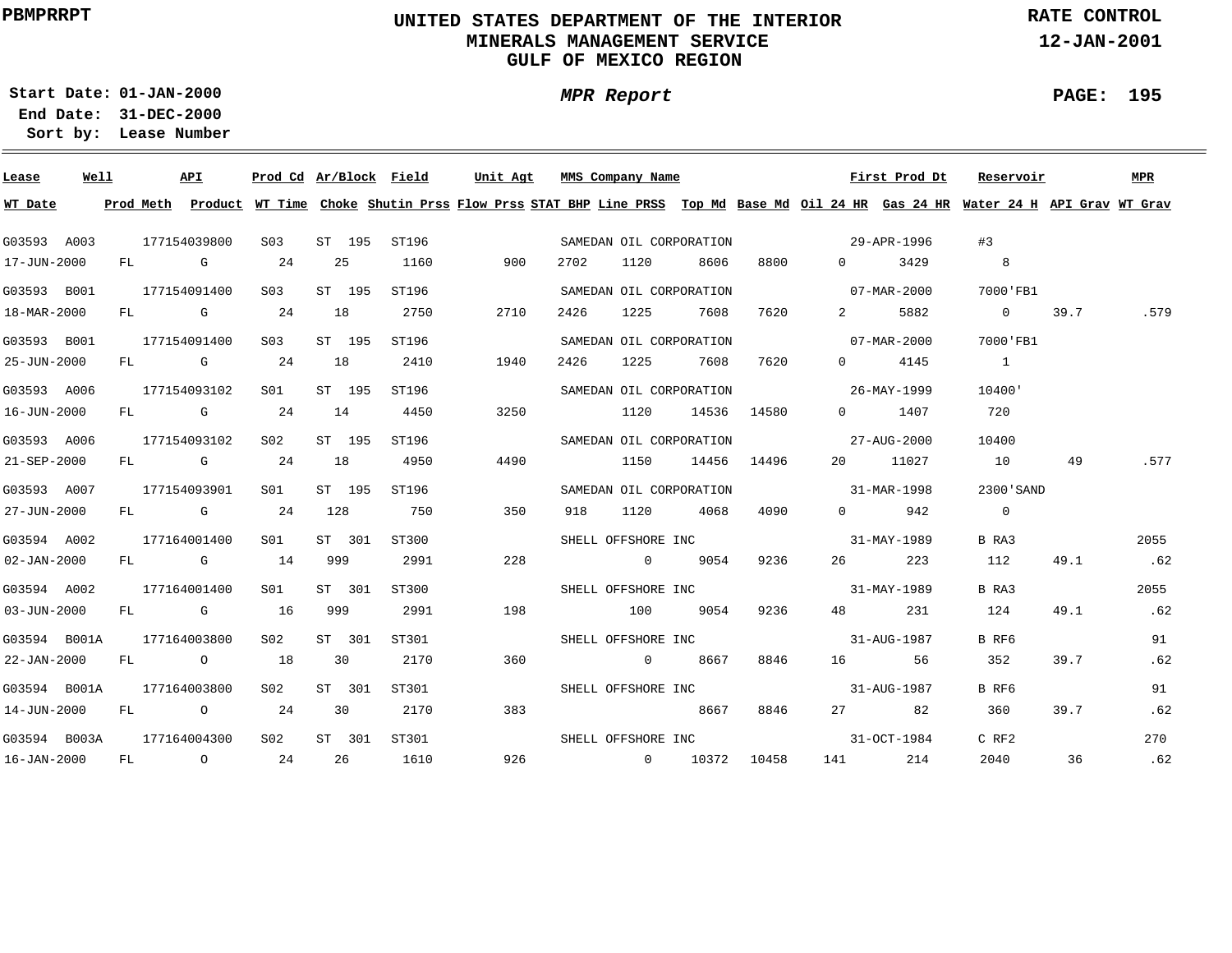## **UNITED STATES DEPARTMENT OF THE INTERIOR MINERALS MANAGEMENT SERVICEGULF OF MEXICO REGION**

**RATE CONTROL**

**12-JAN-2001**

**01-JAN-2000Start Date:31-DEC-2000 End Date:** 

**Lease Number Sort by:**

| Lease             | Well |  | API                              |                               |          |    | Prod Cd Ar/Block Field | Unit Agt                                    |       | MMS Company Name                  |      |      |                                     | First Prod Dt     | Reservoir                                                                                                                               |      | MPR            |
|-------------------|------|--|----------------------------------|-------------------------------|----------|----|------------------------|---------------------------------------------|-------|-----------------------------------|------|------|-------------------------------------|-------------------|-----------------------------------------------------------------------------------------------------------------------------------------|------|----------------|
| WT Date           |      |  |                                  |                               |          |    |                        |                                             |       |                                   |      |      |                                     |                   | Prod Meth Product WT Time Choke Shutin Prss Flow Prss STAT BHP Line PRSS Top Md Base Md Oil 24 HR Gas 24 HR Water 24 H API Grav WT Grav |      |                |
|                   |      |  | G03594 B003A 177164004300        | S02                           |          |    |                        | ST 301 ST301 SHELL OFFSHORE INC 31-OCT-1984 |       |                                   |      |      |                                     |                   | $C$ RF2                                                                                                                                 |      | 270            |
| 06-JUN-2000       |      |  |                                  | FL 0 24 999                   |          |    | 1610                   | 913                                         |       |                                   |      |      | $10372$ $10458$ $149$ 220           |                   | 1976 36                                                                                                                                 |      | .62            |
|                   |      |  |                                  | G03594 B005B 177164004700 S03 | ST 301   |    | ST301                  |                                             |       |                                   |      |      | SHELL OFFSHORE INC 31-MAR-1992      |                   | <b>B</b> RND                                                                                                                            |      | $\overline{0}$ |
|                   |      |  |                                  | $17 - JAN - 2000$ FL G 24 14  |          |    | 2530                   | 510                                         |       |                                   |      |      | 0 9044 9153 45 130                  |                   | 120                                                                                                                                     | 34.1 | .62            |
|                   |      |  | G03594 B005B 177164004700        | S03                           | ST 301   |    | ST301                  |                                             |       |                                   |      |      | SHELL OFFSHORE INC 31-MAR-1992      |                   | B RND                                                                                                                                   |      | $\overline{0}$ |
| 13-JUN-2000       |      |  |                                  | FL G 24 14                    |          |    | 2530                   | 520                                         |       | 100 9044 9153                     |      |      |                                     | 49 180            | 116                                                                                                                                     | 34.1 | .62            |
|                   |      |  |                                  | G03594 B008A 177164006200 S02 |          |    | ST 301 ST301           |                                             |       |                                   |      |      | SHELL OFFSHORE INC 31-JAN-1989      |                   | B RNI                                                                                                                                   |      | 187            |
| 12-JAN-2000       |      |  |                                  |                               |          |    | FL 0 24 999 820        | 400                                         |       | $0$ 9494                          |      | 9608 |                                     | 106 153           | 35                                                                                                                                      | 30.3 | .62            |
| G03594 B008A      |      |  | 177164006200                     | S02                           |          |    | ST 301 ST301           |                                             |       |                                   |      |      | SHELL OFFSHORE INC 31-JAN-1989      |                   | B RNI                                                                                                                                   |      | 187            |
| 02-JUN-2000       |      |  | FL 0 23                          |                               | 999 1999 |    | 820                    | 418                                         |       | 9494 9608                         |      |      |                                     | 94 149            | 31                                                                                                                                      | 30.3 | .62            |
| G03605 A001       |      |  | 608174020101                     | DO1                           |          |    | MC 324 MC281           | 891020235                                   |       | EXXON MOBIL CORPORATION           |      |      | $04 - \text{AUG} - 1996$            |                   | B70                                                                                                                                     |      |                |
| $02 - FEB - 2000$ |      |  |                                  | $GL$ 0 64                     |          |    |                        | 55                                          |       | 1569 8900 8960                    |      |      |                                     | 202 148 316       |                                                                                                                                         | 26.2 |                |
| G03605 A007       |      |  | 608174022000                     | S01                           |          |    | MC 324 MC281           | 891020235                                   |       |                                   |      |      | EXXON MOBIL CORPORATION 31-JAN-1987 |                   | $B-80$                                                                                                                                  |      |                |
| 27-MAY-2000       |      |  | FL STERN STREET                  |                               | 40       |    |                        | 230                                         |       |                                   |      |      | 2130 10586 10628 38 582             |                   | 1 34                                                                                                                                    |      |                |
| G03605 A023       |      |  | 608174026400 S01                 |                               |          |    | MC 324 MC281           | 891020235                                   |       | EXXON MOBIL CORPORATION           |      |      |                                     |                   | $31-MAR-1995$ B-40,50,A1                                                                                                                |      |                |
| 18-APR-2000       |      |  | GL DESCRIPTION OF REAL PROPERTY. |                               | 64       |    |                        | 230                                         | 2843  |                                   |      |      |                                     |                   | 9686 9942 340 1275 14 32.5                                                                                                              |      |                |
| G03605 A025       |      |  |                                  | 608174027703 S01              |          |    | MC 324 MC281           | 891020235                                   |       | EXXON MOBIL CORPORATION           |      |      | 25-OCT-1996                         |                   | $B-40.50.B$                                                                                                                             |      |                |
| 13-MAY-2000       |      |  |                                  | GL $\qquad \qquad 0$ 12       |          |    |                        | 90                                          | 99999 |                                   |      |      |                                     |                   | 8204 8466 196 246 13 36.4                                                                                                               |      |                |
| G03605 A029D      |      |  | 608174028001 D02                 |                               |          |    | MC 324 MC281           |                                             |       | 891020235 EXXON MOBIL CORPORATION |      |      |                                     | $30 - DEC - 1999$ | B-40,50,B4                                                                                                                              |      |                |
| 05-JAN-2000       |      |  | $FL$ 0 4                         |                               |          | 64 |                        | 230                                         |       |                                   | 8820 | 8954 |                                     |                   | 210 2995 18 33.2                                                                                                                        |      | .6             |
| G03605 A029       |      |  |                                  |                               |          |    |                        |                                             |       | 891020235 EXXON MOBIL CORPORATION |      |      |                                     | $30 - DEC - 1999$ | B-40,50,B4                                                                                                                              |      |                |
| 11-JAN-2000       |      |  |                                  |                               |          |    | GL 0 4 64              | 53                                          |       | 8820                              |      | 8954 |                                     |                   | 194 240 8 29.8                                                                                                                          |      | .6             |

**PAGE: 196**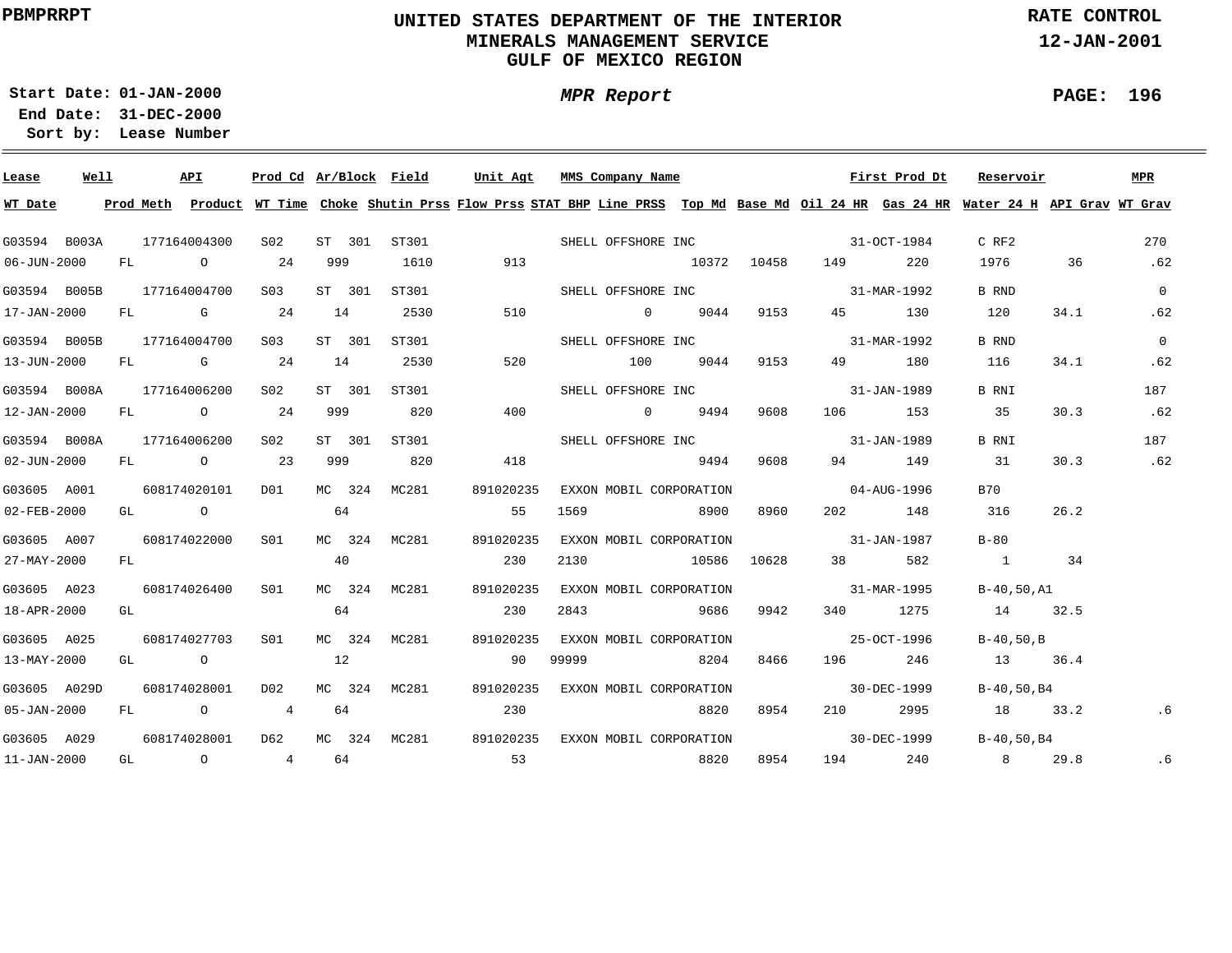## **UNITED STATES DEPARTMENT OF THE INTERIOR MINERALS MANAGEMENT SERVICEGULF OF MEXICO REGION**

**MPR Report**

**RATE CONTROL**

**12-JAN-2001**

**PAGE: 197**

**01-JAN-2000Start Date:31-DEC-2000 End Date:** 

| Lease             | Well | API              | Prod Cd Ar/Block Field |    |        |              | Unit Agt                                                                                                                                | MMS Company Name                              |                                     |      |                   | First Prod Dt | Reservoir        |             | MPR          |
|-------------------|------|------------------|------------------------|----|--------|--------------|-----------------------------------------------------------------------------------------------------------------------------------------|-----------------------------------------------|-------------------------------------|------|-------------------|---------------|------------------|-------------|--------------|
| WT Date           |      |                  |                        |    |        |              | Prod Meth Product WT Time Choke Shutin Prss Flow Prss STAT BHP Line PRSS Top Md Base Md Oil 24 HR Gas 24 HR Water 24 H API Grav WT Grav |                                               |                                     |      |                   |               |                  |             |              |
| G03605 A029D      |      |                  |                        |    |        |              |                                                                                                                                         | 891020235 EXXON MOBIL CORPORATION 30-DEC-1999 |                                     |      |                   |               | B-40,50,B4       |             |              |
| 25-MAY-2000       |      | GL O             | 64                     |    |        |              | 245                                                                                                                                     |                                               | 8820                                | 8954 |                   |               | 218 2517 0 33.2  |             |              |
| G03605 A029       |      | 608174028001 D62 |                        |    |        |              | MC 324 MC281 891020235 EXXON MOBIL CORPORATION 30-DEC-1999                                                                              |                                               |                                     |      |                   |               | B-40,50,B4       |             |              |
| $09 - JUN - 2000$ |      | GL O             |                        | 12 |        |              | 90                                                                                                                                      |                                               | 8820                                | 8954 |                   | 90 304        | $0 \t 29.8$      |             |              |
| G03605 A039       |      | 608174029203 S01 |                        |    |        | MC 324 MC281 | 891020235                                                                                                                               |                                               | EXXON MOBIL CORPORATION             |      | $02 - OCT - 1996$ |               | B-40,50,B4       |             |              |
| 05-FEB-2000       |      | GL O             |                        | 64 |        |              | 65                                                                                                                                      |                                               | 1000 9510                           | 9702 |                   | 99 1592       | 7 31.4           |             |              |
| G03605 A039       |      | 608174029203 S01 |                        |    |        | MC 324 MC281 | 891020235                                                                                                                               |                                               | EXXON MOBIL CORPORATION             |      | $02 - OCT - 1996$ |               | B-40,50,B4       |             |              |
| 07-MAR-2000       |      | $GL \t\t 0\t 64$ |                        |    |        |              | 85                                                                                                                                      |                                               | 1000 9510                           | 9702 |                   | 118 1704      | 10 31.4          |             |              |
| G03605 A039       |      | 608174029203 S01 |                        |    |        | MC 324 MC281 | 891020235                                                                                                                               |                                               | EXXON MOBIL CORPORATION 02-OCT-1996 |      |                   |               | B-40,50,B4       |             |              |
| 08-APR-2000       |      | $GL$ 0 64        |                        |    |        |              | 95                                                                                                                                      |                                               | 1000 9510                           | 9702 |                   | 146 1408      | 6 31.4           |             |              |
| G03605 A049D      |      | 608174031500     | DO 2                   |    |        | MC 324 MC281 | 891020235                                                                                                                               |                                               | EXXON MOBIL CORPORATION 31-JAN-1988 |      |                   |               | B-40,50,B1       |             | $\mathbf 0$  |
| 10-JUN-2000       |      | GL O             |                        | 30 |        |              | 755                                                                                                                                     |                                               | 1250 8538                           | 8896 |                   | 80 3016       | 11 34.6          |             |              |
| G03605 A038D      |      | 608174032600     | D61                    |    | MC 324 | MC281        | 891020235                                                                                                                               |                                               | EXXON MOBIL CORPORATION 30-NOV-1997 |      |                   |               | B-40,50,B1B      |             |              |
| 03-FEB-2000       |      | GL O             |                        | 64 |        |              | 354                                                                                                                                     |                                               | 10012 10160                         |      |                   | 313 1753      | 24 30.8          |             |              |
| G03605 A038       |      | 608174032600     | DO1                    |    |        | MC 324 MC281 | 891020235                                                                                                                               |                                               | EXXON MOBIL CORPORATION 30-JUN-1988 |      |                   |               |                  | B-40,50,B1B | 374          |
| 03-FEB-2000       |      | GL O             |                        | 64 |        |              | 354                                                                                                                                     | 99999                                         | 10472 10867                         |      |                   | 313 1753      | 24 30.8          |             |              |
| G03605 A043       |      | 608174034000 D61 |                        |    |        | MC 324 MC281 |                                                                                                                                         | 891020235 EXXON MOBIL CORPORATION 30-SEP-1997 |                                     |      |                   |               | B-40,50,AC       |             |              |
| 18-MAY-2000       |      | FL O             | $\sim$ 32              |    |        |              | 340                                                                                                                                     |                                               | 9126                                | 9980 |                   | 130 1215      | 11 26.5          |             |              |
| G03605 A043D      |      | 608174034000 D01 |                        |    |        | MC 324 MC281 | 891020235                                                                                                                               |                                               | EXXON MOBIL CORPORATION             |      | 31-OCT-1988       |               | B-40,50,AC       |             | $\mathsf{O}$ |
| 04-AUG-2000       |      | FL O             |                        | 64 |        |              | 420                                                                                                                                     | 810                                           | 9126                                | 9980 |                   | 212 2932      | 7 38.5           |             |              |
| G03605 A063D      |      | 608174034900     | D02                    |    |        |              | MC 324 MC281 891020235                                                                                                                  |                                               | EXXON MOBIL CORPORATION             |      | 28-FEB-1989       |               | $B-40$ , 50 , AD |             | 431          |
| $04 - JUN - 2000$ |      | FL 0 26          |                        |    |        |              | 1095                                                                                                                                    |                                               | 1657 10370 10690                    |      |                   | 158 3150      | 93 29.9          |             |              |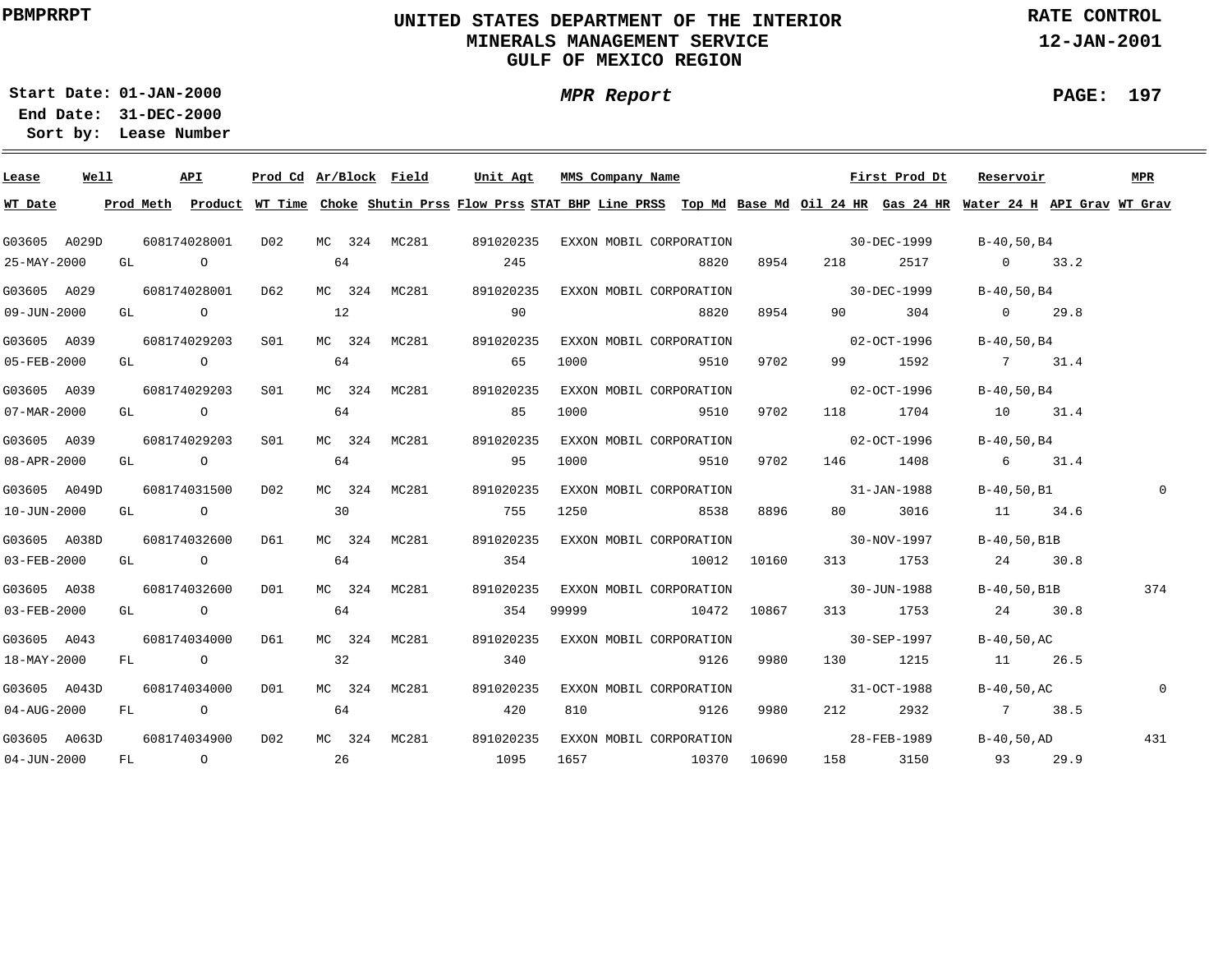## **UNITED STATES DEPARTMENT OF THE INTERIOR MINERALS MANAGEMENT SERVICEGULF OF MEXICO REGION**

**MPR Report**

**RATE CONTROL**

**12-JAN-2001**

**01-JAN-2000Start Date:31-DEC-2000 End Date:** 

**Lease Number Sort by:**

| Lease             | Well |  | API              |      |    |        | Prod Cd Ar/Block Field | Unit Agt              | MMS Company Name      |          |      |                                   | First Prod Dt      | Reservoir                                                                                                                                                                                                                                                                                                                                                                           |      | MPR  |
|-------------------|------|--|------------------|------|----|--------|------------------------|-----------------------|-----------------------|----------|------|-----------------------------------|--------------------|-------------------------------------------------------------------------------------------------------------------------------------------------------------------------------------------------------------------------------------------------------------------------------------------------------------------------------------------------------------------------------------|------|------|
| WT Date           |      |  |                  |      |    |        |                        |                       |                       |          |      |                                   |                    | Prod Meth Product WT Time Choke Shutin Prss Flow Prss STAT BHP Line PRSS Top Md Base Md Oil 24 HR Gas 24 HR Water 24 H API Grav WT Grav                                                                                                                                                                                                                                             |      |      |
| G03733 A001       |      |  |                  |      |    |        |                        |                       |                       |          |      |                                   |                    | IF1/IF2                                                                                                                                                                                                                                                                                                                                                                             |      | 2651 |
| 23-JAN-2000       |      |  | FL G             |      |    |        | 64 420                 |                       | 113 107               |          |      |                                   | 10110 10130 1 1207 | $6\degree$                                                                                                                                                                                                                                                                                                                                                                          | 43.7 |      |
| G03733 A001       |      |  | 427034010100 D01 |      |    |        | MI 703 MI703           | VASTAR RESOURCES INC. |                       |          |      | $31 - DEC - 1984$                 |                    | IF1/IF2                                                                                                                                                                                                                                                                                                                                                                             |      | 2651 |
| 07-MAY-2000       |      |  | FL G             |      |    |        | 64 368                 | 118                   | 105 10110 10130       |          |      |                                   | $0 \t 1120$        | $6\overline{6}$                                                                                                                                                                                                                                                                                                                                                                     |      |      |
| G03733 A002       |      |  | 427034010900     | D03  |    |        | MI 703 MI703           |                       | VASTAR RESOURCES INC. |          |      | $07 - MAX - 1999$                 |                    | IB                                                                                                                                                                                                                                                                                                                                                                                  |      |      |
| 21-JAN-2000       |      |  | FL G             |      | 64 |        | 3095                   | 2829                  | 116 9128 9138         |          |      |                                   | 16 4712            | $4\phantom{.0000}\phantom{.0000}\phantom{.0000}\phantom{.0000}\phantom{.0000}\phantom{.0000}\phantom{.0000}\phantom{.0000}\phantom{.0000}\phantom{.0000}\phantom{.0000}\phantom{.0000}\phantom{.0000}\phantom{.0000}\phantom{.0000}\phantom{.0000}\phantom{.0000}\phantom{.0000}\phantom{.0000}\phantom{.0000}\phantom{.0000}\phantom{.0000}\phantom{.0000}\phantom{.0000}\phantom$ | 44.5 |      |
| G03733 A002       |      |  | 427034010900 D03 |      |    |        | MI 703 MI703           |                       |                       |          |      | VASTAR RESOURCES INC. 07-MAY-1999 |                    | <b>IB</b>                                                                                                                                                                                                                                                                                                                                                                           |      |      |
| $07 - MAX - 2000$ |      |  | FL G 64          |      |    |        | 3095                   | 2370                  | 105 9128              |          | 9138 |                                   | 23 6256            | 9                                                                                                                                                                                                                                                                                                                                                                                   | 44.8 |      |
| G03733 A005       |      |  | 427034013400 D04 |      |    |        | MI 703 MI703           |                       | VASTAR RESOURCES INC. |          |      |                                   | 24-JUN-1997        | J9-10                                                                                                                                                                                                                                                                                                                                                                               |      |      |
| 24-JAN-2000       |      |  | FL G             |      |    | 64     | 1629                   | 306                   |                       | 283 8038 | 8060 |                                   | 0 1871             | 85                                                                                                                                                                                                                                                                                                                                                                                  |      |      |
| G03733 A005D      |      |  | 427034013400 D05 |      |    |        | MI 703 MI703           |                       | VASTAR RESOURCES INC. |          |      | 17-JUN-1997                       |                    | H7                                                                                                                                                                                                                                                                                                                                                                                  |      |      |
| 24-JAN-2000       |      |  | FL G             |      |    | 64     | 1968                   | 1744                  |                       | 288 6960 | 6980 |                                   | 1 1773             | $\sim$ 1                                                                                                                                                                                                                                                                                                                                                                            | 43.2 |      |
| G03733 A005       |      |  | 427034013400     | D04  |    | MI 703 | MI703                  |                       | VASTAR RESOURCES INC. |          |      | 24-JUN-1997                       |                    | J9-10                                                                                                                                                                                                                                                                                                                                                                               |      |      |
| $05 - MAX - 2000$ |      |  | FL G             |      |    | 64     | 1629                   | 296                   | 288 8038              |          | 8060 |                                   | 0 710              | 117                                                                                                                                                                                                                                                                                                                                                                                 |      |      |
| G03733 A005D      |      |  | 427034013400     | D05  |    | MI 703 | MI703                  |                       |                       |          |      | VASTAR RESOURCES INC. 17-JUN-1997 |                    | H7                                                                                                                                                                                                                                                                                                                                                                                  |      |      |
| 03-JUN-2000       |      |  | FL G             |      | 64 |        | 1900                   | 1575                  | 988 6960 6980         |          |      |                                   | $0 \t 2228$        | $\sim$ 1                                                                                                                                                                                                                                                                                                                                                                            |      |      |
| G03733 A006       |      |  | 427034015800     | D0.3 |    |        | MI 703 MI703           |                       | VASTAR RESOURCES INC. |          |      | $31 - JAN - 1994$                 |                    | IL                                                                                                                                                                                                                                                                                                                                                                                  |      | 3121 |
| $23 - JAN - 2000$ |      |  | FL G             |      | 64 |        | 2505                   | 845                   | 3515 107 9784         |          | 9804 |                                   | 2 1564             | $\overline{\phantom{a}}$ 2                                                                                                                                                                                                                                                                                                                                                          | 44.3 |      |
| G03733 A006       |      |  | 427034015800 D03 |      |    |        | MI 703 MI703           |                       | VASTAR RESOURCES INC. |          |      |                                   | 31-JAN-1994        | TL 1                                                                                                                                                                                                                                                                                                                                                                                |      | 3121 |
| 07-MAY-2000       |      |  |                  |      |    |        | FL G 64 2505           | 840                   | 3515 105 9784         |          | 9804 |                                   | 2 1431             | $\overline{\mathbf{3}}$                                                                                                                                                                                                                                                                                                                                                             | 44.3 |      |
| G03733 B002       |      |  | 427034044400 D04 |      |    |        | MI 703 MI703           |                       | VASTAR RESOURCES INC. |          |      | 27-DEC-1999                       |                    | EC.                                                                                                                                                                                                                                                                                                                                                                                 |      |      |
| 23-JAN-2000       |      |  |                  |      |    |        | FL G 4 27 2195         | 1860 290 7418         |                       |          | 7444 |                                   | $0 \t 7145 \t 5$   |                                                                                                                                                                                                                                                                                                                                                                                     | 48   | .58  |

**PAGE: 198**

÷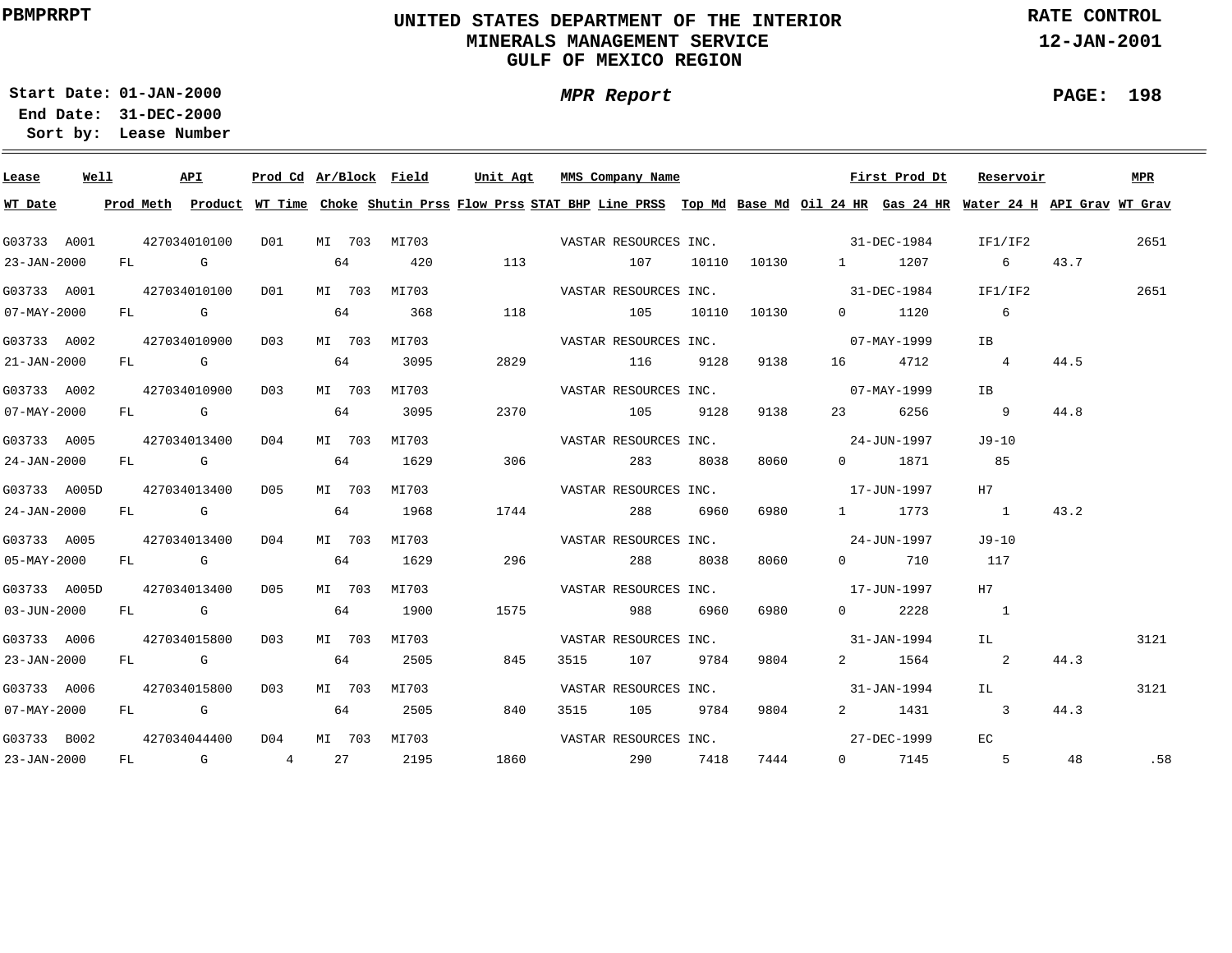## **UNITED STATES DEPARTMENT OF THE INTERIOR MINERALS MANAGEMENT SERVICEGULF OF MEXICO REGION**

**RATE CONTROL**

**12-JAN-2001**

**01-JAN-2000Start Date:**

**31-DEC-2000 End Date: Lease Number Sort by:**

| Lease             | Well |    |      | API                                                                                                                                                                                                                            | Prod Cd Ar/Block Field |     |        |                | Unit Agt | MMS Company Name        |                   |      |             |                                                                                                                                                                                                                                                                                                                                    | First Prod Dt                                                                                                                           | Reservoir      |       |                | MPR            |
|-------------------|------|----|------|--------------------------------------------------------------------------------------------------------------------------------------------------------------------------------------------------------------------------------|------------------------|-----|--------|----------------|----------|-------------------------|-------------------|------|-------------|------------------------------------------------------------------------------------------------------------------------------------------------------------------------------------------------------------------------------------------------------------------------------------------------------------------------------------|-----------------------------------------------------------------------------------------------------------------------------------------|----------------|-------|----------------|----------------|
| WT Date           |      |    |      |                                                                                                                                                                                                                                |                        |     |        |                |          |                         |                   |      |             |                                                                                                                                                                                                                                                                                                                                    | Prod Meth Product WT Time Choke Shutin Prss Flow Prss STAT BHP Line PRSS Top Md Base Md Oil 24 HR Gas 24 HR Water 24 H API Grav WT Grav |                |       |                |                |
| G03733 B002D      |      |    |      | 427034044400                                                                                                                                                                                                                   | D02                    |     |        | MI 703 MI703   |          | VASTAR RESOURCES INC.   |                   |      |             | $31 - \text{MAR} - 1993$                                                                                                                                                                                                                                                                                                           |                                                                                                                                         | $EG I-8$       |       |                | $\circ$        |
| $06 - JUN - 2000$ |      |    | FL G |                                                                                                                                                                                                                                |                        |     | 64     | 1900           | 1600     | 305                     |                   | 7790 | 7809        | $1 \quad \cdots$                                                                                                                                                                                                                                                                                                                   | 7978                                                                                                                                    | $\overline{3}$ |       | 48             |                |
| G03733 B003       |      |    |      | 427034044700                                                                                                                                                                                                                   | D01                    |     | MI 703 | MI703          |          | VASTAR RESOURCES INC.   |                   |      |             |                                                                                                                                                                                                                                                                                                                                    | 31-MAR-1993                                                                                                                             | ROB ED/EE/EF   |       |                | $\Omega$       |
| 17-JAN-2000       |      |    |      | FL G                                                                                                                                                                                                                           |                        |     | 64     | 715            | 260      | 255                     |                   | 7226 | 7356        | $\overline{0}$ and $\overline{0}$ and $\overline{0}$ and $\overline{0}$ and $\overline{0}$ and $\overline{0}$ and $\overline{0}$ and $\overline{0}$ and $\overline{0}$ and $\overline{0}$ and $\overline{0}$ and $\overline{0}$ and $\overline{0}$ and $\overline{0}$ and $\overline{0}$ and $\overline{0}$ and $\overline{0}$ and | 312                                                                                                                                     | $\Omega$       |       |                |                |
| G03733 B003D      |      |    |      | 427034044700                                                                                                                                                                                                                   | D02                    |     |        | MI 703 MI703   |          | VASTAR RESOURCES INC.   |                   |      |             | 31-MAR-1993                                                                                                                                                                                                                                                                                                                        |                                                                                                                                         | EA/EB H-8/10   |       |                | $\mathbf{0}$   |
| 17-JAN-2000       |      |    |      | FL G                                                                                                                                                                                                                           |                        | 64  |        | 640            | 285      | 255                     |                   | 6965 | 7056        | $1 \qquad \qquad$                                                                                                                                                                                                                                                                                                                  | 2124                                                                                                                                    |                | 43 45 |                |                |
| G03733 B003D      |      |    |      | 427034044700                                                                                                                                                                                                                   | DO 2                   |     |        | MI 703 MI703   |          | VASTAR RESOURCES INC.   |                   |      |             |                                                                                                                                                                                                                                                                                                                                    | 31-MAR-1993                                                                                                                             | EA/EB H-8/10   |       |                | $\mathbf{0}$   |
| $04 - JUN - 2000$ |      | FL |      | and the Company of the Company of the Company of the Company of the Company of the Company of the Company of the Company of the Company of the Company of the Company of the Company of the Company of the Company of the Comp |                        |     | 64     | 894            | 325      |                         | 300               | 6965 | 7056        | $1 \qquad \qquad$                                                                                                                                                                                                                                                                                                                  | 3480                                                                                                                                    | 4 45           |       |                |                |
| G03733 B003       |      |    |      | 427034044700                                                                                                                                                                                                                   | D01                    |     |        | MI 703 MI703   |          | VASTAR RESOURCES INC.   |                   |      |             |                                                                                                                                                                                                                                                                                                                                    | 31-MAR-1993                                                                                                                             | ROB ED/EE/EF   |       |                | $\overline{0}$ |
| $05 - JUN - 2000$ |      | FL |      | <b>G</b> G                                                                                                                                                                                                                     |                        |     | 64     | 892            | 308      | 300                     |                   | 7226 | 7356        |                                                                                                                                                                                                                                                                                                                                    | 0 1360                                                                                                                                  | 83             |       |                |                |
| G03738 JA002      |      |    |      | 427064025000                                                                                                                                                                                                                   | S01                    |     | GA 223 | GA255          |          | TDC ENERGY CORPORATION  |                   |      |             | 28-FEB-1990                                                                                                                                                                                                                                                                                                                        |                                                                                                                                         | $ROB-L$        |       |                | $\Omega$       |
| $07 - JUN - 2000$ |      |    |      | FL G                                                                                                                                                                                                                           |                        | 64  |        | 650            | 150      | 2498                    | 955               | 7553 | 7578        |                                                                                                                                                                                                                                                                                                                                    | 1 1050                                                                                                                                  | 1 51.6         |       |                |                |
| G03783 D017B      |      |    |      | 177104143401                                                                                                                                                                                                                   | D51                    |     | EI 353 | EI337          |          |                         |                   |      |             |                                                                                                                                                                                                                                                                                                                                    |                                                                                                                                         | A-1 SEG 290    |       |                |                |
| 12-APR-2000       |      |    |      | GL $\qquad \qquad 0 \qquad \qquad 24$                                                                                                                                                                                          |                        | 128 |        |                | 91       |                         |                   | 8196 | 8600        |                                                                                                                                                                                                                                                                                                                                    | 18 38                                                                                                                                   | 12             |       | 27             |                |
| G03793 A002       |      |    |      | 177174011002                                                                                                                                                                                                                   | SO1                    |     | GI 83  | GI076          |          | SAMEDAN OIL CORPORATION |                   |      |             | 25-OCT-1997                                                                                                                                                                                                                                                                                                                        |                                                                                                                                         | 8700' SAND     |       |                |                |
| 26-JUN-2000       |      |    |      | FL G 24                                                                                                                                                                                                                        |                        |     | 40     | 1850           | 1200     | 3515                    | 970 — 10          |      | 11480 11520 |                                                                                                                                                                                                                                                                                                                                    | 24 12100                                                                                                                                | 6 47.6         |       |                |                |
| G03798 A004B      |      |    |      | 177254034800                                                                                                                                                                                                                   | S04                    |     | MP 102 | MP093          |          | KERR-MCGEE CORPORATION  |                   |      |             |                                                                                                                                                                                                                                                                                                                                    | $04 - SEP - 1997$                                                                                                                       | 3800' GAS SAND |       |                |                |
| $02 - JUN - 2000$ |      |    |      | FL G                                                                                                                                                                                                                           |                        | 64  |        | $\overline{0}$ | 160      | 1200                    |                   | 4400 | 4411        |                                                                                                                                                                                                                                                                                                                                    | $0 \qquad \qquad 124$                                                                                                                   | 69             |       |                |                |
| G03798 A005       |      |    |      | 177254035200                                                                                                                                                                                                                   | S <sub>01</sub>        |     | MP 102 | MP093          |          | KERR-MCGEE CORPORATION  |                   |      |             |                                                                                                                                                                                                                                                                                                                                    | 30-JUN-1985                                                                                                                             | 4300           |       |                | 2001           |
| $02 - JAN - 2000$ |      |    |      | FL G                                                                                                                                                                                                                           | 20                     |     | 64     | $\overline{0}$ | 245      | 1327                    | $0 \qquad \qquad$ | 5896 | 5956        | $\Omega$                                                                                                                                                                                                                                                                                                                           | 665                                                                                                                                     | $\overline{0}$ |       | $\overline{0}$ | $\overline{0}$ |
| G03798 A005       |      |    |      | 177254035200                                                                                                                                                                                                                   | SO1                    |     |        | MP 102 MP093   |          | KERR-MCGEE CORPORATION  |                   |      |             |                                                                                                                                                                                                                                                                                                                                    | 30-JUN-1985                                                                                                                             | 4300           |       |                | 2001           |
| $03 - JUN - 2000$ |      |    |      | $FL$ G 24                                                                                                                                                                                                                      |                        |     |        | 64 0           | 160      | 1327 120                |                   | 5896 | 5956        |                                                                                                                                                                                                                                                                                                                                    | $0 \t 721$                                                                                                                              | $\overline{0}$ |       | $\Omega$       | $\overline{0}$ |

**PAGE: 199**

÷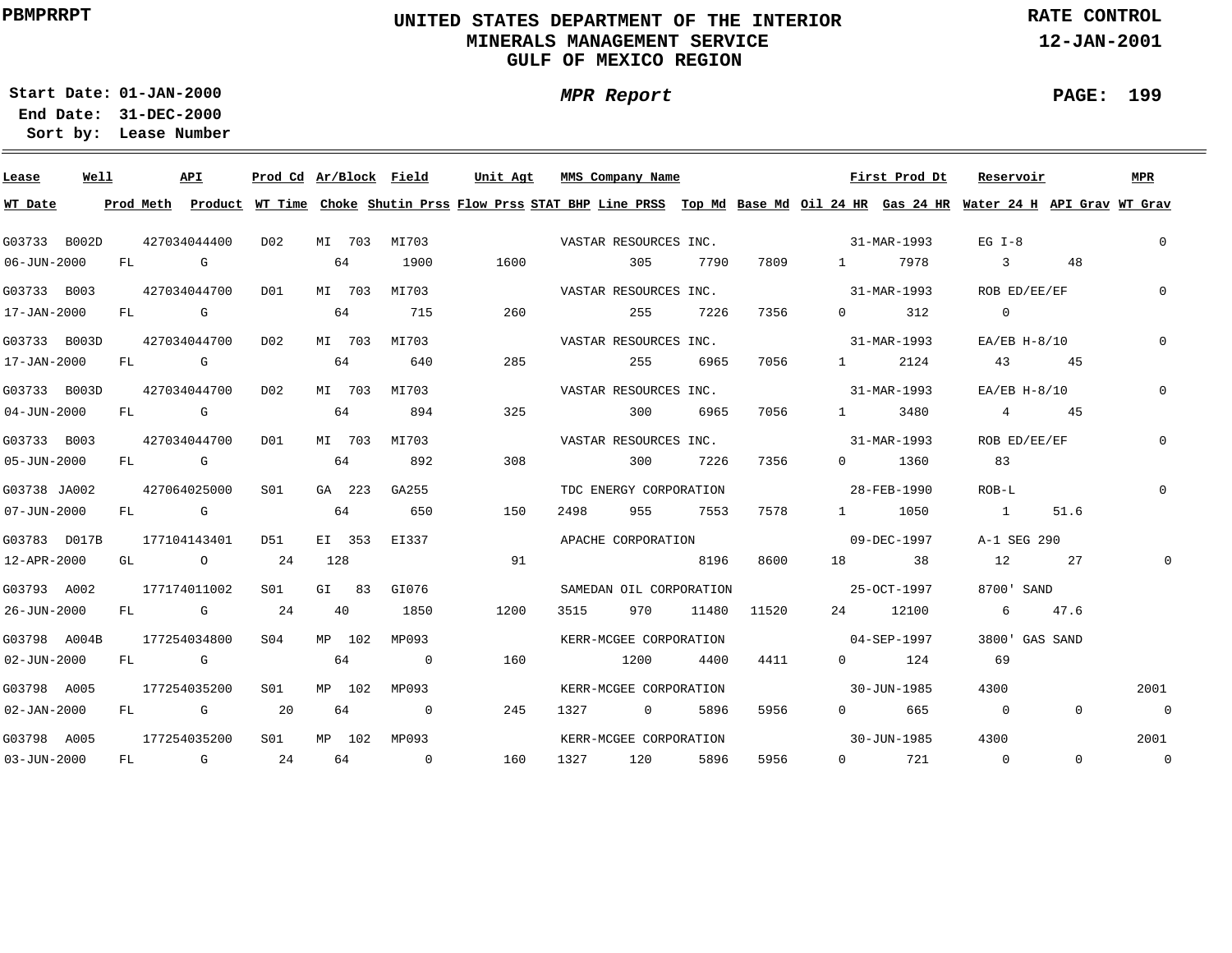## **UNITED STATES DEPARTMENT OF THE INTERIOR MINERALS MANAGEMENT SERVICEGULF OF MEXICO REGION**

**MPR Report**

**RATE CONTROL**

**12-JAN-2001**

**PAGE: 200**

÷

**01-JAN-2000Start Date:31-DEC-2000 End Date:** 

| Lease        | Well |    | API                                                                                                                                                                                                                            | Prod Cd Ar/Block Field |    |        |              | Unit Agt                                                                                                                                |      | MMS Company Name        |       |             |                                          | First Prod Dt | Reservoir      |      | MPR          |
|--------------|------|----|--------------------------------------------------------------------------------------------------------------------------------------------------------------------------------------------------------------------------------|------------------------|----|--------|--------------|-----------------------------------------------------------------------------------------------------------------------------------------|------|-------------------------|-------|-------------|------------------------------------------|---------------|----------------|------|--------------|
| WT Date      |      |    |                                                                                                                                                                                                                                |                        |    |        |              | Prod Meth Product WT Time Choke Shutin Prss Flow Prss STAT BHP Line PRSS Top Md Base Md Oil 24 HR Gas 24 HR Water 24 H API Grav WT Grav |      |                         |       |             |                                          |               |                |      |              |
| G03811       | 007  |    | 177094066600                                                                                                                                                                                                                   | S02                    |    |        | EI 108 EI108 |                                                                                                                                         |      |                         |       |             | LOUISIANA LAND AND EXPLORATI 18-JAN-2000 |               | R/O            |      |              |
| 23-JAN-2000  |      | FL | <b>G</b>                                                                                                                                                                                                                       | 24                     |    | 64     | 800          | 600                                                                                                                                     | 680  | 100                     |       | 15008 15206 |                                          | 1624          | $\overline{0}$ | 58.4 | .65          |
| G03811 007   |      |    | 177094066600                                                                                                                                                                                                                   | S <sub>02</sub>        |    | EI 108 | EI108        |                                                                                                                                         |      |                         |       |             | LOUISIANA LAND AND EXPLORATI 18-JAN-2000 |               | R/O            |      |              |
| 07-FEB-2000  |      | FL | <b>G</b> G                                                                                                                                                                                                                     | $\overline{20}$        | 64 |        | 800          | 610                                                                                                                                     | 680  | 980                     |       | 15008 15206 |                                          | 1657          | 50             | 58.4 | .65          |
| G03811 007   |      |    | 177094066600                                                                                                                                                                                                                   | S02                    |    | EI 108 | EI108        |                                                                                                                                         |      |                         |       |             | LOUISIANA LAND AND EXPLORATI 18-JAN-2000 |               | R/O            |      |              |
| 23-JUN-2000  |      | FL | $\mathbf G$                                                                                                                                                                                                                    |                        |    | 24     | 800          | 610                                                                                                                                     | 680  | 828                     |       | 15008 15206 | 5 - 1                                    | 1191          | $\overline{0}$ | 39.8 |              |
| G03818 A001D |      |    | 608174020101                                                                                                                                                                                                                   | D02                    |    | MC 280 | MC281        | 891020235                                                                                                                               |      | EXXON MOBIL CORPORATION |       |             |                                          | 04-AUG-1996   | $B-60$         |      |              |
| 27-MAY-2000  |      | GL | $\overline{a}$                                                                                                                                                                                                                 |                        | 12 |        |              | 88                                                                                                                                      | 54   |                         | 8650  | 8684        | 96                                       | 211           | 163            | 39.7 |              |
| G03818 A005  |      |    | 608174023100                                                                                                                                                                                                                   | SO1                    |    | MC 280 | MC281        | 891020235                                                                                                                               |      | EXXON MOBIL CORPORATION |       |             |                                          | 31-AUG-1985   | $B-80$         |      | $\Omega$     |
| 28-MAY-2000  |      | GL | $\overline{a}$                                                                                                                                                                                                                 |                        | 12 |        |              | 90                                                                                                                                      | 1405 |                         | 10410 | 10490       | 115                                      | 184           | 51             | 32.8 |              |
| G03818 A022D |      |    | 608174027401                                                                                                                                                                                                                   | DO <sub>2</sub>        |    | MC 280 | MC281        | 891020235                                                                                                                               |      | EXXON MOBIL CORPORATION |       |             | $09 - SEP - 1996$                        |               | B60            |      |              |
| 08-JUN-2000  |      | GL | $\overline{O}$                                                                                                                                                                                                                 |                        | 12 |        |              | 85                                                                                                                                      |      |                         | 8632  | 8820        | 51 7                                     | 173           | $5^{\circ}$    | 35.3 |              |
| G03818 A037D |      |    | 608174030500                                                                                                                                                                                                                   | DO <sub>2</sub>        |    | MC 280 | MC281        | 891020235                                                                                                                               |      | EXXON MOBIL CORPORATION |       |             | $31 - JUL - 1987$                        |               | $B-40, 50, DB$ |      | 204          |
| 29-MAY-2000  |      |    | GL O                                                                                                                                                                                                                           |                        | 12 |        |              | 90                                                                                                                                      | 182  |                         | 7882  | 8171        |                                          | 73 96         | 79             | 30.1 |              |
| G03818 A046D |      |    | 608174037400                                                                                                                                                                                                                   | D02                    |    | MC 280 | MC281        | 891020235                                                                                                                               |      | EXXON MOBIL CORPORATION |       |             | $31 - MAR - 1990$                        |               | B-40,50,DD     |      | 300          |
| 04-APR-2000  |      | FL | $\overline{O}$                                                                                                                                                                                                                 |                        | 64 |        |              | 100                                                                                                                                     | 1007 |                         | 7578  | 7836        | 68 — 1                                   | 1291          | 18             | 32.5 |              |
| G03818 A046  |      |    | 608174037400                                                                                                                                                                                                                   | DO1                    |    | MC 280 | MC281        | 891020235                                                                                                                               |      | EXXON MOBIL CORPORATION |       |             |                                          | 30-APR-1990   | B-60,70,DC     |      | $\mathbf{0}$ |
| 10-JUN-2000  |      | FL | $\overline{a}$                                                                                                                                                                                                                 |                        | 30 |        |              | 325                                                                                                                                     | 1685 |                         | 8448  | 8733        | 110 — 110                                | 718           | 129            | 36.8 |              |
| G03820 A019  |      |    | 608174025000                                                                                                                                                                                                                   | S01                    |    | MC 325 | MC281        | 891020235                                                                                                                               |      | EXXON MOBIL CORPORATION |       |             |                                          | 30-SEP-1985   | B-40,50,B1     |      | 52           |
| 21-MAY-2000  |      | FL |                                                                                                                                                                                                                                |                        | 20 |        |              | 2450                                                                                                                                    | 695  |                         | 7456  | 7710        | 16                                       | 2008          | $\overline{0}$ | 41   |              |
| G03935 A001  |      |    | 427044002900                                                                                                                                                                                                                   | S05                    |    | BA 451 | BA451        |                                                                                                                                         |      | VASTAR RESOURCES INC.   |       |             |                                          | 08-FEB-1998   | HA             |      |              |
| 12-JAN-2000  |      | FL | and the Company of the Company of the Company of the Company of the Company of the Company of the Company of the Company of the Company of the Company of the Company of the Company of the Company of the Company of the Comp |                        | 48 |        | 320          | 143                                                                                                                                     |      | 125                     | 7098  | 7105        |                                          | 1 1078        | $\overline{4}$ | 51.8 |              |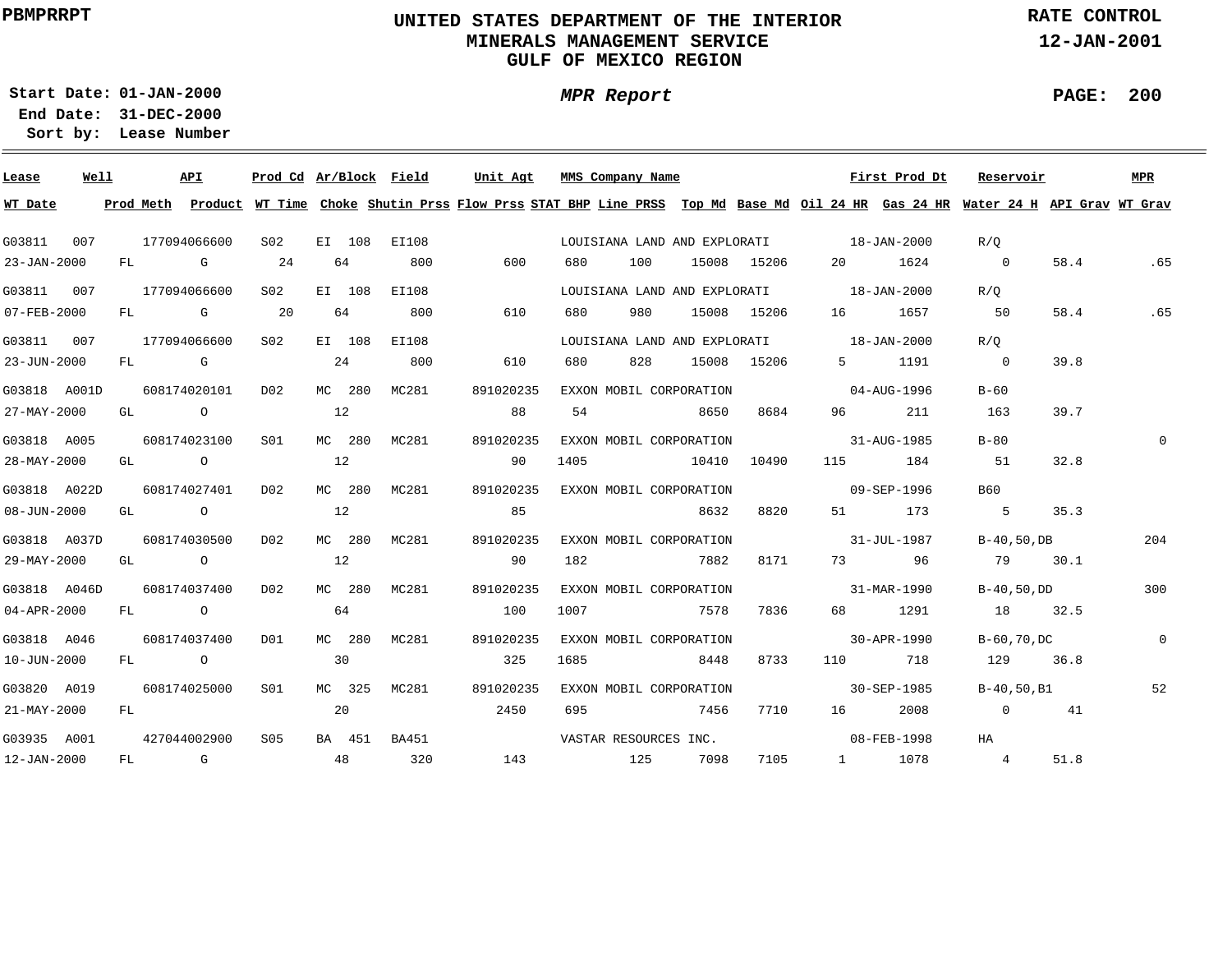## **UNITED STATES DEPARTMENT OF THE INTERIOR MINERALS MANAGEMENT SERVICEGULF OF MEXICO REGION**

**MPR Report**

**RATE CONTROL**

**12-JAN-2001**

**01-JAN-2000Start Date:31-DEC-2000 End Date:** 

**Lease Number Sort by:**

| Lease             | Well |  | API          | Prod Cd Ar/Block Field |        |        |              | Unit Agt |     |      | MMS Company Name      |      |             |                                          | First Prod Dt | Reservoir                                                                                                                               |      | MPR          |
|-------------------|------|--|--------------|------------------------|--------|--------|--------------|----------|-----|------|-----------------------|------|-------------|------------------------------------------|---------------|-----------------------------------------------------------------------------------------------------------------------------------------|------|--------------|
| WT Date           |      |  |              |                        |        |        |              |          |     |      |                       |      |             |                                          |               | Prod Meth Product WT Time Choke Shutin Prss Flow Prss STAT BHP Line PRSS Top Md Base Md Oil 24 HR Gas 24 HR Water 24 H API Grav WT Grav |      |              |
| G03935 A001       |      |  | 427044002900 | S06                    |        |        | BA 451 BA451 |          |     |      | VASTAR RESOURCES INC. |      |             | $14 - FEB - 2000$                        |               | GS                                                                                                                                      |      |              |
| 25-FEB-2000       |      |  | FL G         | 12                     | 20     |        | 2360         | 2080     |     |      | 840                   | 6976 | 7016        | 22 and $\sim$                            | 5530          | $\sim$ 2                                                                                                                                | 48   | . 6          |
| G03935 A001       |      |  | 427044002900 | S06                    |        | BA 451 | <b>BA451</b> |          |     |      | VASTAR RESOURCES INC. |      |             | $14 - FEB - 2000$                        |               | GS                                                                                                                                      |      |              |
| 15-JUN-2000       |      |  | FL G         |                        | 18     |        | 2180         | 1980     |     |      | 820                   | 6976 | 7016        | 23                                       | 4795          | $\overline{\mathbf{c}}$                                                                                                                 | 53   |              |
| G03935 A003       |      |  | 427044008500 | D06                    | BA 451 |        | BA451        |          |     |      | VASTAR RESOURCES INC. |      |             |                                          | 28-FEB-1997   | GT                                                                                                                                      |      |              |
| 12-JAN-2000       |      |  | $FL$ G $G$   |                        | 64     |        | 920          | 177      |     | 2511 | 130                   | 7782 | 7796        | $\frac{4}{1}$                            | 2865          | 4                                                                                                                                       | 49.8 |              |
| G03935 A003D      |      |  | 427044008500 | D05                    | BA 451 |        | BA451        |          |     |      | VASTAR RESOURCES INC. |      |             |                                          | 31-JUL-1994   | GK\L\M\N\O                                                                                                                              |      | $\Omega$     |
| 12-JAN-2000       |      |  | $FL$ G $G$   |                        | 64     |        | 1090         | 197      |     | 2438 | 130                   | 7276 | 7490        | $6 \quad \sigma$                         | 3824          | 10                                                                                                                                      | 50   |              |
| G03935 A003       |      |  | 427044008500 | D06                    | BA 451 |        | BA451        |          |     |      | VASTAR RESOURCES INC. |      |             |                                          | 28-FEB-1997   | GT                                                                                                                                      |      |              |
| 15-JUN-2000       |      |  | FL G         |                        | 64     |        | 760          | 170      |     | 2511 | 120                   | 7782 | 7796        | $2 \left( \frac{1}{2} \right)$           | 2325          | 6                                                                                                                                       | 52   |              |
| G03935 A003D      |      |  | 427044008500 | D05                    | BA 451 |        | <b>BA451</b> |          |     |      | VASTAR RESOURCES INC. |      |             | $31 - JUL - 1994$                        |               | GK\L\M\N\O                                                                                                                              |      |              |
| 15-JUN-2000       |      |  | FL G         |                        | 64     |        | 1000         | 185      |     | 2438 | 120 7276              |      | 7490        |                                          | 3 3635        | 10                                                                                                                                      | 53   |              |
| G03935 A004       |      |  | 427044009100 | S <sub>03</sub>        | BA 451 |        | BA451        |          |     |      | VASTAR RESOURCES INC. |      |             | 28-APR-1999                              |               | HG                                                                                                                                      |      |              |
| $11 - JAN - 2000$ |      |  | $FL$ G       |                        | 22     |        | 2300         | 1940     |     |      | 820                   | 9329 | 9347        | 29                                       | 6147          | $\overline{4}$                                                                                                                          | 50.2 |              |
| G03935 A004       |      |  | 427044009100 | S03                    | BA 451 |        | BA451        |          |     |      | VASTAR RESOURCES INC. |      |             | 28-APR-1999                              |               | HG                                                                                                                                      |      |              |
| 15-JUN-2000       |      |  | $FL$ G $G$   |                        | 30     |        | 1950         | 1500     |     |      | 820                   | 9329 | 9347        | 29                                       | 7520          | $\overline{2}$                                                                                                                          | 51.9 |              |
| G03938 A008       |      |  | 427044020600 | S03                    | BAA 23 |        | BA022A       |          |     |      | NORCEN EXPLORER INC   |      |             | $17 - JAN - 1996$                        |               | $MH-2B$                                                                                                                                 |      |              |
| 28-JUN-2000       |      |  | FL G         |                        | 18     |        | 1800         | 1050     |     | 5671 | 850                   |      | 13597 13639 |                                          | 7 991         | 53                                                                                                                                      | 56   |              |
| G03940 A004       |      |  | 427054007700 | S04                    | BAA 47 |        | BA070A       |          |     |      |                       |      |             | ANADARKO PETROLEUM CORPORATI 31-MAR-1994 |               | TEX W-1                                                                                                                                 |      | $\mathbf{0}$ |
| 16-JUN-2000       |      |  | FL G         |                        | 17     |        | 1230         | 830      |     | 1563 | 900                   |      | 7213 7268   |                                          | 1 1386        | 12                                                                                                                                      | 45.3 |              |
| G03940 A005       |      |  | 427054014000 | S02                    | BAA 47 |        | BA070A       |          |     |      |                       |      |             | ANADARKO PETROLEUM CORPORATI 28-NOV-1998 |               | TEX W-2                                                                                                                                 |      |              |
| 18-JUN-2000       |      |  | FL G         |                        | 23     |        | 650          |          | 280 |      | 900 8340 8430         |      |             |                                          | 0 778         | 48                                                                                                                                      | 40.5 |              |

**PAGE: 201**

÷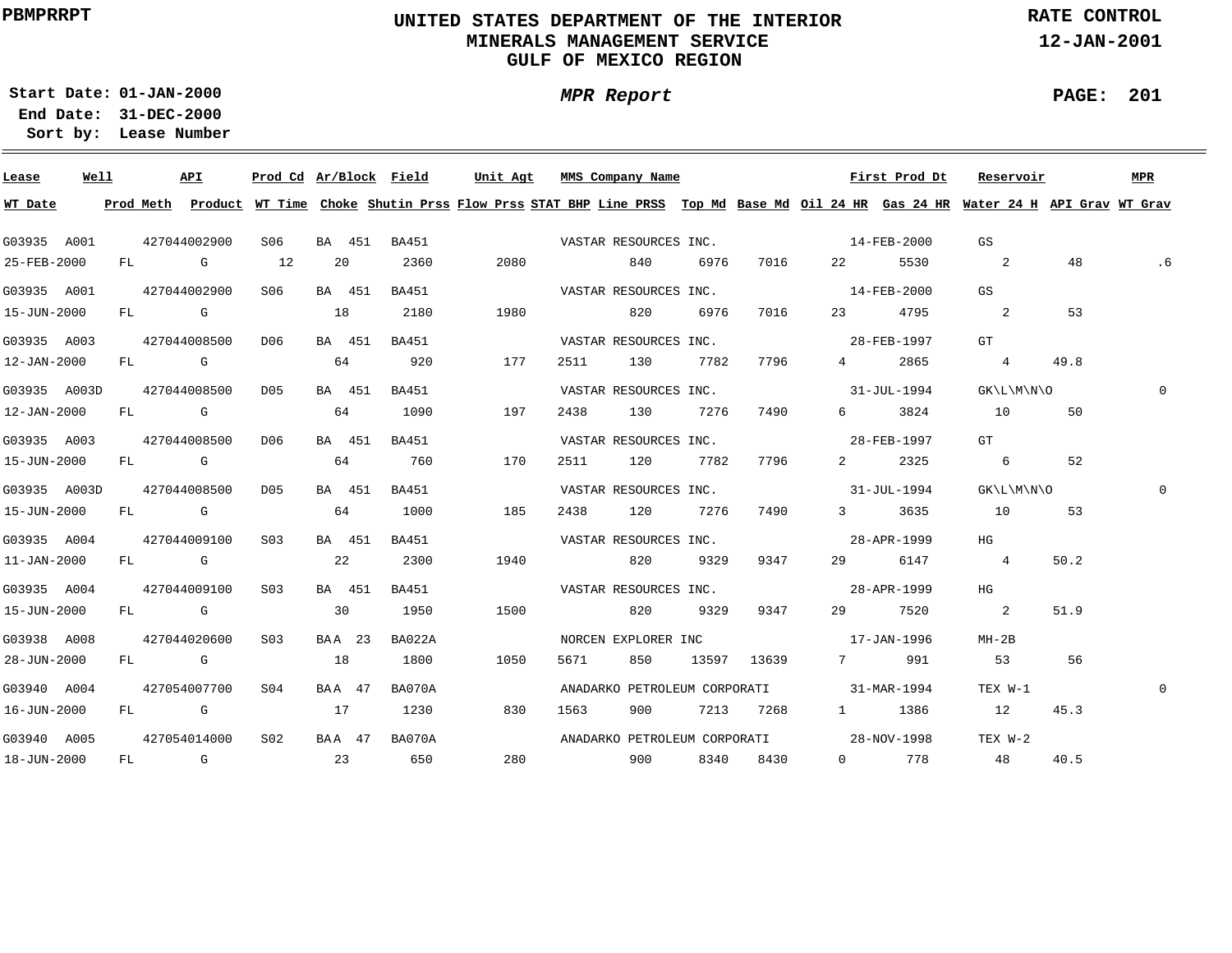## **UNITED STATES DEPARTMENT OF THE INTERIOR MINERALS MANAGEMENT SERVICEGULF OF MEXICO REGION**

**MPR Report**

**RATE CONTROL**

**12-JAN-2001**

**PAGE: 202**

÷

**01-JAN-2000Start Date:31-DEC-2000 End Date:** 

| Lease             | Well |    |      | API                                                                                                                                                                                                                            | Prod Cd Ar/Block Field |    |         |              | Unit Agt                                                                                                                                |      | MMS Company Name        |             |             |                                          | First Prod Dt        | Reservoir      |      | <b>MPR</b>     |
|-------------------|------|----|------|--------------------------------------------------------------------------------------------------------------------------------------------------------------------------------------------------------------------------------|------------------------|----|---------|--------------|-----------------------------------------------------------------------------------------------------------------------------------------|------|-------------------------|-------------|-------------|------------------------------------------|----------------------|----------------|------|----------------|
| WT Date           |      |    |      |                                                                                                                                                                                                                                |                        |    |         |              | Prod Meth Product WT Time Choke Shutin Prss Flow Prss STAT BHP Line PRSS Top Md Base Md Oil 24 HR Gas 24 HR Water 24 H API Grav WT Grav |      |                         |             |             |                                          |                      |                |      |                |
| G03973 A011       |      |    |      | 177024089701                                                                                                                                                                                                                   | S03                    |    |         | WC 645 WC643 |                                                                                                                                         |      |                         |             |             | VASTAR RESOURCES INC. 13-MAR-2000        |                      | UPL 2A         |      |                |
| 13-MAR-2000       |      | FL |      | and the control of the control of the control of the control of the control of the control of the control of the control of the control of the control of the control of the control of the control of the control of the cont | 24                     | 10 |         |              | 2000                                                                                                                                    |      |                         | 5507        | 5585        | $\Omega$                                 | 3426                 | 20             |      |                |
| G03995 A005       |      |    |      | 177094059201                                                                                                                                                                                                                   | S <sub>01</sub>        |    |         | EI 191 EI188 |                                                                                                                                         |      |                         |             |             | AOUILA ENERGY RESOURCES CORP 31-JAN-1985 |                      | LA RA          |      | 88             |
| 20-MAY-2000       |      |    | FL O |                                                                                                                                                                                                                                |                        | 50 |         |              | 180                                                                                                                                     | 1467 |                         | 8320        | 8340        | $30^{\circ}$                             | 53                   | 3266           | 33.8 |                |
| G03995 A006A      |      |    |      | 177094060700                                                                                                                                                                                                                   | S <sub>02</sub>        |    |         | EI 191 EI188 |                                                                                                                                         |      | MCMORAN OIL & GAS CO    |             |             | $30 - APR - 1990$                        |                      | J RB           |      | 108            |
| 21-MAY-2000       |      |    | FL O |                                                                                                                                                                                                                                |                        | 30 |         |              | 160                                                                                                                                     | 5178 |                         | 8754        | 8778        | 22 and $\sim$                            | 20                   | 723            | 32.2 |                |
| G03998 C001H      |      |    |      | 177114087500                                                                                                                                                                                                                   | S <sub>04</sub>        |    | SS 182  | SS169        |                                                                                                                                         |      | VASTAR OFFSHORE INC     |             |             |                                          | 31-AUG-1993          | $F2$ SD        |      | $\Omega$       |
| 13-JAN-2000       |      | FL |      | $\mathbb G$                                                                                                                                                                                                                    | 24                     | 19 |         | 2375         | 1410                                                                                                                                    | 1011 | 1000                    | 7972        | 8012        | $\overline{2}$ and $\overline{2}$        | 1088                 | 286            | 30.4 | .617           |
| G04001 C014       |      |    |      | 177154034900                                                                                                                                                                                                                   | S <sub>02</sub>        |    | ST 173  | ST172        |                                                                                                                                         |      | EXXON MOBIL CORPORATION |             |             |                                          | 31-JAN-1983          | B5 D1          |      | 4884           |
| 02-JUN-2000       |      | FL |      | <b>G</b> G                                                                                                                                                                                                                     |                        | 88 |         | 720          | 225                                                                                                                                     | 920  | 195                     | 10422       | 10445       |                                          | 1 1242               | $\sim$ 1       | 40.8 |                |
| G04002 A001       |      |    |      | 177174014400                                                                                                                                                                                                                   | SO1                    |    | $GI$ 33 | GI033        |                                                                                                                                         |      | APACHE CORPORATION      |             |             |                                          | 30-APR-1987          | OE RA          |      | 9              |
| 31-MAY-2000       |      |    |      | FL O                                                                                                                                                                                                                           |                        | 50 |         |              | 145                                                                                                                                     | 750  | 10664 10733             |             |             |                                          | 13 83                | 311            | 21.2 |                |
| G04002 A002       |      |    |      | 177174019701                                                                                                                                                                                                                   | S02                    |    |         | GI 33 GI033  |                                                                                                                                         |      |                         |             |             | APACHE CORPORATION 30-JUN-1992           |                      | PM RB          |      | 17             |
| 31-MAY-2000       |      |    |      | FL O                                                                                                                                                                                                                           |                        | 64 |         |              | 105                                                                                                                                     | 3100 |                         | 12006 12016 |             |                                          | 1 127                | 6              | 44.5 |                |
| G04002 A004       |      |    |      | 177174020800                                                                                                                                                                                                                   | SO1                    |    | $GI$ 33 | GI033        |                                                                                                                                         |      | APACHE CORPORATION      |             |             | $31 - JUL - 1992$                        |                      | RD RA          |      | 5574           |
| 31-MAY-2000       |      |    |      | $FL$ G                                                                                                                                                                                                                         |                        | 64 |         | 500          | 125                                                                                                                                     | 4275 | 79                      |             | 13720 13876 |                                          | 0 1546               | $\sim$ 0       |      |                |
| G04002 A005       |      |    |      | 177174021000                                                                                                                                                                                                                   | SO1                    |    |         | GI 33 GI033  |                                                                                                                                         |      | APACHE CORPORATION      |             |             |                                          | 28-FEB-1987          | PM RA          |      | $\overline{0}$ |
| 31-MAY-2000       |      |    |      | FL O                                                                                                                                                                                                                           |                        | 64 |         |              | 200                                                                                                                                     | 1420 |                         | 14028       | 14064       | 187 — 187                                | 661                  | 264            | 22.4 |                |
| G04002 A007       |      |    |      | 177174021700                                                                                                                                                                                                                   | S <sub>01</sub>        |    |         | GI 33 GI033  |                                                                                                                                         |      | APACHE CORPORATION      |             |             |                                          | 31-AUG-1990          | OH RD          |      | 3654           |
| $01 - JUN - 2000$ |      | FL |      | $\mathbb G$                                                                                                                                                                                                                    |                        | 64 |         | 720          | 90                                                                                                                                      |      | 79                      |             | 14396 14440 |                                          | $0 \qquad \qquad 28$ | $\overline{0}$ |      |                |
| G04002 A010       |      |    |      | 177174021900                                                                                                                                                                                                                   | S <sub>01</sub>        |    |         | GI 33 GI033  |                                                                                                                                         |      | APACHE CORPORATION      |             |             |                                          | 30-JUN-1987          | RD RA          |      | 5693           |
| 31-MAY-2000       |      |    |      | FL G                                                                                                                                                                                                                           | $\sim$ 19              |    |         | 2000         | 1200                                                                                                                                    | 4550 | 1069                    | 14546       | 14687       |                                          | 32 1146              | 54             | 48.8 |                |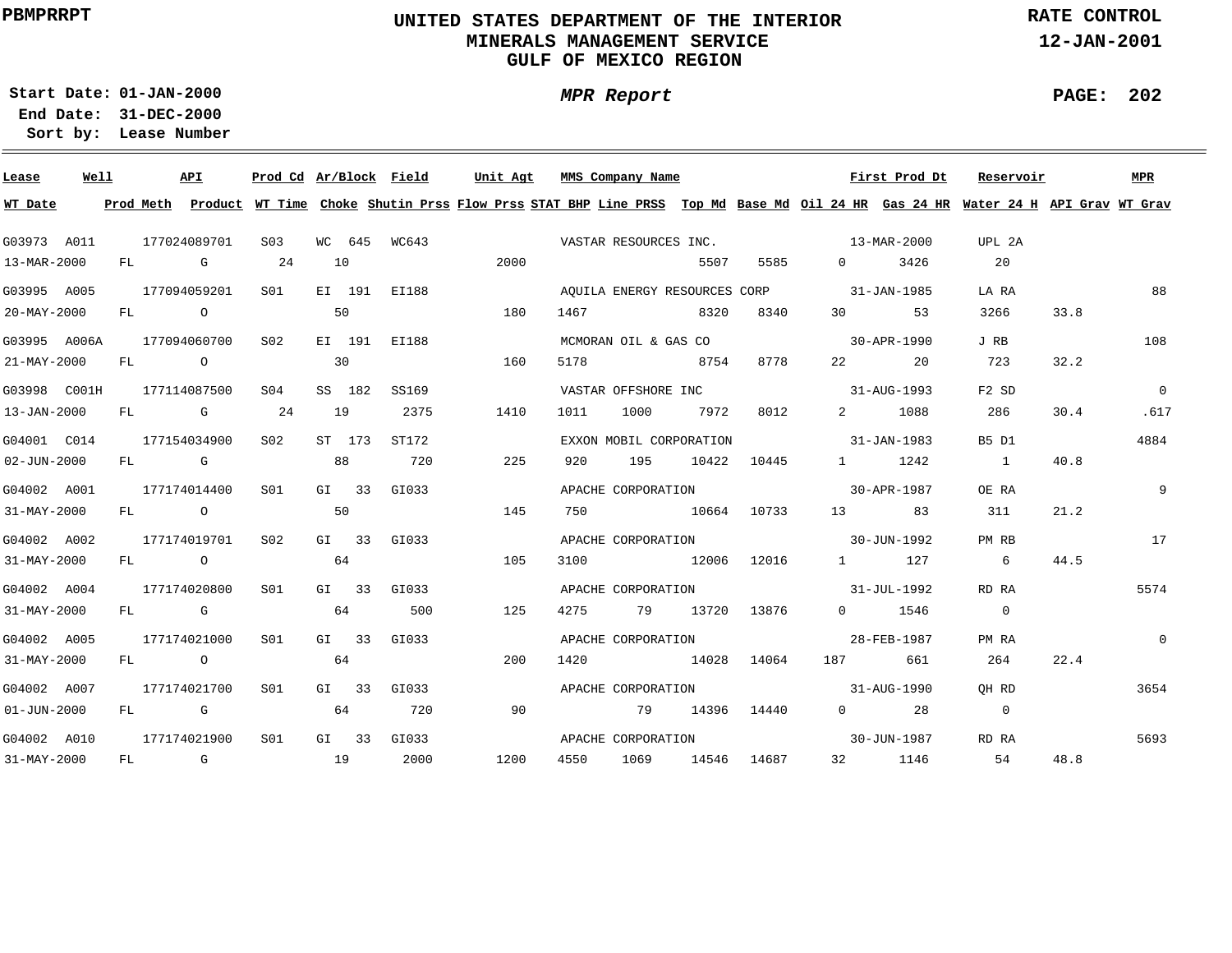## **UNITED STATES DEPARTMENT OF THE INTERIOR MINERALS MANAGEMENT SERVICEGULF OF MEXICO REGION**

**MPR Report**

**RATE CONTROL**

**12-JAN-2001**

**PAGE: 203**

÷

**01-JAN-2000Start Date:31-DEC-2000 End Date:** 

| Lease             | Well | API          |                 |                | Prod Cd Ar/Block Field | Unit Agt           |      | MMS Company Name   |                         |             |                                                                                                                                                                                                                                 | First Prod Dt                                                                                                                           | Reservoir      |      | MPR |
|-------------------|------|--------------|-----------------|----------------|------------------------|--------------------|------|--------------------|-------------------------|-------------|---------------------------------------------------------------------------------------------------------------------------------------------------------------------------------------------------------------------------------|-----------------------------------------------------------------------------------------------------------------------------------------|----------------|------|-----|
| WT Date           |      |              |                 |                |                        |                    |      |                    |                         |             |                                                                                                                                                                                                                                 | Prod Meth Product WT Time Choke Shutin Prss Flow Prss STAT BHP Line PRSS Top Md Base Md Oil 24 HR Gas 24 HR Water 24 H API Grav WT Grav |                |      |     |
| G04002 A012       |      | 177174041700 | D01             |                | GI 33 GI033            | APACHE CORPORATION |      |                    |                         |             |                                                                                                                                                                                                                                 | $13 - NOV - 1999$                                                                                                                       | RD-RA          |      |     |
| $31 - MAX - 2000$ |      | FL G         |                 | 64             | 1000                   | 140                |      | 100                | 14613 14693             |             |                                                                                                                                                                                                                                 | $6 \qquad \qquad$<br>280                                                                                                                | 205            | 56.1 |     |
| G04002 A012D      |      | 177174041700 | DO2             | $GI$ 33        | GI033                  |                    |      | APACHE CORPORATION |                         |             |                                                                                                                                                                                                                                 | $31-0CT-1999$                                                                                                                           | PM SAND        |      |     |
| 31-MAY-2000       |      | FL O         |                 | 18             | 3625                   | 2300               |      | 1069               |                         | 12664 12671 | 270 — 270 — 270 — 270 — 270 — 270 — 270 — 270 — 270 — 270 — 270 — 270 — 270 — 270 — 270 — 270 — 270 — 270 — 270 — 270 — 270 — 270 — 270 — 270 — 270 — 270 — 270 — 270 — 270 — 270 — 270 — 270 — 270 — 270 — 270 — 270 — 270 — 2 | 3259                                                                                                                                    | 102            | 56.1 |     |
| G04064 A003B      |      | 427024013400 | S <sub>03</sub> | MU 739         | MU739                  |                    |      |                    |                         |             |                                                                                                                                                                                                                                 | EL PASO PRODUCTION COMPANY 10-AUG-1997                                                                                                  | A              |      |     |
| 10-JUN-2000       |      | FL G         |                 | 22             | 1500                   | 1050               |      | 1050               |                         | 11136 11238 |                                                                                                                                                                                                                                 | $\overline{2}$ and $\overline{2}$<br>646                                                                                                | 10             | 51   |     |
| G04081 A002       |      | 427094074101 | SO1 SO          | HIA 550        | HI552A                 |                    |      |                    | SAMEDAN OIL CORPORATION |             |                                                                                                                                                                                                                                 | 06-JUL-1997                                                                                                                             | BN1FB2         |      |     |
| 30-JUN-2000       |      | FL G         | 24              | 12             | 5400                   | 5295               |      | 1018               |                         | 13350 13360 | 2690 — 10                                                                                                                                                                                                                       | 5875                                                                                                                                    | 4              | 49.1 |     |
| G04081 A004       |      | 427094099500 | D0.3            | <b>HIA 550</b> | HI552A                 |                    |      |                    | SAMEDAN OIL CORPORATION |             |                                                                                                                                                                                                                                 | 29-SEP-1997                                                                                                                             | LENTIC III     |      |     |
| 30-JUN-2000       |      | FL G 24      |                 | 14             | 2750                   | 2265               | 4968 | 1018               |                         | 10256 10280 |                                                                                                                                                                                                                                 | 5 1405                                                                                                                                  | 760            | 49.1 |     |
| G04081 A005       |      | 427094099801 | SO1 SO          | HIA 550        | HI552A                 |                    |      |                    | SAMEDAN OIL CORPORATION |             |                                                                                                                                                                                                                                 | $09-9C$ T $-2000$                                                                                                                       | LENTIC 5 FB1   |      |     |
| 27-OCT-2000       |      | FL G 24      |                 | 13             | 4800                   | 4420               |      | 1019               |                         | 13083 13128 |                                                                                                                                                                                                                                 | 240 6238                                                                                                                                | $\sim$ 0       | 49   | .62 |
| G04081 A006       |      | 427094104801 | S01 -           | HIA 550        | HI552A                 |                    |      |                    | SAMEDAN OIL CORPORATION |             |                                                                                                                                                                                                                                 | 21-JUL-1998                                                                                                                             | $BN-2$         |      |     |
| 30-JUN-2000       |      | FL G         | 24              | 36             | 4350                   | 1500               | 5022 |                    | 1018 12712 12784        |             |                                                                                                                                                                                                                                 | 531 9000                                                                                                                                | 38             | 49.1 |     |
| G04082 A008       |      | 427154002200 | SO1 SO          | SX 18          | SA017                  |                    |      |                    |                         |             |                                                                                                                                                                                                                                 | EL PASO PRODUCTION COMPANY 04-FEB-1997                                                                                                  | MP-2E          |      |     |
| $03 - JUN - 2000$ |      | FL G         |                 | 64             | 1400                   | 1200               |      | 1053               |                         | 12980 13004 |                                                                                                                                                                                                                                 | 4617<br>$5^{\circ}$                                                                                                                     | 43             | 44   |     |
| G04082 B008       |      | 427154002300 | SO1             | SX 18          | SA017                  |                    |      |                    |                         |             |                                                                                                                                                                                                                                 | EL PASO PRODUCTION COMPANY 22-AUG-2000                                                                                                  | $MP-2D$        |      |     |
| 29-SEP-2000       |      | FL G         | 18              | 15             | 6850                   | 5700               |      | 1069               |                         | 11100 11115 |                                                                                                                                                                                                                                 | 73 12133                                                                                                                                | $\sim$ 1       | 43.8 | . 6 |
| G04082 B009       |      | 427154002400 | SO1 SO          | SX 18          | SA017                  |                    |      |                    |                         |             |                                                                                                                                                                                                                                 | EL PASO PRODUCTION COMPANY 21-SEP-2000                                                                                                  | $MP-2D$        |      |     |
| 27-OCT-2000       |      | FL G 18      |                 | 20             | 6200                   | 5700               |      | 1135               |                         | 11840 11860 |                                                                                                                                                                                                                                 | 50 14642                                                                                                                                | 5 <sub>5</sub> | 44.2 | . 6 |
| G04085 A001E      |      | 177004043900 | S05             | WC 170         | WC146                  |                    |      |                    | CXY ENERGY OFFSHORE INC |             |                                                                                                                                                                                                                                 | 21-AUG-1995                                                                                                                             | H RA           |      |     |
| 20-JUN-2000       |      | FL G         | 10              |                | 4700                   |                    |      | 3050 960           |                         | 13006 13016 |                                                                                                                                                                                                                                 | 72 and $\overline{a}$<br>566                                                                                                            | 302            | 41.5 |     |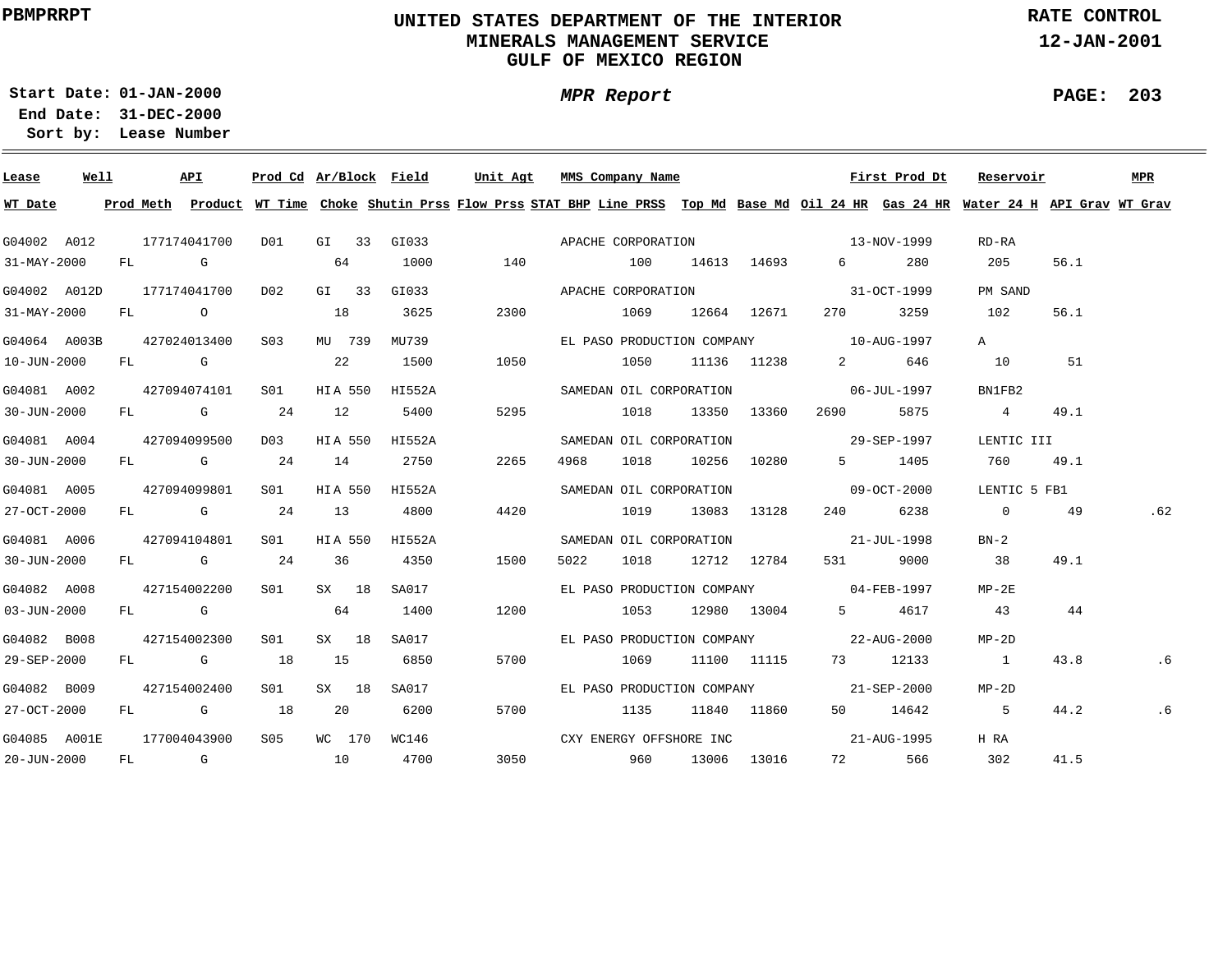## **UNITED STATES DEPARTMENT OF THE INTERIOR MINERALS MANAGEMENT SERVICEGULF OF MEXICO REGION**

**MPR Report**

**RATE CONTROL**

**12-JAN-2001**

**PAGE: 204**

÷

**01-JAN-2000Start Date:**

| Lease             | Well |    |                | <b>API</b>                                                                                                                                                                                                                     | Prod Cd Ar/Block Field |     |        |       | Unit Agt  | MMS Company Name        |      |           |             |                                          | First Prod Dt                                                                                                                 | Reservoir      |              | MPR   |
|-------------------|------|----|----------------|--------------------------------------------------------------------------------------------------------------------------------------------------------------------------------------------------------------------------------|------------------------|-----|--------|-------|-----------|-------------------------|------|-----------|-------------|------------------------------------------|-------------------------------------------------------------------------------------------------------------------------------|----------------|--------------|-------|
| WT Date           |      |    | Prod Meth      |                                                                                                                                                                                                                                |                        |     |        |       |           |                         |      |           |             |                                          | Product WT Time Choke Shutin Prss Flow Prss STAT BHP Line PRSS Top Md Base Md Oil 24 HR Gas 24 HR Water 24 H API Grav WT Grav |                |              |       |
| G04085 B001       |      |    |                | 177004098002                                                                                                                                                                                                                   | SO1                    |     | WC 170 | WC146 |           | CXY ENERGY OFFSHORE INC |      |           |             | $31 - \text{AUG} - 1998$                 |                                                                                                                               | LOWER M SAND   |              |       |
| 20-JUN-2000       |      | FL | $\overline{a}$ |                                                                                                                                                                                                                                |                        | 16  |        | 4900  | 1239      | 4134                    | 960  |           | 14384 14427 | 70 — 20                                  | 1066                                                                                                                          | 117            | 43.8         |       |
| G04085 A006       |      |    |                | 177004104702                                                                                                                                                                                                                   | S01                    |     | WC 170 | WC146 |           | CXY ENERGY OFFSHORE INC |      |           |             | $15 - \text{AUG} - 2000$                 |                                                                                                                               | R2 SAND        |              |       |
| $01 - SEP - 2000$ |      |    |                | FL O                                                                                                                                                                                                                           | 24                     | 16  |        | 9546  | 8500      |                         |      | 16500     | 16600       | 2012                                     | 4607                                                                                                                          | 22             | 37.7         | .668  |
| G04093 A002       |      |    |                | 177024082000                                                                                                                                                                                                                   | S01                    |     | WC 463 | WC464 |           | SAMEDAN OIL CORPORATION |      |           |             | $31 - DEC - 1984$                        |                                                                                                                               | 2400 SD        |              | 322   |
| 12-JUN-2000       |      |    |                | FL G                                                                                                                                                                                                                           | 24                     | 64  |        | 750   | 130       |                         | 876  | 3550      | 3592        | $\Omega$ and $\Omega$                    | 110                                                                                                                           | 16             |              |       |
| G04093 A005       |      |    |                | 177024082300                                                                                                                                                                                                                   | S02                    |     | WC 463 | WC464 |           | SAMEDAN OIL CORPORATION |      |           |             |                                          | 30-NOV-1987                                                                                                                   | 2700 SD        |              | 1232  |
| 26-JUN-2000       |      | FL |                | and the Company of the Company of the Company of the Company of the Company of the Company of the Company of the Company of the Company of the Company of the Company of the Company of the Company of the Company of the Comp | 24                     | 64  |        | 780   | 180       |                         | 876  | 2774      | 2820        | $0 \qquad \qquad$                        | 710                                                                                                                           | 515            |              |       |
| G04093 A006       |      |    |                | 177024083700                                                                                                                                                                                                                   | S01                    |     | WC 463 | WC464 |           | SAMEDAN OIL CORPORATION |      |           |             |                                          | 31-DEC-1984                                                                                                                   | 5000 SD        |              | 7477  |
| 22-JUN-2000       |      |    |                | FL G                                                                                                                                                                                                                           |                        | 999 |        | 1090  | 520       |                         | 876  | 5664      | 5696        | $\Omega$ and $\Omega$                    | 53                                                                                                                            | $\overline{0}$ | $\mathbf{0}$ |       |
| G04094 B001       |      |    |                | 177024112300                                                                                                                                                                                                                   | S02                    |     | WC 561 | WC576 |           |                         |      |           |             | NEWFIELD EXPLORATION COMPANY 01-FEB-2000 |                                                                                                                               | 3700' SAND     |              |       |
| 09-MAR-2000       |      |    |                | FL G                                                                                                                                                                                                                           | 24                     | 18  |        | 1475  | 1350      |                         | 1079 | 4216 4226 |             | $\Omega$                                 | 1723                                                                                                                          | $\overline{0}$ |              | .559  |
| G04109 A019       |      |    |                | 177084064100                                                                                                                                                                                                                   | S01                    |     | SM 99  | SM115 |           | EXXON MOBIL CORPORATION |      |           |             | $31 - DEC - 1985$                        |                                                                                                                               | $B-65$ $R-4$   |              | 6018  |
| 22-MAY-2000       |      |    |                | FL G                                                                                                                                                                                                                           |                        | 28  |        | 530   | 340       | 1023                    | 83   |           | 10242 10324 | $\Omega$ and $\Omega$                    | 393                                                                                                                           | $\overline{0}$ |              |       |
| G04109 B001       |      |    |                | 177084074901                                                                                                                                                                                                                   | S01                    |     | SM 99  | SM115 |           | EXXON MOBIL CORPORATION |      |           |             | $30 - APR - 1994$                        |                                                                                                                               |                | 3.3          | 22624 |
| 02-JUN-2000       |      |    |                | FL O                                                                                                                                                                                                                           |                        | 45  |        |       | 1069      | 4867                    |      |           | 13076 13336 |                                          | 775 4322                                                                                                                      | 560            | 31.1         |       |
| G04109 A017       |      |    |                | 177084077400                                                                                                                                                                                                                   | S02                    |     | SM 99  | SM115 |           | EXXON MOBIL CORPORATION |      |           |             | 17-MAR-2000                              |                                                                                                                               | $B-5$ , L      |              |       |
| 25-MAR-2000       |      |    |                | FL O                                                                                                                                                                                                                           | 24                     | 20  |        |       | 1325      | 1485                    |      | 11140     | 11166       | 948 — 100                                | 933                                                                                                                           | 110            | 34.4         | .6    |
| G04109 A017       |      |    |                | 177084077400                                                                                                                                                                                                                   | S02                    |     | SM 99  | SM115 |           | EXXON MOBIL CORPORATION |      |           |             | 17-MAR-2000                              |                                                                                                                               | $B-5.L$        |              |       |
| $02 - JUN - 2000$ |      | FL |                | $\overline{O}$                                                                                                                                                                                                                 |                        | 20  |        |       | 800       | 1485                    |      |           | 11140 11166 | 480 and $\sim$                           | 665                                                                                                                           | 425            | 34.4         |       |
| G04126 A001       |      |    |                | 177244028700                                                                                                                                                                                                                   | S01                    |     | MP 310 | MP310 | 891020244 | SHELL OFFSHORE INC      |      |           |             |                                          | 07-APR-1985                                                                                                                   | N6 RA          |              | 130   |
| $03 - JAN - 2000$ |      | GL |                | $\overline{a}$                                                                                                                                                                                                                 | 16                     | 999 |        | 880   | 150       | 179                     |      | 0 7118    | 7153        |                                          | 117 34                                                                                                                        | 843            | 29.3         | .62   |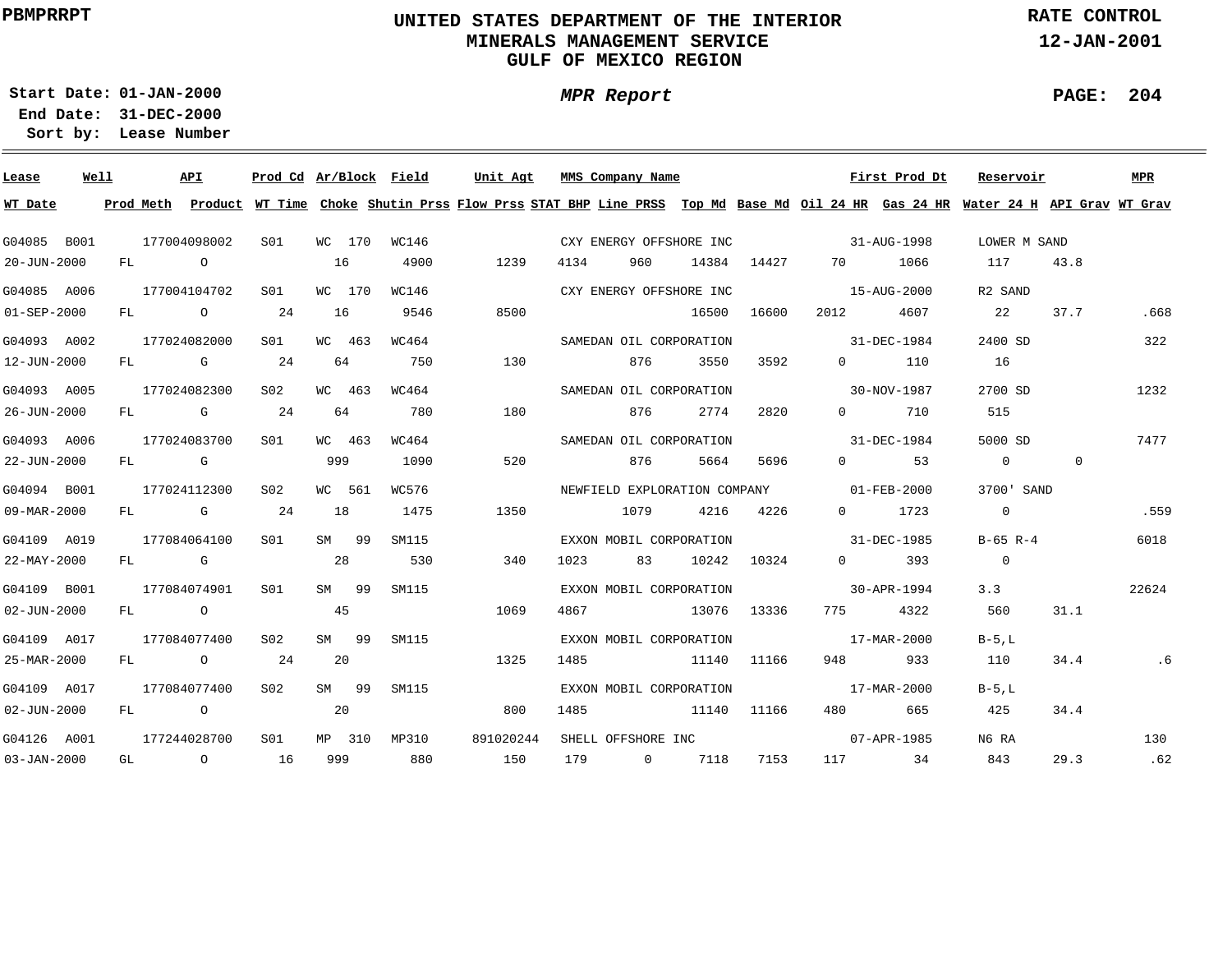## **UNITED STATES DEPARTMENT OF THE INTERIOR MINERALS MANAGEMENT SERVICEGULF OF MEXICO REGION**

**MPR Report**

**RATE CONTROL**

**12-JAN-2001**

÷

**01-JAN-2000Start Date:31-DEC-2000 End Date:** 

**Lease Number Sort by:**

| Lease             | Well |    | API                                   | Prod Cd Ar/Block Field |        |                | Unit Agt |           |     | MMS Company Name               |           |       |                                                                                                                |         | First Prod Dt       | Reservoir                                                                                                                               |      | MPR |
|-------------------|------|----|---------------------------------------|------------------------|--------|----------------|----------|-----------|-----|--------------------------------|-----------|-------|----------------------------------------------------------------------------------------------------------------|---------|---------------------|-----------------------------------------------------------------------------------------------------------------------------------------|------|-----|
| WT Date           |      |    |                                       |                        |        |                |          |           |     |                                |           |       |                                                                                                                |         |                     | Prod Meth Product WT Time Choke Shutin Prss Flow Prss STAT BHP Line PRSS Top Md Base Md Oil 24 HR Gas 24 HR Water 24 H API Grav WT Grav |      |     |
| G04126 A001       |      |    | 177244028700                          | S01                    | MP 310 | MP310          |          | 891020244 |     | SHELL OFFSHORE INC             |           |       |                                                                                                                |         | 07-APR-1985         | N6 RA                                                                                                                                   |      | 130 |
| 27-JUN-2000       |      |    | GL O                                  | 16                     | 999    | 880            |          | 160       | 179 |                                | 7118 7153 |       | 118 — 118 — 118 — 118 — 118 — 118 — 118 — 118 — 118 — 118 — 118 — 118 — 118 — 118 — 118 — 118 — 118 — 118 — 11 |         | 55                  | 773                                                                                                                                     | 29.3 | .62 |
| G04126 A003       |      |    | 177244029401                          | S01                    | MP 310 | MP310          |          | 891020244 |     | SHELL OFFSHORE INC             |           |       |                                                                                                                |         | 11-JUL-1998         | N6 RA                                                                                                                                   |      |     |
| $08 - JAN - 2000$ |      |    | GL O                                  | 12.5                   | 99     | $\overline{0}$ | 160      |           |     | $\sim$ 0                       | 6648      | 6738  |                                                                                                                | 221 22  | 62                  | 71                                                                                                                                      | 22.8 | .62 |
| G04126 A003       |      |    | 177244029401                          | S01                    |        | MP 310 MP310   |          | 891020244 |     | SHELL OFFSHORE INC             |           |       |                                                                                                                |         | $11 - JUL - 1998$   | N6 RA                                                                                                                                   |      |     |
| 25-JUN-2000       |      |    | GL O                                  | 19                     | 999    |                | 150      |           |     | 6648                           |           | 6738  |                                                                                                                |         | 213<br>94           | 88                                                                                                                                      | 22.8 | .62 |
| G04126 A008A      |      |    | 177244029700                          | S <sub>02</sub>        | MP 310 | MP310          |          | 891020244 |     | SHELL OFFSHORE INC             |           |       |                                                                                                                |         | 31-MAY-1985         | N6 RA                                                                                                                                   |      | 244 |
| 13-JAN-2000       |      | GL | $\circ$ 14                            |                        | 999    | 1200           |          | 140       |     | 564 — 100                      | 0 6059    | 6110  |                                                                                                                | 48 — 18 | 63                  | 682                                                                                                                                     | 24.3 | .62 |
| G04126 A008A      |      |    | 177244029700                          | S02                    | MP 310 | MP310          |          | 891020244 |     | SHELL OFFSHORE INC             |           |       |                                                                                                                |         | 31-MAY-1985         | N6 RA                                                                                                                                   |      | 244 |
| 29-JUN-2000       |      | GL | $\sim$ 0 $\sim$ 16                    |                        | 999    | 1200           |          | 160       | 564 |                                | 6059      | 6110  | 65                                                                                                             |         | 160                 | 974                                                                                                                                     | 24.3 | .62 |
| G04126 A010       |      |    | 177244029800                          | SO1                    | MP 310 | MP310          |          | 891020244 |     | SHELL OFFSHORE INC 28-FEB-1985 |           |       |                                                                                                                |         |                     | N4N6 RB                                                                                                                                 |      | 551 |
| $04 - JAN - 2000$ |      |    | GL 0 17                               |                        | 999    | 1200           |          | 250       |     | $0 \t\t 6214$                  |           | 6317  |                                                                                                                |         | 240 62              | 630                                                                                                                                     | 24.6 | .62 |
| G04126 A010       |      |    | 177244029800                          | S01                    | MP 310 | MP310          |          | 891020244 |     | SHELL OFFSHORE INC 28-FEB-1985 |           |       |                                                                                                                |         |                     | N4N6 RB                                                                                                                                 |      | 551 |
| 23-JUN-2000       |      |    | GL $\qquad \qquad 0 \qquad \qquad 16$ |                        | 999    | 1200           | 225      |           |     | 6214 6317                      |           |       |                                                                                                                |         | 246 24              | 686                                                                                                                                     | 24.6 | .62 |
| G04126 A004       |      |    | 177244030000                          | SO1 SO                 | MP 310 | MP310          |          | 891020244 |     | SHELL OFFSHORE INC 28-FEB-1985 |           |       |                                                                                                                |         |                     | N6 RA                                                                                                                                   |      | 79  |
| 13-JAN-2000       |      |    | GL 0 5 999                            |                        |        | 1650           | 140      |           | 885 |                                | 0 8842    | 8930  |                                                                                                                |         | 24 and $\sim$<br>86 | 581                                                                                                                                     | 23.7 | .62 |
| G04126 A006       |      |    | 177244030103                          | S01                    | MP 310 | MP310          |          | 891020244 |     | SHELL OFFSHORE INC             |           |       |                                                                                                                |         | 31-OCT-1988         | 04 RB                                                                                                                                   |      | 257 |
| 17-JAN-2000       |      |    | GL O                                  | $6\overline{6}$        | 999    | 780            |          | 180       |     | $\sim$ 0                       | 6742      | 6800  |                                                                                                                |         | 120 89              | 1332                                                                                                                                    | 30.1 | .62 |
| G04126 A012       |      |    | 177244041900                          | S01                    | MP 310 | MP310          |          |           |     | SHELL OFFSHORE INC             |           |       |                                                                                                                |         | 17-NOV-1988         | N4 RC/N6 RC                                                                                                                             |      | 142 |
| $14 - JAN - 2000$ |      |    | GL O 3                                |                        | 999    | 1200           |          | 140       | 971 | $0$ 10376                      |           | 10565 | 88                                                                                                             |         | 234                 | 16                                                                                                                                      | 27.8 | .62 |
| G04126 A012       |      |    | 177244041900                          | S01                    | MP 310 | MP310          |          |           |     | SHELL OFFSHORE INC 17-NOV-1988 |           |       |                                                                                                                |         |                     | N4 RC/N6 RC                                                                                                                             |      | 142 |
| 30-JUN-2000       |      |    | GL 0 10                               |                        | 999    | 1200           |          | 120       |     | 971 10376                      |           | 10565 |                                                                                                                |         | 82 140              | 31                                                                                                                                      | 27.8 | .62 |

**PAGE: 205**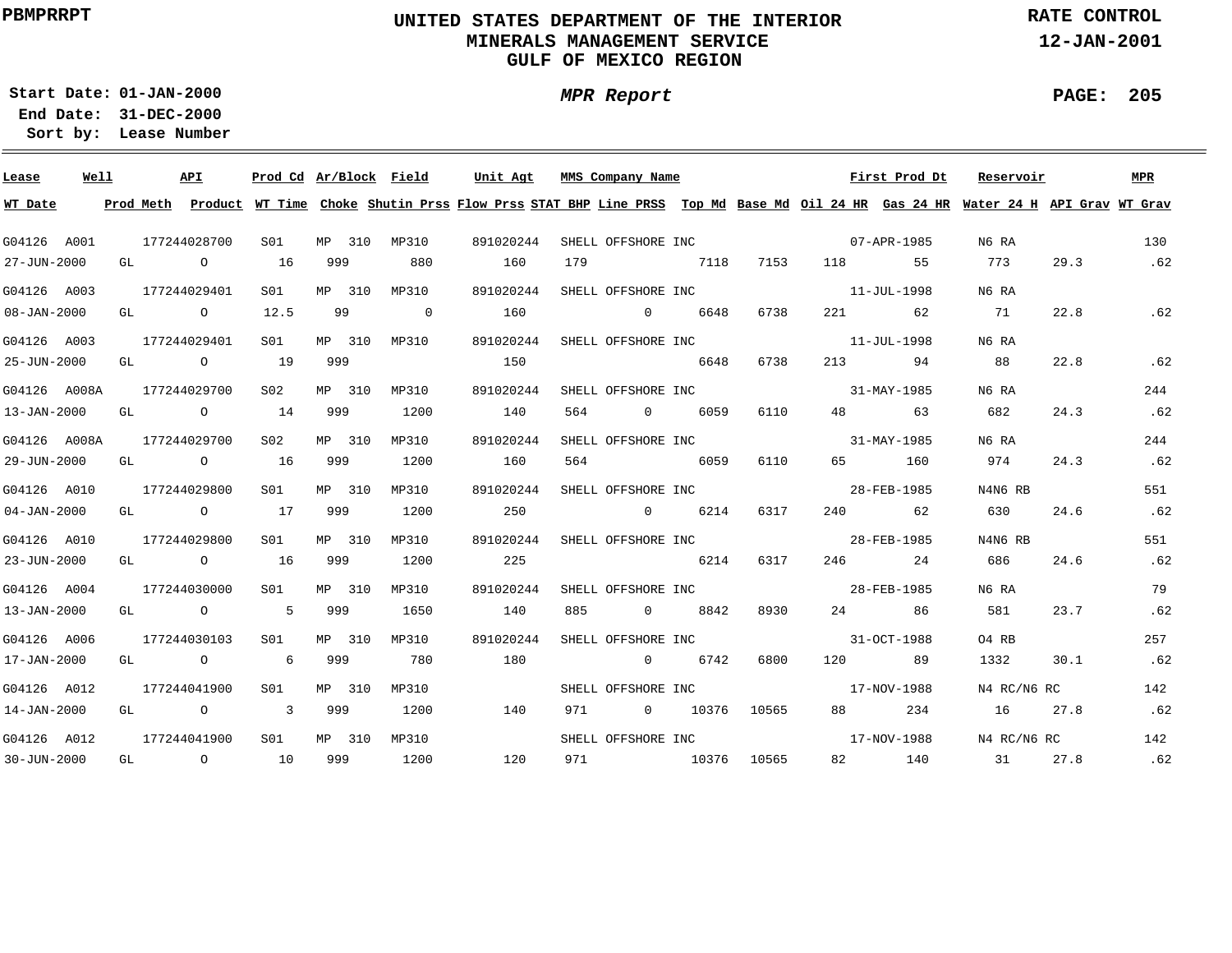## **UNITED STATES DEPARTMENT OF THE INTERIOR MINERALS MANAGEMENT SERVICEGULF OF MEXICO REGION**

**RATE CONTROL**

**12-JAN-2001**

**01-JAN-2000Start Date:31-DEC-2000 End Date:** 

**Lease Number Sort by:**

| Lease             | Well |    |      | API                         | Prod Cd Ar/Block Field |        |         |                | Unit Agt |      | MMS Company Name                                                                                                                                                                                                                                                                              |             |      |                                                                                                                                                                                                                                 | First Prod Dt | Reservoir                                                                                                                               |      | MPR  |
|-------------------|------|----|------|-----------------------------|------------------------|--------|---------|----------------|----------|------|-----------------------------------------------------------------------------------------------------------------------------------------------------------------------------------------------------------------------------------------------------------------------------------------------|-------------|------|---------------------------------------------------------------------------------------------------------------------------------------------------------------------------------------------------------------------------------|---------------|-----------------------------------------------------------------------------------------------------------------------------------------|------|------|
| WT Date           |      |    |      |                             |                        |        |         |                |          |      |                                                                                                                                                                                                                                                                                               |             |      |                                                                                                                                                                                                                                 |               | Prod Meth Product WT Time Choke Shutin Prss Flow Prss STAT BHP Line PRSS Top Md Base Md Oil 24 HR Gas 24 HR Water 24 H API Grav WT Grav |      |      |
| G04126 A013A      |      |    |      | 177244042400                | S02                    |        |         | MP 310 MP310   |          |      |                                                                                                                                                                                                                                                                                               |             |      | SHELL OFFSHORE INC 01-OCT-1996                                                                                                                                                                                                  |               | N4 RD                                                                                                                                   |      |      |
| $10 - JAN - 2000$ |      |    | FL O |                             | 6                      | 999    |         | $\overline{0}$ | 110      | 936  | $\sim$ 0 $\sim$ 0 $\sim$ 0 $\sim$ 0 $\sim$ 0 $\sim$ 0 $\sim$ 0 $\sim$ 0 $\sim$ 0 $\sim$ 0 $\sim$ 0 $\sim$ 0 $\sim$ 0 $\sim$ 0 $\sim$ 0 $\sim$ 0 $\sim$ 0 $\sim$ 0 $\sim$ 0 $\sim$ 0 $\sim$ 0 $\sim$ 0 $\sim$ 0 $\sim$ 0 $\sim$ 0 $\sim$ 0 $\sim$ 0 $\sim$ 0 $\sim$ 0 $\sim$ 0 $\sim$ 0 $\sim$ | 8699        | 8759 | 116 — 116                                                                                                                                                                                                                       | 85            | 52                                                                                                                                      | 25.8 | .62  |
|                   |      |    |      | G04126 A013A 177244042400   | S02                    |        |         | MP 310 MP310   |          |      | SHELL OFFSHORE INC                                                                                                                                                                                                                                                                            |             |      |                                                                                                                                                                                                                                 | 01-OCT-1996   | N4 RD                                                                                                                                   |      |      |
| 24-JUN-2000       |      |    |      | FL O                        | 18                     | 999    |         |                | 175      | 936  |                                                                                                                                                                                                                                                                                               | 8699        | 8759 | 110 22                                                                                                                                                                                                                          | 80            | 60                                                                                                                                      | 25.8 | .62  |
| G04126 A015       |      |    |      | 177244042500                | D01                    |        |         | MP 310 MP310   |          |      | SHELL OFFSHORE INC                                                                                                                                                                                                                                                                            |             |      | 31-OCT-1996                                                                                                                                                                                                                     |               | N6 RC                                                                                                                                   |      |      |
| $05 - JAN - 2000$ |      |    |      | GL O                        | $6\overline{6}$        | 72     |         |                | 1934     |      |                                                                                                                                                                                                                                                                                               | 8220        | 8348 | 148 \                                                                                                                                                                                                                           | 68            | 120                                                                                                                                     | 24.7 | .62  |
| G04126 A015D      |      |    |      | 177244042500                | D02                    |        | MP 310  | MP310          |          |      | SHELL OFFSHORE INC                                                                                                                                                                                                                                                                            |             |      |                                                                                                                                                                                                                                 | 15-NOV-1996   | N RC                                                                                                                                    |      |      |
| $10 - JAN - 2000$ |      | FL |      | $\overline{O}$              | 13                     | 999    |         | $\overline{0}$ | 170      | 821  | 0 7844                                                                                                                                                                                                                                                                                        |             | 7902 | 222 and $\sim$                                                                                                                                                                                                                  | 52            | 812                                                                                                                                     | 19.3 | .62  |
| G04126 A014       |      |    |      | 177244042601                | SO1                    |        | MP 310  | MP310          |          |      | SHELL OFFSHORE INC                                                                                                                                                                                                                                                                            |             |      |                                                                                                                                                                                                                                 | 30-NOV-1988   | N6 RC                                                                                                                                   |      | 100  |
| $05 - JAN - 2000$ |      | GL |      | $\overline{O}$              | 14.3                   | 999    |         | 1200           | 180      | 1080 |                                                                                                                                                                                                                                                                                               | 0 9078      | 9176 | 121 — 121 — 121 — 121 — 121 — 121 — 121 — 121 — 121 — 121 — 121 — 121 — 121 — 121 — 121 — 121 — 121 — 121 — 121 — 121 — 121 — 121 — 121 — 121 — 121 — 121 — 121 — 121 — 121 — 121 — 121 — 121 — 121 — 121 — 121 — 121 — 121 — 1 | 135           | 830                                                                                                                                     | 28.3 | .62  |
| G04126 A014       |      |    |      | 177244042601                | S01 <b>S</b>           |        | MP 310  | MP310          |          |      | SHELL OFFSHORE INC                                                                                                                                                                                                                                                                            |             |      |                                                                                                                                                                                                                                 | 30-NOV-1988   | N6 RC                                                                                                                                   |      | 100  |
| 26-JUN-2000       |      |    |      | GL O                        | 7 999                  |        |         | 1200           | 180      | 1080 | 20078 9078                                                                                                                                                                                                                                                                                    |             | 9176 |                                                                                                                                                                                                                                 | 113 82        | 703                                                                                                                                     | 28.3 | .62  |
| G04127 A007       |      |    |      | 177244025200                | S02                    | MP 313 |         | MP311          |          |      | CHEVRON USA INC                                                                                                                                                                                                                                                                               |             |      | 31-OCT-1989                                                                                                                                                                                                                     |               | $F-40$ A                                                                                                                                |      | 320  |
| $23 - JUL - 2000$ |      |    |      | GL $\qquad \qquad \circ$ 24 |                        | 30     |         | 1370           | 100      |      |                                                                                                                                                                                                                                                                                               | 7738        | 7895 | 73 — 1                                                                                                                                                                                                                          | 450           | 73                                                                                                                                      | 20.3 | .65  |
| G04131 A003A      |      |    |      | 608114007200                | S02                    | GC 19  |         | GC019          |          |      |                                                                                                                                                                                                                                                                                               |             |      | SHELL OFFSHORE INC 12-OCT-1995                                                                                                                                                                                                  |               | 16 RA                                                                                                                                   |      |      |
| 25-JAN-2000       |      |    |      | FL 0 10                     |                        | 999    |         | $\overline{0}$ | 876      |      | $0$ 12606 12660                                                                                                                                                                                                                                                                               |             |      |                                                                                                                                                                                                                                 | 217 420       | 72                                                                                                                                      | 28.5 | .62  |
| G04131 A003A      |      |    |      | 608114007200                | S02                    |        | $GC$ 19 | GC019          |          |      | SHELL OFFSHORE INC                                                                                                                                                                                                                                                                            |             |      |                                                                                                                                                                                                                                 | 12-OCT-1995   | 16 RA                                                                                                                                   |      |      |
| 11-JUN-2000       |      |    |      | FL O                        | 5 999                  |        |         |                | 777      |      |                                                                                                                                                                                                                                                                                               | 12606 12660 |      | 400 000                                                                                                                                                                                                                         | 379           | 156                                                                                                                                     | 28.5 | .62  |
| G04131 A004       |      |    |      | 608114007700                | S01 <b>S</b>           |        |         | GC 19 GC019    |          |      | SHELL OFFSHORE INC                                                                                                                                                                                                                                                                            |             |      |                                                                                                                                                                                                                                 | 31-JUL-1991   | J RA                                                                                                                                    |      | 1025 |
| $11 - JAN - 2000$ |      |    |      | FL 0 5.1                    |                        | 999    |         | 4850           | 1929     |      | 0 13451 13529                                                                                                                                                                                                                                                                                 |             |      | 304 30                                                                                                                                                                                                                          | 216           | 2739                                                                                                                                    | 23.9 | .62  |
| G04131 A004       |      |    |      | 608114007700                | S01                    |        |         | GC 19 GC019    |          |      | SHELL OFFSHORE INC                                                                                                                                                                                                                                                                            |             |      |                                                                                                                                                                                                                                 | 31-JUL-1991   | J RA                                                                                                                                    |      | 1025 |
| 13-JUN-2000       |      |    |      | FL 0 4 999                  |                        |        |         | 4850           | 2016     |      | 13451 13529                                                                                                                                                                                                                                                                                   |             |      |                                                                                                                                                                                                                                 | 180 312       | 3220                                                                                                                                    | 23.9 | .62  |

**PAGE: 206**

÷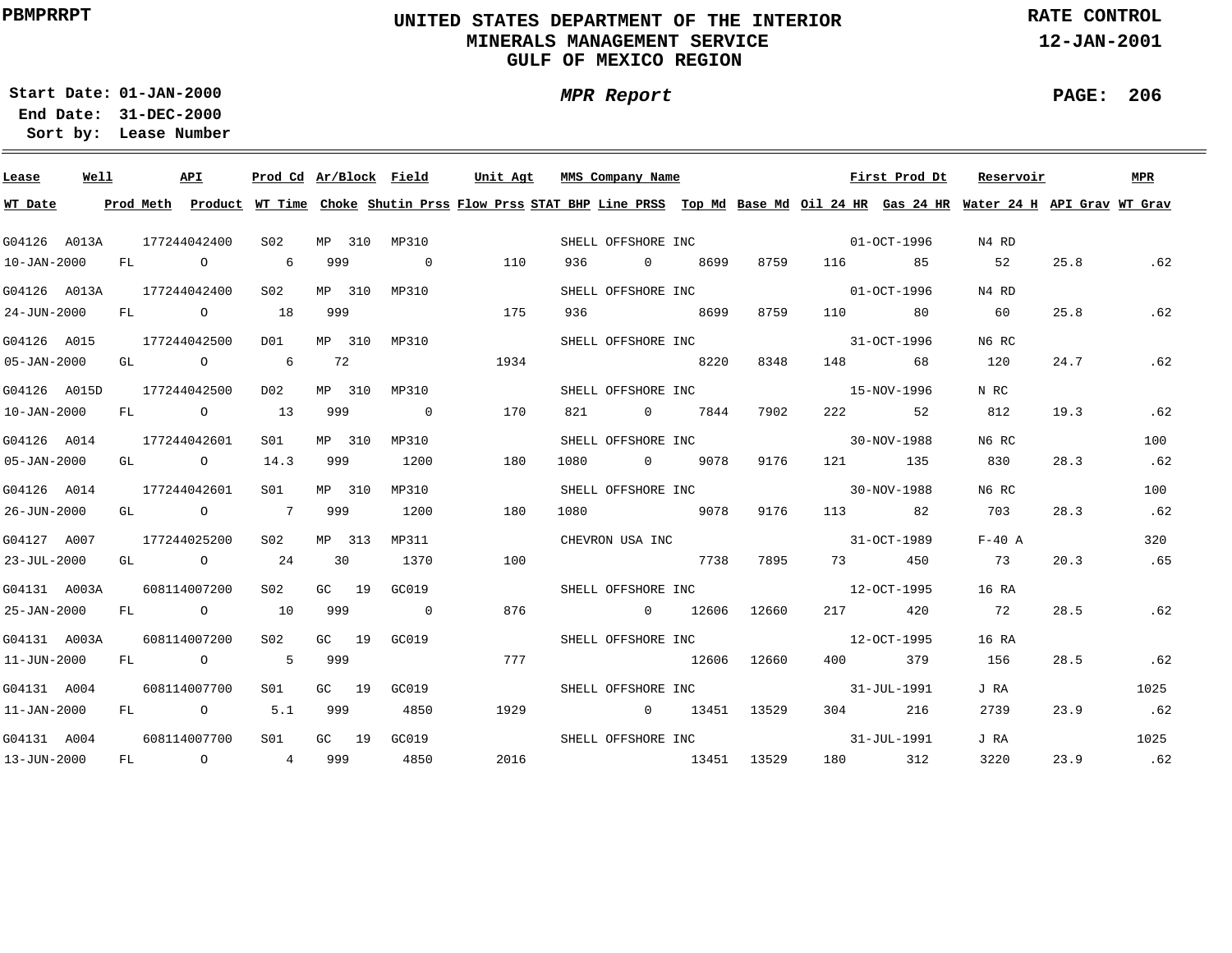## **UNITED STATES DEPARTMENT OF THE INTERIOR MINERALS MANAGEMENT SERVICEGULF OF MEXICO REGION**

**MPR Report**

**RATE CONTROL**

**12-JAN-2001**

÷

**01-JAN-2000Start Date:**

**31-DEC-2000 End Date: Lease Number Sort by:**

| Lease             | Well |  | API          |                  |       |    | <u>Prod Cd Ar/Block Field Unit Agt MMS Company Name</u> |    |      |                                                                                                                                                                                                                                |      |           |                                     | First Prod Dt                                                         | Reservoir                                                                                                                               |                | MPR            |
|-------------------|------|--|--------------|------------------|-------|----|---------------------------------------------------------|----|------|--------------------------------------------------------------------------------------------------------------------------------------------------------------------------------------------------------------------------------|------|-----------|-------------------------------------|-----------------------------------------------------------------------|-----------------------------------------------------------------------------------------------------------------------------------------|----------------|----------------|
| WT Date           |      |  |              |                  |       |    |                                                         |    |      |                                                                                                                                                                                                                                |      |           |                                     |                                                                       | Prod Meth Product WT Time Choke Shutin Prss Flow Prss STAT BHP Line PRSS Top Md Base Md Oil 24 HR Gas 24 HR Water 24 H API Grav WT Grav |                |                |
| G04131 A005       |      |  | 608114008200 |                  |       |    |                                                         |    |      |                                                                                                                                                                                                                                |      |           |                                     | S01 GC 19 GC019 SHELL OFFSHORE INC 30-NOV-1988                        | D4 RB                                                                                                                                   |                | $\Omega$       |
| 27-JAN-2000       |      |  |              | FL G 33 999      |       |    | 1950                                                    |    | 2216 | $\sim$ 0 9009                                                                                                                                                                                                                  |      |           | 9088 35 49                          |                                                                       | 317                                                                                                                                     | 26.5           | .62            |
| G04131 A005       |      |  | 608114008200 | S01              | GC 19 |    | GC019                                                   |    |      |                                                                                                                                                                                                                                |      |           |                                     | SHELL OFFSHORE INC 30-NOV-1988                                        | D4 RB                                                                                                                                   |                | $\overline{0}$ |
| 12-JUN-2000       |      |  |              | FL G 5 999       |       |    | 1750                                                    |    | 220  | 1250 9009                                                                                                                                                                                                                      |      | 9088      |                                     | $0 \qquad \qquad 418$                                                 | 591 591                                                                                                                                 | $\overline{0}$ | .62            |
| G04131 A006C      |      |  | 608114008600 | SO4              |       |    | GC 19 GC019                                             |    |      | SHELL OFFSHORE INC                                                                                                                                                                                                             |      |           |                                     | 01-JUN-1997                                                           | 16 RA                                                                                                                                   |                |                |
| 06-JAN-2000       |      |  | FL G 33.2    |                  |       |    | 999 0                                                   |    | 2216 |                                                                                                                                                                                                                                |      |           | $0$ 13080 13167 35 49               |                                                                       | 317                                                                                                                                     | 26.5           | .62            |
| G04139 B002       |      |  | 427034015100 |                  |       |    | S03 MI 657 MI665                                        |    |      |                                                                                                                                                                                                                                |      |           | EXXON MOBIL CORPORATION 16-AUG-1999 |                                                                       | M-14                                                                                                                                    |                |                |
| 12-FEB-2000       |      |  | FL G         |                  |       |    | 44 480                                                  |    | 350  |                                                                                                                                                                                                                                | 2172 | 2195      |                                     | 0 5154                                                                | $\overline{0}$                                                                                                                          |                |                |
| G04139 B002       |      |  | 427034015100 | S <sub>03</sub>  |       |    | MI 657 MI665                                            |    |      |                                                                                                                                                                                                                                |      |           |                                     | EXXON MOBIL CORPORATION 16-AUG-1999                                   | M-14                                                                                                                                    |                |                |
| 13-MAR-2000       |      |  | FL G         |                  |       |    | 64 480                                                  |    | 290  | 180 2172 2195                                                                                                                                                                                                                  |      |           |                                     | 0 6259                                                                | $\overline{0}$                                                                                                                          |                |                |
| G04208 A001       |      |  |              |                  |       |    |                                                         |    |      |                                                                                                                                                                                                                                |      |           |                                     | 177054041800 S01 VR 27 VR014 UNION OIL COMPANY OF CALIFOR 22-JAN-2000 | ROB(L)16                                                                                                                                |                |                |
| 22-JAN-2000       |      |  | FL G 8       |                  | 15    |    | 1350                                                    |    |      |                                                                                                                                                                                                                                |      |           | 15486 15523 3 1682                  |                                                                       | 13                                                                                                                                      |                |                |
| G04215 A008       |      |  | 177064076800 |                  |       |    |                                                         |    |      |                                                                                                                                                                                                                                |      |           |                                     | S02 VR 315 VR315 SAMEDAN OIL CORPORATION 22-JUN-1998                  | $ANG B-2$                                                                                                                               |                |                |
| $01 - JUN - 2000$ |      |  |              |                  |       |    | FL G 24 64 300                                          | 70 |      |                                                                                                                                                                                                                                |      |           | 1427 1090 10412 10428 0 98          |                                                                       | $\overline{0}$                                                                                                                          |                |                |
| G04225 003        |      |  |              |                  |       |    | 177104151401  S01  EI  297  EI  297                     |    |      |                                                                                                                                                                                                                                |      |           |                                     | UNION OIL COMPANY OF CALIFOR 23-JUN-2000                              | 2400' SAND                                                                                                                              |                |                |
| 24-JUN-2000       |      |  |              | FL G 24          | 64    |    |                                                         |    | 900  |                                                                                                                                                                                                                                |      |           | 2789 3441 0 12748                   |                                                                       | $\overline{0}$                                                                                                                          |                |                |
| G04225 003        |      |  | 177104151401 | S01              |       |    | EI 297 EI297                                            |    |      |                                                                                                                                                                                                                                |      |           |                                     | UNION OIL COMPANY OF CALIFOR 23-JUN-2000                              | 2400' SAND                                                                                                                              |                |                |
| $20 - JUL - 2000$ |      |  | FL G 24      |                  |       | 64 | 1050                                                    |    | 800  | 990 — 1990 — 1990 — 1990 — 1990 — 1990 — 1990 — 1990 — 1990 — 1990 — 1990 — 1990 — 1990 — 1990 — 1990 — 1990 — 1990 — 1990 — 1990 — 1990 — 1990 — 1990 — 1990 — 1990 — 1990 — 1990 — 1990 — 1990 — 1990 — 1990 — 1990 — 1990 — |      | 2789 3441 |                                     | 0 16885                                                               | $\overline{0}$                                                                                                                          |                | .56            |
| G04231 B005       |      |  |              | 177114058001 S02 |       |    | SS 181 SS169                                            |    |      | CHEVRON USA INC                                                                                                                                                                                                                |      |           |                                     | $22 - JUL - 2000$                                                     | C-6 FB VII                                                                                                                              |                |                |
| 14-AUG-2000       |      |  | $FL$ G 24    |                  | 24    |    | 3100                                                    |    | 2875 | ##### 1130 8946 8966                                                                                                                                                                                                           |      |           |                                     | 82 4784                                                               | 1 52.1                                                                                                                                  |                | .63            |
| G04231 B007       |      |  |              | 177114062101 S01 |       |    |                                                         |    |      |                                                                                                                                                                                                                                |      |           |                                     | SS 181 SS169 CHEVRON USA INC 16-APR-2000                              | E-5 FB7                                                                                                                                 |                |                |
| $24 - APR - 2000$ |      |  |              |                  |       |    | GL 0 24 128 1050                                        |    |      |                                                                                                                                                                                                                                |      |           |                                     | 150 ##### 12046 12070 164 63                                          | 174                                                                                                                                     | 30             | . 6            |

**PAGE: 207**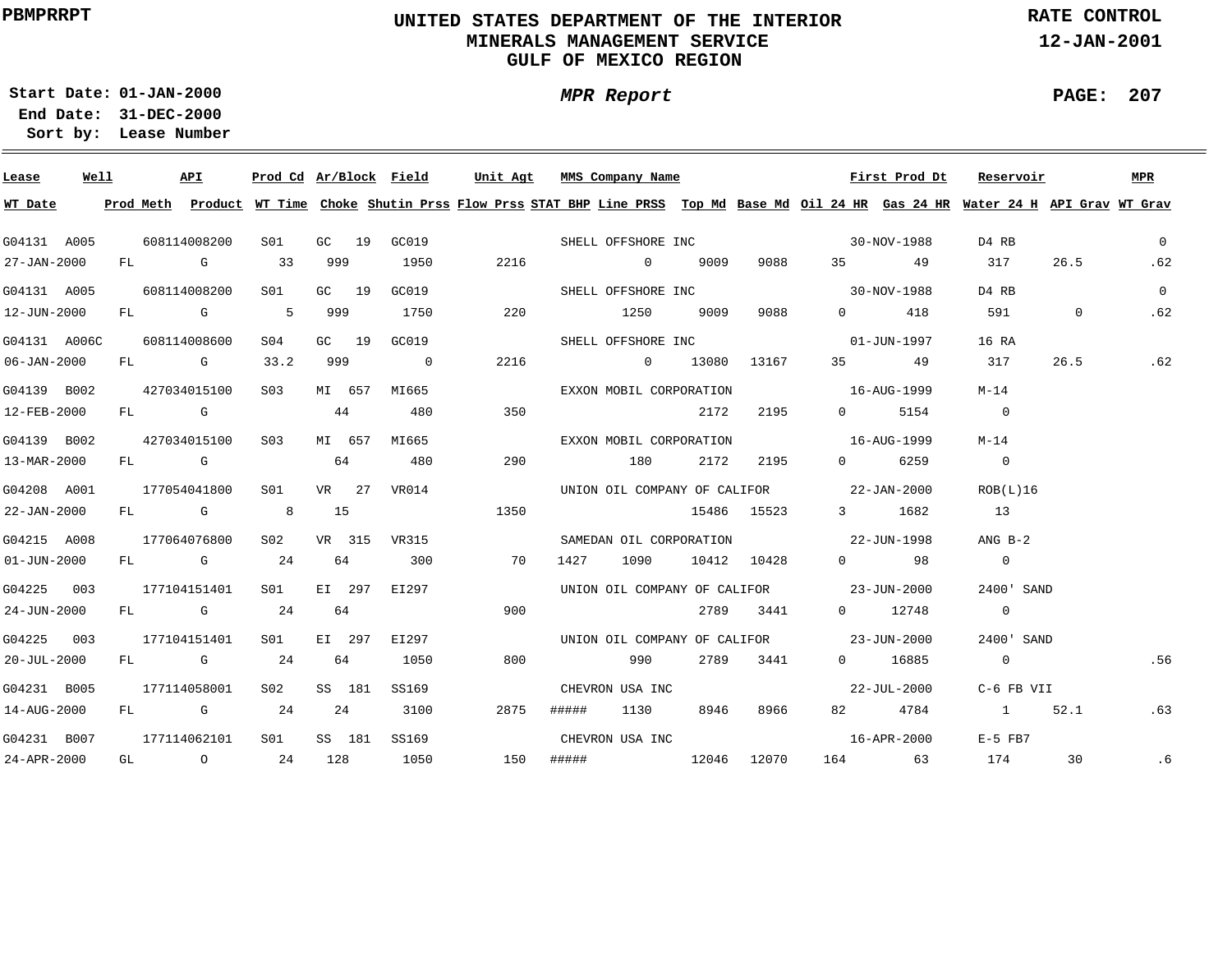## **UNITED STATES DEPARTMENT OF THE INTERIOR MINERALS MANAGEMENT SERVICEGULF OF MEXICO REGION**

**MPR Report**

**RATE CONTROL**

**12-JAN-2001**

**PAGE: 208**

÷

**01-JAN-2000Start Date:**

| Lease                    | Well |    |            | API            | Prod Cd Ar/Block Field |     |        |                | Unit Agt |      | MMS Company Name        |       |             |                                                         | First Prod Dt | Reservoir                                                                                                                               |      | <b>MPR</b>   |
|--------------------------|------|----|------------|----------------|------------------------|-----|--------|----------------|----------|------|-------------------------|-------|-------------|---------------------------------------------------------|---------------|-----------------------------------------------------------------------------------------------------------------------------------------|------|--------------|
| WT Date                  |      |    |            |                |                        |     |        |                |          |      |                         |       |             |                                                         |               | Prod Meth Product WT Time Choke Shutin Prss Flow Prss STAT BHP Line PRSS Top Md Base Md Oil 24 HR Gas 24 HR Water 24 H API Grav WT Grav |      |              |
| G04232 A008              |      |    |            | 177114130900   | SO1                    |     | SS 189 | SS189          |          |      | APACHE CORPORATION      |       |             | $07 - JUL - 2000$                                       |               | P SAND                                                                                                                                  |      |              |
| 21-JUL-2000              |      | FL | <b>G</b> G |                | 24                     | 26  |        | 7325           | 2675     |      | 1170                    |       | 14522 14570 | 373                                                     | 25170         | 27                                                                                                                                      | 40   | .58          |
| G04237 F001              |      |    |            | 177154041701   | S01                    |     | ST 170 | ST196          |          |      | EXXON MOBIL CORPORATION |       |             | 31-0CT-1981                                             |               | A90 RA                                                                                                                                  |      | 2290         |
| $14 - \text{MAX} - 2000$ |      | FL | <b>G</b>   |                |                        | 88  |        | 1010           | 320      | 1447 | 260                     | 7267  | 7302        | $\Omega$                                                | 1079          | 61                                                                                                                                      |      |              |
| G04240 A001              |      |    |            | 177164001300   | SO1                    |     | ST 300 | ST300          |          |      | SHELL OFFSHORE INC      |       |             |                                                         | 30-JUN-1983   | C RA                                                                                                                                    |      | $\mathbf{0}$ |
| 05-JAN-2000              |      | FL |            | $\overline{O}$ | $\overline{7}$         | 999 |        | 2823           | 1360     |      | $\sim$ 0                | 10448 | 10647       | 449                                                     | 1193          | 144                                                                                                                                     | 37.2 | .62          |
| G04240 A001              |      |    |            | 177164001300   | S01                    |     | ST 300 | ST300          |          |      | SHELL OFFSHORE INC      |       |             |                                                         | 30-JUN-1983   | C RA                                                                                                                                    |      | $\Omega$     |
| 26-JUN-2000              |      | FL |            | $\overline{O}$ | 12                     | 999 |        | 2823           | 1297     |      |                         | 10448 | 10647       | 447                                                     | 1138          | 180                                                                                                                                     | 37.2 | .62          |
| G04240 A004              |      |    |            | 177164001600   | S01                    |     | ST 300 | ST300          |          |      | SHELL OFFSHORE INC      |       |             |                                                         | 31-JAN-1983   | B RB1                                                                                                                                   |      | 91           |
| 17-JAN-2000              |      | FL |            | $\overline{O}$ | 13                     | 999 |        | 1949           | 147      |      | $\sim$ 0                | 9860  | 9930        | 43                                                      | 63            | 30                                                                                                                                      | 37.3 | .62          |
| G04240 A004              |      |    |            | 177164001600   | S01                    |     | ST 300 | ST300          |          |      | SHELL OFFSHORE INC      |       |             |                                                         | 31-JAN-1983   | B RB1                                                                                                                                   |      | 91           |
| 26-JUN-2000              |      | FL |            | $\overline{O}$ | 5                      | 999 |        | 1949           | 181      |      |                         | 9860  | 9930        | 37 — 1                                                  | 48            | 32                                                                                                                                      | 37.3 | .62          |
| G04240 A005A             |      |    |            | 177164001700   | S02                    |     | ST 300 | ST300          |          |      | SHELL OFFSHORE INC      |       |             | $31 - \text{AUG} - 1990$                                |               | B RNJ                                                                                                                                   |      | 1627         |
| 18-JAN-2000              |      | FL |            | <b>G</b> G     | $\sim$ 8               | 999 |        | 3380           | 622      |      | $\overline{0}$          | 7774  | 7855        | $9 \left( \begin{array}{ccc} 9 & 1 \end{array} \right)$ | 507           | 120                                                                                                                                     | 52.7 | .62          |
| G04240 A005A             |      |    |            | 177164001700   | S02                    |     | ST 300 | ST300          |          |      | SHELL OFFSHORE INC      |       |             | $31 - \text{AUG} - 1990$                                |               | B RNJ                                                                                                                                   |      | 1627         |
| 17-JUN-2000              |      |    |            | FL G           | 14                     | 999 |        | 3380           | 620      |      | 1100                    | 7774  | 7855        | 42 and $\sim$                                           | 489           | 138                                                                                                                                     | 38.7 | .62          |
| G04240 A006              |      |    |            | 177164001901   | S01                    |     | ST 300 | ST300          |          |      | SHELL OFFSHORE INC      |       |             |                                                         | 28-FEB-1997   | B RNN                                                                                                                                   |      |              |
| $03 - JAN - 2000$        |      |    |            | FL O           | 17                     | 999 |        | $\overline{0}$ | 253      |      | $\overline{0}$          | 9446  | 9646        | 25                                                      | 65            | 317                                                                                                                                     | 38.7 | .62          |
| G04240 A006              |      |    |            | 177164001901   | SO1                    |     | ST 300 | ST300          |          |      | SHELL OFFSHORE INC      |       |             |                                                         | 28-FEB-1997   | <b>B</b> RNN                                                                                                                            |      |              |
| 22-JUN-2000              |      | FL |            | $\overline{O}$ | 24                     | 999 |        |                | 213      |      |                         | 9446  | 9646        | 105                                                     | 52            | 327                                                                                                                                     | 38.7 | .62          |
| G04240 A008              |      |    |            | 177164002100   | SO1                    |     | ST 300 | ST300          |          |      | SHELL OFFSHORE INC      |       |             |                                                         | 28-FEB-1983   | C RE                                                                                                                                    |      | 223          |
| $07 - JAN - 2000$        |      | FL |            | $\overline{O}$ | 8                      | 999 |        | 2168           | 459      |      | $\sim$ 0                | 11096 | 11302       | 279                                                     | 450           | 408                                                                                                                                     | 35.7 | .62          |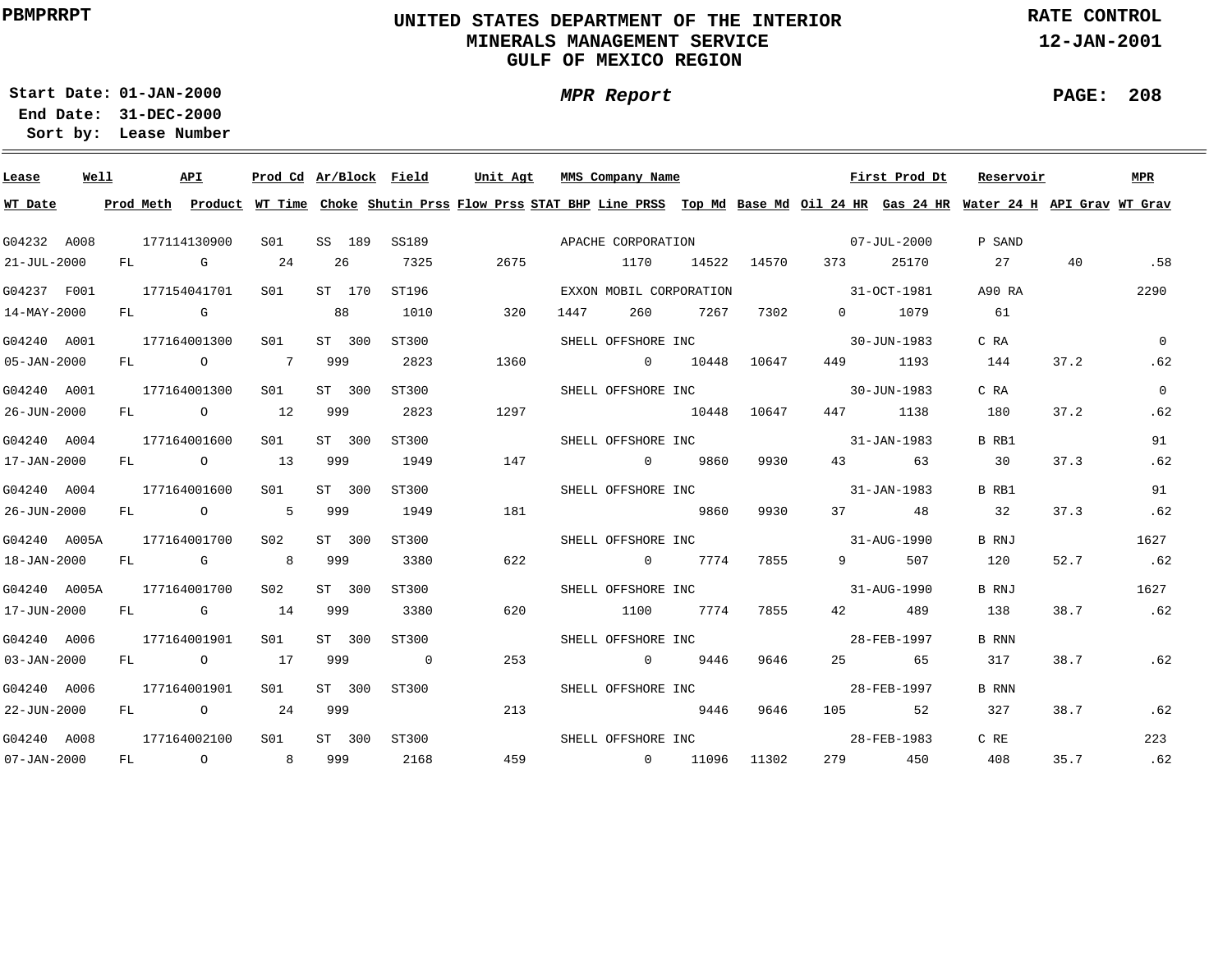## **UNITED STATES DEPARTMENT OF THE INTERIOR MINERALS MANAGEMENT SERVICEGULF OF MEXICO REGION**

**RATE CONTROL**

**12-JAN-2001**

÷

**PAGE: 209**

**01-JAN-2000Start Date:**

**31-DEC-2000 End Date: Lease Number Sort by:**

| Lease             | Well |  | API                       |                 |                    | Prod Cd Ar/Block Field |       | Unit Agt MMS Company Name                                                                                                               |      |      |      | First Prod Dt | Reservoir      |      | MPR |
|-------------------|------|--|---------------------------|-----------------|--------------------|------------------------|-------|-----------------------------------------------------------------------------------------------------------------------------------------|------|------|------|---------------|----------------|------|-----|
| WT Date           |      |  |                           |                 |                    |                        |       | Prod Meth Product WT Time Choke Shutin Prss Flow Prss STAT BHP Line PRSS Top Md Base Md Oil 24 HR Gas 24 HR Water 24 H API Grav WT Grav |      |      |      |               |                |      |     |
| G04240 A008       |      |  | 177164002100              | S01             | ST 300             | ST300                  |       | SHELL OFFSHORE INC 38-FEB-1983                                                                                                          |      |      |      |               | C RE           |      | 223 |
| $04 - JUN - 2000$ |      |  | FL 0 20                   |                 | 999                | 2168                   | 385   | 11096 11302 192 382                                                                                                                     |      |      |      |               | 412            | 35.7 | .62 |
| G04240 A011       |      |  | 177164003400              | S01             | ST 300             | ST300                  |       | SHELL OFFSHORE INC 30-APR-1989                                                                                                          |      |      |      |               | C RC           |      | 48  |
| $08 - JAN - 2000$ |      |  | FL 0 18                   |                 | 999                | 2851                   | 164   | $\sim$ 0 8662                                                                                                                           |      | 8709 |      | 12 161        | 93             | 41.7 | .62 |
| G04240 A011       |      |  | 177164003400              | S <sub>01</sub> | ST 300             | ST300                  |       | SHELL OFFSHORE INC                                                                                                                      |      |      |      | 30-APR-1989   | C RC           |      | 48  |
| $04 - JUN - 2000$ |      |  | FL 0 12                   |                 | 999                | 2851                   | 139   | 8662                                                                                                                                    |      | 8709 |      | 14 190        | 36             | 41.7 | .62 |
| G04240 A013A      |      |  | 177164003500              | S <sub>02</sub> | ST 300             | ST300                  |       | SHELL OFFSHORE INC                                                                                                                      |      |      |      | 15-FEB-1997   | <b>B</b> RNG   |      |     |
| 26-JAN-2000       |      |  | FL 0 19                   |                 | $8\qquad \qquad 0$ |                        | 1212  | $0$ 9641                                                                                                                                |      | 9822 |      | 97 147        | 53             | 36   | .62 |
|                   |      |  | G04240 A013A 177164003500 | S <sub>02</sub> | ST 300             | ST300                  |       | SHELL OFFSHORE INC                                                                                                                      |      |      |      | 15-FEB-1997   | B RNG          |      |     |
| 16-JUN-2000       |      |  | FL 0 12                   |                 | 999                |                        | 1368  |                                                                                                                                         | 9641 | 9822 |      | 94 118        | 96             | 36   | .62 |
| G04240 A014       |      |  | 177164003900              | S01 <b>S</b>    | ST 300             | ST300                  |       | SHELL OFFSHORE INC 31-JAN-1984                                                                                                          |      |      |      |               | B RB1          |      | 23  |
| $05 - JAN - 2000$ |      |  | GL 0 15                   |                 | 999                | 1829                   | 71    | $0$ 10128 10223 11 28                                                                                                                   |      |      |      |               | 47             | 34.7 | .62 |
| G04240 A014       |      |  | 177164003900              | S01             | ST 300             | ST300                  |       | SHELL OFFSHORE INC 31-JAN-1984                                                                                                          |      |      |      |               | B RB1          |      | 23  |
| 21-JUN-2000       |      |  | GL 0 12                   |                 | 999                | 1829                   | 67    | 10128 10223                                                                                                                             |      |      |      | 8 101         | 34             | 34.7 | .62 |
| G04240 A015       |      |  | 177164004200              | S <sub>01</sub> | ST 300             | ST300                  |       | SHELL OFFSHORE INC 29-FEB-1984                                                                                                          |      |      |      |               | C RE           |      | 132 |
| $21 - JAN - 2000$ |      |  | GL 0 24 48                |                 |                    | 900                    | 82    | $0$ 12926 13034                                                                                                                         |      |      |      | 47 53         | 74             | 34.7 | .62 |
| G04240 A015       |      |  | 177164004200              | S01 <b>S</b>    | ST 300             | ST300                  |       | SHELL OFFSHORE INC 29-FEB-1984                                                                                                          |      |      |      |               | C RE           |      | 132 |
| 17-JUN-2000       |      |  | GL 0 6 999                |                 |                    | 900                    | 87    | 12926 13034                                                                                                                             |      |      |      | 43 21         | 162            | 34.7 | .62 |
| G04240 A016       |      |  | 177164004600              | S01             | ST 300 ST300       |                        |       | SHELL OFFSHORE INC                                                                                                                      |      |      |      | 28-FEB-1995   | B RN2          |      |     |
| 15-JAN-2000       |      |  | GL 0 24 999               |                 |                    | 563                    | 102   | $0$ 9632                                                                                                                                |      | 9672 | 1 67 |               | 8 <sup>8</sup> | 36.9 | .62 |
| G04240 A016       |      |  | 177164004600              | S01             | ST 300 ST300       |                        |       | SHELL OFFSHORE INC                                                                                                                      |      |      |      | 28-FEB-1995   | B RN2          |      |     |
| 20-JUN-2000       |      |  | GL 0 11                   |                 |                    | 999 563                | 385 — | 9632                                                                                                                                    |      | 9672 |      | 5 153         | 63             | 36.9 | .62 |

**MPR Report**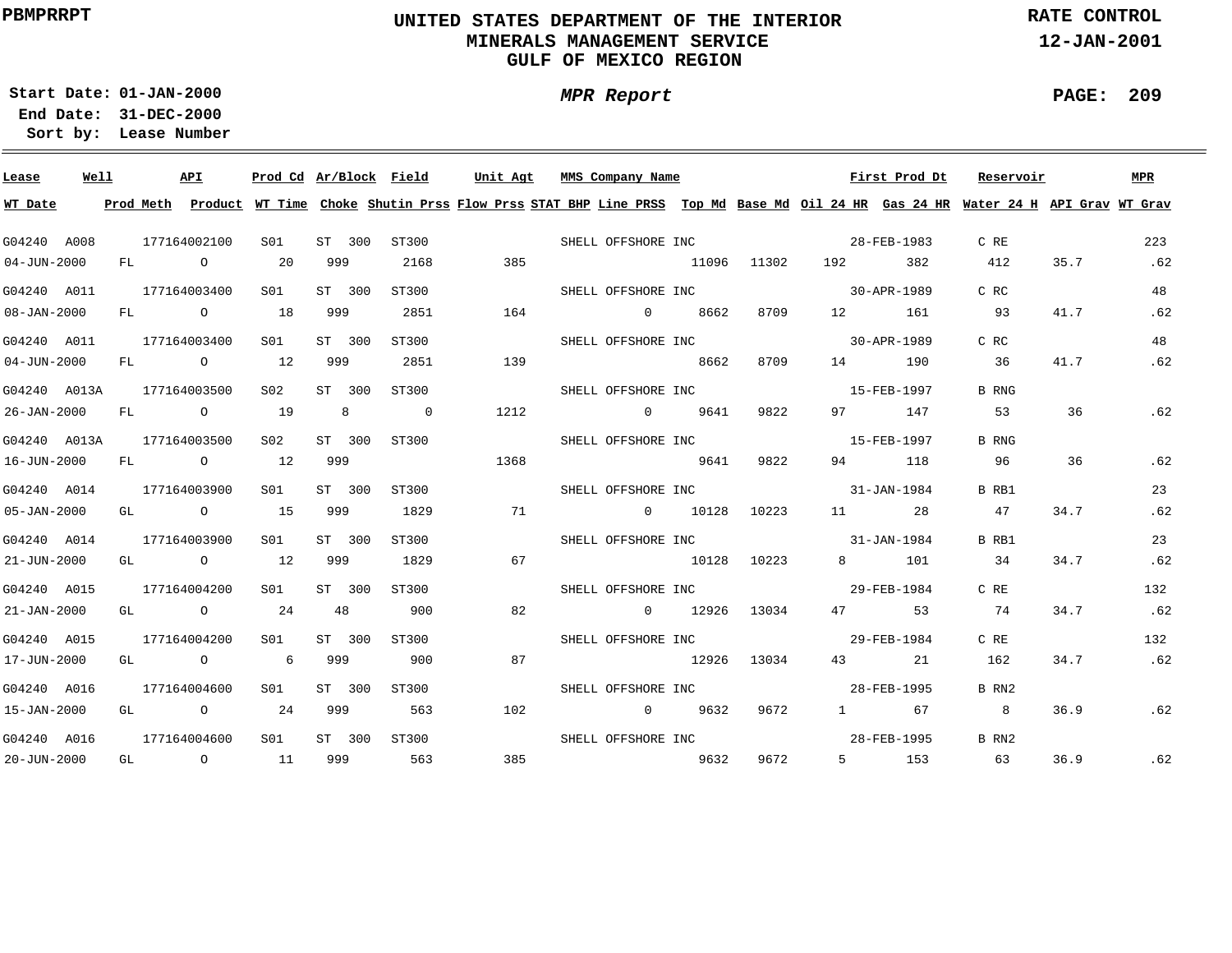## **UNITED STATES DEPARTMENT OF THE INTERIOR MINERALS MANAGEMENT SERVICEGULF OF MEXICO REGION**

**MPR Report**

**RATE CONTROL**

**12-JAN-2001**

÷

**01-JAN-2000Start Date:31-DEC-2000 End Date:** 

**Lease Number Sort by:**

| Lease             | Well |    | API                                   | Prod Cd Ar/Block Field |        |                | Unit Agt  | MMS Company Name         |                |       |             |                          | First Prod Dt | Reservoir                                                                                                                               |             | MPR            |
|-------------------|------|----|---------------------------------------|------------------------|--------|----------------|-----------|--------------------------|----------------|-------|-------------|--------------------------|---------------|-----------------------------------------------------------------------------------------------------------------------------------------|-------------|----------------|
| WT Date           |      |    |                                       |                        |        |                |           |                          |                |       |             |                          |               | Prod Meth Product WT Time Choke Shutin Prss Flow Prss STAT BHP Line PRSS Top Md Base Md Oil 24 HR Gas 24 HR Water 24 H API Grav WT Grav |             |                |
| G04240 A017       |      |    | 177164004900                          | S01                    | ST 300 | ST300          |           | SHELL OFFSHORE INC       |                |       |             |                          | 29-FEB-1988   | B RI                                                                                                                                    |             | 33             |
| 16-JAN-2000       |      | FL | $\overline{O}$                        | 22                     | 999    | 1578           | 111       |                          | $\overline{0}$ | 8540  | 8618        | 15 (19)                  | 19            | 77                                                                                                                                      | 41.7        | .62            |
| G04240 A017       |      |    | 177164004900                          | S01                    | ST 300 | ST300          |           | SHELL OFFSHORE INC       |                |       |             |                          | 29-FEB-1988   | B RI                                                                                                                                    |             | 33             |
| 24-JUN-2000       |      |    | FL O                                  | 14                     | 999    | 1578           | 94        |                          |                | 8540  | 8618        | 31                       | 43            | 94                                                                                                                                      | 41.7        | .62            |
| G04240 A020       |      |    | 177164005900                          | S01                    | ST 300 | ST300          |           | SHELL OFFSHORE INC       |                |       |             | $31 - \text{AUG} - 1986$ |               | D RC                                                                                                                                    |             | 138            |
| $06 - JAN - 2000$ |      | FL | $\overline{O}$                        | 8                      | 999    | 2554           | 246       | $\sim$ 0                 |                | 16441 | 16518       | 95 — 1                   | 258           | 106                                                                                                                                     | 34.8        | .62            |
| G04240 A020       |      |    | 177164005900                          | SO1                    | ST 300 | ST300          |           | SHELL OFFSHORE INC       |                |       |             | $31 - \text{AUG} - 1986$ |               | D RC                                                                                                                                    |             | 138            |
| 19-JUN-2000       |      | FL | $\overline{O}$                        | 11                     | 999    | 2554           | 221       |                          |                | 16441 | 16518       | 100                      | 225           | 108                                                                                                                                     | 34.8        | .62            |
| G04243 A014B      |      |    | 177194032500                          | S <sub>03</sub>        | WD 86  | WD086          |           | AMERADA HESS CORPORATION |                |       |             |                          | 23-MAY-1999   | LENTIC <sub>2</sub>                                                                                                                     |             |                |
| 18-JAN-2000       |      | GL | <b>G</b>                              |                        | 128    | 1443           | 180       | 1443                     | 1010           | 5327  | 5350        | $0 \qquad \qquad$        | 654           | 43                                                                                                                                      | $\mathbf 0$ |                |
| G04253 A009       |      |    | 177244030500                          | S01                    | MP 303 | MP310          | 891020244 | OXY USA INC              |                |       |             |                          | 04-APR-1985   | N6 RA                                                                                                                                   |             | 238            |
| $11 - JAN - 2000$ |      |    | GL $\qquad \qquad 0 \qquad \qquad 14$ |                        | 999    | 1200           | 190       | $\overline{0}$           |                | 8755  | 8876        |                          | 170 100       | 833                                                                                                                                     | 26.5        | .62            |
| G04253 A009       |      |    | 177244030500                          | SO1                    | MP 303 | MP310          | 891020244 | OXY USA INC              |                |       |             |                          | 04-APR-1985   | N6 RA                                                                                                                                   |             | 238            |
| $05 - JUN - 2000$ |      |    | GL $\qquad \qquad 0 \qquad \qquad 12$ |                        | 999    | 1200           | 180       |                          |                | 8755  | 8876        |                          | 154 71        | 864                                                                                                                                     | 26.5        | .62            |
| G04253 A005       |      |    | 177244030600                          | DO 1                   | MP 303 | MP310          | 891020244 | SHELL OFFSHORE INC       |                |       |             | 01-JUN-1998              |               | N6 RA                                                                                                                                   |             |                |
| $04 - JAN - 2000$ |      |    | GL O                                  | 8.5                    | 999    | 760            | 160       | 1216                     | $\overline{0}$ | 7863  | 7963        |                          | 136 102       | 209                                                                                                                                     | 26.5        | .62            |
| G04253 A005       |      |    | 177244030600                          | D01                    | MP 303 | MP310          | 891020244 | SHELL OFFSHORE INC       |                |       |             |                          | 01-JUN-1998   | N6 RA                                                                                                                                   |             |                |
| 05-JUN-2000       |      |    | GL O                                  | 9                      | 999    | 760            | 140       | 1216                     |                | 7863  | 7963        |                          | 131 112       | 221                                                                                                                                     | 26.5        | .62            |
| G04254 A002       |      |    | 608104004300                          | S01                    | EW 305 | EW305          |           | CONOCO INC               |                |       |             |                          | 31-DEC-1986   | KS-L 7                                                                                                                                  |             | $\overline{0}$ |
| 21-FEB-2000       |      | FL | $\overline{O}$                        | 24                     | 64     | $\overline{0}$ | 208       | 1900                     | $\overline{0}$ |       | 10242 10314 |                          | 237 322       | 750                                                                                                                                     | 34          |                |
| G04254 A015       |      |    | 608105006101                          | S <sub>01</sub>        | EW 305 | EW305          |           | CONOCO INC               |                |       |             |                          | 23-JUN-2000   | IG                                                                                                                                      |             |                |
| 14-JUL-2000       |      |    | FL G                                  | $\overline{7}$         | 20     | 3326           | 2326      | 937                      |                | 10508 | 10570       |                          | 328 24262     | 25                                                                                                                                      | 50          | .593           |

**PAGE: 210**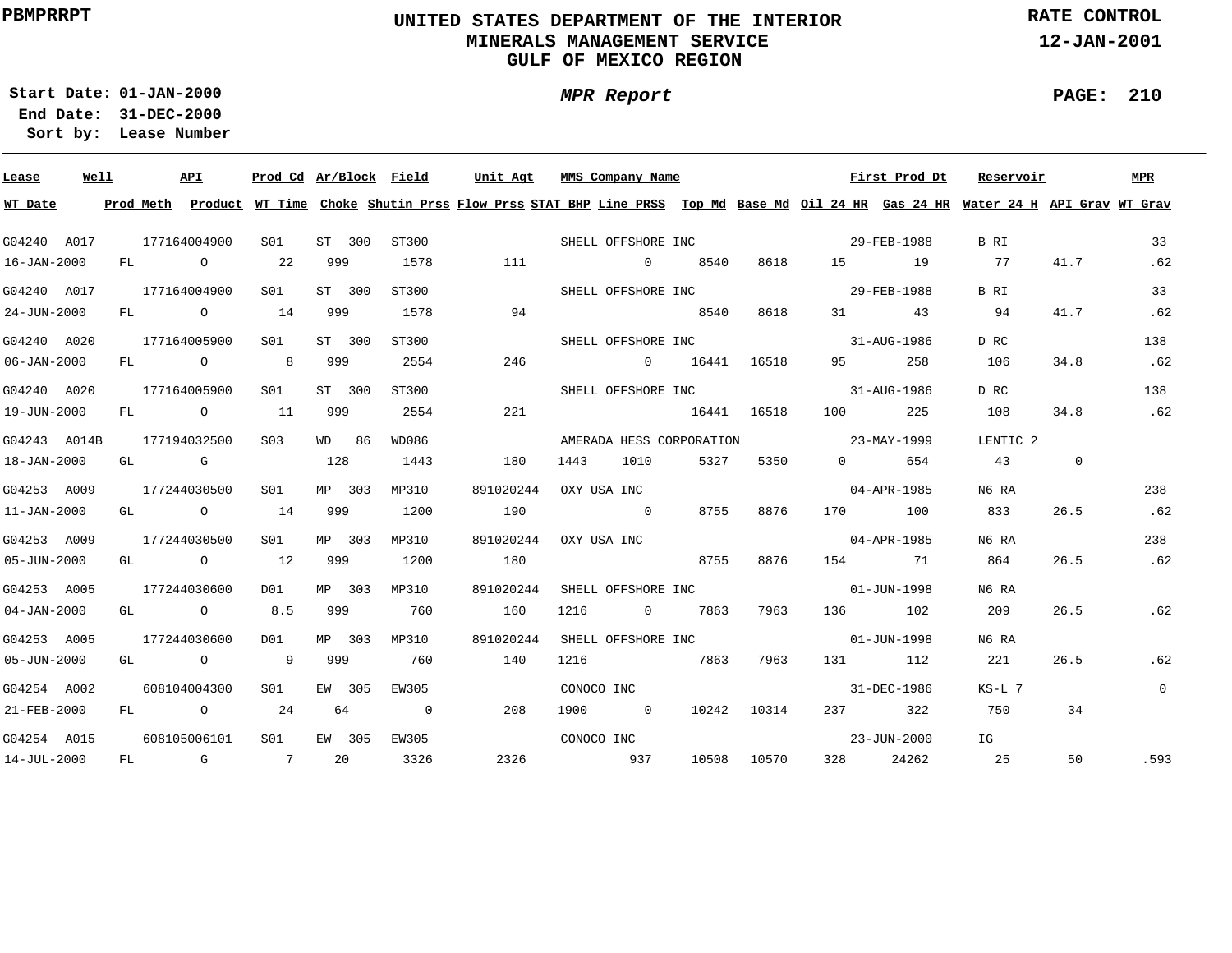## **UNITED STATES DEPARTMENT OF THE INTERIOR MINERALS MANAGEMENT SERVICEGULF OF MEXICO REGION**

**MPR Report**

**RATE CONTROL**

**12-JAN-2001**

**PAGE: 211**

÷

**01-JAN-2000Start Date:31-DEC-2000 End Date:** 

| Lease       | Well |    |             | API                                                                                                                                                                                                                            | Prod Cd Ar/Block |    |        | Field                    | Unit Agt |      | MMS Company Name             |       |             |                   | First Prod Dt               | Reservoir                                                                                                                     |                | MPR            |
|-------------|------|----|-------------|--------------------------------------------------------------------------------------------------------------------------------------------------------------------------------------------------------------------------------|------------------|----|--------|--------------------------|----------|------|------------------------------|-------|-------------|-------------------|-----------------------------|-------------------------------------------------------------------------------------------------------------------------------|----------------|----------------|
| WT Date     |      |    | Prod Meth   |                                                                                                                                                                                                                                |                  |    |        |                          |          |      |                              |       |             |                   |                             | Product WT Time Choke Shutin Prss Flow Prss STAT BHP Line PRSS Top Md Base Md Oil 24 HR Gas 24 HR Water 24 H API Grav WT Grav |                |                |
| G04258      | 008  |    |             | 427044014801                                                                                                                                                                                                                   | SO1              |    | BA 436 | BA453                    |          |      | BARRETT RESOURCES CORPORATIO |       |             | $11 - SEP - 2000$ |                             | MM-80 SAND                                                                                                                    |                |                |
| 18-SEP-2000 |      | FL |             | G                                                                                                                                                                                                                              | 24               |    | 22     | 2610                     | 2000     |      | 800                          | 8341  | 8374        | 15                | 2450                        | 99                                                                                                                            | 48             | .62            |
| G04261 A011 |      |    |             | 177064053601                                                                                                                                                                                                                   | SO1 SO           |    | VR 330 | VR331                    |          |      | FORCENERGY INC               |       |             |                   | 16-SEP-2000                 | B-10 SAND                                                                                                                     |                |                |
| 10-OCT-2000 |      | FL | $\mathbb G$ |                                                                                                                                                                                                                                | 24               |    |        |                          |          |      |                              | 9226  | 9266        | $0 \qquad \qquad$ | 160                         | 150                                                                                                                           |                |                |
| G04268 A002 |      |    |             | 177024065600                                                                                                                                                                                                                   | SO1              |    | WC 648 | WC639                    |          |      | DENBURY RESOURCES INC        |       |             |                   | 31-DEC-1983                 | PL13FB4D                                                                                                                      |                | 4979           |
| 24-JUN-2000 |      |    |             | FL G                                                                                                                                                                                                                           | 24               |    | 32     | $\overline{0}$           | 160      | 393  | 155                          | 4406  | 4473        | $\overline{0}$    | 1730                        | $\sim$ 0 $\sim$ 0                                                                                                             | $\overline{0}$ | $\overline{0}$ |
| G04268 A005 |      |    |             | 177024066500                                                                                                                                                                                                                   | S01              |    | WC 648 | WC639                    |          |      | DENBURY RESOURCES INC        |       |             |                   | 31-MAY-1984                 | 8800LF7A                                                                                                                      |                | 5477           |
| 23-JUN-2000 |      | FL |             | G G                                                                                                                                                                                                                            | 24               | 32 |        | $\overline{\mathbf{0}}$  | 2200     | 2490 | 945                          | 10162 | 10220       | 33                | 1220                        | 52                                                                                                                            | 55.5           | $\overline{0}$ |
| G04268 A007 |      |    |             | 177024068700                                                                                                                                                                                                                   | S01              |    | WC 648 | WC639                    |          |      | DENBURY RESOURCES INC        |       |             |                   | 31-DEC-1983                 | PL13FB4D                                                                                                                      |                | 3520           |
| 30-MAY-2000 |      | FL |             | <b>G</b>                                                                                                                                                                                                                       | 24               |    | 32     | $\overline{0}$           | 160      | 180  | 155                          | 4276  | 4366        |                   | 30<br>$\Omega$ and $\Omega$ | $\circ$                                                                                                                       | $\Omega$       | $\overline{0}$ |
| G04268 A007 |      |    |             | 177024068700                                                                                                                                                                                                                   | S01              |    | WC 648 | WC639                    |          |      | DENBURY RESOURCES INC        |       |             |                   | 31-DEC-1983                 | PL13FB4D                                                                                                                      |                | 3520           |
| 25-JUN-2000 |      | FL |             | <b>G</b> G                                                                                                                                                                                                                     | 24               | 32 |        | $\overline{\phantom{0}}$ | 160      | 180  | 155                          | 4276  | 4366        |                   | $0 \qquad \qquad$ 30        | $\overline{0}$                                                                                                                | $\Omega$       | $\overline{0}$ |
| G04268 A013 |      |    |             | 177024071300                                                                                                                                                                                                                   | S01              |    | WC 648 | WC639                    |          |      | DENBURY RESOURCES INC        |       |             |                   | 31-DEC-1983                 | PL13FB4D                                                                                                                      |                | 568            |
| 26-JUN-2000 |      |    |             | FL G                                                                                                                                                                                                                           | 24               | 32 |        | $\overline{0}$           | 160      | 200  | 155                          | 4535  | 4579        |                   | 58<br>$\Omega$              | $\overline{0}$                                                                                                                | $\Omega$       | $\mathbf 0$    |
| G04379 A001 |      |    |             | 177004086600                                                                                                                                                                                                                   | S02              |    | WC 53  | WC049                    |          |      | EL PASO PRODUCTION GOM INC   |       |             | 21-AUG-1996       |                             | A SAND                                                                                                                        |                |                |
| 19-MAY-2000 |      |    |             | FL G                                                                                                                                                                                                                           |                  | 64 |        | 1350                     | 580      |      | 1036                         |       | 13406 13550 | 40 — 10           | 11209                       | 40                                                                                                                            | 45.2           |                |
| G04417 B001 |      |    |             | 177034049000                                                                                                                                                                                                                   | S02              |    | EC 66  | EC062                    |          |      | SAMEDAN OIL CORPORATION      |       |             |                   | 31-OCT-1990                 | CIB OP                                                                                                                        |                | 4525           |
| 29-JUN-2000 |      | FL |             | and the Company of the Company of the Company of the Company of the Company of the Company of the Company of the Company of the Company of the Company of the Company of the Company of the Company of the Company of the Comp | 24               | 64 |        | 4100                     | 1000     | 4601 | 650                          |       | 15022 15042 | 109               | 3558                        | 938                                                                                                                           | 44             |                |
| G04421 A002 |      |    |             | 177054047900                                                                                                                                                                                                                   | S02              |    | VR 78  | VR076                    |          |      | ANADARKO PETROLEUM CORPORATI |       |             |                   | 20-NOV-1999                 | DISC. 12-7                                                                                                                    |                |                |
| 17-JUN-2000 |      | FL |             | $\mathbb G$                                                                                                                                                                                                                    |                  | 10 |        | 3240                     | 2710     | 3986 | 1200                         | 9844  | 9860        | 64 — 10           | 2860                        | 851                                                                                                                           | 46.6           |                |
| G04421 A003 |      |    |             | 177054102401                                                                                                                                                                                                                   | S02              |    | VR 78  | VR076                    |          |      | ANADARKO PETROLEUM CORPORATI |       |             |                   | 04-MAY-1999                 | CIB CARST                                                                                                                     |                |                |
| 26-JUN-2000 |      | FL |             | <b>G</b>                                                                                                                                                                                                                       |                  |    | 8      | 5160                     | 3840     | 8588 | 1200                         |       | 11927 12052 | 253               | 2028                        | $9^{\circ}$                                                                                                                   | 40.4           |                |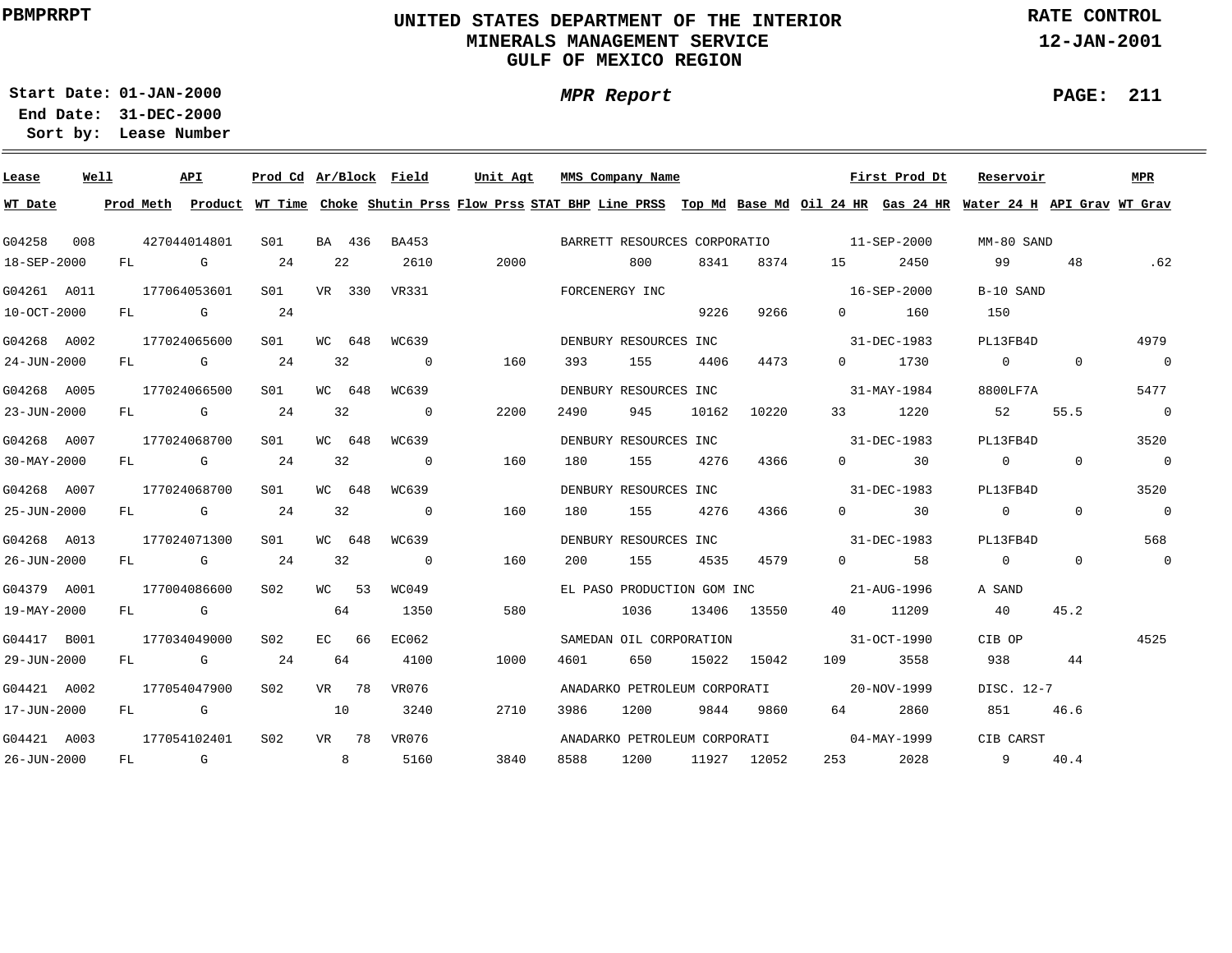## **UNITED STATES DEPARTMENT OF THE INTERIOR MINERALS MANAGEMENT SERVICEGULF OF MEXICO REGION**

**MPR Report**

**RATE CONTROL**

**12-JAN-2001**

**PAGE: 212**

÷

**01-JAN-2000Start Date:31-DEC-2000 End Date:** 

| Lease             | Well |    |      | API                                                                                                                                                                                                                            | Prod Cd Ar/Block Field |                |        |               | Unit Agt  |      | MMS Company Name             |             |                                          | First Prod Dt     | Reservoir                                                                                                                               |      | <b>MPR</b>     |
|-------------------|------|----|------|--------------------------------------------------------------------------------------------------------------------------------------------------------------------------------------------------------------------------------|------------------------|----------------|--------|---------------|-----------|------|------------------------------|-------------|------------------------------------------|-------------------|-----------------------------------------------------------------------------------------------------------------------------------------|------|----------------|
| WT Date           |      |    |      |                                                                                                                                                                                                                                |                        |                |        |               |           |      |                              |             |                                          |                   | Prod Meth Product WT Time Choke Shutin Prss Flow Prss STAT BHP Line PRSS Top Md Base Md Oil 24 HR Gas 24 HR Water 24 H API Grav WT Grav |      |                |
| G04424 A007A      |      |    |      | 177054095900                                                                                                                                                                                                                   | S <sub>04</sub>        |                |        | VR 221 VR221  |           |      | TDC ENERGY CORPORATION       |             | $21 - JAN - 1999$                        |                   | "H" RA SAND                                                                                                                             |      |                |
| 10-JUN-2000       |      |    | FL G |                                                                                                                                                                                                                                |                        |                | 28     | 1110          | 510       |      | 400                          | 12034 12044 | $\Omega$                                 | 2418              | 418                                                                                                                                     | 48.3 |                |
| G04427 A004       |      |    |      | 177064052601                                                                                                                                                                                                                   | S <sub>02</sub>        |                | VR 318 | VR318         |           |      |                              |             | DOMINION EXPLORATION & PRODU 24-FEB-2000 |                   | L1 SAND                                                                                                                                 |      |                |
| 23-MAR-2000       |      |    |      | FL G                                                                                                                                                                                                                           | 24                     |                | 22     | 2550          | 2200      |      | 839                          | 10062 10115 | 49 — 10                                  | 6178              | $\sim$ 1                                                                                                                                | 54.6 | .584           |
| G04433 A002       |      |    |      | 177084052900                                                                                                                                                                                                                   | SO1                    |                | SM 160 | SM160         |           |      |                              |             | NEWFIELD EXPLORATION COMPANY 13-OCT-1999 |                   | IE FB-A1                                                                                                                                |      |                |
| $04 - FEB - 2000$ |      | FL |      | $\overline{O}$                                                                                                                                                                                                                 | 24                     | 12             |        | 4200          | 3230      |      | 1040                         | 10120 10148 |                                          | 966               | $\overline{\mathbf{3}}$                                                                                                                 | 27.3 | .62            |
| G04437 001        |      |    |      | 177074038000                                                                                                                                                                                                                   | S02                    |                | SM 236 | SM236         | 891020234 |      | TEXACO EXPLORATION AND PROD  |             | $30 - JUN - 1983$                        |                   | CIBNS144                                                                                                                                |      | 118            |
| $08 - APR - 2000$ |      | GL |      | $\overline{O}$                                                                                                                                                                                                                 | 24                     | 128            |        |               | 346       | 1168 | 10140 10172                  |             | 72 — 1                                   | -54               | 1138                                                                                                                                    | 31.6 | $\overline{0}$ |
| G04437 A002       |      |    |      | 177074040200                                                                                                                                                                                                                   | S02                    |                | SM 236 | SM236         | 891020234 |      |                              |             | TEXACO EXPLORATION AND PROD 14-SEP-1996  |                   | TXL4S110                                                                                                                                |      |                |
| 20-APR-2000       |      | FL |      | and the control of the control of the control of the control of the control of the control of the control of the control of the control of the control of the control of the control of the control of the control of the cont | 24                     |                | 48     | 1852          | 217       | 1830 | 154                          | 9980 10010  | 114                                      | 718               | 1313 40.4                                                                                                                               |      | $\mathbf 0$    |
| G04442 001        |      |    |      | 177094047900                                                                                                                                                                                                                   | S03                    |                |        | EI 113A SM009 |           |      | UNION OIL COMPANY OF CALIFOR |             |                                          | 13-NOV-1999       | CRIS SUB 11                                                                                                                             |      |                |
| 18-FEB-2000       |      |    |      | FL G                                                                                                                                                                                                                           | 24                     | 15             |        | 7890          | 6690      | 8099 | 900                          | 14110 14140 |                                          | 418 6906          | 5                                                                                                                                       | 43.8 | .6             |
| G04445 CA005      |      |    |      | 177094066301                                                                                                                                                                                                                   | S04                    |                | EI 133 | SM009         |           |      | CHEVRON USA INC              |             |                                          | 15-AUG-1996       | 10100 FBP                                                                                                                               |      |                |
| 07-MAR-2000       |      |    |      | GL O                                                                                                                                                                                                                           | 16                     |                | 64     | 1550          | 100       | 1603 | 10092 10145                  |             | 12                                       | 52                | 192                                                                                                                                     | 37   | .6             |
| G04452 A009       |      |    |      | 177094099100                                                                                                                                                                                                                   | S02                    |                | EI 182 | EI175         |           |      |                              |             | NEWFIELD EXPLORATION COMPANY 16-NOV-1999 |                   | "F-20"SAND                                                                                                                              |      |                |
| $10 - FEB - 2000$ |      |    |      | FL 0 24                                                                                                                                                                                                                        |                        | 8 <sup>8</sup> |        | 2950          | 1900      |      | 1020                         | 12555 12578 |                                          | 317 282           | $\overline{0}$                                                                                                                          | 26.1 | .628           |
| G04453 A007       |      |    |      | 177094104001                                                                                                                                                                                                                   | SO1 SO                 |                | EI 240 | EI240         |           |      | VASTAR OFFSHORE INC          |             |                                          | $04 - JUN - 2000$ | 15400'                                                                                                                                  |      |                |
| $04 - JUN - 2000$ |      |    |      | FL G                                                                                                                                                                                                                           | 24                     | 16             |        |               | 6725      |      |                              | 16588 16608 |                                          | 341 7694          | 358                                                                                                                                     |      |                |
| G04464 A001       |      |    |      | 177154042100                                                                                                                                                                                                                   | SO4                    |                | ST 200 | ST200         |           |      |                              |             | TEXACO EXPLORATION AND PROD 14-JAN-1999  |                   | IFAUNAC SEG900                                                                                                                          |      |                |
| 05-APR-2000       |      |    |      | FL G                                                                                                                                                                                                                           | 24                     | 25             |        | 4200          | 1043      |      | 1036                         | 13374 13384 |                                          | 8 1664            | $0 \qquad \qquad$                                                                                                                       | 54   | 0              |
| G04464 A004       |      |    |      | 177154056200                                                                                                                                                                                                                   | S05                    |                | ST 200 | ST200         |           |      |                              |             | TEXACO EXPLORATION AND PROD 24-JUL-1996  |                   | I FAUNA C S900                                                                                                                          |      |                |
| $04 - APR - 2000$ |      |    |      | FL G 24                                                                                                                                                                                                                        |                        |                | 13     | 3374          | 1684      | 6037 | 1034                         | 13585 13595 |                                          | 8 1727            | $\Omega$                                                                                                                                | 46.4 | $\mathbf 0$    |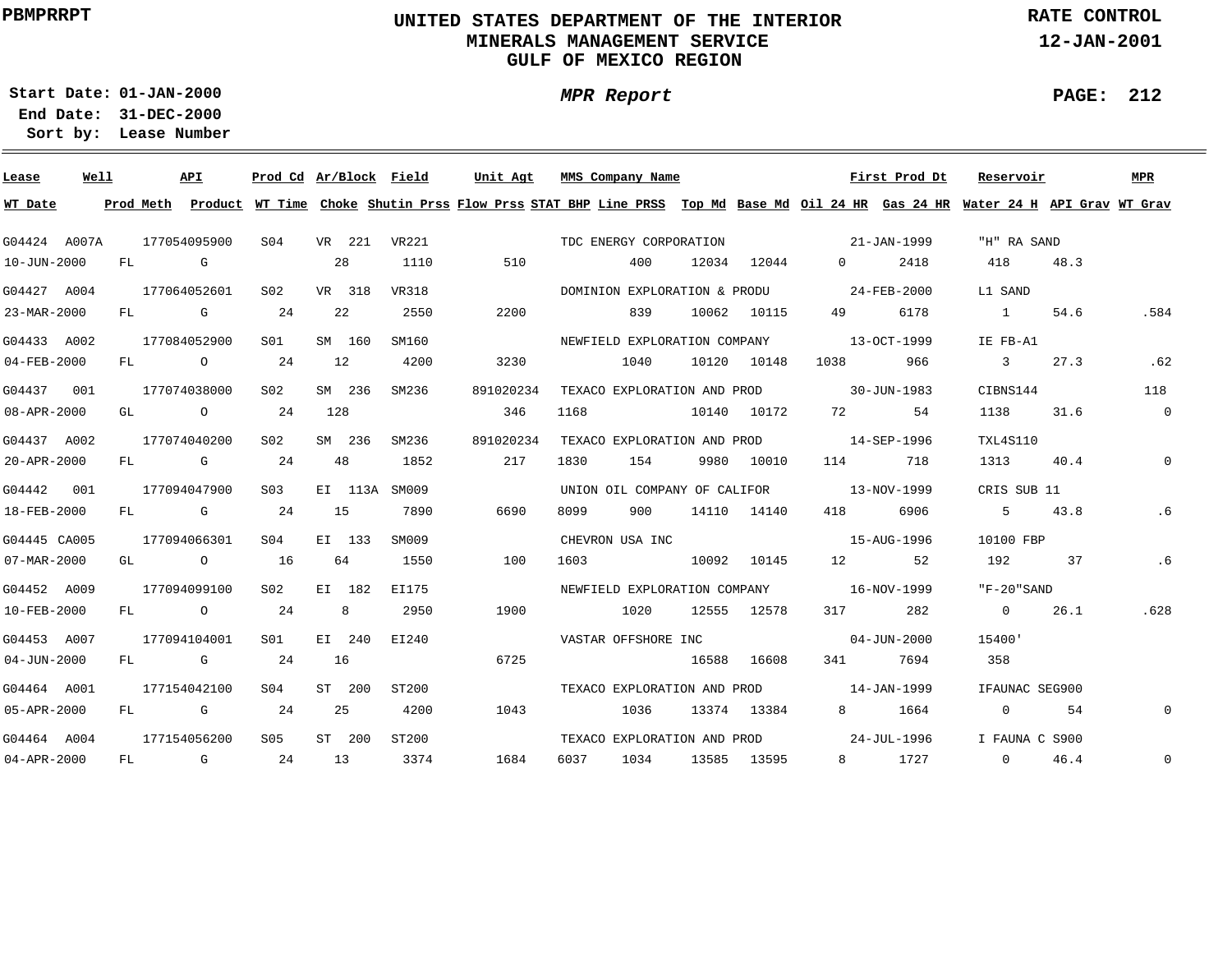## **UNITED STATES DEPARTMENT OF THE INTERIOR MINERALS MANAGEMENT SERVICEGULF OF MEXICO REGION**

**MPR Report**

**RATE CONTROL**

**12-JAN-2001**

**PAGE: 213**

÷

**01-JAN-2000Start Date:**

| Lease             | Well |           | API                                                                                                                                                                                                                            |         | Prod Cd Ar/Block Field |          |    |                | Unit Agt                                                                                                              |      | MMS Company Name            |       |       |                       | First Prod Dt | Reservoir      |                | MPR         |
|-------------------|------|-----------|--------------------------------------------------------------------------------------------------------------------------------------------------------------------------------------------------------------------------------|---------|------------------------|----------|----|----------------|-----------------------------------------------------------------------------------------------------------------------|------|-----------------------------|-------|-------|-----------------------|---------------|----------------|----------------|-------------|
| WT Date           |      | Prod Meth |                                                                                                                                                                                                                                | Product |                        |          |    |                | WT Time Choke Shutin Prss Flow Prss STAT BHP Line PRSS Top Md Base Md Oil 24 HR Gas 24 HR Water 24 H API Grav WT Grav |      |                             |       |       |                       |               |                |                |             |
| G04464 A008       |      |           | 177154060501                                                                                                                                                                                                                   |         | S <sub>03</sub>        | ST 200   |    | ST200          |                                                                                                                       |      | TEXACO EXPLORATION AND PROD |       |       |                       | 28-FEB-1999   | BUL 1A SEG 900 |                |             |
| 06-APR-2000       |      | FL        |                                                                                                                                                                                                                                | G       | 24                     | 11       |    | 5079           | 3152                                                                                                                  |      | 1059                        | 10742 | 10772 | 21                    | 3620          | $\circ$        | 47             | $\Omega$    |
| G04473 A001       |      |           | 177194022303                                                                                                                                                                                                                   |         | S01                    | WD       | 27 | WD030          |                                                                                                                       |      | CHEVRON USA INC             |       |       |                       | 07-APR-2000   | C-1 SAND       |                |             |
| 10-MAY-2000       |      | GL        | $\overline{O}$                                                                                                                                                                                                                 |         | 24                     | 28       |    | 900            | 200                                                                                                                   |      |                             | 9900  | 10150 | 465                   | 300           | $\overline{4}$ | 19.3           | .6          |
| G04473 A005       |      |           | 177194023500                                                                                                                                                                                                                   |         | S <sub>03</sub>        | WD 27    |    | WD030          |                                                                                                                       |      | CHEVRON USA INC             |       |       |                       | 27-FEB-2000   | МC             |                |             |
| 28-FEB-2000       |      | FL        | $\overline{O}$                                                                                                                                                                                                                 |         | 24                     | 21       |    | 2000           | 1450                                                                                                                  |      |                             | 9812  | 9830  | 1545                  | 888           | $\sim$ 1       | 26.3           | . 6         |
| G04473            | 009  |           | 177194066201                                                                                                                                                                                                                   |         | D03                    | $WD$ 2.7 |    | WD030          |                                                                                                                       |      | CHEVRON USA INC             |       |       |                       | 27-MAY-2000   | G-1 SAND       |                |             |
| 05-JUN-2000       |      | FL        | and the control of the control of the control of the control of the control of the control of the control of the control of the control of the control of the control of the control of the control of the control of the cont |         | 24                     | 20       |    | 3406           | 1033                                                                                                                  |      | 1059                        | 10900 | 10910 | $\Omega$ and $\Omega$ | 4324          | $\overline{0}$ |                | .6          |
| G04508            | 006  |           | 608114020000                                                                                                                                                                                                                   |         | S01                    | GC 136   |    | GC136          | 891020261                                                                                                             |      | TEXACO EXPLORATION AND PROD |       |       | 25-NOV-1995           |               | PS80-A UP/LW   |                |             |
| $01 - APR - 2000$ |      | FL        | <b>G</b> G                                                                                                                                                                                                                     |         | 24                     | 256      |    | 2090           | 1643                                                                                                                  |      | 1062                        | 7405  | 7616  | $\Omega$              | 14352         | 8 <sup>8</sup> | $\overline{0}$ | $\mathbf 0$ |
| G04508            | 007  |           | 608114020401                                                                                                                                                                                                                   |         | S01                    | GC 136   |    | GC136          | 891020261                                                                                                             |      | TEXACO EXPLORATION AND PROD |       |       | 17-DEC-1995           |               | U&P PS-80DS900 |                |             |
| $04 - APR - 2000$ |      | FL        | in the control of the control of the control of the control of the control of the control of the control of th                                                                                                                 |         | 24                     | 256      |    | 1242           | 901                                                                                                                   |      | 555                         | 6658  | 6924  | 22                    | 4481          | 333            | 59.9           | $\Omega$    |
| G04518 A013       |      |           | 608114010100                                                                                                                                                                                                                   |         | S02                    | GC 184   |    | GC184          | 891020257A CONOCO INC                                                                                                 |      |                             |       |       |                       | 30-JUN-1991   | HJ NO 1        |                | 903         |
| 03-MAR-2000       |      | GL        | $\overline{a}$                                                                                                                                                                                                                 |         | 24                     | 27       |    | $\overline{0}$ | 206                                                                                                                   | 1188 | $\overline{0}$              | 7134  | 7224  | 196                   | 290           | 93             | 35             |             |
| G04518 A014D      |      |           | 608114010201                                                                                                                                                                                                                   |         | D02                    | GC 184   |    | GC184          | 891020257A CONOCO INC                                                                                                 |      |                             |       |       |                       | 16-MAR-1997   | $GS-1-GS-2A1$  |                |             |
| $02 - JUN - 2000$ |      | FL        |                                                                                                                                                                                                                                | $\circ$ | 24                     | 32       |    | $\overline{0}$ | 322                                                                                                                   | 1971 | $\overline{0}$              | 6498  | 6676  | 243                   | 440           | 8              | 55.2           |             |
| G04518 A015D      |      |           | 608114010300                                                                                                                                                                                                                   |         | D02                    | GC 184   |    | GC184          | 891020257A CONOCO INC                                                                                                 |      |                             |       |       |                       | 31-JAN-1992   | $GS1-GS2 A-1$  |                | 230         |
| 31-MAY-2000       |      | GL        | $\overline{a}$                                                                                                                                                                                                                 |         | 24                     | 28       |    | $\circ$        | 419                                                                                                                   | 2500 | $\Omega$                    | 6494  | 6650  | 132                   | 1282          | 75             | 60.9           |             |
| G04518 A018       |      |           | 608114010900                                                                                                                                                                                                                   |         | S02                    | GC 184   |    | GC184          | 891020257A CONOCO INC                                                                                                 |      |                             |       |       |                       | 31-MAR-1991   | IF A-18        |                | 567         |
| $07 - JAN - 2000$ |      | FL        | $\overline{O}$                                                                                                                                                                                                                 |         | 24                     | 20       |    | $\overline{0}$ | 654                                                                                                                   | 1911 | $\overline{0}$              | 7970  | 8122  | 193                   | 391           | 348            | 61.5           |             |
| G04518 A018       |      |           | 608114010900                                                                                                                                                                                                                   |         | SO <sub>2</sub>        | $GC$ 184 |    | GC184          | 891020257A CONOCO INC                                                                                                 |      |                             |       |       |                       | 31-MAR-1991   | IF A-18        |                | 567         |
| 21-JUN-2000       |      | FL        | $\overline{O}$                                                                                                                                                                                                                 |         | 24                     | 20       |    | $\sim$ 0       | 431                                                                                                                   | 1911 | $\overline{0}$              | 7970  | 8122  | 80                    | 191           | 327            | 61.5           |             |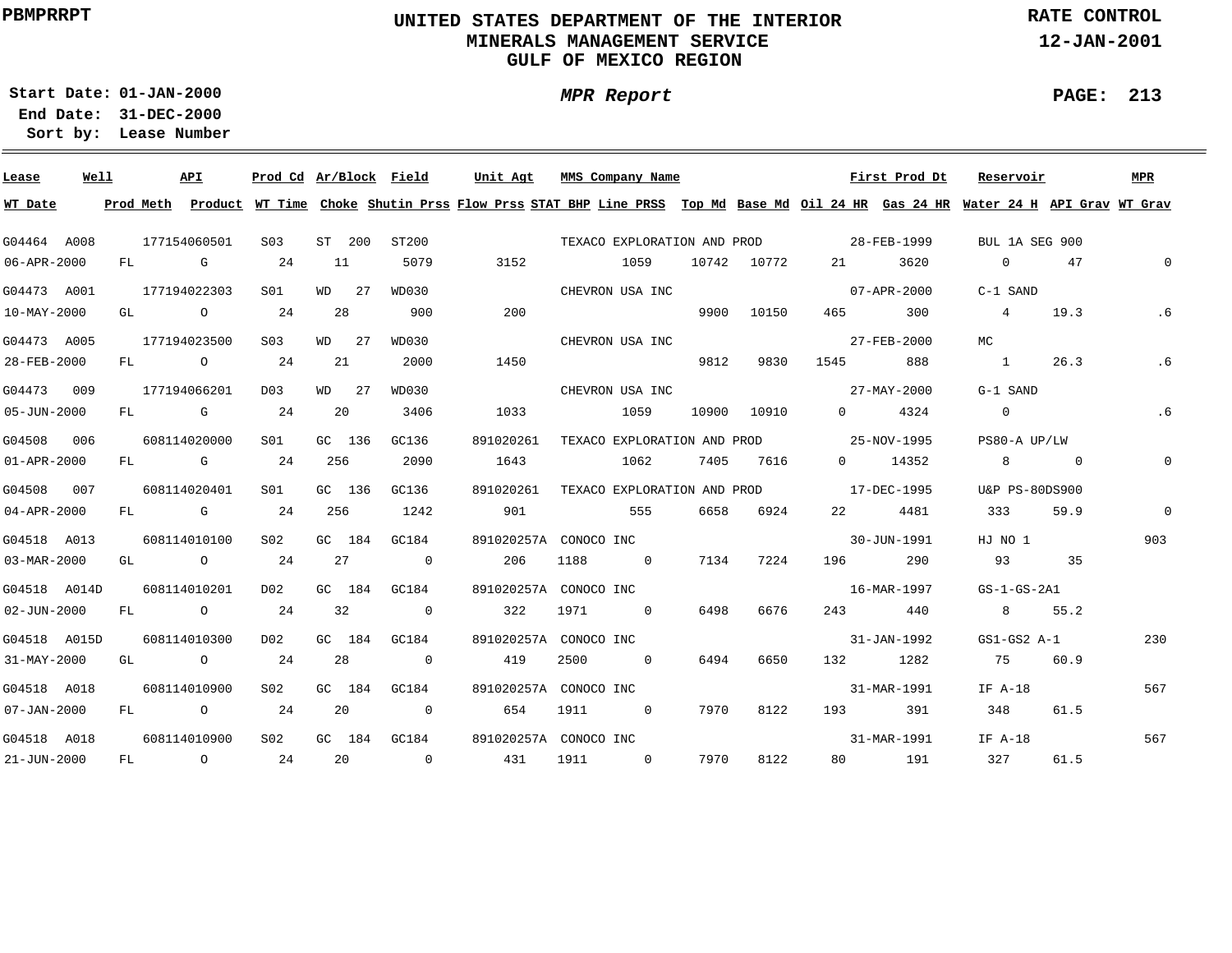## **UNITED STATES DEPARTMENT OF THE INTERIOR MINERALS MANAGEMENT SERVICEGULF OF MEXICO REGION**

**MPR Report**

**RATE CONTROL**

**12-JAN-2001**

**PAGE: 214**

÷

**01-JAN-2000Start Date:31-DEC-2000 End Date:** 

| Lease             | Well |    | API            | Prod Cd Ar/Block Field |        |                          | Unit Agt | MMS Company Name      |                |      |             |                                                                                                                                                                                                                                 | First Prod Dt | Reservoir                                                                                                                               |      | MPR  |
|-------------------|------|----|----------------|------------------------|--------|--------------------------|----------|-----------------------|----------------|------|-------------|---------------------------------------------------------------------------------------------------------------------------------------------------------------------------------------------------------------------------------|---------------|-----------------------------------------------------------------------------------------------------------------------------------------|------|------|
| WT Date           |      |    |                |                        |        |                          |          |                       |                |      |             |                                                                                                                                                                                                                                 |               | Prod Meth Product WT Time Choke Shutin Prss Flow Prss STAT BHP Line PRSS Top Md Base Md Oil 24 HR Gas 24 HR Water 24 H API Grav WT Grav |      |      |
| G04518 A019       |      |    | 608114011001   | DO1                    |        | GC 184 GC184             |          | 891020257A CONOCO INC |                |      |             |                                                                                                                                                                                                                                 | 31-DEC-1994   | IA7-IB7-H03                                                                                                                             |      | 292  |
| 05-JAN-2000       |      |    | FL O           | 24                     | 28     | $\overline{0}$           | 283      | 1250                  | $\overline{0}$ | 7062 | 7200        | 270 — 270 — 270 — 270 — 270 — 270 — 270 — 270 — 270 — 270 — 270 — 270 — 270 — 270 — 270 — 270 — 270 — 270 — 270 — 270 — 270 — 270 — 270 — 270 — 270 — 270 — 270 — 270 — 270 — 270 — 270 — 270 — 270 — 270 — 270 — 270 — 270 — 2 | 810           | 17 42.7                                                                                                                                 |      |      |
| G04518 A001       |      |    | 608115004500   | S01                    |        | GC 184 GC184             |          | 891020257A CONOCO INC |                |      |             |                                                                                                                                                                                                                                 | 31-MAY-1990   | KE1/KE2/KI                                                                                                                              |      | 1037 |
| 03-JAN-2000       |      |    | FL O           | 24                     | 34     | $\overline{0}$           | 237      | 2411                  | $\sim$ 0       | 9138 | 9390        |                                                                                                                                                                                                                                 | 309 464       | 535 44                                                                                                                                  |      |      |
| G04518 A001       |      |    | 608115004500   | S01                    |        | GC 184 GC184             |          | 891020257A CONOCO INC |                |      |             |                                                                                                                                                                                                                                 | 31-MAY-1990   | KE1/KE2/KI                                                                                                                              |      | 1037 |
| 18-JUN-2000       |      |    | FL O           | 24                     | 34     | $\overline{\mathbf{0}}$  | 277      | 2411                  | $\overline{0}$ | 9138 | 9390        | 277                                                                                                                                                                                                                             | 260           | 507 — 100                                                                                                                               | 44   |      |
| G04518 A002D      |      |    | 608115004601   | D02                    |        | GC 184 GC184             |          | 891020257A CONOCO INC |                |      |             |                                                                                                                                                                                                                                 | 25-OCT-1996   | IFA/B/CA2ST                                                                                                                             |      |      |
| $04 - JAN - 2000$ |      |    | FL 0 24        |                        | 20     | $\overline{\phantom{0}}$ | 788      | 2421                  | $\overline{0}$ | 7852 | 7954        | 411 \                                                                                                                                                                                                                           | 442           | 299 — 201                                                                                                                               | 33.2 |      |
| G04518 A002D      |      |    | 608115004601   | D02                    |        | GC 184 GC184             |          | 891020257A CONOCO INC |                |      |             |                                                                                                                                                                                                                                 | 25-OCT-1996   | IFA/B/CA2ST                                                                                                                             |      |      |
| 02-MAR-2000       |      | FL | $\overline{O}$ | 24                     | 26     | $\overline{\phantom{0}}$ | 760      | 2421                  | $\overline{0}$ | 7852 | 7954        | 650 — 100                                                                                                                                                                                                                       | 818           | 475                                                                                                                                     | 33.2 |      |
| G04518 A003D      |      |    | 608115004701   | D02                    |        | GC 184 GC184             |          | 891020257A CONOCO INC |                |      |             |                                                                                                                                                                                                                                 | 31-JAN-1995   | H01-IA1-IBA1                                                                                                                            |      | 1089 |
| $04 - JAN - 2000$ |      |    | GL O           | 24                     | 64     | $\overline{0}$           | 136      | 1381                  | $\overline{0}$ | 7696 | 7850        |                                                                                                                                                                                                                                 | 198 625       | 299 36.6                                                                                                                                |      |      |
| G04518 A003       |      |    | 608115004701   | DO1                    | GC 184 | GC184                    |          | 891020257A CONOCO INC |                |      |             | 31-MAR-1995                                                                                                                                                                                                                     |               | KS#3                                                                                                                                    |      | 721  |
| 10-JUN-2000       |      |    | FL 0 24        |                        | 16     | $\overline{0}$           | 1565     | 3384 0                |                |      | 10080 10240 | 92 — 10                                                                                                                                                                                                                         | 929           | 166 36.4                                                                                                                                |      |      |
| G04518 A007       |      |    | 608115005600   | S02                    |        | GC 184 GC184             |          | 891020257A CONOCO INC |                |      |             |                                                                                                                                                                                                                                 | 31-DEC-1991   | KP#3-KO#3                                                                                                                               |      | 1335 |
| 06-JAN-2000       |      |    | FL O           | 24                     | 24     | $\overline{0}$           | 768      | $\sim$ 0              |                | 8730 | 8843        | 426                                                                                                                                                                                                                             | 987           | 311                                                                                                                                     | 46.5 |      |
| G04518 A007       |      |    | 608115005600   | S03                    | GC 184 | GC184                    |          | 891020257A CONOCO INC |                |      |             |                                                                                                                                                                                                                                 | 10-FEB-2000   | KE2-3/KP3-KO3                                                                                                                           |      |      |
| $07 - MAX - 2000$ |      |    | FL O           | 12                     | 108    | 1056                     | 56       |                       |                | 8350 | 8466        | 234                                                                                                                                                                                                                             | 372           | 161                                                                                                                                     | 31.5 | .687 |
| G04518 A008       |      |    | 608115005700   | S03                    | GC 184 | GC184                    |          | 891020257A CONOCO INC |                |      |             |                                                                                                                                                                                                                                 | 13-DEC-1998   | HG #7                                                                                                                                   |      |      |
| 31-MAY-2000       |      |    | FL G           | 24                     | 23     | 3034                     | 887      | $\sim$ 2              |                | 7182 | 7335        | 24 \                                                                                                                                                                                                                            | 2083          | 2                                                                                                                                       | 63.1 |      |
| G04518 A009       |      |    | 608115005801   | D01                    |        | GC 184 GC184             |          | 891020257A CONOCO INC |                |      |             |                                                                                                                                                                                                                                 | 12-JUL-1998   | HO-IA #1                                                                                                                                |      |      |
| 06-JAN-2000       |      |    | FL 0 24        |                        | 20     | $\overline{0}$           |          | $1254$ 0              |                | 7078 | 7112        |                                                                                                                                                                                                                                 | 355 1304      | $\overline{0}$                                                                                                                          | 29.1 |      |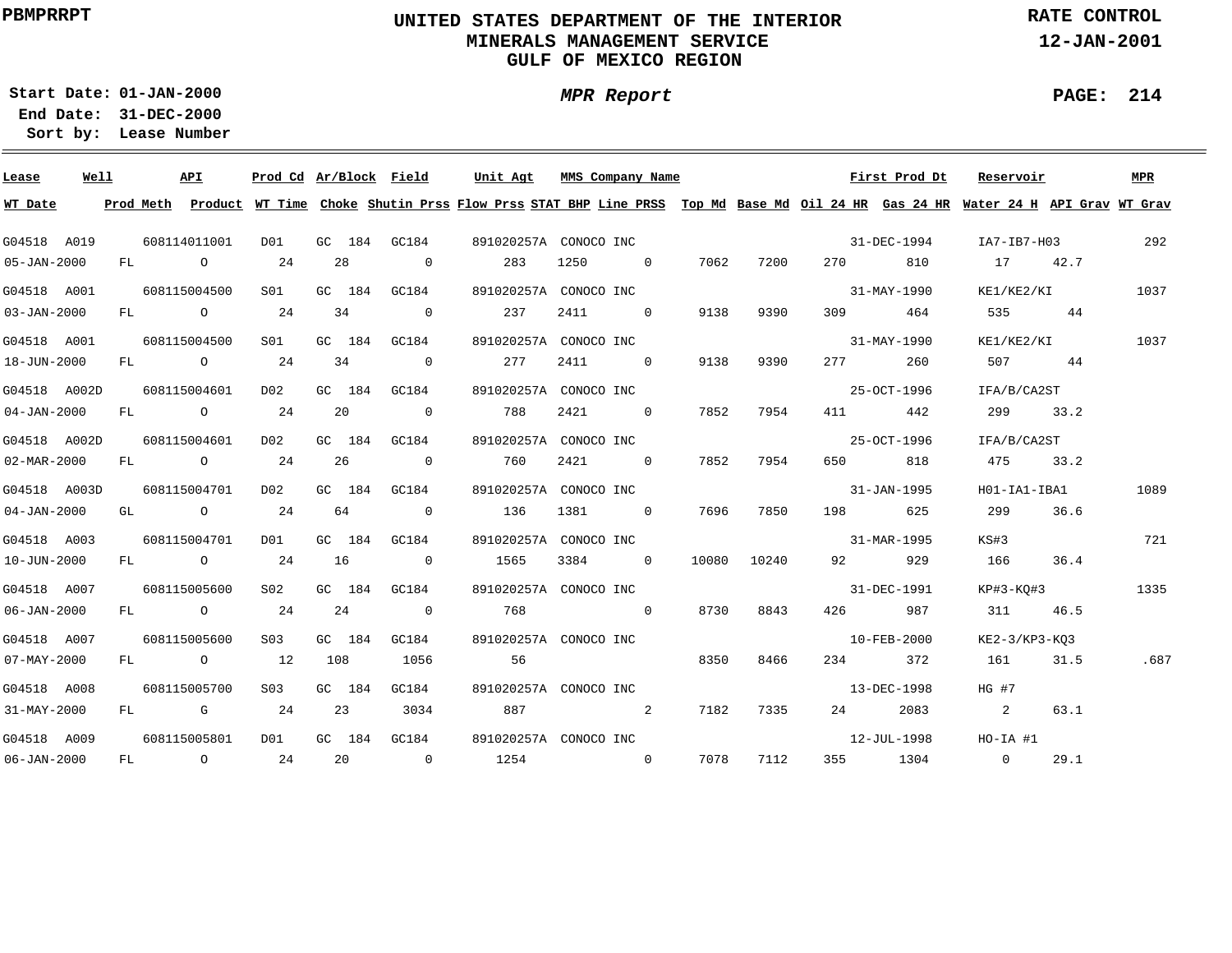## **UNITED STATES DEPARTMENT OF THE INTERIOR MINERALS MANAGEMENT SERVICEGULF OF MEXICO REGION**

**MPR Report**

**RATE CONTROL**

**12-JAN-2001**

**01-JAN-2000Start Date:31-DEC-2000 End Date:** 

**Lease Number Sort by:**

| Lease                    | Well |    |            | API            | Prod Cd Ar/Block Field |          |        |                | Unit Agt              |       | MMS Company Name          |       |             |                                         | First Prod Dt | Reservoir                                                                                                                               |      | MPR         |
|--------------------------|------|----|------------|----------------|------------------------|----------|--------|----------------|-----------------------|-------|---------------------------|-------|-------------|-----------------------------------------|---------------|-----------------------------------------------------------------------------------------------------------------------------------------|------|-------------|
| WT Date                  |      |    |            |                |                        |          |        |                |                       |       |                           |       |             |                                         |               | Prod Meth Product WT Time Choke Shutin Prss Flow Prss STAT BHP Line PRSS Top Md Base Md Oil 24 HR Gas 24 HR Water 24 H API Grav WT Grav |      |             |
| G04518 A009D             |      |    |            | 608115005801   | D02                    |          |        | GC 184 GC184   | 891020257A CONOCO INC |       |                           |       |             |                                         | 01-MAY-1997   | HJ NO 1                                                                                                                                 |      |             |
| 08-JAN-2000              |      | FL |            | $\overline{O}$ | 24                     | 23       |        | $\overline{0}$ | 269                   | 1929  | $\sim$ 0                  | 6856  | 6940        | 293 — 2014                              | 520           | 40                                                                                                                                      | 39.2 |             |
| G04518 A009D             |      |    |            | 608115005801   | D02                    |          |        | GC 184 GC184   | 891020257A CONOCO INC |       |                           |       |             |                                         | 01-MAY-1997   | HJ NO 1                                                                                                                                 |      |             |
| $01 - \text{MAR} - 2000$ |      | FL |            | $\overline{O}$ | 24                     | 23       |        | $\overline{0}$ | 250                   | 1929  | $\overline{0}$            | 6856  | 6940        | 207                                     | 473           | 18                                                                                                                                      | 39.2 |             |
| G04518 A011              |      |    |            | 608115006000   | D01                    |          | GC 184 | GC184          | 891020257A CONOCO INC |       |                           |       |             |                                         | 30-JUN-1990   | IF NO 1                                                                                                                                 |      | 69          |
| $07 - JAN - 2000$        |      |    |            | GL O           | 24                     | 64       |        | $\overline{0}$ | 145                   | 1300  | $\overline{0}$            | 8238  | 8370        | 70 — 20                                 | 410           | 201                                                                                                                                     | 38.9 |             |
| G04518 A011              |      |    |            | 608115006000   | DO1                    | GC 184   |        | GC184          | 891020257A CONOCO INC |       |                           |       |             |                                         | 30-JUN-1990   | IF NO 1                                                                                                                                 |      | 69          |
| 26-FEB-2000              |      |    |            | GL O           | 24                     | 64       |        | $\overline{0}$ | 128                   | 1300  | $\sim$ 0                  | 8238  | 8370        | 152 and 152                             | 539           | 460                                                                                                                                     | 38.9 |             |
| G04536 A002              |      |    |            | 427024015200   | S06                    | $MUA$ 22 |        | MU031A         |                       |       |                           |       |             | HOUSTON EXPLORATION COMPANY 21-MAR-2000 |               | 7200' SAND                                                                                                                              |      |             |
| 30-MAR-2000              |      |    |            | FL G           | $\overline{4}$         | 12       |        | 3350           | 2850                  | 3360  | 1070                      |       | 7654 7692   | $0 \qquad \qquad$                       | 2081          | 24                                                                                                                                      |      | .583        |
| G04537 B010D             |      |    |            | 427024027400   | DO 2                   | MUA 31   |        | MU031A         |                       |       |                           |       |             | HOUSTON EXPLORATION COMPANY 31-JAN-2000 |               | 9200 SAND                                                                                                                               |      |             |
| 08-FEB-2000              |      |    |            | FL G           | 12                     | 27       |        | 3245           | 400                   | ##### | 950                       | 9642  | 9730        | $6 \quad \sigma$                        | 2517          | 26                                                                                                                                      | 52.2 | .594        |
| G04537 B010              |      |    |            | 427024027400   | DO1                    | MUA 31   |        | MU031A         |                       |       |                           |       |             | HOUSTON EXPLORATION COMPANY 31-JAN-2000 |               | 10200'SAND                                                                                                                              |      |             |
| 10-FEB-2000              |      | FL |            | $\mathbb G$    | 14                     | 64       |        | 3005           | 1000                  | ##### | 900                       |       | 10751 10790 | $6 \qquad \qquad$                       | 2546          | 19                                                                                                                                      | 50.6 | .597        |
| G04541 A002A             |      |    |            | 427034019500   | S02                    | MI 568   |        | MI568          |                       |       | MARITECH RESOURCES INC    |       |             |                                         | 21-APR-1998   | UPPER MARG A                                                                                                                            |      |             |
| 27-MAY-2000              |      | FL | <b>G</b> G |                |                        | 48       |        | 1500           | 900                   | 2016  | 900                       | 9378  | 9470        |                                         | $0$ 100       | $\overline{0}$                                                                                                                          |      |             |
| G04547 A003              |      |    |            | 427034022000   | S04                    | MI 668   |        | MI668          |                       |       | VASTAR RESOURCES INC.     |       |             |                                         | 30-SEP-1994   | KO                                                                                                                                      |      | $\mathbf 0$ |
| 27-JAN-2000              |      |    | FL G       |                |                        | 32       |        | 2540           | 1024                  |       | 150                       | 11616 | 11636       |                                         | 16 470        | 640                                                                                                                                     | 45   |             |
| G04547 A003              |      |    |            | 427034022000   | S04                    | MI 668   |        | MI668          |                       |       | VASTAR RESOURCES INC.     |       |             |                                         | 30-SEP-1994   | KO .                                                                                                                                    |      | $\Omega$    |
| 16-JUN-2000              |      | FL |            | <b>G</b>       |                        | 32       |        | 2550           | 1007                  |       | 170                       |       | 11616 11636 | 8 - 10                                  | 430           | 600                                                                                                                                     | 49.9 |             |
| G04547 A002              |      |    |            | 427034024700   | S06                    |          | MI 668 | MI668          |                       |       | VASTAR RESOURCES INC.     |       |             |                                         | 10-FEB-1997   | KI                                                                                                                                      |      |             |
| 27-JAN-2000              |      |    |            |                | FL G 16 2712           |          |        |                |                       |       | 1000 3474 153 11006 11040 |       |             |                                         | 24 1740       | 494                                                                                                                                     | 49   |             |

#### **PAGE: 215**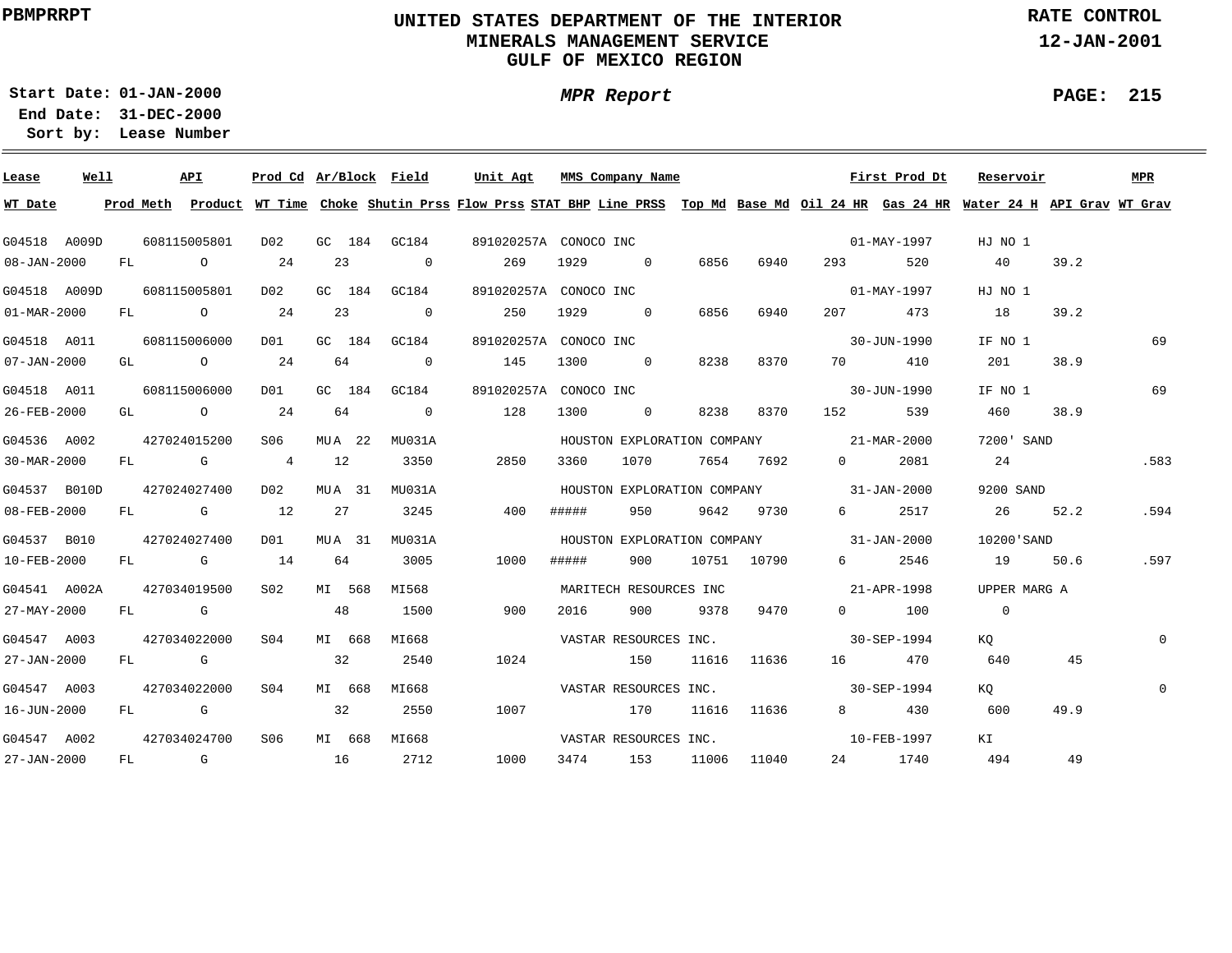## **UNITED STATES DEPARTMENT OF THE INTERIOR MINERALS MANAGEMENT SERVICEGULF OF MEXICO REGION**

**MPR Report**

**RATE CONTROL**

**12-JAN-2001**

**PAGE: 216**

÷

**01-JAN-2000Start Date:31-DEC-2000 End Date:** 

| Lease             | Well |      | API          | Prod Cd Ar/Block Field |    |        |              | Unit Agt |      |       | MMS Company Name             |       |             |                                          | First Prod Dt | Reservoir                                                                                                                               |      | MPR         |
|-------------------|------|------|--------------|------------------------|----|--------|--------------|----------|------|-------|------------------------------|-------|-------------|------------------------------------------|---------------|-----------------------------------------------------------------------------------------------------------------------------------------|------|-------------|
| WT Date           |      |      |              |                        |    |        |              |          |      |       |                              |       |             |                                          |               | Prod Meth Product WT Time Choke Shutin Prss Flow Prss STAT BHP Line PRSS Top Md Base Md Oil 24 HR Gas 24 HR Water 24 H API Grav WT Grav |      |             |
| G04547 A002       |      |      | 427034024700 | SO 6                   |    | MI 668 | MI668        |          |      |       | VASTAR RESOURCES INC.        |       |             | $10 - \text{FERB} - 1997$                |               | KI                                                                                                                                      |      |             |
| 09-JUN-2000       |      | FL G |              |                        | 16 |        | 2700         |          | 994  | 3474  | 164                          | 11006 | 11040       |                                          | 7 1690        | 6                                                                                                                                       | 51.9 |             |
| G04547 A004       |      |      | 427034027500 | S03                    |    | MI 668 | MI668        |          |      |       | VASTAR RESOURCES INC.        |       |             | 21-JUN-1997                              |               | KO                                                                                                                                      |      |             |
| 29-JAN-2000       |      |      | $FL$ G $G$   |                        | 16 |        | 4027         |          | 3004 |       | 839                          |       | 12163 12192 | $3 \sim$                                 | 3700          | 160                                                                                                                                     | 51   |             |
| G04547 A004       |      |      | 427034027500 | S03                    |    | MI 668 | MI668        |          |      |       | VASTAR RESOURCES INC.        |       |             |                                          | 21-JUN-1997   | KO                                                                                                                                      |      |             |
| $08 - JUN - 2000$ |      |      | FL G         |                        | 16 |        | 4000         |          | 2689 |       | 863                          |       | 12163 12192 | $\Omega$                                 | 3640          | 158                                                                                                                                     |      |             |
| G04547 A011       |      |      | 427034032300 | S06                    |    | MI 668 | MI668        |          |      |       | VASTAR RESOURCES INC.        |       |             |                                          | 05-MAY-1999   | JD                                                                                                                                      |      |             |
| 28-JAN-2000       |      |      | FL G         |                        | 48 |        | 2712         |          | 1899 |       | 868                          | 9728  | 9754        |                                          | 5280          | 6                                                                                                                                       | 51   |             |
| G04547 A011       |      |      | 427034032300 | S06                    |    | MI 668 | MI668        |          |      |       | VASTAR RESOURCES INC.        |       |             | $05 - \text{MAX} - 1999$                 |               | JD                                                                                                                                      |      |             |
| $07 - JUN - 2000$ |      |      | FL G         |                        |    | 48     | 2620         |          | 1535 |       | 865                          | 9728  | 9754        | 7                                        | 5050          | 6                                                                                                                                       | 52.1 |             |
| G04547 A008       |      |      | 427034043800 | SO1                    |    | MI 668 | MI668        |          |      |       |                              |       |             | VASTAR RESOURCES INC. 29-FEB-1992        |               | ML FBC                                                                                                                                  |      | 0           |
| 26-JAN-2000       |      |      | FL G         |                        |    | 64     | 637          |          | 169  | 1710  | 162                          |       | 12462 12577 | $2 \left( \frac{1}{2} \right)$           | 3230          | 48                                                                                                                                      | 48   |             |
| G04547 A008       |      |      | 427034043800 | S01                    |    | MI 668 | MI668        |          |      |       | VASTAR RESOURCES INC.        |       |             | 29-FEB-1992                              |               | ML FBC                                                                                                                                  |      | $\mathbf 0$ |
| 15-JUN-2000       |      |      | $FL$ G       |                        |    | 64     | 635          |          | 168  | 1710  | 164                          |       | 12462 12577 | $1 -$                                    | 2440          | 54                                                                                                                                      | 51.4 |             |
| G04558 A004       |      |      | 427044032600 | S01                    |    | BAA 7  | BA007A       |          |      |       |                              |       |             | PIONEER NATURAL RESOURCES US 22-JUL-2000 |               | BIG HUM 2                                                                                                                               |      |             |
| 28-AUG-2000       |      |      | FL G         | 24                     | 14 |        | 4900         |          | 3050 | ##### | 900                          |       | 12256 12302 | 8 — 1                                    | 4357          | 75                                                                                                                                      | 41.4 | .592        |
| G04565 A001       |      |      | 427064010000 | S04                    |    | GA 303 | GA303        |          |      |       | BURLINGTON RESOURCES OFFSHOR |       |             |                                          | 17-MAR-2000   | $ROB-L 1/3$                                                                                                                             |      |             |
| 26-APR-2000       |      |      | FL G 24      |                        |    | 9      | 3500         |          | 3225 | 3277  | 990                          |       | 7294 7422   | $2 \left( \frac{1}{2} \right)$           | 1638          | 6 <sup>6</sup>                                                                                                                          | 43.5 | .59         |
| G04565 A001       |      |      | 427064010000 | S03                    |    | GA 303 | GA303        |          |      |       |                              |       |             | BURLINGTON RESOURCES OFFSHOR 11-FEB-1999 |               | RL-4                                                                                                                                    |      |             |
| 25-JUN-2000       |      |      | $FL$ G $G$   |                        |    | 9      | 3500         |          | 2900 |       | 396                          |       | 7675 7844   |                                          | 2 1547        | 6                                                                                                                                       | 42.7 |             |
| G04565 005        |      |      | 427064039500 | S01                    |    |        | GA 303 GA303 |          |      |       |                              |       |             | BURLINGTON RESOURCES OFFSHOR 30-JUN-1997 |               | BIG HUM                                                                                                                                 |      |             |
| $05 - MAX - 2000$ |      |      |              |                        |    |        | FL G 23 1060 | 406      |      |       | 1913 396 5672 5706           |       |             |                                          | $0 \t 406$    | 1370                                                                                                                                    | 41   |             |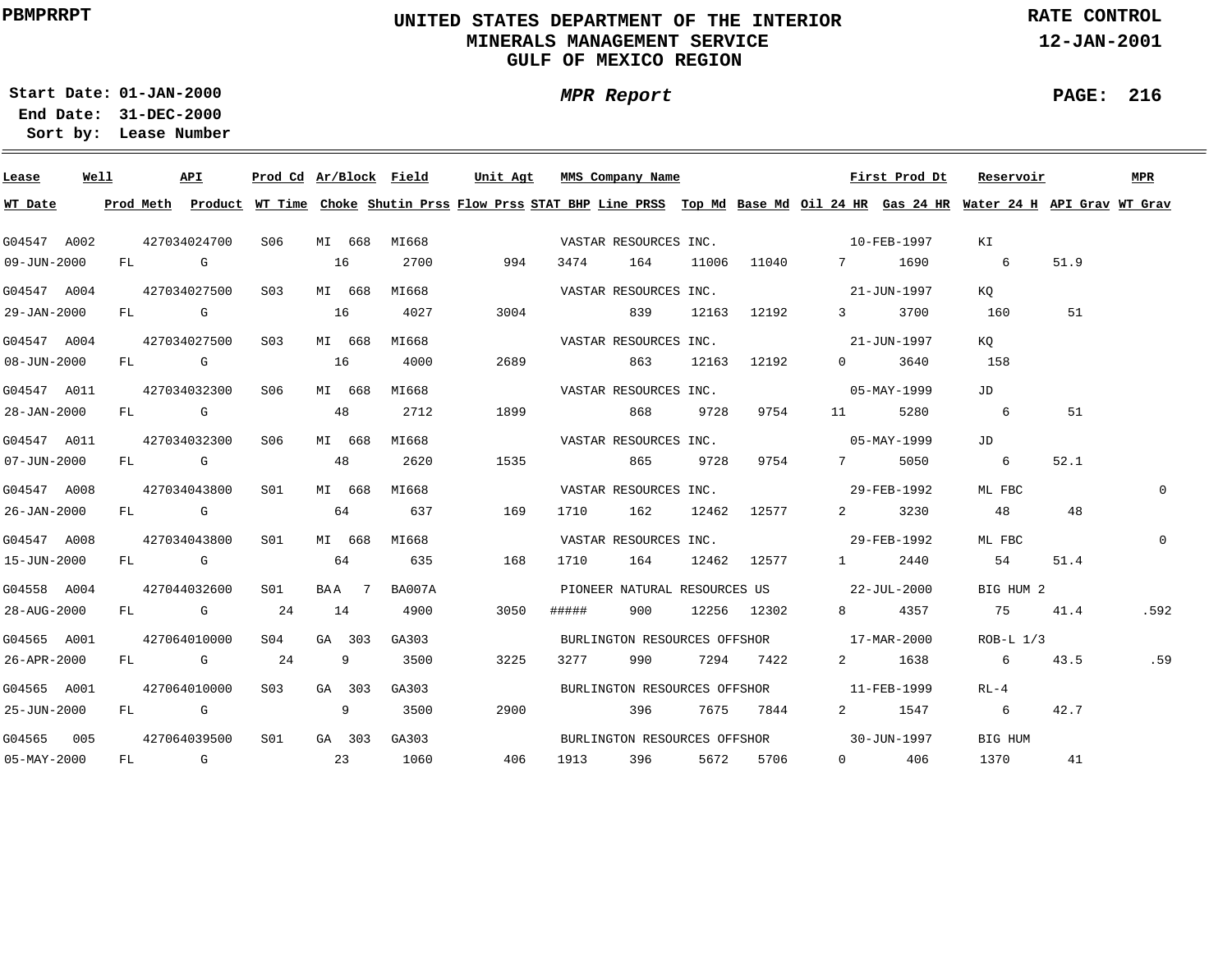# **UNITED STATES DEPARTMENT OF THE INTERIOR MINERALS MANAGEMENT SERVICEGULF OF MEXICO REGION**

**MPR Report**

**RATE CONTROL**

**12-JAN-2001**

**PAGE: 217**

٠

**01-JAN-2000Start Date:31-DEC-2000 End Date:** 

| Lease         | Well |                                                                                                                                                                                                                                | API                                                                                                                                                                                                                            | Prod Cd Ar/Block Field |    |         |        | Unit Agt |      | MMS Company Name             |      |      |                                                                                                                                                                                                                                                                                                                                    | First Prod Dt     | Reservoir                                                                                                                     |      | MPR          |
|---------------|------|--------------------------------------------------------------------------------------------------------------------------------------------------------------------------------------------------------------------------------|--------------------------------------------------------------------------------------------------------------------------------------------------------------------------------------------------------------------------------|------------------------|----|---------|--------|----------|------|------------------------------|------|------|------------------------------------------------------------------------------------------------------------------------------------------------------------------------------------------------------------------------------------------------------------------------------------------------------------------------------------|-------------------|-------------------------------------------------------------------------------------------------------------------------------|------|--------------|
| WT Date       |      | Prod Meth                                                                                                                                                                                                                      |                                                                                                                                                                                                                                |                        |    |         |        |          |      |                              |      |      |                                                                                                                                                                                                                                                                                                                                    |                   | Product WT Time Choke Shutin Prss Flow Prss STAT BHP Line PRSS Top Md Base Md Oil 24 HR Gas 24 HR Water 24 H API Grav WT Grav |      |              |
| G04565 A002D  |      |                                                                                                                                                                                                                                | 427064039800                                                                                                                                                                                                                   | DO <sub>2</sub>        |    | GA 303  | GA303  |          |      | BURLINGTON RESOURCES OFFSHOR |      |      | 24-JUN-1997                                                                                                                                                                                                                                                                                                                        |                   | RM-6                                                                                                                          |      |              |
| 07-FEB-2000   | FL   |                                                                                                                                                                                                                                | <b>G</b> G                                                                                                                                                                                                                     |                        |    | 64      | 1110   | 75       | 3217 | 396                          | 8762 | 8785 | $1 \qquad \qquad$                                                                                                                                                                                                                                                                                                                  | 914               | 74                                                                                                                            | 41   |              |
| G04699 B001   |      |                                                                                                                                                                                                                                | 427124005100                                                                                                                                                                                                                   | S <sub>04</sub>        |    | MUA 121 | MU111A |          |      | AMERADA HESS CORPORATION     |      |      |                                                                                                                                                                                                                                                                                                                                    | 31-OCT-1999       | JR SAND - B                                                                                                                   |      |              |
| 12-JAN-2000   |      |                                                                                                                                                                                                                                | FL G                                                                                                                                                                                                                           | 24                     | 14 |         | 3260   | 2500     |      | 940                          | 9080 | 9112 | $\overline{0}$ and $\overline{0}$ and $\overline{0}$ and $\overline{0}$ and $\overline{0}$ and $\overline{0}$ and $\overline{0}$ and $\overline{0}$ and $\overline{0}$ and $\overline{0}$ and $\overline{0}$ and $\overline{0}$ and $\overline{0}$ and $\overline{0}$ and $\overline{0}$ and $\overline{0}$ and $\overline{0}$ and | 818               | 458                                                                                                                           | 49.5 | .598         |
| G04703 JA002  |      |                                                                                                                                                                                                                                | 427034027300                                                                                                                                                                                                                   | D02                    |    | MI 681  | MI681  |          |      | APACHE CORPORATION           |      |      |                                                                                                                                                                                                                                                                                                                                    | 30-NOV-1993       | J-2                                                                                                                           |      | 6247         |
| 02-MAR-2000   | FL   | and the control of the control of the control of the control of the control of the control of the control of the control of the control of the control of the control of the control of the control of the control of the cont |                                                                                                                                                                                                                                |                        |    | 64      | 800    | 200      | 1975 | 65                           | 8512 | 8522 | $\Omega$                                                                                                                                                                                                                                                                                                                           | 104               | $\overline{0}$                                                                                                                |      |              |
| G04703 JA003  |      |                                                                                                                                                                                                                                | 427034027400                                                                                                                                                                                                                   | DO1                    |    | MI 681  | MI681  |          |      | APACHE CORPORATION           |      |      |                                                                                                                                                                                                                                                                                                                                    | 30-JUN-1992       | K2 RA                                                                                                                         |      | $\mathbf{0}$ |
| 27-MAY-2000   | FL   |                                                                                                                                                                                                                                | $\overline{G}$                                                                                                                                                                                                                 |                        |    | 64      | 810    | 135      |      | 70                           | 8172 | 8278 | $3 \sim$                                                                                                                                                                                                                                                                                                                           | 2461              | 10                                                                                                                            | 50.4 |              |
| G04703 JA004E |      |                                                                                                                                                                                                                                | 427034027600                                                                                                                                                                                                                   | D03                    |    | MI 681  | MI681  |          |      | APACHE CORPORATION           |      |      |                                                                                                                                                                                                                                                                                                                                    | 30-SEP-1994       | $H-2$ SAND                                                                                                                    |      | $\mathbf 0$  |
| 26-MAY-2000   | FL   |                                                                                                                                                                                                                                | and the control of the control of the control of the control of the control of the control of the control of the control of the control of the control of the control of the control of the control of the control of the cont |                        | 64 |         | 650    | 110      | 1526 | 70                           | 7844 | 7852 | $1 \quad \cdots$                                                                                                                                                                                                                                                                                                                   | 1768              | 19                                                                                                                            | 50.4 |              |
| G04703 JA008  |      |                                                                                                                                                                                                                                | 427034028901                                                                                                                                                                                                                   | DO1                    |    | MI 681  | MI681  |          |      | APACHE CORPORATION           |      |      |                                                                                                                                                                                                                                                                                                                                    | 02-AUG-1997       | H8/9/10                                                                                                                       |      |              |
| 20-MAY-2000   |      |                                                                                                                                                                                                                                | FL G                                                                                                                                                                                                                           |                        |    | 64      | 990    | 80       | 1647 | 65 — 1                       | 6422 | 6542 | $\Omega$ and $\Omega$                                                                                                                                                                                                                                                                                                              | 130               | $\overline{0}$                                                                                                                |      |              |
| G04703 JA008D |      |                                                                                                                                                                                                                                | 427034028901                                                                                                                                                                                                                   | D02                    |    | MI 681  | MI681  |          |      | APACHE CORPORATION           |      |      |                                                                                                                                                                                                                                                                                                                                    | 02-AUG-1997       | AMPH B.                                                                                                                       |      |              |
| 20-MAY-2000   |      |                                                                                                                                                                                                                                | FL G                                                                                                                                                                                                                           |                        |    | 64      | 790    | 80       | 691  | 65 — 1                       | 5670 | 5720 | $0 \qquad \qquad$                                                                                                                                                                                                                                                                                                                  | 373               | 31                                                                                                                            |      |              |
| G04703 JA010D |      |                                                                                                                                                                                                                                | 427034045200                                                                                                                                                                                                                   | DO 2                   |    | MI 681  | MI681  |          |      | APACHE CORPORATION           |      |      |                                                                                                                                                                                                                                                                                                                                    | 31-JUL-1993       | I RA                                                                                                                          |      | 3135         |
| 06-MAR-2000   |      | FL G                                                                                                                                                                                                                           |                                                                                                                                                                                                                                |                        |    | 64      | 660    | 190      | 803  | 65                           | 6563 | 6602 | $1 \quad \cdots$                                                                                                                                                                                                                                                                                                                   | 1724              | 37                                                                                                                            | 50.2 |              |
| G04703 JA010  |      |                                                                                                                                                                                                                                | 427034045200                                                                                                                                                                                                                   | DO1                    |    | MI 681  | MI681  |          |      | APACHE CORPORATION           |      |      |                                                                                                                                                                                                                                                                                                                                    | 31-JUL-1993       | K2 RA                                                                                                                         |      | 3944         |
| 07-MAR-2000   |      | FL G                                                                                                                                                                                                                           |                                                                                                                                                                                                                                |                        |    | 64      | 330    | 195      | 791  | 65                           | 7750 | 7804 | $\mathbf{2}$                                                                                                                                                                                                                                                                                                                       | 3126              | 3                                                                                                                             | 50.2 |              |
| G04703 JA011  |      |                                                                                                                                                                                                                                | 427034045900                                                                                                                                                                                                                   | D03                    |    | MI 681  | MI681  |          |      | APACHE CORPORATION           |      |      |                                                                                                                                                                                                                                                                                                                                    | 26-JUN-1998       | I RA                                                                                                                          |      |              |
| 27-MAY-2000   | FL   |                                                                                                                                                                                                                                | <b>G</b>                                                                                                                                                                                                                       |                        |    | 28      | 665    | 260      |      | 70                           | 7608 | 7626 | $1 \qquad \qquad$                                                                                                                                                                                                                                                                                                                  | 1184              | $\overline{7}$                                                                                                                | 50.2 |              |
| G04703 JA011D |      |                                                                                                                                                                                                                                | 427034045900                                                                                                                                                                                                                   | D02                    |    | MI 681  | MI681  |          |      | APACHE CORPORATION           |      |      |                                                                                                                                                                                                                                                                                                                                    | $30 - SEP - 1993$ | $H-6$                                                                                                                         |      | 5349         |
| 28-MAY-2000   | FL   |                                                                                                                                                                                                                                | $\mathbb G$                                                                                                                                                                                                                    |                        |    | 64      | 760    | 110      | 1050 | 70                           | 7274 | 7306 | $0 \qquad \qquad$                                                                                                                                                                                                                                                                                                                  | 881               | $\overline{0}$                                                                                                                |      |              |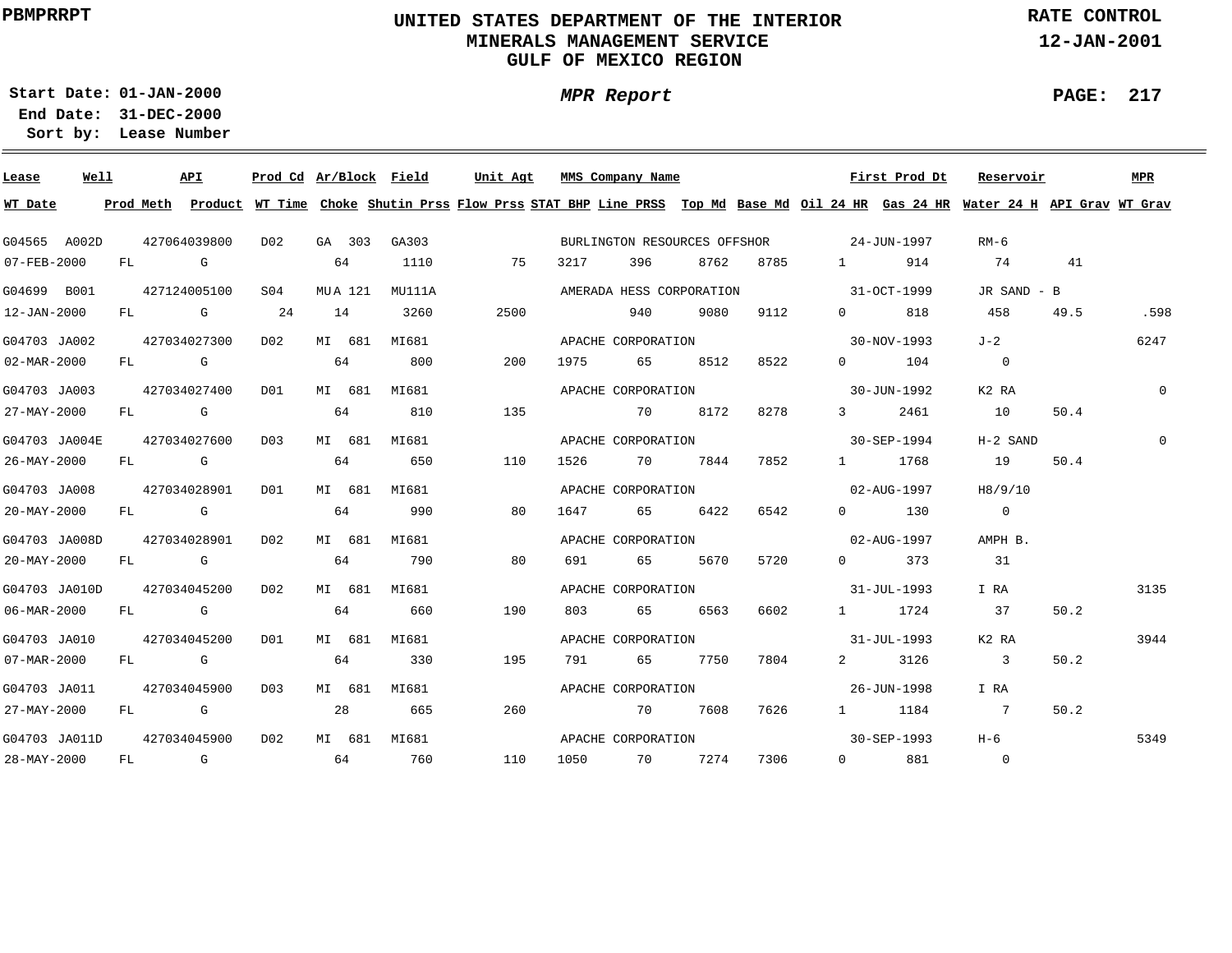# **UNITED STATES DEPARTMENT OF THE INTERIOR MINERALS MANAGEMENT SERVICEGULF OF MEXICO REGION**

**MPR Report**

**RATE CONTROL**

**12-JAN-2001**

**PAGE: 218**

÷

**01-JAN-2000Start Date:31-DEC-2000 End Date:** 

| Lease             | Well |    | API          |                  |        |        | Prod Cd Ar/Block Field | Unit Agt                                                                                                                                |      | MMS Company Name        |      |             |                                          | First Prod Dt | Reservoir      |      | MPR   |
|-------------------|------|----|--------------|------------------|--------|--------|------------------------|-----------------------------------------------------------------------------------------------------------------------------------------|------|-------------------------|------|-------------|------------------------------------------|---------------|----------------|------|-------|
| WT Date           |      |    |              |                  |        |        |                        | Prod Meth Product WT Time Choke Shutin Prss Flow Prss STAT BHP Line PRSS Top Md Base Md Oil 24 HR Gas 24 HR Water 24 H API Grav WT Grav |      |                         |      |             |                                          |               |                |      |       |
| G04704 A004       |      |    | 427034028801 | D04              |        | MI 696 | MI696                  |                                                                                                                                         |      | EXXON MOBIL CORPORATION |      |             | $23 - NOV - 1999$                        |               | F-73,RA        |      |       |
| 05-MAY-2000       |      |    | FL G         |                  | 29     |        | 1340                   | 770                                                                                                                                     |      | 426                     | 5874 | 5922        | $5^{\circ}$                              | 5058          | $\overline{0}$ | 44.2 |       |
| G04704 A002       |      |    | 427034038400 | S <sub>02</sub>  | MI 696 |        | MI696                  |                                                                                                                                         |      | EXXON MOBIL CORPORATION |      |             |                                          | 31-DEC-1993   | $H-12.A$       |      | 4542  |
| 14-JUN-2000       |      |    | FL G         |                  | 40     |        | 650                    | 176                                                                                                                                     | 2097 | 160                     | 7336 | 7358        |                                          | 1 1304        | $\overline{0}$ | 44.2 |       |
| G04704 A003       |      |    | 427034038800 | S06              |        | MI 696 | MI696                  |                                                                                                                                         |      | EXXON MOBIL CORPORATION |      |             |                                          | 13-DEC-1998   | F-73, RA       |      |       |
| $05 - MAX - 2000$ |      |    | FL G         |                  | 33     |        | 1390                   | 663                                                                                                                                     | 2198 | 407                     | 6028 | 6084        | $0 \qquad \qquad$                        | 5522          | $\overline{0}$ |      |       |
| G04713 A001       |      |    | 427044012800 | S <sub>0</sub> 3 |        | BA 453 | BA453                  | 754389018                                                                                                                               |      | EXXON MOBIL CORPORATION |      |             |                                          | 19-JUN-1999   | MM-70          |      |       |
| $01 - JUN - 2000$ |      |    | $FL$ G       |                  | 21     |        | $\overline{0}$         | 513                                                                                                                                     |      | 300                     | 9140 | 9200        |                                          | 5 1743        | $\overline{a}$ | 52.6 |       |
| G04713 A003       |      |    | 427044019200 | S01              | BA 453 |        | <b>BA453</b>           | 754389018                                                                                                                               |      | EXXON MOBIL CORPORATION |      |             | $30-NOV-1989$                            |               | MM-80 A        |      | 10148 |
| 31-MAY-2000       |      |    | FL G         |                  | 64     |        | $\overline{0}$         | 321                                                                                                                                     |      | 300                     | 7800 | 7864        | $3 \sim$                                 | 2922          | 12             | 52.6 |       |
| G04761 003        |      |    | 177004095300 | S01              | WC 277 |        | WC277                  |                                                                                                                                         |      |                         |      |             | LLOG EXPLORATION OFFSHORE IN 12-JUL-1998 |               | E SAND         |      |       |
| 28-MAY-2000       |      |    | FL G         | 24               | 21     |        | 4850                   | 4620                                                                                                                                    | 6593 | 770                     |      | 11256 11272 |                                          | 175 7596      | 15             | 46.2 |       |
| G04773 A002       |      |    | 177024069900 | S02              | WC 536 |        | WC536                  |                                                                                                                                         |      | DEVON SFS OPERATING INC |      |             | $18 - \text{MAR} - 1999$                 |               | C-1 SAND       |      |       |
| 12-MAY-2000       |      |    | FL G         |                  | 60     |        | 320                    | 160                                                                                                                                     |      | 815 — 10                | 7650 | 7798        |                                          | 1 36          | $\overline{0}$ | 52.3 |       |
| G04773 A004       |      |    | 177024075000 | S02              | WC 536 |        | WC536                  |                                                                                                                                         |      | DEVON SFS OPERATING INC |      |             | $08 - \text{MAX} - 1999$                 |               | C-1 SAND       |      |       |
| 31-MAY-2000       |      |    | FL G         |                  | 32     |        | 330                    | 260                                                                                                                                     |      | 828                     | 6868 | 6996        |                                          | $0 \t 1249$   | $\sim$ 1       | 52.3 |       |
| G04773 A005       |      |    | 177024075100 | SO1              | WC 536 |        | WC536                  |                                                                                                                                         |      | DEVON SFS OPERATING INC |      |             |                                          | 30-NOV-1984   | PLF RE         |      | 90    |
| 19-JUN-2000       |      |    | FL G         |                  | 19     |        | 2100                   | 800                                                                                                                                     | 1894 | 811                     | 7140 | 7170        | $2 \left( \frac{1}{2} \right)$           | 378           | 495            | 52.3 |       |
| G04773 A008       |      |    | 177024097301 | S <sub>04</sub>  |        | WC 536 | WC536                  |                                                                                                                                         |      | DEVON SFS OPERATING INC |      |             |                                          | 05-NOV-1999   | DA & DB SAND   |      |       |
| 26-MAY-2000       |      |    | FL G         |                  | 25     |        | 1400                   | 1030                                                                                                                                    |      | 808                     | 8110 | 8134        |                                          | 5 3189        | 28             | 54.1 |       |
| G04773 A010       |      |    | 177024122800 | SO1              | WC 536 |        | WC536                  |                                                                                                                                         |      | DEVON SFS OPERATING INC |      |             |                                          | 22-APR-1999   | $C-1/2/3$ FBC  |      |       |
| 25-MAY-2000       |      | FL | $\mathbf G$  | 48               |        |        | 1600                   | 1010                                                                                                                                    |      | 808                     | 6700 | 7001        |                                          | 7 9818        | 955 52         |      |       |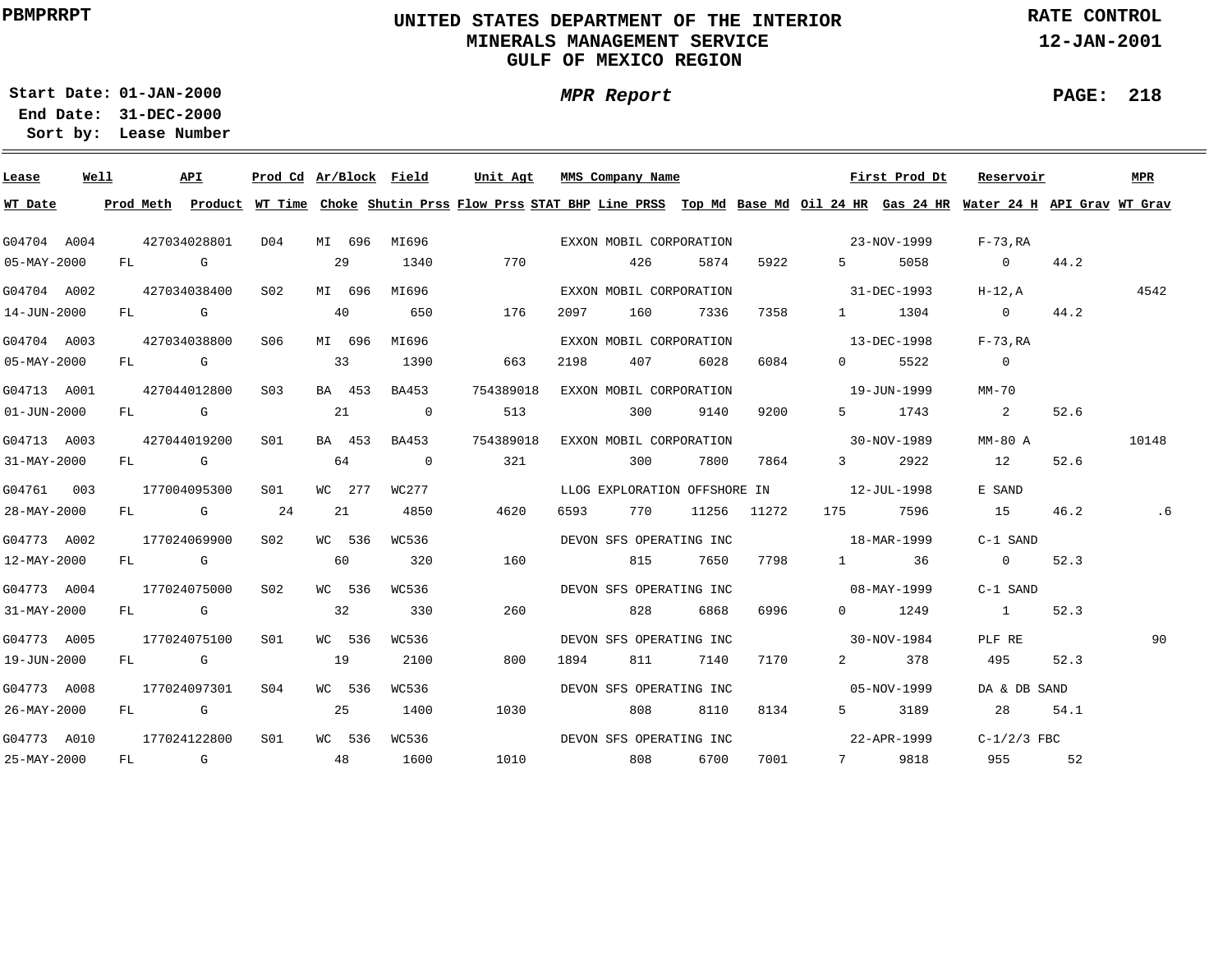# **UNITED STATES DEPARTMENT OF THE INTERIOR MINERALS MANAGEMENT SERVICEGULF OF MEXICO REGION**

**MPR Report**

**RATE CONTROL**

**12-JAN-2001**

**PAGE: 219**

**01-JAN-2000Start Date:31-DEC-2000 End Date:** 

| Lease        | Well |           | <b>API</b>                                                                                                                                                                                                                     | Prod Cd Ar/Block Field |        |         |       | Unit Agt |      | MMS Company Name            |       |             |                                                                                                                                                                                                                                 | First Prod Dt | Reservoir                                                                                                                     |              | <b>MPR</b>     |
|--------------|------|-----------|--------------------------------------------------------------------------------------------------------------------------------------------------------------------------------------------------------------------------------|------------------------|--------|---------|-------|----------|------|-----------------------------|-------|-------------|---------------------------------------------------------------------------------------------------------------------------------------------------------------------------------------------------------------------------------|---------------|-------------------------------------------------------------------------------------------------------------------------------|--------------|----------------|
| WT Date      |      | Prod Meth |                                                                                                                                                                                                                                |                        |        |         |       |          |      |                             |       |             |                                                                                                                                                                                                                                 |               | Product WT Time Choke Shutin Prss Flow Prss STAT BHP Line PRSS Top Md Base Md Oil 24 HR Gas 24 HR Water 24 H API Grav WT Grav |              |                |
| G04785       | 004  |           | 177054056300                                                                                                                                                                                                                   | S <sub>02</sub>        |        | $VR$ 30 | VR050 |          |      | TEXACO EXPLORATION AND PROD |       |             |                                                                                                                                                                                                                                 | 31-DEC-1990   | U S450                                                                                                                        |              | 78             |
| 26-APR-2000  |      | GL        | $\circ$                                                                                                                                                                                                                        | 24                     | 192    |         |       | 147      | 1947 |                             |       | 11077 11094 | 141 — 141 — 141 — 141 — 141 — 142 — 142 — 142 — 142 — 142 — 142 — 142 — 142 — 142 — 142 — 142 — 142 — 142 — 142 — 142 — 142 — 142 — 142 — 142 — 142 — 142 — 142 — 142 — 142 — 142 — 142 — 142 — 142 — 142 — 142 — 142 — 142 — 1 | 134           | 130                                                                                                                           | 36.1         | $\overline{0}$ |
| G04785       | 005  |           | 177054061800                                                                                                                                                                                                                   | S <sub>04</sub>        | VR 30  |         | VR050 |          |      | TEXACO EXPLORATION AND PROD |       |             | $02 - \text{MAR} - 1997$                                                                                                                                                                                                        |               | M SEG350                                                                                                                      |              |                |
| 23-APR-2000  |      | FL        | <b>G</b> G                                                                                                                                                                                                                     | 24                     | 15     |         | 2290  | 887      | 2803 | 869                         | 8424  | 8430        | $\Omega$                                                                                                                                                                                                                        | 203           | 652                                                                                                                           | $\mathbf{0}$ | $\Omega$       |
| G04785       | 006  |           | 177054063601                                                                                                                                                                                                                   | S01                    | VR 30  |         | VR050 |          |      | TEXACO EXPLORATION AND PROD |       |             | $01 - APR - 1997$                                                                                                                                                                                                               |               | Y SAND SEG450                                                                                                                 |              |                |
| 23-APR-2000  |      | FL        | and the control of the control of the control of the control of the control of the control of the control of the control of the control of the control of the control of the control of the control of the control of the cont | 24                     | 128    |         | 1500  | 882      | 1790 | 882                         | 12068 | 12116       | $\Omega$                                                                                                                                                                                                                        | 6918          | 215                                                                                                                           | $\Omega$     | $\Omega$       |
| G04787       | 004  |           | 177054106900                                                                                                                                                                                                                   | D <sub>04</sub>        | VR 66  |         | VR076 |          |      |                             |       |             | UNION OIL COMPANY OF CALIFOR 31-JAN-2000                                                                                                                                                                                        |               | DISC(12)-7 RE                                                                                                                 |              |                |
| 04-FEB-2000  |      |           | FL G                                                                                                                                                                                                                           | 23                     | 15     |         | 3046  | 2800     |      | 780                         | 8526  | 8536        | $6 \qquad \qquad$                                                                                                                                                                                                               | 3562          | 21                                                                                                                            | 52.4         | .589           |
| G04794 AJ002 |      |           | 177054073301                                                                                                                                                                                                                   | S <sub>02</sub>        | VR 167 |         | VR167 |          |      | SAMEDAN OIL CORPORATION     |       |             |                                                                                                                                                                                                                                 | 29-MAR-2000   | $P-3.7RA$                                                                                                                     |              |                |
| 23-APR-2000  |      |           | FL O                                                                                                                                                                                                                           | 24                     | 17     |         | 1350  | 875      | 3801 |                             |       | 11694 11730 | 434                                                                                                                                                                                                                             | 178           | 24                                                                                                                            | 33.7         | .62            |
| G04794 AJ002 |      |           | 177054073301                                                                                                                                                                                                                   | S02                    | VR 167 |         | VR167 |          |      | SAMEDAN OIL CORPORATION     |       |             | $29 - \text{MAR} - 2000$                                                                                                                                                                                                        |               | $P-3.7RA$                                                                                                                     |              |                |
| 26-JUN-2000  |      |           | FL O                                                                                                                                                                                                                           | 24                     | 17     |         |       | 1760     | 3801 |                             |       | 11694 11730 |                                                                                                                                                                                                                                 | 456 1890      | 43                                                                                                                            | 34.3         |                |
| G04794 AJ004 |      |           | 177054078800                                                                                                                                                                                                                   | S <sub>01</sub>        | VR 167 |         | VR167 |          |      | SAMEDAN OIL CORPORATION     |       |             | $30 - SEP - 1988$                                                                                                                                                                                                               |               | P4.1 RD                                                                                                                       |              | 546            |
| 19-JUN-2000  |      | FL        | $\overline{O}$                                                                                                                                                                                                                 | 2.4                    | 64     |         |       | 180      | 1180 |                             | 12258 | 12268       | 25                                                                                                                                                                                                                              | 125           | 62                                                                                                                            | 34.3         |                |
| G04794 AJ005 |      |           | 177054078900                                                                                                                                                                                                                   | SO1                    | VR 167 |         | VR167 |          |      | SAMEDAN OIL CORPORATION     |       |             | $30 - SEP - 1988$                                                                                                                                                                                                               |               | P3.8-P3.9RB                                                                                                                   |              | 1030           |
| 27-JUN-2000  |      | FL        | <b>G</b> G                                                                                                                                                                                                                     | 24                     | 64     |         | 625   | 210      | 1077 | 160                         | 11895 | 11914       | 36                                                                                                                                                                                                                              | 406           | 13                                                                                                                            | 44.3         |                |
| G04794 AJ007 |      |           | 177054079400                                                                                                                                                                                                                   | S01                    |        | VR 167  | VR167 |          |      | SAMEDAN OIL CORPORATION     |       |             |                                                                                                                                                                                                                                 | 30-SEP-1988   | $P3.8 - 3.9RD$                                                                                                                |              | 169            |
| 13-JUN-2000  |      | FL        | $\overline{O}$                                                                                                                                                                                                                 | 24                     | 64     |         |       | 180      | 1285 |                             | 11862 | 11902       | 45                                                                                                                                                                                                                              | 147           | 112                                                                                                                           | 34.3         |                |
| G04794 AJ006 |      |           | 177054079500                                                                                                                                                                                                                   | S01                    | VR 167 |         | VR167 |          |      | SAMEDAN OIL CORPORATION     |       |             |                                                                                                                                                                                                                                 | 30-SEP-1988   | $P3.8 - 3.9RA$                                                                                                                |              | 1005           |
| 18-JUN-2000  |      | FL        | $\overline{O}$                                                                                                                                                                                                                 | 24                     | 64     |         |       | 200      | 1395 | 11648                       |       | 11678       | 392                                                                                                                                                                                                                             | 246           | 213                                                                                                                           | 34.3         |                |
| G04818 A001  |      |           | 177014020700                                                                                                                                                                                                                   | S03                    |        | WC 290  | WC294 |          |      | SAMEDAN OIL CORPORATION     |       |             |                                                                                                                                                                                                                                 | 31-AUG-1994   | F <sub>3</sub>                                                                                                                |              | $\Omega$       |
| 23-JUN-2000  |      | FL        | $\mathbb G$                                                                                                                                                                                                                    | 24                     | 64     |         | 1160  | 1000     |      | 1044 7379                   |       | 7395        | $3 \sim$                                                                                                                                                                                                                        | 3494          | $\overline{0}$                                                                                                                | 53.3         |                |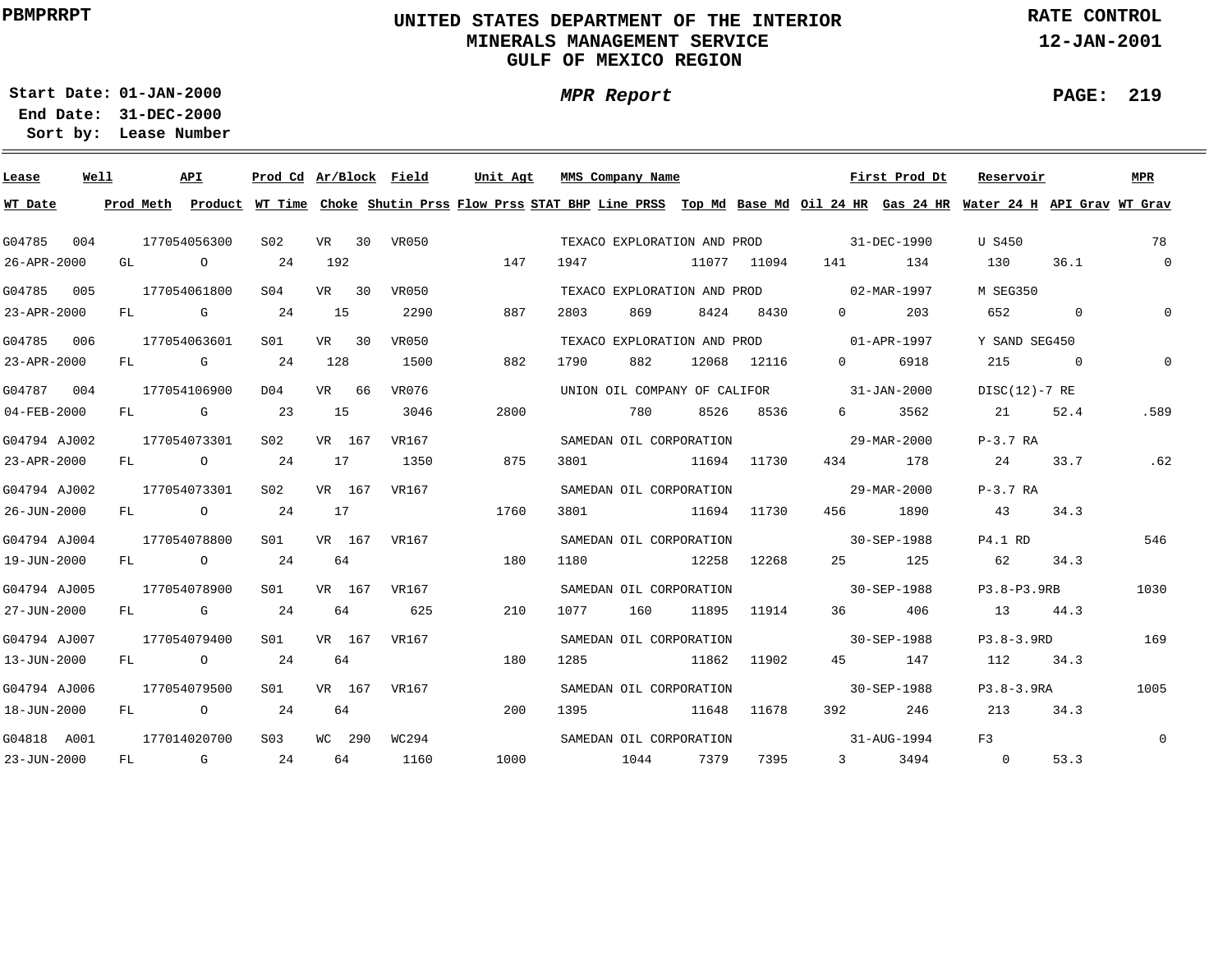# **UNITED STATES DEPARTMENT OF THE INTERIOR MINERALS MANAGEMENT SERVICEGULF OF MEXICO REGION**

**MPR Report**

**RATE CONTROL**

**12-JAN-2001**

**PAGE: 220**

÷

**01-JAN-2000Start Date:**

| Lease             | Well |    |              | API                                                                                                                                                                                                                            | Prod Cd Ar/Block Field |     |         |                | Unit Agt  |      | MMS Company Name             |      |             |                                          | First Prod Dt | Reservoir                                                                                                                               |      | MPR            |
|-------------------|------|----|--------------|--------------------------------------------------------------------------------------------------------------------------------------------------------------------------------------------------------------------------------|------------------------|-----|---------|----------------|-----------|------|------------------------------|------|-------------|------------------------------------------|---------------|-----------------------------------------------------------------------------------------------------------------------------------------|------|----------------|
| WT Date           |      |    |              |                                                                                                                                                                                                                                |                        |     |         |                |           |      |                              |      |             |                                          |               | Prod Meth Product WT Time Choke Shutin Prss Flow Prss STAT BHP Line PRSS Top Md Base Md Oil 24 HR Gas 24 HR Water 24 H API Grav WT Grav |      |                |
| G04818 A003       |      |    | 177014029100 |                                                                                                                                                                                                                                | S02                    |     | WC 290  | WC294          |           |      | SAMEDAN OIL CORPORATION      |      |             | $30 - \text{MAX} - 1999$                 |               | I-1B SAND                                                                                                                               |      |                |
| 23-JUN-2000       |      | FL |              | G                                                                                                                                                                                                                              | 24                     |     | 40      | 1700           | 1080      |      | 1044                         | 9938 | 10070       | 11 \                                     | 8989          | 9                                                                                                                                       | 53.3 |                |
| G04827 A001       |      |    | 177154049002 |                                                                                                                                                                                                                                | D03                    |     | ST 77   | ST077          |           |      |                              |      |             | DOMINION EXPLORATION & PRODU 21-DEC-1999 |               | $\circ$                                                                                                                                 |      |                |
| $02 - JAN - 2000$ |      |    |              | FL G                                                                                                                                                                                                                           | 24                     |     | 24      | 1950           | 820       |      | 858                          |      | 14738 14788 | $5^{\circ}$                              | 424           | 540                                                                                                                                     | 41   | .618           |
| G04827 A001       |      |    | 177154049002 |                                                                                                                                                                                                                                | D04                    |     | ST 77   | ST077          |           |      | DOMINION EXPLORATION & PRODU |      |             | $21 - FEB - 2000$                        |               | P                                                                                                                                       |      |                |
| 28-FEB-2000       |      |    |              | FL G                                                                                                                                                                                                                           | 14                     | 16  |         | 4500           | 4050      |      | 818                          |      | 14280 14296 | 524 7                                    | 3774          | $\overline{0}$                                                                                                                          | 51.7 | .647           |
| G04832 A001       |      |    | 177254053800 |                                                                                                                                                                                                                                | SO1                    |     | MP 108  | MP108          |           |      |                              |      |             | KERR-MCGEE OIL & GAS CORPORA 30-SEP-1990 |               | TEX W5 U/M/L                                                                                                                            |      | 10038          |
| $02 - JUN - 2000$ |      |    |              | FL G                                                                                                                                                                                                                           | 24                     | 15  |         | $\overline{0}$ | 4190      | 8600 | 1080                         |      | 12684 12818 | 83 — 1                                   | 4818          | 71                                                                                                                                      | 40.9 | $\overline{0}$ |
| G04832 A002       |      |    | 177254056800 |                                                                                                                                                                                                                                | S01                    |     | MP 108  | MP108          |           |      |                              |      |             | KERR-MCGEE OIL & GAS CORPORA 21-AUG-1997 |               | TEX W-5                                                                                                                                 |      |                |
| $04 - JUN - 2000$ |      |    |              | FL G                                                                                                                                                                                                                           | 24                     | 16  |         | $\overline{0}$ | 6750      |      | 1075                         |      | 13278 13496 | 152                                      | 8003          | 116                                                                                                                                     | 41.5 | $\overline{0}$ |
| G04857 001        |      |    | 177094058500 |                                                                                                                                                                                                                                | SO1                    |     | EI 41   | EI053          |           |      |                              |      |             | EL PASO PRODUCTION COMPANY 30-JUN-1986   |               | 13500 C                                                                                                                                 |      | 1992           |
| 07-JUN-2000       |      |    | FL G         |                                                                                                                                                                                                                                |                        |     | 64      | 375            | 100       | 2155 | 66                           |      | 13530 13630 |                                          | $0 \t1163$    | $\overline{0}$                                                                                                                          |      |                |
| G04858 005        |      |    | 177094059300 |                                                                                                                                                                                                                                | S <sub>03</sub>        |     | $E1$ 42 | EI053          |           |      |                              |      |             | EL PASO PRODUCTION COMPANY 02-APR-1999   |               | 12900                                                                                                                                   |      |                |
| $04 - JUN - 2000$ |      |    | FL O         |                                                                                                                                                                                                                                |                        | 27  |         | 3200           | 1600      |      | 930                          |      | 12854 12890 |                                          | 2242          | 368                                                                                                                                     | 51.5 |                |
| G04858 007A       |      |    | 177094110700 |                                                                                                                                                                                                                                | S02                    |     | EI 42   | EI053          |           |      | EL PASO PRODUCTION COMPANY   |      |             |                                          | 08-MAR-1997   | 13500'                                                                                                                                  |      |                |
| $05 - JUN - 2000$ |      | FL | <b>G</b>     |                                                                                                                                                                                                                                |                        | 10  |         | 1800           | 1000      |      | 385                          |      | 13250 13290 |                                          | 5 1462        | $\sim$ 1                                                                                                                                | 52.1 |                |
| G04895 A010       |      |    | 177194031700 |                                                                                                                                                                                                                                | S <sub>01</sub>        |     | WD 85   | WD086          |           |      | AMERADA HESS CORPORATION     |      |             |                                          | 30-APR-1984   | U BUL4 1                                                                                                                                |      | 1159           |
| 16-JAN-2000       |      |    | GL G         |                                                                                                                                                                                                                                |                        | 217 |         | 1250           | 220       |      | 1093                         | 8045 | 8100        | $\Omega$ and $\Omega$                    | 848           | 1937                                                                                                                                    |      |                |
| G04910 A001       |      |    | 177254029700 |                                                                                                                                                                                                                                | S02                    |     | MP 100  | MP107          |           |      | TORCH OPERATING COMPANY      |      |             |                                          | 30-JUN-1991   | 3500                                                                                                                                    |      | 1128           |
| 15-APR-2000       |      | FL |              | <b>G</b>                                                                                                                                                                                                                       |                        |     | 64      | 900            | 410       |      | 1200                         | 3510 | 3516        | $0 \qquad \qquad$                        | 223           | 226                                                                                                                                     |      |                |
| G04921 003A       |      |    | 608164012000 |                                                                                                                                                                                                                                | S <sub>01</sub>        |     | VK 204  | VK204          | 754393021 |      |                              |      |             | MURPHY EXPLORATION & PRODUCT 30-NOV-1993 |               | $3900-FB-3$                                                                                                                             |      | $\mathbf 0$    |
| 13-JUN-2000       |      | FL |              | and the Company of the Company of the Company of the Company of the Company of the Company of the Company of the Company of the Company of the Company of the Company of the Company of the Company of the Company of the Comp |                        | 64  |         | 400            | 265       |      | 260                          |      | 3921 3948   |                                          | $0$ 1877      | $\overline{0}$                                                                                                                          |      |                |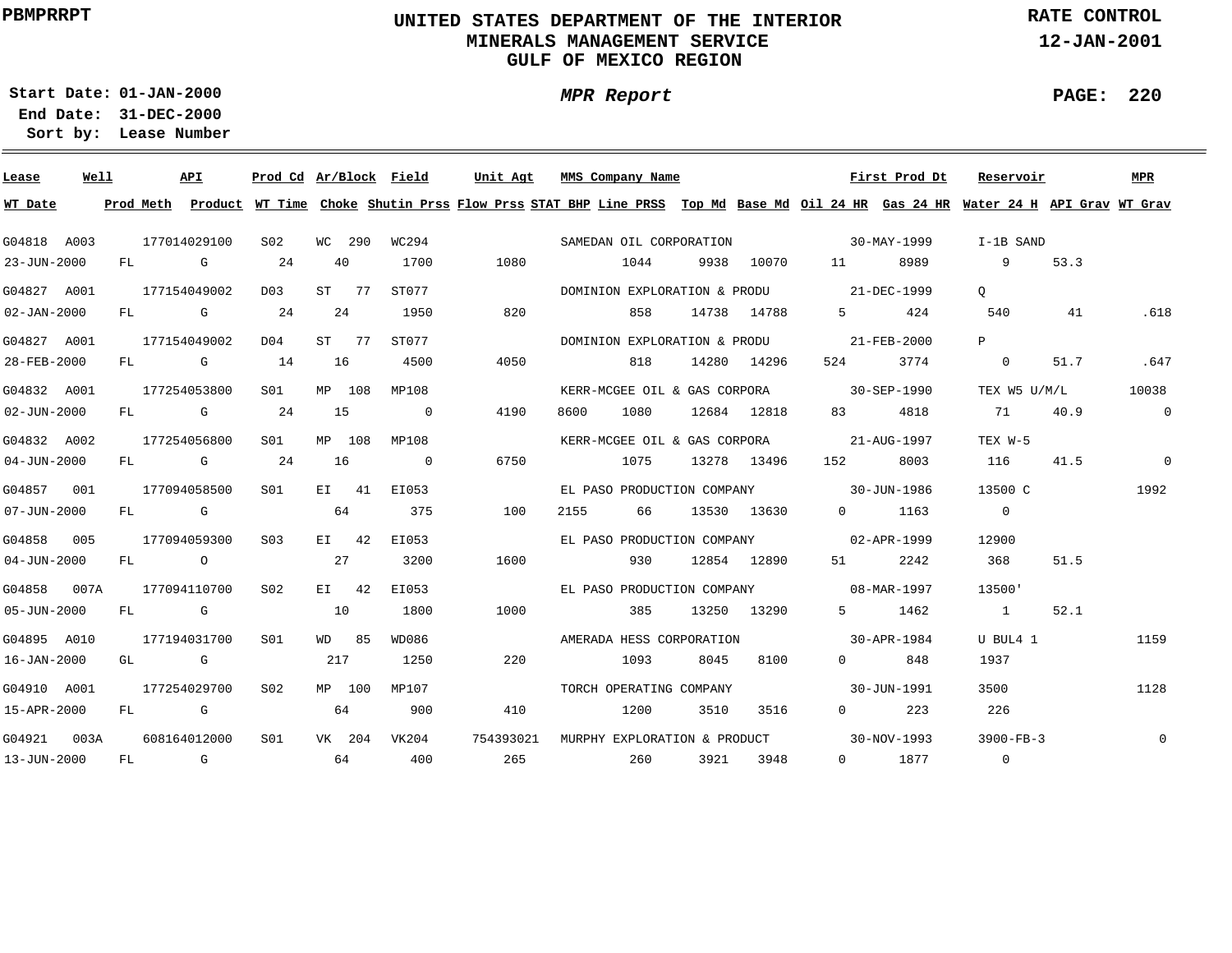# **UNITED STATES DEPARTMENT OF THE INTERIOR MINERALS MANAGEMENT SERVICEGULF OF MEXICO REGION**

**MPR Report**

**RATE CONTROL**

**12-JAN-2001**

**PAGE: 221**

÷

**01-JAN-2000Start Date:31-DEC-2000 End Date:** 

| Lease             | Well |    |      | <b>APT</b>   | Prod Cd Ar/Block Field |    |          |                  | Unit Agt  |      | MMS Company Name        |       |             |                                                                                                                                                                                                                                 | First Prod Dt                                      | Reservoir                                                                                                                               |            |      | MPR      |
|-------------------|------|----|------|--------------|------------------------|----|----------|------------------|-----------|------|-------------------------|-------|-------------|---------------------------------------------------------------------------------------------------------------------------------------------------------------------------------------------------------------------------------|----------------------------------------------------|-----------------------------------------------------------------------------------------------------------------------------------------|------------|------|----------|
| WT Date           |      |    |      |              |                        |    |          |                  |           |      |                         |       |             |                                                                                                                                                                                                                                 |                                                    | Prod Meth Product WT Time Choke Shutin Prss Flow Prss STAT BHP Line PRSS Top Md Base Md Oil 24 HR Gas 24 HR Water 24 H API Grav WT Grav |            |      |          |
| G04921 A002A      |      |    |      | 608164018800 |                        |    |          | S01 VK 204 VK204 | 754393021 |      |                         |       |             |                                                                                                                                                                                                                                 | MURPHY EXPLORATION & PRODUCT 31-OCT-1993           | 3900 FB-2                                                                                                                               |            |      | 0        |
| 10-JUN-2000       |      |    | FL G |              |                        | 20 |          | 950              | 790       |      | 230                     | 7846  | 7895        | $1 \quad \cdots$                                                                                                                                                                                                                | 1374                                               |                                                                                                                                         | $4\degree$ | 37   |          |
| G04921 C002A      |      |    |      | 608164018900 | S01                    |    | VK 204   | VK204            |           |      |                         |       |             |                                                                                                                                                                                                                                 | 754393021 MURPHY EXPLORATION & PRODUCT 31-OCT-1993 | 3900 FB-1                                                                                                                               |            |      | $\Omega$ |
| 13-JUN-2000       |      |    | FL G |              |                        | 64 |          | 295              | 265       |      | 260                     | 6306  | 7506        | $\Omega$                                                                                                                                                                                                                        | 1506                                               | 15                                                                                                                                      |            |      |          |
| G04921 C001A      |      |    |      | 608164019200 | S01                    |    | VK 204   | VK204            | 754393021 |      |                         |       |             |                                                                                                                                                                                                                                 | MURPHY EXPLORATION & PRODUCT 31-OCT-1993           | 3900 FB-2                                                                                                                               |            |      | 5281     |
| 13-JUN-2000       |      |    |      | FL G         |                        | 32 |          | 1010             | 470       |      | 250                     | 6416  | 6506        | $\overline{0}$                                                                                                                                                                                                                  | 2615                                               | $\overline{0}$                                                                                                                          |            |      |          |
| G04931 A005       |      |    |      | 608174043300 | S02                    |    | EW 438   | MC397            | 891020256 |      | EXXON MOBIL CORPORATION |       |             |                                                                                                                                                                                                                                 | 27-JUL-1998                                        | $D-50$ .R2                                                                                                                              |            |      |          |
| $03 - MAX - 2000$ |      | FL |      | $\mathbf G$  |                        | 28 |          | 3598             | 2972      | 5249 | 1187                    |       | 15080 15219 | 336                                                                                                                                                                                                                             | 15925                                              | 163                                                                                                                                     |            | 49.4 |          |
| G04931 A006       |      |    |      | 608174046200 | SO1                    |    | EW 438   | MC397            | 891020256 |      | EXXON MOBIL CORPORATION |       |             |                                                                                                                                                                                                                                 | 31-MAY-1994                                        | D-30.R1                                                                                                                                 |            |      | 32082    |
| $03 - JUN - 2000$ |      |    |      | FL G         |                        |    | 4        | 1607             | 617       | 2219 | 473                     | 16502 | 17090       | 42 — 12                                                                                                                                                                                                                         | 6953                                               | 738                                                                                                                                     |            | 49.9 |          |
| G04931 A011       |      |    |      | 608174049600 | SO1                    |    | EW 438   | MC397            | 891020256 |      | EXXON MOBIL CORPORATION |       |             |                                                                                                                                                                                                                                 | $31-0CT-1994$                                      | $C-30$ , R $1$                                                                                                                          |            |      | 14279    |
| 05-MAY-2000       |      |    |      | FL G         |                        | 64 |          | 1441             | 602       | 3902 | 544                     |       | 14546 14784 | 44 \                                                                                                                                                                                                                            | 7525                                               | - 9                                                                                                                                     |            | 51.6 |          |
| G04931 A017       |      |    |      | 608174086900 | DO1                    |    | EW 438   | MC397            | 891020256 |      | EXXON MOBIL CORPORATION |       |             |                                                                                                                                                                                                                                 | $03 - APR - 2000$                                  | D-70                                                                                                                                    |            |      |          |
| 21-APR-2000       |      |    |      | FL G         | $\overline{4}$         | 27 |          | 5324             | 3840      |      | 1198                    |       | 15580 15662 |                                                                                                                                                                                                                                 | 0 17850                                            | 44                                                                                                                                      |            |      | . 6      |
| G04931 A017       |      |    |      | 608174086900 | DO1                    |    | EW 438   | MC397            | 891020256 |      | EXXON MOBIL CORPORATION |       |             |                                                                                                                                                                                                                                 | $03 - APR - 2000$                                  | D-70                                                                                                                                    |            |      |          |
| 02-MAY-2000       |      |    | FL G |              |                        | 27 |          | 5048             | 3717      |      | 1195                    | 15580 | 15662       |                                                                                                                                                                                                                                 | 572 17081                                          | 37                                                                                                                                      |            | 42.8 |          |
| G04935 A001       |      |    |      | 608174023000 | S02                    |    | $MC$ 20  | MC020            |           |      | TAYLOR ENERGY COMPANY   |       |             |                                                                                                                                                                                                                                 | 31-MAY-1996                                        | $L-1RA2$                                                                                                                                |            |      |          |
| 12-MAY-2000       |      |    | GL O |              |                        | 64 |          |                  | 125       | 2788 |                         | 9126  | 9146        |                                                                                                                                                                                                                                 | 128<br>79 — 1                                      | 636                                                                                                                                     |            | 31.1 |          |
| G04935 A002       |      |    |      | 608174023300 | S02                    |    |          | MC 20 MC020      |           |      | TAYLOR ENERGY COMPANY   |       |             |                                                                                                                                                                                                                                 | 31-MAR-1986                                        | L3 RA 2                                                                                                                                 |            |      | $\Omega$ |
| 15-MAY-2000       |      |    |      | GL O         |                        | 64 |          |                  | 130       | 1334 | 5550                    |       | 9691        | 181 — 181 — 181 — 182 — 182 — 182 — 182 — 182 — 182 — 182 — 182 — 182 — 182 — 182 — 182 — 182 — 182 — 182 — 182 — 182 — 182 — 182 — 182 — 182 — 182 — 182 — 182 — 182 — 182 — 182 — 182 — 182 — 182 — 182 — 182 — 182 — 182 — 1 | 270                                                | 1325                                                                                                                                    |            | 33.2 |          |
| G04935 A004       |      |    |      | 608174023900 | S01                    |    | $MC$ 2.0 | MC020            |           |      | TAYLOR ENERGY COMPANY   |       |             |                                                                                                                                                                                                                                 | $31 - \text{MAX} - 1985$                           | M R20 1                                                                                                                                 |            |      | 482      |
| 27-MAY-2000       |      |    |      | GL O         |                        | 64 |          |                  | 110       |      | 714 9798                |       | 9984        |                                                                                                                                                                                                                                 | 74 85                                              | 546 —                                                                                                                                   |            | 31.1 |          |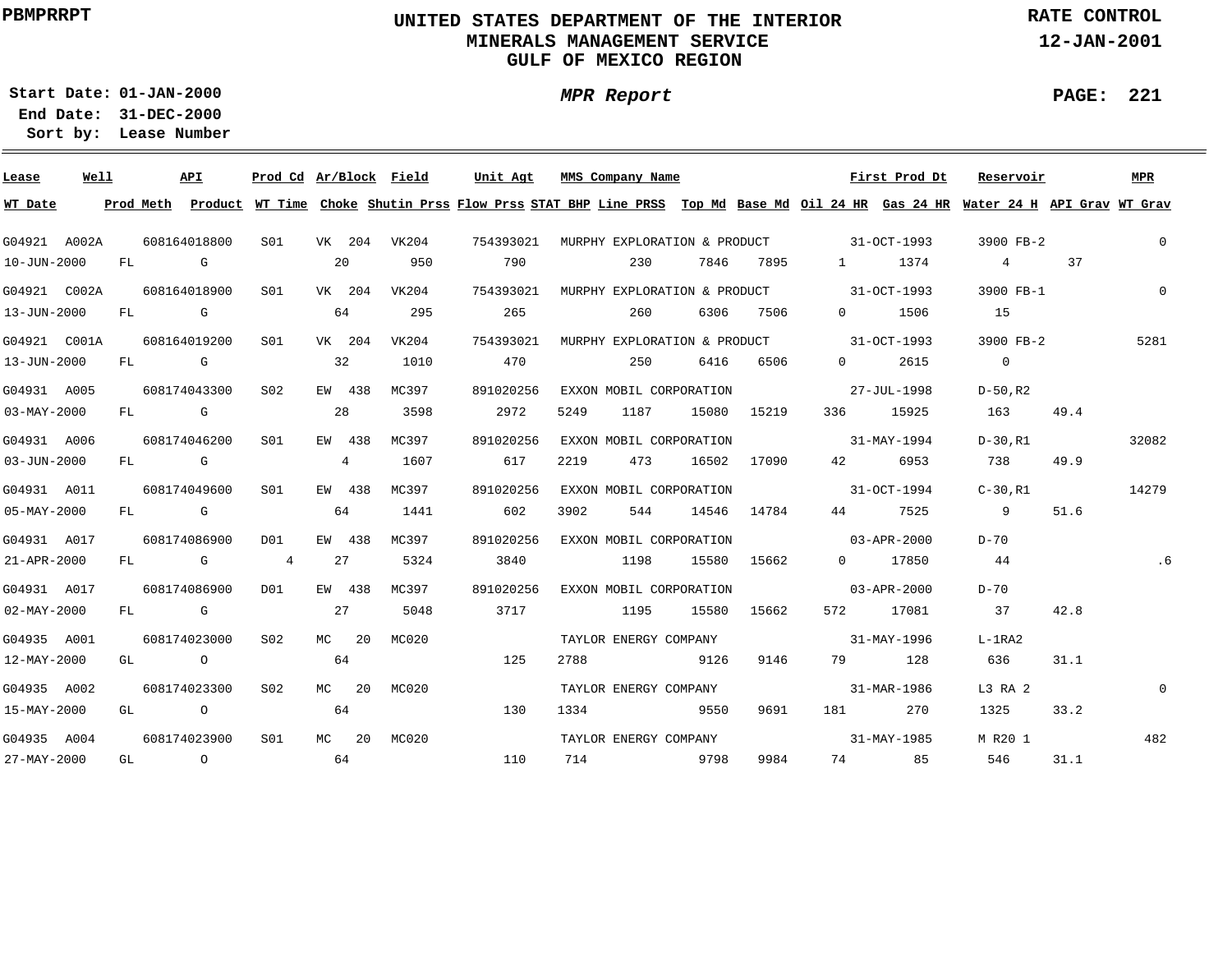# **UNITED STATES DEPARTMENT OF THE INTERIOR MINERALS MANAGEMENT SERVICEGULF OF MEXICO REGION**

**MPR Report**

**RATE CONTROL**

**12-JAN-2001**

**PAGE: 222**

÷

**01-JAN-2000Start Date:31-DEC-2000 End Date:** 

| Lease                    | Well |    |       | API            | Prod Cd Ar/Block Field |         |              | Unit Agt                                                                                                                                |       | MMS Company Name |                                   |             |                   | First Prod Dt | Reservoir      |      | MPR  |
|--------------------------|------|----|-------|----------------|------------------------|---------|--------------|-----------------------------------------------------------------------------------------------------------------------------------------|-------|------------------|-----------------------------------|-------------|-------------------|---------------|----------------|------|------|
| WT Date                  |      |    |       |                |                        |         |              | Prod Meth Product WT Time Choke Shutin Prss Flow Prss STAT BHP Line PRSS Top Md Base Md Oil 24 HR Gas 24 HR Water 24 H API Grav WT Grav |       |                  |                                   |             |                   |               |                |      |      |
| G04935 A006              |      |    |       | 608174024500   | SO1 SO                 |         | MC 20 MC020  |                                                                                                                                         |       |                  | TAYLOR ENERGY COMPANY             |             | $31-9CT-1985$     |               | NR20 1         |      | 152  |
| 29-APR-2000              |      |    | GL O  |                |                        | 64      |              | 150                                                                                                                                     | 2716  |                  | 10770                             | 10839       | 80 - 10           | 135           | 643            | 27.2 |      |
| G04935 A009              |      |    |       | 608174025301   | S01                    | MC $20$ | MC020        |                                                                                                                                         |       |                  | TAYLOR ENERGY COMPANY             |             | $30-NOV-1985$     |               | J RA 9ST       |      | 72   |
| 09-MAY-2000              |      |    | GL O  |                |                        | 108     |              | 80                                                                                                                                      | 2207  |                  | 7930                              | 7969        |                   | 58 40         | 14             | 24.6 |      |
| G04935 A010              |      |    |       | 608174026100   | S <sub>01</sub>        | $MC$ 20 | MC020        |                                                                                                                                         |       |                  | TAYLOR ENERGY COMPANY             |             |                   | 31-MAR-1986   | L3 RA 2        |      | 158  |
| $10 - MAX - 2000$        |      |    |       | GL O           |                        | 64      |              | 140                                                                                                                                     | 4200  |                  | 9900                              | 9980        | 94 — 10           | 133           | 2264           | 31.4 |      |
| G04935 A012              |      |    |       | 608174027200   | D01                    | $MC$ 20 | MC020        |                                                                                                                                         |       |                  | TAYLOR ENERGY COMPANY             |             |                   | 30-JUN-1986   | NR20 1         |      | 59   |
| $07 - MAX - 2000$        |      |    |       | GL O           |                        | 64      |              | 70                                                                                                                                      |       |                  | 10642                             | 10707       |                   | 14 39         | 130            | 36.4 |      |
| G04935 A011              |      |    |       | 608174027300   | SO1                    | $MC$ 20 | MC020        |                                                                                                                                         |       |                  | TAYLOR ENERGY COMPANY             |             | $30 - APR - 1986$ |               | M R20 1        |      | 164  |
| 09-MAY-2000              |      |    |       | GL O           |                        | 108     |              | 100                                                                                                                                     | 4208  |                  | 9384                              | 9456        | 91 — 200          | 152           | 2182           | 27.4 |      |
| G04935 A014              |      |    |       | 608174028101   | S01                    | $MC$ 20 | MC020        |                                                                                                                                         |       |                  |                                   |             |                   |               | $L$ RA-14      |      |      |
| $02 - \text{MAX} - 2000$ |      |    | GL DO |                |                        | 108     |              | 70                                                                                                                                      | 3105  |                  | 8546                              | 8656        |                   | 16 40         | 21             | 33.7 |      |
| G04935 A016D             |      |    |       | 608174028700   | D02                    | MC 20   | MC020        |                                                                                                                                         |       |                  | TAYLOR ENERGY COMPANY 30-NOV-1986 |             |                   |               | M R20 1        |      | 121  |
| 26-MAY-2000              |      |    |       | GL O           |                        | 108     |              | 140                                                                                                                                     |       |                  | 9810                              | 9904        |                   | 64 81         | 682            | 27.3 |      |
| G04939 A001              |      |    |       | 608174041101   | DO1                    | MC 397  | MC397        | 891020256                                                                                                                               |       |                  | EXXON MOBIL CORPORATION           |             | $16 - JUL - 2000$ |               | D-10,R1        |      |      |
| 23-JUL-2000              |      |    |       | FL O           | $6\overline{6}$        | 22      |              | 1820                                                                                                                                    |       |                  |                                   | 13922 13959 | 628 — 10          | 3263          | 10             | 32.6 | .6   |
| G04939 A001D             |      |    |       | 608174041101   | D02                    | MC 397  | MC397        | 891020256                                                                                                                               |       |                  | EXXON MOBIL CORPORATION           |             | $16 - JUL - 2000$ |               | D-5,R1         |      |      |
| 04-AUG-2000              |      |    |       | FL G           | $5^{\circ}$            | 24      | 4490         | 1176                                                                                                                                    | ##### | 1200             |                                   | 13778 13830 |                   | 446 14825     | $\overline{0}$ | 48.1 | .6   |
| G04939 A010              |      |    |       | 608174047400   | S01                    | MC 397  | MC397        | 891020256                                                                                                                               |       |                  | EXXON MOBIL CORPORATION           |             |                   | 31-JUL-1994   | D-10,R1        |      | 2280 |
| $05 - JUN - 2000$        |      | FL |       | $\overline{O}$ |                        | 12      |              | 178                                                                                                                                     | 1941  |                  |                                   | 13429 13644 |                   | 441 314       | 2011           | 33.3 |      |
| G04939 A013D             |      |    |       | 608174050100   | D02                    |         | MC 397 MC397 | 891020256                                                                                                                               |       |                  | EXXON MOBIL CORPORATION           |             | 28-FEB-1995       |               | $C-30$ , R2    |      |      |
| $06 - JAN - 2000$        |      |    |       | $FL$ G         | $\sim$ 29              |         | 1336         | 740                                                                                                                                     | 4334  |                  | 640 14374 14438                   |             |                   | 47 3150       | 42             | 48.7 |      |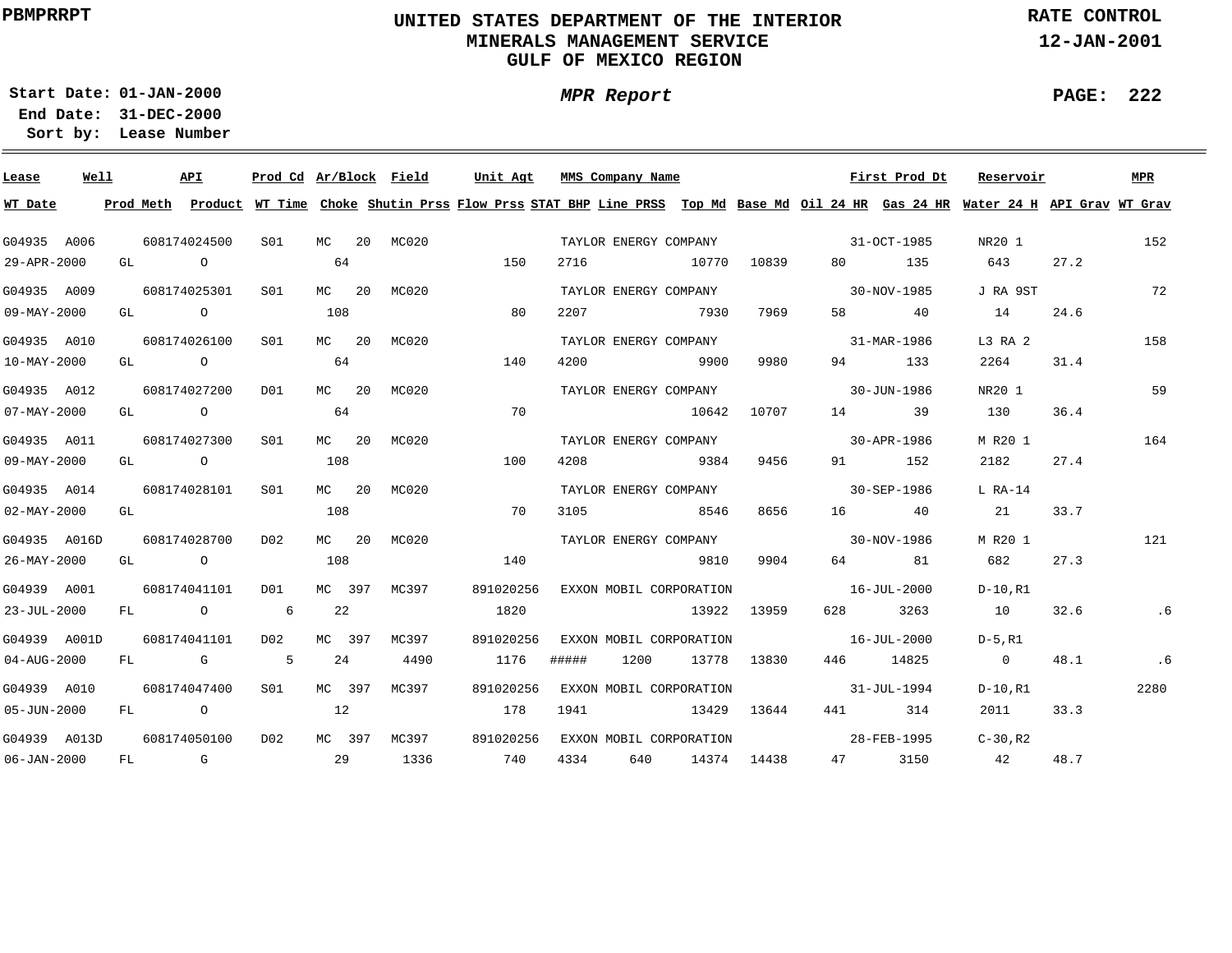# **UNITED STATES DEPARTMENT OF THE INTERIOR MINERALS MANAGEMENT SERVICEGULF OF MEXICO REGION**

**MPR Report**

**RATE CONTROL**

**12-JAN-2001**

**PAGE: 223**

**01-JAN-2000Start Date:31-DEC-2000 End Date:** 

| Lease             | Well |    |                | API                                                                                                                                                                                                                            | Prod Cd Ar/Block |           |       | Field | Unit Agt                                                                                                                                |      | MMS Company Name             |             |             |                                                                                                                                                                                                                                 | First Prod Dt | Reservoir      |      | <b>MPR</b> |
|-------------------|------|----|----------------|--------------------------------------------------------------------------------------------------------------------------------------------------------------------------------------------------------------------------------|------------------|-----------|-------|-------|-----------------------------------------------------------------------------------------------------------------------------------------|------|------------------------------|-------------|-------------|---------------------------------------------------------------------------------------------------------------------------------------------------------------------------------------------------------------------------------|---------------|----------------|------|------------|
| WT Date           |      |    |                |                                                                                                                                                                                                                                |                  |           |       |       | Prod Meth Product WT Time Choke Shutin Prss Flow Prss STAT BHP Line PRSS Top Md Base Md Oil 24 HR Gas 24 HR Water 24 H API Grav WT Grav |      |                              |             |             |                                                                                                                                                                                                                                 |               |                |      |            |
| G04939 A015       |      |    |                | 608174050400                                                                                                                                                                                                                   | SO1              | MC 397    |       | MC397 | 891020256                                                                                                                               |      | EXXON MOBIL CORPORATION      |             |             | $30 - APR - 1995$                                                                                                                                                                                                               |               | C-20,R1        |      | 1133       |
| 20-MAY-2000       |      | FL | $\overline{a}$ |                                                                                                                                                                                                                                |                  | 64        |       |       | 137                                                                                                                                     | 3496 |                              | 13480       | 13638       | 243 — 243 — 243 — 243 — 243 — 254 — 255 — 255 — 255 — 255 — 255 — 255 — 255 — 255 — 255 — 255 — 255 — 255 — 255 — 255 — 255 — 255 — 255 — 255 — 255 — 255 — 255 — 255 — 255 — 255 — 255 — 255 — 255 — 255 — 255 — 255 — 255 — 2 | 1349          | 53             | 36.8 |            |
| G04939 A016       |      |    |                | 608174085300                                                                                                                                                                                                                   | SO1              | MC 397    |       | MC397 | 891020256                                                                                                                               |      | EXXON MOBIL CORPORATION      |             |             | $17 - JAN - 2000$                                                                                                                                                                                                               |               | D-30,R1        |      |            |
| 09-FEB-2000       |      |    |                | FL G                                                                                                                                                                                                                           | $\overline{4}$   | 38        |       | 2165  | 1566                                                                                                                                    |      | 1120                         |             | 14939 15322 |                                                                                                                                                                                                                                 | 0 12450       | 14             |      | .6         |
| G04939 A016       |      |    |                | 608174085300                                                                                                                                                                                                                   | S01              | MC 397    |       | MC397 | 891020256                                                                                                                               |      | EXXON MOBIL CORPORATION      |             |             | $17 - JAN - 2000$                                                                                                                                                                                                               |               | $D-30. R1$     |      |            |
| 08-MAR-2000       |      |    | FL G           |                                                                                                                                                                                                                                |                  | 60        |       | 2150  | 1264                                                                                                                                    |      | 1157                         | 14939       | 15322       | 112                                                                                                                                                                                                                             | 17199         | 16             | 49.4 |            |
| G04939 A017D      |      |    |                | 608174086900                                                                                                                                                                                                                   | D02              | MC 397    |       | MC397 | 891020256                                                                                                                               |      | EXXON MOBIL CORPORATION      |             |             | $03 - APR - 2000$                                                                                                                                                                                                               |               | D-50.R1        |      |            |
| 17-APR-2000       |      | FL |                | <b>G</b>                                                                                                                                                                                                                       | 4                | 26        |       | 4228  | 3592                                                                                                                                    |      | 1145                         |             | 15162 15198 |                                                                                                                                                                                                                                 | 0 10767       | 26             |      | .6         |
| G04939 A017D      |      |    |                | 608174086900                                                                                                                                                                                                                   | D02              | MC 397    |       | MC397 | 891020256                                                                                                                               |      | EXXON MOBIL CORPORATION      |             |             |                                                                                                                                                                                                                                 | 03-APR-2000   | D-50.R1        |      |            |
| $02 - MAX - 2000$ |      | FL |                | and the control of the control of the control of the control of the control of the control of the control of the control of the control of the control of the control of the control of the control of the control of the cont |                  | 26        |       | 4228  | 2936                                                                                                                                    |      | 1195                         |             | 15162 15198 | 239                                                                                                                                                                                                                             | 9867          | 24             | 39.7 |            |
| G04940 A002A      |      |    |                | 608114000801                                                                                                                                                                                                                   | SO1              | GC 18     |       | GC019 |                                                                                                                                         |      | MOBIL OIL EXPLORATION & PROD |             |             | 12-DEC-1999                                                                                                                                                                                                                     |               | 8 SD           |      |            |
| 14-JAN-2000       |      | FL |                | $\overline{O}$                                                                                                                                                                                                                 | 10               | 31        |       | 2650  | 1578                                                                                                                                    |      |                              |             | 10872 11016 | 2160                                                                                                                                                                                                                            | 2068          | 193            | 29   | .608       |
| G04940 A005D      |      |    |                | 608114007501                                                                                                                                                                                                                   | DO1              | GC 18     |       | GC019 |                                                                                                                                         |      |                              |             |             | MOBIL OIL EXPLORATION & PROD 11-SEP-2000                                                                                                                                                                                        |               | $20 - 26$      |      |            |
| 12-SEP-2000       |      |    |                | FL O                                                                                                                                                                                                                           | 24               | 18        |       |       | 2295                                                                                                                                    |      |                              | 10720 10871 |             | 1101 \                                                                                                                                                                                                                          | 945           | 507            | 29   | .6         |
| G04940 A005E      |      |    |                | 608114007501                                                                                                                                                                                                                   | D02              | $GC = 18$ |       | GC019 |                                                                                                                                         |      | MOBIL OIL EXPLORATION & PROD |             |             | 15-SEP-2000                                                                                                                                                                                                                     |               | 16             |      |            |
| 20-SEP-2000       |      |    |                | FL O                                                                                                                                                                                                                           | 11               | 17        |       |       | 2532                                                                                                                                    |      |                              |             | 10395 10584 | 1356 - 135                                                                                                                                                                                                                      | 1618          | 178            | 29.4 | .6         |
| G04940 A009A      |      |    |                | 608114008702                                                                                                                                                                                                                   | S <sub>01</sub>  |           | GC 18 | GC019 |                                                                                                                                         |      |                              |             |             | MOBIL OIL EXPLORATION & PROD 31-OCT-2000                                                                                                                                                                                        |               | 8 SD           |      |            |
| 06-NOV-2000       |      |    |                | FL O                                                                                                                                                                                                                           | 16               | 23        |       |       | 1842                                                                                                                                    |      |                              |             | 10662 10823 | 859 — 1                                                                                                                                                                                                                         | 1391          | 382            | 26.3 | .6         |
| G04940 A021       |      |    |                | 608114017902                                                                                                                                                                                                                   | SO1              | GC $18$   |       | GC019 |                                                                                                                                         |      | MOBIL OIL EXPLORATION & PROD |             |             |                                                                                                                                                                                                                                 | 07-JAN-2000   | GLOB H-1 SAND  |      |            |
| $08 - JAN - 2000$ |      | FL |                | $\overline{O}$                                                                                                                                                                                                                 | 12               | 24        |       | 5550  | 4598                                                                                                                                    |      |                              | 10699       | 10995       | 2310                                                                                                                                                                                                                            | 10000         | $\overline{0}$ | 36   | .627       |
| G04940 A021       |      |    |                | 608114017902                                                                                                                                                                                                                   | S <sub>01</sub>  |           | GC 18 | GC019 |                                                                                                                                         |      | MOBIL OIL EXPLORATION & PROD |             |             | $31 - \text{AUG} - 2000$                                                                                                                                                                                                        |               | GLOB H.FB-A    |      |            |
| 18-AUG-2000       |      | FL |                | $\overline{O}$                                                                                                                                                                                                                 | 6 17             |           |       |       | 4212                                                                                                                                    |      |                              |             | 10699 10995 | 1464                                                                                                                                                                                                                            | 4880          | 21 / 21        | 38   | .6         |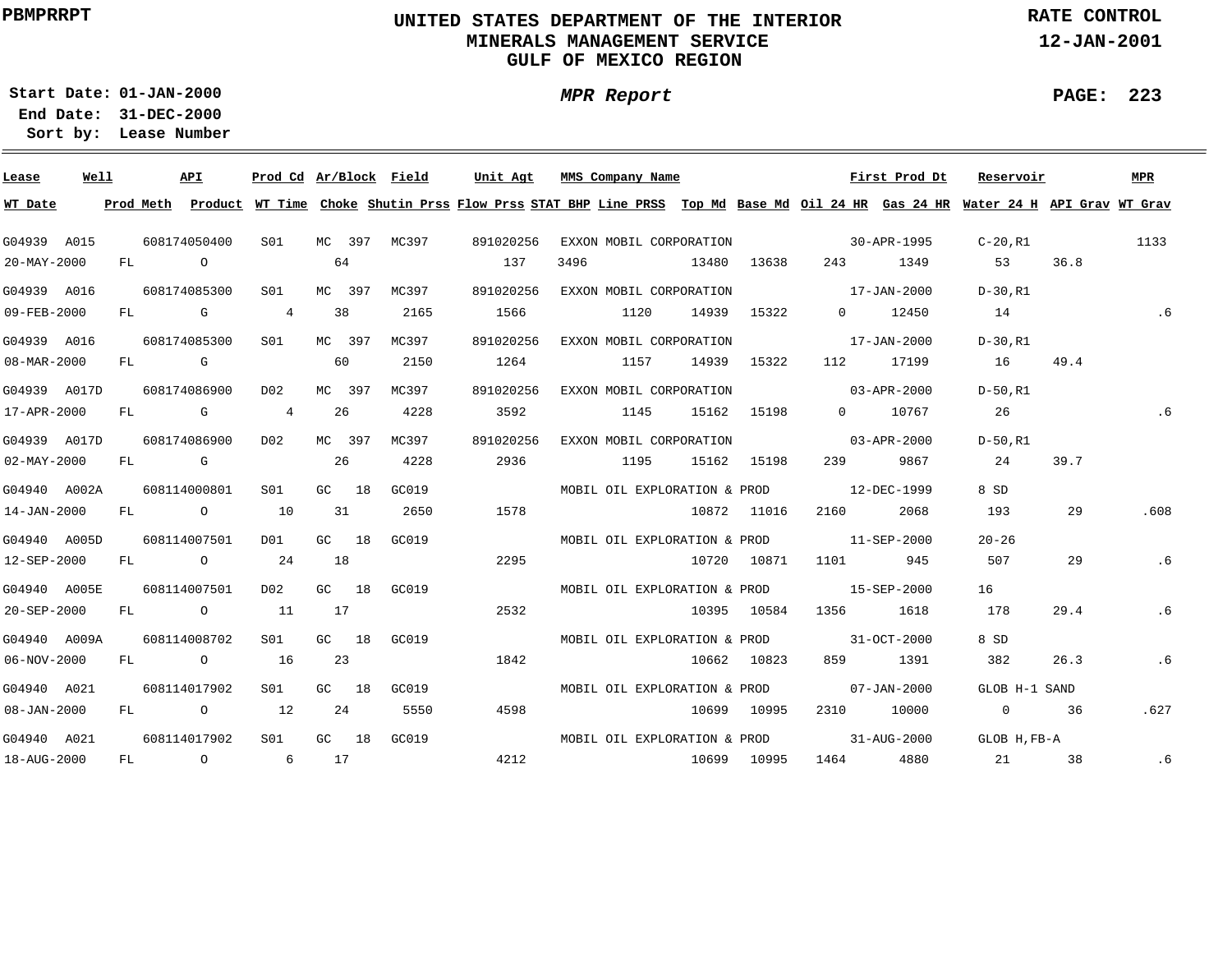# **UNITED STATES DEPARTMENT OF THE INTERIOR MINERALS MANAGEMENT SERVICEGULF OF MEXICO REGION**

**MPR Report**

**RATE CONTROL**

**12-JAN-2001**

**PAGE: 224**

÷

**01-JAN-2000Start Date:31-DEC-2000 End Date:** 

| Lease             | Well |              | API                                                                                                                                                                                                                            | Prod Cd Ar/Block Field |        |         |                | Unit Agt |     |                | MMS Company Name             |      |             |                                          | First Prod Dt | Reservoir                                                                                                                               |                | <b>MPR</b>     |
|-------------------|------|--------------|--------------------------------------------------------------------------------------------------------------------------------------------------------------------------------------------------------------------------------|------------------------|--------|---------|----------------|----------|-----|----------------|------------------------------|------|-------------|------------------------------------------|---------------|-----------------------------------------------------------------------------------------------------------------------------------------|----------------|----------------|
| WT Date           |      |              |                                                                                                                                                                                                                                |                        |        |         |                |          |     |                |                              |      |             |                                          |               | Prod Meth Product WT Time Choke Shutin Prss Flow Prss STAT BHP Line PRSS Top Md Base Md Oil 24 HR Gas 24 HR Water 24 H API Grav WT Grav |                |                |
| G04996 A001       |      |              | 427034030100                                                                                                                                                                                                                   | S02                    |        | MI 587  | MI587          |          |     |                | ANADARKO PETROLEUM CORPORATI |      |             | 13-MAR-1998                              |               | $RL-1$                                                                                                                                  |                |                |
| 18-JUN-2000       |      | FL           | G                                                                                                                                                                                                                              |                        | 128    |         | 600            |          | 230 | 1798           | 975                          | 5710 | 5774        | $\Omega$                                 | 2828          | 133                                                                                                                                     | 46.7           |                |
| G04996 A002       |      |              | 427034033200                                                                                                                                                                                                                   | S05                    |        | MI 587  | MI587          |          |     |                | ANADARKO PETROLEUM CORPORATI |      |             |                                          | 19-JUL-2000   | $RL-6$                                                                                                                                  |                |                |
| 10-OCT-2000       |      | FL           | G                                                                                                                                                                                                                              | 24                     | 17     |         | 1885           | 1350     |     |                | 1250                         | 6823 | 6832        | $\overline{0}$                           | 2954          | $\frac{1}{2}$                                                                                                                           | 42.6           | .57            |
| G04996 A003       |      |              | 427034033400                                                                                                                                                                                                                   | S05                    |        | MI 587  | MI587          |          |     |                | ANADARKO PETROLEUM CORPORATI |      |             |                                          | 08-JUN-1999   | $RM-1$                                                                                                                                  |                |                |
| 18-JUN-2000       |      | FL           | in the Group of Group of the Group of the State of the State of the State of the State of the State of the State of the State of the State of the State of the State of the State of the State of the State of the State of th |                        | 38     |         | 450            |          | 230 |                | 975                          | 7286 | 7340        | $1 \quad \cdots$                         | 980           | 48                                                                                                                                      | 48.5           |                |
| G05006 B002       |      |              | 427084014900                                                                                                                                                                                                                   | SO1                    |        | $HI$ 22 | HI022          |          |     |                | KERR-MCGEE OIL & GAS CORPORA |      |             |                                          | 30-SEP-1993   | LH-20                                                                                                                                   |                | 7678           |
| 19-MAY-2000       |      | FL           | $\mathbb G$                                                                                                                                                                                                                    | 24                     | 48     |         | $\overline{0}$ | 1165     |     |                | 1135                         |      | 13630 13694 | $2^{\circ}$                              | 2282          | 163                                                                                                                                     | 39             | $\overline{0}$ |
| G05009 001        |      |              | 427104004900                                                                                                                                                                                                                   | S05                    | HI 128 |         | HI128          |          |     |                | MILLENNIUM OFFSHORE GROUP IN |      |             | $30 - APR - 2000$                        |               | MH-1(MG-1)SAND                                                                                                                          |                |                |
| $05 - JUN - 2000$ |      |              | FL G                                                                                                                                                                                                                           | 24                     | 12     |         | 4236           | 2550     |     |                | 1100                         | 8790 | 8820        | $1 \qquad \qquad$                        | 2791          | $\overline{3}$                                                                                                                          | 47             | .7             |
| G05044 JA001      |      | 177124035001 |                                                                                                                                                                                                                                | S01                    | SS 259 |         | SS259          |          |     |                |                              |      |             | SHELL FRONTIER OIL & GAS INC 09-MAY-1998 |               | R RA                                                                                                                                    |                |                |
| 17-JAN-2000       |      | FL G         |                                                                                                                                                                                                                                | 22                     | 32     |         | 3400           | 1302     |     |                | $\overline{0}$               |      | 14074 14212 | 70 — 20                                  | 5294          | 398                                                                                                                                     | 53.6           | .62            |
| G05044 JA001      |      |              | 177124035001                                                                                                                                                                                                                   | SO1                    | SS 259 |         | SS259          |          |     |                |                              |      |             | SHELL FRONTIER OIL & GAS INC 09-MAY-1998 |               | R RA                                                                                                                                    |                |                |
| $08 - JUN - 2000$ |      | FL           | in the control of the control of the control of the control of the control of the control of the control of th                                                                                                                 | 20                     | 999    |         | 3400           |          | 900 |                | 1038                         |      | 14074 14212 | 40 — 10                                  | 2520          | 492                                                                                                                                     | 53.6           | .62            |
| G05044 JA002      |      |              | 177124035301                                                                                                                                                                                                                   | S01                    | SS 259 |         | SS259          |          |     |                | SHELL FRONTIER OIL & GAS INC |      |             |                                          | 31-AUG-1988   | R RB                                                                                                                                    |                | 4597           |
| 16-JAN-2000       |      | FL           | G                                                                                                                                                                                                                              | 13                     | 58     |         | 1820           |          | 747 |                | $\overline{0}$               |      | 13338 13412 | 36                                       | 3266          | -5                                                                                                                                      | 51.6           | .62            |
| G05044 JA002      |      |              | 177124035301                                                                                                                                                                                                                   | S01                    | SS 259 |         | SS259          |          |     |                | SHELL FRONTIER OIL & GAS INC |      |             |                                          | 31-AUG-1988   | R RB                                                                                                                                    |                | 4597           |
| $06 - JUN - 2000$ |      | FL           | <b>G</b> G                                                                                                                                                                                                                     | 20                     | 999    |         | 1820           |          | 720 |                | 1038                         |      | 13338 13412 | 37                                       | 3420          | $\overline{0}$                                                                                                                          | 51.6           | .62            |
| G05044 JA003      |      |              | 177124035400                                                                                                                                                                                                                   | S01                    | SS 259 |         | SS259          |          |     |                | SHELL FRONTIER OIL & GAS INC |      |             |                                          | 31-AUG-1988   | R RB                                                                                                                                    |                | $\overline{0}$ |
| 18-JAN-2000       |      | FL           | $\mathbf G$                                                                                                                                                                                                                    | 13                     | 18     |         | 1340           | 1320     |     | $\overline{0}$ | $\overline{0}$               |      | 14857 14956 | $\mathbf{0}$                             | 2300          | 41                                                                                                                                      | $\overline{0}$ | .62            |
| G05044 JA003      |      |              | 177124035400                                                                                                                                                                                                                   | S <sub>01</sub>        |        | SS 259  | SS259          |          |     |                | SHELL FRONTIER OIL & GAS INC |      |             |                                          | 31-AUG-1988   | R RB                                                                                                                                    |                | $\Omega$       |
| 17-JUN-2000       |      | FL           | $\mathbb G$                                                                                                                                                                                                                    | <b>10</b>              | 22     |         | 1340           |          | 818 | $\overline{0}$ | 1038                         |      | 14857 14956 |                                          | 12 1330       | $\overline{0}$                                                                                                                          | 54.2           | .62            |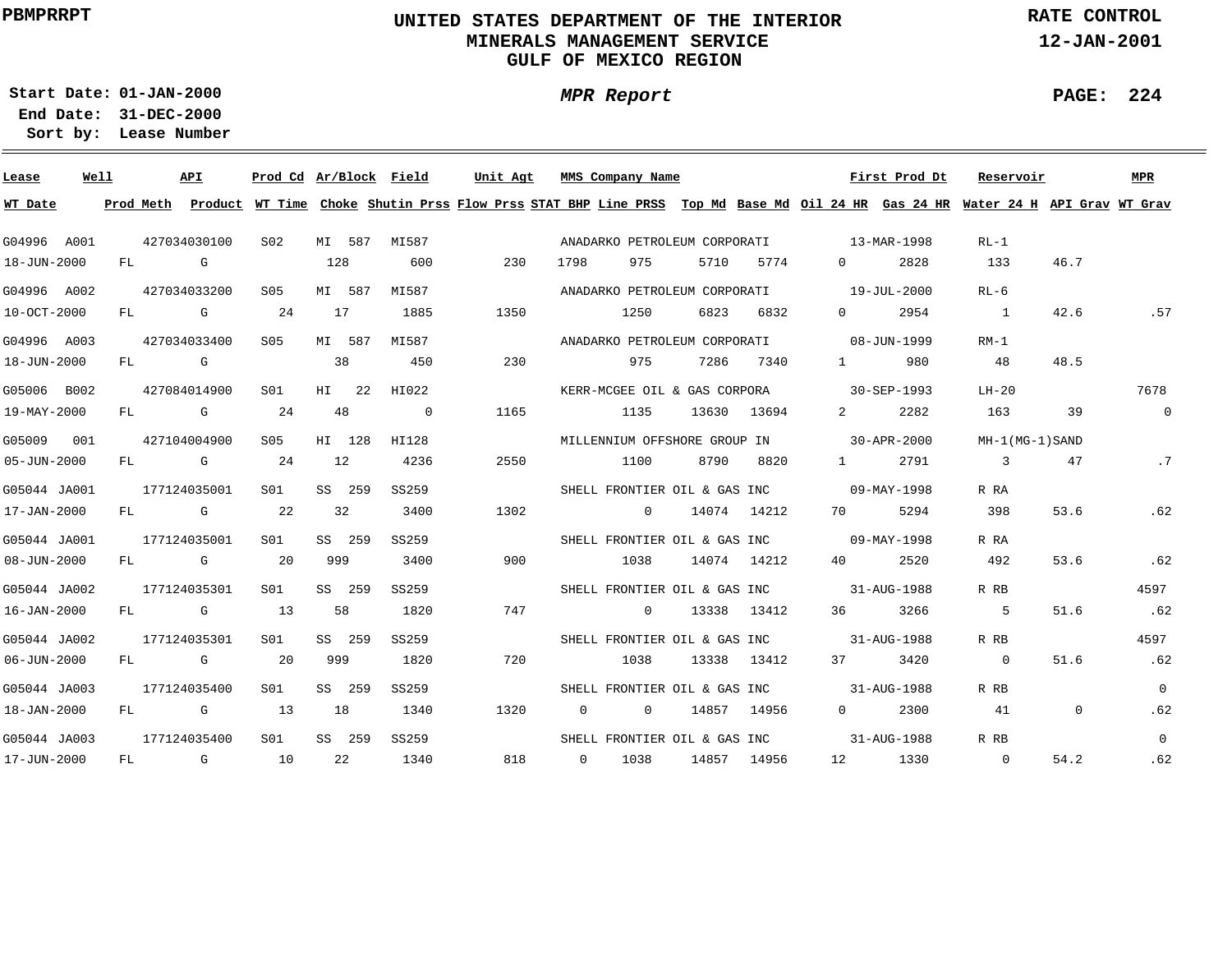# **UNITED STATES DEPARTMENT OF THE INTERIOR MINERALS MANAGEMENT SERVICEGULF OF MEXICO REGION**

**MPR Report**

**RATE CONTROL**

**12-JAN-2001**

**PAGE: 225**

÷

**01-JAN-2000Start Date:31-DEC-2000 End Date:** 

| Lease             | Well |    | API                                                                                                                                                                                                                            |                                                                                                                                                                                                                                | Prod Cd Ar/Block Field |       |        |                | Unit Agt                                                                                                                      |      | MMS Company Name |                         |             |                                          | First Prod Dt         | Reservoir                  |      | MPR  |
|-------------------|------|----|--------------------------------------------------------------------------------------------------------------------------------------------------------------------------------------------------------------------------------|--------------------------------------------------------------------------------------------------------------------------------------------------------------------------------------------------------------------------------|------------------------|-------|--------|----------------|-------------------------------------------------------------------------------------------------------------------------------|------|------------------|-------------------------|-------------|------------------------------------------|-----------------------|----------------------------|------|------|
| WT Date           |      |    | Prod Meth                                                                                                                                                                                                                      |                                                                                                                                                                                                                                |                        |       |        |                | Product WT Time Choke Shutin Prss Flow Prss STAT BHP Line PRSS Top Md Base Md Oil 24 HR Gas 24 HR Water 24 H API Grav WT Grav |      |                  |                         |             |                                          |                       |                            |      |      |
| G05044 JA005D     |      |    | 177124035801                                                                                                                                                                                                                   |                                                                                                                                                                                                                                | D02                    |       | SS 259 | SS259          |                                                                                                                               |      |                  |                         |             | SHELL FRONTIER OIL & GAS INC 04-JUN-1995 |                       | N2N1RC                     |      |      |
| 26-JAN-2000       |      | FL |                                                                                                                                                                                                                                | G                                                                                                                                                                                                                              | 4.5                    | 999   |        | $\overline{0}$ | 775                                                                                                                           |      | $\overline{0}$   | 12620                   | 12776       | 8 - 1                                    | 256                   | 348                        | 49.6 | .62  |
| G05044 JA005      |      |    | 177124035801                                                                                                                                                                                                                   |                                                                                                                                                                                                                                | DO1                    |       | SS 259 | SS259          |                                                                                                                               |      |                  |                         |             | SHELL FRONTIER OIL & GAS INC 05-JUN-1995 |                       | RR2 RC                     |      |      |
| 30-JAN-2000       |      | FL |                                                                                                                                                                                                                                | G                                                                                                                                                                                                                              | 14                     | 55    |        | $\overline{0}$ | 840                                                                                                                           |      | $\overline{0}$   |                         | 13589 14717 | 22                                       | 3634                  | $\overline{\mathbf{3}}$    | 50.4 | .62  |
| G05044 JA005      |      |    | 177124035801                                                                                                                                                                                                                   |                                                                                                                                                                                                                                | D01                    |       | SS 259 | SS259          |                                                                                                                               |      |                  |                         |             | SHELL FRONTIER OIL & GAS INC 05-JUN-1995 |                       | RR2 RC                     |      |      |
| $07 - JUN - 2000$ |      | FL | and the control of the control of the control of the control of the control of the control of the control of the control of the control of the control of the control of the control of the control of the control of the cont |                                                                                                                                                                                                                                | 16                     | 999   |        | 1065           | 635                                                                                                                           |      | 1038             |                         | 13589 14717 | 20 —                                     | 3260                  | $\overline{0}$             | 50.4 | .62  |
| G05052 A001       |      |    | 177224018501                                                                                                                                                                                                                   |                                                                                                                                                                                                                                | S02                    |       | SP 83  | SP083          |                                                                                                                               |      |                  | SAMEDAN OIL CORPORATION |             |                                          | 14-SEP-1999           | $PL-9-2$                   |      |      |
| 27-JUN-2000       |      | FL |                                                                                                                                                                                                                                | and the Contract of the Contract of the Contract of the Contract of the Contract of the Contract of the Contract of the Contract of the Contract of the Contract of the Contract of the Contract of the Contract of the Contra | 24                     | 26    |        | 2615           | 2400                                                                                                                          |      | 957              | 8950                    | 9056        | $\Omega$                                 | 11468                 | $\overline{0}$             |      |      |
| G05052 A002       |      |    | 177224018600                                                                                                                                                                                                                   |                                                                                                                                                                                                                                | S01                    |       | SP 83  | SP083          |                                                                                                                               |      |                  | SAMEDAN OIL CORPORATION |             |                                          | 31-DEC-1991           | $PL-9-2 RA$                |      | 8704 |
| 24-JUN-2000       |      | FL | <b>G</b>                                                                                                                                                                                                                       |                                                                                                                                                                                                                                | 24                     | 64    |        | 450            | 260                                                                                                                           | 2018 | 957              | 5896                    | 5960        | $\Omega$                                 | 54                    | $\overline{0}$             |      |      |
| G05052 A005       |      |    | 177224018800                                                                                                                                                                                                                   |                                                                                                                                                                                                                                | S03                    |       | SP 83  | SP083          |                                                                                                                               |      |                  | SAMEDAN OIL CORPORATION |             |                                          | 26-APR-2000           | $P-1-5-AB$                 |      |      |
| $02 - MAX - 2000$ |      |    | $FL$ G                                                                                                                                                                                                                         |                                                                                                                                                                                                                                | 24                     | 27    |        | 3045           | 2500                                                                                                                          | 2900 | 956              | 7194                    | 7210        | $35 -$                                   | 13130                 | $\overline{\mathbf{3}}$    | 46.5 | .568 |
| G05052 A005       |      |    | 177224018800                                                                                                                                                                                                                   |                                                                                                                                                                                                                                | S <sub>03</sub>        |       | SP 83  | SP083          |                                                                                                                               |      |                  | SAMEDAN OIL CORPORATION |             |                                          | 26-APR-2000           | $P-1-5-AB$                 |      |      |
| 14-JUN-2000       |      |    | FL G                                                                                                                                                                                                                           |                                                                                                                                                                                                                                | 24                     | 27    |        | 3045           | 2480                                                                                                                          | 2900 | 957              | 7194                    | 7210        | 34                                       | 12748                 | $\overline{\phantom{a}}$ 2 | 47.8 |      |
| G05052 A004       |      |    | 177224018901                                                                                                                                                                                                                   |                                                                                                                                                                                                                                | S01                    | SP 83 |        | SP083          |                                                                                                                               |      |                  | SAMEDAN OIL CORPORATION |             |                                          | 29-MAY-1998           | $P-1-2A$                   |      |      |
| 17-JUN-2000       |      |    | FL G                                                                                                                                                                                                                           |                                                                                                                                                                                                                                | 24                     | 64    |        | 1760           | 1020                                                                                                                          | 2670 | 957              | 7870                    | 7955        | $2 \left( \frac{1}{2} \right)$           | 2071                  | 241                        | 47.8 |      |
| G05052 A008       |      |    | 177224019000                                                                                                                                                                                                                   |                                                                                                                                                                                                                                | S01                    | SP 83 |        | SP083          |                                                                                                                               |      |                  | SAMEDAN OIL CORPORATION |             |                                          | 31-DEC-1991           | $PL-9-2 RA$                |      | 7962 |
| 23-JUN-2000       |      | FL | $\mathbb G$                                                                                                                                                                                                                    |                                                                                                                                                                                                                                | 24                     | 96    |        | 550            | 280                                                                                                                           | 1905 | 957              | 6374                    | 6390        | $\overline{0}$                           | 1435                  | $\overline{0}$             |      |      |
| G05052 A006       |      |    | 177224019300                                                                                                                                                                                                                   |                                                                                                                                                                                                                                | S01                    |       | SP 83  | SP083          |                                                                                                                               |      |                  | SAMEDAN OIL CORPORATION |             |                                          | 31-DEC-1991           | P 1-7, RAE                 |      | 3120 |
| 26-JUN-2000       |      | FL | <b>G</b> G                                                                                                                                                                                                                     |                                                                                                                                                                                                                                |                        | 999   |        | 2780           | 2250                                                                                                                          | 3330 | 957              | 7919                    | 7940        |                                          | $0 \qquad \qquad 129$ | $\overline{0}$             |      |      |
| G05052 A013       |      |    | 177224019800                                                                                                                                                                                                                   |                                                                                                                                                                                                                                | S <sub>02</sub>        |       | SP 83  | SP083          |                                                                                                                               |      |                  | SAMEDAN OIL CORPORATION |             |                                          | 20-JAN-1996           | $P - 2 - 2$                |      |      |
| 22-JUN-2000       |      | FL | $\mathbb G$                                                                                                                                                                                                                    |                                                                                                                                                                                                                                | 24                     | 23    |        | 1980           | 600                                                                                                                           | 4562 | 957              | 9822                    | 9856        | $2 \left( \frac{1}{2} \right)$           | 1674                  | 288                        | 47.8 |      |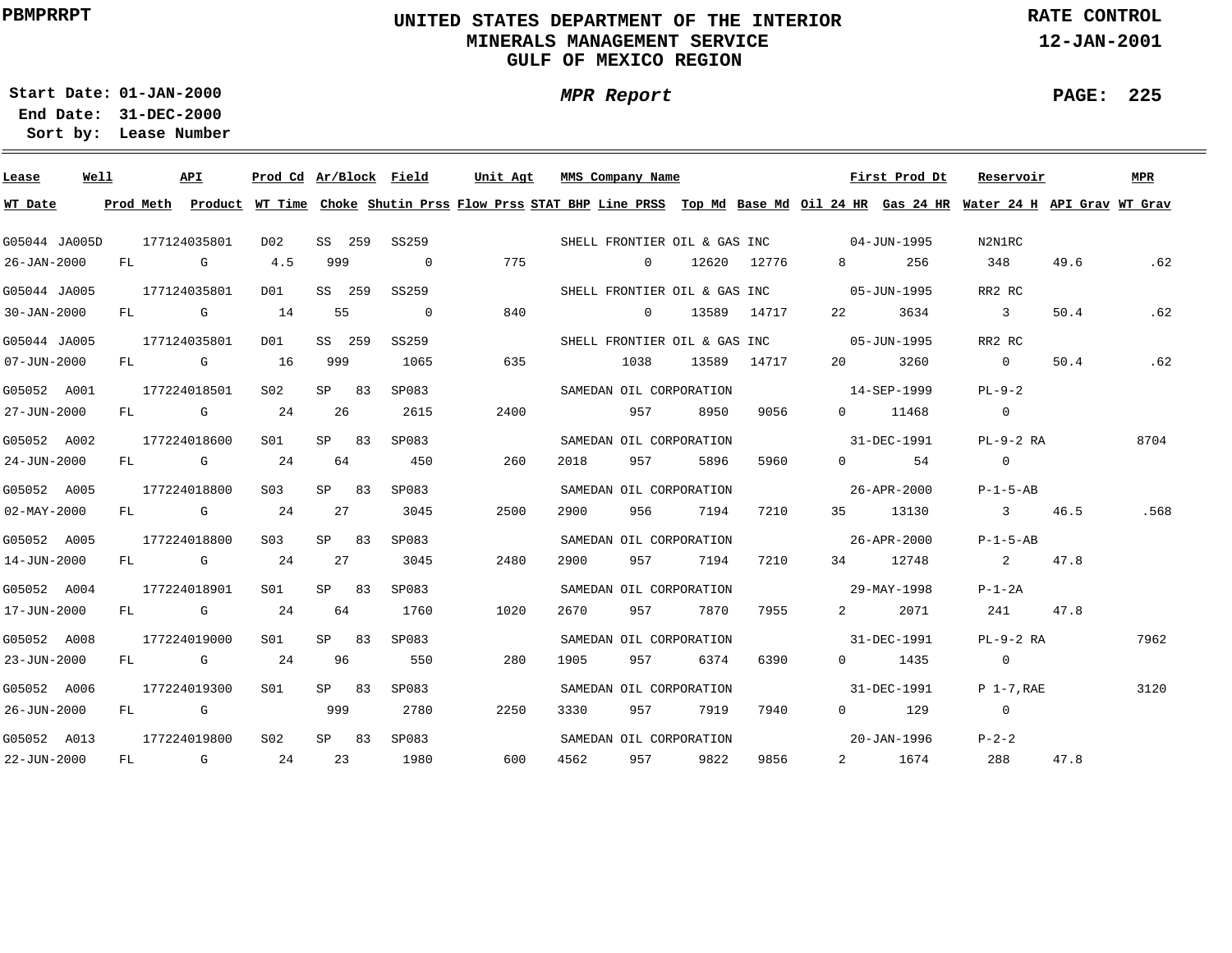# **UNITED STATES DEPARTMENT OF THE INTERIOR MINERALS MANAGEMENT SERVICEGULF OF MEXICO REGION**

**MPR Report**

**RATE CONTROL**

**12-JAN-2001**

**PAGE: 226**

÷

**01-JAN-2000Start Date:31-DEC-2000 End Date:** 

| Lease             | Well |     |                                                                                                                                                                                                                                | API          | Prod Cd Ar/Block Field |     |        |       | Unit Agt  |      | MMS Company Name                   |       |             |                   | First Prod Dt                            | Reservoir                                                                                                                               |      | <b>MPR</b>  |
|-------------------|------|-----|--------------------------------------------------------------------------------------------------------------------------------------------------------------------------------------------------------------------------------|--------------|------------------------|-----|--------|-------|-----------|------|------------------------------------|-------|-------------|-------------------|------------------------------------------|-----------------------------------------------------------------------------------------------------------------------------------------|------|-------------|
| WT Date           |      |     |                                                                                                                                                                                                                                |              |                        |     |        |       |           |      |                                    |       |             |                   |                                          | Prod Meth Product WT Time Choke Shutin Prss Flow Prss STAT BHP Line PRSS Top Md Base Md Oil 24 HR Gas 24 HR Water 24 H API Grav WT Grav |      |             |
| G05060 CB001      |      |     |                                                                                                                                                                                                                                | 608154003000 | S01                    |     | MO 827 | MO827 | 754389007 |      | EXXON MOBIL CORPORATION            |       |             |                   | 31-DEC-1993                              | NORPHLET                                                                                                                                |      | 31765       |
| 07-MAY-2000       |      | FL  |                                                                                                                                                                                                                                | G            |                        | 16  |        | 4400  | 3937      |      | 94                                 | 21665 | 21700       | $0 \qquad \qquad$ | 7853                                     | 57                                                                                                                                      | 15   |             |
| G05066 BB001      |      |     |                                                                                                                                                                                                                                | 608154001100 | S01                    |     | MO 867 | MO823 |           |      | 754387008A EXXON MOBIL CORPORATION |       |             |                   | 28-DEC-1998                              | NORPHLET                                                                                                                                |      |             |
| $01 - MAX - 2000$ |      | FL  | in the control of the control of the control of the control of the control of the control of the control of th                                                                                                                 |              |                        | 18  |        | 3300  | 1651      |      | 2039                               | 21780 | 21815       | $4\degree$        | 3171                                     | 342                                                                                                                                     | 15   |             |
| G05171 JA001      |      |     |                                                                                                                                                                                                                                | 427034027000 | D <sub>0</sub> 1       |     | MI 682 | MI681 |           |      | APACHE CORPORATION                 |       |             |                   | 31-MAY-1992                              | K2 RA                                                                                                                                   |      | 2470        |
| 17-MAY-2000       |      | FL  | <b>G</b> G                                                                                                                                                                                                                     |              |                        | 22  |        | 1590  | 510       | 936  | 65                                 | 8786  | 8848        | $0 \qquad \qquad$ | 402                                      | 442                                                                                                                                     |      |             |
| G05171 JA001D     |      |     |                                                                                                                                                                                                                                | 427034027000 | D <sub>0</sub> 3       |     | MI 682 | MI681 |           |      | APACHE CORPORATION                 |       |             |                   | 31-OCT-1993                              | I6/I8                                                                                                                                   |      | 4433        |
| 22-MAY-2000       |      | FL  | <b>G</b> G                                                                                                                                                                                                                     |              |                        | 22  |        | 1610  | 505       | 2598 | 65                                 | 7648  | 7850        | $\Omega$          | 464                                      | 439                                                                                                                                     |      |             |
| G05171 JA005D     |      |     |                                                                                                                                                                                                                                | 427034028001 | D04                    |     | MI 682 | MI681 |           |      | APACHE CORPORATION                 |       |             |                   | 31-JUL-1994                              | $I - 4$                                                                                                                                 |      | $\mathbf 0$ |
| 17-MAY-2000       |      | FL  |                                                                                                                                                                                                                                | G            |                        | 64  |        | 680   | 90        | 580  | 65                                 | 8852  | 8898        | $\Omega$          | 319                                      | 121                                                                                                                                     |      |             |
| G05171 JA005      |      |     |                                                                                                                                                                                                                                | 427034028001 | D <sub>0</sub> 3       |     | MI 682 | MI681 |           |      | APACHE CORPORATION                 |       |             |                   | $31 - \text{A} \text{U} \text{G} - 1994$ | $J - 2$                                                                                                                                 |      | $\Omega$    |
| 28-MAY-2000       |      | FL. |                                                                                                                                                                                                                                | <b>G</b>     |                        | 64  |        | 920   | 100       | 1946 | 70                                 | 9534  | 9610        | $\Omega$          | 928                                      | 398                                                                                                                                     |      |             |
| G05171 JA012      |      |     |                                                                                                                                                                                                                                | 427034045500 | DO1                    |     | MI 682 | MI681 |           |      | FOREST OIL CORPORATION             |       |             |                   | 30-NOV-1993                              | $J-2$                                                                                                                                   |      | 6569        |
| 26-MAY-2000       |      | FL  | in the Group of Group of the Group of the State of the State of the State of the State of the State of the State of the State of the State of the State of the State of the State of the State of the State of the State of th |              |                        | 64  |        | 890   | 95        | 924  | 65                                 | 7864  | 7904        | $\Omega$          | 68                                       | $\overline{0}$                                                                                                                          |      |             |
| G05182 A006       |      |     |                                                                                                                                                                                                                                | 177004088100 | S01                    |     | WC 202 | WC192 |           |      | ENERGY RESOURCE TECHNOLOGY I       |       |             | $30-NOV-1993$     |                                          | BIG(2)1                                                                                                                                 |      |             |
| 19-JUN-2000       |      |     | FL O                                                                                                                                                                                                                           |              |                        | 28  |        | 1200  | 790       |      | 699                                |       | 10918 10940 | $1 \qquad \qquad$ | 4265                                     | $\sim$ 1                                                                                                                                | 40.9 |             |
| G05182 A006       |      |     |                                                                                                                                                                                                                                | 177004088100 | S <sub>02</sub>        |     | WC 202 | WC192 |           |      | ENERGY RESOURCE TECHNOLOGY I       |       |             |                   | 21-AUG-1998                              | ROB 15-1                                                                                                                                |      |             |
| 19-JUN-2000       |      |     | FL G                                                                                                                                                                                                                           |              |                        | 28  |        | 1200  | 790       | 1243 | 699                                | 8388  | 8411        | $1 \qquad \qquad$ | 4265                                     | $\sim$ 1                                                                                                                                | 40.9 |             |
| G05195 D002       |      |     |                                                                                                                                                                                                                                | 177054101400 | D <sub>07</sub>        |     | VR 226 | VR218 |           |      | BURLINGTON RESOURCES OFFSHOR       |       |             | $17 - SEP - 1999$ |                                          | $C-2X$                                                                                                                                  |      |             |
| 11-APR-2000       |      | FL  |                                                                                                                                                                                                                                | die G        |                        | 14  |        | 600   | 1250      | 1823 | 948                                |       | 10356 10377 | $1 \qquad \qquad$ | 92                                       | 8                                                                                                                                       | 52   |             |
| G05286 B003       |      |     |                                                                                                                                                                                                                                | 177004073100 | S01                    |     | WC 178 | WC178 |           |      | BURLINGTON RESOURCES OFFSHOR       |       |             |                   | 31-MAY-1991                              | JК                                                                                                                                      |      | 101         |
| 25-JUN-2000       |      | GL  |                                                                                                                                                                                                                                | $\circ$      |                        | 999 |        | 781   | 40        | 2104 | 780                                | 9377  | 9393        | 140               | 10                                       | 247                                                                                                                                     | 36.6 |             |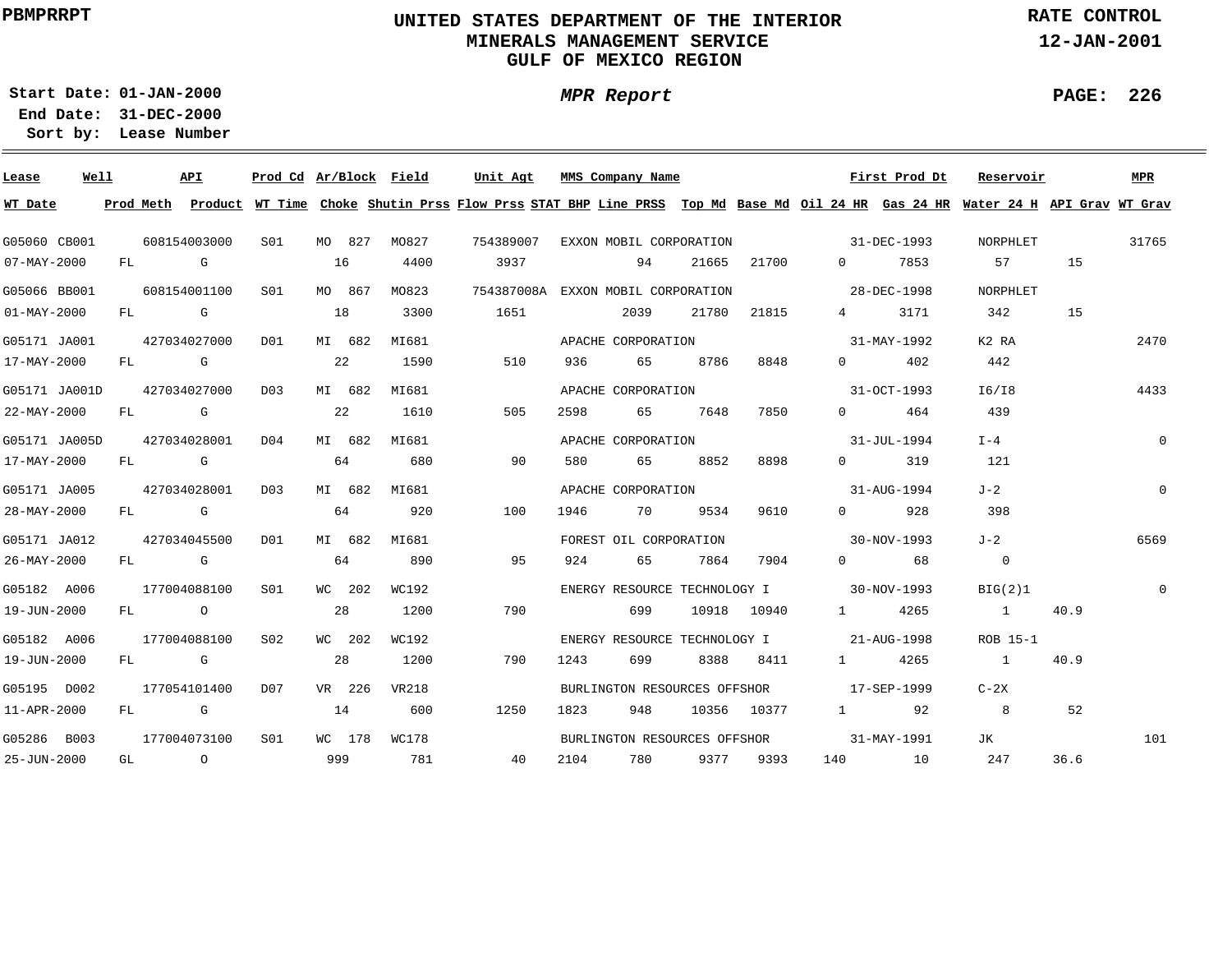# **UNITED STATES DEPARTMENT OF THE INTERIOR MINERALS MANAGEMENT SERVICEGULF OF MEXICO REGION**

**MPR Report**

**RATE CONTROL**

**12-JAN-2001**

**PAGE: 227**

**01-JAN-2000Start Date:31-DEC-2000 End Date:** 

| Lease             | Well |    |           | API                                                                                                                                                                                                                            | Prod Cd Ar/Block Field |    |        |       | Unit Agt | MMS Company Name            |      |      |                              |                                          | First Prod Dt | Reservoir                                                                                                                     |      | MPR            |
|-------------------|------|----|-----------|--------------------------------------------------------------------------------------------------------------------------------------------------------------------------------------------------------------------------------|------------------------|----|--------|-------|----------|-----------------------------|------|------|------------------------------|------------------------------------------|---------------|-------------------------------------------------------------------------------------------------------------------------------|------|----------------|
| WT Date           |      |    | Prod Meth |                                                                                                                                                                                                                                |                        |    |        |       |          |                             |      |      |                              |                                          |               | Product WT Time Choke Shutin Prss Flow Prss STAT BHP Line PRSS Top Md Base Md Oil 24 HR Gas 24 HR Water 24 H API Grav WT Grav |      |                |
| G05293            | 002  |    |           | 177004081000                                                                                                                                                                                                                   | S02                    |    | WC 226 | WC225 |          |                             |      |      |                              | DALEN RESOURCES OIL & GAS CO 31-DEC-1990 |               | B1A                                                                                                                           |      | $\overline{0}$ |
| $01 - JUN - 2000$ |      |    |           | FL G                                                                                                                                                                                                                           | 24                     |    | 12     | 1325  | 1300     |                             | 1135 |      | 4392 4395                    | $0 \qquad \qquad$                        | 967           | $\overline{0}$                                                                                                                |      | .6             |
| G05315            | 002  |    |           | 177014021101                                                                                                                                                                                                                   | SO1                    |    | WC 368 | WC368 |          | CENTURY EXPLORATION COMPANY |      |      |                              | $12 - JUL - 1996$                        |               | PN SAND                                                                                                                       |      |                |
| 07-APR-2000       |      |    | FL G      |                                                                                                                                                                                                                                |                        | 38 |        | 1280  | 500      | 1481                        | 965  |      | 4756 4790                    | $\Omega$ and $\Omega$                    | 959           | 617                                                                                                                           |      |                |
| G05315 002        |      |    |           | 177014021101                                                                                                                                                                                                                   | S02                    |    | WC 368 | WC368 |          | CENTURY EXPLORATION COMPANY |      |      |                              |                                          | 31-AUG-2000   | 3,300 SAND                                                                                                                    |      |                |
| 26-SEP-2000       |      | FL |           | $\mathbb G$                                                                                                                                                                                                                    | 4                      |    | 20     | 1280  | 550      |                             | 966  |      | 4524 4538                    | $\Omega$                                 | 3713          | $\overline{0}$                                                                                                                |      | .559           |
| G05315            | 003  |    |           | 177014022001                                                                                                                                                                                                                   | S01                    |    | WC 368 | WC368 |          |                             |      |      |                              | CENTURY EXPLORATION COMPANY 31-JUL-1998  |               | PLEIST A SAND                                                                                                                 |      |                |
| 22-APR-2000       |      | FL |           | and the Company of the Company of the Company of the Company of the Company of the Company of the Company of the Company of the Company of the Company of the Company of the Company of the Company of the Company of the Comp |                        |    | 28     | 1800  | 1400     |                             | 1020 | 8062 | 8100                         | $\Omega$ and $\Omega$                    | 1142          | 877                                                                                                                           |      |                |
| G05315 006D       |      |    |           | 177014023501                                                                                                                                                                                                                   | D02                    |    | WC 368 | WC368 |          |                             |      |      |                              | CENTURY EXPLORATION COMPANY 02-APR-2000  |               | 3300' SAND                                                                                                                    |      |                |
| 24-APR-2000       |      | FL |           | and the control of the control of the control of the control of the control of the control of the control of the control of the control of the control of the control of the control of the control of the control of the cont | 4                      |    | 28     | 1300  | 420      | 195                         | 984  |      | 4254 4275                    | $\Omega$                                 | 1430          | $\overline{0}$                                                                                                                |      | .563           |
| G05315 006        |      |    |           | 177014023501                                                                                                                                                                                                                   | DO1                    |    | WC 368 | WC368 |          | CENTURY EXPLORATION COMPANY |      |      |                              |                                          |               | PN SAND                                                                                                                       |      |                |
| $10 - MAX - 2000$ |      |    |           | FL G                                                                                                                                                                                                                           |                        |    | 28     | 1300  | 420      |                             | 1034 |      | 4500 4566                    | $\Omega$                                 | 2578          | $\overline{0}$                                                                                                                |      |                |
| G05315 A003       |      |    |           | 177014030800                                                                                                                                                                                                                   | SO1                    |    | WC 368 | WC368 |          |                             |      |      |                              | CENTURY EXPLORATION COMPANY 30-SEP-2000  |               | C-1                                                                                                                           |      |                |
| 05-OCT-2000       |      |    |           | FL G                                                                                                                                                                                                                           | 24                     |    | 23     | 3000  | 1400     |                             | 995  |      | 8298 8340                    | 19                                       | 5390          | $\overline{0}$                                                                                                                | 48.7 | .56            |
| G05369 B002       |      |    |           | 177034087302                                                                                                                                                                                                                   | SO1                    |    | EC 143 | EC148 |          |                             |      |      |                              | TRANSWORLD EXPLORATION AND P 10-MAR-2000 |               | IF SAND                                                                                                                       |      |                |
| 24-MAR-2000       |      |    |           | FL G                                                                                                                                                                                                                           | 24                     |    | 30     | 3850  | 2420     |                             | 1400 |      | 12607 12650                  |                                          | 182 11989     | 12                                                                                                                            | 62.3 | .599           |
| G05369 B002       |      |    |           | 177034087302                                                                                                                                                                                                                   | S01                    |    | EC 143 | EC148 |          |                             |      |      |                              | TRANSWORLD EXPLORATION AND P 10-MAR-2000 |               | IF SAND                                                                                                                       |      |                |
| $07 - JUN - 2000$ |      |    |           | FL G                                                                                                                                                                                                                           |                        |    | 34     | 3700  | 1500     |                             | 1003 |      | 12607 12650                  |                                          | 122 10195     | 123                                                                                                                           | 52.4 |                |
| G05370 A001       |      |    |           | 177034055000                                                                                                                                                                                                                   | S01                    |    | EC 148 | EC160 |          |                             |      |      | TRANSWORLD EXPLORATION AND P |                                          | 31-MAR-1991   | IF LWR SOUTH                                                                                                                  |      | $\overline{0}$ |
| 26-MAY-2000       |      | FL |           | <b>G</b>                                                                                                                                                                                                                       |                        | 30 |        | 2050  | 1050     | 2222                        | 1040 |      | 11804 11862                  | 19                                       | 3104          | 131                                                                                                                           | 57.7 |                |
| G05392 A001       |      |    |           | 177044067601                                                                                                                                                                                                                   | D01                    |    | EC 317 | EC317 |          | VASTAR OFFSHORE INC         |      |      |                              |                                          | 31-DEC-1989   | 5600 SAND                                                                                                                     |      | 10897          |
| 28-MAY-2000       |      |    |           | FL G                                                                                                                                                                                                                           |                        | 64 |        | 2020  | 1130     | 1210 6330                   |      |      | 6352                         |                                          | 0 6708        | 1 46.5                                                                                                                        |      |                |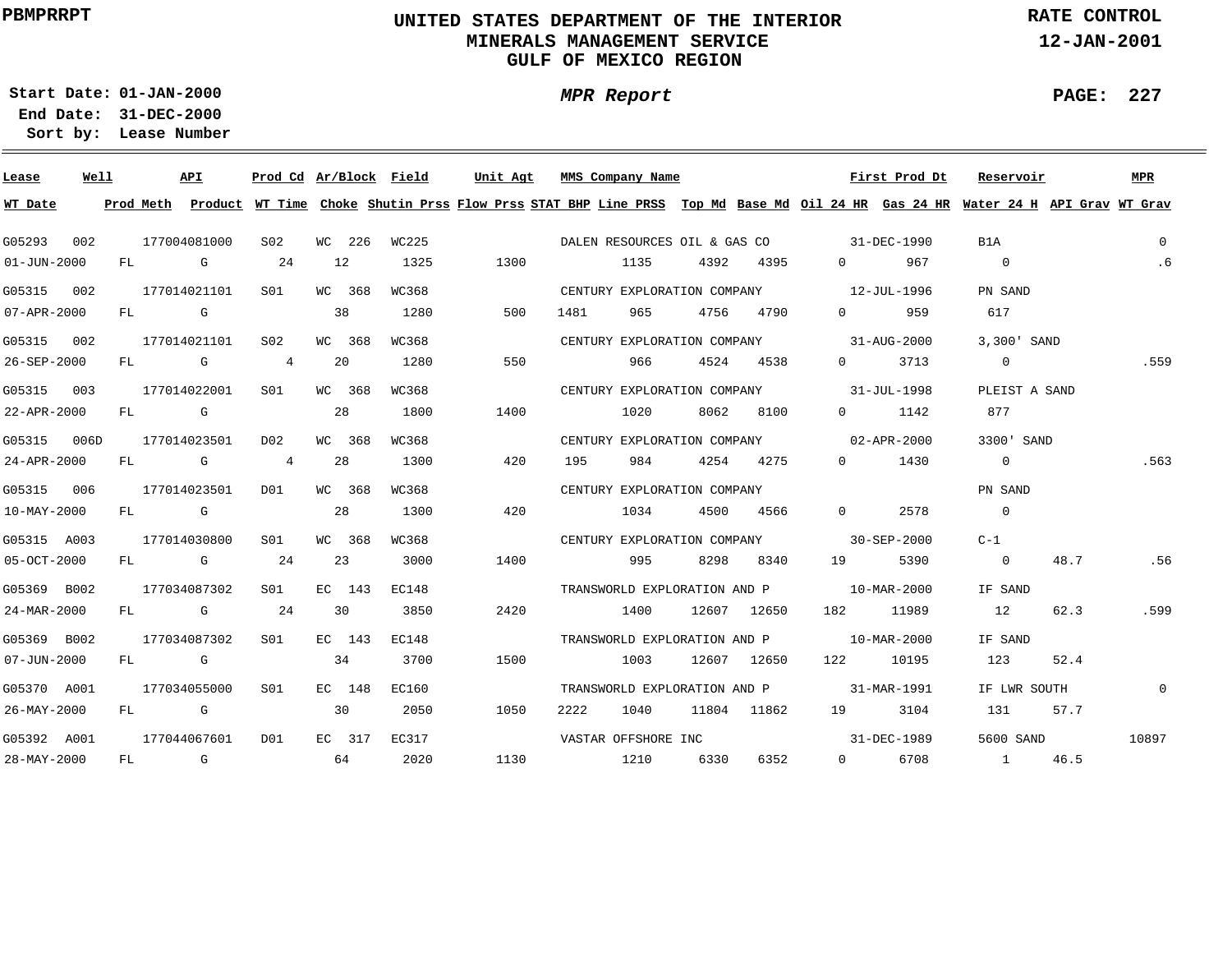# **UNITED STATES DEPARTMENT OF THE INTERIOR MINERALS MANAGEMENT SERVICEGULF OF MEXICO REGION**

**MPR Report**

**RATE CONTROL**

**12-JAN-2001**

**PAGE: 228**

÷

**01-JAN-2000Start Date:31-DEC-2000 End Date:** 

| Lease             | Well |    |      | API                                                                                                                                                                                                                            | Prod Cd Ar/Block Field |     |         |              | Unit Agt |       | MMS Company Name                         |      |             |                   | First Prod Dt            | Reservoir                                                                                                                               |             | <b>MPR</b> |
|-------------------|------|----|------|--------------------------------------------------------------------------------------------------------------------------------------------------------------------------------------------------------------------------------|------------------------|-----|---------|--------------|----------|-------|------------------------------------------|------|-------------|-------------------|--------------------------|-----------------------------------------------------------------------------------------------------------------------------------------|-------------|------------|
| WT Date           |      |    |      |                                                                                                                                                                                                                                |                        |     |         |              |          |       |                                          |      |             |                   |                          | Prod Meth Product WT Time Choke Shutin Prss Flow Prss STAT BHP Line PRSS Top Md Base Md Oil 24 HR Gas 24 HR Water 24 H API Grav WT Grav |             |            |
| G05392 A003       |      |    |      | 177044099700                                                                                                                                                                                                                   | SO1                    |     | EC 317  | EC317        |          |       | SNYDER OIL CORPORATION                   |      |             | $17 - OCT - 1999$ |                          | 3300' sand                                                                                                                              |             |            |
| 28-MAY-2000       |      |    | FL G |                                                                                                                                                                                                                                |                        |     | 64      | 1190         | 750      |       | 1210                                     | 4322 | 4375        | $\Omega$          | 5609                     |                                                                                                                                         | $0 \t 46.5$ |            |
| G05393 A002       |      |    |      | 177044071600                                                                                                                                                                                                                   | D01                    |     | EC 318  | EC317        |          |       | SOCO OFFSHORE INC                        |      |             |                   | 31-JAN-1990              | 5600 SAND                                                                                                                               |             | 8180       |
| 28-MAY-2000       |      |    | FL G |                                                                                                                                                                                                                                |                        | 25  |         | 2000         | 1000     |       | 1210                                     | 9614 | 9700        |                   | 0 4709                   | 1 46.5                                                                                                                                  |             |            |
| G05393 A002D      |      |    |      | 177044071600                                                                                                                                                                                                                   | D02                    |     | EC 318  | EC317        |          |       | SOCO OFFSHORE INC                        |      |             |                   | 31-JAN-1990              | 3300 SAND                                                                                                                               |             | 1363       |
| 28-MAY-2000       |      |    |      | $FL$ G                                                                                                                                                                                                                         |                        | 64  |         | 1150         | 750      |       | 1200                                     | 4958 | 4976        | $\Omega$          | 2107                     | 1 46.5                                                                                                                                  |             |            |
| G05431 A005       |      |    |      | 177064085601                                                                                                                                                                                                                   | S01                    |     | VR 252  | VR273        |          |       | SENECA RESOURCES CORPORATION             |      |             | 17-MAR-2000       |                          | 6300 SD FB "B"                                                                                                                          |             |            |
| 11-SEP-2000       |      | FL |      | and the Company of the Company of the Company of the Company of the Company of the Company of the Company of the Company of the Company of the Company of the Company of the Company of the Company of the Company of the Comp | 24                     | 14  |         | 2200         | 1250     | ##### | 1026                                     | 9592 | 9612        | 337 \             | 715                      | $\Omega$                                                                                                                                | 35.9        | .578       |
| G05438 A028       |      |    |      | 177064069100                                                                                                                                                                                                                   | S01                    |     |         | VR 314 VR331 |          |       | SAMEDAN OIL CORPORATION                  |      |             |                   | $31 - JUII - 1993$       | LENTIC-2                                                                                                                                |             | 1513       |
| $03 - JAN - 2000$ |      |    |      | GL G                                                                                                                                                                                                                           |                        | 112 |         | 940          | 145      | 955   | 940                                      |      | 10046 10092 | 65 — 1            | 254                      | 1594                                                                                                                                    | 34.4        |            |
| G05438 A009       |      |    |      | 177064076900                                                                                                                                                                                                                   | S03                    |     | VR 314  | VR315        |          |       | SAMEDAN OIL CORPORATION                  |      |             | $28 - JUN - 1998$ |                          | 5800'                                                                                                                                   |             |            |
| 15-JUN-2000       |      |    |      | $FL$ G 24                                                                                                                                                                                                                      |                        | 64  |         | 1500         | 1100     | 2477  | 1090                                     |      | 11966 11982 |                   | $0 \qquad \qquad 95$     | $\overline{0}$                                                                                                                          |             |            |
| G05465 A002       |      |    |      | 177084068800                                                                                                                                                                                                                   | S02                    |     | SM 117  | SM117        |          |       | W & T OFFSHORE INC 31-AUG-2000           |      |             |                   |                          | G5 A1                                                                                                                                   |             |            |
| 25-SEP-2000       |      |    |      | FL G                                                                                                                                                                                                                           | 24                     | 215 |         | 2150         | 2045     |       | 885                                      |      | 9404 9414   |                   | 48 1954                  | $\overline{0}$                                                                                                                          | 61.8        | .651       |
| G05477 001        |      |    |      | 177074048300                                                                                                                                                                                                                   | S02                    |     | SM 275  | VR131        |          |       | STONE ENERGY CORPORATION                 |      |             | $31-9CT-1990$     |                          | 16 SAND                                                                                                                                 |             | 12450      |
| $09 - JUN - 2000$ |      |    | FL G |                                                                                                                                                                                                                                |                        | 63  |         | 1200         | 1020     | 1995  | 1010                                     |      | 15166 15196 |                   | 19 2506                  | 7                                                                                                                                       | 54.3        |            |
| G05479 A002       |      |    |      | 177094127101                                                                                                                                                                                                                   | S01                    |     | $E1$ 28 | EI028        |          |       | JUNIPER ENERGY LP                        |      |             | $30 - APR - 2000$ |                          | TEX W                                                                                                                                   |             |            |
| $31 - MAX - 2000$ |      |    |      | $FL$ 0 24                                                                                                                                                                                                                      |                        | 10  |         | 6000         | 5325     | ##### | 1069                                     |      | 11948 11957 |                   | 379 1044                 | 245                                                                                                                                     | 37.3        | .59        |
| G05494 A004       |      |    |      | 177094070300                                                                                                                                                                                                                   | S05 - 1                |     | EI 172  | EI172        |          |       | NEWFIELD EXPLORATION COMPANY 20-NOV-1999 |      |             |                   |                          | "8" SAND                                                                                                                                |             |            |
| 12-FEB-2000       |      |    |      | $FL$ G 24                                                                                                                                                                                                                      |                        | 11  |         | 2875         | 2000     |       | 1030                                     |      | 13100 13107 |                   | 30 1993                  | $\overline{3}$                                                                                                                          | 49.8        | .622       |
| G05494 A006       |      |    |      | 177094124300                                                                                                                                                                                                                   | S <sub>01</sub>        |     |         | EI 172 EI172 |          |       | TDC ENERGY CORPORATION                   |      |             |                   | $23 - \text{MAR} - 1999$ | V RA                                                                                                                                    |             |            |
| 26-JUN-2000       |      |    |      | FL G                                                                                                                                                                                                                           | $\sim$ 22              |     |         | 3050         | 2175     |       | 1050 16772 16825                         |      |             |                   | 119 5334                 | 43                                                                                                                                      | 51.2        |            |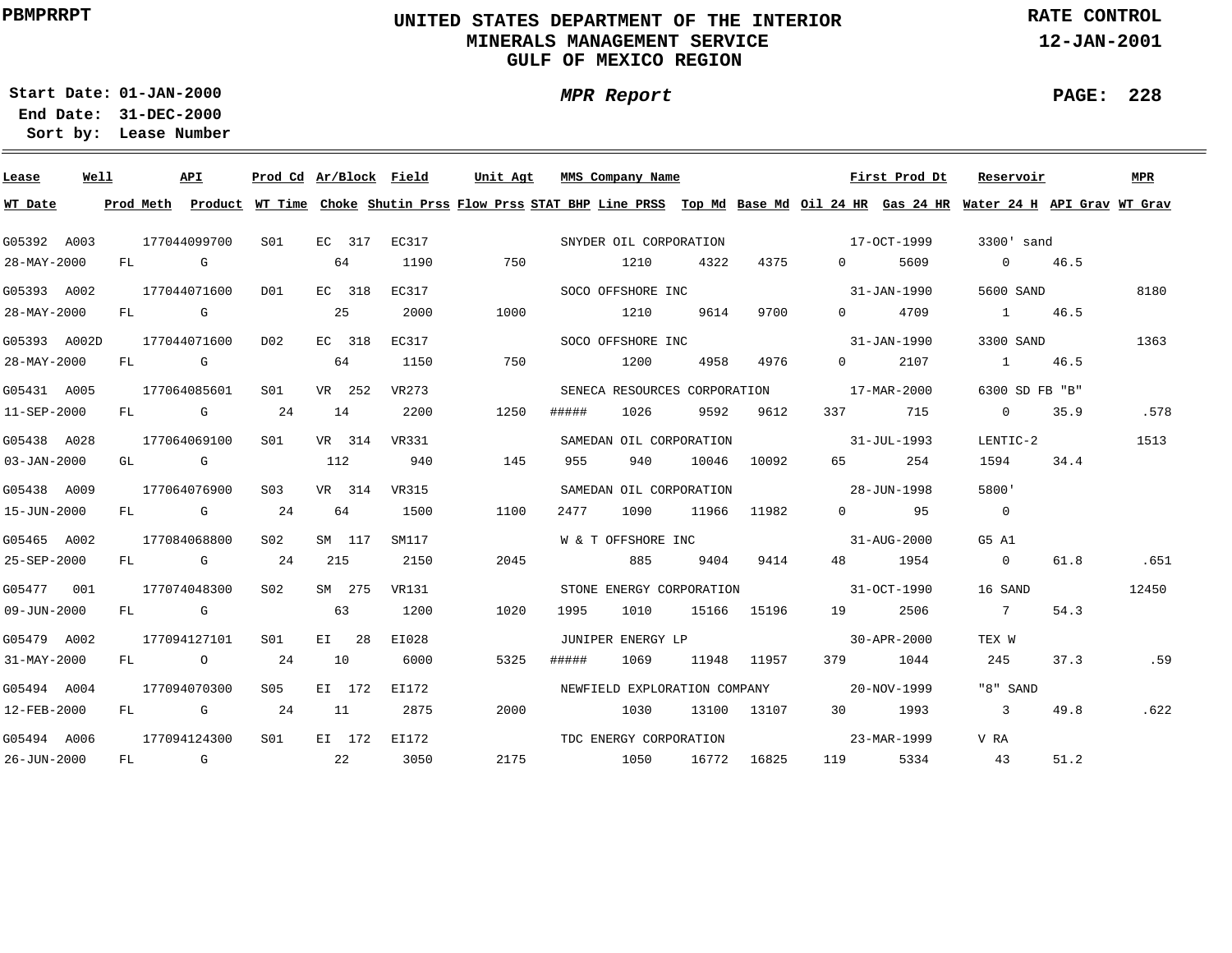# **UNITED STATES DEPARTMENT OF THE INTERIOR MINERALS MANAGEMENT SERVICEGULF OF MEXICO REGION**

**MPR Report**

**RATE CONTROL**

**12-JAN-2001**

**PAGE: 229**

**01-JAN-2000Start Date:**

| Lease       | Well |  | API              |                 |    |        | Prod Cd Ar/Block Field |           | Unit Agt MMS Company Name                                                                                                               |             |         | First Prod Dt         | Reservoir      |      | MPR          |
|-------------|------|--|------------------|-----------------|----|--------|------------------------|-----------|-----------------------------------------------------------------------------------------------------------------------------------------|-------------|---------|-----------------------|----------------|------|--------------|
| WT Date     |      |  |                  |                 |    |        |                        |           | Prod Meth Product WT Time Choke Shutin Prss Flow Prss STAT BHP Line PRSS Top Md Base Md Oil 24 HR Gas 24 HR Water 24 H API Grav WT Grav |             |         |                       |                |      |              |
| G05499 B001 |      |  | 177094121602     | S01 <b>S</b>    |    |        | EI 202 EI198           |           | NEWFIELD EXPLORATION COMPANY 17-MAR-2000                                                                                                |             |         |                       | "E-5"SAND      |      |              |
| 18-APR-2000 |      |  | $FL$ G 24        |                 | 21 |        | 4700                   | 4075      | 1010 14807 14942                                                                                                                        |             |         | 464 12632             | $\overline{0}$ | 50   | .617         |
| G05499 B002 |      |  | 177094123100     | S01 <b>S</b>    |    | EI 202 | EI198                  |           | NEWFIELD EXPLORATION COMPANY 17-MAR-2000                                                                                                |             |         |                       | " D-7 " SAND   |      |              |
| 19-APR-2000 |      |  |                  | FL G 24 19      |    |        | 3750                   | 3520      | 1010 11528 11550                                                                                                                        |             | 255 200 | 9255                  | $\sim$ 0       | 53.1 | .601         |
| G05499 A002 |      |  | 177094124101     | S01             |    |        | EI 202 EI198           |           | NEWFIELD EXPLORATION COMPANY 20-MAR-2000                                                                                                |             |         |                       | $E-2$          |      |              |
| 17-APR-2000 |      |  |                  | FL G 24 11      |    |        | 3700                   |           | 2725 1010 13076 13084                                                                                                                   |             | 86 — 1  | 2163                  | 98 49.8        |      | .601         |
| G05503 A001 |      |  | 177094063200     | S02             |    |        | EI 212 EI212           | 754388017 | UNION OIL COMPANY OF CALIFOR 04-MAY-1997                                                                                                |             |         |                       | BUL(1)-16BRA   |      |              |
| 09-MAR-2000 |      |  | $FL$ 0 12        |                 |    | 38     | 430                    | 170       |                                                                                                                                         | 12926 12962 |         | 82 318                | 245 30.7       |      | .6           |
| G05503 A001 |      |  | 177094063200     | S <sub>03</sub> |    |        | EI 212 EI212           | 754388017 | UNION OIL COMPANY OF CALIFOR 21-SEP-2000                                                                                                |             |         |                       | BUL(1) 16A     |      |              |
| 25-SEP-2000 |      |  | FL G 24          |                 | 12 |        |                        | 4725      | 4793 12666 12692                                                                                                                        |             |         | 104 3213              | 368            |      |              |
| G05525 B001 |      |  | 177104123801     | S01             |    |        | EI 371 EI385           |           | LOUISIANA LAND AND EXPLORATI 31-JUL-1992                                                                                                |             |         |                       | $TB-2-N$       |      |              |
| 08-JUN-2000 |      |  |                  | GL 0 19 1310    |    |        |                        | 80        | 780 9196 9350                                                                                                                           |             | 10 100  |                       | $\overline{0}$ | 33.8 |              |
| G05525 B008 |      |  | 177104128101     | S02             |    |        | EI 371 EI385           |           | LOUISIANA LAND AND EXPLORATI 01-SEP-1997                                                                                                |             |         |                       | 2500'          |      |              |
| 08-JUN-2000 |      |  |                  | FL G 68         |    |        | 535                    | 150       | 950                                                                                                                                     | 3934 4116   |         | 0 1564                | $\overline{0}$ |      |              |
| G05525 B009 |      |  | 177104128500     | S02             |    |        | EI 371 EI385           |           | LOUISIANA LAND AND EXPLORATI 31-MAR-1993                                                                                                |             |         |                       | $S-14$         |      | 0            |
| 21-MAY-2000 |      |  | FL G             |                 |    | 68     | 440                    | 80        | 950                                                                                                                                     | 3258 3316   |         | $0 \qquad \qquad 421$ | $\overline{0}$ |      |              |
| G05525 B012 |      |  | 177104132901 S01 |                 |    |        | EI 371 EI385           |           | LOUISIANA LAND AND EXPLORATI 31-JAN-1991                                                                                                |             |         |                       | $TB-2-S$       |      | $\mathsf{O}$ |
| 23-APR-2000 |      |  | FL G             |                 |    | 54     | 1000                   | 115       | 950                                                                                                                                     | 7342 7550   |         | $0 \qquad \qquad 50$  | $\overline{0}$ |      |              |
| G05541 003A |      |  | 177114096500     | D01             |    | SS 92  | SS092                  |           | MURPHY EXPLORATION & PRODUCT 31-JUL-1997                                                                                                |             |         |                       | RE1-FB-3       |      |              |
| 03-JUN-2000 |      |  | FL O             |                 | 32 |        |                        | 550       |                                                                                                                                         | 10300 10318 |         | 254 1002              | 286            | 32.3 |              |
| G05541 005A |      |  | 177114097800     | D01             |    |        | SS 92 SS092            |           | MURPHY EXPLORATION & PRODUCT 30-JUN-1997 C-17 FB3                                                                                       |             |         |                       |                |      |              |
| 20-JUN-2000 |      |  |                  | $FL$ 0 12       |    |        |                        |           | 620 10038 10126                                                                                                                         |             |         | 58 230                | 56 40.5        |      |              |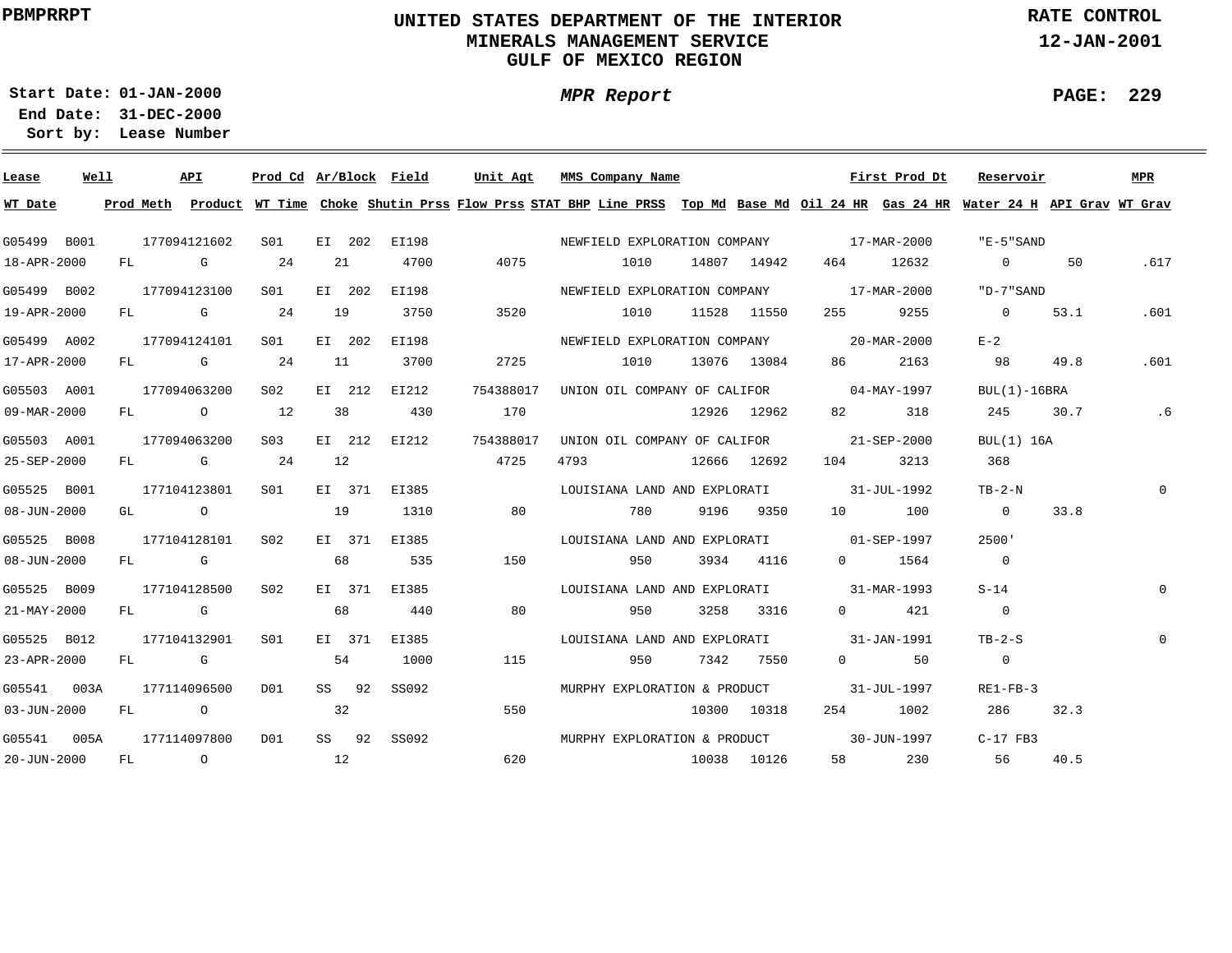# **UNITED STATES DEPARTMENT OF THE INTERIOR MINERALS MANAGEMENT SERVICEGULF OF MEXICO REGION**

**MPR Report**

**RATE CONTROL**

**12-JAN-2001**

**PAGE: 230**

÷

**01-JAN-2000Start Date:**

| Lease             | Well |    |               | API          | Prod Cd Ar/Block Field |     |        |       | Unit Agt |      |      | MMS Company Name             |      |             |                                          | First Prod Dt | Reservoir                                                                                                                     |                | <b>MPR</b>     |
|-------------------|------|----|---------------|--------------|------------------------|-----|--------|-------|----------|------|------|------------------------------|------|-------------|------------------------------------------|---------------|-------------------------------------------------------------------------------------------------------------------------------|----------------|----------------|
| WT Date           |      |    | Prod Meth     |              |                        |     |        |       |          |      |      |                              |      |             |                                          |               | Product WT Time Choke Shutin Prss Flow Prss STAT BHP Line PRSS Top Md Base Md Oil 24 HR Gas 24 HR Water 24 H API Grav WT Grav |                |                |
| G05549            | 001E |    |               | 177114074000 | S <sub>04</sub>        |     | SS 166 | SS167 |          |      |      |                              |      |             | MURPHY EXPLORATION & PRODUCT 28-JAN-1999 |               | $PL4-11-FB-1$                                                                                                                 |                |                |
| 17-JUN-2000       |      | FL |               | G            |                        | 20  |        | 1500  |          | 940  |      | 480                          | 4158 | 4172        | $0 \qquad \qquad$                        | 2094          | $\overline{0}$                                                                                                                |                |                |
| G05549 C001A      |      |    |               | 177114125200 | S01                    |     | SS 166 | SS167 |          |      |      | MURPHY EXPLORATION & PRODUCT |      |             |                                          | 30-NOV-1997   | $B6-FB-4$                                                                                                                     |                |                |
| 02-JUN-2000       |      | FL |               | G            |                        | 28  |        | 2900  |          | 2525 |      | 1140                         |      | 12930 13010 | 104                                      | 10443         | $\overline{\phantom{0}}$                                                                                                      | 46.1           |                |
| G05549 C002B      |      |    |               | 177114125400 | S <sub>02</sub>        |     | SS 166 | SS167 |          |      |      | MURPHY EXPLORATION & PRODUCT |      |             |                                          | 01-JUL-1999   | $B3-FB-C2$                                                                                                                    |                |                |
| 08-JAN-2000       |      | FL |               | G            | 19                     | 14  |        | 3700  |          | 3375 | 4290 | 1040                         |      | 12842 12848 | 116                                      | 2750          | 2                                                                                                                             | 50.1           | .6             |
| G05549 C002B      |      |    |               | 177114125400 | S02                    |     | SS 166 | SS167 |          |      |      | MURPHY EXPLORATION & PRODUCT |      |             |                                          | 01-JUL-1999   | $B3-FB-C2$                                                                                                                    |                |                |
| 23-MAY-2000       |      | FL |               | G            |                        | 16  |        | 1600  |          | 2580 | 4290 | 1140                         |      | 12842 12848 | 93                                       | 3042          | $\mathbf{3}$                                                                                                                  | 50             |                |
| G05549 C002C      |      |    |               | 177114125400 | S <sub>03</sub>        |     | SS 166 | SS167 |          |      |      | MURPHY EXPLORATION & PRODUCT |      |             |                                          | 27-SEP-2000   | $B2-FB-C2$                                                                                                                    |                |                |
| 18-OCT-2000       |      | FL |               | G            | 24                     | 14  |        | 4280  |          | 3600 |      | 1100                         |      | 12652 12698 | 135                                      | 4321          | $\overline{0}$                                                                                                                | 48.8           | .6             |
| G05558 A002       |      |    |               | 177114094401 | S01                    |     | SS 202 | SS176 |          |      |      | LOUISIANA LAND AND EXPLORATI |      |             |                                          | 31-DEC-1988   | JT SAND                                                                                                                       |                | $\mathbf{0}$   |
| 06-JUN-2000       |      |    | FL O          |              |                        |     | 34     | 1000  |          | 200  |      | 275                          |      | 10448 10500 | 294 — 2014                               | 313           | 2731                                                                                                                          | 30.2           |                |
| G05558 005        |      |    |               | 177114103200 | S05                    |     | SS 202 | SS176 |          |      |      | LOUISIANA LAND AND EXPLORATI |      |             |                                          | 25-JAN-2000   | JL SAND                                                                                                                       |                |                |
| 21-FEB-2000       |      |    |               | FL O         | 24                     | 20  |        | 2800  |          | 1000 | 2945 | 950                          |      | 10534 10590 | 539 — 10                                 | 416           | $\overline{0}$                                                                                                                | 36.8           | .601           |
| G05558 005        |      |    |               | 177114103200 | S05                    |     | SS 202 | SS176 |          |      |      | LOUISIANA LAND AND EXPLORATI |      |             |                                          | 25-JAN-2000   | JL SAND                                                                                                                       |                |                |
| 26-JUN-2000       |      |    | $FL$ and $FL$ | $\circ$      |                        |     | 64     | 1500  |          | 950  | 2945 | 275                          |      | 10534 10590 | 299 — 201                                | 407           | $\overline{0}$                                                                                                                | 35.5           |                |
| G05560 JB001D     |      |    |               | 177124033200 | D <sub>0</sub> 3       |     | SS 258 | SS259 |          |      |      |                              |      |             | SHELL FRONTIER OIL & GAS INC 31-DEC-1994 |               | N1 RA                                                                                                                         |                | $\Omega$       |
| $01 - JAN - 2000$ |      | FL |               | G            | 4                      | 999 |        | 4400  |          | 840  |      | $\circ$                      |      | 12494 12518 | $\mathbf{2}$                             | 3546          | 105                                                                                                                           | 54.1           | .62            |
| G05560 JB001D     |      |    |               | 177124033200 | D03                    |     | SS 258 | SS259 |          |      |      |                              |      |             | SHELL FRONTIER OIL & GAS INC 31-DEC-1994 |               | N1 RA                                                                                                                         |                | $\overline{0}$ |
| 13-JUN-2000       |      | FL |               | G            | 4                      | 999 |        | 4400  |          | 700  |      | 719                          |      | 12494 12518 | $\Omega$ and $\Omega$                    | 498           | $\overline{0}$                                                                                                                | $\overline{0}$ | .62            |
| G05560 JB002      |      |    |               | 177124037000 | S <sub>01</sub>        |     | SS 258 | SS259 |          |      |      |                              |      |             | SHELL FRONTIER OIL & GAS INC 31-MAY-1989 |               | R RA                                                                                                                          |                | $\Omega$       |
| 09-JAN-2000       |      | FL |               | G            | $7\overline{ }$        | 999 |        | 1900  |          | 1025 |      | $\overline{0}$               |      | 13602 13694 | 44                                       | 4087          | 56                                                                                                                            | 47.8           | .62            |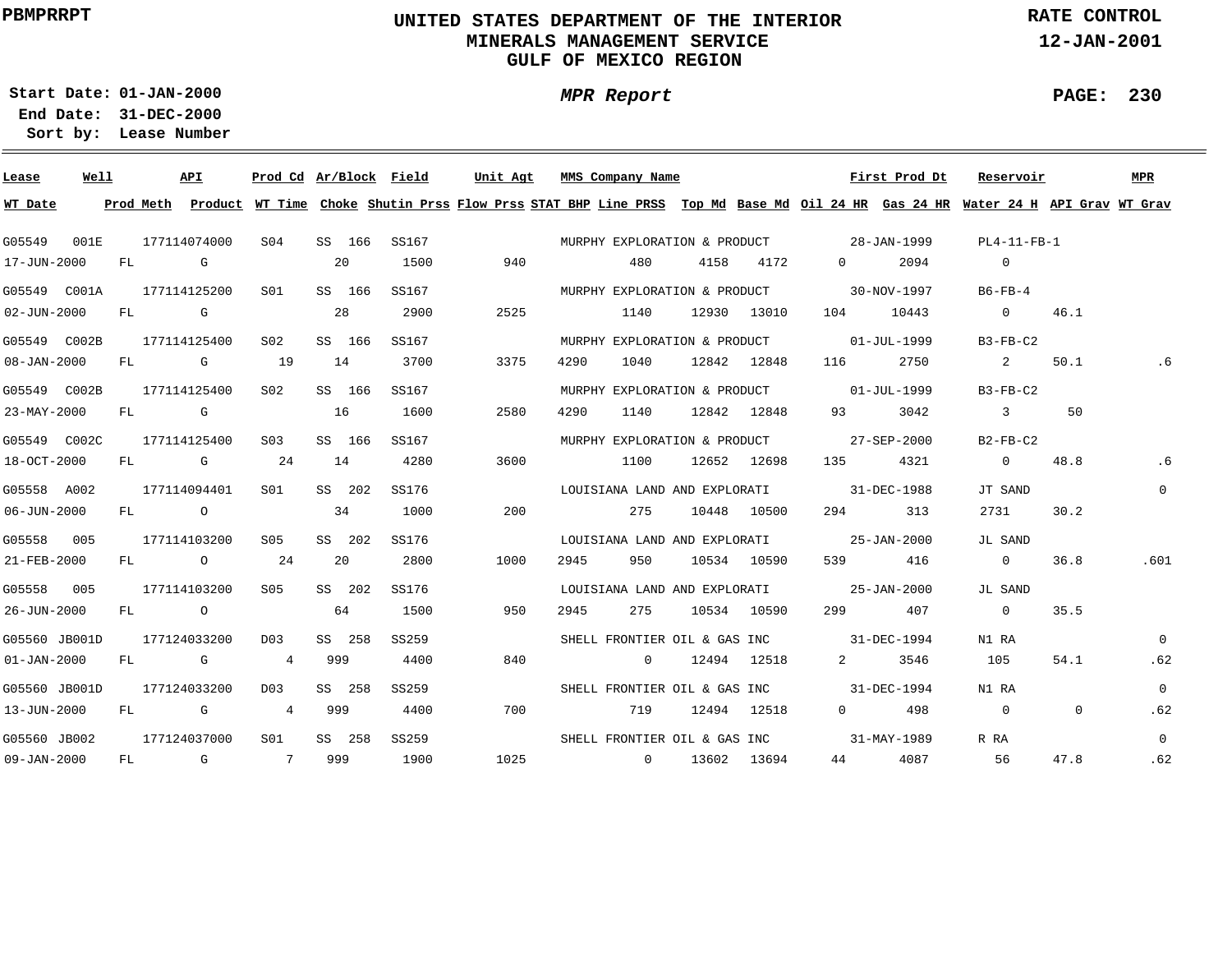# **UNITED STATES DEPARTMENT OF THE INTERIOR MINERALS MANAGEMENT SERVICEGULF OF MEXICO REGION**

**MPR Report**

**RATE CONTROL**

**12-JAN-2001**

**PAGE: 231**

÷

**01-JAN-2000Start Date:**

| Lease             | Well |    |               | API            | Prod Cd Ar/Block Field |        |                                                                                                                                         | Unit Agt  |          | MMS Company Name   |                              |             |                          | First Prod Dt  |      | Reservoir                  |      | <b>MPR</b>   |
|-------------------|------|----|---------------|----------------|------------------------|--------|-----------------------------------------------------------------------------------------------------------------------------------------|-----------|----------|--------------------|------------------------------|-------------|--------------------------|----------------|------|----------------------------|------|--------------|
| WT Date           |      |    |               |                |                        |        | Prod Meth Product WT Time Choke Shutin Prss Flow Prss STAT BHP Line PRSS Top Md Base Md Oil 24 HR Gas 24 HR Water 24 H API Grav WT Grav |           |          |                    |                              |             |                          |                |      |                            |      |              |
| G05560 JB002      |      |    |               | 177124037000   | SO1                    | SS 258 | SS259                                                                                                                                   |           |          |                    | SHELL FRONTIER OIL & GAS INC |             |                          | 31-MAY-1989    |      | R RA                       |      | $\mathbf{0}$ |
| 07-JUN-2000       |      | FL |               | G              | 4                      | 999    | 1900                                                                                                                                    | 890       |          | 719                |                              | 13602 13694 |                          |                | 3102 | 54                         | 47.8 | .62          |
| G05560 JB003      |      |    |               | 177124037601   | S01                    | SS 258 | SS259                                                                                                                                   |           |          |                    | SHELL FRONTIER OIL & GAS INC |             | 31-MAY-1989              |                |      | R RA                       |      | $\mathbf{0}$ |
| $30 - JAN - 2000$ |      | FL |               | G              | 4                      | 999    | 2650                                                                                                                                    | 835       | $\Omega$ | $\overline{0}$     |                              | 14906 14996 | 30                       |                | 2916 | 32                         | 48.6 | .62          |
| G05560 JB003      |      |    |               | 177124037601   | S01                    | SS 258 | SS259                                                                                                                                   |           |          |                    | SHELL FRONTIER OIL & GAS INC |             |                          | 31-MAY-1989    |      | R RA                       |      | $\Omega$     |
| 10-JUN-2000       |      | FL |               | G              | 4                      | 999    | 2650                                                                                                                                    | 875       | $\Omega$ | 719                |                              | 14906 14996 | 32                       |                | 1728 | $\overline{0}$             | 48.6 | .62          |
| G05572 002        |      |    |               | 177124043400   | S01                    | SS 316 | SS323                                                                                                                                   |           |          |                    | HALL-HOUSTON OIL COMPANY     |             |                          | 31-OCT-1991    |      | 4450 SAND                  |      | 6240         |
| 11-JUN-2000       |      | FL | <b>G</b> G    |                |                        | 999    | 225                                                                                                                                     | 100       | 2040     | 110                | 5980                         | 6000        |                          | $\Omega$       | 443  | $\sim$ 0                   | 49.5 |              |
| G05602 A001       |      |    |               | 177154082300   | S02                    | ST 111 | ST111                                                                                                                                   |           |          |                    | NEWFIELD EXPLORATION COMPANY |             | 29-OCT-1999              |                |      | "R"SAND                    |      |              |
| 07-FEB-2000       |      | FL |               | $\mathbf G$    | 24                     | 11     | 3400                                                                                                                                    | 1500      |          | 861                | 14868                        | 14940       | $1 \qquad \qquad$        |                | 1020 | 489                        | 46.9 | .601         |
| G05611 A002B      |      |    |               | 177154069500   | S <sub>03</sub>        | ST 197 | ST197                                                                                                                                   |           |          |                    | SAMEDAN OIL CORPORATION      |             |                          | 31-MAR-1995    |      | 9250'                      |      |              |
| 28-JUN-2000       |      |    |               | FL O           | 24                     | 14     |                                                                                                                                         | 1550      |          |                    | 9484                         | 9496        | 684 — 100                |                | 759  | 862                        | 35.5 |              |
| G05611 A003       |      |    |               | 177154070400   | S01                    | ST 197 | ST197                                                                                                                                   |           |          |                    | SAMEDAN OIL CORPORATION      |             | $31 - \text{AUG} - 1990$ |                |      | 9000 FB-B                  |      | $\Omega$     |
| 28-JUN-2000       |      |    | $FL$ and $FL$ | $G$ and $G$    | 24                     | 24     | 1940                                                                                                                                    | 1340      | 4065     | 1120               | 11560                        | 11586       |                          | $\Omega$       | 1534 | 1933                       |      |              |
| G05611 A004       |      |    |               | 177154101500   | S01                    | ST 197 | ST197                                                                                                                                   |           |          |                    | SAMEDAN OIL CORPORATION      |             | $16 - JUL - 2000$        |                |      | 7500'                      |      |              |
| 08-AUG-2000       |      | FL |               | $G$ and $G$    | 24                     | 23     | 2900                                                                                                                                    | 2900      |          | 930                | 7486                         | 7552        |                          | 0 10772        |      | $\overline{\phantom{a}}$ 3 |      | .578         |
| G05613 A002       |      |    |               | 177154060101   | S03                    | ST 206 | ST206                                                                                                                                   |           |          |                    | AMERADA HESS CORPORATION     |             |                          | 10-JUN-2000    |      | LOWER 5000-B               |      |              |
| 12-JUL-2000       |      | FL |               | G              | 24                     | 64     | 1365                                                                                                                                    | 220       |          | 920                | 5706                         | 5736        |                          | $\overline{0}$ | 325  | 11                         |      | .584         |
| G05646 A005       |      |    |               | 177164011600   | S01                    | ST 295 | ST295                                                                                                                                   | 754391007 |          | APACHE CORPORATION |                              |             |                          | 31-OCT-1989    |      | K40 RI                     |      | 770          |
| 15-JAN-2000       |      | FL |               | $\circ$        | 4                      | 999    | 5152                                                                                                                                    | 1916      | 5378     | $\overline{0}$     |                              | 12444 12544 | 154 200                  |                | 276  | 1779                       | 33   | .62          |
| G05646 A005       |      |    |               | 177164011600   | S01                    | ST 295 | ST295                                                                                                                                   | 754391007 |          | APACHE CORPORATION |                              |             |                          | 31-OCT-1989    |      | K40 RI                     |      | 770          |
| 03-JUN-2000       |      | FL |               | $\overline{O}$ | $\overline{4}$         | 999    | 5152                                                                                                                                    | 2052      | 5378     |                    | 12444 12544                  |             | 148                      |                | 270  | 1420                       | 33   | .62          |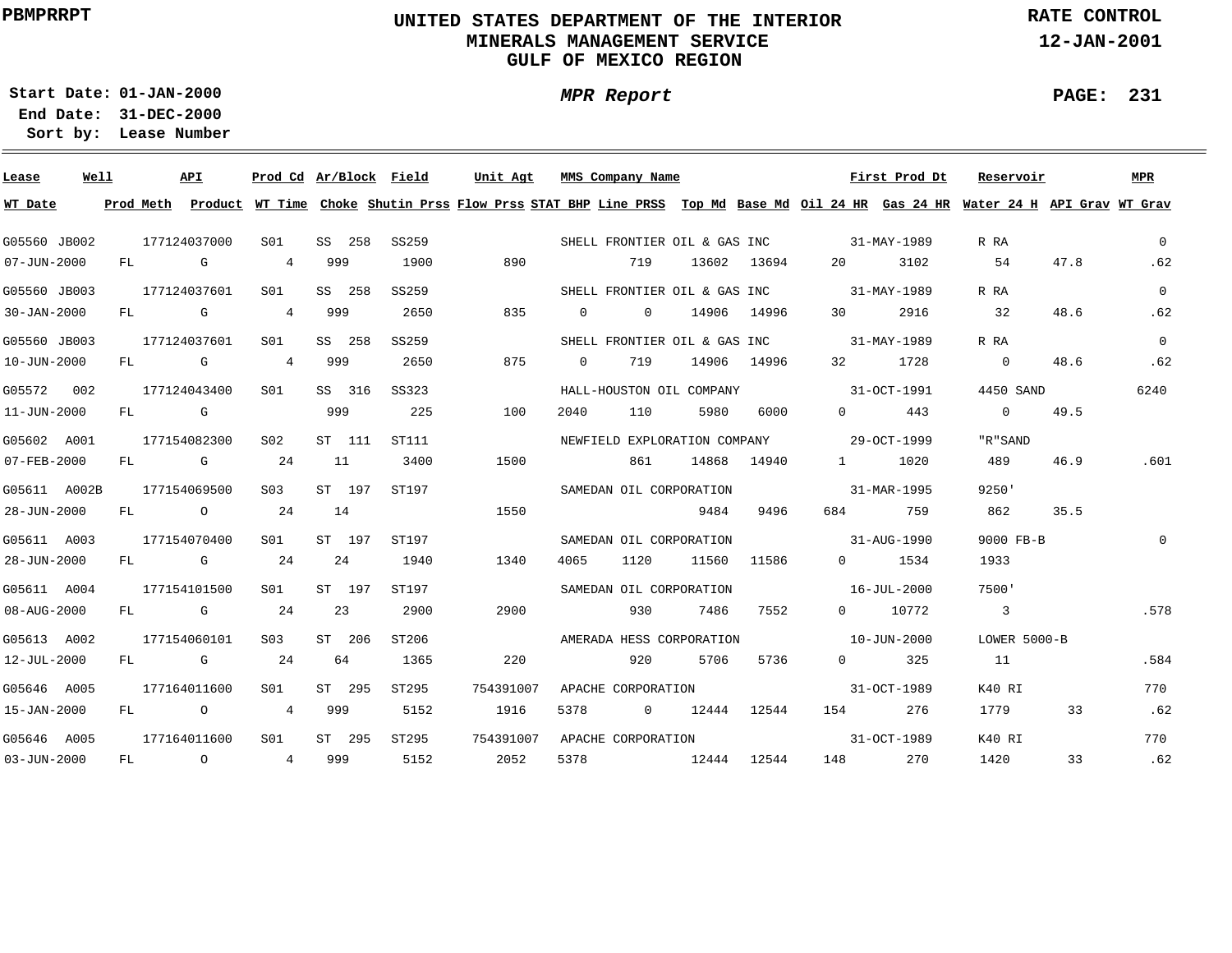# **UNITED STATES DEPARTMENT OF THE INTERIOR MINERALS MANAGEMENT SERVICEGULF OF MEXICO REGION**

**MPR Report**

**RATE CONTROL**

**12-JAN-2001**

**PAGE: 232**

÷

**01-JAN-2000Start Date:31-DEC-2000 End Date:** 

| Lease       | Well |     | <b>API</b>     | Prod Cd Ar/Block Field |        |                | Unit Agt  |       | MMS Company Name   |             |             |          | First Prod Dt                                                                                                                           | Reservoir      |      | MPR  |
|-------------|------|-----|----------------|------------------------|--------|----------------|-----------|-------|--------------------|-------------|-------------|----------|-----------------------------------------------------------------------------------------------------------------------------------------|----------------|------|------|
| WT Date     |      |     |                |                        |        |                |           |       |                    |             |             |          | Prod Meth Product WT Time Choke Shutin Prss Flow Prss STAT BHP Line PRSS Top Md Base Md Oil 24 HR Gas 24 HR Water 24 H API Grav WT Grav |                |      |      |
| G05646 A006 |      |     | 177164011800   | SO1                    | ST 295 | ST295          | 754391007 |       | APACHE CORPORATION |             |             |          | 31-OCT-1989                                                                                                                             | M RI           |      | 67   |
| 20-JAN-2000 |      | FL. | $\overline{O}$ | $4\overline{ }$        | 999    | 3190           | 384       | 5650  | $\Omega$           |             | 14038 14129 | 14       | 210                                                                                                                                     | 493            | 34.1 | .62  |
| G05646 A006 |      |     | 177164011800   | SO1                    | ST 295 | ST295          | 754391007 |       | APACHE CORPORATION |             |             |          | $31-9CT-1989$                                                                                                                           | M RI           |      | 67   |
| 25-JUN-2000 |      | FL  | $\overline{O}$ | $\overline{4}$         | 999    | 3190           | 581       | 5650  |                    | 14038 14129 |             | 72       | 150                                                                                                                                     | 368            | 34.1 | .62  |
| G05646 A007 |      |     | 177164012000   | S01                    | ST 295 | ST295          | 754391007 |       | APACHE CORPORATION |             |             |          | $31 - JAN - 1990$                                                                                                                       | K-20 RI        |      | 117  |
| 19-JAN-2000 |      |     | FL O           | 6                      | 999    | 3287           | 301       |       | $\overline{0}$     |             | 11471 11522 | 58       | 208                                                                                                                                     | 88             | 32   | .62  |
| G05646 A007 |      |     | 177164012000   | SO1                    | ST 295 | ST295          | 754391007 |       | APACHE CORPORATION |             |             |          | $31 - JAN - 1990$                                                                                                                       | K-20 RI        |      | 117  |
| 30-JUN-2000 |      | FL  | $\overline{O}$ | 5                      | 999    | 3287           | 136       |       | 11471 11522        |             |             |          | 24 77                                                                                                                                   | 40             | 32   | .62  |
| G05646 A012 |      |     | 177164012400   | S01                    | ST 295 | ST295          | 754391007 |       | APACHE CORPORATION |             |             |          | $30 - SEP - 1989$                                                                                                                       | K8 RB          |      | 2309 |
| 21-JAN-2000 |      |     | $FL$ 0         | 5                      | 26     | 4915           | 2013      | 5200  | $\overline{0}$     | 12644       | 12762       | 1330     | 2501                                                                                                                                    | 376            | 34.6 | .62  |
| G05646 A012 |      |     | 177164012400   | S01                    | ST 295 | ST295          | 754391007 |       | APACHE CORPORATION |             |             |          | 30-SEP-1989                                                                                                                             | K8 RB          |      | 2309 |
| 08-JUN-2000 |      | FL  | $\overline{O}$ | $\overline{4}$         | 26     | 4915           | 1470      | 5200  |                    | 12644 12762 |             | 803      | 804                                                                                                                                     | 292            | 34.6 | .62  |
| G05646 A016 |      |     | 177164013901   | S01                    | ST 295 | ST295          | 754391007 |       | APACHE CORPORATION |             |             |          | 29-AUG-2000                                                                                                                             | L80 RA         |      |      |
| 05-SEP-2000 |      |     | FL 0 24        |                        | 10     | 5887           | 5029      |       | 1236               |             | 13488 13548 | 892      | 1529                                                                                                                                    | 65             | 42.6 | .58  |
| G05646 A021 |      |     | 177164014901   | S01                    | ST 295 | ST295          | 754391007 |       | APACHE CORPORATION |             |             |          | $13 - JUN - 2000$                                                                                                                       | K16 RA         |      |      |
| 16-JUN-2000 |      |     | $FL$ G 24      |                        | 10     | 5990           | 4082      | ##### | 1202               | 10806       | 10820       | 75 — 17  | 3216                                                                                                                                    | 21             | 41.6 | .58  |
| G05646 A021 |      |     | 177164014902   | S01                    | ST 295 | ST295          | 754391007 |       | APACHE CORPORATION |             |             |          | $23 - OCT - 2000$                                                                                                                       | K-44           |      |      |
| 24-OCT-2000 |      |     | FL O           | 24                     | 80     | 4679           | 3248      | ##### |                    |             | 11798 11824 | 213      | 607                                                                                                                                     | 52             | 29.2 | .58  |
| G05646 A022 |      |     | 177164017703   | SO1                    | ST 295 | ST295          | 754391007 |       | APACHE CORPORATION |             |             |          | 25-APR-2000                                                                                                                             | K8 RB          |      |      |
| 31-MAY-2000 |      | FL  | $\overline{O}$ | 24                     | 18     | 2958           | 2577      | ##### |                    | 12038 12070 |             |          | 1433 1152                                                                                                                               | $\overline{4}$ | 31.2 | .58  |
| G05646 A029 |      |     | 177164022300   | D02                    | ST 295 | ST295          | 754391007 |       | SHELL OFFSHORE INC |             |             |          | 10-DEC-1997                                                                                                                             | K16 RD         |      |      |
| 16-JAN-2000 |      | FL  | $\overline{O}$ | 8 <sup>1</sup>         | 999    | $\overline{0}$ | 2057      |       | $\sim$ 0           |             | 12810 12981 | 328 — 10 | 984                                                                                                                                     | 3361           | 36.8 | .62  |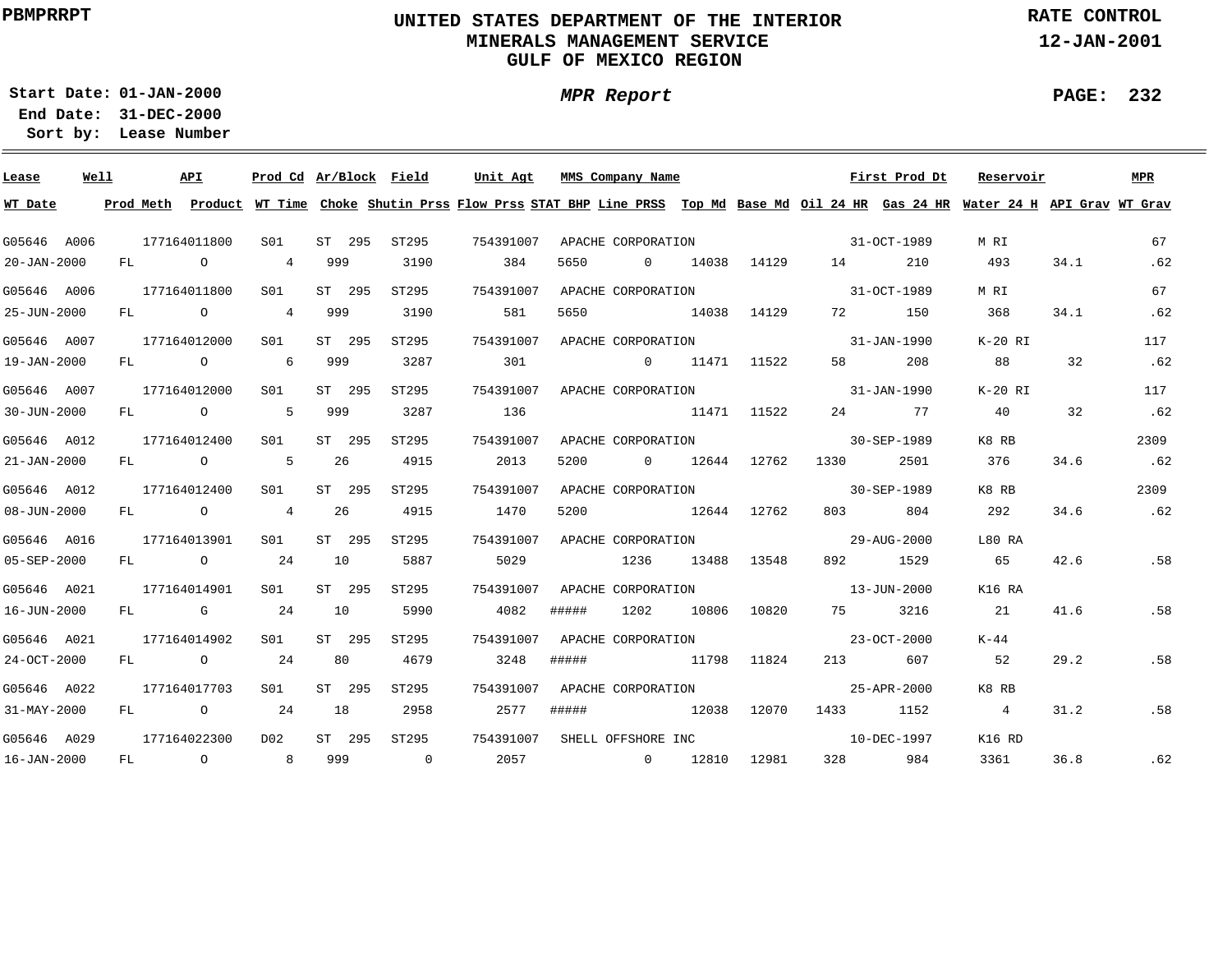# **UNITED STATES DEPARTMENT OF THE INTERIOR MINERALS MANAGEMENT SERVICEGULF OF MEXICO REGION**

**MPR Report**

**RATE CONTROL**

**12-JAN-2001**

**PAGE: 233**

-

**01-JAN-2000Start Date:31-DEC-2000 End Date:** 

| Lease             | Well |  | API              |                 |     |         | Prod Cd Ar/Block Field | Unit Agt                                                                                                                                |       | MMS Company Name      |          |                  |                                                  | First Prod Dt        | Reservoir       |      | MPR            |
|-------------------|------|--|------------------|-----------------|-----|---------|------------------------|-----------------------------------------------------------------------------------------------------------------------------------------|-------|-----------------------|----------|------------------|--------------------------------------------------|----------------------|-----------------|------|----------------|
| WT Date           |      |  |                  |                 |     |         |                        | Prod Meth Product WT Time Choke Shutin Prss Flow Prss STAT BHP Line PRSS Top Md Base Md Oil 24 HR Gas 24 HR Water 24 H API Grav WT Grav |       |                       |          |                  |                                                  |                      |                 |      |                |
| G05646 A029       |      |  | 177164022300     |                 |     |         |                        | D02 ST 295 ST295 754391007 SHELL OFFSHORE INC 10-DEC-1997                                                                               |       |                       |          |                  |                                                  |                      | K16 RD          |      |                |
| $07 - JUN - 2000$ |      |  | FL O 5           |                 | 28  |         |                        | 1823                                                                                                                                    |       |                       |          |                  | 12810 12981 225 662                              |                      | 3334            | 36.8 | .62            |
| G05646 A030       |      |  | 177164022600     | D01             |     |         | ST 295 ST295           |                                                                                                                                         |       |                       |          |                  | 754391007 APACHE CORPORATION 06-APR-1998         |                      | M8 RA           |      |                |
| 19-JAN-2000       |      |  | FL G 8           |                 | 999 |         | $\overline{0}$         | 2204                                                                                                                                    |       |                       |          |                  | 0 16705 16753 73 621                             |                      | 177             | 41.6 | .62            |
| G05646 A031       |      |  | 177164026100     | S01             |     |         | ST 295 ST295           |                                                                                                                                         |       |                       |          |                  | 754391007 APACHE CORPORATION CONTROL 29-FEB-2000 |                      | K16 RB          |      |                |
| 07-MAR-2000       |      |  | FL 0 24 18       |                 |     |         | 5550                   | 5500                                                                                                                                    | ##### |                       |          | 1300 11256 11338 | 788                                              | 8306                 | $7\overline{ }$ | 34.7 | .58            |
| G05659 A001       |      |  | 177174026900     | S <sub>03</sub> |     | GI 82   | GI082                  |                                                                                                                                         |       |                       |          |                  | APACHE CORPORATION 08-FEB-1998                   |                      | 9050' SAND      |      |                |
| 17-MAY-2000       |      |  | $FL$ G 64        |                 |     |         | 1500                   | 400                                                                                                                                     | 3772  |                       | 340 9122 | 9144             | 36 30                                            | 5720                 | $0 \t 61.8$     |      |                |
| G05659 A003D      |      |  | 177174027902 D02 |                 |     | $GL$ 82 | GI082                  |                                                                                                                                         |       |                       |          |                  | APACHE CORPORATION 14-AUG-1996                   |                      | 9300 SAND       |      |                |
| 18-MAY-2000       |      |  | FL O             |                 | 16  |         |                        | 1080                                                                                                                                    |       | 4083 9510 9566        |          |                  |                                                  | 639 578              | 834 31.7        |      |                |
| G05659 A003       |      |  | 177174027902     | D01             |     |         | GI 82 GI082            |                                                                                                                                         |       |                       |          |                  | APACHE CORPORATION 5 12-AUG-1996                 |                      | 9400 SAND       |      |                |
| 20-MAY-2000       |      |  | $FL$ 0 64        |                 |     |         |                        | 260                                                                                                                                     |       | 9699                  |          | 9735             |                                                  | 59 28                | 190             | 32   |                |
| G05659 A005       |      |  | 177174038800     | SO1 SO          |     |         | GI 82 GI082            |                                                                                                                                         |       |                       |          |                  | APACHE CORPORATION 16-JUL-1996                   |                      | 7150            |      |                |
| 07-APR-2000       |      |  | $FL$ G and $18$  |                 |     |         | 2000                   | 940                                                                                                                                     | 2478  |                       |          | 340 7456 7571    |                                                  | $0 \qquad \qquad 24$ | $\overline{0}$  |      |                |
| G05662 A004       |      |  | 177184006500 S02 |                 |     |         | GI 102 GI102           |                                                                                                                                         |       |                       |          |                  | AGIP PETROLEUM CO INC 18-OCT-1999                |                      | UPPER C         |      |                |
| 12-JUN-2000       |      |  | FL G             | 30              |     |         | 2500                   | 1820                                                                                                                                    |       | 890                   |          | 14962 15237      | 766 761 10                                       | 8922                 | 272             | 36.5 |                |
| G05662 A005       |      |  | 177184006700 S01 |                 |     |         | GI 102 GI102           | 754388016                                                                                                                               |       |                       |          |                  | AGIP PETROLEUM CO INC 10-JUL-1998                |                      | C LOWER         |      |                |
| 13-JUN-2000       |      |  | FL O             |                 | 44  |         |                        | 900                                                                                                                                     |       | 155 17144 17169       |          |                  |                                                  | 640 1939             | 1464            | 27.3 |                |
| G05662 A006       |      |  | 177184006803 S01 |                 |     |         | GI 102 GI102           | 754388016                                                                                                                               |       | AGIP PETROLEUM CO INC |          |                  | $31 - \text{MAX} - 1994$                         |                      | C SAND          |      | $\overline{0}$ |
| 07-JUN-2000       |      |  | FL G 50          |                 |     |         | 1350                   | 440                                                                                                                                     | 1509  |                       |          | 862 15898 16120  |                                                  | 92 9779              | $\overline{0}$  | 55.3 |                |
| G05685 A011       |      |  | 177224019100 S01 |                 |     |         | SP 82 SP083            |                                                                                                                                         |       |                       |          |                  |                                                  |                      | $P-3-8$ , RC    |      | 8018           |
| 24-JUN-2000       |      |  | FL G 24 96       |                 |     |         |                        | 460 256                                                                                                                                 |       | 3177 957 17383 17412  |          |                  |                                                  | $0$ 85               | $\overline{0}$  |      |                |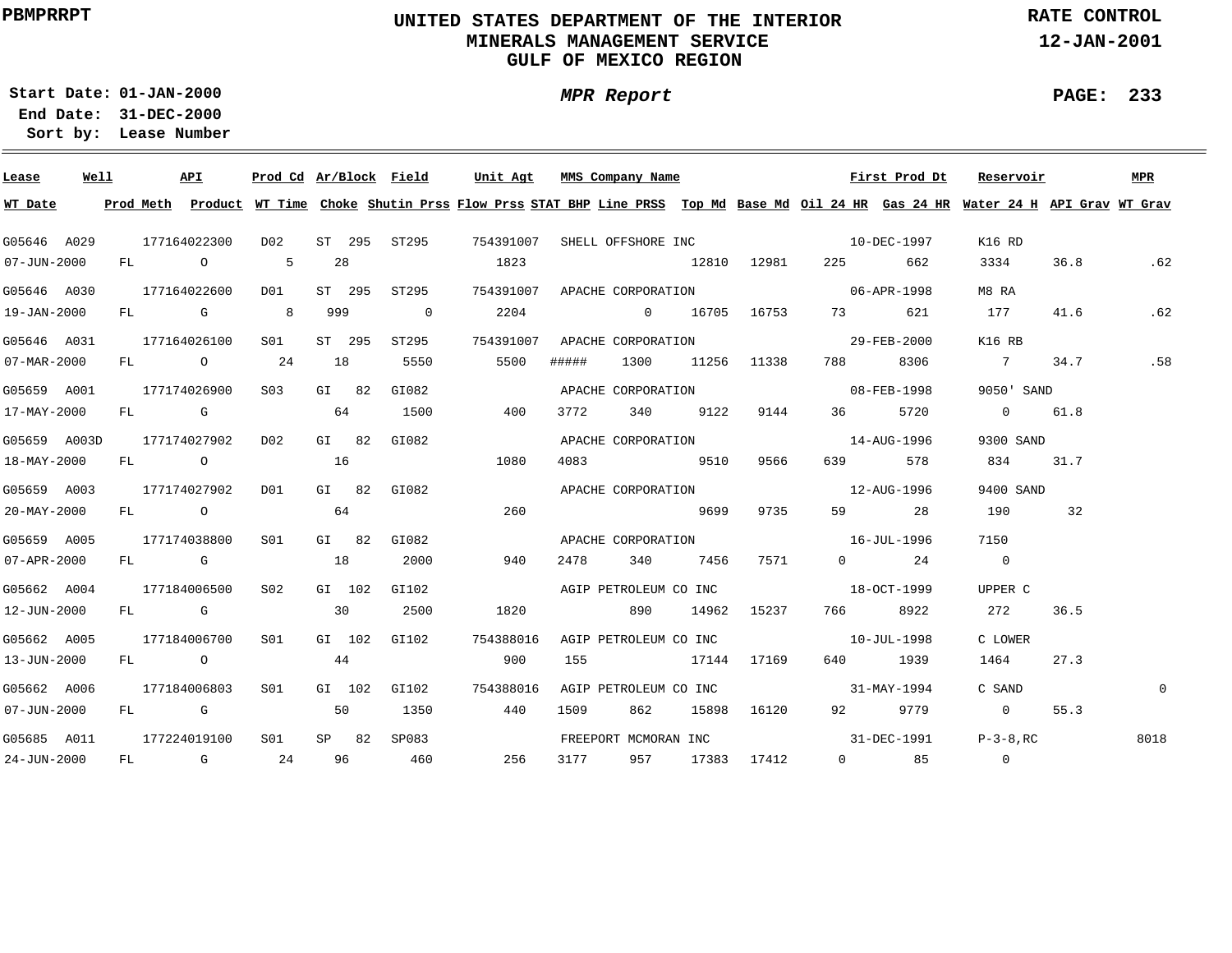# **UNITED STATES DEPARTMENT OF THE INTERIOR MINERALS MANAGEMENT SERVICEGULF OF MEXICO REGION**

**MPR Report**

**RATE CONTROL**

**12-JAN-2001**

**PAGE: 234**

÷

**01-JAN-2000Start Date:31-DEC-2000 End Date:** 

| Lease                    | Well |  | <b>API</b>   | Prod Cd Ar/Block Field |        |        |                            | Unit Agt                                                                                                                                | MMS Company Name                                    |                |      |             |                                          | First Prod Dt | Reservoir      |            | <b>MPR</b>     |
|--------------------------|------|--|--------------|------------------------|--------|--------|----------------------------|-----------------------------------------------------------------------------------------------------------------------------------------|-----------------------------------------------------|----------------|------|-------------|------------------------------------------|---------------|----------------|------------|----------------|
| WT Date                  |      |  |              |                        |        |        |                            | Prod Meth Product WT Time Choke Shutin Prss Flow Prss STAT BHP Line PRSS Top Md Base Md Oil 24 HR Gas 24 HR Water 24 H API Grav WT Grav |                                                     |                |      |             |                                          |               |                |            |                |
| G05687 C002              |      |  | 177224018000 | S01                    |        | SP 86  | SP089                      |                                                                                                                                         | MARATHON OIL COMPANY                                |                |      |             | $25 - \text{AUG} - 1995$                 |               | U1 FB5         |            |                |
| 20-FEB-2000              |      |  | GL O         |                        | 128    |        |                            | 175                                                                                                                                     | 1154 17005 17190                                    |                |      |             |                                          | 234 1515      | 1166           | 39.5       |                |
| G05687 C003A             |      |  | 177224018400 | S02                    |        | SP 86  | SP089                      |                                                                                                                                         |                                                     |                |      |             | MARATHON OIL COMPANY 69-NOV-1996         |               | STRAY-UFB5     |            |                |
| 23-JAN-2000              |      |  | GL O         |                        | 62     |        |                            | 215                                                                                                                                     | 1178 16794 16844                                    |                |      |             |                                          | 256 188       | 219            | 38.1       |                |
| G05687 C005A             |      |  | 177224021300 | S02                    | SP 86  |        | SP089                      |                                                                                                                                         |                                                     |                |      |             | MARATHON OIL COMPANY 31-JUL-1993         |               |                | STRAY-UFB7 | 444            |
| 22-JAN-2000              |      |  | GL O         |                        | 128    |        |                            | 170                                                                                                                                     | 1219 16764 16860                                    |                |      |             |                                          | 33 36         | 4              | 38.2       |                |
| G05687 C007              |      |  | 177224021501 | S <sub>02</sub>        | SP 86  |        | SP089                      |                                                                                                                                         | MARATHON OIL COMPANY                                |                |      |             |                                          | 30-APR-1994   | $U-1FB7$       |            | 190            |
| 22-JAN-2000              |      |  | FL O         |                        | 21     |        |                            | 800                                                                                                                                     | 900 17170 17207                                     |                |      |             |                                          | 66 1381       | 112 44.6       |            |                |
| G05693 001               |      |  | 177252040100 | S02                    | MP 68  |        | MP069                      |                                                                                                                                         | SAMEDAN OIL CORPORATION                             |                |      |             | $31 - \text{MAX} - 1993$                 |               | 8300' SAND     |            | 133            |
| 26-JUN-2000              |      |  | FL 0 24      |                        | 64     |        |                            | 110                                                                                                                                     |                                                     |                | 7906 | 7946        |                                          | 43 0          | 76             | 33.5       |                |
| G05749 003               |      |  | 608154011101 | S01                    | MO 904 |        | MO904                      |                                                                                                                                         |                                                     |                |      |             | UNION OIL COMPANY OF CALIFOR 66-JUL-2000 |               | NORPHLET       |            |                |
| 19-JUL-2000              |      |  | FL G 12      |                        | 16     |        | 16400                      | 14600                                                                                                                                   | 1138                                                |                |      | 22840 22950 |                                          | 0 10326       | $\overline{0}$ |            | .58            |
| G05778 004               |      |  | 608164033201 | SO1 SO                 | VK 825 |        | VK825                      |                                                                                                                                         | 754393003A KERR-MCGEE OIL & GAS CORPORA 16-OCT-1998 |                |      |             |                                          |               | CIB CARST      |            |                |
| $21 - \text{MAX} - 2000$ |      |  | FL 0 12      |                        | 116    |        | $\sim$ 0                   | 1037                                                                                                                                    | 99999                                               |                |      | 0 9320 9488 | 2361 4408                                |               | 36             | 34         | $\overline{0}$ |
| G05778 004               |      |  | 608164033201 | S01 <b>S</b>           |        |        | VK 825 VK825               |                                                                                                                                         | 754393003A KERR-MCGEE OIL & GAS CORPORA 16-OCT-1998 |                |      |             |                                          |               | CIB CARST      |            |                |
| 22-MAY-2000              |      |  | FL 0 12      |                        | 116    |        | $\overline{0}$             | 1037                                                                                                                                    | 99999                                               | $\overline{0}$ |      | 9320 9488   | 2361 23                                  | 4408          | 36             | 34         | $\mathbf 0$    |
| G05778 005               |      |  | 608164034400 | S01 <b>S</b>           |        |        | VK 825 VK825               |                                                                                                                                         | 754393003A KERR-MCGEE OIL & GAS CORPORA             |                |      |             | 30-AUG-1999                              |               | CIB CARST      |            |                |
| $03 - JAN - 2000$        |      |  | FL O         | 6 116                  |        |        | $\overline{\phantom{a}}$ 0 | 1413                                                                                                                                    |                                                     | $\overline{0}$ |      | 9375 10952  | 4206 7372                                |               | 42             | 34         | $\mathbf{0}$   |
| G05778 005               |      |  | 608164034400 | S01 - 1                |        |        | VK 825 VK825               |                                                                                                                                         | 754393003A KERR-MCGEE OIL & GAS CORPORA             |                |      |             |                                          | 30-AUG-1999   | CIB CARST      |            |                |
| $10 - JUN - 2000$        |      |  | FL O         | 8                      | 116    |        | $\overline{\phantom{0}}$   | 1243                                                                                                                                    | $0$ 9375 10952                                      |                |      |             | 2593                                     | 6510          | 26 20          | 34         | $\mathsf{O}$   |
| G05825 A016              |      |  | 608174043902 | S01                    |        | MC 109 | MC109                      |                                                                                                                                         | BP EXPLORATION & OIL INC                            |                |      |             | $14 - \text{MAR} - 2000$                 |               | P              |            |                |
| $01 - APR - 2000$        |      |  | FL 0 24      |                        |        |        | 27 4700                    |                                                                                                                                         | 4325 13178 13368                                    |                |      |             | 5689 3526                                |               | $\overline{0}$ | 27.6       | .638           |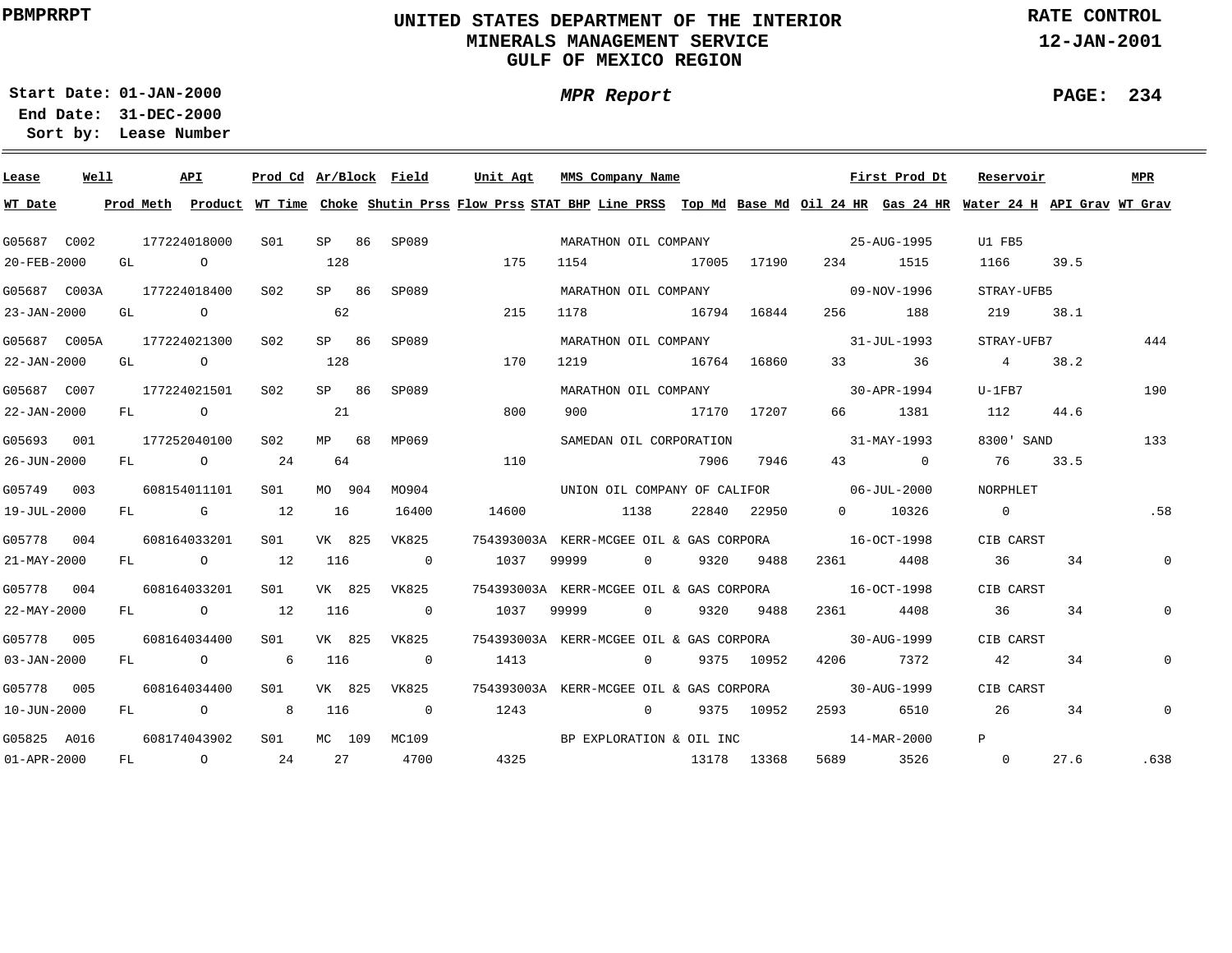# **UNITED STATES DEPARTMENT OF THE INTERIOR MINERALS MANAGEMENT SERVICEGULF OF MEXICO REGION**

**MPR Report**

**RATE CONTROL**

**12-JAN-2001**

**PAGE: 235**

÷

**01-JAN-2000Start Date:31-DEC-2000 End Date:** 

| Lease             | Well |  | API                         | Prod Cd Ar/Block Field |        |        |                          | Unit Agt                                                                                                                                |            | MMS Company Name |                         |      |                   | First Prod Dt        | Reservoir       |      | MPR  |
|-------------------|------|--|-----------------------------|------------------------|--------|--------|--------------------------|-----------------------------------------------------------------------------------------------------------------------------------------|------------|------------------|-------------------------|------|-------------------|----------------------|-----------------|------|------|
| WT Date           |      |  |                             |                        |        |        |                          | Prod Meth Product WT Time Choke Shutin Prss Flow Prss STAT BHP Line PRSS Top Md Base Md Oil 24 HR Gas 24 HR Water 24 H API Grav WT Grav |            |                  |                         |      |                   |                      |                 |      |      |
| G05841 A004       |      |  | 608174040600                | S04                    |        | MC 365 | MC365                    | 754388002                                                                                                                               |            |                  | SAMEDAN OIL CORPORATION |      | $22-NOV-1999$     |                      | $PL-9-3$        |      |      |
| 26-JUN-2000       |      |  | $FL$ G $G$                  | 24                     | 11     |        | 3000                     | 2840                                                                                                                                    | 3325       | 1228             | 8796                    | 8854 | $\Omega$          | 2157                 | $\overline{0}$  |      |      |
| G05841 A008       |      |  | 608174041300                | S01                    | MC 365 |        | MC365                    | 754388002                                                                                                                               |            |                  | SAMEDAN OIL CORPORATION |      |                   | 30-APR-1992          | P-1-1B RB       |      | 1462 |
| 26-JUN-2000       |      |  | FL G                        | 24                     | 64     |        | 130                      | 120                                                                                                                                     | 351        | 1228             | 8803                    | 9000 |                   | $0 \qquad \qquad 25$ | $\Omega$        |      |      |
| G05871 A006       |      |  | 608174059403                | S01 <b>S</b>           |        | MC 853 | MC810                    | 754393012A SHELL DEEPWATER DEVELOPMENT                                                                                                  |            |                  |                         |      | $28 - JAN - 2000$ |                      | O SAND RES A    |      |      |
| 05-MAR-2000       |      |  | FL 0 7                      |                        | 42     |        | 4000                     | 1690                                                                                                                                    |            |                  |                         |      | 20820 22269 30233 | 32561                | $\Omega$        | 32.6 | .65  |
| G05884 A002       |      |  | 608114012700                | S01 <b>S</b>           |        |        | GC 52 GC052              | 891020257D CONOCO INC                                                                                                                   |            |                  |                         |      |                   | 31-MAY-1990          | EI 52-1         |      | 663  |
| 17-FEB-2000       |      |  | GL $\qquad \qquad \circ$ 24 |                        | 108    |        | $\overline{\phantom{0}}$ | 70                                                                                                                                      |            | 766 0            | 4450                    | 4558 |                   | 812                  | 332             | 34.2 |      |
| G05884 A007       |      |  | 608114013200                | S01 <b>S</b>           |        | GC 52  | GC052                    | 891020257D CONOCO INC                                                                                                                   |            |                  |                         |      |                   | 31-JUL-1990          | $E I A-7$       |      | 1405 |
| $06 - JAN - 2000$ |      |  | GL $\qquad \qquad \circ$ 24 |                        | 108    |        | $\overline{\phantom{0}}$ | 65                                                                                                                                      |            | 840 0            | 6760                    | 6988 | 215               | 609                  | 121             | 38.5 |      |
| G05884 A007       |      |  | 608114013200                | SO1 SO                 |        |        | GC 52 GC052              | 891020257D CONOCO INC                                                                                                                   |            |                  |                         |      |                   | 31-JUL-1990          | $E I A-7$       |      | 1405 |
| 09-MAR-2000       |      |  | GL 0 24                     |                        | 108    |        | $\overline{0}$           | 53                                                                                                                                      | 840        | $\sim$ 0         | 6760                    | 6988 |                   | 250 632              | 135             | 38.5 |      |
| G05884 A008D      |      |  | 608114013300                | DO 2                   |        | GC 52  | GC052                    | 891020257D                                                                                                                              | CONOCO INC |                  |                         |      |                   | 31-JUL-1990          | DO 52-1         |      | 454  |
| 20-FEB-2000       |      |  | GL $\qquad \qquad \circ$ 24 |                        | 108    |        | $\overline{0}$           | 60                                                                                                                                      |            | 1533 0           | 4760                    | 4934 | 239               | 861                  | 60              | 37.4 |      |
| G05884 A008       |      |  | 608114013300                | D01                    |        | GC 52  | GC052                    | 891020257D CONOCO INC                                                                                                                   |            |                  |                         |      |                   | 31-JUL-1990          | EI 52-1         |      | 140  |
| 09-MAR-2000       |      |  | GL $\qquad \qquad \circ$ 24 |                        | 108    |        | $\overline{\phantom{0}}$ | 79                                                                                                                                      | 950        | $\overline{0}$   | 5584                    | 5646 |                   | 300                  | 139             | 38   |      |
| G05884 A012       |      |  | 608114013700                | D01                    |        | GC 52  | GC052                    | 891020257D CONOCO INC                                                                                                                   |            |                  |                         |      |                   | 30-JUN-1990          | EN-EP NO 2      |      | 146  |
| 21-FEB-2000       |      |  | $GL$ 0 24                   |                        | 108    |        | $\overline{\mathbf{0}}$  | 50                                                                                                                                      | 909        | $\overline{0}$   | 4566                    | 4650 |                   | 54 406               | 273             | 35.1 |      |
| G05884 A012D      |      |  | 608114013700                | D02                    |        | GC 52  | GC052                    | 891020257D CONOCO INC                                                                                                                   |            |                  |                         |      |                   | 30-JUN-1990          | EI 52-1         |      | 68   |
| 22-FEB-2000       |      |  | GL $\qquad \qquad \circ$ 24 |                        | 108    |        | $\sim$ 0                 | 52                                                                                                                                      | 99999      | $\overline{0}$   | 4320                    | 4482 |                   | 37 443               | 127             | 37.9 |      |
| G05884 A013       |      |  | 608114013800                | S02                    |        |        | GC 52 GC052              | 891020257D CONOCO INC                                                                                                                   |            |                  |                         |      |                   | 19-NOV-1999          | $EG$ 52-2       |      |      |
| 16-FEB-2000       |      |  | GL 0 24 108 0               |                        |        |        |                          | 72 0                                                                                                                                    |            |                  | 4210                    | 4304 |                   | 51 629               | $6\overline{6}$ | 35.4 |      |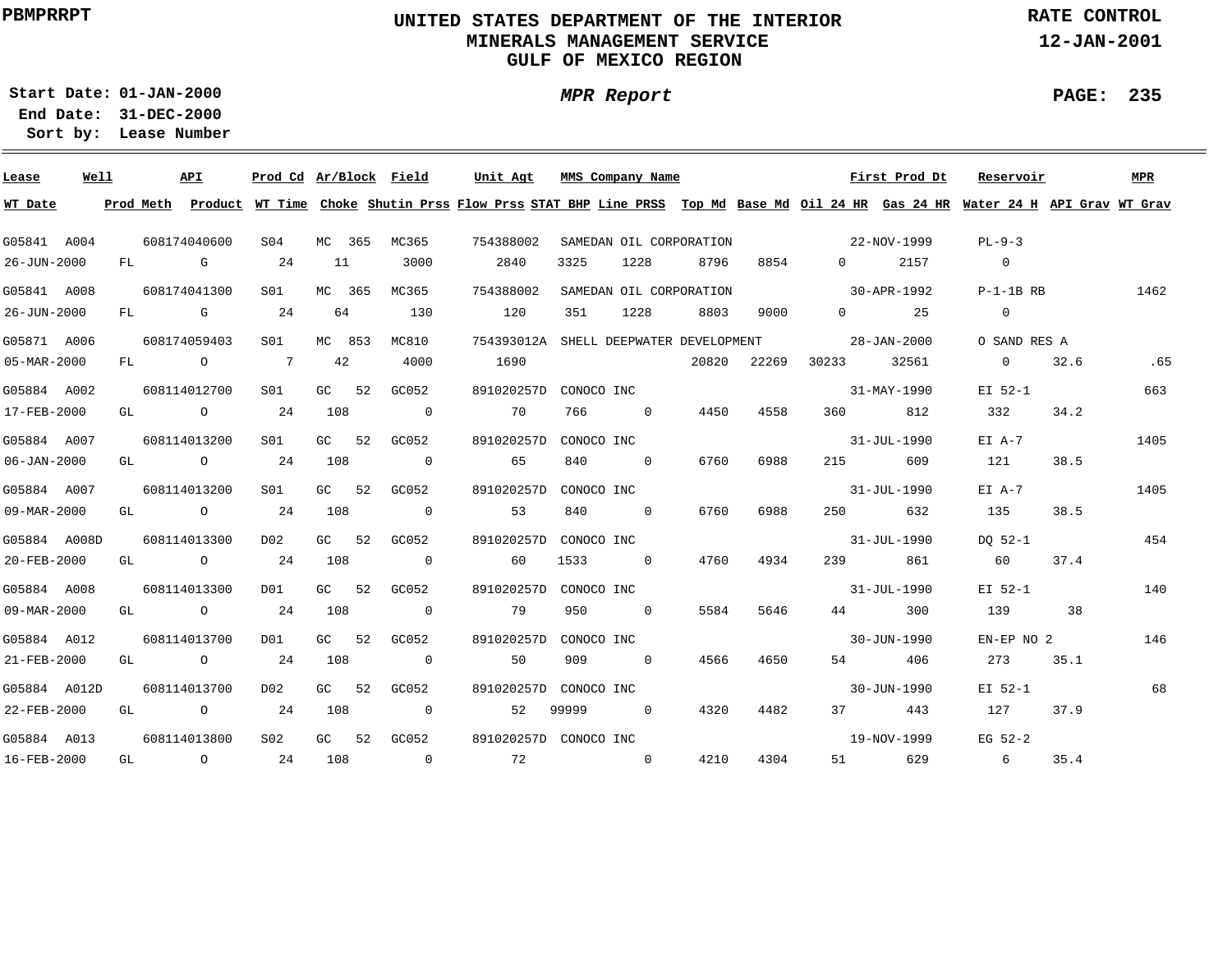# **UNITED STATES DEPARTMENT OF THE INTERIOR MINERALS MANAGEMENT SERVICEGULF OF MEXICO REGION**

**MPR Report**

**RATE CONTROL**

**12-JAN-2001**

**01-JAN-2000Start Date:**

**31-DEC-2000 End Date: Lease Number Sort by:**

| Lease             | Well |  | API                             | Prod Cd Ar/Block Field |       |                                               |      |      | Unit Agt MMS Company Name |             |                                                        | First Prod Dt | Reservoir                                                                                                                               |    | MPR            |
|-------------------|------|--|---------------------------------|------------------------|-------|-----------------------------------------------|------|------|---------------------------|-------------|--------------------------------------------------------|---------------|-----------------------------------------------------------------------------------------------------------------------------------------|----|----------------|
| WT Date           |      |  |                                 |                        |       |                                               |      |      |                           |             |                                                        |               | Prod Meth Product WT Time Choke Shutin Prss Flow Prss STAT BHP Line PRSS Top Md Base Md Oil 24 HR Gas 24 HR Water 24 H API Grav WT Grav |    |                |
| G05889 A004       |      |  | 608114011600                    | S01                    | GC 65 | GC065                                         |      |      |                           |             | 754399006A SHELL OFFSHORE INC 81-MAR-1990              |               | J2 RB                                                                                                                                   |    | 1003           |
| $01 - JAN - 2000$ |      |  | FL 0 6 999                      |                        |       | 3200                                          | 98   |      | 4257 0 12648 12686        |             |                                                        | 53 32         | 323                                                                                                                                     | 27 | .62            |
| G05889 A004       |      |  | 608114011600                    | S01 GC 65              |       | GC065                                         |      |      |                           |             | 754399006A SHELL OFFSHORE INC 31-MAR-1990              |               | J2 RB                                                                                                                                   |    | 1003           |
| $01 - JUN - 2000$ |      |  | FL 0 13                         |                        | 999   | 3200                                          | 100  | 4257 |                           | 12648 12686 |                                                        | 28 0          | 321                                                                                                                                     | 27 | $\overline{0}$ |
| G05889 A038       |      |  | 608114015501                    |                        |       | S01 GC 65 GC065                               |      |      |                           |             | 754399006A SHELL OFFSHORE INC 25 21-JAN-1995           |               | J2 RB                                                                                                                                   |    | $\overline{0}$ |
| 23-JAN-2000       |      |  | FL 0 25                         |                        | 28    | $\overline{\phantom{0}}$                      | 273  |      | $0$ 12482 12568           |             | 432                                                    | 683           | 59                                                                                                                                      | 28 | .62            |
| G05889 A038       |      |  | 608114015501                    | S01                    |       | GC 65 GC065                                   |      |      |                           |             | 754399006A SHELL OFFSHORE INC 25 21-JAN-1995           |               | J2 RB                                                                                                                                   |    | $\overline{0}$ |
| $08 - JUN - 2000$ |      |  | FL 0 11 999                     |                        |       |                                               | 260  |      | 12482 12568               |             |                                                        | 450 349       | 73                                                                                                                                      | 28 | .62            |
| G05889 A008A      |      |  | 608114015800                    |                        |       | S02 GC 65 GC065                               |      |      |                           |             | 754399006A SHELL OFFSHORE INC 27-APR-1998              |               | F RA                                                                                                                                    |    |                |
| $08 - JAN - 2000$ |      |  | FL G 6 999                      |                        |       | $\sim$ 0                                      |      |      |                           |             |                                                        | 5748          | 675                                                                                                                                     | 47 | .62            |
| G05889 A008A      |      |  | 608114015800                    | S02                    |       | GC 65 GC065                                   |      |      |                           |             | 754399006A SHELL OFFSHORE INC 27-APR-1998              |               | F RA                                                                                                                                    |    |                |
| $03 - JUN - 2000$ |      |  | FL G 5 999                      |                        |       | 2505                                          |      |      | 1341 1217 11552 11650     |             |                                                        | 38 3451       | 602                                                                                                                                     | 46 | .62            |
| G05889 A059       |      |  | 608114015900                    | S01                    | GC 65 | GC065                                         |      |      |                           |             | 754399006A SHELL OFFSHORE INC 31-AUG-1991              |               | I3 RA                                                                                                                                   |    | 869            |
|                   |      |  | 10-JAN-2000 FL 0 14 999         |                        |       | 2100                                          |      |      |                           |             |                                                        |               | 346                                                                                                                                     | 21 | .62            |
| G05889 A043A      |      |  | 608114017100                    | S02 GC 65              |       | GC065                                         |      |      |                           |             | 754399006A SHELL OFFSHORE INC<br>19-SEP-1995           |               | I1RA                                                                                                                                    |    |                |
| 11-JAN-2000       |      |  | FL 0 9 999                      |                        |       | $\overline{0}$                                | 725  |      |                           |             | 0 16126 16156 375 792                                  |               | 696                                                                                                                                     | 21 | .62            |
|                   |      |  | G05889 A043A 608114017100       |                        |       | S02 GC 65 GC065 754399006A SHELL-OFFSHORE INC |      |      |                           |             |                                                        | 19-SEP-1995   | I1RA                                                                                                                                    |    |                |
|                   |      |  | 18-JUN-2000 FL 0 17             |                        | 28    |                                               | 358  |      | 16126 16156               |             |                                                        | 324 361       | 575                                                                                                                                     | 21 | .62            |
|                   |      |  | G05900 A035A 608114014700       | S <sub>02</sub>        |       |                                               |      |      |                           |             | GC 109 GC065 754399006A SHELL OFFSHORE INC 31-JUL-1994 |               | J2 RB                                                                                                                                   |    | 7761           |
| 19-JAN-2000       |      |  | FL 0 13                         |                        |       | 46 0                                          | 1403 |      | $0$ 13873 14037           |             |                                                        | 3350 2922     | 1804                                                                                                                                    | 27 | .62            |
|                   |      |  | G05900 A035A  608114014700  S02 |                        |       |                                               |      |      |                           |             | GC 109 GC065 754399006A SHELL OFFSHORE INC 31-JUL-1994 |               | J2 RB                                                                                                                                   |    | 7761           |
|                   |      |  | 05-JUN-2000 FL 0 18             |                        | 999   |                                               |      |      | 1097 13873 14037          |             |                                                        | 3884 2721     | 2684                                                                                                                                    | 27 | .62            |

**PAGE: 236**

÷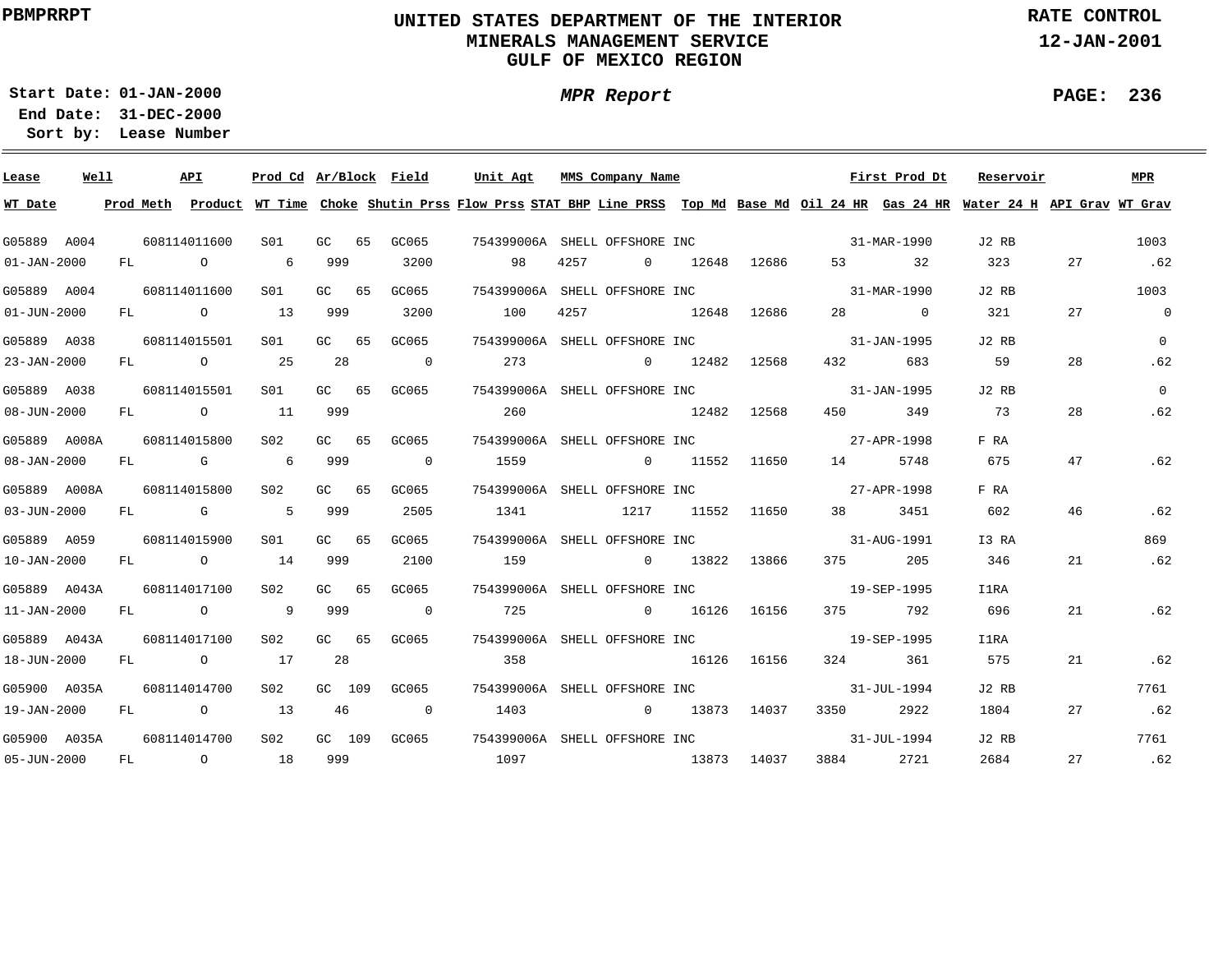# **UNITED STATES DEPARTMENT OF THE INTERIOR MINERALS MANAGEMENT SERVICEGULF OF MEXICO REGION**

**MPR Report**

**RATE CONTROL**

**12-JAN-2001**

**PAGE: 237**

÷

**01-JAN-2000Start Date:**

| Lease             | Well |     | API                                                                                                                                                                                                                            | Prod Cd Ar/Block Field |        |        |                                                                                                                                         | Unit Agt | MMS Company Name              |                    |       |             |          |                   | First Prod Dt     | Reservoir      |                | MPR      |
|-------------------|------|-----|--------------------------------------------------------------------------------------------------------------------------------------------------------------------------------------------------------------------------------|------------------------|--------|--------|-----------------------------------------------------------------------------------------------------------------------------------------|----------|-------------------------------|--------------------|-------|-------------|----------|-------------------|-------------------|----------------|----------------|----------|
| WT Date           |      |     |                                                                                                                                                                                                                                |                        |        |        | Prod Meth Product WT Time Choke Shutin Prss Flow Prss STAT BHP Line PRSS Top Md Base Md Oil 24 HR Gas 24 HR Water 24 H API Grav WT Grav |          |                               |                    |       |             |          |                   |                   |                |                |          |
| G05900 A036A      |      |     | 608114015000                                                                                                                                                                                                                   | S <sub>02</sub>        |        | GC 109 | GC065                                                                                                                                   |          | 754399006A SHELL OFFSHORE INC |                    |       |             |          |                   | 31-DEC-1994       | 110 RB2        |                | $\Omega$ |
| $04 - JUN - 2000$ |      | FL. | $\Omega$                                                                                                                                                                                                                       | 8                      | 999    |        |                                                                                                                                         | 1959     |                               |                    |       | 13986 14024 |          | 377 — 100         | 90                | 285            | 26             | .62      |
| G05909 A007       |      |     | 608115010800                                                                                                                                                                                                                   | S01                    | GC 161 |        | GC205                                                                                                                                   |          | 754388011A CHEVRON USA INC    |                    |       |             |          |                   | $07 - SEP - 2000$ | 14800 FB H     |                |          |
| 07-OCT-2000       |      | FL  | $\overline{O}$                                                                                                                                                                                                                 | $\overline{4}$         | 26     |        | 5600                                                                                                                                    | 3640     |                               |                    | 16260 | 16400       | 11120    | 10516             |                   | $\overline{0}$ | 31.7           | .65      |
| G05909 A012       |      |     | 608115011002                                                                                                                                                                                                                   | S <sub>01</sub>        |        | GC 161 | GC205                                                                                                                                   |          | 754388011A CHEVRON USA INC    |                    |       |             |          |                   | 27-JUN-2000       | N3L FB B       |                |          |
| 16-JUL-2000       |      |     | FL O                                                                                                                                                                                                                           | 12                     | 70     |        | 3112                                                                                                                                    | 2300     |                               | 14585              |       | 14650       | 13480    |                   | 21568             | $\overline{0}$ | 34.3           | .65      |
| G05909 A006       |      |     | 608115011200                                                                                                                                                                                                                   | S01                    | GC 161 |        | GC205                                                                                                                                   |          | 754388011A CHEVRON USA INC    |                    |       |             |          |                   | 08-MAR-2000       | N2 FB B        |                |          |
| 13-MAR-2000       |      | FL  | $\overline{O}$                                                                                                                                                                                                                 | 24                     | 46     |        | 4457                                                                                                                                    | 4217     |                               | 15759              |       | 15865       | 6129     |                   | 20199             | 157            | 39.4           | .65      |
| G05953 A001B      |      |     | 427134003400                                                                                                                                                                                                                   | S <sub>0.3</sub>       | PN 969 |        | PN969                                                                                                                                   |          | SHELL OFFSHORE INC            |                    |       |             |          |                   | 09-MAY-1995       | A1/A2/A3 SD    |                |          |
| 19-JAN-2000       |      | FL  | and the control of the control of the control of the control of the control of the control of the control of the control of the control of the control of the control of the control of the control of the control of the cont | 20                     | 999    |        | 1750                                                                                                                                    | 820      |                               | $\overline{0}$     | 7533  | 7674        |          | $1 \quad \cdots$  | 2098              | 64             | 48.6           | .62      |
| G05953 A001B      |      |     | 427134003400                                                                                                                                                                                                                   | S <sub>03</sub>        | PN 969 |        | PN969                                                                                                                                   |          | SHELL OFFSHORE INC            |                    |       |             |          |                   | 09-MAY-1995       | $A1/A2/A3$ SD  |                |          |
| 08-JUN-2000       |      | FL  | $\mathbb G$                                                                                                                                                                                                                    | $\overline{4}$         | 999    |        | 1480                                                                                                                                    | 800      |                               | 829                | 7533  | 7674        |          | $1 \qquad \qquad$ | 2274              | 73             | 48.1           | .62      |
| G05953 A006       |      |     | 427134005700                                                                                                                                                                                                                   | S01                    | PN 969 |        | PN969                                                                                                                                   |          | SHELL OFFSHORE INC            |                    |       |             |          |                   | 30-APR-1988       | B1 RA          |                | 6657     |
| $20 - JAN - 2000$ |      |     | $FL$ G $G$                                                                                                                                                                                                                     | 20                     | 999    |        | 800                                                                                                                                     | 365      |                               | $\overline{0}$     | 10188 | 10321       |          | $\Omega$          | 3260              | 6 <sup>6</sup> | 48.6           | .62      |
| G05953 A007B      |      |     | 427134005800                                                                                                                                                                                                                   | D <sub>0</sub> 3       | PN 969 |        | PN969                                                                                                                                   |          |                               | SHELL OFFSHORE INC |       |             |          |                   | 09-JUN-1995       | TEX 14RA       |                |          |
| 18-JAN-2000       |      |     | FL G                                                                                                                                                                                                                           | 12                     | 999    |        | 950                                                                                                                                     | 350      | 813                           | 0 7116             |       | 7130        |          | $\Omega$          | 1082              | $\overline{2}$ | $\Omega$       | .62      |
| G05953 A007B      |      |     | 427134005800                                                                                                                                                                                                                   | D03                    | PN 969 |        | PN969                                                                                                                                   |          |                               | SHELL OFFSHORE INC |       |             |          |                   | 09-JUN-1995       | TEX 14RA       |                |          |
| 09-JUN-2000       |      |     | FL G                                                                                                                                                                                                                           | $5^{\circ}$            | 999    |        | 820                                                                                                                                     | 175      | 813                           | 829                | 7116  | 7130        | $\Omega$ |                   | 1253              | $\overline{7}$ | 48.1           | .62      |
| G05954 A002D      |      |     | 427134005000                                                                                                                                                                                                                   | D03                    | PN 976 |        | PN969                                                                                                                                   |          |                               | SHELL OFFSHORE INC |       |             |          |                   |                   | AMP            |                |          |
| 18-JAN-2000       |      | FL  | $\mathbf G$                                                                                                                                                                                                                    | 12                     | 999    |        | 930                                                                                                                                     | 350      | $\sim$ 0                      |                    | 7534  | 7549        | $\Omega$ |                   | 1674              | $5^{\circ}$    | $\overline{0}$ | .62      |
| G05954 A002D      |      |     | 427134005000                                                                                                                                                                                                                   | D03                    | PN 976 |        | PN969                                                                                                                                   |          | SHELL OFFSHORE INC            |                    |       |             |          |                   |                   | AMP            |                |          |
| 09-JUN-2000       |      | FL  | $\mathbb G$                                                                                                                                                                                                                    | $5 -$                  | 999    |        | 640                                                                                                                                     | 475      |                               | 829                | 7534  | 7549        | $\Omega$ |                   | 1224              | $\sim$ 0       | 48.1           | .62      |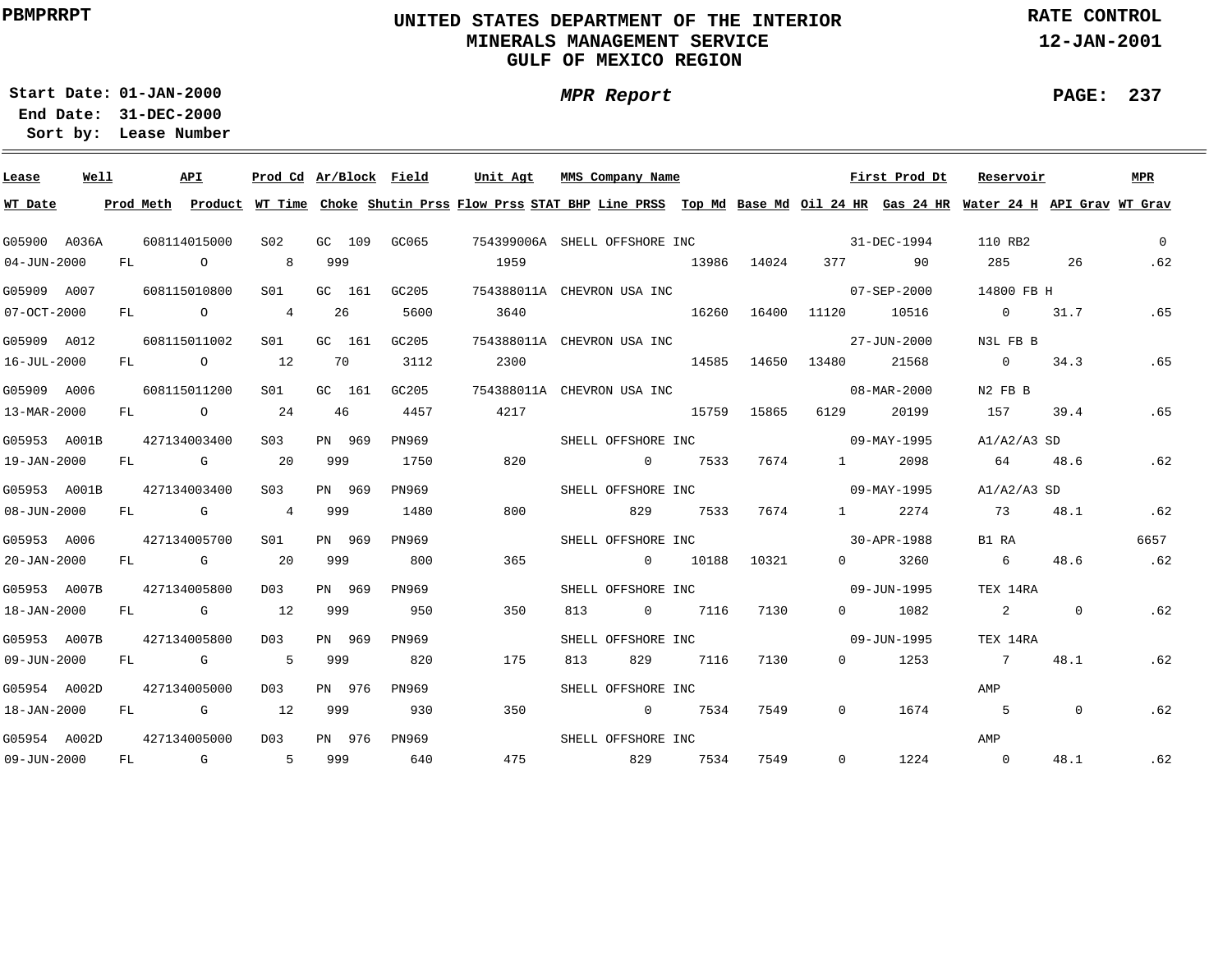# **UNITED STATES DEPARTMENT OF THE INTERIOR MINERALS MANAGEMENT SERVICEGULF OF MEXICO REGION**

**MPR Report**

**RATE CONTROL**

**12-JAN-2001**

**PAGE: 238**

**01-JAN-2000Start Date:31-DEC-2000 End Date:** 

| Lease             | Well |    | API                                                                                                                                                                                                                            |                  |         | Prod Cd Ar/Block Field | Unit Agt | MMS Company Name         |        |      |             |                                          | First Prod Dt | Reservoir                                                                                                                               |      | MPR            |
|-------------------|------|----|--------------------------------------------------------------------------------------------------------------------------------------------------------------------------------------------------------------------------------|------------------|---------|------------------------|----------|--------------------------|--------|------|-------------|------------------------------------------|---------------|-----------------------------------------------------------------------------------------------------------------------------------------|------|----------------|
| WT Date           |      |    |                                                                                                                                                                                                                                |                  |         |                        |          |                          |        |      |             |                                          |               | Prod Meth Product WT Time Choke Shutin Prss Flow Prss STAT BHP Line PRSS Top Md Base Md Oil 24 HR Gas 24 HR Water 24 H API Grav WT Grav |      |                |
| G05980 C002B      |      |    | 427024014300                                                                                                                                                                                                                   | S <sub>0</sub> 3 | MU 740  | MU739                  |          |                          |        |      |             | EL PASO PRODUCTION COMPANY 31-JUL-1992   |               | B RE                                                                                                                                    |      | 4303           |
| 08-JUN-2000       |      |    | FL G                                                                                                                                                                                                                           |                  | 11      | 2340                   | 1500     | 3102                     | 1050   |      | 11560 11578 |                                          | 5 1518        | 45                                                                                                                                      | 49.3 |                |
| G06027 B003       |      |    | 427124009400                                                                                                                                                                                                                   | S02              | MUA 122 | MU111A                 |          | AMERADA HESS CORPORATION |        |      |             |                                          | 22-APR-2000   | $LS-B$                                                                                                                                  |      |                |
| 14-MAY-2000       |      | FL | and the Communication of the Communication of the Communication of the Communication of the Communication of the Communication of the Communication of the Communication of the Communication of the Communication of the Comm | 24               | 23      | 1835                   | 1720     |                          | 905    |      | 10824 10892 | 24 \                                     | 4060          | 17                                                                                                                                      | 50.6 | .604           |
| G06037 001B       |      |    | 427034022400                                                                                                                                                                                                                   | S02              | MI 604  | MI619                  |          |                          |        |      |             | MURPHY EXPLORATION & PRODUCT 30-SEP-1992 |               | ROB 43 FB1                                                                                                                              |      | $\overline{0}$ |
| 13-JUN-2000       |      | FL | $\mathbb G$                                                                                                                                                                                                                    |                  | 36      | 1500                   | 350      |                          | 145    | 5806 | 5820        | $5^{\circ}$                              | 2120          | 51                                                                                                                                      | 51.2 |                |
| G06037 009A       |      |    | 427034036100                                                                                                                                                                                                                   | SO1              | MI 604  | MI619                  |          |                          |        |      |             | MURPHY EXPLORATION & PRODUCT 31-AUG-1989 |               | MA1-FB4                                                                                                                                 |      | $\Omega$       |
| 11-JUN-2000       |      | FL | <b>G</b>                                                                                                                                                                                                                       |                  | 64      | 855                    | 160      |                          | 145    |      | 7554 7690   | $4\degree$                               | 2174          | 90 —                                                                                                                                    | 55.2 |                |
| G06037 A003C      |      |    | 427034036900                                                                                                                                                                                                                   | D03              | MI 604  | MI619                  |          |                          |        |      |             | MURPHY EXPLORATION & PRODUCT 14-DEC-1999 |               | MA2 FB4                                                                                                                                 |      |                |
| 10-JAN-2000       |      | FL | <b>G</b> G                                                                                                                                                                                                                     | 4                | 36      | 850                    | 590      |                          | 130    |      | 7655 7760   | $6 \quad \sigma$                         | 3588          | 8 <sup>1</sup>                                                                                                                          | 54.2 | . 6            |
| G06037 A003E      |      |    | 427034036900                                                                                                                                                                                                                   | DO 4             | MI 604  | MI619                  |          |                          |        |      |             | MURPHY EXPLORATION & PRODUCT 31-DEC-1999 |               | MA1A-FB-A3                                                                                                                              |      |                |
| 07-FEB-2000       |      |    | FL G                                                                                                                                                                                                                           | 6                | 52      | 820                    | 140      |                          | 155 15 |      | 7460 7536   |                                          | 1 130         | $\overline{1}$                                                                                                                          |      | .6             |
| G06037 A003E      |      |    | 427034036900                                                                                                                                                                                                                   | DO 4             | MI 604  | MI619                  |          |                          |        |      |             | MURPHY EXPLORATION & PRODUCT 31-DEC-1999 |               | MA1A-FB-A3                                                                                                                              |      |                |
| 02-JUN-2000       |      |    | FL G                                                                                                                                                                                                                           |                  | 64      | 400                    | 120      |                          | 120    |      | 7460 7536   |                                          | $0$ 108       | $\overline{0}$                                                                                                                          |      |                |
| G06037 A003C      |      |    | 427034036900                                                                                                                                                                                                                   | DO3              | MI 604  | MI619                  |          |                          |        |      |             | MURPHY EXPLORATION & PRODUCT 14-DEC-1999 |               | MA2 FB4                                                                                                                                 |      |                |
| 10-JUN-2000       |      |    | FL G                                                                                                                                                                                                                           |                  | 36      | 850                    | 570      |                          | 150    |      | 7655 7760   | $0 \qquad \qquad$                        | 3586          | $\overline{4}$                                                                                                                          |      |                |
| G06037 A001E      |      |    | 427034037700                                                                                                                                                                                                                   | D04              | MI 604  | MI619                  |          |                          |        |      |             | MURPHY EXPLORATION & PRODUCT 24-NOV-1999 |               | MA1-FB4                                                                                                                                 |      |                |
| $06 - JUN - 2000$ |      |    | FL G                                                                                                                                                                                                                           |                  | 64      | 840                    | 160      |                          | 140    |      | 7856 7972   |                                          | 0 1917        | $\overline{4}$                                                                                                                          |      |                |
| G06045 A005       |      |    | 427034050000                                                                                                                                                                                                                   | S03              | MI 651  | MI651                  |          |                          |        |      |             | HOUSTON EXPLORATION COMPANY 31-AUG-2000  |               | N SAND                                                                                                                                  |      |                |
| 21-SEP-2000       |      |    | FL G                                                                                                                                                                                                                           | 24               | 24      | 4600                   | 4400     |                          | 960    |      | 10792 10894 |                                          | 45 7500       | 6                                                                                                                                       | 45   | .586           |
| G06052 A002D      |      |    | 427034035900                                                                                                                                                                                                                   | D04              | MI 687  | MI687                  |          | APACHE CORPORATION       |        |      |             |                                          | 31-JUL-1993   | CP 1B                                                                                                                                   |      | $\overline{0}$ |
| 20-MAY-2000       |      | FL | $\overline{G}$                                                                                                                                                                                                                 | 14               |         | 2200                   | 1750     |                          | 1050   | 5878 | 5894        |                                          | 4 1127        | 247                                                                                                                                     | 47.8 |                |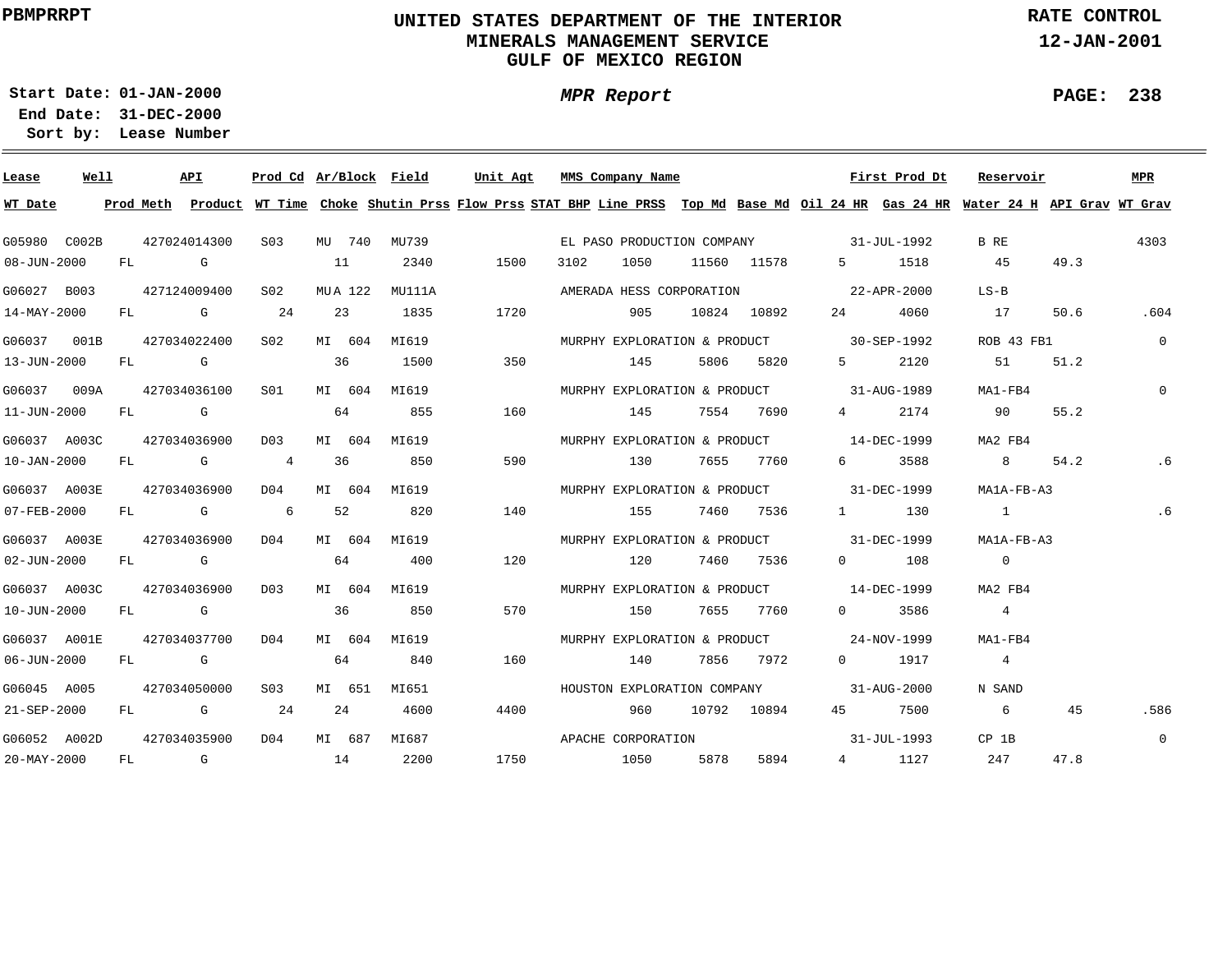# **UNITED STATES DEPARTMENT OF THE INTERIOR MINERALS MANAGEMENT SERVICEGULF OF MEXICO REGION**

**MPR Report**

**RATE CONTROL**

**12-JAN-2001**

**01-JAN-2000Start Date:**

**31-DEC-2000 End Date: Lease Number Sort by:**

| Lease                    | Well |  | API          | Prod Cd Ar/Block Field |    |        |        | Unit Agt  |      |      | MMS Company Name        |                 |             | First Prod Dt                  | Reservoir                                                                                                                               |      | MPR          |
|--------------------------|------|--|--------------|------------------------|----|--------|--------|-----------|------|------|-------------------------|-----------------|-------------|--------------------------------|-----------------------------------------------------------------------------------------------------------------------------------------|------|--------------|
| WT Date                  |      |  |              |                        |    |        |        |           |      |      |                         |                 |             |                                | Prod Meth Product WT Time Choke Shutin Prss Flow Prss STAT BHP Line PRSS Top Md Base Md Oil 24 HR Gas 24 HR Water 24 H API Grav WT Grav |      |              |
| G06071 A002              |      |  | 427044028900 | S03                    |    | BA 494 |        |           |      |      |                         |                 |             |                                | ROB L-7                                                                                                                                 |      |              |
| $03 - \text{MAR} - 2000$ |      |  | FL G         | 24                     | 10 |        | 5500   | 4120      |      |      | 810                     |                 |             | 12612 12667 120 2975           | 144                                                                                                                                     | 51   | .738         |
| G06071 A002              |      |  | 427044028900 | S03                    |    | BA 494 | BA494  |           |      |      |                         |                 |             | APACHE CORPORATION 02-MAR-2000 | $ROB L-7$                                                                                                                               |      |              |
| 29-MAY-2000              |      |  | FL G         |                        | 14 |        | 5675   |           | 2625 |      |                         | 886 12612 12667 |             | 87 1780                        | 290                                                                                                                                     | 53.3 |              |
| G06071 003               |      |  | 427044030100 | S01                    |    | BA 494 | BA494  |           |      |      | APACHE CORPORATION      |                 |             | $31 - MAX - 1997$              | M-1 SAND                                                                                                                                |      |              |
| 19-MAY-2000              |      |  | FL G         |                        | 16 |        | 2100   |           | 1250 | 5245 | 835                     |                 | 13738 13765 | 38 957                         | 68                                                                                                                                      | 52.5 |              |
| G06085 C002D             |      |  | 427054009800 | D03                    |    | BAA 52 | BA052A | 754392004 |      |      | SAMEDAN OIL CORPORATION |                 |             | $20 - \text{AUG} - 1996$       | 7000'                                                                                                                                   |      |              |
| 24-JUN-2000              |      |  | $FL$ G 24    |                        |    | 41     | 1450   |           | 840  | 2569 | 804                     | 8552            | 8572        | 7 3781                         | 2                                                                                                                                       | 49.9 |              |
| G06085 A006              |      |  | 427054013701 | S01 <b>S</b>           |    | BAA 52 | BA052A | 754392004 |      |      | SAMEDAN OIL CORPORATION |                 |             | $30 - JUN - 1996$              | MF1A FBA                                                                                                                                |      |              |
| 25-JUN-2000              |      |  | FL G         | 24                     | 64 |        | 1600   |           | 270  | 1875 | 804                     |                 | 9984 10850  | 6 1526                         | 14                                                                                                                                      | 49.9 |              |
| G06085 A007              |      |  | 427054013900 | S01 - <b>S</b>         |    | BAA 52 | BA052A | 754392004 |      |      | SAMEDAN OIL CORPORATION |                 |             | $05 - JUL - 1996$              | $MF-1$                                                                                                                                  |      |              |
| 29-JUN-2000              |      |  | FL G         | 24                     | 20 |        | 1600   | 270       |      |      |                         | 804 8790        | 9560        | 1 142                          | 100                                                                                                                                     | 49.9 |              |
| G06088 E001              |      |  | 427054010600 | S02 <b>S</b>           |    | BAA 66 | BA052A |           |      |      | SAMEDAN OIL CORPORATION |                 |             | 22-DEC-1996                    | 5500' SAND                                                                                                                              |      |              |
| 29-JUN-2000              |      |  | FL G         | 24                     | 12 |        | 1450   |           | 1320 | 2321 | 804                     | 5540            | 5558        | 3 1003                         | 1 49.9                                                                                                                                  |      |              |
| G06093 A001D             |      |  | 427064012000 | DO <sub>2</sub>        |    | GA 209 | GA209  |           |      |      | EXXON MOBIL CORPORATION |                 |             | $31 - JUL - 1990$              | $MM-20$ , $A$                                                                                                                           |      | 12419        |
| 06-FEB-2000              |      |  | FL G         |                        | 50 |        | 1750   |           | 868  | 2361 | 1163                    | 8702            | 8768        | 64 10423                       | 13                                                                                                                                      | 48.1 |              |
| G06093 A001              |      |  | 427064012000 | DO1                    |    | GA 209 | GA209  |           |      |      | EXXON MOBIL CORPORATION |                 |             | 31-JUL-1990                    | MM-50.RA                                                                                                                                |      | $\mathbf{0}$ |
| $28 - \text{MAX} - 2000$ |      |  | FL G         |                        | 36 |        | 1850   |           | 1230 |      | 1198                    | 9682            | 9710        | 11 4451                        | $5 \t 43.9$                                                                                                                             |      |              |
| G06093 A002              |      |  | 427064029200 | S01                    |    | GA 209 | GA209  |           |      |      | EXXON MOBIL CORPORATION |                 |             | $23 - APR - 1998$              | 00-10L,RD                                                                                                                               |      |              |
| $05 - MAX - 2000$        |      |  | FL O         |                        | 31 |        |        |           | 396  |      | 11589 11628             |                 |             | 957 1240                       | $0 \t 34.4$                                                                                                                             |      |              |
| G06093 A004              |      |  | 427064029700 | S01                    |    | GA 209 | GA209  |           |      |      | EXXON MOBIL CORPORATION |                 |             |                                | $31 - DEC - 1991$ 00-10                                                                                                                 |      | 12738        |
| $20 - \text{MAX} - 2000$ |      |  | FL G         | 40                     |    |        | 1777   |           | 1240 |      | 3044 1209 12008 12102   |                 |             | 12 6799                        | 10                                                                                                                                      | 41.1 |              |

**PAGE: 239**

÷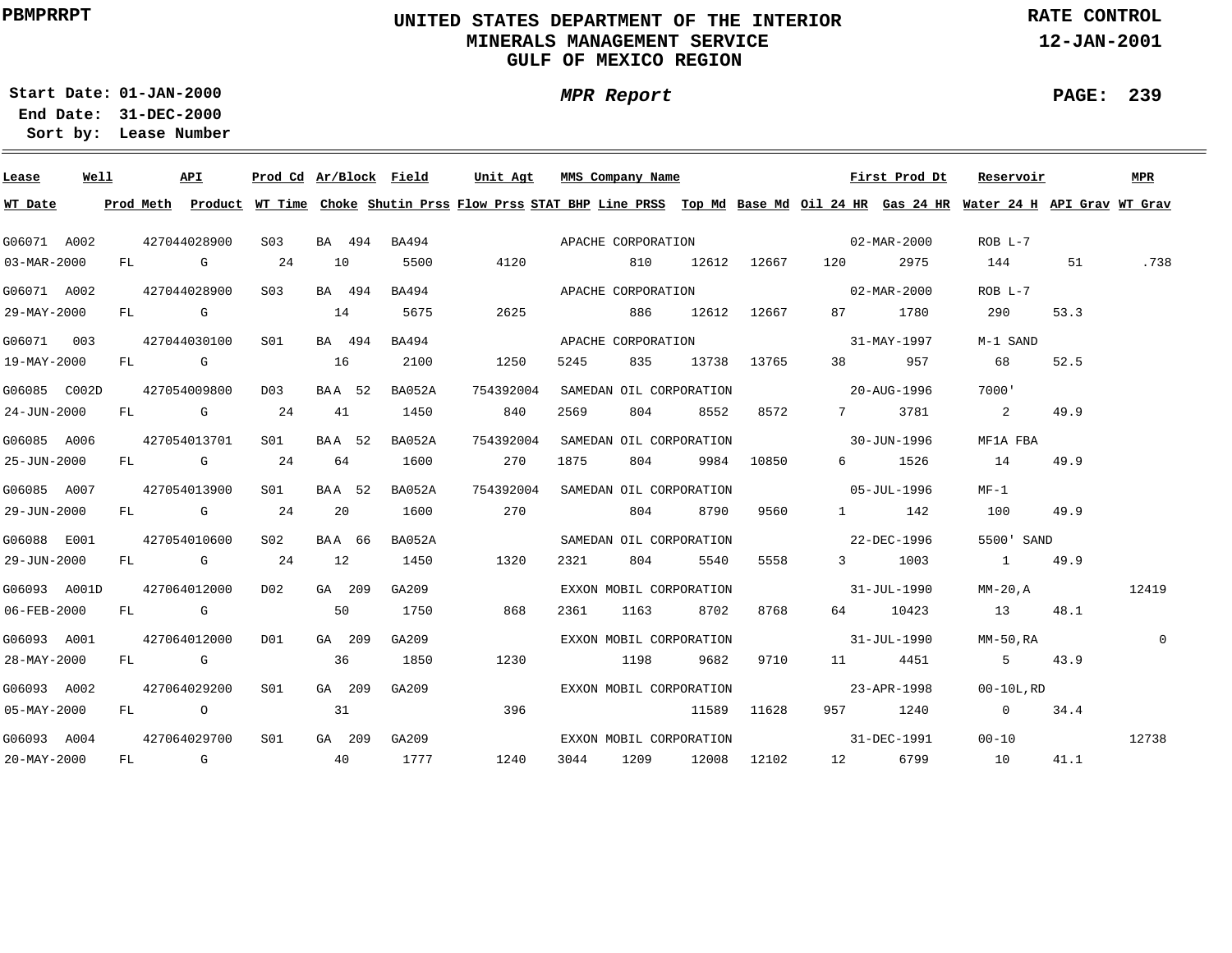# **UNITED STATES DEPARTMENT OF THE INTERIOR MINERALS MANAGEMENT SERVICEGULF OF MEXICO REGION**

**MPR Report**

**RATE CONTROL**

**12-JAN-2001**

**PAGE: 240**

÷

**01-JAN-2000Start Date:**

| Lease                     | Well |  | API              |              |    |        | Prod Cd Ar/Block Field |       |       | Unit Agt MMS Company Name |           |                  | First Prod Dt                         | Reservoir                                                                                                                               |      | MPR |
|---------------------------|------|--|------------------|--------------|----|--------|------------------------|-------|-------|---------------------------|-----------|------------------|---------------------------------------|-----------------------------------------------------------------------------------------------------------------------------------------|------|-----|
| WT Date                   |      |  |                  |              |    |        |                        |       |       |                           |           |                  |                                       | Prod Meth Product WT Time Choke Shutin Prss Flow Prss STAT BHP Line PRSS Top Md Base Md Oil 24 HR Gas 24 HR Water 24 H API Grav WT Grav |      |     |
| G06093 A005               |      |  | 427064036501     | S01 <b>S</b> |    | GA 209 | GA209                  |       |       |                           |           |                  | EXXON MOBIL CORPORATION 31-DEC-1999   | MM-40,RA                                                                                                                                |      |     |
| 29-JAN-2000               |      |  | FL G 6           |              |    | 45     | 2000                   | 1235  |       | 1196 11091 11113          |           |                  | 0 9204                                | 12                                                                                                                                      |      | .6  |
| G06093 A005               |      |  | 427064036501     | S01 <b>S</b> |    | GA 209 | GA209                  |       |       | EXXON MOBIL CORPORATION   |           |                  | 31-DEC-1999                           | MM-40,RA                                                                                                                                |      |     |
| 23-FEB-2000               |      |  | FL G             |              | 40 |        | 1890                   | 990   |       | 1183 11091 11113          |           |                  | 64 11190                              | 6 51.6                                                                                                                                  |      |     |
| G06093 A006               |      |  | 427064037000 S03 |              |    | GA 209 | GA209                  |       |       | EXXON MOBIL CORPORATION   |           |                  | 20-JUL-1996                           | MM-10                                                                                                                                   |      |     |
| $24 - FEB - 2000$         |      |  | $FL$ G $G$       |              | 64 |        | 1835                   | 868   |       | 1198 9025                 |           | 9086             | 64 10096                              | 6 48.2                                                                                                                                  |      |     |
| G06093 B001D              |      |  | 427064039600     | D02          |    | GA 209 | GA209                  |       |       |                           |           |                  | EXXON MOBIL CORPORATION 31-MAY-1997   | LL-15,RA                                                                                                                                |      |     |
| 09-MAY-2000               |      |  | FL O             |              | 50 |        |                        | 186   |       | 945 8910                  |           | 8948             | 650 632                               | 663 31.6                                                                                                                                |      |     |
| G06093 B001               |      |  | 427064039600     | D01          |    | GA 209 | GA209                  |       |       |                           |           |                  | EXXON MOBIL CORPORATION 02-JUN-1997   | MM-60,RD                                                                                                                                |      |     |
| $03 - JUN - 2000$         |      |  | FL O             |              | 28 |        | 2111                   | 1220  |       | 3040                      |           | 1192 10826 10944 | 139 2439                              | 4 36.6                                                                                                                                  |      |     |
| G06093 B002D              |      |  | 427064040000     | D02          |    | GA 209 | GA209                  |       |       |                           |           |                  | EXXON MOBIL CORPORATION 5 24-AUG-1997 | LL-15,RA                                                                                                                                |      |     |
| $02 - MAX - 2000$         |      |  | FL O             |              | 48 |        |                        | 196   |       |                           | 9246      | 9296             | 668 269                               | 663 29.7                                                                                                                                |      |     |
| G06093 B004D 427064040400 |      |  |                  | D02          |    | GA 209 |                        | GA209 |       |                           |           |                  | EXXON MOBIL CORPORATION 12-DEC-1997   | LL-15,RA                                                                                                                                |      |     |
| 03-MAY-2000               |      |  | FL O             |              | 72 |        |                        | 166   |       |                           |           | 10054 10092      | 474 209                               | 486 30.1                                                                                                                                |      |     |
| G06093 B004               |      |  | 427064040400     | DO1          |    | GA 209 | GA209                  |       |       |                           |           |                  | EXXON MOBIL CORPORATION 16-DEC-1997   | MM-40,RA                                                                                                                                |      |     |
| $04 - \text{MAX} - 2000$  |      |  | FL G             |              |    | 25     | 1851                   | 1293  |       | 1241                      |           |                  | 11400 11424 16 2771                   | $0 \t 48.8$                                                                                                                             |      |     |
| G06093 B006               |      |  | 427064041800     | S02          |    | GA 209 | GA209                  |       |       |                           |           |                  | EXXON MOBIL CORPORATION 23-MAR-2000   | MM-31                                                                                                                                   |      |     |
| $02 - MAX - 2000$         |      |  | FL G             |              | 48 |        | 2308                   | 895   |       | 1239                      |           | 11361 11430      | 27 8030                               | 23                                                                                                                                      | 37.2 |     |
| G06093 B007D              |      |  | 427064041901     | D02          |    | GA 209 | GA209                  |       |       | EXXON MOBIL CORPORATION   |           |                  | 25-JUL-1999                           | LL-27, RA                                                                                                                               |      |     |
| 09-MAY-2000               |      |  | FL G             |              | 41 |        | 2186                   | 1312  | ##### |                           | 1210 8019 | 8048             | 61 10939                              | $0 \t 49.7$                                                                                                                             |      |     |
| G06093 B007               |      |  | 427064041901     | D01          |    | GA 209 | GA209                  |       |       | EXXON MOBIL CORPORATION   |           |                  | 25-JUL-1999                           | MM5/MM6                                                                                                                                 |      |     |
| $09 - JUN - 2000$         |      |  |                  | FL G 30 2420 |    |        |                        |       |       | 1380 ##### 1127 8168      |           | 8294             | 54 8334                               | 66 66                                                                                                                                   | 41.1 |     |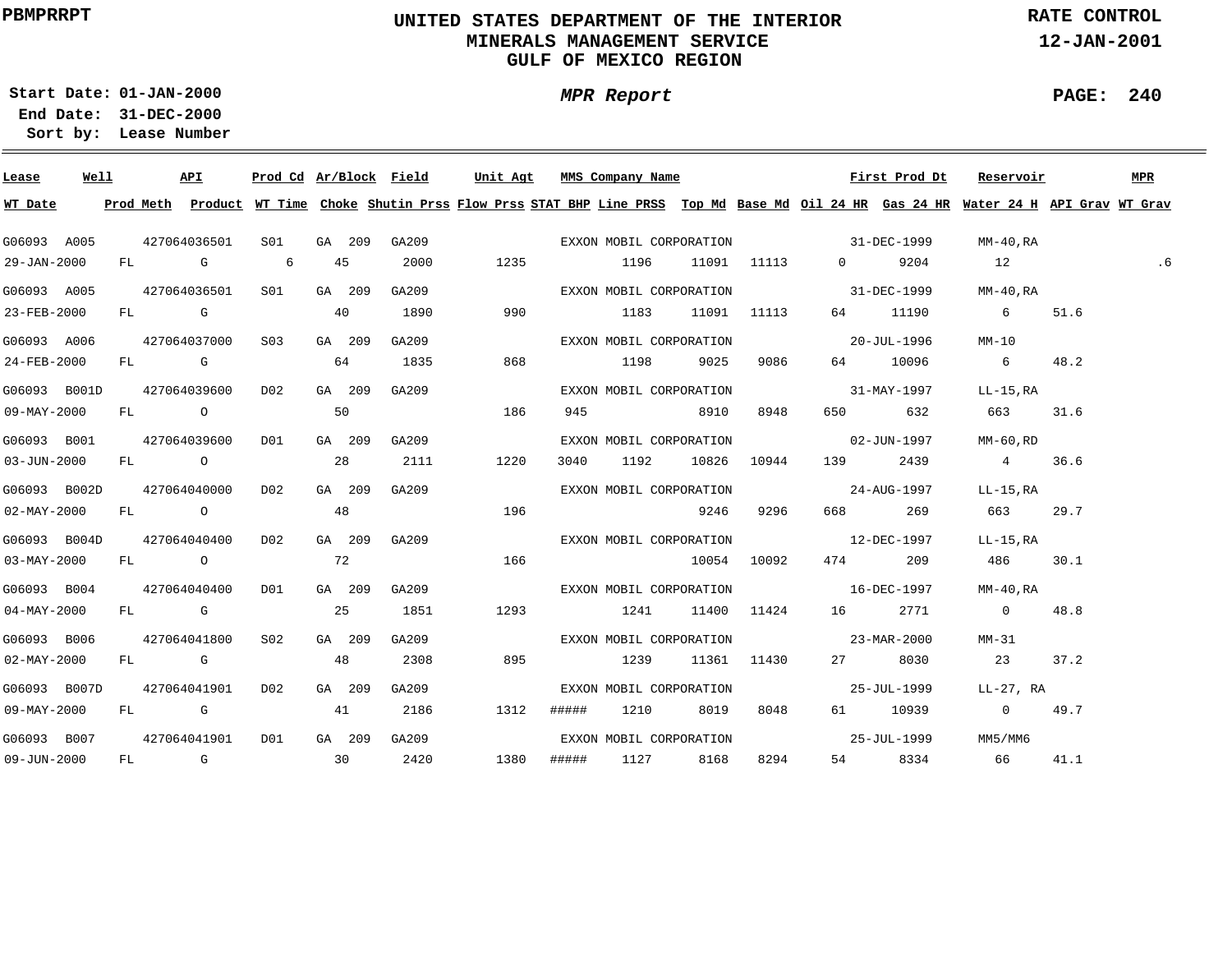# **UNITED STATES DEPARTMENT OF THE INTERIOR MINERALS MANAGEMENT SERVICEGULF OF MEXICO REGION**

**MPR Report**

**RATE CONTROL**

**12-JAN-2001**

**PAGE: 241**

**01-JAN-2000Start Date:**

| Lease             | Well |    |              | API                                                                                                                                                                                                                            |                 |     |        | <u>Prod Cd Ar/Block Field</u> | Unit Agt |      | MMS Company Name        |       |             |                                          | First Prod Dt | Reservoir                                                                                                                                                                                                                                                                                                                                                                           |                | MPR     |
|-------------------|------|----|--------------|--------------------------------------------------------------------------------------------------------------------------------------------------------------------------------------------------------------------------------|-----------------|-----|--------|-------------------------------|----------|------|-------------------------|-------|-------------|------------------------------------------|---------------|-------------------------------------------------------------------------------------------------------------------------------------------------------------------------------------------------------------------------------------------------------------------------------------------------------------------------------------------------------------------------------------|----------------|---------|
| WT Date           |      |    |              |                                                                                                                                                                                                                                |                 |     |        |                               |          |      |                         |       |             |                                          |               | Prod Meth Product WT Time Choke Shutin Prss Flow Prss STAT BHP Line PRSS Top Md Base Md Oil 24 HR Gas 24 HR Water 24 H API Grav WT Grav                                                                                                                                                                                                                                             |                |         |
| G06093 B008D      |      |    | 427064042500 |                                                                                                                                                                                                                                | D02             |     | GA 209 | GA209                         |          |      | EXXON MOBIL CORPORATION |       |             | $13 - FEB - 2000$                        |               | MM5/MM6                                                                                                                                                                                                                                                                                                                                                                             |                |         |
| 11-MAR-2000       |      | FL |              | and the Company of the Company of the Company of the Company of the Company of the Company of the Company of the Company of the Company of the Company of the Company of the Company of the Company of the Company of the Comp | 4               |     | 30     | 2640                          | 1518     |      | 1202                    | 8328  | 8440        | $\Omega$                                 | 7967          | $\overline{7}$                                                                                                                                                                                                                                                                                                                                                                      |                | .6      |
| G06093 B008       |      |    | 427064042500 |                                                                                                                                                                                                                                | DO1             |     | GA 209 | GA209                         |          |      | EXXON MOBIL CORPORATION |       |             |                                          | 13-FEB-2000   | $MM-10$                                                                                                                                                                                                                                                                                                                                                                             |                |         |
| 14-MAR-2000       |      |    |              | FL G                                                                                                                                                                                                                           | $6\overline{6}$ |     | 42     | 1800                          | 1488     |      | 1202                    | 8494  | 8584        |                                          | 0 15093       | 12                                                                                                                                                                                                                                                                                                                                                                                  |                | .6      |
| G06093 B008       |      |    | 427064042500 |                                                                                                                                                                                                                                | D01             |     | GA 209 | GA209                         |          |      | EXXON MOBIL CORPORATION |       |             |                                          | 13-FEB-2000   | $MM-10$                                                                                                                                                                                                                                                                                                                                                                             |                |         |
| 25-MAR-2000       |      |    |              | FL G                                                                                                                                                                                                                           |                 | 50  |        | 1826                          | 1390     |      | 1194                    | 8494  | 8584        |                                          | 75 16772      | $\sim$ 0                                                                                                                                                                                                                                                                                                                                                                            | 54.2           |         |
| G06093 B008D      |      |    | 427064042500 |                                                                                                                                                                                                                                | D02             |     | GA 209 | GA209                         |          |      | EXXON MOBIL CORPORATION |       |             | $13 - FEB - 2000$                        |               | MM5/MM6                                                                                                                                                                                                                                                                                                                                                                             |                |         |
| 20-MAY-2000       |      |    |              | FL G                                                                                                                                                                                                                           |                 | 36  |        | 2576                          | 1117     |      | 708                     | 8328  | 8440        | 69 — 10                                  | 8710          | 6 <sup>6</sup>                                                                                                                                                                                                                                                                                                                                                                      | 52.5           |         |
| G06104 A003       |      |    | 427064042000 |                                                                                                                                                                                                                                | S02             |     | GA 333 | GA333                         |          |      |                         |       |             |                                          |               | $RL-6$                                                                                                                                                                                                                                                                                                                                                                              |                |         |
| 24-APR-2000       |      |    |              | FL G                                                                                                                                                                                                                           | 24              | 14  |        | 3480                          | 3160     |      | 935                     |       | 8046 8060   |                                          | 3 3500        | $\frac{1}{2}$                                                                                                                                                                                                                                                                                                                                                                       | 44.9           | .65     |
| G06104 A003       |      |    | 427064042000 |                                                                                                                                                                                                                                | S02             |     | GA 333 | GA333                         |          |      |                         |       |             |                                          |               | $RL-6$                                                                                                                                                                                                                                                                                                                                                                              |                |         |
| 18-JUN-2000       |      |    |              | FL G                                                                                                                                                                                                                           |                 | 15  |        | 3080                          | 2740     |      | 1000                    |       | 8046 8060   |                                          | 4 3413        | $\sim$ 2                                                                                                                                                                                                                                                                                                                                                                            | 46.7           |         |
| G06136 A003       |      |    | 427084039800 |                                                                                                                                                                                                                                | S01             |     | HI 21  | HI022                         |          |      |                         |       |             | KERR-MCGEE OIL & GAS CORPORA 02-OCT-1995 |               | LH-20                                                                                                                                                                                                                                                                                                                                                                               |                |         |
| 04-JUN-2000       |      |    |              | FL G                                                                                                                                                                                                                           | 24              | 64  |        | $\overline{0}$                | 4025     | 5535 | 1130                    |       | 12936 13000 | $1 \qquad \qquad$                        | 7674          | 2                                                                                                                                                                                                                                                                                                                                                                                   | 49.8           | $\circ$ |
| G06164 B004       |      |    |              | 427084038900                                                                                                                                                                                                                   | S <sub>01</sub> |     | HI 176 | HI196                         |          |      | EXXON MOBIL CORPORATION |       |             | $28 - FEB - 1994$                        |               | $MM-5$                                                                                                                                                                                                                                                                                                                                                                              |                | 4997    |
| $07 - MAX - 2000$ |      |    | FL G         |                                                                                                                                                                                                                                |                 | 11  |        | 1425                          | 1140     | 3198 | 280                     |       | 11538 11576 |                                          | 5 732         | $\sim$ 0                                                                                                                                                                                                                                                                                                                                                                            | 54.1           |         |
| G06166 JA002D     |      |    | 427084043200 |                                                                                                                                                                                                                                | D02             |     | HI 194 | HI194                         |          |      | SHELL OFFSHORE INC      |       |             |                                          | 31-MAR-1997   | H RB                                                                                                                                                                                                                                                                                                                                                                                |                |         |
| 11-JAN-2000       |      |    |              | FL G                                                                                                                                                                                                                           | 24              | 999 |        | 2300                          | 1500     | 2000 | 0 11294 11372           |       |             | $\Omega$                                 | 3235          | $\sim$ 0                                                                                                                                                                                                                                                                                                                                                                            | $\overline{0}$ | .62     |
| G06167 001        |      |    |              | 427084030100                                                                                                                                                                                                                   | S01             |     | HI 195 | HI195                         |          |      | APACHE CORPORATION      |       |             | 31-AUG-1989                              |               | LOWER ROB L                                                                                                                                                                                                                                                                                                                                                                         |                | 7126    |
| 18-MAY-2000       |      |    |              | FL G                                                                                                                                                                                                                           |                 | 24  |        | 1730                          | 930      |      | 415                     |       | 16072 16120 |                                          | 2 3494        | $4\phantom{.0000}\phantom{.0000}\phantom{.0000}\phantom{.0000}\phantom{.0000}\phantom{.0000}\phantom{.0000}\phantom{.0000}\phantom{.0000}\phantom{.0000}\phantom{.0000}\phantom{.0000}\phantom{.0000}\phantom{.0000}\phantom{.0000}\phantom{.0000}\phantom{.0000}\phantom{.0000}\phantom{.0000}\phantom{.0000}\phantom{.0000}\phantom{.0000}\phantom{.0000}\phantom{.0000}\phantom$ | 51.9           |         |
| G06167 C002       |      |    |              | 427084044100                                                                                                                                                                                                                   | S <sub>01</sub> |     | HI 195 | HI195                         |          |      | APACHE CORPORATION      |       |             | $30-NOV-1996$                            |               | ROB M SAND                                                                                                                                                                                                                                                                                                                                                                          |                |         |
| 19-MAY-2000       |      |    |              | FL G                                                                                                                                                                                                                           | 64              |     |        | 1800                          | 560      |      | 415                     | 11992 | 12065       |                                          | 17 8189       | 293                                                                                                                                                                                                                                                                                                                                                                                 | 51             |         |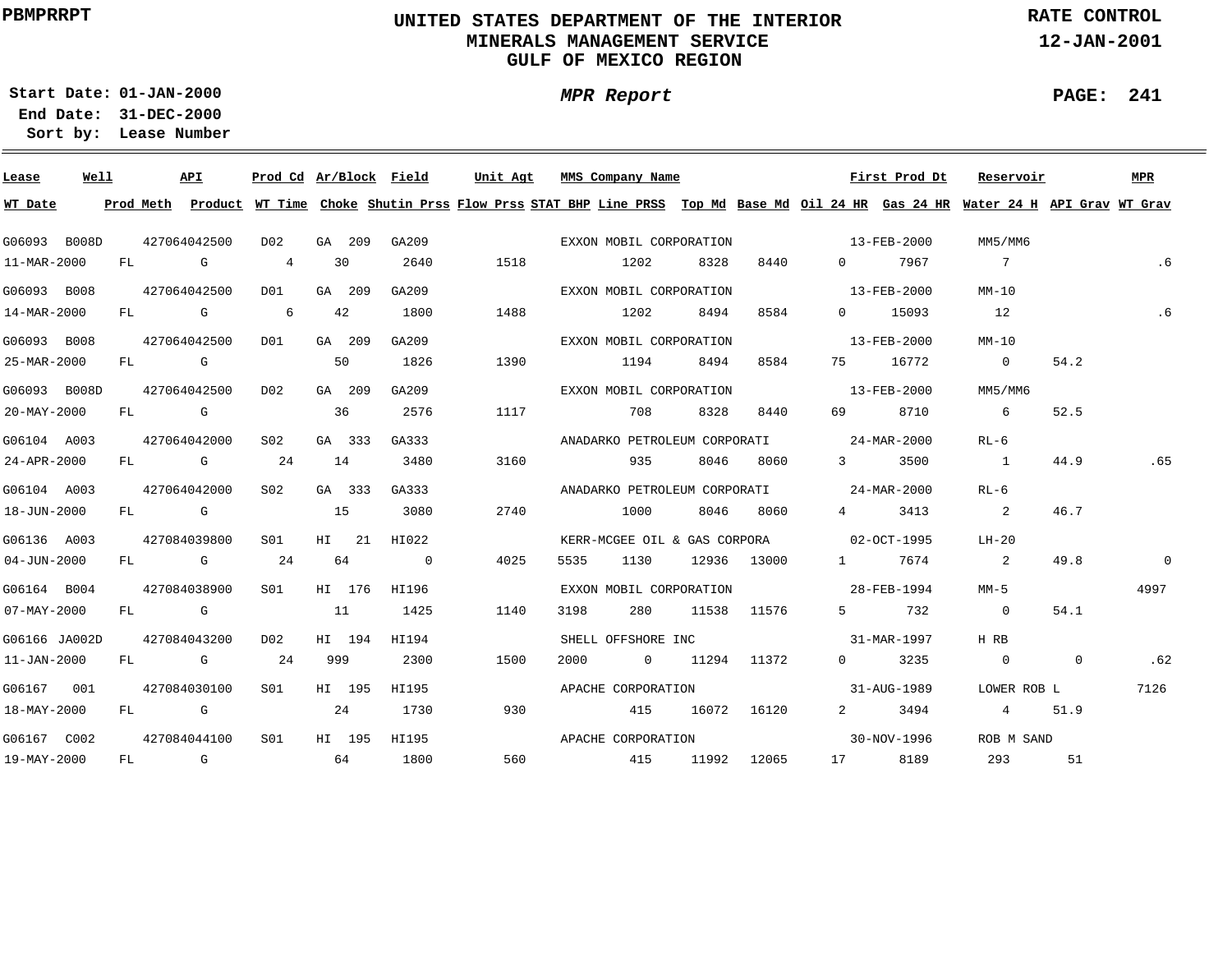# **UNITED STATES DEPARTMENT OF THE INTERIOR MINERALS MANAGEMENT SERVICEGULF OF MEXICO REGION**

**MPR Report**

**RATE CONTROL**

**12-JAN-2001**

**PAGE: 242**

÷

**01-JAN-2000Start Date:31-DEC-2000 End Date:** 

| Lease                    | Well |      |                                                                                                                 | API                                                                                                                                                                                                                            | Prod Cd Ar/Block Field |        |       | Unit Agt |       | MMS Company Name        |       |             |                                                         | First Prod Dt | Reservoir                                                                                                                               |      | <b>MPR</b> |
|--------------------------|------|------|-----------------------------------------------------------------------------------------------------------------|--------------------------------------------------------------------------------------------------------------------------------------------------------------------------------------------------------------------------------|------------------------|--------|-------|----------|-------|-------------------------|-------|-------------|---------------------------------------------------------|---------------|-----------------------------------------------------------------------------------------------------------------------------------------|------|------------|
| WT Date                  |      |      |                                                                                                                 |                                                                                                                                                                                                                                |                        |        |       |          |       |                         |       |             |                                                         |               | Prod Meth Product WT Time Choke Shutin Prss Flow Prss STAT BHP Line PRSS Top Md Base Md Oil 24 HR Gas 24 HR Water 24 H API Grav WT Grav |      |            |
| G06167 C003              |      |      |                                                                                                                 | 427084044900                                                                                                                                                                                                                   | S <sub>01</sub>        | HI 195 | HI195 |          |       | APACHE CORPORATION      |       |             |                                                         | 31-JUL-1997   | ROB M SAND                                                                                                                              |      |            |
| 17-MAY-2000              |      | FL   | and the Control Control Control Control Control Control Control Control Control Control Control Control Control |                                                                                                                                                                                                                                |                        | 64     | 1045  | 450      |       | 415                     |       | 12544 12602 | $3 \sim$                                                | 3971          | 142                                                                                                                                     | 51   |            |
| G06167 C004              |      |      |                                                                                                                 | 427084045400                                                                                                                                                                                                                   | S <sub>01</sub>        | HI 195 | HI195 |          |       | APACHE CORPORATION      |       |             |                                                         | 31–JUL–1997   | ROB M DEEP                                                                                                                              |      |            |
| 03-MAR-2000              |      |      | FL G                                                                                                            |                                                                                                                                                                                                                                |                        | 64     | 1930  | 1090     |       | 415                     | 14898 | 15010       |                                                         | 785           | 21                                                                                                                                      | 51   |            |
| G06167 C004              |      |      |                                                                                                                 | 427084045400                                                                                                                                                                                                                   | S <sub>02</sub>        | HI 195 | HI195 |          |       | APACHE CORPORATION      |       |             | $28 - JUL - 2000$                                       |               | ROB M SAND                                                                                                                              |      |            |
| 07-AUG-2000              |      |      |                                                                                                                 | FL G                                                                                                                                                                                                                           | 24                     | 96     | 1640  | 530      |       | 415                     | 14552 | 14648       | $6 \quad \Box$                                          | 10211         | 29                                                                                                                                      | 51   | .62        |
| G06167 C005              |      |      |                                                                                                                 | 427084046700                                                                                                                                                                                                                   | S01                    | HI 195 | HI195 |          |       | APACHE CORPORATION      |       |             |                                                         | 31-DEC-1997   | ROB M DEEP                                                                                                                              |      |            |
| 26-MAY-2000              |      |      | FL G                                                                                                            |                                                                                                                                                                                                                                |                        | 64     | 1975  | 480      |       | 415                     | 15312 | 15456       | $9 \left( \begin{array}{ccc} 9 & 1 \end{array} \right)$ | 12022         | 14                                                                                                                                      | 51   |            |
| G06167 C006              |      |      |                                                                                                                 | 427084050802                                                                                                                                                                                                                   | SO1                    | HI 195 | HI195 |          |       | APACHE CORPORATION      |       |             |                                                         | 12-JUL-2000   | ROB L "C"                                                                                                                               |      |            |
| 25-JUL-2000              |      |      |                                                                                                                 | FL G                                                                                                                                                                                                                           | 24                     | 33     | 3400  | 2975     | ##### | 1100                    | 17648 | 17700       | 24                                                      | 16805         | 73                                                                                                                                      | 49.6 | .608       |
| G06167 C007              |      |      |                                                                                                                 | 427084051900                                                                                                                                                                                                                   | S <sub>01</sub>        | HI 195 | HI195 |          |       | APACHE CORPORATION      |       |             |                                                         | 20-0CT-2000   | ROB L "C"                                                                                                                               |      |            |
| 23-OCT-2000              |      | FL - |                                                                                                                 | and the control of the control of the control of the control of the control of the control of the control of the control of the control of the control of the control of the control of the control of the control of the cont | 24                     | 24     | 3050  | 2725     | ##### | 1100                    | 18048 | 18124       | $30^{\circ}$                                            | 8918          | 17                                                                                                                                      | 49.6 | .608       |
| G06168 B001              |      |      |                                                                                                                 | 427084033900                                                                                                                                                                                                                   | SO1                    | HI 196 | HI196 |          |       | EXXON MOBIL CORPORATION |       |             |                                                         | 30-NOV-1990   | $LL-10$                                                                                                                                 |      | 1683       |
| 08-MAY-2000              |      |      |                                                                                                                 | FL G                                                                                                                                                                                                                           |                        | 32     | 680   | 290      | 1830  | 280                     | 10790 | 10844       | $\Omega$                                                | 113           | $\overline{0}$                                                                                                                          |      |            |
| G06168 B002D             |      |      |                                                                                                                 | 427084034900                                                                                                                                                                                                                   | D <sub>02</sub>        | HI 196 | HI196 |          |       | EXXON MOBIL CORPORATION |       |             | $31 - DEC - 1990$                                       |               | $LL-25$                                                                                                                                 |      | 3205       |
| 09-MAR-2000              |      | FL   |                                                                                                                 | $\mathbb G$                                                                                                                                                                                                                    |                        | 31     | 610   | 262      | 2970  | 285                     | 11856 | 11924       | $\Omega$                                                | 2683          | 100                                                                                                                                     |      |            |
| G06168 B003D             |      |      |                                                                                                                 | 427084035500                                                                                                                                                                                                                   | D02                    | HI 196 | HI196 |          |       | EXXON MOBIL CORPORATION |       |             |                                                         | 31-MAR-1991   | $LL-25$                                                                                                                                 |      | 4950       |
| $06 - \text{MAX} - 2000$ |      |      |                                                                                                                 | $FL$ G                                                                                                                                                                                                                         |                        | 38     | 640   | 300      | 1470  | 270                     | 11748 | 11808       | $13 \quad$                                              | 2051          | $\overline{0}$                                                                                                                          | 57   |            |
| G06168 B003              |      |      |                                                                                                                 | 427084035500                                                                                                                                                                                                                   | D01                    | HI 196 | HI196 |          |       | EXXON MOBIL CORPORATION |       |             |                                                         | 31-MAR-1991   | MM-5                                                                                                                                    |      | 5459       |
| $11 - \text{MAX} - 2000$ |      | FL   |                                                                                                                 | <b>G</b>                                                                                                                                                                                                                       |                        | 39     | 450   | 320      | 1649  | 270                     |       | 12216 12266 | 13                                                      | 2761          | 13                                                                                                                                      | 57.5 |            |
| G06168 B003D             |      |      |                                                                                                                 | 427084035500                                                                                                                                                                                                                   | D04                    | HI 196 | HI196 |          |       | EXXON MOBIL CORPORATION |       |             |                                                         | 26-AUG-2000   | $LL-10$                                                                                                                                 |      |            |
| 17-SEP-2000              |      | FL   |                                                                                                                 | G                                                                                                                                                                                                                              | 9                      | 31     | 3000  | 2300     |       | 380                     | 11310 | 11396       | 333                                                     | 12935         | 27                                                                                                                                      | 49.9 | .6         |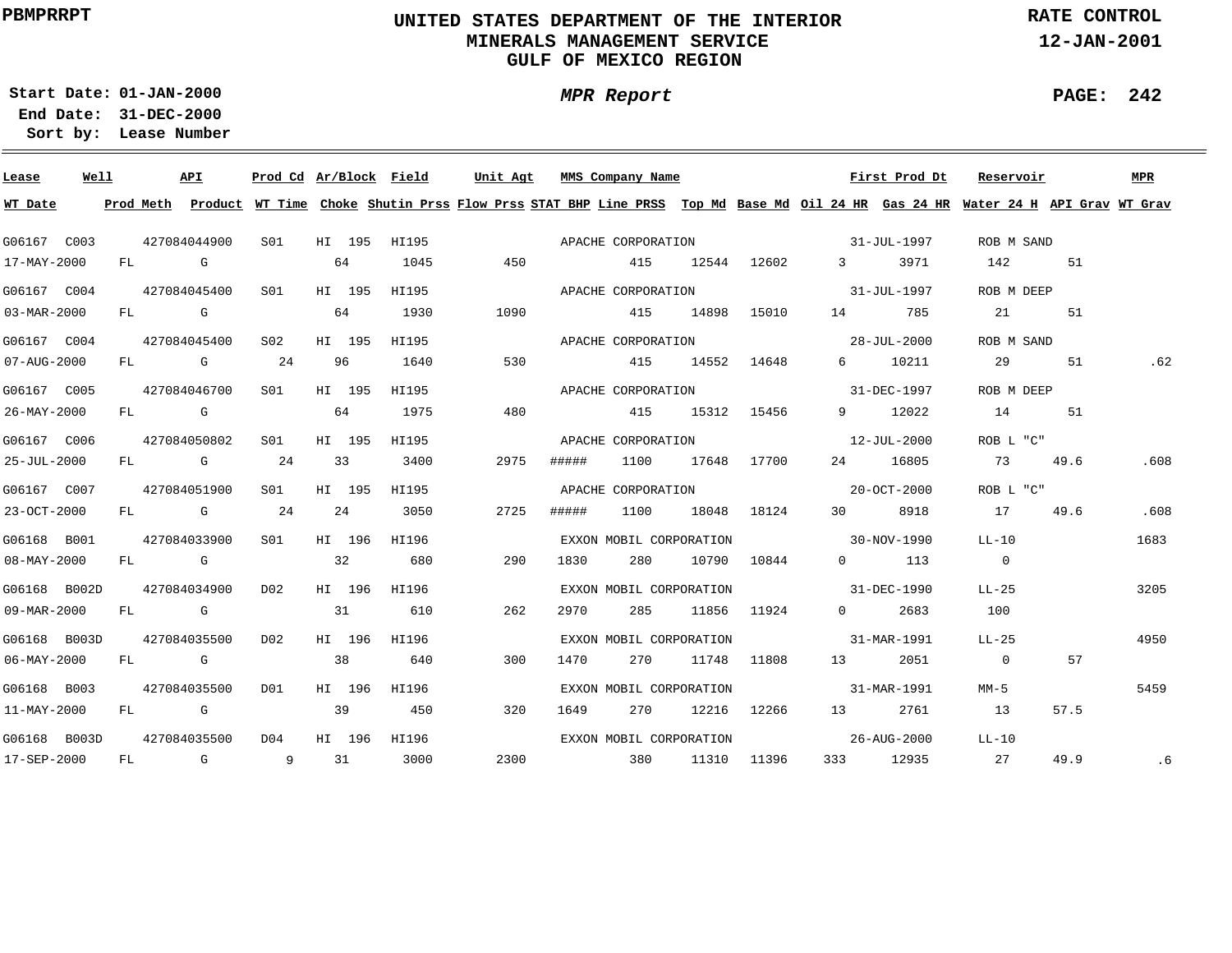# **UNITED STATES DEPARTMENT OF THE INTERIOR MINERALS MANAGEMENT SERVICEGULF OF MEXICO REGION**

**MPR Report**

**RATE CONTROL**

**12-JAN-2001**

**PAGE: 243**

÷

**01-JAN-2000Start Date:**

| Lease             | Well |           |                                                                                                                                                                                                                                 | API          | Prod Cd Ar/Block Field |         |                | Unit Agt |      | MMS Company Name             |      |      |                                | First Prod Dt     | Reservoir                                                                                                                     |                | <b>MPR</b>     |
|-------------------|------|-----------|---------------------------------------------------------------------------------------------------------------------------------------------------------------------------------------------------------------------------------|--------------|------------------------|---------|----------------|----------|------|------------------------------|------|------|--------------------------------|-------------------|-------------------------------------------------------------------------------------------------------------------------------|----------------|----------------|
| WT Date           |      | Prod Meth |                                                                                                                                                                                                                                 |              |                        |         |                |          |      |                              |      |      |                                |                   | Product WT Time Choke Shutin Prss Flow Prss STAT BHP Line PRSS Top Md Base Md Oil 24 HR Gas 24 HR Water 24 H API Grav WT Grav |                |                |
| G06214 A001       |      |           |                                                                                                                                                                                                                                 | 427104001802 | S <sub>03</sub>        |         | HIA 231 HI244A |          |      | SAMEDAN OIL CORPORATION      |      |      |                                | 27-NOV-1997       | 5600 SAND                                                                                                                     |                |                |
| 24-JUN-2000       |      | FL        |                                                                                                                                                                                                                                 | G            | 24                     | 24      | 650            | 700      | 2136 | 1140                         | 6834 | 6876 | $\mathbf{1}$                   | 4540              | 2                                                                                                                             | 49.1           |                |
| G06237 A002       |      |           |                                                                                                                                                                                                                                 | 427094082001 | S01                    | HIA 553 | HI552A         |          |      | BELLWETHER EXPLORATION COMPA |      |      |                                | $21 - JUL - 2000$ | L-3 SAND                                                                                                                      |                |                |
| 10-AUG-2000       |      | FL.       |                                                                                                                                                                                                                                 | G            | 24                     | 22      | 3450           | 3250     |      | 996                          | 7344 | 7360 | 291                            | 11195             | $\Omega$                                                                                                                      | 57.6           | .61            |
| G06237 A004       |      |           | 427094090201                                                                                                                                                                                                                    |              | S01                    | HIA 553 | HI552A         |          |      | BELLWETHER EXPLORATION COMPA |      |      |                                | 16-AUG-2000       | $5500'SD(FB-C)$                                                                                                               |                |                |
| $03 - SEP - 2000$ |      | FL        |                                                                                                                                                                                                                                 | G            | 24                     | 18      | 2190           | 2080     |      | 900                          | 6706 | 6724 | 7                              | 4842              | 2                                                                                                                             | 51             | .64            |
| G06237 A008       |      |           |                                                                                                                                                                                                                                 | 427094109600 | S01                    | HIA 553 | HI552A         |          |      | BELLWETHER EXPLORATION COMPA |      |      |                                | 06-SEP-2000       | 5500 SD (FB-D)                                                                                                                |                |                |
| 27-SEP-2000       |      | FL.       |                                                                                                                                                                                                                                 | G            | -24                    | 19      | 2100           | 2000     |      | 1155                         | 7878 | 7910 | 30                             | 5528              | 5                                                                                                                             | 53.4           | .589           |
| G06358 A001       |      |           |                                                                                                                                                                                                                                 | 608074005100 | D <sub>0</sub> 3       | GB 189  | GB189          |          |      | TEXACO EXPLORATION AND PROD  |      |      |                                | 27-OCT-1997       | YAR D SG800                                                                                                                   |                |                |
| 14-APR-2000       |      | GL        |                                                                                                                                                                                                                                 | $\circ$      | 24                     | 128     |                | 120      | 950  |                              | 6252 | 6344 | 70                             | 380               | 210                                                                                                                           | 39.3           | $\mathbf{0}$   |
| G06358 A002       |      |           |                                                                                                                                                                                                                                 | 608074005501 | S01                    | GB 189  | GB189          |          |      | TEXACO EXPLORATION AND PROD  |      |      |                                | 29-NOV-1998       | YAR A1 SG800                                                                                                                  |                |                |
| 11-APR-2000       |      | FL.       | a de la concerta de la concerta de la concerta de la concerta de la concerta de la concerta de la concerta de<br>La concerta de la concerta de la concerta de la concerta de la concerta de la concerta de la concerta de la co |              | 24                     | 64      | 1826           | 1069     | 1830 | 1035                         | 5732 | 5958 | $\Omega$                       | 5298              | $\overline{0}$                                                                                                                | $\overline{0}$ | $\mathbf{0}$   |
| G06358 A003       |      |           |                                                                                                                                                                                                                                 | 608074005902 | S01                    | GB 189  | GB189          |          |      | TEXACO EXPLORATION AND PROD  |      |      | $01-0CT-1997$                  |                   | YAR A1 SG800                                                                                                                  |                |                |
| $04 - APR - 2000$ |      | GL        | $\overline{a}$                                                                                                                                                                                                                  |              | 24                     | 128     |                | 116      | 2292 |                              | 7565 | 7638 | 33                             | 182               | 57                                                                                                                            | 35.4           | $\mathbf 0$    |
| G06358 A004       |      |           |                                                                                                                                                                                                                                 | 608074009201 | S01                    | GB 189  | GB189          |          |      | TEXACO EXPLORATION AND PROD  |      |      |                                | 30-APR-1994       | YARCS800                                                                                                                      |                | 7202           |
| 11-APR-2000       |      | FL        |                                                                                                                                                                                                                                 | G            | 24                     | 64      | 1200           | 516      | 1510 | 408                          | 7114 | 7250 | 73 — 1                         | 10278             | $\Omega$                                                                                                                      | 65.4           | $\overline{0}$ |
| G06358 A005       |      |           |                                                                                                                                                                                                                                 | 608074009501 | S01                    | GB 189  | GB189          |          |      | TEXACO EXPLORATION AND PROD  |      |      |                                | 07-NOV-1999       | YARCS800                                                                                                                      |                |                |
| 12-APR-2000       |      | GL        |                                                                                                                                                                                                                                 | $\circ$      | 24                     | 64      |                | 119      | 910  |                              | 7442 | 7461 | 98                             | 595               | $\overline{0}$                                                                                                                | 39             | $\mathbf 0$    |
| G06358 A016       |      |           |                                                                                                                                                                                                                                 | 608074009601 | S02                    | GB 189  | GB189          |          |      | TEXACO EXPLORATION AND PROD  |      |      |                                | 31-DEC-1994       | YARM A-1, SG750                                                                                                               |                | 6365           |
| 06-APR-2000       |      | FL        |                                                                                                                                                                                                                                 | G            | 24                     | 128     | 1010           | 132      | 1460 | 111                          | 8190 | 8268 | $\Omega$                       | 132               | 129                                                                                                                           | $\Omega$       | $\overline{0}$ |
| G06358 A010       |      |           |                                                                                                                                                                                                                                 | 608074010700 | SO1                    | GB 189  | GB189          |          |      | TEXACO EXPLORATION AND PROD  |      |      |                                | 30-JUN-1992       | YARCS800                                                                                                                      |                | 1147           |
| 06-APR-2000       |      | GL        |                                                                                                                                                                                                                                 | $\circ$      | 24                     | 128     |                | 119      | 1100 |                              | 6665 | 6765 | $3 \left( \frac{1}{2} \right)$ | 97                | 376                                                                                                                           | 45.4           | $\overline{0}$ |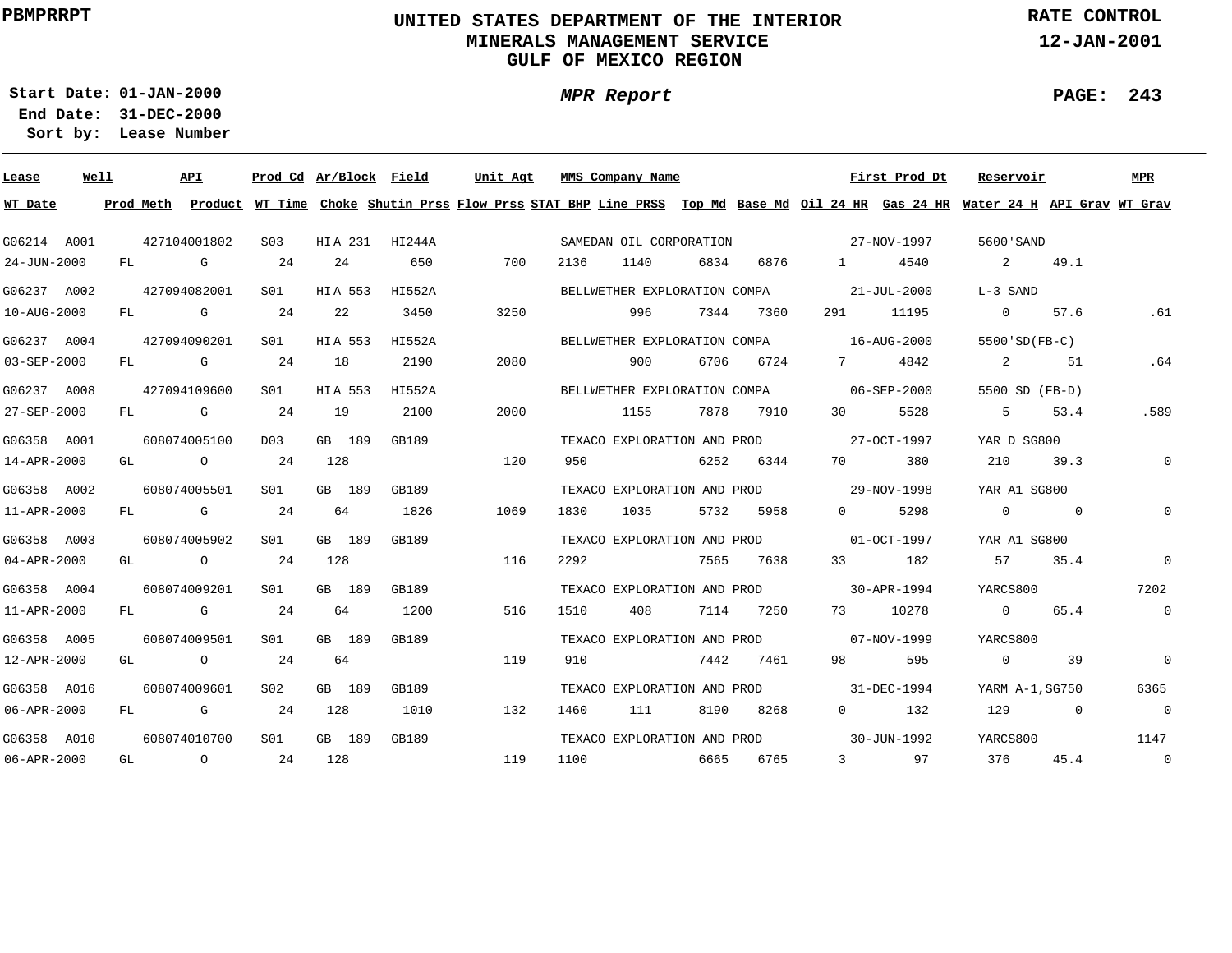# **UNITED STATES DEPARTMENT OF THE INTERIOR MINERALS MANAGEMENT SERVICEGULF OF MEXICO REGION**

**MPR Report**

**RATE CONTROL**

**12-JAN-2001**

**PAGE: 244**

÷

**01-JAN-2000Start Date:31-DEC-2000 End Date:** 

| Lease        | Well |           |              | <b>API</b> | Prod Cd Ar/Block Field |        |        |       | Unit Agt |      |       | MMS Company Name            |      |      |          | First Prod Dt     | Reservoir                                                                                                                     |              | <b>MPR</b>     |
|--------------|------|-----------|--------------|------------|------------------------|--------|--------|-------|----------|------|-------|-----------------------------|------|------|----------|-------------------|-------------------------------------------------------------------------------------------------------------------------------|--------------|----------------|
| WT Date      |      | Prod Meth |              |            |                        |        |        |       |          |      |       |                             |      |      |          |                   | Product WT Time Choke Shutin Prss Flow Prss STAT BHP Line PRSS Top Md Base Md Oil 24 HR Gas 24 HR Water 24 H API Grav WT Grav |              |                |
| G06358 A013  |      |           | 608074010800 |            | S <sub>01</sub>        |        | GB 189 | GB189 |          |      |       | TEXACO EXPLORATION AND PROD |      |      |          | 31-JUL-1992       | YAR D SG800                                                                                                                   |              | 2147           |
| 29-APR-2000  |      | FL        |              | $\circ$    | 24                     | 29     |        |       |          | 630  | 2040  |                             | 6174 | 6326 | 775      | 1830              | 40                                                                                                                            | 40.1         | $\overline{0}$ |
| G06358 A013D |      |           | 608074010800 |            | D <sub>0</sub> 2       | GB 189 |        | GB189 |          |      |       | TEXACO EXPLORATION AND PROD |      |      |          | $01 - SEP - 2000$ | YARM.A3 SEG800                                                                                                                |              |                |
| 10-SEP-2000  |      | FL        |              | G          | $\overline{4}$         | 19     |        | 1999  |          | 1192 |       | 405                         | 5512 | 5571 | 21       | 3120              | $\sim$ 1                                                                                                                      | 58.4         | .65            |
| G06358 A013  |      |           | 608074010800 |            | DO1                    | GB 189 |        | GB189 |          |      |       | TEXACO EXPLORATION AND PROD |      |      |          | $01 - SEP - 2000$ | YAR D SG800                                                                                                                   |              |                |
| 17-SEP-2000  |      | FL        |              | $\circ$    | $\overline{4}$         | 33     |        | 800   |          | 279  |       |                             | 6174 | 6300 | 627      | 878               | 77                                                                                                                            | 40.1         | .65            |
| G06358 A006  |      |           | 608074010900 |            | S01                    | GB 189 |        | GB189 |          |      |       | TEXACO EXPLORATION AND PROD |      |      |          | 05-NOV-1996       | YARCS800                                                                                                                      |              |                |
| 05-APR-2000  |      | GL        |              | $\circ$    | 24                     | 192    |        |       |          | 114  | 120   |                             | 6992 | 7070 | 5        | 145               | 539                                                                                                                           | 44.5         | $\mathbf 0$    |
| G06358 A008  |      |           | 608074011000 |            | S01                    | GB 189 |        | GB189 |          |      |       | TEXACO EXPLORATION AND PROD |      |      |          | 30-SEP-1992       | YARCS800                                                                                                                      |              | 301            |
| 11-APR-2000  |      | GL        |              | $\circ$    | 24                     | 128    |        |       |          | 122  | 99999 |                             | 6886 | 6998 | 138      | 1099              | 323                                                                                                                           | 43.5         | $\mathsf{O}$   |
| G06358 A007  |      |           | 608074011100 |            | S <sub>02</sub>        | GB 189 |        | GB189 |          |      |       | TEXACO EXPLORATION AND PROD |      |      |          | 12-NOV-1997       | YARCS800                                                                                                                      |              |                |
| 13-APR-2000  |      | FL        |              | G          | 24                     | 52     |        | 1350  |          | 459  | 1537  | 410                         | 6612 | 6626 | 13       | 5980              | 78                                                                                                                            | 53.6         | 0              |
| G06358 A009  |      |           | 608074011200 |            | SO1                    | GB 189 |        | GB189 |          |      |       | TEXACO EXPLORATION AND PROD |      |      |          | 31-OCT-1999       | YARCS800                                                                                                                      |              |                |
| 02-APR-2000  |      | FL        |              | G          | 24                     | 17     |        | 1210  |          | 939  |       | 407                         | 7522 | 7580 | $\Omega$ | 2265              | $\overline{0}$                                                                                                                | $\mathbf{0}$ | $\mathbf 0$    |
| G06358 A014  |      |           | 608074011400 |            | S <sub>01</sub>        | GB 189 |        | GB189 |          |      |       | TEXACO EXPLORATION AND PROD |      |      |          | 28-FEB-1993       | YARCS800                                                                                                                      |              | 9627           |
| 19-APR-2000  |      | FL        |              | G          | 24                     | 57     |        | 920   |          | 456  | 1300  | 410                         | 6694 | 6778 | 19       | 6585              | $\overline{0}$                                                                                                                | 66.5         | $\mathsf{O}$   |
| G06358 A011  |      |           | 608074011500 |            | S <sub>02</sub>        | GB 189 |        | GB189 |          |      |       | TEXACO EXPLORATION AND PROD |      |      |          | 09-NOV-1998       | YARCS800                                                                                                                      |              |                |
| 10-APR-2000  |      | FL        |              | G          | 24                     | 50     |        | 1200  |          | 477  | 1310  | 408                         | 6715 | 7020 | 48       | 7584              | $\overline{0}$                                                                                                                | 65.7         | $\mathbf{0}$   |
| G06358 A012  |      |           | 608074011600 |            | D02                    | GB 189 |        | GB189 |          |      |       | TEXACO EXPLORATION AND PROD |      |      |          | 12-NOV-1998       | YARCS800                                                                                                                      |              |                |
| 10-APR-2000  |      | FL        |              | G          | 24                     | 26     |        | 1329  |          | 972  | 1300  | 405                         | 6244 | 6320 | 28       | 4927              | $\overline{3}$                                                                                                                | 56.7         | $\mathbf 0$    |
| G06358 A012D |      |           | 608074011600 |            | D <sub>0</sub> 3       | GB 189 |        | GB189 |          |      |       | TEXACO EXPLORATION AND PROD |      |      |          | 16-OCT-1998       | YAR A1 SG800                                                                                                                  |              |                |
| 12-APR-2000  |      | FL        |              | G          | 24                     | 31     |        | 1992  |          | 1234 | 1870  | 1020                        | 5646 | 5736 | 28       | 7892              | $\Omega$                                                                                                                      | 58.4         | $\mathbf 0$    |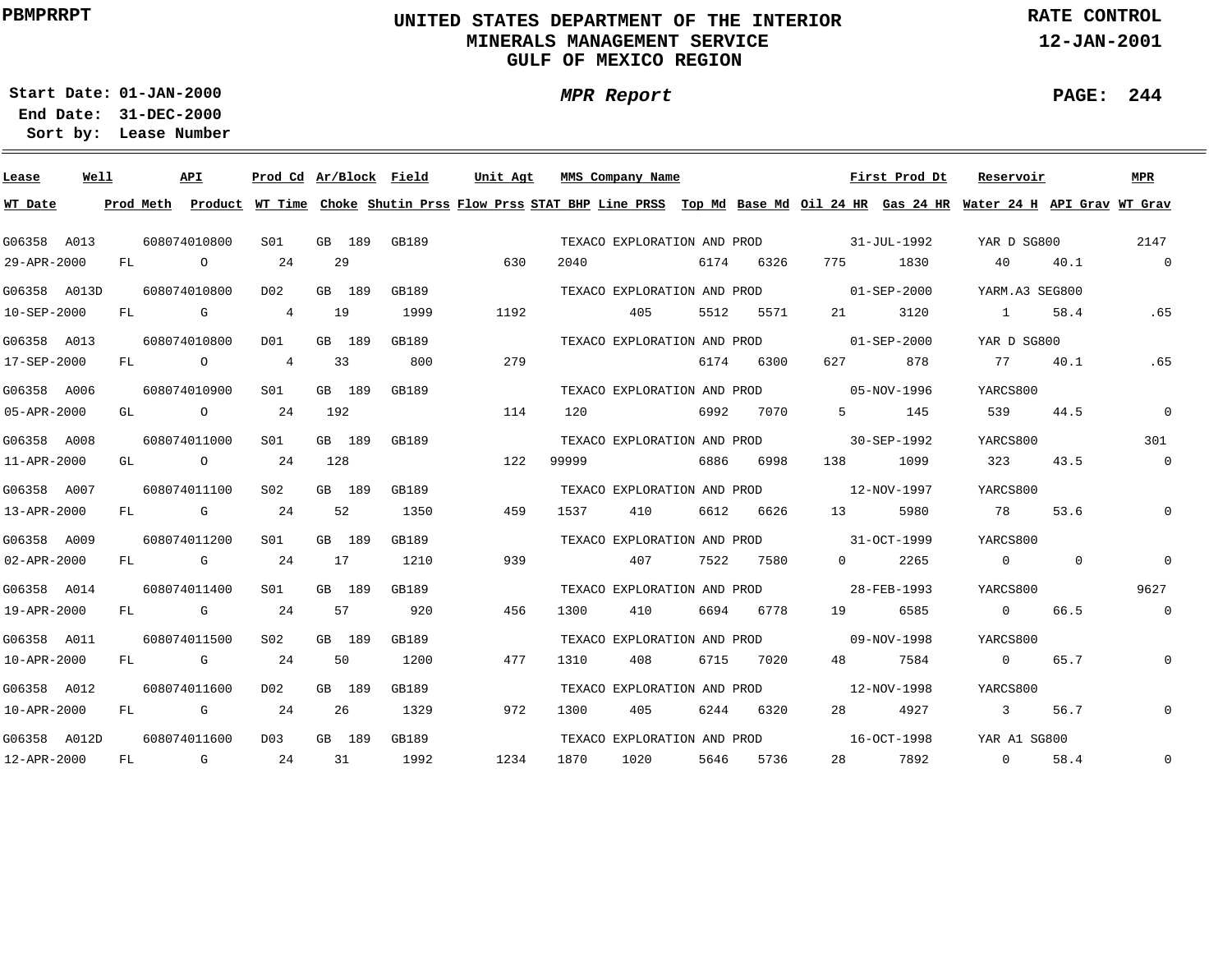# **UNITED STATES DEPARTMENT OF THE INTERIOR MINERALS MANAGEMENT SERVICEGULF OF MEXICO REGION**

**MPR Report**

**RATE CONTROL**

**12-JAN-2001**

**PAGE: 245**

**01-JAN-2000Start Date:31-DEC-2000 End Date:** 

| Lease             | Well | API                                   |                 |        |        | Prod Cd Ar/Block Field | Unit Agt                                                                                                                                | MMS Company Name        |      |      |             |                                          | First Prod Dt | Reservoir               |              | MPR            |
|-------------------|------|---------------------------------------|-----------------|--------|--------|------------------------|-----------------------------------------------------------------------------------------------------------------------------------------|-------------------------|------|------|-------------|------------------------------------------|---------------|-------------------------|--------------|----------------|
| WT Date           |      |                                       |                 |        |        |                        | Prod Meth Product WT Time Choke Shutin Prss Flow Prss STAT BHP Line PRSS Top Md Base Md Oil 24 HR Gas 24 HR Water 24 H API Grav WT Grav |                         |      |      |             |                                          |               |                         |              |                |
| G06358 A015       |      | 608074012001                          | S01             | GB 189 |        | GB189                  |                                                                                                                                         |                         |      |      |             | TEXACO EXPLORATION AND PROD 07-MAR-1997  |               | YARCS800                |              |                |
| 07-APR-2000       |      | GL O                                  | 24              | 192    |        |                        | 69                                                                                                                                      | 626                     |      | 6610 | 6764        | 51 — 1                                   | 244           | $\overline{0}$          | 41.7         | $\mathbf{0}$   |
| G06358 A017       |      | 608074012400                          | S <sub>03</sub> | GB 189 |        | GB189                  |                                                                                                                                         |                         |      |      |             | TEXACO EXPLORATION AND PROD 01-MAY-1995  |               | YARM A-1SEG890          |              |                |
| 06-APR-2000       |      | GL O                                  | 24              | 128    |        |                        | 118                                                                                                                                     | 380                     |      |      | 6698 6768   |                                          | 486           | 44                      | 30.1         |                |
| G06358 A018       |      | 608074012600                          | S01             |        | GB 189 | GB189                  |                                                                                                                                         |                         |      |      |             | TEXACO EXPLORATION AND PROD 31-JAN-1994  |               | YARCS800                |              | $\mathbf 0$    |
| 13-APR-2000       |      | GL $\qquad \qquad 0 \qquad \qquad 24$ |                 | 128    |        |                        | 120                                                                                                                                     | 99999                   |      | 8576 | 8683        | 153 and 153                              | 375           | 357                     | 39.8         | 0              |
| G06358 A019       |      | 608074012701                          | S01 <b>S</b>    | GB 189 |        | GB189                  |                                                                                                                                         |                         |      |      |             | TEXACO EXPLORATION AND PROD 31-MAR-1994  |               | YARCS800                |              | $\Omega$       |
| $01 - APR - 2000$ |      | $FL$ 0                                | 24              | 64     |        |                        | 455                                                                                                                                     |                         |      | 7170 | 7534        | 147 — 147                                | 3833          | 22                      | 46           | 0              |
| G06359 A006       |      | 608074013200                          | S <sub>03</sub> |        | GB 191 | GB236                  |                                                                                                                                         | CHEVRON USA INC         |      |      |             | $29 - APR - 2000$                        |               | $4500 - 1$              |              |                |
| 09-JUN-2000       |      | FL G                                  | 10              |        | 64     | 1380                   | 273                                                                                                                                     |                         | 273  | 5157 | 5238        |                                          | 6 7125        | 264                     | 50           | . 6            |
| G06359 A002       |      | 608074062402                          | S <sub>03</sub> |        | GB 191 | GB236                  |                                                                                                                                         | CHEVRON USA INC         |      |      |             | $17 - OCT - 2000$                        |               | $8500 - 2$              |              |                |
| 17-OCT-2000       |      | FL G                                  | 24              |        |        |                        | 2700                                                                                                                                    |                         |      |      | 10580 10630 |                                          | 0 1066        | $\overline{0}$          |              |                |
| G06359 A007       |      | 608074064600                          | SO1             | GB 191 |        | GB236                  |                                                                                                                                         | CHEVRON USA INC         |      |      |             | $15 - JUL - 2000$                        |               | 85 4L/5RB               |              |                |
| 19-AUG-2000       |      | $FL$ G 8                              |                 | 64     |        | 858                    | 240                                                                                                                                     |                         | 224  |      | 9936 10027  |                                          | $0 \t 1228$   | 56                      |              | .6             |
| G06359 A010       |      | 608074064700                          | SO1 SO          | GB 191 |        | GB236                  |                                                                                                                                         | CHEVRON USA INC         |      |      |             | 11-NOV-2000                              |               | 4500 SAND               |              |                |
| 10-DEC-2000       |      | FL G                                  | 24              | 64     |        |                        | 215                                                                                                                                     |                         |      | 5296 | 5390        |                                          | $0$ 4299      | 65                      |              |                |
| G06364 005        |      | 608074061800                          | S01 <b>S</b>    |        | GB 224 | GB224                  |                                                                                                                                         |                         |      |      |             | KERR-MCGEE OIL & GAS CORPORA 31-MAY-1991 |               | $TA-2C$                 |              | 18810          |
| $04 - JUN - 2000$ |      | FL G                                  | 24              | 38     |        | $\overline{0}$         | 2271                                                                                                                                    | 4418                    | 1010 | 7962 | 8102        |                                          | 0 11900       | 158                     | $\mathbf{0}$ | $\overline{0}$ |
| G06655 A001       |      | 177044061100                          | S01 <b>S</b>    | EC 346 |        | EC359                  |                                                                                                                                         |                         |      |      |             | DOMINION EXPLORATION & PRODU 23-AUG-2000 |               | ANG B1 FBA              |              |                |
| 31-AUG-2000       |      | FL G 24                               |                 | 17     |        | 2030                   | 1940                                                                                                                                    | 1019                    |      | 5350 | 5380        |                                          | 17 3056       | $\overline{\mathbf{a}}$ | 61.2         | .634           |
| G06668 A001D      |      | 177054090700                          | D02             |        |        | VR 164 VR164           |                                                                                                                                         | EXXON MOBIL CORPORATION |      |      |             | $31 - JAN - 1993$                        |               | E-40,RA                 |              | 567            |
| $08 - MAY - 2000$ |      | FL O                                  | 19              |        |        |                        | 880                                                                                                                                     | 2034 11640 11672        |      |      |             | 654                                      | 508           | $\overline{0}$          | 41.7         |                |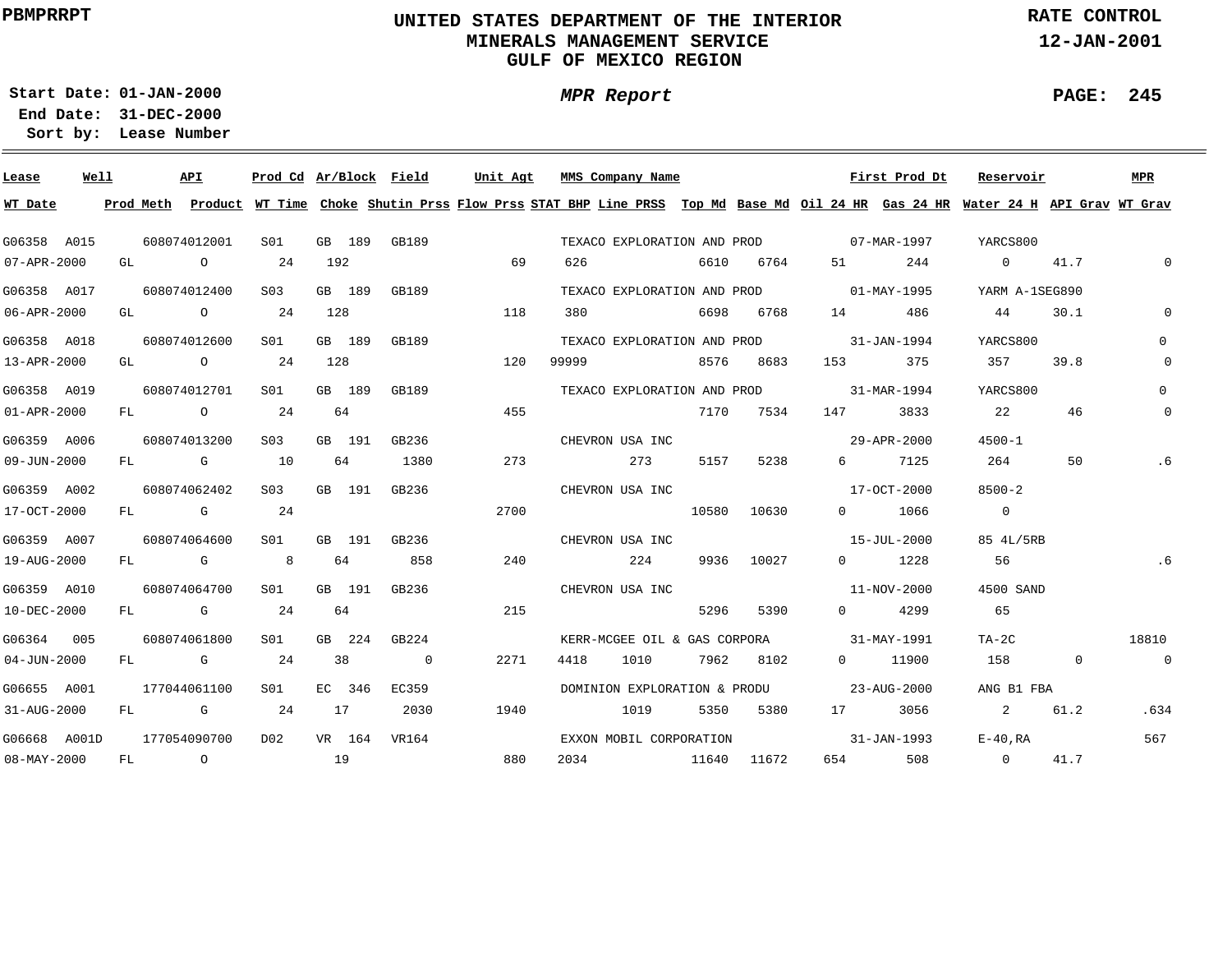# **UNITED STATES DEPARTMENT OF THE INTERIOR MINERALS MANAGEMENT SERVICEGULF OF MEXICO REGION**

**MPR Report**

**RATE CONTROL**

**12-JAN-2001**

**PAGE: 246**

÷

**01-JAN-2000Start Date:31-DEC-2000 End Date:** 

| Lease                    | Well |    |                | API          | Prod Cd Ar/Block Field |    |        |                | Unit Agt                                                                                                                                |       | MMS Company Name           |             |             |                                          | First Prod Dt | Reservoir               |      | <b>MPR</b> |
|--------------------------|------|----|----------------|--------------|------------------------|----|--------|----------------|-----------------------------------------------------------------------------------------------------------------------------------------|-------|----------------------------|-------------|-------------|------------------------------------------|---------------|-------------------------|------|------------|
| WT Date                  |      |    |                |              |                        |    |        |                | Prod Meth Product WT Time Choke Shutin Prss Flow Prss STAT BHP Line PRSS Top Md Base Md Oil 24 HR Gas 24 HR Water 24 H API Grav WT Grav |       |                            |             |             |                                          |               |                         |      |            |
| G06668 A001              |      |    |                | 177054090700 | DO1                    |    |        | VR 164 VR164   |                                                                                                                                         |       | EXXON MOBIL CORPORATION    |             |             | $31 - DEC - 1992$                        |               | E-60,RA                 |      | 2477       |
| 12-MAY-2000              |      |    | FL G           |              |                        | 17 |        | 2175           | 1200                                                                                                                                    | 4675  | 1010                       |             | 12047 12092 |                                          | 23 1113       | $\overline{\mathbf{3}}$ | 49.1 |            |
| G06668 A003D             |      |    |                | 177054091500 | D <sub>0</sub> 2       |    | VR 164 | VR164          |                                                                                                                                         |       | EXXON MOBIL CORPORATION    |             |             | $30 - APR - 1993$                        |               | $E-40$ .RA              |      | $\Omega$   |
| $05 - MAX - 2000$        |      | FL | $\overline{a}$ |              |                        | 10 |        |                | 1200                                                                                                                                    | 2717  |                            | 12791 12835 |             | 134                                      | 575           | $\overline{4}$          | 42.9 |            |
| G06668 A003              |      |    |                | 177054091500 | D03                    |    |        | VR 164 VR164   |                                                                                                                                         |       | EXXON MOBIL CORPORATION    |             |             |                                          | 31-JAN-1995   | $E-50$ , RA             |      | $\Omega$   |
| $16 - \text{MAX} - 2000$ |      | FL | $\overline{O}$ |              |                        | 16 |        |                | 2000                                                                                                                                    |       |                            |             | 12880 12919 | 375 — 1                                  | 1499          | 66                      | 42.1 |            |
| G06668 A008              |      |    |                | 177054096400 | SO1                    |    |        | VR 164 VR164   |                                                                                                                                         |       | EXXON MOBIL CORPORATION    |             |             |                                          | 30-NOV-1994   | E-40.RA                 |      | 466        |
| 12-MAY-2000              |      | FL | $\overline{a}$ |              |                        |    | 88     |                | 160                                                                                                                                     |       |                            |             | 12900 12940 | 12                                       | 43            | 18                      | 41.1 |            |
| G06668 A005              |      |    |                | 177054097400 | S01                    |    | VR 164 | VR164          |                                                                                                                                         |       | EXXON MOBIL CORPORATION    |             |             |                                          | 01-FEB-1995   | $E-60$ .RA              |      |            |
| 13-JUN-2000              |      |    |                | FL G         |                        |    | 32     | 1525           | 1250                                                                                                                                    | 2451  | 970                        |             | 12882 12990 | 43 — 13                                  | 5622          | 9                       | 50.3 |            |
| G06678 A003              |      |    |                | 177054106801 | SO1                    |    | VR 249 | VR249          |                                                                                                                                         |       | AVIARA ENERGY CORPORATION  |             |             | 28-FEB-1998                              |               | 1750' SAND              |      |            |
| 06-MAR-2000              |      |    |                | FL G         |                        | 64 |        | 660            | 540                                                                                                                                     |       | 955                        |             | 3266 3771   | $\Omega$                                 | 9600          | $\overline{0}$          |      |            |
| G06685 A001              |      |    |                | 177064062600 | S01                    |    | VR 412 | VR412          | 754394003                                                                                                                               |       |                            |             |             | LOUISIANA LAND AND EXPLORATI 31-JAN-1992 |               | TA-3A                   |      |            |
| 23-JUN-2000              |      |    | FL G           |              |                        |    | 64     | 1325           | 525                                                                                                                                     | 1239  | 1103                       |             | 4824 4914   |                                          | 58 12525      | $\sim$ 1                | 72   |            |
| G06736 006               |      |    |                | 177114123100 | S02                    |    | SS 66  | SS069          |                                                                                                                                         |       |                            |             |             | NEWFIELD EXPLORATION COMPANY 09-SEP-1999 |               | "11300"SAND             |      |            |
| 18-FEB-2000              |      |    |                | FL G         | 24                     | 14 |        | 3300           | 3100                                                                                                                                    |       | 1175                       |             | 12188 12200 | 132                                      | 1445          | 453                     | 43.9 | .648       |
| G06767 003               |      |    |                | 177154098300 | SO1                    |    | ST 143 | ST172          |                                                                                                                                         |       |                            |             |             | UNION PACIFIC RESOURCES CO 30-JUN-2000   |               | ORANGE SAND             |      |            |
| 18-AUG-2000              |      | FL |                | <b>G</b>     | 24                     |    | 17     | 5424           | 4970                                                                                                                                    |       | 1000                       |             | 15710 15776 | 92 — 10                                  | 9053          | 5                       | 44.9 | .6         |
| G06767 004               |      |    |                | 177154098500 | S <sub>02</sub>        |    | ST 143 | ST172          |                                                                                                                                         |       | UNION PACIFIC RESOURCES CO |             |             |                                          | 15-SEP-2000   | UPPER PURPLE            |      |            |
| 28-SEP-2000              |      | FL |                | <b>G</b>     | 24                     | 15 |        | 7870           | 6558                                                                                                                                    | ##### | 1000                       |             | 15050 15069 | 94 — 1                                   | 9618          | $\overline{4}$          | 42.2 | .6         |
| G06779 B014              |      |    |                | 177164008301 | S01                    |    | ST 302 | ST301          |                                                                                                                                         |       | SHELL OFFSHORE INC         |             |             |                                          | 23-SEP-1997   | B RNE                   |      |            |
| $24 - JAN - 2000$        |      |    |                | FL O         | 24                     | 12 |        | $\overline{0}$ |                                                                                                                                         |       | 758 0 10335 10508          |             |             |                                          | 204 150       | 63                      | 36   | .62        |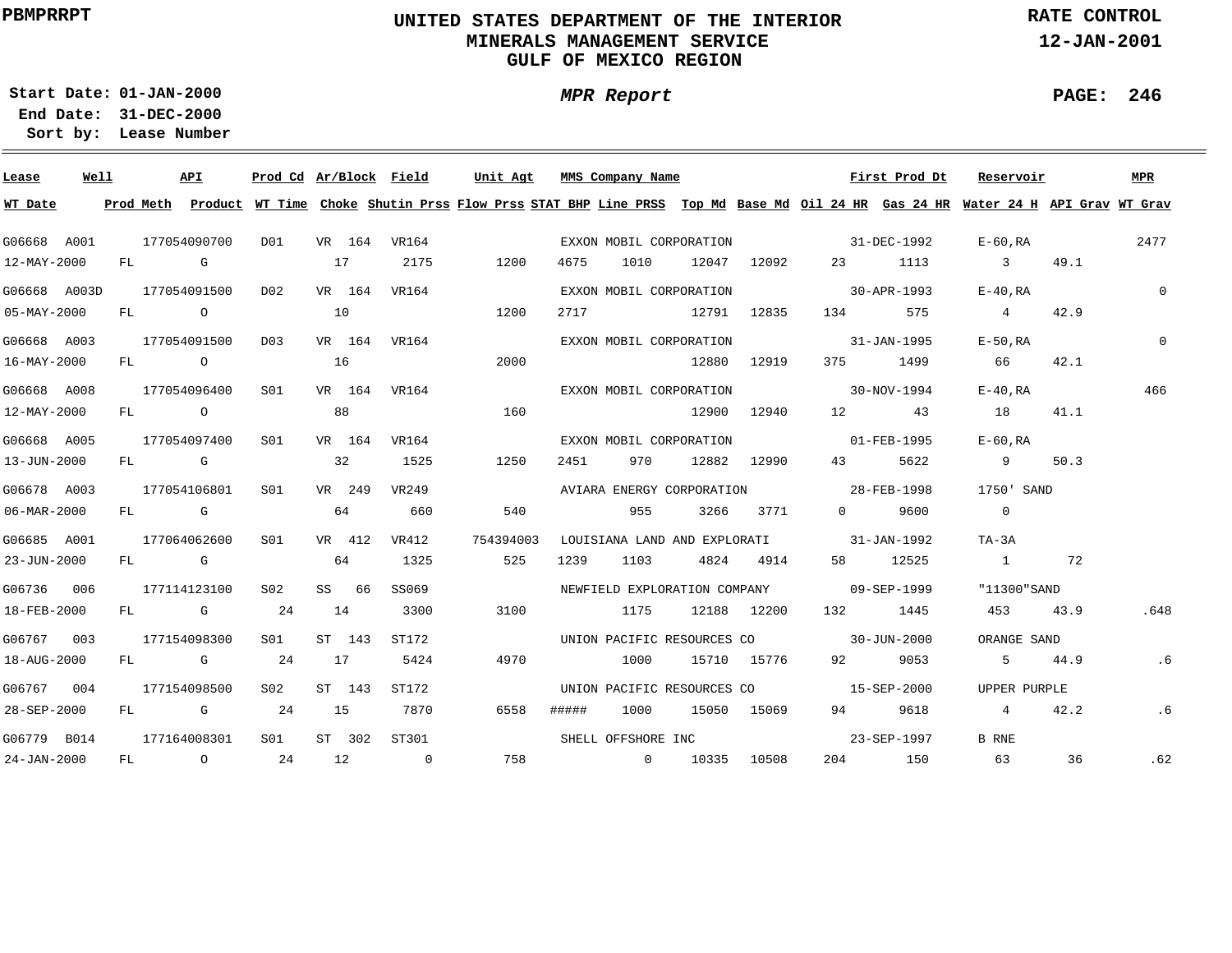# **UNITED STATES DEPARTMENT OF THE INTERIOR MINERALS MANAGEMENT SERVICEGULF OF MEXICO REGION**

**MPR Report**

**RATE CONTROL**

**12-JAN-2001**

**PAGE: 247**

÷

**01-JAN-2000Start Date:31-DEC-2000 End Date:** 

| Lease             | Well |  | API           | Prod Cd Ar/Block Field |       |                          | Unit Agt                                                                                                                                |      | MMS Company Name       |                   |      |                    |                                          | First Prod Dt | Reservoir                |                | <b>MPR</b>     |
|-------------------|------|--|---------------|------------------------|-------|--------------------------|-----------------------------------------------------------------------------------------------------------------------------------------|------|------------------------|-------------------|------|--------------------|------------------------------------------|---------------|--------------------------|----------------|----------------|
| WT Date           |      |  |               |                        |       |                          | Prod Meth Product WT Time Choke Shutin Prss Flow Prss STAT BHP Line PRSS Top Md Base Md Oil 24 HR Gas 24 HR Water 24 H API Grav WT Grav |      |                        |                   |      |                    |                                          |               |                          |                |                |
| G06779 B014       |      |  | 177164008301  | S01                    |       |                          | ST 302 ST301 SHELL OFFSHORE INC 23-SEP-1997                                                                                             |      |                        |                   |      |                    |                                          |               | B RNE                    |                |                |
| 11-JUN-2000       |      |  | FL O          | 9 12                   |       |                          | 705                                                                                                                                     |      |                        |                   |      | 10335 10508        | 159 157                                  |               | 70                       | 36             | .62            |
| G06805 A003       |      |  | 177254039400  | SO1 MP 93              |       | MP093                    |                                                                                                                                         |      |                        |                   |      |                    | KERR-MCGEE OIL & GAS CORPORA 31-DEC-1985 |               | 3000'                    |                | $\Omega$       |
| 25-MAY-2000       |      |  | FL G 4 64     |                        |       | $\overline{\phantom{0}}$ | 190                                                                                                                                     |      |                        |                   |      | 0 0 3644 3672      |                                          | $0$ 156       | $\overline{0}$           | $\overline{0}$ | $\mathbf 0$    |
| G06805 006        |      |  | 177254058001  | S01 <b>S</b>           | MP 93 | MP093                    |                                                                                                                                         |      |                        |                   |      |                    | KERR-MCGEE OIL & GAS CORPORA 22-FEB-1994 |               | 4700                     |                | 6419           |
| 25-MAY-2000       |      |  | FL G 4 64     |                        |       | $\overline{\phantom{0}}$ | 195                                                                                                                                     |      | 150                    |                   | 5467 | 5661               |                                          | 0 1194        | $\overline{0}$           | $\Omega$       | $\overline{0}$ |
| G06805 007        |      |  | 177254058501  | S01 <b>S</b>           |       | MP 93 MP093              |                                                                                                                                         |      |                        |                   |      |                    | KERR-MCGEE OIL & GAS CORPORA 27-JUN-1994 |               | 4700                     |                |                |
| 25-MAY-2000       |      |  | FL G 4 64     |                        |       | $\sim$ 0                 | 195                                                                                                                                     |      | 150                    |                   | 4900 | 5440               |                                          | 0 186         | $\overline{\phantom{0}}$ | $\Omega$       |                |
| G06805 008        |      |  | 177254058701  | S01                    |       | MP 93 MP093              |                                                                                                                                         |      |                        |                   |      |                    | KERR-MCGEE OIL & GAS CORPORA 23-JUL-1994 |               | 4700                     |                |                |
| 25-MAY-2000       |      |  | FL G 4 64     |                        |       | $\sim$ 0                 | 190                                                                                                                                     |      | 150                    |                   | 6352 | 6640               | $\Omega$ and $\Omega$                    | 210           | $\overline{0}$           | $\Omega$       |                |
| G06876 A001       |      |  | 608164014300  |                        |       | S01 VK 161 VK161         |                                                                                                                                         |      | TDC ENERGY CORPORATION |                   |      |                    | $03 - APR - 1997$                        |               | 2400                     |                |                |
| 28-JUN-2000       |      |  | FL G 16 720   |                        |       |                          | 440                                                                                                                                     |      | 950                    |                   | 2370 | 2466               |                                          | 0 1000        | 40                       |                |                |
| G06886 005        |      |  | 608164021701  | S01 - <b>S</b>         |       | VK 783 VK783             | 754389005                                                                                                                               |      |                        |                   |      |                    | SHELL DEEPWATER PRODUCTION I 31-AUG-1996 |               | M41 RE                   |                |                |
| 26-JAN-2000       |      |  | FL G 24 999 0 |                        |       |                          | 1309                                                                                                                                    |      |                        |                   |      |                    | 0 11002 12340 0 9176                     |               | 519                      | 58             | .62            |
| G06888 A001       |      |  | 608164019401  | S01 <b>S</b>           |       | VK 826 VK825             | 754393003A KERR-MCGEE OIL & GAS CORPORA 06-JUN-1997                                                                                     |      |                        |                   |      |                    |                                          |               | TEX W "C"                |                |                |
| 11-JUN-2000       |      |  | FL 0 20 138   |                        |       | $\sim$ 0                 | 480                                                                                                                                     | 1950 |                        |                   |      | 0 11940 12008      | 3425                                     | 2200          | 1468                     | 30             | $\mathbf 0$    |
| G06888 A004       |      |  | 608164020500  | S01 <b>S</b>           |       | VK 826 VK825             | 754393003A KERR-MCGEE OIL & GAS CORPORA 12-AUG-1997                                                                                     |      |                        |                   |      |                    |                                          |               | DISC B                   |                |                |
| $05 - JUN - 2000$ |      |  | GL O          | 6 116                  |       | $\overline{0}$           | 200                                                                                                                                     | 923  |                        | $\overline{0}$    |      | 6793 7004          |                                          | 1689 1508     | 89                       | 22             | 0              |
| G06888 A002       |      |  | 608164021900  | S01 <b>S</b>           |       | VK 826 VK825             | 754393003A KERR-MCGEE OIL & GAS CORPORA 08-APR-1997                                                                                     |      |                        |                   |      |                    |                                          |               | TEX W "C"                |                |                |
| 21-MAY-2000       |      |  | FL 0 12       |                        | 138   | $\sim$ 0                 | 500                                                                                                                                     | 1910 |                        | $0 \qquad \qquad$ |      | 11006 11114        | 3502 200                                 | 2280          | 1362                     | 30             | $\mathbf 0$    |
| G06888 A003       |      |  | 608164022000  | S01                    |       |                          | VK 826 VK825 754393003A KERR-MCGEE OIL & GAS CORPORA 11-MAR-1997                                                                        |      |                        |                   |      |                    |                                          |               | TEX W "C"                |                |                |
| 19-JUN-2000       |      |  | GL 0 20       |                        |       | 116 0                    | 200                                                                                                                                     |      |                        |                   |      | 2182 0 10824 10894 |                                          | 814 1378      | 271                      | 31             | $\mathbf 0$    |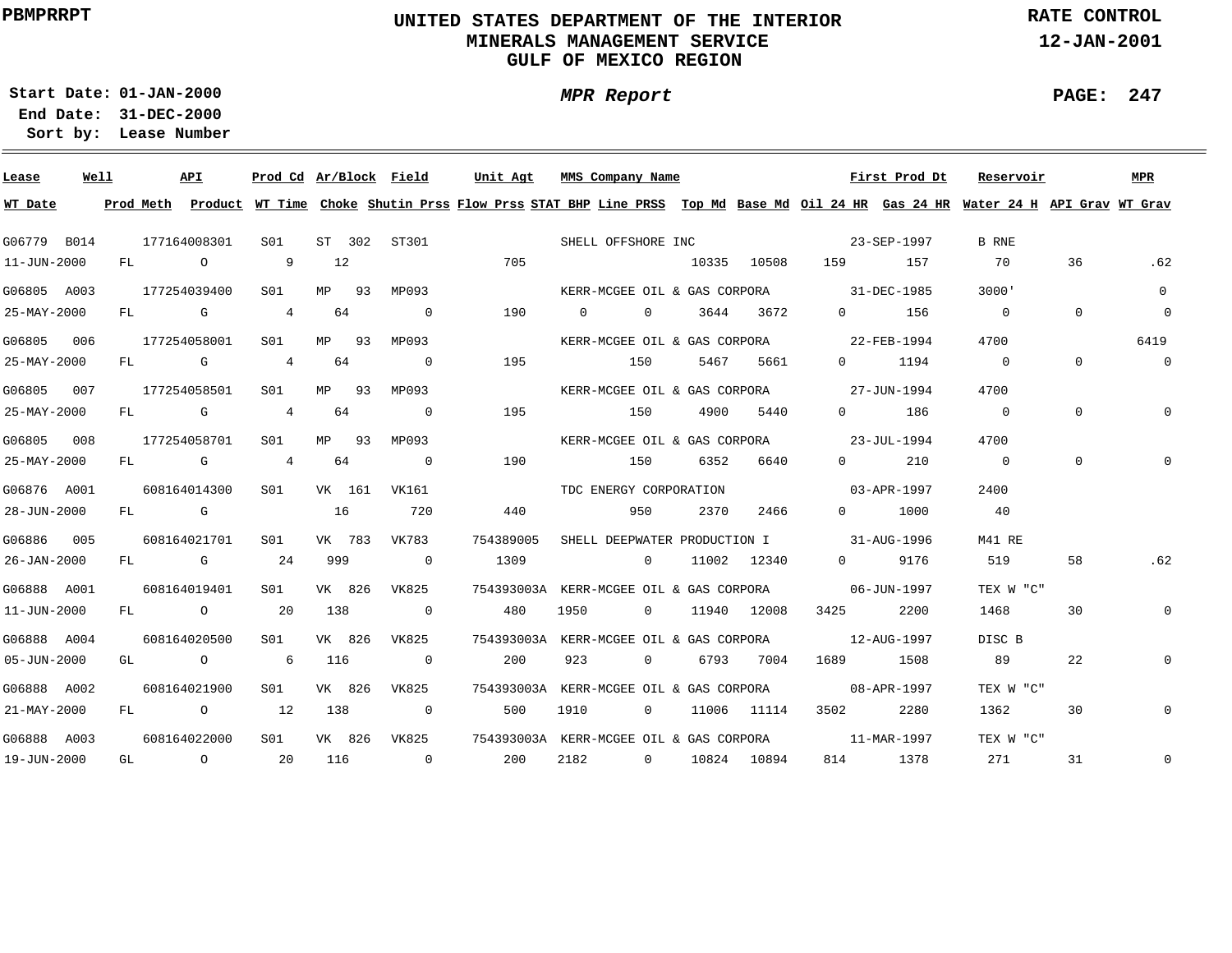# **UNITED STATES DEPARTMENT OF THE INTERIOR MINERALS MANAGEMENT SERVICEGULF OF MEXICO REGION**

**MPR Report**

**RATE CONTROL**

**12-JAN-2001**

**PAGE: 248**

÷

**01-JAN-2000Start Date:**

| Lease        | Well |    | API          | Prod Cd Ar/Block Field |     |        |                          | Unit Agt                                                                                                                                |                | MMS Company Name  |       |               |           | First Prod Dt     | Reservoir                  |      | <b>MPR</b>   |
|--------------|------|----|--------------|------------------------|-----|--------|--------------------------|-----------------------------------------------------------------------------------------------------------------------------------------|----------------|-------------------|-------|---------------|-----------|-------------------|----------------------------|------|--------------|
| WT Date      |      |    |              |                        |     |        |                          | Prod Meth Product WT Time Choke Shutin Prss Flow Prss STAT BHP Line PRSS Top Md Base Md Oil 24 HR Gas 24 HR Water 24 H API Grav WT Grav |                |                   |       |               |           |                   |                            |      |              |
| G06888 A003  |      |    | 608164022000 | S02                    |     |        | VK 826 VK825             | 754393003A KERR-MCGEE OIL & GAS CORPORA 28-JUL-2000                                                                                     |                |                   |       |               |           |                   | TEX W "B"                  |      |              |
| 02-SEP-2000  |      |    | GL O         | 11                     | 116 |        |                          | 200                                                                                                                                     |                |                   |       | 10648 10703   |           | 492 0             | 163                        | 29.4 |              |
| G06888 A005  |      |    | 608164022100 | S01                    |     | VK 826 | VK825                    | 754393003A KERR-MCGEE OIL & GAS CORPORA                                                                                                 |                |                   |       |               |           | 30-JUN-1997       | DISC B                     |      |              |
| 18-JUN-2000  |      |    | GL O         | 10.3                   | 116 |        | $\sim$ 0                 | 220                                                                                                                                     | 1054           | $\overline{0}$    |       | 6733 6832     |           | 1025              | 298                        | 21   |              |
| G06888 A006  |      |    | 608164022200 | SO1                    |     | VK 826 | VK825                    | 754393003A KERR-MCGEE OIL & GAS CORPORA                                                                                                 |                |                   |       |               |           | $04 - SEP - 1997$ | DISC B                     |      |              |
| 15-JUN-2000  |      |    | GL O         | $6\overline{6}$        | 116 |        | $\overline{\phantom{0}}$ | 200                                                                                                                                     | 1010           | $0 \qquad \qquad$ |       | 8734 8924     | 698       | 1196              | 174                        | 22   |              |
| G06888 A007  |      |    | 608164023600 | SO1                    |     | VK 826 | VK825                    | 754393003A KERR-MCGEE OIL & GAS CORPORA                                                                                                 |                |                   |       |               |           | 29-AUG-1997       | CRIS K                     |      |              |
| 15-JUN-2000  |      |    | GL O         | 18                     | 116 |        | $\overline{0}$           | 195                                                                                                                                     | 1530           | $\overline{0}$    |       | 8300<br>8520  | 274       | 980               | $\overline{\phantom{a}}$ 2 | 32   |              |
| G06888 A008  |      |    | 608164032400 | S01                    |     | VK 826 | VK825                    | 754393003A KERR-MCGEE OIL & GAS CORPORA                                                                                                 |                |                   |       |               |           | 29-JAN-1999       | DISC B                     |      |              |
| 16-JUN-2000  |      |    | GL O         | 24                     | 116 |        | $\overline{0}$           | 210                                                                                                                                     |                | $\overline{0}$    |       | 8030 8112     | 118 — 118 | 420               | $\overline{4}$             | 21   |              |
| G06888 A009  |      |    | 608164032501 | SO1 SO                 |     | VK 826 | VK825                    | 754393003A KERR-MCGEE OIL & GAS CORPORA 15-JAN-1999                                                                                     |                |                   |       |               |           |                   | TEX W"C" FB E              |      |              |
| 04-JUN-2000  |      |    | GL O         | 20                     | 116 |        | $\overline{0}$           | 210                                                                                                                                     |                |                   |       | 0 11610 11656 |           | 781 1668          | 781                        | 31   | $\mathbf{0}$ |
| G06888 A010  |      |    | 608164032601 | SO1                    |     | VK 826 | VK825                    | 754393003A KERR-MCGEE OIL & GAS CORPORA 27-DEC-1998                                                                                     |                |                   |       |               |           |                   | TEX W"C" FB D              |      |              |
| 11-JUN-2000  |      |    | FL O         | 8 <sup>1</sup>         | 138 |        | $\sim$ 0                 | 310                                                                                                                                     | $\overline{0}$ | $\Omega$          |       | 12596 12710   | 2988 — 10 | 4341              | $\overline{0}$             | 31   | $\mathbf{0}$ |
| G06893 A014  |      |    | 608164024700 | S01 <b>S</b>           |     | VK 912 | VK956                    | 754389014A SHELL DEEPWATER PRODUCTION I 11-APR-2000                                                                                     |                |                   |       |               |           |                   | J RA                       |      |              |
| 20-MAY-2000  |      |    | FL G         | 4 99                   |     |        | 3673                     | 3645                                                                                                                                    |                | 1900              |       | 13798 13949   | 532 6     | 15666             | 55                         | 48.6 | .643         |
| G06893 A013  |      |    | 608164025201 | S01                    |     | VK 912 | VK956                    | 754389014A SHELL DEEPWATER PRODUCTION I                                                                                                 |                |                   |       |               |           | 13-FEB-2000       | O SAND RES A               |      |              |
| 07-MAR-2000  |      |    | FL G         | $\overline{4}$         | 99  |        | 6483                     | 5225                                                                                                                                    |                | 1720              | 25666 | 25736         | 1464      | 24804             | 36                         | 47   | .617         |
| G06958 A008  |      |    | 608174087300 | DO 1                   |     | MC 487 | MC486                    |                                                                                                                                         |                | AEDC USA INC      |       |               |           | 10-JUN-2000       | L O2ALPHA2B                |      |              |
| 14-JUN-2000  |      |    | FL G         | 24                     | 20  |        | 4092                     | 3435                                                                                                                                    | #####          | 1027              |       | 18947 19018   |           | 97 10073          | $5 - 5$                    | 49   | .614         |
| G06958 A008D |      |    | 608174087300 | D02                    |     | MC 487 | MC486                    |                                                                                                                                         |                | AEDC USA INC      |       |               |           | 10-JUN-2000       | U O2ALPHA1                 |      |              |
| 29-JUN-2000  |      | FL | $\mathbb G$  | 24                     | 24  |        | 3958                     | 2914                                                                                                                                    |                | ##### 1024        | 17808 | 17940         |           | 137 11688         | 3 51.2                     |      | .614         |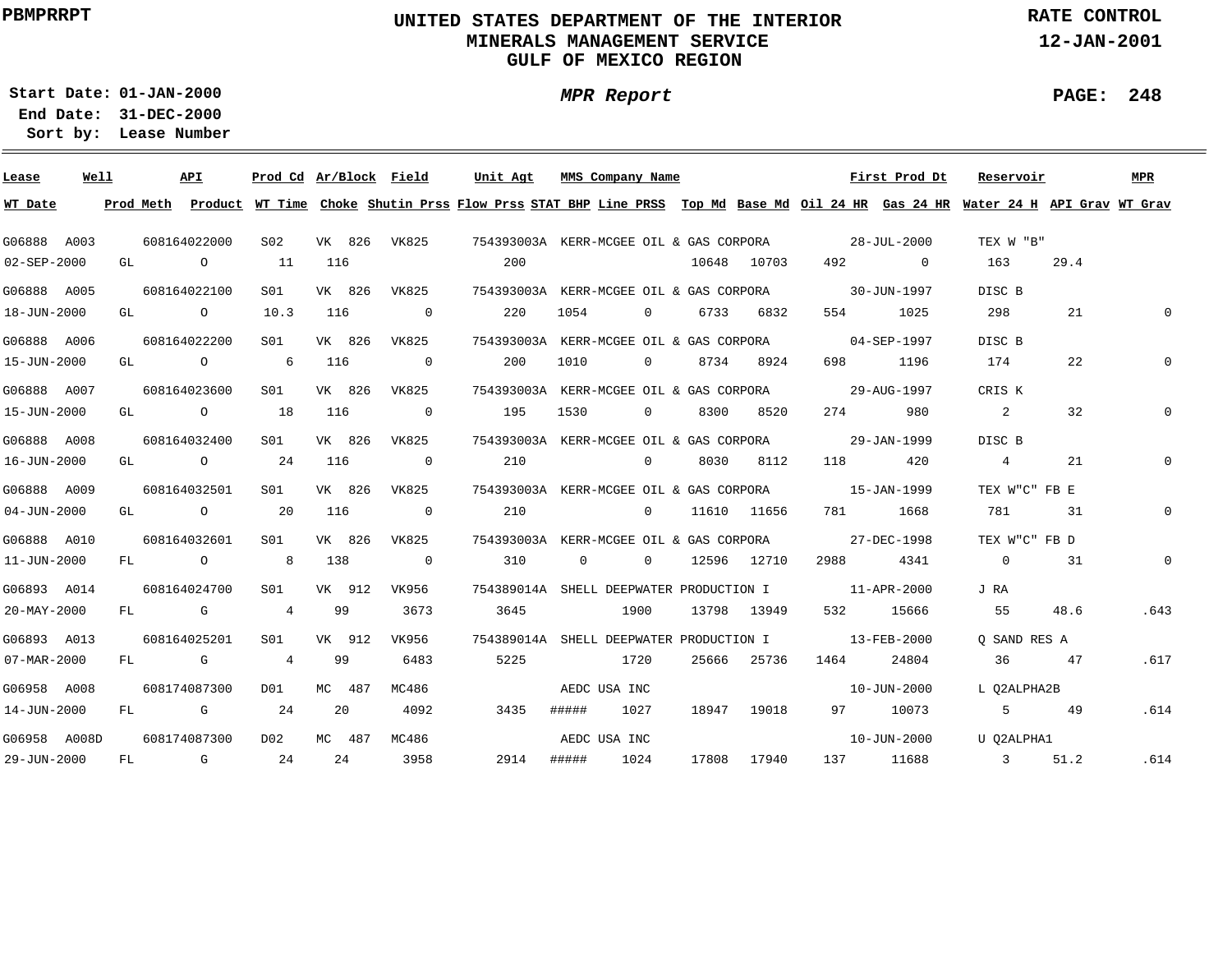# **UNITED STATES DEPARTMENT OF THE INTERIOR MINERALS MANAGEMENT SERVICEGULF OF MEXICO REGION**

**MPR Report**

**RATE CONTROL**

**12-JAN-2001**

**PAGE: 249**

÷

**01-JAN-2000Start Date:**

| Lease             | Well |    | API                                                                                                                                                                                                                            | Prod Cd Ar/Block Field |     |   |       | Unit Agt |      |       | MMS Company Name            |      |            |                                         | First Prod Dt                                                                                                                           | Reservoir        |          | MPR            |
|-------------------|------|----|--------------------------------------------------------------------------------------------------------------------------------------------------------------------------------------------------------------------------------|------------------------|-----|---|-------|----------|------|-------|-----------------------------|------|------------|-----------------------------------------|-----------------------------------------------------------------------------------------------------------------------------------------|------------------|----------|----------------|
| WT Date           |      |    |                                                                                                                                                                                                                                |                        |     |   |       |          |      |       |                             |      |            |                                         | Prod Meth Product WT Time Choke Shutin Prss Flow Prss STAT BHP Line PRSS Top Md Base Md Oil 24 HR Gas 24 HR Water 24 H API Grav WT Grav |                  |          |                |
| G06987 A001       |      |    | 608114012503                                                                                                                                                                                                                   | SO1                    | GC  | 6 | GC006 |          |      |       | TEXACO EXPLORATION AND PROD |      |            | 23-APR-1999                             |                                                                                                                                         | I-3 SD, SEG460   |          |                |
| $04 - APR - 2000$ |      | FL | G                                                                                                                                                                                                                              | 24                     | 30  |   | 1927  |          | 1688 | ##### | 1053                        | 6038 | 6315       | $\Omega$                                | 10120                                                                                                                                   | $\Omega$         | $\sim$ 0 | $\Omega$       |
| G06987 A001       |      |    | 608114012503                                                                                                                                                                                                                   | SO1                    | GC  | 6 | GC006 |          |      |       | TEXACO EXPLORATION AND PROD |      |            | 23-APR-1999                             |                                                                                                                                         | $I-3$ SD, SEG460 |          |                |
| $04 - APR - 2000$ |      | FL | and the control of the control of the control of the control of the control of the control of the control of the control of the control of the control of the control of the control of the control of the control of the cont | $5^{\circ}$            | 30  |   | 1927  |          | 1688 | ##### |                             | 6038 | 6315       | $0 \qquad \qquad$                       | 10120                                                                                                                                   | $\overline{0}$   |          | .65            |
| G06987 A014       |      |    | 608114014001                                                                                                                                                                                                                   | DO1                    | GC. | 6 | GC006 |          |      |       | TEXACO EXPLORATION AND PROD |      |            |                                         | 17-JUN-1996                                                                                                                             | TA-6 SEG400      |          |                |
| 03-APR-2000       |      | GL | $\circ$                                                                                                                                                                                                                        | -24                    | 128 |   |       |          | 87   |       |                             | 8286 | 8512       | 154                                     | 256                                                                                                                                     | 857              | 31.4     | $\Omega$       |
| G06987 A014D      |      |    | 608114014001                                                                                                                                                                                                                   | D02                    | GC. | 6 | GC006 |          |      |       | TEXACO EXPLORATION AND PROD |      |            |                                         | 17-JUN-1996                                                                                                                             | TA-1 SEG500      |          |                |
| 03-APR-2000       |      | GL | $\circ$                                                                                                                                                                                                                        | 24                     | 128 |   |       |          | 100  | 400   |                             | 6996 | 7030       | 35                                      | 82                                                                                                                                      | 548              | 31.4     |                |
| G06987 A006       |      |    | 608114014100                                                                                                                                                                                                                   | S <sub>03</sub>        | GC  | 6 | GC006 |          |      |       | TEXACO EXPLORATION AND PROD |      |            |                                         | 27-JAN-1996                                                                                                                             | TA3(UP)SEG450    |          |                |
| 15-APR-2000       |      | FL | and the Company of the Company of the Company of the Company of the Company of the Company of the Company of the Company of the Company of the Company of the Company of the Company of the Company of the Company of the Comp | 24                     | 60  |   | 700   |          | 100  |       | 75                          | 8196 | 8252       | $\Omega$                                | 2390                                                                                                                                    | 10               | $\sim$ 0 | $\mathbf{0}$   |
| G06987 A009       |      |    | 608114014300                                                                                                                                                                                                                   | S <sub>03</sub>        | GC. | 6 | GC006 |          |      |       | TEXACO EXPLORATION AND PROD |      |            |                                         | 31-JAN-1992                                                                                                                             | TA-2 SEG460      |          | 168            |
| 06-APR-2000       |      | FL | and the control of the control of the control of the control of the control of the control of the control of the control of the control of the control of the control of the control of the control of the control of the cont | 24                     | 160 |   | 779   |          | 540  | 1999  | 525                         | 7520 | 7580       | 8 - 10                                  | 2804                                                                                                                                    | $\overline{0}$   | 57.5     | $\overline{0}$ |
| G06987 A011       |      |    | 608114015100                                                                                                                                                                                                                   | S <sub>03</sub>        | GC. | 6 | GC006 |          |      |       | TEXACO EXPLORATION AND PROD |      |            |                                         | 07-JAN-1999                                                                                                                             | UTA-3 SEG460     |          |                |
| 27-APR-2000       |      | GL | $\overline{O}$                                                                                                                                                                                                                 | 24                     | 128 |   |       |          | 100  |       |                             | 6994 | 7082       | 87 — 18                                 | 522                                                                                                                                     | 184              | 36.7     | $\mathbf 0$    |
| G06987 A010       |      |    | 608114016400                                                                                                                                                                                                                   | SO1                    | GC  | 6 | GC006 |          |      |       | TEXACO EXPLORATION AND PROD |      |            | $30 - NOV - 1993$                       |                                                                                                                                         | TA-1 SEG500      |          | 454            |
| $09 - APR - 2000$ |      | GL | $\overline{O}$                                                                                                                                                                                                                 | 24                     | 128 |   |       |          | 80   | 2153  |                             | 8410 | 8460       | 56                                      | 94                                                                                                                                      | 428              | 31.4     | $\overline{0}$ |
| G06987 A002D      |      |    | 608114016800                                                                                                                                                                                                                   | D02                    | GC  | 6 | GC006 |          |      |       | TEXACO EXPLORATION AND PROD |      |            | 15-FEB-1999                             |                                                                                                                                         | TA3 LWR SEG400   |          |                |
| 19-APR-2000       |      | FL | and the Contract of the Contract of the Contract of the Contract of the Contract of the Contract of the Contract of the Contract of the Contract of the Contract of the Contract of the Contract of the Contract of the Contra | 24                     | 13  |   | 1827  |          | 1380 |       | 1065                        | 8216 | 8276       |                                         | 4 1449                                                                                                                                  | 0 61.5           |          | $\overline{0}$ |
| G06987 A007       |      |    | 608114017403                                                                                                                                                                                                                   | S01                    | GC  | 6 | GC006 |          |      |       |                             |      |            | TEXACO EXPLORATION AND PROD 19-MAY-1999 |                                                                                                                                         | TA-6 SEG400      |          |                |
| 27-APR-2000       |      | GL | $\overline{O}$                                                                                                                                                                                                                 | 24                     | 36  |   |       |          | 330  |       |                             |      | 9320 10020 | 215                                     | 347                                                                                                                                     | 173              | 35.7     | $\mathbf 0$    |
| G06987 A013       |      |    | 608114017601                                                                                                                                                                                                                   | S01                    | GC. | 6 | GC006 |          |      |       | TEXACO EXPLORATION AND PROD |      |            | $13 - JUN - 1999$                       |                                                                                                                                         | TA-1 SEG500      |          |                |
| $02 - APR - 2000$ |      | GL | $\overline{O}$                                                                                                                                                                                                                 | 24                     | 128 |   |       |          | 83   |       |                             | 8393 | 8825       |                                         | 65 77                                                                                                                                   | 202              | 28.6     | $\overline{0}$ |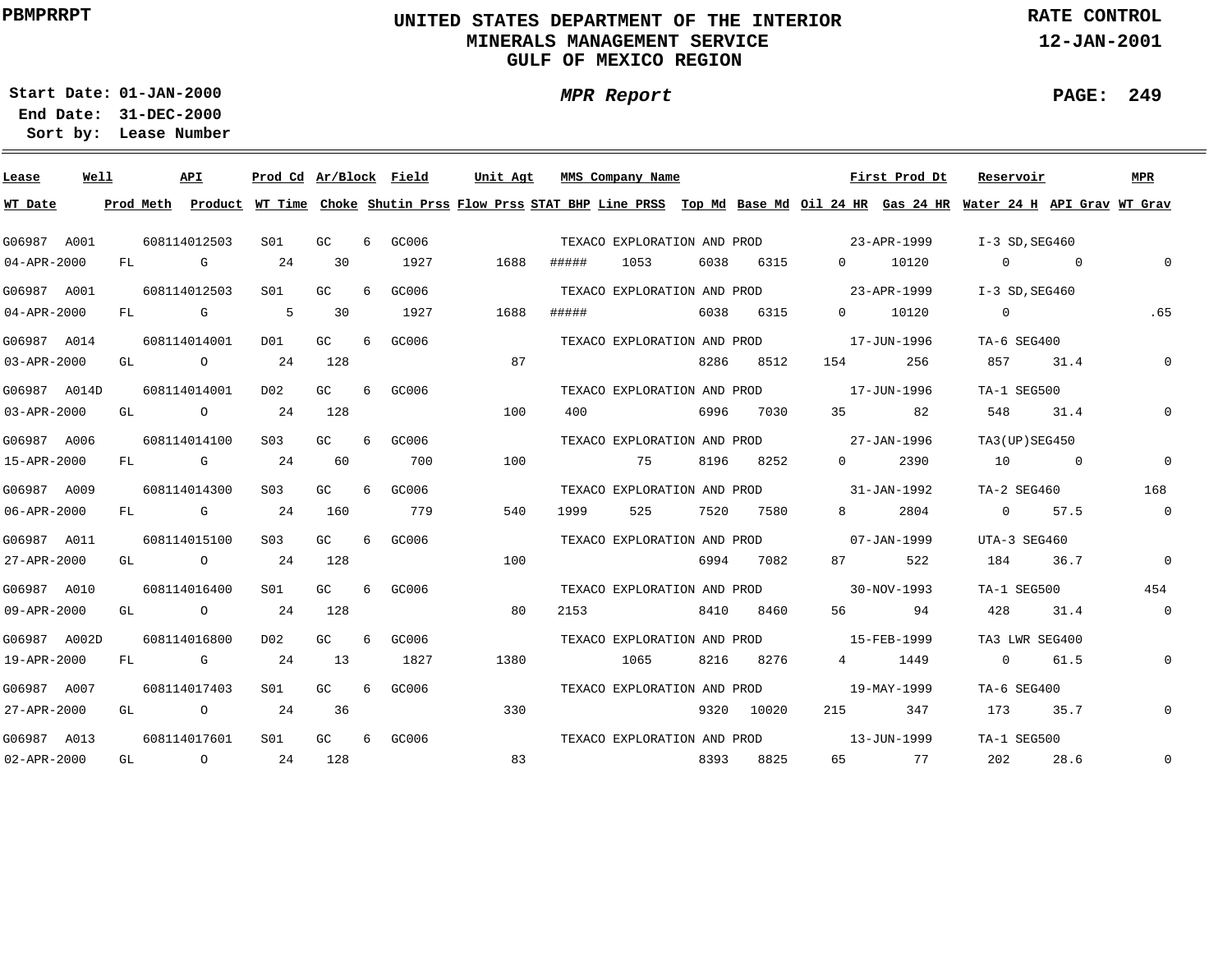# **UNITED STATES DEPARTMENT OF THE INTERIOR MINERALS MANAGEMENT SERVICEGULF OF MEXICO REGION**

**MPR Report**

**RATE CONTROL**

**12-JAN-2001**

**PAGE: 250**

÷

**01-JAN-2000Start Date:**

| Lease             | Well |    |              | API                                                                                                                                                                                                                            | Prod Cd Ar/Block Field |        |   |                | Unit Agt                                                                                                                                |              | MMS Company Name             |      |             |                                          | First Prod Dt | Reservoir        |                          | <b>MPR</b>   |
|-------------------|------|----|--------------|--------------------------------------------------------------------------------------------------------------------------------------------------------------------------------------------------------------------------------|------------------------|--------|---|----------------|-----------------------------------------------------------------------------------------------------------------------------------------|--------------|------------------------------|------|-------------|------------------------------------------|---------------|------------------|--------------------------|--------------|
| WT Date           |      |    |              |                                                                                                                                                                                                                                |                        |        |   |                | Prod Meth Product WT Time Choke Shutin Prss Flow Prss STAT BHP Line PRSS Top Md Base Md Oil 24 HR Gas 24 HR Water 24 H API Grav WT Grav |              |                              |      |             |                                          |               |                  |                          |              |
| G06987 A008       |      |    | 608114018201 |                                                                                                                                                                                                                                | S01                    | GC     | 6 | GC006          |                                                                                                                                         |              |                              |      |             | TEXACO EXPLORATION AND PROD 29-JAN-1999  |               | UTA-3 SEG450     |                          |              |
| 09-APR-2000       |      | GL |              | $\circ$                                                                                                                                                                                                                        | 24                     | 128    |   |                | 80                                                                                                                                      |              |                              | 6635 | 7263        | 19                                       | 27            | 6                | 32.8                     | $\Omega$     |
| G06987 A003D      |      |    | 608114018400 |                                                                                                                                                                                                                                | D <sub>02</sub>        | GC     | 6 | GC006          |                                                                                                                                         |              | TEXACO EXPLORATION AND PROD  |      |             |                                          | 18-AUG-1997   | TA-3L SEG450     |                          |              |
| $04 - APR - 2000$ |      | FL |              | <b>G</b>                                                                                                                                                                                                                       | 24                     | 57     |   | 1305           | 160                                                                                                                                     |              | 80                           | 9240 | 9330        | 30                                       | 2117          | 407              | 57.7                     |              |
| G06987 A016D      |      |    | 608114018700 |                                                                                                                                                                                                                                | D05                    | GC     | 6 | GC006          |                                                                                                                                         |              | TEXACO EXPLORATION AND PROD  |      |             |                                          | 05-MAY-1999   | $I-1$ SD, SEG450 |                          |              |
| 06-APR-2000       |      | FL |              | and the control of the control of the control of the control of the control of the control of the control of the control of the control of the control of the control of the control of the control of the control of the cont | 24                     | -23    |   | 1102           | 623                                                                                                                                     |              | 552                          | 4672 | 4778        | $5^{\circ}$                              | 865           | $\overline{0}$   | $\overline{\phantom{0}}$ | 0            |
| G06987 A015       |      |    |              | 608114018804                                                                                                                                                                                                                   | S <sub>02</sub>        | GC.    | 6 | GC006          |                                                                                                                                         |              | TEXACO EXPLORATION AND PROD  |      |             |                                          | 12-JUL-1999   | TA-1 SEG500      |                          |              |
| $01 - APR - 2000$ |      | FL |              | $\overline{O}$                                                                                                                                                                                                                 | 24                     | 22     |   |                | 980                                                                                                                                     |              |                              | 7052 | 7180        | 601 60                                   | 856           | 248              | 25.9                     | $\Omega$     |
| G07194 A001D      |      |    |              | 427034034100                                                                                                                                                                                                                   | D02                    | MI 487 |   | MI487          |                                                                                                                                         |              | ADOBE RESOURCES CORPORATION  |      |             |                                          | 28-FEB-1990   | ME SAND          |                          | 2464         |
| 20-MAY-2000       |      |    | FL G         |                                                                                                                                                                                                                                |                        | 64     |   | 265            | 140                                                                                                                                     | $\circ$      | 140                          | 8505 | 8530        | $0 \qquad \qquad$                        | 1150          | $\overline{0}$   |                          |              |
| G07194 A003       |      |    |              | 427034047600                                                                                                                                                                                                                   | S01                    | MI 487 |   | MI487          |                                                                                                                                         |              | DEVON SFS OPERATING INC      |      |             | $31 - JUL - 1994$                        |               | MF SAND          |                          | 4786         |
| $05 - MAX - 2000$ |      |    | FL G         |                                                                                                                                                                                                                                |                        | 64     |   | 860            | 140                                                                                                                                     |              | 120                          |      | 9963 10060  | $\Omega$                                 | 454           | 2                |                          |              |
| G07199 001        |      |    |              | 427034030000                                                                                                                                                                                                                   | SO1                    | MI 605 |   | MI587          |                                                                                                                                         |              |                              |      |             | KERR-MCGEE OIL & GAS CORPORA 29-NOV-1995 |               | $RM-8$           |                          |              |
| 26-MAY-2000       |      |    |              | FL G                                                                                                                                                                                                                           | 24                     | 19     |   | $\overline{0}$ | 540                                                                                                                                     |              | 150                          |      | 7856 7956   | $\mathbf{2}$                             | 1324          | 29               | 52.2                     | $\Omega$     |
| G07200 A002Y      |      |    |              | 427034031200                                                                                                                                                                                                                   | S03                    | MI 606 |   | MI587          |                                                                                                                                         |              |                              |      |             | KERR-MCGEE OIL & GAS CORPORA 29-NOV-1995 |               | AB-1             |                          |              |
| 26-MAY-2000       |      |    | FL G         |                                                                                                                                                                                                                                | 24                     | 29     |   | $\overline{0}$ | 375                                                                                                                                     |              | 150                          | 6469 | 6490        |                                          | 0 1095        | $\overline{0}$   | $\mathbf{0}$             | $\Omega$     |
| G07221 003        |      |    |              | 427034037500                                                                                                                                                                                                                   | D01                    | BA 488 |   | MI487          |                                                                                                                                         |              | DEVON SFS OPERATING INC      |      |             |                                          | 28-FEB-1990   | MF SAND          |                          | $\mathbf{0}$ |
| 19-JUN-2000       |      |    | FL G         |                                                                                                                                                                                                                                |                        | 64     |   | 1200           | 120                                                                                                                                     | $\mathbf{0}$ | 120                          |      | 10386 10466 | $0 \qquad \qquad$                        | 124           | $\circ$          |                          |              |
| G07236 A005       |      |    |              | 427064042200                                                                                                                                                                                                                   | SO1                    | GA 210 |   | GA210          |                                                                                                                                         |              | AMERADA HESS CORPORATION     |      |             | $18 - NOV - 1999$                        |               | $ROB L-2 - D$    |                          |              |
| 11-JAN-2000       |      | FL |              | and the Company of the Company of the Company of the Company of the Company of the Company of the Company of the Company of the Company of the Company of the Company of the Company of the Company of the Company of the Comp | 24                     | 25     |   | 4550           | 4325                                                                                                                                    |              | 1220                         |      | 10770 10800 | 103 — 103                                | 10396         | 23               | 47.1                     | .594         |
| G07298 A006       |      |    |              | 427084039100                                                                                                                                                                                                                   | SO1                    | HIA 68 |   | HI083A         |                                                                                                                                         |              | ENERGY RESOURCE TECHNOLOGY I |      |             | $11 - JUL - 2000$                        |               | GM-3 SAND        |                          |              |
| 12-JUL-2000       |      | FL |              | $\overline{G}$                                                                                                                                                                                                                 | 24                     | 64     |   | 1150           | 200                                                                                                                                     |              | 1071                         | 3804 | 3834        |                                          | 0 1050        | 0                |                          | .65          |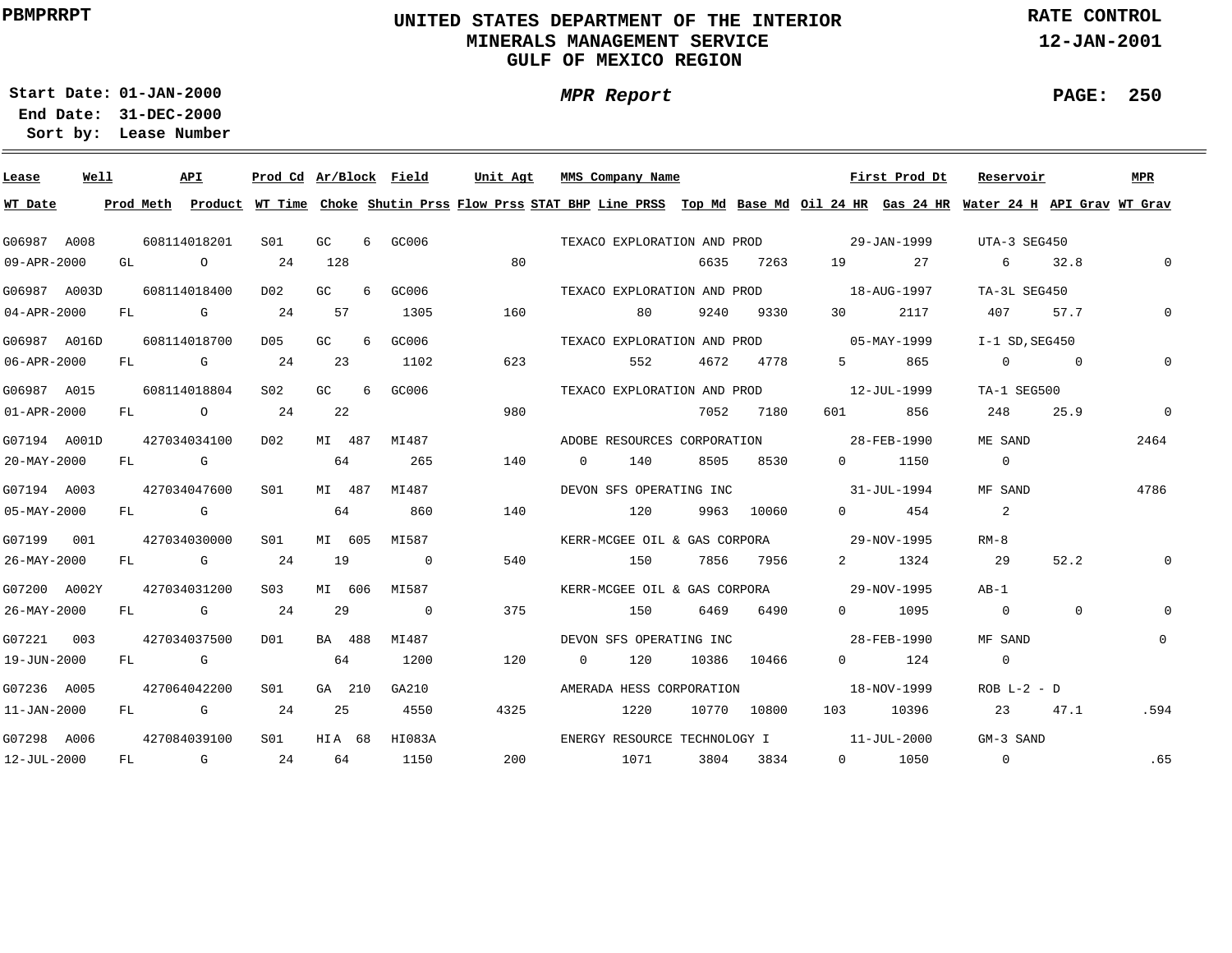# **UNITED STATES DEPARTMENT OF THE INTERIOR MINERALS MANAGEMENT SERVICEGULF OF MEXICO REGION**

**MPR Report**

**RATE CONTROL**

**12-JAN-2001**

**PAGE: 251**

-

**01-JAN-2000Start Date:**

| Lease       | Well |    |                                                                                                                                                                                                                                | API          | Prod Cd Ar/Block Field |     |        |       | Unit Agt  |      | MMS Company Name                         |       |             |                          | First Prod Dt               | Reservoir                                                                                                                               |      | MPR  |
|-------------|------|----|--------------------------------------------------------------------------------------------------------------------------------------------------------------------------------------------------------------------------------|--------------|------------------------|-----|--------|-------|-----------|------|------------------------------------------|-------|-------------|--------------------------|-----------------------------|-----------------------------------------------------------------------------------------------------------------------------------------|------|------|
| WT Date     |      |    |                                                                                                                                                                                                                                |              |                        |     |        |       |           |      |                                          |       |             |                          |                             | Prod Meth Product WT Time Choke Shutin Prss Flow Prss STAT BHP Line PRSS Top Md Base Md Oil 24 HR Gas 24 HR Water 24 H API Grav WT Grav |      |      |
| G07454      | 003  |    |                                                                                                                                                                                                                                | 608074010600 | S02                    |     | GB 235 | GB236 |           |      |                                          |       |             |                          |                             | TA-1 SAND                                                                                                                               |      |      |
| 23-JUN-2000 |      |    | FL G                                                                                                                                                                                                                           |              |                        |     | 64     | 3275  | 1149      |      | 1015                                     | 6690  | 6773        | $\overline{0}$           | 11313                       | 14                                                                                                                                      |      |      |
| G07461 A007 |      |    |                                                                                                                                                                                                                                | 608074017901 | S02                    |     | GB 259 | GB260 |           |      | 754391010A AMERADA HESS CORPORATION      |       |             | $24 - \text{MAR} - 2000$ |                             | BLent3/DTamal                                                                                                                           |      |      |
| 21-APR-2000 |      |    |                                                                                                                                                                                                                                | FL O         | 24                     |     | 48     | 8616  | 6412      |      | 1775                                     |       | 16408 18126 | 8188                     | 20559                       | 7 33.4                                                                                                                                  |      | .665 |
| G07493 A010 |      |    |                                                                                                                                                                                                                                | 608074008802 | SO1                    |     | GB 427 | GB426 | 754389021 |      | SHELL DEEPWATER PRODUCTION I             |       |             | $31 - JUL - 2000$        |                             | N SAND RES A                                                                                                                            |      |      |
| 15-SEP-2000 |      |    |                                                                                                                                                                                                                                | FL G         | $\overline{4}$         | 128 |        | 5795  | 2002      |      |                                          |       | 17752 17939 | 12542                    | 85662                       | $\overline{0}$                                                                                                                          | 42   | .66  |
| G07493 A020 |      |    |                                                                                                                                                                                                                                | 608074010500 | S02                    |     | GB 427 | GB426 | 754389021 |      | SHELL DEEPWATER PRODUCTION I 10-NOV-1999 |       |             |                          |                             | N1 RES-A                                                                                                                                |      |      |
| 07-FEB-2000 |      |    |                                                                                                                                                                                                                                | FL G         | $\overline{4}$         |     | 54     | 7600  | 4000      |      | 2058                                     |       | 21138 21387 | 8115                     | 83118                       | $\sim$ 0                                                                                                                                | 46.4 | .67  |
| G07498 A007 |      |    |                                                                                                                                                                                                                                | 608074008100 | S02                    |     | GB 471 | GB426 | 754389021 |      | SHELL DEEPWATER PRODUCTION I 31-AUG-2000 |       |             |                          |                             | R RA                                                                                                                                    |      |      |
| 14-SEP-2000 |      |    |                                                                                                                                                                                                                                | FL O         | $\overline{4}$         | 128 |        | 4755  | 1825      |      |                                          |       | 19460 19474 | 3338                     | 5910                        | $\overline{7}$                                                                                                                          | 36.3 | .66  |
| G07619 002  |      |    |                                                                                                                                                                                                                                | 177014028800 | S <sub>03</sub>        |     | WC 401 | WC414 |           |      | NEWFIELD EXPLORATION COMPANY 12-MAY-2000 |       |             |                          |                             | "3550'"SAND                                                                                                                             |      |      |
| 18-MAY-2000 |      |    |                                                                                                                                                                                                                                | FL G         | 24                     | 18  |        | 1420  | 1360      |      | 1030                                     |       | 3644 3648   | $\overline{0}$           | 2225                        | $\overline{0}$                                                                                                                          |      | .55  |
| G07629 A002 |      |    |                                                                                                                                                                                                                                | 177024097200 | S <sub>03</sub>        |     | WC 554 | WC533 |           |      | LOUISIANA LAND AND EXPLORATI 31-DEC-1994 |       |             |                          |                             | CRIS S-3                                                                                                                                |      |      |
| 30-MAY-2000 |      |    | FL G                                                                                                                                                                                                                           |              |                        | 15  |        | 300   | 280       |      | 1062                                     |       | 12701 12756 |                          | 25<br>$\Omega$ and $\Omega$ | 60                                                                                                                                      |      |      |
| G07629 A004 |      |    |                                                                                                                                                                                                                                | 177024100601 | S <sub>01</sub>        |     | WC 554 | WC533 |           |      | LOUISIANA LAND AND EXPLORATI 31-MAY-1993 |       |             |                          |                             | CRIS S-1                                                                                                                                |      | 0    |
| 24-JUN-2000 |      | FL | in the Group of Group of the Group of the State of the State of the State of the State of the State of the State of the State of the State of the State of the State of the State of the State of the State of the State of th |              |                        |     | 34     | 940   | 870       | 2193 | 1062                                     |       | 14698 14922 | $0 \qquad \qquad$        | 550                         | $\overline{0}$                                                                                                                          |      |      |
| G07629 B002 |      |    |                                                                                                                                                                                                                                | 177024115001 | S02                    |     | WC 554 | WC533 |           |      | NEWFIELD EXPLORATION COMPANY             |       |             |                          | 13-NOV-1999                 | <b>UPPER 6700'</b>                                                                                                                      |      |      |
| 06-JAN-2000 |      | FL |                                                                                                                                                                                                                                | <b>G</b>     | 24                     |     | 25     | 1800  | 1230      |      | 1220                                     | 8782  | 8825        | $0 \qquad \qquad$        | 2088                        | $\overline{0}$                                                                                                                          |      | .559 |
| G07684 A001 |      |    |                                                                                                                                                                                                                                | 177054088900 | SO1 SO                 |     | VR 175 | VR175 |           |      | TDC ENERGY CORPORATION                   |       |             |                          | 31-DEC-1991                 | P-1 SAND                                                                                                                                |      | 5267 |
| 18-JUN-2000 |      |    |                                                                                                                                                                                                                                | FL G         |                        | 30  |        | 1710  | 1311      | 2178 | 1022                                     | 5381  | 5433        |                          | 3244                        | 1404                                                                                                                                    | 52.4 |      |
| G07703 D002 |      |    |                                                                                                                                                                                                                                | 177084087901 | S01                    |     | SM 77  | SM079 |           |      | CHEVRON USA INC                          |       |             |                          | 14-AUG-2000                 | B-4 FB-II                                                                                                                               |      |      |
| 09-SEP-2000 |      | FL |                                                                                                                                                                                                                                | $\mathbf G$  | 24                     |     | 64     |       | 1397      |      |                                          | 11784 | 11858       |                          | 118 18493                   | 18                                                                                                                                      |      |      |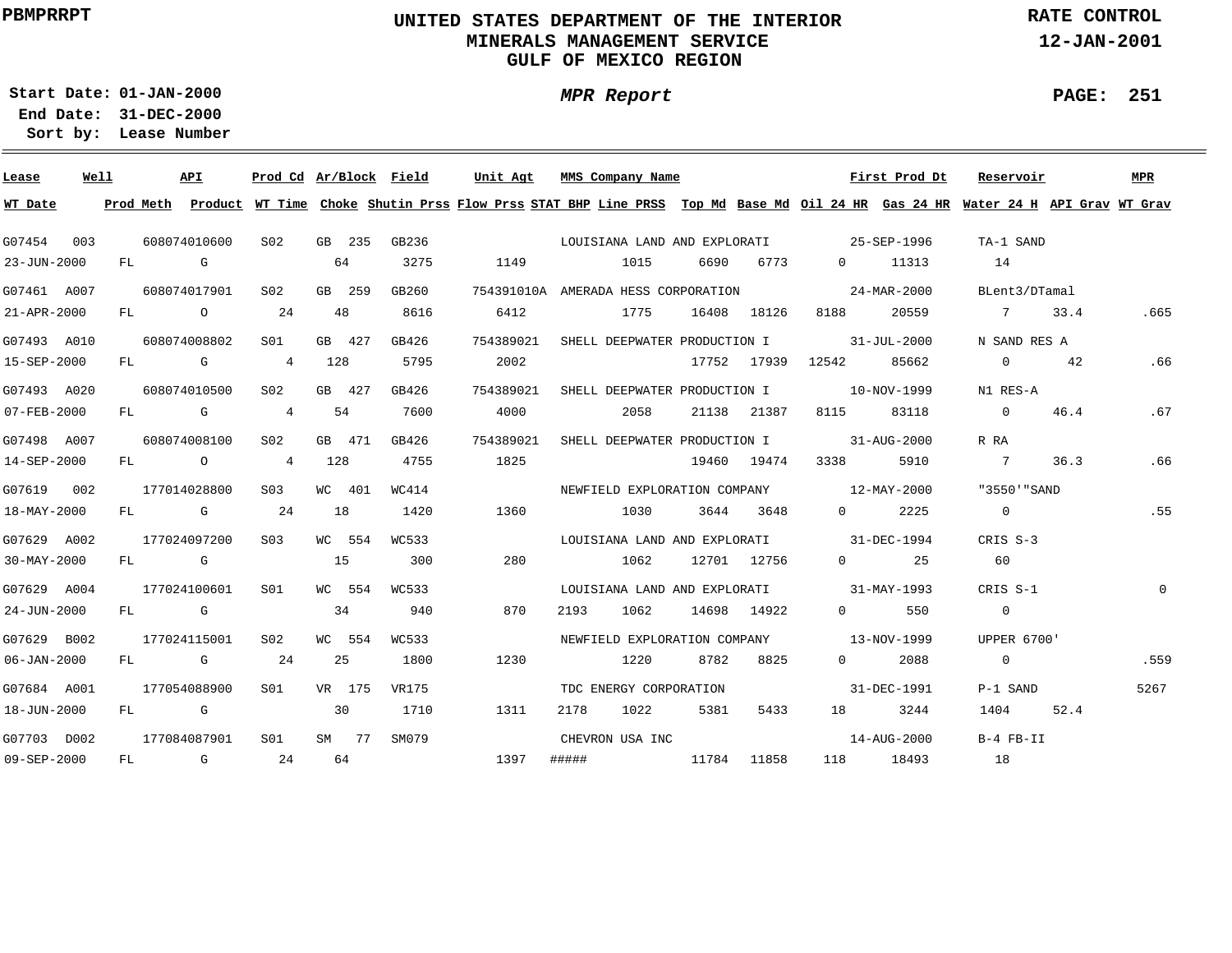# **UNITED STATES DEPARTMENT OF THE INTERIOR MINERALS MANAGEMENT SERVICEGULF OF MEXICO REGION**

**MPR Report**

**RATE CONTROL**

**12-JAN-2001**

**PAGE: 252**

÷

**01-JAN-2000Start Date:**

| Lease             | Well |      | API          |                 |    |        | Prod Cd Ar/Block Field | Unit Agt |       | MMS Company Name             |       |             |                          | First Prod Dt | Reservoir                                                                                                                               |      | MPR          |
|-------------------|------|------|--------------|-----------------|----|--------|------------------------|----------|-------|------------------------------|-------|-------------|--------------------------|---------------|-----------------------------------------------------------------------------------------------------------------------------------------|------|--------------|
| WT Date           |      |      |              |                 |    |        |                        |          |       |                              |       |             |                          |               | Prod Meth Product WT Time Choke Shutin Prss Flow Prss STAT BHP Line PRSS Top Md Base Md Oil 24 HR Gas 24 HR Water 24 H API Grav WT Grav |      |              |
| G07703 D002       |      |      | 177084087901 | S01             |    |        | SM 77 SM079            |          |       | CHEVRON USA INC              |       |             | $14 - \text{AUG} - 2000$ |               | B-4 FB-II                                                                                                                               |      |              |
| 14-SEP-2000       |      |      | FL G         | 22              |    | 64     | 5024                   | 1340     | ##### | 1320                         |       | 11784 11858 |                          | 95 15969      | 17 46.5                                                                                                                                 |      | .58          |
| G07750 001        |      |      | 177114090300 | S03             |    | SS 100 | SS100                  |          |       | CHEVRON USA INC              |       |             |                          | 31-MAR-2000   | 11000 FB-A                                                                                                                              |      |              |
| 25-MAR-2000       |      |      | FL G         | 24              |    | 31     | 4626                   | 4214     |       | 1108                         | 12220 | 12235       | 44 \                     | 2837          | $\Omega$                                                                                                                                | 57   | .6           |
| G07750 DA005      |      |      | 177114127701 | S02             |    | SS 100 | SS100                  |          |       | CHEVRON USA INC              |       |             |                          | 15-JUN-2000   | 12200 FB A                                                                                                                              |      |              |
| $01 - JUL - 2000$ |      |      | FL G 24      |                 |    | 39     | 5884                   | 5586     | 5905  | 1201                         |       | 14854 14946 | 628 —                    | 17108         | 0 $48.7$                                                                                                                                |      | .65          |
| G07759 A002       |      |      | 177124037300 | DO1             |    | SS 299 | SS299                  |          |       | DEVON SFS OPERATING INC      |       |             |                          | 31-MAR-1991   | ANG B4 FBA                                                                                                                              |      | $\mathbf{0}$ |
| $05 - MAX - 2000$ |      |      | FL O         |                 | 30 |        | 560                    | 215      |       | 1100                         | 5287  | 5340        |                          | 21 16         | 1278 32.6                                                                                                                               |      |              |
| G07759 A002D      |      |      | 177124037300 | D02             |    | SS 299 | SS299                  |          |       | DEVON SFS OPERATING INC      |       |             |                          | 31-MAR-1991   | ANG B3 FBA                                                                                                                              |      | 66           |
| 25-MAY-2000       |      |      | FL O         |                 | 30 |        | 385                    | 360      |       | 1100                         | 5030  | 5110        |                          | 84 168        | 1672                                                                                                                                    | 29.2 |              |
| G07759 A003       |      |      | 177124037800 | D03             |    | SS 299 | SS299                  |          |       | DEVON SFS OPERATING INC      |       |             |                          | 03-FEB-1998   | TRIMAII GAS                                                                                                                             |      |              |
| $30 - APR - 2000$ |      |      | $FL$ G       |                 |    | 8      | 1320                   | 1260     |       | 1110                         | 2828  | 2900        | $0 \qquad \qquad$        | 277           | $\overline{0}$                                                                                                                          |      |              |
| G07759 A005       |      |      | 177124037900 | DO1             |    | SS 299 | SS299                  |          |       | DEVON SFS OPERATING INC      |       |             | 31-MAY-1991              |               | ANG B4 FBA                                                                                                                              |      | 487          |
| $01 - APR - 2000$ |      |      | GL O         |                 |    | 22     | 1190                   | 380      |       | 1120                         | 5402  | 5480        |                          | 105 139       | 186 33.5                                                                                                                                |      |              |
| G07759 A005D      |      |      | 177124037900 | DO 2            |    | SS 299 | SS299                  |          |       | DEVON SFS OPERATING INC      |       |             | $31 - MAX - 1991$        |               | ANG B3 FBA                                                                                                                              |      | 297          |
| 13-MAY-2000       |      |      | GL O         |                 |    | 22     | 845                    | 220      |       | 1100                         | 5170  | 5220        |                          | 42 0          | 404                                                                                                                                     | 26.9 |              |
| G07759 A004D      |      |      | 177124038000 | DO 2            |    | SS 299 | SS299                  |          |       | DEVON SFS OPERATING INC      |       |             | $30 - JUN - 1991$        |               | ANG B3 FBB                                                                                                                              |      | 247          |
| 23-MAY-2000       |      |      | GL O         |                 |    | 20     | 820                    | 400      |       | 1090                         | 5484  | 5514        | 84 and $\overline{84}$   | 54            | 5 22.6                                                                                                                                  |      |              |
| G07759 A010       |      |      | 177124054301 | SO1             |    | SS 299 | SS299                  |          |       | DEVON SFS OPERATING INC      |       |             | $31 - MAR - 1996$        |               | $ANG B-3$                                                                                                                               |      |              |
| $06 - MAX - 2000$ |      | FL G |              |                 | 18 |        | 1620                   | 260      |       | 1100                         |       | 10040 10105 |                          | $0$ 143       | 360                                                                                                                                     |      |              |
| G07760 A001       |      |      | 177124037400 | S <sub>01</sub> |    | SS 300 | SS299                  |          |       | KERR-MCGEE OIL & GAS CORPORA |       |             | $31 - JAN - 1993$        |               | ANG B-2                                                                                                                                 |      | $\Omega$     |
| $04 - JUN - 2000$ |      |      | FL 0 24      |                 |    | 56     | $\overline{0}$         | 250      |       | $\sim$ 0                     | 6901  | 6940        |                          | 35 18         | 559                                                                                                                                     | 29.2 | $\mathbf 0$  |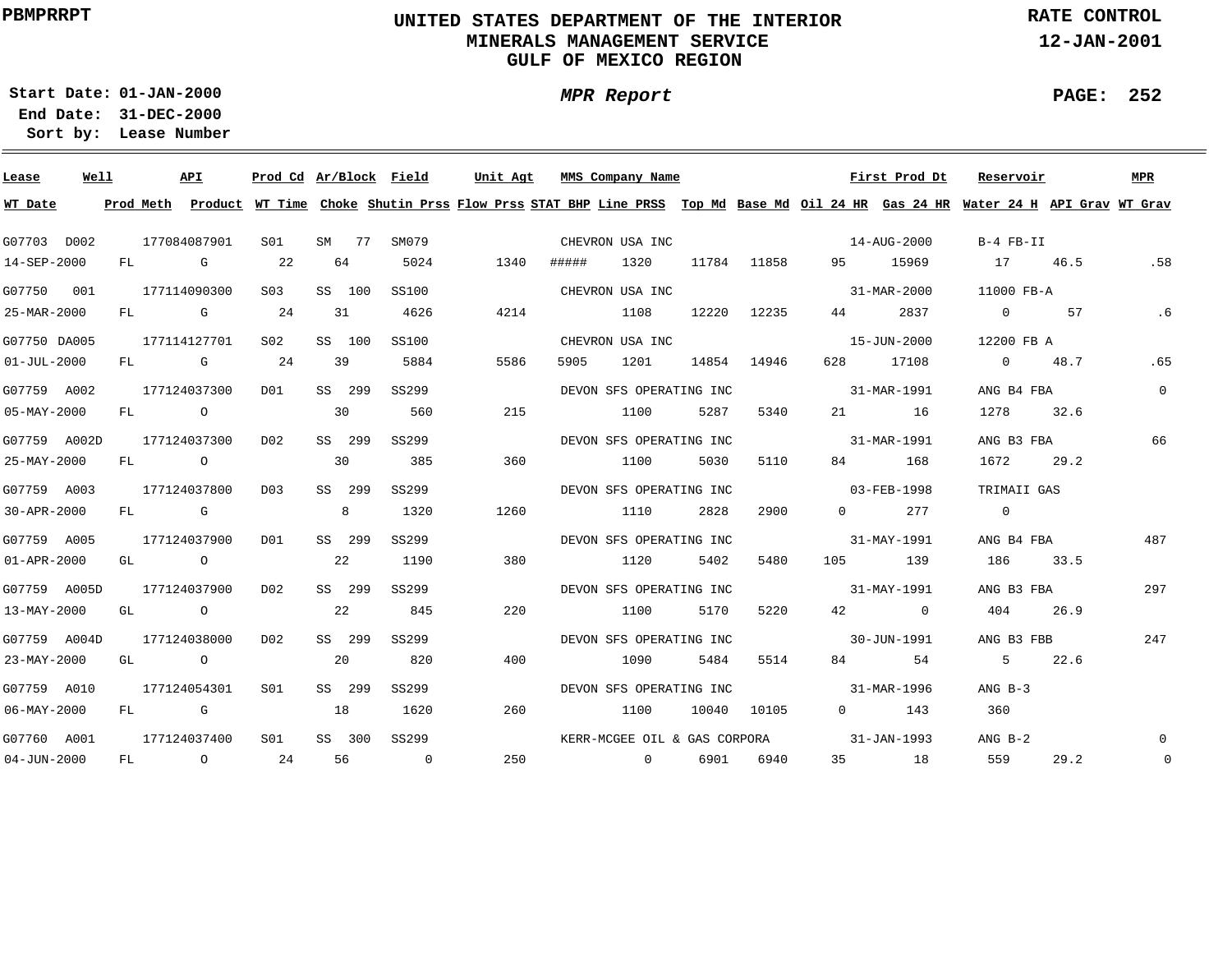# **UNITED STATES DEPARTMENT OF THE INTERIOR MINERALS MANAGEMENT SERVICEGULF OF MEXICO REGION**

**MPR Report**

**RATE CONTROL**

**12-JAN-2001**

**PAGE: 253**

÷

**01-JAN-2000Start Date:31-DEC-2000 End Date:** 

| Lease                     | Well |    | API          |                |    |        | Prod Cd Ar/Block Field   |                                          | Unit Agt MMS Company Name |                |                |                 |                                          | First Prod Dt        | Reservoir                                                                                                                               |          | MPR            |
|---------------------------|------|----|--------------|----------------|----|--------|--------------------------|------------------------------------------|---------------------------|----------------|----------------|-----------------|------------------------------------------|----------------------|-----------------------------------------------------------------------------------------------------------------------------------------|----------|----------------|
| WT Date                   |      |    |              |                |    |        |                          |                                          |                           |                |                |                 |                                          |                      | Prod Meth Product WT Time Choke Shutin Prss Flow Prss STAT BHP Line PRSS Top Md Base Md Oil 24 HR Gas 24 HR Water 24 H API Grav WT Grav |          |                |
| G07760 A002D              |      |    | 177124040400 | DO 2           |    |        | SS 300 SS299             | KERR-MCGEE OIL & GAS CORPORA 31-JAN-1993 |                           |                |                |                 |                                          |                      | ANG B-1                                                                                                                                 |          | $\overline{0}$ |
| 09-JAN-2000               |      |    | FL O         | $\overline{4}$ |    | 64     | $\overline{0}$           | 232                                      |                           |                | $\overline{0}$ | 6973 7022       |                                          | 28 30                | 34                                                                                                                                      | 23.3     | $\overline{0}$ |
| G07760 A002               |      |    | 177124040400 | DO1            |    | SS 300 | SS299                    |                                          |                           |                |                |                 | KERR-MCGEE OIL & GAS CORPORA 28-FEB-1993 |                      | $ANG B-2$                                                                                                                               |          | 627            |
| $05 - JUN - 2000$         |      |    | FL 0 24      |                | 22 |        | $\sim$ 0                 | 250                                      | 3933                      |                |                | 0 7204 7245     |                                          | 29 24                | 36                                                                                                                                      | 23.3     | $\mathsf{O}$   |
| G07760 A002D              |      |    | 177124040400 | D02            |    | SS 300 | SS299                    |                                          |                           |                |                |                 | KERR-MCGEE OIL & GAS CORPORA 31-JAN-1993 |                      | ANG B-1                                                                                                                                 |          | $\Omega$       |
| $06 - JUN - 2000$         |      | FL | $\circ$ 19   |                |    | 64     | $\sim$ 0                 | 225                                      |                           | $\sim$ 0       |                | 6973 7022       |                                          | 35 38                | 43                                                                                                                                      | 23.3     | $\mathbf 0$    |
| G07760 A004               |      |    | 177124043100 | SO1            |    | SS 300 | SS299                    |                                          |                           |                |                |                 | KERR-MCGEE OIL & GAS CORPORA 28-FEB-1993 |                      | 2200                                                                                                                                    |          | 2894           |
| 09-JAN-2000               |      | FL | $G$ 4        |                |    | 52     | $\overline{0}$           | 235                                      |                           | $\sim$ 0       |                | 2601 2626       |                                          | $0 \qquad \qquad$ 36 | $\overline{0}$                                                                                                                          | $\Omega$ | $\overline{0}$ |
| G07760 A004               |      |    | 177124043100 | S01            |    | SS 300 | SS299                    |                                          |                           |                |                |                 | KERR-MCGEE OIL & GAS CORPORA 28-FEB-1993 |                      | 2200                                                                                                                                    |          | 2894           |
| $21 - MAX - 2000$         |      |    | FL G 24      |                | 52 |        | $\overline{\phantom{0}}$ | 287                                      |                           |                |                | 280 2601 2626   |                                          | $0 \qquad \qquad$ 33 | $\overline{0}$                                                                                                                          | $\Omega$ | $\overline{0}$ |
| G07760 B001D              |      |    | 177124044100 | D02            |    | SS 300 | SS299                    |                                          |                           |                |                |                 | KERR-MCGEE OIL & GAS CORPORA 31-JAN-1993 |                      | 5400                                                                                                                                    |          | 68             |
| $07 - JAN - 2000$         |      |    | $FL$ 0 4     |                | 64 |        | $\overline{0}$           | 115                                      |                           | 0 5368 5435    |                |                 |                                          | 19 48                | $\overline{0}$                                                                                                                          | 29.8     | $\mathsf{O}$   |
| G07760 B001D              |      |    | 177124044100 | D02            |    | SS 300 | SS299                    |                                          |                           |                |                |                 | KERR-MCGEE OIL & GAS CORPORA 31-JAN-1993 |                      | 5400                                                                                                                                    |          | 68             |
| $06 - JUN - 2000$         |      |    | FL 0 23.5    |                | 64 |        | $\sim$ 0                 | 110                                      |                           |                |                | 0 5368 5435     | 19 51                                    |                      | $\overline{0}$                                                                                                                          | 29.8     | $\mathbf 0$    |
| G07760 B003B              |      |    | 177124045600 | DO 4           |    | SS 300 | SS299                    |                                          |                           |                |                |                 | KERR-MCGEE OIL & GAS CORPORA 18-JAN-1997 |                      | 4200'                                                                                                                                   |          |                |
| $03 - JAN - 2000$         |      |    | FL 0 24      |                | 20 |        | $\sim$ 0                 | 220                                      |                           |                |                | 0 $4484$ $4494$ | 144 978                                  |                      | $\overline{0}$                                                                                                                          | 34.5     | 0              |
| G07760 B003B              |      |    | 177124045600 | DO 4           |    | SS 300 | SS299                    |                                          |                           |                |                |                 | KERR-MCGEE OIL & GAS CORPORA 18-JAN-1997 |                      | 4200'                                                                                                                                   |          |                |
| $03 - JUN - 2000$         |      |    | FL 0 24      |                | 20 |        | $\overline{0}$           | 220                                      |                           |                | $\Omega$       | 4484 4494       | 133 699                                  |                      | $\overline{0}$                                                                                                                          | 34.5     | $\mathbf 0$    |
| G07760 B004D              |      |    | 177124045700 | D02            |    | SS 300 | SS299                    |                                          |                           |                |                |                 | KERR-MCGEE OIL & GAS CORPORA 28-FEB-1993 |                      | 3600                                                                                                                                    |          | 463            |
| $04 - JAN - 2000$         |      |    | GL O 8       |                | 64 |        | $\overline{0}$           | 115                                      |                           | $\overline{0}$ |                | 3869 3923       |                                          | 163 723              | 70                                                                                                                                      | 32.5     | $\overline{0}$ |
| G07760 B004A 177124045700 |      |    |              | D0.3           |    |        | SS 300 SS299             |                                          |                           |                |                |                 | KERR-MCGEE OIL & GAS CORPORA 31-OCT-1993 |                      | 4200'                                                                                                                                   |          | 166            |
| $05 - JUN - 2000$         |      |    | GL 0 20      |                |    |        | 64 0                     | 105                                      |                           | $\sim$ 0       |                | 4420 4480       |                                          | 23 410               | $\overline{0}$                                                                                                                          | 31.1     | $\overline{0}$ |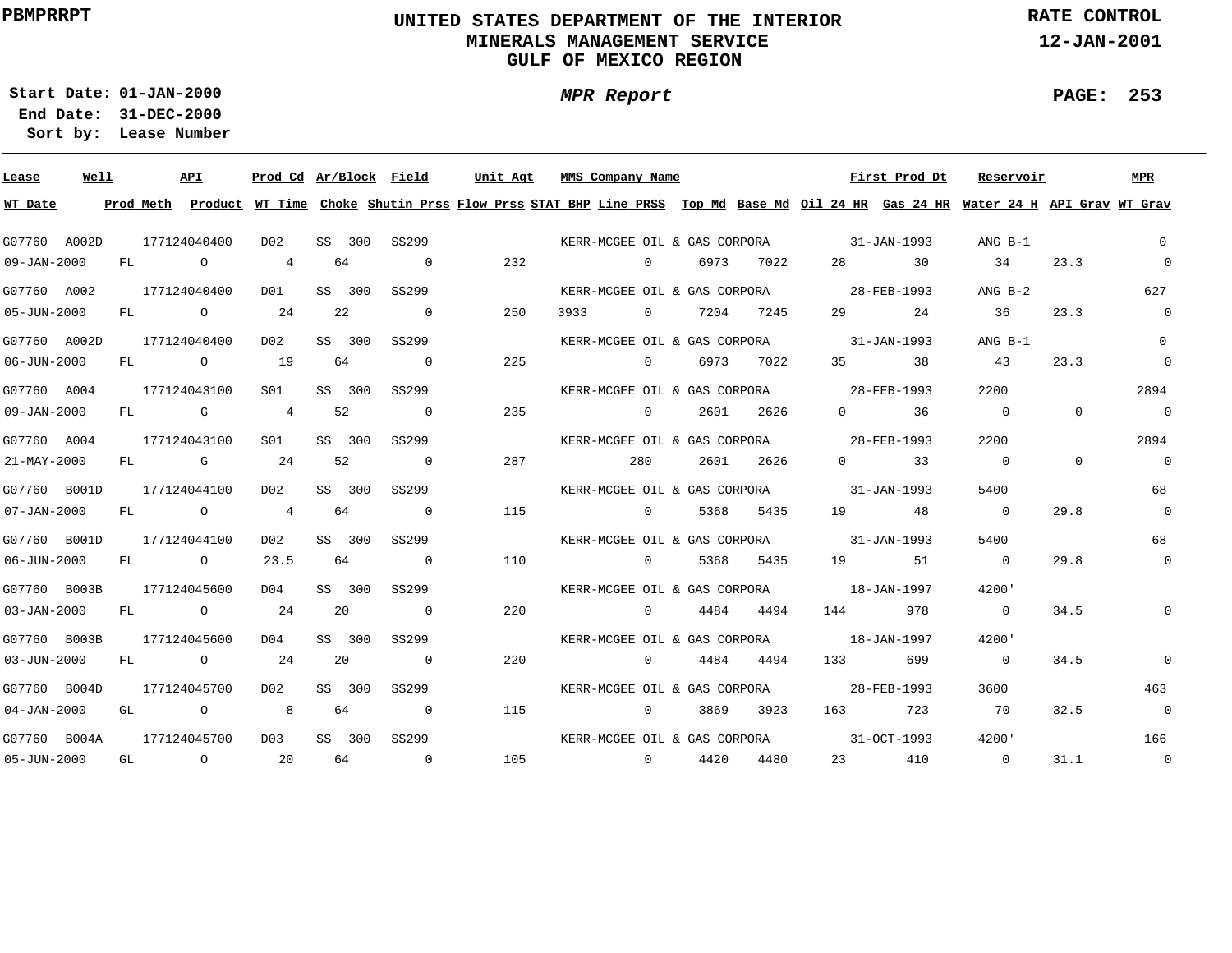# **UNITED STATES DEPARTMENT OF THE INTERIOR MINERALS MANAGEMENT SERVICEGULF OF MEXICO REGION**

**MPR Report**

**RATE CONTROL**

**12-JAN-2001**

**PAGE: 254**

÷

**01-JAN-2000Start Date:31-DEC-2000 End Date:** 

| Lease             | Well |    | API            | Prod Cd Ar/Block Field |        |        |                          | Unit Agt                                                                                                                                | MMS Company Name                         |                |      |             |                   | First Prod Dt | Reservoir |      | <b>MPR</b>     |
|-------------------|------|----|----------------|------------------------|--------|--------|--------------------------|-----------------------------------------------------------------------------------------------------------------------------------------|------------------------------------------|----------------|------|-------------|-------------------|---------------|-----------|------|----------------|
| WT Date           |      |    |                |                        |        |        |                          | Prod Meth Product WT Time Choke Shutin Prss Flow Prss STAT BHP Line PRSS Top Md Base Md Oil 24 HR Gas 24 HR Water 24 H API Grav WT Grav |                                          |                |      |             |                   |               |           |      |                |
| G07760 B004D      |      |    | 177124045700   | D02                    |        | SS 300 | SS299                    |                                                                                                                                         | KERR-MCGEE OIL & GAS CORPORA             |                |      |             |                   | 28-FEB-1993   | 3600      |      | 463            |
| 05-JUN-2000       |      | GL | $\overline{O}$ | 23.5                   | 64     |        | $\overline{0}$           | 105                                                                                                                                     |                                          | $\overline{0}$ | 3869 | 3923        | 169               | 610           | 72        | 32.5 | $\overline{0}$ |
| G07760 A005       |      |    | 177124053600   | S <sub>01</sub>        |        | SS 300 | SS299                    |                                                                                                                                         | KERR-MCGEE OIL & GAS CORPORA 01-MAY-1995 |                |      |             |                   |               | $ANG B-2$ |      |                |
| $02 - JUN - 2000$ |      | FL | $\overline{O}$ | 24                     | 38     |        | $\overline{\phantom{0}}$ | 300                                                                                                                                     |                                          | $\overline{0}$ | 7568 | 8180        | 299 — 10          | 103           | 565       | 30.3 | $\mathbf{0}$   |
| G07760 A006       |      |    | 177124053700   | S01                    |        | SS 300 | SS299                    |                                                                                                                                         | KERR-MCGEE OIL & GAS CORPORA             |                |      |             | 11-JUN-1995       |               | $ANG B-2$ |      |                |
| 10-JAN-2000       |      | FL | $\overline{O}$ | 4                      | 21     |        | $\overline{\phantom{0}}$ | 246                                                                                                                                     | $\overline{0}$                           |                | 7835 | 7884        | 235               | 60            | 75        | 29.9 | $\mathbf 0$    |
| G07760 A006       |      |    | 177124053700   | S01                    | SS 300 |        | SS299                    |                                                                                                                                         | KERR-MCGEE OIL & GAS CORPORA             |                |      |             | 11-JUN-1995       |               | $ANG B-2$ |      |                |
| 03-JUN-2000       |      |    | FL O           | 20                     | 21     |        | $\overline{0}$           | 295                                                                                                                                     |                                          | $\overline{0}$ | 7835 | 7884        | 196 — 196         | 71            | 65        | 29.9 | $\mathbf 0$    |
| G07780 A013       |      |    | 177164012900   | S01                    |        | ST 276 | ST295                    | 754391007                                                                                                                               | SHELL OFFSHORE INC                       |                |      |             | 31-DEC-1989       |               | K RV1     |      | 209            |
| 19-JAN-2000       |      |    |                | FL 0 4 999             |        |        | 5032                     | 1343                                                                                                                                    | $0$ 12736 12804                          |                |      |             |                   | 105 192       | 1166      | 32.2 | .62            |
| G07780 A013       |      |    | 177164012900   | S01                    |        | ST 276 | ST295                    | 754391007                                                                                                                               | SHELL OFFSHORE INC 31-DEC-1989           |                |      |             |                   |               | K RV1     |      | 209            |
| 24-JUN-2000       |      |    |                | FL 0 4 999             |        |        | 5032                     | 1242                                                                                                                                    | 12736 12804                              |                |      |             |                   | 44 198        | 1020      | 32.2 | .62            |
| G07780 A010B      |      |    | 177164013300   | S03                    | ST 276 |        | ST295                    | 754391007                                                                                                                               | DOMINION EXPLORATION & PRODU 25-AUG-1995 |                |      |             |                   |               | K16 RC    |      |                |
| 03-JAN-2000       |      |    | FL O           | 6 999                  |        |        | $\overline{\phantom{0}}$ | 2776                                                                                                                                    | $0 \t 12786 \t 12832$                    |                |      |             | 14 44             |               | 751       | 33.9 | .62            |
| G07780 A016A      |      |    | 177164013900   | S02                    |        | ST 276 | ST295                    | 754391007                                                                                                                               | APACHE CORPORATION                       |                |      |             | $30 - APR - 1991$ |               | KU2 RV1   |      | $\overline{0}$ |
| $03 - JAN - 2000$ |      |    | FL O           | 8 <sup>1</sup>         | 999    |        | 5180                     | 1405                                                                                                                                    | $\sim$ 0                                 |                |      | 12398 12506 | 45 and $\sim$     | 84            | 654       | 38.3 | .62            |
| G07780 A016A      |      |    | 177164013900   | S02                    |        | ST 276 | ST295                    | 754391007                                                                                                                               | APACHE CORPORATION                       |                |      |             |                   | 30-APR-1991   | KU2 RV1   |      | $\overline{0}$ |
| $02 - JUN - 2000$ |      | FL | $\overline{O}$ | 7 999                  |        |        | 5180                     | 1269                                                                                                                                    | 12398 12506                              |                |      |             | 43 and $\sim$     | 86            | 597       | 38.3 | .62            |
| G07780 A019A      |      |    | 177164014500   | S02                    | ST 276 |        | ST295                    | 754391007                                                                                                                               | SHELL OFFSHORE INC                       |                |      |             |                   | 31-JUL-1992   | K16 RA    |      | 84             |
| $03 - JAN - 2000$ |      | FL | $\overline{O}$ | $\overline{4}$         | 999    |        | 4590                     | 1401                                                                                                                                    | $\sim$ 0                                 |                |      | 13175 13225 |                   | 27 60         | 611       | 33.1 | .62            |
| G07780 A019A      |      |    | 177164014500   | S <sub>02</sub>        |        | ST 276 | ST295                    | 754391007                                                                                                                               | SHELL OFFSHORE INC                       |                |      |             | $31 - JUL - 1992$ |               | K16 RA    |      | 84             |
| 09-JUN-2000       |      |    | FL 0 5         |                        | 14     |        | 4590                     | 1434                                                                                                                                    | 13175                                    |                |      | 13225       |                   | 26 58         | 460       | 33.1 | .62            |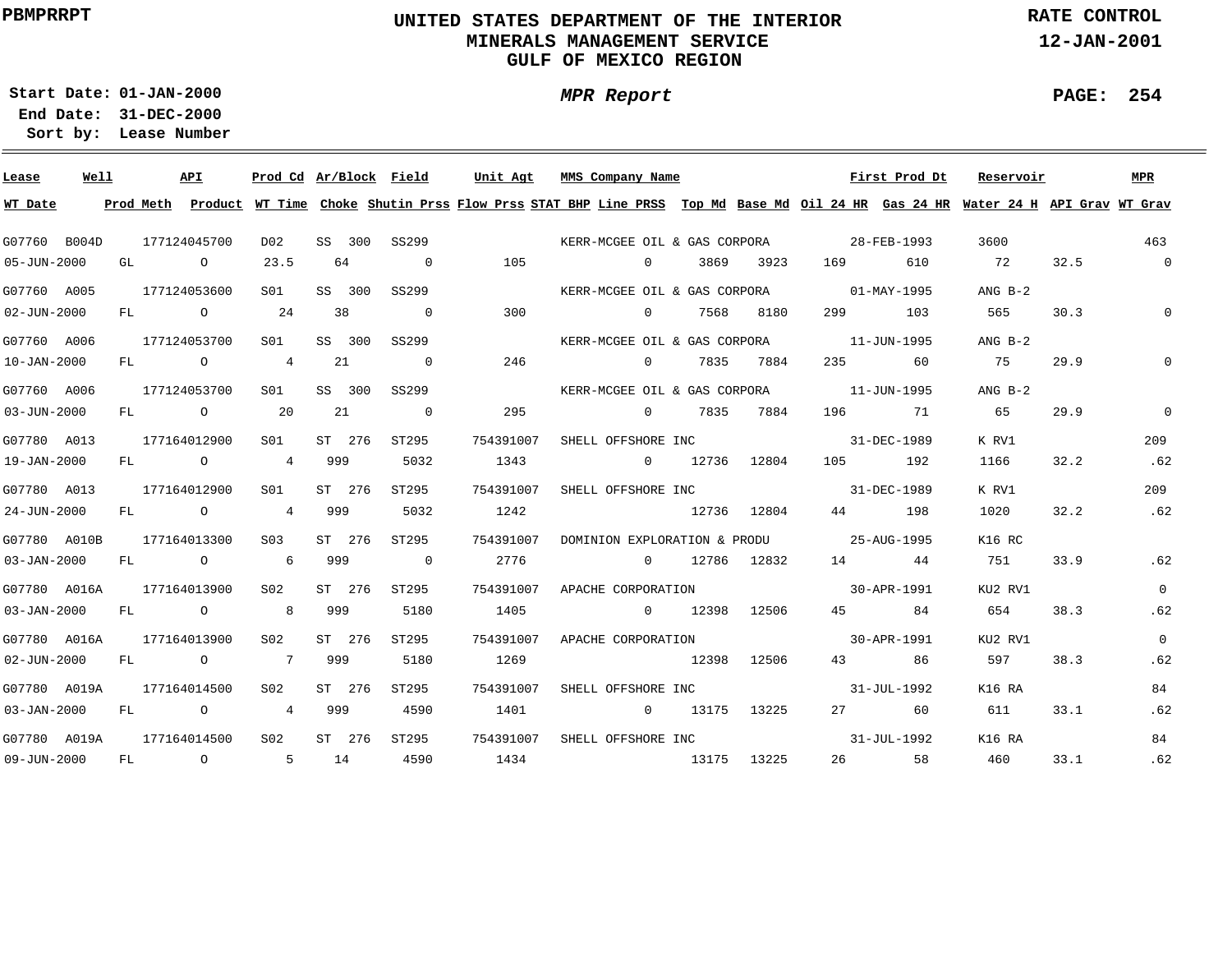# **UNITED STATES DEPARTMENT OF THE INTERIOR MINERALS MANAGEMENT SERVICEGULF OF MEXICO REGION**

**MPR Report**

**RATE CONTROL**

**12-JAN-2001**

**PAGE: 255**

÷

**01-JAN-2000Start Date:31-DEC-2000 End Date:** 

| Lease             | Well |  | API                                   | Prod Cd Ar/Block Field |        |        |                         | Unit Agt                                                                                                                                |       | MMS Company Name     |      |                  |                                          | First Prod Dt | Reservoir      |             | <b>MPR</b>     |
|-------------------|------|--|---------------------------------------|------------------------|--------|--------|-------------------------|-----------------------------------------------------------------------------------------------------------------------------------------|-------|----------------------|------|------------------|------------------------------------------|---------------|----------------|-------------|----------------|
| WT Date           |      |  |                                       |                        |        |        |                         | Prod Meth Product WT Time Choke Shutin Prss Flow Prss STAT BHP Line PRSS Top Md Base Md Oil 24 HR Gas 24 HR Water 24 H API Grav WT Grav |       |                      |      |                  |                                          |               |                |             |                |
| G07780 A029       |      |  | 177164022300                          | D01                    |        |        |                         | ST 276 ST295 754391007                                                                                                                  |       |                      |      |                  | SHELL OFFSHORE INC 32-DEC-1997           |               | L RE           |             |                |
| 30-JUN-2000       |      |  | FL O                                  | 4                      | 12     |        |                         | 102                                                                                                                                     |       |                      |      | 13664 13840      |                                          | 49 138        | 128            | 34.9        | .62            |
| G07799 D008       |      |  | 177224020800                          | S <sub>01</sub>        | SP 87  |        | SP089                   |                                                                                                                                         |       | MARATHON OIL COMPANY |      |                  | $08 - \text{FEB} - 1999$                 |               | $U-1FB13$      |             |                |
| 19-JAN-2000       |      |  | FL G                                  |                        | 128    |        | 1040                    | 200                                                                                                                                     | 2129  | 1105                 |      | 16336 16428      |                                          | 53 1686       | 67             | 18.7        |                |
| G07799 D007       |      |  | 177224020900                          | S <sub>01</sub>        |        | SP 87  | SP089                   |                                                                                                                                         |       | MARATHON OIL COMPANY |      |                  | $08 - SEP - 1996$                        |               | $U-1FB11$      |             |                |
| 27-JAN-2000       |      |  | FL G                                  |                        | 48     |        | 3200                    | 1940                                                                                                                                    | 3672  | 1157                 |      | 17756 18052      | 938                                      | 20292         | $\overline{0}$ | 50.5        |                |
| G07799 D002       |      |  | 177224021001                          | S01                    | SP 87  |        | SP089                   |                                                                                                                                         |       | MARATHON OIL COMPANY |      |                  |                                          | 23-NOV-1999   | $U-1FB15$      |             |                |
| $08 - JAN - 2000$ |      |  | FL O                                  |                        | 40     |        |                         | 1195                                                                                                                                    |       | ##### 18270          |      | 18440            | 1055                                     | 5365          | $\sim$ 0       | 35.7        |                |
| G07799 D002       |      |  | 177224021001                          | S01                    | SP 87  |        | SP089                   |                                                                                                                                         |       |                      |      |                  | MARATHON OIL COMPANY 17-OCT-2000         |               | $U-1FB15$      |             |                |
| 24-OCT-2000       |      |  | FL O                                  | $\sim$ 6               | 38     |        |                         | 800                                                                                                                                     |       | 18220 18440          |      |                  | 1817                                     | 2603          | 152            | 35.3        | $.6\,$         |
| G07799 D003       |      |  | 177224021202                          | S01                    | SP 87  |        | SP089                   |                                                                                                                                         |       |                      |      |                  | MARATHON OIL COMPANY 16-JUN-1995         |               | $U-1FB14$      |             |                |
| 30-AUG-2000       |      |  | GL $\qquad \qquad 0 \qquad \qquad 12$ |                        | 96     |        | 450                     | 180                                                                                                                                     |       | 676 18624 18648      |      |                  |                                          | 185 419       | 508            | 37.1        | .6             |
| G07799 D009       |      |  | 177224022600                          | S <sub>01</sub>        | SP 87  |        | SP089                   |                                                                                                                                         |       |                      |      |                  |                                          |               | $U-1FB11$      |             |                |
| 30-JAN-2000       |      |  | $FL$ G                                |                        | 45     |        | 3000                    | 1900                                                                                                                                    | ##### |                      |      | 1127 17730 17984 |                                          | 673 18341     | 17             | 53.8        |                |
| G07799 D011       |      |  | 177224022801                          | S01                    | SP 87  |        | SP089                   |                                                                                                                                         |       |                      |      |                  | MARATHON OIL COMPANY 04-FEB-2000         |               | U-1FB16        |             |                |
| 04-APR-2000       |      |  | $FL$ G 13                             |                        | 25     |        | 5100                    | 4200                                                                                                                                    |       | 1190                 |      | 17008 17040      |                                          | 344 11306     | 38             | 45.3        | .6             |
| G07802 001        |      |  | 177254053600                          | S <sub>01</sub>        |        | MP 94  | MP096                   |                                                                                                                                         |       |                      |      |                  | KERR-MCGEE OIL & GAS CORPORA 31-MAR-1989 |               | 5600           |             | 5569           |
| 05-JUN-2000       |      |  | FL G                                  | 15                     | 35     |        | $\overline{0}$          | 290                                                                                                                                     | 1863  | 125                  |      | 5516 5526        |                                          | 0 1645        | 121            | $\mathbf 0$ | $\overline{0}$ |
| G07824 A002       |      |  | 177244051700                          | S01                    | MP 252 |        | MP252                   | 754390005                                                                                                                               |       |                      |      |                  | SHELL DEEPWATER PRODUCTION I 31-JUL-1992 |               | L RA           |             | $\Omega$       |
| 27-JAN-2000       |      |  | FL G                                  | 15.8                   | 999    |        | $\overline{\mathbf{0}}$ | 402                                                                                                                                     | 3694  | $\overline{0}$       | 8812 | 8880             | $0 \qquad \qquad$                        | 2142          | $\overline{0}$ | 42          | .62            |
| G07824 A006       |      |  | 177244052900                          | S01                    |        | MP 252 | MP252                   | 754390005                                                                                                                               |       |                      |      |                  | SHELL DEEPWATER PRODUCTION I 31-JUL-1992 |               | L RE           |             | 13357          |
| 03-JAN-2000       |      |  | FL G 9.6                              |                        |        |        | 999 0                   | 404                                                                                                                                     |       | 3542 0 7898 7988     |      |                  |                                          | $0$ 1755      | $5^{\circ}$    | 42          | .62            |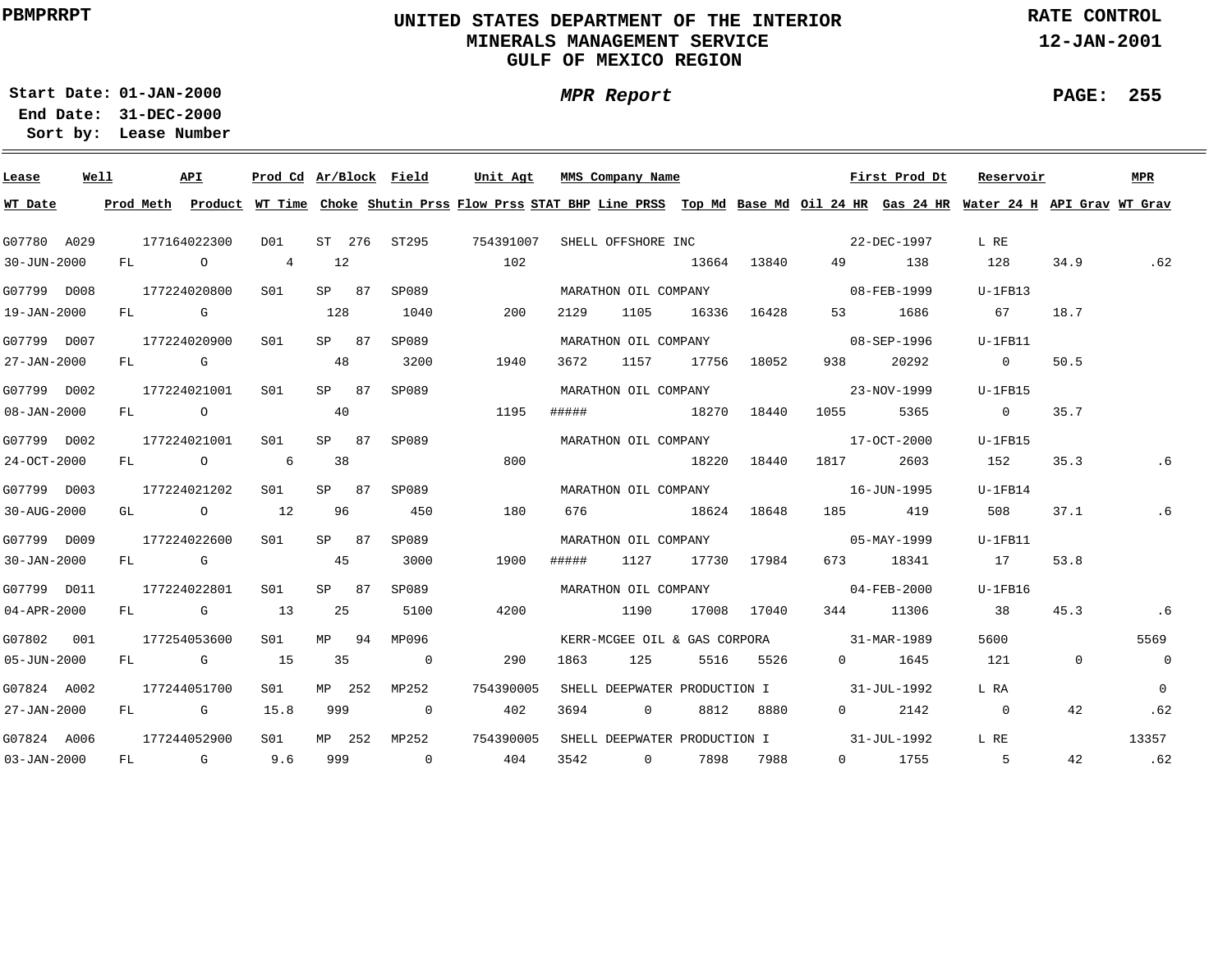# **UNITED STATES DEPARTMENT OF THE INTERIOR MINERALS MANAGEMENT SERVICEGULF OF MEXICO REGION**

**MPR Report**

**RATE CONTROL**

**12-JAN-2001**

**PAGE: 256**

**01-JAN-2000Start Date:31-DEC-2000 End Date:** 

| Lease             | Well |  | API              | Prod Cd Ar/Block Field |        |        |                         | Unit Agt  |                                   | MMS Company Name |                |                         |                 | First Prod Dt                            | Reservoir                                                                                                                               |      | MPR            |
|-------------------|------|--|------------------|------------------------|--------|--------|-------------------------|-----------|-----------------------------------|------------------|----------------|-------------------------|-----------------|------------------------------------------|-----------------------------------------------------------------------------------------------------------------------------------------|------|----------------|
| WT Date           |      |  |                  |                        |        |        |                         |           |                                   |                  |                |                         |                 |                                          | Prod Meth Product WT Time Choke Shutin Prss Flow Prss STAT BHP Line PRSS Top Md Base Md Oil 24 HR Gas 24 HR Water 24 H API Grav WT Grav |      |                |
| G07824 A008       |      |  | 177244071700     | SO1                    |        |        | MP 252 MP252 754390005  |           |                                   |                  |                |                         |                 | SHELL DEEPWATER PRODUCTION I 28-NOV-1995 | L RG                                                                                                                                    |      |                |
| 25-JAN-2000       |      |  | FL G             | 18.4                   | 999    |        | $\overline{\mathbf{0}}$ | 414       | 2118                              |                  | $\overline{0}$ | 8400                    | 8513            | 0 3397                                   | $\overline{0}$                                                                                                                          | 42   | .62            |
| G07825 A001       |      |  | 177244047701     | DO1                    | MP 255 |        | MP255                   |           | 754390008 DEVON SFS OPERATING INC |                  |                |                         |                 | $09 - DEC - 1994$                        | 7900                                                                                                                                    |      | $\overline{0}$ |
| 26-MAY-2000       |      |  | FL G             |                        | 45     |        | 2050                    | 1100      |                                   |                  | 975            | 8894                    | 8986            | 13 8473                                  | $\overline{0}$                                                                                                                          | 47.1 |                |
| G07825 A002       |      |  | 177244049700     | SO1 SO                 | MP 255 |        | MP255                   | 754390008 |                                   |                  |                | DEVON SFS OPERATING INC |                 | $31 - DEC - 1994$                        | 7900                                                                                                                                    |      | $\Omega$       |
| 16-JUN-2000       |      |  | $FL$ G 65        |                        |        |        | 2050                    | 1090      |                                   |                  |                |                         | 975 10454 10580 | 8 10699                                  | $\overline{0}$                                                                                                                          | 47   |                |
| G07825 A005       |      |  | 177244079100 S01 |                        |        | MP 255 | MP255                   | 754390008 |                                   |                  |                | DEVON SFS OPERATING INC |                 | $05 - SEP - 1997$                        | 7900                                                                                                                                    |      |                |
| 25-MAY-2000       |      |  | $FL$ G 66        |                        |        |        | 2175                    | 1100      |                                   | 945              |                |                         | 10740 10838     | 20774                                    | $\sim$ 1                                                                                                                                | 45.7 |                |
| G07825 A006       |      |  | 177244079400     | S01 <b>S</b>           | MP 255 |        | MP255                   | 754390008 |                                   |                  |                |                         |                 | DEVON SFS OPERATING INC 22-NOV-1997      | 7900                                                                                                                                    |      |                |
| 24-MAY-2000       |      |  | FL G             |                        |        | 35     | 1447                    | 1050      |                                   |                  |                |                         | 975 13042 13162 | 7 7422                                   | $\overline{7}$                                                                                                                          | 48.6 |                |
| G07827 A001       |      |  | 177244069700     | S01 <b>S</b>           | MP 259 |        | MP259                   | 754390012 |                                   |                  |                |                         |                 | DEVON SFS OPERATING INC 28-DEC-1994      | 10300                                                                                                                                   |      |                |
| $01 - JUN - 2000$ |      |  | FL G             |                        | 38     |        | 820                     | 450       |                                   |                  |                |                         | 240 12484 12606 | 0 3976                                   | 50                                                                                                                                      |      |                |
| G07827 A002       |      |  | 177244070200     | S03                    | MP 259 |        | MP259                   | 754390012 |                                   |                  |                |                         |                 | DEVON SFS OPERATING INC 30-MAR-1997      | 10300                                                                                                                                   |      |                |
| 17-MAY-2000       |      |  | FL G             |                        | 128    |        | 1020                    | 760       |                                   |                  |                |                         | 540 12554 12616 | 48 8442                                  | $\overline{0}$                                                                                                                          | 51.8 |                |
| G07827 A003       |      |  | 177244070800     | S01                    |        | MP 259 | MP259                   | 754390012 |                                   |                  |                | DEVON SFS OPERATING INC |                 | $01 - APR - 1995$                        | 10000                                                                                                                                   |      | 21606          |
| 18-MAY-2000       |      |  | FL G             |                        | 128    |        | 1160                    | 640       |                                   |                  | 555            |                         | 10566 10786     | 22 8397                                  | $\overline{0}$                                                                                                                          | 50.6 |                |
| G07827 A004       |      |  | 177244071000 SO1 |                        | MP 259 |        | MP259                   | 754390012 |                                   |                  |                | DEVON SFS OPERATING INC |                 | $16 - JUN - 1995$                        | 10300                                                                                                                                   |      |                |
| 05-JUN-2000       |      |  | FL G             |                        | 128    |        | 1660                    | 600       |                                   |                  | 540            |                         | 12650 12714     | 30 4618                                  | $\overline{4}$                                                                                                                          | 53.6 |                |
| G07827 A005       |      |  | 177244071300 SO1 |                        | MP 259 |        | MP259                   | 754390012 |                                   |                  |                | DEVON SFS OPERATING INC |                 | $17 - \text{AUG} - 1995$                 | 10150                                                                                                                                   |      |                |
| $02 - JUN - 2000$ |      |  | FL G             |                        |        | 128    | 1020                    | 210       |                                   |                  |                |                         | 180 12334 12391 | 2 1429                                   | $\sim$ 1                                                                                                                                | 53   |                |
| G07827 A006       |      |  | 177244071600 S02 |                        | MP 259 |        | MP259                   |           | 754390012 DEVON SFS OPERATING INC |                  |                |                         |                 | $30 - JAN - 1996$                        | 10000                                                                                                                                   |      |                |
| 03-JUN-2000       |      |  | FL O             |                        | 128    |        | 1160                    | 270       |                                   |                  |                |                         | 180 10308 10464 | 223 1638                                 | 76                                                                                                                                      | 26.6 |                |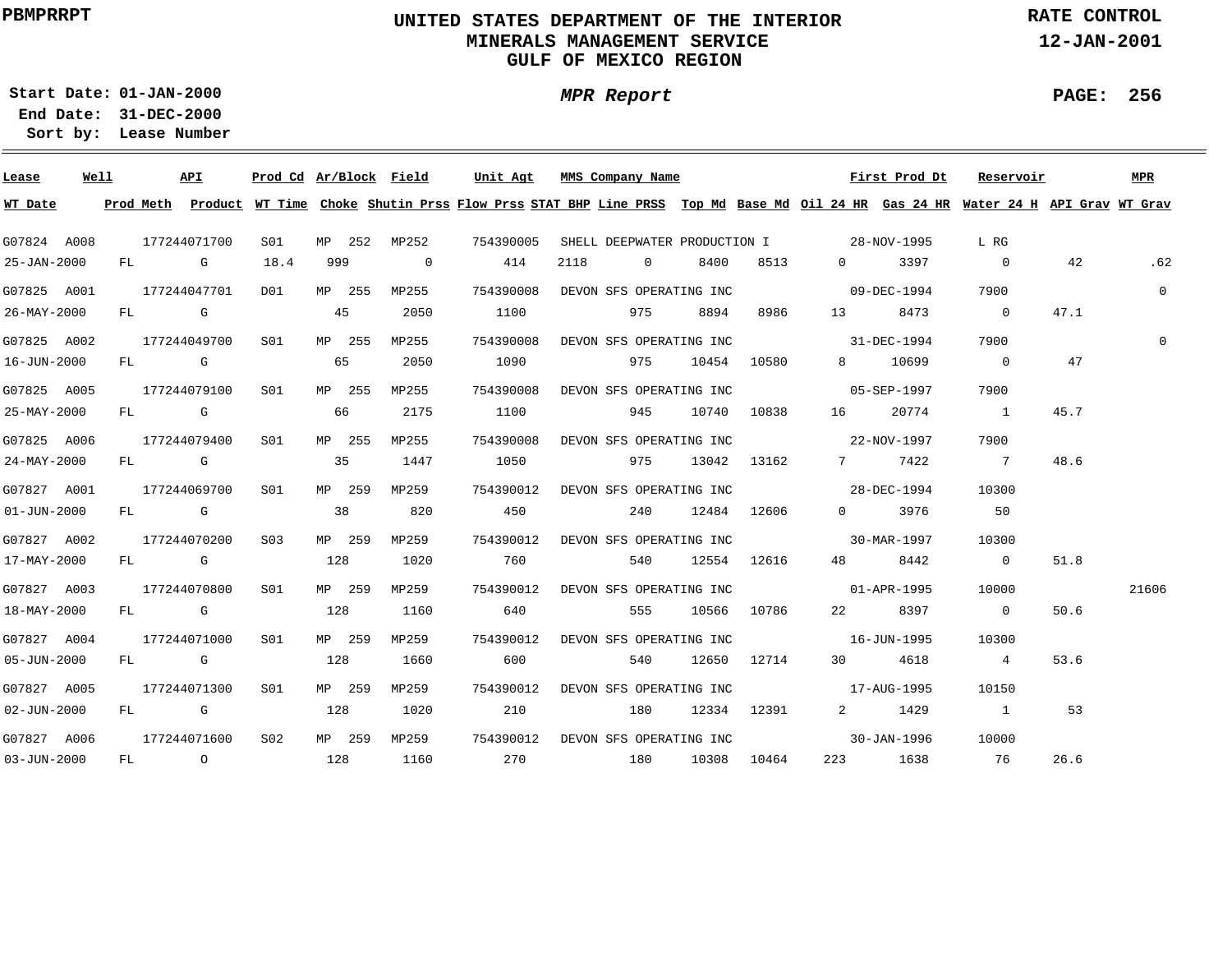# **UNITED STATES DEPARTMENT OF THE INTERIOR MINERALS MANAGEMENT SERVICEGULF OF MEXICO REGION**

**RATE CONTROL**

**12-JAN-2001**

**01-JAN-2000Start Date:**

**31-DEC-2000 End Date: Lease Number Sort by:**

| Lease                     | Well |      | API          | Prod Cd Ar/Block Field |     |         |              | Unit Agt  |           |      | MMS Company Name                  |               |             |          | First Prod Dt                                                                                                                           | Reservoir      |      | MPR          |
|---------------------------|------|------|--------------|------------------------|-----|---------|--------------|-----------|-----------|------|-----------------------------------|---------------|-------------|----------|-----------------------------------------------------------------------------------------------------------------------------------------|----------------|------|--------------|
| WT Date                   |      |      |              |                        |     |         |              |           |           |      |                                   |               |             |          | Prod Meth Product WT Time Choke Shutin Prss Flow Prss STAT BHP Line PRSS Top Md Base Md Oil 24 HR Gas 24 HR Water 24 H API Grav WT Grav |                |      |              |
| G07827 A007               |      |      | 177244071800 | S01 MP 259             |     |         | MP259        |           |           |      |                                   |               |             |          | 754390012 DEVON SFS OPERATING INC 28-MAR-1999                                                                                           | TEX W-6        |      |              |
| $07 - JUN - 2000$         |      | FL O |              |                        | 26  |         | 2250         | 1425      |           |      | 525                               |               | 14832 14860 |          | 532 1173                                                                                                                                | 2085           | 41.6 |              |
| G07827 A008               |      |      | 177244072400 | S01                    |     | MP 259  | MP259        |           | 754390012 |      | DEVON SFS OPERATING INC           |               |             |          | $17 - OCT - 1996$                                                                                                                       | 10000          |      |              |
| 26-MAY-2000               |      |      | FL G         |                        | 128 |         | 410          |           | 280       | 1568 | 195 - 195                         |               | 14980 15088 |          | 6 4094                                                                                                                                  | 28             | 53   |              |
| G07827 A010               |      |      | 177244074601 | S01                    |     | MP 259  | MP259        |           |           |      | 754390012 DEVON SFS OPERATING INC |               |             |          | $14 - JAN - 1999$                                                                                                                       | 10000          |      |              |
| $08 - JUN - 2000$         |      |      | FL G         |                        | 12  |         | 1580         |           | 650       |      | 525                               |               | 12658 12714 |          | 9 1841                                                                                                                                  | 499            | 50.4 |              |
| G07827 A011               |      |      | 177244074901 | S01                    |     | MP 259  | MP259        |           |           |      | 754390012 DEVON SFS OPERATING INC |               |             |          | 31-MAY-1997                                                                                                                             | 7700           |      |              |
| 26-JUN-2000               |      |      | $FL$ G $G$   |                        | 128 |         | 360          |           | 250       |      | 210                               | 9180          | 9302        |          | 8 149                                                                                                                                   | $\overline{0}$ | 54.4 |              |
| G07828 001                |      |      | 177244081400 | S01                    |     | MP 260  | MP259        | 754390012 |           |      | DEVON SFS OPERATING INC           |               |             |          | 11-MAY-1999                                                                                                                             | TEX W-7-5      |      |              |
| 25-MAY-2000               |      |      | FL G         |                        | 36  |         | 3600         | 1685      |           |      | 1065                              |               | 11924 11972 | 840 — 10 | 10374                                                                                                                                   | 35             | 47.4 |              |
| G07836 A001               |      |      | 177294000600 | S01                    |     | $CA$ 38 | CA038        |           |           |      | SAMEDAN OIL CORPORATION           |               |             |          | 28-FEB-1991                                                                                                                             | 3000'          |      | 3036         |
| 25-JUN-2000               |      |      | $FL$ G 24    |                        |     | 64      | 590          |           | 115       | 1240 |                                   | 915 3126 3136 |             |          | 675<br>$\Omega$                                                                                                                         | 372            |      |              |
| G07890 A001C              |      |      | 608164010300 | DO 2                   |     | VK 203  | VK204        | 754393021 |           |      |                                   |               |             |          | MURPHY EXPLORATION & PRODUCT 31-OCT-1993                                                                                                | 3800 FB-1      |      |              |
| 11-JUN-2000 FL G          |      |      |              |                        | 64  |         | 240          |           | 250       |      | 245                               |               | 3859 3885   |          | $0 \qquad \qquad 26$                                                                                                                    | $\overline{0}$ |      |              |
| G07890 B002A 608164019100 |      |      |              | S01                    |     |         | VK 203 VK204 |           |           |      |                                   |               |             |          | 754393021 MURPHY EXPLORATION & PRODUCT 30-NOV-1993                                                                                      | 3800-FB2       |      | $\circ$      |
| 13-JUN-2000               |      |      | FL G         |                        | 64  |         | 800          |           | 290       |      | 260                               |               | 5156 5234   |          | 861<br>$\overline{0}$                                                                                                                   | $\overline{0}$ |      |              |
| G07890 B003A              |      |      | 608164019300 | S01                    |     |         | VK 203 VK204 |           |           |      |                                   |               |             |          | 754393021 MURPHY EXPLORATION & PRODUCT 30-NOV-1993                                                                                      | 3800-FB2       |      | $\mathbf{0}$ |
| 13-JUN-2000               |      |      | FL G         |                        | 22  |         | 780          |           | 615       |      | 255                               | 4085          | 4108        |          | 0 1901                                                                                                                                  | $\overline{0}$ |      |              |
| G07901 A003               |      |      | 177244049000 | S01                    |     | VK 698  | MP255        |           |           |      | 754390008 DEVON SFS OPERATING INC |               |             |          | 09-DEC-1994                                                                                                                             | 7900           |      | $\Omega$     |
| 22-MAY-2000               |      |      | FL G         |                        | 65  |         | 1950         | 1155      |           |      |                                   | 975 8790      | 8886        |          | 7 11768                                                                                                                                 | $\overline{0}$ | 46.4 |              |
| G07901 A004               |      |      | 177244078800 | S01                    |     | VK 698  | MP255        |           |           |      | 754390008 DEVON SFS OPERATING INC |               |             |          | $04 - \text{AUG} - 1997$                                                                                                                | 7900           |      |              |
| 23-MAY-2000               |      |      | FL G         | 65                     |     |         | 1650         |           | 940 —     |      | 1200 13820 13940                  |               |             |          | 1 4359                                                                                                                                  | 16             | 46.1 |              |

**PAGE: 257**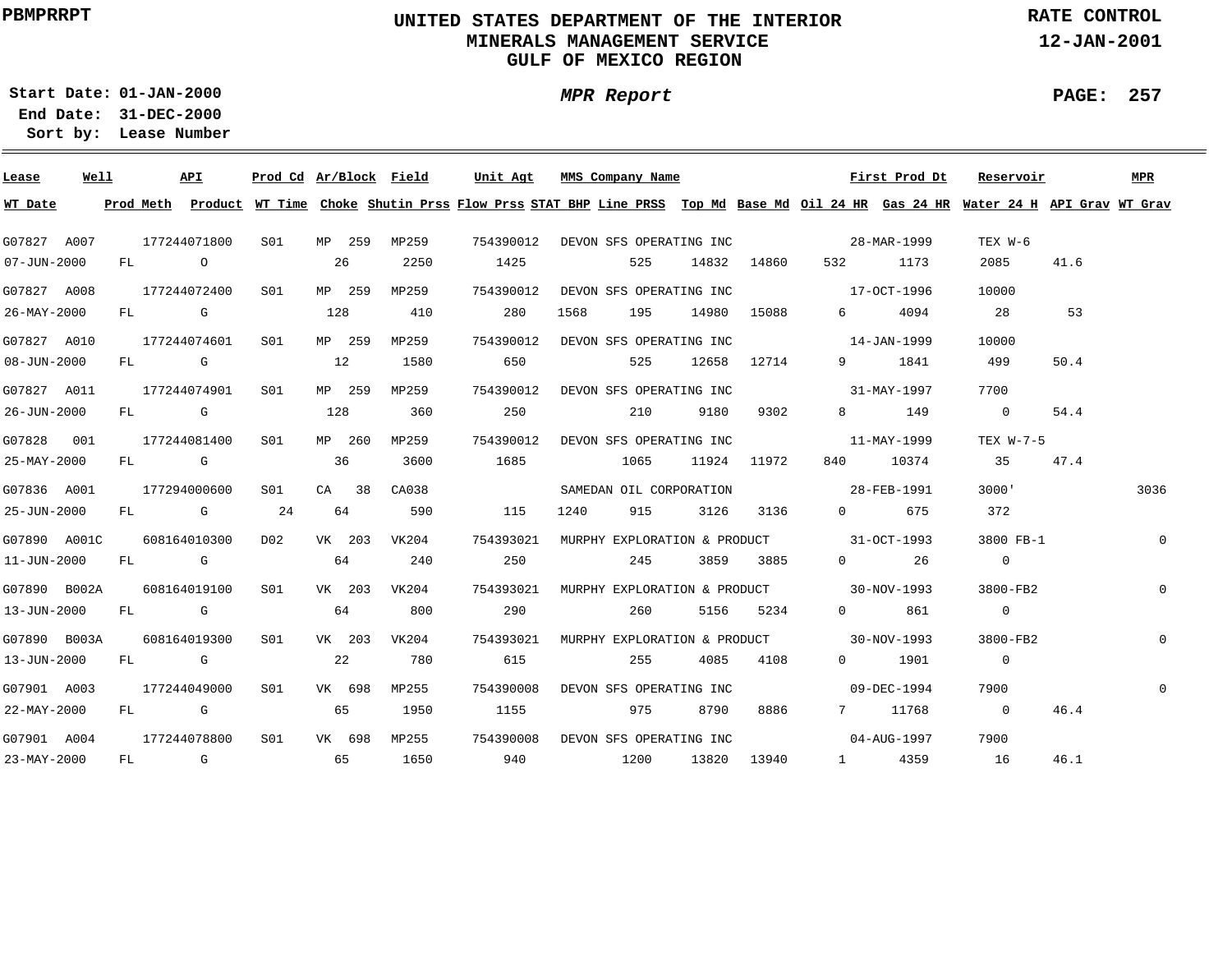# **UNITED STATES DEPARTMENT OF THE INTERIOR MINERALS MANAGEMENT SERVICEGULF OF MEXICO REGION**

**MPR Report**

**RATE CONTROL**

**12-JAN-2001**

**PAGE: 258**

÷

**01-JAN-2000Start Date:**

| Lease             | Well |      | API          | Prod Cd Ar/Block Field |     |        |                          | Unit Agt  |       | MMS Company Name             |      |             |                          | First Prod Dt     | Reservoir                                                                                                                               |      | MPR      |
|-------------------|------|------|--------------|------------------------|-----|--------|--------------------------|-----------|-------|------------------------------|------|-------------|--------------------------|-------------------|-----------------------------------------------------------------------------------------------------------------------------------------|------|----------|
| WT Date           |      |      |              |                        |     |        |                          |           |       |                              |      |             |                          |                   | Prod Meth Product WT Time Choke Shutin Prss Flow Prss STAT BHP Line PRSS Top Md Base Md Oil 24 HR Gas 24 HR Water 24 H API Grav WT Grav |      |          |
| G07917 A006       |      |      | 608104004602 | SO1                    |     | EW 306 | EW305                    |           |       | CONOCO INC                   |      |             | $30-NOV-1993$            |                   | LA 306-1                                                                                                                                |      | 1153     |
| 05-MAR-2000       |      |      | FL O         | 24                     | 108 |        | $\overline{0}$           | 257       |       | 2180 0                       |      | 11173 11245 | 560 — 10                 | 571               | 2940 32.2                                                                                                                               |      |          |
| G07917 A005       |      |      | 608104005001 | S01                    |     | EW 306 | EW305                    |           |       | CONOCO INC                   |      |             | $11 - JAN - 2000$        |                   | LG 306 A-16                                                                                                                             |      |          |
| $11 - JAN - 2000$ |      |      | FL G         | 24                     | 36  |        | 2100                     | 1150      |       | 996                          |      | 14142 14170 |                          | 557 1162          | 870                                                                                                                                     | 34   |          |
| G07917 A005       |      |      | 608104005001 | S01                    |     | EW 306 | EW305                    |           |       | CONOCO INC                   |      |             |                          | 11-JAN-2000       | LG 306 A-16                                                                                                                             |      |          |
| 17-FEB-2000       |      |      | FL G         | 24                     |     | 67     | 2100                     | 275       |       | 529                          |      | 14142 14170 | 812 72                   | 954               | 1726                                                                                                                                    | 34   |          |
| G07917 A007       |      |      | 608104005202 | S01                    |     | EW 306 | EW305                    |           |       | CONOCO INC                   |      |             |                          | 17-SEP-1999       | HM 306                                                                                                                                  |      |          |
| 11-MAR-2000       |      |      | FL G         |                        | 128 |        |                          | 2675      | ##### |                              | 9766 | 9815        | 933 — 100                | 1429              | 16                                                                                                                                      | 33.2 |          |
| G07917 A008       |      |      | 608104005401 | SO1                    |     | EW 306 | EW305                    |           |       | CONOCO INC                   |      |             |                          | 10-NOV-1999       | LG 306 A-16                                                                                                                             |      |          |
| 11-MAR-2000       |      |      | FL O         | 24                     | 49  |        | $\overline{0}$           | 1047      | ##### | $\overline{0}$               |      | 13767 13792 | 703 — 10                 | 807               | 2643                                                                                                                                    | 35.8 |          |
| G07917 A013       |      |      | 608105003300 | S01                    |     | EW 306 | EW305                    |           |       | CONOCO INC                   |      |             |                          | $30 - NOV - 1993$ | LE 306 A13                                                                                                                              |      | $\Omega$ |
| 20-FEB-2000       |      |      | GL O         | 24                     | 64  |        | $\overline{0}$           | 249       |       | 2955 0                       |      | 12878 12910 |                          | 151 861           | 2359                                                                                                                                    | 29.8 |          |
| G07917 A014       |      |      | 608105005901 | S01                    |     | EW 306 | EW305                    |           |       | CONOCO INC                   |      |             | 13-MAY-1996              |                   | LA 306 A13                                                                                                                              |      |          |
| 19-FEB-2000       |      |      | FL O         | 24                     | 56  |        | $\overline{0}$           | 1058      |       | 2797 0                       |      | 13100 13194 | 1915 3107                |                   | 2074                                                                                                                                    | 31.2 |          |
| G07917 A016       |      |      | 608105006400 | S02                    |     | EW 306 | EW305                    |           |       | CONOCO INC                   |      |             |                          | 05-APR-2000       | LE 306                                                                                                                                  |      |          |
| 18-MAY-2000       |      |      | FL O         | $6\overline{6}$        | 40  |        | 2977                     | 1977      |       | 3146 0                       |      | 14100 14124 | 3678 7132                |                   | $\overline{0}$                                                                                                                          | 30   | .579     |
| G07917 A017       |      |      | 608105006701 | SO1                    |     | EW 306 | EW305                    |           |       | CONOCO INC                   |      |             |                          | 07-SEP-1999       | HM 306 A13                                                                                                                              |      |          |
| 11-MAR-2000       |      | FL G |              |                        | 36  |        |                          | 2456      | ##### |                              |      | 11028 11072 | 2750 3440                |                   | $\overline{0}$                                                                                                                          | 35.2 |          |
| G07917 A018       |      |      | 608105009300 | S01                    |     | EW 306 | EW305                    |           |       | CONOCO INC                   |      |             |                          | 12-JUN-1999       | LA                                                                                                                                      |      |          |
| 16-FEB-2000       |      |      | FL O         | 24                     | 68  |        | $\overline{\phantom{0}}$ | 341       | ##### | $\overline{\mathbf{0}}$      |      | 16174 16376 | 2037                     | 2282              | 1003                                                                                                                                    | 29.3 |          |
| G07958 A011       |      |      | 608174048200 | S01                    |     | MC 763 | MC807                    | 754393002 |       | SHELL DEEPWATER PRODUCTION I |      |             | $04 - \text{MAR} - 2000$ |                   | G2 RA                                                                                                                                   |      |          |
| 21-MAR-2000       |      |      | FL O         | 8                      | 12  |        | 3092                     | 2511      |       |                              |      | 19132 19268 | 1866 655                 |                   | $\overline{9}$                                                                                                                          | 24.4 | .72      |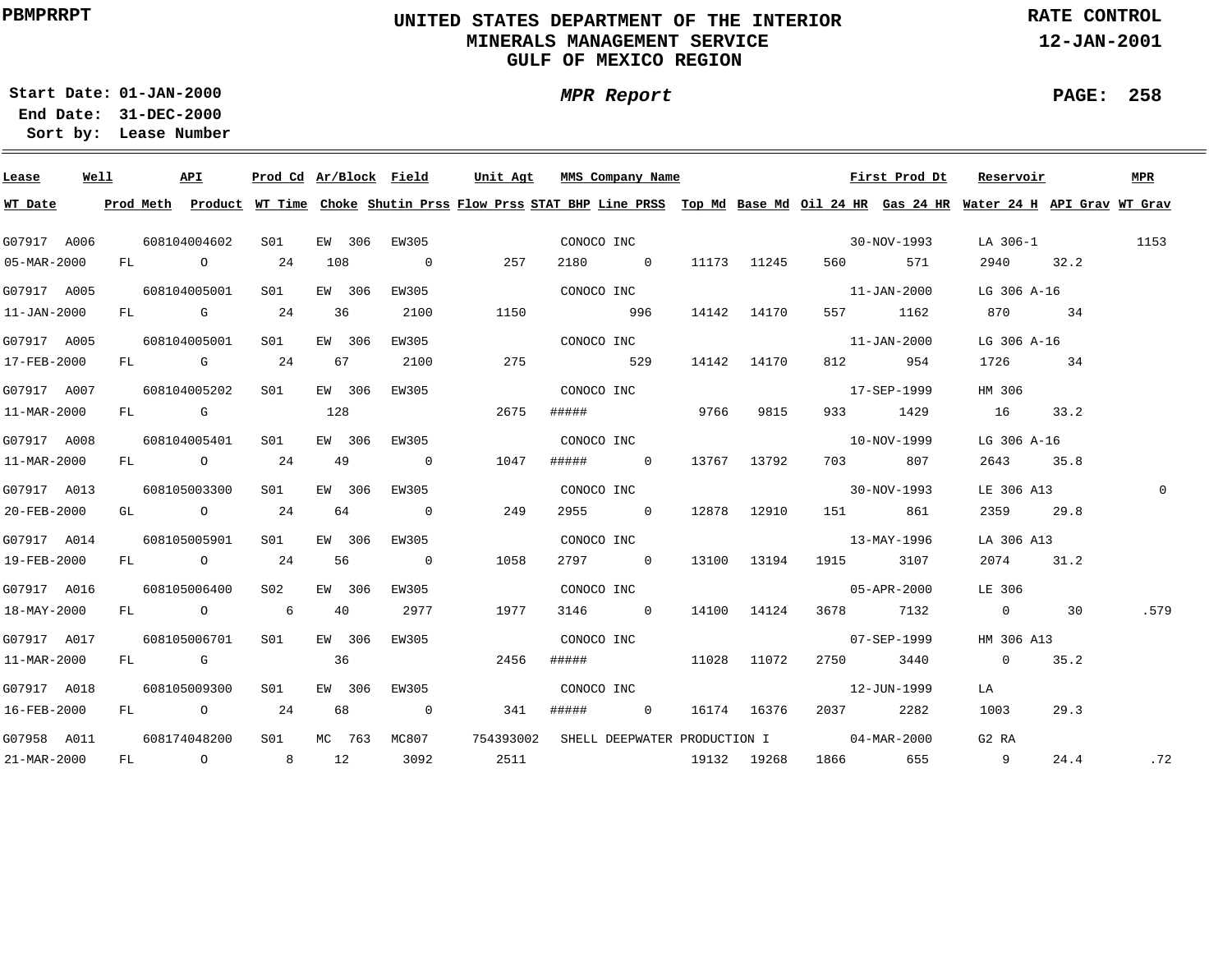# **UNITED STATES DEPARTMENT OF THE INTERIOR MINERALS MANAGEMENT SERVICEGULF OF MEXICO REGION**

**MPR Report**

**RATE CONTROL**

**12-JAN-2001**

**PAGE: 259**

÷

**01-JAN-2000Start Date:**

| Lease             | Well |    | API            |                 |        | Prod Cd Ar/Block Field   | Unit Agt  | MMS Company Name                                                                                                              |       |             |                   | First Prod Dt | Reservoir      |      | <b>MPR</b> |
|-------------------|------|----|----------------|-----------------|--------|--------------------------|-----------|-------------------------------------------------------------------------------------------------------------------------------|-------|-------------|-------------------|---------------|----------------|------|------------|
| WT Date           |      |    | Prod Meth      |                 |        |                          |           | Product WT Time Choke Shutin Prss Flow Prss STAT BHP Line PRSS Top Md Base Md Oil 24 HR Gas 24 HR Water 24 H API Grav WT Grav |       |             |                   |               |                |      |            |
| G07962 A014       |      |    | 608174048600   | SO1             | MC 806 | MC807                    | 754393002 | SHELL DEEPWATER PRODUCTION I                                                                                                  |       |             | $06 - DEC - 1996$ |               | L RA           |      |            |
| $04 - JAN - 2000$ |      | FL | $\circ$        | 6               | 999    | $\overline{0}$           | 1630      | 1568                                                                                                                          | 20745 | 20920       | 10100             | 10176         | $\overline{0}$ | 29   | .62        |
| G07962 A014       |      |    | 608174048600   | S <sub>01</sub> | MC 806 | MC807                    | 754393002 | SHELL DEEPWATER PRODUCTION I                                                                                                  |       |             |                   | 06-DEC-1996   | L RA           |      |            |
| 10-JUN-2000       |      |    | FL O           | 6.1             | 999    |                          | 934       | 3233                                                                                                                          | 20745 | 20920       | 8623              | 8774          | $\overline{0}$ | 29.3 | .62        |
| G07962 A024       |      |    | 608174049500   | S01             | MC 806 | MC807                    | 754393002 | SHELL DEEPWATER PRODUCTION I                                                                                                  |       |             |                   | 09-MAY-2000   | D RA           |      |            |
| 22-MAY-2000       |      | FL | $\circ$        | $4\overline{ }$ | 23     |                          | 2253      |                                                                                                                               |       | 16866 17040 | 5095              | 1607          | 15             | 20.3 | .72        |
| G07963 A001       |      |    | 608174046001   | S01             | MC 807 | MC807                    | 754393002 | SHELL DEEPWATER PRODUCTION I                                                                                                  |       |             |                   | 23-APR-1997   | E RES A        |      |            |
| 12-JAN-2000       |      | FL | $\overline{O}$ | 6.8             | 34     | $\overline{\phantom{0}}$ | 846       | 1568                                                                                                                          | 13200 | 15200       | 13111             | 6579          | $\overline{0}$ | 19.7 | .62        |
| G07963 A001       |      |    | 608174046001   | S01             | MC 807 | MC807                    | 754393002 | SHELL DEEPWATER PRODUCTION I                                                                                                  |       |             |                   | 23-APR-1997   | E RES A        |      |            |
| 24-JUN-2000       |      | FL | $\circ$        | $4\overline{ }$ | 999    |                          | 824       | 3233                                                                                                                          | 13200 | 15200       | 13141             | 5244          | $\overline{0}$ | 18.6 | .62        |
| G07963 A002       |      |    | 608174046500   | S01             | MC 807 | MC807                    | 754393002 | SHELL DEEPWATER PRODUCTION I                                                                                                  |       |             | 08-JUL-1996       |               | "O" RA         |      |            |
| 14-JAN-2000       |      | FL | $\overline{O}$ | 6.2             | 999    | $\overline{0}$           | 2137      | 1568                                                                                                                          |       | 17200 17340 | 8042              | 9923          | 10             | 30.2 | .62        |
| G07963 A002       |      |    | 608174046500   | S01             | MC 807 | MC807                    | 754393002 | SHELL DEEPWATER PRODUCTION I                                                                                                  |       |             | $08 - JUL - 1996$ |               | "O" RA         |      |            |
| 17-JUN-2000       |      | FL | $\overline{O}$ | 4               | 999    |                          | 1915      | 3233                                                                                                                          |       | 17200 17340 | 8469              | 10326         | 9              | 29.6 | .62        |
| G07963 A003       |      |    | 608174046600   | SO1             | MC 807 | MC807                    | 754393002 | SHELL DEEPWATER PRODUCTION I                                                                                                  |       |             |                   | 25-JAN-1997   | N RA           |      |            |
| $04 - JAN - 2000$ |      |    | FL O           | 6               | 999    | $\overline{0}$           | 1195      | 1568                                                                                                                          |       | 17335 17450 | 9883              | 12992         | 34             | 29.7 | .62        |
| G07963 A003       |      |    | 608174046600   | S01             | MC 807 | MC807                    | 754393002 | SHELL DEEPWATER PRODUCTION I                                                                                                  |       |             |                   | 25-JAN-1997   | N RA           |      |            |
| 12-JUN-2000       |      |    | $FL$ 0         | 6.6             | 68     |                          | 937       | 3233                                                                                                                          |       | 17335 17450 | 10072             | 12524         | 30             | 30.6 | .62        |
| G07963 A004       |      |    | 608174046700   | S01             | MC 807 | MC807                    | 754393002 | SHELL DEEPWATER PRODUCTION I                                                                                                  |       |             |                   | 15-SEP-1996   | O RA           |      |            |
| $02 - JAN - 2000$ |      | FL | $\overline{O}$ | 6.6             | 999    | $\overline{0}$           | 863       | 1568                                                                                                                          |       | 18476 18610 | 4187              | 4520          | 503            | 22.2 | .62        |
| G07963 A012       |      |    | 608174048300   | S01             | MC 807 | MC807                    | 754393002 | SHELL DEEPWATER PRODUCTION I                                                                                                  |       |             |                   | 15-OCT-1996   | L RA           |      |            |
| 09-JAN-2000       |      | FL | $\circ$ 0      | 3.3             | 98     | $\overline{0}$           | 814       | 1568                                                                                                                          |       | 16910 17050 | 12087             | 11701         | 39             | 24.5 | .62        |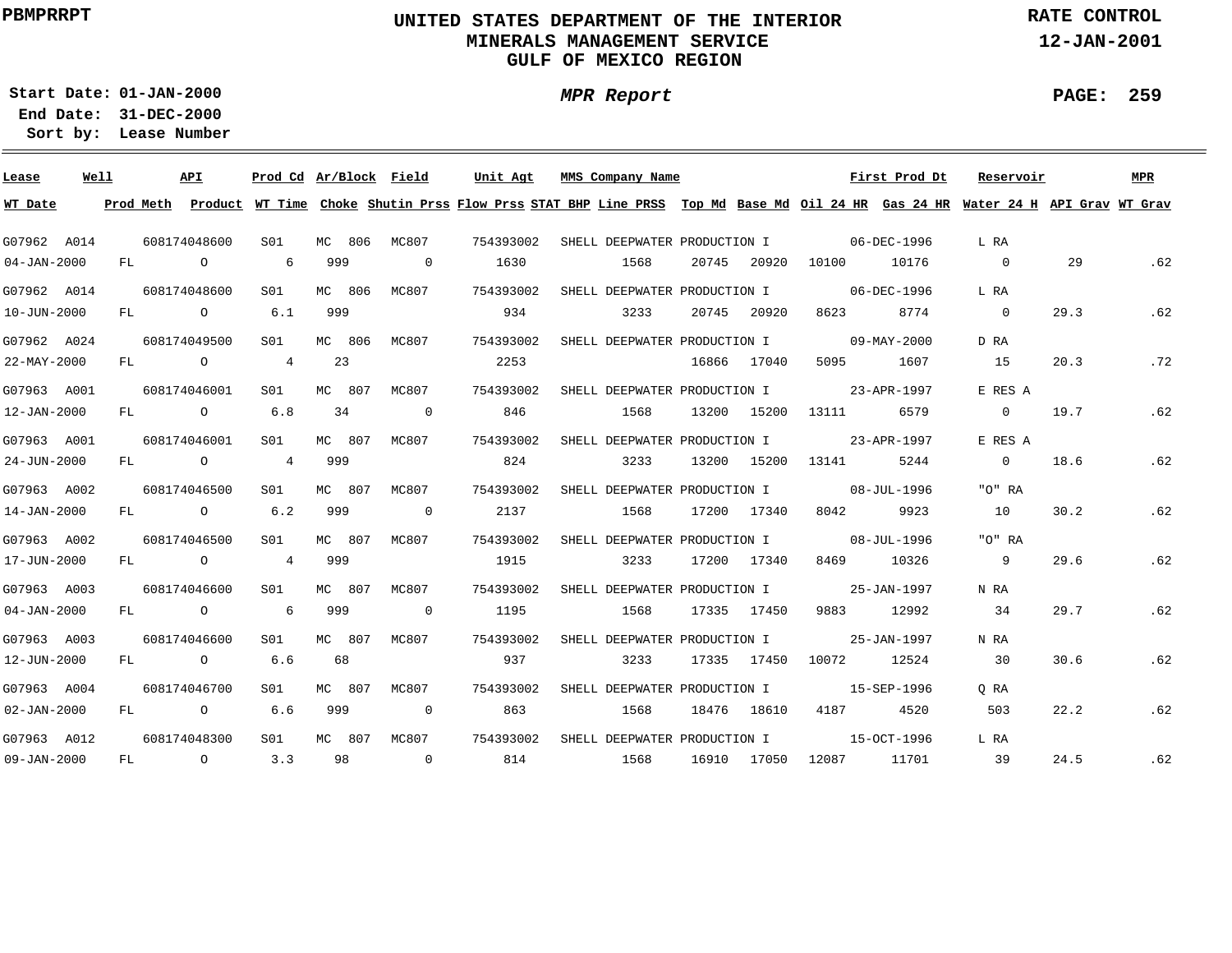# **UNITED STATES DEPARTMENT OF THE INTERIOR MINERALS MANAGEMENT SERVICEGULF OF MEXICO REGION**

**MPR Report**

**RATE CONTROL**

**12-JAN-2001**

**PAGE: 260**

÷

**01-JAN-2000Start Date:**

| Lease        | Well |    | API                                                                                                                                                                                                                            | Prod Cd Ar/Block Field |        |                | Unit Agt  | MMS Company Name                                                                                                                        |       |             |                          | First Prod Dt | Reservoir      |      | <b>MPR</b>     |
|--------------|------|----|--------------------------------------------------------------------------------------------------------------------------------------------------------------------------------------------------------------------------------|------------------------|--------|----------------|-----------|-----------------------------------------------------------------------------------------------------------------------------------------|-------|-------------|--------------------------|---------------|----------------|------|----------------|
| WT Date      |      |    |                                                                                                                                                                                                                                |                        |        |                |           | Prod Meth Product WT Time Choke Shutin Prss Flow Prss STAT BHP Line PRSS Top Md Base Md Oil 24 HR Gas 24 HR Water 24 H API Grav WT Grav |       |             |                          |               |                |      |                |
| G07963 A012  |      |    | 608174048300                                                                                                                                                                                                                   | S01                    | MC 807 | MC807          | 754393002 | SHELL DEEPWATER PRODUCTION I                                                                                                            |       |             | $15-9CT-1996$            |               | L RA           |      |                |
| 18-JUN-2000  |      |    | $\circ$<br>$FL$ and $FL$                                                                                                                                                                                                       | 8.8                    | 999    |                | 455       | 3233                                                                                                                                    |       | 16910 17050 | 13036                    | 10969         | 66             | 25.4 | .62            |
| G07963 A023  |      |    | 608174049400                                                                                                                                                                                                                   | S01                    | MC 807 | MC807          | 754393002 | SHELL DEEPWATER PRODUCTION I                                                                                                            |       |             | $31 - JAN - 2000$        |               | M SAND RES A   |      |                |
| 31-JAN-2000  |      |    | FL O                                                                                                                                                                                                                           | 6                      | 18     | 5732           | 5251      |                                                                                                                                         | 20660 | 20908       | 5773                     | 3182          | 88             | 27.3 | .72            |
| G07969 A003  |      |    | 608174082800                                                                                                                                                                                                                   | S01                    | MC 890 | MC935          |           | 754395016A SHELL DEEPWATER PRODUCTION I                                                                                                 |       |             |                          | 29-FEB-2000   | I SAND RES A   |      |                |
| 08-MAR-2000  |      | FL | $\overline{O}$                                                                                                                                                                                                                 | 6                      | 35     | 4133           | 2987      |                                                                                                                                         |       | 16404 16544 | 9773                     | 7720          | $\overline{0}$ | 25.2 | .63            |
| G07975 A001  |      |    | 608174083501                                                                                                                                                                                                                   | S01                    | MC 934 | MC935          |           | 754395016A SHELL DEEPWATER PRODUCTION I                                                                                                 |       |             | 17-FEB-2000              |               | L RA           |      |                |
| 04-APR-2000  |      |    | FL O                                                                                                                                                                                                                           | 6                      | 35     | 6351           | 4380      |                                                                                                                                         |       | 17880 18074 | 20796                    | 13435         | 42             | 24.6 | .7             |
| G07975 A002  |      |    | 608174083601                                                                                                                                                                                                                   | S01                    | MC 934 | MC935          |           | 754395016A SHELL DEEPWATER PRODUCTION I                                                                                                 |       |             | $10 - \text{MAR} - 2000$ |               | I SAND RES C   |      |                |
| 21-MAR-2000  |      |    | FL O                                                                                                                                                                                                                           | 6                      | 35     | 7149           | 5322      |                                                                                                                                         |       |             | 19310 19442 14449        | 10920         | 29             | 24.7 | .63            |
| G07989 A003  |      |    | 608114018400                                                                                                                                                                                                                   | DO1                    | GC 50  | GC006          |           | TEXACO EXPLORATION AND PROD                                                                                                             |       |             | $18 - \text{AUG} - 1997$ |               | TA-7 SEG500    |      |                |
| 03-APR-2000  |      |    | GL O                                                                                                                                                                                                                           | 24                     | 128    |                | 80        |                                                                                                                                         |       | 10352 10572 | 111 \,                   | 347           | 409            | 27.6 | $\overline{0}$ |
| G07996 A005  |      |    | 608115010900                                                                                                                                                                                                                   | SO1                    | GC 160 | GC205          |           | 754388011A CHEVRON USA INC                                                                                                              |       |             |                          | 14-JAN-2000   | N1 FB A        |      |                |
| 27-APR-2000  |      |    | $FL$ 0                                                                                                                                                                                                                         | 24                     | 44     | 4460           | 4319      |                                                                                                                                         | 20564 | 20837       | 7733                     | 30213         | $\overline{0}$ | 31.4 | .65            |
| G08010 001   |      |    | 608114025103                                                                                                                                                                                                                   | SO1                    | GC 298 | WILD           |           | 754395015A BRITISH-BORNEO USA INC                                                                                                       |       |             | $10 - APR - 2000$        |               | GMRG 10        |      |                |
| 23-MAY-2000  |      | FL | $\overline{O}$                                                                                                                                                                                                                 | 24                     | 46     | 4647           | 3046      |                                                                                                                                         | 14346 | 14428       | 15032 17172              |               | $\overline{0}$ | 33   | .6             |
| G08101 A001  |      |    | 427034040600                                                                                                                                                                                                                   | S02                    | MI 591 | MI591          |           | TDC ENERGY CORPORATION                                                                                                                  |       |             |                          | 31-OCT-1994   | KQ             |      | 12657          |
| 13-JUN-2000  |      | FL | in the Group of Group of the Group of the State of the State of the State of the State of the State of the State of the State of the State of the State of the State of the State of the State of the State of the State of th |                        | 13     | 4000           | 2200      | 1130                                                                                                                                    | 10596 | 10730       | $\overline{4}$           | 1055          | 220            | 45.4 |                |
| G08101 A002  |      |    | 427034047500                                                                                                                                                                                                                   | S <sub>01</sub>        | MI 591 | MI591          |           | TDC ENERGY CORPORATION                                                                                                                  |       |             |                          | 31-OCT-1994   | KO             |      | 5426           |
| 13-JUN-2000  |      | FL | and the control of the control of the control of the control of the control of the control of the control of the control of the control of the control of the control of the control of the control of the control of the cont |                        | 64     | 3300           | 1170      | 1130                                                                                                                                    | 10802 | 10836       | $\Omega$ and $\Omega$    | 117           | $\overline{0}$ |      |                |
| G08120 A001A |      |    | 427044024400                                                                                                                                                                                                                   | S <sub>02</sub>        | BAA 21 | BA021A         |           | KERR-MCGEE OIL & GAS CORPORA                                                                                                            |       |             | $30 - APR - 2000$        |               | TEX W "B"      |      |                |
| 25-MAY-2000  |      | FL | and the control of the control of the control of the control of the control of the control of the control of the control of the control of the control of the control of the control of the control of the control of the cont | 24                     | 22     | $\overline{0}$ | 2100      | 889                                                                                                                                     | 8240  | 8256        |                          | 7 14949       | 43             | 43.6 | $\circ$        |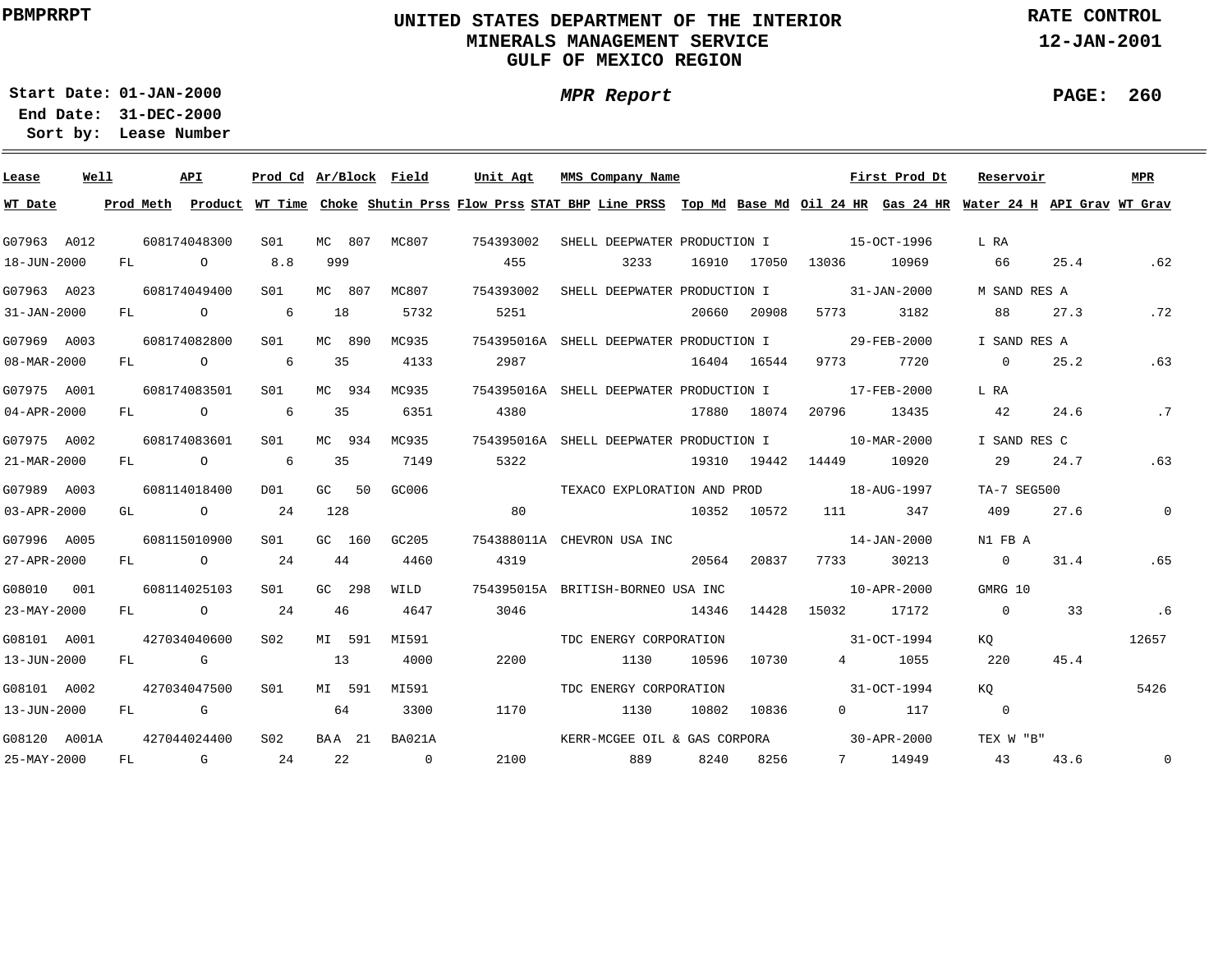# **UNITED STATES DEPARTMENT OF THE INTERIOR MINERALS MANAGEMENT SERVICEGULF OF MEXICO REGION**

**MPR Report**

**RATE CONTROL**

**12-JAN-2001**

**PAGE: 261**

÷

**01-JAN-2000Start Date:31-DEC-2000 End Date:** 

| Lease        | Well |    | API                                                                                                                                                                                                                            | Prod Cd Ar/Block Field |        |                          | Unit Agt                                                                                                                                |                | MMS Company Name |                              |             |                                          | First Prod Dt     | Reservoir      |      | MPR  |
|--------------|------|----|--------------------------------------------------------------------------------------------------------------------------------------------------------------------------------------------------------------------------------|------------------------|--------|--------------------------|-----------------------------------------------------------------------------------------------------------------------------------------|----------------|------------------|------------------------------|-------------|------------------------------------------|-------------------|----------------|------|------|
| WT Date      |      |    |                                                                                                                                                                                                                                |                        |        |                          | Prod Meth Product WT Time Choke Shutin Prss Flow Prss STAT BHP Line PRSS Top Md Base Md Oil 24 HR Gas 24 HR Water 24 H API Grav WT Grav |                |                  |                              |             |                                          |                   |                |      |      |
| G08120 A001A |      |    | 427044024400                                                                                                                                                                                                                   | S02                    | BAA 21 | BA021A                   |                                                                                                                                         |                |                  |                              |             | KERR-MCGEE OIL & GAS CORPORA 30-APR-2000 |                   | TEX W "B"      |      |      |
| 07-JUN-2000  |      | FL | G                                                                                                                                                                                                                              | 24                     | 30     | 2900                     | 2040                                                                                                                                    |                | 883              | 8240                         | 8256        | 6 — 1                                    | 13577             | 38             | 42   | .58  |
| G08120 B001Z |      |    | 427044029400                                                                                                                                                                                                                   | S <sub>02</sub>        | BAA 21 | BA021A                   |                                                                                                                                         |                |                  |                              |             | KERR-MCGEE OIL & GAS CORPORA 02-MAR-1999 |                   | TEX W "B"      |      |      |
| 10-FEB-2000  |      | FL | <b>G</b> G                                                                                                                                                                                                                     | 24                     | 14     | 3275                     | 3095                                                                                                                                    | $\overline{0}$ | 873              | 9022                         | 9066        | $0 \qquad \qquad$                        | 9146              | $\overline{9}$ |      | .584 |
| G08120 B001Z |      |    | 427044029400                                                                                                                                                                                                                   | S02                    | BAA 21 | BA021A                   |                                                                                                                                         |                |                  |                              |             | KERR-MCGEE OIL & GAS CORPORA 23-NOV-1996 |                   | TEX W "B"      |      |      |
| 25-MAY-2000  |      | FL | in the Group of Group of the Group of the State of the State of the State of the State of the State of the State of the State of the State of the State of the State of the State of the State of the State of the State of th |                        | 19     |                          | 1925                                                                                                                                    | 99999          | 821              |                              | 9674 9754   | $0 \qquad \qquad$                        | 4675              | 403            |      |      |
| G08120 B002  |      |    | 427044030000                                                                                                                                                                                                                   | SO1                    | BAA 21 | BA021A                   |                                                                                                                                         |                |                  | KERR-MCGEE OIL & GAS CORPORA |             | $18 - \text{AUG} - 1997$                 |                   | TEX W-C        |      |      |
| 22-JUN-2000  |      | FL | G                                                                                                                                                                                                                              | -24                    | 64     | $\overline{\phantom{0}}$ | 450                                                                                                                                     | $\Omega$       | 375              |                              | 11303 11450 | $1 \quad \cdots$                         | 2995              | 17             | 43.6 |      |
| G08120 A002  |      |    | 427044030700                                                                                                                                                                                                                   | S01                    | BAA 21 | BA021A                   |                                                                                                                                         |                |                  | KERR-MCGEE OIL & GAS CORPORA |             |                                          | 27-MAY-1997       | TEX W-C        |      |      |
| 14-JUN-2000  |      | FL | G                                                                                                                                                                                                                              | 24                     | 64     | $\overline{0}$           | 475                                                                                                                                     |                | 429              |                              | 10520 10620 | 16                                       | 5638              | 88             | 43.6 |      |
| G08195 003   |      |    | 608044015700                                                                                                                                                                                                                   | S01                    | EB 112 | EB112                    | 754391005                                                                                                                               |                |                  |                              |             | AGIP PETROLEUM CO INC 07-JUL-1996        |                   | $E - RA$       |      |      |
| 11-JUN-2000  |      |    | FL O                                                                                                                                                                                                                           |                        | 36     |                          | 1270                                                                                                                                    |                |                  | 7322                         | 7363        | 1221                                     | 1380              | 334            | 36.4 |      |
| G08211 DB001 |      |    | 608044017700                                                                                                                                                                                                                   | S01                    | EB 945 | EB945                    | 754395021A EXXON MOBIL CORPORATION                                                                                                      |                |                  |                              |             |                                          |                   | $A-50$         |      |      |
| 09-JUN-2000  |      |    | FL O                                                                                                                                                                                                                           | 24                     | 77     |                          | 3892                                                                                                                                    |                |                  |                              | 14196 15570 | 6835                                     | 55000             | 70             | 39.7 | . 6  |
| G08211 DB002 |      |    | 608044017802                                                                                                                                                                                                                   | SO1                    | EB 945 | EB945                    | 754395021A EXXON MOBIL CORPORATION                                                                                                      |                |                  |                              |             |                                          | 11-JUN-2000       | A-50           |      |      |
| 24-JUN-2000  |      |    | FL O                                                                                                                                                                                                                           | 12                     | 38     |                          | 2834                                                                                                                                    | #####          |                  |                              | 13179 14551 | 2778                                     | 8000              | 42             | 31.1 | . 6  |
| G08212 DA002 |      |    | 608044018000                                                                                                                                                                                                                   | S01                    | EB 946 | EB945                    | 754395021A EXXON MOBIL CORPORATION                                                                                                      |                |                  |                              |             |                                          | 31-MAY-2000       | $A-50$         |      |      |
| 20-JUN-2000  |      |    | FL O                                                                                                                                                                                                                           | 24                     | 77     |                          | 4039                                                                                                                                    |                |                  | 12640                        | 13805       | 4487                                     | 14000             | $\overline{0}$ | 33.7 | . 6  |
| G08212 DA001 |      |    | 608044018100                                                                                                                                                                                                                   | S01                    | EB 946 | EB945                    | 754395021A EXXON MOBIL CORPORATION                                                                                                      |                |                  |                              |             |                                          |                   | ####           |      |      |
| 22-JUN-2000  |      | FL | $\overline{O}$                                                                                                                                                                                                                 | 24                     | 77     |                          | 4060                                                                                                                                    |                |                  | ####                         | ####        | 5563                                     | 61000             | $\overline{0}$ | 39.3 | .6   |
| G08214 DB003 |      |    | 608044017901                                                                                                                                                                                                                   | S <sub>01</sub>        | EB 989 | EB945                    | 754395021A EXXON MOBIL CORPORATION                                                                                                      |                |                  |                              |             |                                          | $11 - JUN - 2000$ | $A-50$         |      |      |
| 18-JUN-2000  |      | FL | $\overline{O}$                                                                                                                                                                                                                 | 24                     | 77     |                          | 2912                                                                                                                                    |                |                  | 13139                        | 14388       | 2610                                     | 7000              | $\overline{5}$ | 31.1 | .6   |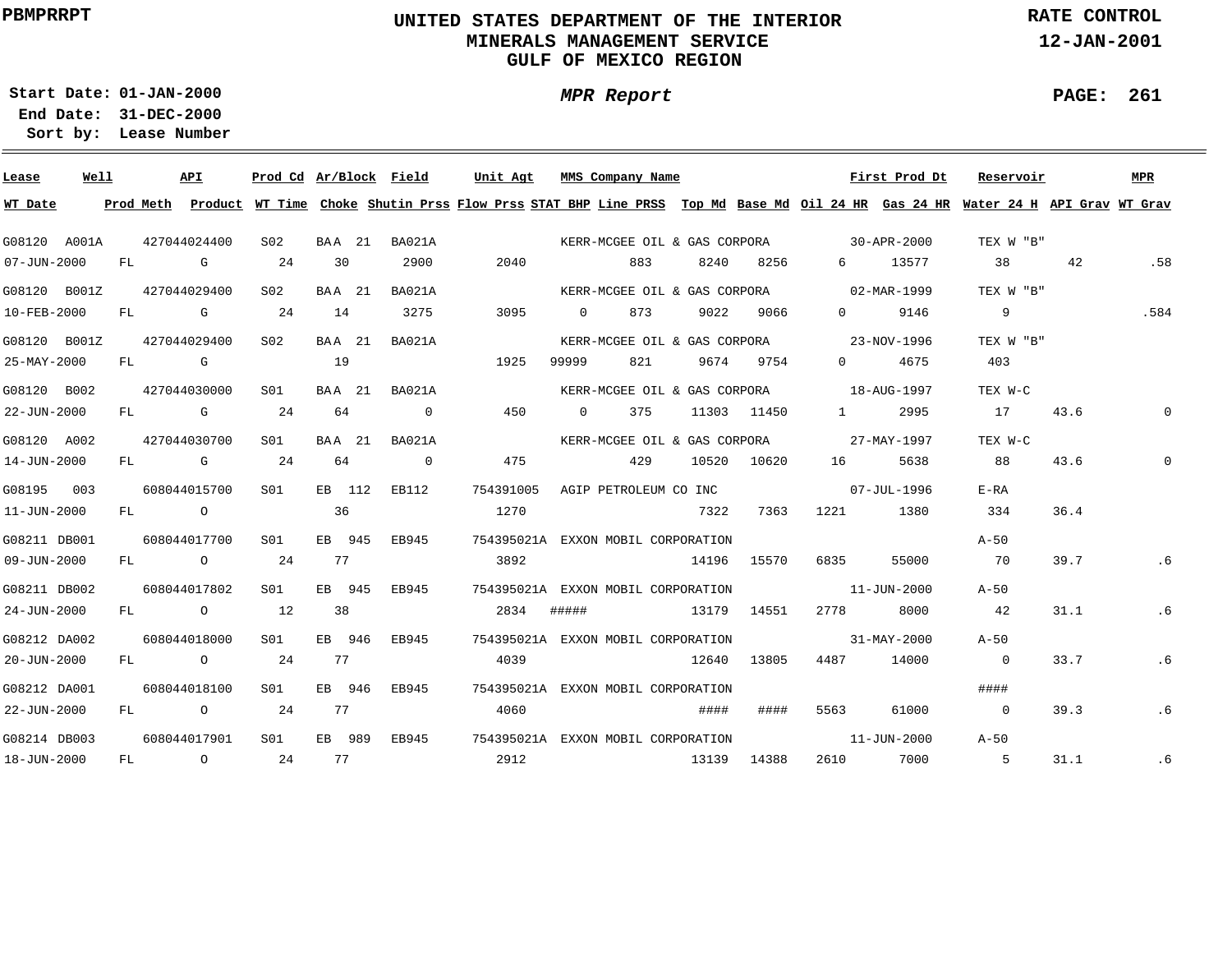# **UNITED STATES DEPARTMENT OF THE INTERIOR MINERALS MANAGEMENT SERVICEGULF OF MEXICO REGION**

**MPR Report**

**RATE CONTROL**

**12-JAN-2001**

**PAGE: 262**

÷

**01-JAN-2000Start Date:**

| Lease             | Well |    |                                                                                                                                                                                                                                | API            | Prod Cd Ar/Block Field |         |       | Unit Agt  |                | MMS Company Name            |       |             |                                         | First Prod Dt         | Reservoir                                                                                                                               |      | <b>MPR</b>     |
|-------------------|------|----|--------------------------------------------------------------------------------------------------------------------------------------------------------------------------------------------------------------------------------|----------------|------------------------|---------|-------|-----------|----------------|-----------------------------|-------|-------------|-----------------------------------------|-----------------------|-----------------------------------------------------------------------------------------------------------------------------------------|------|----------------|
| WT Date           |      |    |                                                                                                                                                                                                                                |                |                        |         |       |           |                |                             |       |             |                                         |                       | Prod Meth Product WT Time Choke Shutin Prss Flow Prss STAT BHP Line PRSS Top Md Base Md Oil 24 HR Gas 24 HR Water 24 H API Grav WT Grav |      |                |
| G08407 A001       |      |    |                                                                                                                                                                                                                                | 177014018001   | S01                    | WC 315  | WC315 |           | FORCENERGY INC |                             |       |             |                                         | 21-FEB-2000           | B-4 SAND                                                                                                                                |      |                |
| 09-MAR-2000       |      |    |                                                                                                                                                                                                                                | FL G           | 24                     | 24      | 2150  | 1900      | 1089           |                             | 5522  | 5535        | $0 \qquad \qquad$                       | 5100                  | 12                                                                                                                                      |      | .6             |
| G08457 B001       |      |    |                                                                                                                                                                                                                                | 177194046900   | D01                    | WD 97   | WD098 |           |                | BASIN EXPLORATION INC       |       |             |                                         | 31-AUG-1993           | LOWER B-1                                                                                                                               |      | 3186           |
| 29-MAY-2000       |      | FL | and the Control Control Control Control Control Control Control Control Control Control Control Control Control Co                                                                                                             |                |                        | 64      | 1040  | 440       |                | 350                         | 4832  | 4838        | $0 \qquad \qquad$                       | 130                   | 269                                                                                                                                     |      |                |
| G08457 B001D      |      |    |                                                                                                                                                                                                                                | 177194046900   | DO 2                   | WD 97   | WD098 |           |                | BASIN EXPLORATION INC       |       |             |                                         | 31-AUG-1993           | UPPER B-1                                                                                                                               |      | 5970           |
| 29-MAY-2000       |      | FL | <b>G</b> G                                                                                                                                                                                                                     |                |                        | 64      | 1020  | 420       |                | 350                         | 4190  | 4200        |                                         | $0 \qquad \qquad 130$ | 269                                                                                                                                     |      |                |
| G08457 A002       |      |    |                                                                                                                                                                                                                                | 177194054300   | S <sub>01</sub>        | WD 97   | WD098 |           |                | BASIN EXPLORATION INC       |       |             |                                         | 30-APR-1992           | $ROB E-2/3$                                                                                                                             |      | 2553           |
| 12-MAY-2000       |      | FL | discovered the control of the control of the control of the control of the control of the control of the control of the control of the control of the control of the control of the control of the control of the control of t |                |                        | 32      | 1600  | 590       |                | 340                         | 13294 | 13321       |                                         | 872                   | 1538                                                                                                                                    | 49.1 |                |
| G08467 JA003      |      |    |                                                                                                                                                                                                                                | 177244064502   | SO1                    | MP 315  | MP310 |           |                | SHELL OFFSHORE INC          |       |             |                                         | 16-JUN-1995           | N4 RF                                                                                                                                   |      |                |
| 26-JUN-2000       |      |    |                                                                                                                                                                                                                                | GL O           | $\overline{7}$         | 999     |       | 360       | 1114           |                             |       | 10833 11508 | 401 \                                   | 282                   | 418                                                                                                                                     | 32   | .62            |
| G08467 JA004      |      |    |                                                                                                                                                                                                                                | 177244064700   | S01                    | MP 315  | MP310 |           |                |                             |       |             | SHELL OFFSHORE INC 30-SEP-1993          |                       | N6 RG                                                                                                                                   |      | $\Omega$       |
| 18-JAN-2000       |      |    |                                                                                                                                                                                                                                | GL O           | 22.5                   | 999     | 1600  | 340       | 899            | $\sim$ 0                    |       | 9608 9638   |                                         | 204 192               | 381                                                                                                                                     | 39.3 | .62            |
| G08640 B001       |      |    |                                                                                                                                                                                                                                | 177034079500   | S02                    | $EC$ 82 | WC192 |           |                | HOUSTON EXPLORATION COMPANY |       |             | $10 - APR - 2000$                       |                       | S SAND                                                                                                                                  |      |                |
| $07 - MAX - 2000$ |      |    |                                                                                                                                                                                                                                | FL O           | 24                     | 8       | 1300  | 740       | 2616           | 300                         | 8006  | 8039        |                                         | 64 61                 | $\overline{0}$                                                                                                                          | 43.7 | .608           |
| G08641 B001       |      |    |                                                                                                                                                                                                                                | 177034084801   | S <sub>01</sub>        | $EC$ 83 | WC192 |           |                |                             |       |             | HOUSTON EXPLORATION COMPANY 25-APR-2000 |                       | V-2 SAND                                                                                                                                |      |                |
| $02 - MAX - 2000$ |      |    |                                                                                                                                                                                                                                | FL G           | 24                     | 10      | 7450  | 4425      | #####          | 800                         |       | 11606 11632 | 12 1204                                 |                       | 309                                                                                                                                     | 45.6 | .589           |
| G08658 A001       |      |    |                                                                                                                                                                                                                                | 177044076300   | SO1                    | EC 331  | EC338 | 754392008 |                | SAMEDAN OIL CORPORATION     |       |             | 31-DEC-1994                             |                       | LOW LENTIC E                                                                                                                            |      | $\overline{0}$ |
| 20-JUN-2000       |      |    |                                                                                                                                                                                                                                | FL G           | 24                     | 64      | 1400  | 500       | 2546           | 850                         |       | 11960 12004 | 48 — 18                                 | 7685                  | $\overline{0}$                                                                                                                          | 52.4 |                |
| G08658 A004D      |      |    |                                                                                                                                                                                                                                | 177044076700   | D03                    | EC 331  | EC338 | 754392008 |                | SAMEDAN OIL CORPORATION     |       |             |                                         | 25-JUL-1997           | LWR LENTIC B                                                                                                                            |      |                |
| 06-JUN-2000       |      | FL |                                                                                                                                                                                                                                | <b>G</b>       | 24                     | 64      | 3100  | 550       | 1983           | 850                         | 12430 | 12486       |                                         | 225 700               | 1056                                                                                                                                    | 52.4 |                |
| G08658 A004       |      |    |                                                                                                                                                                                                                                | 177044076700   | D02                    | EC 331  | EC338 | 754392008 |                | SAMEDAN OIL CORPORATION     |       |             |                                         | 26-JUL-1997           | LWR LENTIC "C"                                                                                                                          |      |                |
| 29-JUN-2000       |      | FL |                                                                                                                                                                                                                                | $\overline{O}$ | 24                     | 26      |       | 1060      | 3762           | 12528 12544                 |       |             | 666 100                                 | 5269                  | $\overline{0}$                                                                                                                          | 34.3 |                |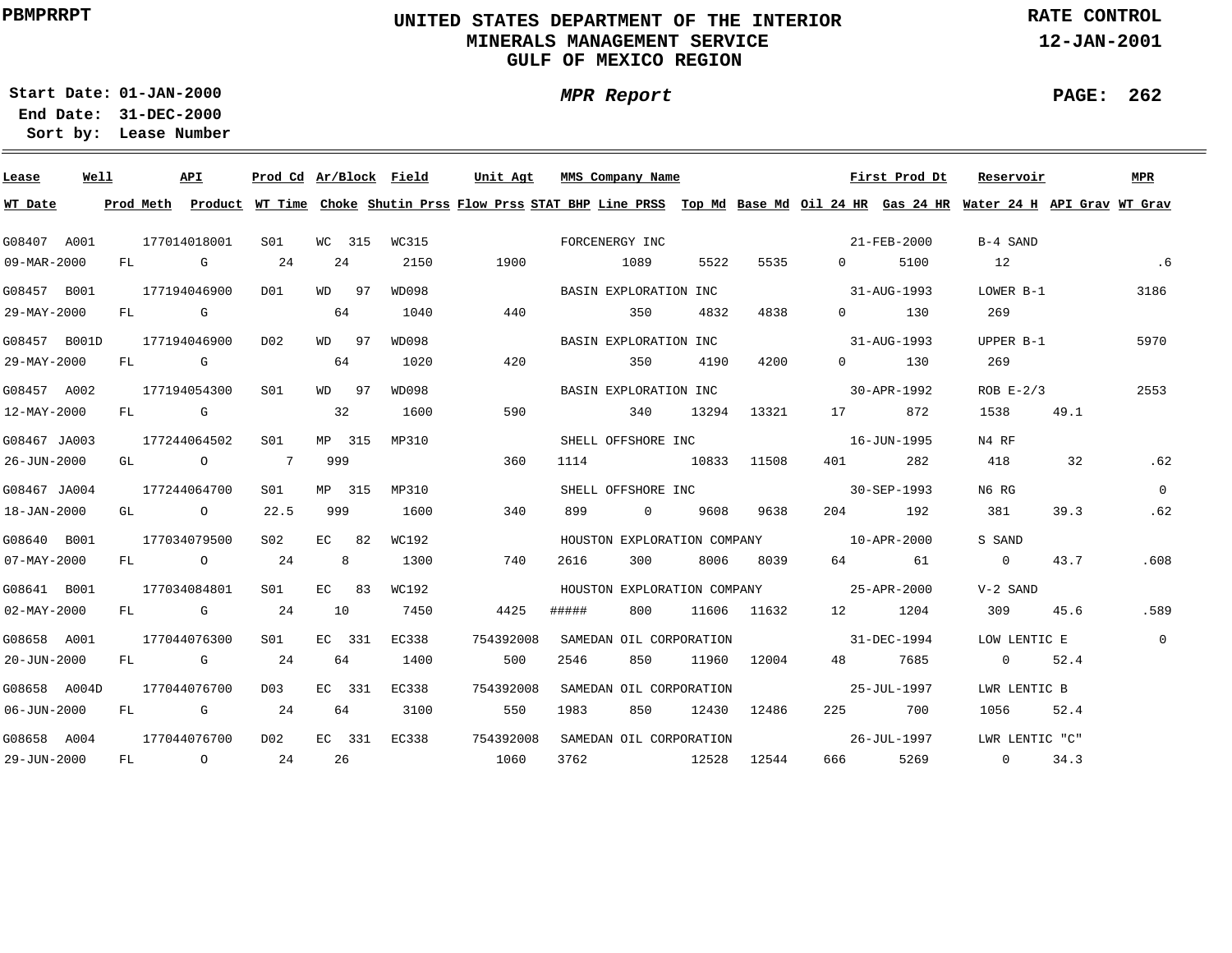# **UNITED STATES DEPARTMENT OF THE INTERIOR MINERALS MANAGEMENT SERVICEGULF OF MEXICO REGION**

**MPR Report**

**RATE CONTROL**

**12-JAN-2001**

**PAGE: 263**

**01-JAN-2000Start Date:31-DEC-2000 End Date:** 

| Lease         | Well |    | API          | Prod Cd Ar/Block Field                                 |     |        |       | Unit Agt                                                                                                                      | MMS Company Name             |                         |       |             |                                          | First Prod Dt | Reservoir    |      | <b>MPR</b> |
|---------------|------|----|--------------|--------------------------------------------------------|-----|--------|-------|-------------------------------------------------------------------------------------------------------------------------------|------------------------------|-------------------------|-------|-------------|------------------------------------------|---------------|--------------|------|------------|
| WT Date       |      |    | Prod Meth    |                                                        |     |        |       | Product WT Time Choke Shutin Prss Flow Prss STAT BHP Line PRSS Top Md Base Md Oil 24 HR Gas 24 HR Water 24 H API Grav WT Grav |                              |                         |       |             |                                          |               |              |      |            |
| G08658 A009   |      |    | 177044079400 | S02                                                    |     | EC 331 | EC338 | 754392008                                                                                                                     |                              | SAMEDAN OIL CORPORATION |       |             | $03 - \text{AUG} - 1998$                 |               | $L - 5$      |      |            |
| 25-MAY-2000   |      |    | FL G         | 24                                                     |     | 64     | 1320  | 200                                                                                                                           | 2750                         | 850                     |       | 13226 13264 | $0 \qquad \qquad$                        | 22            | 88           |      |            |
| G08658 A012   |      |    | 177044083300 | S01                                                    |     | EC 331 | EC338 | 754392008                                                                                                                     |                              | SAMEDAN OIL CORPORATION |       |             | $30 - DEC - 1996$                        |               | 9400' SAND   |      |            |
| 10-JUN-2000   |      |    | FL G         | 24                                                     |     | 50     | 1300  | 220                                                                                                                           | 2267                         | 850                     |       | 11545 11600 |                                          | 41 1757       | 42           | 52.4 |            |
| G08658 A013   |      |    | 177044083400 | S01                                                    |     | EC 331 | EC338 | 754392008                                                                                                                     |                              | SAMEDAN OIL CORPORATION |       |             | $16-DEC-1996$                            |               | LWR LENTIC E |      |            |
| 20-JUN-2000   |      |    | FL G         | 24                                                     |     | 64     | 1600  | 650                                                                                                                           | 3350                         | 850                     | 12398 | 12468       | 25                                       | 6443          | 277          | 52.4 |            |
| G08668 BJ001D |      |    | 177054106301 | D02                                                    |     | VR 160 | VR162 |                                                                                                                               |                              |                         |       |             | MCMORAN OIL & GAS LLC 18-JAN-1999        |               | $P-4.2$      |      |            |
| 27-APR-2000   |      |    | $FL$ G       | 52                                                     |     |        | 2780  | 1700                                                                                                                          |                              | 1050                    |       | 13838 13924 | 540 —                                    | 22246         | 37           | 53.6 |            |
| G08678 A002D  |      |    | 177064063100 | D02                                                    |     | VR 404 | VR412 | 754394003                                                                                                                     |                              |                         |       |             | LOUISIANA LAND AND EXPLORATI 30-NOV-1992 |               | TA-3A        |      |            |
| 23-JUN-2000   |      |    | FL O         |                                                        |     | 22     | 500   | 350                                                                                                                           | 2375                         | 380                     | 7580  | 7680        | $1 \qquad \qquad 3$                      |               | 1001         | 40   |            |
| G08678 A008   |      |    | 177064065601 | SO1                                                    |     | VR 404 | VR412 | 754394003                                                                                                                     |                              |                         |       |             | LOUISIANA LAND AND EXPLORATI 31-JAN-1992 |               | $TA-3A$      |      |            |
| 23-JUN-2000   |      |    | FL G         |                                                        | 30  |        | 1250  | 650                                                                                                                           | 2206                         | 1103                    | 6882  | 6934        |                                          | 238 1186      | 834          | 46   |            |
| G08684 B002   |      |    | 177084076300 | S01                                                    |     | SM 90  | SM115 |                                                                                                                               |                              | EXXON MOBIL CORPORATION |       |             | $30 - APR - 1994$                        |               | 3.3          |      | 17133      |
| 14-JUN-2000   |      |    | FL O         |                                                        |     | 54     |       | 558                                                                                                                           | 4848                         |                         |       | 13446 13577 |                                          | 33 98         | 241          | 22.5 |            |
| G08760 JA001  |      |    | 177244063500 | DO1                                                    |     | MP 309 | MP310 |                                                                                                                               |                              |                         |       |             | SHELL OFFSHORE INC 31-OCT-1993           |               | N6L RE       |      | $\Omega$   |
| 23-JUN-2000   |      |    | GL O         | 11                                                     | 999 |        | 1500  | 270                                                                                                                           |                              | 6680                    |       | 6704        |                                          | 340 140       | 511          | 25.7 | .62        |
| G08760 JA007  |      |    | 177244065000 | S01                                                    |     | MP 309 | MP310 |                                                                                                                               |                              | SHELL OFFSHORE INC      |       |             | $30 - NOV - 1993$                        |               | N6L RE       |      | 440        |
| 21-JUN-2000   |      |    | GL O         | $4\overline{4}$                                        | 999 |        | 1200  | 300                                                                                                                           |                              | 6969                    |       | 6986        | 96 11                                    | 205           | 384          | 29.3 | .62        |
| G08760 JA008  |      |    | 177244065200 | S01 <b>S</b>                                           |     | MP 309 | MP310 |                                                                                                                               |                              | SHELL OFFSHORE INC      |       |             | $30 - APR - 1994$                        |               | N6L RE       |      | 383        |
| 22-JUN-2000   |      |    | GL O         | $5^{\circ}$                                            | 999 |        | 1200  | 310                                                                                                                           |                              |                         | 7825  | 7856        |                                          | 134 43        | 38           | 28.5 | .62        |
| G08852 004    |      |    | 608174058701 | S01                                                    |     | MC 764 | MC807 |                                                                                                                               | SHELL DEEPWATER PRODUCTION I |                         |       |             | $19 - APR - 2000$                        |               | N-O RA       |      |            |
| 24-APR-2000   |      | FL |              | $\begin{array}{ccc} & & & 0 & \quad & & 6 \end{array}$ |     | 30     |       |                                                                                                                               |                              |                         |       | 18477 18633 | 5078 — 100                               | 6508          | 36           | 29   | .792       |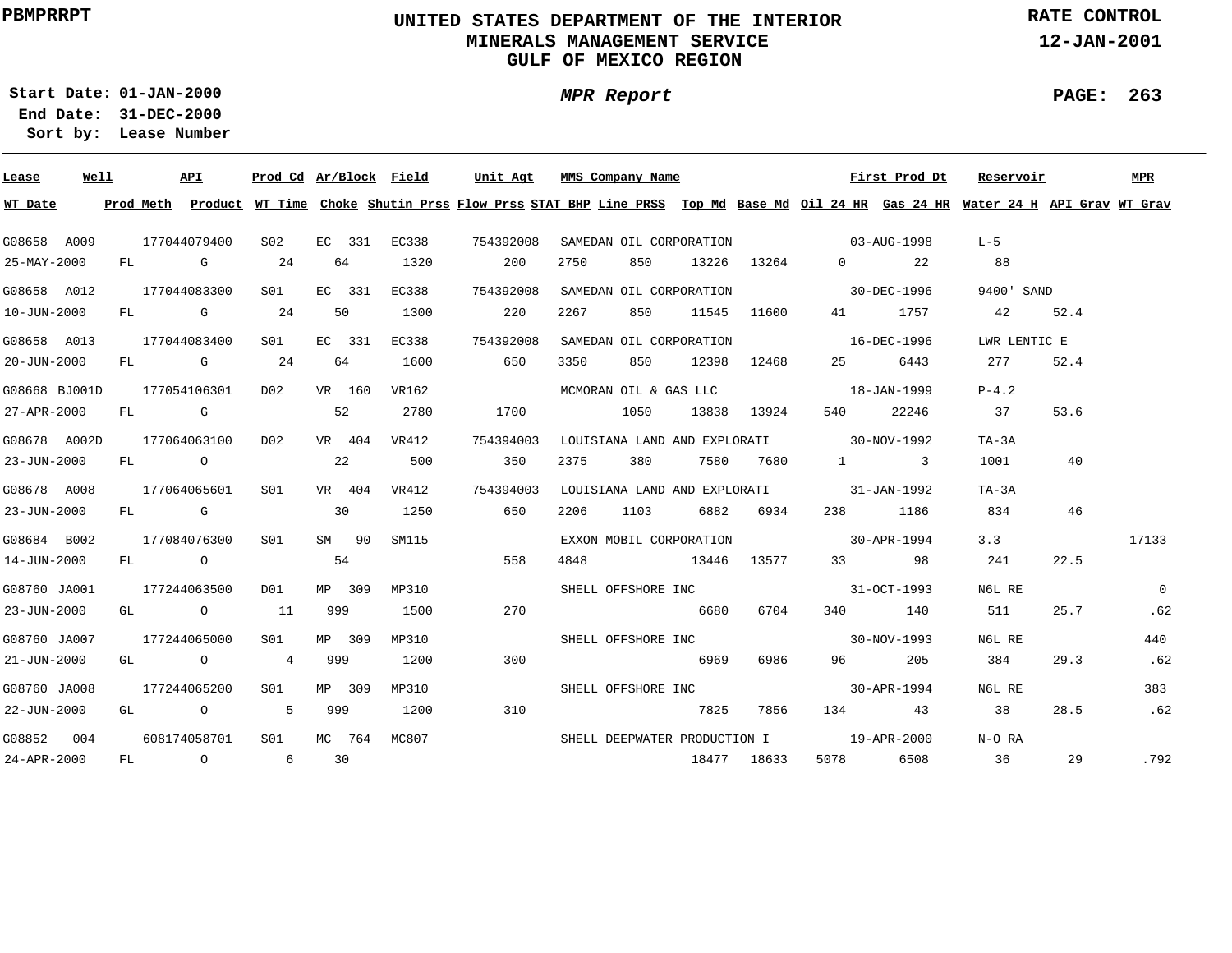# **UNITED STATES DEPARTMENT OF THE INTERIOR MINERALS MANAGEMENT SERVICEGULF OF MEXICO REGION**

**MPR Report**

**RATE CONTROL**

**12-JAN-2001**

**PAGE: 264**

÷

**01-JAN-2000Start Date:**

| Lease        | Well |    | API                                                                                                                                                                                                                            |                 |    |        | Prod Cd Ar/Block Field | Unit Agt                                                                                                                      | MMS Company Name      |      |                         |             |                                   | First Prod Dt | Reservoir      |      | MPR   |
|--------------|------|----|--------------------------------------------------------------------------------------------------------------------------------------------------------------------------------------------------------------------------------|-----------------|----|--------|------------------------|-------------------------------------------------------------------------------------------------------------------------------|-----------------------|------|-------------------------|-------------|-----------------------------------|---------------|----------------|------|-------|
| WT Date      |      |    | Prod Meth                                                                                                                                                                                                                      |                 |    |        |                        | Product WT Time Choke Shutin Prss Flow Prss STAT BHP Line PRSS Top Md Base Md Oil 24 HR Gas 24 HR Water 24 H API Grav WT Grav |                       |      |                         |             |                                   |               |                |      |       |
| G08963 JA006 |      |    | 427134009400                                                                                                                                                                                                                   | SO1             |    | PNA 10 | PN010A                 | APACHE CORPORATION                                                                                                            |                       |      |                         |             | 26-JAN-2000                       |               | C SAND         |      |       |
| 25-JAN-2000  |      | FL | <b>G</b> G                                                                                                                                                                                                                     | 24              |    | 16     | 2440                   | 2310                                                                                                                          |                       | 850  | 7650                    | 7878        | $\Omega$                          | 4085          | $\overline{0}$ |      | .59   |
| G09216 A008  |      |    | 608074021000                                                                                                                                                                                                                   | S <sub>02</sub> |    | GB 215 | GB260                  | 754391010A AMERADA HESS CORPORATION                                                                                           |                       |      |                         |             |                                   | 28-JUN-2000   | BL3FBC/DTAMFBD |      |       |
| 31-JUL-2000  |      |    | FL O                                                                                                                                                                                                                           | 24              |    | 44     | 7763                   | 6191                                                                                                                          |                       | 1833 | 18780                   | 20360       | 8291                              | 20770         | $\overline{4}$ | 32.4 | .662  |
| G09408 004   |      |    | 177004104500                                                                                                                                                                                                                   | S01             |    | WC 248 | WC237                  |                                                                                                                               | J M HUBER CORPORATION |      |                         |             |                                   | 07-MAR-2000   | ER SAND        |      |       |
| 27-MAR-2000  |      | FL | $\mathbb G$                                                                                                                                                                                                                    | 24              |    | 19     | 2050                   | 1785                                                                                                                          | #####                 | 1170 | 5890                    | 5912        | $\Omega$                          | 4700          | 20             |      | .7    |
| G09408 A011  |      |    | 177004105400                                                                                                                                                                                                                   | S01             |    | WC 248 | WC237                  |                                                                                                                               | J M HUBER CORPORATION |      |                         |             |                                   | 14-APR-2000   | EM SAND        |      |       |
| 26-APR-2000  |      | FL | and the control of the control of the control of the control of the control of the control of the control of the control of the control of the control of the control of the control of the control of the control of the cont |                 | 24 | 22     | 2375                   | 2110                                                                                                                          | #####                 | 1190 | 8935                    | 8945        | 8                                 | 7123          | $\overline{0}$ | 45.1 | .7    |
| G09423 001   |      |    | 177024104600                                                                                                                                                                                                                   | S01             |    | WC 445 | HI244A                 |                                                                                                                               |                       |      | SAMEDAN OIL CORPORATION |             |                                   | 31-MAY-1994   | LENTIC I       |      | 4734  |
| 24-JUN-2000  |      | FL | <b>G</b> G                                                                                                                                                                                                                     | 24              |    | 42     | 3050                   | 400                                                                                                                           | 2587                  | 1200 | 5960                    | 5968        | $\overline{2}$ and $\overline{2}$ | 843           | 10             | 50.1 |       |
| G09478 A002  |      |    | 177044076200                                                                                                                                                                                                                   | S <sub>02</sub> |    | EC 332 | EC338                  | 754392008                                                                                                                     |                       |      | SAMEDAN OIL CORPORATION |             | 22-MAR-1998                       |               | LWR LENTIC A   |      |       |
| 21-JUN-2000  |      |    | FL G                                                                                                                                                                                                                           | 24              |    | 30     | 3100                   | 2000                                                                                                                          | 2800                  | 850  | 12478                   | 12540       | 73                                | 6738          | 1693           | 52.4 |       |
| G09478 A007  |      |    | 177044077400                                                                                                                                                                                                                   | S01             |    | EC 332 | EC338                  | 754392008                                                                                                                     |                       |      | SAMEDAN OIL CORPORATION |             | $01 - APR - 1995$                 |               | LWR LENTIC D   |      |       |
| 21-JUN-2000  |      |    | FL O                                                                                                                                                                                                                           | 24              |    | 64     |                        | 220                                                                                                                           | 2832                  |      | 12292                   | 12372       |                                   | 239           | 822            | 34.3 |       |
| G09478 A007  |      |    | 177044077400                                                                                                                                                                                                                   | S02             |    | EC 332 | EC338                  | 754392008                                                                                                                     |                       |      | SAMEDAN OIL CORPORATION |             | $18 - JUL - 2000$                 |               | LWR LENTIC B   |      |       |
| 29-JUL-2000  |      |    | FL G                                                                                                                                                                                                                           | 24              |    | 22     | 4300                   | 3300                                                                                                                          |                       | 1030 |                         | 12102 12164 | 435                               | 6703          | $\overline{0}$ | 52.4 | .625  |
| G09478 A008  |      |    | 177044077700                                                                                                                                                                                                                   | DO1             |    | EC 332 | EC338                  | 754392008                                                                                                                     |                       |      | SAMEDAN OIL CORPORATION |             | 31-MAR-1995                       |               | LWR LENTIC D   |      | 14933 |
| 06-JUN-2000  |      | FL | <b>G</b> G                                                                                                                                                                                                                     | 24              |    | 64     | 800                    | 580                                                                                                                           | 3725                  | 850  | 11640                   | 11690       | $0 \qquad \qquad$                 | 252           | $\overline{0}$ |      |       |
| G09478 A008D |      |    | 177044077700                                                                                                                                                                                                                   | D02             |    | EC 332 | EC338                  | 754392008                                                                                                                     |                       |      | SAMEDAN OIL CORPORATION |             |                                   | 31-MAR-1995   | LWR LENTIC B   |      | 8735  |
| 06-JUN-2000  |      | FL | $\mathbf G$                                                                                                                                                                                                                    | 24              |    | 64     | 1200                   | 550                                                                                                                           | 3150                  | 850  |                         | 11500 11528 | $0 \qquad \qquad$                 | 225           | $\overline{0}$ |      |       |
| G09478 A017  |      |    | 177044078103                                                                                                                                                                                                                   | S01             |    | EC 332 | EC338                  | 754392008                                                                                                                     |                       |      | SAMEDAN OIL CORPORATION |             |                                   | 20-NOV-1998   | 14300 SAND     |      |       |
| 10-JUN-2000  |      | FL | $\overline{O}$                                                                                                                                                                                                                 |                 | 24 | 24     |                        | 1740                                                                                                                          | 3374                  |      |                         | 14366 14480 | 1628                              | 1406          | 708            | 34.3 |       |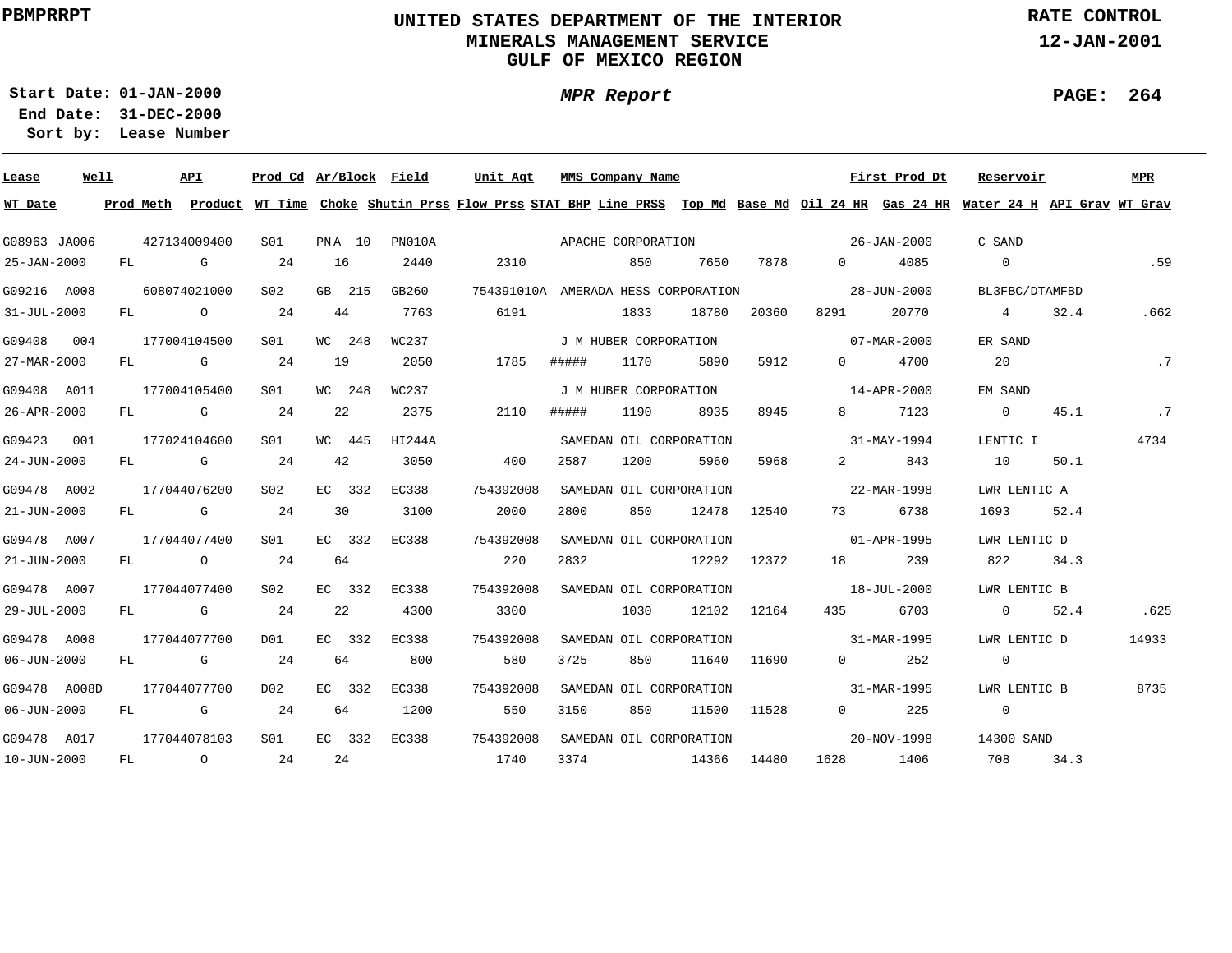# **UNITED STATES DEPARTMENT OF THE INTERIOR MINERALS MANAGEMENT SERVICEGULF OF MEXICO REGION**

**MPR Report**

**RATE CONTROL**

**12-JAN-2001**

**PAGE: 265**

**01-JAN-2000Start Date:31-DEC-2000 End Date:** 

| Lease        | <u>Well</u> |  | <b>API</b>       | Prod Cd Ar/Block Field  |        |        |                | Unit Agt                                                                                                                                |      | MMS Company Name        |           |                  |                                          | First Prod Dt                       | Reservoir      |      | MPR  |
|--------------|-------------|--|------------------|-------------------------|--------|--------|----------------|-----------------------------------------------------------------------------------------------------------------------------------------|------|-------------------------|-----------|------------------|------------------------------------------|-------------------------------------|----------------|------|------|
| WT Date      |             |  |                  |                         |        |        |                | Prod Meth Product WT Time Choke Shutin Prss Flow Prss STAT BHP Line PRSS Top Md Base Md Oil 24 HR Gas 24 HR Water 24 H API Grav WT Grav |      |                         |           |                  |                                          |                                     |                |      |      |
| G09478 A011  |             |  | 177044083101 S01 |                         |        |        |                | EC 332 EC338 754392008                                                                                                                  |      |                         |           |                  |                                          | SAMEDAN OIL CORPORATION 17-JUN-1997 | LWR LENTIC D   |      |      |
| 26-MAY-2000  |             |  | FL O             | 24                      | 64     |        |                | 220                                                                                                                                     | 3898 |                         |           | 13260 13340      |                                          | 86 24                               | 38             | 34.3 |      |
| G09478 A014  |             |  | 177044094600     | S01                     |        | EC 332 | EC338          | 754392008                                                                                                                               |      |                         |           |                  | SAMEDAN OIL CORPORATION 67-OCT-1997      |                                     | LWR LENTIC B   |      |      |
| 29-JUN-2000  |             |  | FL G 24          |                         | 64     |        | 600            | 380                                                                                                                                     | 4150 | 850                     |           |                  | 12930 12974 42 1548                      |                                     | 2138           | 52.4 |      |
| G09499 JA001 |             |  |                  | 177054099401 S01 VR 199 |        |        | VR200          |                                                                                                                                         |      |                         |           |                  | ENERGY RESOURCE TECHNOLOGY I 14-JUL-1999 |                                     | D SAND         |      |      |
| 09-JUN-2000  |             |  | FL G             |                         |        | 8 - 10 | 1300           | 950                                                                                                                                     |      | 80                      |           | 7186 7220        |                                          | 11 1694                             | $\sim$ 1       | 46.6 |      |
| G09500 A001B |             |  |                  | 177054092100 S04 VR 200 |        |        | VR 200         | 754393013                                                                                                                               |      |                         |           |                  | ENERGY RESOURCE TECHNOLOGY I 28-MAY-1999 |                                     | K SAND         |      |      |
| 28-MAY-2000  |             |  |                  | FL G 28                 |        |        | 1330           | 1100                                                                                                                                    |      | 920                     |           | 11168 11176      | 26 — 26                                  | 2906                                | 10             | 53   |      |
| G09500 A004A |             |  |                  |                         |        |        |                | 754393013                                                                                                                               |      |                         |           |                  | ENERGY RESOURCE TECHNOLOGY I 15-MAY-1996 |                                     | F R4           |      |      |
| 28-MAY-2000  |             |  | FL G             |                         | 56     |        | 200            | 80                                                                                                                                      |      | 80 9554                 |           | 9664             |                                          | $0 \qquad \qquad 42$                | $\overline{0}$ |      |      |
| G09500 A004  |             |  | 177054097701     | D04                     | VR 200 |        | VR200          |                                                                                                                                         |      |                         |           |                  | ENERGY RESOURCE TECHNOLOGY I 15-AUG-2000 |                                     | E-8 SAND       |      |      |
| 22-AUG-2000  |             |  | FL G 24          |                         |        | 9      | 3120           | 2830                                                                                                                                    | 2650 |                         | 1000 8914 | 8950             |                                          | 14 1028                             | 32             | 55   | .616 |
| G09514 A001  |             |  | 177064069400     | S01 <b>S</b>            | VR 332 |        | VR332          |                                                                                                                                         |      |                         |           |                  | SAMEDAN OIL CORPORATION 30-NOV-1995      |                                     | HA             |      |      |
| 27-JUN-2000  |             |  | FL 0 24          |                         | 24     |        |                | 1350                                                                                                                                    |      | 3554 7914               |           | 7990             |                                          | 826 1299                            | $\overline{0}$ | 39.7 |      |
| G09514 A002D |             |  | 177064069900     | D02 VR 332              |        |        | VR332          |                                                                                                                                         |      | SAMEDAN OIL CORPORATION |           |                  | $31 - JAN - 1996$                        |                                     | BM SAND        |      |      |
| 25-JUN-2000  |             |  | $FL$ G 24        |                         | 17     |        | 2680           | 1240                                                                                                                                    | 3729 | 1230 8020               |           | 8064             |                                          | 457 435                             | $\overline{0}$ | 49.7 |      |
| G09514 A005  |             |  | 177064077801     | S01 VR 332              |        |        | VR332          |                                                                                                                                         |      | SAMEDAN OIL CORPORATION |           |                  | $20 - JUN - 1996$                        |                                     | HA             |      |      |
| 26-JUN-2000  |             |  | FL 0 24          |                         | 20     |        |                | 340                                                                                                                                     |      |                         | 7960      | 8094             |                                          | 49 414                              | 20             | 39.7 |      |
| G09522 B003  |             |  | 177064074100     | S01                     |        |        | VR 363 VR370   | 754393006                                                                                                                               |      | SAMEDAN OIL CORPORATION |           |                  | $06 - \text{AUG} - 1996$                 |                                     | $BN-1$         |      |      |
| 31-MAY-2000  |             |  | $FL$ G 24        |                         |        | 64     | 4500           | 1100                                                                                                                                    | 7501 | 1060                    |           | 10770 10852      |                                          | 26 382                              | $\overline{9}$ | 45.4 |      |
| G09524 A001  |             |  | 177064068100 S01 |                         |        |        | VR 371 VR370   | 754393006                                                                                                                               |      | SAMEDAN OIL CORPORATION |           |                  | $19 - FEB - 1996$                        |                                     | $L-3$ SAND     |      |      |
| 29-JUN-2000  |             |  |                  |                         |        |        | FL G 24 8 4100 | 5300                                                                                                                                    | 7878 |                         |           | 1060 10800 10846 |                                          | 335 902                             | 75 45          |      |      |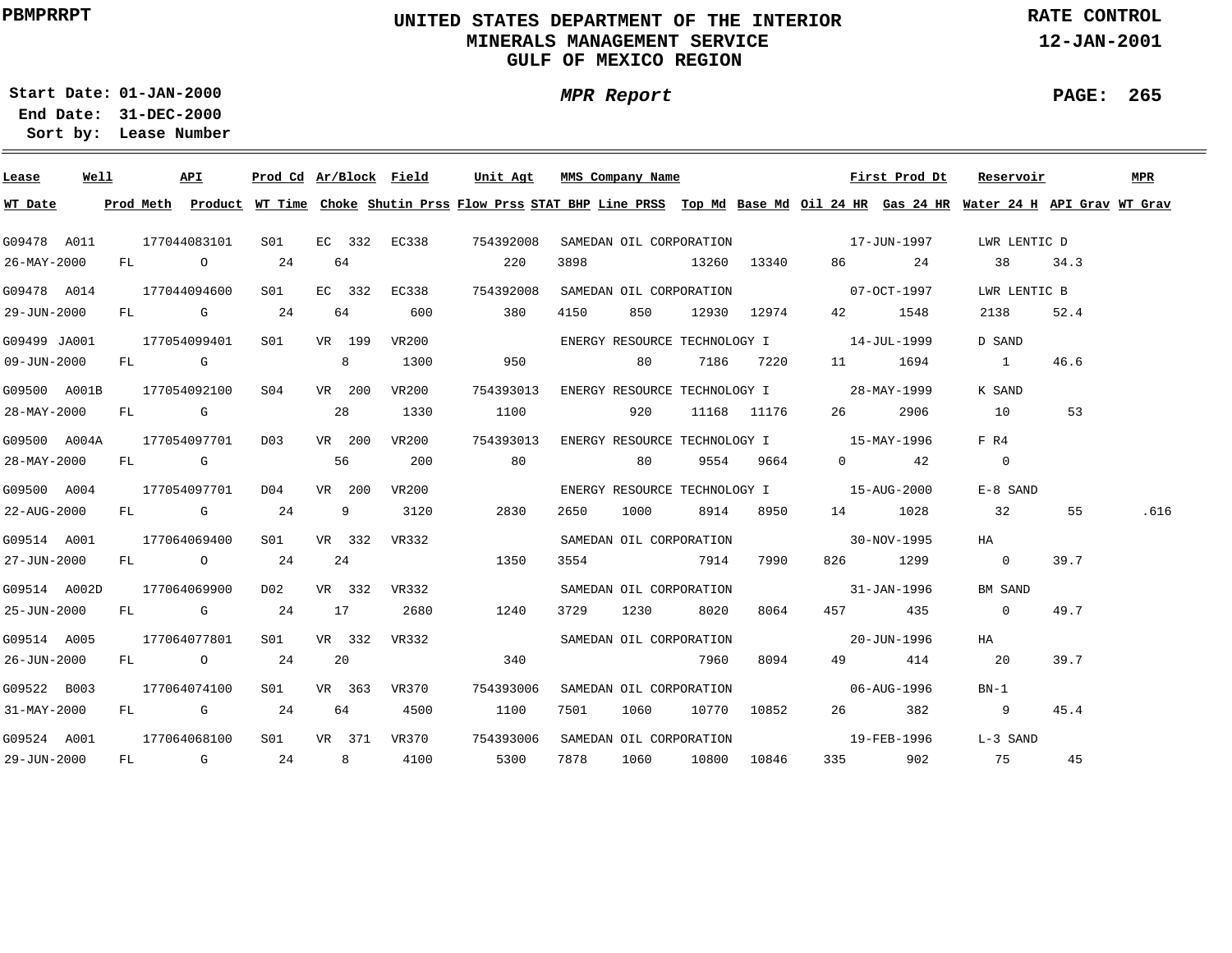# **UNITED STATES DEPARTMENT OF THE INTERIOR MINERALS MANAGEMENT SERVICEGULF OF MEXICO REGION**

**MPR Report**

**RATE CONTROL**

**12-JAN-2001**

**01-JAN-2000Start Date:**

**31-DEC-2000 End Date: Lease Number Sort by:**

| Lease             | Well |  | API          | Prod Cd Ar/Block Field |    |                 |              | Unit Agt  | MMS Company Name        |      |             |             |                                          | First Prod Dt | Reservoir                                                                                                                               |      | MPR  |
|-------------------|------|--|--------------|------------------------|----|-----------------|--------------|-----------|-------------------------|------|-------------|-------------|------------------------------------------|---------------|-----------------------------------------------------------------------------------------------------------------------------------------|------|------|
| WT Date           |      |  |              |                        |    |                 |              |           |                         |      |             |             |                                          |               | Prod Meth Product WT Time Choke Shutin Prss Flow Prss STAT BHP Line PRSS Top Md Base Md Oil 24 HR Gas 24 HR Water 24 H API Grav WT Grav |      |      |
| G09524 A002       |      |  | 177064068800 | S01 <b>S</b>           |    |                 | VR 371 VR370 | 754393006 |                         |      |             |             | SAMEDAN OIL CORPORATION 27-JAN-1996      |               | $BN-X$                                                                                                                                  |      |      |
| 16-JUN-2000       |      |  | $FL$ G 24    |                        |    | $7\overline{ }$ | 5150         | 5000      | 5814                    | 1060 |             |             | 13038 13104 415                          | 806           | 21                                                                                                                                      | 45.4 |      |
| G09524 A004       |      |  | 177064070800 | S01 VR 371 VR370       |    |                 |              | 754393006 | SAMEDAN OIL CORPORATION |      |             |             | $31-9CT-1995$                            |               | $BN-X$                                                                                                                                  |      |      |
| 16-JUN-2000       |      |  | $FL$ G 24    |                        | 13 |                 | 6500         | 1950      | 6222                    | 1060 |             | 12312 12382 | 402 and $\sim$                           | 3452          | 365                                                                                                                                     | 45.4 |      |
| G09524 A005       |      |  | 177064072500 | S01 <b>S</b>           |    | VR 371          | VR370        | 754393006 | SAMEDAN OIL CORPORATION |      |             |             | $31-9C$ T $-1995$                        |               | $BN-X$                                                                                                                                  |      |      |
| 18-JUN-2000       |      |  | FL G 24 128  |                        |    |                 | 4350         | 1020      | 3799                    | 1060 |             | 12132 12150 | 102                                      | 870           | 232                                                                                                                                     | 45.4 |      |
| G09529 A003       |      |  | 177064073702 | S02                    |    | VR 398          | VR398        |           |                         |      |             |             | NEWFIELD EXPLORATION COMPANY 07-JUN-2000 |               | 12500'                                                                                                                                  |      |      |
| $02 - JUL - 2000$ |      |  | FL 0 24      |                        |    | 15              | 6700         | 3140      | 9829                    |      | 13830 13896 |             |                                          | $44$ 0        | 27                                                                                                                                      | 39.1 | .65  |
| G09534 004R       |      |  | 177074057401 | S02                    |    | SM 15           | VR171        |           |                         |      |             |             | ENERGY RESOURCE TECHNOLOGY I 31-MAY-2000 |               | 4650 SAND                                                                                                                               |      |      |
| 23-APR-2000       |      |  | FL G 24      |                        |    | 8 <sup>1</sup>  | 1775         | 1700      | 1790                    | 1069 |             | 5080 5088   |                                          | 0 734         | $\overline{0}$                                                                                                                          |      | .561 |
| G09536 004        |      |  | 177074063800 | S04                    |    | SM 28           | VR171        |           |                         |      |             |             | LOUISIANA LAND AND EXPLORATI 25-DEC-2000 |               | 2600' SAND                                                                                                                              |      |      |
| 26-DEC-2000       |      |  | FL G 24      |                        | 13 |                 |              | 1035      |                         |      |             | 2634 2638   |                                          | 0 1169        | $\overline{0}$                                                                                                                          |      |      |
| G09564 002        |      |  | 177074065100 | D04                    |    | SM 255          | SM255        |           |                         |      |             |             | SEAGULL ENERGY E&P INC 17-MAY-2000       |               | M11 FB-A                                                                                                                                |      |      |
| 31-MAY-2000       |      |  | FL G 24      |                        | 16 |                 |              | 3350      |                         |      |             | 9972 10018  |                                          | 0 4675        | $\overline{\phantom{a}}$ 2                                                                                                              |      |      |
| G09564 002D       |      |  | 177074065100 | D05                    |    | SM 255          | SM255        |           |                         |      |             |             | SEAGULL ENERGY E&P INC 17-MAY-2000       |               | M3 FB-A                                                                                                                                 |      |      |
| $01 - JUN - 2000$ |      |  | FL G         | 24                     | 18 |                 |              | 2930      | $\overline{0}$          |      | 8941        | 8954        |                                          | 0 5621        | $\overline{7}$                                                                                                                          |      |      |
| G09564 002D       |      |  | 177074065100 | D05                    |    | SM 255          | SM255        |           | SEAGULL ENERGY E&P INC  |      |             |             | $17 - \text{MAX} - 2000$                 |               | M3 FB-A                                                                                                                                 |      |      |
| 09-JUN-2000       |      |  | FL G 22      |                        | 18 |                 | 3400         | 2650      | $\overline{0}$          | 998  | 8941        | 8954        |                                          | 1 5733        | $\overline{\mathbf{3}}$                                                                                                                 | 46.6 | .569 |
| G09564 002        |      |  | 177074065100 | D04                    |    | SM 255          | SM255        |           | SEAGULL ENERGY E&P INC  |      |             |             | $17 - \text{MAX} - 2000$                 |               | M11 FB-A                                                                                                                                |      |      |
| 10-JUN-2000       |      |  | $FL$ G 24    |                        | 16 |                 | 3775         | 3290      |                         | 998  |             | 9972 10018  |                                          | 1 4734        | 3 46.6                                                                                                                                  |      | .57  |
| G09580 004        |      |  | 177094127300 | S01                    |    | EI 87           | EI087        |           |                         |      |             |             | UNION PACIFIC RESOURCES CO 16-JUN-2000   |               | 13700 SAND                                                                                                                              |      |      |
| 14-SEP-2000       |      |  | FL G 24 14   |                        |    |                 | 8600         |           | 4191 1000               |      |             | 18039 18098 |                                          | 142 9293      | $\overline{0}$                                                                                                                          | 43   | .609 |

**PAGE: 266**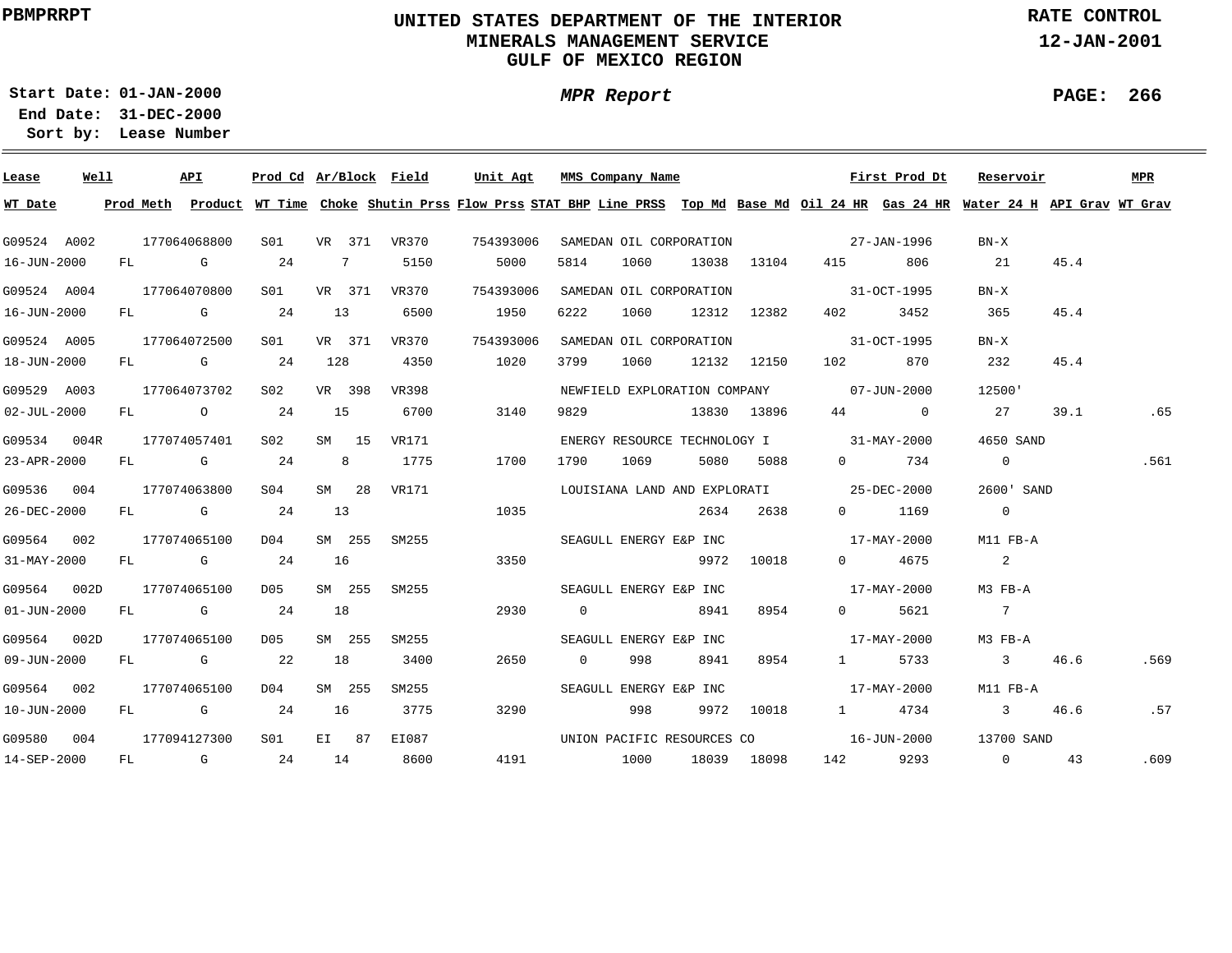# **UNITED STATES DEPARTMENT OF THE INTERIOR MINERALS MANAGEMENT SERVICEGULF OF MEXICO REGION**

**MPR Report**

**RATE CONTROL**

**12-JAN-2001**

**PAGE: 267**

÷

**01-JAN-2000Start Date:31-DEC-2000 End Date:** 

| Lease             | Well |    |      | API                                                                                                                                                                                                                                                                                                                                | Prod Cd Ar/Block Field |    |        |              | Unit Agt |       | MMS Company Name             |      |             |                                          | First Prod Dt            | Reservoir                                                                                                                               |      | MPR      |
|-------------------|------|----|------|------------------------------------------------------------------------------------------------------------------------------------------------------------------------------------------------------------------------------------------------------------------------------------------------------------------------------------|------------------------|----|--------|--------------|----------|-------|------------------------------|------|-------------|------------------------------------------|--------------------------|-----------------------------------------------------------------------------------------------------------------------------------------|------|----------|
| WT Date           |      |    |      |                                                                                                                                                                                                                                                                                                                                    |                        |    |        |              |          |       |                              |      |             |                                          |                          | Prod Meth Product WT Time Choke Shutin Prss Flow Prss STAT BHP Line PRSS Top Md Base Md Oil 24 HR Gas 24 HR Water 24 H API Grav WT Grav |      |          |
| G09591 A001       |      |    |      | 177104127300                                                                                                                                                                                                                                                                                                                       | D03                    |    |        | EI 281 EI297 |          |       | APACHE CORPORATION           |      |             | $30-NOV-1992$                            |                          | 5500                                                                                                                                    |      | $\Omega$ |
| $07 - JAN - 2000$ |      |    | FL G |                                                                                                                                                                                                                                                                                                                                    |                        | 19 |        | 400          | 180      | 2155  | 110                          | 5996 | 6016        | 48 — 18                                  | 119                      | 226                                                                                                                                     | 36.3 |          |
| G09591 A002       |      |    |      | 177104127900                                                                                                                                                                                                                                                                                                                       | D01                    |    |        | EI 281 EI297 |          |       | APACHE CORPORATION           |      |             | 28-FEB-1991                              |                          | 6100 FBB                                                                                                                                |      | 1045     |
| 24-MAY-2000       |      |    | FL O |                                                                                                                                                                                                                                                                                                                                    |                        |    | 64     |              | 140      | 592   |                              | 6468 | 6478        | 781 — 1                                  | 322                      | 454                                                                                                                                     | 39   |          |
| G09591 A004       |      |    |      | 177104143100                                                                                                                                                                                                                                                                                                                       | SO1                    |    |        | EI 281 EI297 |          |       | APACHE CORPORATION           |      |             |                                          | 30-APR-1996              | 6100 FBB                                                                                                                                |      |          |
| $20 - MAX - 2000$ |      |    |      | FL O                                                                                                                                                                                                                                                                                                                               |                        |    | 64     |              | 180      |       |                              | 6405 | 6420        | 640 640                                  | 419                      | 927                                                                                                                                     | 39.4 |          |
| G09592 A003       |      |    |      | 177104133000                                                                                                                                                                                                                                                                                                                       | S <sub>01</sub>        |    |        | EI 282 EI297 |          |       | APACHE CORPORATION           |      |             |                                          | 28-FEB-1991              | 5300 SAND                                                                                                                               |      | 116      |
| $21 - MAX - 2000$ |      | FL |      | $\overline{O}$ and $\overline{O}$ and $\overline{O}$ and $\overline{O}$ and $\overline{O}$ and $\overline{O}$ and $\overline{O}$ and $\overline{O}$ and $\overline{O}$ and $\overline{O}$ and $\overline{O}$ and $\overline{O}$ and $\overline{O}$ and $\overline{O}$ and $\overline{O}$ and $\overline{O}$ and $\overline{O}$ and |                        |    | 22     |              | 280      | 1260  |                              | 5758 | 5763        | 30                                       | 176                      | 689                                                                                                                                     | 39   |          |
| G09592 A005       |      |    |      | 177104152101                                                                                                                                                                                                                                                                                                                       | SO1                    |    |        | EI 282 EI297 |          |       | APACHE CORPORATION           |      |             |                                          | 30-JUN-2000              | CJ                                                                                                                                      |      |          |
| 11-JUL-2000       |      | FL |      | <b>G</b> 24                                                                                                                                                                                                                                                                                                                        |                        |    | 22     | 1640         | 1530     | ##### | 965                          | 4912 | 4922        | $\Omega$ and $\Omega$                    | 4997                     | 2                                                                                                                                       |      | .59      |
| G09601 B011       |      |    |      | 177104132800                                                                                                                                                                                                                                                                                                                       | S01                    |    | EI 370 | EI385        |          |       | LOUISIANA LAND AND EXPLORATI |      |             | 31-JUL-1992                              |                          | $TA-1B$                                                                                                                                 |      | $\Omega$ |
| $07 - JUN - 2000$ |      |    |      | GL O                                                                                                                                                                                                                                                                                                                               |                        | 90 |        | 395          | 75       |       | 780                          |      | 8064 8789   |                                          | 320 294                  | 122                                                                                                                                     | 32.2 |          |
| G09612 A002A      |      |    |      | 177114121600                                                                                                                                                                                                                                                                                                                       | SO1                    |    | SS 101 | SS100        |          |       |                              |      |             | MURPHY EXPLORATION & PRODUCT 30-AUG-1996 |                          | $M1-FB-2$                                                                                                                               |      |          |
| $20 - MAX - 2000$ |      |    |      | $FL$ 0                                                                                                                                                                                                                                                                                                                             |                        | 12 |        |              | 928      |       |                              |      | 11724 11736 |                                          | 205 198                  | 202                                                                                                                                     | 34.8 |          |
| G09614 002        |      |    |      | 177114102104                                                                                                                                                                                                                                                                                                                       | S01                    |    | SS 105 | SS105        |          |       |                              |      |             | ATP OIL & GAS CORPORATION 06-JAN-2000    |                          | 10510 SAND                                                                                                                              |      |          |
| 12-JAN-2000       |      |    |      | FL G                                                                                                                                                                                                                                                                                                                               | 24                     |    | 24     | 3550         | 2880     |       | 1050                         |      |             | 10328 10344 735 9676                     |                          | $\overline{0}$                                                                                                                          | 55   | .663     |
| G09614 B004       |      |    |      | 177114122400                                                                                                                                                                                                                                                                                                                       | S02                    |    | SS 105 | SS105        |          |       |                              |      |             | UNION PACIFIC RESOURCES CO 31-MAR-2000   |                          | 15900 SAND                                                                                                                              |      |          |
| $03 - MAX - 2000$ |      |    |      | FL G                                                                                                                                                                                                                                                                                                                               | 24                     | 12 |        | 4950         | 2850     |       | $\overline{0}$               |      | 16512 16522 | 266 — 1                                  | 4229                     | 125                                                                                                                                     |      | .65      |
| G09614 B004       |      |    |      | 177114122400                                                                                                                                                                                                                                                                                                                       | S03                    |    | SS 105 | SS105        |          |       | UNION PACIFIC RESOURCES CO   |      |             | $31 - JUL - 2000$                        |                          | 15500 SAND                                                                                                                              |      |          |
| 13-AUG-2000       |      | FL |      | <b>G</b> 24                                                                                                                                                                                                                                                                                                                        |                        | 13 |        | 9800         | 9315     |       | 850                          |      | 16013 16026 | 1104                                     | 9505                     | $\Omega$                                                                                                                                | 47   | .65      |
| G09614 B006       |      |    |      | 177114130200                                                                                                                                                                                                                                                                                                                       | S01                    |    | SS 105 | SS105        |          |       | UNION PACIFIC RESOURCES CO   |      |             |                                          | $31 - \text{MAR} - 2000$ | "IE" SAND                                                                                                                               |      |          |
| 09-JUN-2000       |      | FL |      | and the Company of the Company of the Company of the Company of the Company of the Company of the Company of the Company of the Company of the Company of the Company of the Company of the Company of the Company of the Comp                                                                                                     | 24                     | 16 |        | 6500         | 5502     |       | $0 \t 14124 \t 14138$        |      |             |                                          | 971 13946                | $\overline{0}$                                                                                                                          | 47   | .65      |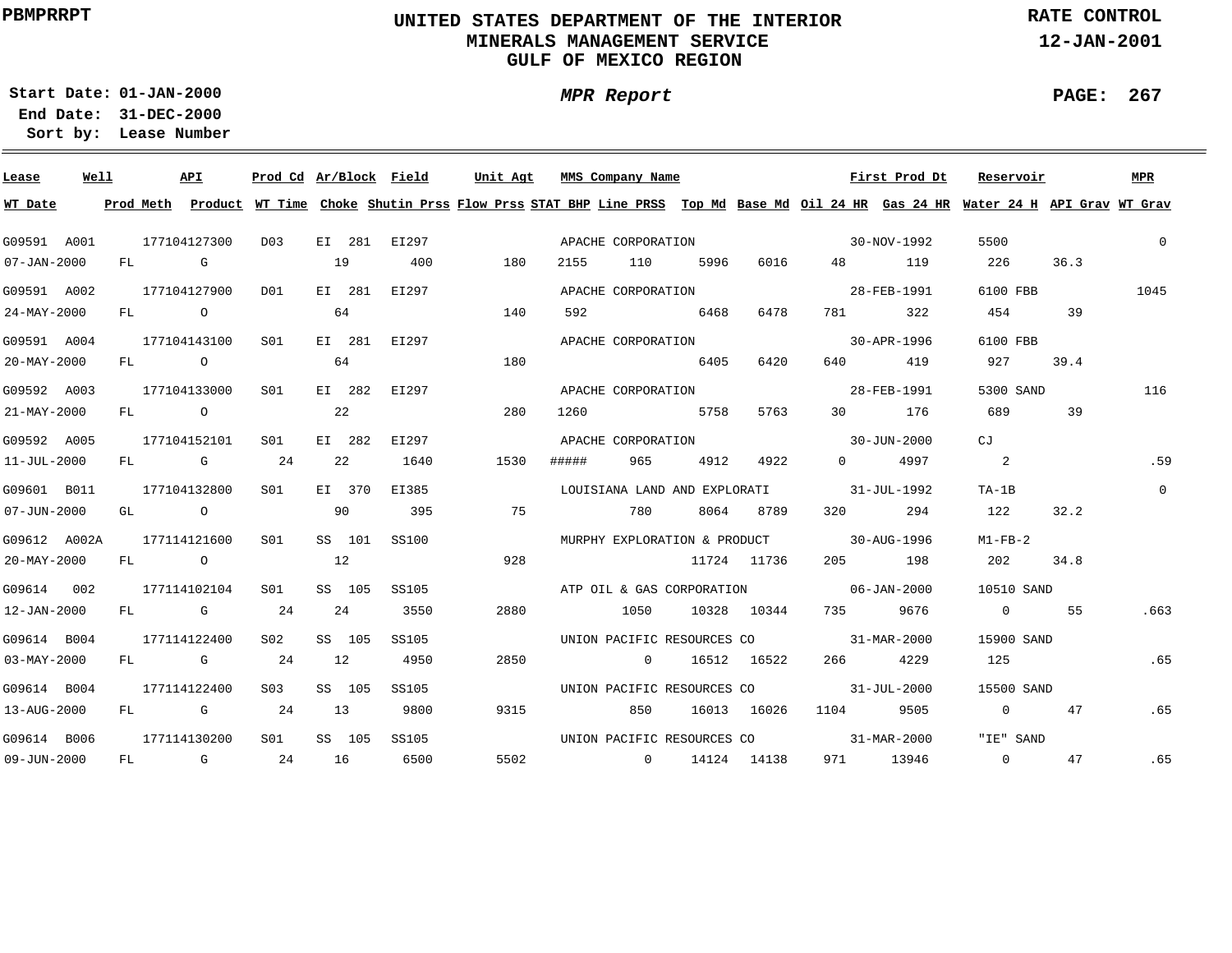# **UNITED STATES DEPARTMENT OF THE INTERIOR MINERALS MANAGEMENT SERVICEGULF OF MEXICO REGION**

**MPR Report**

**RATE CONTROL**

**12-JAN-2001**

**PAGE: 268**

÷

**01-JAN-2000Start Date:**

| Lease       | Well |  | API                     |                  |    |        |                          |           | <u>Prod Cd Ar/Block Field Unit Agt MMS Company Name</u>                                                                                 |      |                |                   | First Prod Dt         | Reservoir                |      | <b>MPR</b>  |
|-------------|------|--|-------------------------|------------------|----|--------|--------------------------|-----------|-----------------------------------------------------------------------------------------------------------------------------------------|------|----------------|-------------------|-----------------------|--------------------------|------|-------------|
| WT Date     |      |  |                         |                  |    |        |                          |           | Prod Meth Product WT Time Choke Shutin Prss Flow Prss STAT BHP Line PRSS Top Md Base Md Oil 24 HR Gas 24 HR Water 24 H API Grav WT Grav |      |                |                   |                       |                          |      |             |
| G09614 007  |      |  | 177114130800            | S01              |    |        | SS 105 SS105             |           | UNION PACIFIC RESOURCES CO 30-JUN-2000                                                                                                  |      |                |                   |                       | "IE" SAND                |      |             |
| 15-JUN-2000 |      |  | FL G 24                 |                  | 15 |        | 7930                     | 6015      | $\sim$ 0 $\sim$ 0 $\sim$ 0 $\sim$ 0 $\sim$                                                                                              |      | 13808 13816    | 633 — 100         | 5000                  | 0 $47.1$                 |      | .6          |
| G09614 007  |      |  | 177114130800            | S02              |    | SS 105 | SS105                    |           | UNION PACIFIC RESOURCES CO 30-SEP-2000                                                                                                  |      |                |                   |                       | IC SAND                  |      |             |
| 03-OCT-2000 |      |  | FL 0 24                 |                  | 16 |        | 3702                     | 2184      | 1000 12826 12936                                                                                                                        |      |                | 660 — 10          | 1172                  | 24                       | 41   | .63         |
| G09631 A003 |      |  | 177124047400            | S01              |    | SS 315 | SS299                    |           | KERR-MCGEE OIL & GAS CORPORA 29-JAN-1996                                                                                                |      |                |                   |                       | CHRIS S                  |      |             |
| 20-MAY-2000 |      |  | FL 0 24                 |                  | 12 |        | $\overline{\phantom{0}}$ | 508       | $0$ 11982 12020                                                                                                                         |      |                |                   | 51 88                 | 84                       | 30.6 | $\mathbf 0$ |
| G09637 A003 |      |  | 177154084900            | S <sub>0.3</sub> |    | ST 38  | ST037                    |           | CHEVRON USA INC                                                                                                                         |      |                | $25 - JAN - 2000$ |                       | TX-X1                    |      |             |
| 16-MAY-2000 |      |  | GL $\qquad \qquad$ 0 24 |                  | 40 |        | 1150                     | 225       |                                                                                                                                         |      | 9680 9694      |                   | 12 25                 | 37                       | 36   | .7          |
| G09652 004  |      |  | 177134021700            | S02              |    | PL 15  | PL015                    |           | HALL-HOUSTON OIL COMPANY 16-MAY-2000                                                                                                    |      |                |                   |                       | 12,600B SAND             |      |             |
| 11-JUN-2000 |      |  | $FL$ G 24               |                  | 19 |        | 3600                     | 3450      | 3500 12012 12042                                                                                                                        |      |                | 40 4990           |                       | $5 \t 48$                |      | .5          |
| G09652 004  |      |  | 177134021700            | S02 <b>S</b>     |    | PL 15  | PL015                    |           | HALL-HOUSTON OIL COMPANY 16-MAY-2000                                                                                                    |      |                |                   |                       | 12,600B SAND             |      |             |
| 25-JUN-2000 |      |  | $FL$ G 21               |                  |    |        | 3200                     | 3000      | 950                                                                                                                                     |      | 12012 12042    | 64                | 5600                  | 9 48                     |      |             |
| G09676 A002 |      |  | 177174034701            | S02 <b>S</b>     |    | GI 55  | GI043                    |           | J M HUBER CORPORATION 14-AUG-2000                                                                                                       |      |                |                   |                       | LP/MD                    |      |             |
| 16-SEP-2000 |      |  | GL 0 24                 |                  | 64 |        | 850                      | 110       |                                                                                                                                         |      | 14123 14814    |                   | 224 157               | 989                      | 31.4 | .62         |
| G09743 A001 |      |  | 608164021501            |                  |    |        | S01 VK 817 VK817         | 754393018 | FLEXTREND DEVELOPMENT COMPAN 03-DEC-1995                                                                                                |      |                |                   |                       | TEX X-1                  |      |             |
| 17-MAY-2000 |      |  | FL G                    | 50               |    |        | 400                      | 130       | 660                                                                                                                                     | 1090 | 5186 5745      |                   | $0 \qquad \qquad 274$ | $\sim$ 0                 |      |             |
| G09743 A002 |      |  | 608164022901            | S01              |    |        | VK 817 VK817             | 754393018 | FLEXTREND DEVELOPMENT COMPAN 05-JAN-1996                                                                                                |      |                |                   |                       | TEX X-1                  |      |             |
| 23-MAY-2000 |      |  | FL G                    |                  | 88 |        | 530                      | 335       | 1857                                                                                                                                    |      | 1090 4967 5656 |                   | $0 \t 4320$           | $\overline{\phantom{0}}$ |      |             |
| G09743 A004 |      |  | 608164023400            | S <sub>01</sub>  |    |        | VK 817 VK817             | 754393018 | FLEXTREND DEVELOPMENT COMPAN 12-JUL-1996                                                                                                |      |                |                   |                       | TEX X-1                  |      |             |
| 17-MAY-2000 |      |  | FL G                    |                  |    | 128    | 470                      | 340       | 1850                                                                                                                                    |      | 1090 5704 5825 |                   | $0 \t 2391$           | $\overline{0}$           |      |             |
| G09743 A005 |      |  | 608164023500            | S <sub>01</sub>  |    |        |                          |           | VK 817 VK817 754393018 FLEXTREND DEVELOPMENT COMPAN 17-MAR-1996 TEX X-1                                                                 |      |                |                   |                       |                          |      |             |
| 16-MAY-2000 |      |  | FL G 128 680            |                  |    |        |                          | 380       | 580 1090 4604 5460                                                                                                                      |      |                |                   | 0 13506               | $\overline{0}$           |      |             |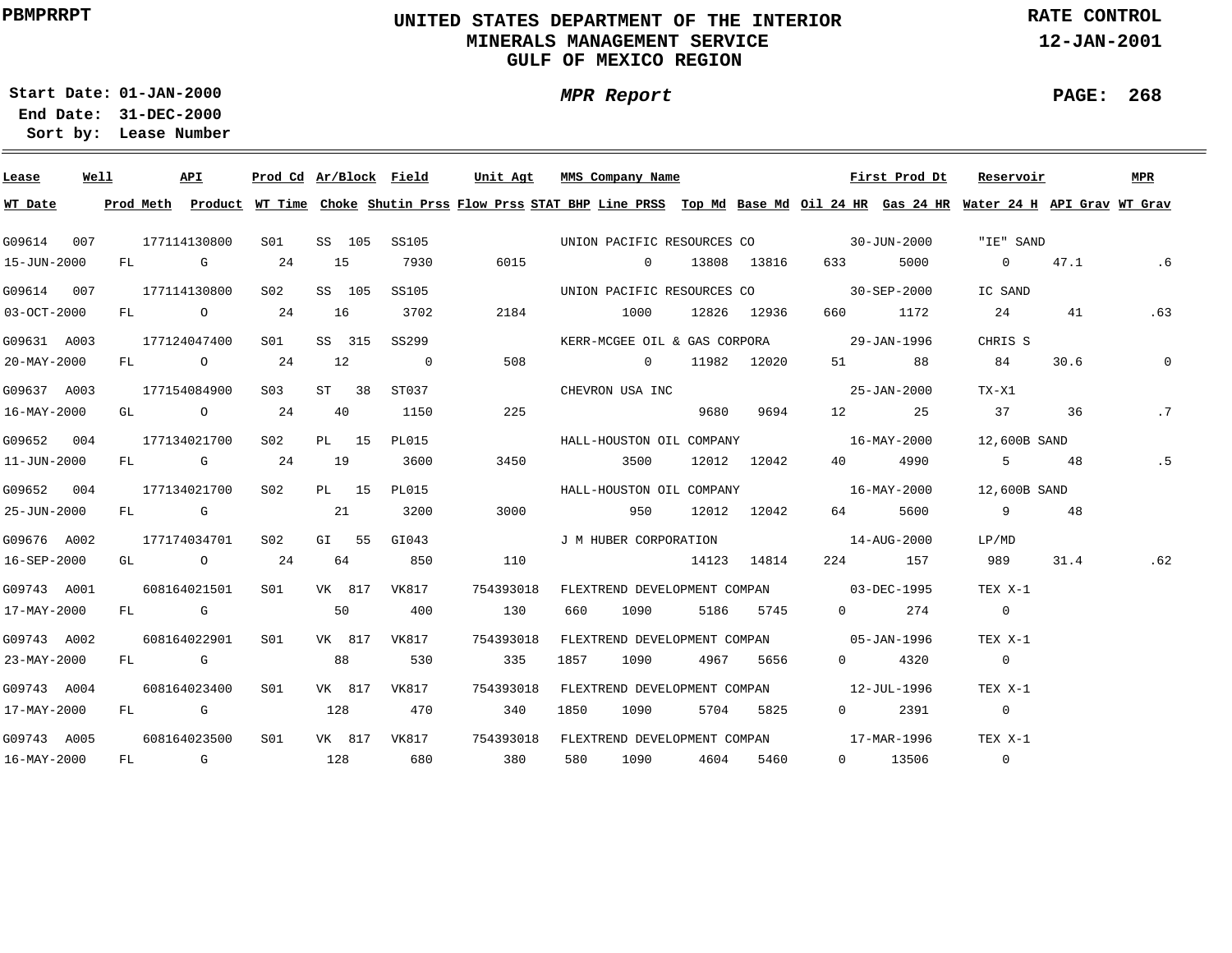# **UNITED STATES DEPARTMENT OF THE INTERIOR MINERALS MANAGEMENT SERVICEGULF OF MEXICO REGION**

**MPR Report**

**RATE CONTROL**

**12-JAN-2001**

**01-JAN-2000Start Date:31-DEC-2000 End Date:** 

**Lease Number Sort by:**

| Lease             | Well |  | API                     |                 |        |         | Prod Cd Ar/Block Field |      |     |       | Unit Agt MMS Company Name       |                 | First Prod Dt                                                                                                                           | Reservoir       |      |          | MPR      |
|-------------------|------|--|-------------------------|-----------------|--------|---------|------------------------|------|-----|-------|---------------------------------|-----------------|-----------------------------------------------------------------------------------------------------------------------------------------|-----------------|------|----------|----------|
| WT Date           |      |  |                         |                 |        |         |                        |      |     |       |                                 |                 | Prod Meth Product WT Time Choke Shutin Prss Flow Prss STAT BHP Line PRSS Top Md Base Md Oil 24 HR Gas 24 HR Water 24 H API Grav WT Grav |                 |      |          |          |
| G09743 A006       |      |  | 608164026000            |                 |        |         |                        |      |     |       |                                 |                 | S01 VK 817 VK817 754393018 FLEXTREND DEVELOPMENT COMPAN 14-APR-2000                                                                     | TEXT X-6        |      |          |          |
| 25-MAY-2000       |      |  | GL G                    |                 | 100    |         | 1250                   | 115  |     |       | 1090                            | 7650 7748       | 246 140                                                                                                                                 | $\overline{0}$  |      |          |          |
| G09743 A007       |      |  | 608164026201 S02 VK 817 |                 |        |         |                        |      |     |       |                                 |                 | VK817 754393018 FLEXTREND DEVELOPMENT COMPAN 04-AUG-1998                                                                                | TEXT X-4 FBA    |      |          |          |
| $24 - MAX - 2000$ |      |  | FL G                    |                 | 37     |         | 1000                   |      | 365 | 1380  | 1090                            | 5502 5586       | 2157<br>$\Omega$                                                                                                                        | $\overline{0}$  |      |          |          |
| G10147 A002       |      |  | 427024021900            | S02             |        | MTJ 782 | MU782                  |      |     |       | BRITISH-BORNEO USA INC          |                 | $28 - \text{MAR} - 2000$                                                                                                                | MA-2 UPPER      |      |          |          |
| 07-APR-2000       |      |  | $FL$ G 24               |                 | 22     |         | 2350                   | 1740 |     |       | 979                             | 8231 8268       | 5699<br>$3 \sim 3$                                                                                                                      | $0 \t 46.1$     |      |          | .57      |
| G10152 A003       |      |  | 427024021202 S01        |                 |        |         | MU 806 MU805           |      |     |       |                                 |                 |                                                                                                                                         | LMA2-LMA-2M     |      |          |          |
| 21-JAN-2000       |      |  | FL G                    |                 | 64     |         | 498                    |      | 396 |       | 391 —                           | 12381 12528     | 2950<br>$\Omega$                                                                                                                        | $\sim$ 2        |      |          |          |
| G10152 A003       |      |  | 427024021202 S01        |                 |        |         | MU 806 MU805           |      |     |       | 754394002 VASTAR RESOURCES INC. |                 | 17-JUL-1999                                                                                                                             | LMA2-LMA-2M     |      |          |          |
| 13-JUN-2000       |      |  | FL G C                  |                 | 64     |         | 602                    |      | 361 |       | 352                             | 12381 12528     | 0 3540                                                                                                                                  | $\overline{0}$  |      |          |          |
| G10152 A004       |      |  | 427024022300            | S03             | MU 806 |         | MU805                  |      |     |       |                                 |                 |                                                                                                                                         | LMA-1 FB-A      |      |          |          |
| $20 - JAN - 2000$ |      |  | FL G                    |                 | 64     |         | 1385                   | 973  |     |       |                                 | 944 12268 12330 | 6 7380                                                                                                                                  | 61              |      | 54       |          |
| G10152 A004       |      |  | 427024022300            | S03             | MU 806 |         | MU805                  |      |     |       |                                 |                 |                                                                                                                                         | LMA-1           |      |          |          |
| 21-JUN-2000       |      |  | FL G                    |                 | 64     |         | 1316                   | 973  |     |       | 958                             | 12092 12194     | $0 \t 2420$                                                                                                                             | $\overline{0}$  |      |          |          |
| G10152 004        |      |  | 427024024500            | S02             |        | MU 806  | MU805                  |      |     |       |                                 |                 | VASTAR RESOURCES INC. 13-JUN-1997                                                                                                       | L MA-2          |      |          |          |
| 19-JAN-2000       |      |  | FL G                    |                 | 64     |         | 540                    | 475  |     | 1648  |                                 | 401 9352 9410   | 2180<br>$1 \qquad \qquad$                                                                                                               | $\overline{0}$  |      | 54       |          |
| G10196 004C       |      |  | 427034049800            | D0.3            | MI 589 |         | MI619                  |      |     |       |                                 |                 | MURPHY EXPLORATION & PRODUCT 09-MAY-1999                                                                                                | M1-M2           |      |          |          |
| 29-MAY-2000       |      |  | FL G                    |                 | 64     |         | 1640                   | 190  |     |       | 170                             | 8082 8131       | $0$ 301                                                                                                                                 | 137             |      |          |          |
| G10198 B006       |      |  | 427034052500            | S01             |        | MI 672  | MI650                  |      |     |       |                                 |                 | HOUSTON EXPLORATION COMPANY 19-NOV-1999                                                                                                 | J-3 SAND        |      |          |          |
| $09 - JAN - 2000$ |      |  | FL G 24                 |                 | 21     |         | 2200                   | 1200 |     | ##### |                                 | 940 8635 9104   | 2 4600                                                                                                                                  | $6\overline{6}$ | 49.3 |          | .579     |
| G10311 C002       |      |  | 427114070800            | S <sub>02</sub> |        |         | HIA 385 HI384A         |      |     |       |                                 |                 | 754393023 KERR-MCGEE OIL & GAS CORPORA 29-MAY-1999                                                                                      | LENTIC          |      |          |          |
| 21-JUN-2000       |      |  | FL G 24 18              |                 |        |         | $\overline{0}$         |      |     |       | 600 543 13406 13420             |                 | $0 \qquad \qquad 219$                                                                                                                   | $\overline{0}$  |      | $\Omega$ | $\Omega$ |

**PAGE: 269**

÷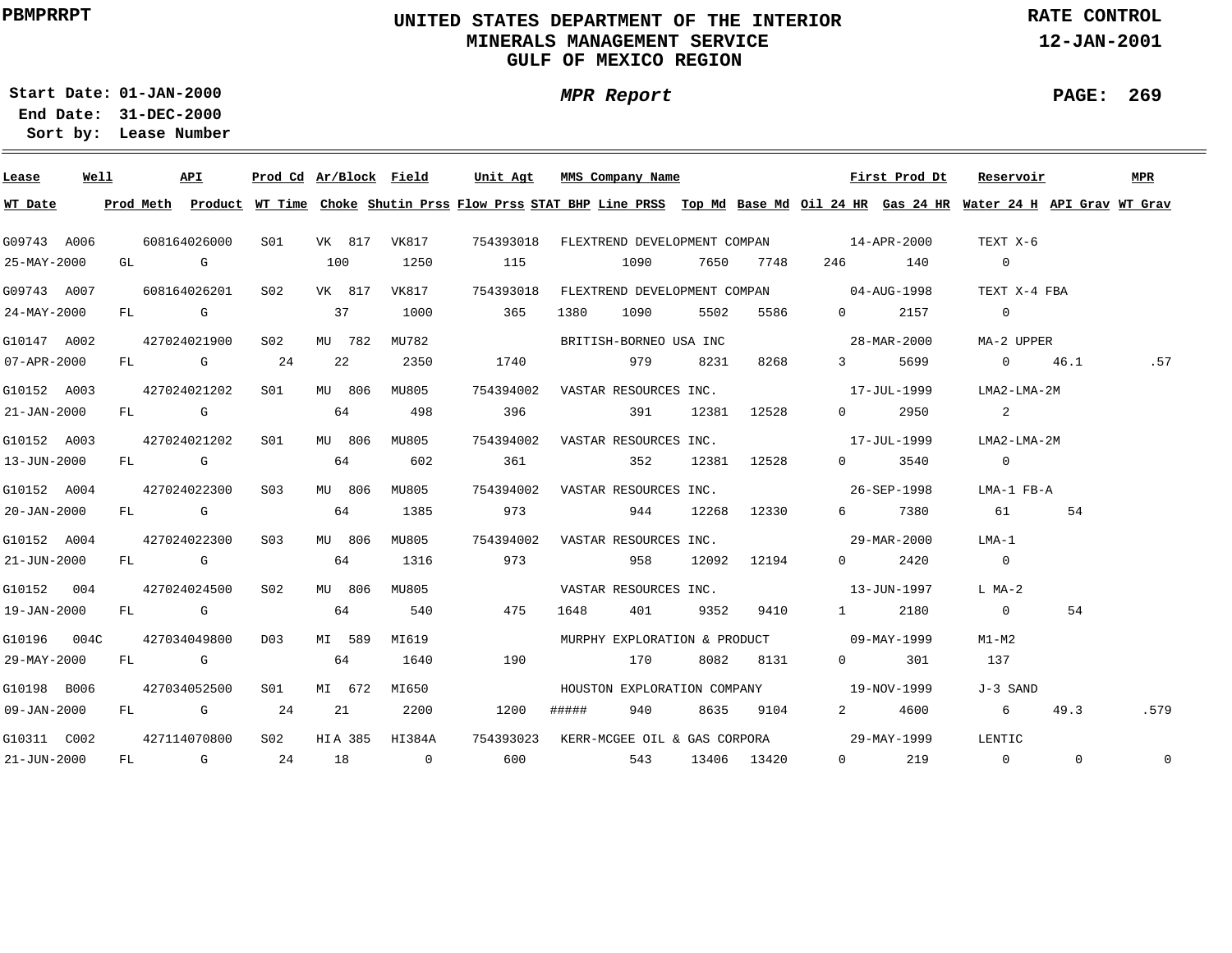# **UNITED STATES DEPARTMENT OF THE INTERIOR MINERALS MANAGEMENT SERVICEGULF OF MEXICO REGION**

**MPR Report**

**RATE CONTROL**

**12-JAN-2001**

**PAGE: 270**

-

**01-JAN-2000Start Date:31-DEC-2000 End Date:** 

| Lease        | Well |  | API          | Prod Cd Ar/Block Field |                                       |        |                 | Unit Agt                                                                                                                                |       | MMS Company Name        |      |                |                                                                                                                                                                                                                                 | First Prod Dt | Reservoir         |      | MPR          |
|--------------|------|--|--------------|------------------------|---------------------------------------|--------|-----------------|-----------------------------------------------------------------------------------------------------------------------------------------|-------|-------------------------|------|----------------|---------------------------------------------------------------------------------------------------------------------------------------------------------------------------------------------------------------------------------|---------------|-------------------|------|--------------|
| WT Date      |      |  |              |                        |                                       |        |                 | Prod Meth Product WT Time Choke Shutin Prss Flow Prss STAT BHP Line PRSS Top Md Base Md Oil 24 HR Gas 24 HR Water 24 H API Grav WT Grav |       |                         |      |                |                                                                                                                                                                                                                                 |               |                   |      |              |
| G10380 HA001 |      |  | 608054000700 |                        |                                       |        | S01 AC 25 AC025 | 754399002A EXXON MOBIL CORPORATION 29-SEP-2000                                                                                          |       |                         |      |                |                                                                                                                                                                                                                                 |               | $P1-10$           |      |              |
| 09-OCT-2000  |      |  | FL O 8       |                        |                                       | 48     |                 | 2720                                                                                                                                    | ##### |                         |      |                | 13510 13606 9323                                                                                                                                                                                                                | 16830         | $\overline{0}$    | 32   | . 6          |
| G10549 001   |      |  | 177004082100 | S01                    |                                       | WC 153 | WC165           |                                                                                                                                         |       | TDC ENERGY CORPORATION  |      |                | $31 - DEC - 1994$                                                                                                                                                                                                               |               | CM 5.5A           |      | $\mathbf{0}$ |
| 24-JUN-2000  |      |  | FL G         |                        | 18                                    |        | 2200            | 1650                                                                                                                                    |       | 930                     | 6316 | 6324           | $0 \qquad \qquad$                                                                                                                                                                                                               | 2650          | 106               |      |              |
| G10572 A004  |      |  | 177014030400 | S01                    |                                       | WC 306 | WC311           |                                                                                                                                         |       | ST MARY ENERGY COMPANY  |      |                | $25 - JUN - 1998$                                                                                                                                                                                                               |               | DISCORBIS 12      |      |              |
| 25-APR-2000  |      |  | FL G         |                        | $\begin{array}{ccc} & 18 \end{array}$ |        | 1400            | 1250                                                                                                                                    |       | 1180                    | 7420 | 7448           | $\Omega$ and $\Omega$                                                                                                                                                                                                           | 2982          | 4                 |      |              |
| G10580 A002  |      |  | 177014025201 | S04                    |                                       | WC 408 | WC432           |                                                                                                                                         |       |                         |      |                | LOUIS DREYFUS NATURAL GAS CO 31-AUG-1998                                                                                                                                                                                        |               | A/LENTIC          |      |              |
| 20-MAR-2000  |      |  | FL G 24      |                        |                                       | 64     | 1725            | 1200                                                                                                                                    |       | 1050                    | 6062 | 6742           |                                                                                                                                                                                                                                 | $0 \t 732$    | $6\overline{6}$   |      | .56          |
| G10584 002   |      |  | 177014029800 | S01 <b>S</b>           |                                       | WC 431 | WC432           |                                                                                                                                         |       |                         |      |                | EL PASO PRODUCTION GOM INC 25-MAR-2000                                                                                                                                                                                          |               | <b>BASAL NEB</b>  |      |              |
| 28-MAR-2000  |      |  | FL G         | 24                     | 36                                    |        |                 | 2550                                                                                                                                    |       |                         |      | 8860 8934      |                                                                                                                                                                                                                                 | 0 1074        | 922               |      |              |
| G10584 002   |      |  | 177014029800 | S01 <b>S</b>           |                                       | WC 431 | WC432           |                                                                                                                                         |       |                         |      |                | EL PASO PRODUCTION GOM INC $25-MAR-2000$                                                                                                                                                                                        |               | BASAL NEB         |      |              |
| 19-MAY-2000  |      |  | $FL$ G       |                        |                                       | 32     | 2500            | 2410                                                                                                                                    |       |                         |      | 1125 8860 8934 |                                                                                                                                                                                                                                 | 0 881         | 606 — 10          | 35.6 |              |
| G10594 A004  |      |  | 177024023002 | S01 -                  |                                       | WC 507 | WC507           | 754394008                                                                                                                               |       |                         |      |                | AVIARA ENERGY CORPORATION 13-JAN-2000                                                                                                                                                                                           |               | LOWER K-7 SAND    |      |              |
| 19-JAN-2000  |      |  | $FL$ G 24    |                        | 19                                    |        | 4600            | 3400                                                                                                                                    |       | 850                     |      | 15288 15434    |                                                                                                                                                                                                                                 | 175 6700      | 11                | 62.6 | .62          |
| G10605 A001  |      |  | 177034065400 | S03                    |                                       | $EC$ 2 | EC002           |                                                                                                                                         |       |                         |      |                | AGIP PETROLEUM CO INC 05-APR-2000                                                                                                                                                                                               |               | CRIS A "H"        |      |              |
| 15-APR-2000  |      |  | $FL$ G 24    |                        |                                       | 22     | 3750            | 1750                                                                                                                                    |       | 770                     |      | 11787 11792    |                                                                                                                                                                                                                                 | 29 3122       | 1 44              |      | .63          |
| G10636 A001  |      |  | 177044081900 | S01 <b>S</b>           |                                       | EC 320 | EC321           |                                                                                                                                         |       | SAMEDAN OIL CORPORATION |      |                | $31 - DEC - 1995$                                                                                                                                                                                                               |               | UPPER LENTIC      |      |              |
| 29-JUN-2000  |      |  | FL G 24      |                        |                                       | 20     | 2650            | 1600                                                                                                                                    | 3205  | 931                     | 7814 | 7824           | 182 — 182 — 182 — 182 — 182 — 182 — 182 — 182 — 182 — 182 — 182 — 182 — 182 — 182 — 182 — 182 — 182 — 182 — 182 — 182 — 182 — 182 — 182 — 182 — 182 — 182 — 182 — 182 — 182 — 182 — 182 — 182 — 182 — 182 — 182 — 182 — 182 — 1 | 512           | 2040              | 45.4 |              |
| G10636 A002  |      |  | 177044082100 | S01 <b>S</b>           |                                       | EC 320 | EC321           |                                                                                                                                         |       | SAMEDAN OIL CORPORATION |      |                |                                                                                                                                                                                                                                 | 31-DEC-1995   | UPPER LENTIC      |      |              |
| 21-JUN-2000  |      |  | FL G 24      |                        |                                       | 24     | 1950            | 2280                                                                                                                                    | 4187  | 931 — 10                | 8533 | 8696           |                                                                                                                                                                                                                                 | 83 385        | 240               | 45.4 |              |
| G10636 A003  |      |  | 177044082400 | D01                    |                                       | EC 320 | EC321           |                                                                                                                                         |       | SAMEDAN OIL CORPORATION |      |                | $31 - JAN - 1996$                                                                                                                                                                                                               |               | $ANG B-2$         |      |              |
| 17-JUN-2000  |      |  | FL O         | 24                     |                                       | 50     |                 | 1050                                                                                                                                    |       | 1976 8850               |      | 8984           |                                                                                                                                                                                                                                 | 36 50         | $1 \qquad \qquad$ | 45.4 |              |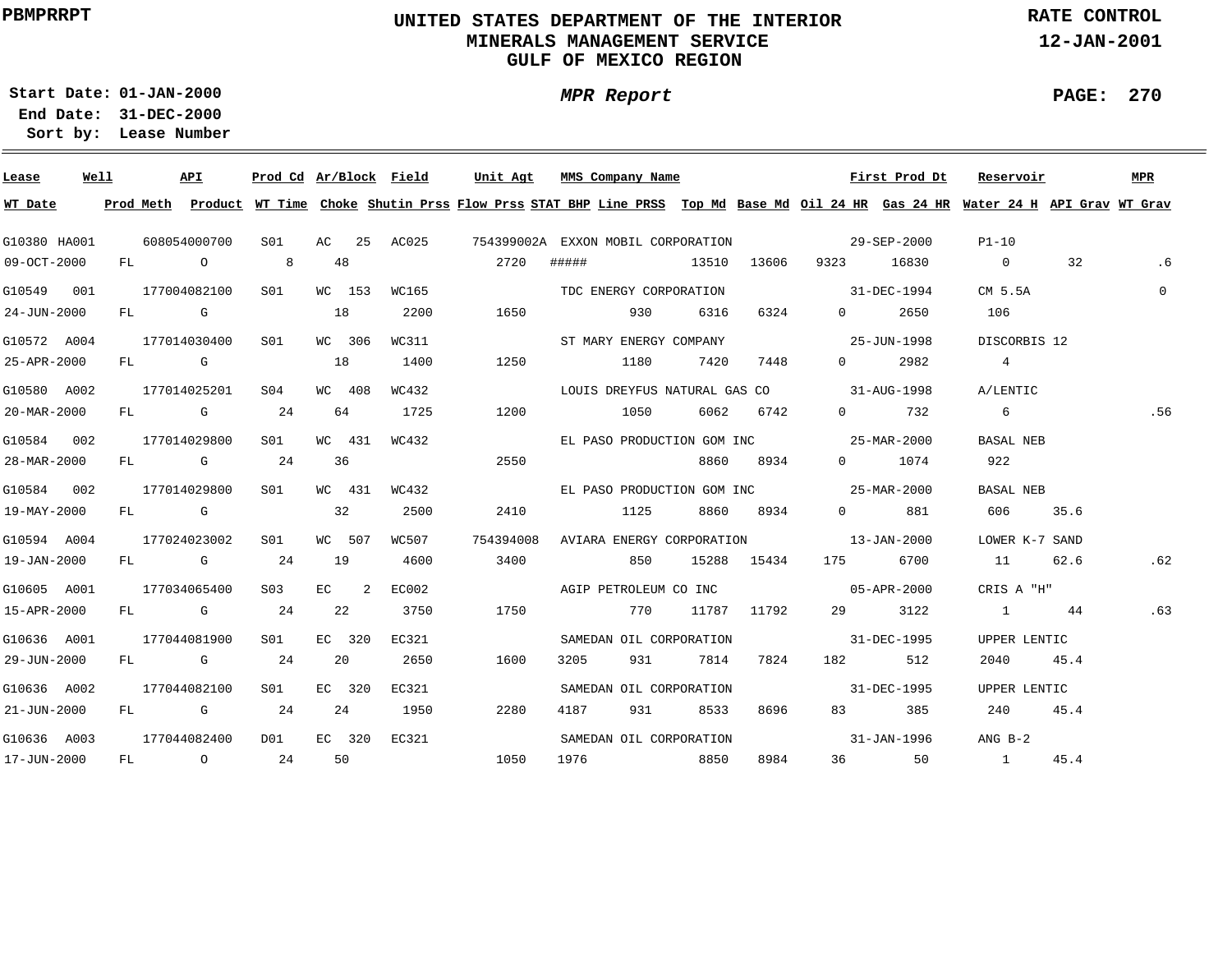# **UNITED STATES DEPARTMENT OF THE INTERIOR MINERALS MANAGEMENT SERVICEGULF OF MEXICO REGION**

**MPR Report**

**RATE CONTROL**

**12-JAN-2001**

**PAGE: 271**

**01-JAN-2000Start Date:31-DEC-2000 End Date:** 

| Lease                      | Well |  | API                        | Prod Cd Ar/Block Field |    |        |              | Unit Agt                  |      | MMS Company Name |          |                  |                                                                                                                | First Prod Dt | Reservoir                                                                                                                               |      | MPR |
|----------------------------|------|--|----------------------------|------------------------|----|--------|--------------|---------------------------|------|------------------|----------|------------------|----------------------------------------------------------------------------------------------------------------|---------------|-----------------------------------------------------------------------------------------------------------------------------------------|------|-----|
| WT Date                    |      |  |                            |                        |    |        |              |                           |      |                  |          |                  |                                                                                                                |               | Prod Meth Product WT Time Choke Shutin Prss Flow Prss STAT BHP Line PRSS Top Md Base Md Oil 24 HR Gas 24 HR Water 24 H API Grav WT Grav |      |     |
| G10636 A003D               |      |  | 177044082400               | D02                    |    | EC 320 |              | EC321                     |      |                  |          |                  |                                                                                                                |               | ANG B-1                                                                                                                                 |      |     |
| 20-JUN-2000                |      |  | FL G 24                    |                        |    | 40     | 1850         | 500                       | 2009 | 931 — 10         | 8612     | 8684             |                                                                                                                | $0 \qquad 85$ | $\overline{0}$                                                                                                                          |      |     |
| G10665 JA001C 177054095300 |      |  |                            | S04                    |    | VR 182 | VR182        |                           |      |                  |          |                  | ENERGY RESOURCE TECHNOLOGY I 08-AUG-1999                                                                       |               | H LOWER                                                                                                                                 |      |     |
| 18-JAN-2000                |      |  | FL G                       | 10                     |    |        |              | 1630                      |      |                  |          | 11662 11702      |                                                                                                                | 731 449       | $5^{\circ}$                                                                                                                             | 38.5 |     |
|                            |      |  | G10665 JA001C 177054095300 | S04 VR 182 VR182       |    |        |              |                           |      |                  |          |                  | ENERGY RESOURCE TECHNOLOGY I 08-AUG-1999                                                                       |               | H LOWER                                                                                                                                 |      |     |
| 24-MAY-2000                |      |  | FL G                       | $\sim$ 15              |    |        | 1650         | 1475                      |      | 900              |          | 11662 11702      | 606 700                                                                                                        | 389           | 35                                                                                                                                      | 38.5 |     |
| G10665 JB004C              |      |  | 177054099800               | S04 VR 182             |    |        | VR182        |                           |      |                  |          |                  | ENERGY RESOURCE TECHNOLOGY I 23-NOV-1999                                                                       |               | RC UPPER H                                                                                                                              |      |     |
| 15-MAY-2000                |      |  |                            | FL 0 19                |    |        | 1350         | 1000                      |      | 80 11156 11282   |          |                  |                                                                                                                | 177 402       | 805                                                                                                                                     | 39.8 |     |
| G10687 A003                |      |  | 177064070400               | S01                    |    | VR 362 | VR370        | 754393006                 |      |                  |          |                  | SAMEDAN OIL CORPORATION 31-DEC-1995                                                                            |               | $BN-X$                                                                                                                                  |      |     |
| 15-JUN-2000                |      |  | FL G 24                    |                        |    | 64     | 5860         | 1020                      | 3985 | 1060             |          | 12864 12905      | 108 7                                                                                                          | 642           | 96                                                                                                                                      | 45.4 |     |
| G10687 B001                |      |  | 177064072800               | S01 <b>S</b>           |    | VR 362 | VR370        | 754393006                 |      |                  |          |                  | SAMEDAN OIL CORPORATION 06-JAN-1997                                                                            |               | $BN-1$                                                                                                                                  |      |     |
| 13-JUN-2000                |      |  | $FL$ G 24                  |                        | 20 |        | 5200         | 2650                      |      |                  |          | 1060 10408 10508 | 236                                                                                                            | 3525          | 46                                                                                                                                      | 45.4 |     |
| G10687 B002                |      |  | 177064073600               | SO1 SO                 |    | VR 362 | VR370        | 754393006                 |      |                  |          |                  | SAMEDAN OIL CORPORATION 27-OCT-1996                                                                            |               | $BN-2$                                                                                                                                  |      |     |
| 30-JUN-2000                |      |  | $FL$ G 24                  |                        | 14 |        | 5000         | 3000                      | 7525 |                  |          | 1060 11452 11510 |                                                                                                                | 22 1080       | 621                                                                                                                                     | 45.4 |     |
| G10687 B004                |      |  | 177064074801               | S <sub>01</sub>        |    | VR 362 | VR 370       | 754393006                 |      |                  |          |                  | SAMEDAN OIL CORPORATION 30-SEP-1996                                                                            |               | L-3 SAND                                                                                                                                |      |     |
| 29-JUN-2000                |      |  | FL 0 24                    |                        |    | 28     |              | 1125                      |      |                  |          | 13332 13418      |                                                                                                                | 90 624        | 329                                                                                                                                     | 45.4 |     |
| G10721 A002                |      |  | 177094104400               | S01 EI 88              |    |        | EI089        | 754393020                 |      |                  |          |                  | BURLINGTON RESOURCES OFFSHOR 03-SEP-1995                                                                       |               | $P-2$                                                                                                                                   |      |     |
| 07-JUN-2000                |      |  | GL O                       | 64                     |    |        | 1000         | 320                       | 1160 |                  | 898 6106 | 6167             | 192 — 192 — 193 — 193 — 193 — 194 — 194 — 194 — 195 — 196 — 196 — 197 — 198 — 198 — 198 — 198 — 198 — 198 — 19 | 201           | 91                                                                                                                                      | 42.2 |     |
| G10721 003A                |      |  | 177094107502               | D03 EI 88              |    |        | EI089        | 754393020                 |      |                  |          |                  | SHELL OFFSHORE INC 16-FEB-2000                                                                                 |               | M26 RA                                                                                                                                  |      |     |
| 19-FEB-2000                |      |  | FL G 12                    |                        |    |        |              |                           | 3469 | 12239 12328      |          |                  | 23                                                                                                             | 2544          | $\overline{6}$                                                                                                                          |      |     |
| G10736 JC001               |      |  | 177094091101               | D01                    |    |        | EI 187 EI188 | APACHE CORPORATION        |      |                  |          |                  |                                                                                                                | 31-JUL-1993   | LN RA                                                                                                                                   |      | 0   |
| $08 - JUN - 2000$          |      |  |                            | $FL$ G 64              |    |        | 1380         | 540   460   16680   16853 |      |                  |          |                  |                                                                                                                | 5 3961 0      |                                                                                                                                         | 50.7 |     |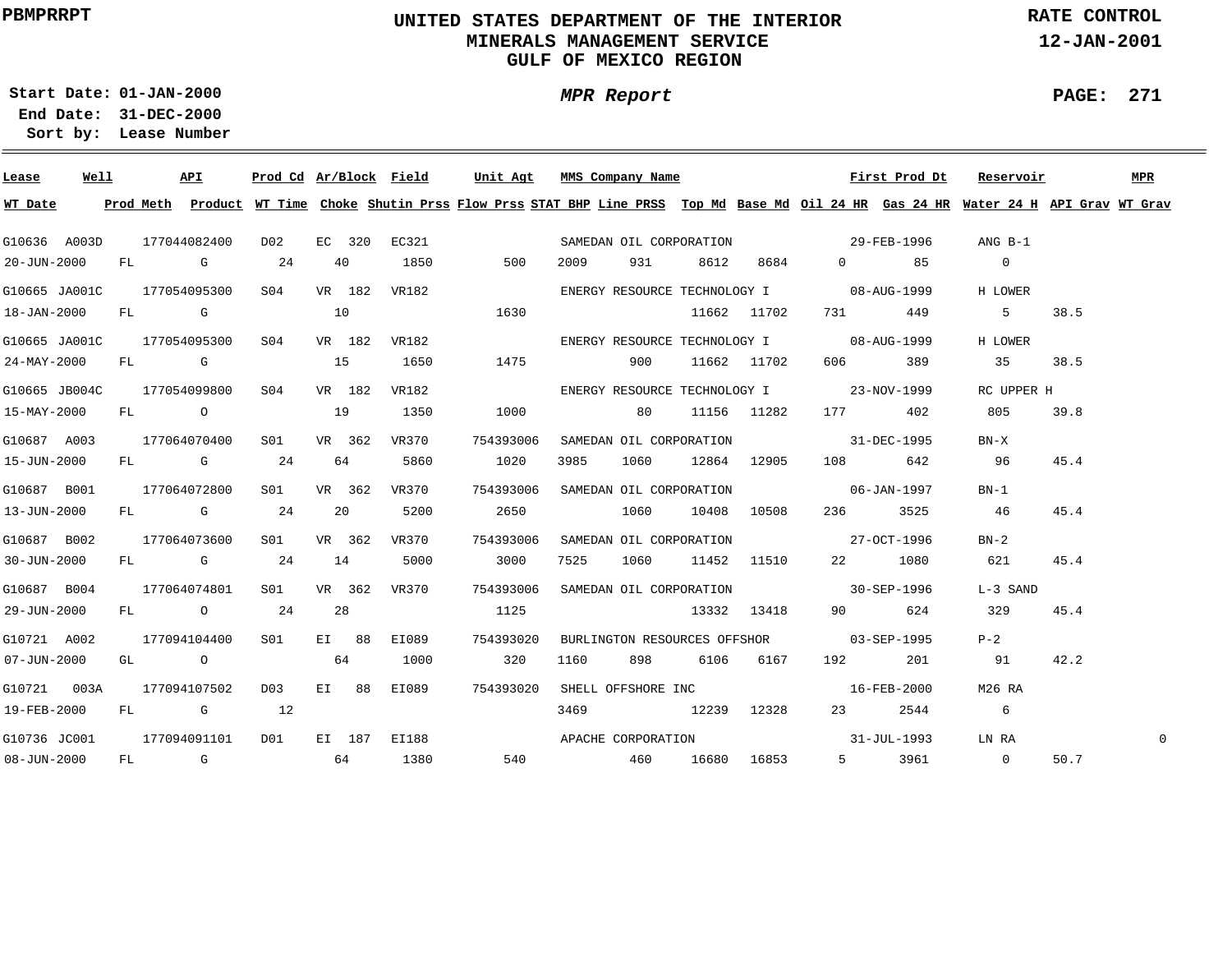# **UNITED STATES DEPARTMENT OF THE INTERIOR MINERALS MANAGEMENT SERVICEGULF OF MEXICO REGION**

**MPR Report**

**RATE CONTROL**

**12-JAN-2001**

**PAGE: 272**

÷

**01-JAN-2000Start Date:31-DEC-2000 End Date:** 

| Lease                      | Well |              | API                     |              |     |        |              |     | Prod Cd Ar/Block Field Unit Agt MMS Company Name                                                                                        |     |      |             |                   | First Prod Dt | Reservoir         |      | MPR         |
|----------------------------|------|--------------|-------------------------|--------------|-----|--------|--------------|-----|-----------------------------------------------------------------------------------------------------------------------------------------|-----|------|-------------|-------------------|---------------|-------------------|------|-------------|
| WT Date                    |      |              |                         |              |     |        |              |     | Prod Meth Product WT Time Choke Shutin Prss Flow Prss STAT BHP Line PRSS Top Md Base Md Oil 24 HR Gas 24 HR Water 24 H API Grav WT Grav |     |      |             |                   |               |                   |      |             |
| G10736 JC001D              |      |              | 177094091101            | D02          |     | EI 187 | EI188        |     | APACHE CORPORATION                                                                                                                      |     |      |             | $31 - JUL - 1993$ |               | UP NAUTILUS       |      | $\mathbf 0$ |
| 09-JUN-2000                |      |              | FL G                    |              | 64  |        | 2100         | 160 |                                                                                                                                         | 460 |      | 16248 16355 | $\overline{0}$    | 2680          | $\overline{0}$    |      |             |
| G10736 JD001A 177094092801 |      |              |                         | D01          |     | EI 187 | EI188        |     | APACHE CORPORATION                                                                                                                      |     |      |             |                   | 30-SEP-1999   | COOUILLE/LYS      |      |             |
| 11-JUN-2000                |      |              | FL G                    |              | 26  |        | 2200         | 580 | 460                                                                                                                                     |     |      | 17550 18251 | $1 -$             | 1691          | $\overline{0}$    | 41   |             |
| G10736 JE002A              |      |              | 177094109700            | S02          |     | EI 187 | EI188        |     | APACHE CORPORATION                                                                                                                      |     |      |             |                   | 11-JAN-1999   | U3 RC             |      |             |
| 12-JUN-2000                |      |              | FL O                    |              | 11  |        |              | 470 | 15674 15686                                                                                                                             |     |      |             |                   | 18 240        | 38                | 33.9 |             |
| G10741 K006                |      |              | 177094124501            | S51 <b>S</b> |     | EI 253 | EI238        |     | CHEVRON USA INC                                                                                                                         |     |      |             |                   | 13-FEB-2000   | $B-7$ $FB-K6$     |      |             |
| 22-FEB-2000                |      |              | FL G                    | 24           | 34  |        |              | 722 |                                                                                                                                         |     | 5776 | 5806        |                   | 513 4212      | $\overline{0}$    |      |             |
| G10741 K006                |      |              | 177094124501            | S51          |     | EI 253 | EI238        |     | CHEVRON USA INC                                                                                                                         |     |      |             |                   | 13-FEB-2000   | B-7 FB-K6         |      |             |
| 22-FEB-2000                |      |              | FL O                    | 24           |     | 34     | 1036         | 722 |                                                                                                                                         | 329 | 5776 | 5806        |                   | 513 4212      | $0 \t 32.1$       |      | .6          |
| G10752 D002                |      |              | 177104138100            | S02 <b>S</b> |     | EI 354 | EI337        |     | APACHE CORPORATION                                                                                                                      |     |      |             |                   | 16-JUL-1999   | A-2 SEG 150       |      |             |
| 06-APR-2000                |      |              | FL 0 24                 |              | 26  |        |              | 469 | 5657                                                                                                                                    |     |      | 5672        |                   | 339 351       | 631               | 26.7 | 0           |
| G10752 D002                |      |              | 177104138100            | S02          |     | EI 354 | EI337        |     | APACHE CORPORATION 16-JUL-1999                                                                                                          |     |      |             |                   |               | A-2 SEG 150       |      |             |
| $02 - JUN - 2000$          |      |              | FL O                    |              | 26  |        |              | 436 |                                                                                                                                         |     | 5657 | 5672        |                   | 251 310       | 680               | 26.7 |             |
| G10752 D003                |      |              | 177104138500            | S03          |     | EI 354 | EI337        |     | APACHE CORPORATION 13-SEP-1999                                                                                                          |     |      |             |                   |               | $B-4/4L$          |      |             |
| 22-APR-2000                |      |              | $FL$ G 24               |              | 44  |        | 1694         | 106 | 100 7096                                                                                                                                |     |      | 7325        |                   | 4 4 1 2       | 195               | 52.1 | 0           |
| G10752 D001                |      |              | 177104142101            | S01 -        |     | EI 354 | EI337        |     | APACHE CORPORATION 04-FEB-1996                                                                                                          |     |      |             |                   |               | <b>B1 SEG 150</b> |      |             |
| 03-APR-2000                |      |              | GL O                    | 24           | 128 |        |              | 88  | 1500                                                                                                                                    |     |      | 7401 8675   |                   | 431 323       | 53                | 29   | 0           |
| G10752 D001                |      | 177104142101 |                         | SO1 SO       |     | EI 354 | EI337        |     | APACHE CORPORATION 04-FEB-1996                                                                                                          |     |      |             |                   |               | <b>B1 SEG 150</b> |      |             |
| 03-JUN-2000                |      |              | FL O                    |              | 64  |        |              | 91  | 1500                                                                                                                                    |     |      | 7401 8675   |                   | 446 515       | 61 61             | 29   |             |
| G10752 D017D               |      |              | 177104143401            | D61          |     |        | EI 354 EI337 |     | APACHE CORPORATION 67-DEC-1997                                                                                                          |     |      |             |                   |               | A-1 SEG 290       |      |             |
| 04-APR-2000                |      |              | GL $\qquad \qquad$ 0 24 |              | 128 |        |              | 100 | 810                                                                                                                                     |     |      | 7245 7819   |                   | 72 37         | 31                | 28   | $\mathbf 0$ |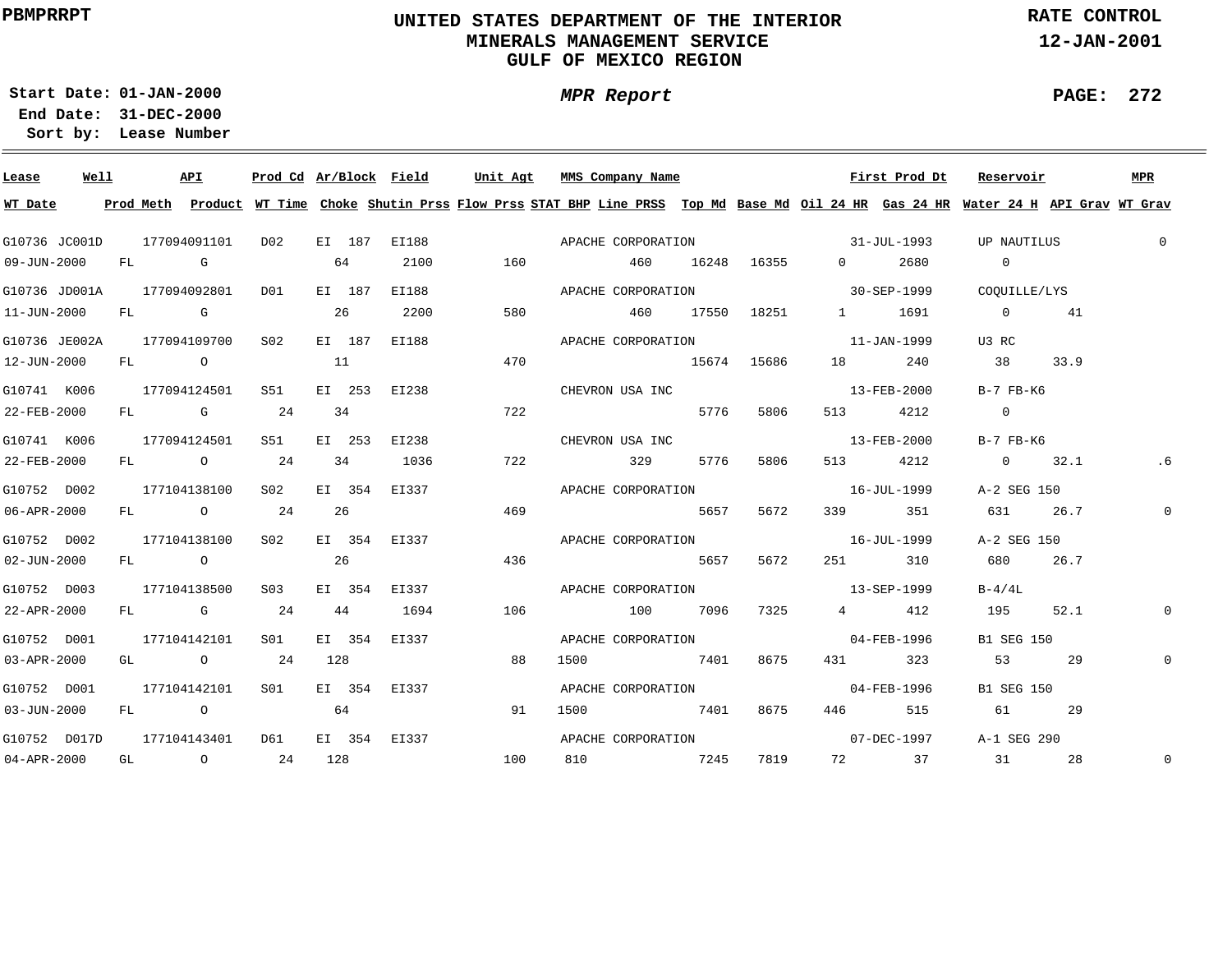# **UNITED STATES DEPARTMENT OF THE INTERIOR MINERALS MANAGEMENT SERVICEGULF OF MEXICO REGION**

**MPR Report**

**RATE CONTROL**

**12-JAN-2001**

**PAGE: 273**

÷

**01-JAN-2000Start Date:31-DEC-2000 End Date:** 

| Lease                     | Well |  | API                                   |                                            |     | Prod Cd Ar/Block Field | Unit Agt | MMS Company Name                                                                                                                        |      |      |                   | First Prod Dt | Reservoir     |      | MPR      |
|---------------------------|------|--|---------------------------------------|--------------------------------------------|-----|------------------------|----------|-----------------------------------------------------------------------------------------------------------------------------------------|------|------|-------------------|---------------|---------------|------|----------|
| WT Date                   |      |  |                                       |                                            |     |                        |          | Prod Meth Product WT Time Choke Shutin Prss Flow Prss STAT BHP Line PRSS Top Md Base Md Oil 24 HR Gas 24 HR Water 24 H API Grav WT Grav |      |      |                   |               |               |      |          |
| G10752 D017A              |      |  | 177104143401                          | D41                                        |     |                        |          |                                                                                                                                         |      |      |                   |               |               |      |          |
| 12-APR-2000               |      |  | GL 0 24                               |                                            | 128 |                        | 91       | 135 7858 8196 12 82                                                                                                                     |      |      |                   |               | 8 27          |      | $\Omega$ |
|                           |      |  |                                       | G10752 D017A 177104143401 D41              |     | EI 354 EI337           |          | APACHE CORPORATION 09-DEC-1997                                                                                                          |      |      |                   |               | A-1 SEG 290   |      |          |
|                           |      |  |                                       | 30-MAY-2000 FL 0 64                        |     |                        | 105      | 135 7858 8196                                                                                                                           |      |      |                   | 53 196        | 23 27         |      |          |
| G10752 D017D 177104143401 |      |  |                                       | D61                                        |     | EI 354 EI337           |          | APACHE CORPORATION 07-DEC-1997                                                                                                          |      |      |                   |               | A-1 SEG 290   |      |          |
| 31-MAY-2000               |      |  |                                       | $FL \t0$ 64                                |     |                        | 97       | 810 7245 7819                                                                                                                           |      |      |                   | 58 25         | 21 28         |      |          |
| G10752 D008D 177104144000 |      |  |                                       | D02                                        |     | EI 354 EI337           |          | APACHE CORPORATION                                                                                                                      |      |      |                   | 27-OCT-1996   | B-4 SEG 670   |      |          |
| $01 - APR - 2000$         |      |  | GL $\qquad \qquad 0 \qquad \qquad 24$ |                                            | 128 |                        | 89       | 1040 7562                                                                                                                               |      | 7572 |                   | 69 90         | 23 30.2       |      |          |
| G10752 D008D              |      |  | 177104144000                          | D02 EI 354 EI337                           |     |                        |          | APACHE CORPORATION 27-OCT-1996                                                                                                          |      |      |                   |               | B-4 SEG 670   |      |          |
| 30-MAY-2000               |      |  |                                       | $FL$ 0 64                                  |     |                        | 91       | 1040 7562                                                                                                                               |      | 7572 |                   | 104 24        | 1 30.2        |      |          |
| G10752 D010               |      |  | 177104144700                          | S01                                        |     | EI 354 EI337           |          | APACHE CORPORATION 19-NOV-1996                                                                                                          |      |      |                   |               | 4500' SEG 650 |      |          |
| 07-APR-2000               |      |  | GL $\qquad \qquad \circ$ 24           |                                            | 128 |                        | 106      | 1005 6183 6700 169 83                                                                                                                   |      |      |                   |               | 600 27.1      |      |          |
| G10752 D010               |      |  | 177104144700                          | S01 <b>S</b>                               |     | EI 354 EI337           |          | APACHE CORPORATION 19-NOV-1996                                                                                                          |      |      |                   |               | 4500' SEG 650 |      |          |
| 05-JUN-2000               |      |  |                                       | $FL$ 0 64                                  |     |                        | 99       | 1005 6183 6700                                                                                                                          |      |      |                   | 206 79        | 617 29        |      |          |
| G10752 D011D              |      |  | 177104144900                          | D04                                        |     | EI 354 EI337           |          | APACHE CORPORATION 31-DEC-1997                                                                                                          |      |      |                   |               | B-2 SEG 830   |      |          |
|                           |      |  | 19-APR-2000 GL 0 24                   |                                            | 64  |                        | 106      | 2178 6118 6138                                                                                                                          |      |      |                   | 55 292        | 143 32.5      |      |          |
| G10752 D011D 177104144900 |      |  |                                       | D <sub>0</sub> 4                           |     | EI 354 EI337           |          | APACHE CORPORATION 31-DEC-1997                                                                                                          |      |      |                   |               | B-2 SEG 830   |      |          |
| 30-MAY-2000               |      |  |                                       | $FL$ 0 64                                  |     |                        | 114      | 2178 6118                                                                                                                               |      | 6138 |                   | 47 279        | 140 32.5      |      |          |
| G10752 D012D 177104146400 |      |  |                                       | D02                                        |     | EI 354 EI337           |          | APACHE CORPORATION 28-JUN-1997                                                                                                          |      |      |                   |               | 7300 SEG 850  |      |          |
|                           |      |  |                                       | 01-APR-2000 GL 0 24 64                     |     |                        | 110      | 2178 9061 9071                                                                                                                          |      |      |                   | 212 123       | 412 25.5      |      |          |
|                           |      |  |                                       | G10752 D012D 177104146400 D02 EI 354 EI337 |     |                        |          | APACHE CORPORATION                                                                                                                      |      |      | $28 - JUN - 1997$ |               | 7300 SEG 850  |      |          |
| 30-MAY-2000               |      |  |                                       | $FL$ 0 64                                  |     |                        | 91       | 2178                                                                                                                                    | 9061 | 9071 |                   | 235 172       | 352           | 25.3 |          |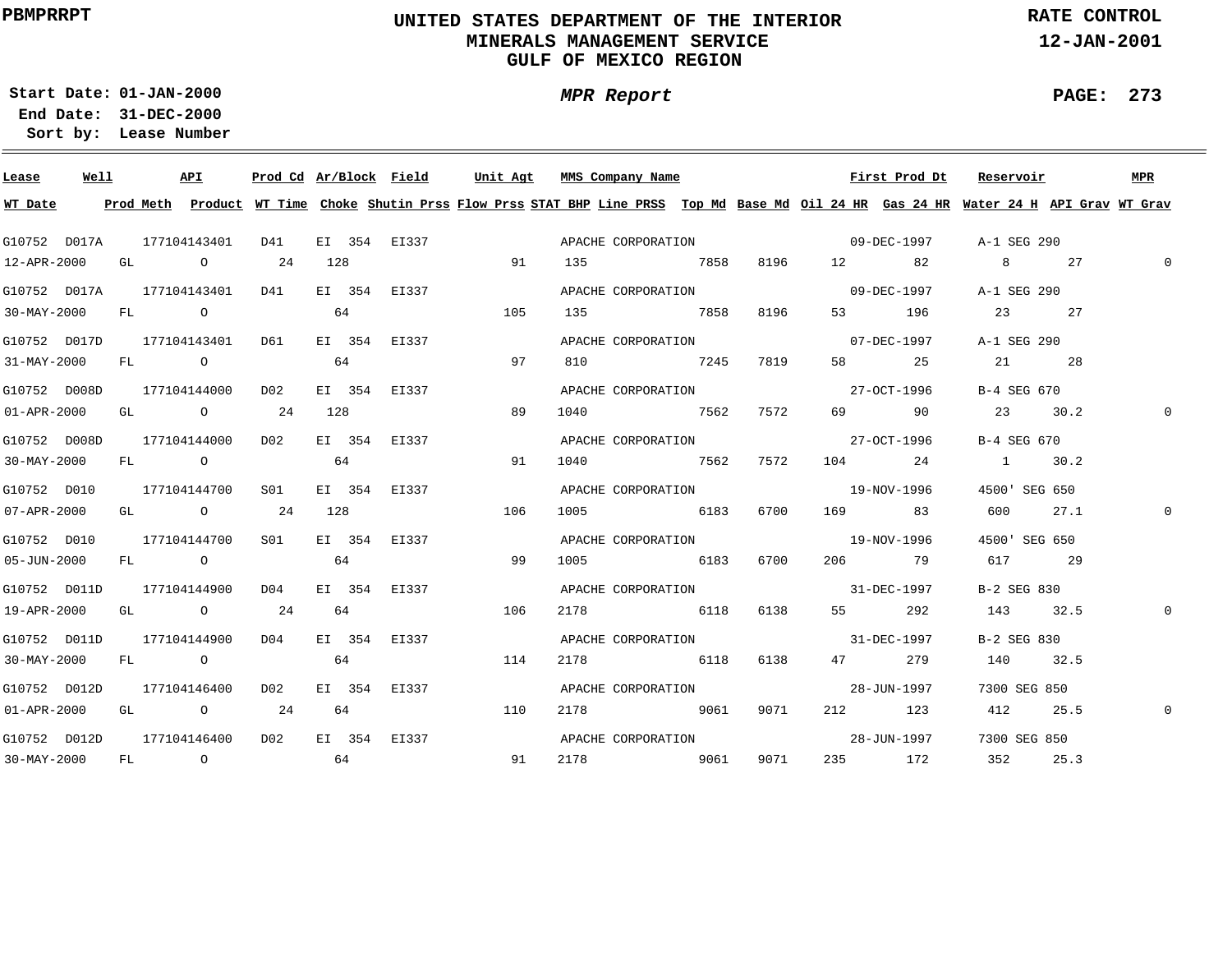# **UNITED STATES DEPARTMENT OF THE INTERIOR MINERALS MANAGEMENT SERVICEGULF OF MEXICO REGION**

**MPR Report**

**RATE CONTROL**

**12-JAN-2001**

**PAGE: 274**

÷

**01-JAN-2000Start Date:31-DEC-2000 End Date:** 

| Lease        | Well | API                           |     |  | Prod Cd Ar/Block Field | Unit Agt                                                                                                                                | MMS Company Name |       |           |                                          | First Prod Dt | Reservoir                                          | MPR          |
|--------------|------|-------------------------------|-----|--|------------------------|-----------------------------------------------------------------------------------------------------------------------------------------|------------------|-------|-----------|------------------------------------------|---------------|----------------------------------------------------|--------------|
| WT Date      |      |                               |     |  |                        | Prod Meth Product WT Time Choke Shutin Prss Flow Prss STAT BHP Line PRSS Top Md Base Md Oil 24 HR Gas 24 HR Water 24 H API Grav WT Grav |                  |       |           |                                          |               |                                                    |              |
| G10752 D013D |      |                               |     |  |                        | 177104146800 D02 EI 354 EI337 APACHE CORPORATION 05-AUG-1997 A-2 SEG 150                                                                |                  |       |           |                                          |               |                                                    |              |
| 03-APR-2000  |      | GL 0 24 57                    |     |  |                        | 155                                                                                                                                     |                  |       |           |                                          |               | $1455$ 6048 6058 250 446 375 38.2                  | $\mathbf{0}$ |
| G10752 D013  |      | 177104146800 D01              |     |  |                        | EI 354 EI337                                                                                                                            |                  |       |           | APACHE CORPORATION 05-AUG-1997           |               | B-1 SEG 650                                        |              |
| 21-APR-2000  |      | GL 0 24 128                   |     |  |                        | 100                                                                                                                                     |                  |       |           |                                          |               | 1920 6596 7090 162 244 176 32.2                    |              |
|              |      |                               |     |  |                        | G10752 D013 177104146800 D01 EI 354 EI337                                                                                               |                  |       |           | APACHE CORPORATION 05-AUG-1997           |               | B-1 SEG 650                                        |              |
| 30-MAY-2000  |      | $FL$ 0 64                     |     |  |                        | $\sim$ 0.1                                                                                                                              |                  |       |           | 1920 6596 7090 177 159                   |               | 118 32                                             |              |
|              |      | G10752 D013D 177104146800 D02 |     |  |                        | EI 354 EI337                                                                                                                            |                  |       |           | APACHE CORPORATION 05-AUG-1997           |               | A-2 SEG 150                                        |              |
| 30-MAY-2000  |      | FL 0 57                       |     |  |                        | 94                                                                                                                                      | 1455 6048        |       | 6058      |                                          | 237 378       | 356 38.2                                           |              |
| G10752 D015  |      | 177104147700 D01              |     |  |                        | EI 354 EI337                                                                                                                            |                  |       |           | APACHE CORPORATION 19-OCT-1997           |               | B-3 LWR, SEG830                                    |              |
| 10-APR-2000  |      | GL 0 24 128                   |     |  |                        | 95                                                                                                                                      | 910 7350         |       | 7360      |                                          |               | 30 89 10 30.4                                      |              |
| G10752 D015D |      | 177104147700 D02              |     |  |                        | EI 354 EI337                                                                                                                            |                  |       |           | APACHE CORPORATION 13-OCT-1997           |               | B-3 SD.SEG 830                                     |              |
| 23-APR-2000  |      | GL 0 24 128                   |     |  |                        | 100                                                                                                                                     | 1030 7150        |       | 7160      |                                          | 38 121        | 8 32.3                                             |              |
| G10752 D015  |      | 177104147700                  |     |  |                        | D01 EI 354 EI337                                                                                                                        |                  |       |           | APACHE CORPORATION 19-OCT-1997           |               | B-3 LWR, SEG830                                    |              |
| 30-MAY-2000  |      | FL 0 64                       |     |  |                        | 91                                                                                                                                      | 910 7350 7360    |       |           |                                          |               | 47 83 15 30.4                                      |              |
| G10752 D015D |      | 177104147700                  | D02 |  |                        | EI 354 EI337                                                                                                                            |                  |       |           | APACHE CORPORATION  and 13-OCT-1997      |               | B-3 SD. SEG 830                                    |              |
|              |      | $30-MAY-2000$ FL 0 64         |     |  |                        | 100                                                                                                                                     |                  |       |           | 1030 7150 7160 31 93                     |               | $5 \t 32.3$                                        |              |
|              |      | G10835 001A 177134017201 S01  |     |  | PL 12 PL020            |                                                                                                                                         |                  |       |           | MURPHY EXPLORATION & PRODUCT 31-MAR-1995 |               | RE3 FB1                                            |              |
|              |      | 13-JUN-2000 GL 0 32           |     |  |                        | 210                                                                                                                                     | 150 11560 11600  |       |           |                                          | 14 20         | 7 36.6                                             |              |
|              |      | G10836 001 177164019900 S01   |     |  | ST 231 ST228           |                                                                                                                                         |                  |       |           | SOCO OFFSHORE INC 19-AUG-1998            |               | TRIM A 1-A                                         |              |
| 23-MAY-2000  |      | FL G 42                       |     |  | 1500                   | 820                                                                                                                                     |                  | 876 7 |           | 5151 5270 0 6995                         |               | 59                                                 |              |
|              |      | G10842 A001 177164019800 S01  |     |  | ST 252 ST264           |                                                                                                                                         |                  |       |           |                                          |               | ENERGY RESOURCE TECHNOLOGY I 21-DEC-1995 ANGB 7800 |              |
| 09-JUN-2000  |      | FL G 64 2900                  |     |  |                        |                                                                                                                                         | 550 540          |       | 8122 8156 |                                          |               | 12 0 40 51.5                                       |              |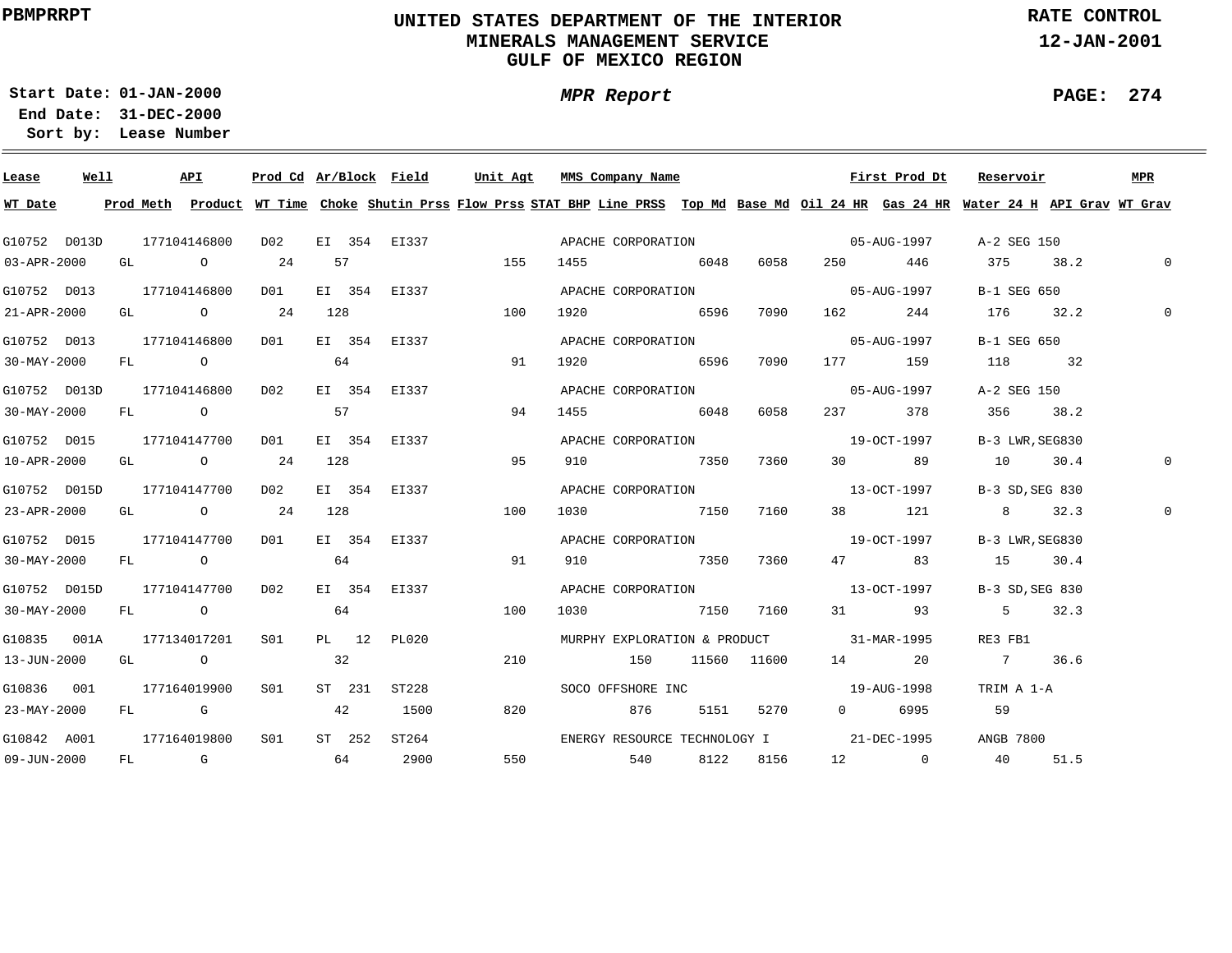# **UNITED STATES DEPARTMENT OF THE INTERIOR MINERALS MANAGEMENT SERVICEGULF OF MEXICO REGION**

**MPR Report**

**RATE CONTROL**

**12-JAN-2001**

**PAGE: 275**

÷

**01-JAN-2000Start Date:31-DEC-2000 End Date:** 

| Lease             | Well |  | API          | Prod Cd Ar/Block Field |        |        |              | Unit Agt                                                                                                                                |       | MMS Company Name      |             |             |                                            | First Prod Dt         | Reservoir       |      | MPR      |
|-------------------|------|--|--------------|------------------------|--------|--------|--------------|-----------------------------------------------------------------------------------------------------------------------------------------|-------|-----------------------|-------------|-------------|--------------------------------------------|-----------------------|-----------------|------|----------|
| WT Date           |      |  |              |                        |        |        |              | Prod Meth Product WT Time Choke Shutin Prss Flow Prss STAT BHP Line PRSS Top Md Base Md Oil 24 HR Gas 24 HR Water 24 H API Grav WT Grav |       |                       |             |             |                                            |                       |                 |      |          |
| G10878 A001       |      |  | 177194056000 | S02                    |        |        |              | WD 57 WD079                                                                                                                             |       |                       |             |             | SAMEDAN OIL CORPORATION 14-DEC-1995        |                       | OX              |      |          |
| 30-JUN-2000       |      |  | FL O         | 24                     | 19     |        |              | 2350                                                                                                                                    | 5247  | 15578 15588           |             |             |                                            | 68 415                | 1906            | 47.5 |          |
| G10882 A017       |      |  | 177194051000 | S01                    | WD 88  |        | WD073        |                                                                                                                                         |       | AGIP PETROLEUM CO INC |             |             | 31-MAR-1991                                |                       | P UPPER A       |      | $\Omega$ |
| 15-JUN-2000       |      |  | GL O         |                        | 12     |        |              | 430                                                                                                                                     | 1879  | 11033 11075           |             |             |                                            | 6 63                  | 19              | 33.8 |          |
| G10883 D001       |      |  | 177224021700 | S01                    |        |        | WD 128 SP089 |                                                                                                                                         |       | MARATHON OIL COMPANY  |             |             | $01 - \text{MAX} - 1995$                   |                       | U-1FB11         |      | 2774     |
| $07 - JAN - 2000$ |      |  | $FL$ 0       |                        | 128    |        |              | 1045                                                                                                                                    |       | 3809 18602            |             | 18660       |                                            | 5545                  | $\Omega$        | 34.3 |          |
| G10883 D004       |      |  | 177224022002 | S01                    |        | WD 128 | SP089        |                                                                                                                                         |       | MARATHON OIL COMPANY  |             |             | 15-AUG-1999                                |                       | U-1 UPPER       |      |          |
| 29-JAN-2000       |      |  | FL G         |                        | 34     |        | 4200         | 3200                                                                                                                                    | ##### | 1180                  | 20608       | 20806       | 2124                                       | 13509                 | $\sim$ 0        | 45.6 |          |
| G10894 D005       |      |  | 177224021901 | SO1                    | SP 88  |        | SP089        |                                                                                                                                         |       |                       |             |             | MARATHON OIL COMPANY 07-JUL-1999           |                       | $R-1$           |      |          |
| 23-JAN-2000       |      |  | FL O         |                        | 20     |        |              | 930                                                                                                                                     |       |                       | 10990 11210 |             | 1461 2434                                  |                       | $\overline{0}$  | 41.9 |          |
| G10894 D010       |      |  | 177224022701 | SO1                    | SP 88  |        | SP089        |                                                                                                                                         |       |                       |             |             | MARATHON OIL COMPANY 15-JUN-1999           |                       | $S-1$           |      |          |
| $01 - JAN - 2000$ |      |  | FL G         |                        | 96     |        | 2640         | 1360                                                                                                                                    |       |                       |             |             | ##### 1247 13610 13720 42 4492             |                       | 1002            | 52.8 |          |
| G10910 A001       |      |  | 177244077500 | S03                    |        | MP 281 | MP280        |                                                                                                                                         |       |                       |             |             | DOMINION EXPLORATION & PRODU 01-MAY-2000   |                       | 12900           |      |          |
| $21 - MAX - 2000$ |      |  | $FL$ G 13    |                        | 29     |        | 6687         | 4800                                                                                                                                    |       | 1151                  |             | 12942 13032 | 3700 18613                                 |                       | 12              | 41.7 | .623     |
| G10942 A001       |      |  | 608164028100 | S01 VK 823             |        |        | VK823        | 754397010A ELF EXPLORATION INC                                                                                                          |       |                       |             |             |                                            | 30-NOV-1999           | UPPER J-L       |      |          |
| 17-FEB-2000       |      |  | FL G         | 4 45                   |        |        | 3800         | 2400                                                                                                                                    |       | 1150                  |             | 12963 13070 | 1737 24292                                 |                       | 204             | 42.2 | .62      |
| G10942 A003       |      |  | 608164035200 | D01 VK 823             |        |        | VK823        | 754397010A ELF EXPLORATION INC                                                                                                          |       |                       |             |             |                                            | $01 - JAN - 2000$     | ROB E5          |      |          |
| 11-FEB-2000       |      |  | FL G 6       |                        | 34     |        | 1400         |                                                                                                                                         |       | 2850 1150 8634 8692   |             |             |                                            | 809 19421             | $4\overline{4}$ | 51   | .62      |
| G10942 A003D      |      |  | 608164035200 | D02                    | VK 823 |        | VK823        |                                                                                                                                         |       |                       |             |             | 754397010A ELF EXPLORATION INC 02-JAN-2000 |                       | ROB E4          |      |          |
| 18-FEB-2000       |      |  | $FL$ G 4     |                        | 22     |        | 2850         |                                                                                                                                         |       | 1400 1150 8406 8520   |             |             |                                            | 1 4396                | 23              | 54   | .62      |
| G10945 A008       |      |  | 608164026700 |                        |        |        |              | S01 VK 861 VK817 754393018 FLEXTREND DEVELOPMENT COMPAN 31-AUG-1996                                                                     |       |                       |             |             |                                            |                       | BUL 1 FBC       |      |          |
| 21-MAY-2000       |      |  | $FL$ G 128   |                        |        |        | 270          | 130 1150 1090 9460 9506                                                                                                                 |       |                       |             |             |                                            | $0 \qquad \qquad 224$ | $\overline{0}$  |      |          |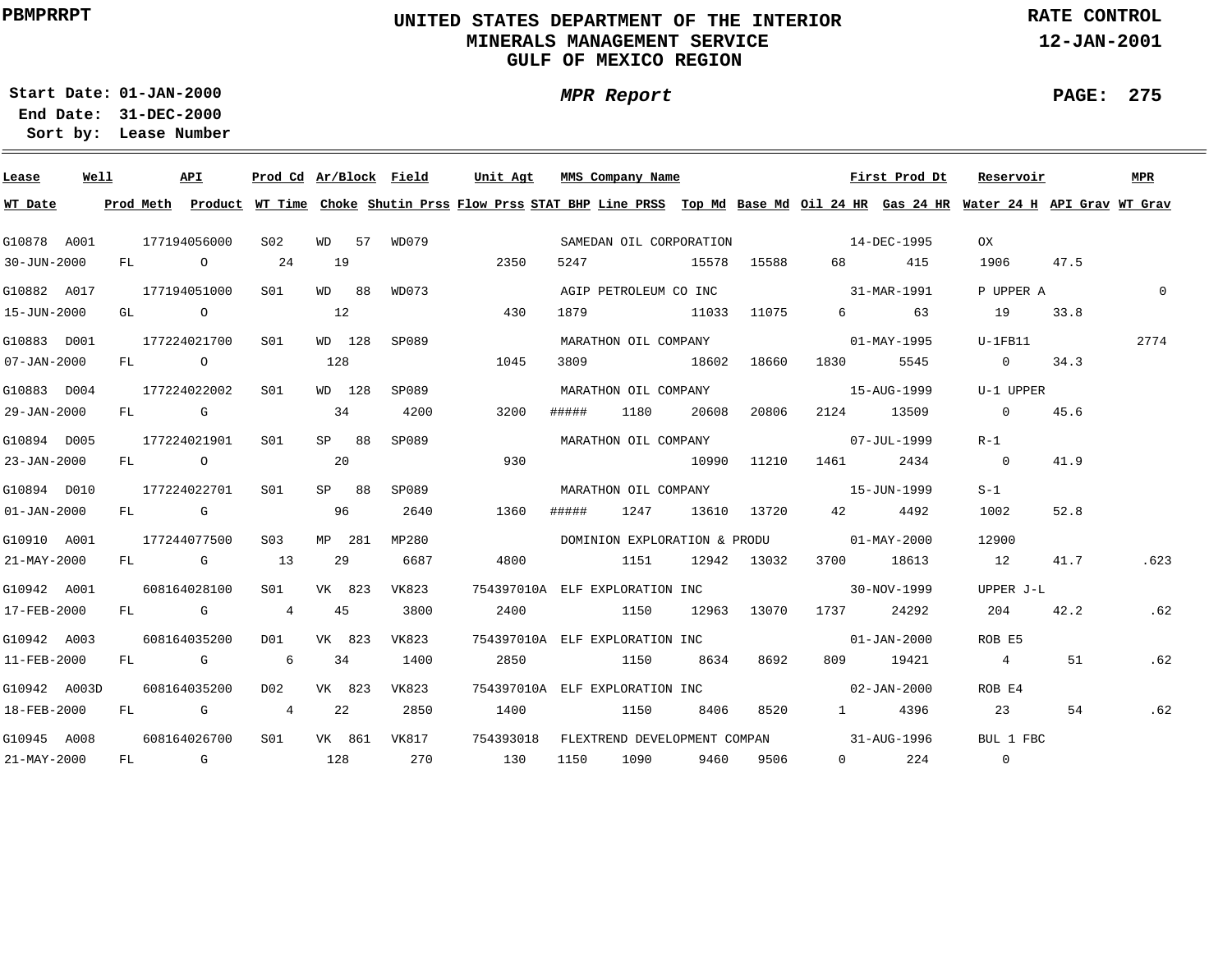# **UNITED STATES DEPARTMENT OF THE INTERIOR MINERALS MANAGEMENT SERVICEGULF OF MEXICO REGION**

**RATE CONTROL**

**12-JAN-2001**

**PAGE: 276**

÷

**01-JAN-2000Start Date:31-DEC-2000 End Date:** 

**Lease Number Sort by:**

| Lease        | Well |      | API          | Prod Cd Ar/Block Field |     |         |                | Unit Agt  | MMS Company Name                                                                                                                        |      |             |                                                                                                                                                                                                                                 | First Prod Dt | Reservoir      |      | MPR       |
|--------------|------|------|--------------|------------------------|-----|---------|----------------|-----------|-----------------------------------------------------------------------------------------------------------------------------------------|------|-------------|---------------------------------------------------------------------------------------------------------------------------------------------------------------------------------------------------------------------------------|---------------|----------------|------|-----------|
| WT Date      |      |      |              |                        |     |         |                |           | Prod Meth Product WT Time Choke Shutin Prss Flow Prss STAT BHP Line PRSS Top Md Base Md Oil 24 HR Gas 24 HR Water 24 H API Grav WT Grav |      |             |                                                                                                                                                                                                                                 |               |                |      |           |
| G11043 TA002 |      |      | 608114021701 | SO1 SO                 |     |         |                |           | GC 244 GC244 754393016A BP EXPLORATION & OIL INC 02-MAR-1998                                                                            |      |             |                                                                                                                                                                                                                                 |               | S10            |      |           |
| 14-FEB-2000  |      | FL O |              |                        | 110 |         |                | 3598      |                                                                                                                                         |      |             | 18184 18306 13044                                                                                                                                                                                                               | 25710         | $\overline{0}$ | 37.1 |           |
| G11279 001   |      |      | 427044020400 | S <sub>01</sub>        |     |         | BA 517 MI487   |           | DEVON SFS OPERATING INC                                                                                                                 |      |             | $31 - OCT - 1990$                                                                                                                                                                                                               |               | ME SAND        |      | 1870      |
| 12-JUN-2000  |      |      | $FL$ G $G$   |                        |     | 64      | 960            | 130       | 125                                                                                                                                     | 8800 | 8852        | $\Omega$                                                                                                                                                                                                                        | 275           | $\overline{0}$ |      |           |
| G11316 A002  |      |      | 427064031600 | DO1                    |     | GA 321  | GA288          |           | MARITECH RESOURCES INC                                                                                                                  |      |             |                                                                                                                                                                                                                                 | 31-JAN-1993   | G-6 SAND       |      | 4764      |
| 22-MAY-2000  |      |      | $FL$ G       |                        | 48  |         | 1720           | 435       | 420                                                                                                                                     | 9210 | 9220        | 48 — 18                                                                                                                                                                                                                         | 390           | 8 <sup>8</sup> | 47.5 |           |
| G11383 A005  |      |      | 427094108100 | D01                    |     | HIA 442 | HI442A         |           | OCEAN ENERGY INC                                                                                                                        |      |             |                                                                                                                                                                                                                                 | 17-JAN-2000   | $PL5-9$        |      |           |
| 05-FEB-2000  |      |      | FL G 24      |                        |     | 64      | 1350           | 1050      | 985                                                                                                                                     | 4180 | 4204        | $\Omega$ and $\Omega$                                                                                                                                                                                                           | 2514          | $\overline{0}$ |      | .56       |
| G11383 A005D |      |      | 427094108100 | D02                    |     | HIA 442 | HI442A         |           | OCEAN ENERGY INC                                                                                                                        |      |             |                                                                                                                                                                                                                                 | 17-JAN-2000   | $PL5-6$        |      |           |
| 16-FEB-2000  |      |      | $FL$ G 21    |                        | 64  |         | 1268           | 960       | 985                                                                                                                                     | 3634 | 3654        | $\Omega$                                                                                                                                                                                                                        | 3696          | $\overline{0}$ |      | .56       |
| G11412 002   |      |      | 608044015200 | S <sub>01</sub>        |     | EB 157  | EB157          | 754391005 | AGIP PETROLEUM CO INC                                                                                                                   |      |             |                                                                                                                                                                                                                                 | 31-MAY-1996   | A-SAND         |      |           |
| 11-JUN-2000  |      |      | FL G         |                        | 50  |         | 2295           | 1730      | 1021 4955                                                                                                                               |      | 5000        |                                                                                                                                                                                                                                 | 46 15059      | $\overline{2}$ | 46.9 |           |
| G11451 A002  |      |      | 608074017000 | SO1                    |     | GB 84   | GB083          |           | 754395001A SHELL OFFSHORE INC 27-SEP-1997                                                                                               |      |             |                                                                                                                                                                                                                                 |               | H RA           |      |           |
| 23-JAN-2000  |      |      | FL 0 4 25    |                        |     |         | $\overline{0}$ | 777       | 0 9376 9580                                                                                                                             |      |             | 304 30                                                                                                                                                                                                                          | 570           | 186            | 28   | .62       |
| G11451 A002  |      |      | 608074017000 | SO1 SO                 |     |         | GB 84 GB083    |           | 754395001A SHELL OFFSHORE INC 27-SEP-1997                                                                                               |      |             |                                                                                                                                                                                                                                 |               | H RA           |      |           |
| 17-JUN-2000  |      |      | FL O         | 20                     | 999 |         |                | 922       |                                                                                                                                         |      | 9376 9580   | 181 — 181 — 182 — 182 — 182 — 182 — 182 — 182 — 182 — 182 — 182 — 182 — 182 — 182 — 182 — 182 — 182 — 182 — 182 — 182 — 182 — 182 — 182 — 182 — 182 — 182 — 182 — 182 — 182 — 182 — 182 — 182 — 182 — 182 — 182 — 182 — 182 — 1 | 526           | 114            | 28   | .62       |
| G11454 A003  |      |      | 608074017402 | S02                    |     | GB 127  | GB083          |           | 754395002A SHELL OFFSHORE INC<br>15-MAY-2000                                                                                            |      |             |                                                                                                                                                                                                                                 |               | N RG           |      |           |
| 15-MAY-2000  |      |      | FL G 17      |                        |     |         |                |           |                                                                                                                                         |      | 15451 15518 |                                                                                                                                                                                                                                 | 67 3156       | 50             |      |           |
| G11553 A002  |      |      | 608074014401 | SO1                    |     | GB 602  | GB602          |           | 754399010A SHELL DEEPWATER PRODUCTION I                                                                                                 |      |             | $02 - JAN - 2000$                                                                                                                                                                                                               |               | P2/3           |      |           |
| 04-FEB-2000  |      |      | $FL$ 0 6     |                        | 203 |         | 6250           | 3654      |                                                                                                                                         |      |             | 23242 23511 11740 18402                                                                                                                                                                                                         |               | $\overline{0}$ | 36.5 | $\cdot$ 7 |
| G11553 A005  |      |      | 608074019401 | S <sub>02</sub>        |     | GB 602  | GB602          |           | 754399010A SHELL DEEPWATER PRODUCTION I 22-FEB-2000                                                                                     |      |             |                                                                                                                                                                                                                                 |               | N/O RA         |      |           |
| 23-MAY-2000  |      |      | FL 0 4 96    |                        |     |         | 6859           | 3175      |                                                                                                                                         |      | 22403 22991 | 3602 10278                                                                                                                                                                                                                      |               | $\overline{4}$ | 33.2 | .7        |

**MPR Report**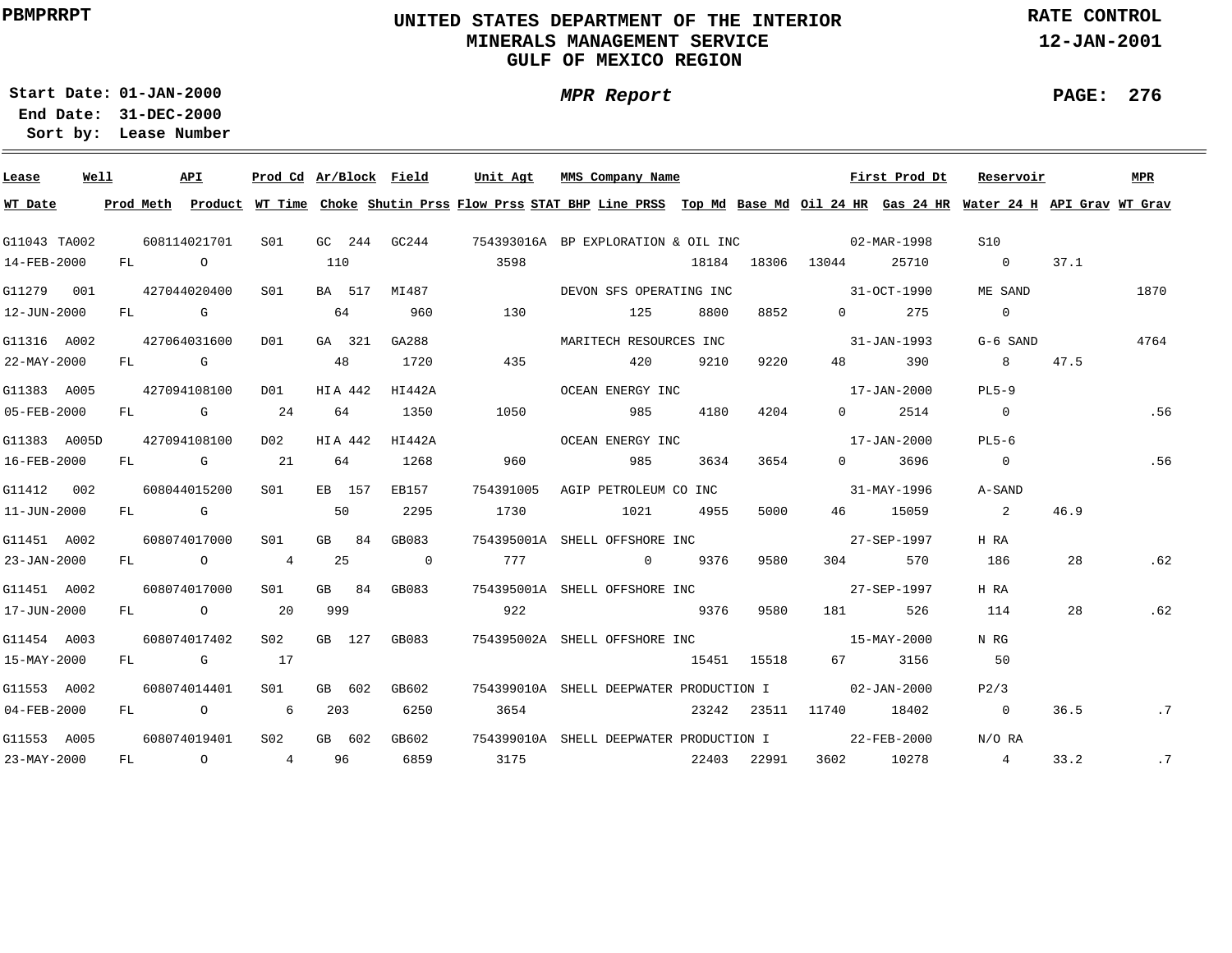# **UNITED STATES DEPARTMENT OF THE INTERIOR MINERALS MANAGEMENT SERVICEGULF OF MEXICO REGION**

**MPR Report**

**RATE CONTROL**

**12-JAN-2001**

**01-JAN-2000Start Date:31-DEC-2000 End Date:** 

**Lease Number Sort by:**

| Lease             | Well |  | API          | Prod Cd Ar/Block Field |    |        |       | Unit Agt                                 |       | MMS Company Name      |                 |                                          | First Prod Dt | Reservoir                                                                                                                               |      | MPR  |
|-------------------|------|--|--------------|------------------------|----|--------|-------|------------------------------------------|-------|-----------------------|-----------------|------------------------------------------|---------------|-----------------------------------------------------------------------------------------------------------------------------------------|------|------|
| WT Date           |      |  |              |                        |    |        |       |                                          |       |                       |                 |                                          |               | Prod Meth Product WT Time Choke Shutin Prss Flow Prss STAT BHP Line PRSS Top Md Base Md Oil 24 HR Gas 24 HR Water 24 H API Grav WT Grav |      |      |
| G11870 A009       |      |  | 177054082501 |                        |    |        |       | S01 VR 164 VR164                         |       |                       |                 | EXXON MOBIL CORPORATION 31-MAR-1995      |               | E-60,RA                                                                                                                                 |      |      |
| 06-MAY-2000       |      |  | FL G         |                        | 16 |        | 1200  | 1005                                     | 1625  | 406 10                | 12212 12248     |                                          | 23 1066       | $6\overline{6}$                                                                                                                         | 50.1 |      |
| G11871 JB001      |      |  | 177054094400 | S05 -                  |    | VR 178 | VR164 |                                          |       |                       |                 | APACHE CORPORATION 5 2000 19-AUG-2000    |               | $L-2$                                                                                                                                   |      |      |
| 21-AUG-2000       |      |  | FL G 24      |                        |    | 20     | 3500  | 1420                                     |       | 994 10152 10184       |                 |                                          | 21 2907       | $\overline{4}$                                                                                                                          | 46.7 | .65  |
| G11871 JB003      |      |  | 177054095400 | D05                    |    | VR 178 | VR164 |                                          |       | APACHE CORPORATION    |                 | $24 - \text{MAR} - 2000$                 |               | M RA                                                                                                                                    |      |      |
| 28-MAR-2000       |      |  | FL G 24      |                        |    | 15     | 1900  | 1800                                     | 1900  |                       | 950 11663 11790 |                                          | 7 2352        | $1 \qquad \qquad$                                                                                                                       | 46.7 | .65  |
| G11877 B009       |      |  | 177054099101 | S <sub>02</sub>        |    | VR 213 | VR214 |                                          |       | NCX COMPANY INC       |                 |                                          | 09-FEB-2000   | 9450' SAND                                                                                                                              |      |      |
| 04-FEB-2000       |      |  | $FL$ G 24    |                        | 37 |        |       | 1975                                     |       | 11920 11934           |                 | 48 — 18                                  | 3115          | 8 <sup>8</sup>                                                                                                                          |      |      |
| G11881 A010       |      |  | 177064080700 | S01                    |    | VR 279 |       | VR284                                    |       |                       |                 | W & T OFFSHORE INC 23-JAN-1998           |               | 10800 SAND                                                                                                                              |      |      |
| 24-JUL-2000       |      |  | GL 0 24      |                        |    |        | 1500  | 120                                      |       | 1176 11870 11922      |                 |                                          | 70 177        | 249                                                                                                                                     |      |      |
| G11886 A002B      |      |  | 177064076100 | S <sub>03</sub>        |    | VR 298 | VR318 |                                          |       |                       |                 | EOG RESOURCES INC 25-MAY-2000            |               | $AB-5$                                                                                                                                  |      |      |
| 24-JUN-2000       |      |  | $FL$ G 24    |                        |    | 19     | 1750  | 1570                                     |       | 1040 7639 7664        |                 |                                          | 0 1508        | $\overline{0}$                                                                                                                          |      | .587 |
| G11892 A001       |      |  | 177064077000 | S02 -                  |    | VR 308 | VR315 |                                          |       |                       |                 | NEWFIELD EXPLORATION COMPANY 09-MAY-2000 |               | "AB-2" SAND                                                                                                                             |      |      |
| 17-JUN-2000       |      |  | $FL$ G 24    |                        | 15 |        | 2890  | 1905                                     | 2910  |                       | 1030 7890 7950  |                                          | 50 2887       | $\overline{0}$                                                                                                                          | 54   | .58  |
| G11892 A001       |      |  | 177064077000 | S <sub>03</sub>        |    | VR 308 | VR315 |                                          |       |                       |                 | NEWFIELD EXPLORATION COMPANY 16-OCT-2000 |               | 5800'SAND                                                                                                                               |      |      |
| 02-DEC-2000       |      |  |              | FL G 24 13             |    |        | 2900  | 2750                                     |       | 1050                  | 7510 7540       |                                          | 36 3529       | $\overline{0}$                                                                                                                          | 53   | .592 |
| G11896 A001       |      |  | 177064069500 | S <sub>01</sub>        |    | VR 328 | VR328 |                                          |       |                       |                 | ENERGY RESOURCE TECHNOLOGY I 28-FEB-1994 |               | CRIS SUB 1RA                                                                                                                            |      | 8578 |
| $04 - JUN - 2000$ |      |  | FL G         | 64                     |    |        | 820   | 465                                      |       | 850                   | 8982 9050       |                                          | 16 2442       | 3 51                                                                                                                                    |      |      |
| G11901 A001       |      |  | 177064066001 | S01                    |    | VR 395 | VR412 |                                          |       |                       |                 | LOUISIANA LAND AND EXPLORATI 22-JUN-1999 |               | TA-2A SAND                                                                                                                              |      |      |
| 20-JUN-2000       |      |  | FL G         |                        |    | 48     | 1950  | 375                                      | ##### | 1103                  | 6854 6968       |                                          | 0 778         | 2010                                                                                                                                    |      |      |
| G11901 A002       |      |  | 177064072100 | S <sub>02</sub>        |    | VR 395 | VR412 | LOUISIANA LAND AND EXPLORATI 22-JUN-1999 |       |                       |                 |                                          |               | $TA-3B2$                                                                                                                                |      |      |
| 14-APR-2000       |      |  | FL G         |                        |    | 20     | 2310  | 1550                                     |       | 3237 1065 12892 12977 |                 | $\overline{0}$                           | 3200          | 288                                                                                                                                     |      |      |

# **PAGE: 277**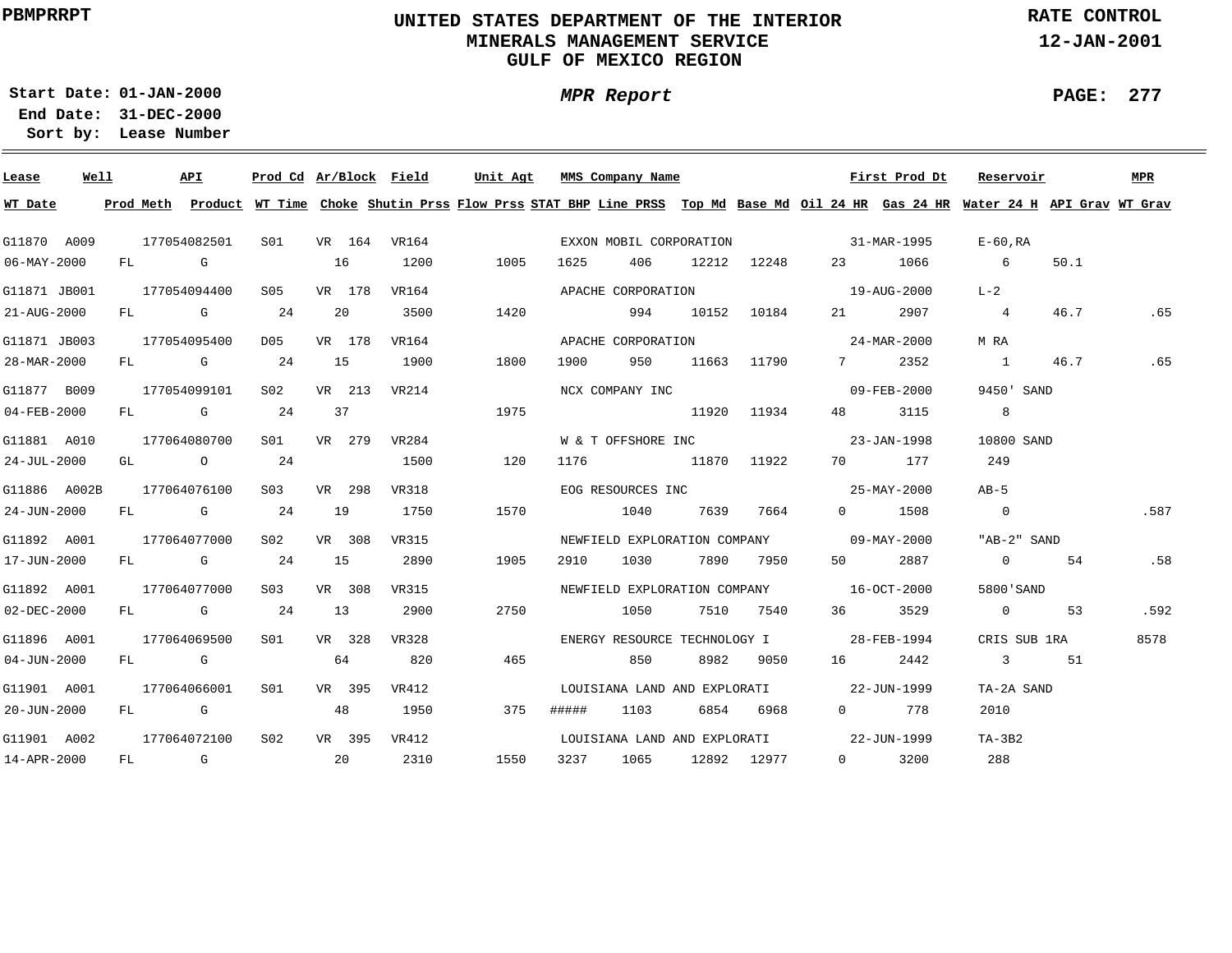# **UNITED STATES DEPARTMENT OF THE INTERIOR MINERALS MANAGEMENT SERVICEGULF OF MEXICO REGION**

**MPR Report**

**RATE CONTROL**

**12-JAN-2001**

**PAGE: 278**

÷

**01-JAN-2000Start Date:**

| Lease             | Well |    |                                                                                                                                                                                                                                | API            |              |     |        |                | Prod Cd Ar/Block Field Unit Agt MMS Company Name                                                                                        |                                                     |      |                  |                                                                                                                | First Prod Dt | Reservoir      |      | MPR  |
|-------------------|------|----|--------------------------------------------------------------------------------------------------------------------------------------------------------------------------------------------------------------------------------|----------------|--------------|-----|--------|----------------|-----------------------------------------------------------------------------------------------------------------------------------------|-----------------------------------------------------|------|------------------|----------------------------------------------------------------------------------------------------------------|---------------|----------------|------|------|
| WT Date           |      |    |                                                                                                                                                                                                                                |                |              |     |        |                | Prod Meth Product WT Time Choke Shutin Prss Flow Prss STAT BHP Line PRSS Top Md Base Md Oil 24 HR Gas 24 HR Water 24 H API Grav WT Grav |                                                     |      |                  |                                                                                                                |               |                |      |      |
| G11929 A002       |      |    |                                                                                                                                                                                                                                | 177074062303   | S03          |     |        | SM 233 VR071   |                                                                                                                                         | UNION PACIFIC RESOURCES CO 09-MAR-2000              |      |                  |                                                                                                                |               | 2176 SAND      |      |      |
| 18-SEP-2000       |      | FL | and the control of the control of the control of the control of the control of the control of the control of the control of the control of the control of the control of the control of the control of the control of the cont |                | 24           |     | 8      | 870            | 655                                                                                                                                     |                                                     | 978  | 2174 2182        | $\Omega$ and $\Omega$                                                                                          | 300           | $\overline{0}$ |      | .6   |
| G11951 JC001      |      |    |                                                                                                                                                                                                                                | 177094101500   | D01          |     | EI 157 | EI175          |                                                                                                                                         | SHELL OFFSHORE INC                                  |      |                  |                                                                                                                | 31-JAN-1995   | S RF           |      |      |
| $02 - JAN - 2000$ |      |    |                                                                                                                                                                                                                                | FL O           | 5            | 999 |        | $\overline{0}$ | 310                                                                                                                                     | $\sim$ 0                                            |      | 14790 14910      | 220 — 20                                                                                                       | 494           | 605            | 34.8 | .62  |
| G11953 001        |      |    |                                                                                                                                                                                                                                | 177094105701   | S01 <b>S</b> |     | EI 167 | SS128          |                                                                                                                                         | LOUISIANA LAND AND EXPLORATI                        |      |                  |                                                                                                                | 10-JUN-1995   | T RL           |      |      |
| $08 - JUN - 2000$ |      | FL |                                                                                                                                                                                                                                | $\overline{O}$ |              | 64  |        |                | 90                                                                                                                                      |                                                     |      | 13215 13956      |                                                                                                                | 147 16        | 30             | 37.8 |      |
| G11977 001H       |      |    |                                                                                                                                                                                                                                | 177114104200   | D06          |     | SS 59  | SS058          |                                                                                                                                         | MURPHY EXPLORATION & PRODUCT 08-MAR-1999            |      |                  |                                                                                                                |               | $A2-FB-1$      |      |      |
| 07-JUN-2000       |      |    |                                                                                                                                                                                                                                | FL G           |              | 18  |        | 3100           | 1900                                                                                                                                    |                                                     |      | 1050 10272 10295 | 26 — 26                                                                                                        | 2335          | 249            | 53.8 |      |
| G11977 002A       |      |    |                                                                                                                                                                                                                                | 177114126500   | S01          |     | SS 59  | SS058          |                                                                                                                                         | MURPHY EXPLORATION & PRODUCT 30-NOV-1998            |      |                  |                                                                                                                |               | $C-3$          |      |      |
| 05-JUN-2000       |      |    | FL G                                                                                                                                                                                                                           |                |              | 16  |        | 4200           | 4100                                                                                                                                    |                                                     |      | 1100 12152 12211 |                                                                                                                | 309 4838      | $\overline{9}$ | 49.4 |      |
| G11984 B014       |      |    |                                                                                                                                                                                                                                | 177114126200   | S02          |     | SS 159 | SS158          |                                                                                                                                         | NEWFIELD EXPLORATION COMPANY 24-JUL-1999            |      |                  |                                                                                                                |               | UPPER C-1 SAND |      |      |
| 19-FEB-2000       |      |    |                                                                                                                                                                                                                                | FL G           | 24           | 17  |        | 2550           | 2350                                                                                                                                    | 3081                                                | 1030 | 10816 10916      | 25 5070                                                                                                        |               | $\overline{0}$ | 48   | .593 |
| G12008 A001       |      |    |                                                                                                                                                                                                                                | 177124048003   | S01          |     | SS 349 | SS349          |                                                                                                                                         | 754395006A ANADARKO PETROLEUM CORPORATI 28-SEP-2000 |      |                  |                                                                                                                |               | $\mathbf{P}$   |      |      |
| $06 - JAN - 2000$ |      |    |                                                                                                                                                                                                                                | FL O           | 24           |     | 8      | 7330           | 7300                                                                                                                                    | 1000                                                |      | 14410 14746      | 1397 2853                                                                                                      |               | 59             | 22.2 | .6   |
| G12019 A001       |      |    |                                                                                                                                                                                                                                | 177154086300   | S01          |     | ST 178 | ST186          |                                                                                                                                         | DEVON SFS OPERATING INC                             |      |                  | $12 - JAN - 1997$                                                                                              |               | TEXTULARIA X   |      |      |
| 17-MAY-2000       |      |    | FL G                                                                                                                                                                                                                           |                |              | 29  |        | 6450           | 4100                                                                                                                                    |                                                     | 1013 | 14400 14446      | 211 — 211 — 211 — 211 — 211 — 212 — 212 — 212 — 212 — 212 — 212 — 212 — 212 — 212 — 212 — 212 — 212 — 212 — 21 | 6583          | 3311           | 41   |      |
| G12020 B001       |      |    |                                                                                                                                                                                                                                | 177154092400   | SO1          |     | ST 179 | ST186          |                                                                                                                                         | DEVON SFS OPERATING INC                             |      |                  | 15-MAR-1998                                                                                                    |               | D-8            |      |      |
| 12-JUN-2000       |      |    | FL G                                                                                                                                                                                                                           |                |              | 30  |        | 4000           | 2800                                                                                                                                    | 7800                                                | 947  | 15190 15270      | 379 — 1                                                                                                        | 5308          | 3063           | 52   |      |
| G12024 A001       |      |    |                                                                                                                                                                                                                                | 177154078200   | S02          |     | ST 193 | ST172          |                                                                                                                                         | NEWFIELD EXPLORATION COMPANY                        |      |                  |                                                                                                                | 12-SEP-1999   | $B-60$         |      |      |
| 12-FEB-2000       |      |    |                                                                                                                                                                                                                                | FL 0 24        |              |     | 9      | 2950           | 1950                                                                                                                                    | 1060                                                |      | 8090 8094        |                                                                                                                | 200 1162      | 53             | 34.9 | .592 |
| G12027 A001       |      |    |                                                                                                                                                                                                                                | 177134018800   | S02          |     | PL 5   | <b>PL005</b>   |                                                                                                                                         | EL PASO PRODUCTION GOM INC                          |      |                  |                                                                                                                | 30-MAR-1997   | MIDDLE D-12    |      |      |
| 12-JUN-2000       |      |    |                                                                                                                                                                                                                                | FL G           | $\sim$ 30    |     |        | 5600           | 2000                                                                                                                                    | 1014                                                |      | 14808 14864      |                                                                                                                | 187 8351      | $\overline{0}$ | 39.7 |      |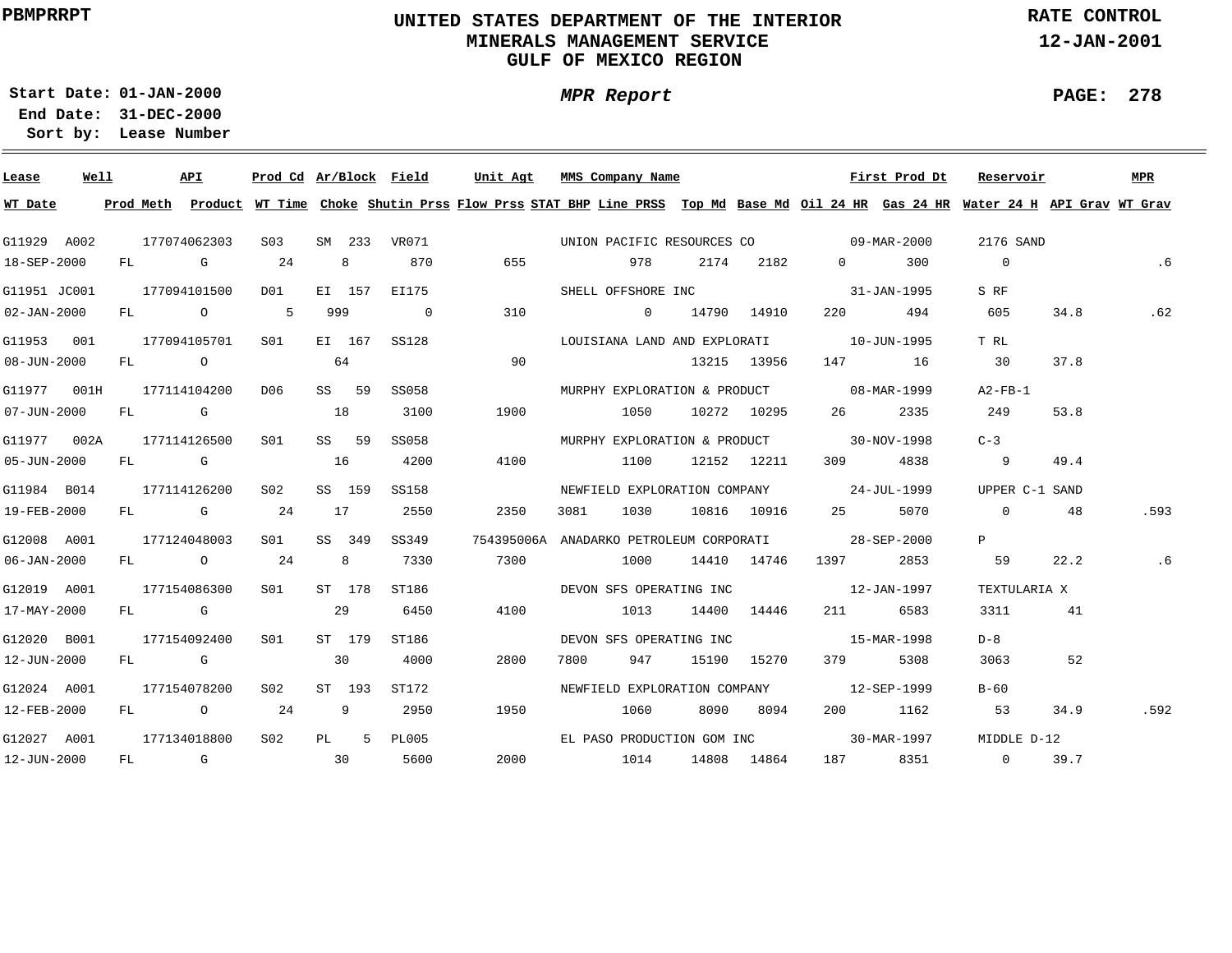# **UNITED STATES DEPARTMENT OF THE INTERIOR MINERALS MANAGEMENT SERVICEGULF OF MEXICO REGION**

**RATE CONTROL**

**12-JAN-2001**

**PAGE: 279**

**01-JAN-2000Start Date:**

**31-DEC-2000 End Date: Lease Number Sort by:**

| Lease             | Well |  | API          |                  |    |        | Prod Cd Ar/Block Field  | Unit Agt                                     | MMS Company Name                                                    |             |             | First Prod Dt                                                                                                                           | Reservoir                         |      | <b>MPR</b> |
|-------------------|------|--|--------------|------------------|----|--------|-------------------------|----------------------------------------------|---------------------------------------------------------------------|-------------|-------------|-----------------------------------------------------------------------------------------------------------------------------------------|-----------------------------------|------|------------|
| WT Date           |      |  |              |                  |    |        |                         |                                              |                                                                     |             |             | Prod Meth Product WT Time Choke Shutin Prss Flow Prss STAT BHP Line PRSS Top Md Base Md Oil 24 HR Gas 24 HR Water 24 H API Grav WT Grav |                                   |      |            |
| G12079 A002       |      |  | 177234016501 | D01              |    |        | SP 72 SP072             |                                              | BURLINGTON RESOURCES OFFSHOR 05-AUG-1996                            |             |             |                                                                                                                                         | TEX X-2                           |      |            |
| 23-JUN-2000       |      |  | FL G         |                  | 60 |        | 1393                    | 610                                          | 1294<br>2310                                                        |             | 7118 7162   | 0 1159                                                                                                                                  | 1212                              |      |            |
| G12114 001        |      |  | 608154010701 | S01 <b>S</b>     |    |        | MO 918 MO916            |                                              | 754395008E UNION OIL COMPANY OF CALIFOR 10-DEC-1999                 |             |             |                                                                                                                                         | NORPHLET                          |      |            |
| 15-MAR-2000       |      |  | $FL$ G 12    |                  | 40 |        | 8019                    | 5067                                         | 971                                                                 |             | 22772 22852 | 9921<br>$\Omega$                                                                                                                        | 58                                |      |            |
| G12119 A001       |      |  | 608164021100 | S01 VK 786       |    |        | VK786                   |                                              | 754399005A TEXACO EXPLORATION AND PROD                              |             |             | $09 - JUL - 2000$                                                                                                                       | J1B SD SEG100                     |      |            |
| 08-AUG-2000       |      |  |              | FL 0 4 90        |    |        | 1766                    | 1220                                         |                                                                     |             | 10190 10286 | 6591 4487                                                                                                                               | $\overline{0}$ and $\overline{0}$ | 30.4 | .65        |
| G12119 A004       |      |  | 608164030000 | S01 VK 786 VK786 |    |        |                         |                                              | 754399005A TEXACO EXPLORATION AND PROD 19-JUL-2000                  |             |             |                                                                                                                                         | J1B SD SEG100                     |      |            |
| 10-AUG-2000       |      |  | FL 0 5       |                  | 64 |        | $\overline{\mathbf{0}}$ | 1384                                         |                                                                     |             |             | 10649 10712 10363 7178                                                                                                                  | $0 \t30.5$                        |      | .65        |
| G12119 A006       |      |  | 608164030200 | S01              |    |        | VK 786 VK786            |                                              | 754399005A TEXACO EXPLORATION AND PROD 6-SEP-2000                   |             |             |                                                                                                                                         | $J-2/3$                           |      |            |
| $01 - OCT - 2000$ |      |  | FL 0 5       |                  | 46 |        | 2139                    | 4133                                         |                                                                     |             | 12954 13106 | 5090 4128                                                                                                                               | $\overline{0}$                    | 28.7 | .65        |
| G12136 A024       |      |  | 608104010200 | S01              |    | EW 873 | EW873                   |                                              |                                                                     |             |             |                                                                                                                                         | K                                 |      |            |
| $10 - JAN - 2000$ |      |  | FL O         |                  | 13 |        |                         |                                              | 220 ##### 11100 11160                                               |             |             | 127 167                                                                                                                                 | 104                               | 26.3 |            |
| G12136 A001       |      |  | 608105002602 | SO1              |    | EW 873 | EW873                   |                                              | 754395007A MARATHON OIL COMPANY CONDUCTER SUPPLIES AND 199-DEC-1999 |             |             |                                                                                                                                         | BUL-1                             |      |            |
| 03-JAN-2000       |      |  | FL 0 12      |                  | 64 |        | 2433                    | 510                                          | 11822 12325                                                         |             |             | 246                                                                                                                                     | 301                               | 15.3 | .6         |
| G12136 A002       |      |  | 608105003200 | S <sub>01</sub>  |    | EW 873 | EW873                   |                                              | 754395007A MARATHON OIL COMPANY                                     |             |             | $31 - 0CT - 1994$                                                                                                                       | $BUL-1$                           |      | 5905       |
| 03-JAN-2000       |      |  | FL O         |                  | 31 |        |                         | 480                                          | 1721                                                                |             |             | 13195 13316 1314 853                                                                                                                    | $\Omega$                          | 21.6 |            |
| G12136 A003       |      |  | 608105003600 | S01              |    |        | EW 873 EW873            |                                              | 754395007A MARATHON OIL COMPANY                                     |             |             | $30 - SEP - 1994$                                                                                                                       | $BUL-1$                           |      | 5941       |
| $04 - JAN - 2000$ |      |  | FL O         |                  | 28 |        |                         | 680                                          | 2061                                                                | 10431 10463 |             | 958 791                                                                                                                                 | $\sim$ 0                          | 24.3 |            |
| G12136 A004       |      |  | 608105003700 | S01              |    |        | EW 873 EW873            |                                              | 754395007A MARATHON OIL COMPANY                                     |             |             | $31 - \text{AUG} - 1994$                                                                                                                | BUL-1                             |      | 11046      |
| $05 - JAN - 2000$ |      |  | FL O         |                  | 50 |        |                         | 260                                          | 2089 11975 12142                                                    |             |             | 1458 815                                                                                                                                | 567                               | 17.8 |            |
| G12136 A005       |      |  | 608105004400 | S <sub>01</sub>  |    |        |                         | EW 873 EW873 754395007A MARATHON OIL COMPANY |                                                                     |             |             | $31 - DEC - 1994$                                                                                                                       | BUL-1                             |      | 11677      |
| $05 - JAN - 2000$ |      |  | $FL$ 0       |                  | 44 |        |                         | 240                                          | 1387 12124 12380                                                    |             |             | 585 371                                                                                                                                 | 1085                              | 20.3 |            |

**MPR Report**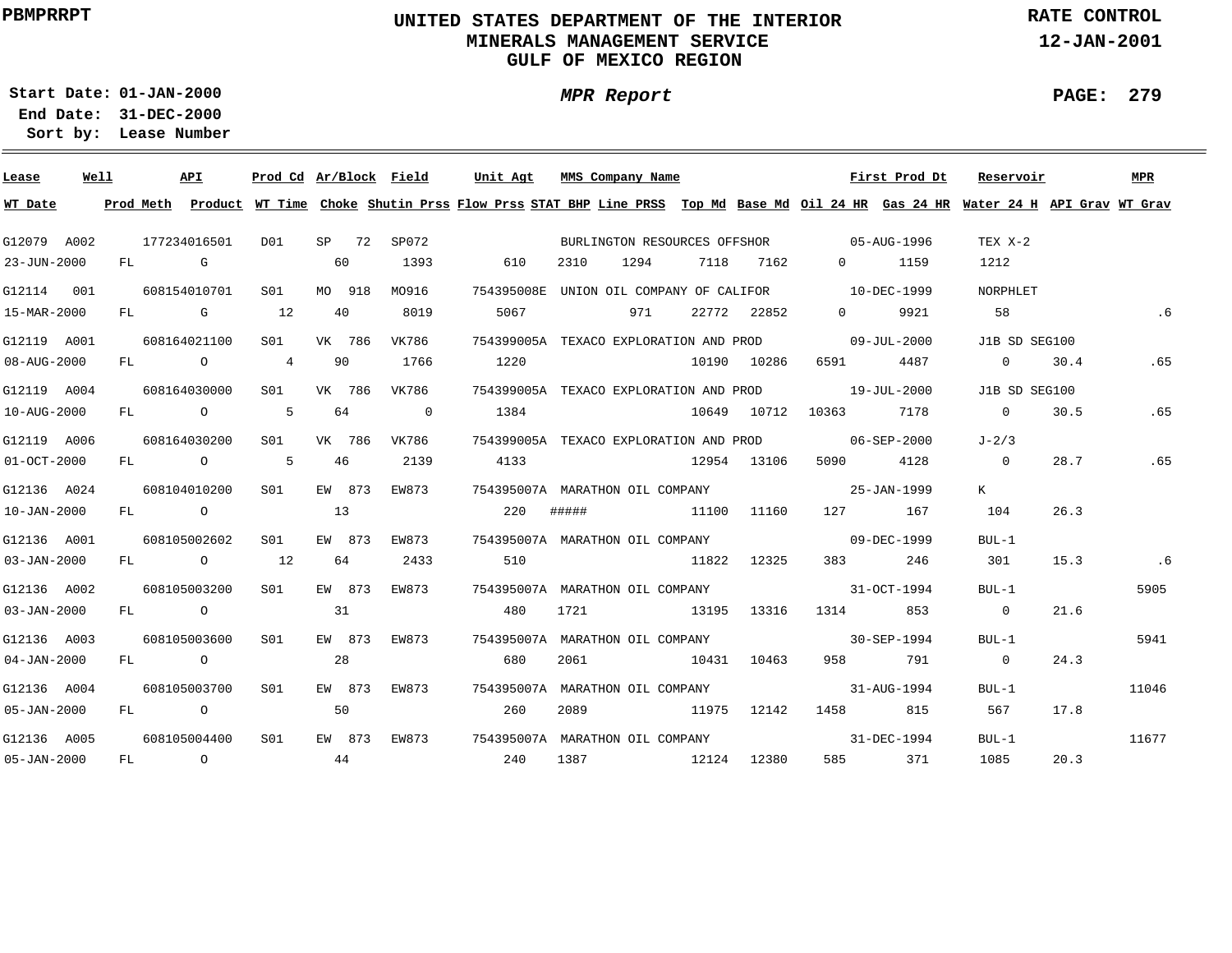# **UNITED STATES DEPARTMENT OF THE INTERIOR MINERALS MANAGEMENT SERVICEGULF OF MEXICO REGION**

**RATE CONTROL**

**12-JAN-2001**

**PAGE: 280**

**01-JAN-2000Start Date:31-DEC-2000 End Date:** 

**Lease Number Sort by:**

| Lease             | Well |  | API              | Prod Cd Ar/Block Field |     |              | Unit Agt                                                                                       |      | MMS Company Name               |  |                      | First Prod Dt | Reservoir                                                                                                                               |      | MPR         |
|-------------------|------|--|------------------|------------------------|-----|--------------|------------------------------------------------------------------------------------------------|------|--------------------------------|--|----------------------|---------------|-----------------------------------------------------------------------------------------------------------------------------------------|------|-------------|
| WT Date           |      |  |                  |                        |     |              |                                                                                                |      |                                |  |                      |               | Prod Meth Product WT Time Choke Shutin Prss Flow Prss STAT BHP Line PRSS Top Md Base Md Oil 24 HR Gas 24 HR Water 24 H API Grav WT Grav |      |             |
| G12136 A006       |      |  |                  |                        |     |              | 608105004500  S01  EW 873 EW873   754395007A MARATHON OIL COMPANY           31-JAN-1995        |      |                                |  |                      |               | $BUL-1$                                                                                                                                 |      | 11862       |
| 06-JAN-2000       |      |  | FL O             | 50                     |     |              | 600                                                                                            | 2062 |                                |  | 11928 12134 1004 686 |               | $\overline{0}$                                                                                                                          | 21.7 |             |
| G12136 A007       |      |  | 608105004600 S01 |                        |     |              |                                                                                                |      |                                |  |                      |               | $BUL-1$                                                                                                                                 |      | $\mathbf 0$ |
| $08 - JAN - 2000$ |      |  | FL O             |                        | 128 |              | 225                                                                                            |      | 1271 11400 11564               |  |                      | 881 419       | 278                                                                                                                                     | 17.5 |             |
| G12136 A008       |      |  |                  | 608105004700 S01       |     |              |                                                                                                |      |                                |  |                      |               | BUL-1                                                                                                                                   |      |             |
| 07-JAN-2000       |      |  |                  | FL 0 21                |     |              | 1200                                                                                           |      | 2870 10271 10331               |  |                      | 548 1296      | 23                                                                                                                                      | 24.8 |             |
| G12136 A009       |      |  |                  | 608105004800 S01       |     |              |                                                                                                |      |                                |  |                      |               | BUL-1                                                                                                                                   |      | 5695        |
| 07-JAN-2000       |      |  |                  | $FL$ 0 64              |     |              | 260                                                                                            |      | 2109 13111 13281 1306 985      |  |                      |               | 2425                                                                                                                                    | 19.8 |             |
| G12136 A010       |      |  |                  |                        |     |              | 608105004900   S01   EW 873   EW873    754395007A  MARATHON OIL COMPANY            20-NOV-1996 |      |                                |  |                      |               | BUL-1                                                                                                                                   |      |             |
| 07-JAN-2000       |      |  |                  | $FL$ 0 54              |     |              | 500                                                                                            |      | 2372 11486 11736 1718 1261     |  |                      |               | 280                                                                                                                                     | 18.7 |             |
| G12136 A015       |      |  |                  |                        |     |              | 608105007400 S01 EW 873 EW873 754395007A MARATHON OIL COMPANY 608105007400 29-AUG-1997         |      |                                |  |                      |               | $BUL-1$                                                                                                                                 |      |             |
| $08 - JAN - 2000$ |      |  | FL O             |                        | 64  |              |                                                                                                |      | 260 1732 11148 11426 3212 2942 |  |                      |               | 2524                                                                                                                                    | 20.5 |             |
| G12136 A016       |      |  | 608105007500 S01 |                        |     |              | EW 873 EW873 754395007A MARATHON OIL COMPANY 13-AUG-1997                                       |      |                                |  |                      |               | BUL-1                                                                                                                                   |      |             |
| 10-JAN-2000       |      |  | FL O             |                        | 128 |              | 340 3648 10975 11146 4184 4721                                                                 |      |                                |  |                      |               | 34                                                                                                                                      | 23.1 |             |
| G12136 A017       |      |  | 608105008300 S01 |                        |     | EW 873 EW873 | 754395007A MARATHON OIL COMPANY 18-JAN-1998                                                    |      |                                |  |                      |               | TEX-MEX                                                                                                                                 |      |             |
| $07 - JAN - 2000$ |      |  |                  | FL 0 128               |     |              | 500                                                                                            |      | 2671 13640 13776               |  |                      | 860 767       | 2724 22                                                                                                                                 |      |             |
| G12136 A018       |      |  | 608105008400 S01 |                        |     |              |                                                                                                |      |                                |  |                      |               | TEX-MEX                                                                                                                                 |      |             |
| $03 - JAN - 2000$ |      |  |                  | FL 0 61                |     |              | 710                                                                                            |      | 4036 11294 11390 2213 2588     |  |                      |               | 2705                                                                                                                                    | 24.3 |             |
| G12136 A019       |      |  | 608105008600 S01 |                        |     |              | EW 873 EW873 754395007A MARATHON OIL COMPANY                                                   |      |                                |  | $05 - JUN - 1998$    |               | BUL-1                                                                                                                                   |      |             |
| 10-JAN-2000       |      |  | FL O             |                        | 128 |              | 240                                                                                            |      | 3565 12474 12540               |  |                      | 3299 2325     | $0 \t 18.8$                                                                                                                             |      |             |
| G12136 A021       |      |  | 608105008801 S01 |                        |     |              | EW 873 EW873 754395007A MARATHON OIL COMPANY 673 21-AUG-1998                                   |      |                                |  |                      |               | $BUL-1$                                                                                                                                 |      |             |
| $09 - JAN - 2000$ |      |  |                  | FL 0 128               |     |              | 360 2034 11114 11424                                                                           |      |                                |  |                      | 3705 2784     | 3032                                                                                                                                    | 18.1 |             |

**MPR Report**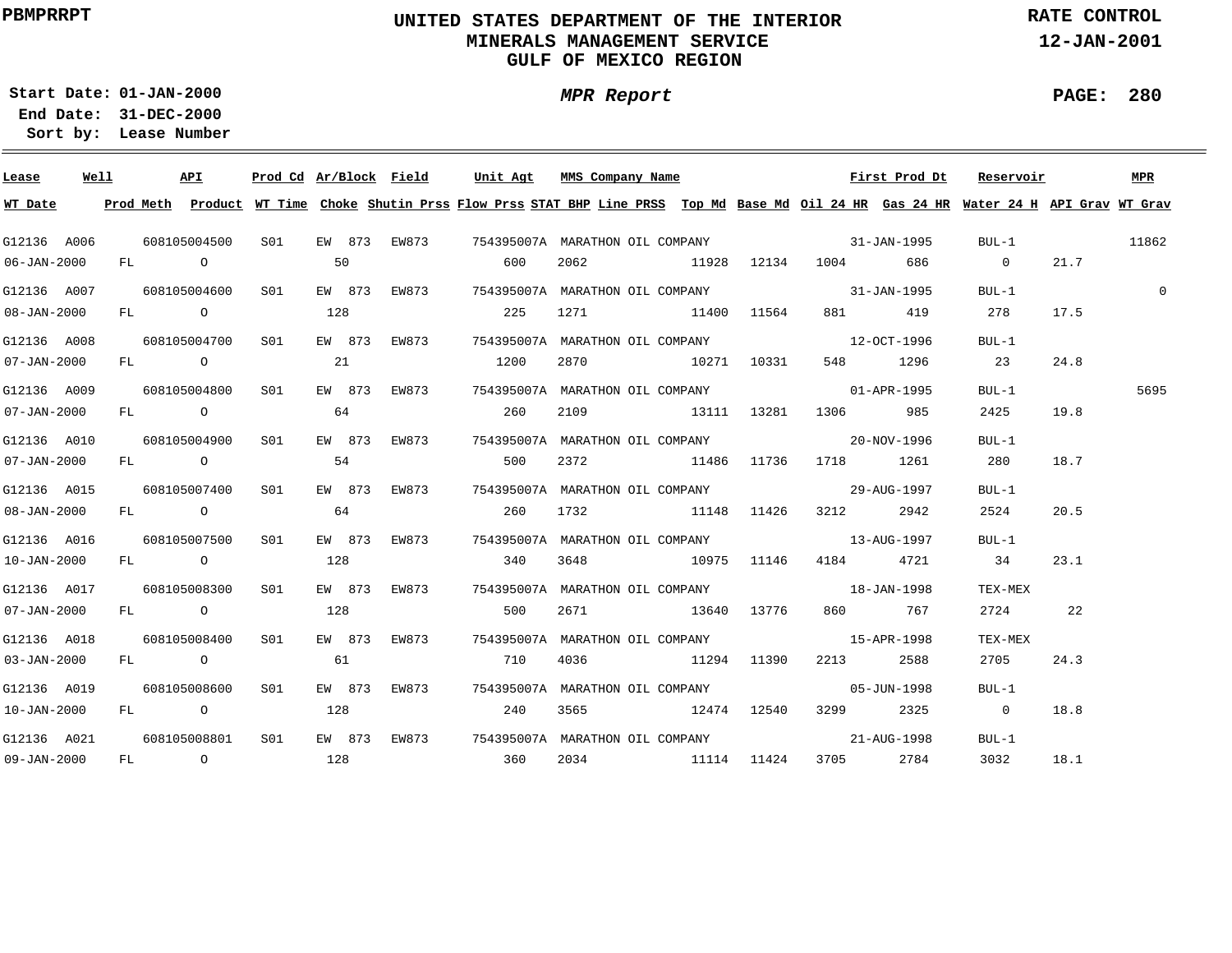# **UNITED STATES DEPARTMENT OF THE INTERIOR MINERALS MANAGEMENT SERVICEGULF OF MEXICO REGION**

**MPR Report**

**RATE CONTROL**

**12-JAN-2001**

**01-JAN-2000Start Date:31-DEC-2000 End Date:** 

**Lease Number Sort by:**

| Lease             | Well |  | API                         | Prod Cd Ar/Block Field |     |                               | Unit Agt       |    | MMS Company Name                                                                                                                        |           |                   | First Prod Dt          | Reservoir      |      | MPR. |
|-------------------|------|--|-----------------------------|------------------------|-----|-------------------------------|----------------|----|-----------------------------------------------------------------------------------------------------------------------------------------|-----------|-------------------|------------------------|----------------|------|------|
| WT Date           |      |  |                             |                        |     |                               |                |    | Prod Meth Product WT Time Choke Shutin Prss Flow Prss STAT BHP Line PRSS Top Md Base Md Oil 24 HR Gas 24 HR Water 24 H API Grav WT Grav |           |                   |                        |                |      |      |
|                   |      |  |                             |                        |     |                               |                |    | G12136 A023 608105009200 S01 EW 873 EW873 754395007A MARATHON OIL COMPANY 60000000 06-FEB-1999                                          |           |                   |                        | K —            |      |      |
| $08 - JAN - 2000$ |      |  | FL O                        |                        | 999 |                               | 200            |    | 11546 11686 137 79<br>2328                                                                                                              |           |                   |                        | 58             | 20.9 |      |
|                   |      |  | G12139 001 608105006500 S01 |                        |     |                               |                |    | EW 917 EW873 754395007A MARATHON OIL COMPANY 608-APR-1998                                                                               |           |                   |                        | CRIS-S         |      |      |
| $01 - JAN - 2000$ |      |  | FL O                        |                        | 128 |                               | $\overline{0}$ |    | 11654 11762 9156 9268                                                                                                                   |           |                   |                        | $\overline{0}$ | 21.3 |      |
| G12145 002        |      |  | 608105008003 S01            |                        |     | EW 965 EW921                  |                |    | 754397011A BRITISH-BORNEO USA INC 23-APR-2000                                                                                           |           |                   |                        | P2 SAND        |      |      |
| 22-MAY-2000       |      |  | FL 0 24 16                  |                        |     | 6698                          |                |    | 3874 250 15328 15358                                                                                                                    |           | 3048              | 2221                   | 27             | 29.4 |      |
| G12209 TA005      |      |  | 608114020501 S01            |                        |     | GC 200 GC244                  |                |    | 754393016A BP EXPLORATION & OIL INC $17$ -JUN-1998                                                                                      |           |                   |                        | S10            |      |      |
| 14-FEB-2000       |      |  | FL 0 132                    |                        |     |                               |                |    |                                                                                                                                         |           | 29488             | 58121                  | $\overline{0}$ | 37.1 |      |
| G12209 TA001      |      |  |                             |                        |     |                               |                |    | $608114021600$ S01 GC 200 GC244 754393016A BP EXPLORATION & OIL INC $07$ -DEC-1997                                                      |           |                   |                        | S10            |      |      |
| 14-FEB-2000       |      |  | FL O                        |                        | 56  |                               | 4045           |    |                                                                                                                                         |           |                   | 16484 16619 7837 15447 | $\sim$ 0       | 37.1 |      |
| G12209 TA003      |      |  | 608114021800                | S01                    |     |                               |                |    | GC $200$ GC244 754393016A BP EXPLORATION & OIL INC $10-NOV-1997$                                                                        |           |                   |                        | S10            |      |      |
| 14-FEB-2000       |      |  | FL O                        |                        | 132 |                               |                |    | 3472 16616 16777 25635                                                                                                                  |           |                   | 50527                  | $\overline{0}$ | 37.1 |      |
| G12209 TA004      |      |  | 608114021901 S01            |                        |     | GC 200 GC244                  |                |    |                                                                                                                                         |           |                   |                        | S10            |      |      |
| 14-FEB-2000       |      |  | FL 0 3 999                  |                        |     | 5252                          |                |    |                                                                                                                                         |           |                   |                        | $\overline{0}$ | 37.1 | .67  |
| G12209 TA004      |      |  | 608114021901 S01            |                        |     |                               |                |    | GC 200 GC244 754393016A BP EXPLORATION & OIL INC 37-FEB-1999                                                                            |           |                   |                        | S10            |      |      |
| 14-FEB-2000       |      |  | FL 0 132                    |                        |     |                               | 3645           |    |                                                                                                                                         |           | 16789 16939 32070 | 63210                  | $\sim$ 0       | 37.1 |      |
| G12362 A005       |      |  |                             |                        |     |                               |                |    | 177244053501 S01 MP 299 MP299 FREEPORT MCMORAN SULPHUR LLC 26-JAN-1996                                                                  |           |                   |                        | CAPROCK        |      |      |
| 06-MAY-2000       |      |  | $GL \t\t 0\t 64$            |                        |     |                               | 30             |    |                                                                                                                                         |           |                   | 2756 2848 145 87       | 579            | 22.4 |      |
| G12362 A007       |      |  | 177244053601 S01 MP 299     |                        |     | MP299                         |                |    | FREEPORT MCMORAN SULPHUR LLC 14-NOV-1995                                                                                                |           |                   |                        | CAPROCK        |      |      |
| 11-MAY-2000       |      |  | $FL$ 0 40                   |                        |     |                               |                | 80 |                                                                                                                                         | 2659 2855 |                   | 613 116                | 585            | 22.5 |      |
| G12362 A008       |      |  |                             |                        |     | 177244053701 S01 MP 299 MP299 |                |    | FREEPORT MCMORAN SULPHUR LLC 06-DEC-1995                                                                                                |           |                   |                        | CAPROCK        |      |      |
| 08-MAY-2000       |      |  |                             |                        |     | FL O 64                       |                | 80 | 3123 3225                                                                                                                               |           |                   | 103 67                 | 183            | 22.5 |      |

**PAGE: 281**

÷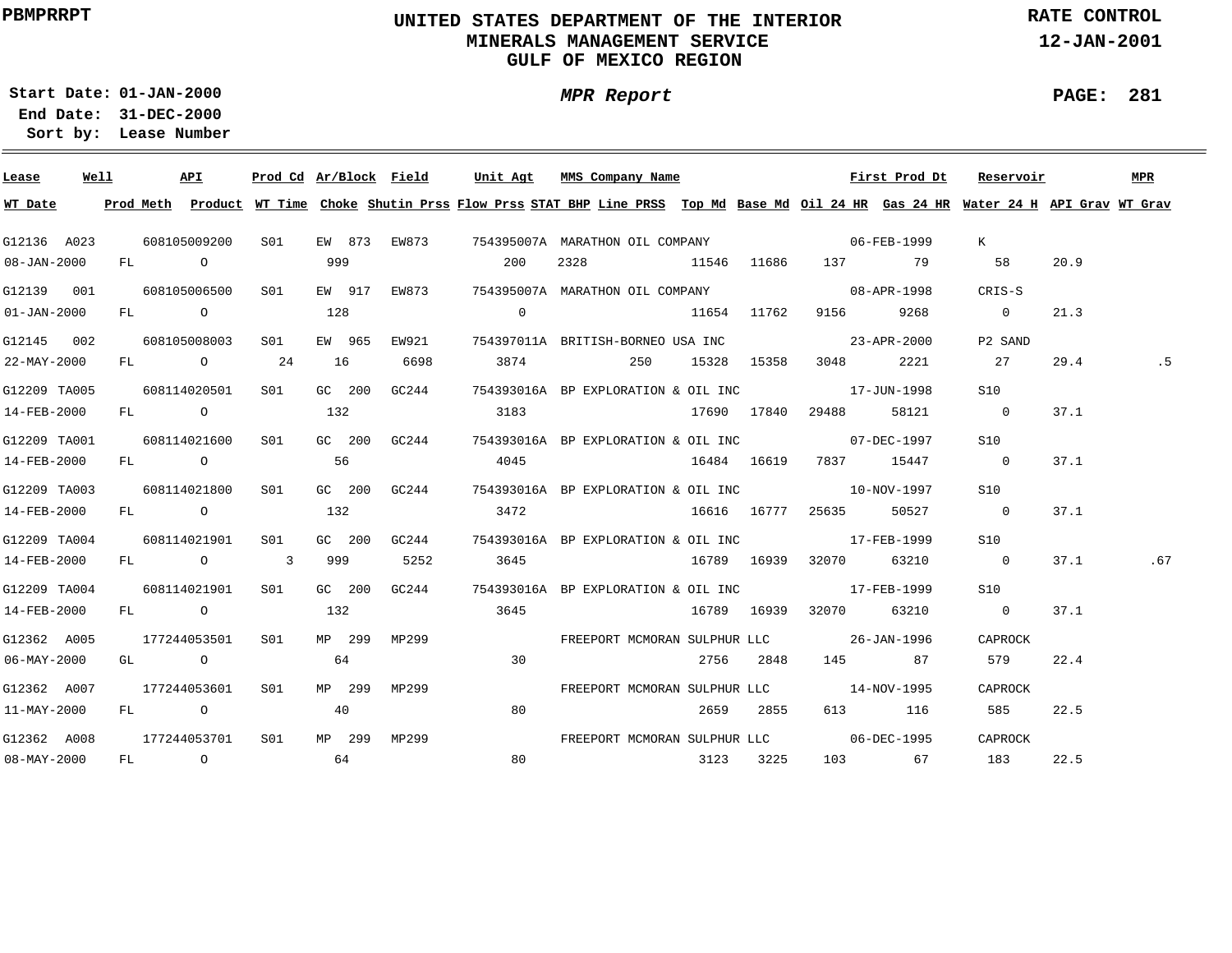# **UNITED STATES DEPARTMENT OF THE INTERIOR MINERALS MANAGEMENT SERVICEGULF OF MEXICO REGION**

**MPR Report**

**RATE CONTROL**

**12-JAN-2001**

**PAGE: 282**

÷

**01-JAN-2000Start Date:31-DEC-2000 End Date:** 

| Lease                    | Well | API              | Prod Cd Ar/Block Field |    |        |       | Unit Agt  |     | MMS Company Name                         |      |           |               | First Prod Dt | Reservoir                                                                                                                                                                                                                       |      | MPR  |
|--------------------------|------|------------------|------------------------|----|--------|-------|-----------|-----|------------------------------------------|------|-----------|---------------|---------------|---------------------------------------------------------------------------------------------------------------------------------------------------------------------------------------------------------------------------------|------|------|
| WT Date                  |      |                  |                        |    |        |       |           |     |                                          |      |           |               |               | Prod Meth Product WT Time Choke Shutin Prss Flow Prss STAT BHP Line PRSS Top Md Base Md Oil 24 HR Gas 24 HR Water 24 H API Grav WT Grav                                                                                         |      |      |
| G12362 A001              |      | 177244054100     | S01                    |    | MP 299 | MP299 |           |     | FREEPORT MCMORAN SULPHUR LLC 31-OCT-1991 |      |           |               |               | CAPROCK                                                                                                                                                                                                                         |      | 196  |
| 06-MAY-2000              |      | FL O             |                        | 44 |        |       | 220       | 540 |                                          | 2290 |           | 2464 1373 137 |               | 1079 — 1079 — 1079 — 1080 — 1080 — 1080 — 1080 — 1080 — 1080 — 1080 — 1080 — 1080 — 1080 — 1080 — 1080 — 1080 — 1080 — 1080 — 1080 — 1080 — 1080 — 1080 — 1080 — 1080 — 1080 — 1080 — 1080 — 1080 — 1080 — 1080 — 1080 — 1080 — | 22   |      |
| G12362 B004              |      | 177244056201     | S01                    |    | MP 299 | MP299 |           |     | FREEPORT MCMORAN SULPHUR LLC 31-OCT-1994 |      |           |               |               | CAPROCK                                                                                                                                                                                                                         |      | 2078 |
| 13-MAY-2000              |      | FL O             |                        | 48 |        |       | 100       |     |                                          |      | 1900 2264 |               | 370 160       | 1687                                                                                                                                                                                                                            | 22.4 |      |
| G12362 B001              |      | 177244056401     | S01                    |    | MP 299 | MP299 |           |     |                                          |      |           |               |               | CAPROCK                                                                                                                                                                                                                         |      |      |
| 06-MAY-2000              |      | GL O             |                        | 50 |        |       | 45        |     |                                          |      | 1916 2114 | 391 — 100     | 270           | 307                                                                                                                                                                                                                             | 22.8 |      |
| G12362 B002              |      | 177244057000 SO1 |                        |    | MP 299 | MP299 |           |     | FREEPORT MCMORAN SULPHUR LLC 31-JAN-1993 |      |           |               |               | CAPROCK                                                                                                                                                                                                                         |      | 4101 |
| 13-MAY-2000              |      | FL O             |                        | 41 |        |       | 135       |     |                                          |      | 1760 1780 | 460 — 100     | 208           | 1633                                                                                                                                                                                                                            | 22.5 |      |
| G12362 B006              |      | 177244057402     | S01                    |    | MP 299 | MP299 |           |     | FREEPORT MCMORAN SULPHUR LLC 21-FEB-1997 |      |           |               |               | CAPROCK                                                                                                                                                                                                                         |      |      |
| 13-MAY-2000              |      | FL O             |                        | 38 |        |       | 100       |     |                                          |      | 2977 3173 |               | 294 114       | 932                                                                                                                                                                                                                             | 23   |      |
| G12362 B008              |      | 177244060001     | S01                    |    | MP 299 | MP299 |           |     | FREEPORT MCMORAN SULPHUR LLC 01-APR-1995 |      |           |               |               | CAPROCK                                                                                                                                                                                                                         |      |      |
| 21-MAY-2000              |      | GL G             |                        | 50 |        |       | 45        |     |                                          |      | 1994 2039 |               | 240 120       | $\overline{\mathbf{2}}$                                                                                                                                                                                                         | 22.5 |      |
| G12362 B009              |      | 177244060500     | SO1                    |    | MP 299 | MP299 |           |     |                                          |      |           |               |               | CAPROCK                                                                                                                                                                                                                         |      |      |
| 30-APR-2000              |      | FL O             |                        | 28 |        |       | 70        |     |                                          |      | 1828 2478 |               | 120 150       | 1082                                                                                                                                                                                                                            | 22.4 |      |
| G12362 B005              |      | 177244061402     | SO1                    |    | MP 299 | MP299 |           |     |                                          |      |           |               |               | CAPROCK                                                                                                                                                                                                                         |      |      |
| 11-MAY-2000              |      | GL O             |                        | 42 |        |       | 125       |     |                                          |      | 3296 3469 | 105           | 380           | 1211                                                                                                                                                                                                                            | 22.4 |      |
| G12362 A010              |      | 177244064100     | SO1                    |    | MP 299 | MP299 |           |     | FREEPORT MCMORAN SULPHUR LLC 30-APR-1993 |      |           |               |               | CAPROCK                                                                                                                                                                                                                         |      | 3597 |
| 21-MAY-2000              |      | FL O             |                        | 52 |        |       | 80        |     |                                          | 2190 | 2965      |               | 762 103       | 1143                                                                                                                                                                                                                            | 22   |      |
| G12362 B014              |      | 177244069500     | S <sub>01</sub>        |    | MP 299 | MP299 |           |     | FREEPORT MCMORAN SULPHUR LLC 30-SEP-1994 |      |           |               |               | CAPROCK                                                                                                                                                                                                                         |      | 2741 |
| $02 - \text{MAX} - 2000$ |      | GL O             |                        | 58 |        |       | 85        |     |                                          | 1945 | 2232      | 897 — 100     | 523           | 550                                                                                                                                                                                                                             | 22.5 |      |
| G12417 A002              |      | 427024020800     | S05                    |    | MU 805 | MU805 | 754394002 |     | VASTAR RESOURCES INC.                    |      |           |               | 26-SEP-1998   | UMA2                                                                                                                                                                                                                            |      |      |
| 19-JAN-2000              |      | $FL$ G $G$       | 64                     |    |        | 1335  | 992       |     | 978 7780                                 |      |           | 7794 1        | 6250          | $\overline{0}$                                                                                                                                                                                                                  | 54   |      |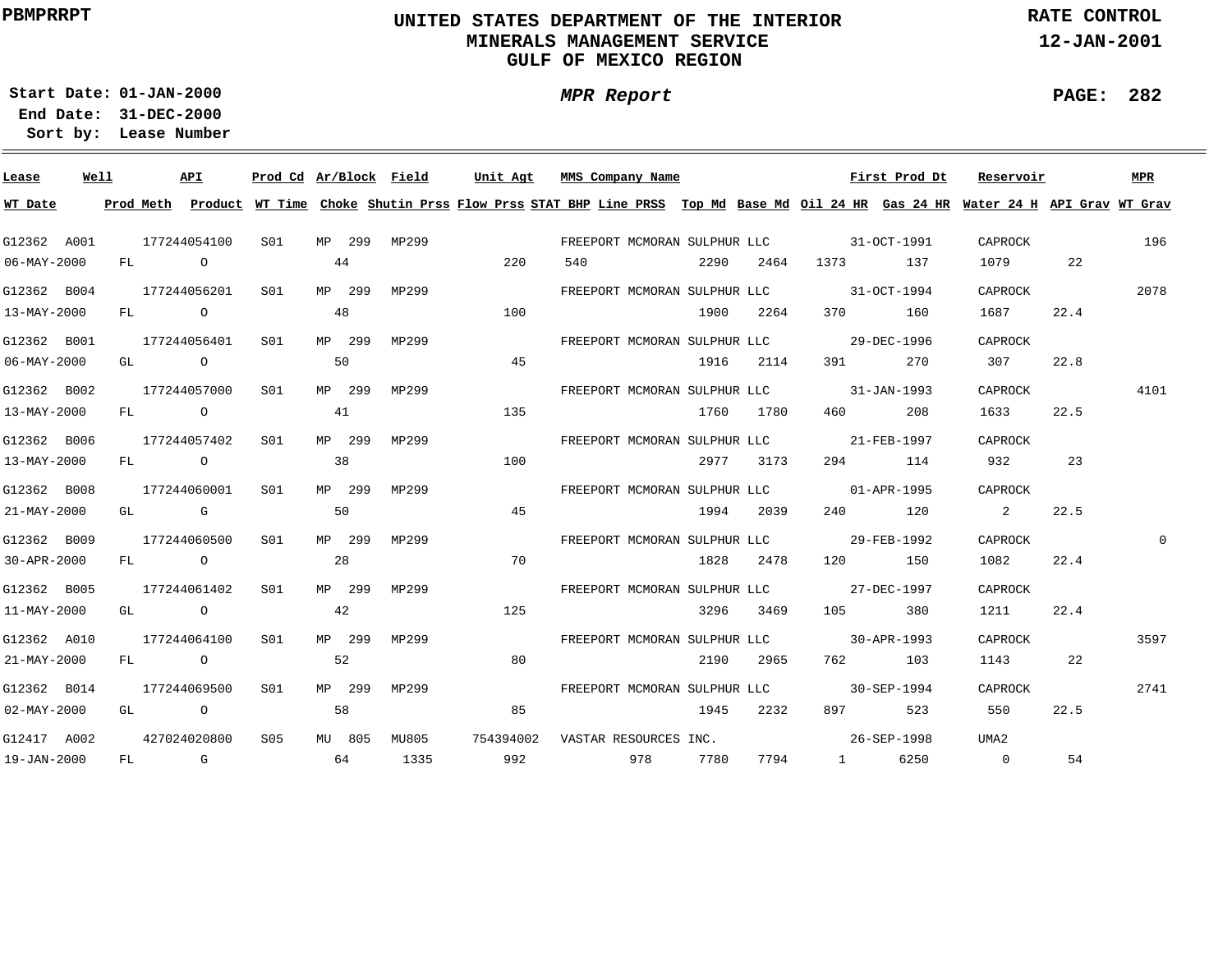# **UNITED STATES DEPARTMENT OF THE INTERIOR MINERALS MANAGEMENT SERVICEGULF OF MEXICO REGION**

**MPR Report**

**RATE CONTROL**

**12-JAN-2001**

**PAGE: 283**

÷

**01-JAN-2000Start Date:31-DEC-2000 End Date:** 

| Lease                   | Well |  | API                                                                                                                                                                                                                            |                 |     |        | Prod Cd Ar/Block Field | Unit Agt                                                                                                                                |       | MMS Company Name                |       |               |                                             | First Prod Dt        | Reservoir      |        | MPR      |
|-------------------------|------|--|--------------------------------------------------------------------------------------------------------------------------------------------------------------------------------------------------------------------------------|-----------------|-----|--------|------------------------|-----------------------------------------------------------------------------------------------------------------------------------------|-------|---------------------------------|-------|---------------|---------------------------------------------|----------------------|----------------|--------|----------|
| WT Date                 |      |  |                                                                                                                                                                                                                                |                 |     |        |                        | Prod Meth Product WT Time Choke Shutin Prss Flow Prss STAT BHP Line PRSS Top Md Base Md Oil 24 HR Gas 24 HR Water 24 H API Grav WT Grav |       |                                 |       |               |                                             |                      |                |        |          |
| G12417 A002             |      |  | 427024020800                                                                                                                                                                                                                   | S05 MU 805      |     |        | MU805                  |                                                                                                                                         |       |                                 |       |               |                                             |                      | UMA2           |        |          |
| 14-JUN-2000             |      |  | FL G                                                                                                                                                                                                                           |                 | 64  |        | 1309                   | 991                                                                                                                                     |       | 979                             | 7780  | 7794          | $\Omega$ and $\Omega$                       | 3950                 | $\overline{0}$ |        |          |
| G12417 A006             |      |  | 427024022600                                                                                                                                                                                                                   | S02             |     | MU 805 | MU805                  |                                                                                                                                         |       | 754394002 VASTAR RESOURCES INC. |       |               | $13 - JAN - 1997$                           |                      | LMA-1          |        |          |
| 20-JAN-2000             |      |  | FL G                                                                                                                                                                                                                           |                 | 64  |        | 1335                   | 940                                                                                                                                     | 3438  | 939                             |       | 10775 11016   |                                             | 6 4720               | $7\phantom{0}$ | 54     |          |
| G12417 A006             |      |  | 427024022600                                                                                                                                                                                                                   | S02             |     | MU 805 | MU805                  | 754394002 VASTAR RESOURCES INC.                                                                                                         |       |                                 |       |               |                                             | 28-APR-2000          | UPPER LMA 1    |        |          |
| 14-JUN-2000             |      |  | $FL$ G and $G$ and $G$ and $G$ and $G$ and $G$ and $G$ and $G$ and $G$ and $G$ and $G$ and $G$ and $G$ and $G$ and $G$ and $G$ and $G$ and $G$ and $G$ and $G$ and $G$ and $G$ and $G$ and $G$ and $G$ and $G$ and $G$ and $G$ |                 | 64  |        | 1331                   | 976                                                                                                                                     |       | 967                             |       | 10775 10878   | $\Omega$                                    | 5320                 | $\overline{0}$ |        |          |
| G12417 A007             |      |  | 427024024000                                                                                                                                                                                                                   | S01             |     |        | MU 805 MU805           |                                                                                                                                         |       | 754394002 VASTAR RESOURCES INC. |       |               |                                             | 31-DEC-1994          | LMA-2          |        |          |
| 21-JAN-2000             |      |  | $FL$ G $G$                                                                                                                                                                                                                     |                 | 64  |        | 558                    | 409                                                                                                                                     | 99999 | 394                             | 11040 | 11231         | $\Omega$ and $\Omega$                       | 6240                 | 2              |        |          |
| G12417 A007             |      |  | 427024024000                                                                                                                                                                                                                   | S01             |     | MU 805 | MU805                  |                                                                                                                                         |       |                                 |       |               | 754394002 VASTAR RESOURCES INC. 31-DEC-1994 |                      | $LMA-2$        |        | $\Omega$ |
| 13-JUN-2000             |      |  | FL G                                                                                                                                                                                                                           |                 | 64  |        | 505                    | 369                                                                                                                                     | 99999 | 346                             |       | 11040 11231   | $\Omega$                                    | 6470                 | $\overline{0}$ |        |          |
| G12465 A001             |      |  | 427044024500                                                                                                                                                                                                                   | S <sub>04</sub> |     | BA 542 | BA542                  |                                                                                                                                         |       |                                 |       |               | COCKRELL OIL CORPORATION 5 18-MAY-2000      |                      | BIGHUM STRAY 2 |        |          |
| 28-MAY-2000             |      |  | $FL$ G 24                                                                                                                                                                                                                      |                 | 14  |        | 4300                   | 3250                                                                                                                                    |       | 1014 9738 9758                  |       |               |                                             | 18 2252              | 0 47           |        | . 6      |
| G12465 A004             |      |  | 427044032300                                                                                                                                                                                                                   | SO1 SO          |     | BA 542 | BA542                  |                                                                                                                                         |       |                                 |       |               | COCKRELL OIL CORPORATION 18-MAY-2000        |                      | TEX W-3 SAND   |        |          |
| 28-MAY-2000             |      |  | $FL$ G 24                                                                                                                                                                                                                      |                 | 12  |        | 5000                   | 4275                                                                                                                                    | 1014  |                                 |       | 9703 9711     | 40 — 10                                     | 4880                 | 0 47           |        | .6       |
| G12503 A001D            |      |  | 427064031901 D02 GA 322                                                                                                                                                                                                        |                 |     |        | GA288                  |                                                                                                                                         |       |                                 |       |               | HALL-HOUSTON OIL COMPANY 31-JAN-1993        |                      | G-3 SAND       |        | 4368     |
| 21-MAY-2000             |      |  | FL G                                                                                                                                                                                                                           |                 | 48  |        | 860                    | 440                                                                                                                                     |       | 410                             | 9872  | 9890 — 1980   |                                             | 9 1371               |                | 8 47.5 |          |
| G12520 A001             |      |  | 427064032800                                                                                                                                                                                                                   | D <sub>01</sub> |     | GAA 50 | GA050A                 |                                                                                                                                         |       |                                 |       |               | EL PASO PRODUCTION GOM INC 31-AUG-1993      |                      | TRIM A-2       |        | 4751     |
| 19-MAY-2000             |      |  | FL G                                                                                                                                                                                                                           |                 | 999 |        | 520                    | 120                                                                                                                                     |       | 858                             |       | 2059 2068     |                                             | $0 \qquad \qquad 25$ | $\overline{0}$ |        |          |
| G12520 A001D            |      |  | 427064032800                                                                                                                                                                                                                   | DO <sub>2</sub> |     | GAA 50 | GA050A                 |                                                                                                                                         |       |                                 |       |               | EL PASO PRODUCTION GOM INC 31-AUG-1993      |                      | TRIM A-1       |        | 3960     |
| 19-MAY-2000             |      |  | FL G                                                                                                                                                                                                                           |                 | 32  |        | 720                    | 240                                                                                                                                     |       |                                 |       | 858 1746 1760 |                                             | 0 1061               | 141            |        |          |
| G12631 001 608074013500 |      |  |                                                                                                                                                                                                                                |                 |     |        |                        | S01 GB 117 GB161 CDMEXTREND DEVELOPMENT COMPAN 16-JUL-1996                                                                              |       |                                 |       |               |                                             |                      | GLOB ALT A     |        |          |
| 10-MAY-2000             |      |  | FL O                                                                                                                                                                                                                           |                 |     | 23     | 3206                   |                                                                                                                                         |       | 2046 900 15798 15852            |       |               | 552                                         | 1066                 | 2293           | 28.5   |          |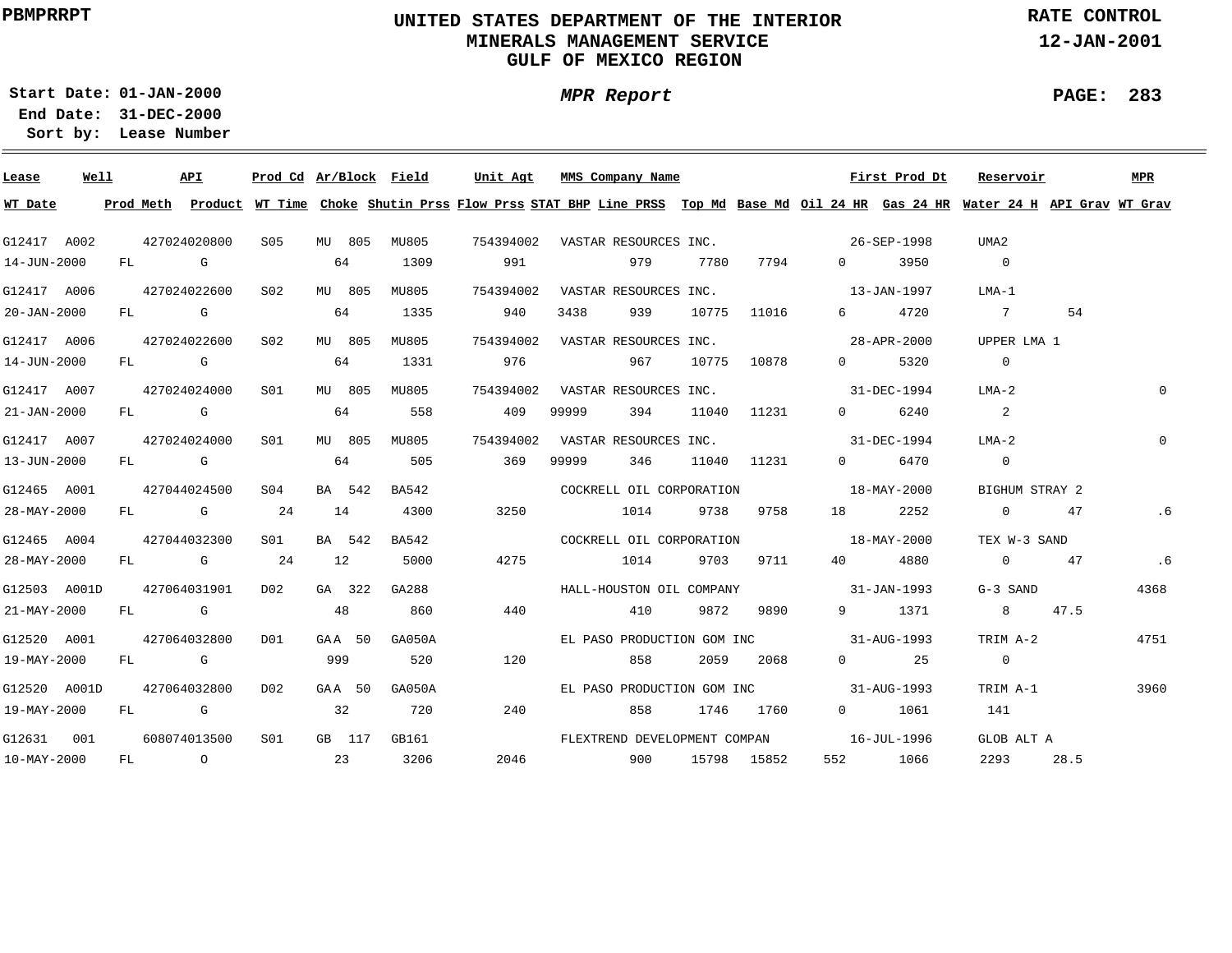# **UNITED STATES DEPARTMENT OF THE INTERIOR MINERALS MANAGEMENT SERVICEGULF OF MEXICO REGION**

**MPR Report**

**RATE CONTROL**

**12-JAN-2001**

**PAGE: 284**

÷

**01-JAN-2000Start Date:31-DEC-2000 End Date:** 

| Lease             | Well | API          | Prod Cd Ar/Block Field |        |        |       | Unit Agt |       | MMS Company Name             |             |                  |                                          | First Prod Dt | Reservoir                                                                                                                               |      | MPR   |
|-------------------|------|--------------|------------------------|--------|--------|-------|----------|-------|------------------------------|-------------|------------------|------------------------------------------|---------------|-----------------------------------------------------------------------------------------------------------------------------------------|------|-------|
| WT Date           |      |              |                        |        |        |       |          |       |                              |             |                  |                                          |               | Prod Meth Product WT Time Choke Shutin Prss Flow Prss STAT BHP Line PRSS Top Md Base Md Oil 24 HR Gas 24 HR Water 24 H API Grav WT Grav |      |       |
| G12631 002        |      | 608074014901 | S01                    |        | GB 117 | GB161 |          |       |                              |             |                  | FLEXTREND DEVELOPMENT COMPAN 14-MAY-1997 |               | GLOB ALT A                                                                                                                              |      |       |
| $09 - MAX - 2000$ |      | FL O         |                        | 17     |        | 2558  | 1614     |       | 900                          |             | 15115 15134      | 430 — 130                                | 976           | 1000                                                                                                                                    | 29.7 |       |
| G12757 A001       |      | 177004089600 | SO1                    | WC 98  |        | WC110 |          |       |                              |             |                  | EL PASO PRODUCTION GOM INC 31-MAR-1995   |               | MA-1                                                                                                                                    |      | 22000 |
| $03 - JUN - 2000$ |      | FL G         |                        | 64     |        | 4500  | 1500     |       | 915                          |             | 12691 12818      |                                          | 21 1662       | 111                                                                                                                                     | 50   |       |
| G12807 A001       |      | 177024119400 | S01                    | WC 600 |        | WC600 |          |       | SAMEDAN OIL CORPORATION      |             |                  | $31 - JUL - 1999$                        |               | LENTIC-2A                                                                                                                               |      |       |
| 24-JUN-2000       |      | FL G         | 24                     | 20     |        | 4600  | 3960     | 4375  |                              |             | 1056 12339 12414 |                                          | 0 10742       | $\overline{0}$                                                                                                                          |      |       |
| G12807 A002       |      | 177024125600 | S02                    | WC 600 |        | WC600 |          |       | SAMEDAN OIL CORPORATION      |             |                  |                                          | 17-JUN-2000   | 11700'SD A2                                                                                                                             |      |       |
| 25-JUN-2000       |      | FL G         | 24                     | 14     |        | 5200  | 2735     | ##### | 1056                         | 11696 11706 |                  |                                          | 0 1890        | 584                                                                                                                                     |      |       |
| G12807 A002       |      | 177024125600 | S02                    | WC 600 |        | WC600 |          |       | SAMEDAN OIL CORPORATION      |             |                  | $17 - JUN - 2000$                        |               | 11700'SD A2                                                                                                                             |      |       |
| 25-JUN-2000       |      | FL G         | 24                     | 14     |        | 5200  | 2840     | ##### | 1200                         | 11696 11706 |                  |                                          | 0 1890        | 584                                                                                                                                     |      | .61   |
| G12808 A001A      |      | 177024117303 | DO 3                   | WC 616 |        | WC617 |          |       | MCMORAN OIL & GAS LLC        |             |                  |                                          | 04-JUN-1999   | X-30 SAND                                                                                                                               |      |       |
| 28-APR-2000       |      | FL G         |                        | 60     |        | 1460  | 370      |       | 830                          | 8875        | 9050             |                                          | $0\quad 4013$ | 12                                                                                                                                      |      |       |
| G12808 A001D      |      | 177024117303 | DO <sub>2</sub>        | WC 616 |        | WC617 |          |       | MCMORAN OIL & GAS LLC        |             |                  | 31-MAR-1999                              |               | X-20 SAND                                                                                                                               |      |       |
| 15-MAY-2000       |      | FL G         |                        | 68     |        | 1000  | 310      |       | 830                          | 8368        | 8498             |                                          | 0 1819        | 364                                                                                                                                     |      |       |
| G12808 A002       |      | 177024118000 | SO1                    | WC 616 |        | WC617 |          |       | MCMORAN OIL & GAS LLC        |             |                  | 31-MAR-1999                              |               | X-45a                                                                                                                                   |      |       |
| 12-MAY-2000       |      | FL G         |                        | 44     |        | 2800  | 380      |       | 830                          |             | 11810 11913      |                                          | 0 1556        | 808                                                                                                                                     |      |       |
| G12808 A003       |      | 177024119200 | DO1                    | WC 616 |        | WC617 |          |       | MCMORAN OIL & GAS LLC        |             |                  | $31 - \text{MAR} - 1999$                 |               | x-55 sand                                                                                                                               |      |       |
| $04 - MAX - 2000$ |      | FL G         |                        | 21     |        | 1770  | 1350     |       | 830                          |             | 15493 15576      | $1 \qquad \qquad$                        | 2947          | 111                                                                                                                                     | 56   |       |
| G12831 A002       |      | 177034065800 | S <sub>02</sub>        |        | EC 157 | EC151 |          |       | ANADARKO PETROLEUM CORPORATI |             |                  |                                          | 05-NOV-1996   | ROTALIA B                                                                                                                               |      |       |
| 20-MAY-2000       |      | $FL$ 0       |                        | 34     |        | 520   | 200      | 4443  | 1150                         |             | 9342 9362        |                                          | 48 52         | 2090 — 200                                                                                                                              | 45   |       |
| G12831 A004       |      | 177034066800 | S04                    |        | EC 157 | EC151 |          |       |                              |             |                  | ANADARKO PETROLEUM CORPORATI 22-MAY-1998 |               | BUL $1-4$                                                                                                                               |      |       |
| $30 - MAX - 2000$ |      | FL G         |                        | 128    |        | 1360  | 540      | 1500  | 1150                         |             | 10150 10200      | 45 — 1                                   | 8916          | 6                                                                                                                                       | 62   |       |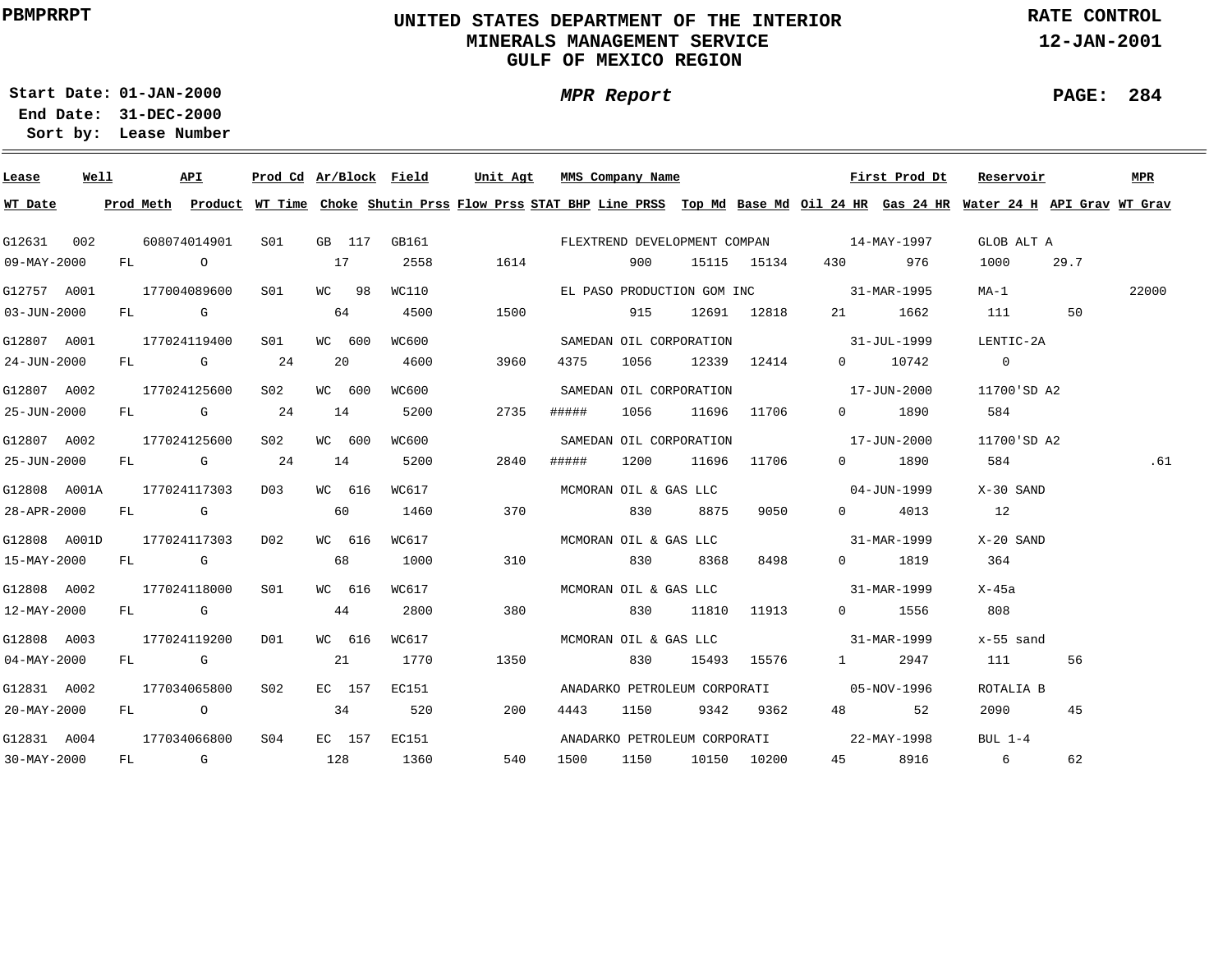# **UNITED STATES DEPARTMENT OF THE INTERIOR MINERALS MANAGEMENT SERVICEGULF OF MEXICO REGION**

**MPR Report**

**RATE CONTROL**

**12-JAN-2001**

**PAGE: 285**

÷

**01-JAN-2000Start Date:31-DEC-2000 End Date:** 

| Lease             | Well |        | API          |              |     |        | <u>Prod Cd Ar/Block Field</u> |      |      | Unit Agt MMS Company Name  |      |               |                                          | First Prod Dt | Reservoir                                                                                                                                                                                                                                                                                                                          |      | MPR  |
|-------------------|------|--------|--------------|--------------|-----|--------|-------------------------------|------|------|----------------------------|------|---------------|------------------------------------------|---------------|------------------------------------------------------------------------------------------------------------------------------------------------------------------------------------------------------------------------------------------------------------------------------------------------------------------------------------|------|------|
| WT Date           |      |        |              |              |     |        |                               |      |      |                            |      |               |                                          |               | Prod Meth Product WT Time Choke Shutin Prss Flow Prss STAT BHP Line PRSS Top Md Base Md Oil 24 HR Gas 24 HR Water 24 H API Grav WT Grav                                                                                                                                                                                            |      |      |
| G12831 A007       |      |        | 177034085700 | S01 <b>S</b> |     |        | EC 157 EC151                  |      |      |                            |      |               | ANADARKO PETROLEUM CORPORATI 30-JUN-1998 |               | $BUL1-4$                                                                                                                                                                                                                                                                                                                           |      |      |
| 30-MAY-2000       |      |        | FL G         |              | 128 |        | 150                           | 120  | 333  | 1150                       | 9598 | 9650          | $\overline{2}$ and $\overline{2}$        | 383           | $\overline{2}$ and $\overline{2}$                                                                                                                                                                                                                                                                                                  | 59.5 |      |
| G12836 A001       |      |        | 177034080500 | SO1          |     |        | EC 171 EC171                  |      |      |                            |      |               | EL PASO PRODUCTION GOM INC 07-DEC-1996   |               | $U/L$ BUL 1-7                                                                                                                                                                                                                                                                                                                      |      |      |
| 19-MAY-2000       |      |        | FL G         |              |     | 64     | 1510                          | 1050 | 6614 | 826                        |      | 12910 13110   | 19                                       | 2669          | 513                                                                                                                                                                                                                                                                                                                                | 50.9 |      |
| G12839 A001       |      |        | 177034080301 | S01          |     | EC 215 | EC215                         |      |      | DEVON SFS OPERATING INC    |      |               | $16 - JUN - 1997$                        |               | LENTIC 1                                                                                                                                                                                                                                                                                                                           |      |      |
| 12-MAY-2000       |      |        | FL G         |              | 19  |        | 2250                          | 1975 | 2327 | 945                        | 6267 | 8283          |                                          | 1 4748        | 156                                                                                                                                                                                                                                                                                                                                | 50.7 |      |
| G12856 002        |      |        | 608074015700 | S01          |     | EC 378 | EC378                         |      |      | EL PASO PRODUCTION GOM INC |      |               |                                          | 04-MAR-1998   | TRIM A SAND                                                                                                                                                                                                                                                                                                                        |      |      |
| 09-JUN-2000       |      |        | FL G         |              |     | 54     | 1185                          | 850  |      | 860                        |      | 7906 8175     |                                          | 4 14365       | $\overline{0}$ and $\overline{0}$ and $\overline{0}$ and $\overline{0}$ and $\overline{0}$ and $\overline{0}$ and $\overline{0}$ and $\overline{0}$ and $\overline{0}$ and $\overline{0}$ and $\overline{0}$ and $\overline{0}$ and $\overline{0}$ and $\overline{0}$ and $\overline{0}$ and $\overline{0}$ and $\overline{0}$ and | 53.2 |      |
| G12880 C006       |      |        | 177064078000 | SO1          |     | VR 385 | VR370                         |      |      |                            |      |               | TRANSWORLD EXPLORATION AND P 14-JUL-1996 |               | G RC                                                                                                                                                                                                                                                                                                                               |      |      |
| 07-JUN-2000       |      |        | FL G         |              | 48  |        | 1150                          | 480  |      | 1120                       | 9682 | 9854          |                                          | 14 4977       | $\overline{a}$                                                                                                                                                                                                                                                                                                                     | 57.9 |      |
| G12886 B002       |      |        | 177074077601 | S02          |     | SM 17  | SM017                         |      |      |                            |      |               | NEWFIELD EXPLORATION COMPANY 66-SEP-1999 |               | "2500" SAND                                                                                                                                                                                                                                                                                                                        |      |      |
| 06-FEB-2000       |      |        | FL G         | 24           | 26  |        | 915                           | 810  |      | 545                        |      | 5766 5798     |                                          | $0$ 3852      | $\overline{0}$                                                                                                                                                                                                                                                                                                                     |      | .558 |
| G12932 006A       |      |        | 177114110903 | D03          |     | SS 15  | SS015                         |      |      |                            |      |               | KERR-MCGEE OIL & GAS CORPORA 08-APR-1998 |               | 14900' SAND                                                                                                                                                                                                                                                                                                                        |      |      |
| $07 - JAN - 2000$ |      |        | FL G         | 24           |     | 24     | $\overline{0}$                | 200  |      |                            |      | 0 16630 16650 | 1 880                                    |               | $\sim$ 0 30                                                                                                                                                                                                                                                                                                                        |      |      |
| G12932 006A       |      |        | 177114110903 | D03          |     | SS 15  | SS015                         |      |      |                            |      |               | KERR-MCGEE OIL & GAS CORPORA 08-APR-1998 |               | 14900' SAND                                                                                                                                                                                                                                                                                                                        |      |      |
| $01 - JUN - 2000$ |      | FL G   |              |              | 999 |        |                               |      |      |                            |      | 16630 16650   | $\overline{0}$                           | 275           | $\overline{0}$                                                                                                                                                                                                                                                                                                                     |      |      |
| G12950 A001A      |      |        | 177114120700 | DO3          |     | SS 220 | SS230                         |      |      |                            |      |               | ENERGY RESOURCE TECHNOLOGY I 04-DEC-1997 |               | EI(a)                                                                                                                                                                                                                                                                                                                              |      |      |
| 17-JUN-2000       |      | GL O   |              |              | 64  |        | 1080                          | 450  |      | 90                         |      | 13878 13908   |                                          | 29 74         | 287                                                                                                                                                                                                                                                                                                                                | 22.5 |      |
| G12951 A001       |      |        | 177114114300 | DO1          |     | SS 227 | SS230                         |      |      |                            |      |               | EL PASO PRODUCTION GOM INC 12-MAR-1998   |               | BNKB SAND                                                                                                                                                                                                                                                                                                                          |      |      |
| 31-MAY-2000       |      |        | GL O         |              | 56  |        | 1325                          | 400  |      | 350                        |      | 11428 11600   | 272                                      | 885           | 1773 39.3                                                                                                                                                                                                                                                                                                                          |      |      |
| G12951 A001D      |      |        | 177114114300 | D02          |     | SS 227 | SS230                         |      |      |                            |      |               | EL PASO PRODUCTION GOM INC 31-OCT-1995   |               | BNJB SAND                                                                                                                                                                                                                                                                                                                          |      |      |
| 09-JUN-2000       |      | $FL$ G |              | 34           |     |        | 1200                          | 1120 |      | 1100                       |      | 10456 10520   |                                          | $0$ 90        | 235                                                                                                                                                                                                                                                                                                                                |      |      |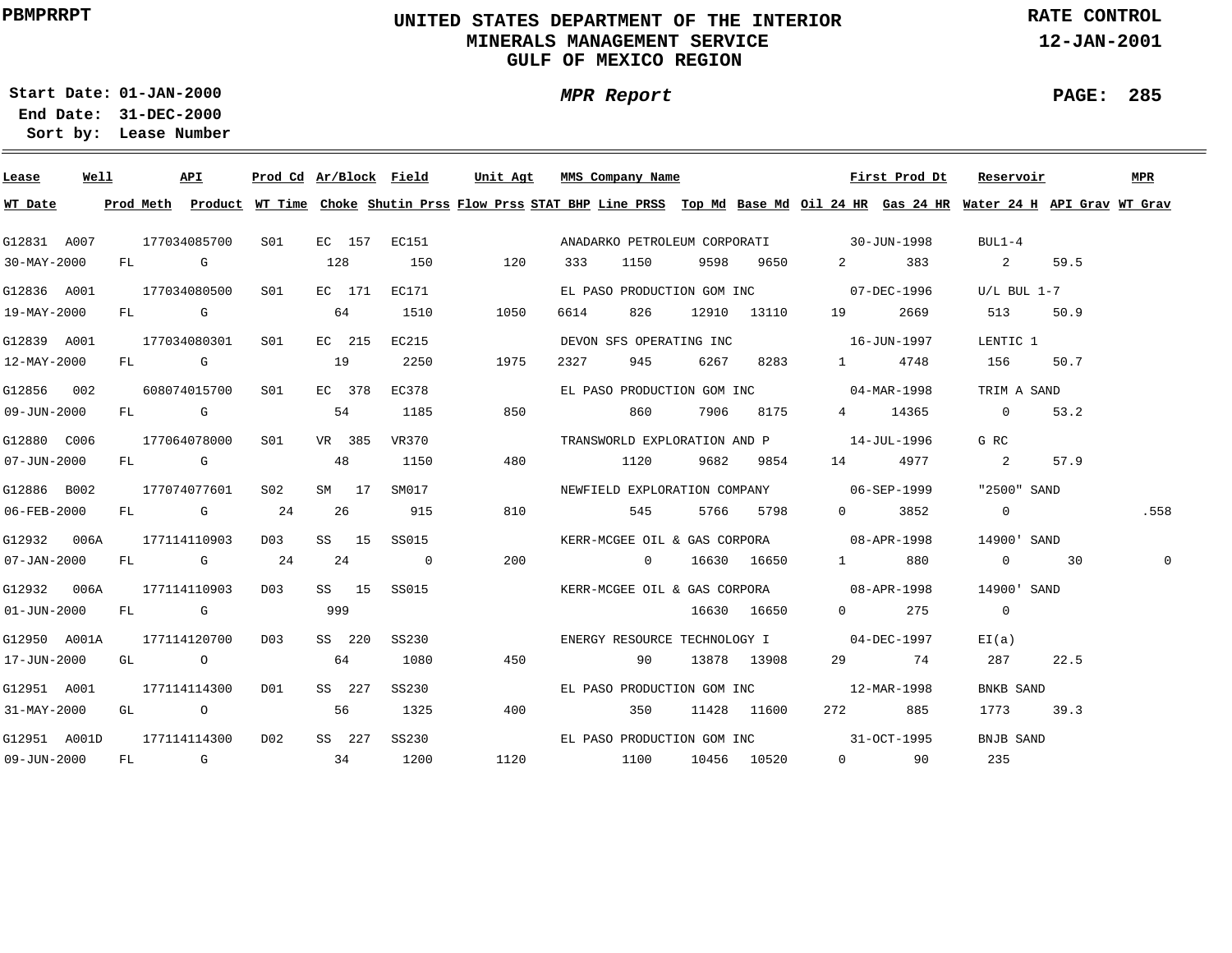# **UNITED STATES DEPARTMENT OF THE INTERIOR MINERALS MANAGEMENT SERVICEGULF OF MEXICO REGION**

**MPR Report**

**RATE CONTROL**

**12-JAN-2001**

**PAGE: 286**

**01-JAN-2000Start Date:31-DEC-2000 End Date:** 

| Lease             | Well |  | API                                       |     |  | Prod Cd Ar/Block Field                    | Unit Agt MMS Company Name                                                                                                                       |                       |           |                                          | First Prod Dt                          | Reservoir                                               |      | MPR |
|-------------------|------|--|-------------------------------------------|-----|--|-------------------------------------------|-------------------------------------------------------------------------------------------------------------------------------------------------|-----------------------|-----------|------------------------------------------|----------------------------------------|---------------------------------------------------------|------|-----|
|                   |      |  |                                           |     |  |                                           | WT Date Prod Meth Product WT Time Choke Shutin Prss Flow Prss STAT BHP Line PRSS Top Md Base Md Oil 24 HR Gas 24 HR Water 24 H API Grav WT Grav |                       |           |                                          |                                        |                                                         |      |     |
|                   |      |  |                                           |     |  |                                           | G12978 A002 177164020600 S02 ST 251 ST264 6 ENERGY RESOURCE TECHNOLOGY I 22-APR-1998 3500' SAND                                                 |                       |           |                                          |                                        |                                                         |      |     |
| 12-JUN-2000       |      |  | FL G                                      | 64  |  | 1300                                      |                                                                                                                                                 | 530 7                 | 3446 3508 |                                          |                                        | 0 1 618 42.6                                            |      |     |
|                   |      |  | G12978 A003 177164021200 S01              |     |  | ST 251 ST264                              |                                                                                                                                                 |                       |           |                                          |                                        | ENERGY RESOURCE TECHNOLOGY I 30-APR-1998 3100PLEISTOCEO |      |     |
| 14-JUN-2000       |      |  | FL G                                      |     |  | 64 950                                    | 650 540 5420 5436                                                                                                                               |                       |           |                                          | $\begin{array}{ccc} 0 & 2 \end{array}$ | $\overline{0}$                                          |      |     |
|                   |      |  | G12980 A004 177164024800 S01              |     |  |                                           | ST 265 ST265                                                                                                                                    |                       |           | MAGNUM HUNTER PRODUCTION INC 09-APR-1999 |                                        | 5000'                                                   |      |     |
| 31-MAY-2000       |      |  | FL G 8 22                                 |     |  | 2355                                      |                                                                                                                                                 | 2250 938              | 6244 6278 |                                          | 3 8856                                 | $\sim$ 0 49                                             |      |     |
|                   |      |  | G12989 A001D 177174038301 D02 GI 78 GI082 |     |  |                                           |                                                                                                                                                 |                       |           | EL PASO PRODUCTION COMPANY 17-FEB-1997   |                                        | "G" SAND                                                |      |     |
| 12-MAY-2000       |      |  | FL 0 64 880                               |     |  |                                           |                                                                                                                                                 | 220 170               | 8448 8566 |                                          | 328 134                                | 649 36.7                                                |      |     |
|                   |      |  |                                           |     |  | G12989 A002D 177174039700 D02 GI 78 GI082 |                                                                                                                                                 |                       |           | EL PASO PRODUCTION COMPANY 17-AUG-1997   |                                        | "G" SAND                                                |      |     |
| 18-MAY-2000       |      |  | GL 0 64 650                               |     |  |                                           | 180                                                                                                                                             | 3271 170 8718 8774    |           |                                          | 29 62                                  | 439                                                     | 36.4 |     |
| G12989 A002       |      |  |                                           |     |  | 177174039700 D03 GI 78 GI082              |                                                                                                                                                 |                       |           | EL PASO PRODUCTION COMPANY 10-MAR-1999   |                                        | "L" SAND                                                |      |     |
| 26-MAY-2000       |      |  | GL G                                      |     |  | 64 750                                    | 185 170 9964 10018                                                                                                                              |                       |           | 25 150                                   |                                        | 409 36                                                  |      |     |
| G12989 A003       |      |  | 177174040901                              | SO1 |  | GI 78 GI082                               |                                                                                                                                                 |                       |           | EL PASO PRODUCTION COMPANY 19-JAN-1999   |                                        | E SAND                                                  |      |     |
| 10-MAY-2000       |      |  | $GL$ 0 48                                 |     |  | 1000                                      |                                                                                                                                                 | 205 170 7800 7825     |           |                                          | 332 515                                | 986 36.9                                                |      |     |
|                   |      |  | G12989 A004 177174041000                  |     |  | S01 GI 78 GI082                           |                                                                                                                                                 |                       |           | EL PASO PRODUCTION COMPANY 12-JAN-1999   |                                        | 2460' SAND                                              |      |     |
| 11-MAY-2000       |      |  | FL G 64 680                               |     |  |                                           | 180                                                                                                                                             | 170 4260 4364         |           |                                          | $0 \qquad \qquad 263$                  | 349                                                     |      |     |
|                   |      |  | G13035 A002 177244075000 S02              |     |  | MP 261 MP261                              |                                                                                                                                                 |                       |           |                                          |                                        | TEX W-8                                                 |      |     |
| 31-MAY-2000       |      |  | FL G 16                                   |     |  | 6430                                      |                                                                                                                                                 | 5437 1070 13708 13746 |           |                                          | 205 8959                               | 13                                                      | 45.4 |     |
| G13055 A009       |      |  |                                           |     |  | 177244073300 SO1 VK 694 MP259             |                                                                                                                                                 |                       |           |                                          |                                        | 10300                                                   |      |     |
| $30 - MAX - 2000$ |      |  |                                           |     |  | FL G 42 1700                              |                                                                                                                                                 |                       |           |                                          |                                        |                                                         | 54.1 |     |
|                   |      |  | G13079 A003 608104010300 D01              |     |  |                                           | EW 910 EW910 754396015A KERR-MCGEE OIL & GAS CORPORA 02-MAY-1999                                                                                |                       |           |                                          |                                        | $GA-5$                                                  |      |     |
| 27-MAY-2000       |      |  |                                           |     |  | FL 0 21 0                                 | 1977 0 12004 12034                                                                                                                              |                       |           | 1193 1436                                |                                        | 56                                                      | 30.1 |     |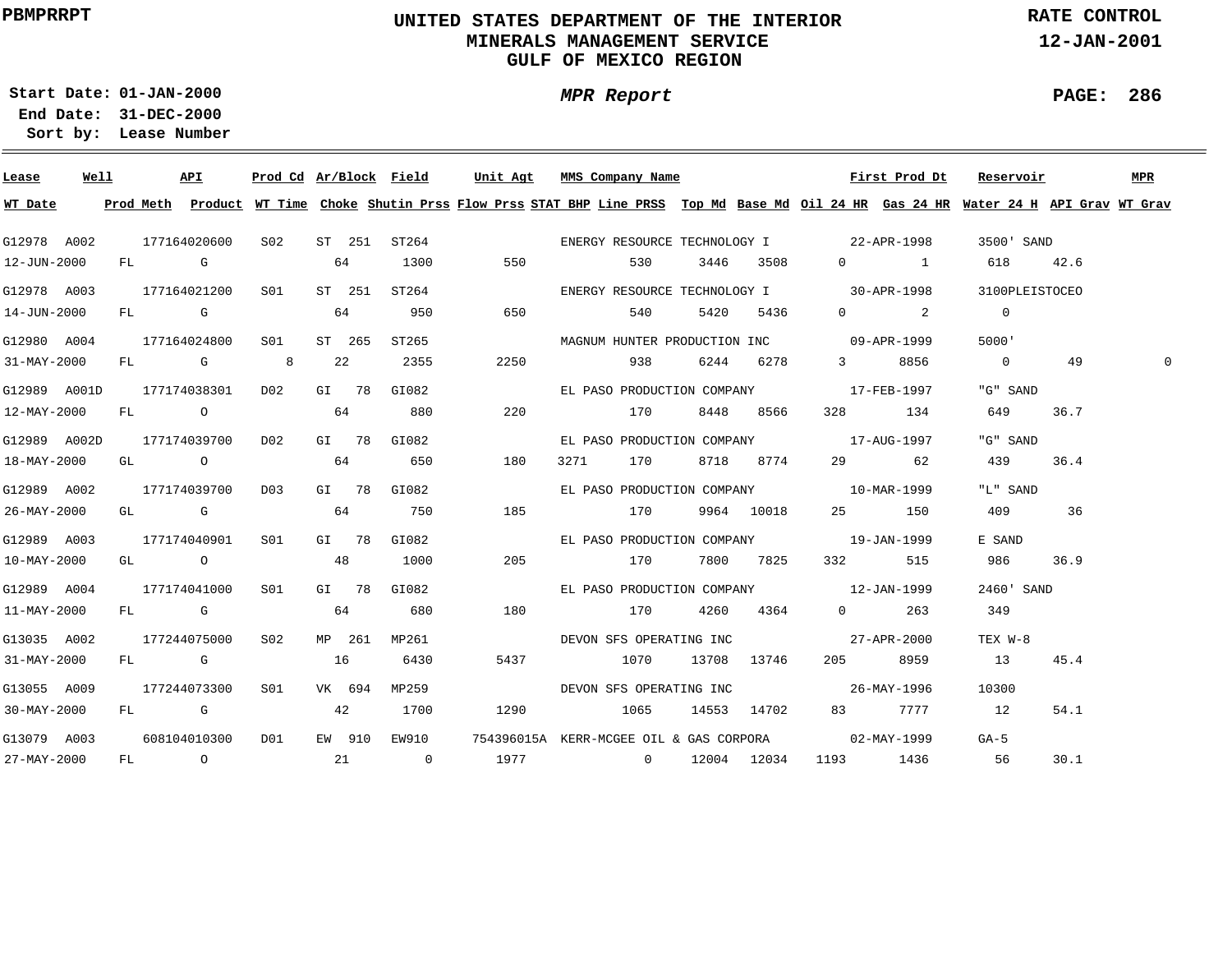# **UNITED STATES DEPARTMENT OF THE INTERIOR MINERALS MANAGEMENT SERVICEGULF OF MEXICO REGION**

**MPR Report**

**RATE CONTROL**

**12-JAN-2001**

**PAGE: 287**

÷

**01-JAN-2000Start Date:**

| Lease             | Well |    |                | API             | Prod Cd Ar/Block Field |        |         |                | Unit Agt                                                                                                                      |      | MMS Company Name             |      |               |                                                     | First Prod Dt     | Reservoir                |      | <b>MPR</b>   |
|-------------------|------|----|----------------|-----------------|------------------------|--------|---------|----------------|-------------------------------------------------------------------------------------------------------------------------------|------|------------------------------|------|---------------|-----------------------------------------------------|-------------------|--------------------------|------|--------------|
| WT Date           |      |    | Prod Meth      |                 |                        |        |         |                | Product WT Time Choke Shutin Prss Flow Prss STAT BHP Line PRSS Top Md Base Md Oil 24 HR Gas 24 HR Water 24 H API Grav WT Grav |      |                              |      |               |                                                     |                   |                          |      |              |
| G13079 A003D      |      |    | 608104010300   |                 | D02                    |        | EW 910  | EW910          |                                                                                                                               |      |                              |      |               | 754396015A KERR-MCGEE OIL & GAS CORPORA 08-MAY-1999 |                   | $GA-3$                   |      |              |
| 04-JUN-2000       |      | FL |                | $\circ$         | 12                     | 15     |         | $\overline{0}$ | 3997                                                                                                                          |      | $\circ$                      |      | 11738 11774   | 697                                                 | 1050              | 685                      | 30   | $\Omega$     |
| G13079 A005A      |      |    | 608104010400   |                 | S <sub>02</sub>        | EW 910 |         | EW910          | 754396015A KERR-MCGEE OIL & GAS CORPORA                                                                                       |      |                              |      |               |                                                     | 29-FEB-2000       | $GA-5$                   |      |              |
| 27-MAR-2000       |      | FL |                | $\overline{O}$  | 11                     | 12     |         | 4804           | 4390                                                                                                                          |      |                              |      | 11821 11861   | 906                                                 | 895               | $\overline{\phantom{a}}$ | 30.3 | .618         |
| G13079 A005A      |      |    | 608104010400   |                 | S <sub>02</sub>        |        | EW 910  | EW910          | 754396015A KERR-MCGEE OIL & GAS CORPORA                                                                                       |      |                              |      |               |                                                     | 29-FEB-2000       | $GA-5$                   |      |              |
| 06-JUN-2000       |      | FL |                | $\overline{O}$  |                        | 12     |         | $\overline{0}$ | 3354                                                                                                                          |      |                              |      | 0 11821 11861 | 816 — 10                                            | 750               | 91                       | 30.3 | $\Omega$     |
| G13079 A006D      |      |    | 608104010501   |                 | D02                    | EW 910 |         | EW910          | 754396015A KERR-MCGEE OIL & GAS CORPORA                                                                                       |      |                              |      |               |                                                     | 30-SEP-1999       | $G_A - 1$                |      |              |
| 24-MAY-2000       |      | FL |                | $\overline{O}$  | 6                      | 15     |         | $\overline{0}$ | 3262                                                                                                                          |      | $\Omega$                     |      | 10934 10966   | 748 — 10                                            | 624               | 646                      | 25.1 | 0            |
| G13079 A006       |      |    | 608104010501   |                 | D01                    | EW 910 |         | EW910          | 754396015A KERR-MCGEE OIL & GAS CORPORA                                                                                       |      |                              |      |               |                                                     | 30-APR-2000       | $GA-3$                   |      |              |
| 14-JUN-2000       |      |    |                | FL O            | 12                     | 23     |         | $\sim$ 0       | 3484                                                                                                                          |      | $\Omega$ and $\Omega$        |      | 11412 11474   | 1587 — 1587                                         | 2006              | 1818                     | 30.8 | $\Omega$     |
| G13079 A001D      |      |    | 608105006300   |                 | D02                    |        | EW 910  | EW910          |                                                                                                                               |      |                              |      |               | 754396015A KERR-MCGEE OIL & GAS CORPORA 22-DEC-1998 |                   | $GA-4$                   |      |              |
| 16-MAY-2000       |      | FL |                | $\overline{O}$  | 8                      | 34     |         | $\overline{0}$ | 1722                                                                                                                          |      | $\overline{0}$               |      | 11373 11383   | 2077 — 2077                                         | 3003              | 965                      | 31.9 | $\mathbf{0}$ |
| G13079 A001       |      |    | 608105006300   |                 | DO1                    |        | EW 910  | EW910          | 754396015A KERR-MCGEE OIL & GAS CORPORA 22-DEC-1998                                                                           |      |                              |      |               |                                                     |                   | $GA-5$                   |      |              |
| 21-MAY-2000       |      | FL |                | $\overline{a}$  | $\sim$ 3               | 37     |         | $\overline{0}$ | 1398                                                                                                                          |      | $\Omega$                     |      | 11490 11520   | 6143                                                | 5896              | 7761                     | 30.4 | $\mathbf{0}$ |
| G13079 A002A      |      |    | 608105007100   |                 | D <sub>0</sub> 3       | EW 910 |         | EW910          | 754396015A KERR-MCGEE OIL & GAS CORPORA                                                                                       |      |                              |      |               |                                                     | 29-FEB-2000       | $GA-8$                   |      |              |
| 28-MAR-2000       |      | FL |                | $\circ$ $\circ$ | 18                     | 14     |         | 5602           | 4734                                                                                                                          |      |                              |      | 13183 13213   | 1290                                                | 1455              | $\overline{1}$           | 31.3 | .642         |
| G13079 A002D      |      |    | 608105007100   |                 | D02                    |        | EW 910  | EW910          | 754396015A KERR-MCGEE OIL & GAS CORPORA                                                                                       |      |                              |      |               |                                                     | $14 - APR - 1999$ | $G_A - 7$                |      |              |
| 05-JUN-2000       |      | FL |                | $\overline{O}$  | 24                     | 17     |         | $\overline{0}$ | 2259                                                                                                                          |      | $\sim$ 0                     |      | 12914 12950   | 804 — 100                                           | 662               | $\overline{0}$           | 28.5 | $\mathbf 0$  |
| G13084 001        |      |    | 608105006000   |                 | SO1                    | EW 963 |         | EW963          | 754396014A MARATHON OIL COMPANY                                                                                               |      |                              |      |               |                                                     | 25-MAY-1998       | U/L CRIS S R1            |      |              |
| $06 - JUL - 2000$ |      | FL |                | $\circ$ 24      |                        | 100    |         |                | 1034                                                                                                                          |      |                              |      | 12308 12682   | 5473                                                | 4465              | 1201                     | 24.2 | .6           |
|                   |      |    |                |                 |                        |        |         |                |                                                                                                                               |      |                              |      |               |                                                     |                   |                          |      |              |
| G13363 A001       |      |    | 608074014600   |                 | S <sub>01</sub>        |        | $GB$ 72 | GB072          |                                                                                                                               |      | FLEXTREND DEVELOPMENT COMPAN |      |               |                                                     | 02-MAY-1996       | 5200                     |      |              |
| $03 - MAX - 2000$ |      | FL | $\overline{O}$ |                 |                        | 36     |         | 1020           | 435                                                                                                                           | 1810 | 900 — 100                    | 5232 | 5306          | 492 — 100                                           | 981               | $\overline{0}$           | 43.4 |              |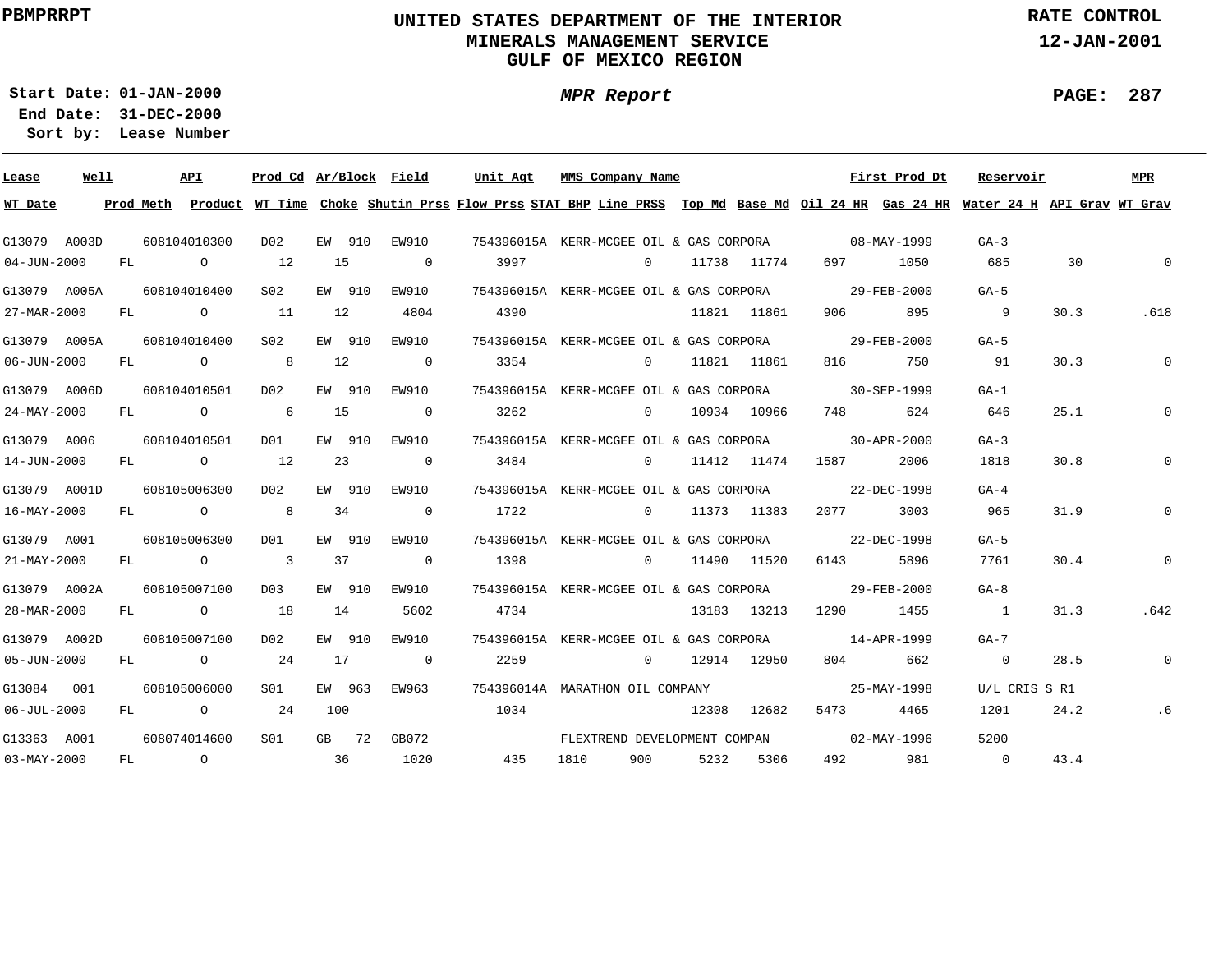# **UNITED STATES DEPARTMENT OF THE INTERIOR MINERALS MANAGEMENT SERVICEGULF OF MEXICO REGION**

**MPR Report**

**RATE CONTROL**

**12-JAN-2001**

**PAGE: 288**

÷

**01-JAN-2000Start Date:31-DEC-2000 End Date:** 

|                                                                                                                                                                                                                                                                                                              |                                                      |                                                                                                                                                                                                                                                                       |                                                                          |                                                                                                                              |                                                                   |                        |      |                |                                               |                                                                                                                                   |      |                                                                                                                                                                                                                                                                                                                                                                                                                                                                                                                                                                                |      | MPR                                                                                                                                                                                                                                                                                                                                        |
|--------------------------------------------------------------------------------------------------------------------------------------------------------------------------------------------------------------------------------------------------------------------------------------------------------------|------------------------------------------------------|-----------------------------------------------------------------------------------------------------------------------------------------------------------------------------------------------------------------------------------------------------------------------|--------------------------------------------------------------------------|------------------------------------------------------------------------------------------------------------------------------|-------------------------------------------------------------------|------------------------|------|----------------|-----------------------------------------------|-----------------------------------------------------------------------------------------------------------------------------------|------|--------------------------------------------------------------------------------------------------------------------------------------------------------------------------------------------------------------------------------------------------------------------------------------------------------------------------------------------------------------------------------------------------------------------------------------------------------------------------------------------------------------------------------------------------------------------------------|------|--------------------------------------------------------------------------------------------------------------------------------------------------------------------------------------------------------------------------------------------------------------------------------------------------------------------------------------------|
|                                                                                                                                                                                                                                                                                                              |                                                      |                                                                                                                                                                                                                                                                       |                                                                          |                                                                                                                              |                                                                   |                        |      |                |                                               |                                                                                                                                   |      |                                                                                                                                                                                                                                                                                                                                                                                                                                                                                                                                                                                |      |                                                                                                                                                                                                                                                                                                                                            |
|                                                                                                                                                                                                                                                                                                              |                                                      | S01                                                                                                                                                                                                                                                                   |                                                                          |                                                                                                                              |                                                                   |                        |      |                |                                               |                                                                                                                                   |      | 5200                                                                                                                                                                                                                                                                                                                                                                                                                                                                                                                                                                           |      |                                                                                                                                                                                                                                                                                                                                            |
|                                                                                                                                                                                                                                                                                                              |                                                      |                                                                                                                                                                                                                                                                       |                                                                          | 930                                                                                                                          | 110                                                               | 1154                   | 900  |                |                                               |                                                                                                                                   |      | 218                                                                                                                                                                                                                                                                                                                                                                                                                                                                                                                                                                            | 37   |                                                                                                                                                                                                                                                                                                                                            |
|                                                                                                                                                                                                                                                                                                              |                                                      | SO1                                                                                                                                                                                                                                                                   |                                                                          | GB072                                                                                                                        |                                                                   |                        |      |                |                                               |                                                                                                                                   |      | 5200                                                                                                                                                                                                                                                                                                                                                                                                                                                                                                                                                                           |      |                                                                                                                                                                                                                                                                                                                                            |
|                                                                                                                                                                                                                                                                                                              |                                                      |                                                                                                                                                                                                                                                                       |                                                                          | 1320                                                                                                                         | 400                                                               | 1500                   | 900  |                |                                               |                                                                                                                                   |      | $\sim$ 1                                                                                                                                                                                                                                                                                                                                                                                                                                                                                                                                                                       | 43.7 |                                                                                                                                                                                                                                                                                                                                            |
|                                                                                                                                                                                                                                                                                                              |                                                      |                                                                                                                                                                                                                                                                       |                                                                          | GB072                                                                                                                        |                                                                   |                        |      |                |                                               |                                                                                                                                   |      |                                                                                                                                                                                                                                                                                                                                                                                                                                                                                                                                                                                |      |                                                                                                                                                                                                                                                                                                                                            |
|                                                                                                                                                                                                                                                                                                              |                                                      |                                                                                                                                                                                                                                                                       |                                                                          | 940                                                                                                                          | 80                                                                | 155                    | 900  |                |                                               |                                                                                                                                   |      | $\overline{0}$                                                                                                                                                                                                                                                                                                                                                                                                                                                                                                                                                                 |      |                                                                                                                                                                                                                                                                                                                                            |
|                                                                                                                                                                                                                                                                                                              |                                                      | DO1                                                                                                                                                                                                                                                                   |                                                                          | GB072                                                                                                                        |                                                                   |                        |      |                |                                               |                                                                                                                                   |      |                                                                                                                                                                                                                                                                                                                                                                                                                                                                                                                                                                                |      |                                                                                                                                                                                                                                                                                                                                            |
|                                                                                                                                                                                                                                                                                                              |                                                      |                                                                                                                                                                                                                                                                       |                                                                          | 2100                                                                                                                         | 75                                                                | 3470                   | 900  |                |                                               |                                                                                                                                   | 239  |                                                                                                                                                                                                                                                                                                                                                                                                                                                                                                                                                                                |      |                                                                                                                                                                                                                                                                                                                                            |
|                                                                                                                                                                                                                                                                                                              |                                                      |                                                                                                                                                                                                                                                                       |                                                                          | GB072                                                                                                                        |                                                                   |                        |      |                |                                               |                                                                                                                                   |      |                                                                                                                                                                                                                                                                                                                                                                                                                                                                                                                                                                                |      |                                                                                                                                                                                                                                                                                                                                            |
|                                                                                                                                                                                                                                                                                                              |                                                      |                                                                                                                                                                                                                                                                       |                                                                          | 1260                                                                                                                         | 70                                                                | 99999                  | 900  |                |                                               |                                                                                                                                   | 983  |                                                                                                                                                                                                                                                                                                                                                                                                                                                                                                                                                                                | 57.6 |                                                                                                                                                                                                                                                                                                                                            |
|                                                                                                                                                                                                                                                                                                              |                                                      |                                                                                                                                                                                                                                                                       |                                                                          | WC118                                                                                                                        |                                                                   |                        |      |                |                                               |                                                                                                                                   |      |                                                                                                                                                                                                                                                                                                                                                                                                                                                                                                                                                                                |      |                                                                                                                                                                                                                                                                                                                                            |
|                                                                                                                                                                                                                                                                                                              |                                                      |                                                                                                                                                                                                                                                                       |                                                                          | 3500                                                                                                                         | 1800                                                              |                        | 1000 |                |                                               |                                                                                                                                   | 3768 | 263                                                                                                                                                                                                                                                                                                                                                                                                                                                                                                                                                                            | 39.2 |                                                                                                                                                                                                                                                                                                                                            |
|                                                                                                                                                                                                                                                                                                              |                                                      |                                                                                                                                                                                                                                                                       |                                                                          | WC180                                                                                                                        |                                                                   |                        |      |                |                                               |                                                                                                                                   |      | M2 SAND                                                                                                                                                                                                                                                                                                                                                                                                                                                                                                                                                                        |      |                                                                                                                                                                                                                                                                                                                                            |
|                                                                                                                                                                                                                                                                                                              |                                                      |                                                                                                                                                                                                                                                                       |                                                                          | 1020                                                                                                                         | 405                                                               |                        | 780  |                |                                               |                                                                                                                                   |      |                                                                                                                                                                                                                                                                                                                                                                                                                                                                                                                                                                                | 39.6 |                                                                                                                                                                                                                                                                                                                                            |
|                                                                                                                                                                                                                                                                                                              |                                                      |                                                                                                                                                                                                                                                                       |                                                                          | EC014                                                                                                                        |                                                                   |                        |      |                |                                               |                                                                                                                                   |      |                                                                                                                                                                                                                                                                                                                                                                                                                                                                                                                                                                                |      |                                                                                                                                                                                                                                                                                                                                            |
|                                                                                                                                                                                                                                                                                                              |                                                      |                                                                                                                                                                                                                                                                       |                                                                          | 4100                                                                                                                         | 4000                                                              |                        | 894  |                |                                               |                                                                                                                                   |      |                                                                                                                                                                                                                                                                                                                                                                                                                                                                                                                                                                                |      |                                                                                                                                                                                                                                                                                                                                            |
|                                                                                                                                                                                                                                                                                                              |                                                      | S04 - 1                                                                                                                                                                                                                                                               |                                                                          | EC071                                                                                                                        |                                                                   |                        |      |                |                                               |                                                                                                                                   |      |                                                                                                                                                                                                                                                                                                                                                                                                                                                                                                                                                                                |      |                                                                                                                                                                                                                                                                                                                                            |
|                                                                                                                                                                                                                                                                                                              |                                                      |                                                                                                                                                                                                                                                                       |                                                                          | 4550                                                                                                                         | 4250                                                              |                        | 607  |                |                                               |                                                                                                                                   |      |                                                                                                                                                                                                                                                                                                                                                                                                                                                                                                                                                                                | 56.6 | . 6                                                                                                                                                                                                                                                                                                                                        |
|                                                                                                                                                                                                                                                                                                              |                                                      | S <sub>01</sub>                                                                                                                                                                                                                                                       |                                                                          | VR380                                                                                                                        |                                                                   |                        |      |                |                                               |                                                                                                                                   |      |                                                                                                                                                                                                                                                                                                                                                                                                                                                                                                                                                                                |      |                                                                                                                                                                                                                                                                                                                                            |
|                                                                                                                                                                                                                                                                                                              |                                                      |                                                                                                                                                                                                                                                                       |                                                                          | 790                                                                                                                          | 319                                                               |                        | 101  |                |                                               |                                                                                                                                   |      |                                                                                                                                                                                                                                                                                                                                                                                                                                                                                                                                                                                | 34   | .65                                                                                                                                                                                                                                                                                                                                        |
|                                                                                                                                                                                                                                                                                                              |                                                      | SO1 SO                                                                                                                                                                                                                                                                |                                                                          |                                                                                                                              |                                                                   |                        |      |                |                                               |                                                                                                                                   |      |                                                                                                                                                                                                                                                                                                                                                                                                                                                                                                                                                                                |      |                                                                                                                                                                                                                                                                                                                                            |
|                                                                                                                                                                                                                                                                                                              |                                                      |                                                                                                                                                                                                                                                                       |                                                                          |                                                                                                                              | 266                                                               |                        |      |                |                                               |                                                                                                                                   | 532  |                                                                                                                                                                                                                                                                                                                                                                                                                                                                                                                                                                                | 34   | $\mathbf 0$                                                                                                                                                                                                                                                                                                                                |
| G13363 A002<br>15-MAY-2000<br>G13363 A003<br>14-MAY-2000<br>$06 - MAX - 2000$<br>G13363 A004<br>$10 - MAX - 2000$<br>12-MAY-2000<br>G13557 A002<br>$03 - JUN - 2000$<br>25-JUN-2000<br>G13572 CF002<br>15-JUN-2000<br>G13576 A007<br>14-FEB-2000<br>G13606 A001<br>10-FEB-2000<br>G13606 A001<br>08-APR-2000 | Well<br>G13363 A004D<br>G13363 A005D<br>G13560 A001A | API<br>608074014701<br>GL O<br>608074015000<br>FL O<br>608074015300<br>GL O<br>608074015300<br>$FL$ G<br>608074015500<br>FL G<br>177004101700<br>FL G<br>177004086400<br>FL G<br>177034068600<br>FL G<br>177030030800<br>FL G<br>177064079800<br>FL O<br>177064079800 | D02<br>D <sub>02</sub><br>S01<br>S02<br>S05<br>24<br>24<br>10<br>FL 0 24 | 128<br>30<br>999<br>64<br>64<br>WC 91<br>18<br>WC 142<br>90<br>EC 14<br>14<br>EC 71<br>$6\overline{6}$<br>VR 379<br>33<br>33 | GB 72 GB072<br>GB 72<br>$GB$ 72<br>GB 72<br>GB 72<br>VR 379 VR380 | Prod Cd Ar/Block Field |      | FORCENERGY INC | Unit Agt MMS Company Name<br>B T OPERATING CO | 6070 6303<br>5540 5657<br>6321 6489<br>6770 6838<br>4964 5010<br>9992 10011<br>9553 9620<br>13971 14007<br>9173 9188<br>5879 5912 |      | First Prod Dt<br>FLEXTREND DEVELOPMENT COMPAN 03-JUN-1996<br>30 29<br>FLEXTREND DEVELOPMENT COMPAN 16-SEP-1996<br>400 321<br>FLEXTREND DEVELOPMENT COMPAN 17-OCT-1996<br>80 197<br>FLEXTREND DEVELOPMENT COMPAN 19-OCT-1996<br>72 — 20<br>FLEXTREND DEVELOPMENT COMPAN 08-DEC-1996<br>$5 - 5$<br>EL PASO PRODUCTION GOM INC 29-JAN-1999<br>BURLINGTON RESOURCES OFFSHOR 18-OCT-1997<br>385 5206<br>12-JUN-2000<br>676 4000<br>$23 - JAN - 2000$<br>88 7473<br>TEXACO EXPLORATION AND PROD 13-OCT-1999<br>5879 5912 1562 496<br>TEXACO EXPLORATION AND PROD 13-OCT-1999<br>1497 |      | Reservoir<br>Prod Meth Product WT Time Choke Shutin Prss Flow Prss STAT BHP Line PRSS Top Md Base Md Oil 24 HR Gas 24 HR Water 24 H API Grav WT Grav<br>5200'SAND FB D<br>40<br>5600'SAND FB D<br>230 39.8<br>4800'SAND<br>MARG A SAND<br>13<br>MARG A3 RB 3<br>0 57.8<br>"JN" SAND<br>$5^{\circ}$<br>EF SEG800<br>100<br>EF SEG800<br>204 |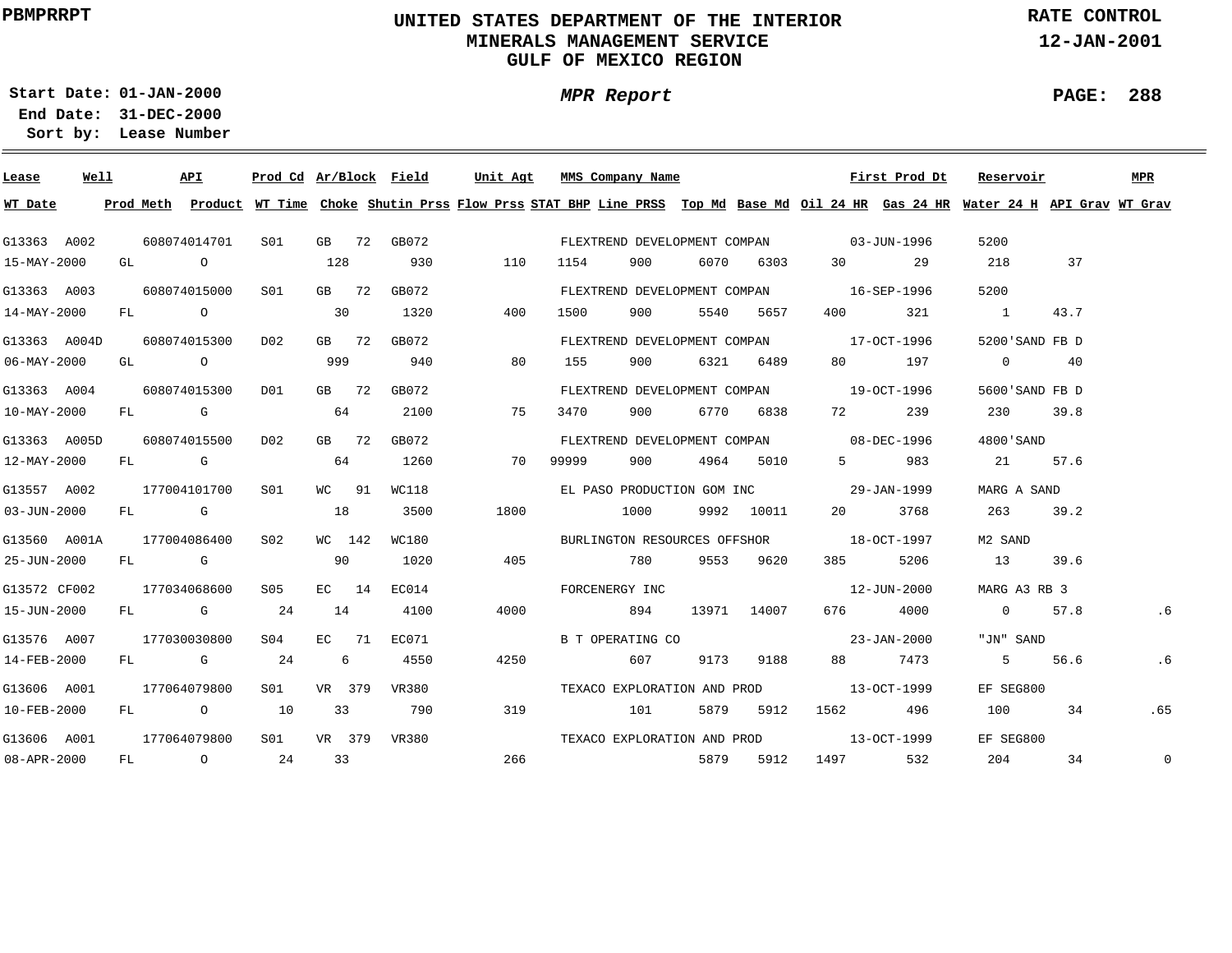# **UNITED STATES DEPARTMENT OF THE INTERIOR MINERALS MANAGEMENT SERVICEGULF OF MEXICO REGION**

**MPR Report**

**RATE CONTROL**

**12-JAN-2001**

**PAGE: 289**

**01-JAN-2000Start Date:31-DEC-2000 End Date:** 

| Lease                    | Well |    | API                                                                                                                                                                                                                            | Prod Cd Ar/Block Field |        |       | Unit Agt |       | MMS Company Name             |      |             |                                         | First Prod Dt | Reservoir                                                                                                                               |                | MPR          |
|--------------------------|------|----|--------------------------------------------------------------------------------------------------------------------------------------------------------------------------------------------------------------------------------|------------------------|--------|-------|----------|-------|------------------------------|------|-------------|-----------------------------------------|---------------|-----------------------------------------------------------------------------------------------------------------------------------------|----------------|--------------|
| WT Date                  |      |    |                                                                                                                                                                                                                                |                        |        |       |          |       |                              |      |             |                                         |               | Prod Meth Product WT Time Choke Shutin Prss Flow Prss STAT BHP Line PRSS Top Md Base Md Oil 24 HR Gas 24 HR Water 24 H API Grav WT Grav |                |              |
| G13606 A002              |      |    | 177064082801                                                                                                                                                                                                                   | S01                    | VR 379 | VR380 |          |       |                              |      |             | TEXACO EXPLORATION AND PROD 07-JUL-1999 |               | TRIM AE SEG400                                                                                                                          |                |              |
| 20-APR-2000              |      |    | FL G                                                                                                                                                                                                                           | 24                     | 41     | 1392  | 780      | ##### | 495                          | 5671 | 5712        |                                         | 0 10175       | $\overline{0}$                                                                                                                          | $\sim$ 0       | $\Omega$     |
| G13606 A006              |      |    | 177064083000                                                                                                                                                                                                                   | SO1                    | VR 379 | VR380 |          |       | TEXACO EXPLORATION AND PROD  |      |             | 17-JUL-1999                             |               | LWR BD SEG 400                                                                                                                          |                |              |
| 07-APR-2000              |      |    | FL G                                                                                                                                                                                                                           | 24                     | 28     | 1070  | 695      | ##### | 100                          |      | 6974 7030   | $0 \qquad \qquad$                       | 4311          | 33                                                                                                                                      | $\overline{0}$ | $\Omega$     |
| G13606 A003              |      |    | 177064083200                                                                                                                                                                                                                   | SO1                    | VR 379 | VR380 |          |       | TEXACO EXPLORATION AND PROD  |      |             |                                         | 23-AUG-1999   | EF SEG800                                                                                                                               |                |              |
| 20-APR-2000              |      |    | FL O                                                                                                                                                                                                                           | 24                     | 20     |       | 921      |       |                              |      | 4601 4734   | 263                                     | 2770          | 4 35.8                                                                                                                                  |                | 0            |
| G13606 A005              |      |    | 177064083300                                                                                                                                                                                                                   | S01                    | VR 379 | VR380 |          |       | TEXACO EXPLORATION AND PROD  |      |             | 29-AUG-1999                             |               | EF SEG400                                                                                                                               |                |              |
| 22-APR-2000              |      |    | FL O                                                                                                                                                                                                                           | 24                     | 19     |       | 727      |       |                              | 5621 | 5690        |                                         | 2125          | 46 —                                                                                                                                    | 38.2           | $\mathbf{0}$ |
| G13606 A007              |      |    | 177064083701                                                                                                                                                                                                                   | S01                    | VR 379 | VR380 |          |       | TEXACO EXPLORATION AND PROD  |      |             | 23-JUL-1999                             |               | EF SEG300                                                                                                                               |                |              |
| 16-APR-2000              |      |    | FL O                                                                                                                                                                                                                           | 24                     | 21     |       | 285      |       |                              |      | 6784 6822   |                                         | 287           | 293 — 2014                                                                                                                              | 34             | $\mathbf 0$  |
| G13620 001               |      |    | 177094117203                                                                                                                                                                                                                   | S02                    | EI 148 | EI147 |          |       | SAMEDAN OIL CORPORATION      |      |             | $05 - JUN - 2000$                       |               | RE-2A(14300)                                                                                                                            |                |              |
| 27-JUN-2000              |      |    | FL G                                                                                                                                                                                                                           | 24                     | 19     | 3100  | 2510     |       | 2750                         |      | 14360 14390 |                                         | 777 2612      | 0 $42.4$                                                                                                                                |                | .63          |
| G13620 001               |      |    | 177094117203                                                                                                                                                                                                                   | S02                    | EI 148 | EI147 |          |       | SAMEDAN OIL CORPORATION      |      |             | $05 - JUN - 2000$                       |               | RE-2A(14300)                                                                                                                            |                |              |
| 30-JUN-2000              |      |    | FL G                                                                                                                                                                                                                           | 24                     | 19     | 3100  | 1650     |       | 100                          |      | 14360 14390 |                                         | 704 1524      | 349                                                                                                                                     | 38             |              |
| G13653 A001              |      |    | 177254061000                                                                                                                                                                                                                   | D01                    | MP 139 | MP139 |          |       | AGIP PETROLEUM CO INC        |      |             | $04 - JUL - 1997$                       |               | $M-3$                                                                                                                                   |                |              |
| $01 - \text{MAR} - 2000$ |      |    | FL O                                                                                                                                                                                                                           | 24                     | 64     |       | 364      |       | 1038                         | 9262 | 9292        |                                         | 66 198        | 438                                                                                                                                     |                |              |
| G13653 A001              |      |    | 177254061000                                                                                                                                                                                                                   | D03                    | MP 139 | MP139 |          |       | AGIP PETROLEUM CO INC        |      |             | $27 - \text{AUG} - 2000$                |               | P-5 SAND                                                                                                                                |                |              |
| $01 - SEP - 2000$        |      |    | FL G                                                                                                                                                                                                                           | 24                     | 19     | 1850  | 1763     | 1600  | 346                          | 4616 | 4630        | $0 \qquad \qquad$                       | 4667          | $\overline{0}$                                                                                                                          |                | .58          |
| G13653 A001D             |      |    | 177254061000                                                                                                                                                                                                                   | DO4                    | MP 139 | MP139 |          |       | AGIP PETROLEUM CO INC        |      |             | 27-AUG-2000                             |               | P-4 SAND                                                                                                                                |                |              |
| 05-SEP-2000              |      | FL | and the Company of the Company of the Company of the Company of the Company of the Company of the Company of the Company of the Company of the Company of the Company of the Company of the Company of the Company of the Comp | 24                     | 22     | 1600  | 1470     | 1845  | 346                          | 4273 | 4310        | $\Omega$ and $\Omega$                   | 4924          | - 6                                                                                                                                     |                | .58          |
| G13662 A002A             |      |    | 177244079903                                                                                                                                                                                                                   | S <sub>01</sub>        | MP 283 | MP283 |          |       | MOBIL OIL EXPLORATION & PROD |      |             |                                         | 20-OCT-2000   | BIG HUM 2                                                                                                                               |                |              |
| 09-NOV-2000              |      | FL | $\mathbb G$                                                                                                                                                                                                                    | 12                     | 29     | 6230  | 5399     |       | 1145                         |      | 14224 14390 | 2167                                    | 9210          | 4 43.5                                                                                                                                  |                | .6           |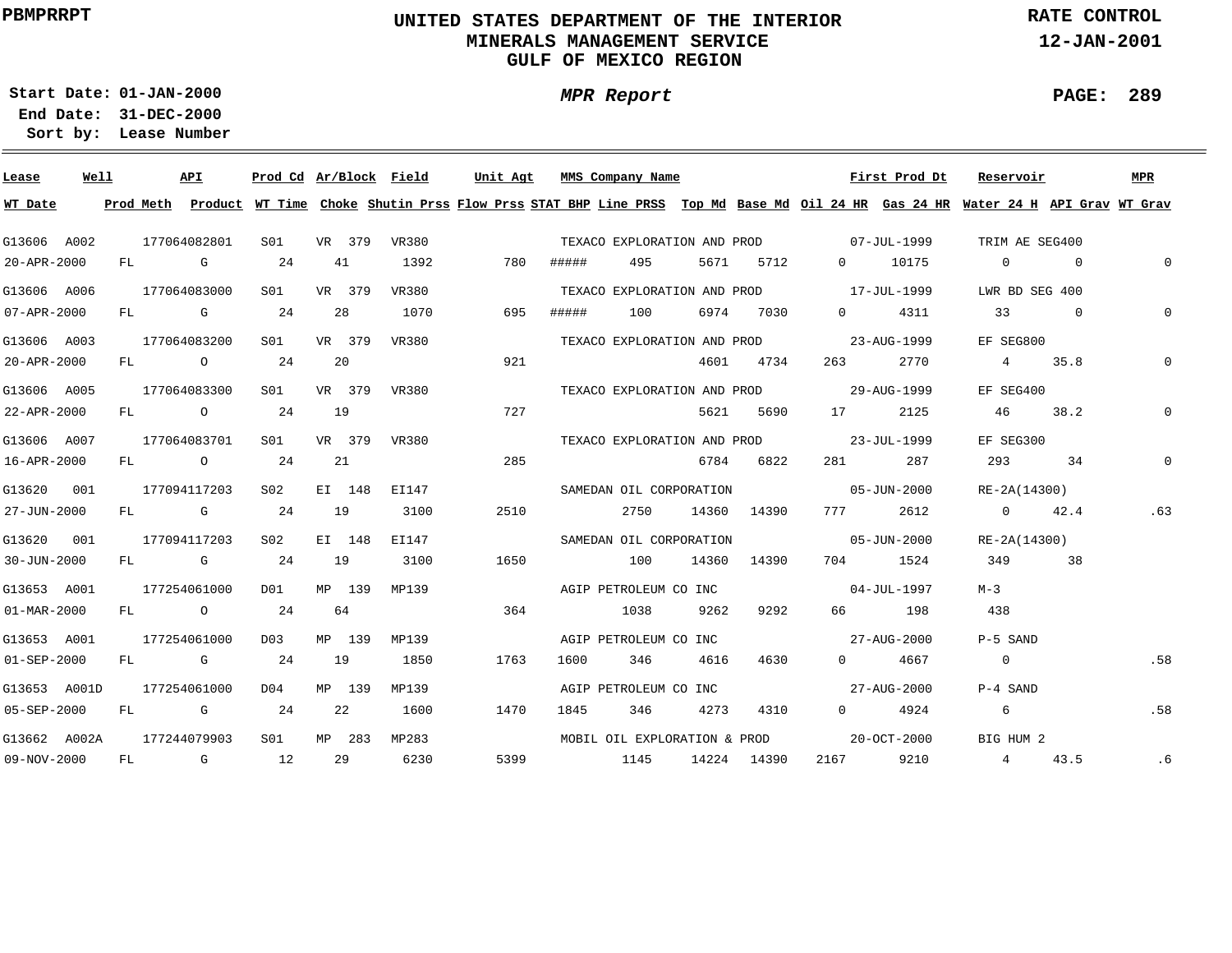# **UNITED STATES DEPARTMENT OF THE INTERIOR MINERALS MANAGEMENT SERVICEGULF OF MEXICO REGION**

**MPR Report**

**RATE CONTROL**

**12-JAN-2001**

**PAGE: 290**

÷

**01-JAN-2000Start Date:**

| Lease             | Well |    | API                                                                                                            |                | Prod Cd Ar/Block Field |                | Unit Agt  | MMS Company Name                                                                                                                        |       |           |             | First Prod Dt            | Reservoir         |          | <b>MPR</b>     |
|-------------------|------|----|----------------------------------------------------------------------------------------------------------------|----------------|------------------------|----------------|-----------|-----------------------------------------------------------------------------------------------------------------------------------------|-------|-----------|-------------|--------------------------|-------------------|----------|----------------|
| WT Date           |      |    |                                                                                                                |                |                        |                |           | Prod Meth Product WT Time Choke Shutin Prss Flow Prss STAT BHP Line PRSS Top Md Base Md Oil 24 HR Gas 24 HR Water 24 H API Grav WT Grav |       |           |             |                          |                   |          |                |
| G13687            | 002  |    | 608174054404                                                                                                   | S01            |                        | MC 674 MC718   |           | 754396010A MARINER ENERGY INC                                                                                                           |       |           |             | 29-DEC-1999              | M3:80             |          |                |
| 27-FEB-2000       |      | FL | in the Group of the Group of the State of the State of the State of the State of the State of the State of the | 24             | 34                     | 9022           | 5816      | 860                                                                                                                                     | 21470 | 21690     |             | 6500                     | 19                | 55.4     | .62            |
| G13807<br>001     |      |    | 427114080601                                                                                                   | S01            | HIA 378                | HI384A         | 754393023 | KERR-MCGEE OIL & GAS CORPORA                                                                                                            |       |           | 18-APR-1999 |                          | $PL1-1/PL1-2$     |          |                |
| $03 - JAN - 2000$ |      | FL | $\mathbb G$                                                                                                    | 23             | 14                     | $\overline{0}$ | 520       | $\overline{0}$                                                                                                                          | 5130  | 5527      | 203         | 587                      | 676               | $\sim$ 0 | $\mathbf 0$    |
| G13807            | 001  |    | 427114080601                                                                                                   | SO1            | HIA 378                | HI384A         | 754393023 | KERR-MCGEE OIL & GAS CORPORA 18-APR-1999                                                                                                |       |           |             |                          | $PL1-1/PL1-2$     |          |                |
| 21-MAY-2000       |      | FL | <b>G</b> G                                                                                                     | $\overline{9}$ | 20                     | $\overline{0}$ | 380       | 82                                                                                                                                      | 5130  | 5527      | 293         | 1147                     | 891               | 38.2     | $\Omega$       |
| G13808 B001A      |      |    | 427114069500                                                                                                   | S03            |                        | HIA 379 HI384A | 754393023 | KERR-MCGEE OIL & GAS CORPORA 14-APR-1999                                                                                                |       |           |             |                          | $PL1-5A$          |          |                |
| 05-JUN-2000       |      | GL | $\circ$ $\circ$                                                                                                | 11             | 64                     | $\mathbf 0$    | 85        | $\overline{0}$                                                                                                                          | 4790  | 4870      | 79          | 502                      | $\overline{0}$    | 39       |                |
| G13808 B002       |      |    | 427114069800                                                                                                   | DO1            | HIA 379                | HI384A         | 754393023 | KERR-MCGEE OIL & GAS CORPORA                                                                                                            |       |           | 06-SEP-1997 |                          | PL 1-5B           |          |                |
| 23-MAY-2000       |      | GL | $\overline{O}$                                                                                                 | 19             | 64                     | $\mathbf{0}$   | 140       | $\overline{0}$                                                                                                                          | 7290  | 7340      | 123         | 480                      | 1264              | 36.4     | $\mathbf 0$    |
| G13808 B004D      |      |    | 427114071900                                                                                                   | DO 2           | HIA 379                | HI384A         | 754393023 | KERR-MCGEE OIL & GAS CORPORA 01-MAR-1995                                                                                                |       |           |             |                          | $PL$ 1-5A $FBB-3$ |          | 1255           |
| 09-JUN-2000       |      | FL | $\overline{O}$                                                                                                 | 13             | 33                     | $\overline{0}$ | 150       | $\Omega$                                                                                                                                | 5190  | 5222      | 88          | 68                       | 1643              | 39       | $\mathbf{0}$   |
| G13808 B005Z      |      |    | 427114072200                                                                                                   | D03            | HIA 379                | HI384A         | 754393023 | KERR-MCGEE OIL & GAS CORPORA 24-DEC-1995                                                                                                |       |           |             |                          | PL 1-5A FBB-1     |          |                |
| 09-JUN-2000       |      | GL | $\overline{O}$                                                                                                 | 14             | 64                     | $\overline{0}$ | 120       | 575<br>$\overline{0}$                                                                                                                   | 5306  | 5370      |             | 576                      | 1547              | 35.2     | $\mathbf 0$    |
| G13808 B008       |      |    | 427114072900                                                                                                   | S01            | HIA 379                | HI384A         | 754393023 | KERR-MCGEE OIL & GAS CORPORA 14-SEP-1995                                                                                                |       |           |             |                          | $PL$ 1-6 FB $E-4$ |          |                |
| $04 - JUN - 2000$ |      | GL | $\overline{O}$                                                                                                 | 15             | 64                     | $\overline{0}$ | 85        | $\Omega$                                                                                                                                |       | 8442 8530 | 99 — 1      | 440                      | $\overline{0}$    | 39.4     | $\overline{0}$ |
| G13808 B010A      |      |    | 427114073401                                                                                                   | S03            | HIA 379                | HI384A         | 754393023 | KERR-MCGEE OIL & GAS CORPORA 23-MAR-1999                                                                                                |       |           |             |                          | $PL1-2$           |          |                |
| $07 - JUN - 2000$ |      | GL | $\overline{O}$                                                                                                 | 17             | 64                     | $\mathbf{0}$   | 100       | $\Omega$<br>$\overline{0}$                                                                                                              | 6150  | 6546      |             | 616                      | $\overline{0}$    | 36.3     | $\mathbf 0$    |
| G13808 B012       |      |    | 427114074200                                                                                                   | S01            | HIA 379                | HI384A         | 754393023 | KERR-MCGEE OIL & GAS CORPORA 66-FEB-1996                                                                                                |       |           |             |                          | PL 1-5A SAND      |          |                |
| 13-JUN-2000       |      | GL | $\overline{O}$                                                                                                 | 24             | 64                     | $\overline{0}$ | 100       | 630<br>$\Omega$                                                                                                                         | 8534  | 8577      |             | 352                      | 610               | 41.4     | $\mathbf 0$    |
| G13808 B013Z      |      |    | 427114074400                                                                                                   | D03            |                        | HIA 379 HI384A | 754393023 | KERR-MCGEE OIL & GAS CORPORA                                                                                                            |       |           |             | $15 - \text{MAX} - 1998$ | $PL1-5B$ FB $B-2$ |          |                |
| $04 - JUN - 2000$ |      | GL | $\overline{O}$                                                                                                 | 14             | 64                     | $\overline{0}$ | 180       | $\overline{0}$                                                                                                                          | 5011  | 5050      | 207 — 207   | 384                      | 648               | 36.4     | $\mathsf{O}$   |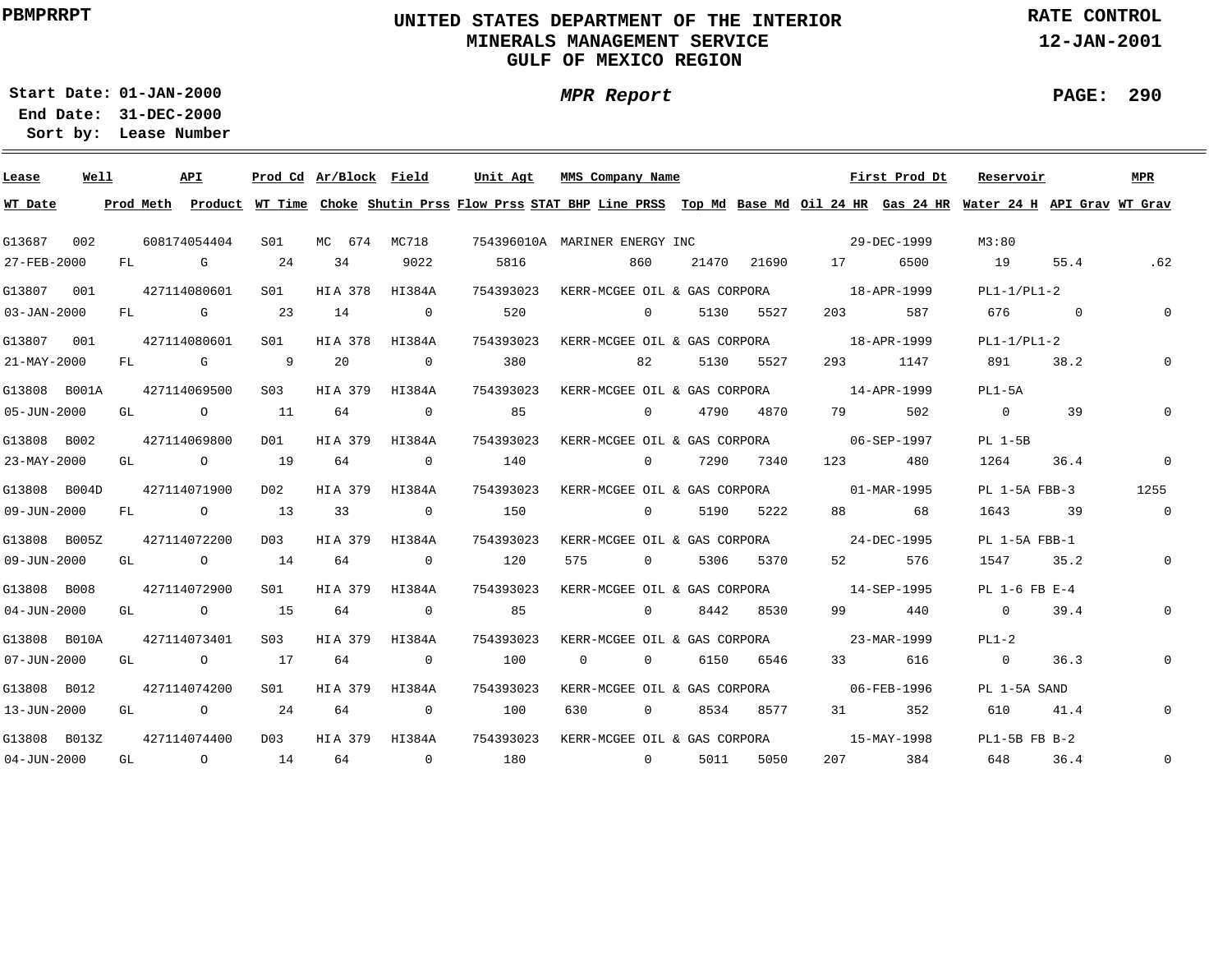# **UNITED STATES DEPARTMENT OF THE INTERIOR MINERALS MANAGEMENT SERVICEGULF OF MEXICO REGION**

**MPR Report**

**RATE CONTROL**

**12-JAN-2001**

**PAGE: 291**

÷

**01-JAN-2000Start Date:31-DEC-2000 End Date:** 

| Lease        | Well |    |           | API                                                                                                                                                                                                                            |                 | Prod Cd Ar/Block Field |                | Unit Agt                                                                                                                      | MMS Company Name                         |                |      |               |                                                                                                                                                                                                                                 | First Prod Dt                            | Reservoir                                                                                                      |          | MPR          |
|--------------|------|----|-----------|--------------------------------------------------------------------------------------------------------------------------------------------------------------------------------------------------------------------------------|-----------------|------------------------|----------------|-------------------------------------------------------------------------------------------------------------------------------|------------------------------------------|----------------|------|---------------|---------------------------------------------------------------------------------------------------------------------------------------------------------------------------------------------------------------------------------|------------------------------------------|----------------------------------------------------------------------------------------------------------------|----------|--------------|
| WT Date      |      |    | Prod Meth |                                                                                                                                                                                                                                |                 |                        |                | Product WT Time Choke Shutin Prss Flow Prss STAT BHP Line PRSS Top Md Base Md Oil 24 HR Gas 24 HR Water 24 H API Grav WT Grav |                                          |                |      |               |                                                                                                                                                                                                                                 |                                          |                                                                                                                |          |              |
| G13808 B013D |      |    |           | 427114074400                                                                                                                                                                                                                   | D02             | HIA 379 HI384A         |                | 754393023                                                                                                                     | KERR-MCGEE OIL & GAS CORPORA 27-JAN-1996 |                |      |               |                                                                                                                                                                                                                                 |                                          | PL 1-5A FB B-2                                                                                                 |          |              |
| 05-JUN-2000  |      | GL |           | $\overline{a}$                                                                                                                                                                                                                 | 11              | 64                     | $\sim$ 0       | 100                                                                                                                           | 1023                                     | $\overline{0}$ | 4924 | 4956          | 159 — 159 — 159 — 159 — 159 — 159 — 159 — 159 — 159 — 159 — 159 — 159 — 159 — 159 — 159 — 159 — 159 — 159 — 159 — 159 — 159 — 159 — 159 — 159 — 159 — 159 — 159 — 159 — 159 — 159 — 159 — 159 — 159 — 159 — 159 — 159 — 159 — 1 | 480                                      | 1246                                                                                                           | 35.8     | $\mathbf 0$  |
| G13808 E001  |      |    |           | 427114075000                                                                                                                                                                                                                   | D01             | HIA 379 HI384A         |                | 754393023 KERR-MCGEE OIL & GAS CORPORA 26-NOV-1996                                                                            |                                          |                |      |               |                                                                                                                                                                                                                                 |                                          | PL 1-6 SAND                                                                                                    |          |              |
| 22-MAY-2000  |      |    |           | $FL$ G $G$                                                                                                                                                                                                                     | 14              | 64                     | $\overline{0}$ | 240                                                                                                                           |                                          | 180            |      | 6214 6358     |                                                                                                                                                                                                                                 | 0 1870                                   | 87                                                                                                             | $\sim$ 0 | $\Omega$     |
| G13808 E001D |      |    |           | 427114075000                                                                                                                                                                                                                   | D02             | HIA 379 HI384A         |                | 754393023                                                                                                                     | KERR-MCGEE OIL & GAS CORPORA 26-NOV-1996 |                |      |               |                                                                                                                                                                                                                                 |                                          | PL 1-5A SAND                                                                                                   |          |              |
| 27-MAY-2000  |      |    |           | GL O                                                                                                                                                                                                                           | 12              | 64                     | $\overline{0}$ | 200                                                                                                                           |                                          | $\overline{0}$ |      | 5714 5746     |                                                                                                                                                                                                                                 | 216                                      | 1638                                                                                                           | 34.4     | $\Omega$     |
| G13808 E002D |      |    |           | 427114075100                                                                                                                                                                                                                   | D02             | HIA 379                | HI384A         | 754393023                                                                                                                     | KERR-MCGEE OIL & GAS CORPORA 12-DEC-1996 |                |      |               |                                                                                                                                                                                                                                 |                                          | PL 1-5A SAND                                                                                                   |          |              |
| 30-MAY-2000  |      | GL |           | $\overline{O}$                                                                                                                                                                                                                 | 12              | 64                     | $\mathbf{0}$   | 210                                                                                                                           |                                          | $\overline{0}$ |      | 6320 6350     | 58 — 1                                                                                                                                                                                                                          | 286                                      | 204                                                                                                            | 31       |              |
| G13808 B016W |      |    |           | 427114075302                                                                                                                                                                                                                   | S02             | HIA 379 HI384A         |                | 754393023                                                                                                                     | KERR-MCGEE OIL & GAS CORPORA 16-AUG-1997 |                |      |               |                                                                                                                                                                                                                                 |                                          | PL 1-5B                                                                                                        |          |              |
| 12-JUN-2000  |      | GL |           | $\overline{O}$                                                                                                                                                                                                                 | 11              | 64                     | $\Omega$       | 100                                                                                                                           | 0 7354 7376                              |                |      |               | 91 —                                                                                                                                                                                                                            | 681                                      | 787 — 787 — 787 — 787 — 787 — 787 — 787 — 792 — 792 — 792 — 792 — 792 — 792 — 792 — 792 — 792 — 792 — 792 — 79 | 44       |              |
| G13808 B018  |      |    |           | 427114075700                                                                                                                                                                                                                   | SO1             | HIA 379                | HI384A         | 754393023                                                                                                                     | KERR-MCGEE OIL & GAS CORPORA 28-JUL-1996 |                |      |               |                                                                                                                                                                                                                                 |                                          | PL 1-3 SAND                                                                                                    |          |              |
| 15-JUN-2000  |      |    |           | GL O                                                                                                                                                                                                                           | 13              | 64                     | $\overline{0}$ | 80                                                                                                                            |                                          | $\overline{0}$ |      | 5960 6202     | 88 — 10                                                                                                                                                                                                                         | 498                                      | 78                                                                                                             | 37.2     |              |
| G13808 B020  |      |    |           | 427114076501                                                                                                                                                                                                                   | SO1             | HIA 379                | HI384A         | 754393023                                                                                                                     |                                          |                |      |               | KERR-MCGEE OIL & GAS CORPORA 17-SEP-1997                                                                                                                                                                                        |                                          | PL 1-6A                                                                                                        |          |              |
| 13-JUN-2000  |      |    |           | GL O                                                                                                                                                                                                                           | 24              | 64                     | $\overline{0}$ | 80                                                                                                                            |                                          |                |      | 0 12269 12279 | 20                                                                                                                                                                                                                              | 673                                      | 643                                                                                                            | 36.6     | 0            |
| G13808 B022  |      |    |           | 427114077200                                                                                                                                                                                                                   | S01             | HIA 379                | HI384A         | 754393023                                                                                                                     |                                          |                |      |               | KERR-MCGEE OIL & GAS CORPORA 30-MAY-1998                                                                                                                                                                                        |                                          | PL 1-6 FB M                                                                                                    |          |              |
| 19-JUN-2000  |      |    |           | GL G                                                                                                                                                                                                                           | 10              | 64                     | $\sim$ 0       | 100                                                                                                                           |                                          | 90             |      | 9525 9650     | 40 — 10                                                                                                                                                                                                                         | 792                                      | 626                                                                                                            | 40.1     | $\mathbf{0}$ |
| G13821 B005  |      |    |           | 177094008401                                                                                                                                                                                                                   | SO1             | EI 196                 | EI205          | 891008654                                                                                                                     |                                          |                |      |               | BURLINGTON RESOURCES OFFSHOR 30-APR-1997                                                                                                                                                                                        |                                          | JJ PLIOCENE                                                                                                    |          |              |
| 14-MAY-2000  |      |    |           | GL O                                                                                                                                                                                                                           |                 | 64                     | 960            | 330                                                                                                                           |                                          | 828            |      | 10164 10232   |                                                                                                                                                                                                                                 | $\begin{array}{ccc} 0 & & 0 \end{array}$ | 24                                                                                                             | 30.4     |              |
| G13825 A001  |      |    |           | 177004100401                                                                                                                                                                                                                   | S06             | WC 39                  | WC040          |                                                                                                                               |                                          |                |      |               | SPINNAKER EXPLORATION COMPAN 06-MAR-2000                                                                                                                                                                                        |                                          | DB1.0/DB1.1                                                                                                    |          |              |
| 13-MAR-2000  |      | FL |           | and the control of the control of the control of the control of the control of the control of the control of the control of the control of the control of the control of the control of the control of the control of the cont | 24              | 15                     | 3320           | 2700                                                                                                                          | 4126                                     | 905            | 9356 | 9430          | $2^{\circ}$                                                                                                                                                                                                                     | 5079                                     | 0 $43.3$                                                                                                       |          | $.6 \,$      |
| G13825 A001  |      |    |           | 177004100401                                                                                                                                                                                                                   | S <sub>07</sub> | WC 39                  | WC040          |                                                                                                                               |                                          |                |      |               | SPINNAKER EXPLORATION COMPAN 30-APR-2000                                                                                                                                                                                        |                                          | DB1.0/DB1.1                                                                                                    |          |              |
| 28-MAY-2000  |      | FL |           | and the control of the control of the control of the control of the control of the control of the control of the control of the control of the control of the control of the control of the control of the control of the cont | 9 14            |                        | 3500           | 3175                                                                                                                          | 4239                                     | 906 —          | 9202 | 9226          |                                                                                                                                                                                                                                 | 0 4500                                   | $\overline{0}$                                                                                                 |          | .6           |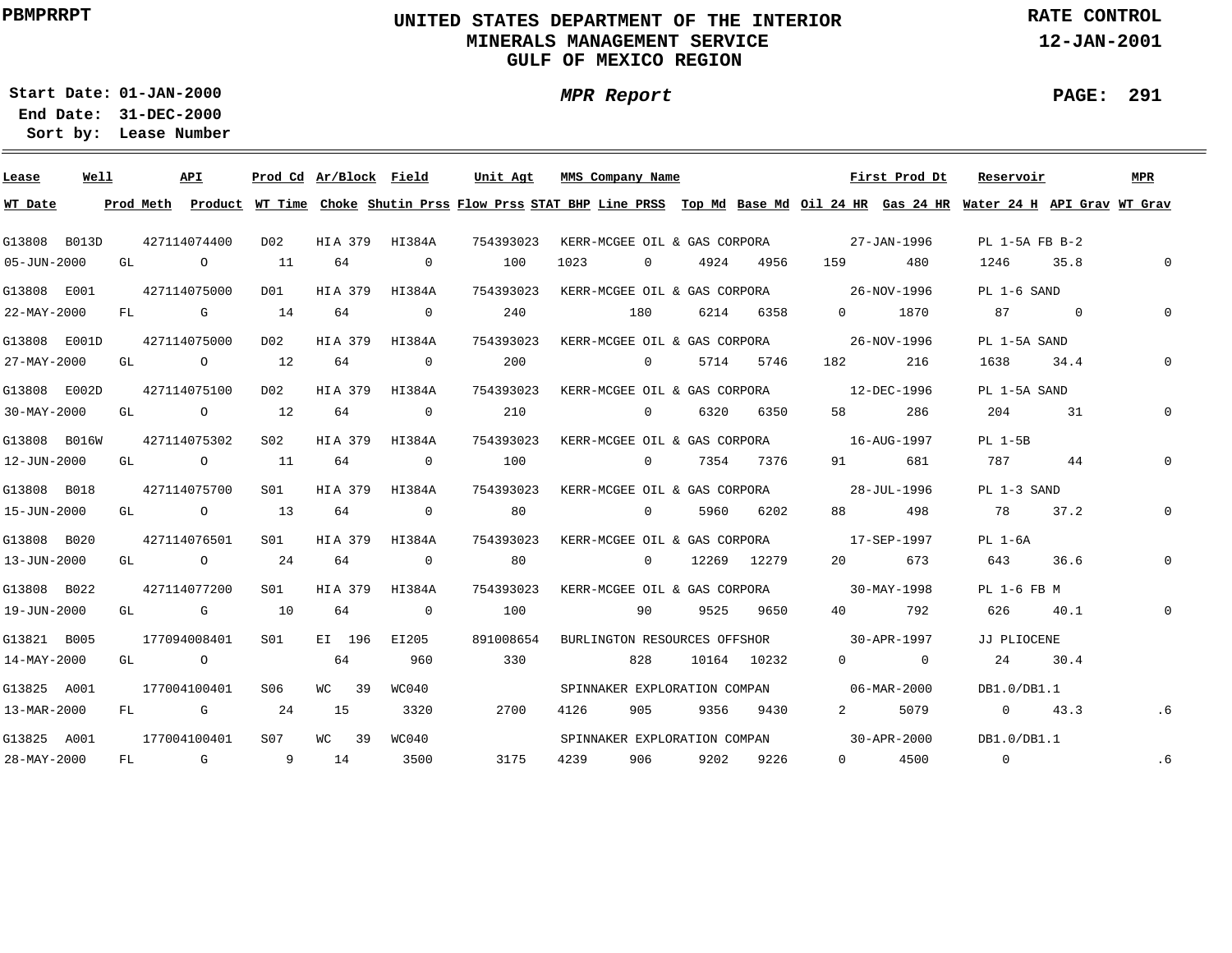# **UNITED STATES DEPARTMENT OF THE INTERIOR MINERALS MANAGEMENT SERVICEGULF OF MEXICO REGION**

**MPR Report**

**RATE CONTROL**

**12-JAN-2001**

**PAGE: 292**

÷

**01-JAN-2000Start Date:**

| Lease       | Well |    |                                                                                   | API                                                                                                                                                                                                                            |                 |    |        |       | Prod Cd Ar/Block Field Unit Agt MMS Company Name |       |                         |      |             |                                          | First Prod Dt | Reservoir                                                                                                                               |      | MPR  |
|-------------|------|----|-----------------------------------------------------------------------------------|--------------------------------------------------------------------------------------------------------------------------------------------------------------------------------------------------------------------------------|-----------------|----|--------|-------|--------------------------------------------------|-------|-------------------------|------|-------------|------------------------------------------|---------------|-----------------------------------------------------------------------------------------------------------------------------------------|------|------|
| WT Date     |      |    |                                                                                   |                                                                                                                                                                                                                                |                 |    |        |       |                                                  |       |                         |      |             |                                          |               | Prod Meth Product WT Time Choke Shutin Prss Flow Prss STAT BHP Line PRSS Top Md Base Md Oil 24 HR Gas 24 HR Water 24 H API Grav WT Grav |      |      |
| G13825 A001 |      |    |                                                                                   | 177004100401                                                                                                                                                                                                                   | S07             |    | WC 39  | WC040 |                                                  |       |                         |      |             | SPINNAKER EXPLORATION COMPAN 30-APR-2000 |               | DB1.0/DB1.1                                                                                                                             |      |      |
| 22-JUN-2000 |      | FL |                                                                                   | G                                                                                                                                                                                                                              |                 | 14 |        | 3400  | 3100                                             | 4239  | 930                     | 9202 | 9226        | 10 0                                     | 4950          | $0 \t 41.5$                                                                                                                             |      |      |
| G13825 A001 |      |    |                                                                                   | 177004100401                                                                                                                                                                                                                   | S07             |    | WC 39  | WC040 |                                                  |       |                         |      |             | SPINNAKER EXPLORATION COMPAN 30-APR-2000 |               | DB1.0/DB1.1                                                                                                                             |      |      |
| 13-NOV-2000 |      | FL | in the Control Control Control Control Control Control Control Control Control Co |                                                                                                                                                                                                                                |                 | 15 |        | 2525  | 2375                                             | 4239  | 898                     | 9202 | 9226        |                                          | 4680          | $4\degree$                                                                                                                              | 43.3 |      |
| G13825 B001 |      |    |                                                                                   | 177004102701                                                                                                                                                                                                                   | S <sub>01</sub> |    | WC 39  | WC040 |                                                  |       |                         |      |             | SPINNAKER EXPLORATION COMPAN 18-SEP-1999 |               | DB 2.0 SAND                                                                                                                             |      |      |
| 22-JUN-2000 |      |    |                                                                                   | FL G                                                                                                                                                                                                                           |                 | 25 |        | 3280  | 2175                                             | ##### | 930                     |      | 12134 12220 | 15                                       | 6275          | 989 — 198                                                                                                                               | 43.2 |      |
| G13825 B001 |      |    |                                                                                   | 177004102701                                                                                                                                                                                                                   | SO1             |    | WC 39  | WC040 |                                                  |       |                         |      |             | SPINNAKER EXPLORATION COMPAN 18-SEP-1999 |               | DB 2.0 SAND                                                                                                                             |      |      |
| 13-NOV-2000 |      |    | FL G                                                                              |                                                                                                                                                                                                                                |                 | 17 |        | 2850  | 1700                                             | ##### | 898                     |      | 12134 12220 |                                          | 3024          | 1306 43.3                                                                                                                               |      |      |
| G13825 B002 |      |    |                                                                                   | 177004102800                                                                                                                                                                                                                   | SO1             |    | WC 39  | WC040 |                                                  |       |                         |      |             | SPINNAKER EXPLORATION COMPAN 13-JAN-2000 |               | AMPH B SAND                                                                                                                             |      |      |
| 15-JAN-2000 |      |    |                                                                                   | FL G                                                                                                                                                                                                                           | 24              | 16 |        | 2690  | 2230                                             | ##### | 960                     | 8188 | 8230        | 47 — 17                                  | 7000          | 19 44.3                                                                                                                                 |      | .589 |
| G13852 B001 |      |    |                                                                                   | 177024120100                                                                                                                                                                                                                   | S01             |    | WC 617 | WC617 |                                                  |       |                         |      |             | NEWFIELD EXPLORATION COMPANY 01-NOV-1999 |               | X-44 SAND                                                                                                                               |      |      |
| 31-JAN-2000 |      |    |                                                                                   | FL G                                                                                                                                                                                                                           | 24              | 19 |        | 3050  | 2895                                             |       | 870                     | 8120 | 8140        | $\Omega$                                 | 8207          | $\overline{0}$                                                                                                                          |      | .559 |
| G13863 002  |      |    |                                                                                   | 177034068300                                                                                                                                                                                                                   | S01             |    | EC 138 | EC136 |                                                  |       |                         |      |             | SPINNAKER EXPLORATION COMPAN 30-JUN-1995 |               | R SAND                                                                                                                                  |      |      |
| 08-AUG-2000 |      |    | FL G                                                                              |                                                                                                                                                                                                                                |                 |    | 48     | 2700  | 1200                                             | 2733  | 960                     |      | 7318 7332   | $\Omega$                                 | 8000          | 1018                                                                                                                                    |      |      |
| G13882 A003 |      |    |                                                                                   | 177054107201                                                                                                                                                                                                                   | S01             |    | VR 116 | VR115 |                                                  |       |                         |      |             | BURLINGTON RESOURCES OFFSHOR 31-AUG-1998 |               | ROB E A/B                                                                                                                               |      |      |
| 22-MAY-2000 |      | FL |                                                                                   | <b>G</b> G                                                                                                                                                                                                                     | 24              |    | 44     | 2450  | 1320                                             |       |                         |      | 11239 11432 | 109                                      | 8635          | 760                                                                                                                                     |      |      |
| G13882 A003 |      |    |                                                                                   | 177054107201                                                                                                                                                                                                                   | S01             |    | VR 116 | VR115 |                                                  |       |                         |      |             | BURLINGTON RESOURCES OFFSHOR 31-AUG-1998 |               | ROB E A/B                                                                                                                               |      |      |
| 19-JUN-2000 |      |    | FL G                                                                              |                                                                                                                                                                                                                                |                 |    | 37     | 2450  | 1300                                             |       | 915                     |      | 11239 11432 | 63 — 1                                   | 7160          | 1113                                                                                                                                    | 43.5 |      |
| G13892 A001 |      |    |                                                                                   | 177064079001                                                                                                                                                                                                                   | SO1             |    | VR 336 | VR336 |                                                  |       | SAMEDAN OIL CORPORATION |      |             |                                          | 29-DEC-1999   | TEX 25 SAND                                                                                                                             |      |      |
| 29-JAN-2000 |      | FL |                                                                                   | $\mathbf G$                                                                                                                                                                                                                    | 24              |    | 10     | 7960  | 7480                                             | ##### | 1150                    |      | 12108 12140 | 409 — 109                                | 5038          | 53                                                                                                                                      | 41.7 | .598 |
| G13892 A001 |      |    |                                                                                   | 177064079001                                                                                                                                                                                                                   | S01             |    | VR 336 | VR336 |                                                  |       | SAMEDAN OIL CORPORATION |      |             |                                          | 29-DEC-1999   | TEX 25 SAND                                                                                                                             |      |      |
| 30-JUN-2000 |      | FL |                                                                                   | and the Company of the Company of the Company of the Company of the Company of the Company of the Company of the Company of the Company of the Company of the Company of the Company of the Company of the Company of the Comp | 24              |    | 6      | 7200  | 6450                                             | ##### | 1090                    |      | 12108 12140 |                                          | 127 1579      | 39                                                                                                                                      | 49.7 |      |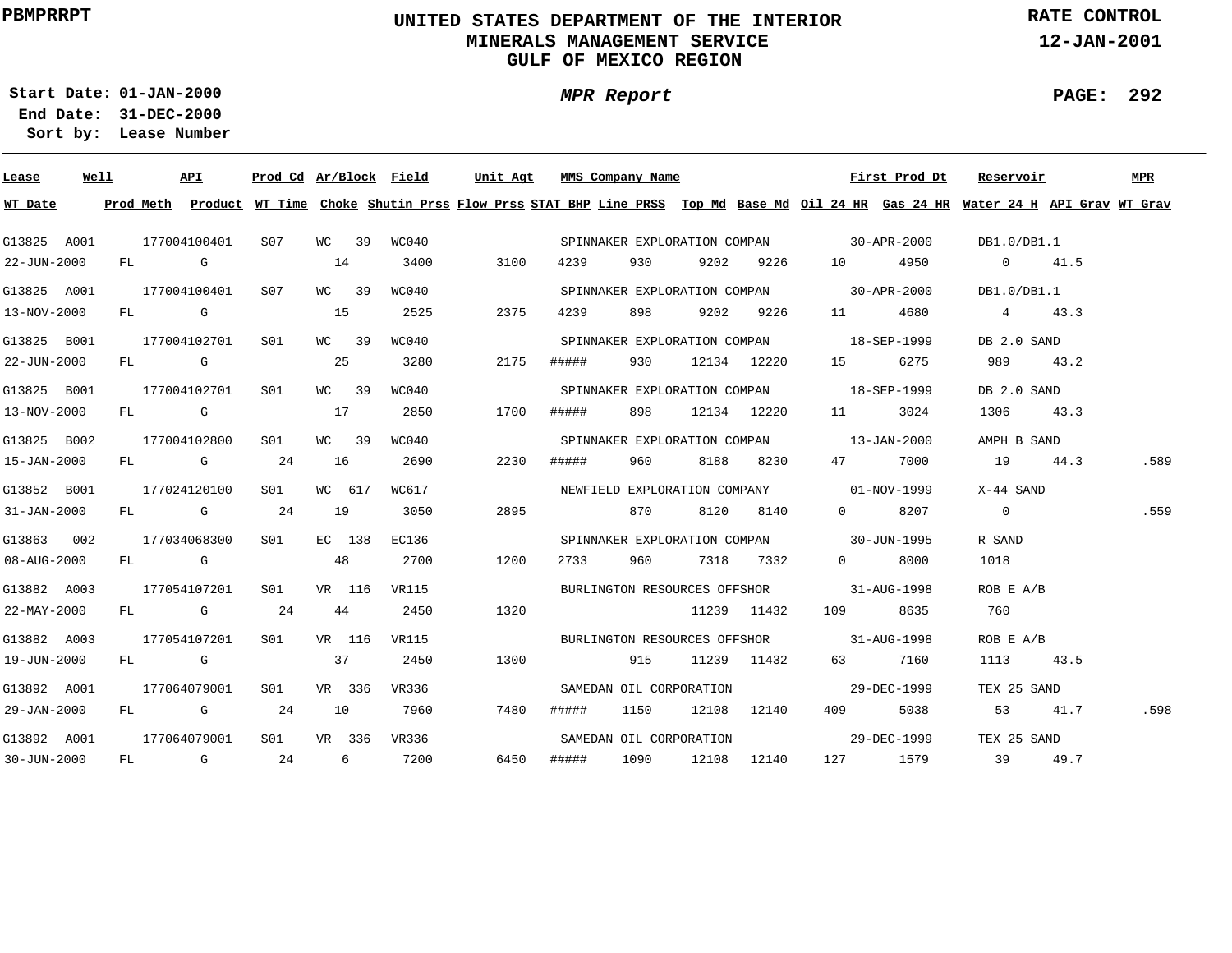# **UNITED STATES DEPARTMENT OF THE INTERIOR MINERALS MANAGEMENT SERVICEGULF OF MEXICO REGION**

**MPR Report**

**RATE CONTROL**

**12-JAN-2001**

**PAGE: 293**

÷

**01-JAN-2000Start Date:31-DEC-2000 End Date:** 

| Lease             | Well | API          | Prod Cd Ar/Block Field |        |        |                | Unit Agt |       | MMS Company Name             |     |      |             |                                          | First Prod Dt                                                                                                                           | Reservoir               |      | MPR  |
|-------------------|------|--------------|------------------------|--------|--------|----------------|----------|-------|------------------------------|-----|------|-------------|------------------------------------------|-----------------------------------------------------------------------------------------------------------------------------------------|-------------------------|------|------|
| WT Date           |      |              |                        |        |        |                |          |       |                              |     |      |             |                                          | Prod Meth Product WT Time Choke Shutin Prss Flow Prss STAT BHP Line PRSS Top Md Base Md Oil 24 HR Gas 24 HR Water 24 H API Grav WT Grav |                         |      |      |
| G13934 B001       |      | 177134021300 | S02                    |        | PL 18  | PL018          |          |       |                              |     |      |             | HALL-HOUSTON OIL COMPANY 28-SEP-1999     |                                                                                                                                         | 14200                   |      |      |
| 19-JUN-2000       |      | FL G         |                        | 12     |        | 4900           | 3450     |       | 995                          |     |      | 15013 15021 | $1 \quad \cdots$                         | 3702                                                                                                                                    | $\overline{\mathbf{3}}$ | 61.5 |      |
| G13937 A001       |      | 177164023600 | S01                    |        | ST 217 | ST217          |          |       | AGIP PETROLEUM CO INC        |     |      |             |                                          | 01-DEC-1998                                                                                                                             | LENTICULINA 1           |      |      |
| 24-JUN-2000       |      | $FL$ G       |                        | -20    |        | 1400           | 1360     |       | 1025                         |     | 7786 | 7866        | $\Omega$                                 | 2998                                                                                                                                    | $\overline{0}$          |      |      |
| G13937 A002       |      | 177164024100 | S01                    |        | ST 217 | ST217          |          |       | AGIP PETROLEUM CO INC        |     |      |             |                                          | 28-DEC-1998                                                                                                                             | LENTICULINA 1           |      |      |
| 07-JUN-2000       |      | FL G         |                        | 64     |        | 1840           | 1210     | ##### | 1025                         |     | 8642 | 8700        | $5^{\circ}$                              | 6531                                                                                                                                    | $4\overline{ }$         | 45.9 |      |
| G13938 A001       |      | 177164020303 | SO1                    | ST 229 |        | ST228          |          |       | LOUISIANA LAND AND EXPLORATI |     |      |             |                                          | 02-NOV-1999                                                                                                                             | $BN-1/2$                |      |      |
| 24-JUN-2000       |      | FL G         |                        | 52     |        | 2150           | 1150     | ##### | 904                          |     | 8209 | 8483        | 414                                      | 7109                                                                                                                                    | 94                      | 41.4 |      |
| G13938 A003       |      | 177164022002 | S <sub>01</sub>        | ST 229 |        | ST228          |          |       |                              |     |      |             | LOUISIANA LAND AND EXPLORATI 08-DEC-1999 |                                                                                                                                         | $BN-1/2$                |      |      |
| 24-JUN-2000       |      | FL G         |                        | 26     |        | 1300           | 650      | ##### | 904                          |     |      | 8568 8724   |                                          | 376 725                                                                                                                                 | $\overline{0}$          | 32.9 |      |
| G14023 001        |      | 608114020600 | SO1                    | GC 110 |        | GC110          |          |       |                              |     |      |             | SHELL OFFSHORE INC 23-JAN-1996           |                                                                                                                                         | JO U/DT                 |      |      |
| $04 - JAN - 2000$ |      | FL O         | 24                     | 999    |        | $\overline{0}$ | 452      |       | 0 11852 12610                |     |      |             |                                          | 2560                                                                                                                                    | 56                      | 29   | .62  |
| G14023 001        |      | 608114020600 | SO1                    | GC 110 |        | GC110          |          |       |                              |     |      |             | SHELL OFFSHORE INC 23-JAN-1996           |                                                                                                                                         | JO U/DT                 |      |      |
| $03 - JUN - 2000$ |      | FL O         | 11                     | 999    |        |                | 390      |       |                              |     |      | 11852 12610 | 1580 700                                 | 2278                                                                                                                                    | 59                      | 29   | .62  |
| G14103 A001B      |      | 427024022200 | S <sub>03</sub>        |        | MU 759 | MU759          |          |       |                              |     |      |             | EOG RESOURCES INC 18-JUL-2000            |                                                                                                                                         | MA-1A                   |      |      |
| 18-AUG-2000       |      | FL G         | 24                     | 64     |        | 3125           | 2850     |       | 967                          |     |      | 9347 9360   |                                          | 4272                                                                                                                                    | $\overline{4}$          | 50   | .595 |
| G14105 A001D      |      | 427024023000 | D04                    | MU 807 |        | MU807          |          |       |                              |     |      |             | HOUSTON EXPLORATION COMPANY 03-FEB-2000  |                                                                                                                                         | 9410' SAND              |      |      |
| 24-FEB-2000       |      | FL G         | 12                     |        | 9      | 3340           | 2400     | 3366  | 960                          |     |      | 9511 9526   | 10 10                                    | 3155                                                                                                                                    | 30                      | 52.2 | .583 |
| G14105 A001       |      | 427024023000 | D03                    | MU 807 |        | MU807          |          |       |                              |     |      |             | HOUSTON EXPLORATION COMPANY 29-JAN-2000  |                                                                                                                                         | 10040' SAND             |      |      |
| 25-FEB-2000       |      | $FL$ G 12    |                        | 10     |        | 3660           | 2700     | 3665  | 960                          |     |      | 10145 10209 | $0 \qquad \qquad$                        | 3363                                                                                                                                    | $\overline{0}$          |      | .583 |
| G14146 A001       |      | 427064035700 | S02                    | GA 420 |        | GA393          |          |       | SEAGULL ENERGY E&P INC       |     |      |             |                                          | 13-MAR-2000                                                                                                                             | TEX W-8 FB-A            |      |      |
| $01 - APR - 2000$ |      | $FL$ G       |                        | 5 16   |        | 2600           | 1720     | 3077  |                              | 800 | 6716 | 6758        | 22 and $\sim$                            | 3003                                                                                                                                    | 4 42.3                  |      | .58  |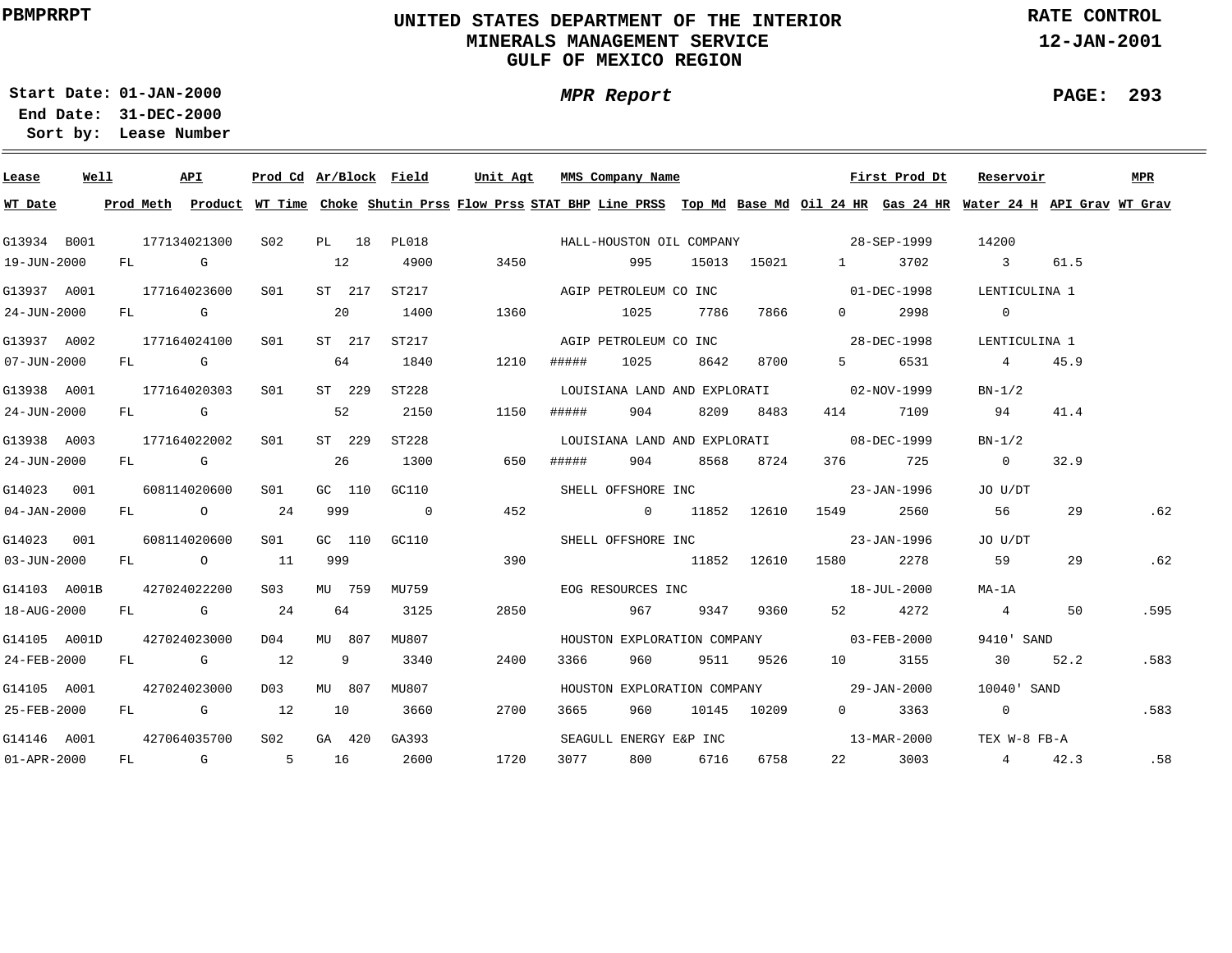# **UNITED STATES DEPARTMENT OF THE INTERIOR MINERALS MANAGEMENT SERVICEGULF OF MEXICO REGION**

**MPR Report**

**RATE CONTROL**

**12-JAN-2001**

**PAGE: 294**

÷

**01-JAN-2000Start Date:**

| Lease             | Well |    |        | API            |        | Prod Cd Ar/Block Field |                | Unit Agt                                                                                                                                | MMS Company Name           |      |      |             |                                          | First Prod Dt | Reservoir      |      | MPR          |
|-------------------|------|----|--------|----------------|--------|------------------------|----------------|-----------------------------------------------------------------------------------------------------------------------------------------|----------------------------|------|------|-------------|------------------------------------------|---------------|----------------|------|--------------|
| WT Date           |      |    |        |                |        |                        |                | Prod Meth Product WT Time Choke Shutin Prss Flow Prss STAT BHP Line PRSS Top Md Base Md Oil 24 HR Gas 24 HR Water 24 H API Grav WT Grav |                            |      |      |             |                                          |               |                |      |              |
| G14146            | 002  |    |        | 427064038700   | D05    | GA 420                 | GA393          |                                                                                                                                         | SEAGULL ENERGY E&P INC     |      |      |             | $19 - \text{MAR} - 2000$                 |               | CRIS I FB-A    |      |              |
| 16-APR-2000       |      |    |        | FL G           | 13     | 19                     | 2570           | 1735                                                                                                                                    |                            | 800  | 8334 | 8345        | $\overline{0}$                           | 3480          | $\overline{0}$ |      | .583         |
| G14188 A001       |      |    |        | 427094098800   | S02    | HIA 465                | HI448A         |                                                                                                                                         | EL PASO PRODUCTION GOM INC |      |      |             |                                          | 20-MAY-1999   | BASAL NEB U/L  |      |              |
| 27-JAN-2000       |      |    |        | GL O           | 18     | 120                    | 700            | 420                                                                                                                                     |                            | 380  | 8059 | 8215        | 2280                                     | 2170          | 9              | 38.6 | .6           |
| G14188 A001       |      |    |        | 427094098800   | SO2    | HIA 465                | HI448A         |                                                                                                                                         | EL PASO PRODUCTION GOM INC |      |      |             |                                          | 20-MAY-1999   | BASAL NEB U/L  |      |              |
| $03 - JUN - 2000$ |      | FL |        | $\overline{O}$ |        | 120                    | 1640           | 280                                                                                                                                     |                            | 200  |      | 8059 8215   | 1939                                     | 4070          | 637            | 37.8 |              |
| G14188 A002       |      |    |        | 427094100400   | S01    | HIA 465                | HI448A         |                                                                                                                                         | EL PASO PRODUCTION GOM INC |      |      |             |                                          | 21-APR-1996   | BASAL NEB U/L  |      |              |
| $04 - MAX - 2000$ |      | GL |        | $\overline{O}$ |        | 50                     | 1475           | 300                                                                                                                                     |                            | 190  | 8430 | 8508        | 1934                                     | 3443          | 451            | 37.4 |              |
| G14194 A001       |      |    |        | 427094097700   | S01    | HIA 576                | HI576A         |                                                                                                                                         | ORYX ENERGY COMPANY        |      |      |             |                                          | 14-DEC-1995   | BASAL NEBRASKN |      |              |
| 27-MAY-2000       |      | FL |        | <b>G</b>       | 24     | 64                     | $\overline{0}$ | 360                                                                                                                                     | 2638                       | 350  |      | 16284 16364 | 95 —                                     | 4050          | 19             | 54.4 | 0            |
| G14194 A001       |      |    |        | 427094097700   | S01    | HIA 576                | HI576A         |                                                                                                                                         | ORYX ENERGY COMPANY        |      |      |             |                                          | 14-DEC-1995   | BASAL NEBRASKN |      |              |
| 14-JUN-2000       |      |    |        | FL G           | 24     | 64                     | $\overline{0}$ | 360                                                                                                                                     | 2638                       | 350  |      | 16284 16364 | 93 — 1                                   | 4050          | 22 and $\sim$  | 72.6 | $\mathbf{0}$ |
| G14194 A002       |      |    |        | 427094098401   | SO1 SO | HIA 576                | HI576A         |                                                                                                                                         | ORYX ENERGY COMPANY        |      |      |             |                                          | 20-OCT-1996   | BASAL NEBRASKN |      |              |
| 27-MAY-2000       |      |    |        | FL G           | 24     | 64                     | $\overline{0}$ | 380                                                                                                                                     | 2645                       | 350  |      | 16380 16460 | 96 — 1                                   | 4050          | $20^{\circ}$   | 54.4 | 0            |
| G14194 A002       |      |    |        | 427094098401   | SO1 SO | HIA 576                | HI576A         |                                                                                                                                         | ORYX ENERGY COMPANY        |      |      |             |                                          | 20-OCT-1996   | BASAL NEBRASKN |      |              |
| 14-JUN-2000       |      |    |        | FL G           | 24     | 64                     | $\overline{0}$ | 360                                                                                                                                     | 2645                       | 350  |      | 16380 16460 | 93 — 10                                  | 4050          | 21 72.6        |      | $\mathbf 0$  |
| G14200 A003       |      |    |        | 427114073701   | S01    | HIA 371 HI371A         |                |                                                                                                                                         |                            |      |      |             | BURLINGTON RESOURCES OFFSHOR 15-NOV-1999 |               | PL1-10 SAND    |      |              |
| 22-JUN-2000       |      |    | FL G   |                |        | 128                    | 1900           | 1005                                                                                                                                    | #####                      | 1018 |      | 10323 10343 | $0 \qquad \qquad$                        | 2631          | 477            |      |              |
| G14200 A008       |      |    |        | 427114076600   | S01    | HIA 371 HI371A         |                |                                                                                                                                         |                            |      |      |             | BURLINGTON RESOURCES OFFSHOR 05-FEB-1997 |               | PL1-1 SAND     |      |              |
| 17-JUN-2000       |      |    | $FL$ G |                |        | 128                    | 200            | 96                                                                                                                                      |                            | 1018 |      | 5428 5535   | $\overline{0}$                           | 660           | $\overline{0}$ |      |              |
| G14324 JA001      |      |    |        | 177004093300   | S03    | WC 275                 | WC277          |                                                                                                                                         | APACHE CORPORATION         |      |      |             |                                          | 23-MAY-2000   | $D-1$ RB       |      |              |
| $30 - MAX - 2000$ |      | FL |        | G $24$         |        | 14                     | 3750           | 3550                                                                                                                                    | 3750                       | 870  | 9506 | 9586        | 29                                       | 5522          | 114            | 47.7 | .58          |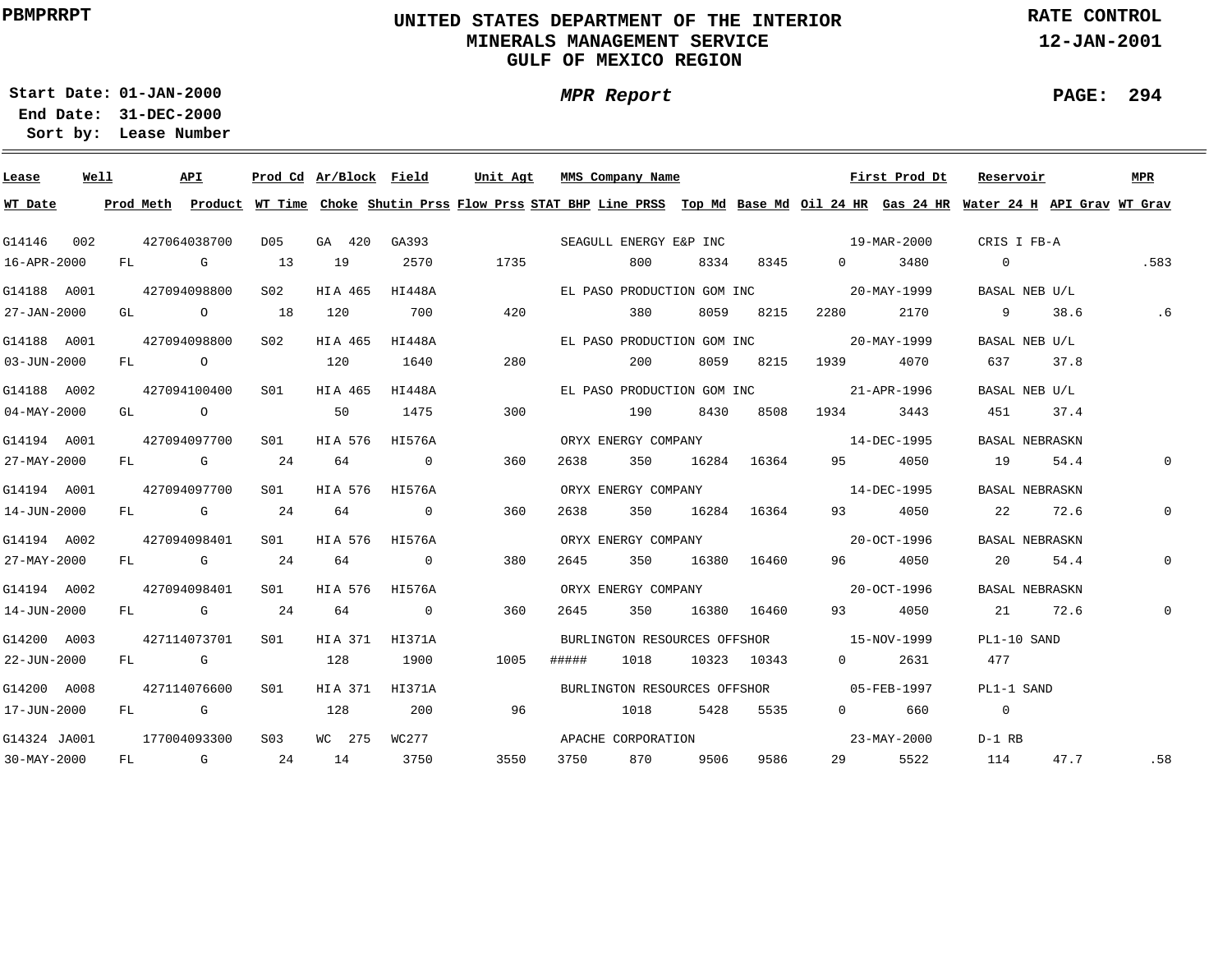# **UNITED STATES DEPARTMENT OF THE INTERIOR MINERALS MANAGEMENT SERVICEGULF OF MEXICO REGION**

**MPR Report**

**RATE CONTROL**

**12-JAN-2001**

**PAGE: 295**

÷

**01-JAN-2000Start Date:31-DEC-2000 End Date:** 

| Lease        | Well |    | API          | Prod Cd Ar/Block Field |    |         |                | Unit Agt |       | MMS Company Name             |       |                                         |                                                                                                                                                                                                                                 | First Prod Dt | Reservoir                                                                                                                               |      | <b>MPR</b>  |
|--------------|------|----|--------------|------------------------|----|---------|----------------|----------|-------|------------------------------|-------|-----------------------------------------|---------------------------------------------------------------------------------------------------------------------------------------------------------------------------------------------------------------------------------|---------------|-----------------------------------------------------------------------------------------------------------------------------------------|------|-------------|
| WT Date      |      |    |              |                        |    |         |                |          |       |                              |       |                                         |                                                                                                                                                                                                                                 |               | Prod Meth Product WT Time Choke Shutin Prss Flow Prss STAT BHP Line PRSS Top Md Base Md Oil 24 HR Gas 24 HR Water 24 H API Grav WT Grav |      |             |
| G14340 B001  |      |    | 177024115600 | S03                    |    | WC 522  | WC543          |          |       |                              |       |                                         | NEWFIELD EXPLORATION COMPANY 68-JAN-2000                                                                                                                                                                                        |               | C-2 SAND                                                                                                                                |      |             |
| 18-FEB-2000  |      |    | FL G         | 24                     | 48 |         | 3350           | 3000     |       | 920                          |       | 10206 10228                             | $3 \sim$                                                                                                                                                                                                                        | 4658          | $\sim$ 1                                                                                                                                | 51.3 | .571        |
| G14340 A012  |      |    | 177024123601 | S01                    |    | WC 522  | WC543          |          |       |                              |       |                                         | NEWFIELD EXPLORATION COMPANY 06-OCT-1999                                                                                                                                                                                        |               | LOWER LENTIC 1                                                                                                                          |      |             |
| 11-FEB-2000  |      |    | FL G         | 24                     |    | 21      | 2700           | 1795     |       | 920                          | 7286  | 7338                                    | 224                                                                                                                                                                                                                             | 4020          | $\overline{0}$                                                                                                                          | 41   | .599        |
| G14340 A011  |      |    | 177024123700 | S <sub>01</sub>        |    | WC 522  | WC543          |          |       | NEWFIELD EXPLORATION COMPANY |       |                                         | 15-SEP-1999                                                                                                                                                                                                                     |               | $E-2$ SAND                                                                                                                              |      |             |
| 12-FEB-2000  |      |    | $FL$ G $G$   | 24                     | 18 |         | 1550           | 1245     |       | 925                          | 8431  | 8630                                    | $3 \sim$                                                                                                                                                                                                                        | 3669          | $\overline{0}$                                                                                                                          | 49.9 | .602        |
| G14342 A001  |      |    | 177024107100 | S05                    |    | WC 544  | WC543          |          |       | APACHE CORPORATION           |       |                                         |                                                                                                                                                                                                                                 | 29-AUG-2000   | $B-2$ FBA                                                                                                                               |      |             |
| 12-SEP-2000  |      |    | $FL$ G $G$   | 24                     | 18 |         | 1750           | 1270     | 1724  | 115                          | 5968  | 6072                                    | 12 \,                                                                                                                                                                                                                           | 2697          | 140                                                                                                                                     | 40.6 | .622        |
| G14348 A001  |      |    | 177024107600 | SO1                    |    | WC 599  | WC599          |          |       | SAMEDAN OIL CORPORATION      |       |                                         |                                                                                                                                                                                                                                 | 21-SEP-1996   | OA-OB SAND                                                                                                                              |      |             |
| 29-JUN-2000  |      |    | FL G         | 24                     |    | 42      | 3400           | 1350     | 6900  | 1056                         | 11028 | 11154                                   | 88 — 18                                                                                                                                                                                                                         | 7264          | 1403                                                                                                                                    | 52.4 |             |
| G14348 A002  |      |    | 177024126400 | SO1                    |    | WC 599  | WC599          |          |       | SAMEDAN OIL CORPORATION      |       |                                         | $24 - JUL - 2000$                                                                                                                                                                                                               |               | LENTIC 1 "T"                                                                                                                            |      |             |
| 21-AUG-2000  |      |    | FL G         | 24                     | 17 |         | 4350           | 3300     | ##### | 900                          |       | 11644 11724                             | $\Omega$                                                                                                                                                                                                                        | 6979          | $\overline{0}$                                                                                                                          |      | .585        |
| G14356 001   |      |    | 177034086300 | S01                    |    | $EC$ 84 | EC081          |          |       |                              |       |                                         | EL PASO PRODUCTION GOM INC 18-NOV-1999                                                                                                                                                                                          |               | WW-75                                                                                                                                   |      |             |
| 05-JUN-2000  |      |    | FL G         |                        | 14 |         | 8900           | 7500     |       | 615                          |       | 16547 16602                             | 214                                                                                                                                                                                                                             | 9550          | 10                                                                                                                                      | 47.5 |             |
| G14357 002   |      |    | 177034087003 | SO1                    |    | EC 88   | EC089          |          |       | HALL-HOUSTON OIL COMPANY     |       |                                         | $31 - \text{MAR} - 2000$                                                                                                                                                                                                        |               | IP SAND                                                                                                                                 |      |             |
| 15-APR-2000  |      |    | FL G         | 24                     | 17 |         | 2625           | 2125     |       | 900                          |       | 9370 9378                               | $6 \quad \sigma$                                                                                                                                                                                                                | 2736          | 2                                                                                                                                       | 51.9 | .6          |
| G14383 001   |      |    | 177044099601 | SO1                    |    | EC 347  | EC347          |          |       |                              |       | ANADARKO PETROLEUM CORPORATI            |                                                                                                                                                                                                                                 | 31-JAN-2000   | PL 6-1                                                                                                                                  |      |             |
| 21-APR-2000  |      |    | FL G         | 24                     | 41 |         | 2450           | 1775     |       | 1050                         |       | 6458 6526                               | 401 — 101 — 102 — 102 — 102 — 102 — 102 — 102 — 102 — 102 — 102 — 102 — 102 — 102 — 102 — 102 — 102 — 102 — 102 — 102 — 102 — 102 — 102 — 102 — 102 — 102 — 102 — 102 — 102 — 102 — 102 — 102 — 102 — 102 — 102 — 102 — 102 — 1 | 20008         | 31                                                                                                                                      | 61.3 | .632        |
| G14383 001   |      |    | 177044099601 | S <sub>01</sub>        |    | EC 347  | EC347          |          |       |                              |       |                                         | ANADARKO PETROLEUM CORPORATI 31-JAN-2000                                                                                                                                                                                        |               | PL 6-1                                                                                                                                  |      |             |
| 19-JUN-2000  |      |    | FL G         |                        |    | 64      | 1970           | 1230     |       | 1300                         | 6458  | 6526                                    |                                                                                                                                                                                                                                 | 241 15887     | 61                                                                                                                                      | 57.8 |             |
| G14391 A001D |      |    | 177044095500 | D02                    |    | EC 373  | GB065          |          |       |                              |       | 754398017A KERR-MCGEE OIL & GAS CORPORA | $31 - MAX - 1998$                                                                                                                                                                                                               |               | 5800' UPPER                                                                                                                             |      |             |
| 10-JUN-2000  |      | FL | $\mathbb G$  | 12                     |    | 53      | $\overline{0}$ | 946      |       | 860                          | 5764  | 5820                                    | 19                                                                                                                                                                                                                              | 15814         | 3 47.8                                                                                                                                  |      | $\mathbf 0$ |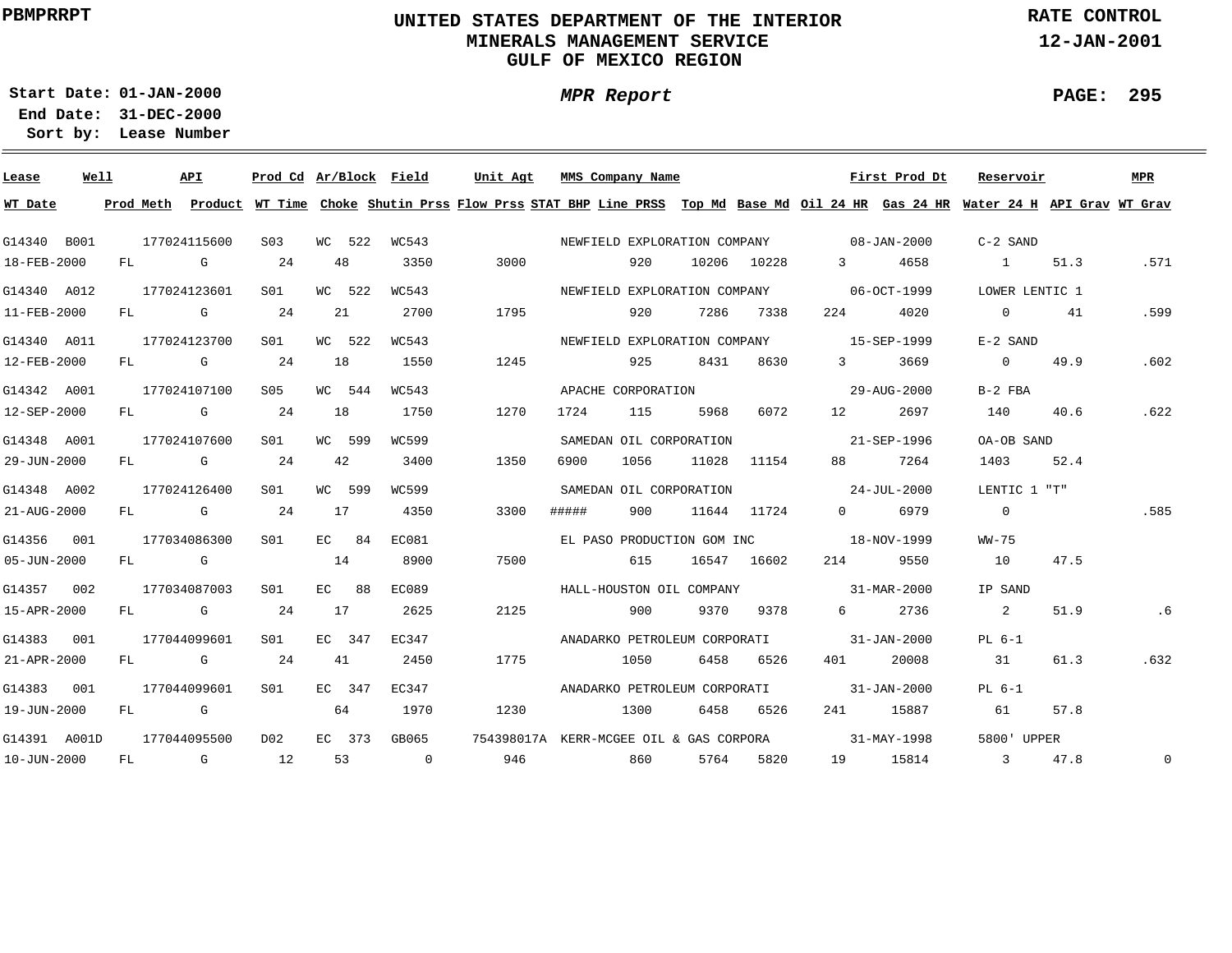# **UNITED STATES DEPARTMENT OF THE INTERIOR MINERALS MANAGEMENT SERVICEGULF OF MEXICO REGION**

**MPR Report**

**RATE CONTROL**

**12-JAN-2001**

**PAGE: 296**

÷

**01-JAN-2000Start Date:31-DEC-2000 End Date:** 

| Lease             | Well |    | API                                                                                                                                                                                                                            | Prod Cd Ar/Block Field |    |        |                          | Unit Agt                                                                                                                                |      | MMS Company Name             |      |             |                          | First Prod Dt | Reservoir      |                                   |      | MPR          |
|-------------------|------|----|--------------------------------------------------------------------------------------------------------------------------------------------------------------------------------------------------------------------------------|------------------------|----|--------|--------------------------|-----------------------------------------------------------------------------------------------------------------------------------------|------|------------------------------|------|-------------|--------------------------|---------------|----------------|-----------------------------------|------|--------------|
| WT Date           |      |    |                                                                                                                                                                                                                                |                        |    |        |                          | Prod Meth Product WT Time Choke Shutin Prss Flow Prss STAT BHP Line PRSS Top Md Base Md Oil 24 HR Gas 24 HR Water 24 H API Grav WT Grav |      |                              |      |             |                          |               |                |                                   |      |              |
| G14391 A001       |      |    | 177044095500                                                                                                                                                                                                                   | DO1                    |    |        |                          | EC 373 GB065 754398017A KERR-MCGEE OIL & GAS CORPORA 31-MAY-1998                                                                        |      |                              |      |             |                          |               | 5800' LOWER    |                                   |      |              |
| 11-JUN-2000       |      |    | GL G                                                                                                                                                                                                                           | 12                     |    | 55     | $\overline{\phantom{0}}$ | 945                                                                                                                                     |      | 903                          |      | 6190 6224   |                          | 23 16960      | 3 48.9         |                                   |      | $\mathbf{0}$ |
| G14391 A002       |      |    | 177044098900                                                                                                                                                                                                                   | S01                    |    | EC 373 | GB065                    | 754398017A KERR-MCGEE OIL & GAS CORPORA 13-JUN-1998                                                                                     |      |                              |      |             |                          |               |                | 5800' LOWER                       |      |              |
| $04 - JAN - 2000$ |      |    | FL G                                                                                                                                                                                                                           | 24                     |    | 68     | $\overline{0}$           | 1200                                                                                                                                    |      | $\sim$ 0                     |      | 6482 6540   | 25 —                     | 29001         | $\sim$ 3 0     |                                   |      | $\Omega$     |
| G14391 A002       |      |    | 177044098900                                                                                                                                                                                                                   | S01                    |    | EC 373 | GB065                    | 754398017A KERR-MCGEE OIL & GAS CORPORA 13-JUN-1998                                                                                     |      |                              |      |             |                          |               |                | 5800' LOWER                       |      |              |
| 28-JUN-2000       |      |    | FL G 15                                                                                                                                                                                                                        |                        |    | 70     | $\overline{0}$           | 1001                                                                                                                                    |      | 868                          | 6482 | 6540        | 23                       | 24563         | 2              |                                   | 48.4 | $\Omega$     |
| G14391 A003       |      |    | 177044099100                                                                                                                                                                                                                   | S01                    |    | EC 373 | GB065                    | 754398017A KERR-MCGEE OIL & GAS CORPORA                                                                                                 |      |                              |      |             | $19 - JUL - 1998$        |               |                | 5800' UPPER                       |      |              |
| $03 - JAN - 2000$ |      | FL | and the control of the control of the control of the control of the control of the control of the control of the control of the control of the control of the control of the control of the control of the control of the cont | 24                     |    | 62     | $\overline{0}$           | 1193                                                                                                                                    |      | $\sim$ 0                     |      | 6332 6443   | 25                       | 26734         |                | 5 48.8                            |      |              |
| G14391 A003       |      |    | 177044099100                                                                                                                                                                                                                   | SO1                    |    | EC 373 | GB065                    | 754398017A KERR-MCGEE OIL & GAS CORPORA                                                                                                 |      |                              |      |             |                          | 19-JUL-1998   | 5800' UPPER    |                                   |      |              |
| $04 - JUN - 2000$ |      |    | $FL$ G                                                                                                                                                                                                                         | 24                     |    | 63     | $\overline{\phantom{0}}$ | 1007                                                                                                                                    |      | 864                          | 6332 | 6443        | 24                       | 22437         | .5             |                                   | 48.8 |              |
| G14412 A003       |      |    | 177064075400                                                                                                                                                                                                                   | SO1 SO                 |    | VR 273 | VR273                    |                                                                                                                                         |      | ST MARY ENERGY COMPANY       |      |             | $05 - DEC - 1995$        |               | CS SAND        |                                   |      |              |
| 29-MAR-2000       |      |    | FL G                                                                                                                                                                                                                           |                        |    | 25     | 1460                     | 1200                                                                                                                                    | 1900 | 1190                         | 9254 | 9626        |                          | 7 1480        | $\sim$ 1       |                                   | 56.7 |              |
| G14418 A001       |      |    | 177064082100                                                                                                                                                                                                                   | S01                    |    | VR 335 | VR335                    |                                                                                                                                         |      | SAMEDAN OIL CORPORATION      |      |             | $31 - \text{AUG} - 1999$ |               | BUL 1          |                                   |      |              |
| 28-JUN-2000       |      |    | $FL$ G 24                                                                                                                                                                                                                      |                        |    | 21     | 8200                     | 7100                                                                                                                                    |      | 1090                         |      | 14410 14500 | 82 —                     | 2161          | $\overline{0}$ |                                   | 49.7 |              |
| G14427 A001       |      |    | 177064083403                                                                                                                                                                                                                   | DO1                    |    | VR 375 | VR380                    |                                                                                                                                         |      | SPINNAKER EXPLORATION COMPAN |      |             |                          |               | ####           |                                   |      |              |
| 08-NOV-2000       |      |    | FL O                                                                                                                                                                                                                           | 24                     | 26 |        | 2800                     | 2050                                                                                                                                    |      | 600                          | #### | ####        | 1015                     | 6133          | $\overline{0}$ |                                   | 34.9 | .6           |
| G14427 A001D      |      |    | 177064083403                                                                                                                                                                                                                   | DO 2                   |    | VR 375 | VR380                    |                                                                                                                                         |      | SPINNAKER EXPLORATION COMPAN |      |             |                          |               | ####           |                                   |      |              |
| 08-NOV-2000       |      |    | FL G                                                                                                                                                                                                                           | 24                     |    | 42     | 1300                     | 1150                                                                                                                                    |      | 1050                         | #### | ####        | $\Omega$                 | 6487          | $\overline{0}$ |                                   |      | .58          |
| G14439 A005       |      |    | 177084087701                                                                                                                                                                                                                   | SO1                    |    | SM 80  | SM079                    |                                                                                                                                         |      | OCEAN ENERGY INC             |      |             |                          | 22-JUN-2000   | 11200 RA       |                                   |      |              |
| 26-JUN-2000       |      |    | FL G                                                                                                                                                                                                                           | 8 <sup>8</sup>         |    | 9      | 5760                     | 5406                                                                                                                                    |      | 1051                         |      | 12984 13146 | 70 — 20                  | 7415          |                | $\overline{2}$ and $\overline{2}$ | 44.6 | .58          |
| G14439 A005       |      |    | 177084087701                                                                                                                                                                                                                   | S01                    |    | SM 80  | SM079                    |                                                                                                                                         |      | OCEAN ENERGY INC             |      |             |                          | 22-JUN-2000   | 11200 RA       |                                   |      |              |
| 29-JUN-2000       |      |    | FL G                                                                                                                                                                                                                           | 24                     | 20 |        |                          | 5340                                                                                                                                    |      | 12984 13146                  |      |             |                          | 73 7009       | 2              |                                   |      |              |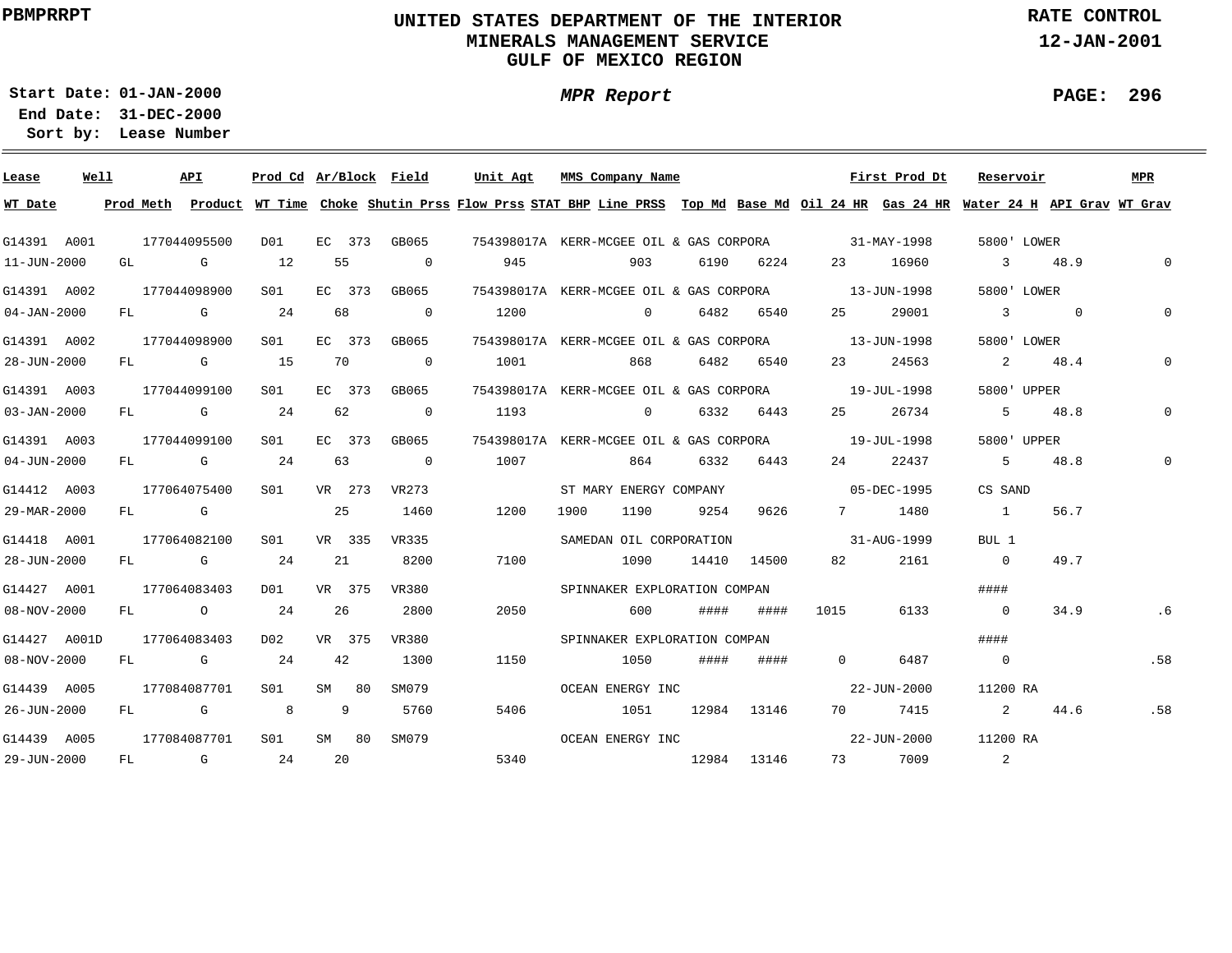# **UNITED STATES DEPARTMENT OF THE INTERIOR MINERALS MANAGEMENT SERVICEGULF OF MEXICO REGION**

**MPR Report**

**RATE CONTROL**

**12-JAN-2001**

**PAGE: 297**

-

**01-JAN-2000Start Date:31-DEC-2000 End Date:** 

| Lease       | Well |  | API          |                 |        |        | Prod Cd Ar/Block Field |      | Unit Agt MMS Company Name                                                                                                               |      |             |                                                                                                                                                                                                                                 | First Prod Dt     | Reservoir      |      | MPR  |
|-------------|------|--|--------------|-----------------|--------|--------|------------------------|------|-----------------------------------------------------------------------------------------------------------------------------------------|------|-------------|---------------------------------------------------------------------------------------------------------------------------------------------------------------------------------------------------------------------------------|-------------------|----------------|------|------|
| WT Date     |      |  |              |                 |        |        |                        |      | Prod Meth Product WT Time Choke Shutin Prss Flow Prss STAT BHP Line PRSS Top Md Base Md Oil 24 HR Gas 24 HR Water 24 H API Grav WT Grav |      |             |                                                                                                                                                                                                                                 |                   |                |      |      |
| G14518 A001 |      |  | 177154095800 | S01             |        | ST 48  | ST054                  |      | EL PASO PRODUCTION GOM INC 01-JUL-1999                                                                                                  |      |             |                                                                                                                                                                                                                                 |                   | CRIS K-2       |      |      |
| 20-JUN-2000 |      |  | $FL$ G $G$   |                 | 32     |        | 5600                   | 4250 | 1129                                                                                                                                    |      | 14333 14348 | 1462                                                                                                                                                                                                                            | 18961             | 399            | 41.3 |      |
| G14519 001  |      |  | 177154097800 | S01             |        | ST 71  | PL023                  |      | STONE ENERGY CORPORATION 30-NOV-1999                                                                                                    |      |             |                                                                                                                                                                                                                                 |                   | $CP-13$        |      |      |
| 06-JUN-2000 |      |  | $FL$ G $G$   | $\sim$ 11       |        |        | 3860                   | 745  |                                                                                                                                         | 845  | 12380 12448 | 200 — 200 — 200 — 200 — 200 — 200 — 200 — 200 — 200 — 200 — 200 — 200 — 200 — 200 — 200 — 200 — 200 — 200 — 200 — 200 — 200 — 200 — 200 — 200 — 200 — 200 — 200 — 200 — 200 — 200 — 200 — 200 — 200 — 200 — 200 — 200 — 200 — 2 | 312               | 761            | 53.7 |      |
| G14520 002A |      |  | 177154095500 | S02             |        | ST 86  | ST086                  |      | EL PASO PRODUCTION GOM INC                                                                                                              |      |             |                                                                                                                                                                                                                                 | $11 - JAN - 2000$ | $P-95$         |      |      |
| 22-FEB-2000 |      |  | FL G 6       |                 | 31     |        | 5300                   | 3250 | 990                                                                                                                                     |      | 13048 13128 |                                                                                                                                                                                                                                 | 221 18254         | 18             | 39.5 | . 6  |
| G14520 002A |      |  | 177154095500 | S02 <b>S</b>    | ST 86  |        | ST086                  |      | EL PASO PRODUCTION GOM INC 11-JAN-2000                                                                                                  |      |             |                                                                                                                                                                                                                                 |                   | $P-95$         |      |      |
| 19-JUN-2000 |      |  | FL G         |                 | 45     |        | 3700                   | 1600 | 1490                                                                                                                                    |      | 13048 13128 | 120 18712                                                                                                                                                                                                                       |                   | 12             | 41.4 |      |
| G14533 001  |      |  | 177134021601 | S01             | PL 17  |        | PL017                  |      | HALL-HOUSTON OIL COMPANY 31-MAR-2000                                                                                                    |      |             |                                                                                                                                                                                                                                 |                   | 14800/850 FBA  |      |      |
| 25-APR-2000 |      |  | FL G 24      |                 | 17     |        | 5600                   | 3825 | 1050                                                                                                                                    |      | 15094 15174 | 42 and $\overline{a}$                                                                                                                                                                                                           | 5280              | 0 47.3         |      | . 6  |
| G14533 001  |      |  | 177134021601 | S02             | PL 17  |        | PL017                  |      | HALL-HOUSTON OIL COMPANY 02-AUG-2000                                                                                                    |      |             |                                                                                                                                                                                                                                 |                   | 14,600' SAND   |      |      |
| 24-SEP-2000 |      |  | FL G 8       |                 | 12     |        | 5300                   | 4025 | 1060 14804 14812                                                                                                                        |      |             |                                                                                                                                                                                                                                 | 41 4299           | 5 51.9         |      | .6   |
| G14538 A001 |      |  | 177164024500 | S01             | ST 212 |        | ST200                  |      | IP PETROLEUM COMPANY INC 15-AUG-1999                                                                                                    |      |             |                                                                                                                                                                                                                                 |                   | LENTIC 1       |      |      |
| 09-AUG-2000 |      |  | $FL$ G 24    |                 | 24     |        | 3020                   | 1900 | 1030                                                                                                                                    |      | 8370 8390   | 40 — 10                                                                                                                                                                                                                         | 6145              | 45             | 49   | .577 |
| G14538 A002 |      |  | 177164026400 | SO1 SO          |        | ST 212 | ST200                  |      | IP PETROLEUM COMPANY INC 16-FEB-2000                                                                                                    |      |             |                                                                                                                                                                                                                                 |                   | LENTIC 1       |      |      |
| 17-FEB-2000 |      |  | $FL$ G 24    |                 | 20     |        | 4082                   | 3625 | 1080                                                                                                                                    |      | 8540 8578   |                                                                                                                                                                                                                                 | 0 10366           | 60             | 47   | .573 |
| G14539 A001 |      |  | 177164023000 | S01 -           |        | ST 220 | ST219                  |      | SAMEDAN OIL CORPORATION                                                                                                                 |      |             | $04 - DEC - 1999$                                                                                                                                                                                                               |                   | 11100'         |      |      |
| 30-JUN-2000 |      |  | FL G 24      |                 | 25     |        | 5250                   | 4825 | 1030                                                                                                                                    |      | 12996 13086 |                                                                                                                                                                                                                                 | 164 19639         | $\overline{0}$ | 61.4 |      |
| G14544 A001 |      |  | 177164025300 | S <sub>01</sub> |        | ST 235 | ST235                  |      | EEX CORPORATION                                                                                                                         |      |             |                                                                                                                                                                                                                                 | 15-DEC-1999       | 3100'          |      |      |
| 10-JUN-2000 |      |  | FL G         |                 | 86     |        | 1310                   | 900  | 1017                                                                                                                                    |      | 3802 3872   |                                                                                                                                                                                                                                 | 1 12              | $\sim$ 2       | 42.9 |      |
| G14544 A002 |      |  | 177164025800 | S01             |        | ST 235 | ST235                  |      | EEX CORPORATION                                                                                                                         |      |             |                                                                                                                                                                                                                                 | 28-DEC-1999       | 3100'          |      |      |
| 24-JUN-2000 |      |  | FL G         | 64              |        |        | 1300                   | 1060 | 982                                                                                                                                     | 4160 | 4246        |                                                                                                                                                                                                                                 | $0 \qquad 6$      | $\sim$ 1       |      |      |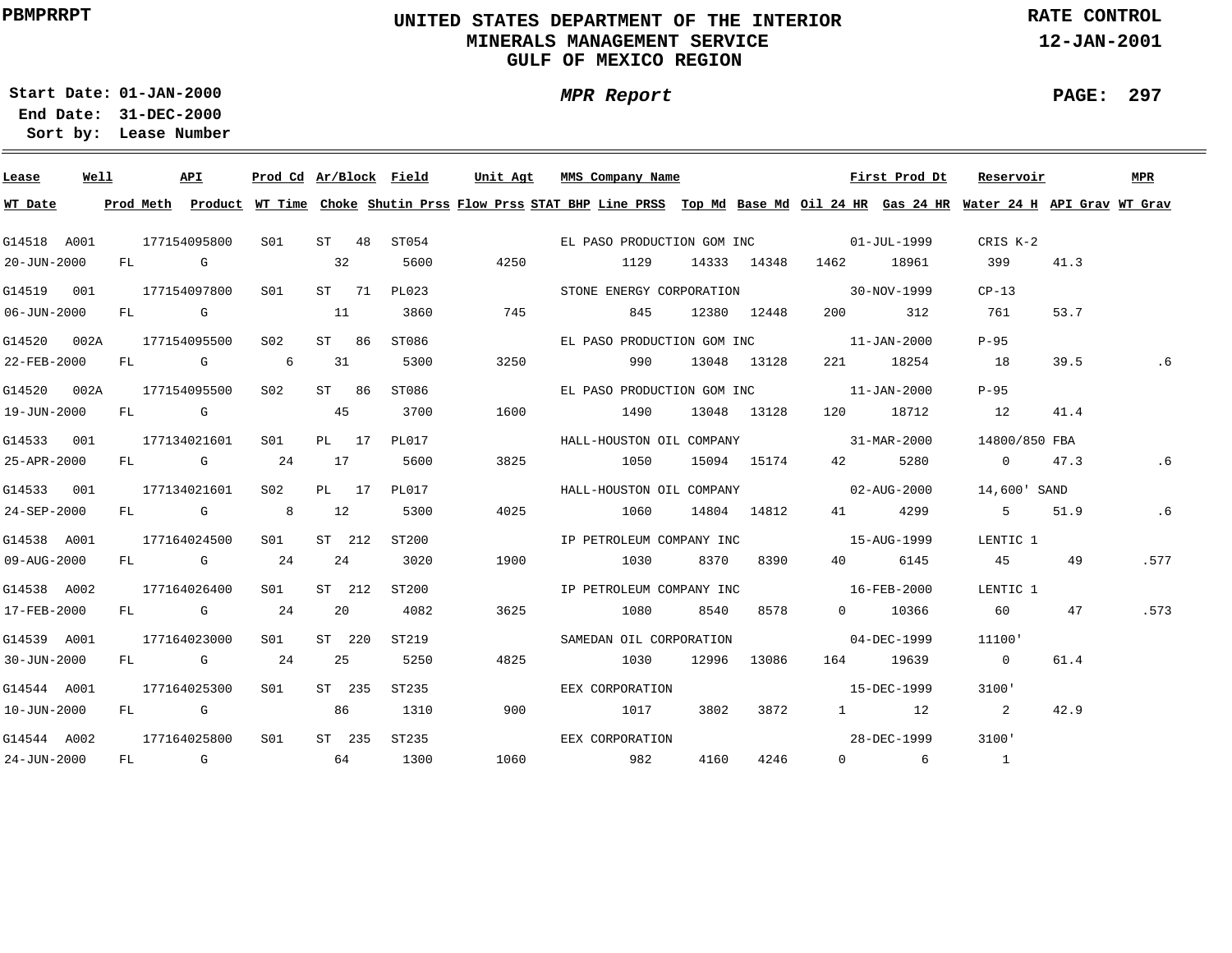# **UNITED STATES DEPARTMENT OF THE INTERIOR MINERALS MANAGEMENT SERVICEGULF OF MEXICO REGION**

**MPR Report**

**RATE CONTROL**

**12-JAN-2001**

**PAGE: 298**

÷

**01-JAN-2000Start Date:31-DEC-2000 End Date:** 

| Lease       | Well | API          | Prod Cd Ar/Block Field |    |        |              | Unit Agt                                                                                                                                | MMS Company Name             |      |      |             |                                          | First Prod Dt | Reservoir       |      | <b>MPR</b> |
|-------------|------|--------------|------------------------|----|--------|--------------|-----------------------------------------------------------------------------------------------------------------------------------------|------------------------------|------|------|-------------|------------------------------------------|---------------|-----------------|------|------------|
| WT Date     |      |              |                        |    |        |              | Prod Meth Product WT Time Choke Shutin Prss Flow Prss STAT BHP Line PRSS Top Md Base Md Oil 24 HR Gas 24 HR Water 24 H API Grav WT Grav |                              |      |      |             |                                          |               |                 |      |            |
| G14566 A001 |      | 177204014600 | SO1                    |    |        |              | WD 137 MC311                                                                                                                            |                              |      |      |             | EL PASO PRODUCTION GOM INC 26-JUL-2000   |               | $CH-1$          |      |            |
| 29-JUL-2000 |      | $FL$ G       | 24                     |    | 26     |              | 4250                                                                                                                                    |                              |      |      |             | 17116 17220 1170                         | 9567          | 6 <sup>6</sup>  | 47.8 |            |
| G14566 A001 |      | 177204014600 | S01                    |    | WD 137 | MC311        |                                                                                                                                         |                              |      |      |             | EL PASO PRODUCTION GOM INC 36-JUL-2000   |               | $CH-1$          |      |            |
| 03-SEP-2000 |      | FL G 11      |                        |    | 25     | 5500         | 2560                                                                                                                                    |                              | 1100 |      | 17116 17220 | 778 — 178                                | 9832          | 15              | 49.7 | $.6 \,$    |
| G14576 A001 |      | 177254060600 | D <sub>0</sub> 3       |    | MP 91  | MP006        |                                                                                                                                         | APACHE CORPORATION           |      |      |             |                                          | 13-SEP-2000   | GG STRAY        |      |            |
| 16-SEP-2000 |      | $FL$ G 24    |                        | 10 |        | 2348         | 2250                                                                                                                                    |                              | 610  | 7052 | 7060        | $\overline{0}$                           | 920           | $\overline{0}$  |      | .56        |
| G14576 B002 |      | 177254065200 | S03                    |    | MP 91  | MP006        |                                                                                                                                         | APACHE CORPORATION           |      |      |             |                                          | 01-OCT-2000   | JA SAND         |      |            |
| 01-OCT-2000 |      | $FL$ G 24    |                        |    | 8      | 2974         | 2650                                                                                                                                    |                              | 960  | 8654 | 8658        | $\Omega$                                 | 750           | $\overline{0}$  |      | .58        |
| G14863 001  |      | 427084048000 | D03                    |    | HI 131 | HI131        |                                                                                                                                         |                              |      |      |             |                                          |               | 7750' SAND      |      |            |
| 20-MAY-2000 |      | $FL$ G 24    |                        | 13 |        | 2900         | 2560                                                                                                                                    | 2983                         | 1140 | 9358 | 9390        | $8 \left( \frac{1}{2} \right)$           | 3324          | 2 40.5          |      | .596       |
| G14864 001  |      | 427084050000 | SO1 SO                 |    | HI 141 | HI140        |                                                                                                                                         | TDC ENERGY CORPORATION       |      |      |             | $26 - \text{MAR} - 2000$                 |               | UPPER ROB-L     |      |            |
| 05-JUN-2000 |      | FL G         |                        | 20 |        | 2790         | 182                                                                                                                                     |                              | 1224 | 7277 | 7287        |                                          | 927 1279      | $0 \qquad 40.9$ |      |            |
| G14864 001  |      | 427084050000 | SO1                    |    | HI 141 | HI140        |                                                                                                                                         | TDC ENERGY CORPORATION       |      |      |             | $26 - \text{MAR} - 2000$                 |               | UPPER ROB-L     |      |            |
| 27-JUN-2000 |      | FL G         |                        | 20 |        | 2200         | 1750                                                                                                                                    |                              | 1160 |      | 7277 7287   |                                          | 931 1301      | 0 $43.3$        |      |            |
| G14870 A001 |      | 427084049900 | S01                    |    | HI 202 | HI199        |                                                                                                                                         |                              |      |      |             | SPINNAKER EXPLORATION COMPAN 14-MAY-2000 |               | ROB L-5 SAND    |      |            |
| 12-MAY-2000 |      | FL G         | $\overline{4}$         |    | 22     | 9482         | 9142                                                                                                                                    | #####                        | 320  |      | 13132 13214 | $\overline{0}$ and $\overline{0}$        | 4442          | $\overline{4}$  |      | .632       |
| G14870 A001 |      | 427084049900 | S <sub>01</sub>        |    | HI 202 | HI199        |                                                                                                                                         |                              |      |      |             | SPINNAKER EXPLORATION COMPAN 14-MAY-2000 |               | ROB L-5 SAND    |      |            |
| 13-NOV-2000 |      | FL G         |                        | 32 |        | 8825         | 6600                                                                                                                                    | #####                        | 1015 |      | 13132 13214 |                                          | 34297         | 78 41.6         |      |            |
| G14870 A002 |      | 427084050600 | S01                    |    | HI 202 | HI199        |                                                                                                                                         | SPINNAKER EXPLORATION COMPAN |      |      |             |                                          | 28-MAY-2000   | ROB L-3 UPPER   |      |            |
| 28-MAY-2000 |      | FL G         | 8 <sup>8</sup>         | 31 |        | 9250         | 9050                                                                                                                                    |                              | 960  |      | 13622 13678 |                                          | 140 17100     | 46              | 42.3 | .609       |
| G14870 A002 |      | 427084050600 | S01                    |    |        | HI 202 HI199 |                                                                                                                                         | SPINNAKER EXPLORATION COMPAN |      |      |             | $28 - MAX - 2000$                        |               | ROB L-3 UPPER   |      |            |
| 23-JUN-2000 |      | FL G         | $\sim$ 31              |    |        | 9250         | 8500                                                                                                                                    | 983                          |      |      | 13622 13678 |                                          | 182 29900     | 30              | 42.3 |            |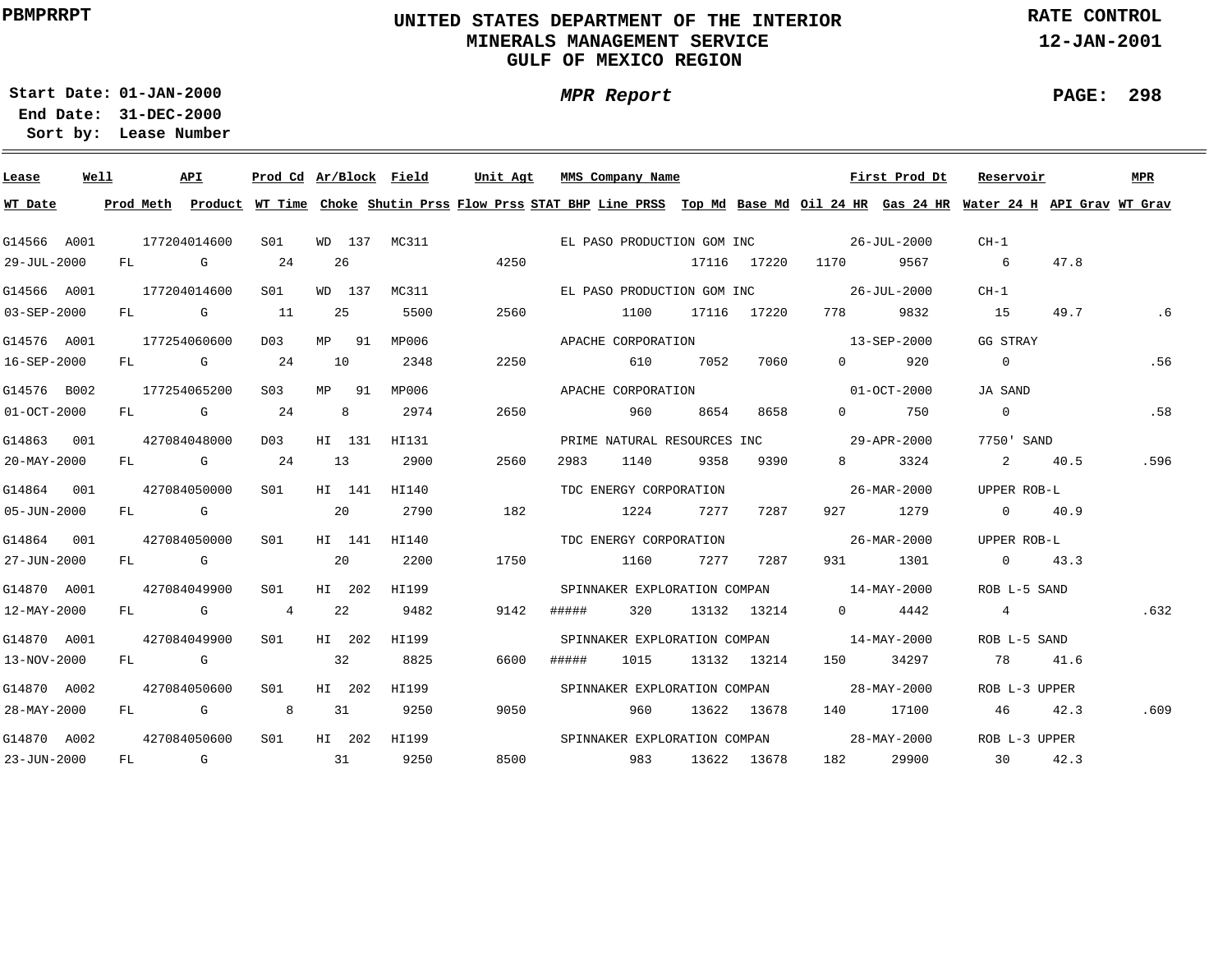# **UNITED STATES DEPARTMENT OF THE INTERIOR MINERALS MANAGEMENT SERVICEGULF OF MEXICO REGION**

**MPR Report**

**RATE CONTROL**

**12-JAN-2001**

**PAGE: 299**

÷

**01-JAN-2000Start Date:31-DEC-2000 End Date:** 

| Lease             | Well |    |        | API                                                                                                                                                                                                                            | Prod Cd Ar/Block Field |              |        | Unit Agt |       | MMS Company Name                        |      |             |                                          | First Prod Dt     | Reservoir                                                                                                                               |        | MPR  |
|-------------------|------|----|--------|--------------------------------------------------------------------------------------------------------------------------------------------------------------------------------------------------------------------------------|------------------------|--------------|--------|----------|-------|-----------------------------------------|------|-------------|------------------------------------------|-------------------|-----------------------------------------------------------------------------------------------------------------------------------------|--------|------|
| WT Date           |      |    |        |                                                                                                                                                                                                                                |                        |              |        |          |       |                                         |      |             |                                          |                   | Prod Meth Product WT Time Choke Shutin Prss Flow Prss STAT BHP Line PRSS Top Md Base Md Oil 24 HR Gas 24 HR Water 24 H API Grav WT Grav |        |      |
| G14870 A002       |      |    |        | 427084050600                                                                                                                                                                                                                   | S01                    | HI 202       | HI199  |          |       | SPINNAKER EXPLORATION COMPAN            |      |             |                                          | 28-MAY-2000       | ROB L-3 UPPER                                                                                                                           |        |      |
| 13-NOV-2000       |      |    | FL G   |                                                                                                                                                                                                                                |                        | 34           | 7600   | 5720     |       | 1015                                    |      | 13622 13678 | 183                                      | 42909             | 96                                                                                                                                      | 40.5   |      |
| G14870 B001       |      |    |        | 427084051400                                                                                                                                                                                                                   | S01                    | HI 202       | HI202  |          |       | SPINNAKER EXPLORATION COMPAN            |      |             |                                          |                   | ####                                                                                                                                    |        |      |
| $02 - NOV - 2000$ |      |    | $FL$ G |                                                                                                                                                                                                                                | 24                     | 26           | 2300   | 1725     | ##### | 1135                                    | #### | ####        | $\mathbf{0}$                             | 7100              | 17                                                                                                                                      |        | . 6  |
| G14870 A003       |      |    |        | 427084051500                                                                                                                                                                                                                   | S01                    | HI 202       | HI199  |          |       | SPINNAKER EXPLORATION COMPAN            |      |             |                                          | $01 - OCT - 2000$ | ROB L-3 UPPER                                                                                                                           |        |      |
| 25-OCT-2000       |      | FL |        | $\mathbf G$                                                                                                                                                                                                                    | 24                     | $20^{\circ}$ | 8450   | 7850     |       | 1180                                    |      | 13873 13944 | 124                                      | 13064             | 46                                                                                                                                      | 42.3   | .628 |
| G14889 A003       |      |    |        | 427104013500                                                                                                                                                                                                                   | SO1                    | HIA 243      | HI244A |          |       | SAMEDAN OIL CORPORATION                 |      |             |                                          | 25-FEB-2000       | L-1 FB243WO                                                                                                                             |        |      |
| 09-MAR-2000       |      | FL |        | $\mathbf G$                                                                                                                                                                                                                    | 24                     | 16           | 2215   | 2210     | ##### | 1154                                    | 7450 | 7468        | $\overline{4}$                           | 6162              |                                                                                                                                         | 5 49.3 | .597 |
| G14889 A003       |      |    |        | 427104013500                                                                                                                                                                                                                   | S01                    | HIA 243      | HI244A |          |       | SAMEDAN OIL CORPORATION                 |      |             |                                          | 25-FEB-2000       | L-1 FB243WO                                                                                                                             |        |      |
| 24-JUN-2000       |      | FL |        | and the control of the control of the control of the control of the control of the control of the control of the control of the control of the control of the control of the control of the control of the control of the cont | 24                     | 16           | 2000   | 1520     | ##### | 1140                                    | 7450 | 7468        | $2^{\circ}$                              | 2325              |                                                                                                                                         | 5 49.1 |      |
| G14897 A001       |      |    |        | 427094101500                                                                                                                                                                                                                   | D03                    | HIA 544      | HI544A |          |       | BARRETT RESOURCES CORPORATIO            |      |             | 23-MAY-2000                              |                   | TF-AA SAND                                                                                                                              |        |      |
| $09 - JUN - 2000$ |      | FL |        | <b>G</b>                                                                                                                                                                                                                       | 24                     | 19           | 885    | 515      |       | 1000                                    | 2570 | 2599        | $\Omega$                                 | 1155              | $\overline{0}$                                                                                                                          |        | .6   |
| G14942 001        |      |    |        | 608074065100                                                                                                                                                                                                                   | S01                    | GB 184       | GB184  |          |       | 754399008A KERR-MCGEE OIL & GAS CORPORA |      |             | $20 - AUG - 2000$                        |                   | LW TRIM B-3/4                                                                                                                           |        |      |
| $01 - SEP - 2000$ |      |    |        | FL G                                                                                                                                                                                                                           | 24                     | 48           | 6500   | 5824     |       | 1636                                    |      | 12656 12838 | 685                                      | 26290             | $\overline{0}$                                                                                                                          | 50.2   | .6   |
| G15050 001D       |      |    |        | 177004105100                                                                                                                                                                                                                   | D02                    | $WC$ 33      | WC033  |          |       | VASTAR OFFSHORE INC                     |      |             |                                          | $30 - JUL - 2000$ | LD                                                                                                                                      |        |      |
| $30 - JUL - 2000$ |      |    | FL G   |                                                                                                                                                                                                                                | 24                     |              |        | 3628     |       |                                         |      | 10391 10424 |                                          | 54 5              | $\overline{0}$                                                                                                                          |        |      |
| G15066 001        |      |    |        | 177004100500                                                                                                                                                                                                                   | S <sub>01</sub>        | WC 204       | WC198  |          |       |                                         |      |             | ENERGY RESOURCE TECHNOLOGY I 30-NOV-1998 |                   | BIG.2(1) SAND                                                                                                                           |        |      |
| 22-MAY-2000       |      |    | FL G   |                                                                                                                                                                                                                                |                        | 64           | 240    | 100      | 4123  | 125                                     |      | 10053 10111 | $5^{\circ}$                              | 1120              | 61                                                                                                                                      | 49.5   |      |
| G15074 C004       |      |    |        | 177004034201                                                                                                                                                                                                                   | SO4                    | WC 281       | WC280  |          |       |                                         |      |             | UNION OIL COMPANY OF CALIFOR 25-JUL-1999 |                   | TEX(P)-C                                                                                                                                |        |      |
| 17-JAN-2000       |      | FL |        | <b>G</b> G                                                                                                                                                                                                                     | 19                     | 8            | 2360   | 1868     |       | 1247                                    | 8358 | 8368        | $5^{\circ}$                              | 860               | 167                                                                                                                                     | 47.9   | .608 |
| G15089 A001       |      |    |        | 177014030600                                                                                                                                                                                                                   | S <sub>01</sub>        | WC 407       | WC409  |          |       |                                         |      |             | NIPPON OIL EXPLORATION U S A 31-DEC-1999 |                   | $F-1$ SAND                                                                                                                              |        |      |
| 31-MAR-2000       |      | FL |        | $\mathbb G$                                                                                                                                                                                                                    | 24                     | 16           | 3075   | 2700     |       | 1020                                    | 8700 | 8730        |                                          | $0 \t 1312$       | 548                                                                                                                                     | 50.9   | .576 |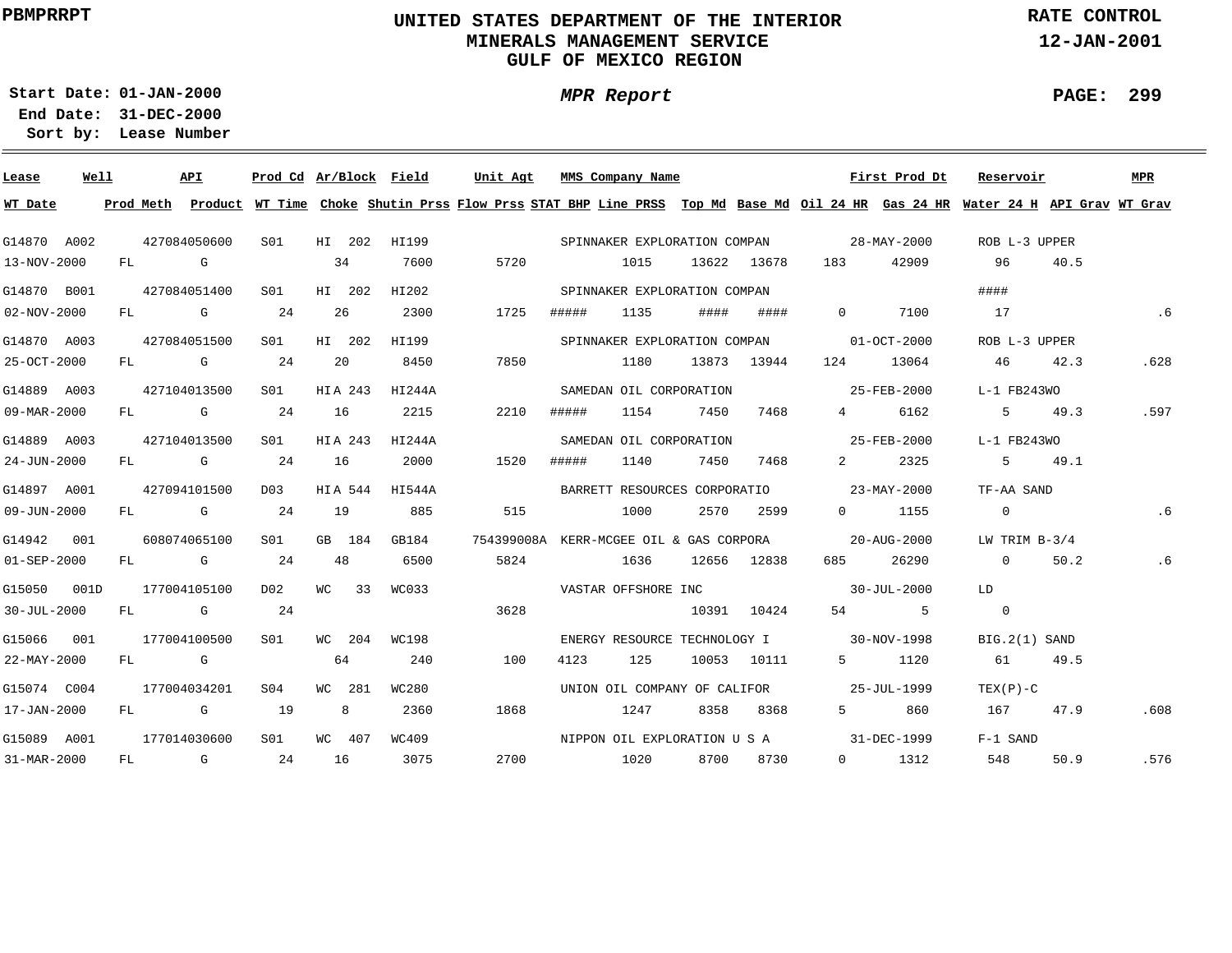# **UNITED STATES DEPARTMENT OF THE INTERIOR MINERALS MANAGEMENT SERVICEGULF OF MEXICO REGION**

**MPR Report**

**RATE CONTROL**

**12-JAN-2001**

**PAGE: 300**

÷

**01-JAN-2000Start Date:**

| Lease        | Well |  | API          |                  |        |        | Prod Cd Ar/Block Field |      |       | Unit Agt MMS Company Name |                |             |                                                         | First Prod Dt        | Reservoir                                                                                                                               |      | MPR  |
|--------------|------|--|--------------|------------------|--------|--------|------------------------|------|-------|---------------------------|----------------|-------------|---------------------------------------------------------|----------------------|-----------------------------------------------------------------------------------------------------------------------------------------|------|------|
| WT Date      |      |  |              |                  |        |        |                        |      |       |                           |                |             |                                                         |                      | Prod Meth Product WT Time Choke Shutin Prss Flow Prss STAT BHP Line PRSS Top Md Base Md Oil 24 HR Gas 24 HR Water 24 H API Grav WT Grav |      |      |
| G15089 A001  |      |  | 177014030600 | S <sub>02</sub>  |        | WC 407 | WC409                  |      |       |                           |                |             | NIPPON OIL EXPLORATION U S A 24-JUL-2000                |                      | $D-3$                                                                                                                                   |      |      |
| 08-SEP-2000  |      |  | FL G         | 24               | 19     |        | 3360                   | 3250 |       | 1020                      |                |             | 7115 7134 1                                             | 4640                 | $\overline{\phantom{0}}$                                                                                                                | 52.8 | .576 |
| G15095 A001  |      |  | 177024111300 | S01 <b>S</b>     |        | WC 473 | WC472                  |      |       |                           |                |             | ENERGY RESOURCE TECHNOLOGY I 31-OCT-1996                |                      | ANG B U/L                                                                                                                               |      |      |
| 19-JUN-2000  |      |  | $FL$ G       |                  | 64     |        | 540                    | 300  |       | 912                       |                | 6368 6526   | $\overline{3}$ and $\overline{3}$                       | 1738                 | $\overline{0}$                                                                                                                          | 50.5 |      |
| G15103 A004  |      |  | 177024127400 | S01              |        | WC 516 | WC540                  |      |       |                           |                |             | COASTAL OIL & GAS CORPORATIO 21-OCT-2000                |                      | BUL 1                                                                                                                                   |      |      |
| 22-OCT-2000  |      |  | FL G         | 24               | 22     |        |                        | 5181 |       |                           |                | 12372 12440 |                                                         | $0 \qquad \qquad 20$ | 754                                                                                                                                     |      |      |
| G15110 A002  |      |  | 177024116700 | S01 - 1          | WC 540 |        | WC540                  |      |       |                           |                |             | WESTPORT RESOURCES CORPORATI 20-APR-1998                |                      | LENTIC 1-1                                                                                                                              |      |      |
| 19-MAY-2000  |      |  | FL G         |                  | 21     |        | 2150                   | 1250 | 2420  | 925                       |                | 7075 7166   |                                                         | $0 \t 1209$          | 1090                                                                                                                                    | 47.6 |      |
| G15110 A004  |      |  | 177024120700 | SO1              | WC 540 |        | WC540                  |      |       |                           |                |             | WESTPORT RESOURCES CORPORATI 30-JUL-1998                |                      | CRIS S-1                                                                                                                                |      |      |
| 20-JUN-2000  |      |  | $FL$ G       |                  | 35     |        | 3800                   | 2350 | 4600  | 990                       |                | 12018 12088 |                                                         | 20 16558             | 36                                                                                                                                      | 47.1 |      |
| G15118 A005  |      |  | 177024124200 | S02              | WC 615 |        | WC615                  |      |       |                           |                |             | APACHE CORPORATION 69-SEP-2000                          |                      | 5400' UT SAND                                                                                                                           |      |      |
| 12-SEP-2000  |      |  | FL G         | 24               | 16     |        | 2260                   | 1740 | ##### |                           | 160 - 160      | 6378 6614   | $9 \left( \begin{array}{ccc} 9 & 1 \end{array} \right)$ | 2564                 | 14                                                                                                                                      | 51.5 | .565 |
| G15120 A001C |      |  | 177024110000 | S03              | WC 631 |        | WC617                  |      |       |                           |                |             | MURPHY EXPLORATION & PRODUCT 30-JUN-2000                |                      | $C-8L$                                                                                                                                  |      |      |
| 12-JUN-2000  |      |  | FL G         |                  | 16     |        | 2300                   | 2095 |       | 260                       |                | 9369 9443   | $\overline{0}$                                          | 3063                 | $\sim$ 1                                                                                                                                |      |      |
| G15120 A002E |      |  | 177024110500 | D03              |        | WC 631 | WC617                  |      |       |                           |                |             | MURPHY EXPLORATION & PRODUCT 14-SEP-1999                |                      | $PL2-D-FB- A2$                                                                                                                          |      |      |
| 12-JUN-2000  |      |  | FL G         |                  | 64     |        | 250                    | 220  |       | 200                       |                | 12503 12550 | $6\overline{}$                                          | 207                  | 882                                                                                                                                     | 48.5 |      |
| G15120 A002B |      |  | 177024110500 | D02              |        | WC 631 | WC617                  |      |       |                           |                |             | MURPHY EXPLORATION & PRODUCT 14-SEP-1999                |                      | $PL2-E-FB-A2$                                                                                                                           |      |      |
| 13-JUN-2000  |      |  | FL G         |                  | 26     |        | 2160                   | 840  |       | 215                       |                | 13280 13412 |                                                         | 3 1599               | 436                                                                                                                                     | 48   |      |
| G15120 A002C |      |  | 177024110500 | DO 4             |        | WC 631 | WC617                  |      |       |                           |                |             | MURPHY EXPLORATION & PRODUCT 18-OCT-2000                |                      | $D3-FB- A2$                                                                                                                             |      |      |
| 22-OCT-2000  |      |  | FL G 8       |                  | 12     |        | 2880                   | 2665 |       | 215                       |                | 12696 12705 | $6 \qquad \qquad$                                       | 2106                 | 6 45.3                                                                                                                                  |      | . 6  |
| G15120 A003B |      |  | 177024115200 | D <sub>0</sub> 4 |        | WC 631 | WC617                  |      |       |                           |                |             | MURPHY EXPLORATION & PRODUCT 23-JUL-1999                |                      | $C-8/E-FB-1$                                                                                                                            |      |      |
| 13-JUN-2000  |      |  | FL G         | 36               |        |        | 640                    |      | 290   |                           | 180 9072 10374 |             |                                                         | $0$ 1692             | 31                                                                                                                                      |      |      |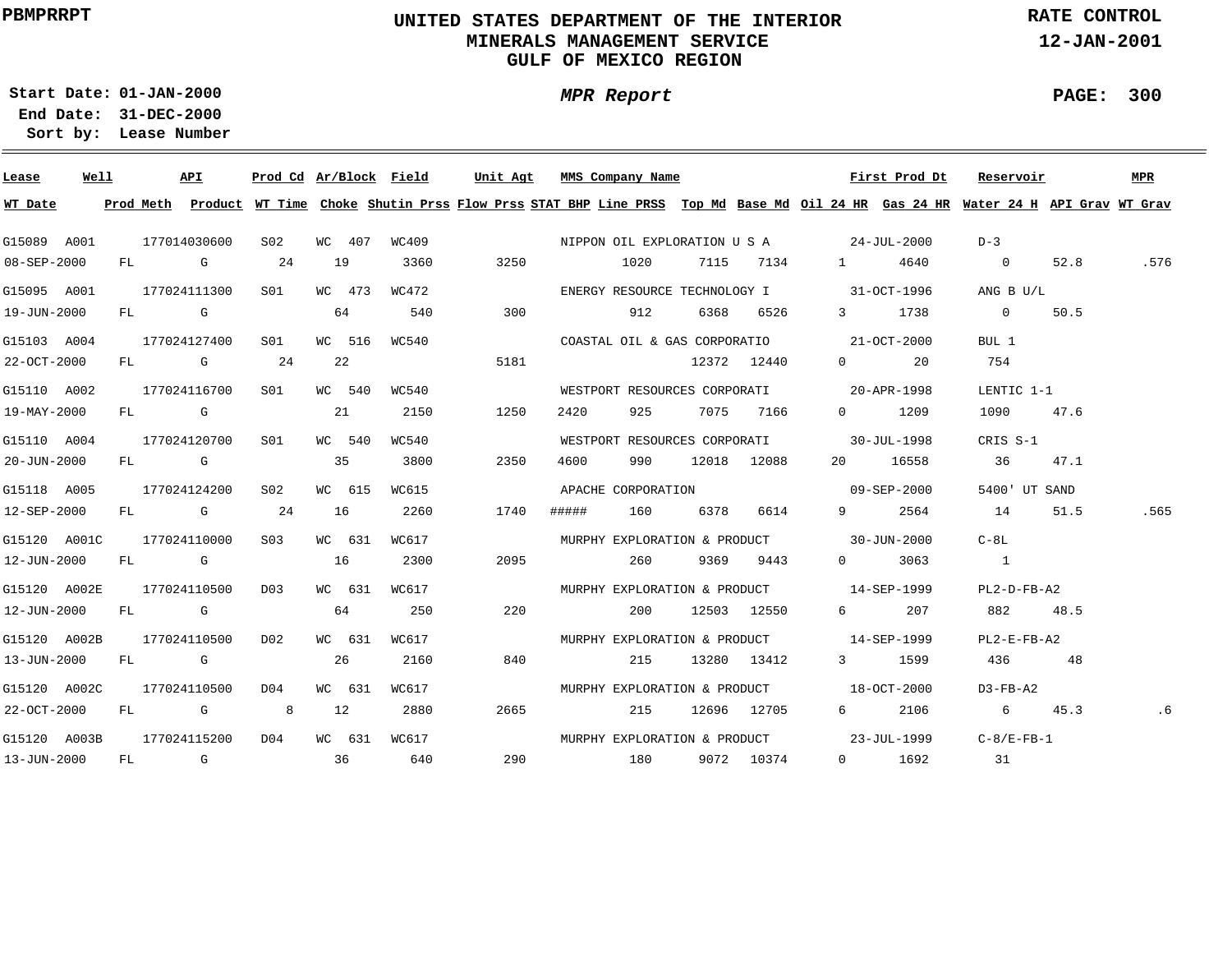# **UNITED STATES DEPARTMENT OF THE INTERIOR MINERALS MANAGEMENT SERVICEGULF OF MEXICO REGION**

**MPR Report**

**RATE CONTROL**

**12-JAN-2001**

**PAGE: 301**

÷

**01-JAN-2000Start Date:31-DEC-2000 End Date:** 

| Lease       | Well |    |      | API          | Prod Cd Ar/Block Field |    |        |              | Unit Agt |       | MMS Company Name            |       |             |                                                                                                                                                                                                                                 | First Prod Dt | Reservoir                                                                                                                               |      | MPR         |
|-------------|------|----|------|--------------|------------------------|----|--------|--------------|----------|-------|-----------------------------|-------|-------------|---------------------------------------------------------------------------------------------------------------------------------------------------------------------------------------------------------------------------------|---------------|-----------------------------------------------------------------------------------------------------------------------------------------|------|-------------|
| WT Date     |      |    |      |              |                        |    |        |              |          |       |                             |       |             |                                                                                                                                                                                                                                 |               | Prod Meth Product WT Time Choke Shutin Prss Flow Prss STAT BHP Line PRSS Top Md Base Md Oil 24 HR Gas 24 HR Water 24 H API Grav WT Grav |      |             |
| G15124      | 001  |    |      | 177024116900 | SO1 SO                 |    |        | WC 638 WC639 |          |       | DENBURY RESOURCES INC       |       |             | 31-DEC-1998                                                                                                                                                                                                                     |               | TRIM B SAND                                                                                                                             |      |             |
| 23-JUN-2000 |      |    | FL G |              |                        | 48 |        |              | 1000     |       | 945                         | 9878  | 9936        | 86 18                                                                                                                                                                                                                           | 3349          | 891                                                                                                                                     | 51.9 |             |
| G15161 A001 |      |    |      | 177044083600 | S <sub>02</sub>        |    | EC 381 | WC643        |          |       | TEXACO EXPLORATION AND PROD |       |             | 17-0CT-1999                                                                                                                                                                                                                     |               | ANG B-1 SEG900                                                                                                                          |      |             |
| 02-APR-2000 |      |    |      | FL G         | 24                     |    | 33     | 5911         | 3955     |       | 1081                        |       | 12761 12791 | 1138                                                                                                                                                                                                                            | 18631         | 284                                                                                                                                     | 48.2 | $\mathbf 0$ |
| G15161 A003 |      |    |      | 177044099003 | SO1                    |    | EC 381 | WC643        |          |       |                             |       |             | TEXACO EXPLORATION AND PROD 22-AUG-1998                                                                                                                                                                                         |               | $ANGB-2$                                                                                                                                |      |             |
| 13-APR-2000 |      |    |      | FL G         | 24                     | 18 |        | 4778         | 1484     | 99999 | 1087                        |       | 14115 14254 | 87 — 18                                                                                                                                                                                                                         | 1940          | 348                                                                                                                                     | 47.9 | $\Omega$    |
| G15189 A001 |      |    |      | 177054105200 | SO1                    |    | VR 225 | VR218        |          |       |                             |       |             | SENECA RESOURCES CORPORATION 23-JUL-2000                                                                                                                                                                                        |               | D-1 LOWER SAND                                                                                                                          |      |             |
| 20-SEP-2000 |      |    |      | FL G         | 24                     | 13 |        | 2700         | 2400     | 2508  | 970                         |       | 12028 12032 |                                                                                                                                                                                                                                 | 2660          | $\overline{0}$                                                                                                                          | 38.3 | .579        |
| G15199 A001 |      |    |      | 177064082600 | SO1                    |    | VR 264 | VR265        |          |       |                             |       |             | EL PASO PRODUCTION GOM INC 38-DEC-1999                                                                                                                                                                                          |               | BUL-1 SAND                                                                                                                              |      |             |
| 17-JAN-2000 |      |    |      | FL O         | 18                     | 14 |        | 6250         | 6150     |       | 1100                        |       | 12386 12450 | 1758                                                                                                                                                                                                                            | 1403          | 40                                                                                                                                      | 31.6 | .6          |
| G15199 A001 |      |    |      | 177064082600 | S01                    |    | VR 264 | VR265        |          |       |                             |       |             | EL PASO PRODUCTION GOM INC 38-DEC-1999                                                                                                                                                                                          |               | BUL-1 SAND                                                                                                                              |      |             |
| 19-JUN-2000 |      |    | FL O |              |                        | 12 |        | 5500         | 5337     |       | 975                         |       | 12386 12450 |                                                                                                                                                                                                                                 | 739 756       | 471                                                                                                                                     | 31.3 |             |
| G15201 A001 |      |    |      | 177064064403 | SO1                    |    | VR 281 | EC271        |          |       | ST MARY ENERGY COMPANY      |       |             | $07 - JUN - 1997$                                                                                                                                                                                                               |               | LENTIC C                                                                                                                                |      |             |
| 29-MAR-2000 |      |    |      | FL O         |                        |    | 64     | 1800         | 460      | 2876  | 680                         | 7164  | 7244        | 208 — 208 — 208 — 208 — 208 — 208 — 208 — 208 — 208 — 208 — 208 — 208 — 208 — 208 — 208 — 208 — 208 — 208 — 208 — 208 — 208 — 208 — 208 — 208 — 208 — 208 — 208 — 208 — 208 — 208 — 208 — 208 — 208 — 208 — 208 — 208 — 208 — 2 | 200           | 567 —                                                                                                                                   | 32.7 |             |
| G15201 A002 |      |    |      | 177064069201 | SO1                    |    | VR 281 | EC271        |          |       | ST MARY ENERGY COMPANY      |       |             | $19 - JUN - 1997$                                                                                                                                                                                                               |               | LENTIC C                                                                                                                                |      |             |
| 07-APR-2000 |      |    |      | GL O         |                        |    | 64     | 500          | 280      | 1200  | 680                         | 7139  | 7149        | 68 — 1                                                                                                                                                                                                                          | 500           | 609                                                                                                                                     | 32.8 |             |
| G15201 A003 |      |    |      | 177064078400 | S01                    |    | VR 281 | EC271        |          |       | ST MARY ENERGY COMPANY      |       |             | $07 - JUN - 1997$                                                                                                                                                                                                               |               | LENTIC C                                                                                                                                |      |             |
| 29-MAR-2000 |      |    |      | FL G         |                        |    | 64     | 400          | 210      | 2900  | 810                         | 8452  | 8613        |                                                                                                                                                                                                                                 | 7 1070        | $\overline{1}$                                                                                                                          | 55.5 |             |
| G15201 A004 |      |    |      | 177064078500 | SO1                    |    | VR 281 | EC271        |          |       | ST MARY ENERGY COMPANY      |       |             | $09 - JUN - 1997$                                                                                                                                                                                                               |               | LENTIC C                                                                                                                                |      |             |
| 07-APR-2000 |      |    | FL G |              |                        |    | 64     | 1400         | 1100     | 3100  | 1300                        | 7750  | 7898        | $0 \qquad \qquad$                                                                                                                                                                                                               | 4350          | 20                                                                                                                                      |      |             |
| G15221 A004 |      |    |      | 177084060601 | S01                    |    | SM 98  | SM115        |          |       | EXXON MOBIL CORPORATION     |       |             | $13 - \text{MAR} - 2000$                                                                                                                                                                                                        |               | $B-4$ , U                                                                                                                               |      |             |
| 06-APR-2000 |      | FL |      | $\mathbb G$  | 24                     |    | 44     | 2375         | 100      |       | 1150                        | 12420 | 12546       | $\overline{0}$                                                                                                                                                                                                                  | 550           | $\overline{0}$                                                                                                                          |      | .6          |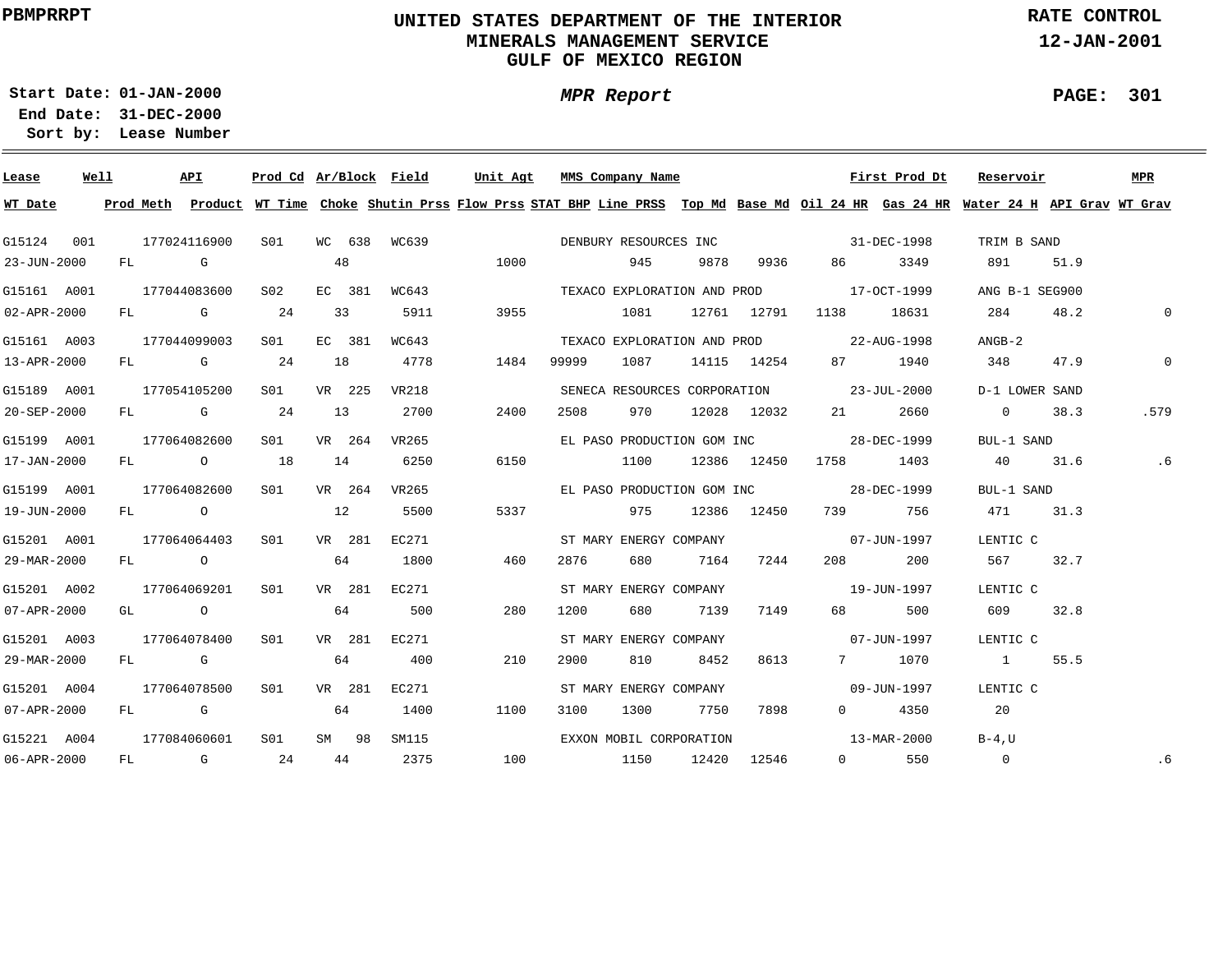# **UNITED STATES DEPARTMENT OF THE INTERIOR MINERALS MANAGEMENT SERVICEGULF OF MEXICO REGION**

**MPR Report**

**RATE CONTROL**

**12-JAN-2001**

**PAGE: 302**

**01-JAN-2000Start Date:**

| Lease        | Well |    |                                                                                                                                                                                                                                | API                                                                                                                                                                                                                            |                  |     |        | Prod Cd Ar/Block Field | Unit Agt |       | MMS Company Name             |             |             |                                          | First Prod Dt            | Reservoir                                                                                                                     |      | <b>MPR</b> |
|--------------|------|----|--------------------------------------------------------------------------------------------------------------------------------------------------------------------------------------------------------------------------------|--------------------------------------------------------------------------------------------------------------------------------------------------------------------------------------------------------------------------------|------------------|-----|--------|------------------------|----------|-------|------------------------------|-------------|-------------|------------------------------------------|--------------------------|-------------------------------------------------------------------------------------------------------------------------------|------|------------|
| WT Date      |      |    | Prod Meth                                                                                                                                                                                                                      |                                                                                                                                                                                                                                |                  |     |        |                        |          |       |                              |             |             |                                          |                          | Product WT Time Choke Shutin Prss Flow Prss STAT BHP Line PRSS Top Md Base Md Oil 24 HR Gas 24 HR Water 24 H API Grav WT Grav |      |            |
| G15221 A004  |      |    |                                                                                                                                                                                                                                | 177084060602                                                                                                                                                                                                                   | S01              |     | SM 98  | SM115                  |          |       | EXXON MOBIL CORPORATION      |             |             | $20 - JUN - 2000$                        |                          | Z-87                                                                                                                          |      |            |
| 15-JUL-2000  |      | FL |                                                                                                                                                                                                                                | <b>G</b> G                                                                                                                                                                                                                     | - 6              | 32  |        | 2375                   | 1950     |       | 1150                         | 8494        | 8540        |                                          | 26 11293                 | 10                                                                                                                            | 52.2 | .6         |
| G15239 001   |      |    |                                                                                                                                                                                                                                | 177094126200                                                                                                                                                                                                                   | S01 <b>S</b>     |     | EI 39  | EI057                  |          |       | COCKRELL OIL CORPORATION     |             |             |                                          | $02 - MAX - 2000$        | BIG 2                                                                                                                         |      |            |
| 03-JUN-2000  |      | FL |                                                                                                                                                                                                                                | and the Company of the Company of the Company of the Company of the Company of the Company of the Company of the Company of the Company of the Company of the Company of the Company of the Company of the Company of the Comp | 24               | 23  |        | 7150                   | 6200     |       | 956                          |             | 14050 14094 |                                          | 83 15276                 | 15                                                                                                                            | 50.9 | . 6        |
| G15239 001   |      |    |                                                                                                                                                                                                                                | 177094126200                                                                                                                                                                                                                   | S01 <b>S</b>     |     | EI 39  | EI057                  |          |       | COCKRELL OIL CORPORATION     |             |             |                                          | $02 - \text{MAX} - 2000$ | BIG 2                                                                                                                         |      |            |
| 03-JUN-2000  |      | FL |                                                                                                                                                                                                                                | and the control of the control of the control of the control of the control of the control of the control of the control of the control of the control of the control of the control of the control of the control of the cont |                  | 23  |        | 7150                   | 6200     |       | 956                          |             | 14050 14094 |                                          | 83 15276                 | 15                                                                                                                            | 50.9 |            |
| G15239 002   |      |    |                                                                                                                                                                                                                                | 177094126901                                                                                                                                                                                                                   | S <sub>01</sub>  |     | EI 39  | EI057                  |          |       |                              |             |             | COCKRELL OIL CORPORATION 13-MAY-2000     |                          | LOW CIBCRST-B                                                                                                                 |      |            |
| 08-JUN-2000  |      |    |                                                                                                                                                                                                                                | FL G                                                                                                                                                                                                                           | 24               | - 9 |        | 7050                   | 6390     |       | 1000                         | 14244 14270 |             | 30 — 1                                   | 3966                     | $\sim$ 1                                                                                                                      | 50.9 | . 6        |
| G15239 002   |      |    |                                                                                                                                                                                                                                | 177094126901                                                                                                                                                                                                                   | S01 <b>S</b>     |     | EI 39  | EI057                  |          |       |                              |             |             | COCKRELL OIL CORPORATION 13-MAY-2000     |                          | LOW CIBCRST-B                                                                                                                 |      |            |
| 08-JUN-2000  |      |    |                                                                                                                                                                                                                                | FL G                                                                                                                                                                                                                           |                  |     | 9      | 7050                   | 6390     |       | 1000                         |             | 14244 14270 | 30                                       | 3966                     | $\sim$ 1 $\sim$                                                                                                               | 50.9 |            |
| G15242 002   |      |    |                                                                                                                                                                                                                                | 177094122800                                                                                                                                                                                                                   | S02              |     | EI 118 | EI108                  |          |       |                              |             |             | UNION PACIFIC RESOURCES CO 14-DEC-1999   |                          | K SAND                                                                                                                        |      |            |
| 01-FEB-2000  |      |    |                                                                                                                                                                                                                                | FL G                                                                                                                                                                                                                           | 24               | 13  |        | 6200                   | 4027     |       | 1015                         |             | 17754 17814 |                                          | 319 11654                | 8 <sup>1</sup>                                                                                                                | 40.2 | .628       |
| G15257 A001D |      |    |                                                                                                                                                                                                                                | 177104151000                                                                                                                                                                                                                   | DO 2             |     | EI 271 | EI266                  |          |       |                              |             |             | SENECA RESOURCES CORPORATION 12-AUG-2000 |                          | LENTIC                                                                                                                        |      |            |
| 16-SEP-2000  |      |    |                                                                                                                                                                                                                                | FL G                                                                                                                                                                                                                           | 24               | 20  |        | 3500                   | 2800     | ##### | 1067                         |             | 8138 8156   |                                          | 6087                     | $\overline{0}$                                                                                                                | 53   | .6         |
| G15261 A001C |      |    |                                                                                                                                                                                                                                | 177104145700                                                                                                                                                                                                                   | S <sub>03</sub>  |     | EI 323 | EI322                  |          |       |                              |             |             | MURPHY EXPLORATION & PRODUCT 09-JAN-2000 |                          | 4600-FB-A                                                                                                                     |      |            |
| 20-JAN-2000  |      | FL |                                                                                                                                                                                                                                | <b>G</b>                                                                                                                                                                                                                       | $\overline{4}$   | 14  |        | 3134                   | 3000     |       | 1117                         | 5906        | 5950        | 23                                       | 3882                     | $\overline{0}$                                                                                                                | 51   | .6         |
| G15261 A001C |      |    |                                                                                                                                                                                                                                | 177104145700                                                                                                                                                                                                                   | S <sub>0.3</sub> |     | EI 323 | EI322                  |          |       |                              |             |             | MURPHY EXPLORATION & PRODUCT 09-JAN-2000 |                          | $4600 - FB - A$                                                                                                               |      |            |
| 10-JUN-2000  |      | FL | and the control of the control of the control of the control of the control of the control of the control of the control of the control of the control of the control of the control of the control of the control of the cont |                                                                                                                                                                                                                                |                  | 15  |        | 2985                   | 2765     |       | 1110                         | 5906        | 5950        |                                          | 3734                     | 18                                                                                                                            | 48   |            |
| G15261 A002A |      |    |                                                                                                                                                                                                                                | 177104146100                                                                                                                                                                                                                   | S01              |     | EI 323 | EI322                  |          |       | MURPHY EXPLORATION & PRODUCT |             |             | 28-FEB-1998                              |                          | TRIM B-FB-2                                                                                                                   |      |            |
| 10-JUN-2000  |      | FL |                                                                                                                                                                                                                                | <b>G</b>                                                                                                                                                                                                                       |                  | 22  |        | 2350                   | 840      | 3250  | 333                          | 8560        | 8660        |                                          | 2392                     | $\overline{4}$                                                                                                                | 54.3 |            |
|              |      |    |                                                                                                                                                                                                                                |                                                                                                                                                                                                                                |                  |     |        |                        |          |       |                              |             |             |                                          |                          |                                                                                                                               |      |            |
| G15282 A001  |      |    |                                                                                                                                                                                                                                | 177114125700                                                                                                                                                                                                                   | S <sub>01</sub>  |     | SS 151 | SS151                  |          |       |                              |             |             | EL PASO PRODUCTION GOM INC 03-JUL-1998   |                          | TEX X                                                                                                                         |      |            |
| 04-JUN-2000  |      | FL |                                                                                                                                                                                                                                | $\overline{O}$                                                                                                                                                                                                                 |                  | 32  |        | 2045                   | 1645     | 4000  | 1325                         |             | 11770 11850 |                                          | 1749 1074                | 18                                                                                                                            | 49.2 |            |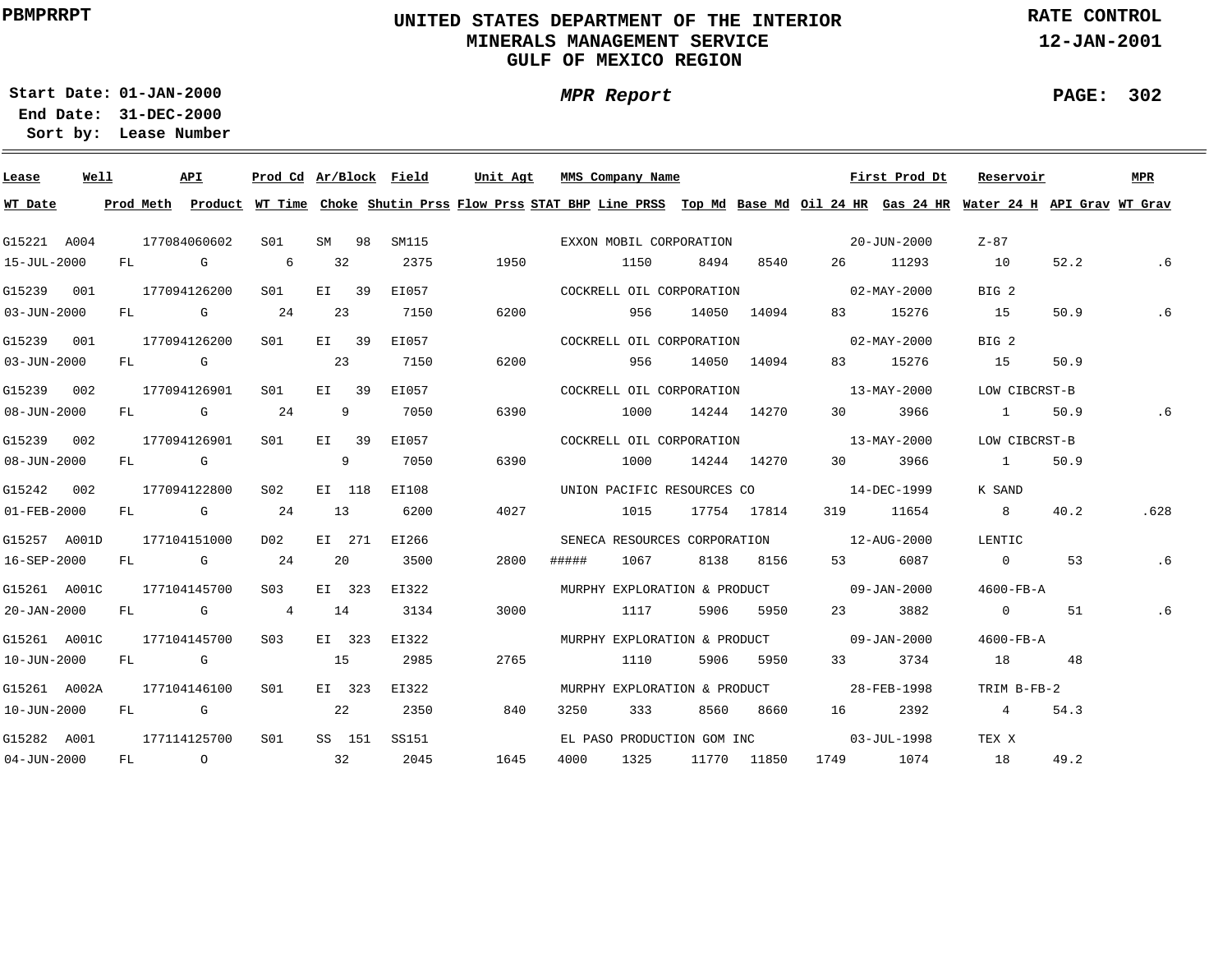# **UNITED STATES DEPARTMENT OF THE INTERIOR MINERALS MANAGEMENT SERVICEGULF OF MEXICO REGION**

**MPR Report**

**RATE CONTROL**

**12-JAN-2001**

**PAGE: 303**

÷

**01-JAN-2000Start Date:**

| Lease        | Well |    |               | API                                                                                                                                                                                                                            | Prod Cd Ar/Block Field |    |         |                |      | Unit Agt MMS Company Name                                                                                                               |             |             |                   | First Prod Dt                          | Reservoir                |      | MPR      |
|--------------|------|----|---------------|--------------------------------------------------------------------------------------------------------------------------------------------------------------------------------------------------------------------------------|------------------------|----|---------|----------------|------|-----------------------------------------------------------------------------------------------------------------------------------------|-------------|-------------|-------------------|----------------------------------------|--------------------------|------|----------|
| WT Date      |      |    |               |                                                                                                                                                                                                                                |                        |    |         |                |      | Prod Meth Product WT Time Choke Shutin Prss Flow Prss STAT BHP Line PRSS Top Md Base Md Oil 24 HR Gas 24 HR Water 24 H API Grav WT Grav |             |             |                   |                                        |                          |      |          |
| G15293 B002  |      |    |               | 177114037102                                                                                                                                                                                                                   | SO1                    |    |         | SS 232 SS239   |      | KERR-MCGEE OIL & GAS CORPORA 23-JUN-1996                                                                                                |             |             |                   |                                        | BUL(1) 1                 |      |          |
| 09-JAN-2000  |      | FL |               | $\circ$                                                                                                                                                                                                                        | 8 <sup>8</sup>         |    | 64      | $\overline{0}$ | 175  | $\overline{0}$                                                                                                                          |             | 14890 15142 | 23 and $\sim$     | 366                                    | 35                       | 33.7 | $\Omega$ |
| G15293 B002  |      |    |               | 177114037102                                                                                                                                                                                                                   | SO1                    |    | SS 232  | SS239          |      | KERR-MCGEE OIL & GAS CORPORA 23-JUN-1996                                                                                                |             |             |                   |                                        | BUL(1) 1                 |      |          |
| 02-JUN-2000  |      | FL |               | $\overline{O}$                                                                                                                                                                                                                 | 4                      |    | 64      | $\overline{0}$ | 140  | $\overline{0}$                                                                                                                          |             | 14890 15142 | 27 — 27           | 390                                    | 41                       | 33.7 | $\Omega$ |
| G15293 B012  |      |    |               | 177114107001                                                                                                                                                                                                                   | S01                    |    | SS 232  | SS239          |      | KERR-MCGEE OIL & GAS CORPORA                                                                                                            |             |             |                   | 01-JUN-1998                            | $TP-10D$ $FB-2$          |      |          |
| 09-JAN-2000  |      | FL |               | <b>G</b>                                                                                                                                                                                                                       | 12                     |    | 16      | $\overline{0}$ | 2200 | $\Omega$                                                                                                                                |             | 11964 12004 | $30^{\circ}$      | 1980                                   | 562                      | 50.9 | $\Omega$ |
| G15312 A002  |      |    |               | 177124056001                                                                                                                                                                                                                   | S01                    |    | SS 354  | SS332          |      | NEWFIELD EXPLORATION COMPANY                                                                                                            |             |             |                   | 25-FEB-2000                            | "OH"SAND                 |      |          |
| 21-APR-2000  |      |    |               | FL G                                                                                                                                                                                                                           | 24                     | 11 |         | 6200           | 5700 | 4700                                                                                                                                    |             | 13522 13654 | 367 — 1           | 5322                                   | $\overline{\phantom{a}}$ | 46.6 | .6       |
| G15323 C001  |      |    |               | 177154093600                                                                                                                                                                                                                   | S01                    |    | ST 186  | ST186          |      | DEVON SFS OPERATING INC                                                                                                                 |             |             | 21-DEC-1998       |                                        | $C - 7$                  |      |          |
| 09-MAY-2000  |      |    | FL G          |                                                                                                                                                                                                                                |                        |    | 31      | 4800           | 4550 | 892                                                                                                                                     |             | 13390 13470 | 752 —             | 10733                                  | 2703                     | 42   |          |
| G15327 A003  |      |    |               | 177164025900                                                                                                                                                                                                                   | SO1                    |    | ST 236  | ST235          |      | ENERGY RESOURCE TECHNOLOGY I                                                                                                            |             |             | $08 - JAN - 2000$ |                                        | 3100' SAND               |      |          |
| 14-MAY-2000  |      |    |               | FL G                                                                                                                                                                                                                           | 24                     |    | 49      | 1300           | 1085 | #####<br>1040                                                                                                                           | 5120        | 5155        | $\overline{0}$    | 3925                                   | $\overline{4}$           |      | .563     |
| G15327 A003  |      |    |               | 177164025900                                                                                                                                                                                                                   | S01                    |    | ST 236  | ST235          |      | ENERGY RESOURCE TECHNOLOGY I 08-JAN-2000                                                                                                |             |             |                   |                                        | 3100' SAND               |      |          |
| 25-JUN-2000  |      |    | FL G          |                                                                                                                                                                                                                                |                        |    | 60      | 1300           | 1060 | #####<br>1012                                                                                                                           | 5120        | 5155        |                   | $\begin{array}{ccc} 0 & 4 \end{array}$ | $\Omega$                 |      |          |
| G15353 A001  |      |    |               | 177174040500                                                                                                                                                                                                                   | DO1                    |    | GI 68   | GI068          |      | OCEAN ENERGY INC                                                                                                                        |             |             |                   | 06-FEB-2000                            | 10200 RA                 |      |          |
| 07-MAR-2000  |      |    | $FL$ and $FL$ | $\circ$                                                                                                                                                                                                                        | $\overline{4}$         |    | 18      | 3110           | 1185 | 3067                                                                                                                                    | 14400 14430 |             |                   | 518 751                                | 272                      | 35.3 | .6       |
| G15353 A001D |      |    |               | 177174040500                                                                                                                                                                                                                   | D02                    |    | GI 68   | GI068          |      | OCEAN ENERGY INC                                                                                                                        |             |             |                   | 07-FEB-2000                            | 9600 RA                  |      |          |
| 08-MAR-2000  |      | FL |               | and the control of the control of the control of the control of the control of the control of the control of the control of the control of the control of the control of the control of the control of the control of the cont | 8 <sup>8</sup>         |    | 26      | 3510           | 2750 | 2920<br>865                                                                                                                             |             | 13028 13060 |                   | 161 11498                              | 8                        | 51.1 | .599     |
| G15353 A001D |      |    |               | 177174040500                                                                                                                                                                                                                   | DO 2                   |    | GI 68   | GI068          |      | OCEAN ENERGY INC                                                                                                                        |             |             |                   | 07-FEB-2000                            | 9600 RA                  |      |          |
| 22-AUG-2000  |      | FL |               | $\circ$                                                                                                                                                                                                                        | 6                      | 13 |         | 2895           | 1895 | 2920                                                                                                                                    |             | 13028 13060 | 911 — 200         | 3365                                   | $\overline{0}$           | 35.7 | .599     |
| G15356 A001  |      |    |               | 177174039000                                                                                                                                                                                                                   | S01                    |    | $GI$ 82 | GI082          |      | EL PASO PRODUCTION COMPANY                                                                                                              |             |             |                   | $02 - APR - 2000$                      | 6419'                    |      |          |
| 19-APR-2000  |      | FL |               | G                                                                                                                                                                                                                              | 18                     |    | 64      | 1290           | 540  | 560                                                                                                                                     |             | 7108 7184   | 19                | 6773                                   | 14                       | 54.6 | .6       |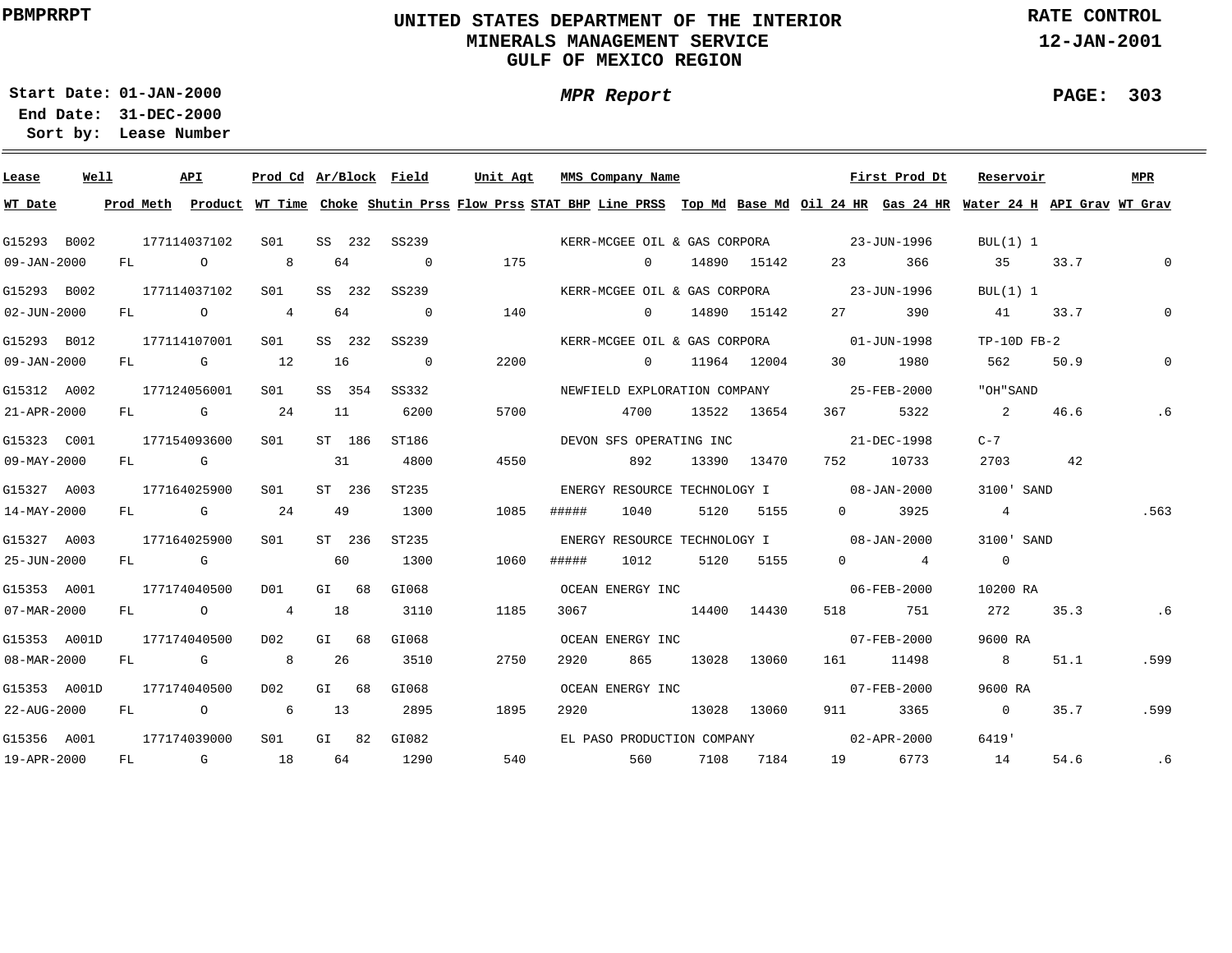# **UNITED STATES DEPARTMENT OF THE INTERIOR MINERALS MANAGEMENT SERVICEGULF OF MEXICO REGION**

**MPR Report**

**RATE CONTROL**

**12-JAN-2001**

**PAGE: 304**

÷

**01-JAN-2000Start Date:31-DEC-2000 End Date:** 

| Lease             | Well |  | API                       |                  |                |         | Prod Cd Ar/Block Field | Unit Agt MMS Company Name                                                                                                               |       |                              |      |             |                                                                                                                                                                                                                                                                                                                                    | First Prod Dt | Reservoir      |                | <b>MPR</b>  |
|-------------------|------|--|---------------------------|------------------|----------------|---------|------------------------|-----------------------------------------------------------------------------------------------------------------------------------------|-------|------------------------------|------|-------------|------------------------------------------------------------------------------------------------------------------------------------------------------------------------------------------------------------------------------------------------------------------------------------------------------------------------------------|---------------|----------------|----------------|-------------|
| WT Date           |      |  |                           |                  |                |         |                        | Prod Meth Product WT Time Choke Shutin Prss Flow Prss STAT BHP Line PRSS Top Md Base Md Oil 24 HR Gas 24 HR Water 24 H API Grav WT Grav |       |                              |      |             |                                                                                                                                                                                                                                                                                                                                    |               |                |                |             |
| G15356 A001       |      |  | 177174039000              | S01 <b>S</b>     |                |         | GI 82 GI082            |                                                                                                                                         |       |                              |      |             | EL PASO PRODUCTION COMPANY 02-APR-2000                                                                                                                                                                                                                                                                                             |               | 6419'          |                |             |
| $03 - JUN - 2000$ |      |  | FL G                      |                  | 64             |         | 950                    | 460                                                                                                                                     |       | 170                          |      |             | 7108 7184 15 5194                                                                                                                                                                                                                                                                                                                  |               | 2              | 54.2           |             |
|                   |      |  | G15363 A001A 177194064100 | D <sub>0</sub> 3 |                | WD 65   | WD065                  |                                                                                                                                         |       |                              |      |             | BURLINGTON RESOURCES OFFSHOR 23-FEB-1998                                                                                                                                                                                                                                                                                           |               | TRIM A         |                |             |
| $04 - JUN - 2000$ |      |  | FL G                      |                  | 74             |         | 700                    | 162                                                                                                                                     |       | 848                          |      | 2040 2045   | $\overline{0}$ and $\overline{0}$ and $\overline{0}$ and $\overline{0}$ and $\overline{0}$ and $\overline{0}$ and $\overline{0}$ and $\overline{0}$ and $\overline{0}$ and $\overline{0}$ and $\overline{0}$ and $\overline{0}$ and $\overline{0}$ and $\overline{0}$ and $\overline{0}$ and $\overline{0}$ and $\overline{0}$ and | 473           | 9              |                |             |
| G15363 A002D      |      |  | 177194065400              | D02              |                | WD 65   | WD065                  |                                                                                                                                         |       |                              |      |             | BURLINGTON RESOURCES OFFSHOR 23-FEB-1998                                                                                                                                                                                                                                                                                           |               | TRIM B SAND    |                |             |
| 27-MAY-2000       |      |  | FL G                      |                  | 32             |         | 1035                   | 808                                                                                                                                     |       | 848                          |      | 2782 2812   | $\overline{0}$ and $\overline{0}$ and $\overline{0}$ and $\overline{0}$ and $\overline{0}$ and $\overline{0}$ and $\overline{0}$ and $\overline{0}$ and $\overline{0}$ and $\overline{0}$ and $\overline{0}$ and $\overline{0}$ and $\overline{0}$ and $\overline{0}$ and $\overline{0}$ and $\overline{0}$ and $\overline{0}$ and | 2482          | 27             |                |             |
| G15403 002        |      |  | 608154011300              | S01              |                | MO 991  | MO991                  |                                                                                                                                         |       | CHEVRON USA INC              |      |             |                                                                                                                                                                                                                                                                                                                                    | 06-APR-2000   | LOW/UPJAMES    |                |             |
| $07 - APR - 2000$ |      |  | FL G 19                   |                  | 31             |         | 5000                   | 3710                                                                                                                                    | ##### | 1285                         |      | 16432 16706 |                                                                                                                                                                                                                                                                                                                                    | 13 15878      | 126            |                | .62         |
| G15459 A019       |      |  | 608174089001              | S01              |                | MC 21   | MC020                  |                                                                                                                                         |       | TAYLOR ENERGY COMPANY        |      |             |                                                                                                                                                                                                                                                                                                                                    | 25-SEP-2000   | I RE           |                |             |
| $06 - OCT - 2000$ |      |  | FL O                      | 4                | 14             |         | 1240                   | 1150                                                                                                                                    |       |                              |      | 10481 10514 |                                                                                                                                                                                                                                                                                                                                    | 594 234       | 28             | 26.6           | .65         |
| G15459 A021       |      |  | 608174089500              | S01 <b>S</b>     |                | $MC$ 21 | MC020                  |                                                                                                                                         |       |                              |      |             |                                                                                                                                                                                                                                                                                                                                    |               | I RD           |                |             |
| $04-0CT-2000$     |      |  | FL 0 12                   |                  | 8 <sup>8</sup> |         | 1200                   | 1040                                                                                                                                    |       |                              | 8582 | 8624        | 1057 419                                                                                                                                                                                                                                                                                                                           |               | 11             | 26.6           | .65         |
| G15545 A004       |      |  | 608114024501              | S02 <b>S</b>     | GC 112         |         | GC112                  |                                                                                                                                         |       |                              |      |             | SHELL DEEPWATER DEVELOPMENT 18-JUL-2000                                                                                                                                                                                                                                                                                            |               | S10A2SD RES A  |                |             |
| $25 - JUL - 2000$ |      |  | FL O 8                    |                  | 27             |         | 5104                   | 3886                                                                                                                                    |       |                              |      | 17250 17335 | 2737                                                                                                                                                                                                                                                                                                                               | 4104          | 640            | 29             | .63         |
| G15772 003        |      |  | 427084049100              | S01              | HI 87          |         | HI086                  |                                                                                                                                         |       |                              |      |             | APACHE CORPORATION 14-OCT-1999                                                                                                                                                                                                                                                                                                     |               | BIG HUM        |                |             |
| 05-JAN-2000       |      |  | FL G 24                   |                  | 24             |         | 2325                   | 2070                                                                                                                                    | ##### | 1065 - 10                    |      | 6207 6278   |                                                                                                                                                                                                                                                                                                                                    | 58 7328       | 13             | 40.4           | .59         |
| G15781 002        |      |  | 427084051000              | S01              |                | HIA 7   | HI199                  |                                                                                                                                         |       | SPINNAKER EXPLORATION COMPAN |      |             |                                                                                                                                                                                                                                                                                                                                    |               | ####           |                |             |
| 15-OCT-2000       |      |  | FL G                      | 24               | 31             |         | 9800                   | 8300                                                                                                                                    | ##### | 1180                         |      | #### ####   | 46 — 16                                                                                                                                                                                                                                                                                                                            | 32144         | 76             | 38.4           | .612        |
| G15838 001        |      |  | 608074020600              | S <sub>01</sub>  | GB 108         |         | GB108                  |                                                                                                                                         |       |                              |      |             | KERR-MCGEE OIL & GAS CORPORA 05-DEC-1999                                                                                                                                                                                                                                                                                           |               | TRIM-A         |                |             |
| 19-MAR-2000       |      |  | FL G                      | $\overline{4}$   | 40             |         | 1660                   | 1310                                                                                                                                    |       | 1120                         |      | 4235 4394   |                                                                                                                                                                                                                                                                                                                                    | 0 10380       | $\overline{0}$ |                | .58         |
| G15838 001        |      |  | 608074020600              | S01              |                | GB 108  | GB108                  |                                                                                                                                         |       |                              |      |             | KERR-MCGEE OIL & GAS CORPORA 05-DEC-1999                                                                                                                                                                                                                                                                                           |               | TRIM-A         |                |             |
| $30 - JUN - 2000$ |      |  | FL G                      | 4 46             |                |         | $\overline{0}$         | 1200                                                                                                                                    | 1020  |                              |      | 4235 4394   |                                                                                                                                                                                                                                                                                                                                    | 0 11400       | $\overline{0}$ | $\overline{0}$ | $\mathbf 0$ |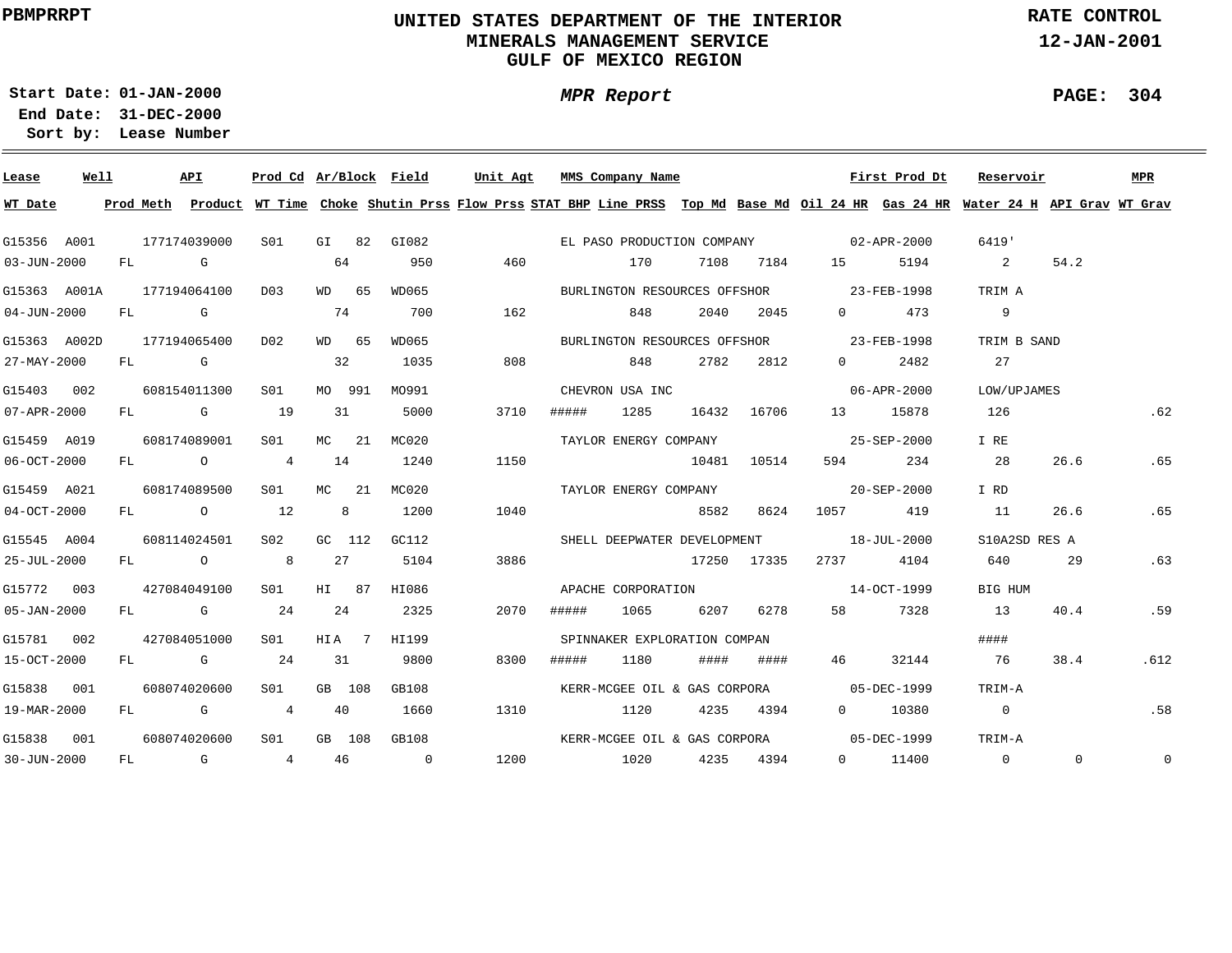# **UNITED STATES DEPARTMENT OF THE INTERIOR MINERALS MANAGEMENT SERVICEGULF OF MEXICO REGION**

**MPR Report**

**RATE CONTROL**

**12-JAN-2001**

**PAGE: 305**

÷

**01-JAN-2000Start Date:**

| Lease             | Well |    |              | API          | Prod Cd Ar/Block Field     |    |        |                | Unit Agt |      | MMS Company Name                                                                                                                        |     |      |             |                                                         | First Prod Dt     | Reservoir       |                | <b>MPR</b> |
|-------------------|------|----|--------------|--------------|----------------------------|----|--------|----------------|----------|------|-----------------------------------------------------------------------------------------------------------------------------------------|-----|------|-------------|---------------------------------------------------------|-------------------|-----------------|----------------|------------|
| WT Date           |      |    |              |              |                            |    |        |                |          |      | Prod Meth Product WT Time Choke Shutin Prss Flow Prss STAT BHP Line PRSS Top Md Base Md Oil 24 HR Gas 24 HR Water 24 H API Grav WT Grav |     |      |             |                                                         |                   |                 |                |            |
| G15841            | 001  |    | 608074020800 |              | SO1                        |    | GB 152 | GB108          |          |      | KERR-MCGEE OIL & GAS CORPORA 03-DEC-1999                                                                                                |     |      |             |                                                         |                   | TRIM-A          |                |            |
| 28-JAN-2000       |      |    | FL G         |              | 12                         |    | 63     | 2200           |          | 1450 | 1100                                                                                                                                    |     | 6340 | 6415        | $\overline{0}$                                          | 20962             | $\overline{0}$  |                | .58        |
| G15841            | 001  |    | 608074020800 |              | SO1                        |    | GB 152 | GB108          |          |      | KERR-MCGEE OIL & GAS CORPORA 03-DEC-1999                                                                                                |     |      |             |                                                         |                   | TRIM-A          |                |            |
| 27-MAY-2000       |      | FL | <b>G</b>     |              | $\overline{\phantom{a}}$ 2 |    | 62     | $\overline{0}$ |          | 1300 | 1059                                                                                                                                    |     | 6340 | 6415        | $\overline{0}$                                          | 20256             | $\overline{0}$  | $\overline{0}$ | $\Omega$   |
| G16141 A002       |      |    | 177014031202 |              | S01                        |    | WC 317 | WC315          |          |      | FORCENERGY INC                                                                                                                          |     |      |             |                                                         | $04 - APR - 2000$ | IP SAND         |                |            |
| 23-APR-2000       |      |    |              | FL G         | 24                         |    |        | 4250           |          | 4050 |                                                                                                                                         |     | 9472 | 9490        | $0 \qquad \qquad$                                       | 5000              | $\overline{0}$  |                |            |
| G16141 A002       |      |    |              | 177014031202 | S01                        |    | WC 317 | WC315          |          |      | FORCENERGY INC                                                                                                                          |     |      |             |                                                         | 04-APR-2000       | IP SAND         |                |            |
| 29-MAY-2000       |      |    |              | FL G         | 24                         |    | 17     | 4150           |          | 3820 | 1148                                                                                                                                    |     | 9472 | 9490        | 10                                                      | 7162              | $\overline{0}$  | 50             | . 6        |
| G16200 A001       |      |    |              | 177024121700 | SO1                        |    | WC 505 | WC504          |          |      | LLOG EXPLORATION OFFSHORE IN                                                                                                            |     |      |             |                                                         | 18-MAY-2000       | 8900' SAND      |                |            |
| $30 - MAX - 2000$ |      |    |              | FL G         | 24                         | 19 |        |                |          | 3600 |                                                                                                                                         |     | 9026 | 9074        | $9 \left( \begin{array}{ccc} 9 & 1 \end{array} \right)$ | 6600              | $\overline{0}$  |                |            |
| G16200 A001       |      |    |              | 177024121700 | S01                        |    | WC 505 | WC504          |          |      | LLOG EXPLORATION OFFSHORE IN                                                                                                            |     |      |             | $18 - \text{MAX} - 2000$                                |                   | 8900' SAND      |                |            |
| $30 - MAX - 2000$ |      |    |              | FL G         | 24                         | 15 |        | 3650           |          | 3600 |                                                                                                                                         | 850 |      | 9026 9074   | $9 \left( \begin{array}{ccc} 9 & 1 \end{array} \right)$ | 6600              | $0 \qquad 49.7$ |                | .587       |
| G16203 A001       |      |    |              | 177024113800 | S02                        |    | WC 549 | WC587          |          |      | OCEAN ENERGY INC                                                                                                                        |     |      |             |                                                         | 23-JUN-2000       | U ANG B2 RA     |                |            |
| $07 - JUL - 2000$ |      |    |              | FL G         | 21                         |    | 22     | 2228           |          | 2130 | 1039                                                                                                                                    |     | 5472 | 5498        | 24 \                                                    | 5968              | 0 $51.2$        |                | .62        |
| G16203 A002       |      |    |              | 177024115500 | S02                        |    | WC 549 | WC587          |          |      | OCEAN ENERGY INC                                                                                                                        |     |      |             |                                                         | 06-MAY-2000       | U/L ANG B2 U    |                |            |
| $04 - JUL - 2000$ |      |    |              | FL G         | 24                         |    | 28     | 2160           |          | 1900 | 1039                                                                                                                                    |     |      | 9940 11158  | $\sim$ 1                                                | 9110              | $0 \t 42.4$     |                | .62        |
| G16296            | 001A |    |              | 177054106501 | DO1                        |    | VR 130 | VR131          |          |      | MURPHY EXPLORATION & PRODUCT 25-JAN-2000                                                                                                |     |      |             |                                                         |                   | CRIS K-FB-1     |                |            |
| 25-JAN-2000       |      | FL |              | $\mathbb G$  | $\overline{4}$             | 14 |        | 2100           |          | 1800 | 1220                                                                                                                                    |     |      | 12840 12857 |                                                         | 67                | 936             |                | .6         |
| G16296            | 001B |    |              | 177054106501 | DO 2                       |    | VR 130 | VR131          |          |      | MURPHY EXPLORATION & PRODUCT 24-JAN-2000                                                                                                |     |      |             |                                                         |                   | BIG A-2 FB-1    |                |            |
| 14-FEB-2000       |      | FL |              |              | 12                         |    | 21     | 4300           |          | 3900 | 1220                                                                                                                                    |     |      | 12152 12162 | $\Omega$                                                | 9963              | $\overline{0}$  |                | .6         |
| G16296            | 001B |    |              | 177054106501 | D02                        |    | VR 130 | VR131          |          |      | MURPHY EXPLORATION & PRODUCT 24-JAN-2000                                                                                                |     |      |             |                                                         |                   | BIG A-2 FB-1    |                |            |
| $08 - JUN - 2000$ |      | FL |              | <b>G</b>     | $\sim$ 21                  |    |        | 3900           |          | 2500 | 990                                                                                                                                     |     |      | 12152 12162 | $0 \qquad \qquad$                                       | 6346              | $\overline{7}$  |                |            |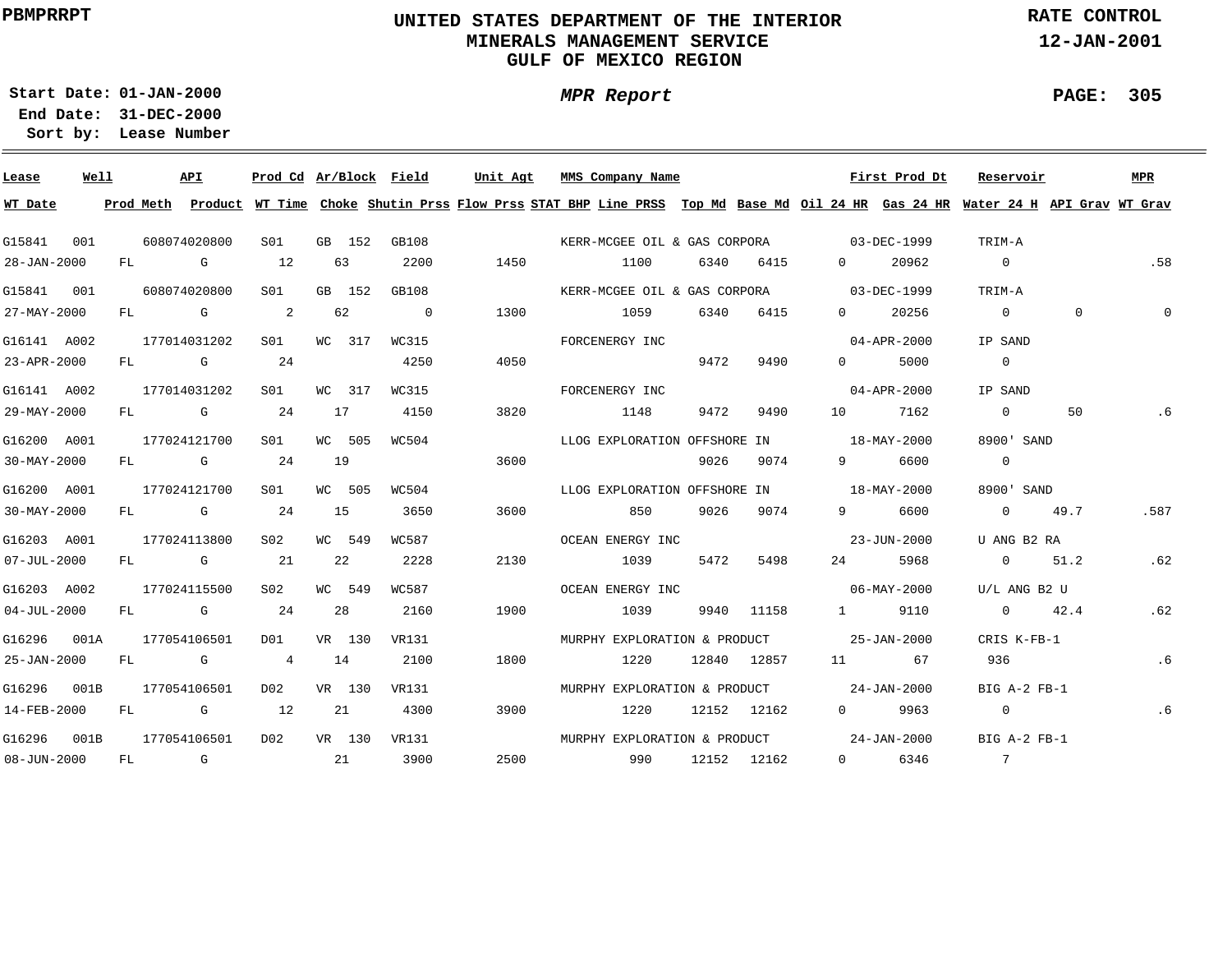# **UNITED STATES DEPARTMENT OF THE INTERIOR MINERALS MANAGEMENT SERVICEGULF OF MEXICO REGION**

**MPR Report**

**RATE CONTROL**

**12-JAN-2001**

**PAGE: 306**

÷

**01-JAN-2000Start Date:**

| Lease             | Well |           |                | API      | Prod Cd Ar/Block Field |      |        |       | Unit Agt |     |       | MMS Company Name             |      |             |                                                                                                                                                                                                                                                                                                                                    | First Prod Dt | Reservoir                                                                                                                     |      | <b>MPR</b> |
|-------------------|------|-----------|----------------|----------|------------------------|------|--------|-------|----------|-----|-------|------------------------------|------|-------------|------------------------------------------------------------------------------------------------------------------------------------------------------------------------------------------------------------------------------------------------------------------------------------------------------------------------------------|---------------|-------------------------------------------------------------------------------------------------------------------------------|------|------------|
| WT Date           |      | Prod Meth |                |          |                        |      |        |       |          |     |       |                              |      |             |                                                                                                                                                                                                                                                                                                                                    |               | Product WT Time Choke Shutin Prss Flow Prss STAT BHP Line PRSS Top Md Base Md Oil 24 HR Gas 24 HR Water 24 H API Grav WT Grav |      |            |
| G16296            | 001C |           | 177054106501   |          | D03                    |      | VR 130 | VR131 |          |     |       |                              |      |             | MURPHY EXPLORATION & PRODUCT 04-MAR-2000                                                                                                                                                                                                                                                                                           |               | BIG A1-FB-1                                                                                                                   |      |            |
| 10-JUN-2000       |      | FL        | <b>G</b> G     |          |                        | 12   |        | 3250  | 3000     |     |       | 1020                         |      | 11930 11943 | $\mathbf{2}$                                                                                                                                                                                                                                                                                                                       | 1439          | 400                                                                                                                           | 35.4 |            |
| G16296            | 001C |           | 177054106501   |          | D03                    |      | VR 130 | VR131 |          |     |       |                              |      |             | MURPHY EXPLORATION & PRODUCT 04-MAR-2000                                                                                                                                                                                                                                                                                           |               | BIG A1-FB-1                                                                                                                   |      |            |
| 06-AUG-2000       |      | FL        |                | <b>G</b> | $\overline{4}$         | 10   |        | 2950  | 2625     |     |       | 990                          |      | 11930 11943 | $\overline{0}$ and $\overline{0}$ and $\overline{0}$ and $\overline{0}$ and $\overline{0}$ and $\overline{0}$ and $\overline{0}$ and $\overline{0}$ and $\overline{0}$ and $\overline{0}$ and $\overline{0}$ and $\overline{0}$ and $\overline{0}$ and $\overline{0}$ and $\overline{0}$ and $\overline{0}$ and $\overline{0}$ and | 624           | 189                                                                                                                           |      | . 6        |
| G16310 A003       |      |           | 177064081100   |          | S03                    |      | VR 309 | VR315 |          |     |       |                              |      |             | SENECA RESOURCES CORPORATION 06-JAN-2000                                                                                                                                                                                                                                                                                           |               | BB SAND                                                                                                                       |      |            |
| 19-MAR-2000       |      |           | FL G           |          | 24                     |      | 23     | 2850  | 1250     |     | 3433  | 1080                         | 8000 | 8040        | 14                                                                                                                                                                                                                                                                                                                                 | 1423          | 1100                                                                                                                          | 49.6 | .62        |
| G16310 A005       |      |           | 177064081500   |          | S02                    |      | VR 309 | VR315 |          |     |       | SENECA RESOURCES CORPORATION |      |             | 14-MAY-2000                                                                                                                                                                                                                                                                                                                        |               | ZZ2                                                                                                                           |      |            |
| 02-AUG-2000       |      |           | FL G           |          | 24                     | - 15 |        | 5900  | 3000     |     | 7766  | 1080                         |      | 10032 10094 | 90 — 10                                                                                                                                                                                                                                                                                                                            | 4708          | $\overline{0}$                                                                                                                | 49.6 | .62        |
| G16310 A006       |      |           | 177064081700   |          | S02                    |      | VR 309 | VR315 |          |     |       | SENECA RESOURCES CORPORATION |      |             | 19-JAN-2000                                                                                                                                                                                                                                                                                                                        |               | ZZ1                                                                                                                           |      |            |
| $03 - MAX - 2000$ |      |           |                | FL G     | 24                     | 14   |        | 5700  | 1550     |     | 7586  | 920                          | 9048 | 9078        | 13                                                                                                                                                                                                                                                                                                                                 | 1345          | $\sim$ 1                                                                                                                      | 48.3 | .606       |
| G16314 A017       |      |           | 177064085500   |          | SO1                    |      | VR 381 | VR380 |          |     |       | FORCENERGY INC               |      |             |                                                                                                                                                                                                                                                                                                                                    | 28-FEB-2000   | Y-3 SAND                                                                                                                      |      |            |
| 06-MAR-2000       |      |           |                | FL G     | 24                     |      | 24     | 3400  | 2925     |     |       | 1105                         |      | 10428 10528 |                                                                                                                                                                                                                                                                                                                                    | 0 10200       | $\overline{0}$                                                                                                                |      | .6         |
| G16314 A018       |      |           | 177064085702   |          | S01                    |      | VR 381 | VR380 |          |     |       | FORCENERGY INC               |      |             |                                                                                                                                                                                                                                                                                                                                    | 30-JUN-2000   | D SAND                                                                                                                        |      |            |
| 13-JUL-2000       |      |           |                | FL G     | 24                     | 16   |        | 6500  | 5000     |     |       | 1022                         |      | 14087 14120 | 605 — 100                                                                                                                                                                                                                                                                                                                          | 8400          | $4\overline{4}$                                                                                                               | 47.6 | .6         |
| G16317 A001       |      |           | 177064084200   |          | S <sub>01</sub>        |      | VR 407 | VR407 |          |     |       |                              |      |             | NEWFIELD EXPLORATION COMPANY 23-SEP-2000                                                                                                                                                                                                                                                                                           |               | LOWER TRIM B                                                                                                                  |      |            |
| 16-OCT-2000       |      |           | FL G           |          | 24                     | 17   |        | 3250  | 1020     |     |       | 870                          |      | 8416 8501   |                                                                                                                                                                                                                                                                                                                                    | 3 1166        | $\sim$ 1                                                                                                                      | 58   | .62        |
| G16320 B002       |      |           | 177074076101   |          | SO1                    |      | SM 39  | SM038 |          |     |       |                              |      |             | WESTPORT RESOURCES CORPORATI 25-MAR-1999                                                                                                                                                                                                                                                                                           |               | BUL 1-3                                                                                                                       |      |            |
| 15-JUN-2000       |      |           | FL O           |          |                        |      | 21     | 1525  |          | 925 | 1470  | 460                          |      | 10670 10726 | 680 700                                                                                                                                                                                                                                                                                                                            | 320           | 362                                                                                                                           | 35.9 |            |
| G16320 A001       |      |           | 177074077000   |          | S <sub>01</sub>        |      | SM 39  | SM038 |          |     |       | WESTPORT RESOURCES CORPORATI |      |             | 24-MAR-1999                                                                                                                                                                                                                                                                                                                        |               | $ROB E-8$                                                                                                                     |      |            |
| 19-JUN-2000       |      | FL        | $\overline{a}$ |          |                        |      | 22     | 2900  | 1280     |     | 6500  | 1000                         |      | 13786 13962 | 308 — 10                                                                                                                                                                                                                                                                                                                           | 592           | 639                                                                                                                           | 27.4 |            |
| G16320 C001D      |      |           | 177074077900   |          | D02                    |      | SM 39  | SM038 |          |     |       | WESTPORT RESOURCES CORPORATI |      |             |                                                                                                                                                                                                                                                                                                                                    | 14-JUL-1999   | $BUL$ 1-1                                                                                                                     |      |            |
| 27-MAY-2000       |      | FL        | $\overline{G}$ |          |                        |      | 20     | 1450  | 1050     |     | ##### | 450                          | 8975 | 9020        | 182                                                                                                                                                                                                                                                                                                                                | 965           | 1152                                                                                                                          | 45.5 |            |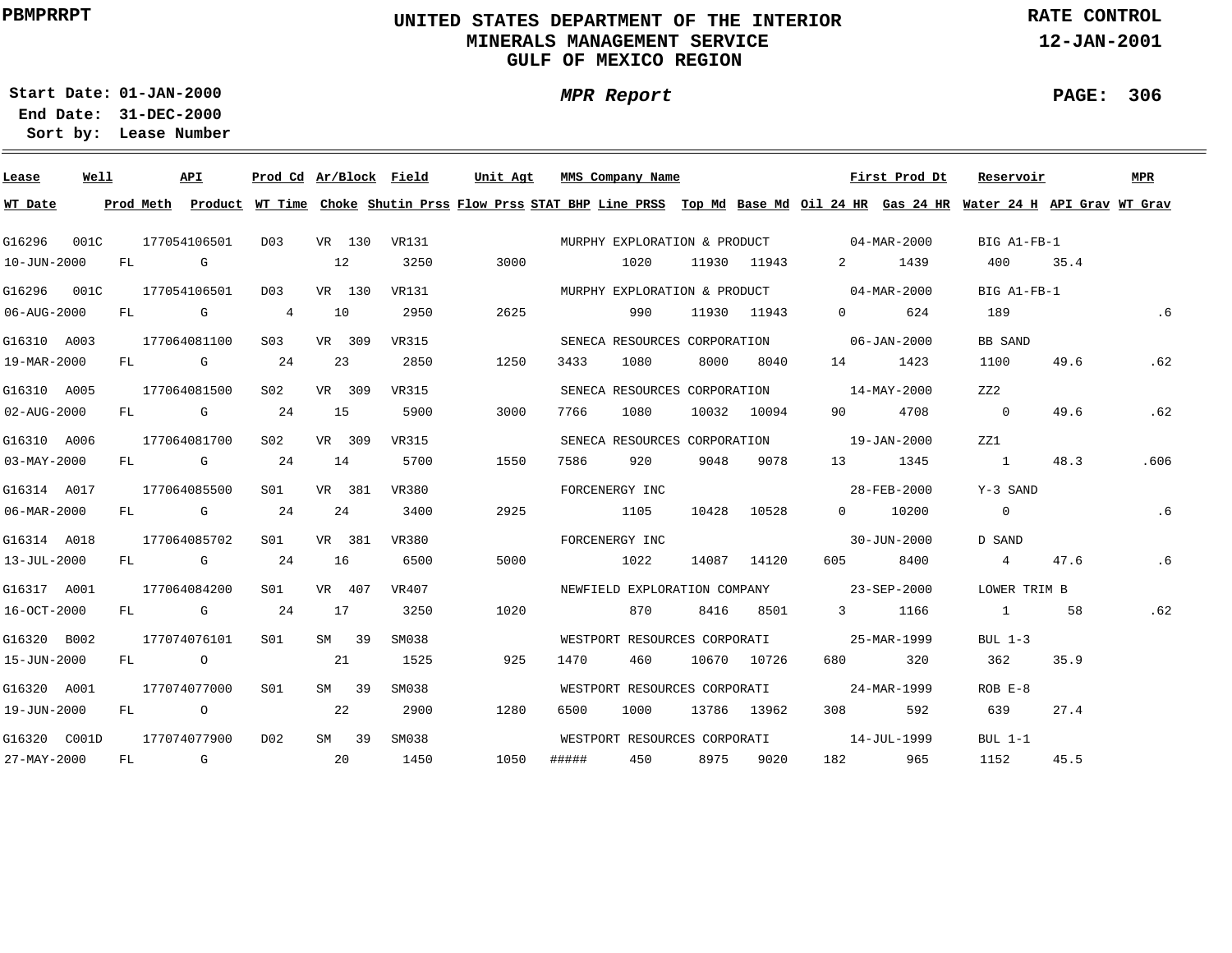# **UNITED STATES DEPARTMENT OF THE INTERIOR MINERALS MANAGEMENT SERVICEGULF OF MEXICO REGION**

**MPR Report**

**RATE CONTROL**

**12-JAN-2001**

**PAGE: 307**

-

**01-JAN-2000Start Date:31-DEC-2000 End Date:** 

| Lease                    | Well |    |      | API                                                                                                                                                                                                                            | Prod Cd Ar/Block Field |    |         |              | Unit Agt |       | MMS Company Name      |      |                  |                                          | First Prod Dt                            | Reservoir                                                                                                                               |      | <b>MPR</b> |
|--------------------------|------|----|------|--------------------------------------------------------------------------------------------------------------------------------------------------------------------------------------------------------------------------------|------------------------|----|---------|--------------|----------|-------|-----------------------|------|------------------|------------------------------------------|------------------------------------------|-----------------------------------------------------------------------------------------------------------------------------------------|------|------------|
| WT Date                  |      |    |      |                                                                                                                                                                                                                                |                        |    |         |              |          |       |                       |      |                  |                                          |                                          | Prod Meth Product WT Time Choke Shutin Prss Flow Prss STAT BHP Line PRSS Top Md Base Md Oil 24 HR Gas 24 HR Water 24 H API Grav WT Grav |      |            |
| G16320 C002D             |      |    |      | 177074078000                                                                                                                                                                                                                   | D02                    |    | SM 39   | SM038        |          |       |                       |      |                  | WESTPORT RESOURCES CORPORATI 14-JUL-1999 |                                          | $BUL$ 1-1                                                                                                                               |      |            |
| 26-MAY-2000              |      |    | FL O |                                                                                                                                                                                                                                |                        | 19 |         | 2375         | 1975     | ##### | 1010                  |      | 9590 9630        |                                          | 759 1810                                 | 12                                                                                                                                      | 40.3 |            |
| G16320 C003              |      |    |      | 177074078200                                                                                                                                                                                                                   | S01                    |    | SM 39   | SM038        |          |       |                       |      |                  | WESTPORT RESOURCES CORPORATI 27-AUG-1999 |                                          | TEX X-1                                                                                                                                 |      |            |
| 26-MAY-2000              |      |    |      | FL G                                                                                                                                                                                                                           |                        | 18 |         | 3900         | 2200     | ##### | 1010                  |      | 13374 13460      | 128 — 128                                | 1943                                     | 457                                                                                                                                     | 40.3 |            |
| G16336 001               |      |    |      | 177074074400                                                                                                                                                                                                                   | S02                    |    | SM 245  | SM243        |          |       |                       |      |                  | EL PASO PRODUCTION GOM INC 19-SEP-1997   |                                          | 38 SAND A/B                                                                                                                             |      |            |
| 29-MAY-2000              |      |    |      | $FL$ G                                                                                                                                                                                                                         |                        | 64 |         | 2520         | 1400     | 5069  | 1124                  |      | 10425 10638      |                                          | 1 2750                                   | 539                                                                                                                                     |      |            |
| G16337 003               |      |    |      | 177074079201                                                                                                                                                                                                                   | S02                    |    | SM 261  | SM261        |          |       |                       |      |                  | CALLON PETROLEUM OPERATING C 25-JUL-2000 |                                          | 6900'SAND                                                                                                                               |      |            |
| $01 - \text{AUG} - 2000$ |      | FL |      | and the Company of the Company of the Company of the Company of the Company of the Company of the Company of the Company of the Company of the Company of the Company of the Company of the Company of the Company of the Comp | $\overline{4}$         | 48 |         | 2935         | 2360     | ##### | 1098                  | 7033 | 7090             |                                          | 5 14945                                  | $\Omega$                                                                                                                                | 47   | .571       |
| G16343 B001              |      |    |      | 177094112600                                                                                                                                                                                                                   | DO1                    |    | EI 65   | EI064        |          |       | BASIN EXPLORATION INC |      |                  |                                          | 28-FEB-1998                              | 13700                                                                                                                                   |      |            |
| 20-JUN-2000              |      |    |      | FL G                                                                                                                                                                                                                           |                        | 12 |         | 1580         | 1025     |       | 1000                  |      | 14302 14427      | $\Omega$ and $\Omega$                    | 502                                      | 152                                                                                                                                     | 55.8 |            |
| G16362 F011              |      |    |      | 177094003201                                                                                                                                                                                                                   | S01                    |    | EI 265  | WILD         |          |       |                       |      |                  | UNION OIL COMPANY OF CALIFOR 26-JUN-2000 |                                          | DG 265-1                                                                                                                                |      |            |
| $26 - JUN - 2000$        |      |    |      | FL G                                                                                                                                                                                                                           | $\overline{4}$         | 17 |         |              | 1300     |       |                       |      | 7420 7450        | $\Omega$                                 | 3011                                     | 31                                                                                                                                      |      |            |
| G16362 F011              |      |    |      | 177094003201                                                                                                                                                                                                                   | S01                    |    | EI 265  | WILD         |          |       |                       |      |                  | UNION OIL COMPANY OF CALIFOR 26-JUN-2000 |                                          | DG 265-1                                                                                                                                |      |            |
| $23 - JUL - 2000$        |      |    |      | FL G                                                                                                                                                                                                                           | 24                     | 26 |         | 1386         | 1305     | ##### | 1154                  |      | 7420 7450        |                                          | 0 5371                                   | $\overline{0}$                                                                                                                          |      | .56        |
| G16415 001A              |      |    |      | 177154095400                                                                                                                                                                                                                   | S02                    |    | ST 46   | ST046        |          |       |                       |      |                  | EL PASO PRODUCTION GOM INC 26-DEC-1999   |                                          | BIG A-1 SAND                                                                                                                            |      |            |
| 27-JAN-2000              |      |    |      | FL G                                                                                                                                                                                                                           | 18                     | 14 |         | 5200         | 1120     |       |                       |      | 1103 14730 14750 |                                          | 15 6312                                  | 0 $46.1$                                                                                                                                |      | .6         |
| G16415 001A              |      |    |      | 177154095400                                                                                                                                                                                                                   | S02                    |    | $ST$ 46 | ST046        |          |       |                       |      |                  | EL PASO PRODUCTION GOM INC 36-DEC-1999   |                                          | BIG A-1 SAND                                                                                                                            |      |            |
| $03 - JUN - 2000$        |      |    |      | FL G                                                                                                                                                                                                                           |                        | 14 |         | 5400         | 2200     |       | 1038                  |      | 14730 14750      |                                          | 19 6534                                  | $\overline{4}$                                                                                                                          | 46.1 |            |
| G16432 001               |      |    |      | 177154097900                                                                                                                                                                                                                   | S01                    |    | ST 204  | ST204        |          |       |                       |      |                  | EL PASO PRODUCTION GOM INC 30-SEP-1999   |                                          | 4500'                                                                                                                                   |      |            |
| 16-JUN-2000              |      |    |      | FL G                                                                                                                                                                                                                           |                        | 45 |         | 2100         | 1294     |       | 1134                  |      | 4762 4934        |                                          | 7 24608                                  | $\sim$ 2                                                                                                                                | 48.5 |            |
| G16435 B002              |      |    |      | 177164025700                                                                                                                                                                                                                   | S01                    |    |         | ST 211 ST219 |          |       |                       |      |                  |                                          | SPINNAKER EXPLORATION COMPAN 15-MAR-2000 | 9200 UP/LW FBA                                                                                                                          |      |            |
| 14-MAR-2000              |      |    |      | FL G 8                                                                                                                                                                                                                         |                        | 16 |         | 4558         | 3675     | ##### | 920                   |      | 9778 10048       |                                          | $0$ 3855                                 | 499                                                                                                                                     |      | .575       |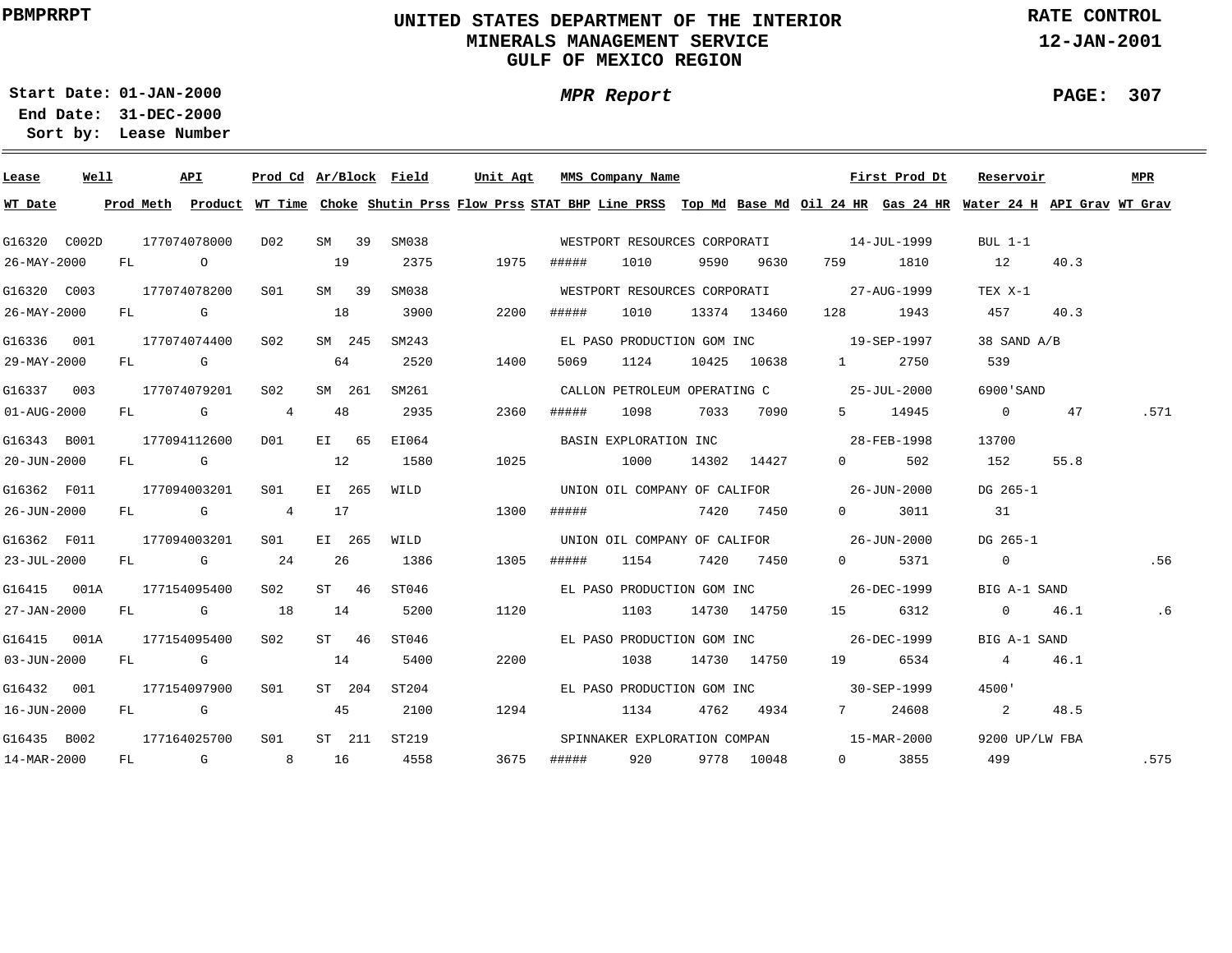# **UNITED STATES DEPARTMENT OF THE INTERIOR MINERALS MANAGEMENT SERVICEGULF OF MEXICO REGION**

**MPR Report**

**RATE CONTROL**

**12-JAN-2001**

**PAGE: 308**

÷

**01-JAN-2000Start Date:31-DEC-2000 End Date:** 

| Lease             | Well |    |                                                                                                                                                                                                                                | API          | Prod Cd Ar/Block Field |     |         |              | Unit Agt |       | MMS Company Name             |             |                                          | First Prod Dt | Reservoir                                                                                                                               |      | <b>MPR</b> |
|-------------------|------|----|--------------------------------------------------------------------------------------------------------------------------------------------------------------------------------------------------------------------------------|--------------|------------------------|-----|---------|--------------|----------|-------|------------------------------|-------------|------------------------------------------|---------------|-----------------------------------------------------------------------------------------------------------------------------------------|------|------------|
| WT Date           |      |    |                                                                                                                                                                                                                                |              |                        |     |         |              |          |       |                              |             |                                          |               | Prod Meth Product WT Time Choke Shutin Prss Flow Prss STAT BHP Line PRSS Top Md Base Md Oil 24 HR Gas 24 HR Water 24 H API Grav WT Grav |      |            |
| G16435 B002       |      |    |                                                                                                                                                                                                                                | 177164025700 | S01                    |     |         | ST 211 ST219 |          |       |                              |             | SPINNAKER EXPLORATION COMPAN 15-MAR-2000 |               | 9200 UP/LW FBA                                                                                                                          |      |            |
| 23-JUN-2000       |      |    | FL G                                                                                                                                                                                                                           |              |                        |     | 26      | 4310         | 3390     | ##### | 1049                         | 9778 10048  |                                          | 78 19826      | $\overline{0}$                                                                                                                          | 43.9 |            |
| G16435 B002       |      |    |                                                                                                                                                                                                                                | 177164025700 | S01                    |     | ST 211  | ST219        |          |       | SPINNAKER EXPLORATION COMPAN |             | 15-MAR-2000                              |               | 9200 UP/LW FBA                                                                                                                          |      |            |
| 13-NOV-2000       |      |    |                                                                                                                                                                                                                                | FL G         |                        |     | 32      | 4310         | 2800     | ##### | 1078                         | 9778 10048  | 74                                       | 18756         | $\overline{\phantom{0}}$                                                                                                                | 44.7 |            |
| G16461 A001       |      |    |                                                                                                                                                                                                                                | 177174039400 | S01                    |     | $G1$ 45 | GI045        |          |       | APACHE CORPORATION           |             |                                          | 17-SEP-1997   | LN FBA                                                                                                                                  |      |            |
| 17-MAY-2000       |      | FL | and the control of the control of the control of the control of the control of the control of the control of the control of the control of the control of the control of the control of the control of the control of the cont |              |                        |     | 64      | 1500         | 400      |       | 340                          | 11239 11251 | 36 — 1                                   | 5720          | $\overline{0}$                                                                                                                          | 61.8 |            |
| G16461 A002       |      |    |                                                                                                                                                                                                                                | 177174042500 | SO1                    |     | GI 45   | GI045        |          |       | APACHE CORPORATION           |             |                                          | 25-APR-2000   | LN FBB                                                                                                                                  |      |            |
| 16-MAY-2000       |      | FL |                                                                                                                                                                                                                                | $\mathbb G$  | 24                     | 14  |         | 4350         | 4200     | ##### | 980                          | 13618 13654 | 590                                      | 5278          | $\overline{\phantom{0}}$                                                                                                                | 54.1 | .61        |
| G16469 A001       |      |    |                                                                                                                                                                                                                                | 177194066000 | S01                    |     | WD 39   | WD041        |          |       | EL PASO PRODUCTION GOM INC   |             |                                          | 23-NOV-1998   | RALPH 2                                                                                                                                 |      |            |
| 12-JUN-2000       |      |    | FL G                                                                                                                                                                                                                           |              |                        |     | 64      | 3250         | 1150     |       | 990                          | 10180 10230 | 186                                      | 23500         | 6                                                                                                                                       | 48.6 |            |
| G16469 A002       |      |    |                                                                                                                                                                                                                                | 177194069000 | SO1                    |     | WD 39   | WD041        |          |       |                              |             | EL PASO PRODUCTION GOM INC 02-NOV-2000   |               | RALPH 1                                                                                                                                 |      |            |
| $09 - DEC - 2000$ |      |    |                                                                                                                                                                                                                                | FL G         | 18                     |     | 34      | 3300         | 2250     |       | 1100                         | 9924 9935   | 135                                      | 22324         | $\sim$ 3                                                                                                                                | 41.4 | . 6        |
| G16473 001        |      |    |                                                                                                                                                                                                                                | 177194068001 | S01                    |     | WD 59   | WD058        |          |       |                              |             | BASIN EXPLORATION INC 03-AUG-2000        |               | MG                                                                                                                                      |      |            |
| 08-MAR-2000       |      |    |                                                                                                                                                                                                                                | FL G         | 24                     |     | 25      |              | 6800     |       |                              | 14642 14652 | 10156 9644                               |               | $\overline{0}$                                                                                                                          |      |            |
| G16520 JA001      |      |    |                                                                                                                                                                                                                                | 177244077000 | SO1 SO                 |     | MP 312  | MP311        |          |       | SHELL OFFSHORE INC           |             |                                          | 08-MAR-1998   | MIO G RA                                                                                                                                |      |            |
| $06 - JUN - 2000$ |      |    |                                                                                                                                                                                                                                | FL O         | 24                     | 999 |         |              | 5000     |       | 11045 11068                  |             | 3070 19856                               |               | 128                                                                                                                                     | 44   | .62        |
| G16536 002        |      |    |                                                                                                                                                                                                                                | 608164036400 | SO1                    |     | VK 114  | VK114        |          |       | CHEVRON USA INC              |             | $13 - JUL - 2000$                        |               | JAMES                                                                                                                                   |      |            |
| 16-JUL-2000       |      |    |                                                                                                                                                                                                                                | FL G         | 24                     |     | 42      | 4800         | 4500     |       | 1700                         | 16194 16266 |                                          | 0 19006       | 138                                                                                                                                     |      | .62        |
| G16542 A001       |      |    |                                                                                                                                                                                                                                | 608164034100 | S01                    |     | VK 385  | VK385        |          |       |                              |             | EL PASO PRODUCTION GOM INC 06-JUN-2000   |               | LOWER RODESSA                                                                                                                           |      |            |
| 18-JUL-2000       |      |    |                                                                                                                                                                                                                                | FL G         |                        | 18  |         | 6300         | 4100     |       | 1048                         | 14650 14695 |                                          | 6 10670       | 180                                                                                                                                     | 38.1 | .6         |
| G16542 A002       |      |    |                                                                                                                                                                                                                                | 608164036000 | S01 <b>S</b>           |     | VK 385  | VK385        |          |       |                              |             | EL PASO PRODUCTION GOM INC 04-AUG-2000   |               | LOWER RODESSA                                                                                                                           |      |            |
| $02 - SEP - 2000$ |      | FL |                                                                                                                                                                                                                                | $\mathbb G$  | 18                     |     | 43      | 5300         | 3700     |       | 1055                         | 15992 16017 |                                          | 85 35768      | 105                                                                                                                                     | 38   | .6         |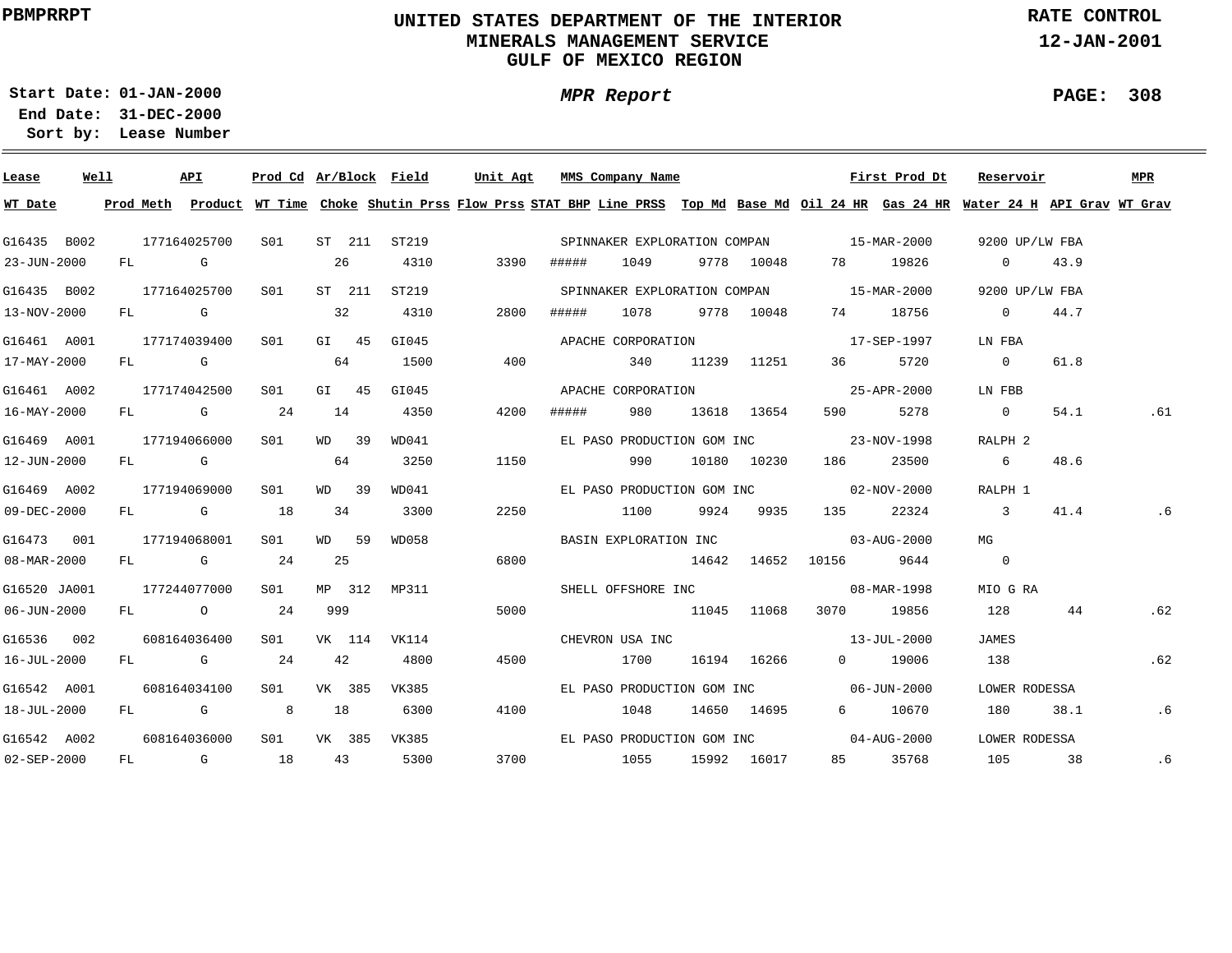# **UNITED STATES DEPARTMENT OF THE INTERIOR MINERALS MANAGEMENT SERVICEGULF OF MEXICO REGION**

**MPR Report**

**RATE CONTROL**

**12-JAN-2001**

**PAGE: 309**

÷

**01-JAN-2000Start Date:31-DEC-2000 End Date:** 

| Lease                    | Well |  | API          |              |        |         | Prod Cd Ar/Block Field | Unit Agt |       | MMS Company Name             |      |             |                                          | First Prod Dt | Reservoir                                                                                                                               |      | MPR  |
|--------------------------|------|--|--------------|--------------|--------|---------|------------------------|----------|-------|------------------------------|------|-------------|------------------------------------------|---------------|-----------------------------------------------------------------------------------------------------------------------------------------|------|------|
| WT Date                  |      |  |              |              |        |         |                        |          |       |                              |      |             |                                          |               | Prod Meth Product WT Time Choke Shutin Prss Flow Prss STAT BHP Line PRSS Top Md Base Md Oil 24 HR Gas 24 HR Water 24 H API Grav WT Grav |      |      |
| G16554 A015              |      |  | 177230006001 | S02          |        |         | VK 899 SP062           |          |       |                              |      |             |                                          |               | M4 RA                                                                                                                                   |      |      |
| 10-APR-2000              |      |  | FL O         | 24           | 18     |         | 600                    | 390      |       |                              | 7812 | 7869        | 338 33                                   | 222           | $\sim$ 2                                                                                                                                | 34.9 | .68  |
| G17177 A004              |      |  | 427104013600 | S01 <b>S</b> |        |         | HIA 244 HI244A         |          |       | SAMEDAN OIL CORPORATION      |      |             | $26 - \text{FEB} - 2000$                 |               | BN-1 SAND                                                                                                                               |      |      |
| $09 - \text{MAR} - 2000$ |      |  | FL G         | 24           | 15     |         | 2530                   | 2275     | ##### | 1154                         | 7066 |             | 7112 7                                   | 4917          | 1 49.3                                                                                                                                  |      | .598 |
| G17177 A004              |      |  | 427104013600 | S01          |        |         | HIA 244 HI244A         |          |       | SAMEDAN OIL CORPORATION      |      |             | $26 - \text{FEB} - 2000$                 |               | BN-1 SAND                                                                                                                               |      |      |
| 24-JUN-2000              |      |  | $FL$ G 24    |              | 16     |         | 2260                   | 1750     | ##### | 1140                         | 7066 | 7112        | $\overline{3}$                           | 3715          | 1 49.1                                                                                                                                  |      |      |
| G17209 A001              |      |  | 427114078200 | S02          |        | HIA 304 | HI317A                 |          |       |                              |      |             | NEWFIELD EXPLORATION COMPANY 06-FEB-2000 |               | "4600'"SAND                                                                                                                             |      |      |
| 05-FEB-2000              |      |  | $FL$ G 24    |              | 17     |         | 1750                   | 1550     |       | 970                          | 5800 | 5916        | $\Omega$                                 | 3135          | 69                                                                                                                                      |      | .56  |
| G17834 002               |      |  | 177034084900 | S06 -        |        | $EC$ 34 | EC033                  |          |       | BASIN EXPLORATION INC        |      |             |                                          | 17-MAY-2000   | ROB L-2 SAND                                                                                                                            |      |      |
| 24-JUN-2000              |      |  | FL G         |              | 20     |         | 2000                   | 1660     |       | 900                          |      | 10924 10952 |                                          | 14 1202       | 1091 44.1                                                                                                                               |      |      |
| G17834 002               |      |  | 177034084900 | S06          |        | EC 34   | EC033                  |          |       |                              |      |             | BASIN EXPLORATION INC 17-MAY-2000        |               | ROB L-2 SAND                                                                                                                            |      |      |
| $30 - JUL - 2000$        |      |  | $FL$ G 24    |              | 17     |         | 3720                   | 950      |       | 936                          |      | 10924 10952 | 118                                      | 6085          | 1 44.1                                                                                                                                  |      | .601 |
| G17871 001               |      |  | 177044100000 | S01          | EC 275 |         | EC275                  |          |       | CALLON PETROLEUM OPERATING C |      |             |                                          |               | ####                                                                                                                                    |      |      |
| 19-APR-2000              |      |  | $FL$ G 24    |              | 21     |         | 3725                   | 3404     | ##### | 1241                         | #### | ####        | 189                                      | 9845          | $\overline{0}$                                                                                                                          | 51.7 | .614 |
| G17892 A002              |      |  | 177054107100 | S02          |        | VR 103  | VR100                  |          |       | SAMEDAN OIL CORPORATION      |      |             | 27-AUG-1999                              |               | 9000' SAND                                                                                                                              |      |      |
| 19-JUN-2000              |      |  | $FL$ G 24    |              | 15     |         | 3200                   | 950      |       | 920                          | 8868 | 8878        | 22 and $\sim$                            | 531           | 783                                                                                                                                     | 52.4 |      |
| G17895 001               |      |  | 177054109200 | S01          |        | VR 114  | WILD                   |          |       | WESTPORT RESOURCES CORPORATI |      |             |                                          |               | ####                                                                                                                                    |      |      |
| 06-AUG-2000              |      |  | $FL$ G 24    |              | 19     |         | 3370                   | 3250     | ##### | 1100                         | #### | ####        | 115                                      | 7936          | $\sim$ 0                                                                                                                                | 42   | .614 |
| G17896 A001              |      |  | 177054107001 | S01 <b>S</b> |        |         | VR 115 VR115           |          |       |                              |      |             | BURLINGTON RESOURCES OFFSHOR 31-AUG-1998 |               | C SAND                                                                                                                                  |      |      |
| 18-JUN-2000              |      |  | FL G         |              | 120    |         | 1150                   | 350      |       | 915                          |      | 12508 12552 | $0 \qquad \qquad$                        | 2451          | $\overline{0}$                                                                                                                          |      |      |
| G17913 A001              |      |  | 177064084100 | S01          |        | VR 267  | VR255                  |          |       |                              |      |             | BASIN EXPLORATION INC 30-MAY-2000        |               | EH-6 SAND                                                                                                                               |      |      |
| $09 - JUN - 2000$        |      |  | FL G         | 19           |        |         | 7350                   |          |       |                              |      |             | 6350 1100 13122 13152 1052 13987         |               | $0 \t 43.8$                                                                                                                             |      |      |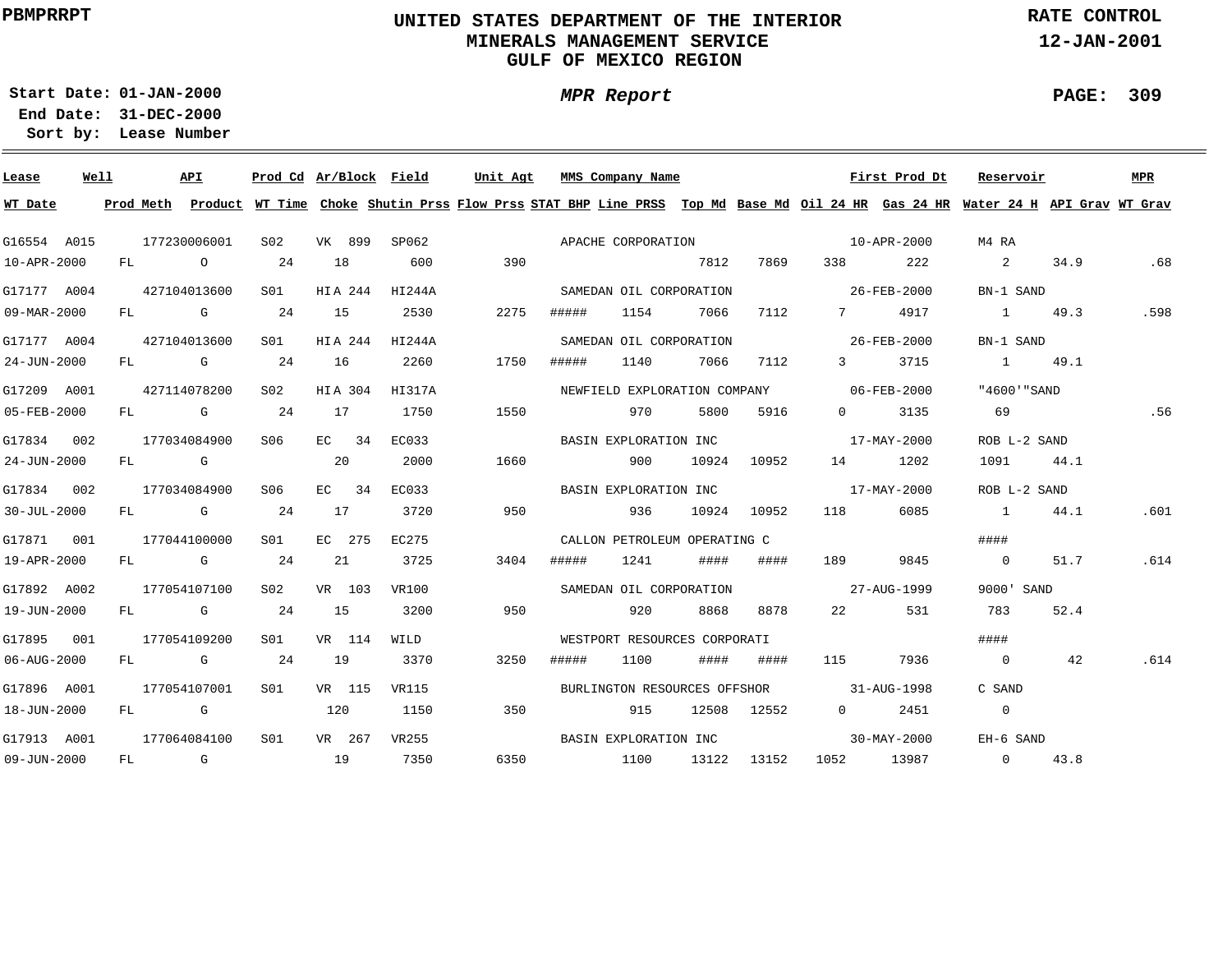# **UNITED STATES DEPARTMENT OF THE INTERIOR MINERALS MANAGEMENT SERVICEGULF OF MEXICO REGION**

**MPR Report**

**RATE CONTROL**

**12-JAN-2001**

**PAGE: 310**

**01-JAN-2000Start Date:31-DEC-2000 End Date:** 

| Lease             | Well | API          |                 |    |        | Prod Cd Ar/Block Field | Unit Agt MMS Company Name |       |                       |       |             |                                          | First Prod Dt | Reservoir                                                                                                                               |      | MPR  |
|-------------------|------|--------------|-----------------|----|--------|------------------------|---------------------------|-------|-----------------------|-------|-------------|------------------------------------------|---------------|-----------------------------------------------------------------------------------------------------------------------------------------|------|------|
| WT Date           |      |              |                 |    |        |                        |                           |       |                       |       |             |                                          |               | Prod Meth Product WT Time Choke Shutin Prss Flow Prss STAT BHP Line PRSS Top Md Base Md Oil 24 HR Gas 24 HR Water 24 H API Grav WT Grav |      |      |
| G17913 A002       |      | 177064085801 |                 |    |        | S01 VR 267 VR255       |                           |       | BASIN EXPLORATION INC |       |             | $21 - \text{MAX} - 2000$                 |               | EH-1 SAND                                                                                                                               |      |      |
| 14-JUN-2000       |      | FL G         |                 | 56 |        | 2675                   | 1350                      |       | 700                   | 13506 |             | 13670 137 17476                          |               | 12                                                                                                                                      | 43.6 |      |
| G17935 D002       |      | 177084084400 | S01 <b>S</b>    |    | SM 68  | SM073                  |                           |       | TAYLOR ENERGY COMPANY |       |             | $23 - \text{MAX} - 1998$                 |               | D-40                                                                                                                                    |      |      |
| 09-MAY-2000       |      | FL G         |                 | 64 |        | 2750                   | 150                       |       | 530                   |       | 12293 12344 | 81 — 100                                 | 294           | 20 37.7                                                                                                                                 |      |      |
| G17943 C002       |      | 177084087000 | S01             |    | SM 140 | SM128                  |                           |       |                       |       |             | NEWFIELD EXPLORATION COMPANY 17-SEP-1999 |               | "I-2"SAND                                                                                                                               |      |      |
| 07-FEB-2000       |      | FL G 24      |                 | 18 |        | 4400                   | 4100                      | ##### | 940 —                 |       | 12810 12950 |                                          | 20 10038      | 1 46.8                                                                                                                                  |      | .576 |
| G17959 001        |      | 177094116800 | S <sub>02</sub> |    | EI 49  | EI045                  |                           |       | BASIN EXPLORATION INC |       |             | $02 - JUN - 2000$                        |               | 8300 SAND                                                                                                                               |      |      |
| 26-JUN-2000       |      | FL G         |                 | 16 |        | 3090                   | 1010                      |       | 1010                  | 8990  | 8998        | $5 - 1$                                  | 5351          | $0 \t 41.2$                                                                                                                             |      |      |
| G17959 001        |      | 177094116800 | S02             |    | EI 49  | EI045                  |                           |       |                       |       |             | BASIN EXPLORATION INC 02-JUN-2000        |               | 8300'SAND                                                                                                                               |      |      |
| $30 - JUL - 2000$ |      | $FL$ G 24    |                 | 16 |        | 3035                   | 1000                      |       | 1010 8990 8998        |       |             |                                          | 4 5299        | $\overline{0}$                                                                                                                          | 52   | .577 |
| G17960 001        |      | 177094122902 | SO1 SO          |    | EI 50  | EI045                  |                           |       |                       |       |             | AVIARA ENERGY CORPORATION 29-JUL-1999    |               | TEX W                                                                                                                                   |      |      |
| 06-MAR-2000       |      | FL G         |                 | 19 |        | 9800                   | 5800                      |       | 995                   |       | 16090 16280 |                                          | 399 12034     | 45                                                                                                                                      | 48.1 |      |
| G17960 001        |      | 177094122902 | SO1             |    | EI 50  | EI045                  |                           |       |                       |       |             | AVIARA ENERGY CORPORATION 10-JUN-2000    |               | TEX W                                                                                                                                   |      |      |
| $05 - JUL - 2000$ |      | $FL$ G 24    |                 | 20 |        | 9400                   | 8200                      |       | 1088 16004 16034      |       |             |                                          | 407 16486     | 14                                                                                                                                      | 52   | .63  |
| G17966 F003       |      | 177094036703 | S02             |    | EI 106 | EI100                  |                           |       |                       |       |             | OCEAN ENERGY INC 09-SEP-2000             |               | 24L                                                                                                                                     |      |      |
| 17-JAN-2000       |      | FL G         | 24              | 16 |        |                        | 1760                      |       | 13150 13166           |       |             |                                          | 21 2016       | $\overline{0}$                                                                                                                          |      |      |
| G17966 002        |      | 177094121001 | S02             |    | EI 106 | EI100                  |                           |       | OCEAN ENERGY INC      |       |             | $06 - FEB - 2000$                        |               | 15 RB                                                                                                                                   |      |      |
| 07-FEB-2000       |      | FL G 24      |                 | 18 |        |                        | 1904                      |       | 10584 10604           |       |             |                                          | 539 1699      | $\overline{0}$                                                                                                                          |      |      |
| G17966 002        |      | 177094121001 | S02             |    | EI 106 | EI100                  |                           |       | OCEAN ENERGY INC      |       |             | $06 - FEB - 2000$                        |               | 15 RB                                                                                                                                   |      |      |
| 29-FEB-2000       |      |              | FL 0 5 18       |    |        | 2925                   | 1955                      |       | 10584 10604           |       |             |                                          | 521 1878      | $\sim$ 0                                                                                                                                | 41.5 | .6   |
| G17996 A001C      |      | 177104147800 | D02             |    |        | EI 335 EI335           |                           |       |                       |       |             | MURPHY EXPLORATION & PRODUCT 10-JAN-1999 |               | TA3 FB-1                                                                                                                                |      |      |
| 27-MAY-2000       |      |              | $GL$ 0 64       |    |        |                        | 180                       |       |                       |       | 3756 3820   | 364                                      | 552           | $\overline{0}$                                                                                                                          | 34.1 |      |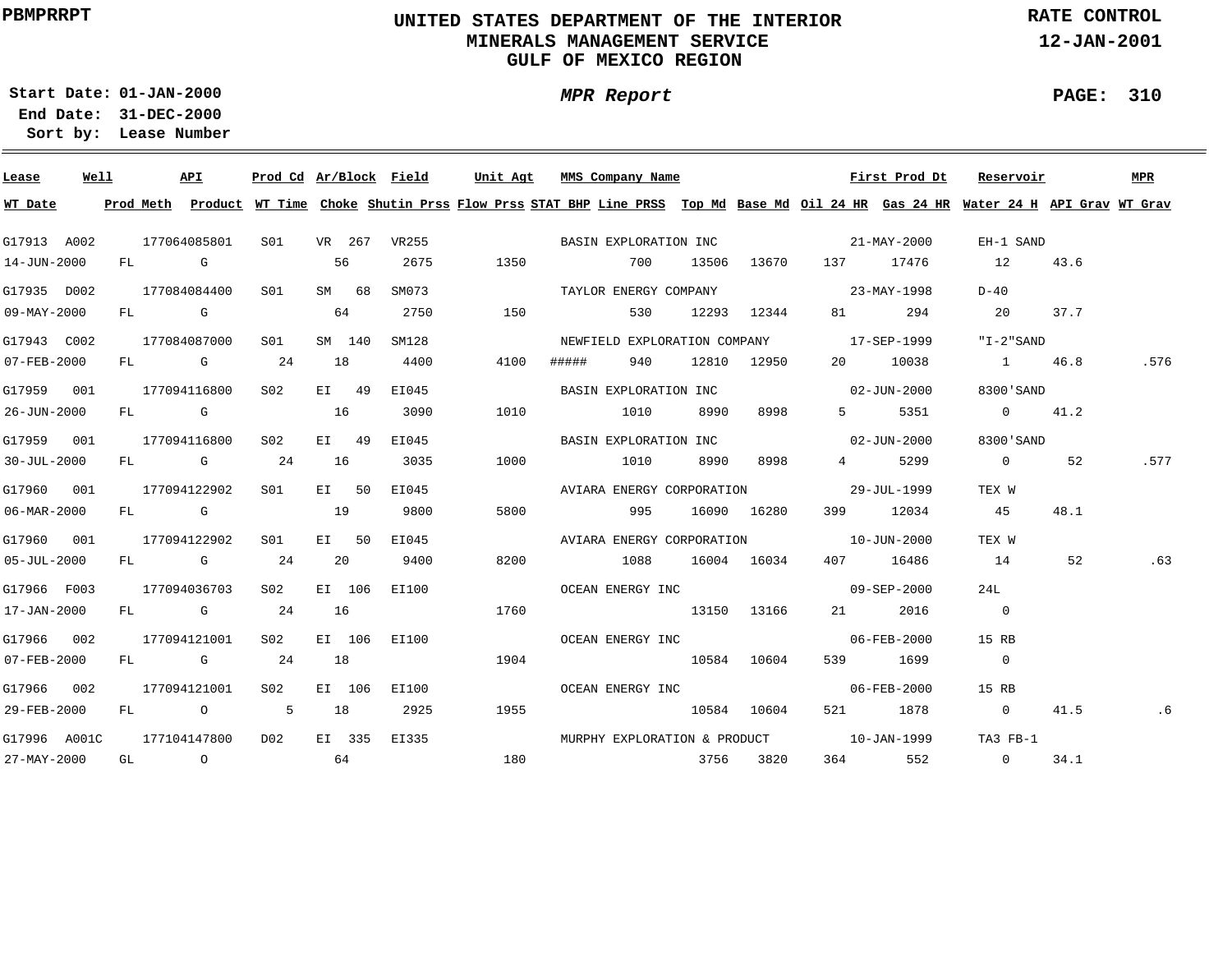# **UNITED STATES DEPARTMENT OF THE INTERIOR MINERALS MANAGEMENT SERVICEGULF OF MEXICO REGION**

**MPR Report**

**RATE CONTROL**

**12-JAN-2001**

**PAGE: 311**

÷

**01-JAN-2000Start Date:31-DEC-2000 End Date:** 

| Lease             | Well |  | API          |                 |       |                | Prod Cd Ar/Block Field | Unit Agt     | MMS Company Name                                                                                                                                                                                                                |                 |             |                           | First Prod Dt | Reservoir      |      | MPR |
|-------------------|------|--|--------------|-----------------|-------|----------------|------------------------|--------------|---------------------------------------------------------------------------------------------------------------------------------------------------------------------------------------------------------------------------------|-----------------|-------------|---------------------------|---------------|----------------|------|-----|
| WT Date           |      |  |              |                 |       |                |                        |              | Prod Meth Product WT Time Choke Shutin Prss Flow Prss STAT BHP Line PRSS Top Md Base Md Oil 24 HR Gas 24 HR Water 24 H API Grav WT Grav                                                                                         |                 |             |                           |               |                |      |     |
| G17996 A001A      |      |  | 177104147800 | DO1             |       |                |                        | EI 335 EI335 | MURPHY EXPLORATION & PRODUCT 08-JAN-1999                                                                                                                                                                                        |                 |             |                           |               | TA5-FB-1       |      |     |
| 17-JUN-2000       |      |  | FL G         |                 | 96    |                | 1100                   | 520          | 475                                                                                                                                                                                                                             | 5600            | 6050 — 100  |                           | 51 14790      | $\overline{0}$ | 56.7 |     |
| G17996 A002C      |      |  | 177104148001 | DO <sub>2</sub> |       | EI 335         | EI335                  |              | MURPHY EXPLORATION & PRODUCT 26-JAN-1999                                                                                                                                                                                        |                 |             |                           |               | TA2-FB-1       |      |     |
| 23-MAY-2000       |      |  | FL G         |                 | 24    |                |                        | 330          |                                                                                                                                                                                                                                 |                 | 3480 3540   | $\overline{0}$            | 523           | 212            |      |     |
| G17996 A003E      |      |  | 177104148201 | DO <sub>2</sub> |       |                | EI 335 EI335           |              | MURPHY EXPLORATION & PRODUCT 03-MAR-1999                                                                                                                                                                                        |                 |             |                           |               | $TA-3$         |      |     |
| 30-MAY-2000       |      |  | FL G         |                 |       | 23             | 510                    | 330          | 170                                                                                                                                                                                                                             |                 | 2996 3040   | 61 — 10                   | 630           | $\sim$ 0       | 60   |     |
| G17996 A003C      |      |  | 177104148201 | D03             |       |                | EI 335 EI335           |              | MURPHY EXPLORATION & PRODUCT 14-MAR-1999                                                                                                                                                                                        |                 |             |                           |               | TA-5           |      |     |
| 03-JUN-2000       |      |  | GL G         |                 | 64    |                |                        | 180          | 160 - 160 - 161 - 162 - 163 - 164 - 165 - 166 - 167 - 168 - 168 - 168 - 169 - 169 - 169 - 169 - 169 - 169 - 169 - 169 - 169 - 169 - 169 - 169 - 169 - 169 - 169 - 169 - 169 - 169 - 169 - 169 - 169 - 169 - 169 - 169 - 169 - 1 |                 | 4142 4206   |                           | 23 13         | $\overline{0}$ | 34.2 |     |
| G18007 A001       |      |  | 177114129000 | S01             |       | SS 103         | SS103                  |              | BASIN EXPLORATION INC                                                                                                                                                                                                           |                 |             |                           | 17-SEP-1999   | S              |      |     |
| 22-JUN-2000       |      |  | FL G         |                 | 19    |                | 5125                   | 4300         | 1135                                                                                                                                                                                                                            |                 | 14515 14545 |                           | 60 15763      | $\overline{0}$ | 49.2 |     |
| G18064 A001       |      |  | 177174041500 | S01             |       | $G1 \qquad 30$ | GI030                  |              | EL PASO PRODUCTION GOM INC 22-DEC-1999                                                                                                                                                                                          |                 |             |                           |               | X-RB SAND      |      |     |
| 16-JAN-2000       |      |  | FL G 18      |                 | 32    |                | 7550                   | 5550         | 940                                                                                                                                                                                                                             |                 |             | 12532 12676 1520 32351    |               | 6 45.9         |      |     |
| G18064 A001       |      |  | 177174041500 | SO1 SO          | GI 30 |                | GI030                  |              | EL PASO PRODUCTION GOM INC 22-DEC-1999                                                                                                                                                                                          |                 |             |                           |               | X-RB SAND      |      |     |
| 23-JUN-2000       |      |  | FL G         |                 | 88    |                | 4600                   | 1550         |                                                                                                                                                                                                                                 |                 |             | 905 12532 12676 554 31949 |               | 2 53.2         |      |     |
| G18065 A002       |      |  | 177174041800 | SO1             |       | $GI$ 31        | GI030                  |              | EL PASO PRODUCTION GOM INC 23-DEC-1999                                                                                                                                                                                          |                 |             |                           |               | X-RB SAND      |      |     |
| $20 - JAN - 2000$ |      |  | FL G 18      |                 | 32    |                | 7700                   | 6250         |                                                                                                                                                                                                                                 | 945 13882 13962 |             |                           | 637 22660     | 6 45.8         |      | . 6 |
| G18065 A002       |      |  | 177174041800 | S01 -           |       | GI 31          | GI030                  |              | EL PASO PRODUCTION GOM INC 33-DEC-1999                                                                                                                                                                                          |                 |             |                           |               | X-RB SAND      |      |     |
| 20-JUN-2000       |      |  | FL G         | 36              |       |                | 5800                   | 2120         | 910                                                                                                                                                                                                                             |                 | 13882 13962 |                           | 65 3479       | 2234 44.8      |      |     |
| G18065 B001       |      |  | 177174042700 | S01 <b>S</b>    |       | GI 31          | GI030                  |              | EL PASO PRODUCTION GOM INC 17-NOV-2000                                                                                                                                                                                          |                 |             |                           |               | 3100 MS        |      |     |
| 06-DEC-2000       |      |  | FL G 18      |                 |       | 38             | 3100                   | 2350         | 950                                                                                                                                                                                                                             |                 | 12220 12254 |                           | 396 19495     | $\overline{0}$ | 53.2 | . 6 |
| G18079 A002       |      |  | 177204014702 | S <sub>01</sub> |       | WD 136         | WILD                   |              | EL PASO PRODUCTION GOM INC $16-\text{SEP}-2000$                                                                                                                                                                                 |                 |             |                           |               | $CH-2B$        |      |     |
| 20-OCT-2000       |      |  | $FL$ G 18    |                 |       |                | 17 4550                | 2500         | 1240                                                                                                                                                                                                                            |                 | 18886 18958 |                           | 398 4623      | 240            | 47.4 | .6  |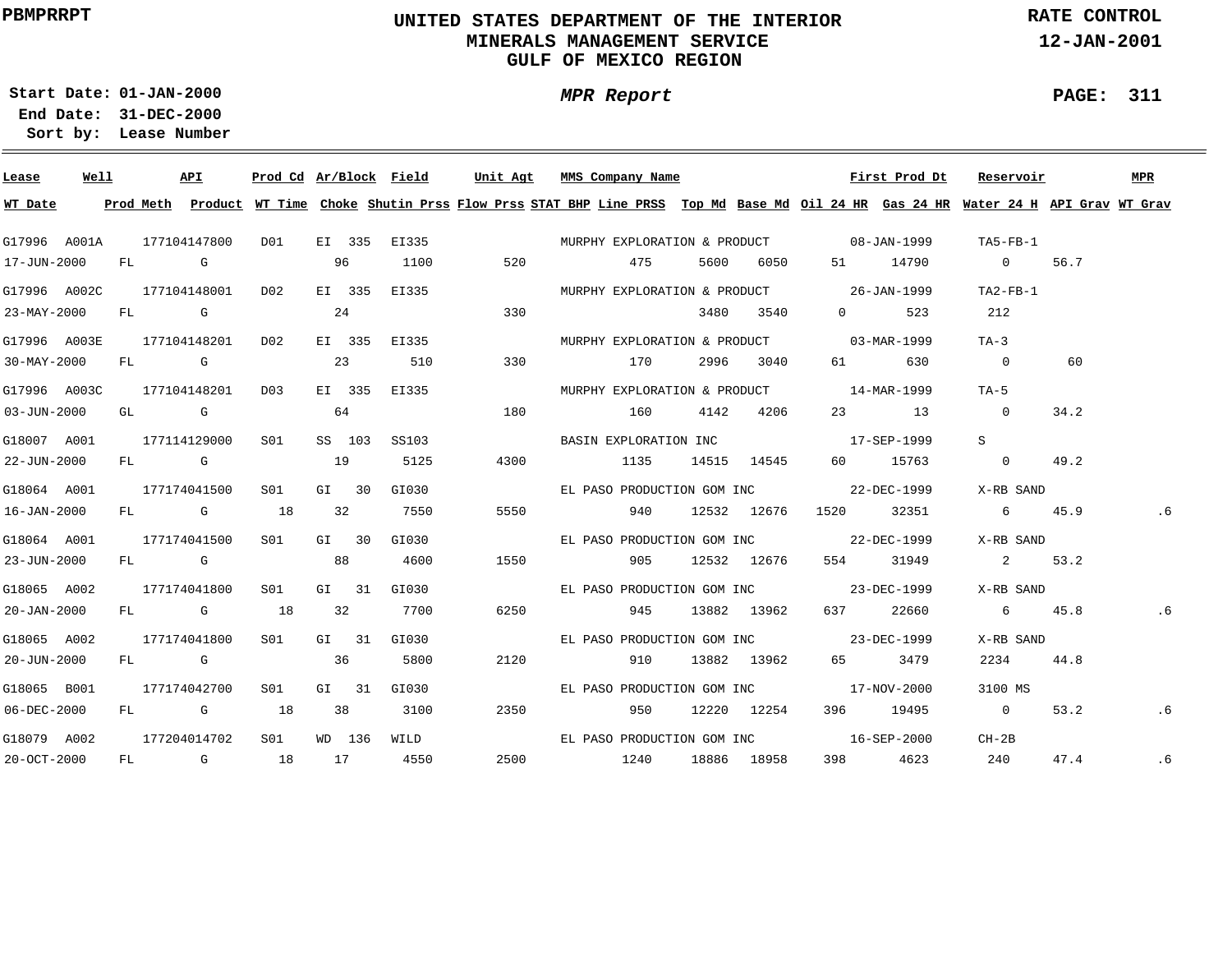# **UNITED STATES DEPARTMENT OF THE INTERIOR MINERALS MANAGEMENT SERVICEGULF OF MEXICO REGION**

**MPR Report**

**RATE CONTROL**

**12-JAN-2001**

**PAGE: 312**

÷

**01-JAN-2000Start Date:**

| Lease             | Well |    | API                                                                                                                                                                                                                            |         | Prod Cd Ar/Block Field |    |        |       | Unit Agt                                                                                                                                | MMS Company Name      |      |                              |             |                                          | First Prod Dt | Reservoir                          |      | <b>MPR</b> |
|-------------------|------|----|--------------------------------------------------------------------------------------------------------------------------------------------------------------------------------------------------------------------------------|---------|------------------------|----|--------|-------|-----------------------------------------------------------------------------------------------------------------------------------------|-----------------------|------|------------------------------|-------------|------------------------------------------|---------------|------------------------------------|------|------------|
| WT Date           |      |    |                                                                                                                                                                                                                                |         |                        |    |        |       | Prod Meth Product WT Time Choke Shutin Prss Flow Prss STAT BHP Line PRSS Top Md Base Md Oil 24 HR Gas 24 HR Water 24 H API Grav WT Grav |                       |      |                              |             |                                          |               |                                    |      |            |
| G18184            | 001  |    | 608104010001                                                                                                                                                                                                                   |         | S01                    |    | EW 966 | EW921 |                                                                                                                                         | MARINER ENERGY INC    |      |                              |             |                                          | 29-OCT-2000   | BASAL NEB SAND                     |      |            |
| 30-OCT-2000       |      | FL |                                                                                                                                                                                                                                | $\circ$ | 24                     | 28 |        |       | 5336                                                                                                                                    | 5298                  |      | 11640 11710                  |             | 5992                                     | 3502          | $\overline{0}$                     | 27   |            |
| G18184 001        |      |    | 608104010001                                                                                                                                                                                                                   |         | S01                    |    | EW 966 | EW921 |                                                                                                                                         | MARINER ENERGY INC    |      |                              |             |                                          | 29-OCT-2000   | BASAL NEB SAND                     |      |            |
| 05-NOV-2000       |      | FL |                                                                                                                                                                                                                                | $\circ$ | 24                     |    | 29     | 5591  | 5104                                                                                                                                    | 5298                  |      | 11640 11710 10296            |             |                                          | 5086          | $\overline{0}$                     | 24.3 | .8         |
| G18192 A031       |      |    | 608174087900                                                                                                                                                                                                                   |         | S <sub>01</sub>        |    | MC 110 | MC109 |                                                                                                                                         |                       |      | BP EXPLORATION & OIL INC     |             |                                          | 12-MAY-2000   | L RA                               |      |            |
| 25-MAY-2000       |      | FL | $\overline{O}$                                                                                                                                                                                                                 |         | 24                     |    | 20     | 1195  | 735                                                                                                                                     |                       |      |                              | 12152 12345 | 829                                      | 418           | 8 <sup>8</sup>                     | 30.3 | .67        |
| G18208 A003       |      |    | 608104004801                                                                                                                                                                                                                   |         | S01                    |    | MC 265 | WILD  |                                                                                                                                         | CONOCO INC            |      |                              |             |                                          | 24-OCT-2000   | LG SAND                            |      |            |
| 19-NOV-2000       |      |    | FL G                                                                                                                                                                                                                           |         | 6                      |    | 64     | 3868  | 2868                                                                                                                                    |                       | 995  |                              | 16316 16340 | 810                                      | 21184         | 8                                  | 43.6 | .599       |
| G18938 A002       |      |    | 427084048900                                                                                                                                                                                                                   |         | S02                    |    | HI 133 | HI133 |                                                                                                                                         |                       |      | UNION OIL COMPANY OF CALIFOR |             | 23-NOV-1999                              |               | $ROB(M) - 4A$                      |      |            |
| 22-FEB-2000       |      |    | FL G                                                                                                                                                                                                                           |         | 24                     | 22 |        | 6400  | 2730                                                                                                                                    |                       | 1160 |                              | 13706 13778 | 55 —                                     | 7620          | 19                                 | 41   | . 6        |
| G18941 001        |      |    | 427084047902                                                                                                                                                                                                                   |         | S01                    |    | HI 235 | HI235 |                                                                                                                                         |                       |      |                              |             | SPINNAKER EXPLORATION COMPAN 31-AUG-2000 |               | ROB L 6 SAND                       |      |            |
| $04-OCT-2000$     |      |    | FL G                                                                                                                                                                                                                           |         | 24                     | 45 |        | 3800  | 1800                                                                                                                                    | #####                 | 1075 |                              | 14480 14524 |                                          | 114 19286     | $\overline{0}$                     | 44.3 | .644       |
| G19756 A003       |      |    | 177054110200                                                                                                                                                                                                                   |         | S <sub>02</sub>        |    | VR 83  | VR083 |                                                                                                                                         | BASIN EXPLORATION INC |      |                              |             | $13 - OCT - 2000$                        |               | CHRIS K-1 SAND                     |      |            |
| 06-DEC-2000       |      |    | FL G                                                                                                                                                                                                                           |         | 24                     | 11 |        | 2950  | 1080                                                                                                                                    |                       | 990  |                              | 10306 10315 | $\sim$ 1                                 | 2153          | and the first product of the state | 45   | .567       |
| G19769 C002       |      |    | 177064082501                                                                                                                                                                                                                   |         | S <sub>0.3</sub>       |    | VR 325 | VR320 |                                                                                                                                         |                       |      | HALL-HOUSTON OIL COMPANY     |             | $22 - FEB - 2000$                        |               | $PL6-11$                           |      |            |
| 29-FEB-2000       |      |    | FL G                                                                                                                                                                                                                           |         | 21                     | 18 |        | 2180  | 2020                                                                                                                                    |                       | 870  | 8638                         | 8648        | $2 \left( \frac{1}{2} \right)$           | 4331          | $5^{\circ}$                        | 48   | .6         |
| G19769 C002       |      |    | 177064082501                                                                                                                                                                                                                   |         | S02                    |    | VR 325 | VR320 |                                                                                                                                         |                       |      | HALL-HOUSTON OIL COMPANY     |             |                                          | 25-SEP-1999   | PL6-12 SAND                        |      |            |
| 19-MAY-2000       |      | FL | and the control of the control of the control of the control of the control of the control of the control of the control of the control of the control of the control of the control of the control of the control of the cont |         |                        | 25 |        | 2350  | 1190                                                                                                                                    |                       | 850  | 8974                         | 8990        |                                          | 623           | 475                                | 60   |            |
| G19774 001        |      |    | 177084087100                                                                                                                                                                                                                   |         | S <sub>01</sub>        |    | SM 81  | SM076 |                                                                                                                                         | FORCENERGY INC        |      |                              |             |                                          | 15-MAR-2000   | C-6 SAND                           |      |            |
| 12-MAR-2000       |      | FL | <b>G</b>                                                                                                                                                                                                                       |         | 24                     | 20 |        | 4688  | 4100                                                                                                                                    |                       | 1030 |                              | 10688 10758 |                                          | 340 12000     | 28                                 | 50   | .6         |
| G19815 A001       |      |    | 177124059100                                                                                                                                                                                                                   |         | S01                    |    | SS 250 | SS250 |                                                                                                                                         |                       |      | EL PASO PRODUCTION GOM INC   |             |                                          | 31-JUL-1999   | $BN-3$                             |      |            |
| $02 - JUN - 2000$ |      | FL | and the control of the control of the control of the control of the control of the control of the control of the control of the control of the control of the control of the control of the control of the control of the cont |         | $\sim$ 22              |    |        | 4000  | 2800                                                                                                                                    |                       | 1180 |                              | 14234 14338 |                                          | 1291 16539    | $\overline{7}$                     | 49.3 |            |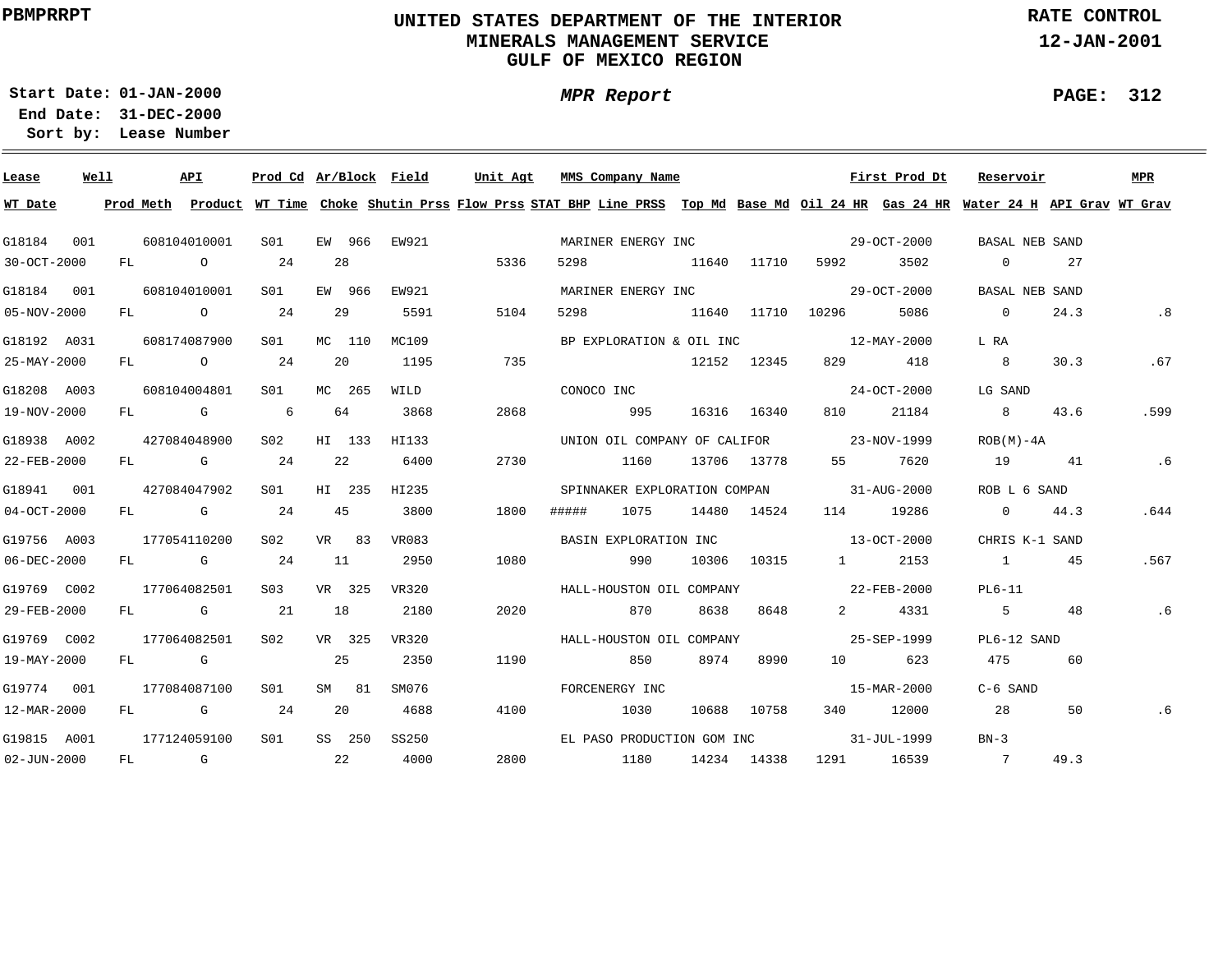# **UNITED STATES DEPARTMENT OF THE INTERIOR MINERALS MANAGEMENT SERVICEGULF OF MEXICO REGION**

**MPR Report**

**RATE CONTROL**

**12-JAN-2001**

**PAGE: 313**

**01-JAN-2000Start Date:31-DEC-2000 End Date:** 

| Lease        | Well |    | <b>API</b>                                                                                                                                                                                                                     |  |                |                |    | Prod Cd Ar/Block Field   | Unit Agt                                                                                                                      |                                          | MMS Company Name             |             |             |                                          | First Prod Dt | Reservoir      |      | <b>MPR</b> |
|--------------|------|----|--------------------------------------------------------------------------------------------------------------------------------------------------------------------------------------------------------------------------------|--|----------------|----------------|----|--------------------------|-------------------------------------------------------------------------------------------------------------------------------|------------------------------------------|------------------------------|-------------|-------------|------------------------------------------|---------------|----------------|------|------------|
| WT Date      |      |    | Prod Meth                                                                                                                                                                                                                      |  |                |                |    |                          | Product WT Time Choke Shutin Prss Flow Prss STAT BHP Line PRSS Top Md Base Md Oil 24 HR Gas 24 HR Water 24 H API Grav WT Grav |                                          |                              |             |             |                                          |               |                |      |            |
| G19829 C001  |      |    | 177154096400                                                                                                                                                                                                                   |  | D01            | ST 196         |    | ST196                    |                                                                                                                               |                                          |                              |             |             | WESTPORT RESOURCES CORPORATI 22-JUN-2000 |               | RED ZONE       |      |            |
| 30-JUN-2000  |      | FL | <b>G</b>                                                                                                                                                                                                                       |  | $\overline{4}$ | 14             |    | 2015                     | 1720                                                                                                                          |                                          | 1100                         |             | 10423 10480 | $\Omega$                                 | 836           | $\overline{0}$ |      | .587       |
| G19829 C001D |      |    | 177154096400                                                                                                                                                                                                                   |  | D02            | ST 196         |    | ST196                    |                                                                                                                               |                                          | WESTPORT RESOURCES CORPORATI |             |             | $23 - JUN - 2000$                        |               | STRAY          |      |            |
| 09-JUL-2000  |      | FL | $\mathbb G$                                                                                                                                                                                                                    |  | $\overline{4}$ | 13             |    | 3100                     | 2380                                                                                                                          |                                          | 1100                         | 8670        | 8722        | 38 — 1                                   | 4392          | $\overline{7}$ | 45.2 | .587       |
| G19831 B001  |      |    | 177164025600                                                                                                                                                                                                                   |  | S01            | ST 219         |    | ST219                    |                                                                                                                               |                                          | SPINNAKER EXPLORATION COMPAN |             |             | $23 - FEB - 2000$                        |               | 9200 UP/LW FBA |      |            |
| 17-FEB-2000  |      | FL | and the Company of the Company of the Company of the Company of the Company of the Company of the Company of the Company of the Company of the Company of the Company of the Company of the Company of the Company of the Comp |  | 12.5           | 8 <sup>8</sup> |    | 4590                     | 3295                                                                                                                          | #####                                    | 1000                         |             | 10226 10450 | $\overline{0}$                           | 12267         | 29             |      | .574       |
| G19831 B001  |      |    | 177164025600                                                                                                                                                                                                                   |  | S01            | ST 219         |    | ST219                    |                                                                                                                               |                                          | SPINNAKER EXPLORATION COMPAN |             |             | $23 - FEB - 2000$                        |               | 9200 UP/LW FBA |      |            |
| 23-JUN-2000  |      | FL | <b>G</b>                                                                                                                                                                                                                       |  |                | 30             |    | 4160                     | 3040                                                                                                                          | #####                                    | 1049                         |             | 10226 10450 | 77 —                                     | 21940         | $\Omega$       | 44.7 |            |
| G19831 B001  |      |    | 177164025600                                                                                                                                                                                                                   |  | SO1            | ST 219         |    | ST219                    |                                                                                                                               |                                          |                              |             |             | SPINNAKER EXPLORATION COMPAN 23-FEB-2000 |               | 9200 UP/LW FBA |      |            |
| 13-NOV-2000  |      | FL | <b>G</b>                                                                                                                                                                                                                       |  |                | 30             |    | 4160                     | 2550                                                                                                                          | #####                                    | 1078                         |             | 10226 10450 | 79 —                                     | 19812         | $\Omega$       | 44.6 |            |
| G19843 A005  |      |    | 177204015300                                                                                                                                                                                                                   |  | SO1            | WD 121         |    | WD133                    |                                                                                                                               |                                          | VASTAR RESOURCES INC.        |             |             | 15-APR-2000                              |               | P              |      |            |
| 22-APR-2000  |      |    | $FL$ 0                                                                                                                                                                                                                         |  | 24             | 16             |    |                          | 1426                                                                                                                          |                                          |                              | 9736        | 9789        | 623 — 100                                | 406           | $\Omega$       | 41   |            |
| G19853 001   |      |    | 177254067100                                                                                                                                                                                                                   |  | SO1            | MP             | 90 | MP093                    |                                                                                                                               |                                          | APACHE CORPORATION           |             |             | $30 - \text{MAR} - 2000$                 |               | FE SAND        |      |            |
| 04-APR-2000  |      |    | FL G                                                                                                                                                                                                                           |  | 24             | 20             |    | 2050                     | 1910                                                                                                                          | #####                                    | 465                          | 5344        | 5354        | $0 \qquad \qquad$                        | 4500          | $\overline{0}$ |      | .56        |
| G19855 001   |      |    | 177254067200                                                                                                                                                                                                                   |  | S01            | MP 93          |    | MP006                    |                                                                                                                               |                                          | APACHE CORPORATION           |             |             | $30 - \text{MAR} - 2000$                 |               | FF SAND        |      |            |
| 04-APR-2000  |      |    | FL G                                                                                                                                                                                                                           |  | 24             | 20             |    | 2300                     | 2200                                                                                                                          | #####                                    | 465                          | 5614        | 5634        | $0 \qquad \qquad$                        | 5000          | $\mathbf{0}$   |      | .56        |
| G21070 A001  |      |    | 177034088200<br>S <sub>01</sub>                                                                                                                                                                                                |  |                | EC 144         |    | EC144                    |                                                                                                                               | SENECA RESOURCES CORPORATION 30-JUN-2000 |                              |             |             |                                          | ROB E SAND    |                |      |            |
| 08-DEC-2000  |      |    | $FL$ G $G$                                                                                                                                                                                                                     |  | 24             |                |    |                          |                                                                                                                               | #####                                    |                              |             | 11766 11794 | 120                                      | 3300          | 67             |      |            |
| G21095 A001  |      |    | 177064084800                                                                                                                                                                                                                   |  | SO1            | VR 306         |    | VR318                    |                                                                                                                               |                                          | IP PETROLEUM COMPANY INC     |             |             | 24-AUG-2000                              |               | L LENTICULINA1 |      |            |
| 10-SEP-2000  |      | FL | $\mathbb G$                                                                                                                                                                                                                    |  | 24             | 33             |    | 3050                     | 2290                                                                                                                          |                                          | 1050                         | 7726        | 7792        |                                          | 150 13766     | 6              | 53.3 | .579       |
| G21096 A001  |      |    | S <sub>01</sub><br>VR 326<br>VR342<br>177064085000                                                                                                                                                                             |  |                |                |    | IP PETROLEUM COMPANY INC |                                                                                                                               |                                          |                              | 31-JUL-2000 |             | LOWER LENT                               |               |                |      |            |
| 14-AUG-2000  |      | FL | <b>G</b>                                                                                                                                                                                                                       |  | 24             | 31             |    | 3242                     | 2610                                                                                                                          |                                          | 1050                         | 8100        | 8258        |                                          | 127 14        | $\overline{0}$ | 54   | .59        |